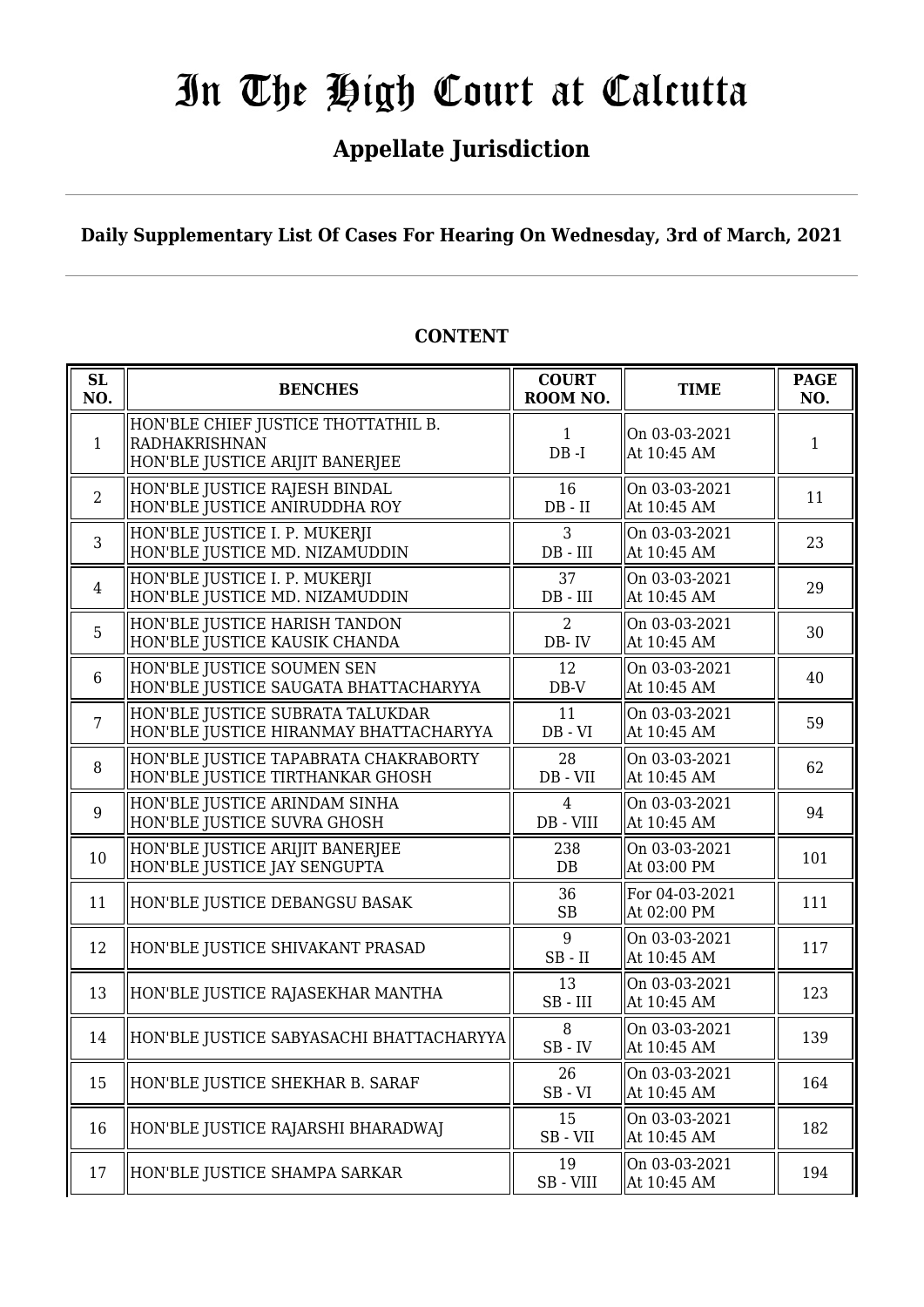| SL <sub>NO</sub> . | <b>BENCHES</b>                       | <b>COURT</b><br>ROOM NO. | <b>TIME</b>                   | <b>PAGE</b><br>NO. |
|--------------------|--------------------------------------|--------------------------|-------------------------------|--------------------|
| 18                 | HON'BLE JUSTICE RAVI KRISHAN KAPUR   | 10<br>$SB$ - $IX$        | On 03-03-2021<br>At 10:45 AM  | 204                |
| 19                 | HON'BLE JUSTICE ARINDAM MUKHERJEE    | 23<br>$SB - X$           | On 03-03-2021<br>At 10:45 AM  | 211                |
| 20                 | HON'BLE JUSTICE BISWAJIT BASU        | 18<br>$SB - XI$          | On 03-03-2021<br>At 10:45 AM  | 221                |
| 21                 | HON'BLE JUSTICE AMRITA SINHA         | 24<br>SB-XII             | On 03-03-2021<br>At 10:45 AM  | 226                |
| 22                 | HON'BLE JUSTICE ABHIJIT GANGOPADHYAY | 22<br>$SB - XIII$        | On 03-03-2021<br>At 10:45 AM  | 236                |
| 23                 | HON'BLE JUSTICE JAY SENGUPTA         | 32<br>SB-XIV             | On 03-03-2021<br>At 10:45 AM  | 239                |
| 24                 | HON'BLE JUSTICE BIBEK CHAUDHURI      | 30<br>SB-XVI             | On 03-03-2021<br>At 10:45 AM  | 253                |
| 25                 | HON'BLE JUSTICE SUBHASIS DASGUPTA    | 42<br>SB - XVI           | On 03-03-2021<br>At 10:45 AM  | 259                |
| 26                 | HON'BLE JUSTICE SUVRA GHOSH          | 35<br>SB - XVII          | On 03-03-2021<br>At 03:00 PM  | 264                |
| 27                 | HON'BLE JUSTICE TIRTHANKAR GHOSH     | 34<br>SB                 | For 05-03-2021<br>At 03:00 PM | 272                |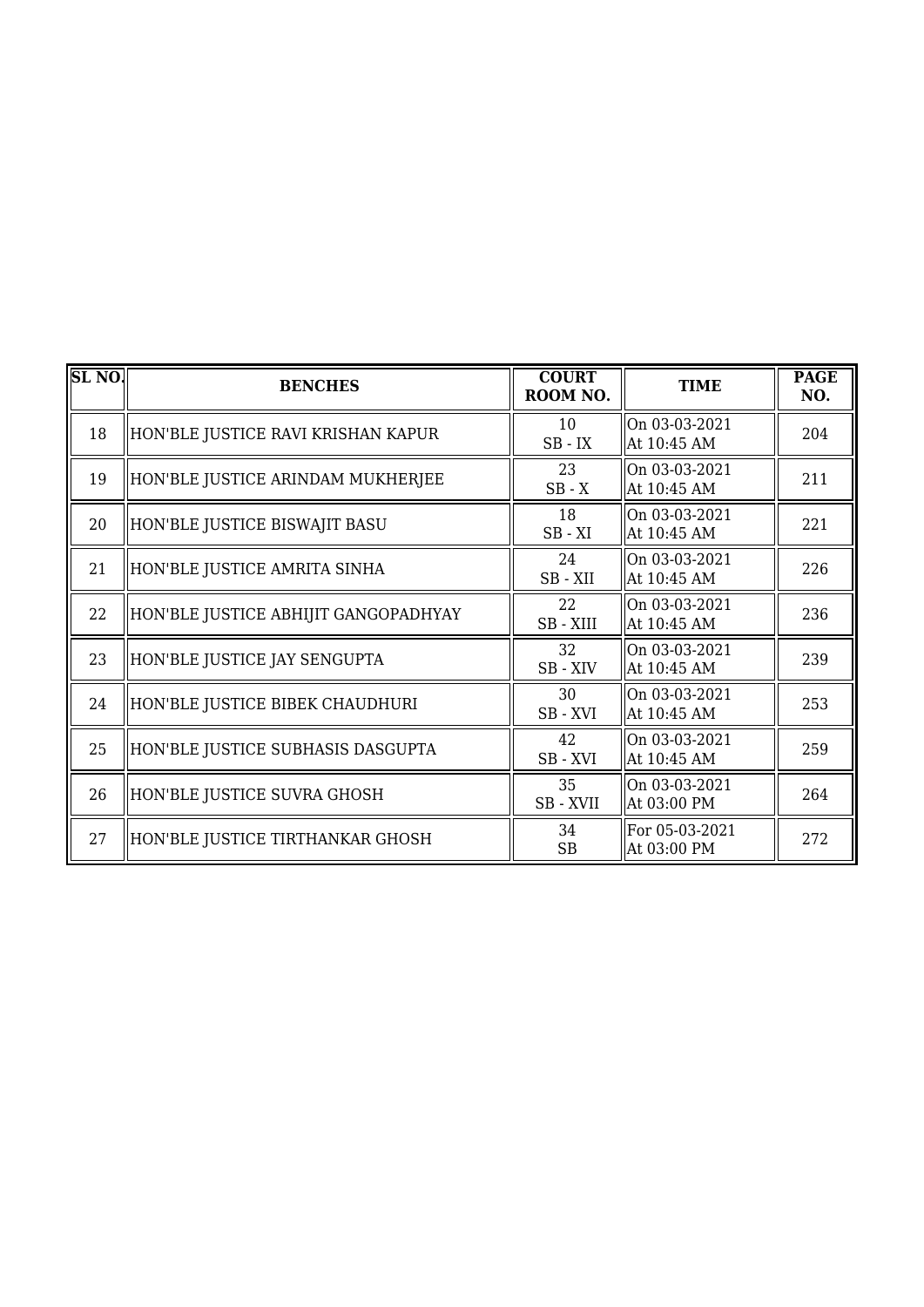

# **Appellate Side**

**DAILY CAUSELIST For Wednesday The 3rd March 2021**

**COURT NO. 1**

**DIVISION BENCH (DB -I)**

**AT 10:45 AM**

**HON'BLE CHIEF JUSTICE THOTTATHIL B. RADHAKRISHNAN HON'BLE JUSTICE ARIJIT BANERJEE**

**( VIA VIDEO CONFERENCE )**

**ON AND FROM WEDNESDAY, THE 13TH JANUARY, 2021 - APPEALS FROM ORDERS RELATING TO RESIDUARY UNDER GROUP IX INCLUDING APPLICATIONS CONNECTED THERETO; PUBLIC INTEREST LITIGATION; CRIMINAL CONTEMPT MATTERS; APPEALS UNDER SECTION 19(1)(a) OF THE CONTEMPT OF COURT'S ACT; APPLICATIONS UNDER SECTION 27 OF THE ELECTRICITY REGULATORY COMMISSION ACT, 1998, INCLUDING APPLICATIONS CONNECTED THERETO; HABEAS CORPUS; DEATH REFERENCE CASES ( INCLUDING ADMISSION OF CRIMINAL APPEALS RELATING TO SUCH REFERENCE AGAINST THE SAME CONVICTION ORDER); ADMISSION OF CRIMINAL APPEALS; HEARING OF CRIMINAL APPEALS & APPLICATIONS CONNECTED THERETO INCLUDING APPLICATION FOR SUSPENSION OF SENTENCE IN PENDING APPEALS; CRIMINAL APPEALS RELATING TO CRIMES AGAINST WOMEN. ANY OTHER MATTER, IRRESPECTIVE OF CLASSIFICATION, AS DIRECTED BY THE HON'BLE CHIEF JUSTICE. SPL. NOTE :**

**MONDAY : ADMISSION OF CRIMINAL APPEALS, HABEAS CORPUS, CRIMINAL CONTEMPT MATTERS, APPEALS UNDER SECTION 19(1)(a) OF THE CONTEMPT OF COURT'S ACT. APPLICATIONS UNDER SECTION 27 OF THE ELECTRICITY REGULATORY COMMISSION ACT 1998 INCLUDING APPLICATIONS CONNECTED THERETO. BAIL IN CONNECTION WITH APPEAL.**

**TUESDAY : BAIL IN CONNECTION WITH APPEAL.**

**WEDNESDAY : HABEAS CORPUS, HEARING OF CRIMINAL APPEALS, ASSIGNED MATTERS, & FIXED MATTERS.**

**THURSDAY : APPEALS FROM ORDERS RELATING TO RESIDUARY UNDER GROUP - IX INCLUDING APPLICATIONS CONNECTED THERETO. THEREAFTER PIL MATTERS WILL BE TAKEN UP IF TIME PERMITS.**

**FRIDAY : PUBLIC INTEREST LITIGATION.**

**MATTERS UNDER THE HEADING "SPECIALLY FIX MATTERS" WILL BE TAKEN UP FROM MONDAY TO WEDNESDAY FROM 2.00 P.M. ONWARDS.**

**NOTE: MATTERS WILL BE TAKEN UP THROUGH PHYSICAL HEARING ONLY WHEN BOTH THE PARTIES ARE AGREED.**

**NO MENTIONING IN COURT**

#### **FOR JUDGMENT**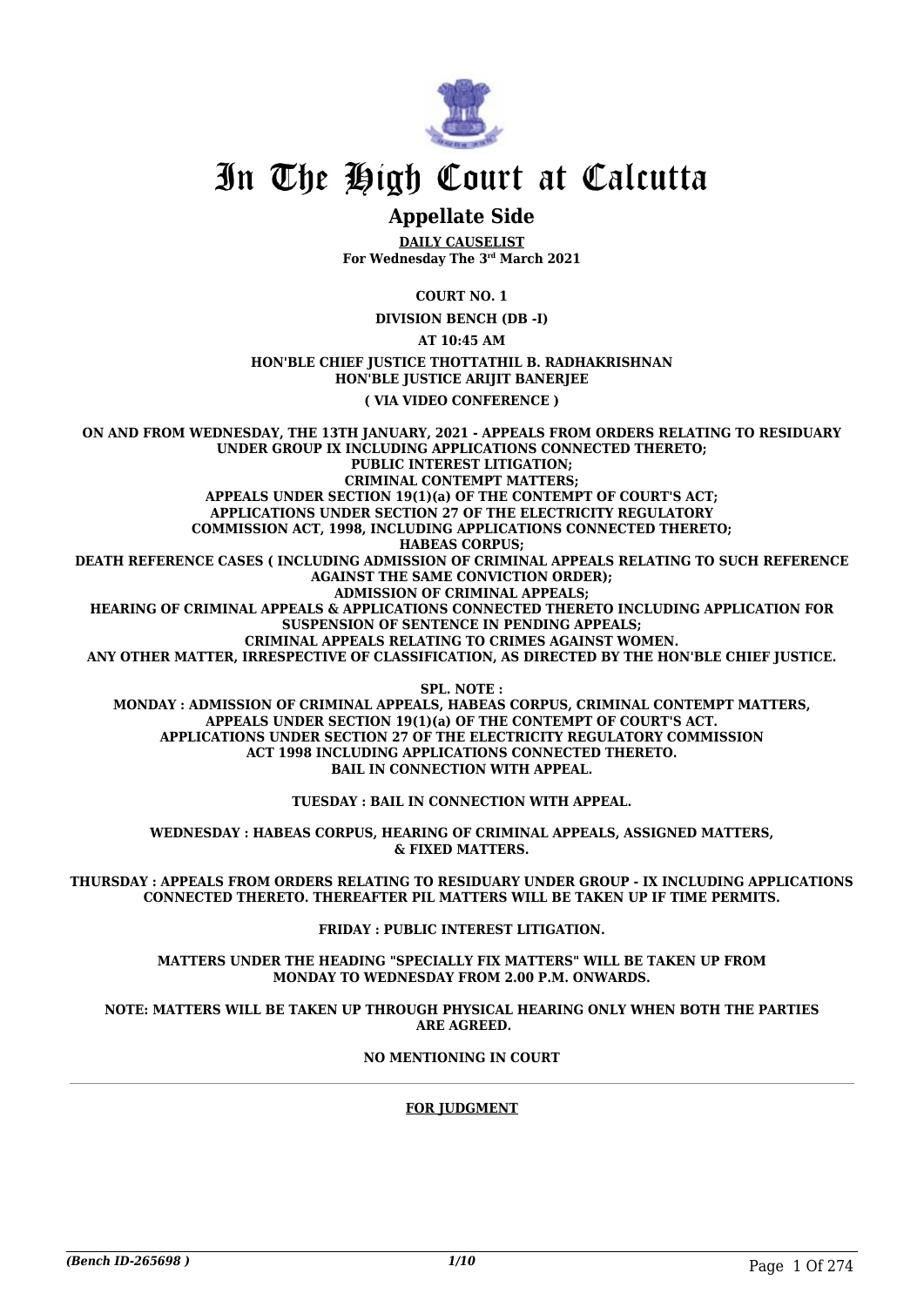| 1  | MAT/545/2020   | PANCHAYAT PRADHAN, SINGUR<br>NO.2, GRAM PANCHAYAT<br>,RATANPUR                                          | <b>NEIL BASU</b>                      |
|----|----------------|---------------------------------------------------------------------------------------------------------|---------------------------------------|
|    |                | VS<br><b>MOHIT LAL GHOSH</b>                                                                            |                                       |
|    |                | IA NO: CAN/1/2020, CAN/2/2020, CAN/3/2020, CAN/4/2020, CAN/5/2020, CAN/6/2021<br><b>HABEAS CORPUS 1</b> |                                       |
|    |                | (FIXED MATTER)                                                                                          |                                       |
| 2  | WPA/1049/2009  | <b>NURJAHAN BIBI</b><br>VS<br>DG, BSF & ORS                                                             | <b>FIROZE HASSAN</b>                  |
| 3  | WPA/14102/2011 | SMT. SWAPNA BARMAN<br>VS<br>STATE OF WEST BENGAL & ORS                                                  | MRITYUNJOY<br><b>CHATTERJEE</b>       |
| 4  | WPA/20945/2011 | PRASENJIT MONDAL<br>VS<br><b>STATE OF W B &amp; ORS</b>                                                 | <b>GOPAL CHANDRA RAY</b>              |
| 5  | WPA/17714/2012 | SHYAMALI SAHA<br>VS                                                                                     | DEBASISH KARMAKAR                     |
| 6  | WPA/22477/2012 | STATE & ORS.<br>NARAYAN SAHA @ NARAYAN<br>CHANDRA SAHA<br>VS<br><b>STATE OF WB &amp; ORS</b>            | <b>SOMNATH</b><br><b>ROYCHOWDHURY</b> |
| 7  | WPA/23401/2012 | LATA MONDAL<br>VS<br>UNION OF INDIA & ORS.                                                              | JAYANTA BANERJEE                      |
| 8  | WPA/8050/2012  | SK. ABDUL JABBAR ALI<br><b>VS</b><br>STATE OF WEST BENGAL &                                             | <b>AKHTAR HOSSAIN</b>                 |
| 9  | WPA/10945/2015 | ORS.<br><b>BEAUTY SARKAR</b><br><b>VS</b><br>STATE OF WEST BENGAL & ORS                                 | PRATIK KUMAR<br><b>BHATTACHARYYA</b>  |
| 10 | WPA/6166/2016  | <b>SK JANE ALAM</b><br>VS<br>STATE OF WEST BENGAL & ORS                                                 | NILAY SENGUPTA                        |
| 11 | WPA/30301/2017 | PARBATI MONDAL<br>VS<br>STATE OF WEST BENGAL & ORS                                                      | PARTHA SARATHI<br><b>GHOSH</b>        |
| 12 | WPA/17360/2018 | SANJIT RAJAK<br>VS<br>STATE OF WEST BENGAL & ORS                                                        | A.K. CHATTOPADHYAYA                   |
| 13 | WPA/19785/2018 | RAJJAK SEIKH<br>VS.                                                                                     | DEBASHIS BANERJEE                     |
| 14 | WPA/20950/2018 | STATE OF WEST BENGAL & ORS<br>JOY KRISHNA NAG @ JOY<br>KUMAR NAG @ ROHIT<br>VS.                         | ARNAB SAHA                            |
| 15 | WPA/23349/2018 | STATE OF WEST BENGAL &ORS<br>NAJER ALI<br>VS.                                                           | RIMA DAS                              |
| 16 | WPA/19908/2019 | STATE OF WEST BENGAL & ORS<br>SUBRATA DAS<br>VS<br>STATE OF WEST BENGAL & ORS                           | SHIBASIS CHATTERJEE                   |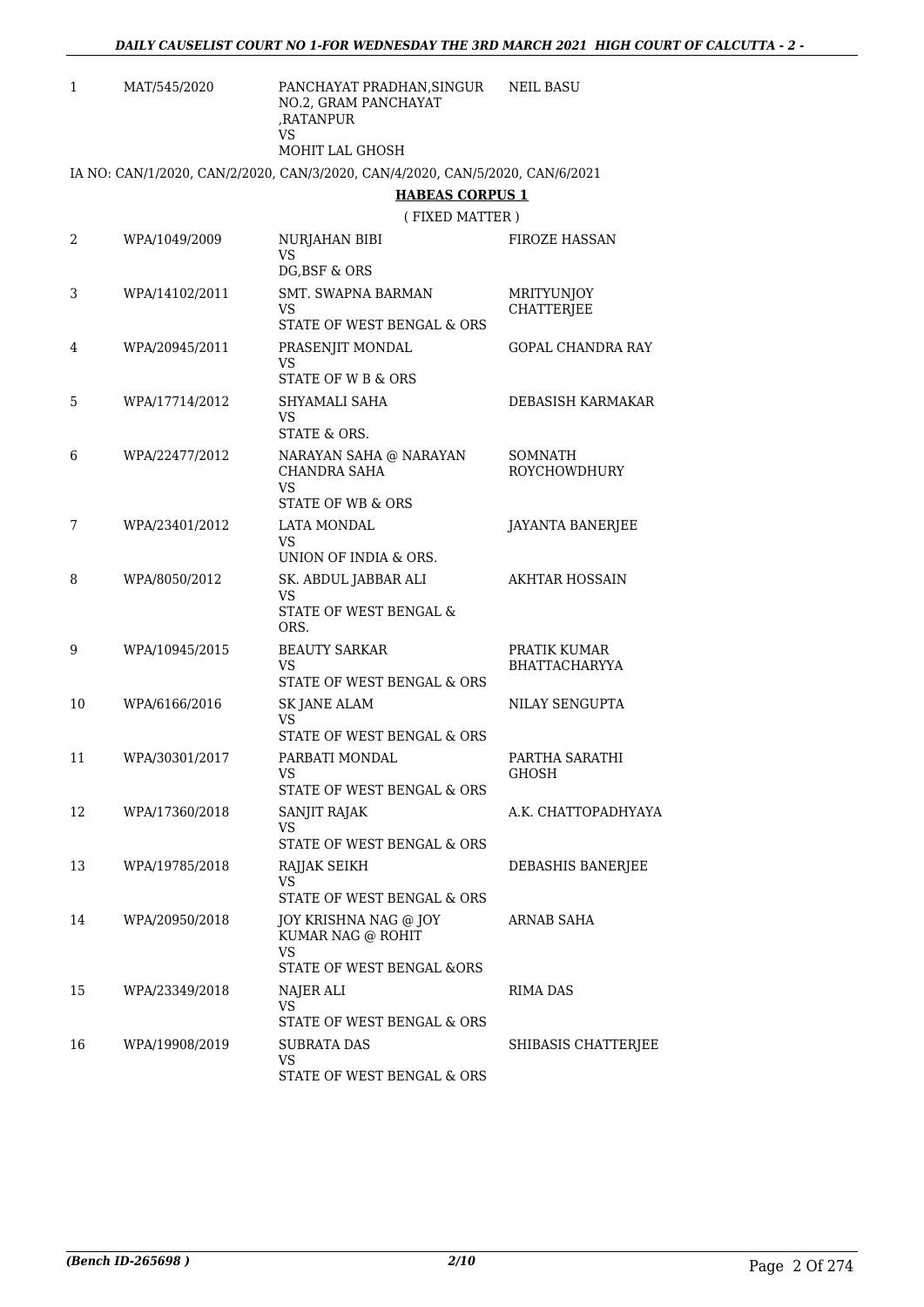| 17   | WPA/21057/2019                          | PARASH BISWAS<br>VS                                                      | SOUMYAJIT MISHRA            |
|------|-----------------------------------------|--------------------------------------------------------------------------|-----------------------------|
|      |                                         | JT SEC TO GOVT OF INDIA MIN<br>FINI DEP OF REV CEN ECON IN<br><b>BUR</b> |                             |
|      | IA NO: CAN/1/2020(Old No:CAN/2329/2020) |                                                                          |                             |
| 18   | WPA/6316/2019                           | PRASENJIT MONDAL<br><b>VS</b>                                            | PRASENJIT MONDAL            |
|      |                                         | STATE OF WEST BENGAL & ORS                                               |                             |
| wt19 | WPA/14706/2019                          | SHYAMAL CHANDRA NASKAR<br>VS                                             | <b>GOPAL CHANDRA RAY</b>    |
|      |                                         | STATE OF WEST BENGAL & ORS                                               |                             |
| 20   | WPA/6991/2019                           | ABUJAFFAR MOLLA<br>VS.                                                   | <b>DEBAYAN SEN</b>          |
|      |                                         | STATE OF WEST BENGAL & ORS                                               |                             |
| 21   | WPA/247/2020                            | AMBAR KUMAR CHAUHAN<br>VS                                                | <b>NEIL BASU</b>            |
|      | IA NO: CAN/1/2020                       | STATE OF WEST BENGAL & ORS                                               |                             |
| 22   | WPA/2886/2020                           | <b>SAMIRAN MOLLA</b>                                                     | PUJA BERIWAL                |
|      |                                         | VS                                                                       |                             |
|      |                                         | STATE OF WEST BENGAL & ORS                                               |                             |
| 23   | WPA/6676/2020                           | <b>SURYA KANT PRASAD</b><br>VS<br>STATE OF WEST BENGAL & ORS             | ARIJIT BAKSHI               |
|      | IA NO: CAN/1/2020(Old No:CAN/5547/2020) |                                                                          |                             |
| 24   | WPA/6937/2020                           | PRANAV KHAITAN                                                           | <b>BRATIN KUMAR DEY</b>     |
|      |                                         | VS<br>THE STATE OF WB AND ORS                                            |                             |
|      |                                         | IA NO: CAN/1/2020, CAN/2/2020, CAN/3/2020, CAN/4/2021                    |                             |
| 25   | WPA/9391/2020                           | <b>SUBHAS LAHA</b><br>VS                                                 | MUJIBAR ALI NASKAR          |
|      |                                         | STATE OF WEST BENGAL AND<br>ORS.                                         |                             |
| 26   | WPA/9732/2020                           | PALASH SARKAR<br>VS                                                      | NILADRI SAHA                |
|      |                                         | State of West Bengal                                                     |                             |
| wt27 | WPA/9734/2020                           | <b>BISWAJIT GHOSH</b><br>VS                                              | NILADRI SAHA                |
|      |                                         | STATE OF WEST BENGAL                                                     |                             |
| 28   | WPA/9888/2020                           | VANMALA GORAKH NANGARE<br>AND ANR<br><b>VS</b>                           | RAMENDU AGARWAL             |
|      |                                         | UNION OF INDIA AND ORS.                                                  |                             |
|      | IA NO: CAN/1/2021                       |                                                                          |                             |
| 29   | WPA/9902/2020                           | SK. AZIZUL ISLAM<br>VS                                                   | <b>BALARAM PANDIT</b>       |
|      |                                         | STATE OF WEST BENGAL AND<br>ORS.                                         |                             |
|      |                                         | <b>FIXED MATTER</b>                                                      |                             |
| 30   | CRA/255/2020                            | THE NATIONAL INVESTIGATION<br>AGENCY<br>VS                               | <b>SUNDEEP K. SADAWARTE</b> |
|      |                                         | CHHATRADHAR MAHATA                                                       |                             |
|      | IA NO: CRAN/1/2020                      |                                                                          |                             |

**HEARING CRIMINAL APPEAL**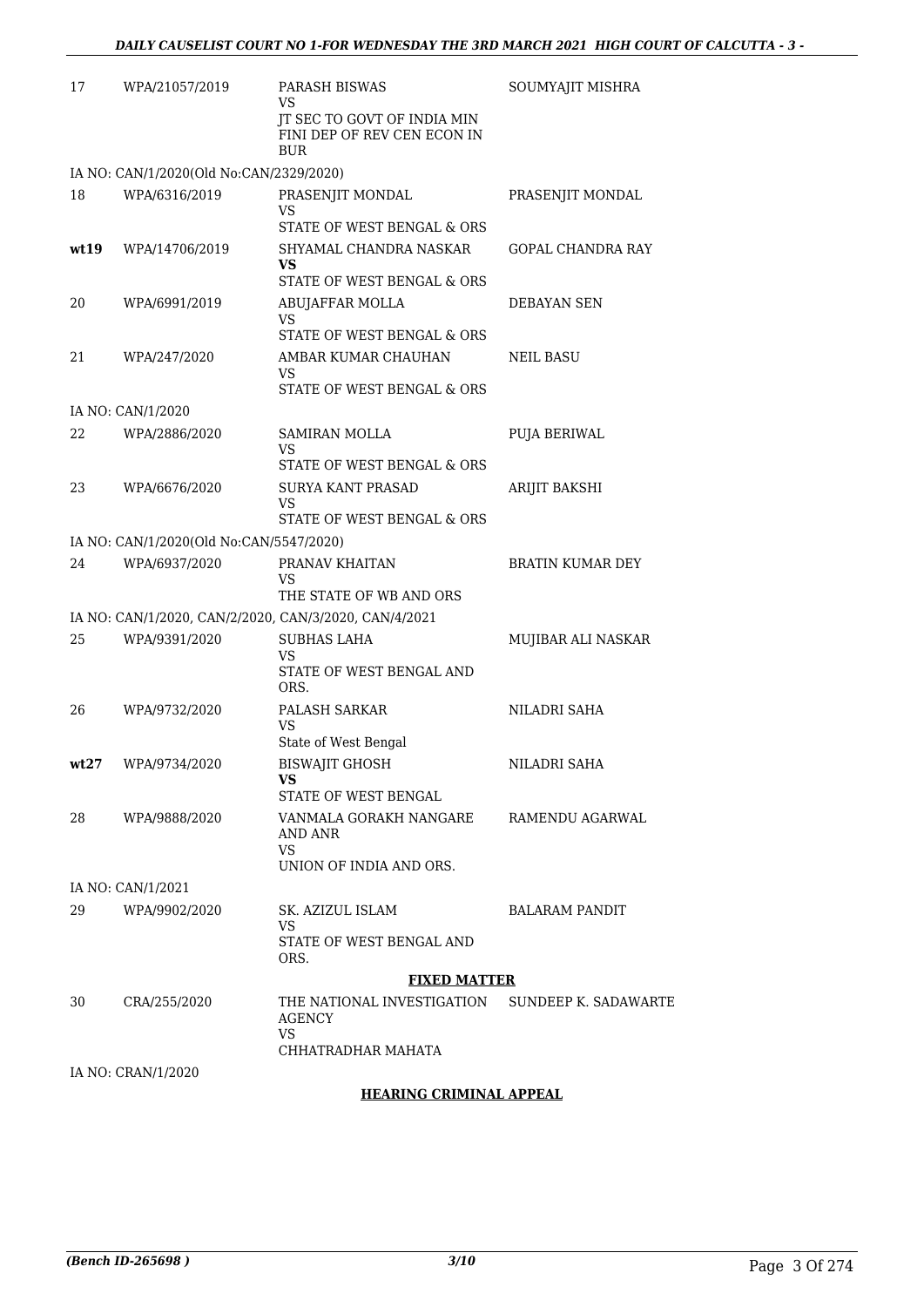| 31 | CRA/125/2003<br>$Pt-I + OS + 2ND J.$<br>$COPY + Pt-II + 2 PB +$<br>$5$ LCR + Brief + 1GD<br>Book) | KALYAN GHATAK & ORS.<br>VS<br>THE STATE OF W.B.                                       | ABHIJIT KUMAR ADHYA       |
|----|---------------------------------------------------------------------------------------------------|---------------------------------------------------------------------------------------|---------------------------|
| 32 | CRA/27/2004<br>$(Pt - I + OS + 2ND J.$<br>$COPY + Pt-II + 2 PB +$<br>$6$ LCR + Trans)             | <b>SANAT KUMAR GHOSH @</b><br>MANNA<br>VS<br><b>STATE</b>                             | L. VISHAL KUMAR           |
| 33 | CRA/492/2005<br>$Pt-I + OS + Pt-II + 2 VS$<br>$PB + 4 LCR$                                        | <b>SHYAMAL MAITRA</b><br><b>STATE</b>                                                 | SUPARNA DUTTA             |
| 34 | CRA/710/2005<br>$Pt-I + OS + Pt-II + 2$<br>$PB + 5 LCR + Trans +$<br>Brief)                       | JYOTSNA SHIT<br>VS.<br><b>STATE</b>                                                   | <b>SOUMIK GANGULI</b>     |
|    | IA NO: CRAN/1/2016(Old No:CRAN/4699/2016)                                                         |                                                                                       |                           |
| 35 | CRA/106/2005<br>$Pt-I + OS + 2ND J.$<br>$COPY + Pt-II + 2 PB +$<br>$5$ LCR + Trans)               | PADMOLOCHAN MAITY<br>VS<br><b>STATE</b>                                               | TRIDIB KUMAR SARKAR       |
| 36 | CRA/690/2008<br>$[PT 1 + OB + PT - II + VS$<br>$2PB + 5LCR$<br>+TRANS]                            | <b>ANKUR BANERJEE</b><br>STATE OF WEST BENGAL                                         |                           |
| 37 | CRA/178/2009<br>$(Pt - I + OS + 2ND J.$ VS<br>Trans)                                              | HABIBUR MALLICK@HABI<br>COPY + Pt-II + 4 LCR + STATE OF WEST BENGAL                   | <b>MANAS KUMAR DAS</b>    |
|    | IA NO: CRAN/2/2009(Old No:CRAN/1463/2009)                                                         |                                                                                       |                           |
| 38 | CRA/498/2009<br>$[PT - 1 + OB + PT - II$ & ANR<br>$+ 2$ PB $+ 4$ LCR $+$<br>TRANS ]               | FAZLUL HAQUE@FAZLU HAQUE<br>VS.<br>STATE OF WEST BENGAL                               | MANGALJIT MUKHERJEE       |
| 39 | CRA/734/2009<br>$[Pt 1 + OB + Pt ii + 2$ VS<br>TWO SETS OF BRIEF ]                                | BABLU LOHAR<br>PB + 4 LCR + TRANS + STATE OF WEST BENGAL                              | N.A.                      |
| 40 | CRA/437/2010<br>$Pt - I + OS + 2ND$ J.<br>Trans + Argument)                                       | SK. AZIJUL @ SK. AJIJUL<br><b>VS</b><br>$COPY + Pt-II + 4 LCR + STATE OF WEST BENGAL$ | <b>GOURAV BANERJI</b>     |
| 41 | CRA/683/2012<br>$[PT 1 + OB + PT II + 2$ MAITY<br>$PB + 5 LCR + TRANS + VS$<br>BRIEF 1            | SAMBHU @ SAMBHUNATH<br>STATE OF WEST BENGAL                                           | NOT YET AVAILABLE         |
| 42 | CRA/750/2012<br>$Pt-I + OS + 2ND J.$<br>$LCR + Trans$ )                                           | DARNA LOHAR<br>VS.<br>$COPY + Pt-II + 2PB + 4$ STATE OF WEST BENGAL                   | N Y R                     |
| 43 | CRA/162/2014<br>$Pt-I + OS + Pt-II + 2 VS$<br>$PB + 5 LCR + Brief)$                               | AMIRUL SHEIKH<br>STATE OF WEST BENGAL                                                 | F. RABI                   |
|    | IA NO: CRAN/2/2014(Old No:CRAN/1717/2014)                                                         |                                                                                       |                           |
| 44 | CRA/502/2014<br>$Pt - I + OS + 2ND J.$<br>$COPY + Pt-II + 2PB + 3 VS$<br>LCR)                     | ALAUDDIN SK @ HELAL @<br>HELU<br>STATE OF WEST BENGAL                                 | S CHOWDHURY BANDHU        |
| 45 | GA/7/2014<br>$Pt-I + OS + Pt-II + 2$<br>$PB + 3 LCR + Trans$ )                                    | <b>STATE</b><br>VS.<br>ABDUL JABBAR & ANR                                             | TUSHAR KANTI<br>MUKHERJEE |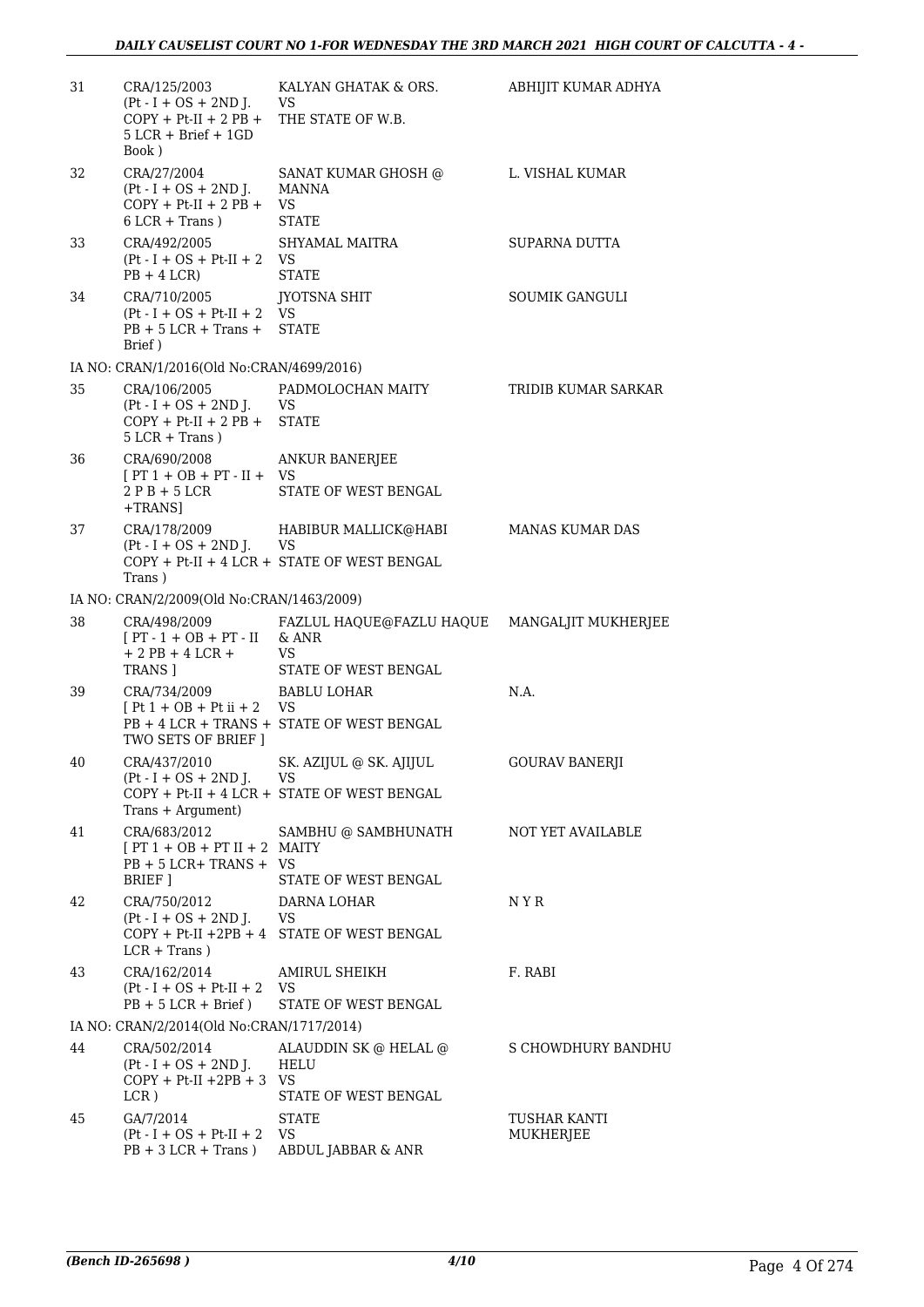| 46   | CRA/136/2016<br>$Pt-I + OS + Pt-II + 2$<br>$PB + 5 LCR$ )                                                                                                                       | <b>BISNU SHAW</b><br>VS.<br>STATE OF WEST BENGAL                               | R K RAY                            |
|------|---------------------------------------------------------------------------------------------------------------------------------------------------------------------------------|--------------------------------------------------------------------------------|------------------------------------|
| 47   | CRA/219/2016<br>$Pt - I + OS + Pt - II + 2$<br>$PB + 4 LCR + Trans$ )                                                                                                           | GOPAL SAHA<br>VS<br>STATE OF WEST BENGAL                                       | SANANDA<br><b>BHATTACHARYYA</b>    |
| 48   | CRA/11/2016<br>$(Pt - I + OS + 2ND J.$<br>$LCR$ )                                                                                                                               | SAHANGIR MOLLA @ RANA<br>VS<br>COPY + Pt-II +2PB + 4 STATE OF WEST BENGAL      | RAJIV LOCHAN<br><b>CHAKRABORTY</b> |
| 49   | CRA/14/2016<br>$(Pt - I + OS + 2ND J.$<br>$LCR + Trans + Brief)$                                                                                                                | TASIRUL ISLAM & ORS.<br>VS<br>COPY + Pt-II +2PB + 5 STATE OF WEST BENGAL       | AMIT ROY                           |
|      | IA NO: CRAN/3/2021, CRAN/4/2021                                                                                                                                                 |                                                                                |                                    |
| wt50 | CRA/15/2016                                                                                                                                                                     | MUMTAJ HUSSAIN<br><b>VS</b>                                                    | MD. M. NAZAR<br>CHOWDHURY          |
|      |                                                                                                                                                                                 | STATE OF WEST BENGAL                                                           |                                    |
|      | IA NO: CRAN/2/2021<br>wt51 CRA/52/2016                                                                                                                                          | NAIMUL HOOUE<br><b>VS</b><br><b>STATE OF WEST BENGAL</b>                       | A ROY                              |
|      |                                                                                                                                                                                 |                                                                                |                                    |
|      | IA NO: CRAN/2/2021                                                                                                                                                              |                                                                                |                                    |
| 52.  | CRA/485/2016<br>$[PT 1 + OB + 2ND$ J.<br>$COPY + PT II + 2PB + VS$<br>$4$ LCR + TRANS]                                                                                          | HARI NARAYAN SHAW @ HARI<br><b>SHAW</b><br>STATE OF WEST BENGAL                | K GANGULY                          |
| 53   | CRA/30/2017<br>$Pt - I + OS + Pt-II + 2$<br>$PB + 4 LCR$ )                                                                                                                      | PIJUSH KANTI MISHRA<br><b>VS</b><br>STATE OF WEST BENGAL                       | PRAVAS BHATTACHARYA                |
| 54   | CRA/84/2017<br>$[Pt-1 + OS + 2nd]$ .<br>$Copy + Pt.-II + 2 PB +$<br>$5$ LCR + Trans $1$                                                                                         | KURAN ROY & ANR<br>VS<br>STATE OF WEST BENGAL                                  | MANISANKAR<br><b>CHATTOPADHYAY</b> |
| 55   | CRA/79/2018<br>$(Pt - I + OS + Pt-II + 2$ VS<br>$PB + 4 LCR$ )                                                                                                                  | LALTU BISWAS<br>STATE OF WEST BENGAL                                           |                                    |
| 56   | CRA/251/2018<br>$(Pt - I + OS + Pt-II + 2)$<br>$PB + 5 LCR + Trans +$<br>Brief)                                                                                                 | RAJU MITRA & ORS.<br><b>VS</b><br>STATE OF WEST BENGAL                         | <b>SUKDEB CHATTERJEE</b>           |
| 57   | CRA/42/2018<br>$(Pt - I + OS + 2ND J.$<br>$LCR$ )                                                                                                                               | <b>ANARUL SK &amp; ORS</b><br>VS<br>COPY + Pt-II +2PB + 4 STATE OF WEST BENGAL | MS E DUTTA                         |
|      | IA NO: CRAN/3/2019(Old No:CRAN/2511/2019)                                                                                                                                       |                                                                                |                                    |
| 58   | CRA/714/2019<br>$Pt-I + OS + Pt-II + 2 VS$<br>$PB + 4 LCR$ )                                                                                                                    | <b>SK SARAFAT</b><br>STATE OF WEST BENGAL                                      | BANDANA MAITY                      |
|      |                                                                                                                                                                                 | IA NO: CRAN/2/2020(Old No:CRAN/1116/2020), CRAN/3/2020(Old No:CRAN/4270/2020)  |                                    |
| 59   | CRA/477/2005<br>[ CRA 409/2005 - ANIL<br><b>BALA Vs. STATE OF</b><br>W.B. $\left[\right]$ [ PT 1 + OS +<br>2ND J. COPY ] in each<br>$+$ PT II $+$ 2 PB $+$ 4 LCR<br>$+$ BRIEF ] | SUSANTA CHOWDHURY & ANR.<br>VS<br><b>STATE</b>                                 | <b>SOURAV BHAGAT</b>               |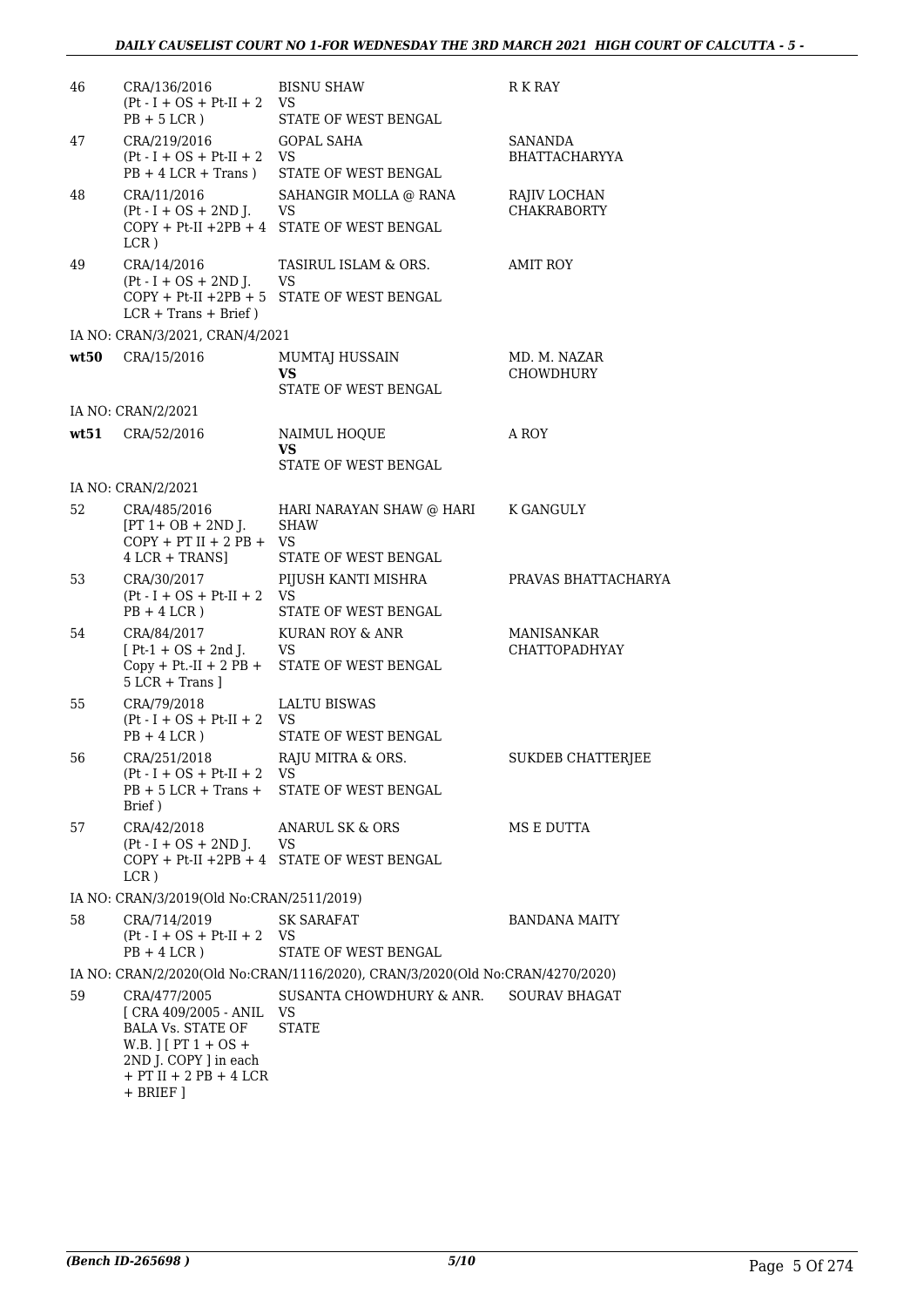| 60   | CRA/269/2007<br>$[Pt 1 + OS + 2ND J.$<br>$COPY + Pt-II + 2 PB +$<br>$5$ LCR + TRANS +<br>BRIEF ] | JITEN ROY & ANR<br>VS<br>STATE OF WEST BENGAL                                    | RAJ KUMAR<br><b>CHAKRABORTY</b>  |
|------|--------------------------------------------------------------------------------------------------|----------------------------------------------------------------------------------|----------------------------------|
| 61   | CRA/115/2010<br>$[Pt 1 + OS + Pt II + 2]$<br>$PB + 5 LCR + TRANS$                                | JHANGLA@NETAI MALAKAR &<br>ANR<br><b>VS</b><br>STATE OF WEST BENGAL              |                                  |
| 62   | CRA/418/2010<br>$[Pt 1 + OS + Pt-II + 4]$<br>$LCR + BRIEF$ ]                                     | <b>TARAK DAS</b><br>VS<br>STATE OF WEST BENGAL                                   | N.A.Y.                           |
| 63   | CRA/177/2012<br>$[PT 1+OS + I + II + 4]$<br>$PB + 5 LCR$ ]                                       | RANAJIT MONDAL @ RANJIT<br>MONDAL @ RON @ RANA<br>VS<br>STATE OF WEST BENGAL     | SUBHASREE PATEL                  |
| wt64 | CRA/181/2012                                                                                     | SK MOTALEB @ SK MATLEB<br>VS<br>STATE OF WEST BENGAL                             | KALUAN KUMAR<br>BHATTACHARJEE    |
| wt65 | CRA/266/2012                                                                                     | JOYDEEP ROY @ RAJU<br>VS.<br>STATE OF WEST BENGAL                                | <b>IQBAL HUSSAIN</b>             |
|      | IA NO: CRAN/6/2018(Old No:CRAN/486/2018)                                                         |                                                                                  |                                  |
| wt66 | CRA/637/2012                                                                                     | <b>BIDHAN GHARUI</b>                                                             | PINAKI BHATTACHARYYA             |
|      |                                                                                                  | VS<br>STATE OF WEST BENGAL                                                       |                                  |
| wt67 | CRA/758/2012                                                                                     | AZIM MISTRY<br>VS.<br>STATE OF WEST BENGAL                                       | <b>KRISHNA RAY</b>               |
| 68   | CRA/54/2013<br>$[Pt 1 + OS + 2ND J.$<br><b>TRANS</b> ]                                           | BIJOY CHOWDHURY & ANR<br><b>VS</b><br>COPY + Pt-II + 4 LCR + GOLAM RABBANI & ANR | <b>BISWAJIT MANNA</b>            |
| 69   | CRA/910/2013<br>$[Pt 1 + OS + 2ND J.$<br>$COPY + Pt-II + 2 PB +$<br>4 LCR + TRANS]               | <b>CHATTAR SHEIKH &amp; ORS</b><br><b>VS</b><br>STATE OF WEST BENGAL             | A CHATTERJEE                     |
| 70   | CRA/777/2015<br>$[Pt 1 + OS + Pt-II + 2]$<br>$PB + 4 LCR + TRANS$ ]                              | TAPAN NATH @ TAPAN KR<br><b>NATH</b><br>VS<br>STATE OF WEST BENGAL               | A PATRA                          |
| wt71 | CRA/14/2010                                                                                      | TAPAN KUMAR NATH@TAPAN<br>NATH<br><b>VS</b><br>STATE OF WEST BENGAL              | <b>MRINAL KANTI</b><br>MUKHERJEE |
| wt72 | CRA/663/2009                                                                                     | BIMALA NATH & ORS<br>VS.<br>STATE OF WEST BENGAL                                 | MRINAL KANTI<br>MUKHERJEE        |
| 73   | CRA/798/2015<br>$[Pt 1 + OS + 2ND J.$<br>$COPY + Pt-II + 2 PB +$<br>4 LCR 1                      | <b>SUPRABHAT BOSE</b><br>VS<br>STATE OF WEST BENGAL                              | MS A DE                          |
|      | IA NO: CRAN/1/2015(Old No:CRAN/4567/2015)                                                        |                                                                                  |                                  |
| 74   | CRA/8/2016<br>$[Pt 1 + OS + 2ND J.$<br>$COPY + Pt-II + 2 PB +$<br>$5$ LCR + TRANS +<br>BRIEF ]   | PAPAN SARKAR @ PRANAB &<br><b>ORS</b><br>VS<br>STATE OF WEST BENGAL              | K PAUL                           |
|      | IA NO: CRAN/2/2021                                                                               |                                                                                  |                                  |

## **FIXED MATTER I**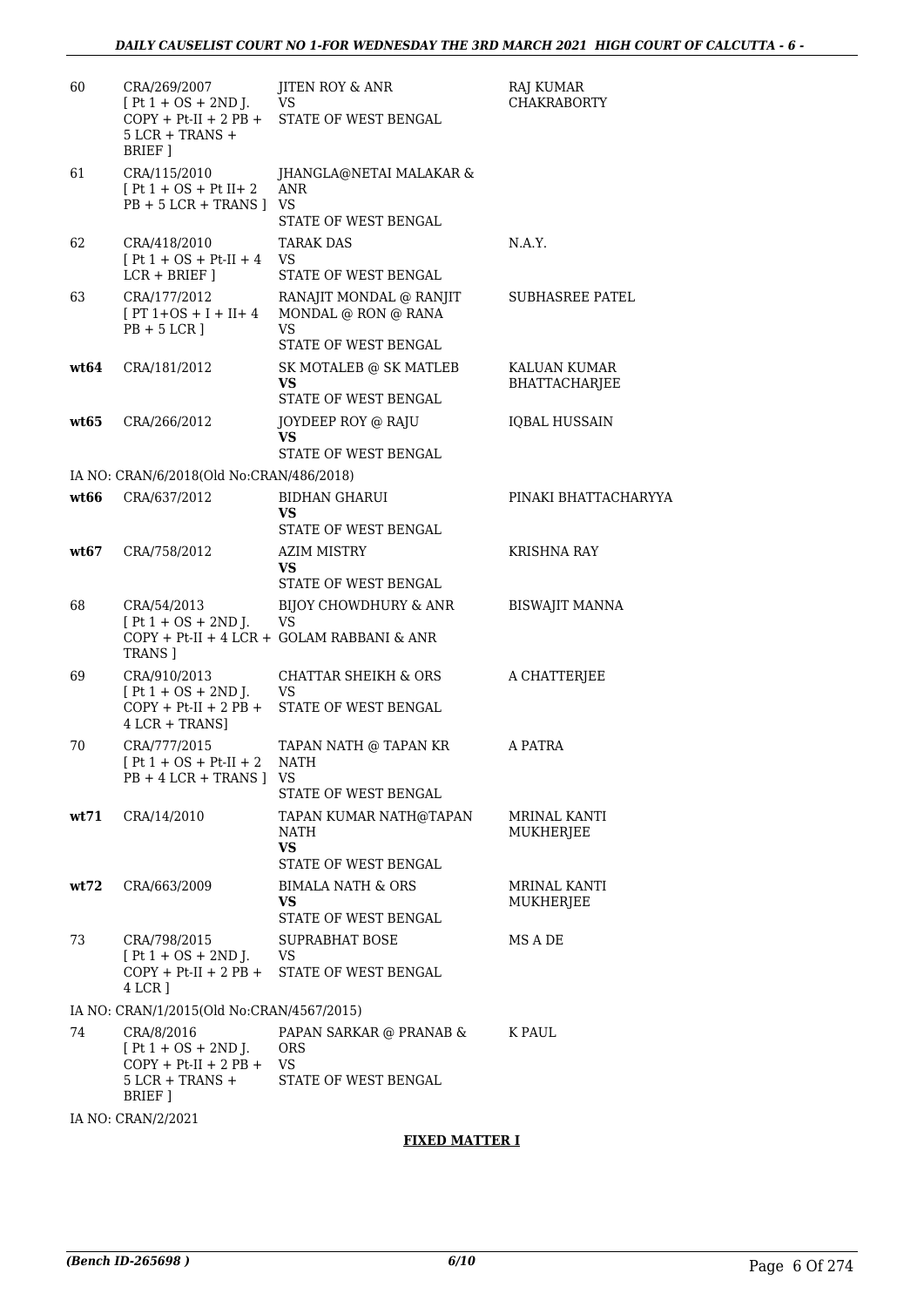| 75   | CRA/238/2015<br>[2.00 P.M.]                                                   | BISWANATH ADHIKARY @<br><b>BISHU</b>                                                          | S S SAHA                                                                                       |  |  |
|------|-------------------------------------------------------------------------------|-----------------------------------------------------------------------------------------------|------------------------------------------------------------------------------------------------|--|--|
|      |                                                                               | <b>VS</b><br>UNION OF INDIA                                                                   |                                                                                                |  |  |
|      | No:CRAN/1411/2020), CRAN/5/2020                                               | IA NO: CRAN/2/2018(Old No:CRAN/1103/2018), CRAN/3/2019(Old No:CRAN/103/2019), CRAN/4/2020(Old |                                                                                                |  |  |
| wt76 | CRA/237/2015                                                                  | BAPI DEY @ BURO<br>VS                                                                         | S.S. SAHA                                                                                      |  |  |
| wt77 | CRA/247/2015                                                                  | UNION OF INDIA<br><b>GOPAL TELI &amp; ANR</b><br>VS<br>UNION OF INDIA                         | A. CHAKRABORTY                                                                                 |  |  |
| wt78 | CRA/250/2015                                                                  | RABI SEKHAR PANDEY<br>VS                                                                      | A. CHAKRABORTY                                                                                 |  |  |
|      |                                                                               | UNION OF INDIA                                                                                |                                                                                                |  |  |
|      |                                                                               | <b>TO BE MENTIONED</b>                                                                        |                                                                                                |  |  |
| 79   | CRA/96/2019<br>[CRAN 1167/2019][                                              | RAJU HALDER @ HALDAR<br>VS                                                                    | <b>SUBIR DEBNATH</b>                                                                           |  |  |
|      | 08-03-2021]                                                                   | STATE OF WEST BENGAL & ANR                                                                    |                                                                                                |  |  |
|      | No:CRAN/4113/2020)                                                            | IA NO: CRAN/4/2020(Old No:CRAN/741/2020), CRAN/5/2020(Old No:CRAN/1804/2020), CRAN/6/2020(Old |                                                                                                |  |  |
| 80   | CRA/228/2020<br>$[09-03-2021]$                                                | <b>GANESH DAS</b><br>VS                                                                       | SAIBAL KRISHNA<br><b>DASGUPTA</b>                                                              |  |  |
|      |                                                                               | State of West Bengal                                                                          |                                                                                                |  |  |
| 81   | CRA/262/2018<br>$[09-03-2021]$                                                | RASUL SK.<br>VS                                                                               | <b>BENAJIR HASNA</b>                                                                           |  |  |
|      |                                                                               | STATE OF WEST BENGAL                                                                          |                                                                                                |  |  |
|      | IA NO: CRAN/1/2019(Old No:CRAN/2302/2019)                                     |                                                                                               |                                                                                                |  |  |
| 82   | CRA/318/2019                                                                  | MADHABENDU GANGULY<br>VS<br>STATE OF WEST BENGAL                                              | <b>BISWAJIT MANNA</b>                                                                          |  |  |
|      |                                                                               |                                                                                               | IA NO: CRAN/1/2019(Old No:CRAN/2469/2019), CRAN/2/2019(Old No:CRAN/2537/2019), CRAN/3/2020(Old |  |  |
|      | No:CRAN/4541/2020)                                                            |                                                                                               |                                                                                                |  |  |
| 83   | CRA/322/2019                                                                  | <b>MAHABIR LAYEK</b><br>VS<br>STATE OF WEST BENGAL                                            | SAIBAL KRISHNA<br><b>DASGUPTA</b>                                                              |  |  |
|      | IA NO: CRAN/2/2019(Old No:CRAN/4059/2019)                                     |                                                                                               |                                                                                                |  |  |
|      |                                                                               | 84 CRA/730/2019 MD ASHIKUR REJA & ANR<br>VS                                                   | <b>BENAJIR HASNA</b>                                                                           |  |  |
|      |                                                                               | STATE OF WEST BENGAL                                                                          |                                                                                                |  |  |
|      | IA NO: CRAN/1/2020(Old No:CRAN/347/2020)                                      |                                                                                               |                                                                                                |  |  |
| 85   | CRA/731/2019                                                                  | MD ANIKUL ISLAM<br>VS                                                                         | <b>BENAJIR HASNA</b>                                                                           |  |  |
|      |                                                                               | STATE OF WEST BENGAL                                                                          |                                                                                                |  |  |
|      | IA NO: CRAN/1/2020(Old No:CRAN/416/2020)                                      |                                                                                               |                                                                                                |  |  |
| 86   | MAT/306/2018                                                                  | <b>RUPA ROY</b><br><b>VS</b><br>SK NAZRUL HAQUE & ORS                                         | MRS C ROY                                                                                      |  |  |
|      |                                                                               | IA NO: CAN/1/2018(Old No:CAN/2010/2018), CAN/2/2021                                           |                                                                                                |  |  |
| 87   | CRA/268/1995                                                                  | <b>GHAT ROY &amp; ORS</b>                                                                     | MR. ISLAM MOSTAFA<br>N.Y.A.                                                                    |  |  |
|      |                                                                               | VS<br>THE STATE OF WEST BENGAL                                                                |                                                                                                |  |  |
|      |                                                                               | IA NO: CRAN/1/2000(Old No:CRAN/642/2000), CRAN/3/2020                                         |                                                                                                |  |  |
| 88   | CRA/320/2013                                                                  | <b>SAHEB DAS</b><br>VS                                                                        | <b>B BHATTACHARYYA</b>                                                                         |  |  |
|      |                                                                               | STATE OF WEST BENGAL                                                                          |                                                                                                |  |  |
|      | IA NO: CRAN/3/2017(Old No:CRAN/1334/2017), CRAN/4/2020(Old No:CRAN/3439/2020) |                                                                                               |                                                                                                |  |  |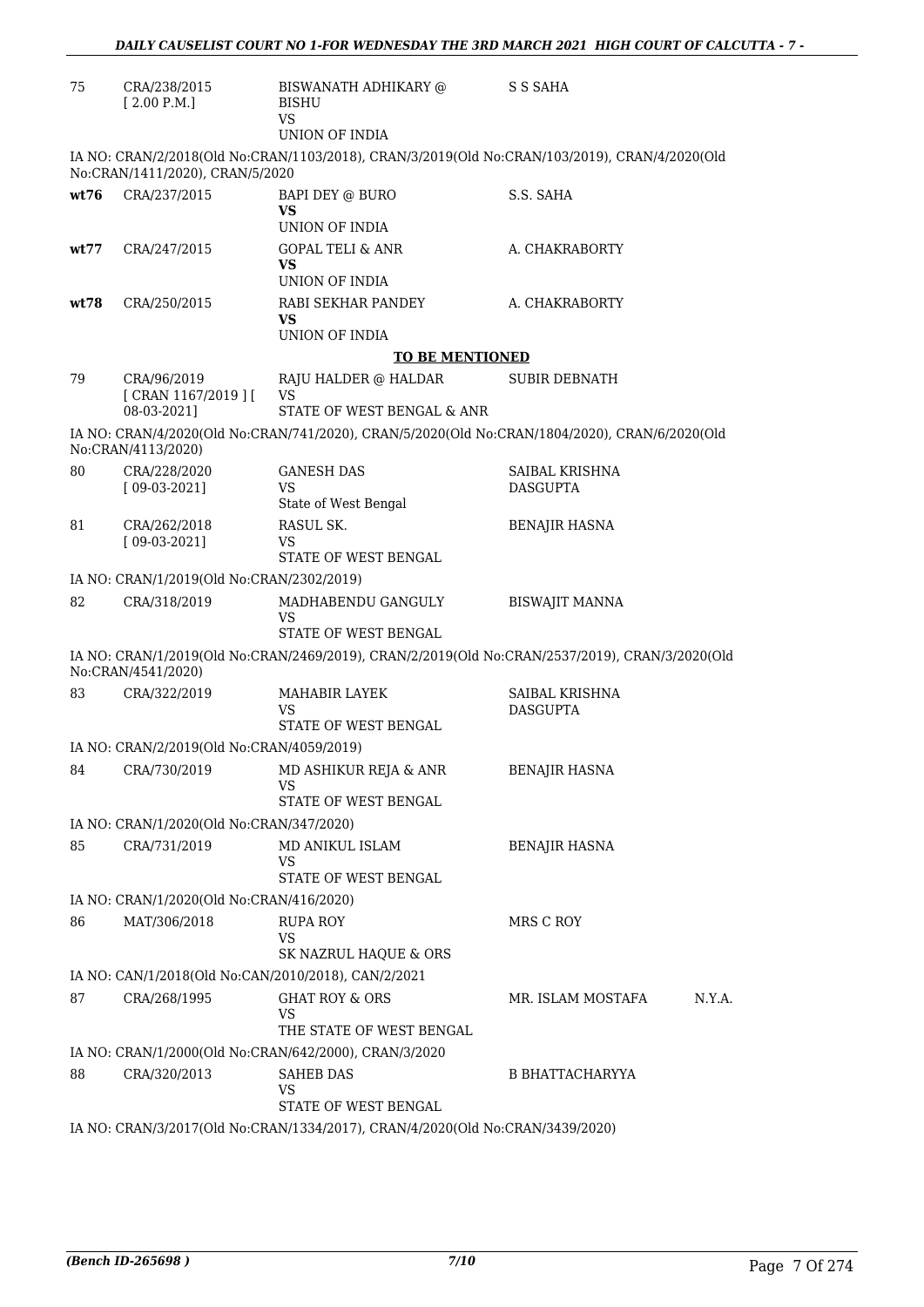| wt89 | CRA/219/2013                              | SANDIP GHOSH<br>VS                                                            | ANTARIKHYA BASU                                                                                |
|------|-------------------------------------------|-------------------------------------------------------------------------------|------------------------------------------------------------------------------------------------|
| wt90 | CRA/338/2013                              | STATE OF WEST BENGAL<br><b>SUKUMAR KARMAKAR</b><br>VS<br>STATE OF WEST BENGAL | <b>V VERMA</b>                                                                                 |
|      | IA NO: CRAN/3/2021                        |                                                                               |                                                                                                |
| 91   | CRA/456/2014                              | PINTU DAS                                                                     | SANJIB KUMAR DAN                                                                               |
|      |                                           | VS<br>STATE OF WEST BENGAL                                                    |                                                                                                |
| wt92 | CRA/459/2014                              | UJJWAL TAPADAR<br>VS<br>STATE OF WEST BENGAL                                  | ZEESHAN UDDIN                                                                                  |
| wt93 | CRA/524/2014                              | MONGAL SAHANI @ MANGALA<br>VS<br>STATE OF WEST BENGAL                         | S K DAN                                                                                        |
|      | IA NO: CRAN/4/2019(Old No:CRAN/3268/2019) |                                                                               |                                                                                                |
| 94   | CRA/538/2015                              | ASAN ALI SK.<br>VS                                                            | KUSAL KUMAR<br>MUKHERJEE                                                                       |
|      |                                           | STATE OF WEST BENGAL                                                          |                                                                                                |
|      | IA NO: CRAN/3/2020(Old No:CRAN/4122/2020) |                                                                               |                                                                                                |
| wt95 | CRA/551/2015                              | KALU SK. @ ARMAN SK.<br>VS<br>STATE OF WEST BENGAL                            | PRABIR MAJUMDER                                                                                |
| wt96 | CRA/673/2015                              | SAHJAMAL SHEIKH & ANR.<br>VS<br>STATE OF WEST BENGAL                          | KARABI ROY                                                                                     |
|      |                                           | IA NO: CRAN/4/2020(Old No:CRAN/2698/2020), CRAN/5/2020(Old No:CRAN/3592/2020) |                                                                                                |
| wt97 | CRA/779/2015                              | KAJAL SEIKH                                                                   | <b>S SARKAR</b>                                                                                |
|      |                                           | VS<br>STATE OF WEST BENGAL                                                    |                                                                                                |
|      | IA NO: CRAN/2/2017(Old No:CRAN/1320/2017) |                                                                               |                                                                                                |
| wt98 | CRM/10425/2016                            | AZAD SK @ AZATALI SEKH &<br>ANR.<br>VS<br>STATE OF WEST BENGAL                | <b>SUBIR DEBNATH</b>                                                                           |
| 99   | CRA/715/2015                              | <b>NIL KAMAL GON</b><br>VS<br>STATE OF WEST BENGAL                            | D MAJUMDAR                                                                                     |
|      | IA NO: CRAN/3/2019(Old No:CRAN/2303/2019) |                                                                               |                                                                                                |
|      | wt100 CRA/559/2015                        | <b>ABHIJIT DAS</b><br>VS                                                      | A MITRA                                                                                        |
|      |                                           | STATE OF WEST BENGAL                                                          |                                                                                                |
| 101  | CRA/336/2017                              | <b>GOBINDA SAHA &amp; ANR</b><br>VS<br>STATE OF WEST BENGAL                   | SHASANKA SEKHAR<br><b>SAHA</b>                                                                 |
|      | No:CRAN/277/2020)                         |                                                                               | IA NO: CRAN/1/2017(Old No:CRAN/2382/2017), CRAN/2/2017(Old No:CRAN/4987/2017), CRAN/3/2020(Old |
|      | wt102 CRA/382/2017                        | <b>SUPRIYA MALLICK</b><br>VS<br>STATE OF WEST BENGAL                          | PUJA GOSWAMI                                                                                   |
| 103  | CRA/55/2018                               | SAHAJADI BIBI @ BEWA & ORS<br>VS<br>STATE OF WEST BENGAL                      | K RAY                                                                                          |
|      | IA NO: CRAN/1/2019(Old No:CRAN/3324/2019) |                                                                               |                                                                                                |
| 104  | CRA/527/2018                              | <b>ARNAB BISWAS</b><br>VS                                                     | <b>SOUBHIK MITTER</b>                                                                          |
|      |                                           | STATE OF WEST BENGAL                                                          |                                                                                                |
|      | IA NO: CRAN/2/2020(Old No:CRAN/396/2020)  |                                                                               |                                                                                                |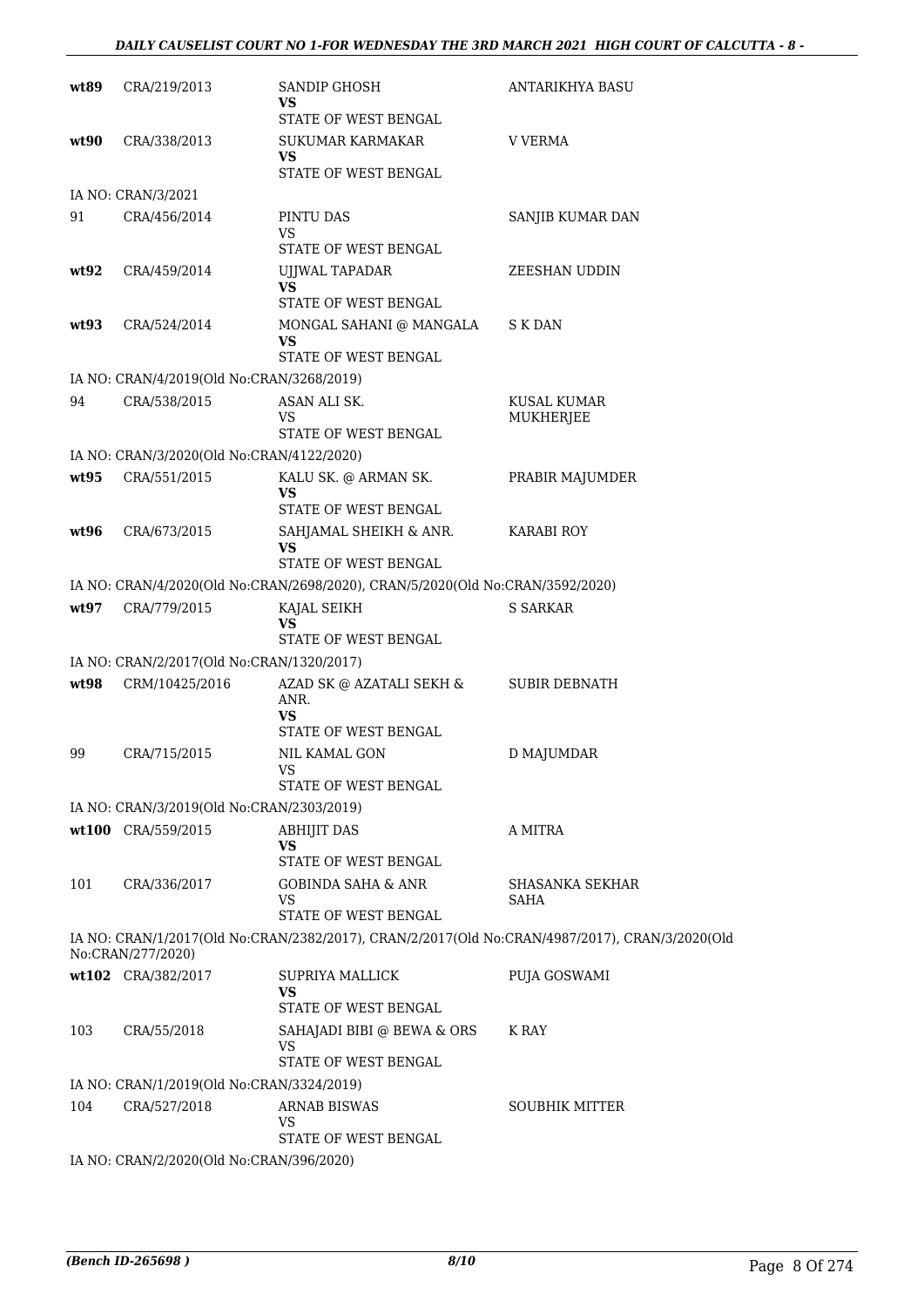|     | wt105 CRA/525/2018                        | <b>JAYANTI BISWAS</b><br>VS<br>STATE OF WEST BENGAL                                                | M MUKHERJEE              |
|-----|-------------------------------------------|----------------------------------------------------------------------------------------------------|--------------------------|
| 106 | CRA/576/2018                              | SAHABUDDIN SHEIKH @<br>SAHABUDDIN SK & ANR<br>VS<br><b>STATE OF WEST BENGAL</b>                    | P ROY                    |
|     |                                           | IA NO: CRAN/1/2019(Old No:CRAN/541/2019), CRAN/2/2020(Old No:CRAN/2388/2020)                       |                          |
| 107 | CRA/380/2019                              | TANIA MONDAL @ TANIA<br>KHATOON @ TANIA BEGUM @<br>HAZRA<br>VS<br>STATE OF WEST BENGAL & ANR       | <b>AMIT ROY</b>          |
|     | IA NO: CRAN/1/2019(Old No:CRAN/2928/2019) |                                                                                                    |                          |
| 108 | CRA/531/2019                              | MAHIMUDDIN<br>VS<br>STATE OF WEST BENGAL & ANR                                                     | AMIT RAY                 |
|     | IA NO: CRAN/2/2019(Old No:CRAN/4659/2019) |                                                                                                    |                          |
| 109 | CRA/217/2020                              | SANOWARA BIBI AND ANR<br>VS<br>State of West Bengal                                                | AMRITA CHEL              |
|     | IA NO: CRAN/1/2020, CRAN/2/2020           |                                                                                                    |                          |
| 110 | CRA/238/2020                              | <b>HOSSAIN SK</b><br>VS<br>THE STATE OF WEST BENGAL                                                | <b>RAHUL GABGULY</b>     |
|     | IA NO: CRAN/1/2021                        |                                                                                                    |                          |
|     |                                           | <b>ASSIGNED MATTERS</b>                                                                            |                          |
| 111 | CRM/9431/2019                             | DAYAMOY MAHATO<br>VS<br>C.B.I.                                                                     | AVISHEK BHANDARI         |
| 112 | CRM/1903/2020                             | DEBJANI MUKHERJEE<br>VS<br>CENTRAL BUREAU OF<br><b>INVESTIGATION</b>                               | <b>HARERAM SINGH</b>     |
| 113 | CRM/2776/2020                             | TARUN BANERJEE @ TARUN<br><b>KUMAR BANERJEE</b><br>VS<br>STATE OF WEST BENGAL                      | <b>VIJAY VERMA</b>       |
| 114 | CRM/10153/2020                            | RAVINDRA BIYANI<br>VS.<br>State of West Bengal                                                     | <b>ASHOK KUMAR SINGH</b> |
| 115 | CRM/10155/2020                            | RAVINDRA BIYANI<br>VS<br>State of West Bengal                                                      | ASHOK KUMAR SINGH        |
| 116 | CRM/10665/2020                            | <b>BUDDADEV</b><br>MAHATA@BUDDADEV<br>@BUDHESWAR MAHATO<br>VS                                      | ARIJIT BHUSAN BAGCHI     |
| 117 | CRM/10936/2020                            | State of West Bengal<br>RHYTHM DAS RAY @RHYTHM<br>DAS ROY<br><b>VS</b><br>INTELLIGENCE OFFICER NCB | SEKHAR MUKHERJEE         |
| 118 | CRM/133/2021                              | SANJIT SHARMA AND ANR<br>VS<br>State of West Bengal                                                | <b>SOUMEN GHOSH</b>      |
| 119 | CRM/135/2021                              | SANJIT SHARMA AND ANR<br>VS<br>State of West Bengal                                                | <b>SOUMEN GHOSH</b>      |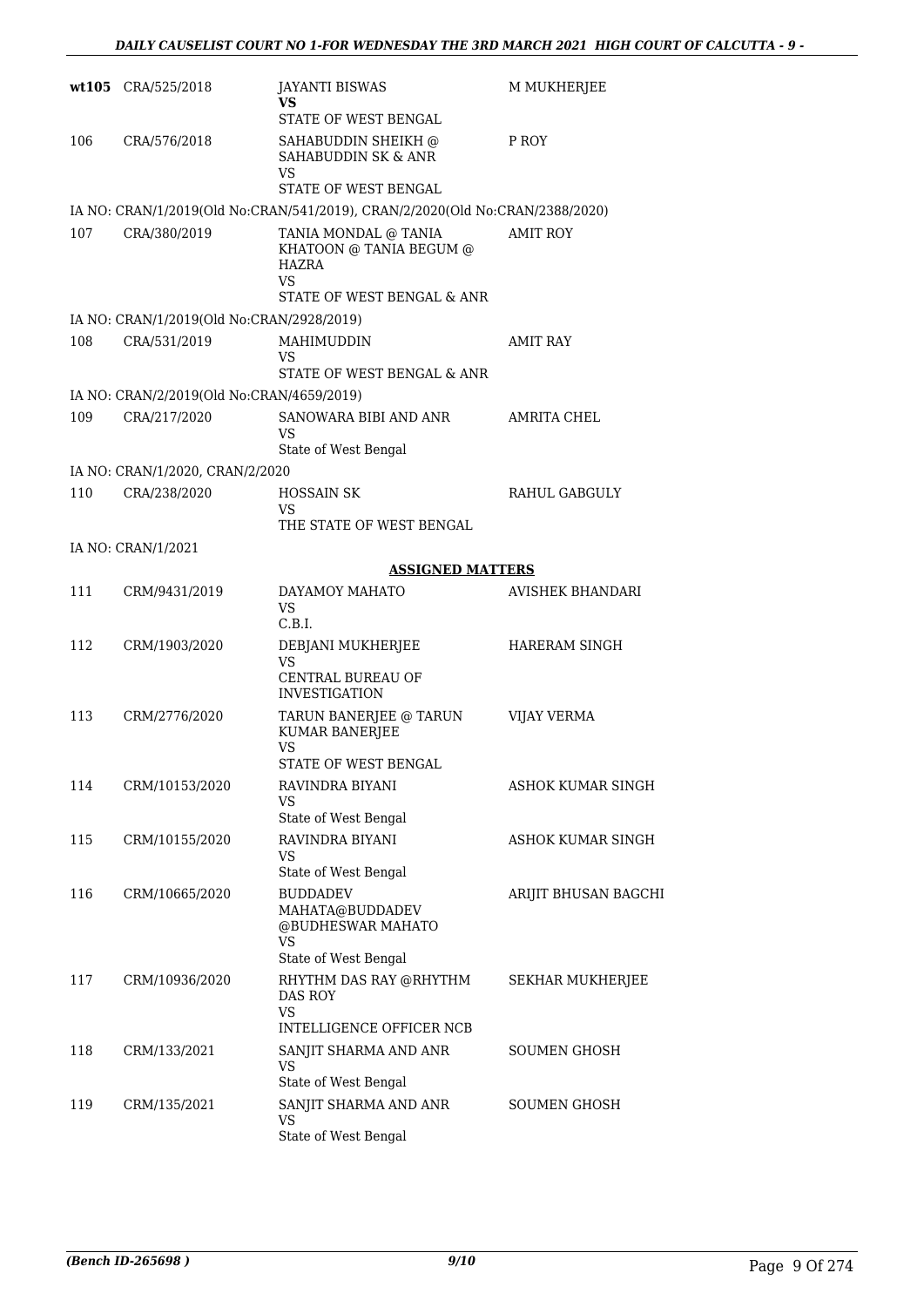| 120 | CRM/371/2021                                                                                                                              | SEIKH SADDIQUE AND ANR<br><b>VS</b><br>State of West Bengal                                                                          | DIPTANGSHU BASU               |                                                                            |
|-----|-------------------------------------------------------------------------------------------------------------------------------------------|--------------------------------------------------------------------------------------------------------------------------------------|-------------------------------|----------------------------------------------------------------------------|
| 121 | CRM/407/2021                                                                                                                              | <b>MANTU MAHATO</b><br><b>VS</b><br>THE CENTRAL BUREAU<br><b>OFINVESIGATION</b>                                                      | <b>MUNMUN</b><br>GANGOPADHYAY |                                                                            |
| 122 | CRM/476/2021                                                                                                                              | KAJAL MAHATO<br><b>VS</b>                                                                                                            | <b>RATAN DAS</b>              |                                                                            |
|     |                                                                                                                                           | State of West Bengal                                                                                                                 |                               |                                                                            |
|     |                                                                                                                                           | <b>SPECIALLY FIXED MATTERS</b>                                                                                                       |                               |                                                                            |
|     |                                                                                                                                           | (AT 2 P.M.)                                                                                                                          |                               |                                                                            |
| 123 | WPA/10138/2020<br>$[05-03-2021]$                                                                                                          | THE COURT ON ITS OWN<br>MOTION IN RE SMUGGLING<br>AND ILLEGAL TRADING OF<br>ENDANGERED SPECIES OF<br><b>BIRDS</b><br><b>VS</b><br>NA | SAIKAT BANERJEE               |                                                                            |
|     | IA NO: CAN/1/2020, CAN/2/2020, CAN/3/2021                                                                                                 |                                                                                                                                      |                               |                                                                            |
| 124 | WPA(P)/27/2021<br>[10.03.2021]                                                                                                            | THE COURT ON ITS OWN<br>MOTION, IN RE UTP DIPAK<br>JOSHI, LODGED IN DUM DUM<br>CENTRAL CORRECTIONAL<br>HOME<br><b>VS</b><br>NA       | NA                            | <b>SAIKAT BANERJEE</b>                                                     |
| 125 | WPA(P)/9/2020<br>$[09-03-2021]$                                                                                                           | ARIJIT ADHIKARY<br><b>VS</b><br>STATE OF WEST BENGAL AND<br>ORS.                                                                     | DEBASHIS BANERJEE             |                                                                            |
| 126 | WPA(P)/13/2020<br>$[09-03-2021]$                                                                                                          | THE COURT ON ITS OWN<br>MOTION IN RE UNNATURAL<br>DEATH OF A TEENAGED BOY IN<br>MALLARPUR P.S., BIRBHUM<br><b>VS</b><br>NA           | NA                            | SAIKAT BANERJEE                                                            |
| 127 | WPA/14656/2019<br>$[23-03-2021]$                                                                                                          | ATASI GHOSH & ORS<br>VS<br>STATE OF WEST BENGAL & ORS                                                                                | <b>MD ZOHAB ROUF</b>          | MR. SAIKAT BANERJEE<br>FOR CALCUTTA HIGH<br>COURT<br><b>ADMINISTRATION</b> |
| 128 | WPA/7807/2020<br>$[23-03-2021]$<br>PURSUANT TO THE<br>DIRECTION OF THE<br>HON'BLE APEX COURT VS<br>IN WRIT PETITION<br>(CIVIL) 699/2016 ] | THE COURT ON ITS OWN<br>MOTION IN RE MONITORING OF<br>PENDING CRIMINAL TRIALS<br><b>AGAINST MPS MLAS</b><br>State of West Bengal     | SAIKAT BANERJEE               |                                                                            |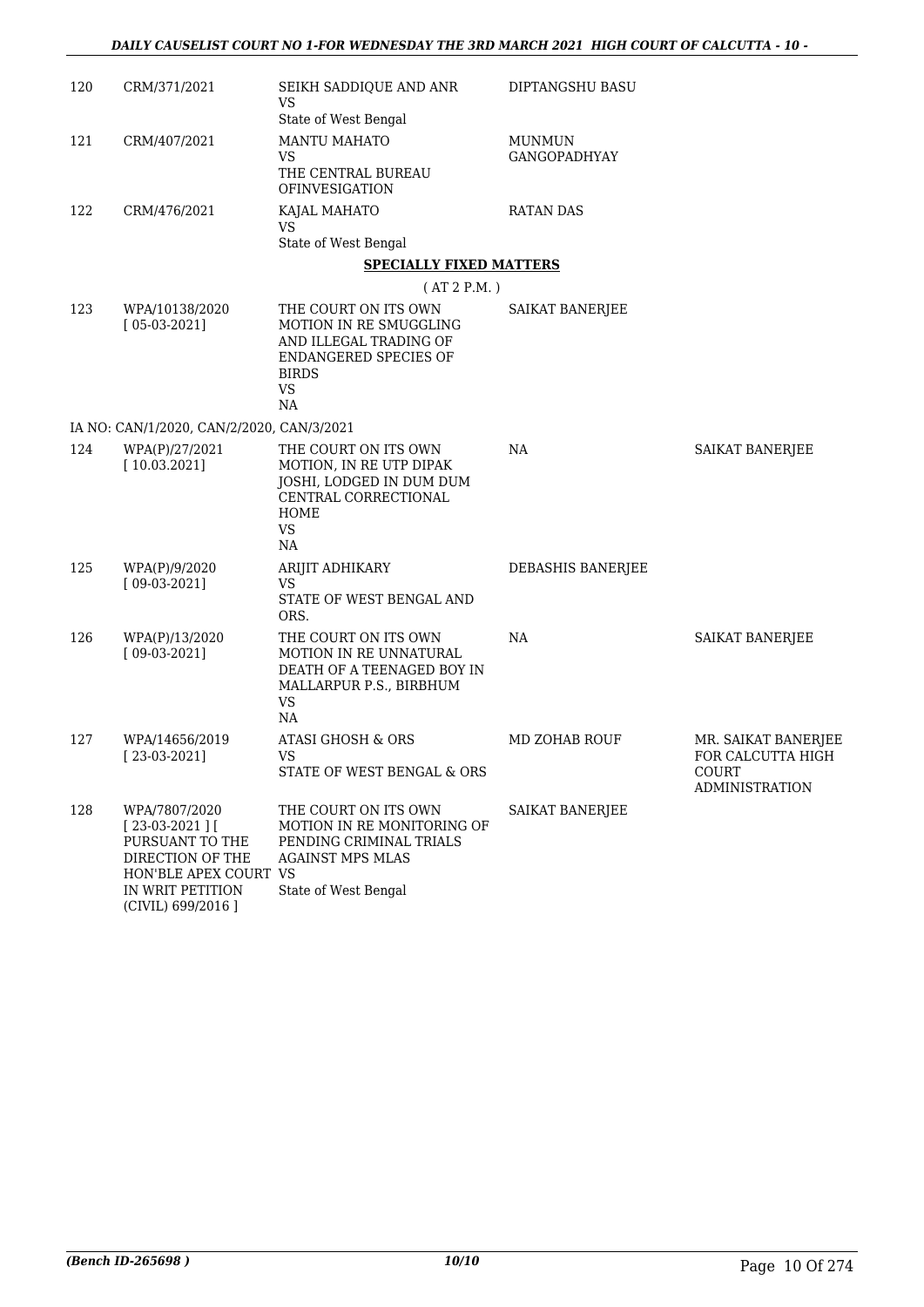

# **Appellate Side**

**DAILY CAUSELIST For Wednesday The 3rd March 2021**

# **COURT NO. 16**

### **DIVISION BENCH (DB - II)**

# **AT 10:45 AM HON'BLE JUSTICE RAJESH BINDAL HON'BLE JUSTICE ANIRUDDHA ROY**

# **VIA VIDEO CONFERENCE)**

**ON AND FROM MONDAY, THE 1st MARCH,, 2021 – APPEALS RELATING TO LABOUR UNDER GROUP III AND APPLICATION CONNECTED THERETO;**

**APPEALS FROM ORDERS RELATING TO REVENUE UNDER GROUP – IV & ORHER STATUTORY REVENUE APPEALS EXCEPT LAND REVENUE TO BE HEARD BY DIVISION BENCH;**

**APPEALS RELATING TO CHARTERED ACCOUNTANTS ACT, COMPANY SECRETARIES ACT AND TAX TRIBUNAL MATTERS;**

**INCOME TAX REFERENCE UNDER SECTION 256 OF THE INCOME TAX ACT;**

**MATTERS RELATING TO TRIBUNALS UNDER ARTICLE 323A & 323B OF THE CONSTITUTION OF INDIA INCLUDING APPLICATION CONNECTED THERETO;**

**NOTE:**

**E-MENTIONING WILL BE TAKEN UP AT THE FIRST SITTING OF THE COURT. OUT OF WHICH ORIGINAL SIDE MATTERS WILL BE TAKEN UP FIRST AND THEN APPELLATE SIDE MATTERS WILL BE TAKEN UP.**

**ON AND FROM FRIDAY i.e., 19-02-2021, AFTER COMPLETION OF ORIGINAL SIDE MATTERS, APPELLATE SIDE MATTERS WILL BE TAKEN UP SERIALLY.**

**NOTE: MATTERS WILL BE TAKEN UP THROUGH PHYSICAL HEARING ONLY WHEN BOTH THE PARTIES ARE AGREED.**

# **FIXED MATTER**

1 WP.ST/17/2021 SAHIM HOSSAIN AND **OTHERS** VS STATE OF WEST BENGAL AND ORS. DIBYENDU **CHATTERIEE** 

# **MANDAMUS APPEAL**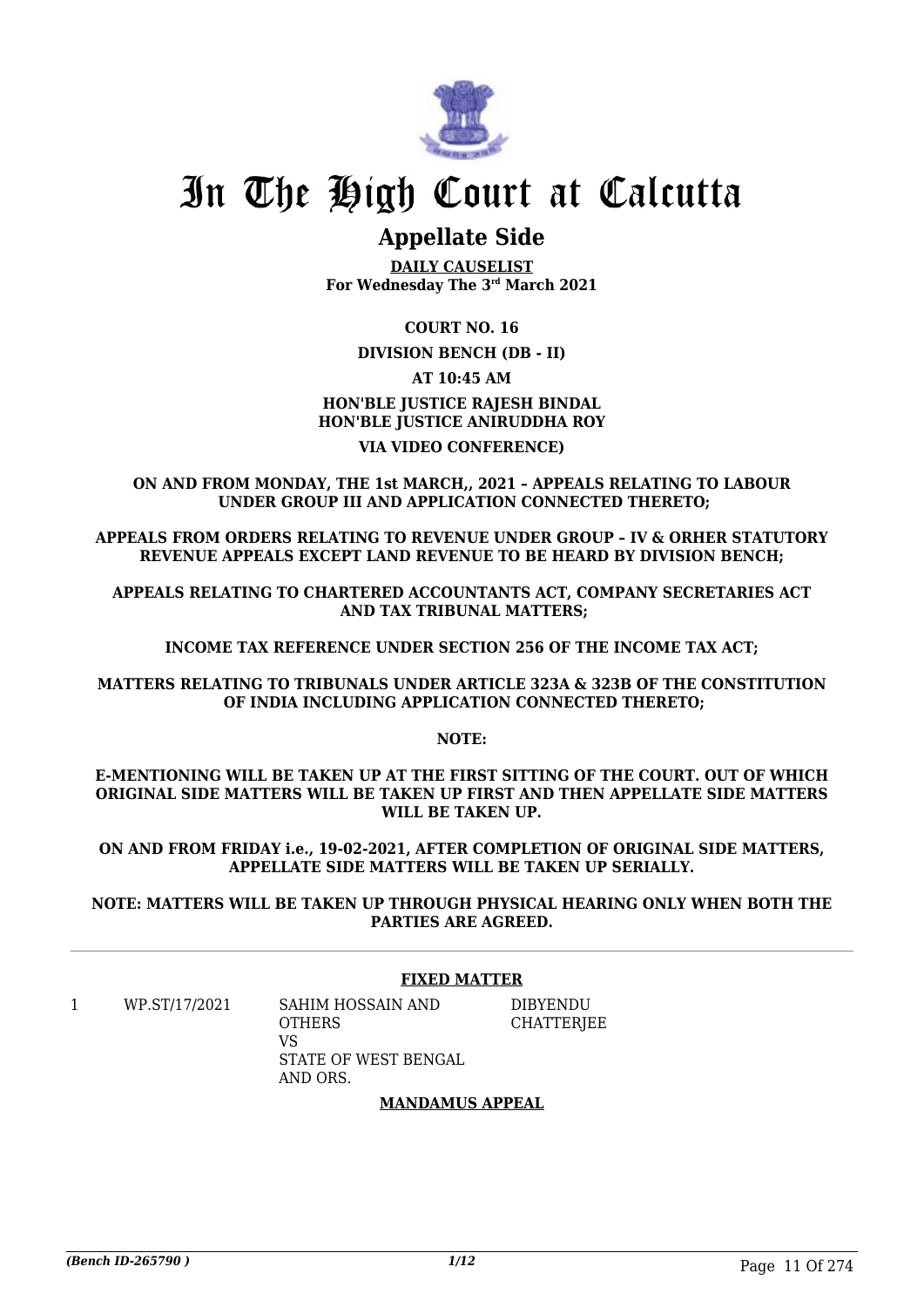| 2  | MAT/254/2021                            | <b>BROJENDRA MOHAN</b><br><b>MOZUMDAR</b><br><b>VS</b><br>UNION OF INDIA AND ORS. | SAPTARSHI KUMAR<br>MAL               |
|----|-----------------------------------------|-----------------------------------------------------------------------------------|--------------------------------------|
|    | IA NO: CAN/1/2021                       |                                                                                   |                                      |
|    |                                         | WEST BENGAL STATE ADMINISTRATIVE TRIBUNAL                                         |                                      |
| 3  | WP.ST/103/2014                          | <b>ANISHA KHATUN</b><br><b>VS</b><br>STATE OF WEST BENGAL &<br><b>ORS</b>         | SANDIPAN BANERJEE                    |
|    | IA NO: CAN/1/2015(Old No:CAN/6710/2015) |                                                                                   |                                      |
| 4  | WP.ST/131/2015                          | BIBEK RANJAN RAM<br>VS<br>STATE OF WEST BENGAL &<br><b>ORS</b>                    | MANABENDRA<br><b>THAKUR</b>          |
|    | IA NO: CAN/2/2020                       |                                                                                   |                                      |
| 5  | WP.ST/132/2018                          | FIROJ SK<br><b>VS</b><br>STATE OF WEST BENGAL &<br>ANR                            | <b>FAZLUR RAHAMAN</b>                |
| 6  | WP.ST/129/2019                          | NITESH CHANDRA ROY<br><b>VS</b><br>STATE OF WEST BENGAL 7<br><b>ORS</b>           | MD. HAFIZ ALI                        |
| 7  | WP.ST/152/2019                          | TARAK UPADHYAY<br><b>VS</b><br>STATE OF WEST BENGAL &<br>ORS.                     | ANUP DASGUPTA                        |
| 8  | WP.ST/185/2019                          | SAMRAJNY KONAR<br><b>VS</b><br>STATE OF WEST BENGAL &<br><b>ORS</b>               | <b>SUMITRA DAS</b>                   |
| 9  | WP.ST/11/2020                           | SMRITIKANA DEY<br><b>VS</b><br>STATE OF WEST BENGAL &<br><b>ORS</b>               | <b>INDRAJIT BISWAS</b>               |
| 10 | WP.ST/15/2020                           | <b>BISWANATH GAYEN</b><br>VS.<br>STATE OF WEST BENGAL &<br><b>ORS</b>             | <b>ANINDA</b><br><b>BHATTACHARYA</b> |
| 11 | WP.ST/21/2020                           | SUBHAS CH. KONAR<br>VS<br>STATE OF WEST BENGAL &<br>ORS.                          | <b>SUMITRA</b>                       |
|    | IA NO: CAN/1/2021, CAN/2/2021           |                                                                                   |                                      |
| 12 | WP.ST/22/2020                           | STATE OF WB & ANR.<br>VS.<br><b>BIPLAB ROY</b>                                    | ARKA KR. NAG                         |
|    | wt13 WP.ST/23/2020                      | THE STATE OF WB & ORS. ARKA KR. NAG<br><b>VS</b><br>PRIYAM UPADHYAY               |                                      |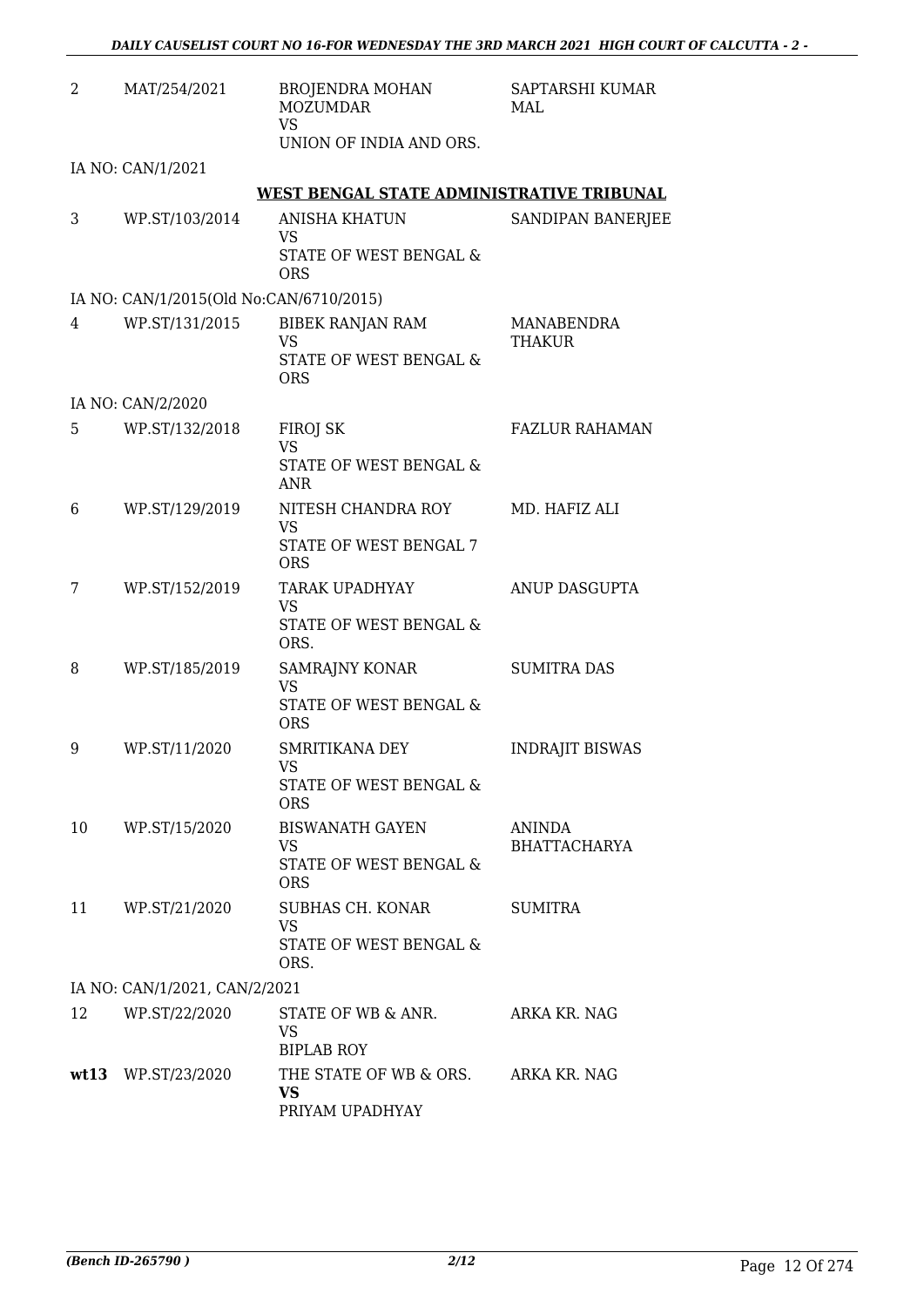|    | wt14 WP.ST/24/2020 | THE STATE OF WEST<br>BENGAL & ORS.<br><b>VS</b><br>TILOK CH. MONDAL & ORS.                                | ARKA KR. NAG                 |
|----|--------------------|-----------------------------------------------------------------------------------------------------------|------------------------------|
|    |                    | IA NO: CAN/1/2020, CAN/2/2020, CAN/3/2020, CAN/4/2020                                                     |                              |
|    | wt15 WP.ST/25/2020 | THE STATE OF WEST<br>BENGAL & ORS.<br><b>VS</b><br>APURBA LAL BARMAN &<br>ANR.                            | ARKA KR. NAG                 |
|    | wt16 WP.ST/26/2020 | THE STATE OF WEST<br>BENGAL & ORS.<br><b>VS</b><br>SANJIB DOLUI & ORS.                                    | ARKA KR. NAG                 |
|    |                    | IA NO: CAN/1/2020(Old No:CAN/4808/2020), CAN/2/2020, CAN/3/2020                                           |                              |
|    | wt17 WP.ST/27/2020 | THE STATE OF WEST<br>BENGAL & ORS.<br><b>VS</b><br>KOUSHIK MARJIT                                         | ARKA KR. NAG                 |
| 18 | WP.ST/39/2020      | <b>BISWANATH GOPE</b><br>VS<br>STATE OF WEST BENGAL &<br><b>ORS</b>                                       | KASHISWAR GHOSAL             |
| 19 | WP.ST/41/2020      | BIBEKANANDA GOSWAMI & SOMA CHAKRABORTY<br><b>ORS</b><br><b>VS</b><br>STATE OF WEST BENGAL &<br><b>ORS</b> |                              |
| 20 | WP.ST/43/2020      | ABHIJIT DAS (SC) & ORS<br><b>VS</b><br>STATE OF WEST BENGAL &<br><b>ORS</b>                               | <b>GUDDU SINGH</b>           |
| 21 | WP.ST/46/2020      | AMAL KUMAR JANA & ORS ANANYA NEOGI<br>VS<br>STATE OF WEST BENGAL &<br><b>ORS</b>                          |                              |
| 22 | WP.ST/51/2020      | RAJANI KANTA JANA<br><b>VS</b><br>STATE OF WEST BENGAL &<br><b>ORS</b>                                    | SANJOY KR SARKAR             |
| 23 | WP.ST/52/2020      | SADHAN SINGH & ORS<br><b>VS</b><br>STATE OF WEST BENGAL &<br><b>ORS</b>                                   | SIMANTIKA<br><b>DASGUPTA</b> |
|    | IA NO: CAN/1/2020  |                                                                                                           |                              |
| 24 | WP.ST/53/2020      | KAMAL KANT JHA<br><b>VS</b><br>STATE OF WEST BENGAL &<br><b>ORS</b>                                       | AMAL KR ROY                  |

IA NO: CAN/1/2020(Old No:CAN/3219/2020), CAN/2/2020(Old No:CAN/3220/2020), CAN/3/2020(Old No:CAN/4776/2020)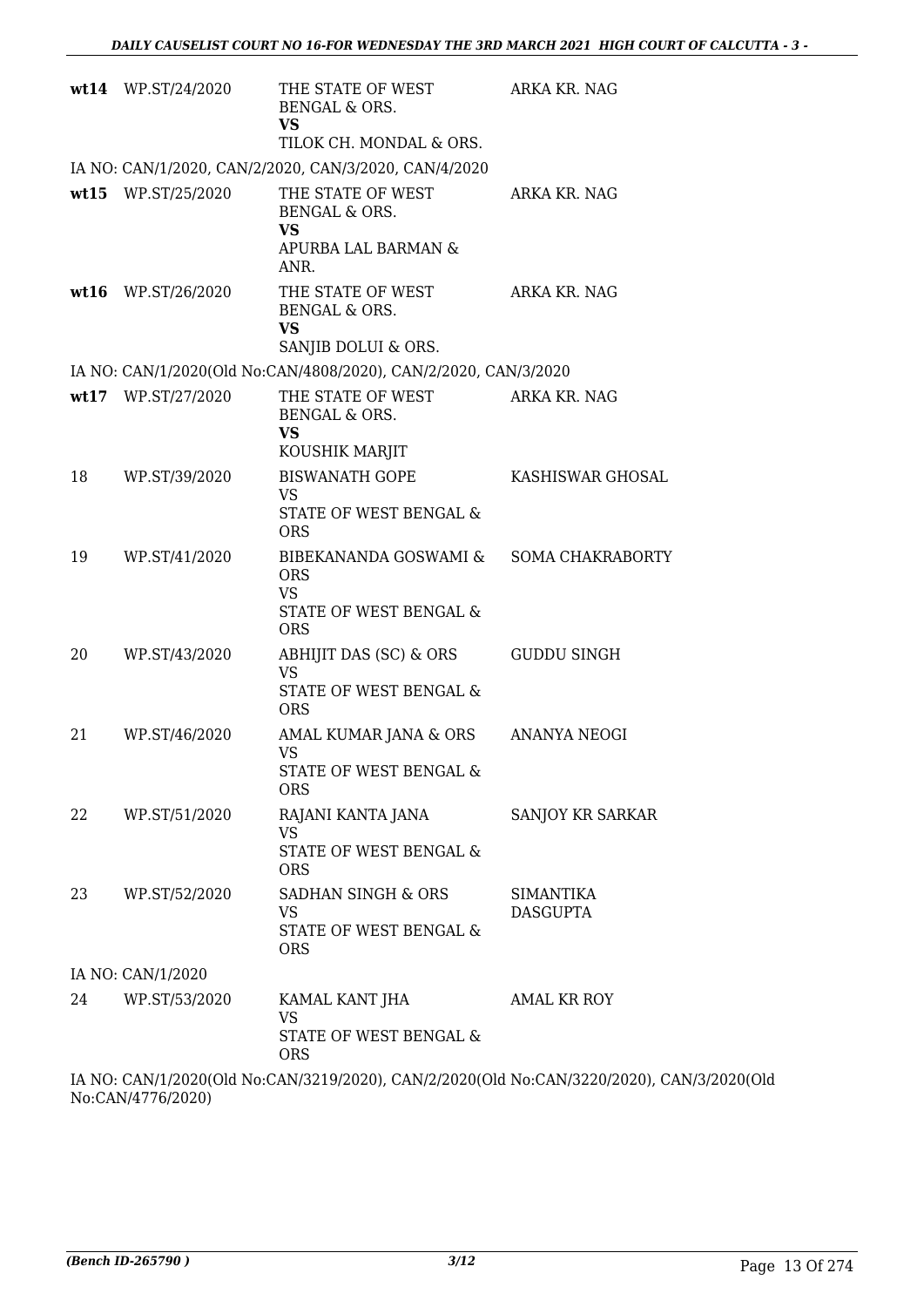| 25 | WP.ST/54/2020     | <b>BHUSAN SINGH</b><br><b>VS</b><br>STATE OF WEST BENGAL &<br><b>ORS</b>  | KAMAL KANTA KAR                         |
|----|-------------------|---------------------------------------------------------------------------|-----------------------------------------|
| 26 | WP.ST/88/2020     | STATE OF WEST BENGAL<br>AND ORS.<br><b>VS</b><br><b>ANKUR GHOSH</b>       | <b>NILOTPAL</b><br><b>CHATTERJEE</b>    |
| 27 | WP.ST/97/2020     | PRADIP KR. CHATTERJEE<br><b>VS</b><br>STATE OF WEST BENGAL<br>AND ORS.    | MANOJIT PAL                             |
| 28 | WP.ST/3/2021      | <b>SUNITA GURUNG</b><br><b>VS</b><br>STATE OF WEST BENGAL<br>AND ORS.     | RTASAMOY MONDAL                         |
| 29 | WP.ST/10/2021     | <b>ASHIS KUMAR BOSE</b><br><b>VS</b><br>STATE OF WEST BENGAL<br>AND ORS.  | KOUSHIK BANERJEE                        |
| 30 | WP.ST/11/2021     | <b>SK IMRAN ALI</b><br><b>VS</b><br>STATE OF WEST BENGAL<br>AND ORS.      | KOUSHIKE BANERJEE                       |
| 31 | WP.ST/12/2021     | TARUN CHAKRABORTY<br><b>VS</b><br>STATE OF WEST BENGAL<br>AND ORS.        | KOUSHIK BANERJEE                        |
| 32 | WP.ST/13/2021     | <b>RAJEN GHOSH</b><br><b>VS</b><br>STATE OF WEST BENGAL<br>AND ORS.       | KOUSHIK BANERJEE                        |
| 33 | WP.ST/14/2021     | <b>BIJAY SANKAR SHAW</b><br><b>VS</b><br>STATE OF WEST BENGAL<br>AND ORS. | KOUSHIK BANERJEE                        |
| 34 | WP.ST/16/2021     | ABANTI KR SAHOO<br>VS.<br>STATE OF WEST BENGAL<br>AND ORS.                | <b>GOURANGA KR DAS</b>                  |
| 35 | WP.ST/18/2021     | PRIYABRATA BERA<br>VS<br>STATE OF WEST BENGAL<br>AND ORS.                 | RAHUL SINGH                             |
|    | IA NO: CAN/1/2021 |                                                                           |                                         |
|    |                   | <b>CENTRAL ADMN. TRIBUNAL</b>                                             |                                         |
| 36 | WP.CT/182/2016    | KAUSIK KR. PAL<br>VS<br>UNION OF INDIA & ORS.                             | <b>AMBU BINDU</b><br><b>CHAKRABORTY</b> |
| 37 | WP.CT/54/2018     | UNION OF INDIA & ORS.<br>VS                                               | <b>MAHENDRA PRASAD</b><br><b>GUPTA</b>  |

SAILA NATH CHOUDHARY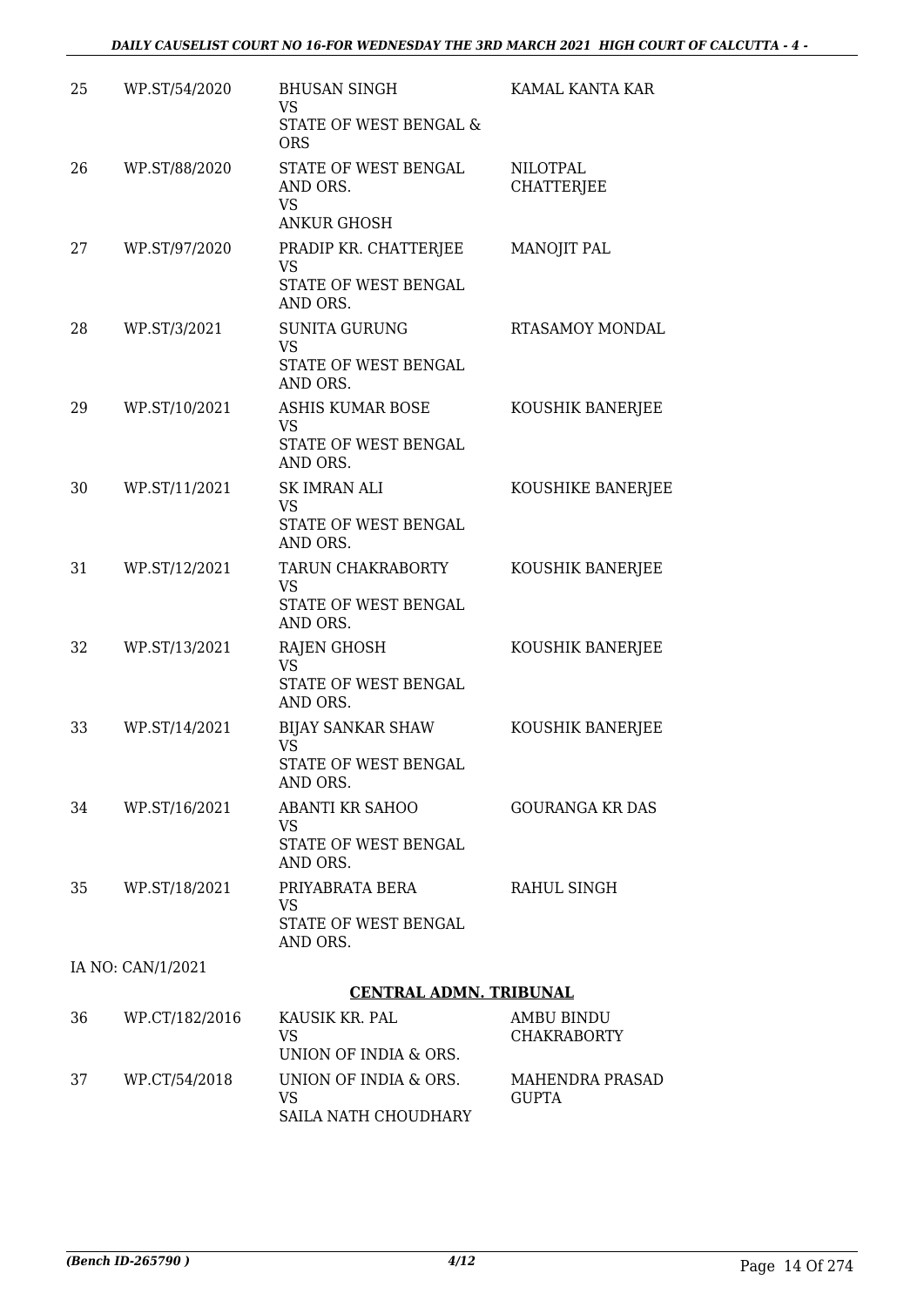| 38 | WP.CT/108/2018                          | RANAJIT KUMAR PANDIT &<br><b>ORS</b><br><b>VS</b>                                                            | <b>SAMIT K MONDAL</b>               |
|----|-----------------------------------------|--------------------------------------------------------------------------------------------------------------|-------------------------------------|
|    |                                         | MRINMOY PAL & ORS                                                                                            |                                     |
| 39 | WP.CT/20/2020                           | <b>SUSHOVAN SARKAR</b><br>VS<br>UNION OF INDIA & ORS10                                                       | <b>BARUN CHATTERJEE</b>             |
| 40 | WP.CT/21/2020                           | UNION OF INDIA & ORS<br><b>VS</b>                                                                            | SANAJIT KUMAR<br><b>GHOSH</b>       |
| 41 | WP.CT/28/2020                           | MONOJIT ROY<br><b>UNION OF INDIA &amp; ORS</b><br><b>VS</b>                                                  | ARIJIT MAJUMDAR                     |
| 42 | WP.CT/30/2020                           | <b>MOUSUMI SATAPATHI</b><br>ANUP KUMAR MITRA & ORS<br><b>VS</b><br>UNION OF INDIA & ORS                      | PAPPU ADHIKARI                      |
| 43 | WP.CT/31/2020                           | <b>AMBIA KHATUN</b><br><b>VS</b>                                                                             | <b>SANDIP MONDAL</b>                |
| 44 | WP.CT/34/2020                           | UNION OF INDIA & ORS<br>MRITYUNJOY GOUDA<br><b>VS</b>                                                        | DEBAJIT SAMANTA                     |
|    |                                         | UNION OF INDIA & ORS                                                                                         |                                     |
|    | IA NO: CAN/1/2020(Old No:CAN/3244/2020) |                                                                                                              |                                     |
| 45 | WP.CT/38/2020                           | <b>MANISH KUMAR</b><br><b>VS</b><br>THE COMPTROLLER &<br><b>AUDITOR GENERAL OF</b><br><b>INDIA &amp; ORS</b> | <b>BHARAT BHUSAN</b>                |
| 46 | WP.CT/49/2020                           | UNION OF INDIA AND ORS<br>VS<br>MANISH KUMAR AND ORS                                                         | <b>SUMAN BASU</b>                   |
| 47 | WP.CT/60/2020                           | MD ELIAS KHAN<br><b>VS</b><br>STEEL AUTHORITY OF<br><b>INDIA AND ORS</b>                                     | SANDIPAN BANERJEE                   |
| 48 | WP.CT/70/2020                           | UNION OF INDIA AND ORS.<br><b>VS</b><br>RAJKUMAR PRASAD AND<br><b>ANR</b>                                    | MUKESH KUMAR<br><b>GUPTA</b>        |
| 49 | WP.CT/71/2020                           | UNION OF INDIA AND<br><b>OTHERS</b><br>VS<br>DEO RAJ RAM                                                     | <b>SHANKAR RANJAN</b><br><b>SEN</b> |
| 50 | WP.CT/72/2020                           | UNION OF INDIA AND ORS.<br><b>VS</b><br><b>BHOLA MAHATO</b>                                                  | SHANKAR RANJAN<br>SEN               |
| 51 | WP.CT/73/2020                           | UNION OF INDIA AND ORS.<br>VS<br><b>GULAM RASOOL</b>                                                         | SHANKAR RANJAN<br>SEN               |
| 52 | WP.CT/75/2020                           | UNION OF INDIA AND ORS.<br>VS<br>CHANDI DAS KHAN AND<br><b>ORS</b>                                           | DEEPAK KR SINGH                     |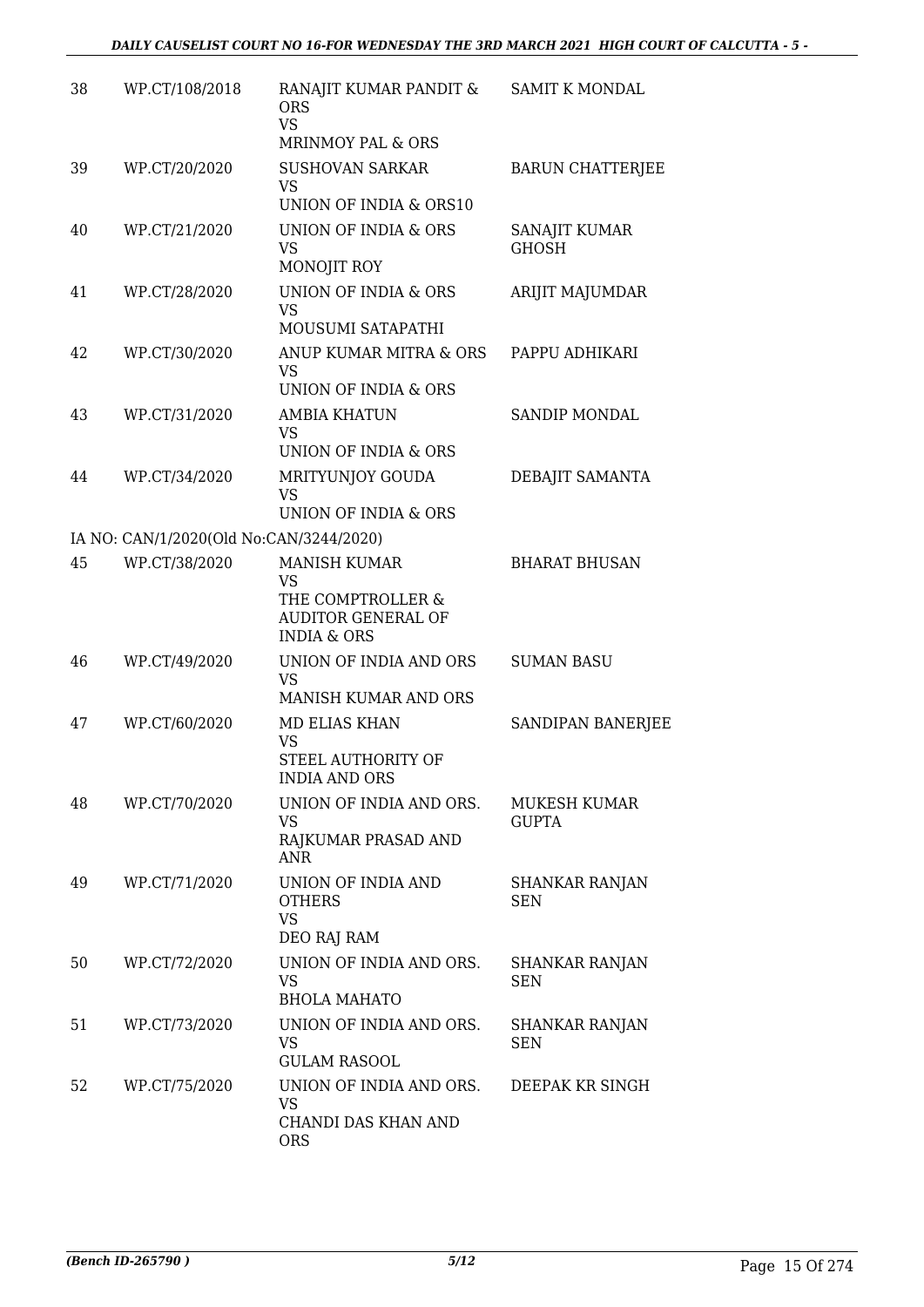| 53 | WP.CT/76/2020     | Union of India<br><b>VS</b><br>JAIPAL KARKETTA                            | <b>SHANKAR RANJAN</b><br><b>SEN</b> |
|----|-------------------|---------------------------------------------------------------------------|-------------------------------------|
| 54 | WP.CT/77/2020     | UNION OF INDIA AND ORS.<br><b>VS</b><br><b>BANWARI MISTRY</b>             | <b>SHANKAR RANJAN</b><br><b>SEN</b> |
| 55 | WP.CT/78/2020     | UNION OF INDIA AND<br><b>OTHERS</b><br><b>VS</b>                          | <b>SHANKAR RANJAN</b><br>SEN        |
| 56 | WP.CT/79/2020     | SHYAM PRASAD GUPTA<br>UNION OF INDIA AND<br><b>OTHERS</b>                 | <b>SHANKAR RANJAN</b><br><b>SEN</b> |
|    |                   | <b>VS</b><br><b>BAL MUKUND MAHATO</b>                                     |                                     |
| 57 | WP.CT/1/2021      | UNION OF INDIA AND ORS.<br>VS<br>NABA KUMAR DEY AND ANR                   | SANAJIT KUMAR<br><b>GHOSH</b>       |
| 58 | WP.CT/2/2021      | UNION OF INDIA AND ORS.<br><b>VS</b><br>SUBRATA RANJAN DAS                | <b>SHANKAR RANJAN</b><br><b>SEN</b> |
| 59 | WP.CT/3/2021      | UNION OF INDIA AND ORS.<br><b>VS</b><br>VIJOY KUMAR GUPTA                 | APARNA BANERJEE                     |
| 60 | WP.CT/4/2021      | UNION OF INDIA AND ORS.<br>VS<br><b>SUSHIL KUMAR DEY</b>                  | S.N.DUTTA                           |
|    | IA NO: CAN/1/2021 |                                                                           |                                     |
| 61 | WP.CT/5/2021      | ARKAPRAVA BANERJEE<br><b>VS</b><br>UNION OF INDIA AND ORS.                | <b>SRINJAY DAS</b>                  |
| 62 | WP.CT/6/2021      | RAJESH KUMAR<br><b>VS</b><br>UNION OF INDIA AND ORS.                      | PHATICK CHANDRA<br><b>DAS</b>       |
| 63 | WP.CT/7/2021      | UNION OF INDIA AND ORS.<br>VS<br>MD IMRAN RAJA                            | SOMA RAY                            |
| 64 | WP.CT/8/2021      | NAVODAYA VIDYALAYA<br><b>SAMITI</b><br><b>VS</b><br>MRINMOY KONAR AND ORS | <b>PULAKESH BAJPAYEE</b>            |
| 65 | WP.CT/9/2021      | NAVODAYA VIDYALAYA<br><b>SAMITI</b><br><b>VS</b><br>SATYASIS PRADHAN AND  | <b>PULAKESH BAJPAYEE</b>            |
| 66 | WP.CT/10/2021     | <b>ORS</b><br>BAPPA MONDAL<br>VS<br>UNION OF INDIA AND ORS.               | <b>GORA CHAND</b><br>SAMANTA        |
| 67 | WP.CT/11/2021     | PROSENJIT MONDAL<br>VS<br>UNION OF INDIA AND ORS.                         | <b>GORA CHAND</b><br><b>SAMANTA</b> |
| 68 | WP.CT/12/2021     | <b>CHIRANMAY DAS</b><br><b>VS</b><br>UNION OF INDIA AND ORS               | <b>GORA CHAND</b><br><b>SAMANTA</b> |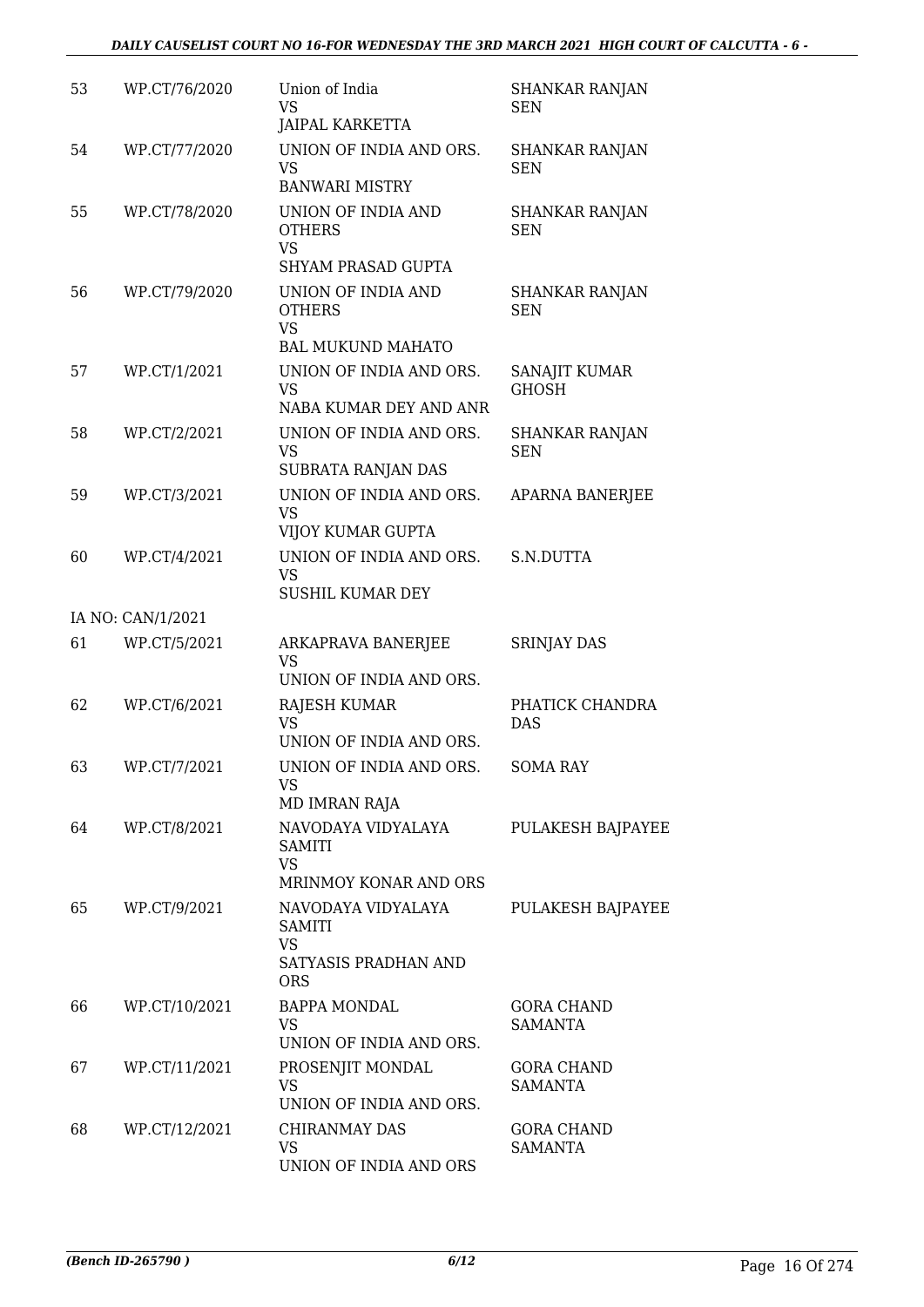| 69 | WP.CT/13/2021                           | <b>GAUTAM SARDAR AND</b><br><b>ANOTHER</b><br><b>VS</b><br>UNION OF INDIA AND ORS.                                               | <b>BHARAT BHUSAN</b>                      |
|----|-----------------------------------------|----------------------------------------------------------------------------------------------------------------------------------|-------------------------------------------|
| 70 | WP.CT/14/2021                           | Union of India<br>VS<br><b>DINANATH THAKUR</b>                                                                                   | <b>SHANKAR RANJAN</b><br><b>SEN</b>       |
| 71 | WP.CT/15/2021                           | Union of India<br><b>VS</b><br>MAIMUL BEGUM AND ANR                                                                              | SHANKAR RANJAN<br>SEN                     |
| 72 | WP.CT/16/2021                           | <b>SMEETA PAUL</b><br><b>VS</b><br>UNION OF INDIA AND ORS.                                                                       | <b>JOYJIT DUTTA</b>                       |
| 73 | WP.CT/17/2021                           | UNIION OF INDIA AND<br><b>OTHERS</b><br><b>VS</b><br>TREASURY OFFICER,<br><b>TREASURY I PURBA</b><br><b>BARDHAMAN AND OTHERS</b> | ANURAN SAMANTA                            |
| 74 | WP.CT/19/2021                           | SANDHYA DUTTA AND ANR<br><b>VS</b><br>UNION OF INDIA AND ORS.                                                                    | SK SAYEDUL HAQUE<br><b>MOLLA</b>          |
|    | IA NO: CAN/1/2021                       |                                                                                                                                  |                                           |
| 75 | WP.CT/20/2021                           | UNION OF INDIA AND ORS.<br><b>VS</b><br><b>SURAJ BANSFORE</b>                                                                    | A.K. GAYEN                                |
| 76 | WP.CT/21/2021                           | PROGYADYUTI DUTTA<br><b>VS</b><br>UNION OF INDIA AND ORS.                                                                        | <b>BARUN CHATTERJEE</b>                   |
| 77 | WP.CT/22/2021                           | <b>BHANU CHARAN SINGH</b><br>SINCE DECEASED REP BY<br><b>LEGAL HEIRS</b><br><b>VS</b><br>UNION OF INDIA AND ORS.                 | <b>MUKUNDA LAL</b><br><b>SARKAR</b>       |
| 78 | WP.CT/23/2021                           | AMARJEET ARORA AND<br><b>ANOTHER</b><br><b>VS</b><br>UNION OF INDIA AND ORS.                                                     | <b>ATANU BASU</b>                         |
| 79 | WP.CT/24/2021                           | <b>SUBIT KUMAR DAS</b><br><b>VS</b><br>UNION OF INDIA AND ORS.                                                                   | SABYASACHI ROY                            |
|    |                                         | <b>LAND REFORMS TENANCY TRIBUNAL</b>                                                                                             |                                           |
| 80 | WPLRT/124/2015                          | SWAPAN KUMAR GHOSH<br><b>VS</b><br>STATE OF WEST BENGAL &<br><b>ORS</b>                                                          | <b>SIDDHARTHA</b><br><b>SANKAR MANDAL</b> |
|    | IA NO: CAN/1/2020                       |                                                                                                                                  |                                           |
| 81 | WPLRT/15/2018                           | UMA GANGULY & ORS<br><b>VS</b><br>STATE OF WEST BENGAL<br>&ORS                                                                   | KOUSHIK ROY                               |
|    | IA NO: CAN/1/2018(Old No:CAN/7934/2018) |                                                                                                                                  |                                           |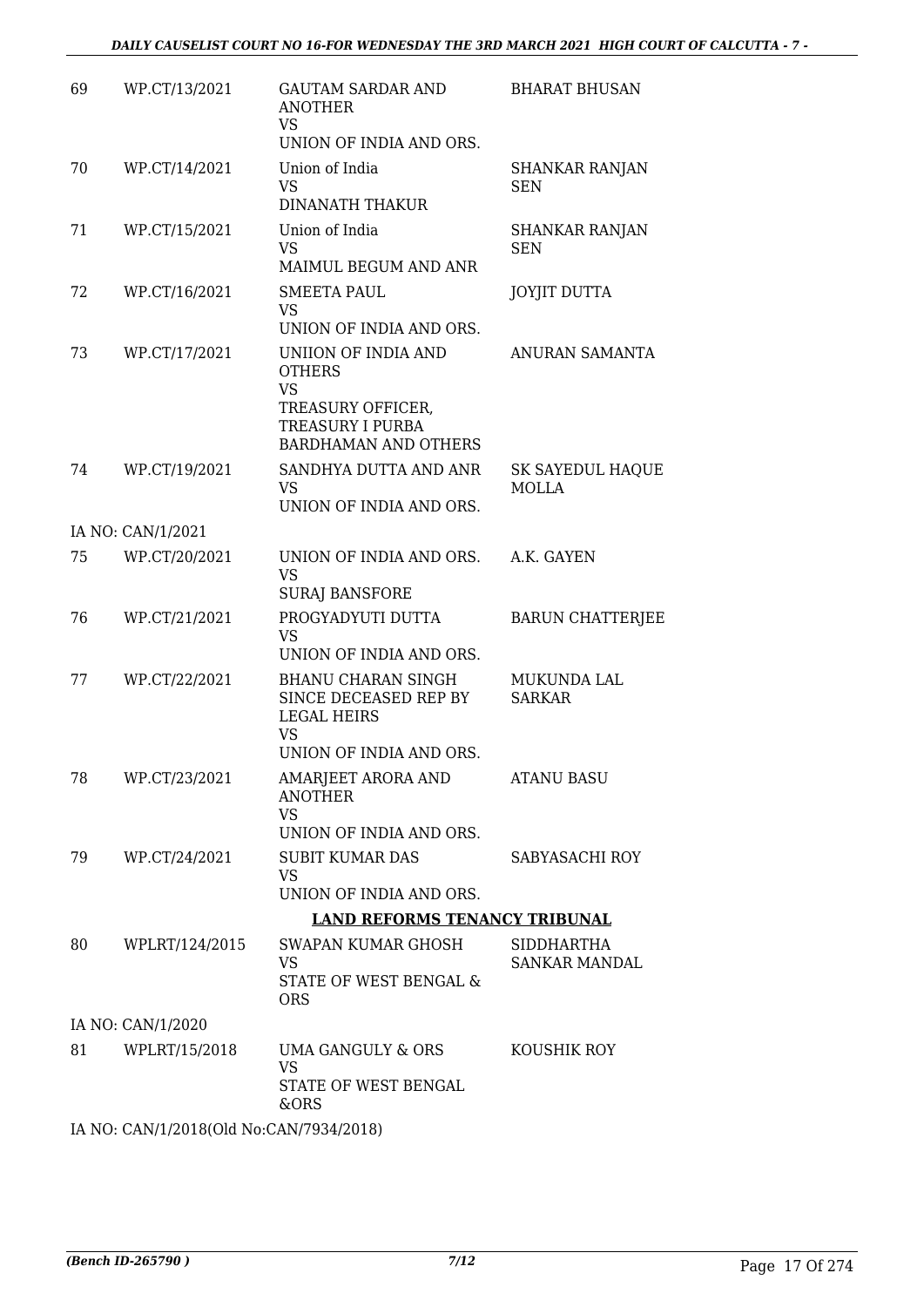| 82 | WPLRT/36/2018                           | JAY SHREE TEA &<br><b>INDUSTRIES LTD. &amp; ANR</b><br>VS<br>STATE OF WEST BENGAL &<br><b>ORS</b> | PRASENJIT BARMAN                         |
|----|-----------------------------------------|---------------------------------------------------------------------------------------------------|------------------------------------------|
| 83 | WPLRT/70/2018                           | NASIRAM NANDI<br><b>VS</b><br>STATE OF WEST BENGAL &<br><b>ORS</b>                                | MD SHAHID                                |
|    | IA NO: CAN/1/2019(Old No:CAN/2460/2019) |                                                                                                   |                                          |
| 84 | WPLRT/82/2018                           | KALPANA RANI DUTTA<br>VS<br>STATE OF WEST BENGAL &<br>ORS.                                        | ASHOK KR. JHA                            |
| 85 | WPLRT/87/2018                           | JAY SHREE TEA &<br><b>INDUSTRIES LTD. &amp; ANR</b><br><b>VS</b><br>STATE OF WEST BENGAL &        | P. BURMAN                                |
|    |                                         | <b>ORS</b>                                                                                        |                                          |
| 86 | WPLRT/102/2018                          | M/S. CHANDMANI TEA<br>COMPANY LTD. & ANR<br><b>VS</b><br>STATE OF WEST BENGAL &<br><b>ORS</b>     | T. CHAKRAVARTY                           |
|    | IA NO: CAN/1/2020(Old No:CAN/2387/2020) |                                                                                                   |                                          |
| 87 | WPLRT/102/2019                          | <b>MAMATA DAS</b><br><b>VS</b><br>STATE OF WEST BENGAL &<br><b>ORS</b>                            | TANMOY KR DEY                            |
| 88 | WPLRT/119/2019                          | ARJU BEGAM<br><b>VS</b><br>STATE OF WEST BENGAL &<br><b>ORS</b>                                   | NEMAI CHANDRA<br><b>BETAL</b>            |
| 89 | WPLRT/139/2019                          | KAJAL DUTTA PRAMANIK<br>VS<br>STATE OF WEST BENGAL &<br><b>ORS</b>                                | MD YOUNUSH<br><b>MONDAL</b>              |
| 90 | WPLRT/16/2020                           | SANKAR MAHAPATRA<br><b>VS</b><br>STATE OF WEST BENGAL &<br>ORS.                                   | <b>SAILENDRA SEKHAR</b><br><b>BAYERD</b> |
|    | IA NO: CAN/1/2020, CAN/2/2020           |                                                                                                   |                                          |
| 91 | WPLRT/20/2020                           | HARI PADA JANA & ORS<br><b>VS</b><br>STATE OF WEST BENGAL &<br><b>ORS</b>                         | RAJ DIP RAY                              |
| 92 | WPLRT/22/2020                           | HAREKRISHNA MONDAL &<br><b>ORS</b><br><b>VS</b><br>STATE OF WEST BENGAL &<br><b>ORS</b>           | LAKSHMINATH<br>VHATTACHARYA              |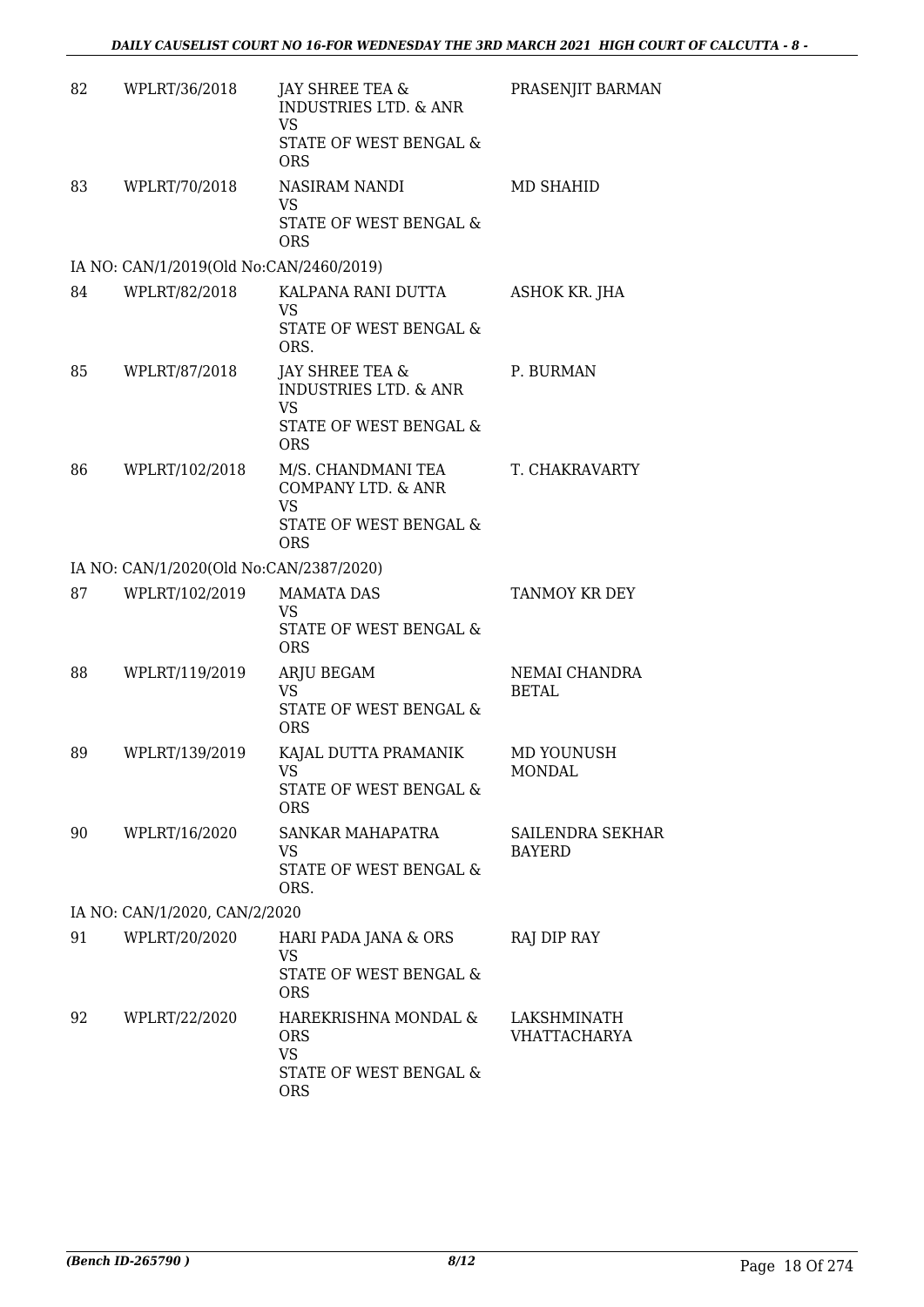| 93  | WPLRT/23/2020     | SMT BHABANI MAITI<br>VS                                          | <b>BISWAJIT SAU</b>           |
|-----|-------------------|------------------------------------------------------------------|-------------------------------|
|     |                   | STATE OF WEST BENGAL &<br><b>ORS</b>                             |                               |
| 94  | WPLRT/24/2020     | SK BARSHED ALI<br>VS                                             | SK. BARSHED ALI               |
|     |                   | STATE OF WEST BENGAL &<br><b>ORS</b>                             |                               |
| 95  | WPLRT/25/2020     | JOYDEB CHAKRABORTY<br><b>VS</b>                                  | HIMADRI KUMAR<br>MAHATA       |
|     |                   | STATE OF WEST BENGAL &<br><b>ORS</b>                             |                               |
| 96  | WPLRT/27/2020     | PHATICK CHANDRA KHAN<br><b>VS</b>                                | MD HOSSAIN                    |
|     |                   | STATE OF WEST BENGAL &<br><b>ORS</b>                             |                               |
| 97  | WPLRT/28/2020     | NAMITA GHOSH<br><b>VS</b>                                        | <b>DEBASIS SUR</b>            |
|     |                   | STATE OF WEST BENGAL &<br><b>ORS</b>                             |                               |
| 98  | WPLRT/32/2020     | AMARNATH DATTA<br><b>VS</b>                                      | P K BHATTACHARYA              |
|     |                   | STATE OF WEST BENGAL<br>AND ORS.                                 |                               |
| 99  | WPLRT/33/2020     | TARAPADA GHOSH<br><b>VS</b>                                      | DEBASHISH SARKAR              |
|     |                   | STATE OF WEST BENGAL<br>AND ORS.                                 |                               |
|     | IA NO: CAN/1/2021 |                                                                  |                               |
| 100 | WPLRT/37/2020     | SIDDESWAR DE<br><b>VS</b>                                        | UTTIYA RAY                    |
|     |                   | STATE OF WEST BENGAL<br>AND ORS.                                 |                               |
| 101 | WPLRT/38/2020     | <b>SOMA AICH</b><br>VS FOR SALE                                  | <b>ABDUS SALAM</b>            |
|     |                   | STATE OF WEST BENGAL<br>AND ORS.                                 |                               |
| 102 | WPLRT/39/2020     | RANAJIT KUMAR BERA AND SAKYA MAITY<br><b>OTHERS</b><br><b>VS</b> |                               |
|     |                   | STATE OF WEST BENGAL<br>AND ORS.                                 |                               |
| 103 | WPLRT/40/2020     | <b>ASIT GAYEN</b><br><b>VS</b>                                   | KAPIL CHANDRA<br><b>SAHOO</b> |
|     |                   | STATE OF WEST BENGAL<br>AND ORS.                                 |                               |
| 104 | WPLRT/41/2020     | BISWANTH MAJHI<br>VS                                             | DIPANKAR PAL                  |
|     |                   | STATE OF WEST BENGAL<br>AND ORS.                                 |                               |
| 105 | WPLRT/42/2020     | STATE OF WEST BENGAL<br>AND ORS.                                 | NILOTPAL<br><b>CHATTERJEE</b> |
|     |                   | VS<br>NARAYAN CHANDRA SAHA<br>AND ORS                            |                               |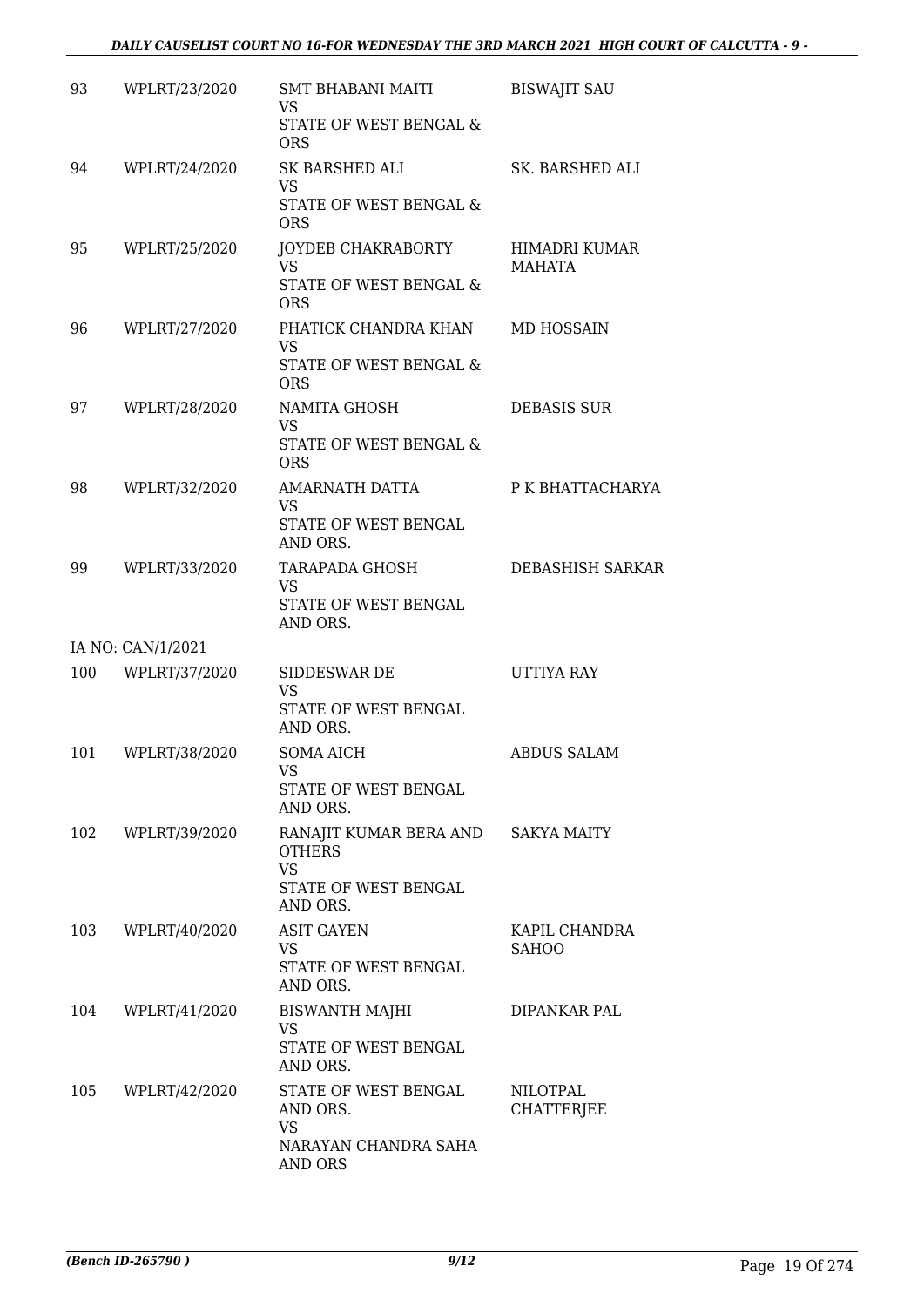# *DAILY CAUSELIST COURT NO 16-FOR WEDNESDAY THE 3RD MARCH 2021 HIGH COURT OF CALCUTTA - 10 -*

| 106 | WPLRT/43/2020    | JADAV DAS AND OTHERS<br>VS.<br>STATE OF WEST BENGAL<br>AND ORS.                              | KAPIL CHANDRA<br><b>SAHOO</b>  |
|-----|------------------|----------------------------------------------------------------------------------------------|--------------------------------|
| 107 | WPLRT/44/2020    | <b>JADAV DAS AND OTHERS</b><br><b>VS</b><br>STATE OF WEST BENGAL<br>AND ORS.                 | KAPIL CHANDRA<br><b>SAHOO</b>  |
| 108 | WPLRT/45/2020    | <b>JADAV DAS AND OTHERS</b><br><b>VS</b><br>STATE OF WEST BENGAL<br>AND ORS.                 | KAPIL CHANDRA<br><b>SAHOO</b>  |
| 109 | WPLRT/46/2020    | JADAV DAS AND OTHERS<br>VS.<br>STATE OF WEST BENGAL<br>AND ORS.                              | KAPIL CHANDRA<br><b>SAHOO</b>  |
| 110 | WPLRT/47/2020    | JADAV DAS AND OTHERS<br>VS<br>STATE OF WEST BENGAL<br>AND ORS.                               | KAPIL CHGANDRA<br><b>SAHOO</b> |
| 111 | WPLRT/48/2020    | JADAV DAS AND OTHERS<br>VS.<br>STATE OF WEST BENGAL<br>AND ORS.                              | KAPIL CHANDRA<br><b>SAHOO</b>  |
| 112 | WPLRT/49/2020    | JADAV DAS AND OTHERS<br><b>VS</b><br>STATE OF WEST BENGAL<br>AND ORS.                        | KAPIL CHANDRA<br><b>SAHOO</b>  |
| 113 | WPLRT/50/2020    | JADAV DAS AND OTHERS<br>VS.<br>STATE OF WEST BENGAL<br>AND ORS.                              | KAPIL CHANDRA<br><b>SAHOO</b>  |
| 114 | WPLRT/51/2020    | LATIKA GHOSH AND ORS<br><b>VS</b><br>STATE OF WEST BENGAL<br>AND ANR                         | J.L. ROY                       |
|     | 115 WPLRT/1/2021 | <b>SRIDAM BASAK</b><br><b>VS</b><br>STATE OF WEST BENGAL<br>AND ORS.                         | DEBDEEP SINHA                  |
|     | 116 WPLRT/2/2021 | GIYASUDDIN ZAMADAR SANDIP DAS<br>VS.<br><b>BLOCK LAND AND LAND</b><br>REFORM OFFICER AND ORS |                                |
|     | 117 WPLRT/3/2021 | NIRMAL KUMAR<br><b>CHATTERJEE</b><br><b>VS</b><br>STATE OF WEST BENGAL<br>AND ORS.           | <b>D BANERJEE</b>              |
|     | 118 WPLRT/4/2021 | <b>SUBODH JANA</b><br><b>VS</b><br>STATE OF WEST BENGAL<br>AND ORS.                          | <b>AMITAVA DASGUPTA</b>        |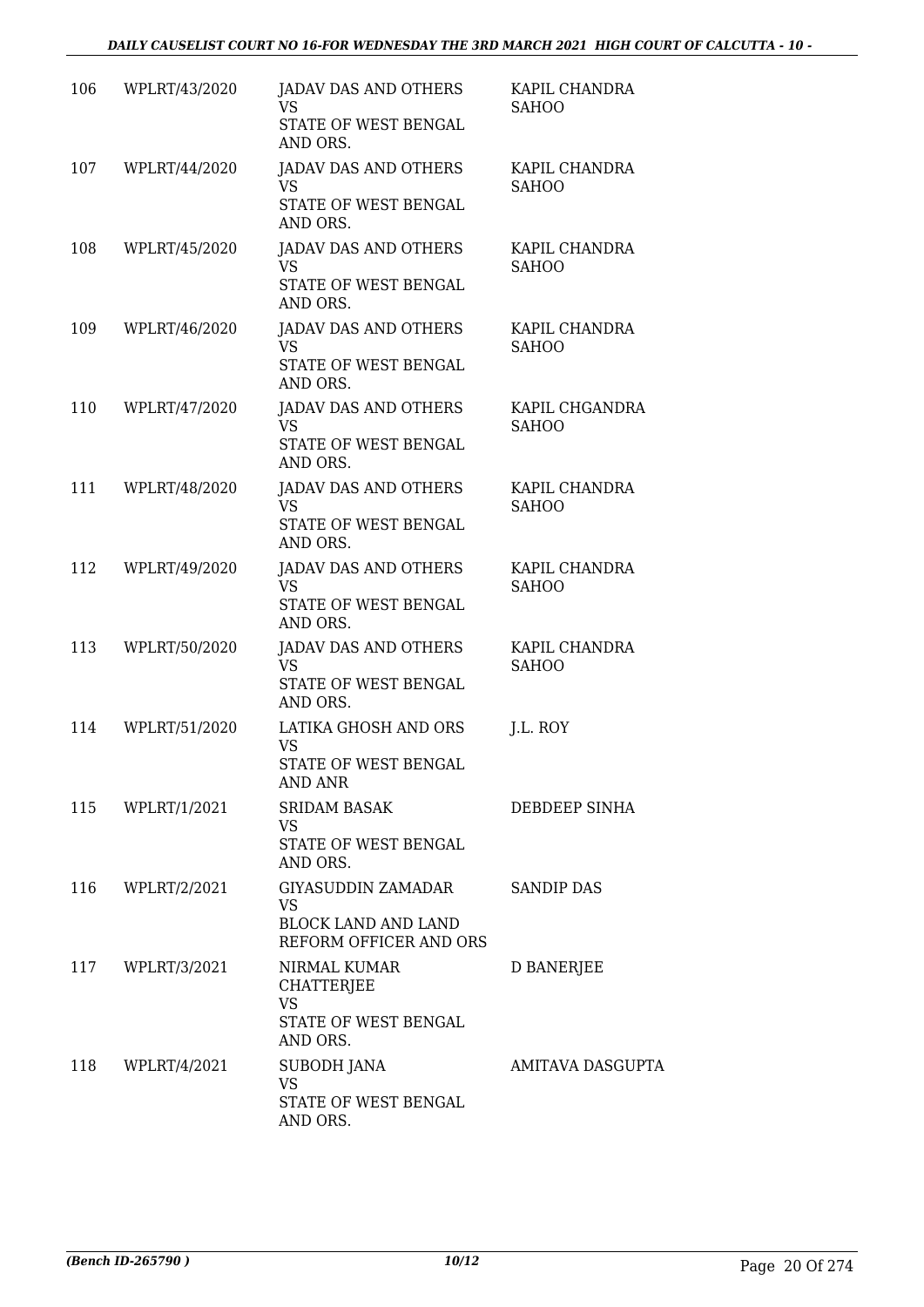| 119 | WPLRT/5/2021       | <b>ASRAFUL HAQUE</b><br><b>VS</b>                                                                   | <b>ARPITA BASU</b>                                                                                  |
|-----|--------------------|-----------------------------------------------------------------------------------------------------|-----------------------------------------------------------------------------------------------------|
|     |                    | STATE OF WEST BENGAL<br>AND ORS.                                                                    |                                                                                                     |
| 120 | WPLRT/6/2021       | <b>BIVAS DE</b>                                                                                     | PRANTICK GHOSH                                                                                      |
|     |                    | VS.<br>STATE OF WEST BENGAL<br>AND ORS.                                                             |                                                                                                     |
| 121 | WPLRT/7/2021       | GANESH CHANDRA PALAND HIMADRI KR MAHATA<br><b>ORS</b><br><b>VS</b>                                  |                                                                                                     |
|     |                    | STATE OF WEST BENGAL<br>AND ORS.                                                                    |                                                                                                     |
| 122 | WPLRT/8/2021       | NAND KUMAR SOMANI<br>VS.<br>STATE OF WEST BENGAL<br>AND ORS.                                        | <b>SYED NURUL AREFIN</b>                                                                            |
| 123 | WPLRT/9/2021       | SAFIUDDIN MONDAL<br><b>VS</b><br>STATE OF WEST BENGAL<br>AND ORS.                                   | <b>SUBIR KUMAR</b><br><b>BHATTACHRYYA</b>                                                           |
|     |                    | <b>APPLICATION</b>                                                                                  |                                                                                                     |
| 124 | WPLRT/572/2001     | MONORAMA LAHA & ANR.                                                                                | DEVENDRA KUMAR                                                                                      |
|     |                    | VS<br>STATE OF W.B.                                                                                 | <b>GUPTA</b>                                                                                        |
|     |                    | IA NO: CAN/1/2016(Old No:CAN/2612/2016), CAN/2/2016(Old No:CAN/2676/2016)                           |                                                                                                     |
| 125 | WP.ST/1607/2008    | SRI NIRMAL KUMAR<br><b>CHOWDHURY</b><br><b>VS</b>                                                   | <b>MONIKA GHOSH</b>                                                                                 |
|     |                    | STATE OF WEST BENGAL &<br><b>ORS</b>                                                                |                                                                                                     |
|     |                    | IA NO: CAN/1/2015(Old No:CAN/9835/2015), CAN/2/2015(Old No:CAN/9841/2015)                           |                                                                                                     |
| 126 | RVW/181/2015       | <b>BOSE INSTITUTE &amp; ORS</b><br><b>VS</b><br>RAMPADA MANNA & ORS                                 | AMIT KR. MUHURI                                                                                     |
|     |                    | IA NO: CAN/1/2015(Old No:CAN/8391/2015), CAN/2/2019(Old No:CAN/3948/2019)                           |                                                                                                     |
|     | wt127 FMA/541/2009 | RAMAPADA MANNA & ANR.<br>VS                                                                         | <b>SHOVENDU</b><br><b>BANERJEE</b>                                                                  |
|     |                    | UNION OF INDIA & ORS.                                                                               |                                                                                                     |
| 128 | MAT/840/2017       | M/S SPICE RETAILS LTD.<br><b>VS</b><br>SALES TAX OFFICER, POSTA                                     | <b>SUVAM SINHA</b>                                                                                  |
|     |                    | <b>BAZAR CHARGE &amp; ORS.</b>                                                                      |                                                                                                     |
|     | No:CAN/5116/2020)  |                                                                                                     | IA NO: CAN/2/2020(Old No:CAN/5114/2020), CAN/3/2020(Old No:CAN/5115/2020), CAN/4/2020(Old           |
|     | wt129 MAT/844/2017 | M/S. SPICE RETAILS LTD<br><b>VS</b><br>THE SALES TAX OFFICER,<br>POSTA BAZAR CHARGE &<br><b>ORS</b> | <b>SUVAM SINHA</b>                                                                                  |
|     |                    |                                                                                                     | <u>LA NIO, CANI/2/2020(OId No.CANI5110/2020), CANI/2/2020(OId No.CANI5112/2020), CANIJ/2020(OId</u> |

IA NO: CAN/2/2020(Old No:CAN/5110/2020), CAN/3/2020(Old No:CAN/5112/2020), CAN/4/2020(Old No:CAN/5113/2020)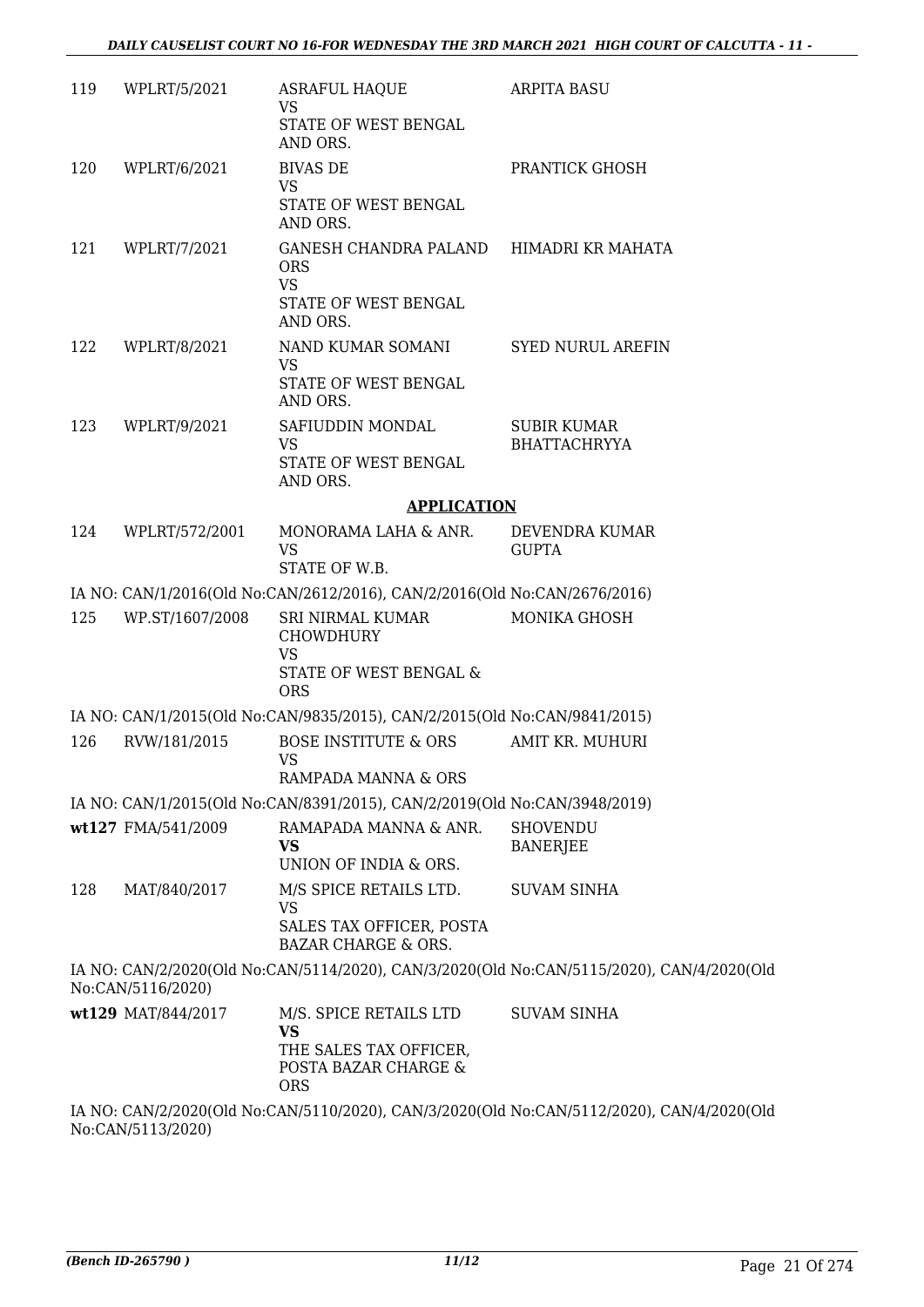| 130 | WPLRT/86/2018<br>(RESTORATION)<br>(SEC.5) | MAMONI DAS & ORS<br>VS<br>STATE OF WEST BENGAL &                          | SK. TOSLIM ALI                    |
|-----|-------------------------------------------|---------------------------------------------------------------------------|-----------------------------------|
|     |                                           | ORS                                                                       |                                   |
|     |                                           | IA NO: CAN/1/2019(Old No:CAN/7394/2019), CAN/2/2019(Old No:CAN/7395/2019) |                                   |
| 131 | WP.ST/144/2018<br>(RESTORATION)           | TAPAS KUMAR HAZRA<br>VS<br>STATE OF WEST BENGAL &<br><b>ORS</b>           | NIBEDITA BARUI                    |
|     | IA NO: CAN/1/2019(Old No:CAN/2872/2019)   |                                                                           |                                   |
| 132 | WP.ST/114/2019<br>(RESTORATION)           | EJAJ AHMED<br>VS<br>CONSUMER AFFAIRS<br>DEPARTMENT & ORS                  | <b>MADHUPARNA</b><br>KANRAR       |
|     | IA NO: CAN/1/2019(Old No:CAN/10144/2019)  |                                                                           |                                   |
| 133 | WP.CT/149/2019                            | UNION OF INDIA & ORS<br>VS<br>AJOY KUMAR<br>MUKHOPADHYAY & ORS            | <b>SHAILENDRA KUMAR</b><br>MISHRA |

IA NO: CAN/3/2021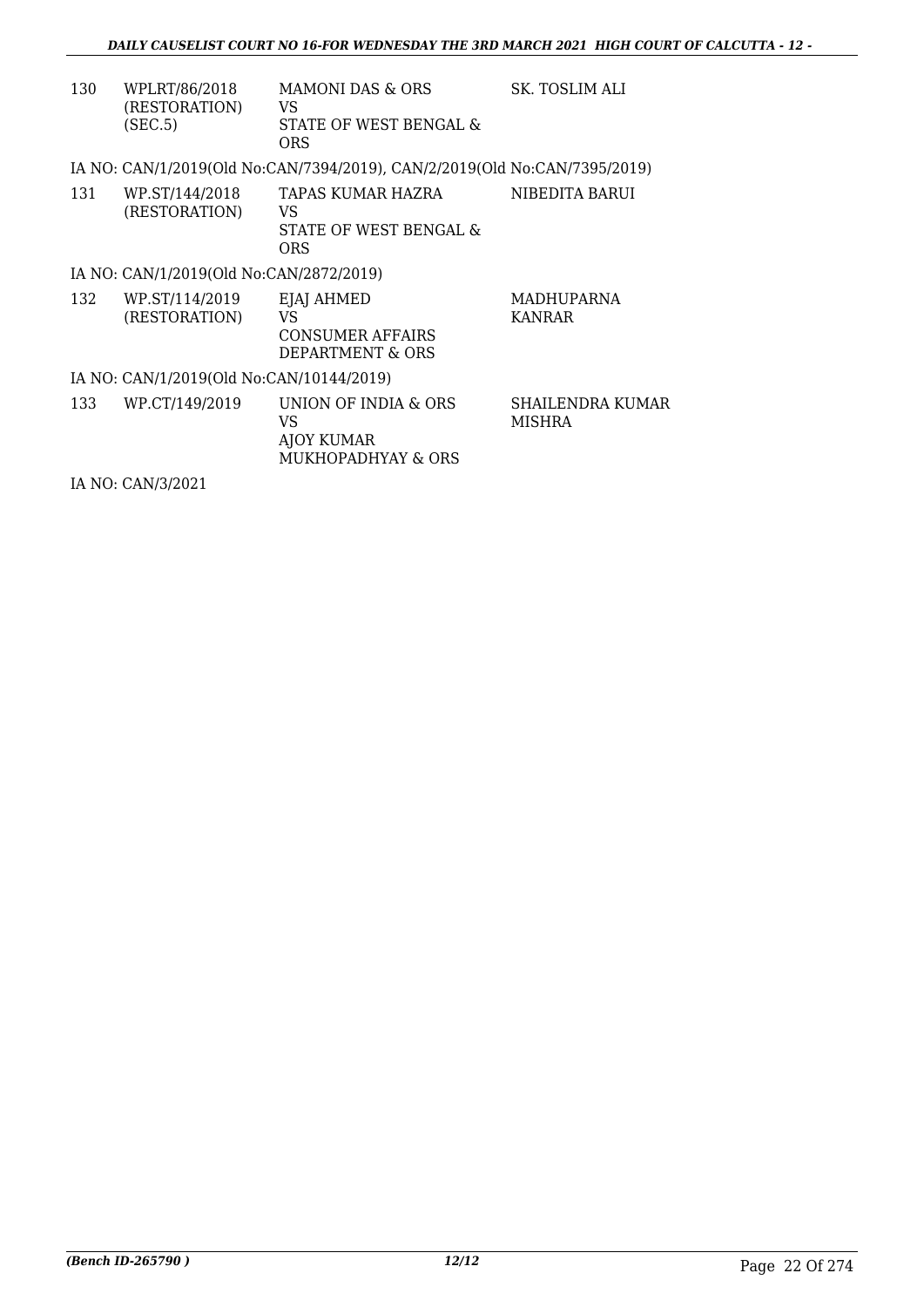

# **Appellate Side**

**DAILY CAUSELIST For Wednesday The 3rd March 2021**

**COURT NO. 3**

**DIVISION BENCH (DB - III)**

#### **AT 10:45 AM**

#### **HON'BLE JUSTICE I. P. MUKERJI HON'BLE JUSTICE MD. NIZAMUDDIN**

 **(VIA VIDEO CONFERENCE)**

**ON AND FROM MONDAY, THE 11TH JANUARY 2021 - AFTER COMPLETION OF COMMERCIAL APPELLATE DIVISION BENCH – WILL TAKE UP APPEALS UNDER ARBITRATION ACT, 1940 AND ARBITRATION & CONCILIATION ACT, 1996, INCLUDING APPLICATIONS CONNECTED THERETO;**

**HEARING OF WRIT APPEALS IRRESPECTIVE OF CLASSIFICATION INCLUDING APPLICATIONS CONNECTED THERETO.**

**ON AND FROM 01.02.2021 APPELLATE SIDE MATTERS WILL BE TAKEN UP FROM 3:00 P.M. OR IMMEDIATELY AFTER EXHAUSTION OF ORIGINAL SIDE LIST.** 

**SPECIAL NOTE: (1) IF THERE IS NO COMMERCIAL COURT MATTER THEN MENTIONING OF COMMERCIAL COURT MATTERS WILL BE ENTERTAINED AT COURT NO. 3 ON REGULAR BASIS.**

**(2) COMMERCIAL COURT SHALL NOT SIT AT COURT NO. 37 IF THERE IS NO COMMERCIAL COURT MATTER IN THE LIST.** 

#### **(3) MENTIONING WILL BE ENTERTAINED ONLY ON MONDAYS.**

**NOTE: MATTERS WILL BE TAKEN UP THROUGH PHYSICAL HEARING ONLY WHEN BOTH THE PARTIES ARE AGREED.**

|                                                          | <b>APPLICATION</b>                                                                          |                       |  |
|----------------------------------------------------------|---------------------------------------------------------------------------------------------|-----------------------|--|
| MAT/139/2020<br>$\mathbf{1}$                             | MANOJ KUMAR CHOWDHURY KARUNAMOYEE SAMANTA<br><b>VS</b><br>STATE OF WEST BENGAL & ORS        |                       |  |
| IA NO: CAN/2/2021, CAN/3/2021                            |                                                                                             |                       |  |
| FMAT/64/2021<br>2                                        | bhaskar nath<br><b>VS</b><br>subrata dey                                                    | PRANTICK GHOSH        |  |
| IA NO: CAN/1/2021                                        |                                                                                             |                       |  |
|                                                          | <b>FOR HEARING</b>                                                                          |                       |  |
| 3<br>FMAT/376/2019<br><b>TOP</b>                         | PAM DEVELOMENTS PVT. LTD.<br><b>VS</b><br>STATE OF WEST BENGAL & ANR                        | AMRITAM MANDAL        |  |
| COT/54/2019<br>wt.4                                      | STATE OF W B & ANR<br><b>VS</b><br>PAM DEVELOPMENTS PVT LTD                                 | <b>MANALI ALI</b>     |  |
| 5<br>FMA/1201/2009                                       | SWAPNA ATTA & ORS.<br>VS.<br>STATE OF WB & ORS.                                             | PRASUN GHOSH          |  |
| MAT/759/2020<br>6                                        | RASHMI METALIKS LIMITED AND<br><b>ANOTHER</b><br>VS <sub>1</sub><br>UNION OF INDIA AND ORS. | <b>SHIVANGI THARD</b> |  |
| 7<br>FMA/3534/2014<br>$(P-I+OB+2nd$ J.<br>$Copy+2PBs.$ ) | CHITTARANJAN BAIDYA<br><b>VS</b><br>DIPANKAR MANDAL & ORS                                   | <b>SOURAV MITRA</b>   |  |
|                                                          | IA NO: CAN/1/2014/Old No:CAN/2703/2014) CAN/3/2014/Old No:CAN/2711/2014)                    |                       |  |

IA NO: CAN/1/2014(Old No:CAN/2703/2014), CAN/3/2014(Old No:CAN/2711/2014)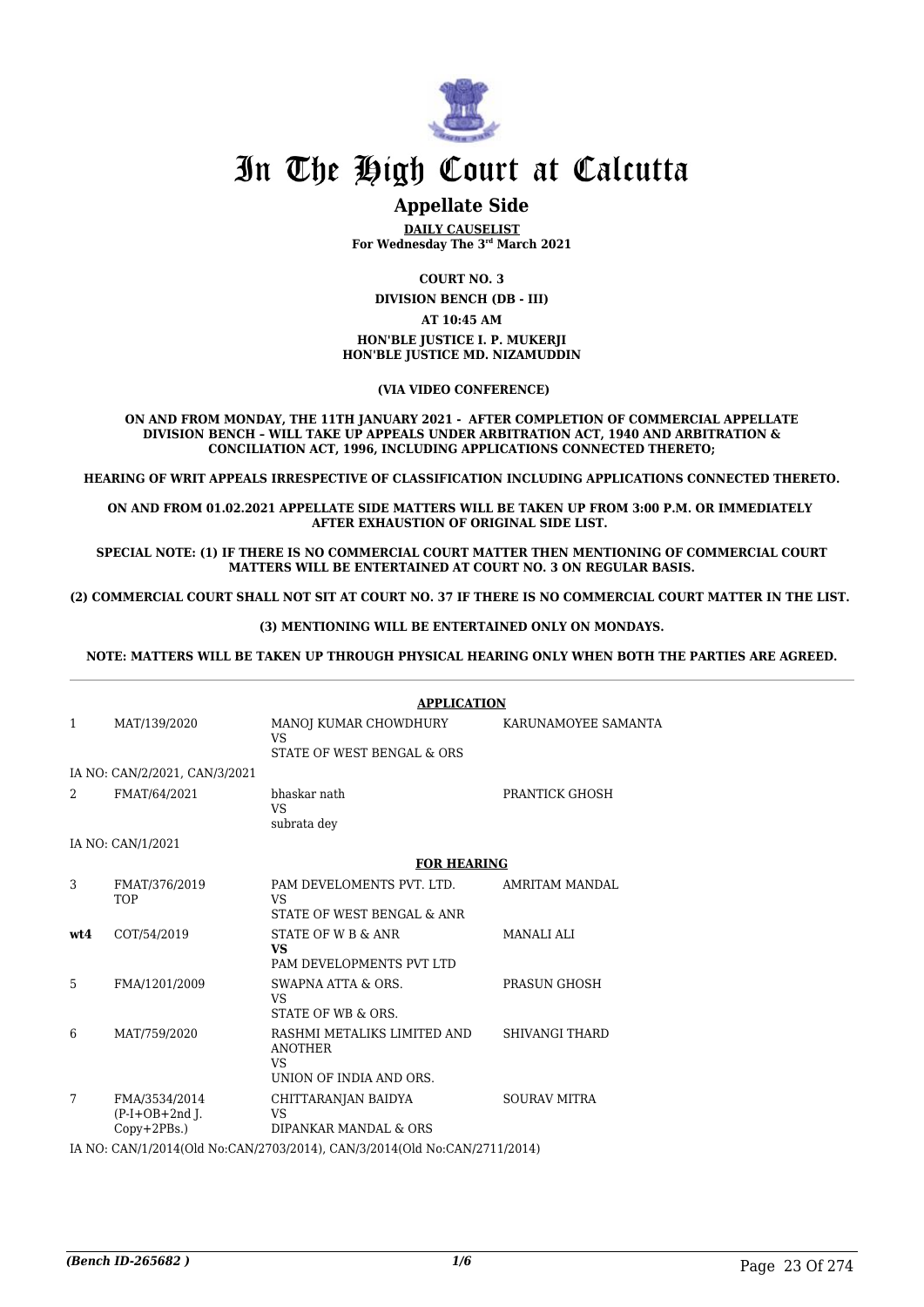| 8  | FMA/803/2019                                             | AJIJUL ISLAM & ANR<br>VS                                                              | ANINDA BHATTACHARYA  |
|----|----------------------------------------------------------|---------------------------------------------------------------------------------------|----------------------|
|    |                                                          | STATE OF WEST BENGAL & ORS                                                            |                      |
|    | IA NO: CAN/1/2019(Old No:CAN/7589/2019), CAN/2/2020      |                                                                                       |                      |
| 9  | MAT/1918/2019                                            | <b>SUMON ROY</b><br>VS                                                                | ANINDA BHATTACHARYA  |
|    |                                                          | STATE OF WEST BENGAL & ORS                                                            |                      |
| 10 | FMA/79/2020                                              | SREE SREE BANESWAR SHIB<br>THAKUR SHEBAIT ESTATE<br>VS.                               | PARTHA CHAKRABORTY   |
| 11 | MAT/759/2014                                             | KMC & ORS.<br><b>MATIUR RAHAMAN</b>                                                   | <b>GOLAM MASTAFA</b> |
|    | $(P-I+OS+2PBs.)$                                         | VS.<br>MD. ABDUL KHAYAR & ORS                                                         |                      |
|    | IA NO: CAN/1/2014(Old No:CAN/5901/2014)                  |                                                                                       |                      |
| 12 | WPLRT/26/2020                                            | DINESH AGARWAL<br>VS.<br>STATE OF WEST BENGAL & ORS                                   | DINESH AGARWAL       |
| 13 | MAT/663/2018                                             | DR BASUDEB DASGUPTA & ORS                                                             | RANAJIT CHATTERJEE   |
|    |                                                          | VS                                                                                    |                      |
|    |                                                          | STATE OF WEST BENGAL & ORS                                                            |                      |
|    | wt14 MAT/867/2018                                        | STATE OF W B & ANR<br><b>VS</b>                                                       | LAL MOHAN BASU       |
|    |                                                          | DR BASUDEB DASGUPTA & ORS                                                             |                      |
| 15 | FMA/231/2012                                             | STATE & ORS                                                                           | KANAILAL SAMANTA     |
|    |                                                          | VS<br>ASGAR ALI & ORS                                                                 |                      |
|    | IA NO: CAN/4/2020(Old No:CAN/967/2020)                   |                                                                                       |                      |
|    | wt16 FMA/902/2007                                        | UTTAM KR. SAHA & ORS                                                                  | <b>ABHIJIT BASU</b>  |
|    |                                                          | <b>VS</b>                                                                             |                      |
|    |                                                          | <b>ASGAR ALI</b>                                                                      |                      |
| 17 | IA NO: CAN/4/2008(Old No:CAN/10346/2008)<br>MAT/930/2018 | ALI MAHAMMAD                                                                          | ANUSUYA BANERJEE     |
|    |                                                          | VS<br>STATE OF WEST BENGAL & ORS                                                      |                      |
|    |                                                          | IA NO: CAN/6/2020(Old No:CAN/4829/2020), CAN/7/2020(Old No:CAN/4831/2020), CAN/8/2020 |                      |
| 18 | MAT/715/2019                                             | THE MANAGING COMMITTEE,<br>BASUDEBPUR HIGH SCHOOL &                                   | <b>SUBHAS JANA</b>   |
|    |                                                          | ANR<br>VS                                                                             |                      |
|    |                                                          | STATE OF WEST BENGAL & ORS                                                            | MAHABOOB AHMED       |
| 19 | MAT/1355/2018<br>$(P-I+OS+2nd$ J.                        | ARINDAM SAHA<br>VS.                                                                   |                      |
|    | $Copy+2PBS)$                                             | INDIAN OIL CORP LTD & ORS                                                             |                      |
| 20 | MAT/508/2019                                             | THE STATE OF WEST BENGAL &<br><b>ORS</b><br>VS.                                       | TAPATI SAMANTA       |
|    |                                                          | SMT RAJ KISHORI RAO & ORS                                                             |                      |
| 21 | FA/171/2007                                              | INDRANI MUKHERJEE & ORS.<br>VS                                                        | DEBDUTTA BASU        |
|    |                                                          | SANTA DEVI SETHIA                                                                     |                      |
| 22 | IA NO: CAN/1/2007(Old No:CAN/3795/2007)<br>MAT/772/2012  |                                                                                       |                      |
|    |                                                          | AIR INDIA LTD.<br>VS                                                                  | SOURAV CHAKRABORTY   |
|    |                                                          | ALOK KUMAR KAR & ORS                                                                  |                      |
|    |                                                          | IA NO: CAN/1/2012(Old No:CAN/8124/2012), CAN/2/2017(Old No:CAN/11958/2017)            |                      |
| 23 | MAT/1820/2013<br>(P-I+OB+2nd J. Copy)                    | ARUN KR. MANNA & ORS<br>VS<br>STATE OF WEST BENGAL & ORS                              | SYED ZULFIKAR ALI    |
|    | IA NO: CAN/1/2013(Old No:CAN/12485/2013)                 |                                                                                       |                      |
| 24 | FMA/2147/2018                                            | NORTH BENGAL STATE                                                                    | S. NAYAK             |
|    |                                                          | TRANSPORT CORPORATION & ORS<br><b>VS</b>                                              |                      |
|    |                                                          | SANJOY KUNDU & ORS                                                                    |                      |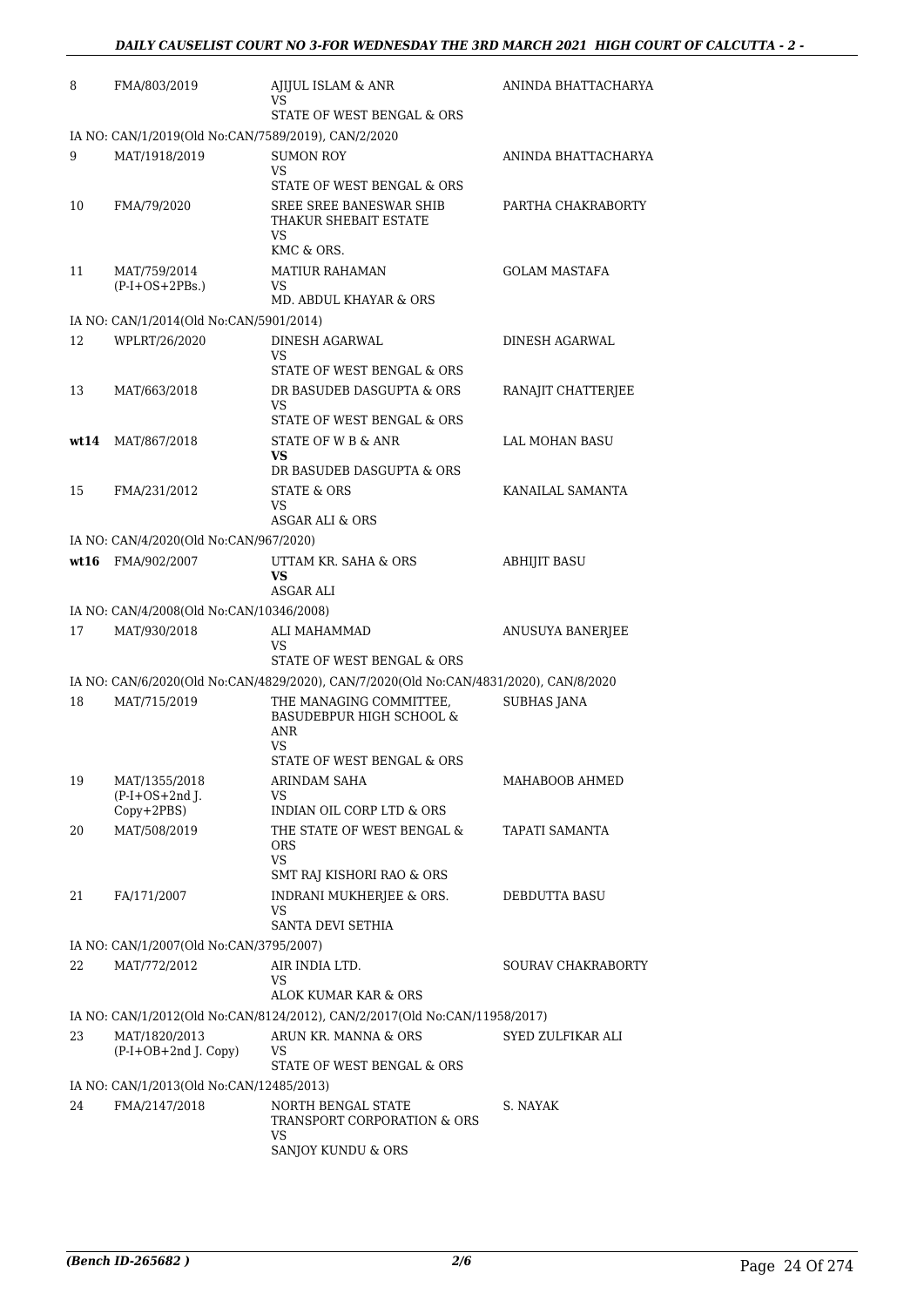#### *DAILY CAUSELIST COURT NO 3-FOR WEDNESDAY THE 3RD MARCH 2021 HIGH COURT OF CALCUTTA - 3 -*

| wt25 | FMA/2148/2018                                            | NBSTC & ORS<br>VS<br>7TH INDUSTRIAL TRIBUNAL & ORS                                  | S. NAYAK                     |
|------|----------------------------------------------------------|-------------------------------------------------------------------------------------|------------------------------|
| 26   | FMA/306/2019                                             | NTPC LTD<br>VS<br>DR TEJ NARAYAN SINGH TARUN &<br><b>ORS</b>                        | UTAM KUMAR MONDAL            |
|      | IA NO: CAN/5/2021, CAN/6/2021, CAN/7/2021, CAN/8/2021    |                                                                                     |                              |
| 27   | FA/146/2005                                              | SAMBHU NATH MITRA & ANR.<br>VS<br>KHAITAN CONSULTANTS LTD.                          | PARTHA PRATIM ROY            |
| wt28 | FA/147/2005                                              | SULATA DE & ORS.<br><b>VS</b><br>KHAITAN CONSULTANTS LTD.                           | <b>ARNAB ROY</b>             |
|      | IA NO: CAN/3/2019(Old No:CAN/11626/2019)                 |                                                                                     |                              |
| wt29 | FA/148/2005                                              | ANIL KANTI ROY CHOWDHURY<br>VS<br>KHAITAN CONSULTANTS LTD.                          | TIRTHANKARR DAS              |
| 30   | FMA/339/2020<br>$(P-I+OB+2nd J.$<br>Copy+2PBs.)          | RAJU MISHRA & ORS.<br>VS<br>UNION OF INDIA & ORS.                                   | DURGA SANKAR MULLICK         |
| 31   | WPA/7034/2020<br>(ASSIGNED)                              | <b>GOUTAM DUTTA</b><br><b>VS</b><br>Union of India                                  | RAJIV KUMAR CHOWDHURY        |
|      | IA NO: CAN/1/2020                                        |                                                                                     |                              |
| 32   | WPA/22790/2019<br>(ASSIGNED)                             | <b>GAUTAM MEHRA</b><br><b>VS</b><br>UNION OF INDIA & ORS                            | <b>RIMA DAS</b>              |
|      | IA NO: CAN/1/2020(Old No:CAN/4396/2020)                  |                                                                                     |                              |
| 33   | FAT/378/2018                                             | JHARNA ROY<br><b>VS</b>                                                             | SONI OJHA                    |
|      |                                                          | SUDIPTA ROY & ANR                                                                   |                              |
| 34   | IA NO: CAN/5/2020(Old No:CAN/2853/2020)<br>MAT/1748/2019 |                                                                                     | <b>GOURANGA KUMAR DAS</b>    |
|      | (Assign Matter)                                          | THE PRESIDENT, MANAGING,<br>CHANDPUR HIGH SCHOOL<br>VS<br>PARTHA PATIM BISWAS & ORS |                              |
|      | IA NO: CAN/1/2020(Old No:CAN/414/2020)                   |                                                                                     |                              |
| 35   | FMA/2233/2014                                            | TAPAN KUAMR BANERJEE<br>VS<br>STATE OF WEST BENGAL & ORS                            | TANUJA BASAK                 |
|      | IA NO: CAN/2/2014(Old No:CAN/6871/2014)                  |                                                                                     |                              |
| 36   | FMA/828/2015<br>$+2$ PBS                                 | SUSHEN CHANDRA ROY<br>VS<br>STATE OF WEST BENGAL & ORS                              | <b>TANUJA BASAK</b>          |
| 37   | FMA/834/2015                                             | SUBHRA KETAN HALDER<br><b>VS</b><br>STATE OF WEST BENGAL & ORS                      | <b>GAZI FARUQUE HOSSSAIN</b> |
| 38   | FMA/1281/2016<br>$(P-I+OB+2nd$ J.<br>Copy+2PBs.)         | ASHOK KR. MAHANTA<br>VS<br>THE CENTRAL BANK OF INDIA &<br>ORS.                      | SUPRIYO CHATTOPADHYAY        |
| 39   | FMA/2274/2016<br>$(P-I+OB+2nd$ J.<br>Copy+2PBs.)         | UNION OF INDIA & ORS<br>VS<br><b>GOUTAM RAM</b>                                     | APARNA BANERJEE              |
|      | IA NO: CAN/2/2016(Old No:CAN/1905/2016)                  |                                                                                     |                              |
| 40   | FMA/4416/2016                                            | THE STATE OF W.B. & ORS<br>VS<br>KHABIRUDDIN AHMED & ORS                            | SOMNATH NASKAR               |
|      |                                                          |                                                                                     |                              |

IA NO: CAN/2/2016(Old No:CAN/602/2016), CAN/3/2018(Old No:CAN/10249/2018)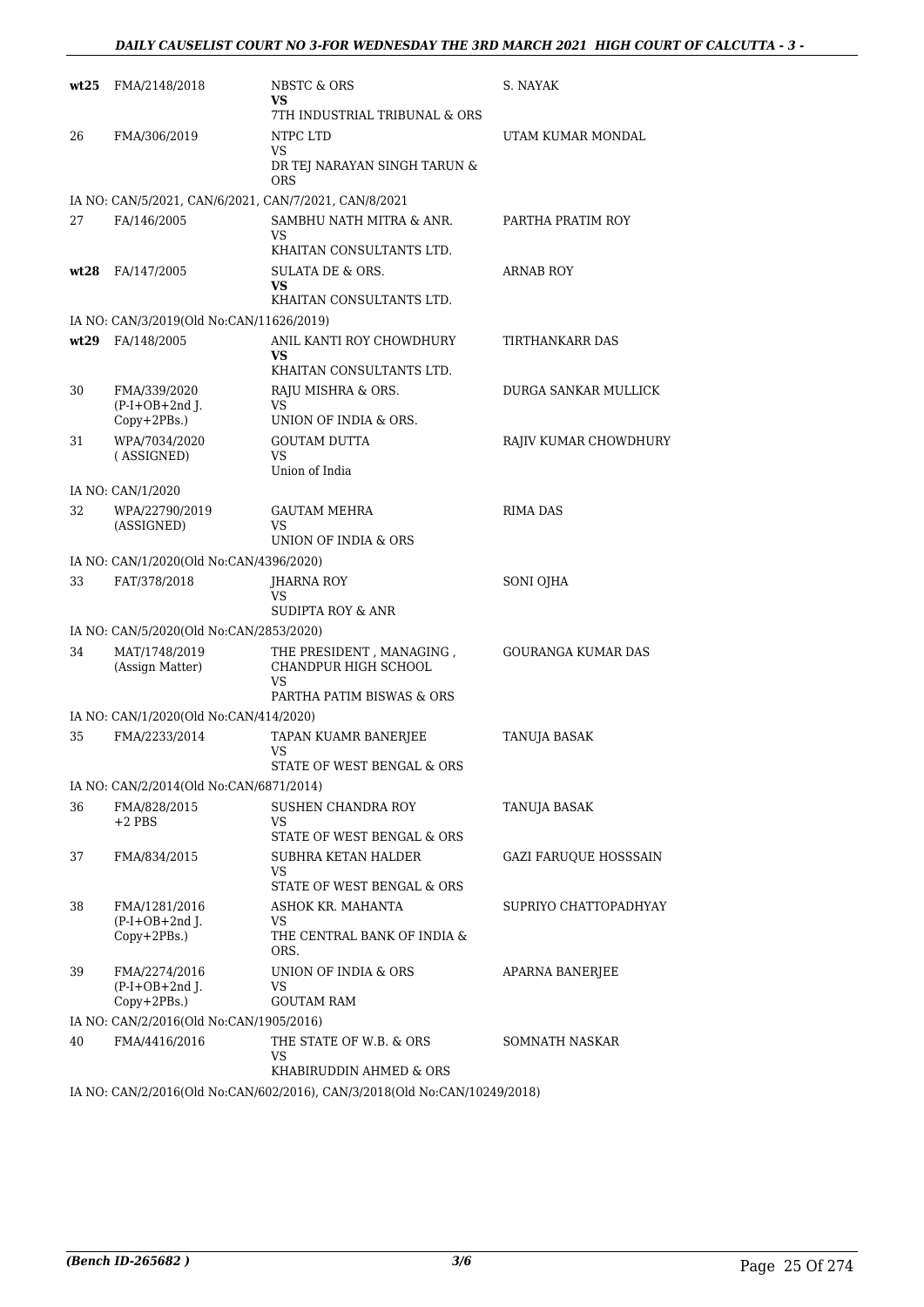| 41 | FMA/559/2018                                           | BONGAON CENTRAL COOPERATIVE<br>MARKETING SOCIETY LTD.<br>VS<br>STATE OF WEST BENGAL & ORS. | RAMESH DHARA             |
|----|--------------------------------------------------------|--------------------------------------------------------------------------------------------|--------------------------|
|    | IA NO: CAN/1/2017(Old No:CAN/11180/2017)               |                                                                                            |                          |
| 42 | MAT/967/2018                                           | <b>MIRA SARKAR</b><br>VS                                                                   | <b>GOBINDA C BAIDYA</b>  |
|    |                                                        | STATE OF WEST BENGAL & ORS                                                                 |                          |
| 43 | FMA/620/2018                                           | STATE OF WEST BENGAL & ORS                                                                 | PINAKI DHOLE             |
|    |                                                        | VS.<br>SEFALI JANA & ORS                                                                   |                          |
|    | IA NO: CAN/1/2017(Old No:CAN/7452/2017)                |                                                                                            |                          |
| 44 | MAT/1375/2018<br>$(P-I+OS+2nd J.Copy) + 2$             | EASTERN COALFIELDS LTD<br>VS                                                               | SANCHITA BARMAN RAY      |
|    | PBs.                                                   | <b>GOURINATH BANERJEE &amp; ORS</b>                                                        |                          |
| 45 | FMA/2045/2018<br>$(P-I+OB+2nd$ J.                      | PROVAT RANJAN BISWAS<br>VS                                                                 | R. DHARA                 |
|    | Copy+4PBs.)                                            | RANJIT KUMAR RISHI & ORS                                                                   |                          |
| 46 | FA/154/2019                                            | RAM CHANDRA PRASAD                                                                         | S C PRASAD               |
|    |                                                        | VS<br>STATE OF BIHAR & ORS                                                                 |                          |
|    | IA NO: CAN/2/2019(Old No:CAN/4529/2019)                |                                                                                            |                          |
| 47 | FMA/178/2019                                           | UNION OF INDIA & ORS                                                                       | DEBJANI GHOSAL           |
|    |                                                        | VS<br><b>SMT PRAMILA DEVI</b>                                                              |                          |
|    | IA NO: CAN/2/2018(Old No:CAN/2088/2018), CAN/4/2020    |                                                                                            |                          |
| 48 | FMA/686/2019                                           | <b>BINAY KUMAR</b>                                                                         | ARUNAVA GANGULY          |
|    | $(P-I+OB+2nd J.$                                       | VS                                                                                         |                          |
|    | Copy+2PBs.)                                            | EASTERN COAL FIELDS LIMITED &<br><b>ORS</b>                                                |                          |
| 49 | FMA/718/2019                                           | KUMAR MUKHOPADHYAY                                                                         | K.P. MUHURI              |
|    | $+2$ PBs.                                              | VS<br>STATE OF WEST BENGAL & ORS                                                           |                          |
|    | IA NO: CAN/1/2019(Old No:CAN/331/2019)                 |                                                                                            |                          |
|    | wt50 FMA/719/2019                                      | KUMAR MUKHOPADHYAY                                                                         | K.P. MUHURI              |
|    |                                                        | VS                                                                                         |                          |
|    |                                                        | STATE OF WEST BENGAL & ORS                                                                 |                          |
| 51 | IA NO: CAN/1/2019(Old No:CAN/332/2019)<br>MAT/812/2019 | BHARAT COKING COAL LTD. &                                                                  | ARITRA GHOSH             |
|    |                                                        | ORS.<br>VS<br>RS FUEL P. LTD. & ORS.                                                       |                          |
| 52 | FMA/985/2019                                           | <b>SIPRA KHAN</b>                                                                          |                          |
|    | $(P-I+OS+2nd$ J.<br>Copy+2PBs.)                        | VS<br>HPCL & ORS.                                                                          | GOUTAM DEY               |
| 53 | FMA/1154/2019                                          | JATINDRA NATH DAS                                                                          | KRISHNENDU BERA          |
|    | (P-I+OB+2nd J. Copy)                                   | VS.                                                                                        |                          |
|    |                                                        | STATE OF WEST BENGAL & ORS                                                                 |                          |
| 54 | MAT/1213/2019                                          | <b>AVIJIT DAS</b><br>VS                                                                    | PAPPU ADHIKARI           |
|    |                                                        | W.B. SURFACE TRANSPORT<br><b>CORPORATION LTD. &amp; ORS</b>                                |                          |
| 55 | MAT/1427/2019                                          | KHIZIR HAYAT                                                                               | SK SAMIM AKHTER          |
|    | $Pt-I+O.S.+2nd$ J.                                     | VS                                                                                         |                          |
|    | $Copy+4PBs.$ )                                         | STATE OF WEST BENGAL & ORS                                                                 |                          |
| 56 | FMA/1657/2019                                          | SRIJIB KUMAR PATRA<br><b>VS</b>                                                            | SUBHAS JANA              |
|    |                                                        | UNION OF INDIA & ORS                                                                       |                          |
| 57 | FMA/73/2020<br>$(P-I+OB+2nd$ J.                        | INDIAN OIL CORPORATIONN<br>LIMITED & ORS                                                   | MANWENDRA SINGH<br>YADAV |
|    | $Copy+2PBs.$ )                                         | VS                                                                                         |                          |
|    |                                                        | M/S ROY & COMPANY & ORS                                                                    |                          |
| 58 | MAT/190/2020                                           | RAMANUJ MUKHOPADHYAY<br>VS.                                                                | ANINDA BHATTACHARYA      |
|    |                                                        | STATE OF WEST BENGAL                                                                       |                          |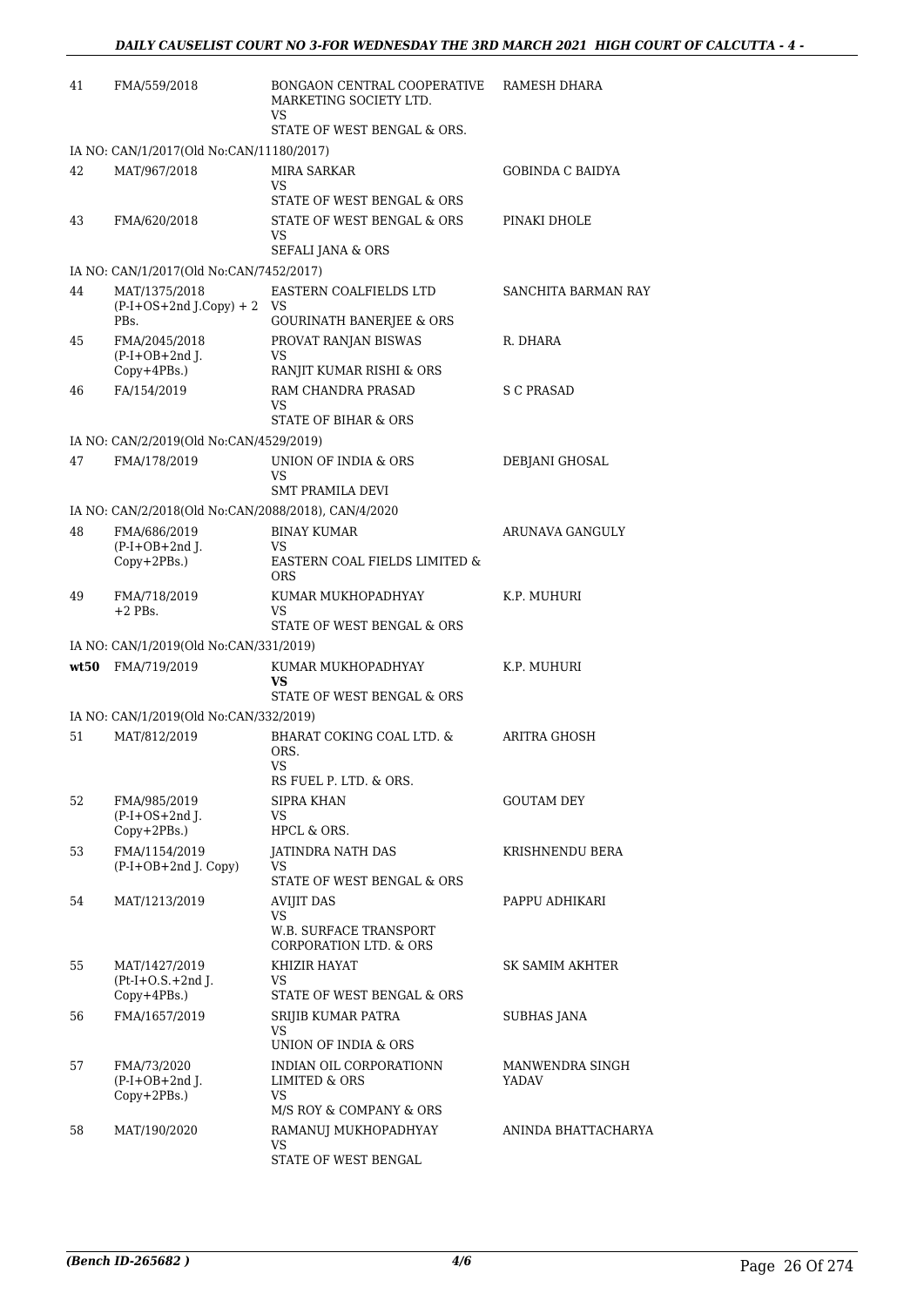| 59   | MAT/668/2020                            | BHARAT COKING COAL LTD<br>VS                                                          | PRODYOT KR DAS                                                                                                           |
|------|-----------------------------------------|---------------------------------------------------------------------------------------|--------------------------------------------------------------------------------------------------------------------------|
|      |                                         | DHANESWAR PANDEY ANDORS                                                               |                                                                                                                          |
|      | IA NO: CAN/1/2020, CAN/2/2020           |                                                                                       |                                                                                                                          |
| 60   | FMA/1301/2011                           | SATYENDRA TIWARY & ORS<br><b>VS</b>                                                   | ABHA SINGH                                                                                                               |
|      |                                         | SARVESHWAR TIWARY & ORS                                                               |                                                                                                                          |
|      |                                         |                                                                                       | IA NO: CAN/3/2019(Old No:CAN/8963/2019), CAN/4/2019(Old No:CAN/8965/2019), CAN/5/2019(Old No:CAN/12734/2019)             |
| 61   | MAT/1426/2018                           | SIDDHARTHA SAMANTA<br>VS<br>STATE OF WEST BENGAL & ORS                                | SOUMYAJYOTI NANDY                                                                                                        |
|      | No:CAN/8942/2018)                       |                                                                                       | IA NO: CAN/1/2015(Old No:CAN/248/2015), CAN/2/2015(Old No:CAN/249/2015), CAN/3/2015(Old No:CAN/250/2015), CAN/4/2018(Old |
|      | wt62 MAT/1428/2018                      | BIDYUT KUMAR PANJA                                                                    | SOUMYAJYOTI NANDY                                                                                                        |
|      |                                         | VS<br>STATE OF WEST BENGAL & ORS                                                      |                                                                                                                          |
|      | IA NO: CAN/1/2018(Old No:CAN/8934/2018) |                                                                                       |                                                                                                                          |
| wt63 | MAT/1429/2018                           | MITHU SENGUPTA(HALDER)<br>VS                                                          | SOUMYAJYOTI NANDY                                                                                                        |
|      |                                         | STATE OF WEST BENGAL & ORS                                                            |                                                                                                                          |
|      | IA NO: CAN/1/2018(Old No:CAN/8944/2018) |                                                                                       |                                                                                                                          |
|      | wt64 MAT/1430/2018                      | MOJAMMEL MOLLA<br><b>VS</b><br>STATE OF WEST BENGAL & ORS                             | SOUMYAJYOTI NANDY                                                                                                        |
|      | IA NO: CAN/1/2018(Old No:CAN/8945/2018) |                                                                                       |                                                                                                                          |
| 65   | FMA/1517/2011                           | NATIONAL INSTITE OF<br>TECHNOLOGY<br>VS                                               | <b>ARUNAVA BANERJEE</b>                                                                                                  |
|      |                                         | <b>BIJOY KRISHNA DAS &amp; ORS</b>                                                    | IA NO: CAN/2/2011(Old No:CAN/5716/2011), CAN/3/2017(Old No:CAN/6825/2017), CAN/4/2017(Old No:CAN/6857/2017),             |
|      | CAN/7/2019(Old No:CAN/12320/2019)       |                                                                                       |                                                                                                                          |
|      | wt66 FMA/1518/2011                      | NATIONAL INSTITUTE OF<br>TECHNOLOGY<br>VS                                             | ARUNAVA BANERJEE                                                                                                         |
|      |                                         | ANANGA MOHAN MAJHI & ORS                                                              |                                                                                                                          |
|      |                                         |                                                                                       | IA NO: CAN/2/2011(Old No:CAN/5714/2011), CAN/3/2017(Old No:CAN/6826/2017), CAN/4/2017(Old No:CAN/6855/2017)              |
| 67   | MAT/378/2020                            | THE PEERLESS INN<br>VS<br>FIRST LABOUR COURT, GOVT OF<br><b>WEST BENGAL &amp; ORS</b> | RANANJAY DE                                                                                                              |
|      | IA NO: CAN/1/2020(Old No:CAN/2615/2020) |                                                                                       |                                                                                                                          |
| 68   | FMA/2089/2015                           | NIRANJAN SAHOO @ NIRANJAN<br>SAHY & ANR.<br><b>VS</b>                                 | KAKALI DATTA                                                                                                             |
|      |                                         | STATE OF WEST BENGAL & ORS.                                                           |                                                                                                                          |
|      | IA NO: CAN/1/2015(Old No:CAN/6625/2015) |                                                                                       |                                                                                                                          |
| 69   | FMA/761/2019                            | <b>AMIT PODDER</b><br><b>VS</b><br>THE STATE OF W.B. & ORS                            | AMLAN KUMAR<br>MUKHERJEE                                                                                                 |
|      | IA NO: CAN/1/2019(Old No:CAN/3720/2019) |                                                                                       |                                                                                                                          |
| 70   | MAT/1333/2013                           | STATE OF WEST BENGAL & ANR                                                            | NILOTPAL CHATTERJEE                                                                                                      |
|      |                                         | VS<br>NARAYAN CH. MONDAL & ORS                                                        |                                                                                                                          |
|      | IA NO: CAN/1/2013(Old No:CAN/8955/2013) |                                                                                       |                                                                                                                          |
|      | wt71 FMA/792/2015                       | STATE OF W.B. & ANR<br>VS<br>NARAYAN CH. MONDAL & ORS                                 | MD. HASANUZ ZAMAN                                                                                                        |
| 72   | FMA/1213/2010                           | <b>SANAT HALDER</b>                                                                   | SHAMIM UL BARI                                                                                                           |
|      |                                         | VS<br>STATE OF WEST BENGAL & ORS                                                      |                                                                                                                          |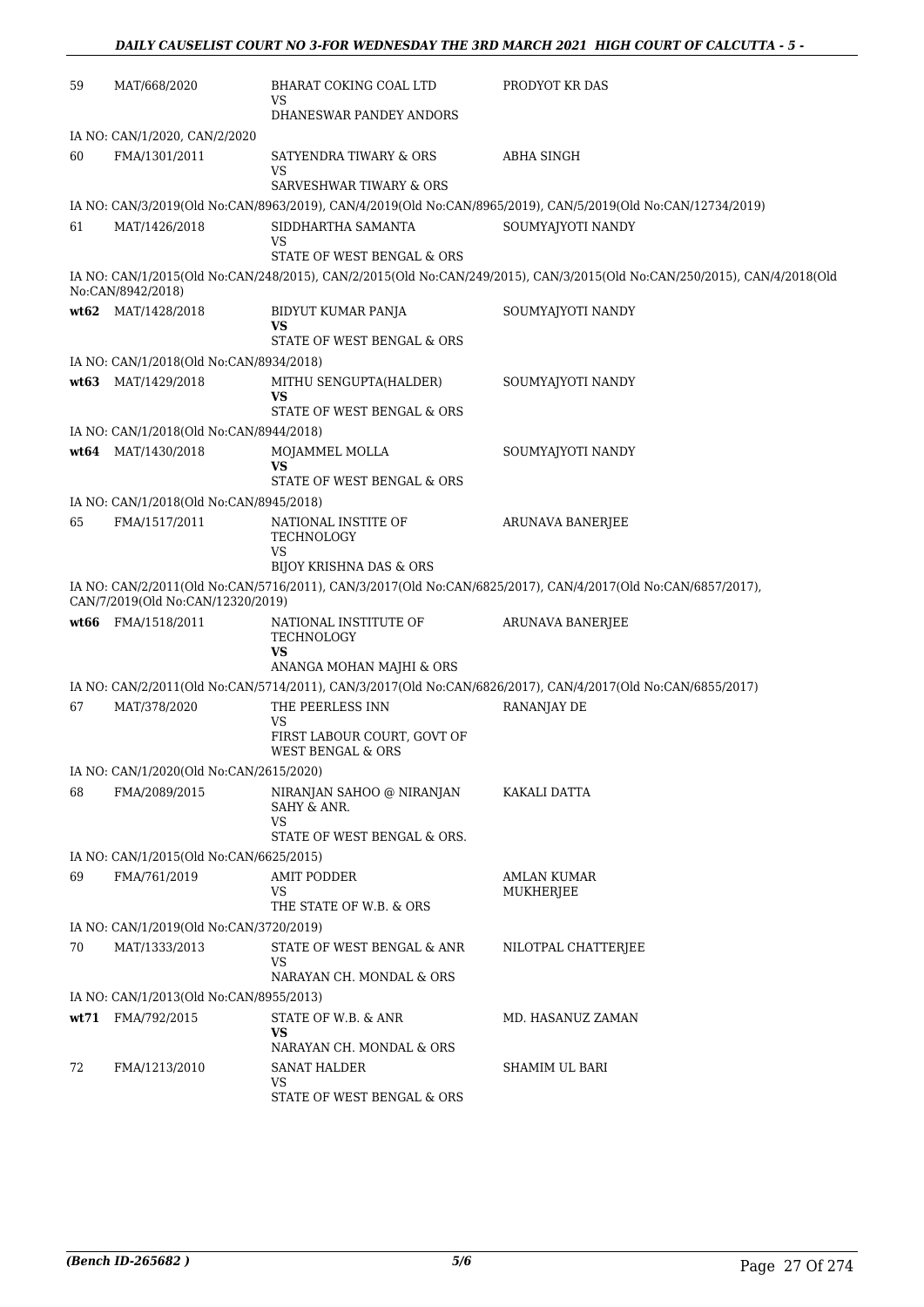## *DAILY CAUSELIST COURT NO 3-FOR WEDNESDAY THE 3RD MARCH 2021 HIGH COURT OF CALCUTTA - 6 -*

| 73 | MAT/38/2019<br>(FILE NOT HERE)                      | THE STATE OF WEST BENGAL &<br><b>ORS</b><br>VS<br>SUPHAL CHANDRA PRAMANIK &<br><b>ORS</b> | AVISHEK PRASAD      |
|----|-----------------------------------------------------|-------------------------------------------------------------------------------------------|---------------------|
| 74 | FMA/1187/2019<br>(Assigned Matter)                  | SHEKHAR PRAMANIK<br>VS<br>UNION OF INDIA & ORS                                            | SUJIT BHATTACHARYA  |
|    | IA NO: CAN/1/2019(Old No:CAN/5354/2019), CAN/4/2021 |                                                                                           |                     |
| 75 | MAT/48/2020<br><b>IFILE NOT HEREI</b>               | THE STATE OF WEST BENGAL &<br><b>ORS</b><br>VS<br>MRS MAYA MISRA                          | NILOTPAL CHATTERJEE |

IA NO: CAN/1/2020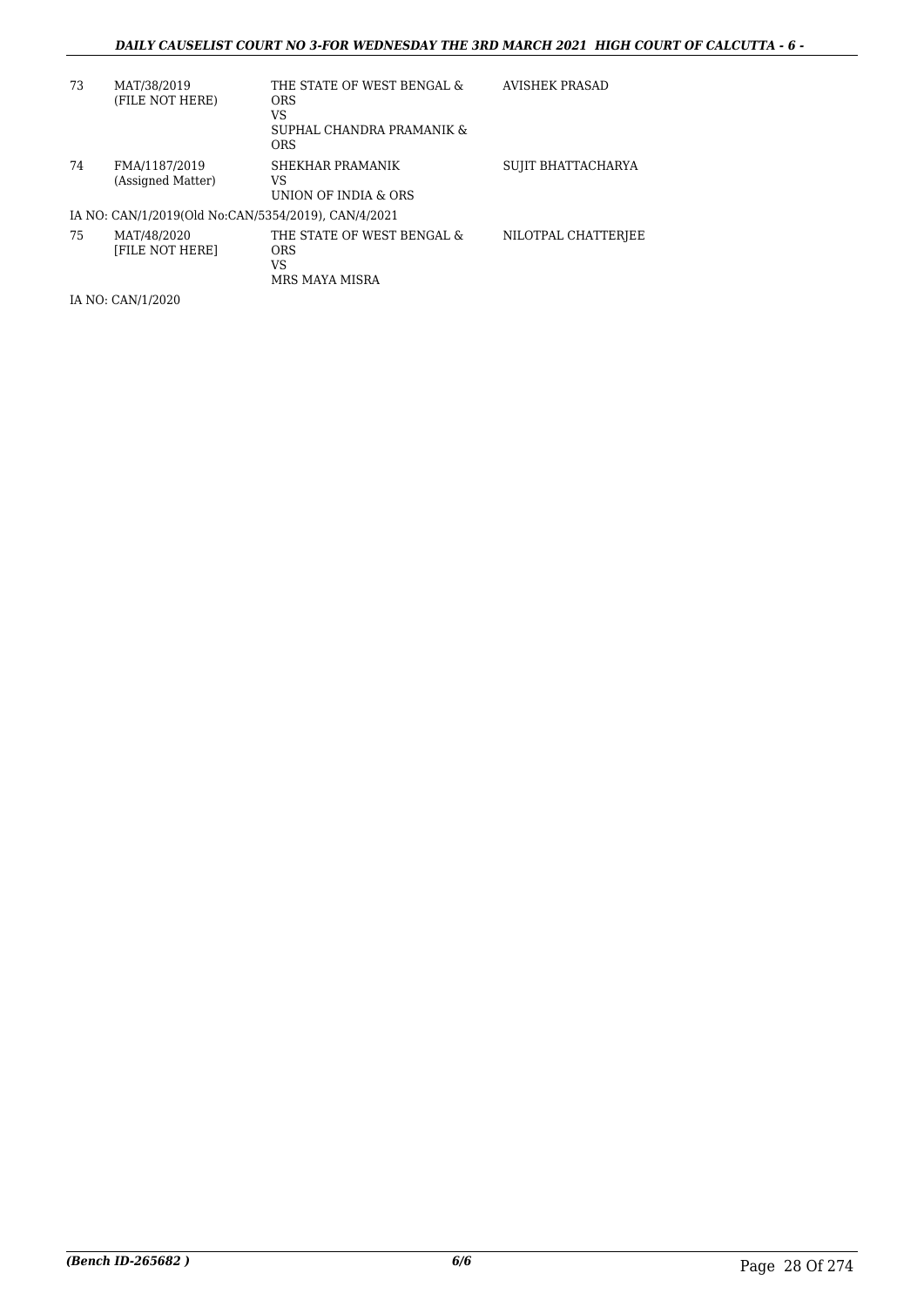

# **Appellate Side**

**DAILY CAUSELIST For Wednesday The 3rd March 2021**

**COURT NO. 37**

**DIVISION BENCH (DB - III)**

**AT 10:45 AM**

**HON'BLE JUSTICE I. P. MUKERJI HON'BLE JUSTICE MD. NIZAMUDDIN**

 **(VIA VIDEO CONFERENCE)**

**ON AND FROM TUESDAY, THE 23RD FEBRUARY, 2021 – ROSTER NOTIFIED ON 8TH JANUARY, 2021 IS MODIFIED TO THE FOLLOWING EXTENT :- WILL SIT TOGETHER TO TAKE UP ALL APPEALS UNDER COMMERCIAL COURTS, COMMERCIAL DIVISION AND COMMERCIAL APPELLATE DIVISION OF THE HIGH COURT'S ACT, 2015**

**NOTE: APPELLATE SIDE MATTERS WILL BE TAKEN UP FIRST.**

**SPECIAL NOTE: (1) IF THERE IS NO COMMERCIAL COURT MATTER THEN MENTIONING OF COMMERCIAL COURT MATTERS WILL BE ENTERTAINED AT COURT NO. 3 ON REGULAR BASIS.**

**(2) COMMERCIAL COURT SHALL NOT SIT AT COURT NO. 37 IF THERE IS NO COMMERCIAL COURT MATTER IN THE LIST.** 

**NOTE: MATTERS WILL BE TAKEN UP THROUGH PHYSICAL HEARING ONLY WHEN BOTH THE PARTIES ARE AGREED.**

|                |                   | <b>APPLICATION</b>                                                                          |                |
|----------------|-------------------|---------------------------------------------------------------------------------------------|----------------|
| 1              | FMAT/57/2021      | STAR TRACK AGENCY PRIVATE<br>LIMITED<br>VS<br>EFCALON TIE UP PRIVATE LIMITED                | SANDIP AGARWAL |
|                | IA NO: CAN/1/2021 |                                                                                             |                |
| $\overline{a}$ | FMAT/87/2021      | STAR TRACK AGENCY PVT LTD<br>VS<br>EFCALON TIE UP PVT LTD                                   | SANDIP AGARWAL |
|                | IA NO: CAN/1/2021 |                                                                                             |                |
|                |                   | <b>FOR HEARING</b>                                                                          |                |
| 3              | FMAT/313/2020     | M/S S.B.I.W STEELS (PRIVATE)<br>LIMITED<br>VS<br>STEEL AUTHORITY OF INDIA<br>LIMITED (SAIL) | DIPAL DEY      |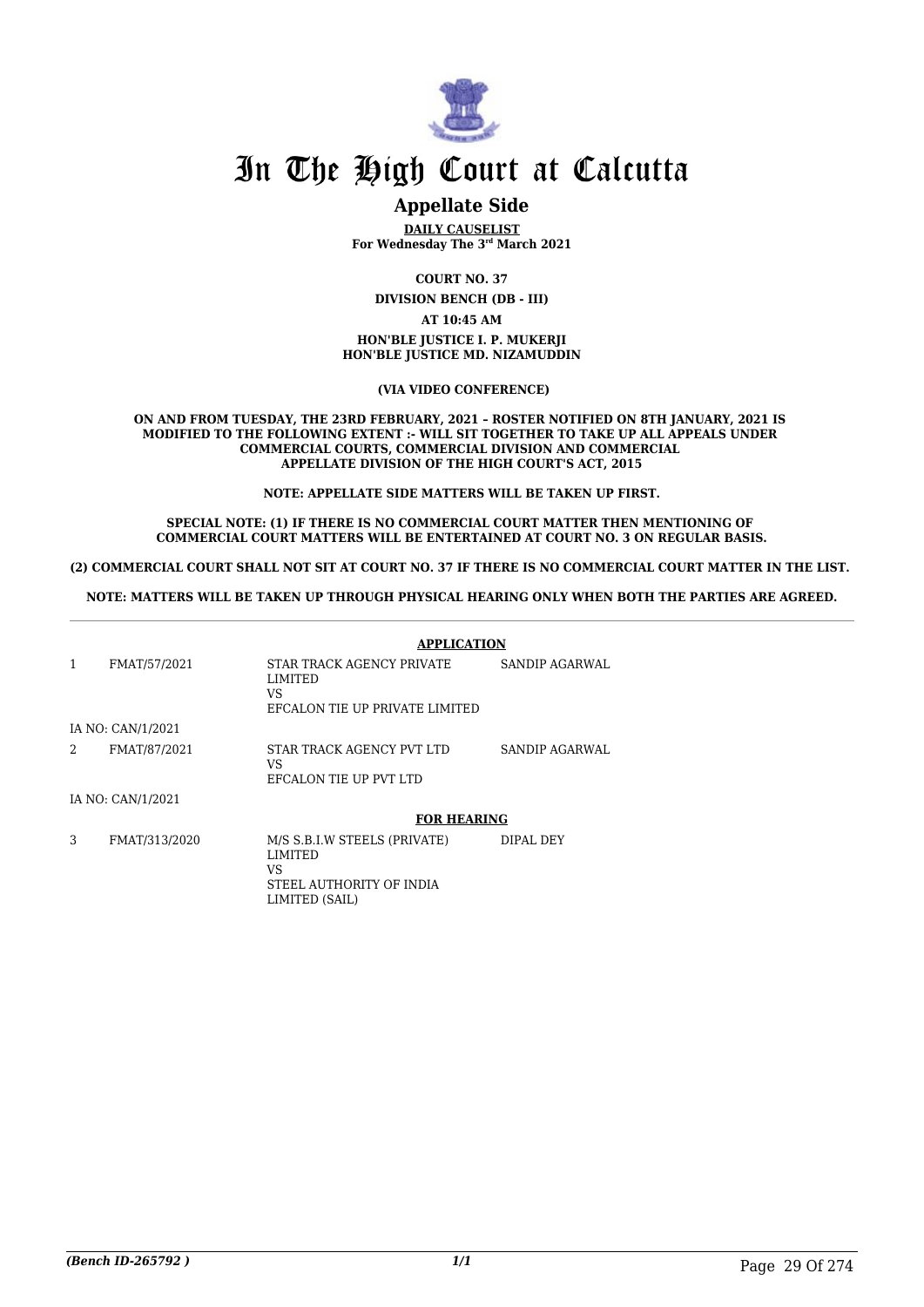

# **Appellate Side**

**DAILY CAUSELIST For Wednesday The 3rd March 2021**

**COURT NO. 2**

### **DIVISION BENCH (DB- IV)**

**AT 10:45 AM**

**HON'BLE JUSTICE HARISH TANDON HON'BLE JUSTICE KAUSIK CHANDA (VIA VIDEO CONFERENCE)**

**ON AND FROM MONDAY, THE 11TH JANUARY, 2021 - ADMISSION OF APPEALS UNDER ORDER XLI OF THE CODE OF CIVIL PROCEDURE INCLUDING APPLICATIONS CONNECTED THERETO;**

**ANY OTHER FIRST APPEALS & FIRST MISCELLANEOUS APPEALS NOT ASSIGNED TO ANY OTHER BENCH & APPLICATIONS CONNECTED THERETO,**

**LAWAZIMA;**

### **APPEALS RELATING TO LAND UNDER GROUP I AND APPLICATIONS CONNECTED THERETO;**

**APPEALS RELATING TO TRANSPORT & TELECOMMUNICATION UNDER GROUP VII AND REGULATION OF INDUSTRIES & ESSENTIAL COMMODITIES & VARIOUS CENTRAL ORDERS UNDER GROUP VIII AND APPLICATIONS CONNECTED THERETO;**

**NOTE: ON WEDNESDAY: CONTEMPT, MANDAMUS APPEALS AND APPLICATIONS WILL BE TAKEN UP FROM 2 P.M. ONWARDS. IF TIME PERMITS, OTHER MATTERS WILL BE TAKEN UP SERIALLY.**

**ON THURSDAY: HEARING MATTERS WILL BE TAKEN UP FROM 2.00 ONWARDS.**

**NOTE: MATTERS WILL BE TAKEN UP THROUGH PHYSICAL HEARING ONLY WHEN BOTH THE PARTIES ARE AGREED**

### **FOR JUDGMENT**

1 SAT/106/2003 CHABI RANI PAL & ORS. VS

SYED SHAMSUL AREFIN

STATE OF W.B.

IA NO: CAN/1/2012(Old No:CAN/1913/2012), CAN/3/2020(Old No:CAN/1075/2020)

**FOR ORDERS**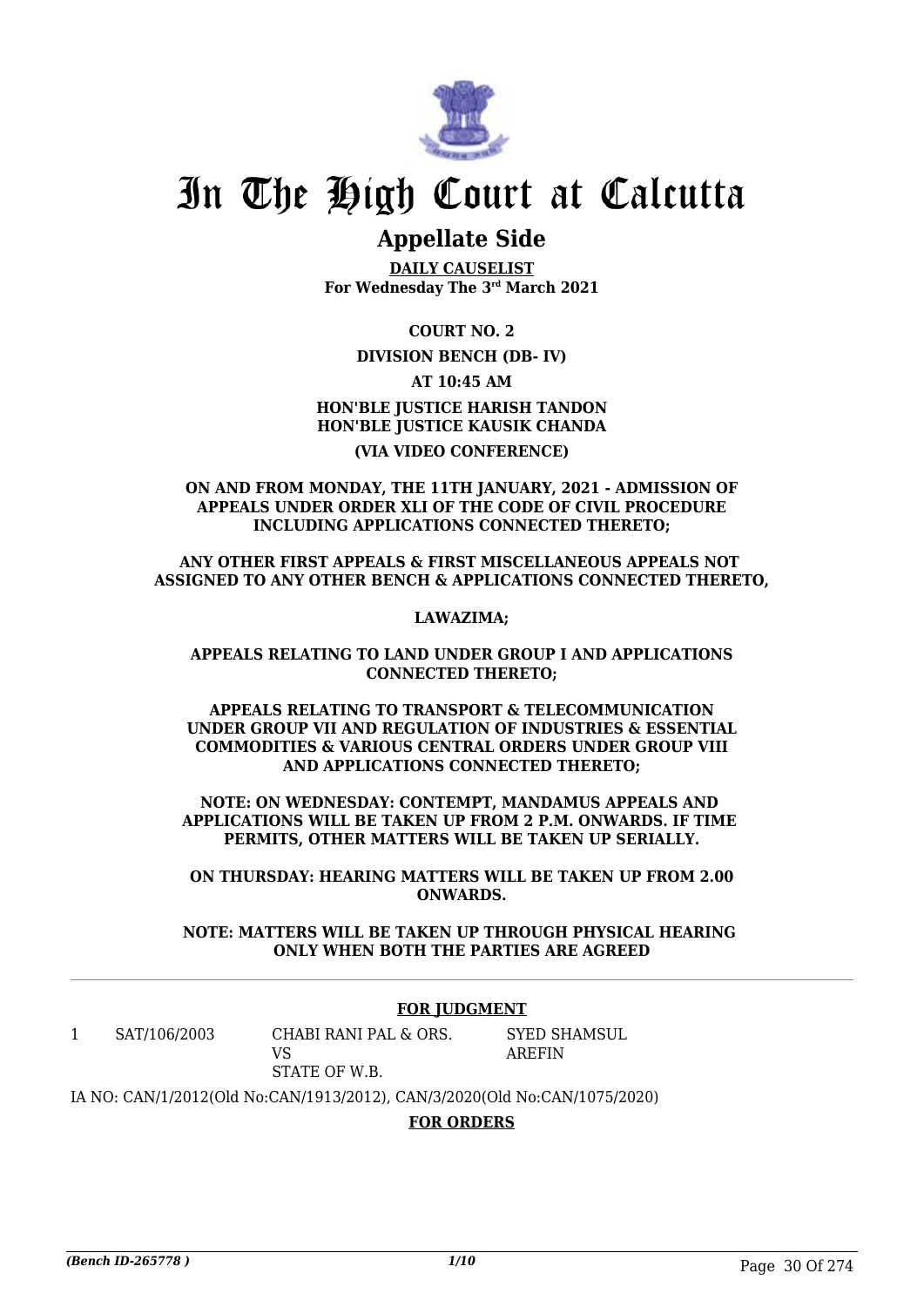| 2                                        | FMA/322/2009<br>[N.T.W.]                | BAIDYANATH MANDAL<br><b>VS</b>                                                                               | <b>AMIT BANERJEE</b>                     |
|------------------------------------------|-----------------------------------------|--------------------------------------------------------------------------------------------------------------|------------------------------------------|
|                                          |                                         | KAMINI MANDAL & ANR                                                                                          |                                          |
|                                          | IA NO: CAN/3/2020, CAN/4/2021           |                                                                                                              |                                          |
|                                          |                                         | <b>LAWAZIMA</b>                                                                                              |                                          |
| 3                                        | FAT/302/2015                            | KALPANA SAHA<br><b>VS</b><br>RAJKUMAR SAHA & ORS                                                             | TAPASH K.<br><b>BHATTACHARYA</b>         |
| wt4                                      | FA/185/2015                             | RAMKRISHNA SAHA & ORS<br><b>VS</b><br>RAJKUMAR SAHA                                                          | TAPASH K.<br><b>BHATTACHARYA</b>         |
|                                          | IA NO: CAN/2/2018(Old No:CAN/3523/2018) |                                                                                                              |                                          |
|                                          |                                         | <b>ORDER XLI RULE II</b>                                                                                     |                                          |
| 5                                        | SA/493/2009                             | <b>SMT LALMONI DEBI &amp; ORS</b><br><b>VS</b><br>NETAI CHANDRA BASAK                                        | <b>NEBADITA</b><br>MUKHERJEE             |
|                                          |                                         | IA NO: CAN/1/2011(Old No:CAN/6971/2011), CAN/4/2013(Old No:CAN/7324/2013)                                    |                                          |
| 6                                        | SAT/134/2018<br>(Defective)             | MAJEDUR RAHAMAN DEAD<br>R/P BY FARUK HOSSAIN &<br><b>ORS</b><br><b>VS</b><br><b>SUNIRMAL SOREN &amp; ORS</b> | <b>ASIF DEWAN</b>                        |
| 7                                        | SAT/261/2018<br>(Defective)             | <b>GURUDAS</b><br><b>CHATTOPADHYAY</b><br><b>VS</b><br>JAGANNATH<br><b>CHATTOPADHYAY &amp; ORS</b>           | SHEBATEE DATTA                           |
|                                          | IA NO: CAN/1/2018(Old No:CAN/4635/2018) |                                                                                                              |                                          |
| 8                                        | SAT/319/2018                            | NURABANU BIBI & ORS<br><b>VS</b><br>MD JABED                                                                 | <b>BARUN CHATTERJEE</b>                  |
| 9                                        | SAT/501/2018                            | <b>ANIL KUMAR JANA</b><br><b>VS</b><br>ANIL KUMAR PATRA & ORS                                                | PRIYABRATA GHOSH                         |
| 10                                       | SAT/236/2019<br>[10.45 A.M.]            | SATHIHARA BIBI & ANR.<br>VS<br>HASNEHANA BIBI                                                                | <b>ATARUL HOQUE</b><br><b>MOLLA</b>      |
|                                          | IA NO: CAN/1/2021                       |                                                                                                              |                                          |
| 11                                       | SAT/319/2019<br>(Defective)             | MUKUL CHATTERJEE<br><b>VS</b><br><b>ANIUP KUMAR DEY</b>                                                      | <b>ASIT KUMAR</b><br><b>BHATTACHARYA</b> |
| IA NO: CAN/1/2019(Old No:CAN/11304/2019) |                                         |                                                                                                              |                                          |
| 12                                       | SAT/341/2019<br>(Defective)             | <b>HRISHIKESH</b><br><b>CHATTOPADHYAY</b><br><b>VS</b><br>DHANANJOY BAUL DAS &<br>ANR.                       | HIMADRI KR.<br>MAHATA                    |
|                                          |                                         | $10(011 \, \text{M} \cdot 0.1111001000$                                                                      |                                          |

IA NO: CAN/1/2019(Old No:CAN/10316/2019)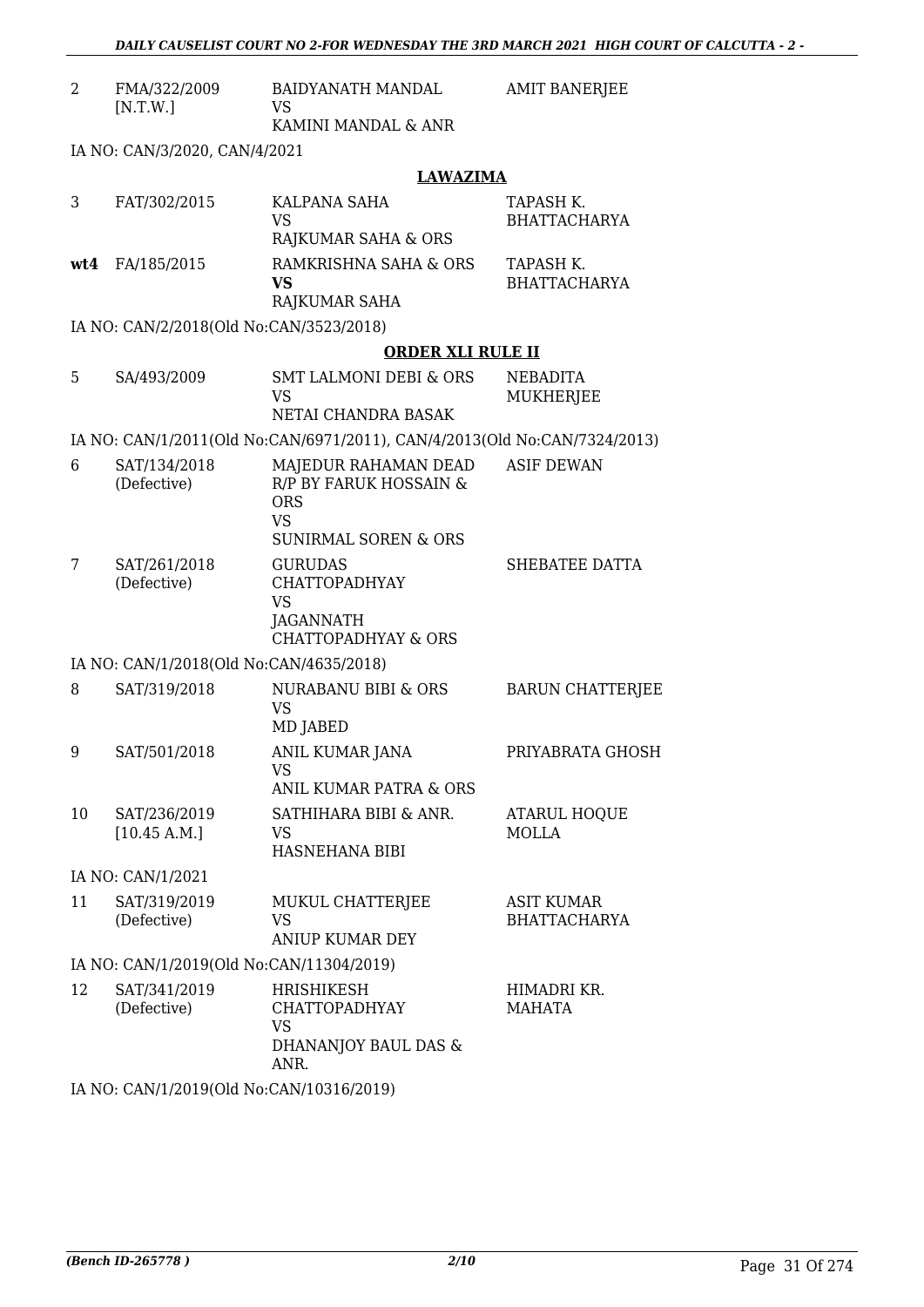| 13 | SAT/344/2019                                                                               | MOULANA ABDUL KASHEM<br>CHOWDHURY<br><b>VS</b><br>FIROZ ALI KHAN @ BOBI &<br>ORS. | SANATAN MONDAL                         |
|----|--------------------------------------------------------------------------------------------|-----------------------------------------------------------------------------------|----------------------------------------|
|    | IA NO: CAN/1/2020(Old No:CAN/497/2020)                                                     |                                                                                   |                                        |
| 14 | SAT/355/2019                                                                               | <b>SUBIR KUMAR GHOSH</b><br><b>VS</b><br>SITANGSHU MALLICK &<br><b>ORS</b>        | <b>SK ABU ABBASUDDIN</b>               |
|    | IA NO: CAN/1/2019(Old No:CAN/10954/2019)                                                   |                                                                                   |                                        |
| 15 | FMAT/1390/2019<br>(Inj.)                                                                   | <b>SWETA SARKAR</b><br><b>VS</b><br><b>SWAPAN BASU &amp; ORS</b>                  | PRADIP KUMAR<br><b>KUNDU</b>           |
|    | IA NO: CAN/1/2020(Old No:CAN/6/2020)                                                       |                                                                                   |                                        |
| 16 | SAT/102/2020<br>[Appro. or]                                                                | JAMAL MOLLA & ORS<br><b>VS</b><br><b>LOKMAN SK &amp; ORS</b>                      | DYUTIMAN BANERJEE                      |
|    |                                                                                            | IA NO: CAN/1/2020(Old No:CAN/5830/2020), CAN/2/2020(Old No:CAN/5831/2020)         |                                        |
|    |                                                                                            | <b>GROUP I - APPLICATION</b>                                                      |                                        |
| 17 | MAT/168/2016                                                                               | THE STATE OF W.B. & ORS<br><b>VS</b><br><b>AVIJIT SAHA</b>                        | <b>SIRSANYA</b><br><b>BANDOPADHYAY</b> |
|    |                                                                                            | IA NO: CAN/1/2016(Old No:CAN/1298/2016), CAN/2/2016(Old No:CAN/1299/2016)         |                                        |
| 18 | MAT/668/2016<br>$[Gr - I]$                                                                 | STATE OF WEST BENGAL &<br><b>ORS</b><br><b>VS</b><br><b>SUKANTA PAL</b>           | P.B. MAHATA                            |
|    |                                                                                            | IA NO: CAN/1/2016(Old No:CAN/4115/2016), CAN/2/2016(Old No:CAN/4116/2016)         |                                        |
| 19 | FMA/4676/2016                                                                              | <b>BINAPANI CHOWDHURY</b><br><b>VS</b><br>UNION OF INDIA & ORS                    | SNIGDHA SAHA                           |
|    | IA NO: CAN/1/2016(Old No:CAN/12140/2016)                                                   |                                                                                   |                                        |
|    | wt20 FMA/89/2017                                                                           | <b>ALIK KHAMRUI</b><br><b>VS</b><br>UNION OF INDIA & ORS                          | SNIGDHA SAHA                           |
|    | IA NO: CAN/1/2016(Old No:CAN/12133/2016)                                                   |                                                                                   |                                        |
|    | wt21 FMA/99/2017                                                                           | SUDHARAM SINHA ROY<br><b>VS</b><br>UNION OF INDIA & ORS                           | SNIGDHA SAHA                           |
|    | IA NO: CAN/1/2016(Old No:CAN/12132/2016)                                                   |                                                                                   |                                        |
| 22 | FMA/1174/2019                                                                              | THE STATE OF W.B. & ORS<br>VS<br>AMITAVA GHOSH & ORS                              | <b>TARAK KARAN</b>                     |
|    |                                                                                            | IA NO: CAN/2/2019(Old No:CAN/6246/2019), CAN/3/2019(Old No:CAN/6976/2019)         |                                        |
| 23 | MAT/1363/2019                                                                              | MOTHABARI DHIBAR<br>SAMABAY SAMITY LTD<br>VS<br><b>UMA KANTI HALDER &amp; ORS</b> | <b>ASHOK KUMAR JHA</b>                 |
|    | $14 \text{ NQ}$ , $C \Lambda N^{14}$ /2010/01d $N_{\Omega}$ , $C \Lambda N^{10}$ 500/2010) |                                                                                   |                                        |

IA NO: CAN/1/2019(Old No:CAN/9590/2019)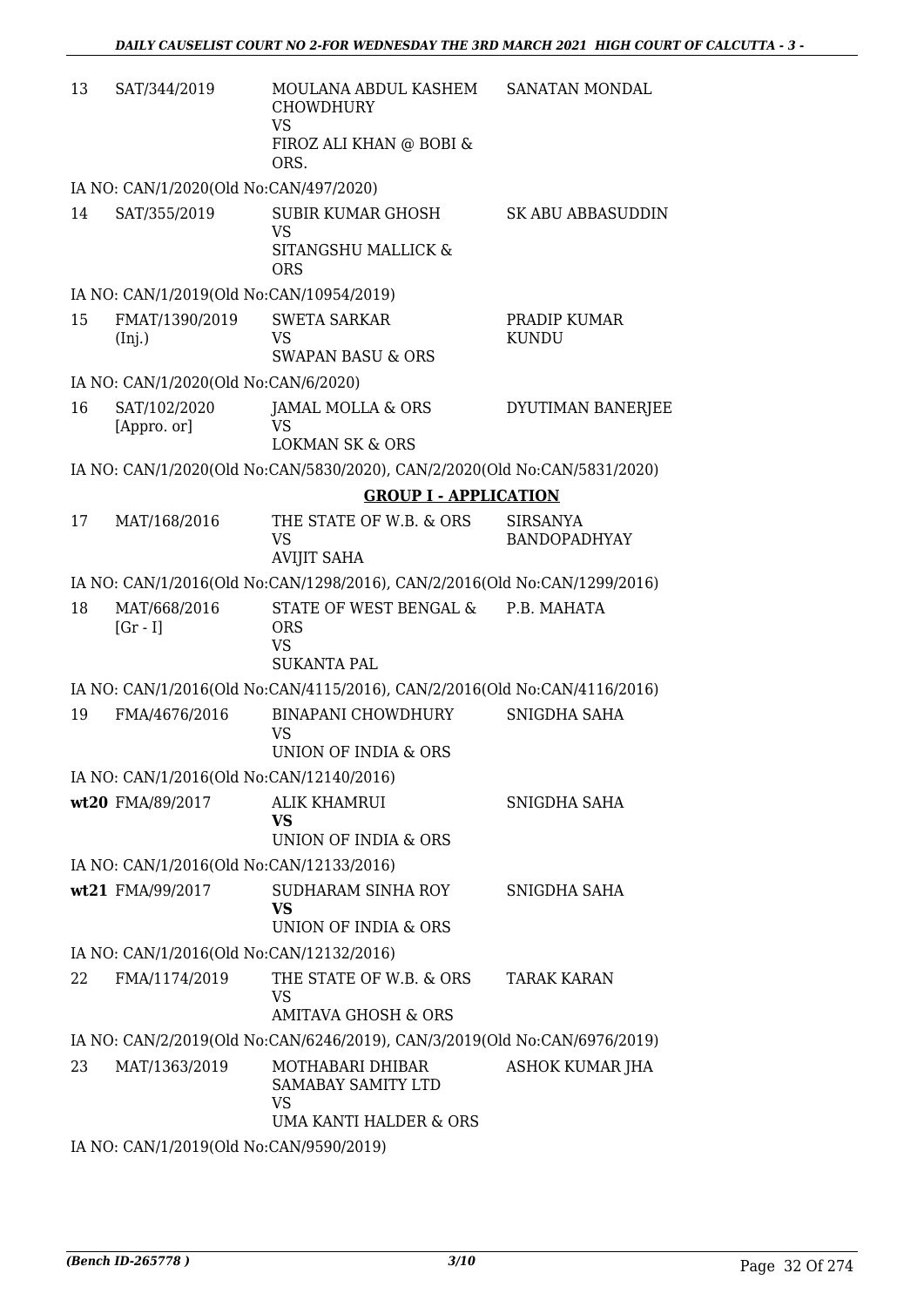| 24 | MAT/1520/2019                            | GANESH CHANDRA GHOSH<br>& ORS<br><b>VS</b><br>STATE OF WEST BENGAL<br>&ORS                         | SATYAM MUKHERJEE                      |  |
|----|------------------------------------------|----------------------------------------------------------------------------------------------------|---------------------------------------|--|
|    | IA NO: CAN/2/2021                        |                                                                                                    |                                       |  |
| 25 | MAT/1664/2019                            | BANGUR LAND DEVP. CORP. PUJA BERIWAL<br>LTD. & ANR.<br><b>VS</b><br>STATE OF WEST BENGAL &<br>ORS. |                                       |  |
|    |                                          | IA NO: CAN/1/2019(Old No:CAN/12086/2019), CAN/2/2019(Old No:CAN/12088/2019)                        |                                       |  |
| 26 | MAT/1687/2019<br>[Defective]             | SHYAMLATA MUNDARI<br><b>VS</b><br>STATE OF WEST BENGAL &<br><b>ORS</b>                             | DHANANJAY NAYAK                       |  |
|    | IA NO: CAN/1/2019(Old No:CAN/11804/2019) |                                                                                                    |                                       |  |
| 27 | MAT/137/2020                             | ISLAM SHEIKH & ORS.<br><b>VS</b><br>STATE OF WEST BENGAL &<br>ORS.                                 | <b>AVIROOP</b><br><b>BHATTACHARYA</b> |  |
|    | IA NO: CAN/1/2020(Old No:CAN/2058/2020)  |                                                                                                    |                                       |  |
|    | wt28 WPA/8003/2019                       | <b>ISLAM SHEIKH &amp; ORS</b><br>VS<br>STATE OF WEST BENGAL &<br><b>ORS</b>                        | <b>AVIROOP</b><br><b>BHATTACHARYA</b> |  |
| 29 | MAT/784/2020                             | MINOTI BISWAS AND ORS<br><b>VS</b><br>STATE OF WEST BENGAL<br>AND ORS.                             | SARBANADA SANYAL                      |  |
|    | IA NO: CAN/1/2020, CAN/2/2020            |                                                                                                    |                                       |  |
| 30 | MAT/177/2021                             | <b>MANAB PANDEY AND</b><br><b>OTHERS</b><br>VS<br>SHYAMALI BISWAS AND<br><b>OTHERS</b>             | ALI AHSAN ALAMGIR                     |  |
|    | IA NO: CAN/1/2021                        |                                                                                                    |                                       |  |
| 31 | MAT/194/2021                             | <b>TUSHAR KARFA</b><br><b>VS</b><br>STATE OF WEST BENGAL<br>AND ORS.                               | <b>ABHISHEK BANERJEE</b>              |  |
|    | IA NO: CAN/1/2021                        |                                                                                                    |                                       |  |
| 32 | MAT/195/2021<br>[Gr. VIII]               | SANDHYA SINGHYA ROY<br><b>VS</b><br>MADHUMITA SINGHA RAY<br><b>AND OTHERS</b>                      | <b>ANISUR RAHMAN</b>                  |  |
|    | IA NO: CAN/1/2021                        |                                                                                                    |                                       |  |

## **APPLICATION (FA AND FMA)**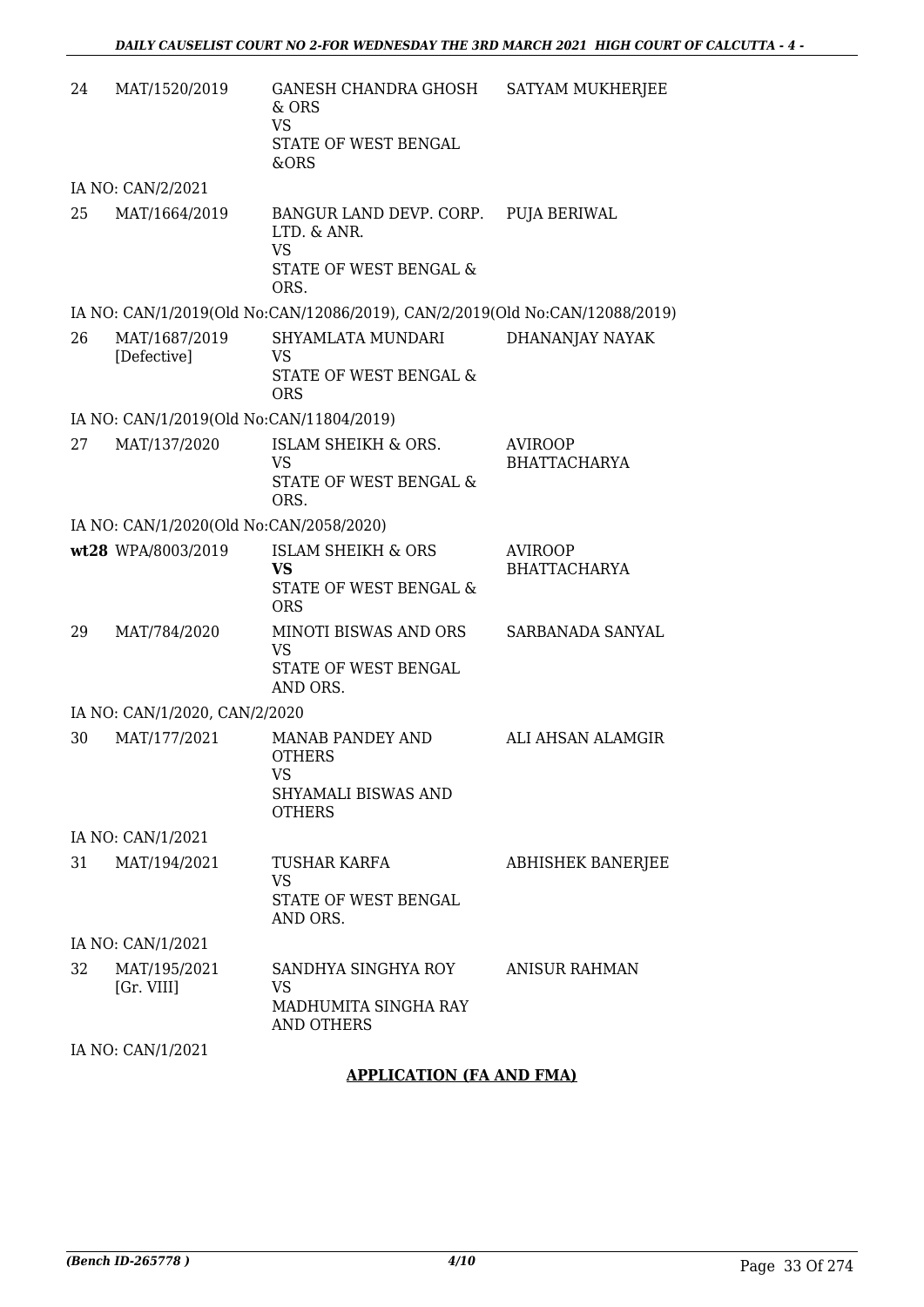33 FA/315/1969 RAMESH CH. CHAKRABORTY & ORS VS BHUPATI CHARAN CHAKRABORTY

IA NO: CAN/4/2004(Old No:CAN/10369/2004), CAN/1/1998(Old No:CAN/6389/1998), CAN/5/2006(Old No:CAN/2444/2006), CAN/6/2006(Old No:CAN/2445/2006), CAN/11/2012(Old No:CAN/7045/2012), CAN/7/2006(Old No:CAN/2446/2006), CAN/3/2004(Old No:CAN/9607/2004), CAN/8/2006(Old No:CAN/4630/2006), CAN/16/2020(Old No:CAN/1937/2020), CAN/17/2020(Old No:CAN/1938/2020), CAN/10/2011(Old No:CAN/2187/2011), CAN/18/2020, CAN/19/2021  $\frac{1}{2}$ 

| 34 | FA/160/1985                   | JAGABANDHU MAJHI<br><b>VS</b><br>ANU BALA DASI                                | <b>AMIT PRAKASH</b><br>LAHIRI                                                              |
|----|-------------------------------|-------------------------------------------------------------------------------|--------------------------------------------------------------------------------------------|
|    |                               | IA NO: CAN/7/2017(Old No:CAN/3230/2017)                                       |                                                                                            |
| 35 | FA/135/2004<br>[04.03.2021]   | KRISHNA GHOSH<br>VS<br>KAMALA BALA GHOSH                                      | <b>SUDIPA ROY</b>                                                                          |
|    | CAN/8/2021, CAN/9/2021        |                                                                               | IA NO: CAN/1/2004(Old No:CAN/1749/2004), CAN/4/2011(Old No:CAN/4336/2011), CAN/7/2021,     |
| 36 | FA/113/2009                   | <b>GAYATRI PAL</b><br><b>VS</b><br>NETAI NANDI @ NETISH<br>NANDI & ORS.       | PARTHA PRATIM ROY                                                                          |
|    | No:CAN/2202/2017)             |                                                                               | IA NO: CAN/2/2012(Old No:CAN/3351/2012), CAN/4/2016(Old No:CAN/1864/2016), CAN/5/2017(Old  |
| 37 | FA/228/2010                   | AMAL BHATTACHARJEE &<br>ANR.<br><b>VS</b><br>CHITRA GHOSH & ORS.              | NIMAI CH. DEBNATH                                                                          |
|    |                               | IA NO: CAN/7/2011(Old No:CAN/10838/2011), CAN/10/2021                         |                                                                                            |
| 38 | FA/142/2011                   |                                                                               | <b>SIVA PROSAD GHOSE</b>                                                                   |
|    | [04.03.2021]                  | MALATI JASHU AND ORS<br><b>VS</b><br><b>SIKHA DAS AND ORS</b>                 |                                                                                            |
|    |                               | No:CAN/48/2019), CAN/7/2020, CAN/8/2020                                       | IA NO: CAN/1/2010(Old No:CAN/7129/2010), CAN/2/2010(Old No:CAN/10526/2010), CAN/6/2019(Old |
| 39 | FA/11/2015<br>[N.T.W.]        | MANOJIT BHATTACHARJEE<br>& ORS<br><b>VS</b><br><b>SUMAN GANGULY &amp; ANR</b> | AJAY DEBNATH                                                                               |
|    | IA NO: CAN/4/2021, CAN/5/2021 |                                                                               |                                                                                            |
| 40 | FAT/258/2015                  | ABDUL RAUF & ORS<br><b>VS</b><br>MD. ILLIAS & ORS                             | ANAJLI AGARWAL                                                                             |
|    |                               | IA NO: CAN/1/2015(Old No:CAN/10357/2015), CAN/2/2016(Old No:CAN/2526/2016)    |                                                                                            |
| 41 | FA/62/2016                    | PIJUSH DEB<br><b>VS</b><br>PRANAB RANJAN DEB &<br><b>ORS</b>                  | SARMISTHA GHOSH<br><b>SARMA</b>                                                            |
|    |                               | IA NO: CAN/1/2019(Old No:CAN/6331/2019), CAN/2/2020(Old No:CAN/1234/2020)     |                                                                                            |
|    |                               |                                                                               |                                                                                            |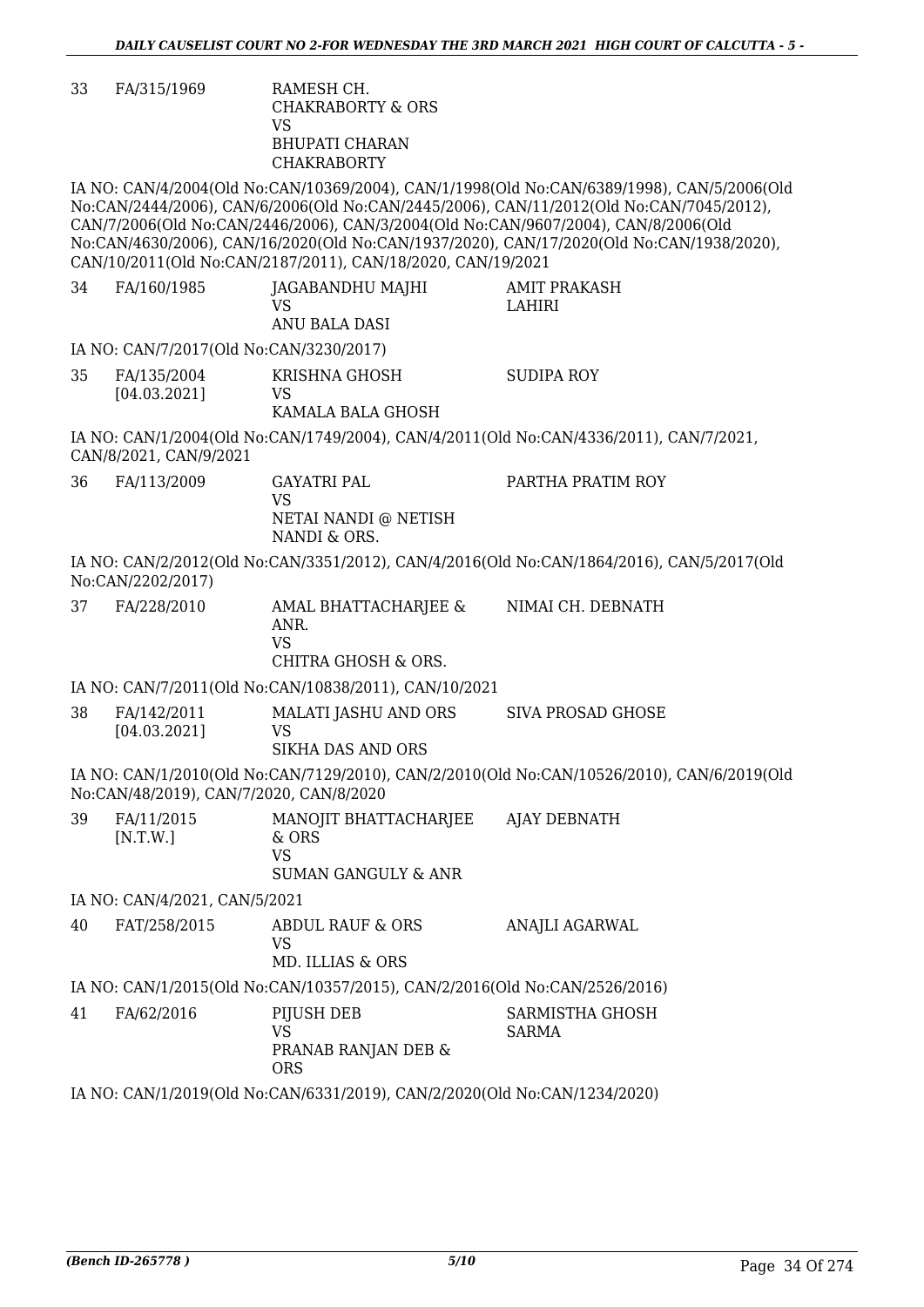| 42 | FA/212/2016                             | MIRA ROY<br><b>VS</b>                                                                                     | R. BANERJEE                                                                               |
|----|-----------------------------------------|-----------------------------------------------------------------------------------------------------------|-------------------------------------------------------------------------------------------|
|    |                                         | M/S TRIVENI HOLDINGS<br>PVT. LTD. & ORS                                                                   |                                                                                           |
|    |                                         | No:CAN/4917/2017), CAN/4/2018(Old No:CAN/2840/2018)                                                       | IA NO: CAN/1/2016(Old No:CAN/8433/2016), CAN/2/2016(Old No:CAN/8584/2016), CAN/3/2017(Old |
| 43 | FA/64/2017                              | NEJAMUDDIN & ORS<br><b>VS</b><br>MD AFYAD (MINOR) & ORS                                                   | DYUTIMAN BANERJEE                                                                         |
| 44 | FAT/445/2017<br>[N.T.W.]                | BRAJ DULAL BORAL<br><b>VS</b><br>MADHAB CH. BORAL & ORS.                                                  | KARTIK KR. RAY                                                                            |
|    | IA NO: CAN/3/2019(Old No:CAN/9413/2019) |                                                                                                           |                                                                                           |
| 45 | FAT/40/2018                             | ASHIM KUMAR HAZRA<br><b>VS</b><br>NANDA KISHOR HAZRA &<br><b>ANR</b>                                      | <b>SUHRID SUR</b>                                                                         |
|    | IA NO: CAN/1/2018(Old No:CAN/1097/2018) |                                                                                                           |                                                                                           |
| 46 | FAT/69/2018<br>[15.03.2021]             | THE STATE OF WB<br><b>VS</b><br><b>SUSAMA DAS &amp; ORS.</b>                                              | RAM CH. GUCHAIIT                                                                          |
|    | IA NO: CAN/2/2018(Old No:CAN/2745/2018) |                                                                                                           |                                                                                           |
| 47 | FAT/256/2018                            | PIJUSH KANTI KUNDU<br><b>VS</b><br>RATHINDRA NATH KUNDU                                                   | <b>SOUMO CHAUDHURY</b>                                                                    |
|    | IA NO: CAN/1/2018(Old No:CAN/3583/2018) |                                                                                                           |                                                                                           |
| 48 | FMAT/275/2018                           | PETRA STARKE                                                                                              | <b>V WADEHRA</b>                                                                          |
|    |                                         | VS<br>BIKRAM YOGA COLLEGE OF<br><b>INDIA LP &amp; ORS</b>                                                 |                                                                                           |
|    |                                         | IA NO: CAN/1/2018(Old No:CAN/3615/2018), CAN/3/2019(Old No:CAN/7223/2019)                                 |                                                                                           |
| 49 | FAT/316/2018                            | LEGAL HEIRS OF LATE<br>KANU SHARMA ,ASHA<br><b>SHARMA &amp; ANR</b><br><b>VS</b><br><b>NAKUL SHARMA</b>   | <b>SUBRATA GHOSH</b>                                                                      |
|    | IA NO: CAN/1/2019(Old No:CAN/9789/2019) |                                                                                                           |                                                                                           |
| 50 | FMAT/840/2018<br>[10.03.2021]           | <b>JYOTIRINDRA</b><br><b>CHATTOPADHYAY</b><br><b>VS</b><br><b>GYANENDRA CHANDRA</b><br>CHATTOPADHYAY& ORS | <b>AVIROOP</b><br><b>BHATTACHARYA</b>                                                     |
|    | IA NO: CAN/1/2018(Old No:CAN/6829/2018) |                                                                                                           |                                                                                           |
| 51 | FAT/65/2019                             | EXE OFFICER, BDA<br><b>VS</b><br>KHANDEKAR AFZALUL<br><b>QUADER &amp; ANR</b>                             | <b>SANCHARI</b><br><b>CHAKRABORTY</b>                                                     |
|    |                                         | IA NO: CAN/1/2019(Old No:CAN/1639/2019), CAN/2/2019(Old No:CAN/1651/2019)                                 |                                                                                           |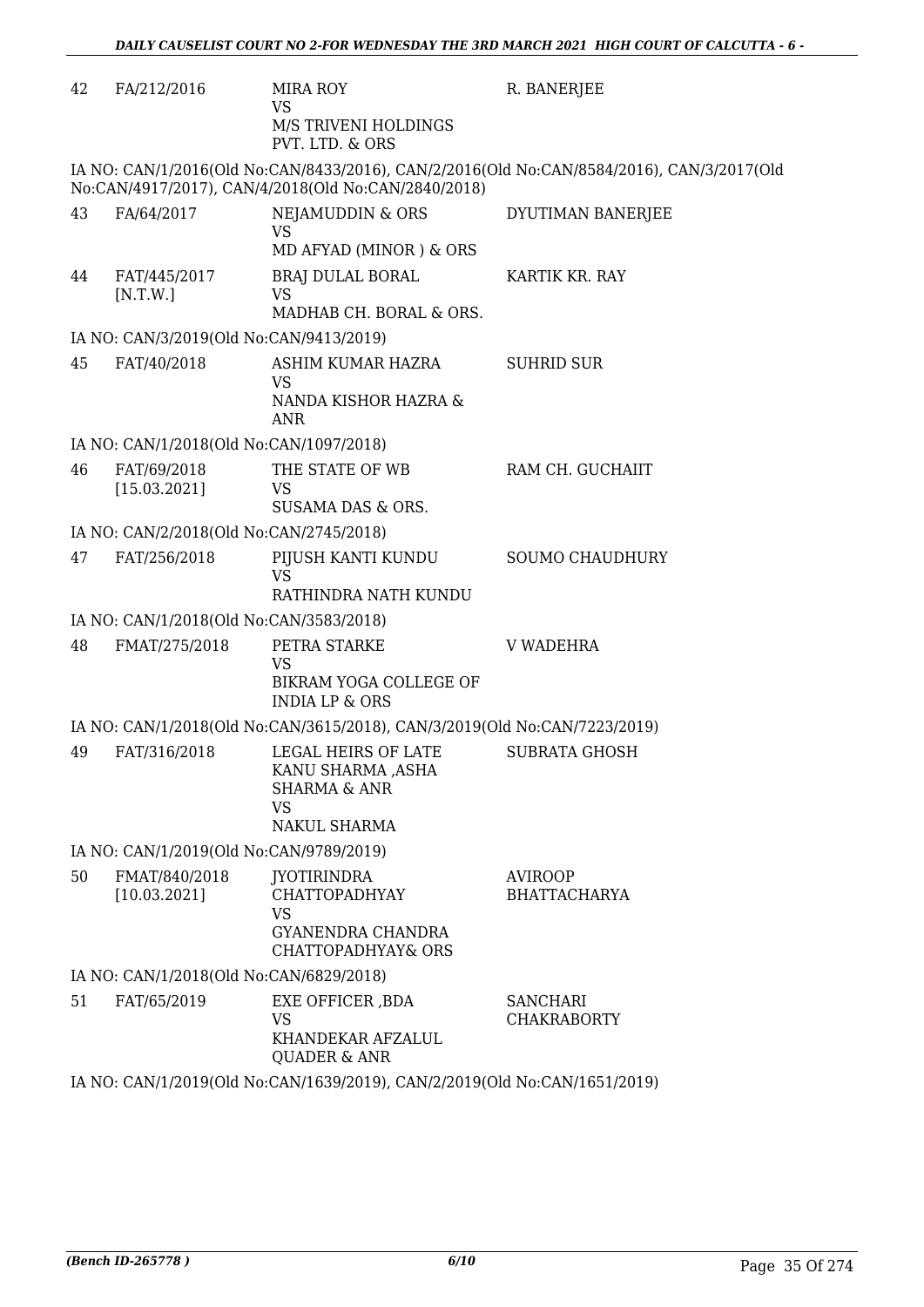| 52 | FAT/66/2019                                                     | EXE OFFICER, BDA<br><b>VS</b><br><b>ABDUL ALIM &amp; ORS</b>                                                  | <b>SANCHARI</b><br><b>CHAKRABORTY</b>     |  |
|----|-----------------------------------------------------------------|---------------------------------------------------------------------------------------------------------------|-------------------------------------------|--|
|    |                                                                 | IA NO: CAN/1/2019(Old No:CAN/1640/2019), CAN/2/2019(Old No:CAN/1641/2019)                                     |                                           |  |
| 53 | FAT/67/2019                                                     | EXE OFFICER , BDA<br><b>VS</b><br><b>SAKERA KHATUN &amp; ANR</b>                                              | <b>SANCHARI</b><br><b>CHAKRABORTY</b>     |  |
|    |                                                                 | IA NO: CAN/1/2019(Old No:CAN/1642/2019), CAN/2/2019(Old No:CAN/1643/2019)                                     |                                           |  |
| 54 | FA/133/2019                                                     | MITA RANI BASAK @ MITA<br><b>RANI BASAK &amp; ORS</b><br>VS<br>PRABHAT KUMAR BASAK                            | <b>BIBHASADITYA</b><br><b>CHAKRABARTY</b> |  |
|    | IA NO: CAN/1/2019(Old No:CAN/3961/2019)                         |                                                                                                               |                                           |  |
| 55 | FA/134/2019                                                     | <b>TABU SEKH</b><br><b>VS</b><br>AMENA BIBI & ORS                                                             | SARBENDU SINGH                            |  |
|    | IA NO: CAN/1/2019(Old No:CAN/6994/2019)                         |                                                                                                               |                                           |  |
| 56 | FAT/294/2019                                                    | <b>EXECUTIVE</b><br><b>OFFICERBURDWAN</b><br>DEVELOPMENT ATHORITY<br><b>VS</b><br><b>SK. KORBAN &amp; ORS</b> | <b>SANCHARI</b><br><b>CHAKRABORTY</b>     |  |
|    |                                                                 | IA NO: CAN/1/2019(Old No:CAN/5852/2019), CAN/2/2019(Old No:CAN/5854/2019)                                     |                                           |  |
| 57 | FAT/346/2019                                                    | <b>IBRAHIM &amp; ORS</b><br>VS<br><b>ABID &amp; ORS</b>                                                       | MD. M. NAZAR<br><b>CHOWDHURY</b>          |  |
|    |                                                                 | IA NO: CAN/1/2019(Old No:CAN/9707/2019), CAN/2/2019(Old No:CAN/9788/2019)                                     |                                           |  |
| 58 | FAT/412/2019                                                    | RAMESH KUMAR SINGH &<br><b>ORS</b><br><b>VS</b><br>KASHI NATH SINGH & ORS                                     | <b>SOURAV ROY</b>                         |  |
|    |                                                                 | IA NO: CAN/1/2019(Old No:CAN/9236/2019), CAN/2/2021                                                           |                                           |  |
| 59 | FAT/621/2019                                                    | BIDIT KUMAR CHATTERJEE<br>VS<br>AMRIT MUKHOPADHYAY &<br><b>ANR</b>                                            | JAYANTA BANERJEE                          |  |
|    | IA NO: CAN/1/2020, CAN/2/2020                                   |                                                                                                               |                                           |  |
| 60 | FMAT/1139/2019                                                  | SHYAM SUNDAR KEDIA<br>VS<br>SANDIP KEDIA & ORS                                                                | <b>MUNMUN TEWARY</b>                      |  |
|    | IA NO: CAN/1/2019(Old No:CAN/11154/2019)                        |                                                                                                               |                                           |  |
| 61 | FA/7/2020                                                       | LA COLLECTOR, HOOGHLY R.N. DUTTA<br>VS<br><b>SUJIT KUMAR MANNA</b>                                            |                                           |  |
|    |                                                                 | IA NO: CAN/1/2018(Old No:CAN/7607/2018), CAN/2/2018(Old No:CAN/7621/2018)                                     |                                           |  |
| 62 | FAT/62/2020                                                     | KANIZ FATIMA & ORS<br><b>VS</b><br>HAROON RASHID & ORS                                                        | <b>ATREYEE DE</b><br><b>GANGULY</b>       |  |
|    | IA NO: CAN/1/2020(Old No:CAN/1438/2020), CAN/2/2021, CAN/3/2021 |                                                                                                               |                                           |  |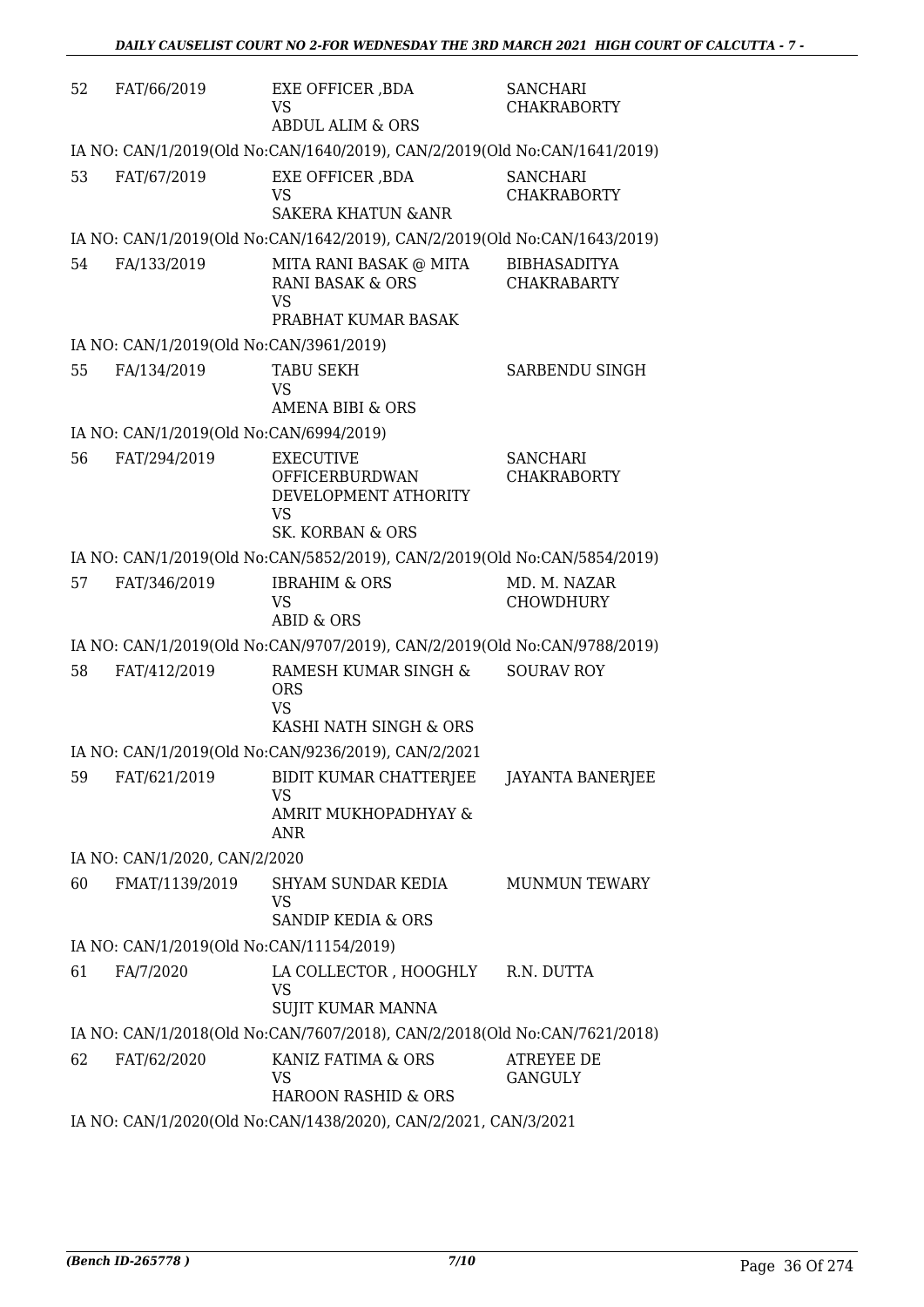| 63 | FMAT/113/2020                             | <b>GOPAL MUKHERJEE</b><br><b>VS</b><br>SITARAM MUKHERJEE &<br>ORS.                                               | <b>SANTIMAY</b><br><b>BHATTACHARYYA</b>                                                   |
|----|-------------------------------------------|------------------------------------------------------------------------------------------------------------------|-------------------------------------------------------------------------------------------|
|    | IA NO: CAN/1/2020(Old No:CAN/1091/2020)   |                                                                                                                  |                                                                                           |
| 64 | FAT/132/2020<br>(Defective)               | MANJU BANDOPADHYAY &<br>ORS.<br><b>VS</b><br>PARUL CHAKRABORTY                                                   | SUPRATIK SYAMAL                                                                           |
|    |                                           | IA NO: CAN/1/2020(Old No:CAN/2827/2020), CAN/2/2020(Old No:CAN/2828/2020)                                        |                                                                                           |
| 65 | FAT/140/2020<br>(Defective)               | THE STATE OF WEST<br><b>BENGAL REP BY LAND</b><br><b>ACQUISTION COLLECTOR</b><br><b>VS</b><br>ANIRUDDHA BANERJEE | <b>ANIRUDDHA SEN</b>                                                                      |
|    |                                           | IA NO: CAN/1/2020(Old No:CAN/2944/2020), CAN/2/2020(Old No:CAN/2946/2020)                                        |                                                                                           |
| 66 | FAT/236/2020                              | AMJAD ANSARI & ORS<br><b>VS</b><br>MD. AZIZUL HAQUE ANSARI<br>& ORS                                              | APURBA KRISHNA<br><b>DAS</b>                                                              |
|    |                                           | No:CAN/5675/2020), CAN/4/2020(Old No:CAN/5677/2020)                                                              | IA NO: CAN/1/2020(Old No:CAN/5673/2020), CAN/2/2020(Old No:CAN/5674/2020), CAN/3/2020(Old |
| 67 | FAT/262/2020                              | <b>BASUDEB DAS</b><br><b>VS</b><br>JHARNA ROY                                                                    | DEBABRATA DAS<br><b>GUPTA</b>                                                             |
|    | IA NO: CAN/1/2020, CAN/2/2020, CAN/3/2020 |                                                                                                                  |                                                                                           |
| 68 | FAT/325/2020<br>[Defective]               | AMAL CHANDRA SARKAR<br><b>VS</b><br>MIRA GOPE ALIAS MIRA<br><b>SARKAR AND ANR</b>                                | <b>BIRENDRA KUMAR</b><br>JHA                                                              |
|    | IA NO: CAN/1/2020                         |                                                                                                                  |                                                                                           |
| 69 | FAT/333/2020                              | NASIM MONDAL AND ORS<br><b>VS</b><br>SHIPRA CHOWDHURY AND<br>ANR                                                 | PRIYAKSHI BANERJEE                                                                        |
|    | IA NO: CAN/1/2021, CAN/2/2021             |                                                                                                                  |                                                                                           |
| 70 | FAT/335/2020                              | SOMNATH SANYAL<br><b>VS</b><br><b>MINATI</b><br>MUKHERJEE(BARTOLA)                                               | <b>ASHIM KUMAR</b><br><b>CHATTERJEE</b>                                                   |
|    | IA NO: CAN/1/2021                         |                                                                                                                  |                                                                                           |
| 71 | FMAT/504/2020                             | M/S S.S. ENTERPRISES<br><b>VS</b><br>KRISHNA RANJAN<br><b>CHAKRABORTY</b>                                        | <b>ARIF ALI</b>                                                                           |
|    | IA NO: CAN/1/2020                         |                                                                                                                  |                                                                                           |
| 72 | FMAT/575/2020                             | RAJANI PODADR AND ORS<br><b>VS</b><br>VIVILINE ENGINEERING<br>PVT LTD AND ORS                                    | RITTICK CHOWDHURI                                                                         |
|    | IA NO: CAN/1/2020                         |                                                                                                                  |                                                                                           |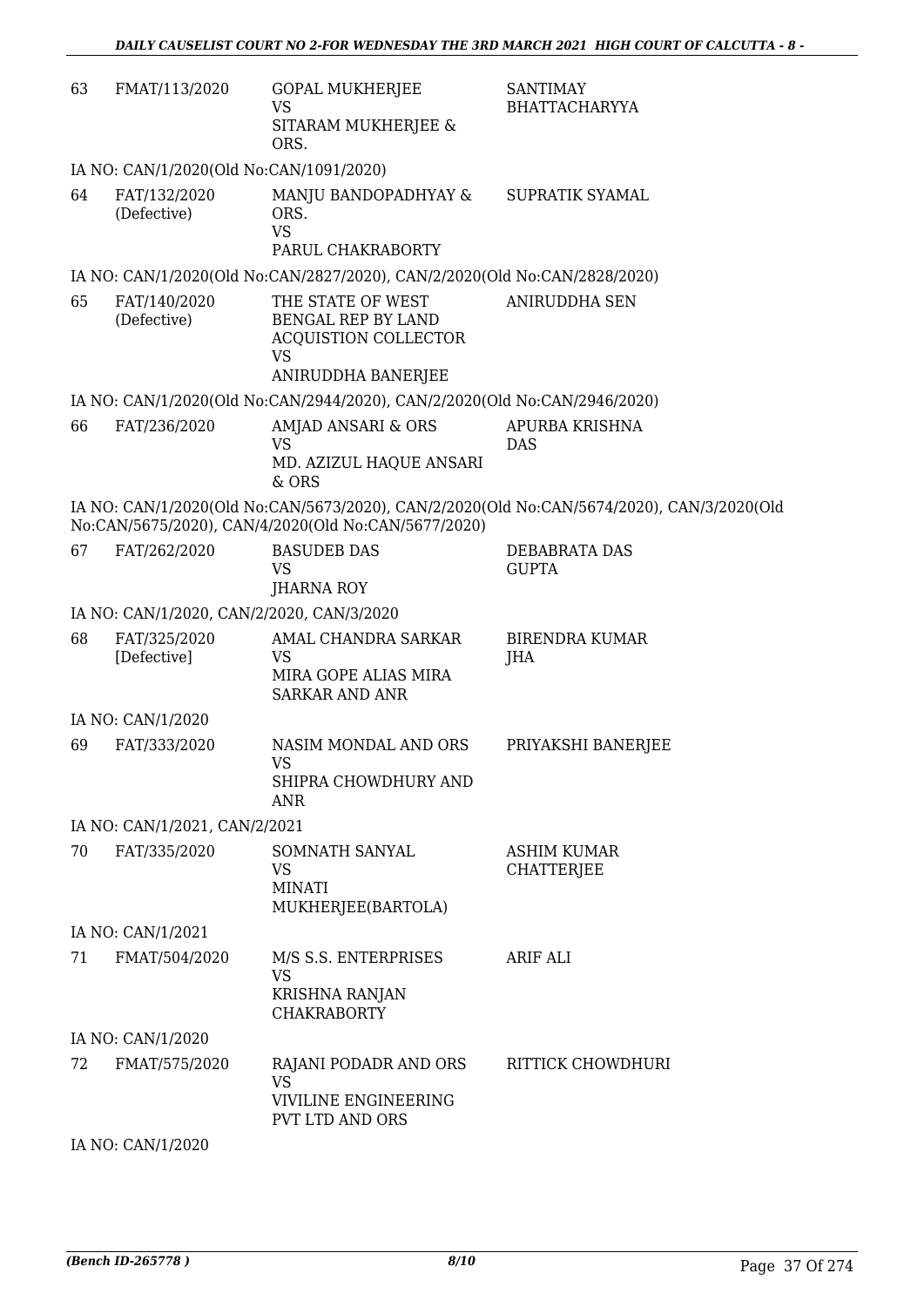| 73                                                                                        | FAT/5/2021                                                               | <b>GOUR MOHAN BOSE</b><br><b>VS</b><br><b>TAPAN BOSE</b>                                                           | DIPAK DEY                                                                                |
|-------------------------------------------------------------------------------------------|--------------------------------------------------------------------------|--------------------------------------------------------------------------------------------------------------------|------------------------------------------------------------------------------------------|
|                                                                                           | IA NO: CAN/1/2021                                                        |                                                                                                                    |                                                                                          |
| 74                                                                                        | FAT/43/2021<br>[Defective]                                               | PRADIP KR DAS ALIAS<br>PRODIP KR DAS AND ORS<br><b>VS</b><br>PURABI DAS AND ANR                                    | <b>SAYANI</b><br><b>BHATTACHARYA</b>                                                     |
|                                                                                           | IA NO: CAN/1/2021, CAN/2/2021, CAN/3/2021                                |                                                                                                                    |                                                                                          |
| 75                                                                                        | FMAT/100/2021                                                            | NIRMAL KUMAR SINGHA<br><b>VS</b><br>ANIL KUAMR SINGHA AND<br><b>ORS</b>                                            | SOUOMYAJIT<br><b>MUKHERJEE</b>                                                           |
|                                                                                           | IA NO: CAN/1/2021                                                        |                                                                                                                    |                                                                                          |
|                                                                                           |                                                                          | <b>HEARING (FIXED)</b>                                                                                             |                                                                                          |
| 76                                                                                        | SA/191/2018<br>$[Pt I + II + 4 LCR]$<br>[At $2.00$ P.M.]<br>[04.03.2021] | SK AZAD ALI<br><b>VS</b><br><b>TPAN KUMAR ROY</b>                                                                  | DEBNATH MAHATA                                                                           |
|                                                                                           |                                                                          | <b>FOR HEARING</b>                                                                                                 |                                                                                          |
| 77                                                                                        | FA/180/2010<br>$[Pt I + II + 2 PB + 4 VS]$<br>LCR+one tin box]           | PRABIR DAS & ANR<br>KINU RAM MONDAL                                                                                | NITAI CH. SAHA                                                                           |
|                                                                                           |                                                                          |                                                                                                                    | IA NO: CAN/2/2016(Old No:CAN/3668/2016), CAN/3/2018(Old No:CAN/9485/2018), CAN/4/2020    |
| 78                                                                                        | FAT/321/2011<br>$[Pt I + II + 2 P.B.]$                                   | SANDHYA SARKAR<br><b>VS</b><br>PRASANTA DAS & ORS                                                                  | <b>JAYDIP BASU</b>                                                                       |
|                                                                                           | No:CAN/6463/2017)                                                        |                                                                                                                    | IA NO: CAN/1/2011(Old No:CAN/8352/2011), CAN/2/2012(Old No:CAN/511/2012), CAN/3/2017(Old |
| 79                                                                                        | FA/344/2014<br>$[Pt I+II+4LCR+6]$<br>PB]                                 | SONA MAJUMDER<br><b>VS</b><br>KISHORI LAL AGARWAL &<br>ANR                                                         | ARNAB<br><b>CHAKRABORTY</b>                                                              |
|                                                                                           | IA NO: CAN/5/2020                                                        |                                                                                                                    |                                                                                          |
| 80                                                                                        | FA/10/2015<br>$[Pt I+4+LCR+2 PB]$ ORS                                    | SMT PRANATI GHOSH & ASHIS KUMAR DUTTA<br><b>VS</b><br>ANIL KUMAR GHOSH                                             |                                                                                          |
| 81                                                                                        | FAT/287/2015<br>$(6$ PB + 2 files of<br>LCR                              | THE EXECUTIVE OFFICER,<br><b>BURDWAN DEV.</b><br><b>AUTHORITY</b><br><b>VS</b><br>KHONDEKAR HEFAZUL<br>KARIM & ANR | <b>SANCHARI</b><br><b>CHAKRABORTY</b>                                                    |
|                                                                                           |                                                                          | IA NO: CAN/2/2015(Old No:CAN/6062/2015), CAN/3/2019(Old No:CAN/5106/2019)                                          |                                                                                          |
|                                                                                           | wt82 FAT/190/2015                                                        | THE EXECUTIVE OFFICER,<br>BURDWAN DEVELOPMENT<br><b>AUTHORITY</b><br><b>VS</b><br>UDAY KUMAR SAIN & ANR            | <b>SANCHARI</b><br><b>CHAKRABORTY</b>                                                    |
| IA NO: CAN/2/2015(Old No:CAN/4291/2015), CAN/6/2019(Old No:CAN/5110/2019), CAN/7/2019(Old |                                                                          |                                                                                                                    |                                                                                          |

No:CAN/8772/2019)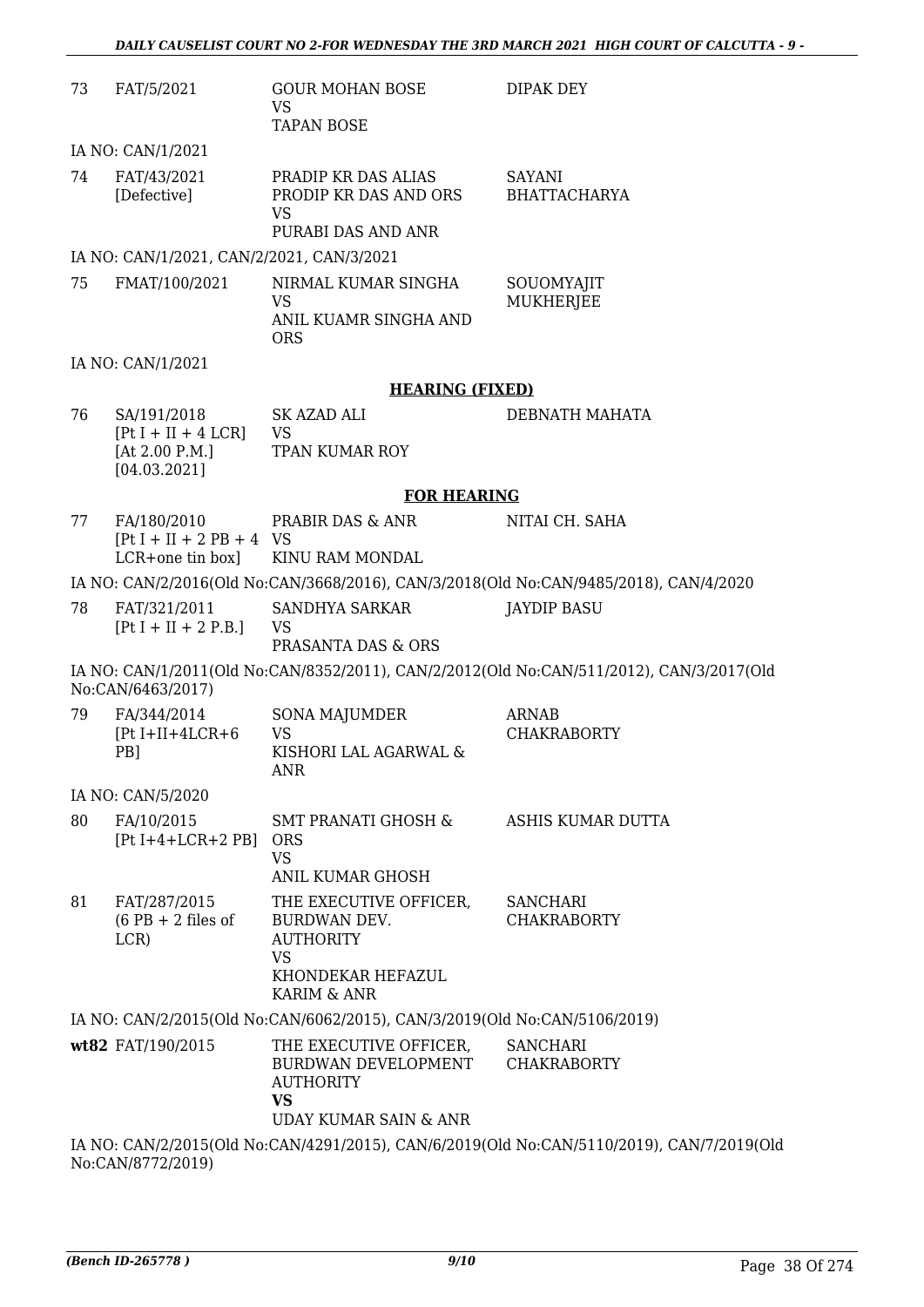|    | wt83 FAT/524/2012                                                                        | THE EX. OFFICER,<br><b>BURDWAN DEVP.</b><br><b>AUTHORITY</b><br><b>VS</b><br><b>ABDUL ALIM</b>                                   | KBS MAHAPATRA                                                                                                                                                                        |
|----|------------------------------------------------------------------------------------------|----------------------------------------------------------------------------------------------------------------------------------|--------------------------------------------------------------------------------------------------------------------------------------------------------------------------------------|
|    | No:CAN/8306/2019)                                                                        |                                                                                                                                  | IA NO: CAN/1/2017(Old No:CAN/3193/2017), CAN/2/2019(Old No:CAN/4725/2019), CAN/3/2019(Old                                                                                            |
|    | wt84 FAT/587/2014                                                                        | BURDWAN DEVELOPMENT<br><b>AUTHORITY</b><br><b>VS</b><br><b>ANOWAR ALI &amp; ORS</b>                                              | <b>SANCHARI</b><br><b>CHAKRABORTY</b>                                                                                                                                                |
|    | CAN/8/2019(Old No:CAN/8307/2019)                                                         |                                                                                                                                  | IA NO: CAN/2/2014(Old No:CAN/12051/2014), CAN/3/2014(Old No:CAN/12476/2014), CAN/4/2015(Old<br>No:CAN/41/2015), CAN/5/2015(Old No:CAN/10469/2015), CAN/7/2019(Old No:CAN/4726/2019), |
| 85 | FA/144/2017<br>$(Pt I + II + 6 PB + LCR VS)$<br>+one yellow cover M/S. CHAINRUP<br>file) | PUNJAB & SIND BANK<br><b>SAMPATRAM</b>                                                                                           | RAMESH CH. PRUSTI                                                                                                                                                                    |
|    | IA NO: CAN/1/2016(Old No:CAN/1198/2016)                                                  |                                                                                                                                  |                                                                                                                                                                                      |
| 86 | FAT/79/2019                                                                              | KALABARAN SHIT & ORS<br><b>VS</b><br>NILANJAN KUNDU & ORS                                                                        | <b>SOUNAK</b><br><b>BHATTACHARYA</b>                                                                                                                                                 |
|    | IA NO: CAN/1/2019(Old No:CAN/1942/2019)                                                  |                                                                                                                                  |                                                                                                                                                                                      |
| 87 | FAT/170/2019<br>$(4$ PBs + 4LCR+ One ORS.<br>Blue Cover File)                            | BIJOYA LAXMI PARUI &<br><b>VS</b><br>DR.RAJENDRANATH PARUI<br>& ORS.                                                             | <b>SUKANTA DAS</b>                                                                                                                                                                   |
|    |                                                                                          | IA NO: CAN/3/2020(Old No:CAN/5267/2020), CAN/4/2020(Old No:CAN/5268/2020)                                                        |                                                                                                                                                                                      |
|    | wt88 FAT/44/2018                                                                         | A. NATH PARUI SINCE<br>DECEASD REP. BY BIJOYA<br><b>LAXMI PARUI &amp; ORS</b><br><b>VS</b><br>DE. RAJENDRA NATH PARUI<br>$&$ ORS | <b>ARUP KUMAR</b><br><b>CHATTERJEE</b>                                                                                                                                               |

IA NO: CAN/1/2018(Old No:CAN/1227/2018)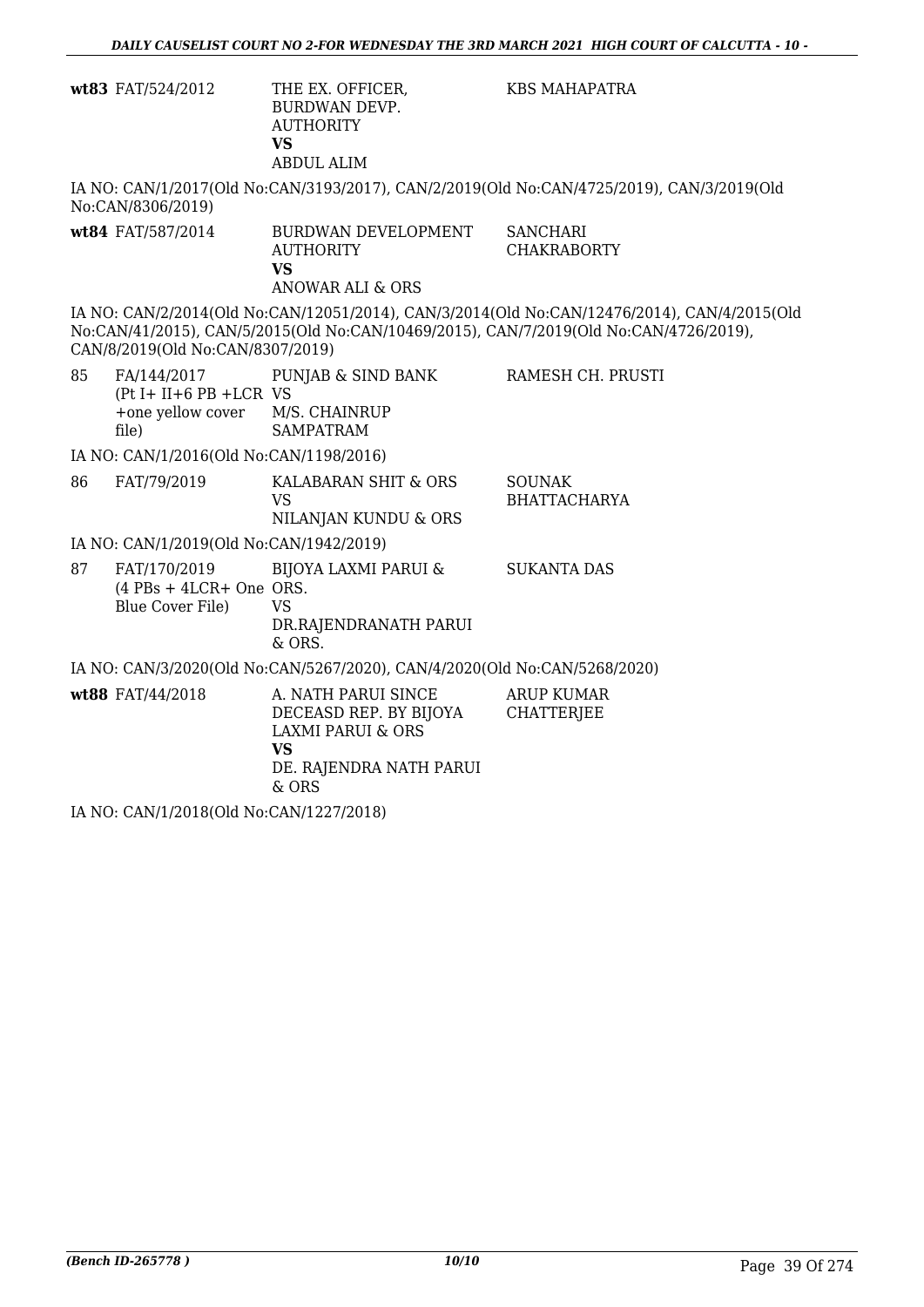

# In The High Court at Calcutta

## **Appellate Side**

**DAILY CAUSELIST For Wednesday The 3rd March 2021**

#### **COURT NO. 12**

**DIVISION BENCH (DB-V)**

#### **AT 10:45 AM**

#### **HON'BLE IUSTICE SOUMEN SEN HON'BLE JUSTICE SAUGATA BHATTACHARYYA**

#### **( VIA VIDEO CONFERENCE )**

#### **ON AND FROM MONDAY, THE 11TH JANUARY, 2021 - APPEALS RELATING TO EDUCATION UNDER GROUP - II AND APPLICATIONS CONNECTED THERETO; HEARING OF CIVIL APPEALS, IRRESPECTIVE OF CLASSIFICATION, FILED TILL 2018. ADMISSION OF APPEALS UNDER ORDER XLI RULE 11 OF CODE OF CIVIL PROCEDURE INCLUDING APPLICATIONS CONNECTED THERETO;**

FIRST APPEALS RELATING TO EIECTMENT SUITS AND DECREES AND APPLICATIONS CONNECTED  **THERETO.**

#### **LAWAZIMA;**

#### **HEARING OF WRIT APPEALS IRRESPECTIVE OF CLASSIFICATION INCLUDING APPLICATIONS CONNECTED THERETO.**

**NOTE : EXCEPT URGENT MATTERS WITH PRIOR NOTICE TO THE OTHER SIDE PRESENTLY,**

#### **NO MENTIONING WILL BE ALLOWED UNTIL FURTHER ORDER.**

#### **NOTE: MATTERS WILL BE TAKEN UP THROUGH PHYSICAL HEARING ONLY WHEN BOTH THE PARTIES ARE AGREED.**

#### **TO BE MENTIONED**

|   | FA/171/2012                             | SRI AJIT KUMAR A SAHA &<br><b>ORS</b><br>VS<br><b>SRI SREEMANTA AUDDY</b> | DHIRAJ TRIVEDI |
|---|-----------------------------------------|---------------------------------------------------------------------------|----------------|
|   | IA NO: CAN/2/2012(Old No:CAN/5305/2012) |                                                                           |                |
| 2 | SAT/153/2020<br>(FOR CORRECTION) VS     | DULAL MAITY                                                               | PINAKI SAHA    |

SHYAMALENDU MONDAL

IA NO: CAN/1/2020, CAN/2/2021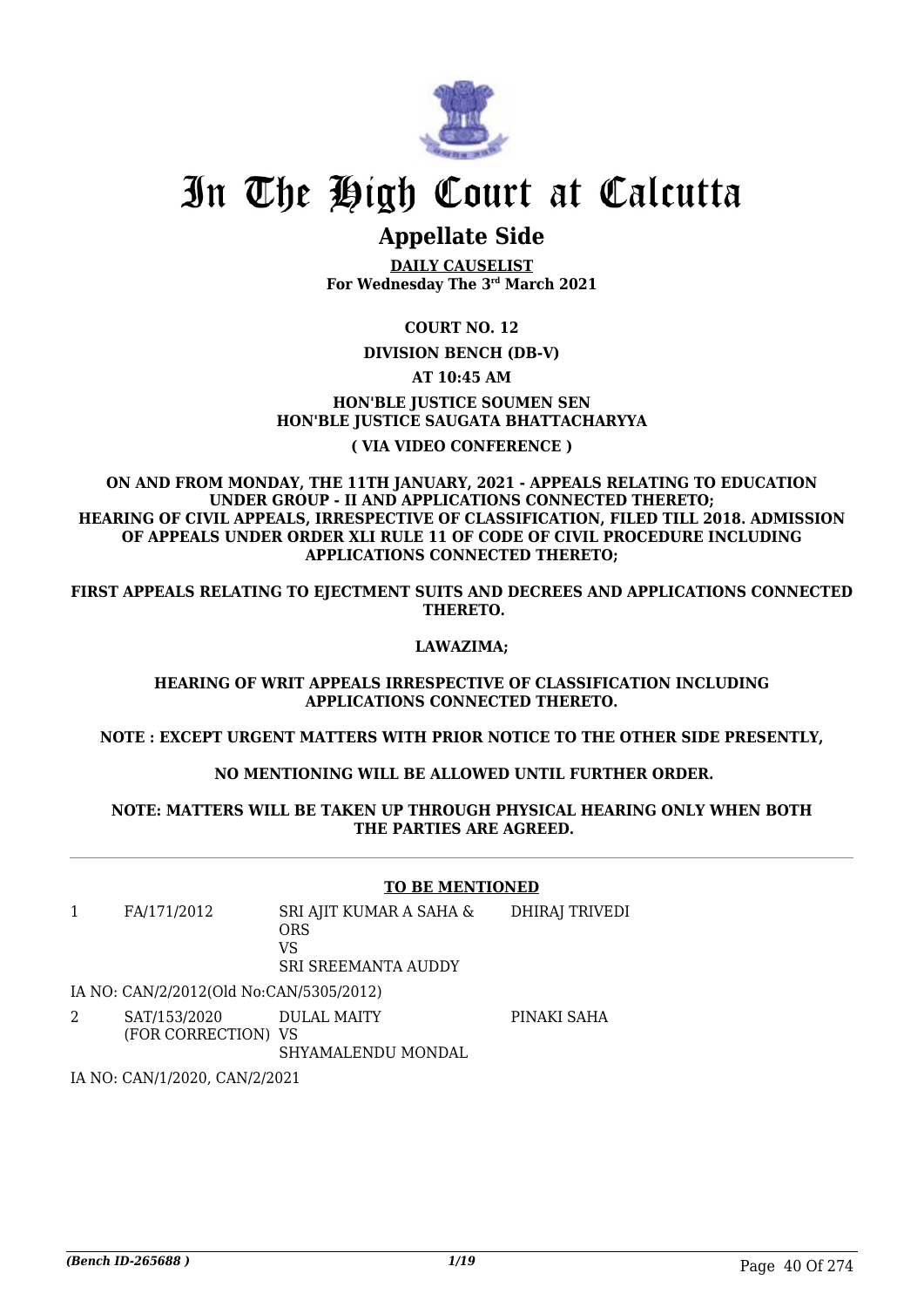| 3   | MAT/714/2020                                    | THE DISTRICT PRIMARY<br>(FOR CORRECTION) SCHOOL COUNCIL AND<br>ANR<br><b>VS</b><br><b>BHRIGURAM KARMAKAR</b><br>AND ORS                | <b>SK NAYEEMUL</b><br><b>HAQUE</b>    |
|-----|-------------------------------------------------|----------------------------------------------------------------------------------------------------------------------------------------|---------------------------------------|
|     | IA NO: CAN/1/2021                               |                                                                                                                                        |                                       |
| wt4 | MAT/715/2020                                    | THE DISTRICT ANND ANR<br>PRIMARY SCHOOL COUNCIL<br>MURHHIDABAD<br><b>VS</b><br>PARTHASARATHI<br><b>CHOUDHURY AND ORS</b>               | SK NAYEEMul HAQUE                     |
|     | IA NO: CAN/1/2021                               |                                                                                                                                        |                                       |
| wt5 | MAT/716/2020                                    | THE DISTRICT PRIMARY<br><b>SCHOOL COUNCIL</b><br><b>VS</b><br><b>MATHURA KUMAR GHOSH</b>                                               | NAYEEMUL HAQUE                        |
|     | IA NO: CAN/1/2021                               |                                                                                                                                        |                                       |
| 6   | FMAT/33/2021<br>(FOR CORRECTION) VS             | PRIYARANJAN MAJEE<br>SRIKRISHNA KUMAR MAJI<br>AND ORS                                                                                  | RAJESH JANA                           |
|     | IA NO: CAN/1/2021                               |                                                                                                                                        |                                       |
| 7   | FAT/37/2021<br>(FOR CORRECTION) PRIVATE LIMITED | L M TECHNO BUILD<br>VS<br>PRANATI GHOSH                                                                                                | <b>MOUSUMI BHOWAL</b>                 |
|     | IA NO: CAN/1/2020, CAN/2/2021                   |                                                                                                                                        |                                       |
| 8   | FMA/189/2021<br>(FOR CORRECTION) VS             | SIKHA MAJI<br>STATE OF WEST BENGAL &<br><b>ORS</b>                                                                                     | <b>ANINDA</b><br><b>BHATTACHARYYA</b> |
|     | IA NO: CAN/1/2021                               |                                                                                                                                        |                                       |
|     |                                                 | <b>APPLICATION FOR MODIFICATION</b>                                                                                                    |                                       |
| 9   | MAT/762/2020                                    | DR. B.R. AMBERKAR<br>COLLEGE (B.ED SECTION)<br>AND ORS<br><b>VS</b><br>NATION COUNCIL FOR<br><b>TACHER EDUCATION AND</b><br><b>ORS</b> | <b>SUBHAJIT</b><br><b>CHATTERIEE</b>  |
|     | IA NO: CAN/4/2021                               |                                                                                                                                        |                                       |
|     |                                                 | <b>APPLICATION</b>                                                                                                                     |                                       |
| 10  | MAT/430/2020<br>(PT.HD.)                        | SUBHADRA DUTTA<br>VS<br>STATE OF WEST BENGAL                                                                                           | KHAIRUL ALAM                          |
|     | IA NO: CAN/1/2020(Old No:CAN/2925/2020)         |                                                                                                                                        |                                       |
| 11  | MAT/807/2020                                    | KALYAN KUMAR MIRBOR<br><b>VS</b><br>STATE OF WEST BENGAL<br>AND ORS.                                                                   | SUDIPTA DASGUPTA                      |

IA NO: CAN/2/2021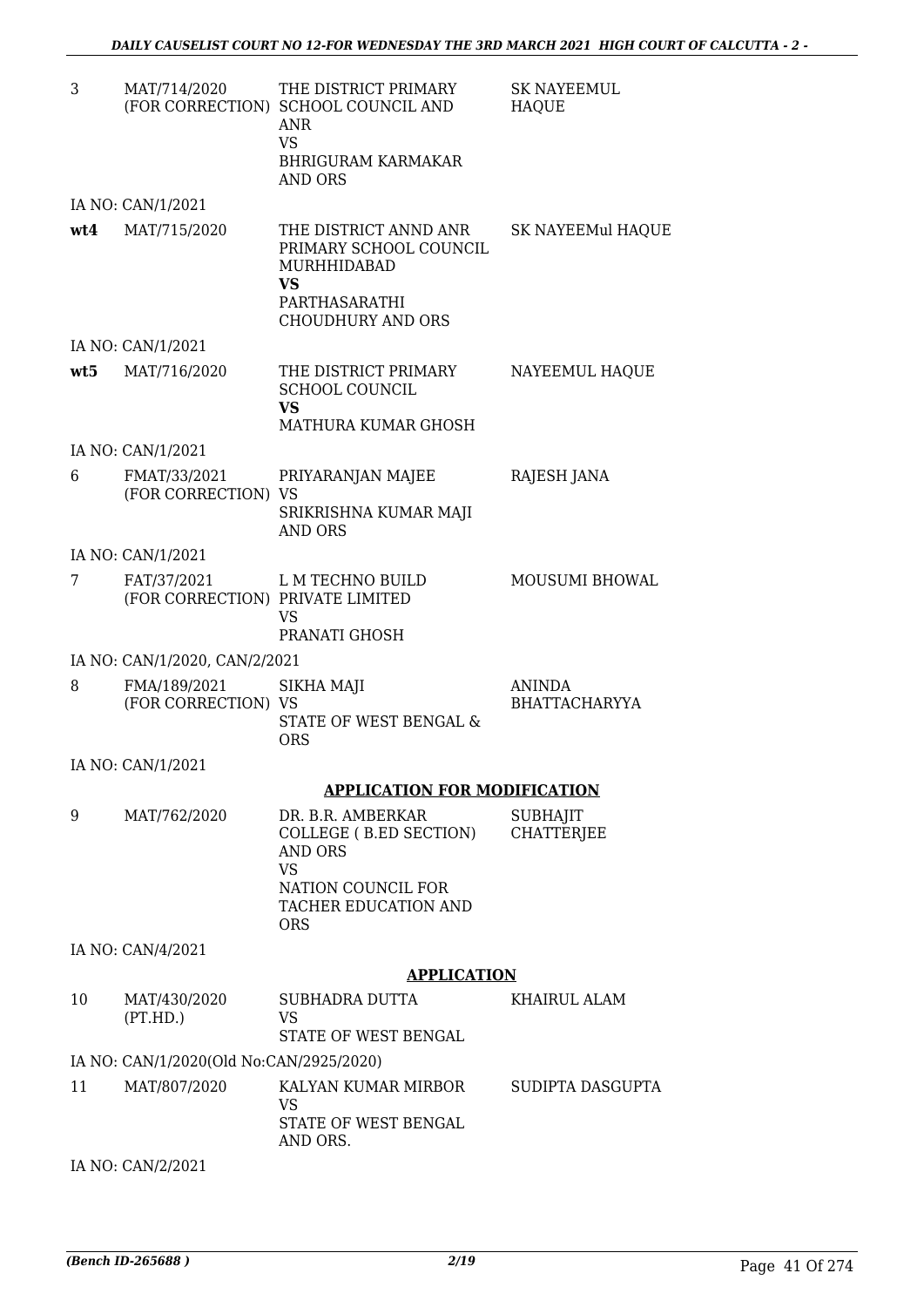| 12 | MAT/821/2020                              | THE PRINCIPAL MANBHUM<br>MAHAVIDYALAYA<br><b>VS</b><br>SARADA MONDAL DAS AND<br><b>OTHERS</b>                     | <b>ANKITA DEY</b>                                                                         |
|----|-------------------------------------------|-------------------------------------------------------------------------------------------------------------------|-------------------------------------------------------------------------------------------|
|    | IA NO: CAN/1/2020, CAN/2/2020             |                                                                                                                   |                                                                                           |
| 13 | MAT/266/2020                              | MD. HIFZUR RAHMAN<br><b>VS</b><br>STATE OF WEST BENGAL &<br>ORS.                                                  | TANUJA BASAK                                                                              |
|    | IA NO: CAN/1/2020(Old No:CAN/2750/2020)   |                                                                                                                   |                                                                                           |
| 14 | MAT/865/2018                              | <b>MAUSUMI MAITY</b><br>VS<br>STATE OF WEST BENGAL &<br><b>ORS</b>                                                | <b>SUMOULI SARKAR</b>                                                                     |
|    | No:CAN/7482/2018)                         |                                                                                                                   | IA NO: CAN/1/2018(Old No:CAN/7480/2018), CAN/2/2018(Old No:CAN/7481/2018), CAN/3/2018(Old |
| 15 | MAT/678/2018                              | SATRUGHNA PRAMANIK<br>VS<br>STATE OF WEST BENGAL &<br><b>ORS</b>                                                  | MANSARAM MONDAL                                                                           |
| 16 | MAT/1151/2018                             | THE CHAIRMAN HALL<br>MANAGEMENT COMMITTEE<br>INDIAN INSTUTE OF TEC<br><b>VS</b><br><b>SUBHASH KUMAR &amp; ORS</b> | S. CHAKRABORTY                                                                            |
|    | IA NO: CAN/1/2018(Old No:CAN/9225/2018)   |                                                                                                                   |                                                                                           |
| 17 | MAT/1386/2018                             | <b>BHARATI NASKAR</b><br><b>VS</b><br>STATE OF WEST BENGAL &<br><b>ORS</b>                                        | <b>SHALOMI BOSU</b>                                                                       |
|    |                                           | IA NO: CAN/1/2019(Old No:CAN/1984/2019), CAN/2/2019(Old No:CAN/1986/2019)                                         |                                                                                           |
| 18 | FMA/284/2021                              | BHARATI BHATTACHARYA<br>VS<br>STATE OF WEST BENGAL &<br><b>ORS</b>                                                | <b>UTTAM KUMAR</b><br>BHATTACHARYA                                                        |
|    | IA NO: CAN/1/2020, CAN/2/2020, CAN/3/2020 |                                                                                                                   |                                                                                           |
| 19 | MAT/387/2020                              | <b>SOMA HAZARI</b><br><b>VS</b><br>STATE OF WEST BENGAL &<br><b>ORS</b>                                           | PARTHA SARKAR                                                                             |
|    | IA NO: CAN/1/2020                         |                                                                                                                   |                                                                                           |
| 20 | MAT/1858/2019                             | THE DIR. OF PENSION PF &<br>GR. INS. & ANR.<br>VS<br><b>SUBHADRA PRADHAN &amp;</b><br>ORS.                        | ARINDAM<br><b>CHATTOPADHYAY</b>                                                           |
|    | IA NO: CAN/1/2020(Old No:CAN/1077/2020)   |                                                                                                                   |                                                                                           |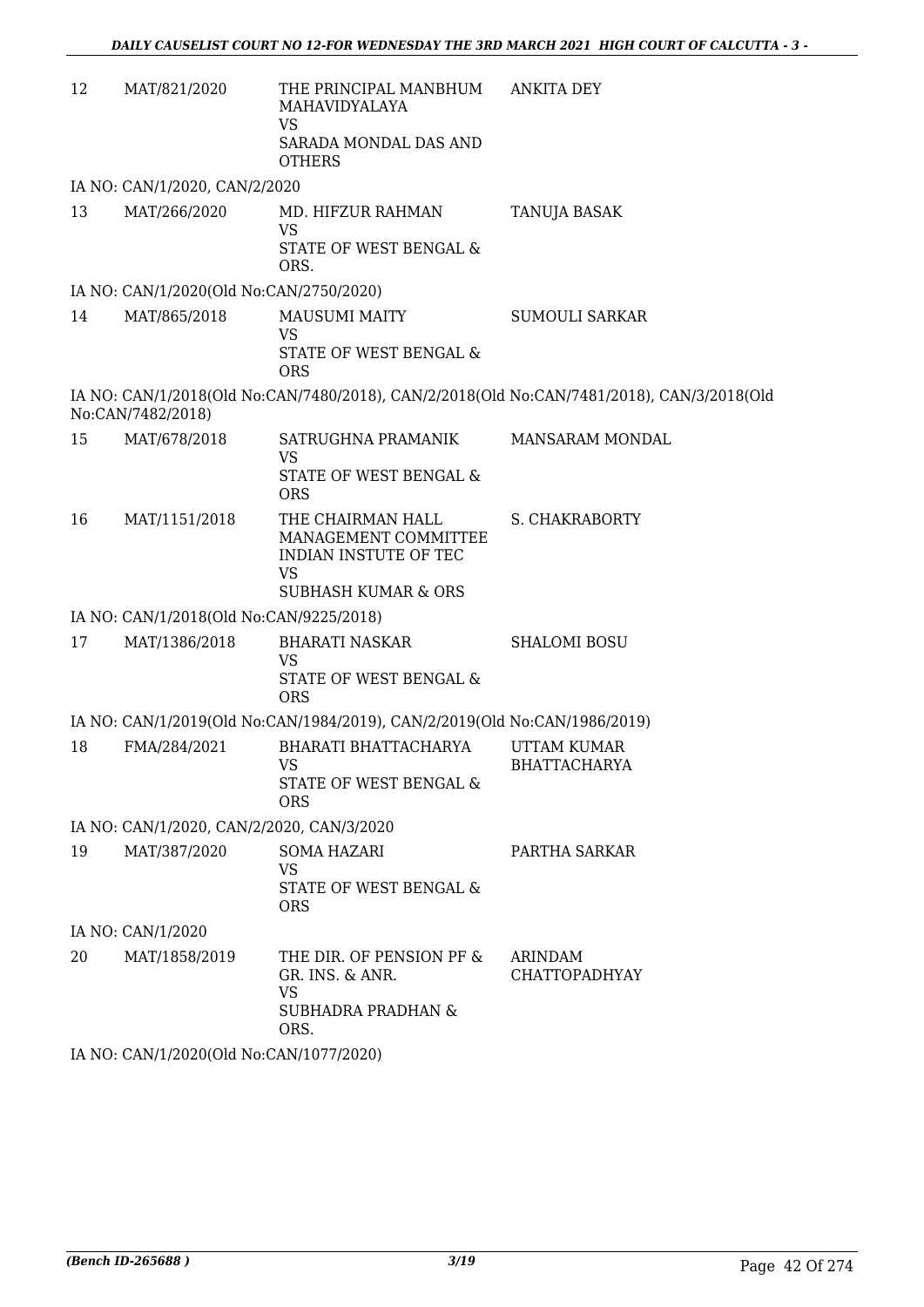| 21 | MAT/1859/2019                           | THE DIR. OF PEN. PF & GR.<br>INS. & ANR.<br><b>VS</b><br>LAKSHMI RANI SAMANTA &<br>ORS.                 | ARINDAM<br><b>CHATTOPADHYAY</b>        |
|----|-----------------------------------------|---------------------------------------------------------------------------------------------------------|----------------------------------------|
|    | IA NO: CAN/1/2020(Old No:CAN/1078/2020) |                                                                                                         |                                        |
| 22 | MAT/1604/2019                           | SUDHIR CHANDRA DAS<br><b>VS</b><br>STATE OF WEST BENGAL &<br><b>ORS</b>                                 | DYUTIMAN BANERJEE                      |
|    | IA NO: CAN/1/2020(Old No:CAN/2326/2020) |                                                                                                         |                                        |
| 23 | MAT/1582/2019                           | DR. ANIL KUMAR PUSHKAR<br><b>VS</b><br>STATE OF WEST BENGAL &<br><b>ORS</b>                             | AMARENDRA<br><b>CHAKRABORTY</b>        |
|    |                                         | IA NO: CAN/1/2020(Old No:CAN/1381/2020), CAN/2/2020(Old No:CAN/1382/2020)                               |                                        |
| 24 | MAT/1860/2019                           | THE DIR. OF PEN. PF & GR.<br>INS. & ANR.<br><b>VS</b><br>GITA RANI MAITY & ORS.                         | <b>ARINDAM</b><br><b>CHATTOPADHYAY</b> |
|    | IA NO: CAN/1/2020(Old No:CAN/1079/2020) |                                                                                                         |                                        |
| 25 | MAT/1530/2019                           | THE DIRECTOR OF<br>PENSION & ANR<br>VS<br>LAKSHMI RANI SAMANTA &<br><b>ORS</b>                          | <b>ARINDAM</b><br>CHATTOPADHYAY        |
|    |                                         | IA NO: CAN/1/2019(Old No:CAN/12406/2019), CAN/2/2019(Old No:CAN/12407/2019)                             |                                        |
| 26 | MAT/1529/2019                           | THE DIRECTOR OF<br>PENSION & ANR<br>VS<br>AMALABALA DAS & ORS                                           | <b>ARINDAM</b><br><b>CHATTOPADHYAY</b> |
|    |                                         | IA NO: CAN/2/2019(Old No:CAN/12414/2019), CAN/3/2019(Old No:CAN/12415/2019)                             |                                        |
| 27 | MAT/1861/2019                           | THE DIR. OF PENSION, PF & ARINDAM<br>GR. INS. & ANR. CHATTOPADHYAY<br><b>VS</b><br>AMALABALA DAS & ORS. |                                        |
|    | IA NO: CAN/1/2020(Old No:CAN/1081/2020) |                                                                                                         |                                        |
| 28 | MAT/1528/2019                           | THE DIRECTOR OF<br>PENSION & ANR<br><b>VS</b><br>ANJANA MAITY & ORS                                     | ARINDAM<br><b>CHATTOPADHYAY</b>        |
|    |                                         | IA NO: CAN/1/2019(Old No:CAN/12410/2019), CAN/2/2019(Old No:CAN/12411/2019)                             |                                        |
| 29 | MAT/1527/2019                           | THE DIRECTOR OF<br>PENSION & ANR<br>VS<br><b>GITA RANI MAITY &amp; ORS</b>                              | <b>ARINDAM</b><br><b>CHAKRABORTY</b>   |
|    |                                         | IA NO: CAN/1/2019(Old No:CAN/12408/2019), CAN/2/2019(Old No:CAN/12409/2019)                             |                                        |
| 30 | MAT/1862/2019                           | THE DIR. OF PEN. P.F & GR.<br>INS. & ANR.<br><b>VS</b><br>AJANTA MAITY & ORS.                           | <b>ARINDAM</b><br><b>CHATTOPADHYAY</b> |
|    | IA NO: CAN/1/2020(Old No:CAN/1082/2020) |                                                                                                         |                                        |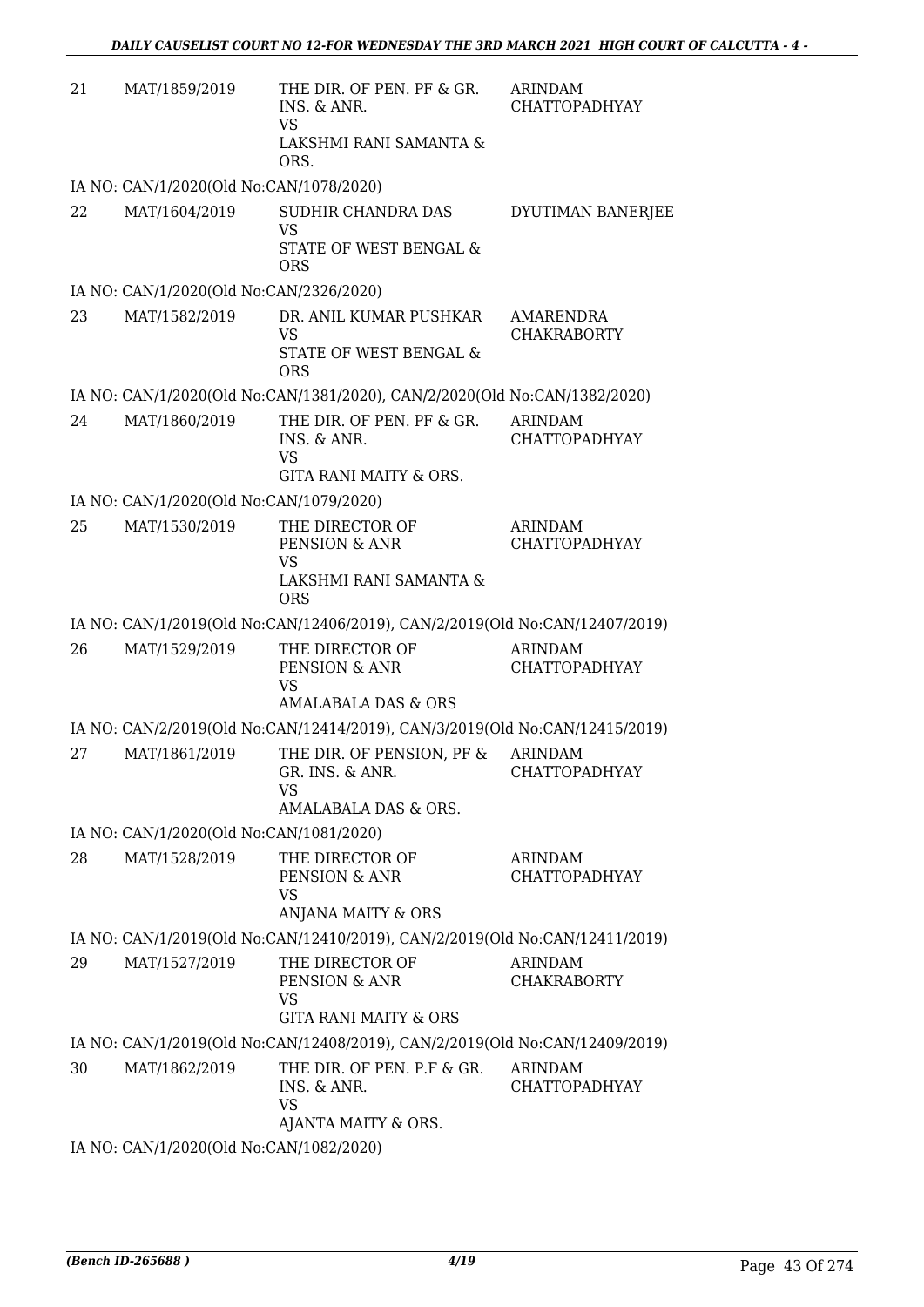| 31 | MAT/1526/2019                            | THE DIRECTOR OF<br>PENSION & ANR<br><b>VS</b>                                                      | <b>ARINDAM</b><br><b>CHATTOPADHYAY</b>                                                    |
|----|------------------------------------------|----------------------------------------------------------------------------------------------------|-------------------------------------------------------------------------------------------|
|    |                                          | <b>SUBHADRA PRADHAN &amp;</b><br><b>ORS</b>                                                        |                                                                                           |
|    |                                          | IA NO: CAN/1/2019(Old No:CAN/12401/2019), CAN/2/2019(Old No:CAN/12403/2019)                        |                                                                                           |
| 32 | MAT/1518/2019<br>(CAN 10436/2019)        | THE STATE OF WB & ORS<br>VS<br><b>SABITA ROY</b>                                                   | KAKALLI SAMAJPATY                                                                         |
|    | IA NO: CAN/2/2019(Old No:CAN/10437/2019) |                                                                                                    |                                                                                           |
| 33 | MAT/1932/2019                            | ASIT RANJAN GAYEN & ORS                                                                            | KAML KRISHNA                                                                              |
|    |                                          | <b>VS</b><br>STATE OF WEST BENGAL&<br><b>ORS</b>                                                   | <b>CHAKRABORTI</b>                                                                        |
|    | IA NO: CAN/1/2020(Old No:CAN/773/2020)   |                                                                                                    |                                                                                           |
| 34 | MAT/1153/2019                            | THE STATE OF W B & ANR<br><b>VS</b>                                                                | <b>SUCHARITA PAUL</b>                                                                     |
|    |                                          | RITUPARNA GARAI & ORS                                                                              |                                                                                           |
|    |                                          | IA NO: CAN/1/2019(Old No:CAN/8902/2019), CAN/2/2019(Old No:CAN/8903/2019)                          |                                                                                           |
| 35 | MAT/955/2019                             | THE UNIV. OF KALYANI &<br>ORS.<br><b>VS</b>                                                        | <b>DIPIKA BANU</b>                                                                        |
|    |                                          | DR. SUSHANTA BISWAS &<br>ORS.                                                                      |                                                                                           |
|    |                                          | IA NO: CAN/1/2019(Old No:CAN/6484/2019), CAN/3/2019(Old No:CAN/10497/2019)                         |                                                                                           |
| 36 | MAT/1987/2019                            | <b>BIKASH KLUMAR BAG</b><br>VS<br>STATE OF WEST BENGAL&<br><b>ORS</b>                              | K.M. HOSSAIN                                                                              |
|    | IA NO: CAN/1/2020(Old No:CAN/991/2020)   |                                                                                                    |                                                                                           |
| 37 | FMA/812/2019                             | <b>BADRUL HASAN &amp; ORS</b>                                                                      | PROSENJIT                                                                                 |
|    |                                          | <b>VS</b><br>STATE OF WEST BENGAL &<br>ORS.                                                        | <b>MUKHERJEE</b>                                                                          |
|    | IA NO: CAN/2/2020                        |                                                                                                    |                                                                                           |
| 38 | FMA/809/2019                             | <b>SHANTANU DAS &amp; ORS</b><br><b>VS</b>                                                         | SUDIPTA DASGUPTA                                                                          |
|    |                                          | STATE OF WEST BENGAL &<br><b>ORS</b>                                                               |                                                                                           |
|    | IA NO: CAN/1/2019(Old No:CAN/8491/2019)  |                                                                                                    |                                                                                           |
| 39 | MAT/1996/2019                            | SANJOY KUMAR MALIK<br><b>VS</b><br>STATE OF WEST BENGAL &                                          | SANTANU MAJI                                                                              |
|    |                                          | <b>ORS</b>                                                                                         |                                                                                           |
|    | IA NO: CAN/1/2020(Old No:CAN/578/2020)   |                                                                                                    |                                                                                           |
| 40 | MAT/808/2019                             | THE WEST BENGAL BOARD<br>OF PRIMARY EDUCATION &<br>ANR<br><b>VS</b><br><b>BINOY KOLE &amp; ORS</b> | <b>RATUL BISWAS</b>                                                                       |
|    |                                          |                                                                                                    | IA NO: CAN/1/2019(Old No:CAN/11772/2019), CAN/2/2020(Old No:CAN/960/2020), CAN/3/2020(Old |
|    | No:CAN/2013/2020), CAN/4/2021            |                                                                                                    |                                                                                           |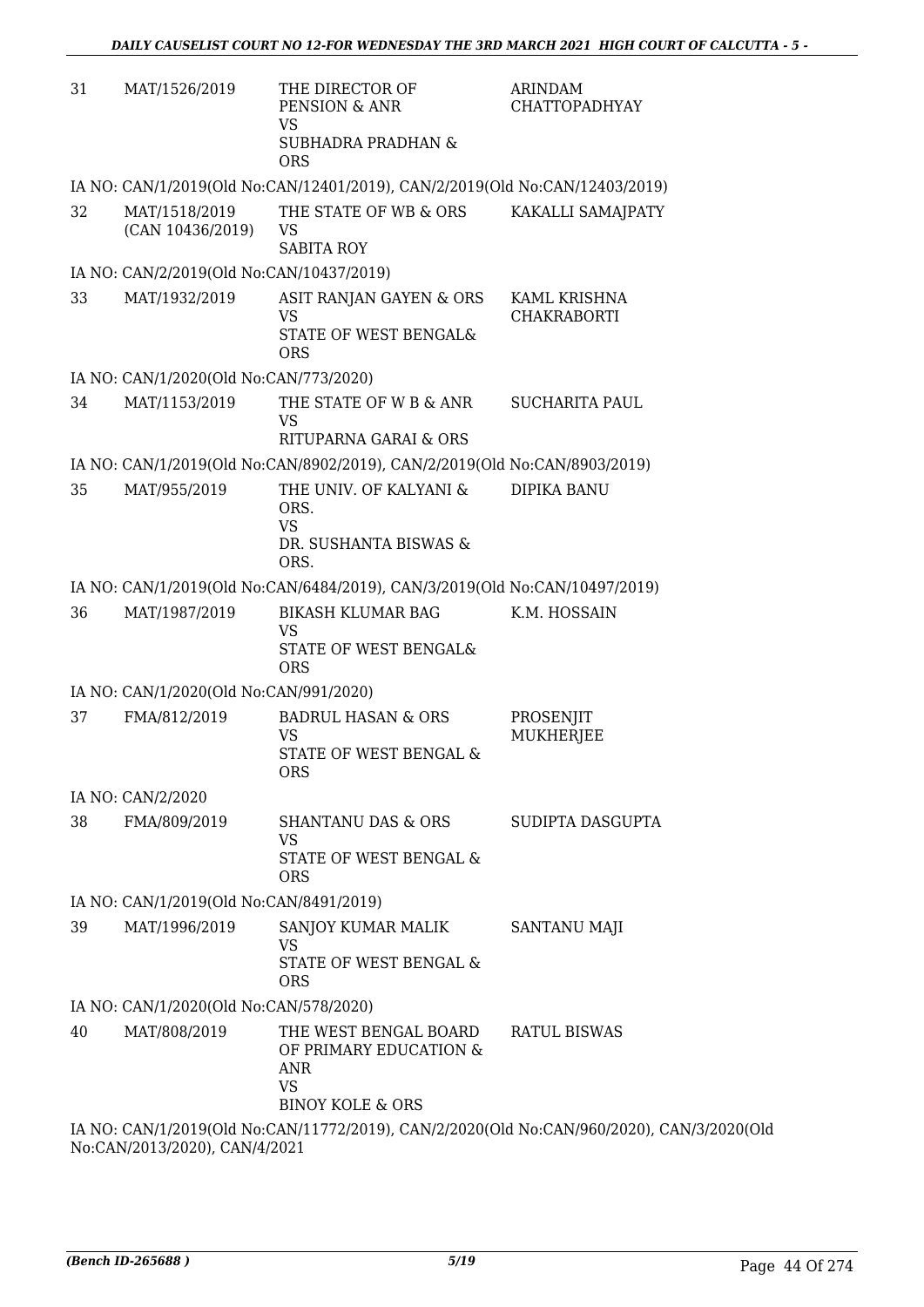| 41   | FMA/807/2019                            | ASIT KUMAR MONDAL &<br><b>ORS</b><br><b>VS</b>                                                                                            | SUDIPTA DASGUPTA                  |
|------|-----------------------------------------|-------------------------------------------------------------------------------------------------------------------------------------------|-----------------------------------|
|      |                                         | STATE OF WEST BENGAL &<br><b>ORS</b>                                                                                                      |                                   |
|      | IA NO: CAN/1/2019(Old No:CAN/8490/2019) |                                                                                                                                           |                                   |
| wt42 | WPA/24231/2018                          | ASIT KUMAR MONDAL &<br><b>ORS</b><br><b>VS</b><br>STATE OF WEST BENGAL &<br><b>ORS</b>                                                    | CHANDRACHUR<br><b>CHATTERJEE</b>  |
| 43   | MAT/2000/2019                           | <b>SUBRATA PRAMANIK</b><br><b>VS</b><br>STATE OF WEST BENGAL &<br><b>ORS</b>                                                              | MANORANJAN JANA                   |
|      | IA NO: CAN/1/2020(Old No:CAN/204/2020)  |                                                                                                                                           |                                   |
| 44   | MAT/148/2019                            | KAMAL KUMAR BHOUMIK<br><b>VS</b><br>STATE OF WEST BENGAL &<br><b>ORS</b>                                                                  | ASOK KR GANGULY                   |
|      | IA NO: CAN/1/2019(Old No:CAN/2839/2019) |                                                                                                                                           |                                   |
| 45   | MAT/147/2019                            | KAMAL KUMAR BHOUMIK<br><b>VS</b><br>STATE OF WEST BENGAL &<br><b>ORS</b>                                                                  | ASOK KR GANGULY                   |
|      |                                         | IA NO: CAN/1/2019(Old No:CAN/2837/2019), CAN/3/2020                                                                                       |                                   |
| 46   | AST/63/2019                             | <b>SUNIL PAL &amp; ORS</b><br><b>VS</b><br>STATE OF WEST BENGAL &<br><b>ORS</b>                                                           | TANUJA BASAK                      |
|      | IA NO: ASTA/1/2019(Old No:ASTA/23/2019) |                                                                                                                                           |                                   |
| 47   | FMA/1080/2019                           | ANJALI MEMORIAL<br><b>COLLEGE OF EDUCATION &amp;</b><br><b>TRAINING &amp; ANR</b><br>VS<br>NATIONAL COUNCIL FOR<br>TEACHER EDUCATIN & ORS | <b>SANDIP KUMAR</b>               |
|      | IA NO: CAN/1/2019(Old No:CAN/8934/2019) |                                                                                                                                           |                                   |
| 48   | MAT/1250/2019                           | SOUMYA BHATTACHARYA<br>VS<br>STATE OF WEST BENGAL &<br><b>ORS</b>                                                                         | SUNIL KUMAR<br><b>CHAKRABORTY</b> |
|      |                                         | IA NO: CAN/1/2020(Old No:CAN/2026/2020), CAN/2/2020(Old No:CAN/2027/2020)                                                                 |                                   |
| 49   | MAT/1459/2019                           | ABDUL HALIM<br><b>VS</b><br>STATE OF WEST BENGAL &<br><b>ORS</b>                                                                          | MD ASHRAFUL HUQ                   |
|      |                                         | IA NO: CAN/1/2019(Old No:CAN/10512/2019), CAN/2/2020                                                                                      |                                   |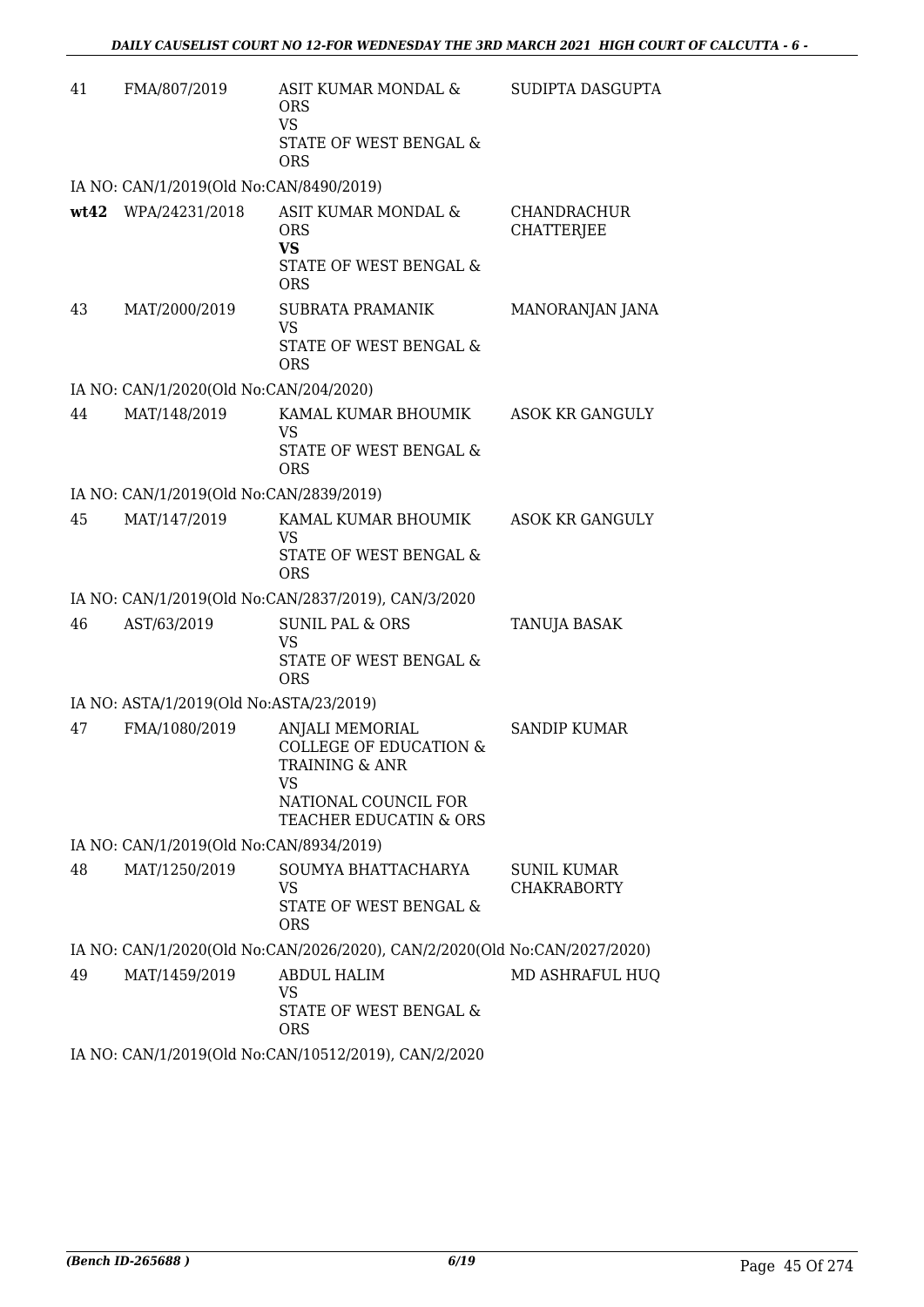| 50 | FMA/1661/2019                            | THE STATE OF WEST<br><b>BENGAL</b><br><b>VS</b><br>PROFESSOR PARIMAL<br><b>DEBNATH &amp; ORS</b>                                         | JOYAK KUMAR GUPTA                                                                         |
|----|------------------------------------------|------------------------------------------------------------------------------------------------------------------------------------------|-------------------------------------------------------------------------------------------|
|    | IA NO: CAN/2/2018(Old No:CAN/1429/2018)  |                                                                                                                                          |                                                                                           |
| 51 | MAT/1669/2019                            | MANAGING COMM. OF<br>CHAMPAHATI KPC BALIKA<br>VIDYALAYA(HS) & ORS<br><b>VS</b><br><b>SMITA PAUL</b>                                      | <b>SUCHISMITA</b><br><b>CHAKRABORTY</b>                                                   |
|    | IA NO: CAN/1/2019(Old No:CAN/11283/2019) |                                                                                                                                          |                                                                                           |
|    |                                          | <b>ORDER XLI RULE II</b>                                                                                                                 |                                                                                           |
| 52 | FMAT/133/2020                            | SUSHIM BARAN BANERJEE<br><b>VS</b><br>SUBRATA BANERJEE @<br><b>BANDOPADHYAY &amp; ORS</b>                                                | <b>MANIKA ROY</b>                                                                         |
|    | IA NO: CAN/1/2020(Old No:CAN/1511/2020)  |                                                                                                                                          |                                                                                           |
| 53 | FMAT/342/2020                            | TACHHLIMA BIBI & ORS<br><b>VS</b>                                                                                                        | <b>LABANYAMOY</b><br><b>SARKAR</b>                                                        |
|    |                                          | MST SABIYARA BIBI & ORS                                                                                                                  |                                                                                           |
| 54 | SAT/163/2020                             | RUKSANA BEGUM AND ORS<br><b>VS</b><br>NIZAMUDDIN                                                                                         | <b>DEBAYAN ROY</b>                                                                        |
| 55 | SAT/159/2020                             | NIRMALENDU<br><b>CHAKRABORTY</b><br><b>VS</b><br>NATIONAL INSURANCE<br><b>EMPLOYEES COOPERATIVE</b><br><b>HOUSINH SOCIETY</b><br>LIMITED | <b>SUBHAJIT</b><br><b>CHATTOPADHYAY</b>                                                   |
| 56 | FMAT/357/2020                            | <b>SHANKAR SHAW &amp; ORS</b><br><b>VS</b><br>NAVIN SHAW & ORS                                                                           | <b>SARBAN</b><br><b>BHATTACHARYA</b>                                                      |
|    | No:CAN/5207/2020)                        |                                                                                                                                          | IA NO: CAN/1/2020(Old No:CAN/5190/2020), CAN/2/2020(Old No:CAN/5191/2020), CAN/3/2020(Old |
| 57 | FMAT/1071/2019                           | MD. SALAHUDDIN<br><b>VS</b><br>MD. USMAN & ORS                                                                                           | <b>SAMPA BHADRA</b>                                                                       |
|    | IA NO: CAN/1/2020(Old No:CAN/1146/2020)  |                                                                                                                                          |                                                                                           |
| 58 | FMAT/77/2020                             | GUNDA BOUL DAS @<br><b>BASUDEB BOUL DAS &amp; ANR</b><br><b>VS</b><br>AMIT CHANDRA PAL & ORS                                             | ARUNAVA GANGULY                                                                           |
|    | IA NO: CAN/1/2020(Old No:CAN/2673/2020)  |                                                                                                                                          |                                                                                           |
| 59 | FMAT/292/2020                            | <b>BINOY DAS</b><br><b>VS</b><br>CHAYYA RANI SARKAR &<br>ANR.                                                                            | NONIGOPAL<br><b>CHAKRABORTI</b>                                                           |
| 60 | FMAT/284/2020                            | <b>SUMAN SARKAR</b><br><b>VS</b><br>MANISHA DUTTA SARKAR                                                                                 | SUDIPTA KR. BOSE                                                                          |
|    | IA NO: CAN/1/2020(Old No:CAN/2616/2020)  |                                                                                                                                          |                                                                                           |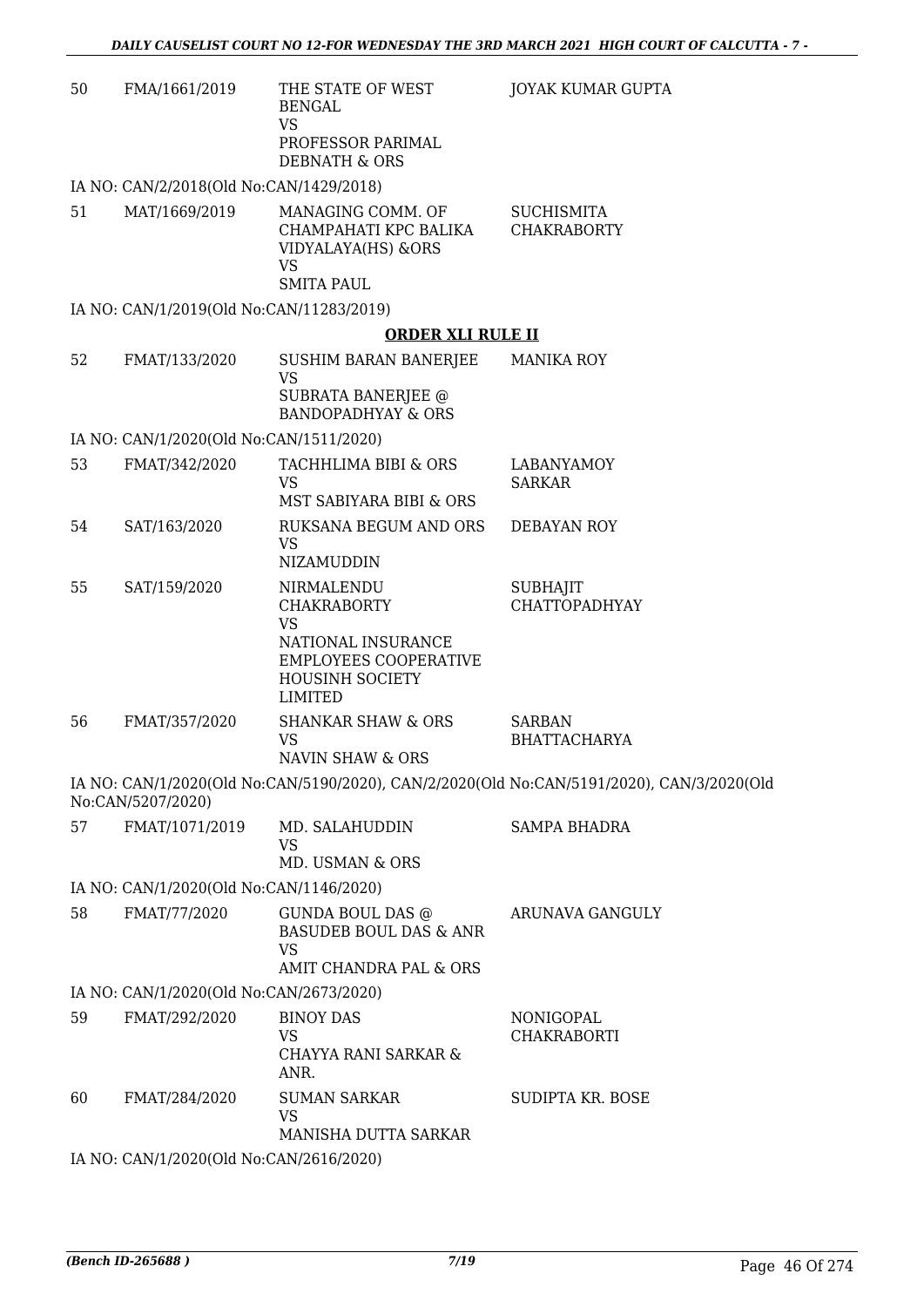| 61   | FMAT/351/2020     | <b>ANANYA NANDY</b><br><b>VS</b><br><b>AVIJIT MALLICK</b>                                                                  | <b>SUSMITA</b><br>CHATTAERJEE |
|------|-------------------|----------------------------------------------------------------------------------------------------------------------------|-------------------------------|
|      | IA NO: CAN/1/2021 |                                                                                                                            |                               |
| 62   | FMAT/603/2017     | NIGAM BROTHERS<br><b>VS</b>                                                                                                | S. DAS                        |
|      |                   | M/S. CHANDI CHARAN DAS<br>& COMPANY LTD. & ORS                                                                             |                               |
|      |                   | IA NO: CAN/1/2017(Old No:CAN/5728/2017), CAN/2/2018(Old No:CAN/3245/2018)                                                  |                               |
| 63   | FMA/654/2019      | M/S ESTATE B. S. NAHAR<br><b>VS</b>                                                                                        | <b>AVIJIT DEY</b>             |
|      |                   | <b>GULMOHAR FLAT OWNERS</b><br>WELFARE ASSOCIATION<br>BLOCK NO.B,C,D & E                                                   |                               |
|      |                   | IA NO: CAN/1/2019(Old No:CAN/5861/2019), CAN/2/2020                                                                        |                               |
| wt64 | FMA/655/2019      | M/S ESTATE B.S. NAHAR<br>VS                                                                                                | <b>AVIJIT DEY</b>             |
|      |                   | <b>RINA SARKAR &amp; ORS</b>                                                                                               |                               |
|      |                   | IA NO: CAN/1/2019(Old No:CAN/5859/2019), CAN/2/2020                                                                        |                               |
| 65   | FMAT/512/2018     | MAHADEB SAMNANTA &<br>ORS.<br><b>VS</b>                                                                                    | <b>ARITRA SHANKAR</b><br>RAY  |
|      |                   | DUKHIRAM SAMANTA<br>(DECEASED SUBTD. BY)<br>KAMALA SAMANTA & ORS.                                                          |                               |
| 66   | FMAT/168/2020     | ASHIM KUMAR RAKSHIT<br><b>VS</b><br><b>RAJU KUMAR YADAV</b>                                                                | <b>GANESH MANNA</b>           |
|      |                   | IA NO: CAN/1/2020(Old No:CAN/2421/2020), CAN/2/2021                                                                        |                               |
| 67   | FMAT/695/2018     | <b>GAUTAM CHATTERJEE</b><br>VS                                                                                             | ABHIJIT<br><b>CHAKRABORTY</b> |
|      |                   | SHYAMA PADA BISWAS<br>DEAD R/P BY SUBHENDU<br>BISWAS & ORS                                                                 |                               |
| 68   | SAT/91/2020       | PRASANTA<br>CHATTOPADHYAY AND ORS<br>VS.                                                                                   | RADHIKA SINGH                 |
|      |                   | <b>SREE SREE RADHA</b><br><b>GOBINDA JIU</b><br>DAKSHINESWAR KALIBARI<br><b>AND ORS</b>                                    |                               |
| 69   | SAT/149/2020      | SANTIRAM BANDOPADHYAY<br>DECEASED, HIS LEGAL<br>HEIRS MANIKLAL<br><b>BANERJEE AND ORS</b><br><b>VS</b><br><b>SAILESWAR</b> | <b>MILAN MAITY</b>            |
|      |                   | BANDOPADHYAY @<br><b>BANERJEE</b>                                                                                          |                               |

IA NO: CAN/1/2021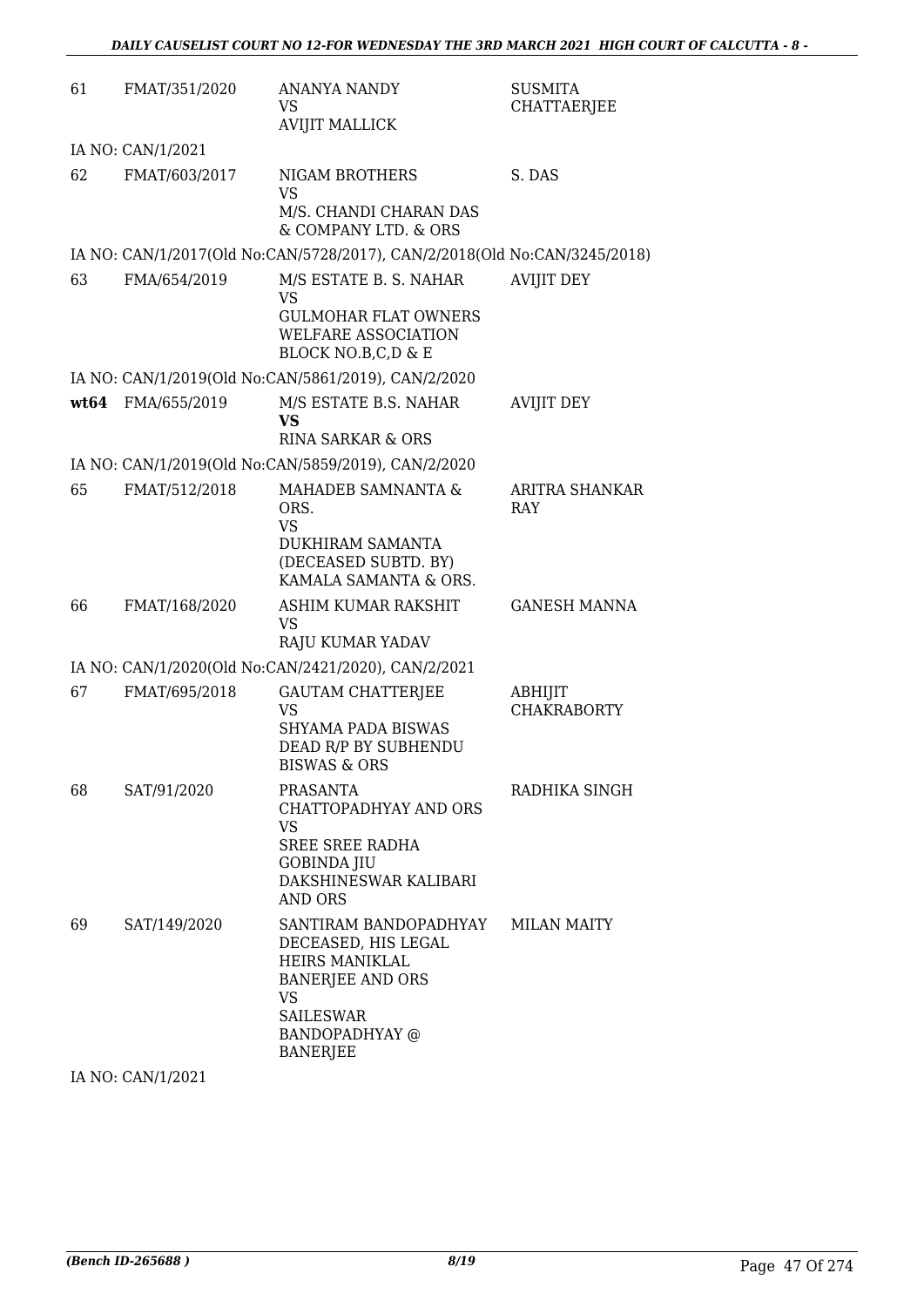| 70 | SAT/157/2020                             | NETAI CHANDRA<br><b>SADHUKHAN</b><br><b>VS</b><br>RANJIT CHARIT AND ORS                      | <b>BHABANI PRASAD</b><br>MONDAL                                                       |
|----|------------------------------------------|----------------------------------------------------------------------------------------------|---------------------------------------------------------------------------------------|
|    | IA NO: CAN/1/2021                        |                                                                                              |                                                                                       |
| 71 | FMAT/253/2019                            | MARIAMNESSA & ORS<br><b>VS</b><br><b>SK MOHAMMED</b><br><b>MOTIULLAH &amp; ORS</b>           | SAYANI<br><b>BHATTACHARYA</b>                                                         |
| 72 | FMAT/691/2019<br>(CAN 8287/2019)         | TARUN MONDOL& ORS<br><b>VS</b><br>ASIT KUMAR MONDOL &<br><b>ORS</b>                          | <b>SANDIP KUNDU</b>                                                                   |
| 73 | FMAT/1165/2019                           | PARAG ROY CHOWDHURY &<br><b>ANR</b><br><b>VS</b><br><b>JAYASHREE ROY</b><br><b>CHOWDHURY</b> | <b>MARISHA MULLICK</b>                                                                |
| 74 | SAT/71/2019                              | PALASH MONDAL<br><b>VS</b><br><b>PRATAP DAS &amp; ORS</b>                                    | <b>SOUNAK</b><br><b>BHATTACHARYA</b>                                                  |
|    | IA NO: CAN/3/2020                        |                                                                                              |                                                                                       |
| 75 | FMAT/697/2019                            | SANJOY MONDAL & ANR<br><b>VS</b><br><b>GANESH KAMILYA</b>                                    | <b>SAIRA BANU</b>                                                                     |
| 76 | FMAT/705/2019                            | <b>SWARUP BISWAS</b><br><b>VS</b><br>KASHINATH PATRA & ORS                                   | KAMAL KANTA KAR                                                                       |
|    |                                          |                                                                                              | IA NO: CAN/1/2019(Old No:CAN/7019/2019), CAN/2/2019(Old No:CAN/7499/2019), CAN/3/2021 |
| 77 | SAT/360/2019                             | MIHIR MANDAL & ANR<br><b>VS</b><br>KAMALAKANTA MONDAL                                        | RAKESH ROY                                                                            |
| 78 | FMAT/755/2019                            | MD. FERAJUL ISLAM<br><b>VS</b><br><b>ELENUR BIBI</b>                                         | <b>MANIKA SARKAR</b>                                                                  |
|    | IA NO: CAN/1/2019(Old No:CAN/12749/2019) |                                                                                              |                                                                                       |
| 79 | SAT/354/2019                             | SUJOY SAMADDAR & ANR<br><b>VS</b><br><b>SMT RINA ROY</b>                                     | TAPAS SAHA                                                                            |
| 80 | FMAT/1015/2019                           | <b>SUDIP KUMAR MITRA</b><br>@SUDIP MITRA<br><b>VS</b><br>SUVAJIT DUTTA                       | <b>ARIJEET DAS</b><br>MALLICK                                                         |
|    | IA NO: CAN/1/2021                        |                                                                                              |                                                                                       |
| 81 | SAT/353/2019                             | <b>SURENDRA KUMAR</b><br>SHARMA<br><b>VS</b><br>LALCHAND BIHANI                              | <b>SUMAN SEAHNABIS (</b><br>MANDAL)                                                   |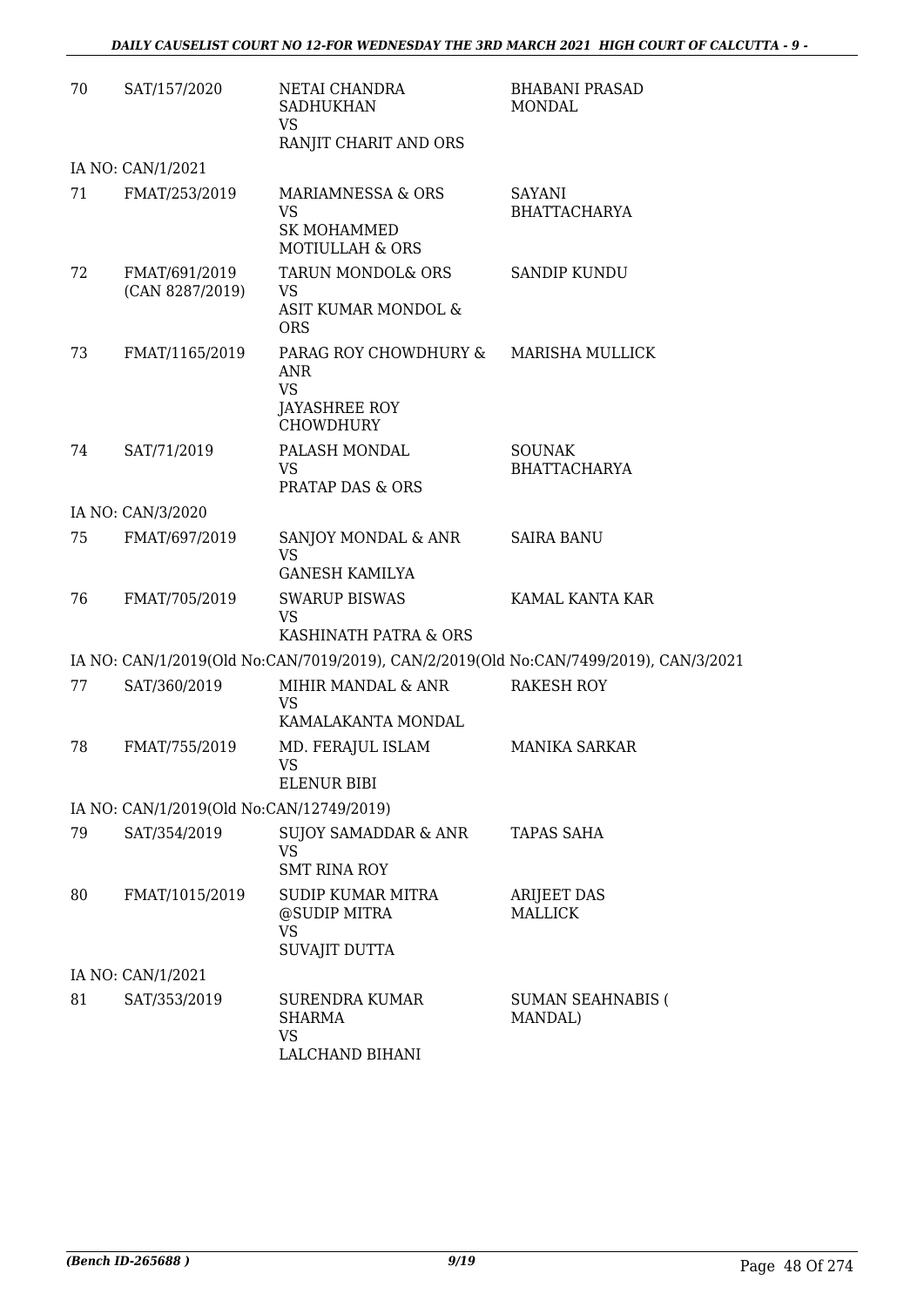| 82 | FMAT/1230/2019                           | <b>MUSUDUR RAHAMAN</b><br>RAHAMAN MOLLA<br>VS                                                                                              | ASIT KR.<br><b>BHATTACHARYA</b>                                                       |
|----|------------------------------------------|--------------------------------------------------------------------------------------------------------------------------------------------|---------------------------------------------------------------------------------------|
|    |                                          | CHOLMANDALAM INV. &<br>FINANCE CO. LTD.                                                                                                    |                                                                                       |
|    | IA NO: CAN/1/2019(Old No:CAN/11658/2019) |                                                                                                                                            |                                                                                       |
| 83 | SAT/325/2019                             | <b>ILA PAUL</b><br>VS<br><b>TAPATI GHOSH</b>                                                                                               | <b>BIDHAYK LAHIRI</b>                                                                 |
|    | IA NO: CAN/1/2021, CAN/2/2021            |                                                                                                                                            |                                                                                       |
| 84 | SAT/352/2019                             | AMAL MONDAL<br><b>VS</b><br>PROTIMA MUKHERJEE                                                                                              | KAJAL ROY                                                                             |
| 85 | SAT/335/2019                             | SWAPAN BAG & ORS.<br><b>VS</b><br>STATE OF WEST BENGAL &<br>ORS.                                                                           | HARE KRISHNA<br><b>HALDER</b>                                                         |
|    | IA NO: CAN/1/2019(Old No:CAN/10844/2019) |                                                                                                                                            |                                                                                       |
| 86 | SAT/347/2019                             | AJIT PRADHAN & ANR<br><b>VS</b><br>THE GRAM SILPO "O"<br>PRAGATI & ROS                                                                     | RATUL GHOSH                                                                           |
| 87 | SAT/339/2019                             | <b>ABHIJIT KAR</b><br>VS<br>TAPAN KUMAR SINGHA                                                                                             | <b>SANTU NANDY</b>                                                                    |
| 88 | FMAT/167/2020                            | <b>ARUP DOLUI</b><br><b>VS</b><br>KANAI DOLUI & ORS                                                                                        | PRATIP KUMAR<br>CHATTOPADHYAY                                                         |
|    | IA NO: CAN/1/2020(Old No:CAN/1643/2020)  |                                                                                                                                            |                                                                                       |
| 89 | SAT/336/2019                             | <b>SUNIL MONDAL</b><br><b>VS</b><br><b>BABLU MONDAL</b>                                                                                    | <b>MANALI BISWAS</b>                                                                  |
| 90 | FMAT/200/2020                            | <b>SUSILA PIPARA</b><br>VS.<br>RAJ KUMAR PRAMANIK &<br><b>ORS</b>                                                                          | <b>DULAL DEY</b>                                                                      |
|    | IA NO: CAN/1/2020(Old No:CAN/2418/2020)  |                                                                                                                                            |                                                                                       |
| 91 | FMAT/546/2020                            | KALIMPONG<br><b>CONFECTIONARIES</b><br>PRIVATE LIMITED<br><b>VS</b><br>ADMINISTRATOR GENERAL<br>AND THE OFFICIAL<br>TRUSTEE OF WEST BENGAL | RITUPARNA<br>CHATTERJEE                                                               |
|    |                                          | <b>AND OTHERS</b>                                                                                                                          |                                                                                       |
|    | IA NO: CAN/1/2021, CAN/2/2021            |                                                                                                                                            |                                                                                       |
| 92 | FMAT/356/2020                            | SAJAL PAN & ORS<br><b>VS</b><br>TARUN PAN & ORS                                                                                            | <b>MANAS KR DAS</b>                                                                   |
|    |                                          |                                                                                                                                            | IA NO: CAN/1/2020(Old No:CAN/4639/2020), CAN/2/2020(Old No:CAN/4641/2020), CAN/3/2020 |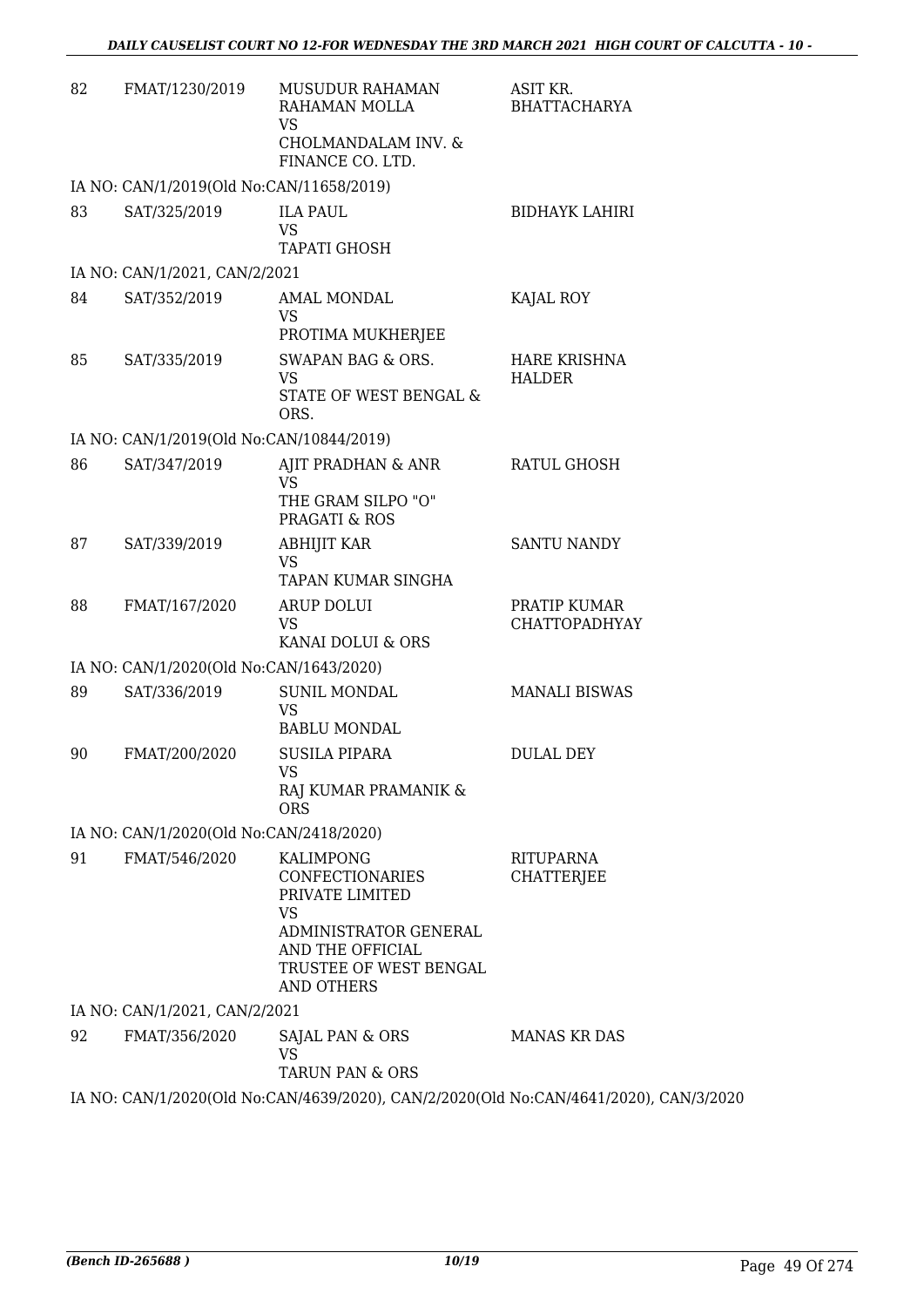| 93  | FMAT/66/2021      | SUJAYA JAISWAL AND<br><b>ANOTHER</b><br><b>VS</b><br><b>BIJOY KUMAR SINGH AND</b><br><b>OTHERS</b> | <b>CHAITALI</b><br>MUKHOPADHYAY         |
|-----|-------------------|----------------------------------------------------------------------------------------------------|-----------------------------------------|
|     | IA NO: CAN/1/2021 |                                                                                                    |                                         |
| 94  | FMAT/262/2020     | MADHUSUDAN<br>CHAKRABORTY & ANR.<br>VS<br>DEV SAHITYA KUTIR PVT.<br>LTD.                           | PURNENDU DAS                            |
|     |                   | IA NO: CAN/1/2020(Old No:CAN/2406/2020), CAN/2/2021                                                |                                         |
| 95  | FMAT/291/2020     | ANINDYA SUNDAR MAJI<br>VS<br><b>ASISH MONDAL &amp; ORS</b>                                         | NEPESH MAJHI                            |
|     |                   | IA NO: CAN/1/2020(Old No:CAN/2555/2020), CAN/2/2021                                                |                                         |
| 96  | FMAT/341/2020     | <b>KYAL DEVELOPERS</b><br>PRIVATE LIMITED<br>VS<br>ARUN KUMAR DUTTA &<br><b>ORS</b>                | LABANYASREE SINHA                       |
|     | IA NO: CAN/1/2021 |                                                                                                    |                                         |
| 97  | FMAT/345/2020     | TANOJIT KUMAR GAYNE<br><b>VS</b><br>PRASANTA KUMAR SADHU<br>& ANR                                  | PRADEEP PANDEY                          |
|     | IA NO: CAN/1/2021 |                                                                                                    |                                         |
| 98  | FMAT/402/2020     | SANJOY SINHA<br>VS.<br>RAJENDRA KUMAR SURANA                                                       | <b>SUDHIR KUMAR</b><br><b>SADHUKHAN</b> |
|     | IA NO: CAN/1/2020 |                                                                                                    |                                         |
| 99  | FMAT/408/2020     | JANMENJAY HAZRA<br><b>VS</b><br>SRIMATYA PRAMILA HAZRA                                             | <b>SUBHAS JANA</b>                      |
| 100 | FMAT/433/2020     | <b>BASUDEV BHATTACHARYA</b><br>VS<br>AMAL KUMAR CHATTERJEE<br>@ AML CHATTERJEE AND<br><b>ORS</b>   | ASIT KUMAR<br>CHOWDHURY                 |
| 101 | FMAT/563/2020     | LATIP ALI MOLLA<br>VS<br>HDB FIN SERVICES LTD                                                      | ASIT KR<br><b>BHATTACHARYA</b>          |
|     | IA NO: CAN/1/2020 |                                                                                                    |                                         |
| 102 | FMAT/582/2020     | eureka forbes ltd<br><b>VS</b><br>Union of India                                                   | purnendu das                            |
|     | IA NO: CAN/1/2021 |                                                                                                    |                                         |
| 103 | SAT/11/2020       | SALIL CHATTERJEE<br>VS<br><b>SUBRATA CHOWDHURY &amp;</b><br><b>ORS</b>                             | SAPTARSHI KUMAR<br>MAL                  |

IA NO: CAN/1/2020(Old No:CAN/516/2020)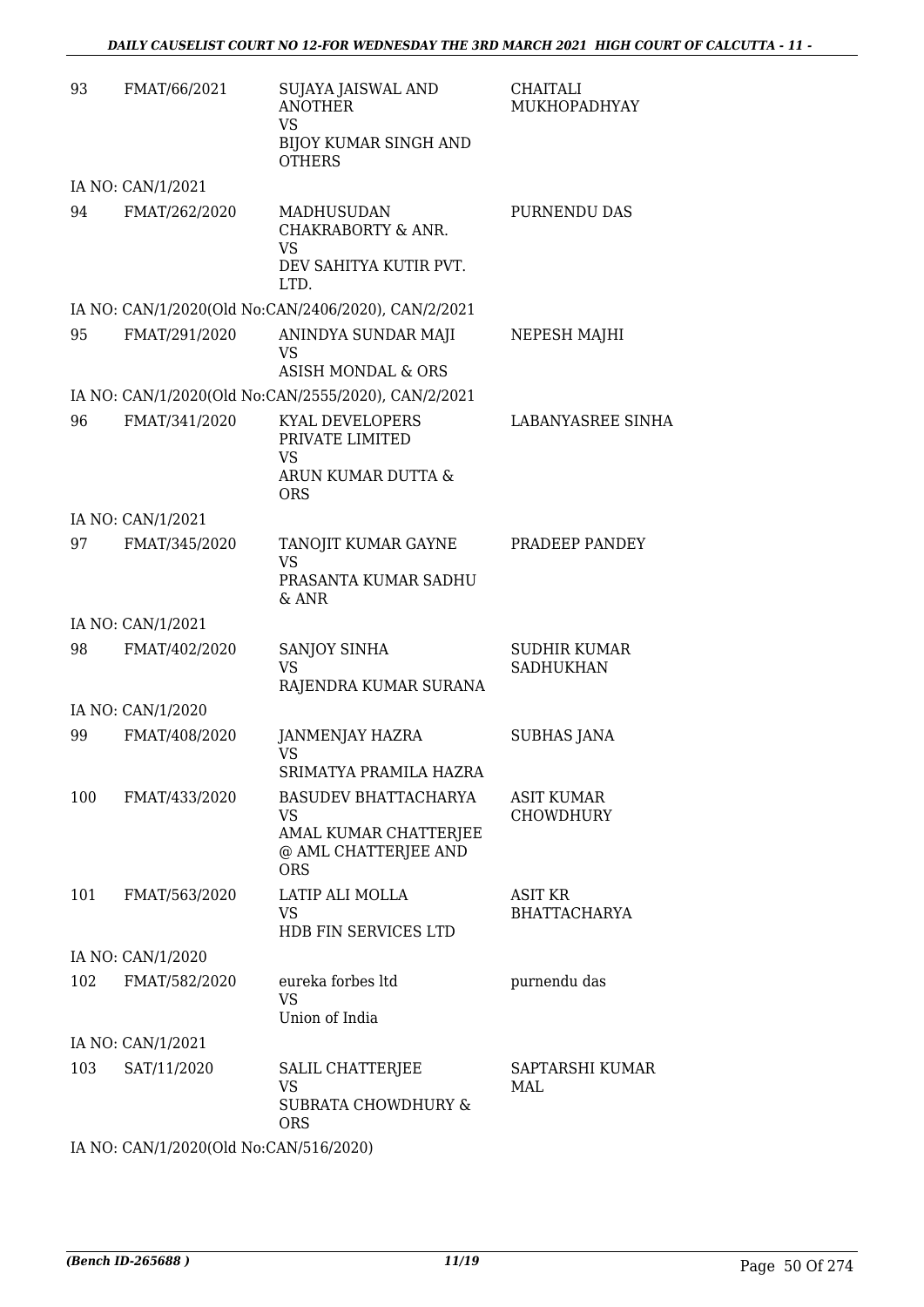| 104 | SAT/14/2020                            | <b>SALIL CHATTERJE</b><br><b>VS</b><br>UPALI MAJUMDER & ORS                                                    | SAPTARSHI KUMAR<br>MAL                                                                   |
|-----|----------------------------------------|----------------------------------------------------------------------------------------------------------------|------------------------------------------------------------------------------------------|
|     | IA NO: CAN/1/2020(Old No:CAN/515/2020) |                                                                                                                |                                                                                          |
| 105 | SAT/42/2020                            | SANTI MANNA & ANR<br>VS<br>ANIL PAL & ANR                                                                      | <b>SUPRIYO KUMAR RAY</b>                                                                 |
| 106 | SAT/48/2020                            | TARA SINHA & ORS<br>VS.<br><b>AVA RANI PAUL</b>                                                                | DEBNATH NAHATA                                                                           |
| 107 | SAT/111/2020                           | STATE OF WEST BENGAL<br>AND ORS.<br><b>VS</b><br>ACHINTA ROY @ ACHINTA<br>KUMAR ROY GHATAK<br><b>CHOUDHURY</b> | PANNALAL<br>BANDYOPADHYAY                                                                |
|     | IA NO: CAN/1/2021                      |                                                                                                                |                                                                                          |
| 108 | SAT/112/2020                           | PANCHU SINGH<br><b>VS</b><br><b>SANDHYA PAL</b>                                                                | <b>AMIT SINGH</b>                                                                        |
|     | IA NO: CAN/1/2020                      |                                                                                                                |                                                                                          |
| 109 | SAT/130/2020                           | JUDHISTHIR GHOSH AND<br><b>ANR</b><br><b>VS</b><br>SANKAR PRASAD GHOSH                                         | <b>ABHISHEK BANERJEE</b>                                                                 |
|     |                                        | AND ANR                                                                                                        |                                                                                          |
|     | IA NO: CAN/1/2021                      |                                                                                                                |                                                                                          |
| 110 | SAT/134/2020                           | MONIRUDDIN<br>KHA@MANURUDDIN KHA<br>VS<br>PIYAR ALI KHA AND ORS                                                | <b>SUKUMAR GHOSH</b>                                                                     |
|     | IA NO: CAN/1/2020                      |                                                                                                                |                                                                                          |
| 111 | SMAT/3/2020                            | <b>TARANI DAS</b><br>VS<br>LAKSHMI PRASAD SAW &<br>ANR                                                         | AMEENA KABIR                                                                             |
| 112 | SAT/23/2020                            | M/S BAIJNATH CHOUBEY &<br><b>COMPANY</b><br><b>VS</b><br>VINAY CHANDRA DEVIDAS<br>& ORS                        | SOUMYA SUBHRA<br><b>RAY</b>                                                              |
|     | No:CAN/2580/2020)                      |                                                                                                                | IA NO: CAN/1/2020(Old No:CAN/705/2020), CAN/2/2020(Old No:CAN/1368/2020), CAN/3/2020(Old |
| 113 | SAT/147/2020                           | SK MONIUR HOSSAIN AND<br><b>OTHERS</b><br><b>VS</b><br>ALAUDDIN GAJI AND<br><b>OTHERS</b>                      | KUMARESH DALAL                                                                           |

IA NO: CAN/1/2020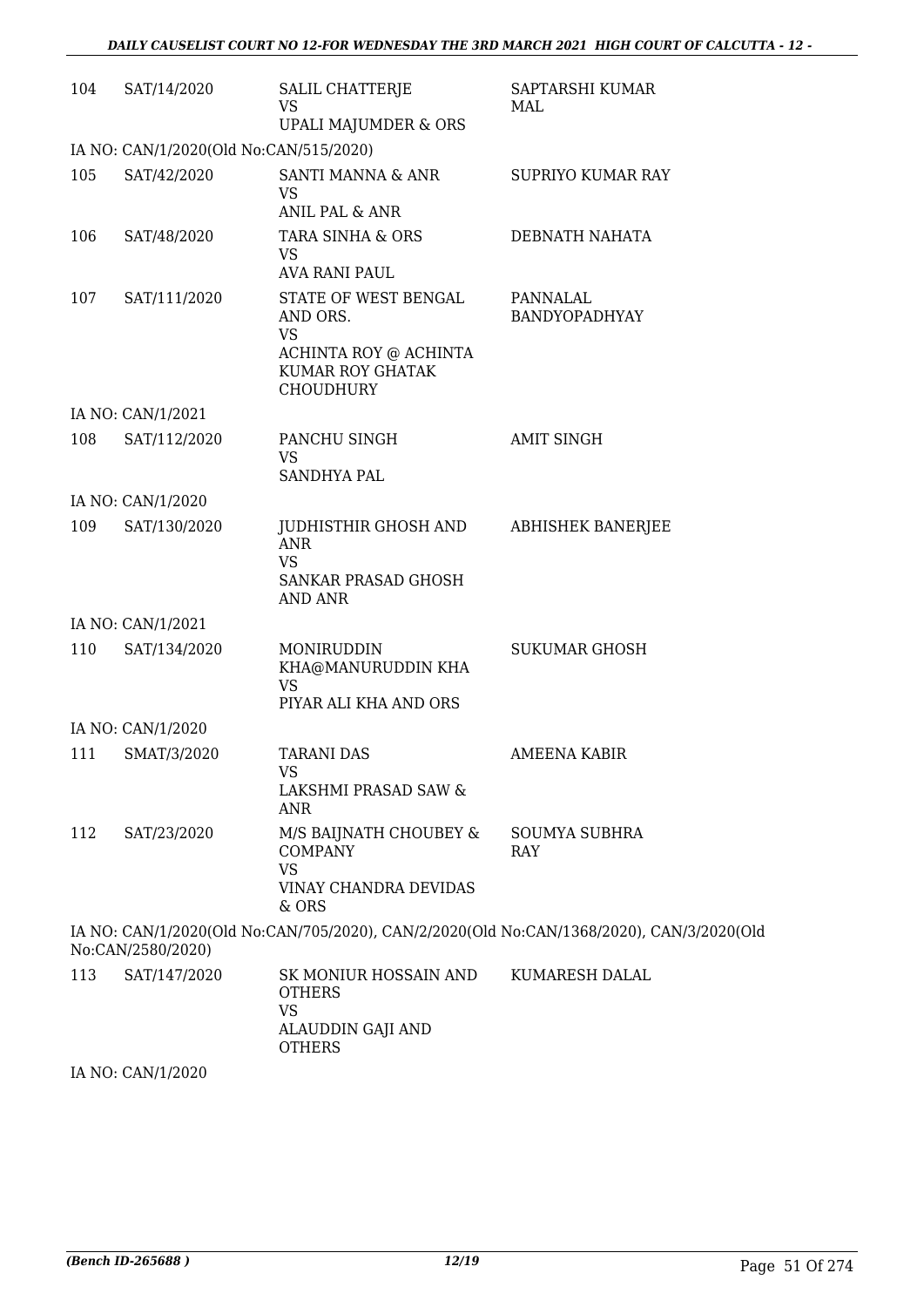| 114 | FMAT/466/2020                                  | PAWAN KUMAR MISHRA<br>AND ANR<br>VS.<br>M/S. SHREE DURGA<br><b>INDUSTRIES</b>                             | PRABHAT KUMAR<br><b>PANDEY</b> |
|-----|------------------------------------------------|-----------------------------------------------------------------------------------------------------------|--------------------------------|
|     | IA NO: CAN/1/2021                              |                                                                                                           |                                |
| 115 | FMAT/498/2020                                  | MOUSUMI KHAN ANDS ORS<br><b>VS</b>                                                                        | <b>SOUMIK GANGULI</b>          |
|     |                                                | AMARNATH KHAN AND ORS                                                                                     |                                |
|     | IA NO: CAN/1/2021                              |                                                                                                           |                                |
|     |                                                | <b>APPEAL HEARING</b>                                                                                     |                                |
| 116 | MAT/417/2018<br>(Pt. hd.)                      | THE STATE OF W B & ORS<br>VS                                                                              | <b>ITI DUTTA</b>               |
|     |                                                | KALYAN KISHORE<br>PRADHAN & ORS                                                                           |                                |
|     | wt117 MAT/419/2018                             | THE STATE OF W B & ORS<br><b>VS</b>                                                                       | <b>ITI DUTTA</b>               |
|     |                                                | MANIKA DHARA PAL & ORS                                                                                    |                                |
| 118 | MAT/501/2020<br>(AT 2.00 P.M.) (Pt.<br>$Hd.$ ) | W.B.STATE ELECTRICITY<br>TRANSMISSION COMPANY<br>LTD & ORS<br><b>VS</b>                                   | SANDIP DASGUPTA                |
|     |                                                | W.B.S.E.BOARD ENGINEERS<br>ASSO. & ANR                                                                    |                                |
|     | IA NO: CAN/2/2020(Old No:CAN/4837/2020)        |                                                                                                           |                                |
|     | wt119 MAT/502/2020                             | WBSEDCL & ORS.<br><b>VS</b>                                                                               | SANDIP DASGUPTA                |
|     |                                                | <b>WBSEB ENGINEERS' ASS. &amp;</b><br>ORS.                                                                |                                |
|     | IA NO: CAN/2/2020(Old No:CAN/4842/2020)        |                                                                                                           |                                |
|     |                                                | <b>FOR HEARING</b>                                                                                        |                                |
| 120 | FMA/21/2013                                    | DR. SADANAND SAH<br><b>VS</b>                                                                             | SUKANTA DAS                    |
|     |                                                | <b>BHAGAWAT PRASAD SHAW</b><br>& ORS                                                                      |                                |
|     | IA NO: CAN/5/2017(Old No:CAN/4095/2017)        |                                                                                                           |                                |
| 121 | FA/82/2014                                     | MUKUL RANJAN GHOSH &<br>ANR<br><b>VS</b>                                                                  | BASUDEB GHOSH                  |
|     |                                                | TAPAN KUMAR BASU & ORS                                                                                    |                                |
|     | IA NO: CAN/2/2016(Old No:CAN/3012/2016)        |                                                                                                           |                                |
|     | wt122 FA/83/2014                               | MUKUL RANJAN GHOSH &<br><b>ANR</b><br>VS                                                                  | <b>BASUDEB GHOSH</b>           |
|     |                                                | TAPAN KUMAR BASU & ORS                                                                                    |                                |
|     | IA NO: CAN/2/2016(Old No:CAN/3014/2016)        |                                                                                                           |                                |
| 123 | FMA/2023/2015                                  | FALGUNI BHATTACHARYA<br>VS<br>THE PRINCIPAL, PURNIDEVI<br><b>CHOWDHURY GIRLS</b><br>COLLEGE, BOLPUR & ORS | TANUJA BASAK                   |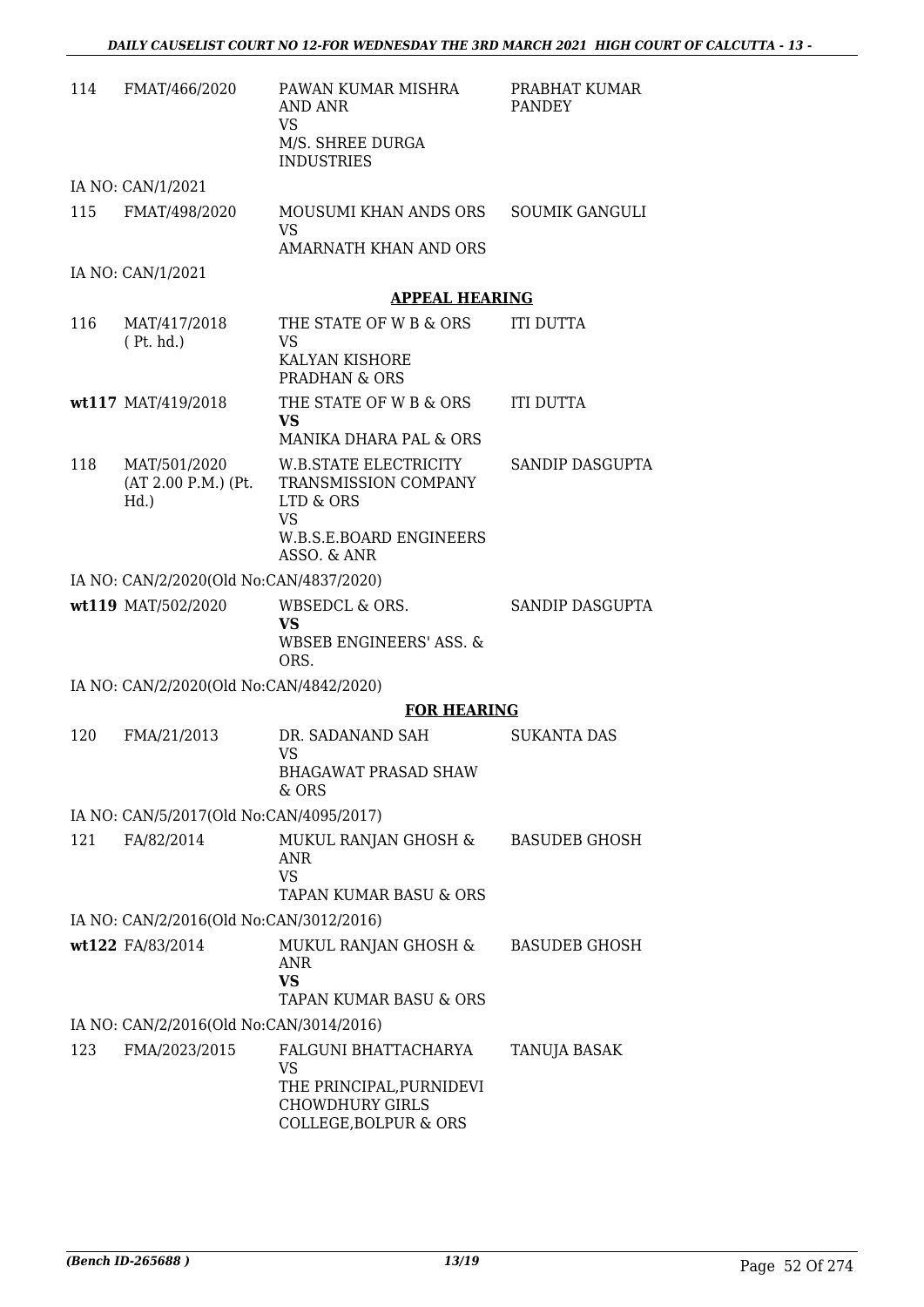|     | wt124 MAT/1090/2015                      | PRASENJIT SEN<br><b>VS</b>                                                       | AMITABHA GHOSH                        |
|-----|------------------------------------------|----------------------------------------------------------------------------------|---------------------------------------|
|     |                                          | STATE OF WEST BENGAL &<br><b>ORS</b>                                             |                                       |
|     | IA NO: CAN/1/2015(Old No:CAN/8800/2015)  |                                                                                  |                                       |
| 125 | MAT/1499/2016                            | SUMANTA MAJUMDER<br><b>VS</b><br>STATE OF WEST BENGAL &                          | <b>BHARAT CHANDRA</b><br><b>SIMAI</b> |
|     |                                          | <b>ORS</b>                                                                       |                                       |
| 126 | FMA/22/2017                              | DR. TAPAS RANJAN<br>BANDYOPADHYAY<br><b>VS</b>                                   | B.N. RAY                              |
|     |                                          | NATIONAL INSTITUTE OF<br><b>TECHNOLOGY &amp; ORS</b>                             |                                       |
|     | IA NO: CAN/2/2021                        |                                                                                  |                                       |
| 127 | MAT/1720/2017                            | THE STATE OF WEST<br><b>BENGAL &amp; ANR</b><br><b>VS</b>                        | P. DHOLE                              |
|     |                                          | ALL BENGAL SPECIAL<br><b>EDUCATORS ASSOCIATION</b><br>& ORS                      |                                       |
|     | IA NO: CAN/2/2018(Old No:CAN/4030/2018)  |                                                                                  |                                       |
|     | wt128 MAT/922/2017                       | ALL BENGAL SPECIAL<br><b>EDUCATORS &amp; ORS</b><br><b>VS</b>                    | A. K. SAMANTA                         |
|     |                                          | STATE OF WEST BENGAL &<br><b>ORS</b>                                             |                                       |
| 129 | MAT/1803/2017                            | THE STATE OF WEST<br><b>BENGAL &amp; ORS</b><br><b>VS</b><br>LIPI BANERJEE & ORS | P. DUDHORIA                           |
|     | IA NO: CAN/1/2017(Old No:CAN/11190/2017) |                                                                                  |                                       |
|     | wt130 MAT/1756/2017                      | NEW ALIPORE COLLEGE &                                                            | <b>TAPASI SINHA</b>                   |
|     |                                          | <b>ORS</b><br>VS<br>LIPI BANERJEE & ORS                                          |                                       |
| 131 | MAT/1998/2017                            | THE CHAIRMAN, MALDA<br>DIST. PR. SCHOOL COUNCIL<br>& ANR.<br><b>VS</b>           | SHAMIM UL BARI                        |
|     |                                          | MD. RAHAMATUL ALAM &<br>ORS.                                                     |                                       |
| 132 | FMA/684/2018                             | ASHA FATIMA@ASHA<br><b>FATIMA DAS</b><br><b>VS</b>                               | ARUP KRISHNA DAS                      |
|     |                                          | STATE OF WEST BENGAL &<br><b>ORS</b>                                             |                                       |
|     | IA NO: CAN/1/2017(Old No:CAN/4711/2017)  |                                                                                  |                                       |
| 133 | FMA/2142/2018                            | DR AJOY MANDAL & ORS<br><b>VS</b>                                                | SNIGDHA SAHA                          |
|     |                                          | STATE OF WEST BENGAL &<br><b>ORS</b>                                             |                                       |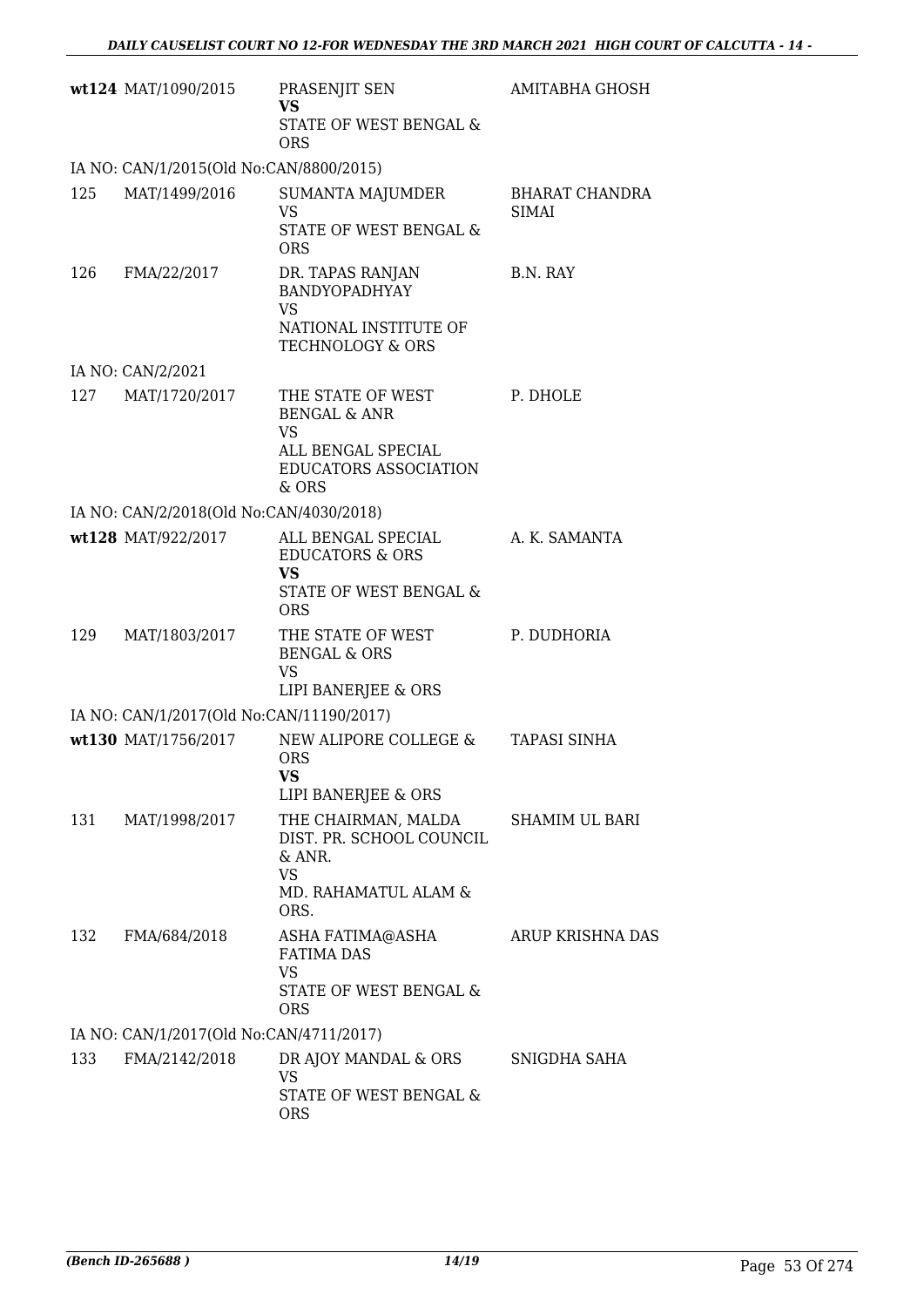| 134 | FMA/2145/2018                             | <b>SIMA PRADHAN</b><br>VS<br>STATE OF WEST BENGAL &<br><b>ORS</b>                                                | <b>ANIL KR</b><br><b>CHATTOPADHYAY</b>                                                                                                                                              |
|-----|-------------------------------------------|------------------------------------------------------------------------------------------------------------------|-------------------------------------------------------------------------------------------------------------------------------------------------------------------------------------|
|     | IA NO: CAN/1/2018(Old No:CAN/3556/2018)   |                                                                                                                  |                                                                                                                                                                                     |
| 135 | MAT/554/2019                              | THE STATE OF W B &ORS                                                                                            | <b>AVISHEK PRASAD</b>                                                                                                                                                               |
|     |                                           | <b>VS</b><br>PRADIP KUMAR SAHA &<br><b>ORS</b>                                                                   |                                                                                                                                                                                     |
|     | IA NO: CAN/1/2019(Old No:CAN/4313/2019)   |                                                                                                                  |                                                                                                                                                                                     |
| 136 | MAT/1138/2019                             | FARUK AHMED KHAN &<br><b>ORS</b><br><b>VS</b><br>STATE OF WEST BENGAL &<br><b>ORS</b>                            | CHANDRACHUR<br><b>CHATTERJEE</b>                                                                                                                                                    |
|     | IA NO: CAN/3/2020, CAN/4/2021, CAN/5/2021 |                                                                                                                  |                                                                                                                                                                                     |
| 137 | FA/41/2020                                | LAL CHAND PRASAD<br><b>VS</b>                                                                                    | <b>TAPAS MAITY</b>                                                                                                                                                                  |
|     |                                           | CENTRAL BANK OF INDIA &<br><b>ORS</b>                                                                            |                                                                                                                                                                                     |
|     |                                           | IA NO: CAN/2/2020(Old No:CAN/561/2020), CAN/3/2020                                                               |                                                                                                                                                                                     |
| 138 | MAT/296/2020                              | STATE OF WEST BENGAL &<br><b>ANR</b><br><b>VS</b><br><b>GAUTAM PAL &amp; ORS</b>                                 | DIPANKAR DASGUPTA                                                                                                                                                                   |
|     |                                           | IA NO: CAN/1/2020(Old No:CAN/2802/2020), CAN/2/2020(Old No:CAN/2806/2020)                                        |                                                                                                                                                                                     |
|     | wt139 MAT/2002/2019                       | RCC INSTITUTE OF<br>TECHNOLOGY & ORS<br><b>VS</b>                                                                | <b>BIPLAB RANJAN BOSE</b>                                                                                                                                                           |
|     |                                           | <b>GOUTAM PAL &amp; ORS</b>                                                                                      |                                                                                                                                                                                     |
|     | IA NO: CAN/4/2020, CAN/5/2020, CAN/6/2021 |                                                                                                                  |                                                                                                                                                                                     |
| 140 | MAT/462/2020                              | UNITED STUDENTS AND<br>RESEARCH SCHOLARS<br>ASSO. REP BY SECY & AN<br>VS<br>STATE OF WEST BENGAL &<br><b>ORS</b> | CHANDRACHUR<br>CHATTERJE                                                                                                                                                            |
|     |                                           | CAN/6/2020(Old No:CAN/4168/2020), CAN/7/2020, CAN/8/2020                                                         | IA NO: CAN/1/2020(Old No:CAN/3578/2020), CAN/2/2020(Old No:CAN/3580/2020), CAN/3/2020(Old<br>No:CAN/3581/2020), CAN/4/2020(Old No:CAN/3583/2020), CAN/5/2020(Old No:CAN/3584/2020), |
| 141 | MAT/611/2020<br>(2PB)                     | BARUIPUR COLLEGE,<br>PRESIDENT, GOVERNING<br><b>BODY</b><br><b>VS</b><br><b>ABHIKSHEK</b><br><b>BHATTACHARYA</b> | <b>TANUJA BASAK</b>                                                                                                                                                                 |
|     | IA NO: CAN/1/2020                         |                                                                                                                  |                                                                                                                                                                                     |
|     |                                           | <b>CIVIL APPLICATION</b>                                                                                         |                                                                                                                                                                                     |
| 142 | FA/359/2009                               | <b>BANK OF BARODA</b><br><b>VS</b><br>DR. BIMAL KUMAR                                                            | <b>SUDIP KUMAR</b><br><b>BANERJEE</b>                                                                                                                                               |
|     |                                           | KHETAWAT & ANR.<br>IA NO: CAN/2/2012(Old No:CAN/2836/2012), CAN/3/2021                                           |                                                                                                                                                                                     |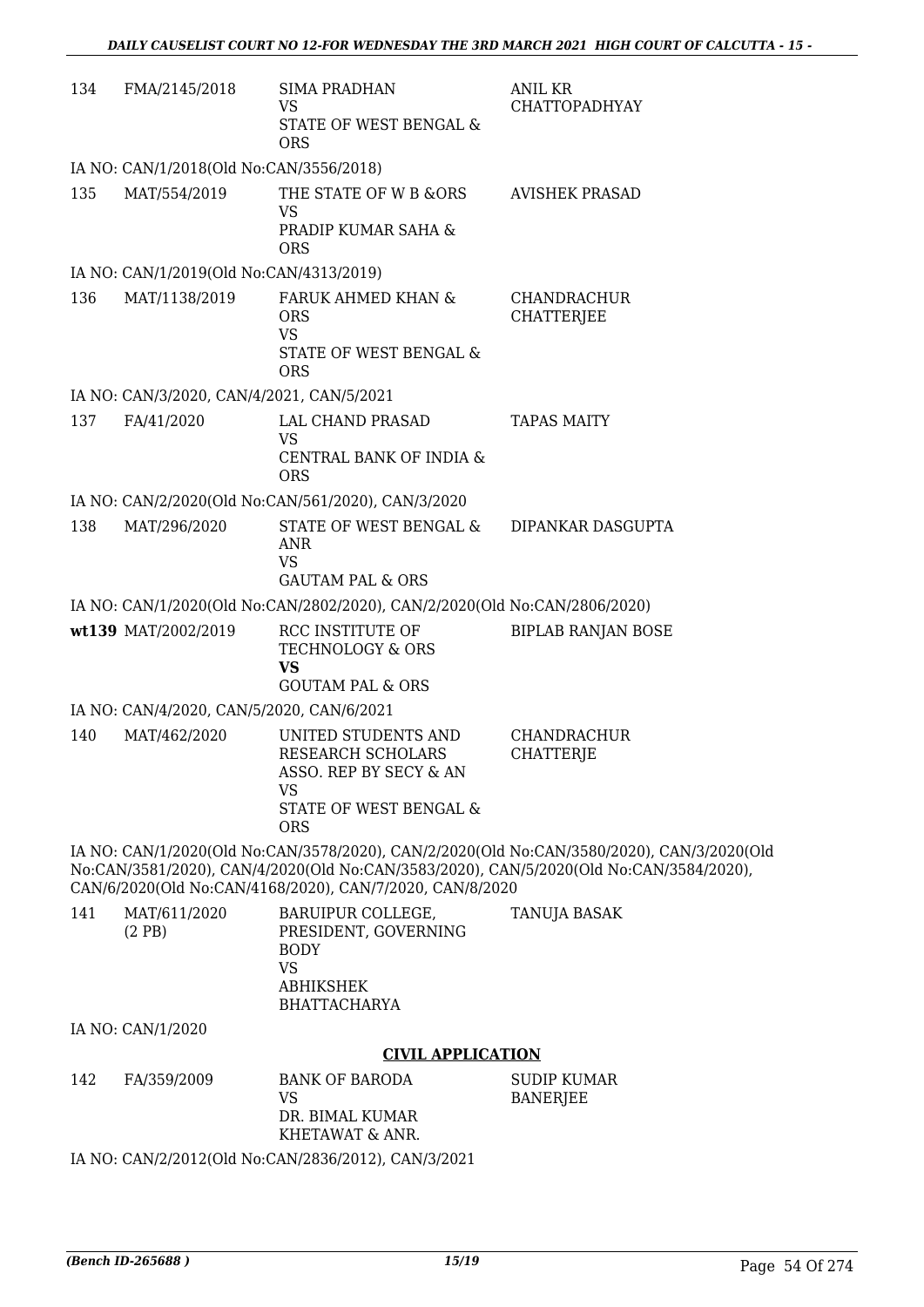| 143 | FAT/98/2017                              | JAWED SHAKIL & ANR<br><b>VS</b>                                                                                      | J K SURANA                                                                                  |
|-----|------------------------------------------|----------------------------------------------------------------------------------------------------------------------|---------------------------------------------------------------------------------------------|
|     |                                          | SUKUMAR CHAKRABORTY<br>(SUBSTITUED) & ORS                                                                            |                                                                                             |
|     |                                          | IA NO: CAN/2/2018(Old No:CAN/7742/2018), CAN/3/2020, CAN/4/2020                                                      |                                                                                             |
| 144 | FAT/331/2020                             | <b>TAXATION SERVICE</b><br>SYNDICATE PVT LTD AND<br><b>ORS</b><br><b>VS</b><br>LAXMI HOUSING UDYOG<br><b>PVT LTD</b> | ANIRUDDHA<br>AGARWALLA                                                                      |
|     | IA NO: CAN/1/2020                        |                                                                                                                      |                                                                                             |
|     | wt145 FAT/332/2020                       | SHARAD SUBRAMANYAN<br>AND ORS<br><b>VS</b><br>LAXMI HOUSING PVT LTD                                                  | ANIRUDDHA<br><b>AGARWALLA</b>                                                               |
|     | IA NO: CAN/1/2020                        |                                                                                                                      |                                                                                             |
| 146 | FAT/34/2021                              | <b>ISWARI PRASAD SHAW</b><br><b>VS</b>                                                                               | <b>BHUSHAN JAIN</b>                                                                         |
|     |                                          | M/S. BIBHUTI BHUSHAN<br>DUTT ESTATES P. LTD.                                                                         |                                                                                             |
|     |                                          | <b>APPLICATION (ASSIGNED)</b>                                                                                        |                                                                                             |
| 147 | FAT/291/2019<br>[Pt. hd. ]               | GOURI CHAKRABOPORTY @<br><b>MALAKAR</b><br><b>VS</b>                                                                 | JAYDIP BASU                                                                                 |
|     |                                          | <b>JYOTSNA MAZUMDAR</b>                                                                                              |                                                                                             |
|     | IA NO: CAN/1/2019(Old No:CAN/5991/2019)  |                                                                                                                      |                                                                                             |
| 148 | FA/270/2004                              | JAFFAR ALI & ANR<br>VS<br>SK. JALALUDDIN                                                                             | <b>MATIBUR RAHAMAN</b>                                                                      |
|     | IA NO: CAN/4/2014(Old No:CAN/11125/2014) |                                                                                                                      |                                                                                             |
| 149 | FA/245/2008                              | MADHUSUDHAN GHOSH<br>VS<br>SUBIR KR. BANERJEE &<br><b>ANR</b>                                                        | <b>SASWATA GOPAL</b><br><b>MUKHERJI</b>                                                     |
|     |                                          | IA NO: CAN/2/2010(Old No:CAN/3104/2010), CAN/3/2014(Old No:CAN/5336/2014)                                            |                                                                                             |
|     | wt150 FA/246/2008                        | SUBIR KUMAR BANERJEE &<br>ANR.<br><b>VS</b><br>MADHUSUDAN GHOSH                                                      | <b>SOURAV SEN</b>                                                                           |
|     |                                          | IA NO: CAN/2/2010(Old No:CAN/8067/2010), CAN/3/2014(Old No:CAN/5335/2014)                                            |                                                                                             |
| 151 | FA/139/2009                              | MEWALAL SONKAR<br>(KHATICK)<br><b>VS</b><br><b>SURAJ PRASAD SONKAR &amp;</b><br>ORS.                                 | PRADIP KUMAR DAS                                                                            |
|     |                                          |                                                                                                                      | IA NO: CAN/4/2016(Old No:CAN/11869/2016), CAN/5/2016(Old No:CAN/11871/2016), CAN/6/2019(Old |

No:CAN/12145/2019)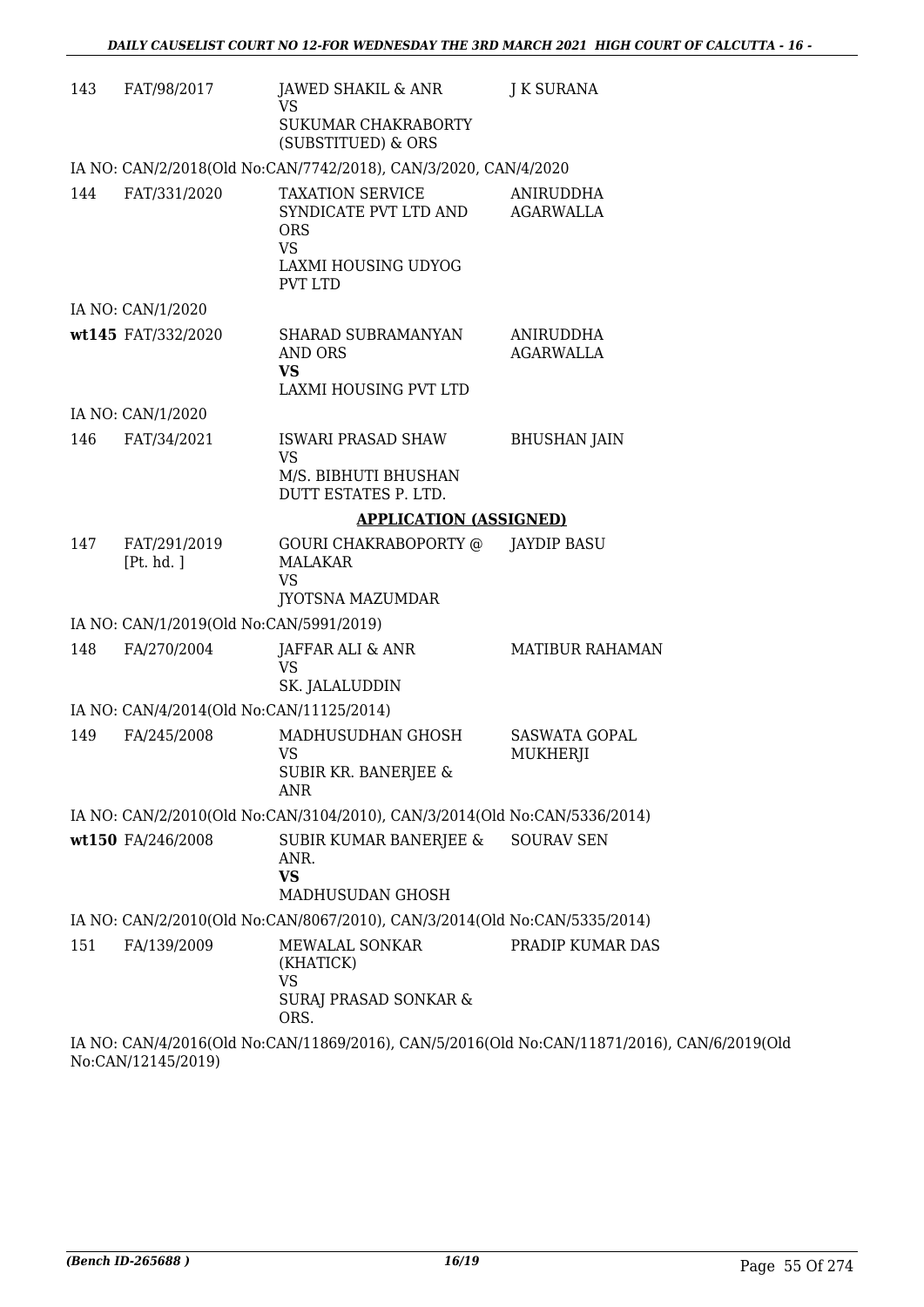|                                                                           | wt152 FA/379/2009                        | MEWALAL SONKAR<br>(KHATICK)<br><b>VS</b><br>SURAJ PRASAD SONKAR                                                              | PRADIP KUMAR DAS                                                                                                                                                                      |
|---------------------------------------------------------------------------|------------------------------------------|------------------------------------------------------------------------------------------------------------------------------|---------------------------------------------------------------------------------------------------------------------------------------------------------------------------------------|
|                                                                           |                                          | CAN/8/2016(Old No:CAN/11872/2016), CAN/9/2019(Old No:CAN/12142/2019)                                                         | IA NO: CAN/1/2008(Old No:CAN/8025/2008), CAN/2/2008(Old No:CAN/9553/2008), CAN/3/2008(Old<br>No:CAN/10867/2008), CAN/4/2009(Old No:CAN/7213/2009), CAN/7/2016(Old No:CAN/11870/2016), |
| 153                                                                       | FMAT/921/2013                            | STANDARD CHARTERED<br><b>GRINDLAYS BANK RETIRED</b><br>EMP. ASSO. & ORS<br>VS<br>STANDARD CHARTERED<br><b>BANK &amp; ORS</b> | <b>ARIJIT DEY</b>                                                                                                                                                                     |
|                                                                           | IA NO: CAN/2/2020                        |                                                                                                                              |                                                                                                                                                                                       |
| 154                                                                       | FAT/223/2017                             | M/S. GOPAL YARN<br><b>CONCERN</b><br><b>VS</b>                                                                               | <b>GARGI GOSWAMI</b>                                                                                                                                                                  |
|                                                                           |                                          | M/S. ARIHANT SALES CORP.                                                                                                     |                                                                                                                                                                                       |
|                                                                           | IA NO: CAN/2/2017(Old No:CAN/4466/2017)  |                                                                                                                              |                                                                                                                                                                                       |
| 155                                                                       | FAT/79/2018                              | SUNAYA YASHWANT<br><b>BHANDARI</b><br><b>VS</b><br><b>JYOTI SINGH &amp; ORS</b>                                              | P. GHOSH                                                                                                                                                                              |
|                                                                           | IA NO: CAN/1/2017(Old No:CAN/11756/2017) |                                                                                                                              |                                                                                                                                                                                       |
| 156                                                                       | AST/37/2019                              | THE STATE OF W.B. & ORS<br><b>VS</b><br><b>FULKUMARI PASMAN &amp;</b><br><b>ORS</b>                                          | ARKA KUMAR NAG                                                                                                                                                                        |
|                                                                           | IA NO: CAN/1/2019(Old No:CAN/9442/2019)  |                                                                                                                              |                                                                                                                                                                                       |
|                                                                           | wt157 AST/38/2019                        | THE STATE OF W.B. & ORS<br><b>VS</b><br><b>SAJULA MOTEY &amp;ORS</b>                                                         | <b>ARKA KUMAR ROY</b>                                                                                                                                                                 |
|                                                                           |                                          |                                                                                                                              | IA NO: CAN/1/2019(Old No:CAN/9441/2019), CAN/2/2019(Old No:CAN/10591/2019), CAN/3/2019(Old                                                                                            |
|                                                                           |                                          |                                                                                                                              | No:CAN/10592/2019), CAN/4/2019(Old No:CAN/10593/2019), CAN/5/2019(Old No:CAN/10845/2019)                                                                                              |
| 158                                                                       | FAT/415/2019                             | GOOD WORK HOLDINGS P.<br>LTD. & ORS.<br><b>VS</b><br>KUSUM AGARWAL & ANR.                                                    | <b>SACHIN SHUKLA</b>                                                                                                                                                                  |
|                                                                           | IA NO: CAN/1/2020, CAN/2/2020            |                                                                                                                              |                                                                                                                                                                                       |
| 159                                                                       | MAT/982/2019                             | UNION OF INDIA & ANR<br><b>VS</b><br>M/S YOURS PROJECT PVT                                                                   | <b>RAHUL SAKAR</b>                                                                                                                                                                    |
|                                                                           |                                          | LTD & ORS                                                                                                                    |                                                                                                                                                                                       |
|                                                                           | wt160 MAT/983/2019                       | UNION OF INDIA & ANR<br><b>VS</b><br>M/S. YOURS PROJECT PVT                                                                  | RAHUL SARKAR                                                                                                                                                                          |
|                                                                           |                                          | LTD & ORS                                                                                                                    |                                                                                                                                                                                       |
|                                                                           | IA NO: CAN/3/2020                        |                                                                                                                              |                                                                                                                                                                                       |
| 161                                                                       | FA/71/2020                               | MANAS DUTTA & ANR<br><b>VS</b><br><b>SMT. GITA DUTTA &amp; ANR</b>                                                           | PRAN GOPAL DAS                                                                                                                                                                        |
| IA NO: CAN/2/2019(Old No:CAN/9678/2019), CAN/3/2019(Old No:CAN/9738/2019) |                                          |                                                                                                                              |                                                                                                                                                                                       |

**ASSIGNED HEARING**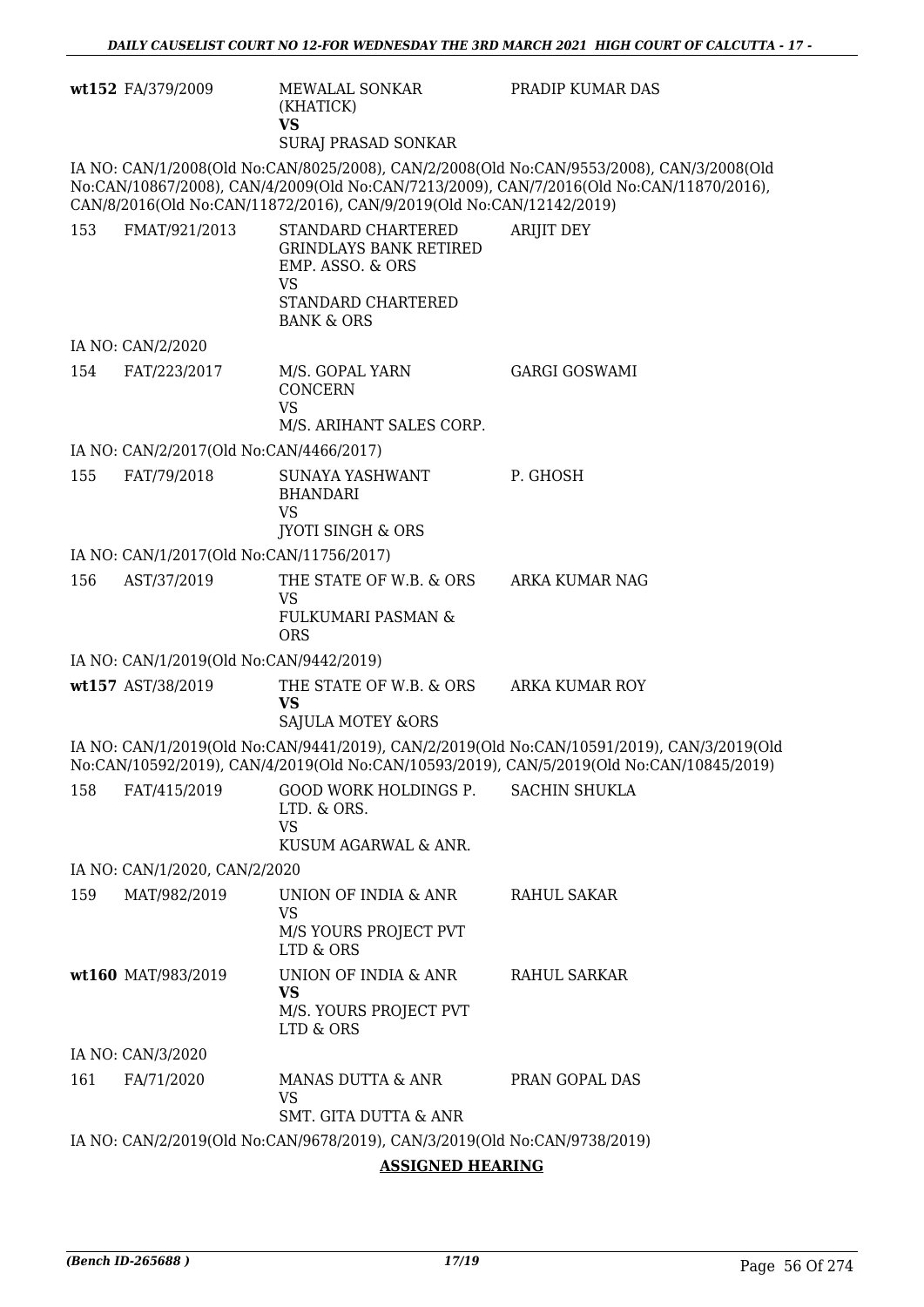| 162 | FMA/755/2009<br>(TOP)                          | <b>MANINDRA</b><br><b>BHATTACHARJEE</b><br><b>VS</b><br>MITRA MUKHERJEE     | NILENDRA NARAYAN<br>ROY                                                                   |
|-----|------------------------------------------------|-----------------------------------------------------------------------------|-------------------------------------------------------------------------------------------|
|     | No:CAN/5973/2018)                              |                                                                             | IA NO: CAN/1/2008(Old No:CAN/1735/2008), CAN/2/2012(Old No:CAN/7699/2012), CAN/4/2018(Old |
| 163 | FMA/1588/2016                                  | LABANYA KOLAY & ORS<br>VS                                                   | AMIYA NARAYAN<br>MUKHERJEE                                                                |
|     |                                                | RANI BIRLA GIRL'S<br><b>COLLEGE &amp; ORS</b>                               |                                                                                           |
|     |                                                | No:CAN/1232/2017), CAN/6/2017(Old No:CAN/11942/2017)                        | IA NO: CAN/3/2015(Old No:CAN/5848/2015), CAN/4/2015(Old No:CAN/5849/2015), CAN/5/2017(Old |
| 164 | FA/419/2008                                    | DEBASISH MUKHERJEE<br><b>VS</b><br>MAKHAN CHANDRA BALO &<br>ANR             | <b>SUBHAS CHANDRA</b><br><b>BASU</b>                                                      |
|     |                                                | IA NO: CAN/1/2008(Old No:CAN/5639/2008), CAN/10/2020, CAN/11/2020           |                                                                                           |
| 165 | WP.ST/360/2011                                 | <b>ABHIJIT ROY</b><br><b>VS</b>                                             | <b>SATYABRATA</b><br><b>CHAKRABORTY</b>                                                   |
|     |                                                | STATE OF WEST BENGAL &<br>ORS.                                              |                                                                                           |
| 166 | FAT/16/2014                                    | UNION OF INDIA REPTD BY<br>SECRETARY DEPARTMENT<br>OF POST & ORS            | <b>SHYAMAL</b><br><b>CHAKRABORTY</b>                                                      |
|     |                                                | <b>VS</b><br>THE KUSUM COMMERCIAL<br>CO. LTD                                |                                                                                           |
|     | No:CAN/3844/2018)                              |                                                                             | IA NO: CAN/1/2014(Old No:CAN/425/2014), CAN/5/2015(Old No:CAN/10592/2015), CAN/6/2018(Old |
| 167 | SAT/64/2014                                    | <b>BADAL CHANDRA DAS</b><br><b>VS</b>                                       | <b>SUPRIYA DUBEY</b>                                                                      |
|     |                                                | <b>CHAND KUMAR DAS</b>                                                      |                                                                                           |
|     |                                                | IA NO: CAN/1/2020(Old No:CAN/2089/2020), CAN/2/2020(Old No:CAN/2099/2020)   |                                                                                           |
| 168 | FA/82/2017                                     | <b>ARATI DAS</b><br>VS<br>MAYARANI CHAKRABORTY<br>& ANR                     | <b>SUMIT RAY</b>                                                                          |
|     |                                                | IA NO: CAN/2/2017(Old No:CAN/6602/2017), CAN/3/2018(Old No:CAN/10285/2018)  |                                                                                           |
| 169 | FAT/536/2017                                   | M/S. GOPAL YARN<br><b>CONCERN</b><br><b>VS</b>                              | <b>GARGI GOSWAMI</b>                                                                      |
|     |                                                | M/S. ARIHANT SALES CORP.                                                    |                                                                                           |
| 170 | FAT/636/2017                                   | <b>ASHOK KUMAR SHAW &amp;</b><br><b>ORS</b><br><b>VS</b><br>NIHAR LAW & ANR | AMARNATH<br><b>AGARWAL</b>                                                                |
| 171 | FMAT/1113/2017                                 | RAMPADA PAL                                                                 |                                                                                           |
|     |                                                | VS<br><b>BALARAM BAKULI &amp; ORS</b>                                       | J.SAMANTA                                                                                 |
| 172 | SAT/508/2018                                   | MD MUSA<br>VS                                                               | <b>SOUNAK</b><br><b>BHATTACHARYA</b>                                                      |
|     | <b>IA NO. CANILOO10(OJA No.CANILOO22/2010)</b> | MD BELAL & ORS                                                              |                                                                                           |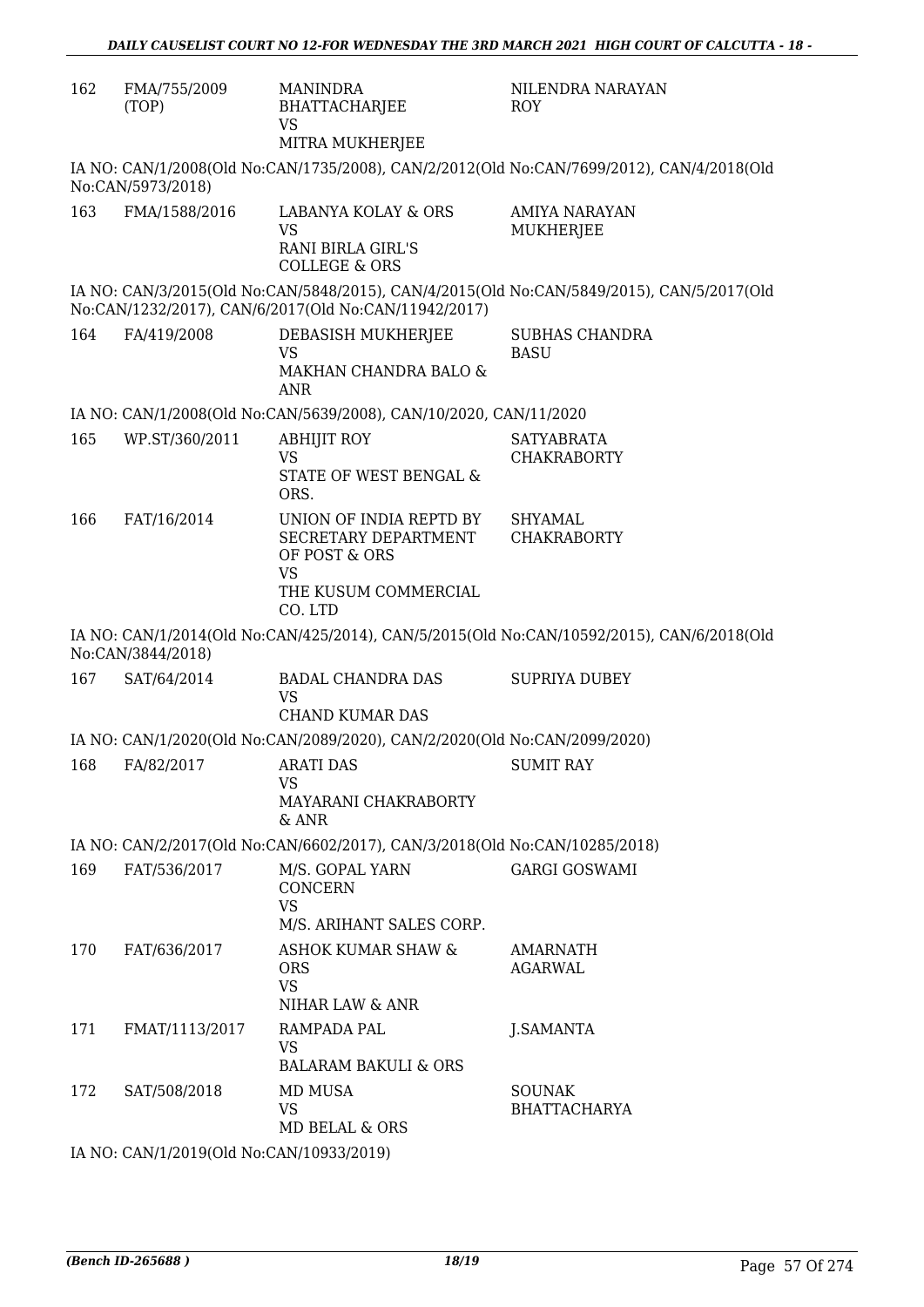| 173 | FMA/1685/2019                 | THE STATE OF WB & ORS.<br>VS<br>REENA DASGUPTA & ORS.                                     | <b>DIANA GHOSH</b><br><b>DASTIDAR</b> |
|-----|-------------------------------|-------------------------------------------------------------------------------------------|---------------------------------------|
|     |                               | <b>REVIEW APPLICATION</b>                                                                 |                                       |
| 174 | RVW/47/2020                   | BUDDHADEB HALDER<br><b>VS</b><br>CHANDRA NATH CHANDRA                                     | AMAL KUMAR SAHA                       |
|     |                               | IA NO: CAN/1/2020(Old No:CAN/2546/2020), CAN/2/2020(Old No:CAN/2547/2020)                 |                                       |
| 175 | RVW/95/2020                   | STATE OF WEST BENGAL<br>AND ORS.<br>VS<br>SYMAPADA GHORAI AND<br><b>ANR</b>               | <b>ARKA NAG</b>                       |
|     | IA NO: CAN/1/2020, CAN/2/2020 |                                                                                           |                                       |
|     | wt176 RVW/96/2020             | STATE OF WEST BENGAL<br>AND ORS.<br><b>VS</b><br>SYAMAPADA GHORAI AND<br><b>ANOTHER</b>   | ARKA KUMAR NAG                        |
|     | IA NO: CAN/1/2020, CAN/2/2020 |                                                                                           |                                       |
|     | wt177 RVW/97/2020             | STATE OF WEST BENGAL<br>AND ORS.<br><b>VS</b><br>SYAMAPADA GHARAI AND<br><b>OTHERS</b>    | ARKA KUMAR BAG                        |
|     | IA NO: CAN/1/2020, CAN/2/2020 |                                                                                           |                                       |
|     | wt178 WPCRC/47/2020           | PROF DR. SYAMAPADA<br><b>GHORAI</b><br>VS<br>NARAYAN SWARUP NIGAM<br>AND ORS.             | ARKA KUMAR NAG                        |
|     | wt179 WP.ST/109/2018          | PROF (DR) SYAMAPADA<br><b>GHORAI</b><br>VS<br>STATE OF WEST BENGAL &<br><b>ORS</b>        | UTSAV DUTTA                           |
|     | wt180 WP.ST/55/2019           | PROF (DR) SYAMAPADA<br><b>GHORAI</b><br><b>VS</b><br>STATE OF WEST BENGAL &<br><b>ORS</b> | DONA GHOSH                            |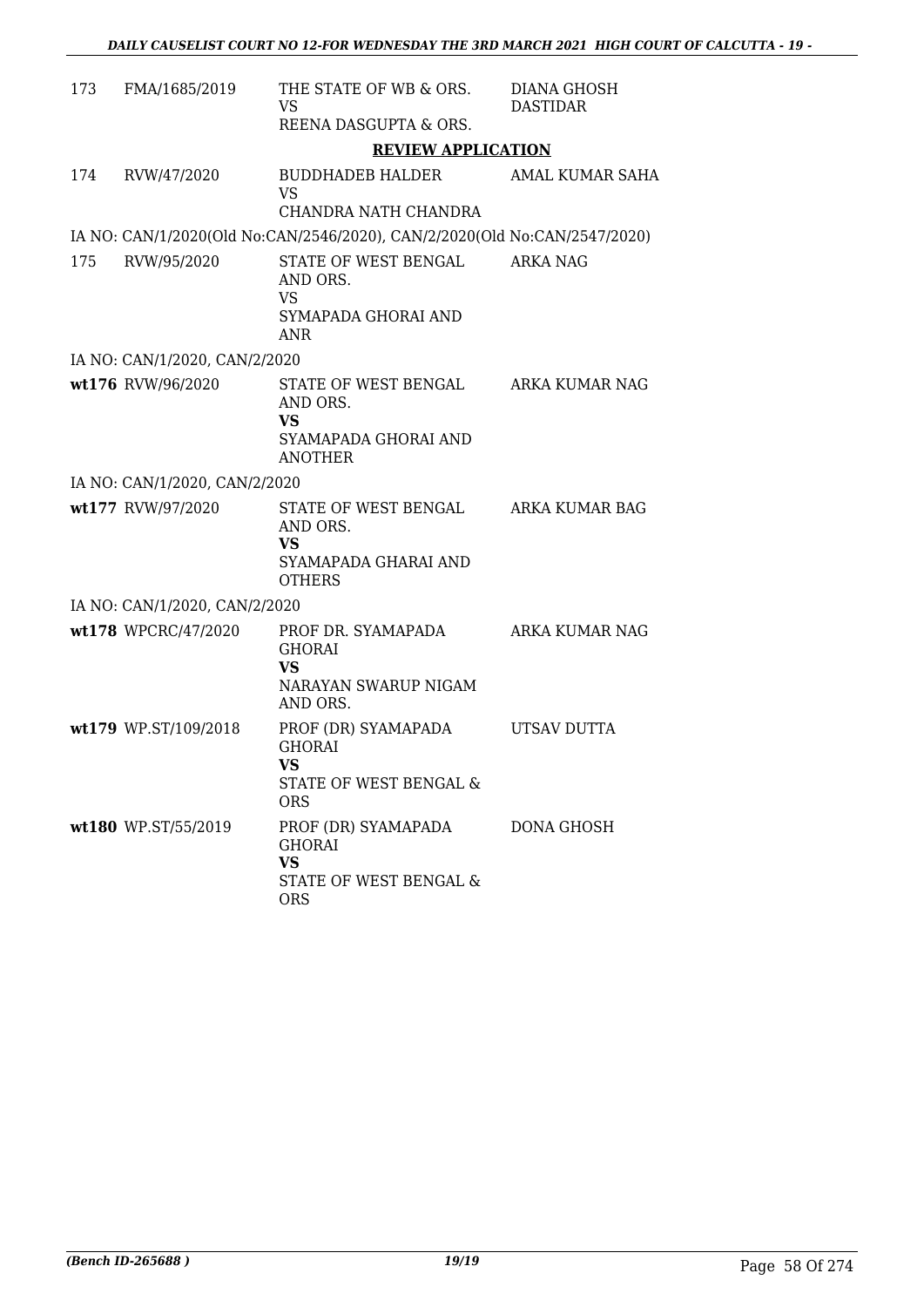

# In The High Court at Calcutta

### **Appellate Side**

**DAILY CAUSELIST For Wednesday The 3rd March 2021**

**COURT NO. 11**

#### **DIVISION BENCH (DB - VI)**

**AT 10:45 AM**

**HON'BLE JUSTICE SUBRATA TALUKDAR HON'BLE JUSTICE HIRANMAY BHATTACHARYYA (VIA VIDEO CONFERENCE)**

#### **ON AND FROM MONDAY, THE 11TH JANUARY 2021 - APPEALS FROM ORDERS RELATING TO MUNICIPALITIES, CO-OPERATIVES & PANCHAYATS UNDER GROUP-V INCLUDING APPLICATIONS CONNECTED THERETO;**

**HEARING OF WRIT APPEALS IRRESPECTIVE OF CLASSIFICATION INCLUDING APPLICATIONS CONNECTED THERETO;**

**SPECIAL NOTE: 1.(A) MENTIONING OF REALLY URGENT MATTERS WILL BE ALLOWED ON EVERY MONDAY AND WEDNESDAY AT THE FIRST SITTING OF THE COURT. (B) MENTIONING SLIPS MUST BE FILED STATING THE GROUNDS OF URGENCY WITH SERVICE OF NOTICE ON THE OPPOSITE SIDE(S). (C) FIXED MATTERS MARKED IN EACH GROUP WILL BE CALLED ON FIRST FROM THE GROUP. 2. APPELLATE SIDE MATTERS WILL BE TAKEN UP UPTO RECESS ON EVERY TUESDAY AND THURSDAY. 3. ON TUESDAYS AND THURSDAYS APPEALS FOR HEARING (SENT FROM DEPARTMENTS) WILL BE CALLED ON FIRST, THEREAFTER, MATTERS WILL BE CALLED ON AS PER LIST.**

**NOTE: MATTERS WILL BE TAKEN UP THROUGH PHYSICAL HEARING ONLY WHEN BOTH THE PARTIES ARE AGREED**

#### **APPLICATION(S)**

1 MAT/845/2020 (Fixed) SANUYARA KHATUN AND **OTHERS** VS SIRAJ HAQ AND OTHERS SAIKAT CHATTERJII

IA NO: CAN/1/2020

2 MAT/799/2020 [Fixed] TAPAN KUMAR MUKHERJEE VS THE KOLKATA MUNICIPAL CORPORATION AND **OTHERS** 

IA NO: CAN/1/2020, CAN/2/2021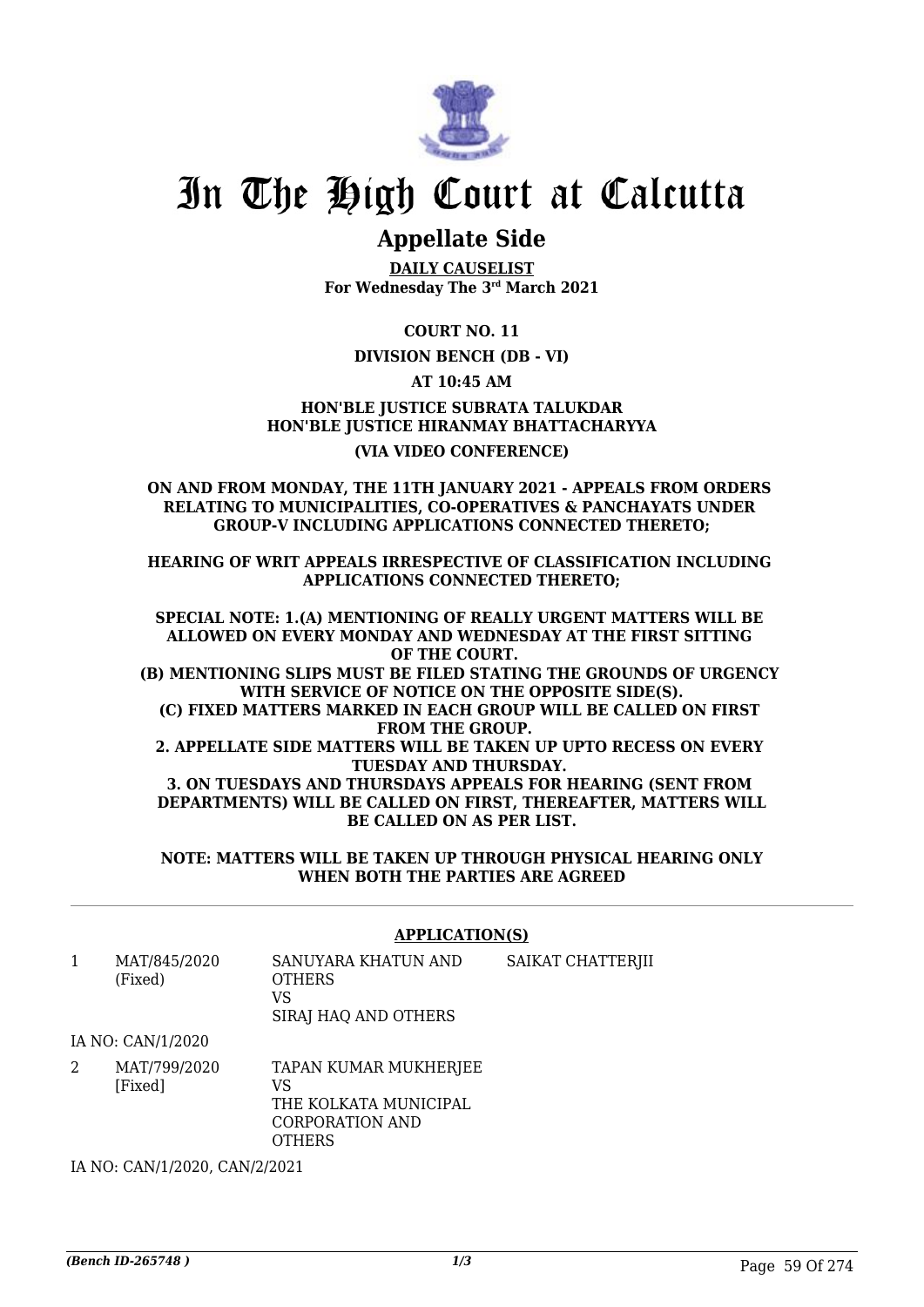| 3   | MAT/364/2020                             | THE WEST BENGAL STATE<br>ELECTION COMMISSION<br><b>VS</b>                                                               | PAPIYA BIHANI                                                                           |
|-----|------------------------------------------|-------------------------------------------------------------------------------------------------------------------------|-----------------------------------------------------------------------------------------|
|     |                                          | ARUP DEY & ORS                                                                                                          |                                                                                         |
|     | IA NO: CAN/1/2020(Old No:CAN/2425/2020)  |                                                                                                                         |                                                                                         |
| 4   | MAT/1672/2019<br>[Defective]             | <b>ASHOK PRAMANIK</b><br>VS<br><b>SHILA KARMAKAR</b>                                                                    | AMITABHA GHOSH                                                                          |
|     | IA NO: CAN/1/2019(Old No:CAN/11455/2019) |                                                                                                                         |                                                                                         |
|     |                                          | <b>APPEALS FOR HEARING (SENT FROM DEPARTMENTS)</b>                                                                      |                                                                                         |
| 5   | MAT/328/2020                             | MAFIJUDDIN MIA                                                                                                          | NILADRI SAHA                                                                            |
|     | [3rd Time] [N.T.W.]                      | <b>VS</b><br>STATE OF WEST BENGAL &<br>ORS.                                                                             |                                                                                         |
|     | IA NO: CAN/1/2020(Old No:CAN/2103/2020)  |                                                                                                                         |                                                                                         |
| wt6 | WPA/1748/2020                            | MAFIJUDDIN MIA                                                                                                          | NILADRI SAHA                                                                            |
|     |                                          | <b>VS</b><br>STATE OF WEST BENGAL &<br><b>ORS</b>                                                                       |                                                                                         |
|     |                                          | <b>APPEALS FOR HEARING</b>                                                                                              |                                                                                         |
| 7   | MAT/1423/2018                            | SK. GOLAM KIBRIA                                                                                                        | JAHANGIR BADSHA                                                                         |
|     | [4 P.B.]                                 | <b>VS</b><br>STATE OF WEST BENGAL &<br><b>ORS</b>                                                                       |                                                                                         |
|     |                                          |                                                                                                                         | IA NO: CAN/1/2019(Old No:CAN/10243/2019), CAN/2/2019(Old No:CAN/10244/2019), CAN/3/2021 |
| 8   | FMA/2223/2014                            | <b>AHASANUL HOQUE</b>                                                                                                   | <b>ARNAB RAY</b>                                                                        |
|     | (2 P.B.)                                 | <b>VS</b><br>STATE OF WEST BENGAL &<br><b>ORS</b>                                                                       |                                                                                         |
|     | IA NO: CAN/1/2012(Old No:CAN/5558/2012)  |                                                                                                                         |                                                                                         |
| 9   | MAT/736/2020                             | <b>GOBINDA MAITI</b>                                                                                                    | RAVI RANJAN KUMAR                                                                       |
|     | $(2$ PBS)                                | <b>VS</b><br>MIDNAPORE MUNICIPALITY<br><b>AND ORS</b>                                                                   |                                                                                         |
|     | IA NO: CAN/1/2020                        |                                                                                                                         |                                                                                         |
| 10  | FMA/3538/2014<br>(2 P.B.)                | <b>SURENDRA KUMAR</b><br><b>GOENKA &amp; ORS</b><br><b>VS</b><br><b>BANGUR AVENUE</b><br>RESIDENTS ASSOCIATION<br>& ORS | RAJSHREE KAJARIA                                                                        |
|     | wt11 FMA/278/2015                        | KRISHNA MURARI<br>GOENKA(K.M. GOENKA) &<br>ORS<br><b>VS</b><br><b>BANGUR AVENUE</b><br>RESIDENTS' ASSOCIATION<br>& ORS  | RAJESH UPADHYAY                                                                         |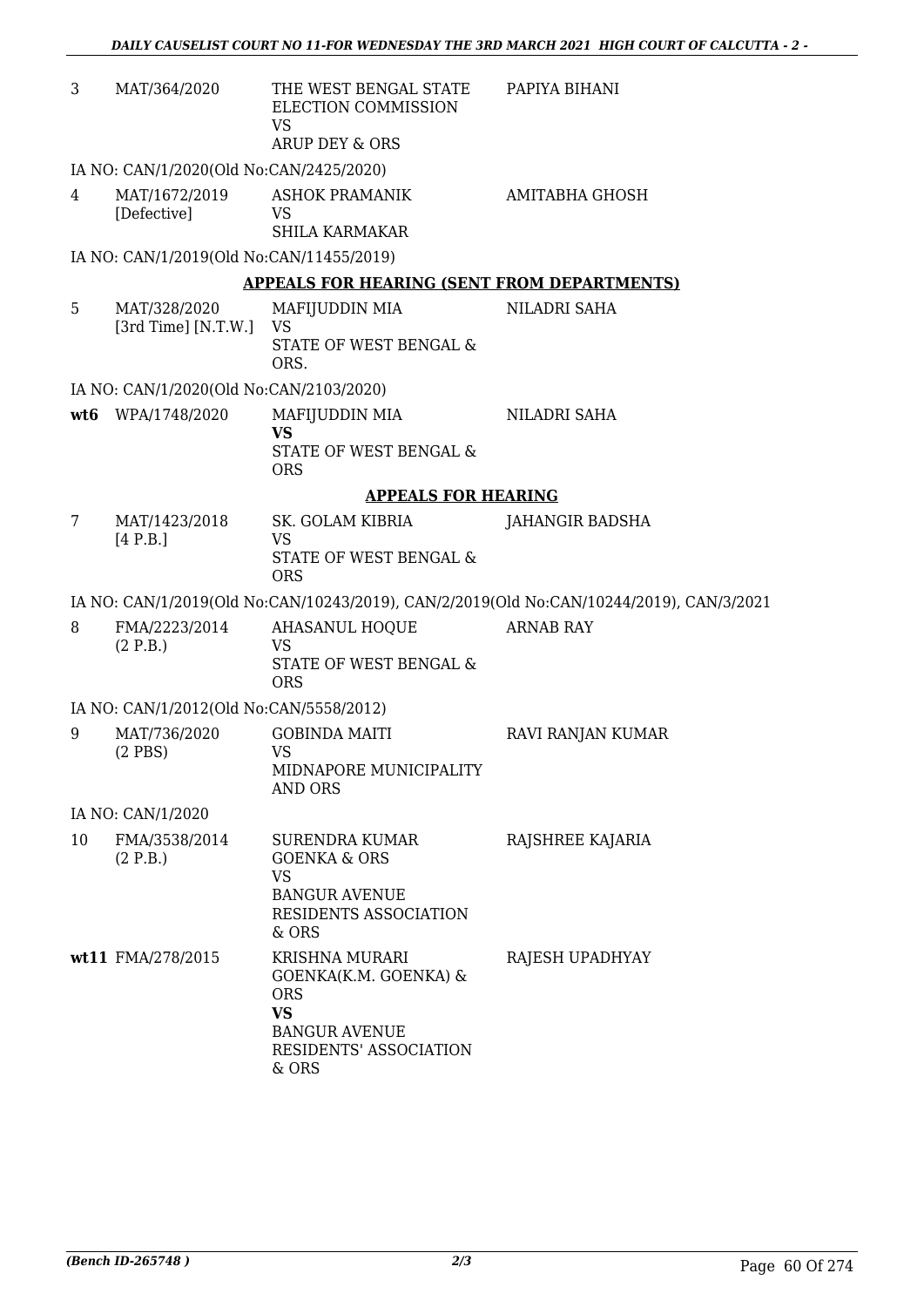|    | wt12 FMA/3520/2014                       | SURENDRA KUMAR<br><b>GOENKA &amp; ORS</b><br><b>VS</b><br><b>BANGUR AVENUE</b><br>RESIDENTS' ASSOCIATION<br>$&$ ORS | RAJSHREE KAJARIA                                                                          |
|----|------------------------------------------|---------------------------------------------------------------------------------------------------------------------|-------------------------------------------------------------------------------------------|
|    | IA NO: ASTA/1/2014(Old No:ASTA/101/2014) |                                                                                                                     |                                                                                           |
|    | wt13 FMA/3536/2014                       | <b>SURENDRA KUMAR</b><br><b>GOENKA &amp; ORS</b><br><b>VS</b><br><b>SOUTH DUM DUM</b><br><b>MUNICIPAITY</b>         | RAJSHREE KAJARIA                                                                          |
| 14 | FMA/118/2012<br>[2 P.B.]                 | <b>MANOSH KR GHOSH</b><br>VS<br>STATE OF W.B.                                                                       | RUDRA JYOTI<br><b>BHATTACHARJEE</b>                                                       |
|    |                                          | No:CAN/8448/2014), CAN/4/2014(Old No:CAN/11688/2014)                                                                | IA NO: CAN/1/2011(Old No:CAN/9055/2011), CAN/2/2012(Old No:CAN/9408/2012), CAN/3/2014(Old |
| 15 | FMA/2418/2014<br>(2 P.B.)                | MADHUSUDAN DAS & ORS<br>VS<br>STATE OF WEST BENGAL &<br><b>ORS</b>                                                  | A.K.JHA                                                                                   |
|    | wt16 WPA/33023/2013                      | MADHUSUDAN DAS & ORS<br><b>VS</b><br>STATE OFW B & ORS                                                              | A K JHA                                                                                   |
| 17 | FMA/3538/2013<br>(2 P.B.)                | RAJLAXMI PRADHAN(PAL)<br><b>VS</b><br><b>SUDESHNA</b><br>MAITY(SASHMAL)                                             | <b>GOURAV DAS</b>                                                                         |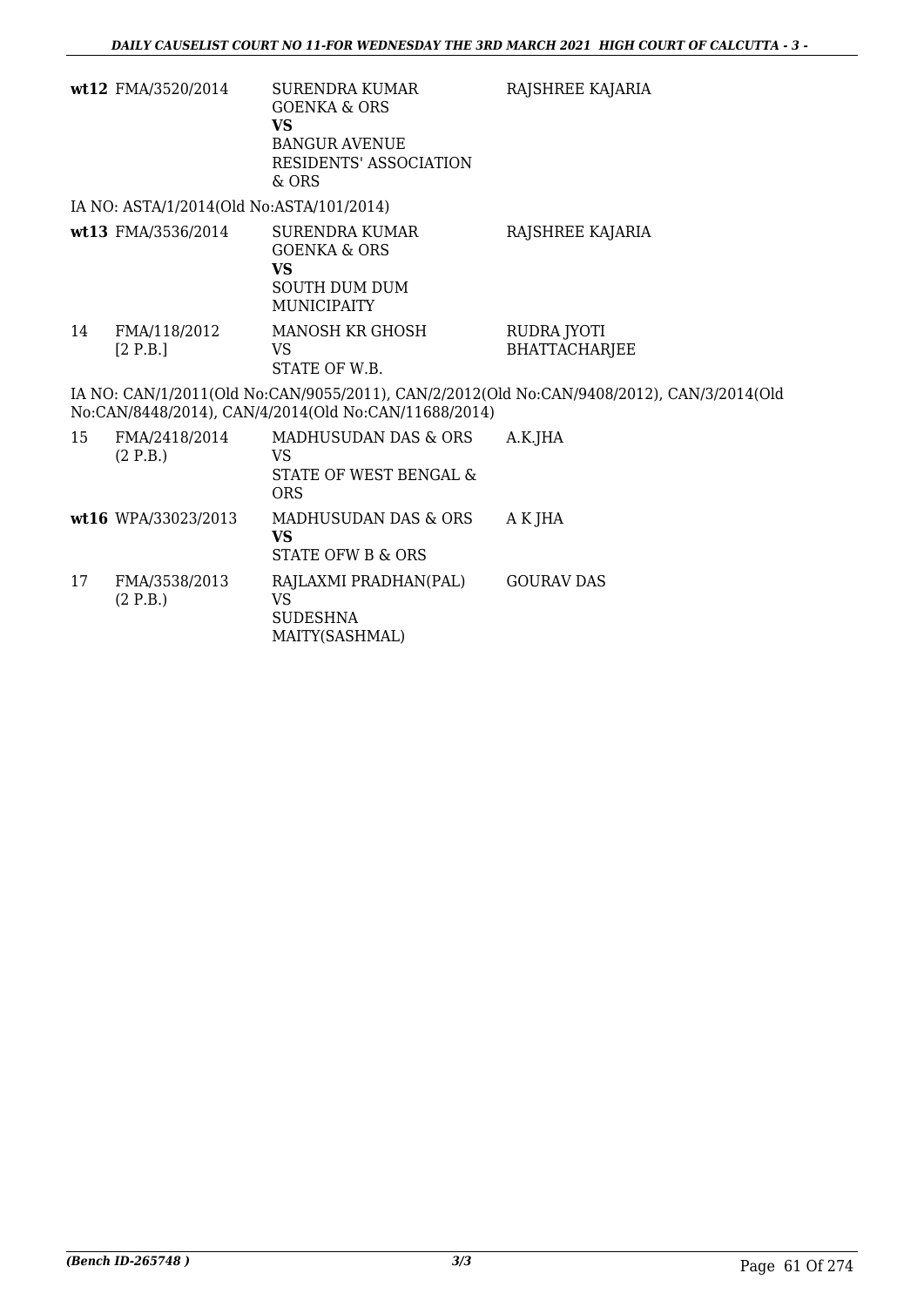

## In The High Court at Calcutta

### **Appellate Side**

**DAILY CAUSELIST For Wednesday The 3rd March 2021**

**COURT NO. 28**

**DIVISION BENCH (DB - VII)**

**AT 10:45 AM**

#### **HON'BLE JUSTICE TAPABRATA CHAKRABORTY HON'BLE JUSTICE TIRTHANKAR GHOSH**

**(VIA VIDEO CONFERENCE)**

**ON AND FROM WEDNESDAY, THE 13TH JANUARY, 2021 - ANTICIPATORY BAIL UNDER SECTION 438 OF THE CODE OF CRIMINAL PROCEDURE INCLUDING MODIFICATION/CANCELLATION AND RELAXATION OF THE SAME;**

**BAIL UNDER SECTION 439 OF THE CODE OF CRIMINAL PROCEDURE (PUNISHMENT ABOVE 7 YEARS) INCLUDING MODIFICATION/CANCELLATION AND RELAXATION OF THE SAME;**

> **SPECIAL NOTE: MENTIONING WILL BE ALLOWED AT THE FIRST SITTING OF THE COURT ON MONDAY.**

**MONDAY – AFTER "TO BE MENTIONED" MATTERS AND OTHER FIXED MATTERS, BAIL APPLICATIONS OF THE YEAR 2021 WILL BE TAKEN UP SERIALLY FOR THE WHOLE DAY. TUESDAY – AFTER "TO BE MENTIONED" MATTERS AND OTHER FIXED MATTERS, BAIL APPLICATIONS OF THE YEAR 2020 WILL BE TAKEN UP SERIALLY UP TO RECESS AND FROM 2 P.M. "ANTICIPATORY BAIL" APPLICATIONS OF THE YEAR 2020 WILL BE TAKEN UP SERIALLY. WEDNESDAY – AFTER "TO BE MENTIONED" MATTERS AND OTHER FIXED MATTERS, BAIL APPLICATIONS OF THE YEAR 2021 WILL BE TAKEN UP SERIALLY TILL 3.30 P.M. AND THEREAFTER APPLICATIONS/RELAXATION AND CANCELLATION WILL BE TAKEN UP SERIALLY. THURSDAY – AFTER "TO BE MENTIONED" MATTERS AND OTHER FIXED MATTERS, ANTICIPATORY BAIL APPLICATIONS OF THE YEAR 2020 WILL BE TAKEN UP SERIALLY UP TO 3.30 P.M. AND THEREAFTER APPLICATIONS/RELAXATION AND CANCELLATION WILL BE TAKEN UP SERIALLY. FRIDAY – AFTER "TO BE MENTIONED" MATTERS AND OTHER FIXED MATTERS, ANTICIPATORY BAIL APPLICATIONS OF THE YEAR 2021 WILL BE TAKEN UP TO 3 P.M. NOTE: MATTERS WILL BE TAKEN UP THROUGH PHYSICAL HEARING ONLY WHEN BOTH THE PARTIES ARE AGREED**

|   | <b>TO BE MENTIONED</b>                    |                                                                                        |                         |  |
|---|-------------------------------------------|----------------------------------------------------------------------------------------|-------------------------|--|
| 1 | CRM/4725/2020                             | SAVITA DEVI MALL & ANR<br>VS<br>STATE OF WEST BENGAL                                   | PRAN GOPAL DAS          |  |
|   | IA NO: CRAN/1/2020(Old No:CRAN/2923/2020) |                                                                                        |                         |  |
| 2 | CRM/8284/2020                             | TARIKUL ISLAM<br>VS.<br>State of West Bengal                                           | SANTANU MAJI            |  |
| 3 | CRM/10646/2020<br>[Correction]            | GAYATRI SAHA AND ANR<br>VS.<br>State of West Bengal                                    | <b>SOUMA SUBHRA RAY</b> |  |
| 4 | CRM/585/2021<br>[C]                       | Sheo shankar Bharti@ Sheo<br>Shankar Bharti<br>VS.<br>STATE OF WEST BENGAL AND<br>ORS. | KOUSTAV BAGCHI          |  |
| 5 | CRM/751/2021<br>[Non Prosecution]         | NARAD BISWAS AND ORS<br>VS.<br>State of West Bengal                                    | SHIBAJI KUMAR DAS       |  |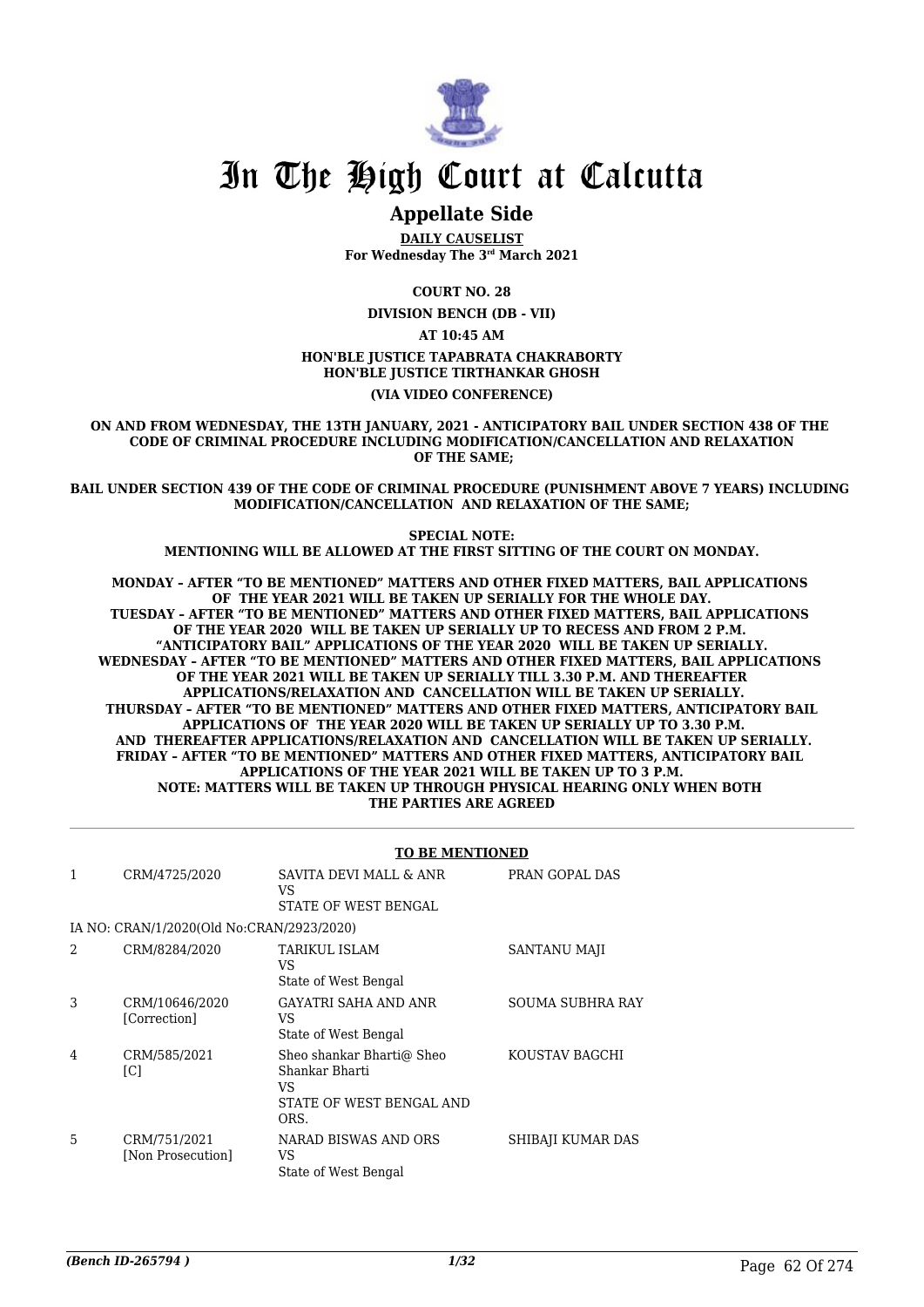| 6    | CRM/1203/2021                      | SREEJONI BHATTACHARYAA<br>VS                         | ATISH GHOSH          |
|------|------------------------------------|------------------------------------------------------|----------------------|
|      |                                    | THE STATE OF WEST BENGAL                             |                      |
| 7    | CRM/1381/2021                      | LUCY KADENA<br><b>VS</b><br>STATE OF WEST BENGAL     | <b>NAZIR AHMED</b>   |
| 8    |                                    | RABIN MONDAL                                         | <b>SUMAN DE</b>      |
|      | CRM/2132/2021<br>[Non Prosecution] | VS                                                   |                      |
|      |                                    | STATE OF WEST BENGAL                                 |                      |
|      |                                    | <b>APPLICATION FOR BAIL</b>                          |                      |
| 9    | CRM/24/2021                        | ICHINI SOMNATH SHYAM<br><b>VS</b>                    | PIYALI PAUL          |
|      |                                    | STATE OF WEST BENGAL AND<br>ORS.                     |                      |
| wt10 | CRM/25/2021                        | ICHINI SOMNATH SHYAM<br>VS.                          | PIYALI PAUL          |
|      |                                    | STATE OF WEST BENGAL AND<br>ORS.                     |                      |
| 11   | CRM/376/2021                       | SK. ISMAIL @ DULAL AND ORS.<br><b>VS</b>             | SK. TOSLIM ALI       |
|      |                                    | State of West Bengal                                 |                      |
| 12   | CRM/384/2021                       | <b>SENTU SK</b>                                      | SWARNALI SAHA        |
|      |                                    | <b>VS</b><br>State of West Bengal                    |                      |
| 13   | CRM/464/2021                       | <b>MD KALIM</b>                                      | <b>JYOTI PRAKASH</b> |
|      |                                    | VS.                                                  | CHATTERJEE           |
|      |                                    | State of West Bengal                                 |                      |
| 14   | CRM/469/2021                       | MD KALU @ ATAUR RAHAMAN<br>VS<br>Union of India      | <b>SOUMYA NAG</b>    |
| 15   | CRM/480/2021                       | DURGAPRASAD TEWARI                                   | <b>SUMANTA DAS</b>   |
|      |                                    | <b>VS</b>                                            |                      |
|      |                                    | State of West Bengal                                 |                      |
| wt16 | CRM/1388/2021                      | <b>SOUMEN NAYAK</b><br>VS.<br>STATE OF WEST BENGAL   | UTTIYA RAY           |
| 17   | CRM/491/2021                       | MONOJIT MONDAL @ FOCHEN                              | AMIT SINGH           |
|      |                                    | AND ANR<br>VS                                        |                      |
|      |                                    | State of West Bengal                                 |                      |
| 18   | CRM/492/2021                       | RAJA SINGH @ MOTA RAJA @<br><b>SUMAN SINGH</b><br>VS | SOUMYADEEP DAS       |
|      |                                    | State of West Bengal                                 |                      |
| 19   | CRM/511/2021                       | MEHEBUB ALAM @ LITON SK                              | DIPAYAN KUNDU        |
|      |                                    | <b>VS</b><br>State of West Bengal                    |                      |
| 20   | CRM/537/2021                       | INDRAJIT MONDAL                                      | SANDIP KUMAR MONDAL  |
|      |                                    | VS<br>THE STATE OF WEST BENGAL                       |                      |
| 21   | CRM/556/2021                       | JAWAD ALAM@KAFAN                                     | PINTU KARAR          |
|      |                                    | VS<br>State of West Bengal                           |                      |
| 22   | CRM/580/2021                       | SUKUMAR BISWAS AND ORS.                              | DIPTANGSHU BASU      |
|      |                                    | VS                                                   |                      |
|      |                                    | State of West Bengal                                 |                      |
| 23   | CRM/591/2021                       | MERAJUL HAQUE<br>VS                                  | <b>MOUNICK GHOSH</b> |
|      |                                    | State of West Bengal                                 |                      |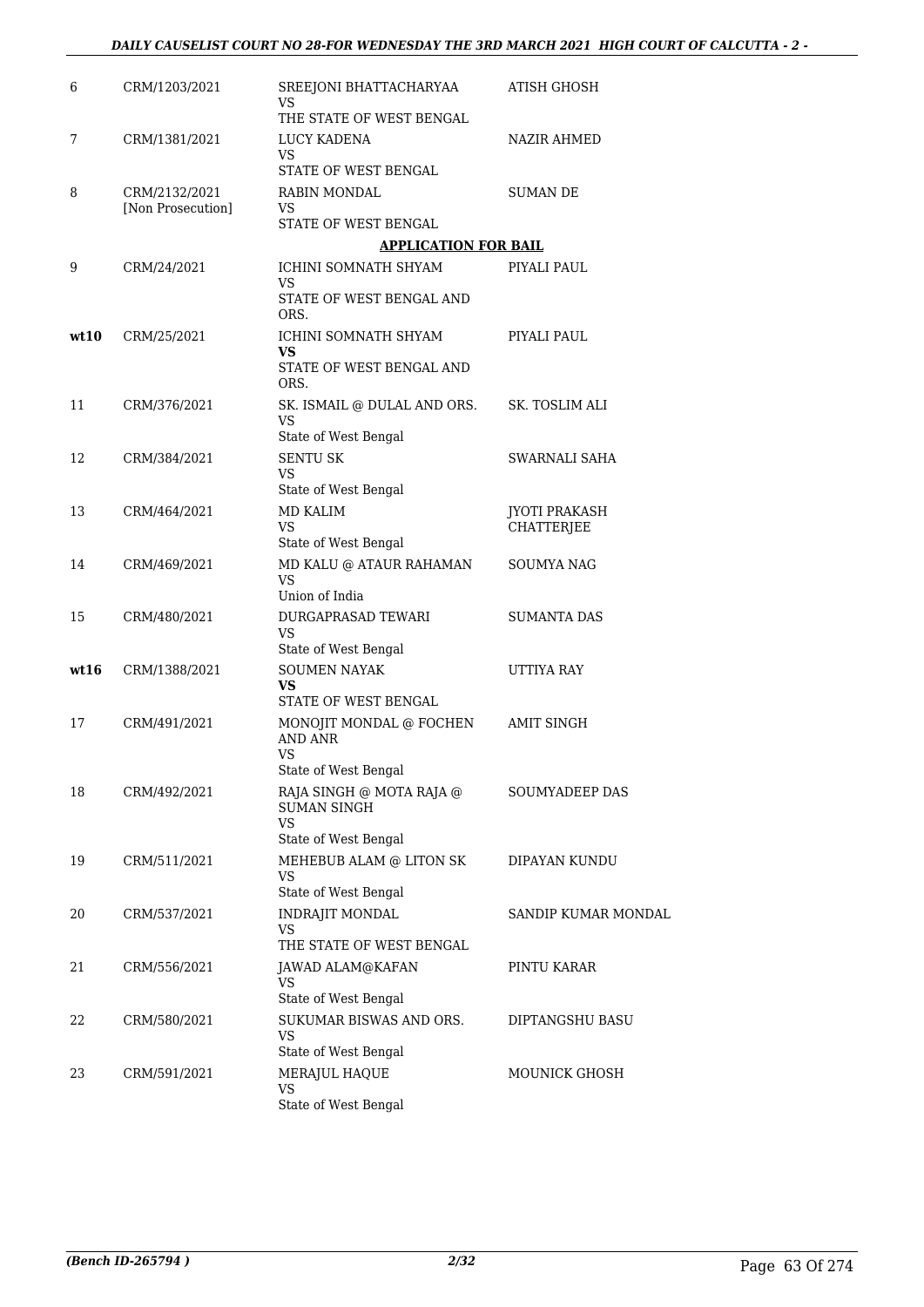| 24 | CRM/628/2021 | KALIDASI NASKAR<br>VS                                                            | ABDUR RAKIB                               |
|----|--------------|----------------------------------------------------------------------------------|-------------------------------------------|
|    |              | State of West Bengal                                                             |                                           |
|    |              | <b>BAIL APPLICATION [NEW]</b>                                                    |                                           |
| 25 | CRM/653/2021 | MONOJIT GHOSH @ MONO<br>VS                                                       | SUBHAJYTOI CHANDRA                        |
|    |              | State of West Bengal                                                             |                                           |
| 26 | CRM/713/2021 | SOMNATH MONDAL<br>VS<br>State of West Bengal                                     | <b>SUJIY SARKAR</b>                       |
| 27 | CRM/716/2021 | SASTI GHOSH                                                                      | <b>SOUVIK DAS</b>                         |
|    |              | VS<br>State of West Bengal                                                       |                                           |
| 28 | CRM/752/2021 | UTPAL DAS AND ANR<br>VS                                                          | RAJ KUMAR GUPTA                           |
|    |              | State of West Bengal                                                             |                                           |
| 29 | CRM/753/2021 | SK NASIM @PAPPU AND ANR<br>VS                                                    | <b>JYOTI PROKASH</b><br><b>CHATTERJEE</b> |
|    |              | State of West Bengal                                                             |                                           |
| 30 | CRM/759/2021 | ELEEM BOX MOLLA<br>VS<br>State of West Bengal                                    | MD JAMAT UL FIRDOUS                       |
| 31 | CRM/760/2021 | BAPPADITYA MONDAL                                                                | RAJ KUMAR GUPTA                           |
|    |              | VS<br>State of West Bengal                                                       |                                           |
| 32 | CRM/762/2021 | NOORBOX SK @ BHOLA SK @<br><b>NURBAKS SEKH</b><br>VS.                            | GOPAL DAS                                 |
|    |              | State of West Bengal                                                             |                                           |
| 33 | CRM/766/2021 | HASAN IMAM @ HASNU @<br>ZUBAIR AHMED @ ASIF<br>HOSSAIN @ ARIF HASAN<br><b>VS</b> | PRATIK GHOSH                              |
| 34 | CRM/767/2021 | State of West Bengal<br>IDRISH KHAN@IDRISH ALI<br><b>KHAN</b><br>VS              | <b>SAMIRUL SARDAR</b>                     |
|    |              | State of West Bengal                                                             |                                           |
| 35 | CRM/768/2021 | ABDUL HOQUE<br>VS<br>State of West Bengal                                        | <b>SUJATA DAS</b>                         |
| 36 | CRM/769/2021 | DIGANTA MONDAL AND ANR                                                           | SUMANTA CHAKRABORTY                       |
|    |              | VS<br>State of West Bengal                                                       |                                           |
| 37 | CRM/770/2021 | <b>ABDUL LATIF</b><br>VS                                                         | <b>BUSRA KHATUN</b>                       |
|    |              | State of West Bengal                                                             |                                           |
| 38 | CRM/771/2021 | <b>TAPASH PAHAN@TAPAS</b><br>VS<br>State of West Bengal                          | <b>BUSRA KHATUN</b>                       |
| 39 | CRM/772/2021 | PARITOSH MISTRY<br>VS                                                            | FRANCIS SAMSON<br><b>CORREA</b>           |
|    |              | State of West Bengal                                                             |                                           |
| 40 | CRM/773/2021 | <b>MUKUL SK</b><br>VS                                                            | DIPTENDU BANERJEE                         |
|    |              | State of West Bengal                                                             |                                           |
| 41 | CRM/778/2021 | <b>BISWAJIT GHOSH</b><br><b>VS</b><br>State of West Bengal                       | KRISHNENDU BHADRA                         |
| 42 | CRM/779/2021 | MD ZAKIR @MD ZAKIR                                                               | <b>SOUVIK DUTTA</b>                       |
|    |              | <b>VS</b><br>State of West Bengal                                                |                                           |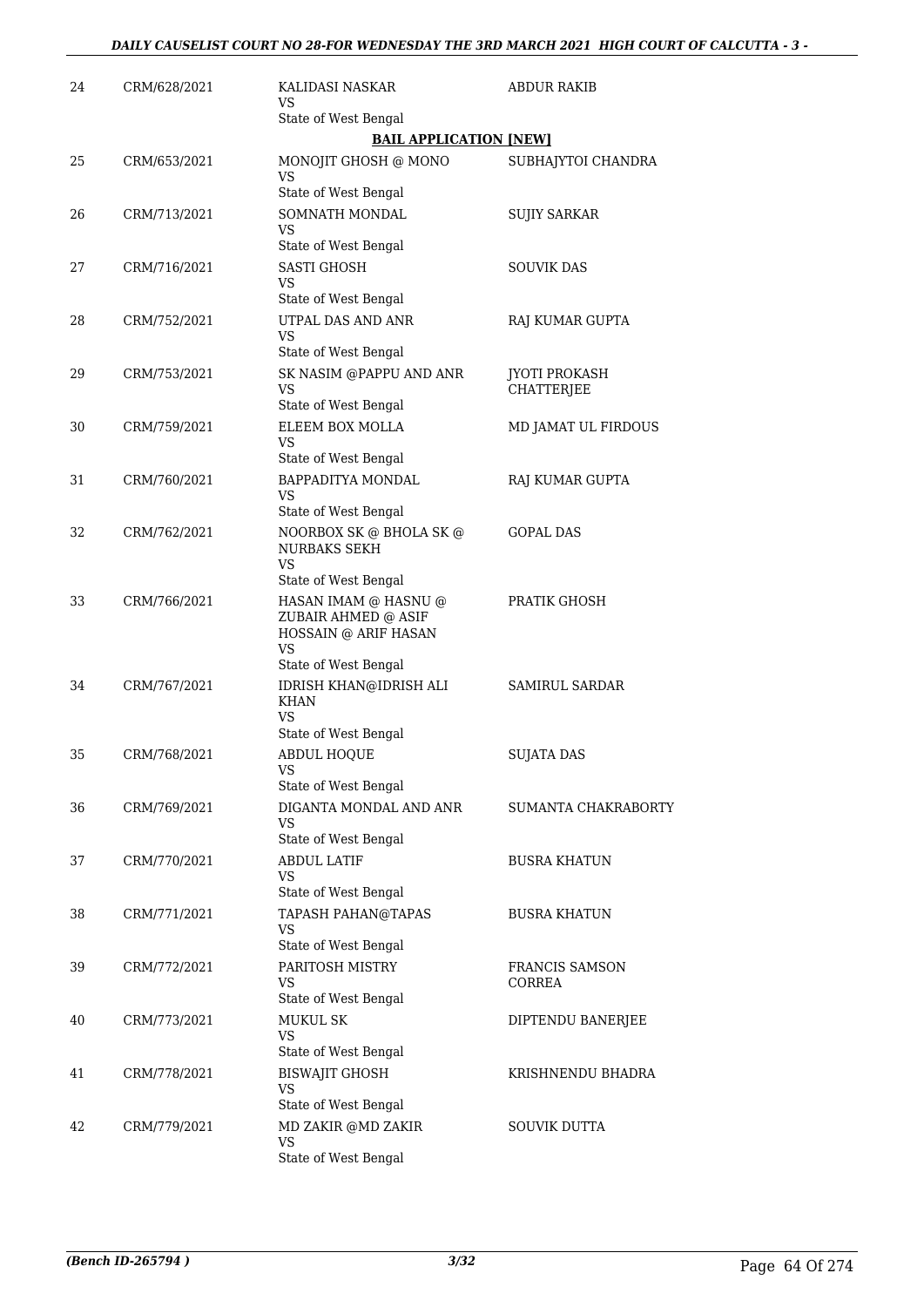| State of West Bengal<br>AYUB ALI MOLLA<br>44<br>CRM/782/2021<br>SHASHANKA SHEKHAR<br>VS<br>SAHA<br>State of West Bengal<br>SATYAJIT DAS @ BABU<br>45<br>CRM/784/2021<br>SHASHANKA SHEKHAR<br>VS<br>SAHA<br>State of West Bengal<br>CRM/785/2021<br>NARESH THAKUR @ NORESH<br>RAJNISH KUMAR<br>46<br><b>KALAWATIA</b><br>THAKUR<br>VS.<br>State of West Bengal<br>SK RAMJAN @ FATE<br>CRM/786/2021<br>SHASHANKA SHEKHAR<br>47<br><b>VS</b><br>SAHA<br>State of West Bengal<br>HIMANSHU SINGH<br>48<br>CRM/793/2021<br>NILENDRA NARAYAN RAY<br>VS<br>State of West Bengal<br>49<br>CRM/794/2021<br>AMIT SONKAR @ AMIT KR<br>TANMAY CHOWDHURY<br>SONKAR @ PARDOOM<br><b>VS</b><br>State of West Bengal<br>ASHIS @ ASHISH LAL<br>50<br>CRM/795/2021<br>TANMOY CHOWDHURY<br>VS<br>State of West Bengal<br>51<br>CRM/797/2021<br><b>FALGUN ROY</b><br>SUSNIGDHO<br>VS.<br>BHATTACHARYYA<br>State of West Bengal<br>PRAN PRATIM BORA<br>52<br>CRM/800/2021<br>SANJIDA SULTANA<br>VS<br>State of West Bengal<br>NASIMA BIBI @ GURIYA AND<br>CRM/801/2021<br><b>ARUN NASKAR</b><br>53<br>ANR<br>VS.<br>State of West Bengal<br>TINKU KUMAR SINGH<br>54<br>CRM/809/2021<br>DEV KUMAR SHARMA<br>VS.<br>State of West Bengal<br>55<br>CRM/810/2021<br><b>TAPAS DAS</b><br><b>AMAL KRISHNA</b><br>VS<br><b>SAMANTA</b><br>State of West Bengal<br>56<br>CRM/811/2021<br>BASHEER AHMED S.M.S.<br>NAVANIL DE<br>SICKANDER BATCH S.M<br>VS<br>Union of India AND ANR<br>CRM/816/2021<br><b>SUMAN BARMAN</b><br><b>ROMA ROY</b><br>57<br><b>VS</b><br>State of West Bengal<br>HASIMUDDIN<br><b>AMIT RAY</b><br>58<br>CRM/819/2021<br>VS<br>State of West Bengal<br>59<br><b>TARAK MISTRI</b><br>MD JANNAT UL FIRDOUS<br>CRM/820/2021 | 43 | CRM/780/2021 | MINATI SAREN @ SOREN AND<br>ANR<br>VS. | PAMPA DEY(DHABAL) |
|---------------------------------------------------------------------------------------------------------------------------------------------------------------------------------------------------------------------------------------------------------------------------------------------------------------------------------------------------------------------------------------------------------------------------------------------------------------------------------------------------------------------------------------------------------------------------------------------------------------------------------------------------------------------------------------------------------------------------------------------------------------------------------------------------------------------------------------------------------------------------------------------------------------------------------------------------------------------------------------------------------------------------------------------------------------------------------------------------------------------------------------------------------------------------------------------------------------------------------------------------------------------------------------------------------------------------------------------------------------------------------------------------------------------------------------------------------------------------------------------------------------------------------------------------------------------------------------------------------------------------------------------------------------------------------------------------------------------|----|--------------|----------------------------------------|-------------------|
|                                                                                                                                                                                                                                                                                                                                                                                                                                                                                                                                                                                                                                                                                                                                                                                                                                                                                                                                                                                                                                                                                                                                                                                                                                                                                                                                                                                                                                                                                                                                                                                                                                                                                                                     |    |              |                                        |                   |
|                                                                                                                                                                                                                                                                                                                                                                                                                                                                                                                                                                                                                                                                                                                                                                                                                                                                                                                                                                                                                                                                                                                                                                                                                                                                                                                                                                                                                                                                                                                                                                                                                                                                                                                     |    |              |                                        |                   |
|                                                                                                                                                                                                                                                                                                                                                                                                                                                                                                                                                                                                                                                                                                                                                                                                                                                                                                                                                                                                                                                                                                                                                                                                                                                                                                                                                                                                                                                                                                                                                                                                                                                                                                                     |    |              |                                        |                   |
|                                                                                                                                                                                                                                                                                                                                                                                                                                                                                                                                                                                                                                                                                                                                                                                                                                                                                                                                                                                                                                                                                                                                                                                                                                                                                                                                                                                                                                                                                                                                                                                                                                                                                                                     |    |              |                                        |                   |
|                                                                                                                                                                                                                                                                                                                                                                                                                                                                                                                                                                                                                                                                                                                                                                                                                                                                                                                                                                                                                                                                                                                                                                                                                                                                                                                                                                                                                                                                                                                                                                                                                                                                                                                     |    |              |                                        |                   |
|                                                                                                                                                                                                                                                                                                                                                                                                                                                                                                                                                                                                                                                                                                                                                                                                                                                                                                                                                                                                                                                                                                                                                                                                                                                                                                                                                                                                                                                                                                                                                                                                                                                                                                                     |    |              |                                        |                   |
|                                                                                                                                                                                                                                                                                                                                                                                                                                                                                                                                                                                                                                                                                                                                                                                                                                                                                                                                                                                                                                                                                                                                                                                                                                                                                                                                                                                                                                                                                                                                                                                                                                                                                                                     |    |              |                                        |                   |
|                                                                                                                                                                                                                                                                                                                                                                                                                                                                                                                                                                                                                                                                                                                                                                                                                                                                                                                                                                                                                                                                                                                                                                                                                                                                                                                                                                                                                                                                                                                                                                                                                                                                                                                     |    |              |                                        |                   |
|                                                                                                                                                                                                                                                                                                                                                                                                                                                                                                                                                                                                                                                                                                                                                                                                                                                                                                                                                                                                                                                                                                                                                                                                                                                                                                                                                                                                                                                                                                                                                                                                                                                                                                                     |    |              |                                        |                   |
|                                                                                                                                                                                                                                                                                                                                                                                                                                                                                                                                                                                                                                                                                                                                                                                                                                                                                                                                                                                                                                                                                                                                                                                                                                                                                                                                                                                                                                                                                                                                                                                                                                                                                                                     |    |              |                                        |                   |
|                                                                                                                                                                                                                                                                                                                                                                                                                                                                                                                                                                                                                                                                                                                                                                                                                                                                                                                                                                                                                                                                                                                                                                                                                                                                                                                                                                                                                                                                                                                                                                                                                                                                                                                     |    |              |                                        |                   |
|                                                                                                                                                                                                                                                                                                                                                                                                                                                                                                                                                                                                                                                                                                                                                                                                                                                                                                                                                                                                                                                                                                                                                                                                                                                                                                                                                                                                                                                                                                                                                                                                                                                                                                                     |    |              |                                        |                   |
|                                                                                                                                                                                                                                                                                                                                                                                                                                                                                                                                                                                                                                                                                                                                                                                                                                                                                                                                                                                                                                                                                                                                                                                                                                                                                                                                                                                                                                                                                                                                                                                                                                                                                                                     |    |              |                                        |                   |
|                                                                                                                                                                                                                                                                                                                                                                                                                                                                                                                                                                                                                                                                                                                                                                                                                                                                                                                                                                                                                                                                                                                                                                                                                                                                                                                                                                                                                                                                                                                                                                                                                                                                                                                     |    |              |                                        |                   |
|                                                                                                                                                                                                                                                                                                                                                                                                                                                                                                                                                                                                                                                                                                                                                                                                                                                                                                                                                                                                                                                                                                                                                                                                                                                                                                                                                                                                                                                                                                                                                                                                                                                                                                                     |    |              |                                        |                   |
|                                                                                                                                                                                                                                                                                                                                                                                                                                                                                                                                                                                                                                                                                                                                                                                                                                                                                                                                                                                                                                                                                                                                                                                                                                                                                                                                                                                                                                                                                                                                                                                                                                                                                                                     |    |              |                                        |                   |
|                                                                                                                                                                                                                                                                                                                                                                                                                                                                                                                                                                                                                                                                                                                                                                                                                                                                                                                                                                                                                                                                                                                                                                                                                                                                                                                                                                                                                                                                                                                                                                                                                                                                                                                     |    |              |                                        |                   |
|                                                                                                                                                                                                                                                                                                                                                                                                                                                                                                                                                                                                                                                                                                                                                                                                                                                                                                                                                                                                                                                                                                                                                                                                                                                                                                                                                                                                                                                                                                                                                                                                                                                                                                                     |    |              |                                        |                   |
|                                                                                                                                                                                                                                                                                                                                                                                                                                                                                                                                                                                                                                                                                                                                                                                                                                                                                                                                                                                                                                                                                                                                                                                                                                                                                                                                                                                                                                                                                                                                                                                                                                                                                                                     |    |              |                                        |                   |
|                                                                                                                                                                                                                                                                                                                                                                                                                                                                                                                                                                                                                                                                                                                                                                                                                                                                                                                                                                                                                                                                                                                                                                                                                                                                                                                                                                                                                                                                                                                                                                                                                                                                                                                     |    |              |                                        |                   |
|                                                                                                                                                                                                                                                                                                                                                                                                                                                                                                                                                                                                                                                                                                                                                                                                                                                                                                                                                                                                                                                                                                                                                                                                                                                                                                                                                                                                                                                                                                                                                                                                                                                                                                                     |    |              |                                        |                   |
|                                                                                                                                                                                                                                                                                                                                                                                                                                                                                                                                                                                                                                                                                                                                                                                                                                                                                                                                                                                                                                                                                                                                                                                                                                                                                                                                                                                                                                                                                                                                                                                                                                                                                                                     |    |              |                                        |                   |
|                                                                                                                                                                                                                                                                                                                                                                                                                                                                                                                                                                                                                                                                                                                                                                                                                                                                                                                                                                                                                                                                                                                                                                                                                                                                                                                                                                                                                                                                                                                                                                                                                                                                                                                     |    |              |                                        |                   |
|                                                                                                                                                                                                                                                                                                                                                                                                                                                                                                                                                                                                                                                                                                                                                                                                                                                                                                                                                                                                                                                                                                                                                                                                                                                                                                                                                                                                                                                                                                                                                                                                                                                                                                                     |    |              |                                        |                   |
|                                                                                                                                                                                                                                                                                                                                                                                                                                                                                                                                                                                                                                                                                                                                                                                                                                                                                                                                                                                                                                                                                                                                                                                                                                                                                                                                                                                                                                                                                                                                                                                                                                                                                                                     |    |              |                                        |                   |
|                                                                                                                                                                                                                                                                                                                                                                                                                                                                                                                                                                                                                                                                                                                                                                                                                                                                                                                                                                                                                                                                                                                                                                                                                                                                                                                                                                                                                                                                                                                                                                                                                                                                                                                     |    |              |                                        |                   |
|                                                                                                                                                                                                                                                                                                                                                                                                                                                                                                                                                                                                                                                                                                                                                                                                                                                                                                                                                                                                                                                                                                                                                                                                                                                                                                                                                                                                                                                                                                                                                                                                                                                                                                                     |    |              |                                        |                   |
|                                                                                                                                                                                                                                                                                                                                                                                                                                                                                                                                                                                                                                                                                                                                                                                                                                                                                                                                                                                                                                                                                                                                                                                                                                                                                                                                                                                                                                                                                                                                                                                                                                                                                                                     |    |              |                                        |                   |
|                                                                                                                                                                                                                                                                                                                                                                                                                                                                                                                                                                                                                                                                                                                                                                                                                                                                                                                                                                                                                                                                                                                                                                                                                                                                                                                                                                                                                                                                                                                                                                                                                                                                                                                     |    |              | <b>VS</b>                              |                   |
| State of West Bengal                                                                                                                                                                                                                                                                                                                                                                                                                                                                                                                                                                                                                                                                                                                                                                                                                                                                                                                                                                                                                                                                                                                                                                                                                                                                                                                                                                                                                                                                                                                                                                                                                                                                                                |    |              |                                        |                   |
| ANISUR RAHMAN @ ANISUR<br>Ali Ahsan Alamgir<br>60<br>CRM/821/2021<br>RAHAMAN                                                                                                                                                                                                                                                                                                                                                                                                                                                                                                                                                                                                                                                                                                                                                                                                                                                                                                                                                                                                                                                                                                                                                                                                                                                                                                                                                                                                                                                                                                                                                                                                                                        |    |              |                                        |                   |
| <b>VS</b><br>State of West Bengal                                                                                                                                                                                                                                                                                                                                                                                                                                                                                                                                                                                                                                                                                                                                                                                                                                                                                                                                                                                                                                                                                                                                                                                                                                                                                                                                                                                                                                                                                                                                                                                                                                                                                   |    |              |                                        |                   |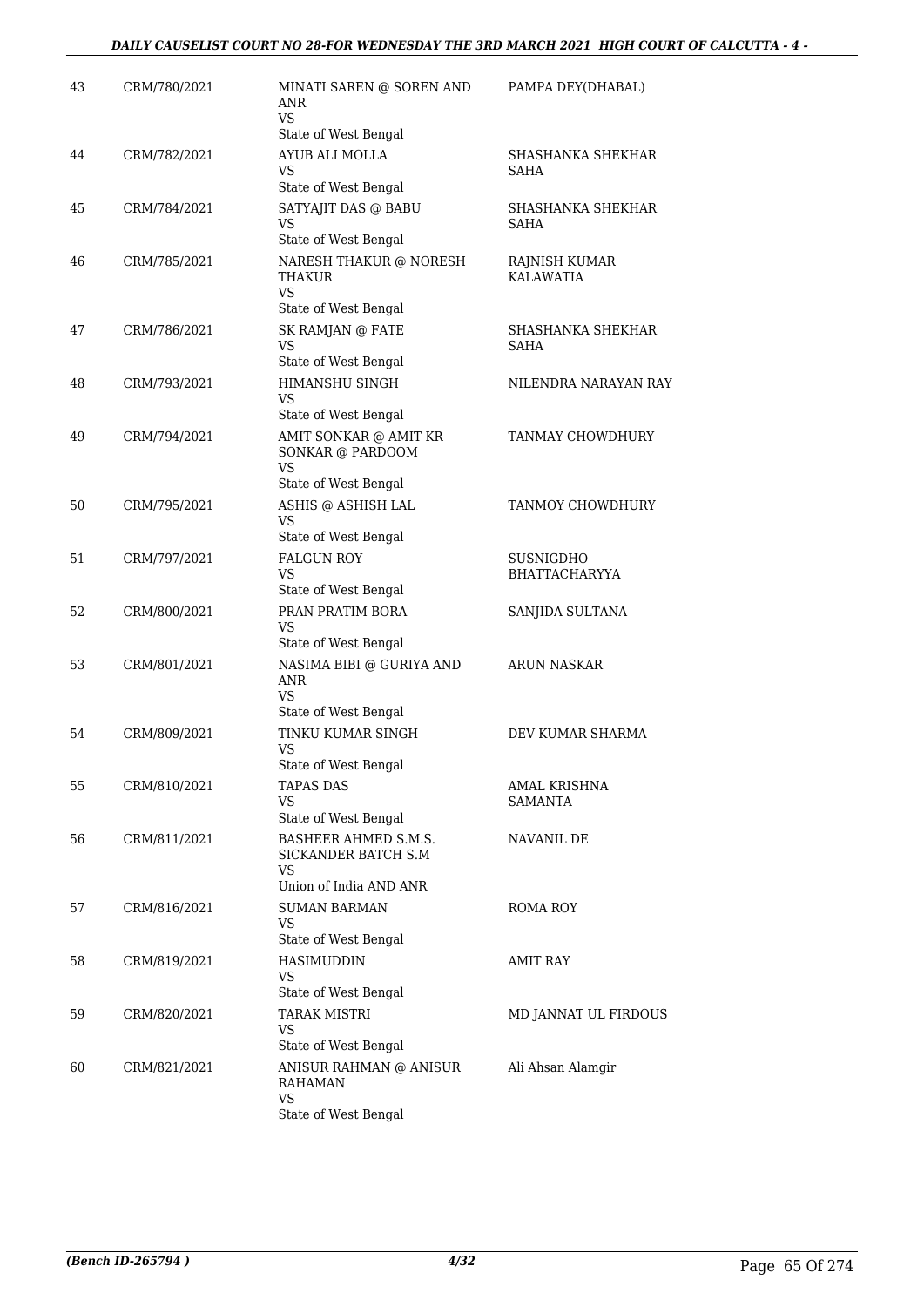| 61 | CRM/825/2021 | <b>INDRANATH</b><br>MUKHERJEE@LATIM<br><b>VS</b>                           | ROBIUL ISLAM              |
|----|--------------|----------------------------------------------------------------------------|---------------------------|
|    |              | State of West Bengal                                                       |                           |
| 62 | CRM/830/2021 | ASIFUL MONDAL AND ANR<br><b>VS</b><br>State of West Bengal                 | SANTANU MAJI              |
| 63 | CRM/832/2021 | NISHANT KUMAR SHARMA @<br><b>ALOKE KUMAR</b><br>VS<br>State of West Bengal | <b>IMDADUL HOQUE</b>      |
| 64 | CRM/834/2021 | SOMNATH DUTTA<br>VS                                                        | KAUSTAV SHOME             |
|    |              | State of West Bengal                                                       |                           |
| 65 | CRM/835/2021 | <b>SATTAR AHAMED</b><br>VS<br>State of West Bengal                         | <b>ASIF DEWAN</b>         |
| 66 | CRM/838/2021 | MONORANJAN DAS<br>@MONORANJAN DAS<br>VS.                                   | <b>NAZIR AHMED</b>        |
|    |              | State of West Bengal                                                       |                           |
| 67 | CRM/844/2021 | ENDAN SK $\circledcirc$ INSAN SK<br>VS<br>State of West Bengal             | <b>ANISUR RAHMAN</b>      |
| 68 | CRM/846/2021 | NILAY SINGHA                                                               | <b>JUIN DUTTA</b>         |
|    |              | VS<br>State of West Bengal                                                 | <b>CHAKRABORTY</b>        |
| 69 | CRM/847/2021 | BISWANATH ROY@NANDA<br>VS<br>State of West Bengal                          | <b>BHASKAR CHATTERJEE</b> |
| 70 | CRM/851/2021 | <b>DEBASISH BAR</b><br><b>VS</b>                                           | sk. sahjahan ali          |
|    |              | State of West Bengal                                                       |                           |
| 71 | CRM/852/2021 | SK. JABER ALI<br>VS                                                        | Srimoyee Mukherjee        |
|    |              | State of West Bengal                                                       |                           |
| 72 | CRM/861/2021 | KOHINOOR BIBI<br>VS<br>State of West Bengal                                | SOURAV MUKHERJEE          |
| 73 | CRM/864/2021 | SUBHASH GHOSH<br>VS                                                        | SUBHRAJYOTI GHOSH         |
|    |              | State of West Bengal                                                       |                           |
| 74 | CRM/865/2021 | PAPPU SINGH AND ANOTHER<br>VS                                              | <b>SAGAR SAHA</b>         |
|    |              | State of West Bengal                                                       |                           |
| 75 | CRM/870/2021 | <b>SUJAN BISWAS</b><br><b>VS</b><br>State of West Bengal                   | ARUP KUMAR BHOWMICK       |
| 76 | CRM/878/2021 | SHUBHANKAR HALDER                                                          | <b>DONA AKTER</b>         |
|    |              | VS<br>State of West Bengal                                                 |                           |
| 77 | CRM/879/2021 | BACHAN MONDAL @ BACHHAN<br>MONDAL<br>VS<br>State of West Bengal            | KUSAL KUMAR<br>MUKHERJEE  |
| 78 | CRM/880/2021 | MOUSUMI GOMES<br>VS                                                        | Deepak Prahladka          |
|    |              | State of West Bengal                                                       |                           |
| 79 | CRM/881/2021 | <b>BISWAJIT SHIL</b><br>VS<br>State of West Bengal                         | Jeenia Rudra              |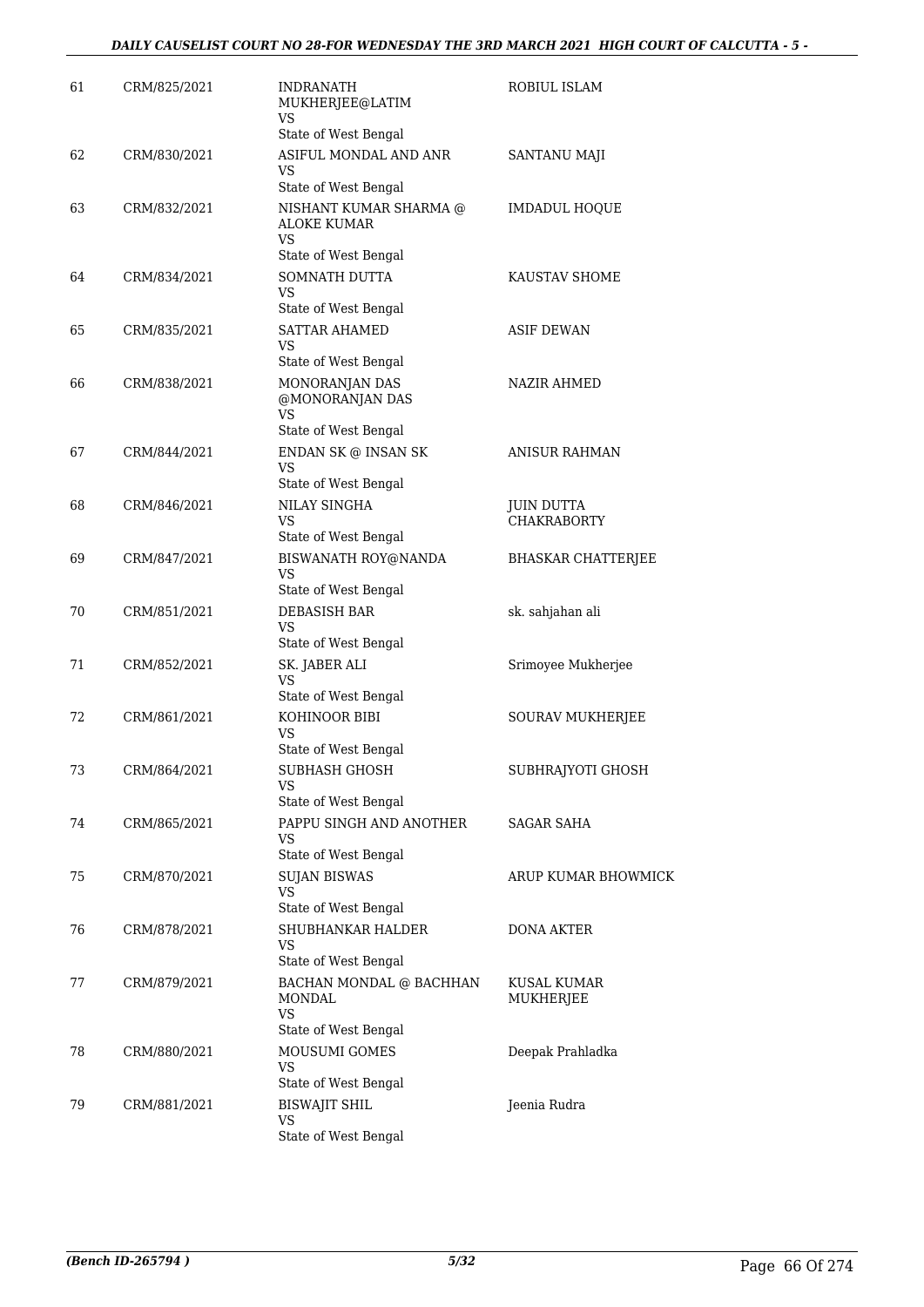| 80 | CRM/886/2021 | BAPPADITYA PAN @ BAPPA<br>VS                                                 | SIDHANT CHOWDHURY     |
|----|--------------|------------------------------------------------------------------------------|-----------------------|
| 81 | CRM/887/2021 | State of West Bengal<br>SURAJIT PRAMANIK @ SURAJIT                           | MINOTI GOMES          |
|    |              | PRAMANICK @ NEPAL<br><b>VS</b><br>State of West Bengal                       |                       |
| 82 | CRM/889/2021 | MANORANJAN MONDAL                                                            | MD. JANNAT UL FIRDOUS |
|    |              | <b>VS</b><br>State of West Bengal                                            |                       |
| 83 | CRM/895/2021 | UTTAM DOLAI                                                                  | ANUP DASGUPTA         |
|    |              | VS<br>State of West Bengal                                                   |                       |
| 84 | CRM/897/2021 | KAMALA BERA<br>VS                                                            | SK SAHJAHAN ALI       |
|    |              | State of West Bengal                                                         |                       |
| 85 | CRM/910/2021 | NAYAN ADIKARY AND ANR<br>VS                                                  | SAYANTAN HAZRA        |
|    |              | State of West Bengal                                                         |                       |
| 86 | CRM/916/2021 | <b>INDRAJIT RANA</b><br>VS                                                   | <b>SUMAN DE</b>       |
|    |              | State of West Bengal                                                         |                       |
| 87 | CRM/918/2021 | SADDAM SK.<br>VS                                                             | <b>SAMIRUL SARDAR</b> |
|    |              | State of West Bengal                                                         |                       |
| 88 | CRM/919/2021 | DIP BHUNIYA                                                                  | <b>GOPA BISWAS</b>    |
|    |              | VS<br>THE STATE OF WEST BENGAL                                               |                       |
| 89 | CRM/923/2021 | SADHAN HALDAR AND ANR                                                        | PARTHA SARATHI DAS    |
|    |              | VS<br>State of West Bengal                                                   |                       |
| 90 | CRM/927/2021 | <b>CHANDAN GIRI</b>                                                          | SK SAHJAHAN ALI       |
|    |              | VS<br>State of West Bengal                                                   |                       |
| 91 | CRM/931/2021 | MAHASIN MALLICK @ AKALI @                                                    | <b>TAPODIP GUPTA</b>  |
|    |              | <b>MOHASIN MALLIK</b><br>VS                                                  |                       |
|    |              | State of West Bengal                                                         |                       |
| 92 | CRM/935/2021 | SAHABUDDIN SK @ SAFUDDI @<br>SABDDIN @ SOFIUDDIN SK @<br>SHAIKH<br><b>VS</b> | Sumanta Das           |
|    |              | State of West Bengal                                                         |                       |
| 93 | CRM/937/2021 | MANORAMA CHOWDHURY<br>VS                                                     | ARUP KUMAR BHOWMICK   |
|    |              | State of West Bengal                                                         |                       |
| 94 | CRM/938/2021 | RAKIBUL MONDAL<br>VS<br>State of West Bengal                                 | Asraf Mandal          |
| 95 | CRM/939/2021 | SK. MIRU @ MIRUL                                                             | ARUP KUMAR BHOWMICK   |
|    |              | <b>VS</b><br>State of West Bengal                                            |                       |
| 96 | CRM/940/2021 | <b>TANMOY HOWLADAR</b>                                                       | <b>MAZHAR HOSSAIN</b> |
|    |              | VS<br>State of West Bengal                                                   | CHOWDHURY             |
| 97 | CRM/943/2021 | <b>SANTOSH ROUT</b>                                                          | MAZHAR HOSSAIN        |
|    |              | VS                                                                           | <b>CHOWDHURY</b>      |
|    |              | State of West Bengal                                                         |                       |
| 98 | CRM/947/2021 | JAHANGIR MONDAL<br><b>VS</b>                                                 | PRABIR MAJUMDER       |
|    |              | State of West Bengal                                                         |                       |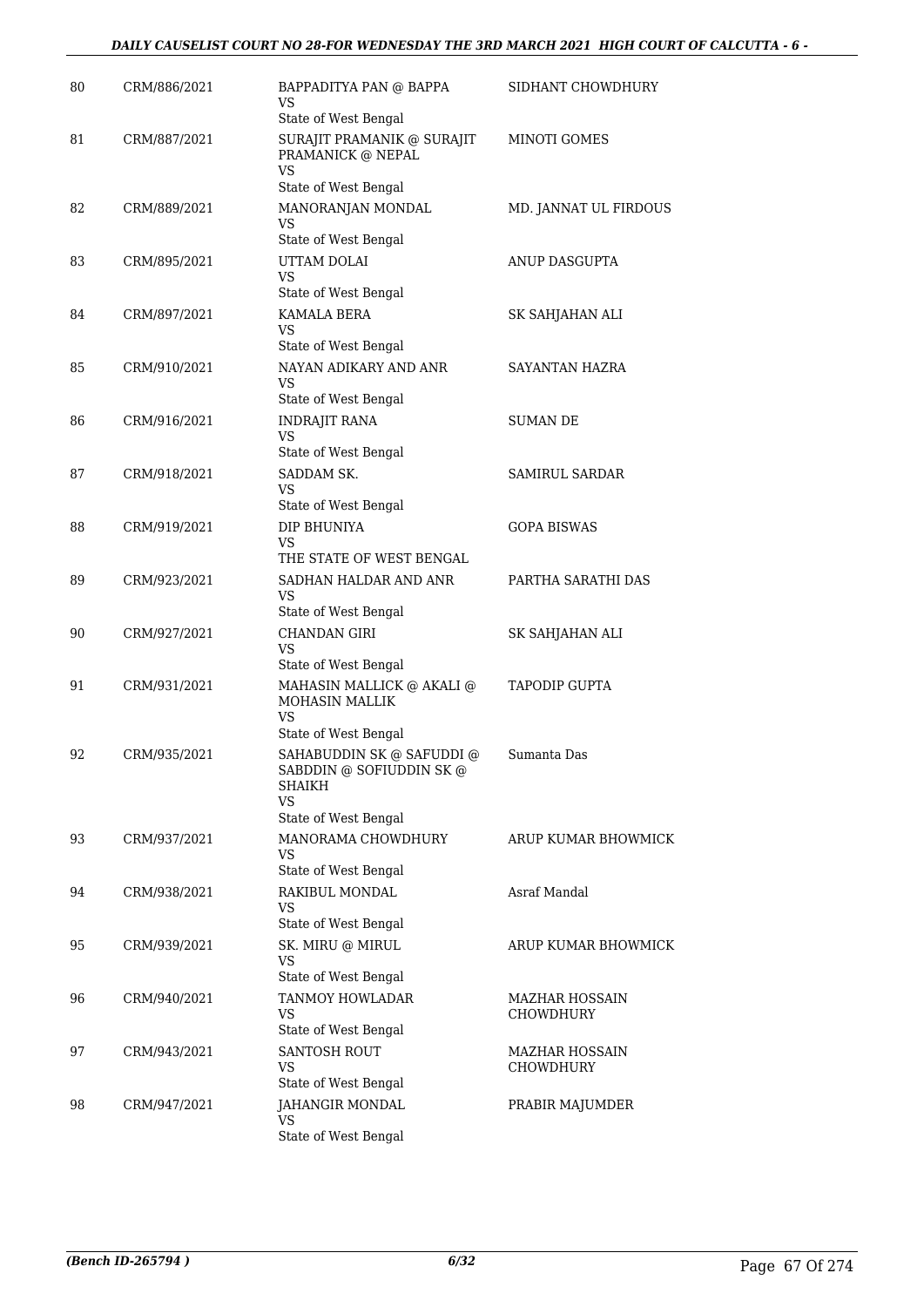| 99  | CRM/949/2021 | AMINUL HOQUE @ AMINUL<br>HAQUE AND ANR<br><b>VS</b>                                      | KOUSTAV BAGCHI           |
|-----|--------------|------------------------------------------------------------------------------------------|--------------------------|
| 100 | CRM/953/2021 | State of West Bengal<br><b>SIPAN LOHAR</b><br><b>VS</b>                                  | SOUPAL CHATTERJEE        |
| 101 | CRM/954/2021 | State of West Bengal<br><b>ASHFAQUE AHAMED</b><br><b>VS</b>                              | SAYAN MUKHERJEE          |
| 102 | CRM/962/2021 | State of West Bengal<br>RABI DAS @ RABINDRA DAS                                          | SOUPAL CHATTERJEE        |
| 103 | CRM/963/2021 | VS<br>State of West Bengal<br>MOINUDDIN MONDAL @ KATU                                    | PAMPA DEY(DHABAL)        |
| 104 | CRM/967/2021 | VS.<br>State of West Bengal<br>APEL MAHABUR MONDAL @                                     | <b>BUSRA KHATUN</b>      |
|     |              | KAJAL AND ANR<br><b>VS</b><br>State of West Bengal                                       |                          |
| 105 | CRM/968/2021 | <b>AINAL HAQUE</b><br><b>VS</b><br>State of West Bengal                                  | ARNAB SAHA               |
| 106 | CRM/969/2021 | azad ali @ khadimul<br><b>VS</b><br>State of West Bengal                                 | imdadul hoque            |
| 107 | CRM/971/2021 | SHUBHANKAR ROY<br>VS<br>State of West Bengal                                             | SOUMYADEEP DAS           |
| 108 | CRM/972/2021 | <b>BAIJANTI SHINDHE</b> @<br>VAIJAYANTI RAKHMAJI SHINDHE<br><b>VS</b>                    | KAUSHIK GHOSH            |
| 109 | CRM/973/2021 | State of West Bengal<br><b>DIDAL BISWAS AND ORS</b><br><b>VS</b><br>State of West Bengal | MINOTI GOMES             |
| 110 | CRM/974/2021 | ASISH JOARDAR @ ASISH<br><b>JOYARDAR</b><br><b>VS</b>                                    | Sujoy Sarkar             |
| 111 | CRM/976/2021 | State of West Bengal<br>NASIR KAZI<br>VS                                                 | <b>SUMAN CHAKRABORTY</b> |
| 112 | CRM/980/2021 | State of West Bengal<br><b>SANJU NAG</b><br><b>VS</b><br>State of West Bengal            | <b>SANJIB MITRA</b>      |
| 113 | CRM/982/2021 | PRADIP RUIDAS<br><b>VS</b><br>State of West Bengal                                       | PINTU KARAR              |
| 114 | CRM/985/2021 | <b>AKASH DAS</b><br>VS<br>State of West Bengal                                           | SK. TOSLIM ALI           |
| 115 | CRM/986/2021 | <b>TAPAS SARKAR</b><br>VS<br>State of West Bengal                                        | PINTU KARAR              |
| 116 | CRM/992/2021 | MONOJ MAJUMDER<br>VS<br>State of West Bengal                                             | <b>SANJIB MITRA</b>      |
| 117 | CRM/994/2021 | REJAUL SK@REJUL SK<br>VS<br>State of West Bengal                                         | Anisur Rahaman           |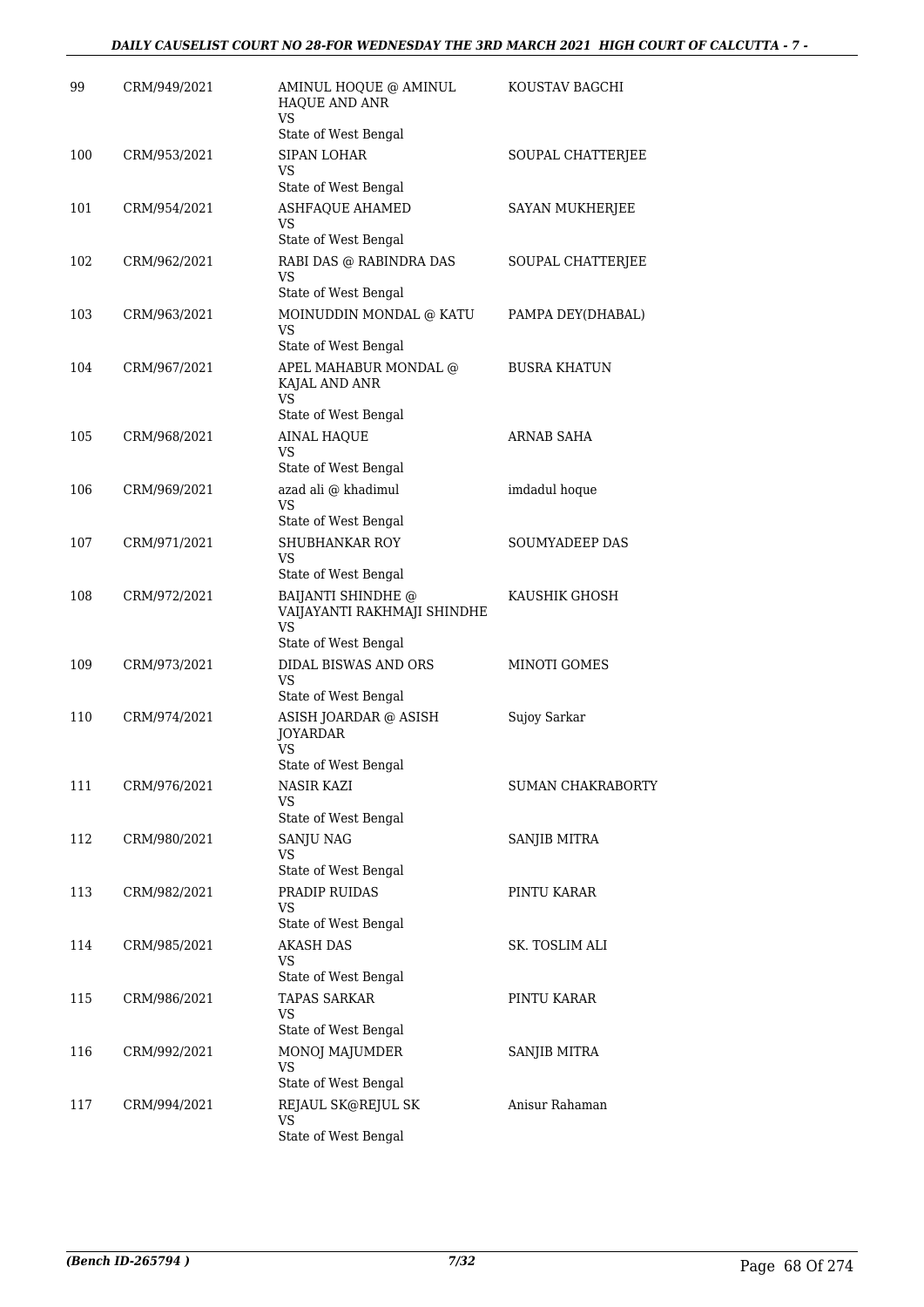#### *DAILY CAUSELIST COURT NO 28-FOR WEDNESDAY THE 3RD MARCH 2021 HIGH COURT OF CALCUTTA - 8 -*

| 118 | CRM/998/2021  | RABJEL MONDAL@KALU<br><b>VS</b>                                                                | Anisur Rahaman                          |
|-----|---------------|------------------------------------------------------------------------------------------------|-----------------------------------------|
| 119 | CRM/1002/2021 | State of West Bengal<br>SOUMEN MONDAL<br>VS.<br>STATE OF WEST BENGAL                           | RAJESWAR<br><b>CHAKRABORTY</b>          |
| 120 | CRM/1003/2021 | ARGHA SARKAR @ BUBAI<br>VS                                                                     | RITAM GHOSH                             |
| 121 | CRM/1004/2021 | STATE OF WEST BENGAL<br>ARATI GONRA AND ANR<br>VS                                              | DEVIPRIYA MITRA                         |
| 122 | CRM/1010/2021 | STATE OF WEST BENGAL<br><b>SAMIR SARKAR</b><br>VS                                              | Asraf Mandal                            |
| 123 | CRM/1012/2021 | STATE OF WEST BENGAL<br>MAIDUL SK@MAHIDUL SK<br><b>VS</b><br>STATE OF WEST BENGAL              | PRABIR MAJUMDER                         |
| 124 | CRM/1016/2021 | SAHID HOSSAIN SARDER<br>VS<br>STATE OF WEST BENGAL                                             | SHASHANKA SHEKHAR<br><b>SAHA</b>        |
| 125 | CRM/1017/2021 | KASEM MONDAL<br>VS                                                                             | <b>SHASHANKA SHEKHAR</b><br><b>SAHA</b> |
| 126 | CRM/1019/2021 | STATE OF WEST BENGAL<br>PALASH ROY<br>VS<br>STATE OF WEST BENGAL                               | SHASHANKA SHEKHAR<br><b>SAHA</b>        |
| 127 | CRM/1023/2021 | DIPANKAR DAS @ DIPENKAR<br>DAS @ DIPA @ DINPANKAR DAS<br><b>VS</b>                             | <b>BUSRA KHATUN</b>                     |
| 128 | CRM/1024/2021 | STATE OF WEST BENGAL<br>SANAT MANDAL @ SANAT<br>MONDAL AND ANR<br>VS                           | <b>RAHUL DAS</b>                        |
| 129 | CRM/1026/2021 | STATE OF WEST BENGAL<br><b>SADDAM SARDAR</b><br>VS                                             | Surajit Basu                            |
| 130 | CRM/1038/2021 | STATE OF WEST BENGAL<br><b>BHAIRAB SARKAR AND ANR</b><br><b>VS</b><br>STATE OF WEST BENGAL AND | ANGSHUMAN<br>CHAKRABORTY                |
| 131 | CRM/1039/2021 | ORS.<br>SAILEN GHARAI<br>VS.<br>STATE OF WEST BENGAL AND                                       | SUMAN DE                                |
| 132 | CRM/1046/2021 | ORS.<br>SAMAR BISWAS ALIAS GUYE<br>VS.<br>STATE OF WEST BENGAL AND                             | AMIT SINGH                              |
| 133 | CRM/1048/2021 | ORS.<br><b>SUBRATA GHOSH</b><br>VS<br>STATE OF WEST BENGAL                                     | ARKA CHAKRABORTY                        |
| 134 | CRM/1050/2021 | <b>MONIKA DAS</b><br>VS.                                                                       | NAVANIL DE                              |
| 135 | CRM/1051/2021 | STATE OF WEST BENGAL<br>ALAHAMDU MAHALPDAR<br>VS.<br>STATE OF WEST BENGAL AND<br>ORS.          | SOURAV MUKHERJEE                        |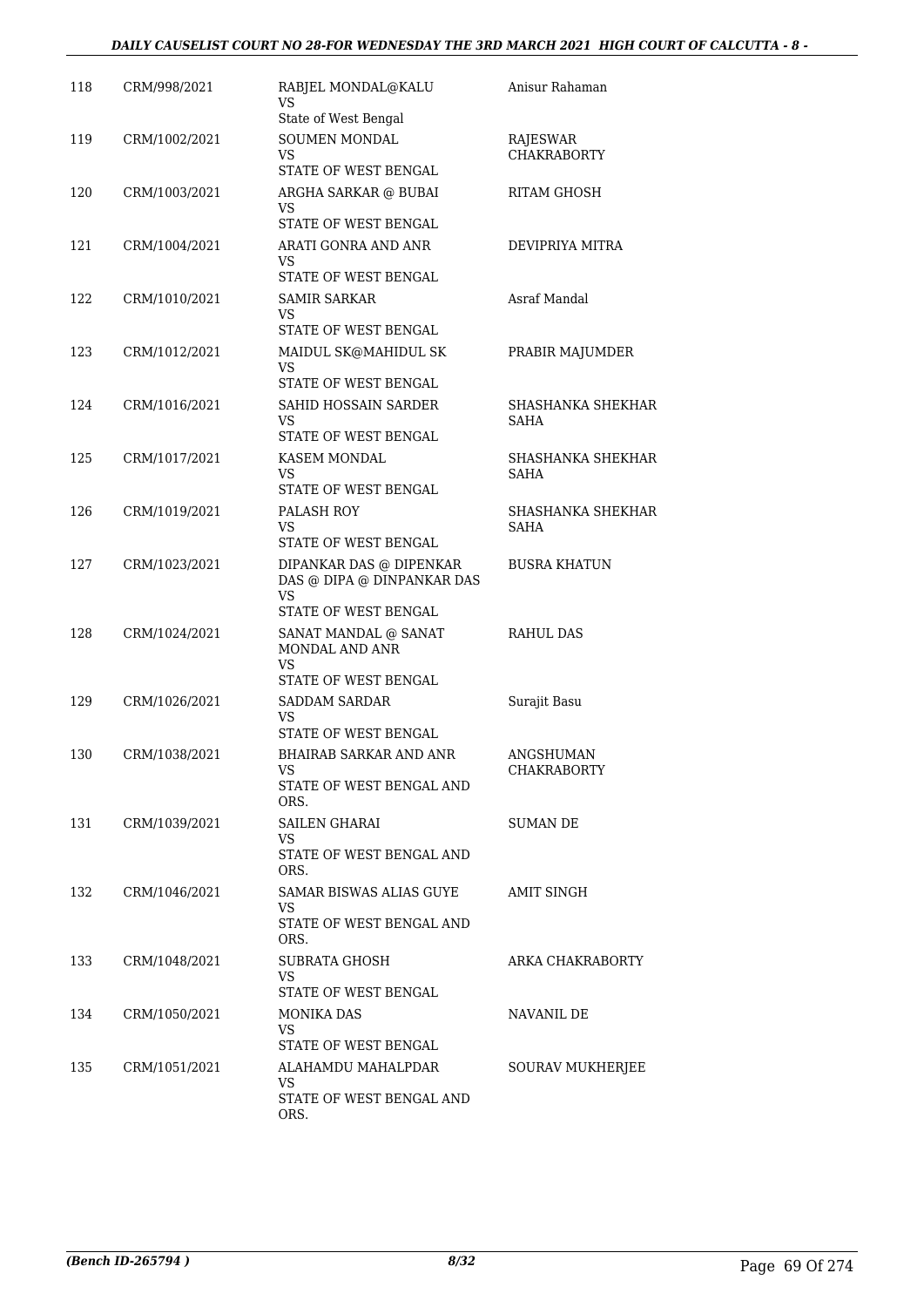| 136 | CRM/1052/2021 | NIDUL PAUL<br>VS.                                                              | SUMANTA CHAKRABORTY             |
|-----|---------------|--------------------------------------------------------------------------------|---------------------------------|
|     |               | STATE OF WEST BENGAL AND<br>ORS.                                               |                                 |
| 137 | CRM/1054/2021 | PARITOSH SARDAR<br>VS<br>STATE OF WEST BENGAL                                  | PRABIR MAJUMDER                 |
| 138 | CRM/1055/2021 | NARENDRA KUMAR                                                                 | <b>AKASH RAY</b>                |
|     |               | VS<br>STATE OF WEST BENGAL AND<br>ORS.                                         |                                 |
| 139 | CRM/1056/2021 | SADHAN MONDAL@ AJAN<br>VS<br>STATE OF WEST BENGAL                              | PRABIR MAJUMDER                 |
| 140 | CRM/1058/2021 | RABI SHARMA @RABI KUMAR<br><b>SHARMA</b><br>VS.                                | SOURADEEP DUTTA                 |
| 141 | CRM/1062/2021 | STATE OF WEST BENGAL<br>KARTICK JAMADAR @ KARTICK<br>JAMADER @ DOM<br>VS       | SANANDA<br><b>BHATTACHARYYA</b> |
| 142 | CRM/1067/2021 | STATE OF WEST BENGAL<br>ASRAF @ ARSHAD @ ARSAD<br>VS                           | SEKHAR MUKHERJEE                |
| 143 | CRM/1069/2021 | STATE OF WEST BENGAL<br>ARIFUL MONDAL                                          | MD. JAMAL UL FIRDOUS            |
|     |               | VS<br>STATE OF WEST BENGAL                                                     |                                 |
| 144 | CRM/1073/2021 | BOJLUR RAHAMAN MONDAL @<br>BAJLUR RAHAMAN MONDAL<br>VS<br>STATE OF WEST BENGAL | KINGSUK MONDAL                  |
| 145 | CRM/1074/2021 | ABDUL KAIOUM@ABDUL<br>KAIUM@ABDUL KAYUM<br><b>VS</b><br>STATE OF WEST BENGAL   | SOURAV MUKHERJEE                |
| 146 | CRM/1076/2021 | <b>SUTAPA GHOSH</b><br>VS                                                      | AMIT RANJAN PATI                |
| 147 | CRM/1080/2021 | STATE OF WEST BENGAL<br><b>ARUN BASAK</b><br>VS<br>STATE OF WEST BENGAL        | KOUSTUV SHOME                   |
| 148 | CRM/1081/2021 | FIKA TARAFDAR<br>VS<br>STATE OF WEST BENGAL                                    | PRABIR MAJUMDER                 |
| 149 | CRM/1083/2021 | AMIT CHOUDHURY<br>VS<br>STATE OF WEST BENGAL                                   | ABHISHEK BANERJEE               |
| 150 | CRM/1084/2021 | PARTHA TURI<br>VS<br>STATE OF WEST BENGAL                                      | ABHISHEK BANERJEE               |
| 151 | CRM/1087/2021 | SANTA BISWAS<br>VS<br>STATE OF WEST BENGAL                                     | ABHISHEK BANERJEE               |
| 152 | CRM/1088/2021 | FARUK HOSSION SHEKH<br>VS<br>STATE OF WEST BENGAL                              | PARTHA SARATHI<br><b>MONDAL</b> |
| 153 | CRM/1089/2021 | KANCHAN SONKAR<br>VS<br>THE STATE OF WEST BENGAL                               | Subhabrata Chowdhury            |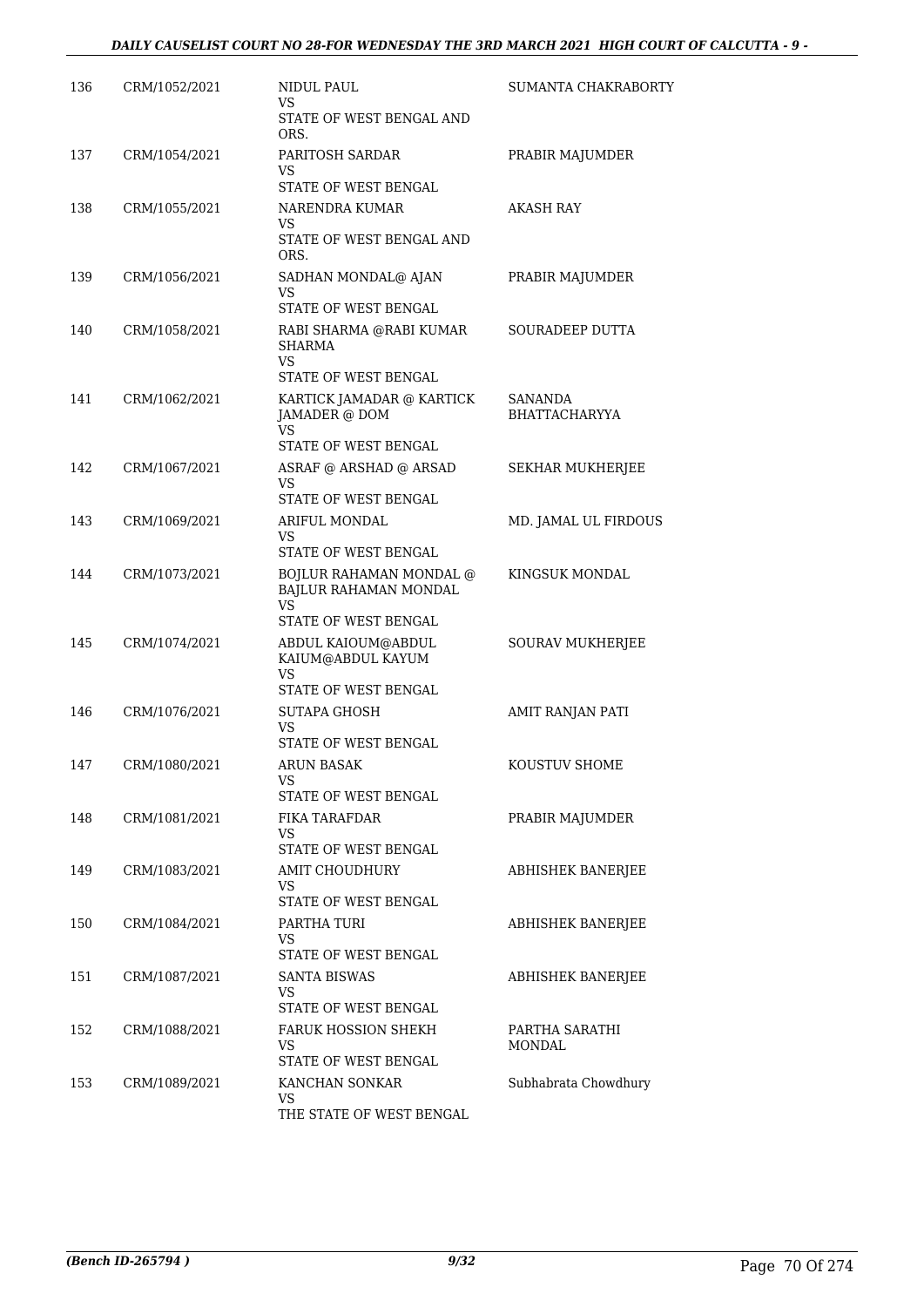#### *DAILY CAUSELIST COURT NO 28-FOR WEDNESDAY THE 3RD MARCH 2021 HIGH COURT OF CALCUTTA - 10 -*

| 154 | CRM/1097/2021 | SALIM SK.@ SK SALIM<br>VS                                                                         | PRADEEP KUMAR<br><b>TARAFDAR</b> |
|-----|---------------|---------------------------------------------------------------------------------------------------|----------------------------------|
|     |               | STATE OF WEST BENGAL AND<br>ORS.                                                                  |                                  |
| 155 | CRM/1101/2021 | MUSTAFA SK.<br><b>VS</b><br>STATE OF WEST BENGAL                                                  | Diptendu Bandyopadhyay           |
| 156 | CRM/1103/2021 | HANNAN ALI @ MEJUR                                                                                | DIPTENDU BANERJEE                |
|     |               | VS                                                                                                |                                  |
|     |               | STATE OF WEST BENGAL AND<br>ORS.                                                                  |                                  |
| 157 | CRM/1104/2021 | ARNAB SINGH @ GUJA                                                                                | <b>SUMAN CHAKRABORTY</b>         |
|     |               | VS<br>STATE OF WEST BENGAL                                                                        |                                  |
| 158 | CRM/1105/2021 | LAL MAHAMMAD DHUKRE @<br>LAL MAHAMMAD DUKRE<br>@LALTUU<br>VS.<br>STATE OF WEST BENGAL AND<br>ORS. | <b>SUMIT ROUTH</b>               |
| 159 | CRM/1106/2021 | NURUL ISLAM SK. @ ISLAM                                                                           | SANATAN MAJI                     |
|     |               | <b>VS</b><br>STATE OF WEST BENGAL                                                                 |                                  |
| 160 | CRM/1108/2021 | SAJIB BISWAS @ SANJIT                                                                             | NARAYAN DEBNATH                  |
|     |               | VS                                                                                                |                                  |
|     |               | STATE OF WEST BENGAL AND<br>ORS.                                                                  |                                  |
| 161 | CRM/1110/2021 | SANJIB BISWAS @ SANJIT                                                                            | NARAYAN DEBNATH                  |
|     |               | VS<br>STATE OF WEST BENGAL                                                                        |                                  |
| 162 | CRM/1111/2021 | SAHARAB MONDAL                                                                                    | <b>ASHOK KUMAR</b>               |
|     |               | VS.                                                                                               | <b>CHOWDHURY</b>                 |
|     |               | STATE OF WEST BENGAL AND<br>ORS.                                                                  |                                  |
| 163 | CRM/1112/2021 | RAJ CHAKRABORTY<br>VS.                                                                            | ASHOK KR. CHOWDHURY              |
| 164 | CRM/1119/2021 | STATE OF WEST BENGAL<br>AMARJIT SINGH                                                             | PRABIR MAJUMDER                  |
|     |               | VS<br>STATE OF WEST BENGAL                                                                        |                                  |
| 165 | CRM/1125/2021 | <b>NASIKUL SK</b>                                                                                 | JISAN IQUBAL HOSSAIN             |
|     |               | VS.<br>STATE OF WEST BENGAL                                                                       |                                  |
| 166 | CRM/1127/2021 | <b>MAHABUL SK</b>                                                                                 | JISAN IQUBAL HOSSAIN             |
|     |               | VS                                                                                                |                                  |
|     |               | STATE OF WEST BENGAL                                                                              |                                  |
| 167 | CRM/1129/2021 | MAHATAB MONDAL<br>VS<br>STATE OF WEST BENGAL                                                      | JISAN IQUBAL HOSSAIN             |
| 168 | CRM/1130/2021 | NIYAJUL SK                                                                                        | Anisur Rahaman                   |
|     |               | VS                                                                                                |                                  |
|     |               | STATE OF WEST BENGAL                                                                              |                                  |
| 169 | CRM/1132/2021 | RUBEL ALI @ ABDUL AZIZ<br>VS.                                                                     | HABIBUR RAHAMAN                  |
|     |               | STATE OF WEST BENGAL                                                                              |                                  |
| 170 | CRM/1143/2021 | PRODIP CHOWDHURY@PRADIP<br>KR CHOWDHURY@PRDEEP<br>KUMAR CHOWDHURY<br><b>VS</b>                    | PRONOJIT ROY                     |
|     |               | STATE OF WEST BENGAL                                                                              |                                  |
| 171 | CRM/1146/2021 | <b>CHAINA GHOSH</b><br>VS                                                                         | Srimoyee Mukherjee               |
|     |               | STATE OF WEST BENGAL                                                                              |                                  |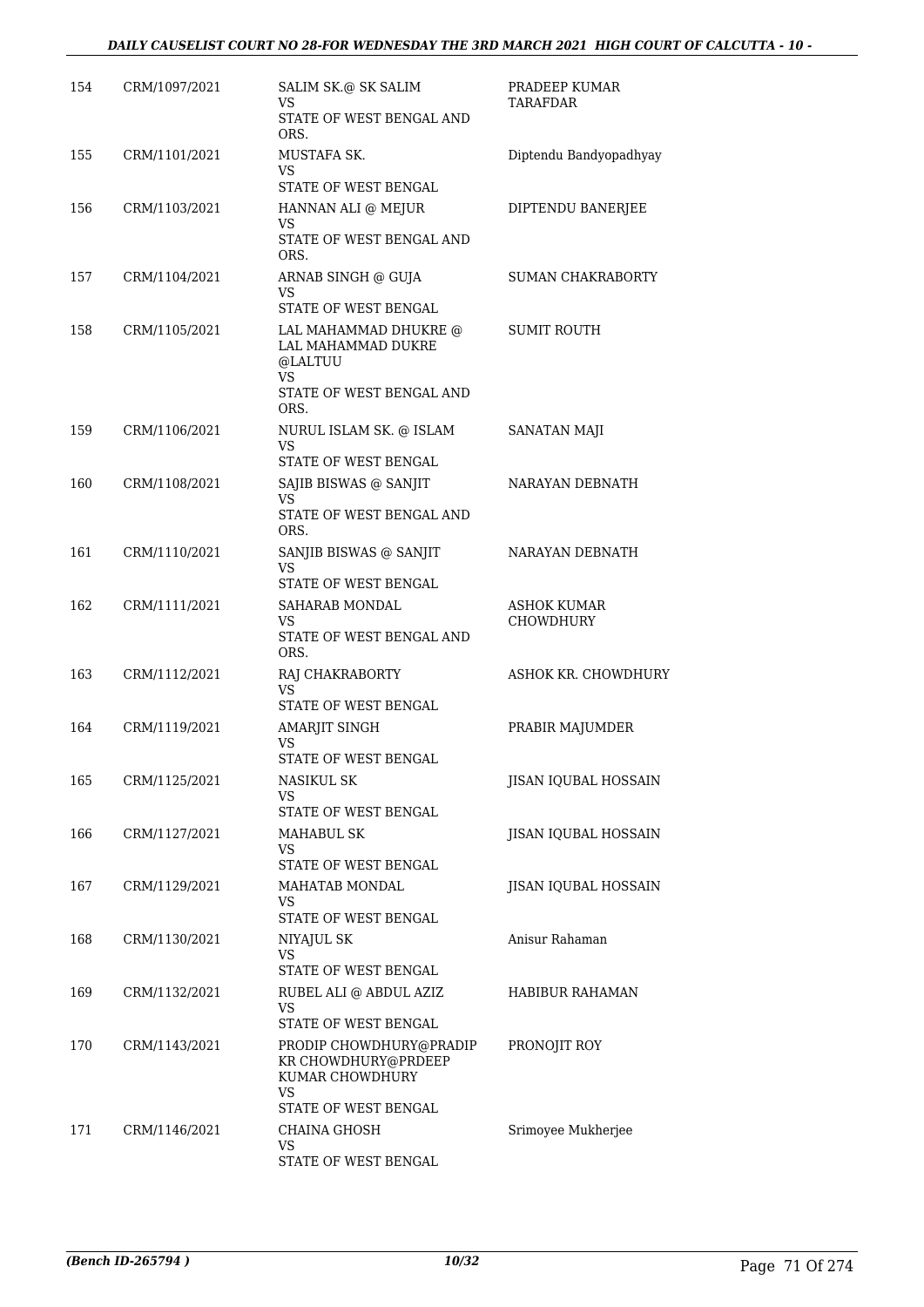| 172 | CRM/1149/2021 | <b>GORA CHAND</b><br>MUKHERJEE@HARU<br><b>VS</b>                    | <b>SUMITAVA</b><br><b>CHAKRABORTY</b>      |
|-----|---------------|---------------------------------------------------------------------|--------------------------------------------|
|     |               | <b>STATE OF WEST BENGAL</b>                                         |                                            |
| 173 | CRM/1155/2021 | TAHIRUL SK @ TASHIRUL SK<br>VS<br>STATE OF WEST BENGAL              | Kalidas Saha                               |
| 174 | CRM/1161/2021 | <b>TITU HALDER</b><br>VS                                            | MD. JANNAT UL FIRDOUS                      |
| 175 | CRM/1162/2021 | STATE OF WEST BENGAL<br>NOOR JAHAN BIBI@WARSI ANTY<br>AND ANR<br>VS | <b>ABHISEK GUPTA</b>                       |
| 176 | CRM/1165/2021 | STATE OF WEST BENGAL<br>ATAUR RAHAMAN<br>VS                         | KAZI M RAHAMAN                             |
|     |               | STATE OF WEST BENGAL                                                |                                            |
| 177 | CRM/1167/2021 | <b>ALKAS SK</b><br>VS.<br>STATE OF WEST BENGAL                      | <b>BAISALI GHOSHAL</b>                     |
| 178 | CRM/1173/2021 | PREM KUMAR MANDAL<br>VS<br>STATE OF WEST BENGAL AND<br>ORS.         | <b>MOUNICK GHOSH</b>                       |
| 179 | CRM/1176/2021 | <b>JHANTU ARUI</b><br>VS.<br>STATE OF WEST BENGAL AND               | ARUP KUMAR BHOWMICK                        |
| 180 | CRM/1177/2021 | ORS.<br><b>SK IMRAN</b><br>VS                                       | SANTANU MAJI                               |
| 181 | CRM/1178/2021 | STATE OF WEST BENGAL<br>SUKANTA KUMAR SAHOO<br>VS                   | <b>SOUMYA BASU ROY</b><br><b>CHOWDHURY</b> |
|     |               | STATE OF WEST BENGAL AND<br>ORS.                                    |                                            |
| 182 | CRM/1186/2021 | AMIT DAS ALIAS ASHIS DAS<br>VS                                      | SHASHANKA SHEKHAR<br><b>SAHA</b>           |
|     |               | STATE OF WEST BENGAL AND<br>ORS.                                    |                                            |
| 183 | CRM/1187/2021 | JHARU SK ALIAS ZARU SEIKH<br>VS<br>STATE OF WEST BENGAL             | JISAN IQBAL HOSSAIN                        |
| 184 | CRM/1191/2021 | <b>ASANUDDIN SK</b><br>VS                                           | JISAN IQUBAL HOSSAIN                       |
|     |               | STATE OF WEST BENGAL                                                |                                            |
| 185 | CRM/1196/2021 | RANJIT SINGHA<br>VS<br>STATE OF WEST BENGAL                         | Jeenia Rudra                               |
| 186 | CRM/1197/2021 | RAJU SARDAR<br>VS<br>STATE OF WEST BENGAL                           | ABHIJIT KR. ADHYA                          |
| 187 | CRM/1199/2021 | RAJU SARDAR<br>VS                                                   | ABHIJIT KR. ADHYA                          |
| 188 | CRM/1202/2021 | STATE OF WEST BENGAL<br>NITIN JAISWAL<br>VS<br>STATE OF WEST BENGAL | Sujoy Sarkar                               |
| 189 | CRM/1205/2021 | ARSHAD ALI MONDAL<br>VS.<br>STATE OF WEST BENGAL                    | SHASHANKA SHEKHAR<br>SAHA                  |
| 190 | CRM/1206/2021 | <b>SAMIR ADHIKARY</b><br>VS<br>STATE OF WEST BENGAL                 | SHASANKAR SEKHAR<br>SAHA                   |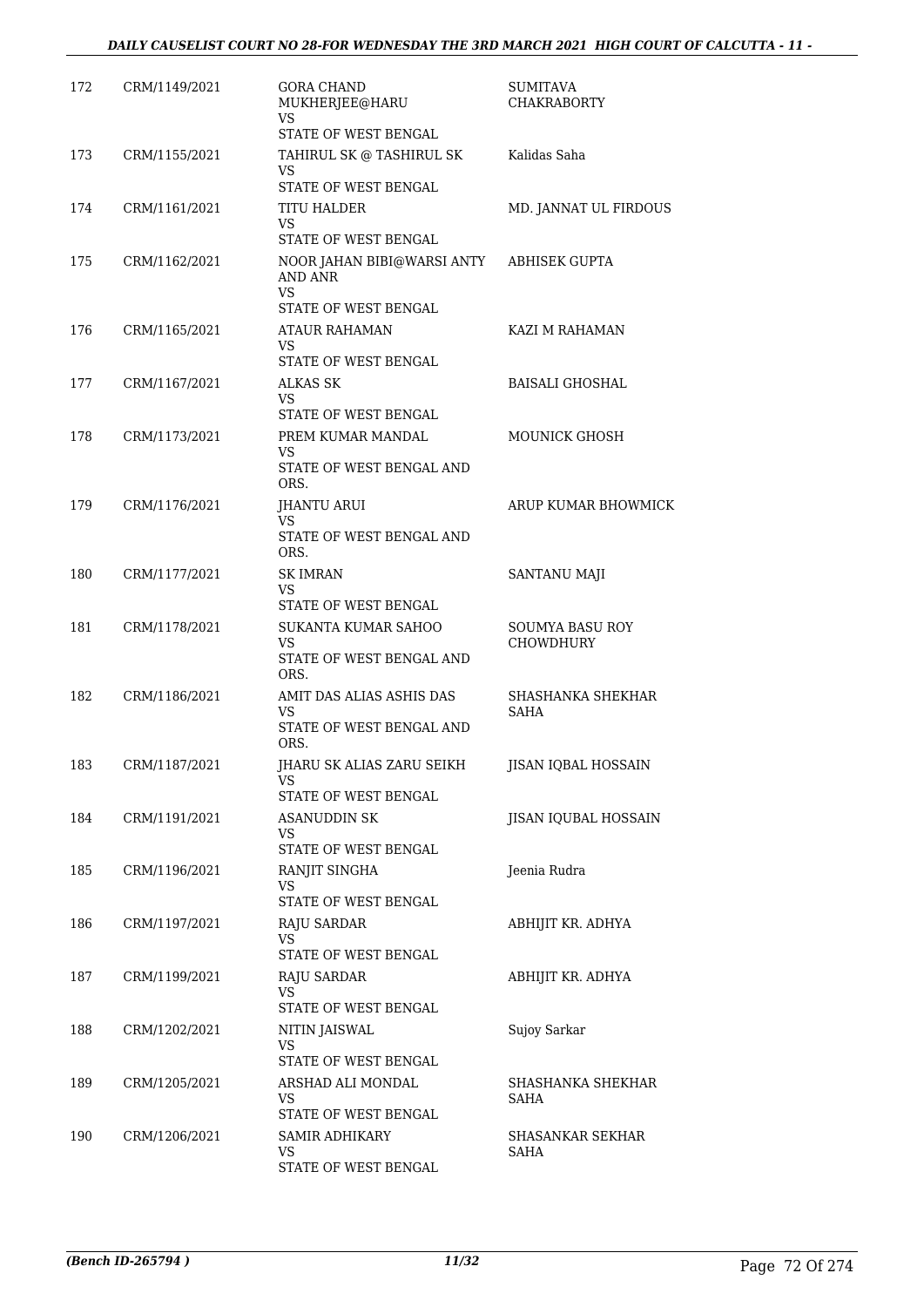| 191 | CRM/1208/2021 | PAN KISTO NUNIA @ PRAN<br>KRISHNA NONIA @ PRANKISTO<br>NONIYA AND ORS<br>VS. | PRATIK GHOSH            |
|-----|---------------|------------------------------------------------------------------------------|-------------------------|
|     |               | STATE OF WEST BENGAL                                                         |                         |
| 192 | CRM/1209/2021 | NAJIR MOMIN@ NAZIR MOMIN<br>VS.                                              | <b>DIPTANGSHU BASU</b>  |
| 193 | CRM/1210/2021 | STATE OF WEST BENGAL<br>KANAI SARKAR<br>VS.                                  | SHASANKA SEKHAR SAHA    |
|     |               | STATE OF WEST BENGAL                                                         |                         |
| 194 | CRM/1212/2021 | AMIYA GHOSH<br>VS                                                            | UJJAL ROY               |
|     |               | STATE OF WEST BENGAL                                                         |                         |
| 195 | CRM/1213/2021 | JIYARUL MONDAL<br>VS.<br>STATE OF WEST BENGAL                                | ARUNIMA DAS SHARMA      |
| 196 | CRM/1221/2021 | <b>FULLARA MONDAL</b><br>VS.<br><b>CENTRAL BUREAU OF</b>                     | SANTANU MAJI            |
|     |               | <b>INVESTIGATION</b>                                                         |                         |
| 197 | CRM/1224/2021 | raja @ rajarshi pradhan<br><b>VS</b><br>STATE OF WEST BENGAL                 | MUNSHI ASHIQ ELAHI      |
| 198 | CRM/1228/2021 | TAJMIN BIBI                                                                  | Sujoy Sarkar            |
|     |               | <b>VS</b>                                                                    |                         |
|     |               | STATE OF WEST BENGAL                                                         |                         |
| 199 | CRM/1231/2021 | HASIBUL SEKH AND ANR<br>VS.<br>STATE OF WEST BENGAL AND<br>ORS.              | <b>BISWAJIT HAZRA</b>   |
| 200 | CRM/1235/2021 | <b>KARTICK ROY</b>                                                           | <b>KUNTAL ROY</b>       |
|     |               | VS<br>STATE OF WEST BENGAL AND<br>ORS.                                       |                         |
| 201 | CRM/1250/2021 | BAPPADITWA BISWAS @<br><b>BAPPADITYA BISWAS</b><br>VS                        | KOUSTAV BAGCHI          |
|     |               | STATE OF WEST BENGAL AND<br>ORS.                                             |                         |
| 202 | CRM/1253/2021 | S.K.CHAND @CHAND<br><b>VS</b><br>STATE OF WEST BENGAL                        | DEVRANJAN DAS           |
| 203 | CRM/1255/2021 | TAHERUL HOSSAIN                                                              | <b>ABDUS SALAM</b>      |
|     |               | VS<br>STATE OF WEST BENGAL AND<br>ORS.                                       |                         |
| 204 | CRM/1256/2021 | APARNA BERA                                                                  | NILADRI SEKHAR GHOSH    |
|     |               | VS.                                                                          |                         |
|     |               | STATE OF WEST BENGAL                                                         |                         |
| 205 | CRM/1257/2021 | KARTICK SAMMADAR<br>VS.<br>STATE OF WEST BENGAL AND<br>ORS.                  | HUSEN MUSTAFI           |
| 206 | CRM/1258/2021 | SUJOY CHANDRA @SUJOY                                                         | <b>BITASOK BANERJEE</b> |
|     |               | <b>CHANDA</b><br>VS.                                                         |                         |
|     |               | STATE OF WEST BENGAL                                                         |                         |
| 207 | CRM/1262/2021 | GUDDU SHARMA@RAJU<br><b>SHARMA</b><br><b>VS</b>                              | PRONAY BASAK            |
|     |               | STATE OF WEST BENGAL                                                         |                         |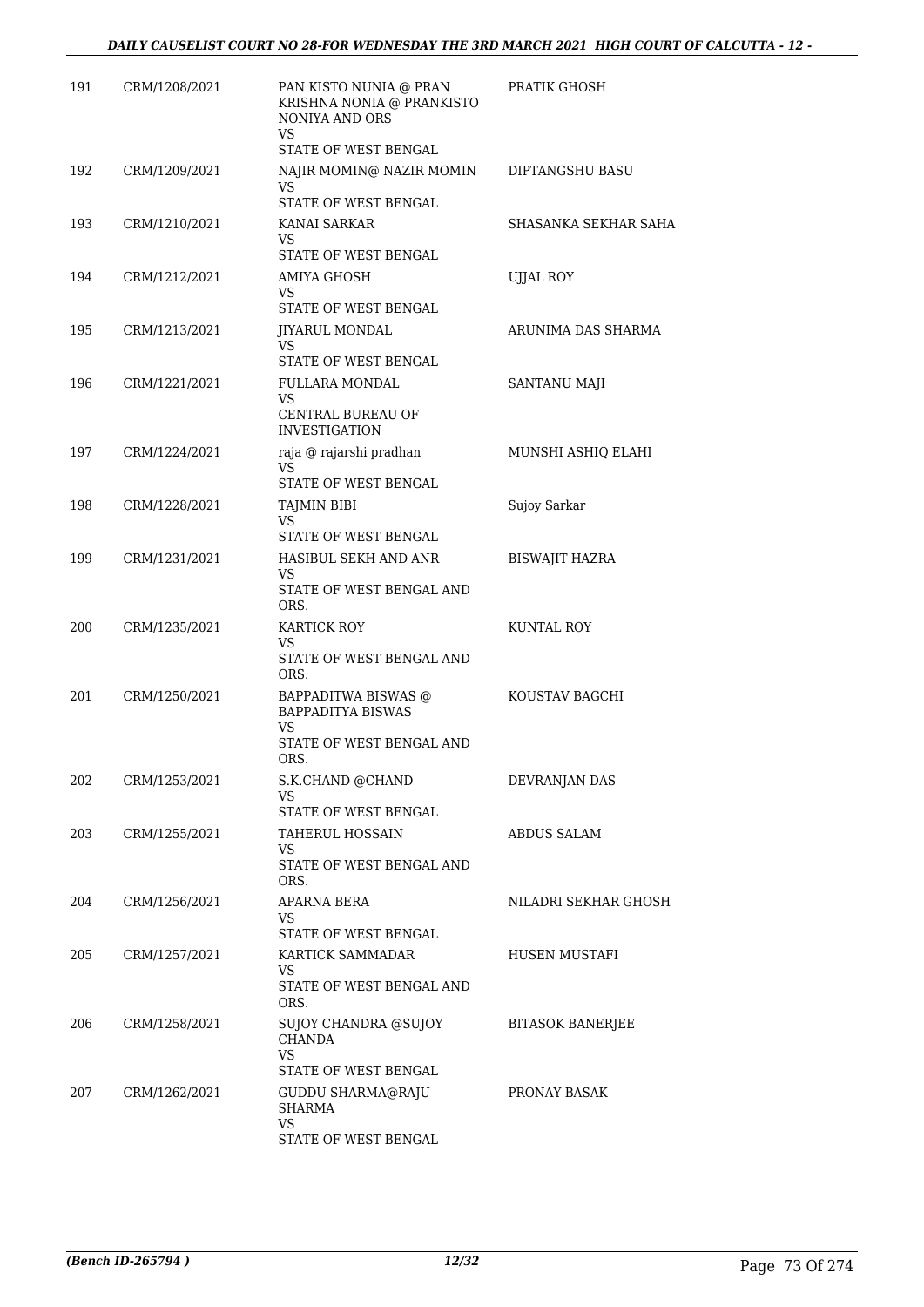### *DAILY CAUSELIST COURT NO 28-FOR WEDNESDAY THE 3RD MARCH 2021 HIGH COURT OF CALCUTTA - 13 -*

| 208 | CRM/1264/2021 | MURSALIM SK@MURSALIM SK<br>VS                                                | ALI AHSAN ALAMGIR                      |
|-----|---------------|------------------------------------------------------------------------------|----------------------------------------|
| 209 | CRM/1269/2021 | STATE OF WEST BENGAL<br>SAFIKUL ISLAM                                        | <b>ANISUR RAHMAN</b>                   |
|     |               | VS.<br>STATE OF WEST BENGAL                                                  |                                        |
| 210 | CRM/1272/2021 | TOFIJUL SK @ HOSSAIN AND<br>ANR                                              | Anisur Rahaman                         |
|     |               | <b>VS</b><br>STATE OF WEST BENGAL                                            |                                        |
| 211 | CRM/1273/2021 | SARIFUL SK@PIU AND ANR<br>VS<br>STATE OF WEST BENGAL                         | <b>TAPODIP GUPTA</b>                   |
| 212 | CRM/1274/2021 | MD AMJAD KHAN<br>VS.                                                         | <b>TAPODIP GUPTA</b>                   |
| 213 | CRM/1284/2021 | STATE OF WEST BENGAL<br>HAFIJUL MONDAL @ HAFIZUL<br><b>MONDAL</b><br>VS      | SHASHANKA SHEKHAR<br><b>SAHA</b>       |
|     |               | STATE OF WEST BENGAL                                                         |                                        |
| 214 | CRM/1290/2021 | <b>SANTOSH BASAK</b><br>VS<br>STATE OF WEST BENGAL                           | <b>SANANDA</b><br><b>BHATTACHARYYA</b> |
| 215 | CRM/1291/2021 | <b>BIKASH HARI</b><br>VS<br>STATE OF WEST BENGAL                             | <b>AMIT SINGH</b>                      |
| 216 | CRM/1294/2021 | ASHADUL MONDAL                                                               | SHIBAJI KUMAR DAS                      |
|     |               | VS<br>STATE OF WEST BENGAL                                                   |                                        |
| 217 | CRM/1299/2021 | SAHABUDDIN @ SAHABUDDIN<br><b>SK</b><br>VS.                                  | <b>BUSRA KHATUN</b>                    |
|     |               | STATE OF WEST BENGAL                                                         |                                        |
| 218 | CRM/1300/2021 | RAHUL MALLICK AND ANR<br>VS<br>STATE OF WEST BENGAL                          | SOFIA NESAR                            |
| 219 | CRM/1302/2021 | JOYNAL MANDAL @ JAINAL<br><b>MANDAL</b><br><b>VS</b><br>STATE OF WEST BENGAL | <b>BUSRA KHATUN</b>                    |
| 220 | CRM/1306/2021 | KAIMUDDIN MIAH@MOSTAN                                                        | <b>BUSRA KHATUN</b>                    |
|     |               | VS<br>STATE OF WEST BENGAL                                                   |                                        |
| 221 | CRM/1311/2021 | <b>OMAR FARUK</b>                                                            | Surajit Basu                           |
|     |               | <b>VS</b><br>STATE OF WEST BENGAL                                            |                                        |
| 222 | CRM/1313/2021 | ARIF ALI MOLLA                                                               | <b>ARUPO KUMAR</b>                     |
|     |               | <b>VS</b><br>STATE OF WEST BENGAL AND<br>ORS.                                | <b>BHOWMICK</b>                        |
| 223 | CRM/1314/2021 | SK JAFAR ALIAS JAFAR ALI<br>VS<br>STATE OF WEST BENGAL                       | KAZI SAFIULLAH                         |
| 224 | CRM/1316/2021 | SK. SABIR ALI                                                                | <b>ADITYA SEN</b>                      |
|     |               | VS<br>STATE OF WEST BENGAL AND<br>ORS.                                       |                                        |
| 225 | CRM/1321/2021 | <b>SUJON BARMAN ALIAS</b><br>HIMANSHU<br><b>VS</b>                           | JUIN DUTTA<br><b>CHAKRABORTY</b>       |
|     |               | STATE OF WEST BENGAL                                                         |                                        |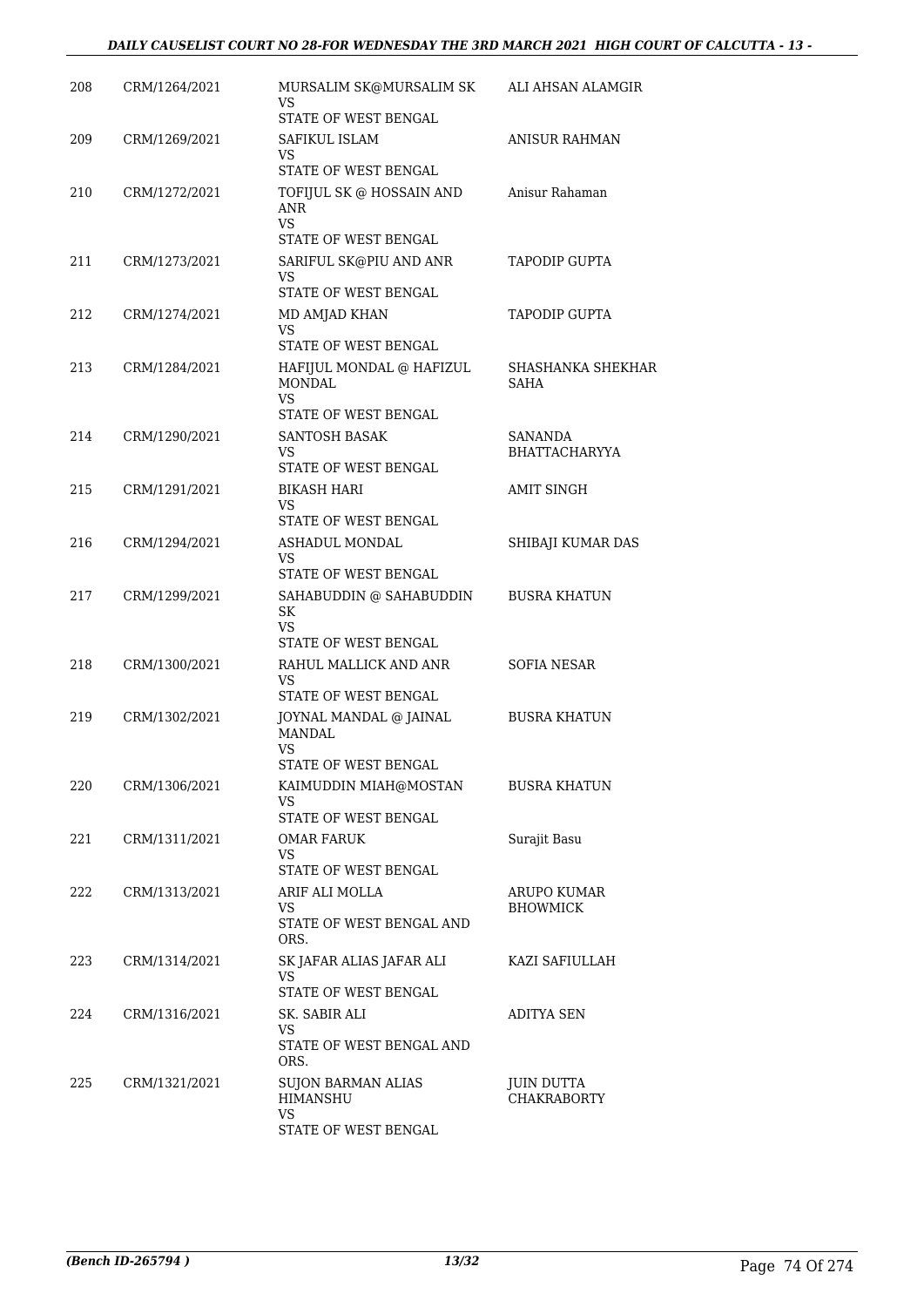| 226 | CRM/1323/2021 | SAKILA BIBI AND ANOTHER<br>VS                                            | DIPAYAN KUNDU                            |
|-----|---------------|--------------------------------------------------------------------------|------------------------------------------|
| 227 | CRM/1325/2021 | STATE OF WEST BENGAL<br>AMIN AKHTAR @AMIM AKTAR<br>VS                    | <b>SAGAR SAHA</b>                        |
|     |               | STATE OF WEST BENGAL                                                     |                                          |
| 228 | CRM/1330/2021 | ADHIR BARMAN AND ANR<br>VS.                                              | <b>SUBRATA SAHA</b>                      |
|     |               | STATE OF WEST BENGAL AND<br>ORS.                                         |                                          |
| 229 | CRM/1332/2021 | MOMREJ KHAN<br>VS                                                        | SUBRATA SAHA                             |
|     |               | STATE OF WEST BENGAL AND<br>ORS.                                         |                                          |
| 230 | CRM/1337/2021 | SUDHANGSHU MONDAL ALIAS<br>PUTU<br>VS                                    | PRONOJIT ROY                             |
|     |               | STATE OF WEST BENGAL                                                     |                                          |
| 231 | CRM/1339/2021 | <b>SWARUP GHOSH</b><br>VS                                                | <b>SK. TOSLIM ALI</b>                    |
|     |               | STATE OF WEST BENGAL AND<br>ORS.                                         |                                          |
| 232 | CRM/1341/2021 | SAURAV KUNDU @ AKAI<br>VS                                                | <b>SUSNIGDHO</b><br><b>BHATTACHARYYA</b> |
|     |               | STATE OF WEST BENGAL AND<br>ORS.                                         |                                          |
| 233 | CRM/1346/2021 | PRASEN KUNDU @BHABOL<br>@BHABOL KUNDU@ PROSEN<br><b>KUNDU</b><br>VS      | TAPODIP GUPTA                            |
|     |               | STATE OF WEST BENGAL                                                     |                                          |
| 234 | CRM/1347/2021 | IMAJUDDDIN MONDAL<br>VS                                                  | <b>SOURAV MUKHERJEE</b>                  |
|     |               | STATE OF WEST BENGAL AND<br>ORS.                                         |                                          |
| 235 | CRM/1348/2021 | MD DASTAGIR @DASTAGIR<br><b>ANSARI</b>                                   | <b>ANSUMAN BERA</b>                      |
|     |               | VS.<br><b>STATE OF WEST BENGAL</b>                                       |                                          |
| 236 | CRM/1350/2021 | ASHOK KUMAR CHOUDHURY<br>@ASHOK CHOUDHURY<br>@ASHOKE<br>CHOWDHURY@RAMESH | <b>SOUMYA NAG</b>                        |
|     |               | PRAJAPATI@CHOWDHURY<br>VS.                                               |                                          |
|     |               | STATE OF WEST BENGAL AND<br>ORS.                                         |                                          |
| 237 | CRM/1352/2021 | MD. SAUKAT SEKH<br><b>VS</b>                                             | ARKACHAKRABORTY                          |
|     |               | UNION OF INDIA, AIR<br>INTELLIGENCE UNIT,                                |                                          |
| 238 | CRM/1353/2021 | NAGEN @ NAGENDRANATH<br><b>GHOSH</b><br>VS                               | <b>KARABI ROY</b>                        |
|     |               | STATE OF WEST BENGAL AND<br>ORS.                                         |                                          |
| 239 | CRM/1354/2021 | MEHER ALI SK AND OTHERS<br>VS                                            | KRISHNENDU DE                            |
|     |               | STATE OF WEST BENGAL                                                     |                                          |
| 240 | CRM/1356/2021 | RAJA GHOSHAL<br>VS<br>STATE OF WEST BENGAL                               | SOUVIK DAS                               |
|     |               |                                                                          |                                          |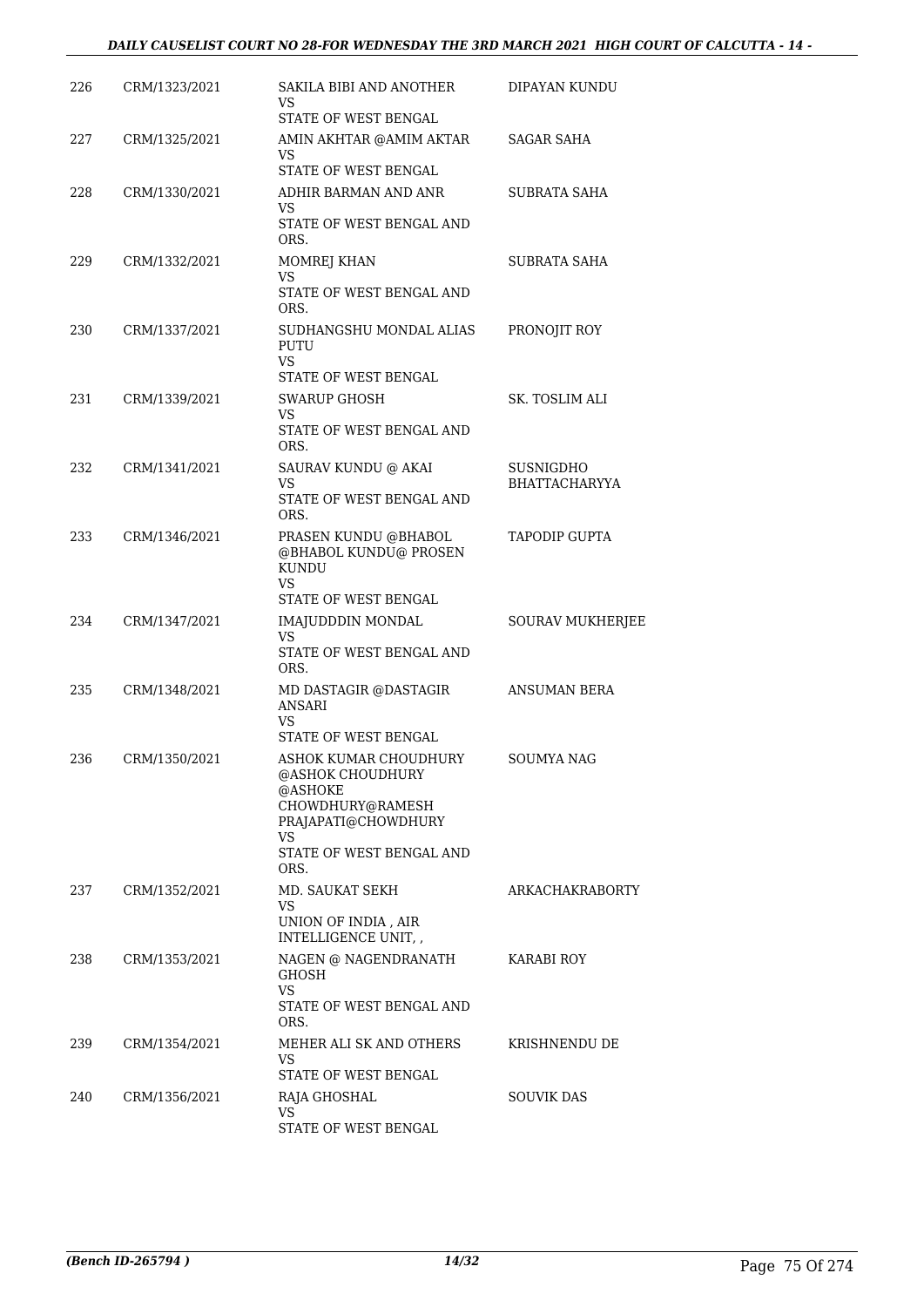#### *DAILY CAUSELIST COURT NO 28-FOR WEDNESDAY THE 3RD MARCH 2021 HIGH COURT OF CALCUTTA - 15 -*

| 241 | CRM/1357/2021 | SK SAKIR ALI @SK JIKSARUL ALI<br>VS<br>STATE OF WEST BENGAL                     | ANINDYA GHOSH                   |
|-----|---------------|---------------------------------------------------------------------------------|---------------------------------|
| 242 | CRM/1358/2021 | PH ESHA ALI @ AMBUBA<br>VS.                                                     | DEBASIS KAR                     |
|     |               | STATE OF WEST BENGAL                                                            |                                 |
| 243 | CRM/1367/2021 | HASINA @ HASENA MOLLA @<br><b>HASINA BIBI</b><br>VS                             | SIDDHARTHA SARKAR               |
|     |               | STATE OF WEST BENGAL                                                            |                                 |
| 244 | CRM/1370/2021 | <b>BIPLAB BISWAS</b><br>VS.<br>STATE OF WEST BENGAL                             | MRITYUNJAY SAHA                 |
| 245 | CRM/1372/2021 | <b>SAMIR MANDAL</b>                                                             | ARUP KUMAR BHOWMICK             |
|     |               | VS.<br>STATE OF WEST BENGAL                                                     |                                 |
| 246 | CRM/1373/2021 | <b>SAMIRAN KR DAS</b>                                                           | <b>MAZHAR HOSSAIN</b>           |
|     |               | VS<br>STATE OF WEST BENGAL                                                      | <b>CHOWDHURY</b>                |
| 247 | CRM/1377/2021 | DHARMENDRA SINGH PATEL<br>VS<br>STATE OF WEST BENGAL                            | ASHOKE KUMAR NATH               |
| 248 | CRM/1379/2021 | PRASENJIT BASU                                                                  | <b>BUSRA KHATUN</b>             |
|     |               | VS<br>STATE OF WEST BENGAL                                                      |                                 |
| 249 | CRM/1380/2021 | ABARUN SHARMA@VARUN<br><b>KUMAR SHARMA</b><br>VS                                | Kunal Ganguly                   |
|     |               | STATE OF WEST BENGAL                                                            |                                 |
| 250 | CRM/1383/2021 | <b>MATIN SK AND ORS</b><br>VS.<br>STATE OF WEST BENGAL                          | MRITUNJAY SAHA                  |
| 251 | CRM/1384/2021 | DEB KUMAR BAG                                                                   | KOEL SARKAR                     |
|     |               | <b>VS</b><br>STATE OF WEST BENGAL                                               |                                 |
| 252 | CRM/1386/2021 | AJIJUL SK AND ANR<br>VS                                                         | SUBRATA KARMAKAR                |
|     |               | STATE OF WEST BENGAL                                                            |                                 |
| 253 | CRM/1392/2021 | ANUP ROY @ ASHOK @ ASHOK<br>DA @ SUSANTA MAJUMDAR<br>VS<br>STATE OF WEST BENGAL | SABYASACHI<br><b>CHATTERJEE</b> |
| 254 | CRM/1399/2021 | RAHUL SK @ BABU SK                                                              | <b>ABDUS SALAM</b>              |
|     |               | VS.<br>STATE OF WEST BENGAL                                                     |                                 |
| 255 | CRM/1404/2021 | SURENDRA RAI<br>VS<br>STATE OF WEST BENGAL                                      | ANAMITRA BANERJEE               |
| 256 | CRM/1405/2021 | <b>ANSARUL ALAM</b>                                                             | PARVEJ ANAM                     |
|     |               | VS.<br>STATE OF WEST BENGAL                                                     |                                 |
| 257 | CRM/1411/2021 | SELIM SK.<br>VS.<br>STATE OF WEST BENGAL AND                                    | PRABIR MAJUMDER                 |
| 258 | CRM/1417/2021 | ORS.<br>MANODA BISWAS @ MANADA<br><b>BISWAS</b><br>VS.                          | SAGAR SAHA                      |
|     |               | STATE OF WEST BENGAL AND<br>ORS.                                                |                                 |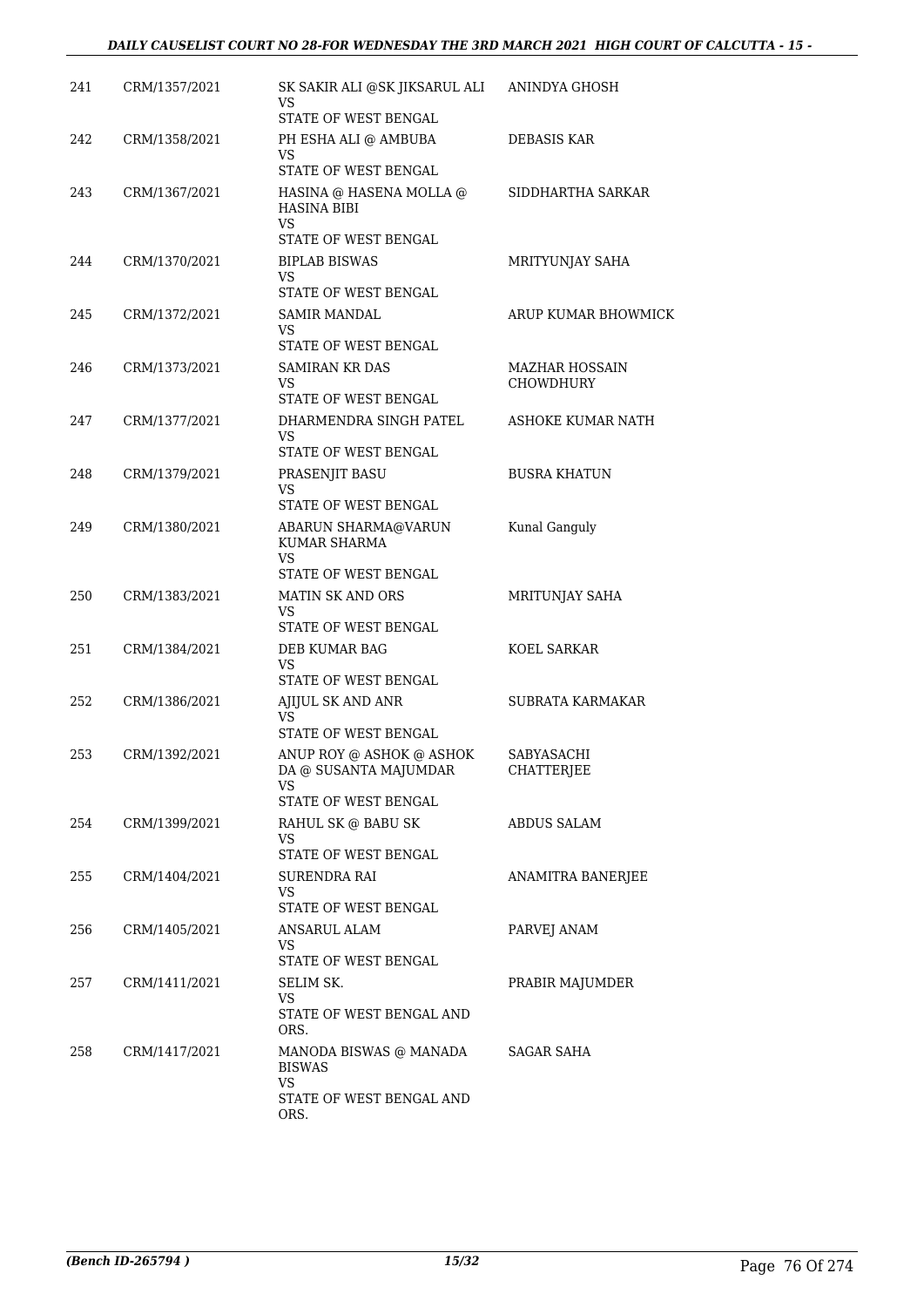| 259 | CRM/1418/2021 | <b>BABLU SARKAR @ SK.@ BABLU</b><br>SK. @ BABLU SARKAR AND ANR.<br>VS | DEBAPRIYA SAMANTA        |
|-----|---------------|-----------------------------------------------------------------------|--------------------------|
|     |               | STATE OF WEST BENGAL                                                  |                          |
| 260 | CRM/1422/2021 | <b>SHYAM SUNDAR BISWAS</b><br>VS<br>STATE OF WEST BENGAL              | SUMITA SARKAR            |
| 261 | CRM/1424/2021 | MD. SADDYAM @SADDAM                                                   | <b>SHAREQ SIDDIQUE</b>   |
|     |               | VS                                                                    |                          |
|     |               | STATE OF WEST BENGAL                                                  |                          |
| 262 | CRM/1428/2021 | GANESH SARDAR<br>VS<br>STATE OF WEST BENGAL                           | MADHUMITA PATRA          |
| 263 | CRM/1429/2021 | ANIMESH ADAK AND ANR                                                  | MAIDUL ISLAM KAYAL       |
|     |               | VS<br>STATE OF WEST BENGAL                                            |                          |
| 264 | CRM/1431/2021 | SUJAL SK @ SUJOL SK @<br><b>ANARUL</b><br>VS<br>STATE OF WEST BENGAL  | PRAMITA BANERJEE         |
|     |               |                                                                       |                          |
| 265 | CRM/1437/2021 | ANIMESH MONDAL AND ANR<br>VS                                          | <b>SOURAV MUKHERJEE</b>  |
|     |               | STATE OF WEST BENGAL                                                  |                          |
| 266 | CRM/1438/2021 | SAHIN SK @SHINE SK<br>VS                                              | ARNAB SAHA               |
|     |               | STATE OF WEST BENGAL                                                  |                          |
| 267 | CRM/1439/2021 | ANGGUR SK @ ANGUR SK<br>VS.<br>STATE OF WEST BENGAL                   | <b>JOY CHAKRABORTY</b>   |
| 268 | CRM/1441/2021 | PANCHU DAS                                                            | Asraf Mandal             |
|     |               | VS                                                                    |                          |
|     |               | STATE OF WEST BENGAL                                                  |                          |
| 269 | CRM/1450/2021 | SAHANUR MOLLA @ FITTU<br>VS<br>STATE OF WEST BENGAL                   | RESHMI REHMAN            |
| 270 | CRM/1452/2021 | KISHOR DAS                                                            | Asraf Mandal             |
|     |               | VS<br>STATE OF WEST BENGAL                                            |                          |
| 271 | CRM/1455/2021 | <b>BABLU SEKH @ DAKRON</b>                                            | <b>ABDUS SALAM</b>       |
|     |               | VS.<br>STATE OF WEST BENGAL                                           |                          |
| 272 | CRM/1457/2021 | AMRIT PATRA AND ANR                                                   | NAVANIL DE               |
|     |               | VS<br>STATE OF WEST BENGAL                                            |                          |
| 273 | CRM/1459/2021 | MONIRUL ISLAM MOLLA@MD                                                | SAHIUDDIN AHMED          |
|     |               | MONIRUL ISLAM<br>MOLLA@BABLU@BABLA<br>VS                              |                          |
|     |               | STATE OF WEST BENGAL                                                  |                          |
| 274 | CRM/1460/2021 | RAJIKUL MOMIN<br>VS.                                                  | SAGAR SAHA               |
|     |               | STATE OF WEST BENGAL                                                  |                          |
| 275 | CRM/1461/2021 | <b>ABHIJIT DAS</b>                                                    | <b>GAURAV KUMAR BASU</b> |
|     |               | VS<br>STATE OF WEST BENGAL                                            |                          |
| 276 | CRM/1462/2021 | UTTAM MALO                                                            | SUJAN CHATTERJEE         |
|     |               | VS                                                                    |                          |
|     |               | STATE OF WEST BENGAL                                                  |                          |
| 277 | CRM/1468/2021 | GOURANGA ADHIKARI<br>VS                                               | SANGHITA CHATTERJEE      |
|     |               | STATE OF WEST BENGAL                                                  |                          |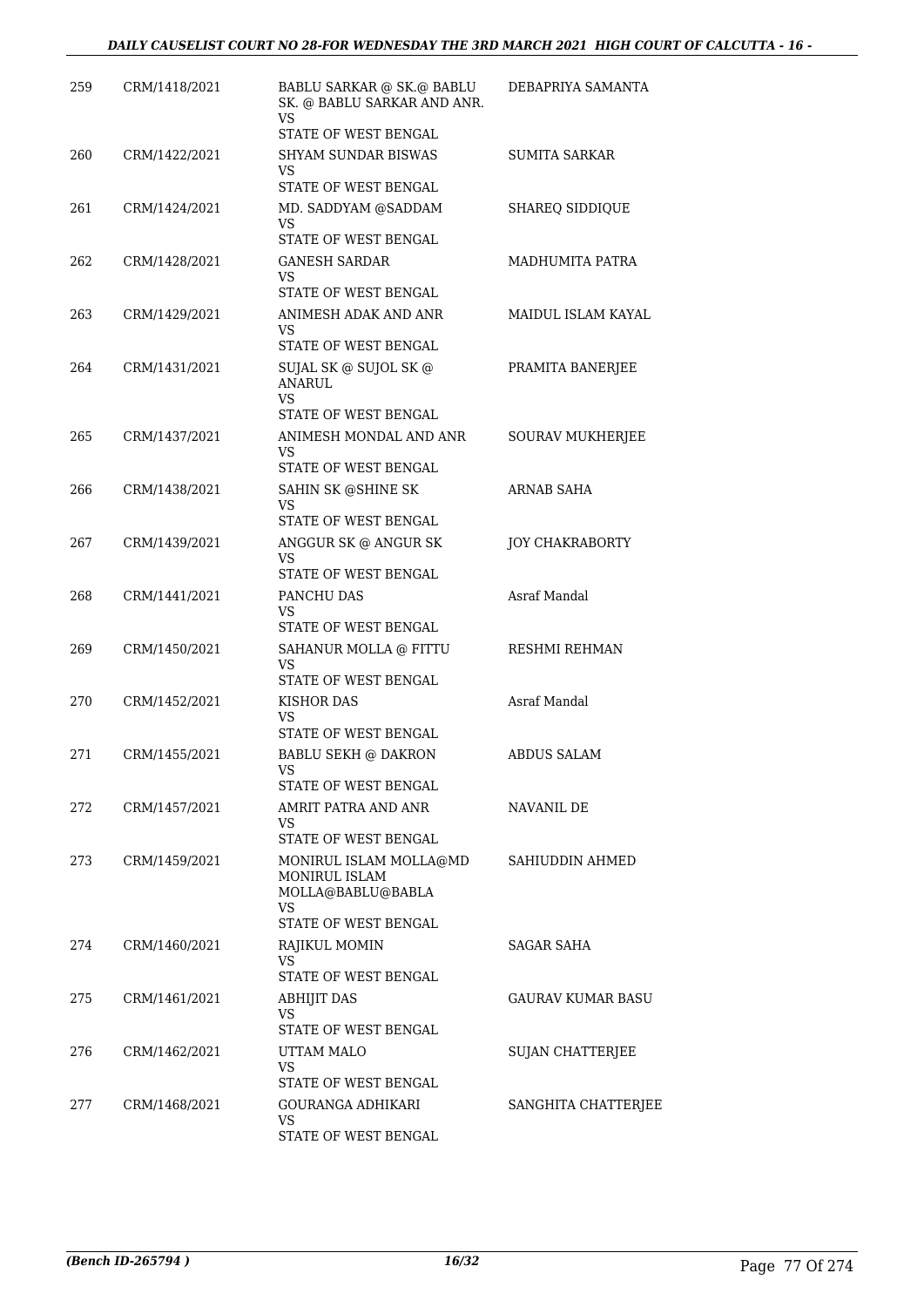| 278 | CRM/1473/2021 | HUMAYUN SK. @ HUMAYN SK.<br>VS<br>STATE OF WEST BENGAL                                                         | TAPODIP GUPTA                             |
|-----|---------------|----------------------------------------------------------------------------------------------------------------|-------------------------------------------|
| 279 | CRM/1476/2021 | MD. BAPI @ RAJ @ HERON<br><b>VS</b><br>STATE OF WEST BENGAL                                                    | Kalidas Saha                              |
| 280 | CRM/1478/2021 | ZAKIR HOSSAIN<br>VS.                                                                                           | JYOTIRMOY ADHIKARY                        |
| 281 | CRM/1480/2021 | STATE OF WEST BENGAL<br>BHIM BISWAS @ BHIM<br><b>CHANDRA BISWAS</b><br><b>VS</b>                               | <b>SURAJIT BASU</b>                       |
| 282 | CRM/1481/2021 | THE STATE OF WEST BENGAL<br>JUEL SEIKH ALIAS JUYEL SK.<br>VS.<br>STATE OF WEST BENGAL                          | SK. MOINUDDIN                             |
| 283 | CRM/1483/2021 | NIRMAL DAS<br><b>VS</b>                                                                                        | KOUSTAV BAGCHI                            |
| 284 | CRM/1486/2021 | STATE OF WEST BENGAL<br>PIYARUL SK.<br>VS<br>STATE OF WEST BENGAL                                              | <b>TAPODIP GUPTA</b>                      |
| 285 | CRM/1493/2021 | PINTU DUTTA @ SAMRAT<br>VS<br>STATE OF WEST BENGAL                                                             | MINOTI GOMES                              |
| 286 | CRM/1494/2021 | <b>RAM SARKAR</b><br><b>VS</b><br>STATE OF WEST BENGAL                                                         | MUSHARRAF ALAM SK.                        |
| 287 | CRM/1495/2021 | <b>RAM SARKAR</b><br>VS                                                                                        | MUSHARRAF ALAM SK                         |
| 288 | CRM/1496/2021 | STATE OF WEST BENGAL<br>SUJOY BISWAS @ SUJAY BISWAS<br><b>ALIAS SURYA</b><br><b>VS</b><br>STATE OF WEST BENGAL | MENOTI GOMES                              |
| 289 | CRM/1511/2021 | ANANDA PAUL ALIAS PAL AND<br><b>OTHERS</b><br>VS.                                                              | Sumanta Das                               |
| 290 | CRM/1520/2021 | STATE OF WEST BENGAL<br>RENUKA MONDAL @ RENU<br><b>MONDAL</b><br>VS.                                           | MD YOUNUSH MONDAL                         |
| 291 | CRM/1525/2021 | STATE OF WEST BENGAL<br><b>BHOLANATH DAS @ BHOLA</b><br>VS.<br>STATE OF WEST BENGAL                            | SOUMYAJIT DAS<br><b>MAHAPATRA</b>         |
| 292 | CRM/1528/2021 | CHANDAN KUMAR MAHANTA<br>VS.<br>STATE OF WEST BENGAL                                                           | SUBRATA SAHA                              |
| 293 | CRM/1538/2021 | SK MAIDUL HOSSAIN<br>VS.<br>STATE OF WEST BENGAL                                                               | <b>MAZHAR HOSSAIN</b><br><b>CHOWDHURY</b> |
| 294 | CRM/1544/2021 | <b>BAPAN MAJHI</b><br><b>VS</b><br>STATE OF WEST BENGAL                                                        | SIDDHARTHA GHOSH ROY                      |
| 295 | CRM/1545/2021 | <b>SUMON GHOSH</b><br>VS.<br>STATE OF WEST BENGAL                                                              | DEBASIS BRAHMA                            |
| 296 | CRM/1546/2021 | SAMAIL SK. @SANIUL SK AND<br><b>ANOTHER</b><br><b>VS</b><br>STATE OF WEST BENGAL                               | ROBIUL ISLAM                              |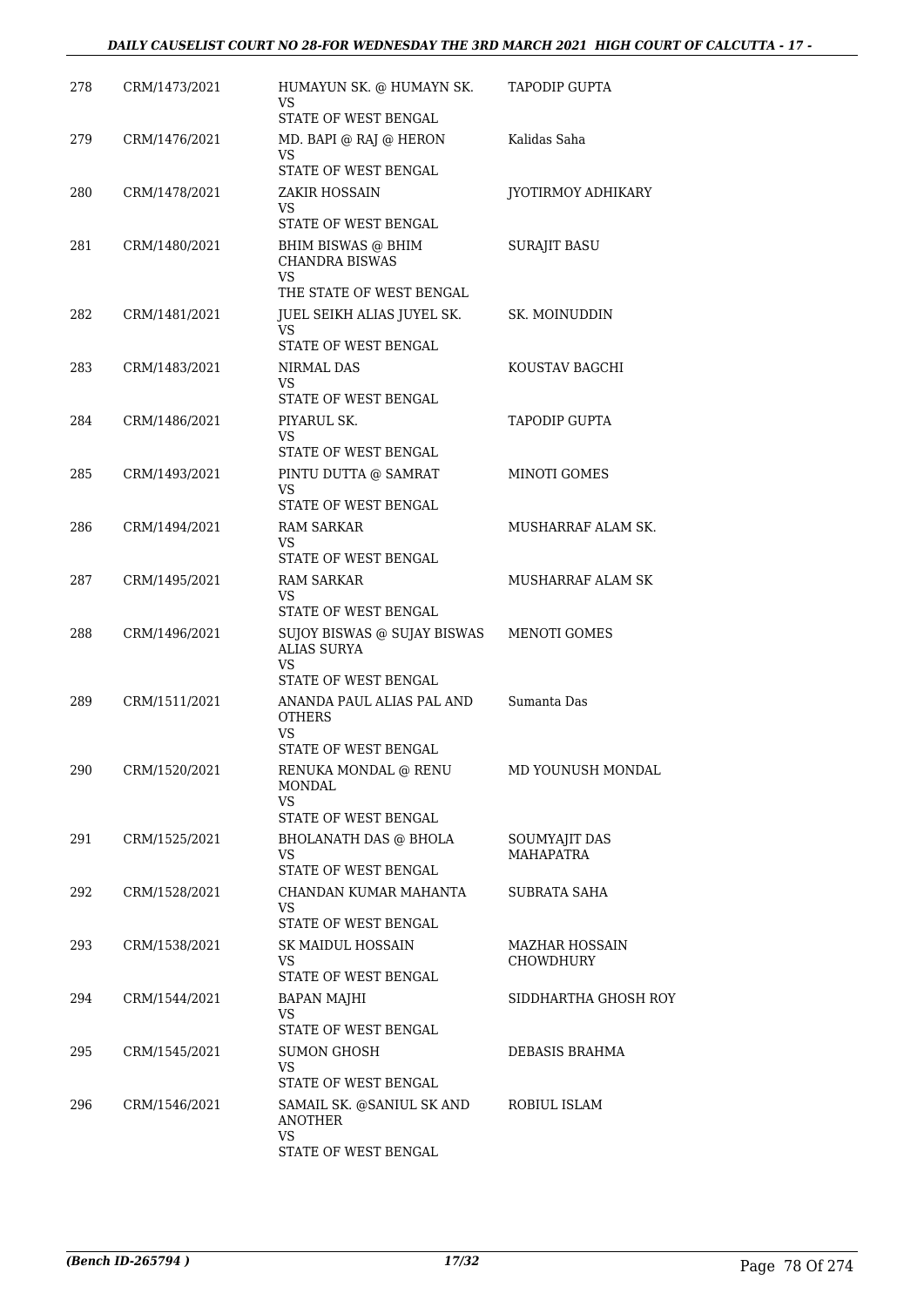| 297 | CRM/1548/2021 | <b>SAYED SK</b><br>VS<br>STATE OF WEST BENGAL AND  | MRITYUNJOY<br><b>CHATTERJEE</b> |
|-----|---------------|----------------------------------------------------|---------------------------------|
|     |               | ORS.                                               |                                 |
| 298 | CRM/1549/2021 | <b>ALAUDDIN</b><br>VS                              | MRITYUNJOY<br><b>CHATTERJEE</b> |
|     |               | STATE OF WEST BENGAL AND<br>ORS.                   |                                 |
| 299 | CRM/1550/2021 | HANIF MONDAL<br>VS                                 | MINOTI GOMES                    |
|     |               | STATE OF WEST BENGAL AND<br>ORS.                   |                                 |
| 300 | CRM/1555/2021 | ASGAR ALI @ SONU<br>VS                             | SHASHANKA SHEKHAR<br>SAHA       |
|     |               | STATE OF WEST BENGAL                               |                                 |
| 301 | CRM/1557/2021 | RAHIMA SEKH @ RAHILA<br>VS<br>STATE OF WEST BENGAL | SOURAV MUKHERJEE                |
| 302 | CRM/1559/2021 | ABBAS SK @ KALU SK @ KALU                          | Anisur Rahaman                  |
|     |               | VS<br>STATE OF WEST BENGAL                         |                                 |
| 303 | CRM/1561/2021 | NAJBAR SK. AND ANOTHER                             | NILENDRA NARAYAN RAY            |
|     |               | VS.                                                |                                 |
| 304 | CRM/1562/2021 | STATE OF WEST BENGAL<br>ANARUL SK.                 | Anisur Rahaman                  |
|     |               | VS                                                 |                                 |
| 305 | CRM/1571/2021 | STATE OF WEST BENGAL<br>MUKHTAR SK@MUKHTER SK      | <b>ARUSHI RATHORE</b>           |
|     |               | VS                                                 |                                 |
|     |               | NARCOTICS CONTROL<br>BUREAU, KOL                   |                                 |
| 306 | CRM/1573/2021 | <b>SUKESH PATTANAYAK</b>                           | ARUP KUMAR BHOWMICK             |
|     |               | VS<br>STATE OF WEST BENGAL                         |                                 |
| 307 | CRM/1574/2021 | SANJAY SARKAR                                      | ARUP KUMAR BHOWMICK             |
|     |               | VS<br>STATE OF WEST BENGAL                         |                                 |
| 308 | CRM/1578/2021 | SABIR ALI GAZI                                     | <b>ASHOK KUMAR</b>              |
|     |               | VS<br>STATE OF WEST BENGAL                         | <b>CHOWDHURY</b>                |
| 309 | CRM/1580/2021 | <b>BIKASH HAIT</b>                                 | SUBHASISH PACHHAL               |
|     |               | <b>VS</b><br>STATE OF WEST BENGAL                  |                                 |
| 310 | CRM/1583/2021 | <b>BASUDHARA GHOSH</b>                             | ASRAF MANDAL                    |
|     |               | <b>VS</b><br>STATE OF WEST BENGAL                  |                                 |
| 311 | CRM/1585/2021 | NAFISA KHATUN @ NAPISA                             | RAFIKUL ISLAM SARDAR            |
|     |               | KHATUN @ ASHH AND ORS<br>VS.                       |                                 |
|     |               | STATE OF WEST BENGAL                               |                                 |
| 312 | CRM/1586/2021 | MD ISPAK<br>VS.                                    | <b>FARNAZ NASIM</b>             |
|     |               | STATE OF WEST BENGAL                               |                                 |
| 313 | CRM/1587/2021 | HABIB SK<br>VS                                     | SOMNATH MAJUMDER                |
|     |               | STATE OF WEST BENGAL                               |                                 |
| 314 | CRM/1590/2021 | SUBRATA PODDAR @ SUBRATA<br>PODDER @ SHUVO<br>VS.  | SOMNATH MAJUMDER                |
|     |               | STATE OF WEST BENGAL                               |                                 |
| 315 | CRM/1591/2021 | RAHIMA BIBI<br>VS.                                 | <b>SOUMA SUBHRA ROY</b>         |
|     |               | STATE OF WEST BENGAL                               |                                 |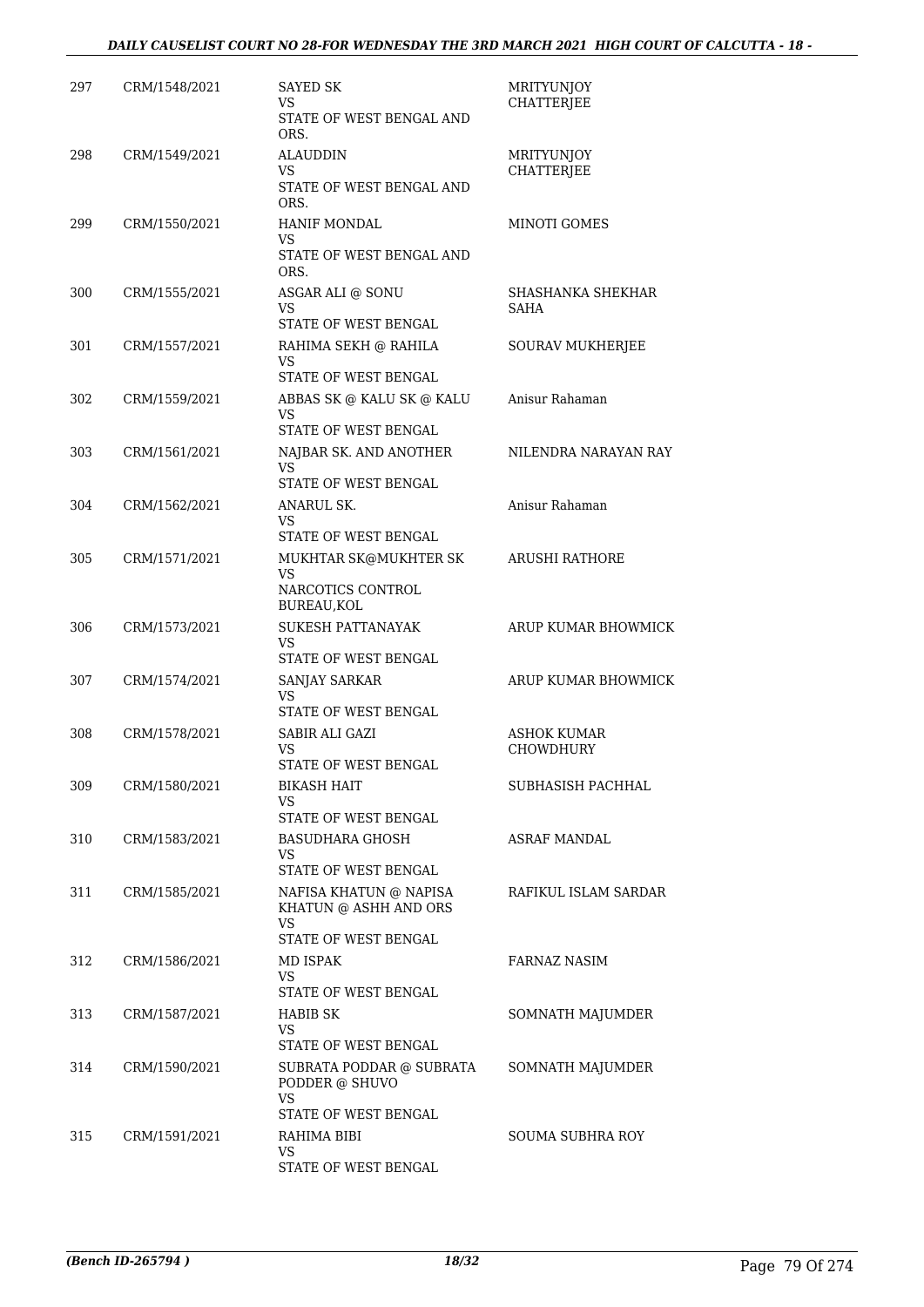| 316 | CRM/1593/2021 | ANURA BEGUM @MONJU<br>VS<br>STATE OF WEST BENGAL                                            | SASHANKA SEKHAR SAHA      |
|-----|---------------|---------------------------------------------------------------------------------------------|---------------------------|
| 317 | CRM/1594/2021 | KAMALESH MAHATO @ MAHATO<br>@ KAMLESH @ ROY<br>VS<br>STATE OF WEST BENGAL                   | SHASHANKA SHEKHAR<br>SAHA |
| 318 | CRM/1597/2021 | <b>SEKH MONIRUL</b><br>VS<br>STATE OF WEST BENGAL                                           | SAFDAR AZAM               |
| 319 | CRM/1599/2021 | DILIP KIRTYANIA<br>VS<br>STATE OF WEST BENGAL                                               | GAGANJYOTI SINGH          |
| 320 | CRM/1606/2021 | SUSHIL MONDAL AND ORS<br>VS<br>STATE OF WEST BENGAL                                         | SANANDA<br>BHATTACHARJEE  |
| 321 | CRM/1607/2021 | MITHILESH RAM @ MITHLESH<br>RAM<br>VS                                                       | DEBAPRIYA SAMANTA         |
| 322 | CRM/1608/2021 | STATE OF WEST BENGAL<br><b>RATAN BISWAS</b><br>VS                                           | DEBADRITA MONDAL          |
| 323 | CRM/1609/2021 | <b>STATE OF WEST BENGAL</b><br>JAYDEB MALLICK AND ORS.<br><b>VS</b><br>STATE OF WEST BENGAL | <b>SOURAV MUKHERJEE</b>   |
| 324 | CRM/1610/2021 | BISWAJIT OJHA @ BISWA<br>VS<br>STATE OF WEST BENGAL                                         | KOUSTAV BAGCHI            |
| 325 | CRM/1611/2021 | DIPAK @ PUSPA ROY AND ANR.<br>VS<br>STATE OF WEST BENGAL                                    | SOURAV MUKHERJEE          |
| 326 | CRM/1613/2021 | AJIT BAG AND ANR<br>VS<br>STATE OF WEST BENGAL                                              | Srimoyee Mukherjee        |
| 327 | CRM/1615/2021 | DEBABRATA @ CHOTTU<br>PRAMANIK AND ANR<br>VS<br>STATE OF WEST BENGAL                        | ABHIJIT KR. ADHYA         |
| 328 | CRM/1617/2021 | SANDIP NANDI @ SANDEEP<br><b>NANDY</b><br>VS.                                               | ARUSHI RATTORE            |
| 329 | CRM/1619/2021 | STATE OF WEST BENGAL<br>RITIK RAM @ RITTIK<br><b>VS</b><br>STATE OF WEST BENGAL             | Ramashis Mukherjee        |
| 330 | CRM/1620/2021 | MOSHARAF MOLLA<br><b>VS</b><br><b>STATE OF WEST BENGAL</b>                                  | SAYAN MUKHERJEE           |
| 331 | CRM/1621/2021 | RASID LASKAR @ RASID LASKAR<br>@ BACHHU<br>VS.<br>STATE OF WEST BENGAL                      | SUCHISMITA DUTTA          |
| 332 | CRM/1623/2021 | <b>UTTAM DAS</b><br><b>VS</b><br>STATE OF WEST BENGAL                                       | PRIYANKAR GANGULY         |
| 333 | CRM/1634/2021 | BABU ROY @ BAPI ROY<br>VS<br>STATE OF WEST BENGAL                                           | SANJIB MITRA              |
| 334 | CRM/1635/2021 | NAJIMA BIBI<br><b>VS</b><br>STATE OF WEST BENGAL                                            | ARUP KUMAR BHOWMICK       |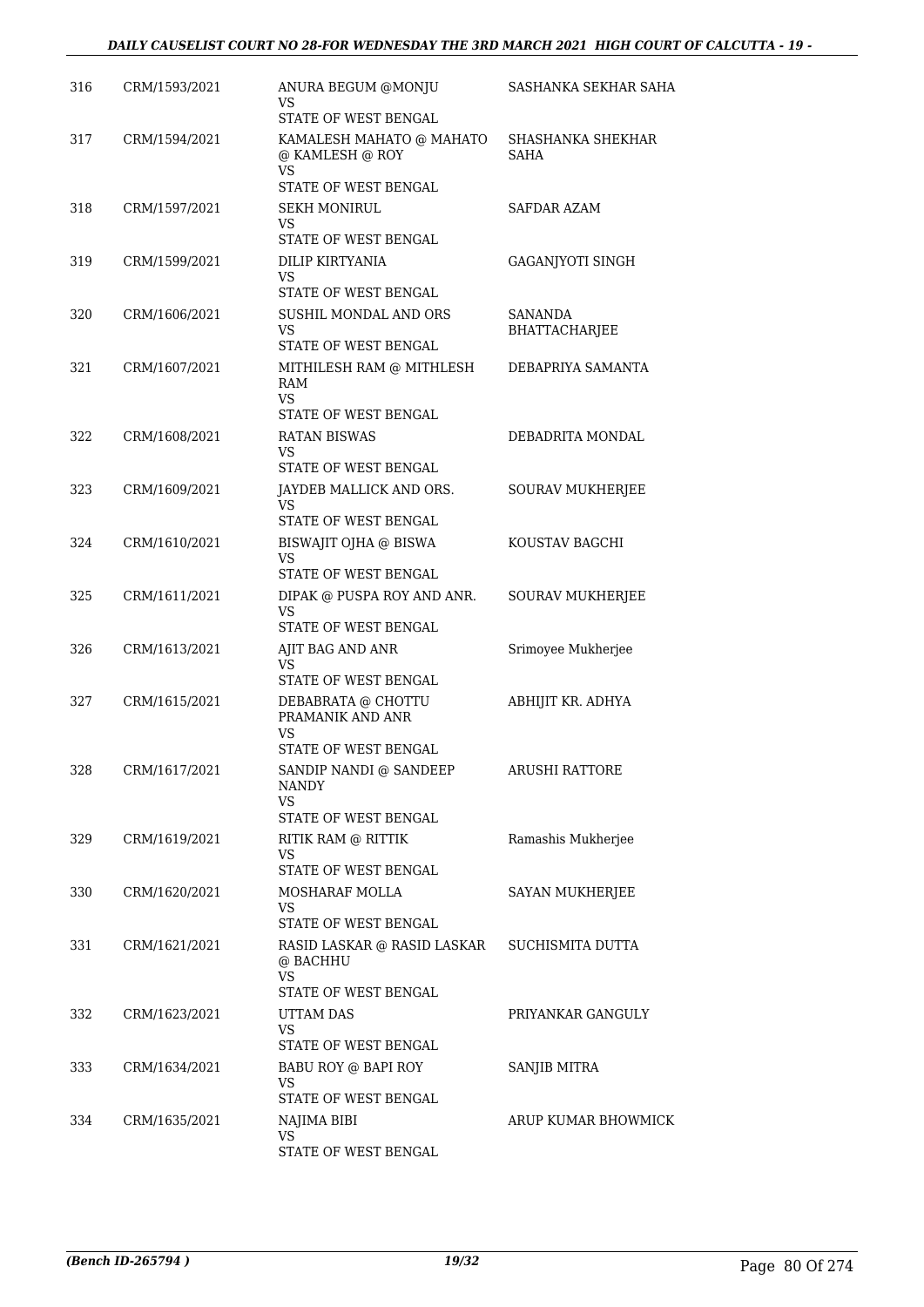| 335 | CRM/1637/2021 | SANJIT SAHA<br>VS<br>STATE OF WEST BENGAL                                                                     | <b>AVISHEK PRASAD</b>           |
|-----|---------------|---------------------------------------------------------------------------------------------------------------|---------------------------------|
| 336 | CRM/1640/2021 | RAFIKUL ISLAM<br>VS.<br>STATE OF WEST BENGAL                                                                  | <b>ANCHITA SARKAR</b>           |
| 337 | CRM/1641/2021 | <b>HARIHAR MAHATO</b><br>VS<br>STATE OF WEST BENGAL                                                           | DIPAYAN DAN                     |
| 338 | CRM/1642/2021 | AMIRUL SK@RAMJAN SK<br>VS<br>STATE OF WEST BENGAL                                                             | SANDIP CHAKRABORTY              |
| 339 | CRM/1647/2021 | <b>SALAMAT SK</b><br>VS.<br>STATE OF WEST BENGAL                                                              | Ali Ahsan Alamgir               |
| 340 | CRM/1657/2021 | <b>BARI SHAK AND ANR</b><br>VS<br>STATE OF WEST BENGAL                                                        | KAMAL CHANDRA SAHA              |
| 341 | CRM/1658/2021 | UJJAL MONDAL @ BABU<br>VS<br>STATE OF WEST BENGAL                                                             | KAMALESH CH SAHA                |
| 342 | CRM/1660/2021 | SHAHNAZ PERWEEN@ BICHHIA<br>VS<br>STATE OF WEST BENGAL                                                        | APURBA KR. DUTTA                |
| 343 | CRM/1666/2021 | ALI MOSTOFA MOLLA<br>VS.<br>STATE OF WEST BENGAL                                                              | SHASHANKA SEKHAR<br>SAHA        |
| 344 | CRM/1667/2021 | <b>BABLU SK AND ANR</b><br>VS<br>STATE OF WEST BENGAL                                                         | SHASHANKA SEKHAR<br>SAHA        |
| 345 | CRM/1669/2021 | RAJESH MONDAL @ RAJU @<br>KALU AND ANR<br>VS<br>STATE OF WEST BENGAL                                          | KUNAL KUMAR<br><b>MUKHERJEE</b> |
| 346 | CRM/1671/2021 | <b>BASU DEBNATH</b><br>VS<br>STATE OF WEST BENGAL                                                             | DEEPAK KR. SHAW                 |
| 347 | CRM/1672/2021 | <b>DILIP MANDAL</b><br>VS<br>STATE OF WEST BENGAL                                                             | MOUNICK GHOSH                   |
| 348 | CRM/1675/2021 | DIN MOHAMMAD @ SANTU<br><b>BISWAS</b><br>VS.<br>STATE OF WEST BENGAL                                          | PRABIR MAJUMDER                 |
| 349 | CRM/1677/2021 | SANKAR @ SHANKAR MONDAL<br>VS.<br>STATE OF WEST BENGAL                                                        | SANTANU MAJI                    |
| 350 | CRM/1678/2021 | NANKI YADAV @ MAHANTH<br><b>YADAV</b><br>VS.<br>THE COMMISSIONER OF<br><b>CUSTOMS (PREVENTIVE) AND</b><br>ANR | SANAT KUMAR DAS                 |
| 351 | CRM/1680/2021 | UTTAM CHATTERJEE<br>VS<br>UNION OF INDIA                                                                      | SHASHANKA SHEKHAR<br>SAHA       |
| 352 | CRM/1681/2021 | <b>SK. SALAUDDIN</b><br>VS.<br>STATE OF WEST BENGAL                                                           | TANMOY CHOWDHURY                |
| 353 | CRM/1684/2021 | MD SOYEB @ SOHEB<br>VS<br>STATE OF WEST BENGAL                                                                | ARUNAVA GANGULY                 |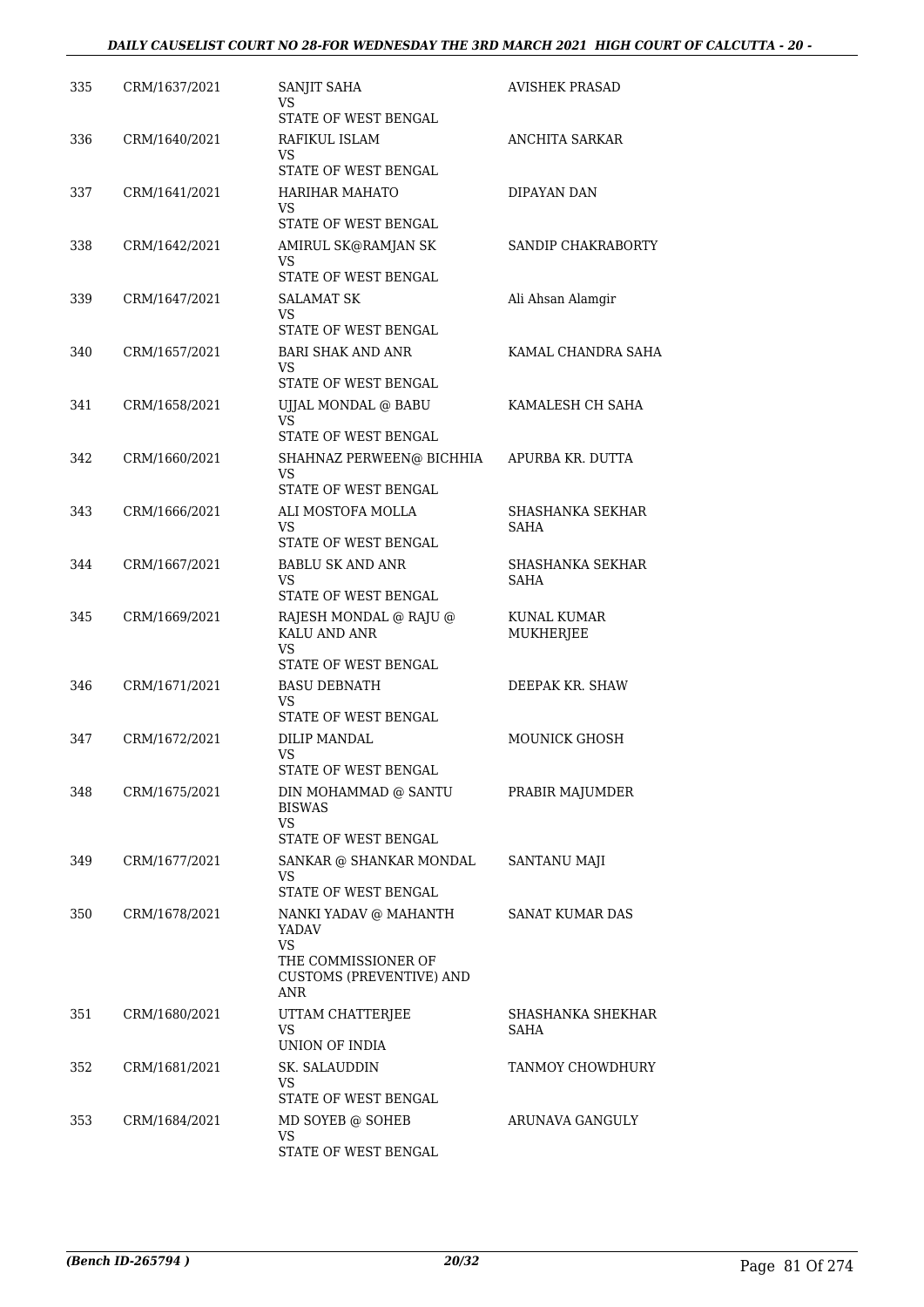| 354 | CRM/1686/2021 | <b>RABI DAS</b><br>VS                               | ARUNAVA GANGULY           |
|-----|---------------|-----------------------------------------------------|---------------------------|
|     |               | STATE OF WEST BENGAL                                |                           |
| 355 | CRM/1691/2021 | <b>BABUL AKTAR</b><br>VS                            | RAJENDRA BANERJEE         |
|     |               | STATE OF WEST BENGAL                                |                           |
| 356 | CRM/1692/2021 | RAJU MUKHERJEE<br>VS<br>STATE OF WEST BENGAL        | DHANANJOY BANERJEE        |
|     |               |                                                     |                           |
| 357 | CRM/1697/2021 | <b>TANMOY GHORUI</b><br>VS<br>STATE OF WEST BENGAL  | <b>GAUTAM BANERJEE</b>    |
| 358 | CRM/1701/2021 | ASIF HOSSAIN@BIKI@BIKI SK                           | PRIYANKAR GANGULY         |
|     |               | VS<br>STATE OF WEST BENGAL                          |                           |
| 359 | CRM/1702/2021 | MITUL SK @ MITHUN SEKH<br>VS                        | <b>MANAS KUMAR DAS</b>    |
|     |               | STATE OF WEST BENGAL                                |                           |
| 360 | CRM/1706/2021 | MD. TAHIRUL ISLAM<br>VS                             | Ali Ahsan Alamgir         |
|     |               | NARCOTICS CONTROL BUREAU,<br>KOLKATA ZONAL UNIT     |                           |
| 361 | CRM/1708/2021 | <b>INJAMMUL SK@SEKH</b>                             | <b>SUMANTA DAS</b>        |
|     |               | VS<br>STATE OF WEST BENGAL                          |                           |
|     |               |                                                     |                           |
| 362 | CRM/1709/2021 | RAHUL ADHIKARY @ ASHOK<br><b>ADHIKARY</b><br>VS     | <b>ARINDAM SEN</b>        |
|     |               | STATE OF WEST BENGAL                                |                           |
| 363 | CRM/1712/2021 | <b>RANJIT DAS</b>                                   | SUBHASISH PACHCHAL        |
|     |               | VS<br>STATE OF WEST BENGAL                          |                           |
| 364 | CRM/1713/2021 | TINKU SENAPATI @ MANTI<br>VS                        | PRANTICK GHOSH            |
|     |               | STATE OF WEST BENGAL                                |                           |
| 365 | CRM/1715/2021 | <b>SAMIRAN BISWAS</b><br>VS<br>STATE OF WEST BENGAL | <b>SAYAN DE</b>           |
|     |               |                                                     |                           |
| 366 | CRM/1722/2021 | <b>ALAM HOSSAIN</b><br>VS.<br>N.C.B. AND ANR        | <b>BENAJIR HASNA</b>      |
| 367 | CRM/1723/2021 | ARSAD GAZI                                          | KAMALESH CH. SAHA         |
|     |               | VS.<br>STATE OF WEST BENGAL                         |                           |
| 368 | CRM/1724/2021 | <b>GOLAM RAHAMAN @ LALTU</b>                        | KAMALESH CH SAHA          |
|     |               | VS<br>STATE OF WEST BENGAL                          |                           |
| 369 | CRM/1728/2021 | MUSHIAR RAHAMAN MOLLA @<br>MASHIER RAHAMAN @ MOSIAR | SHASHANKA SHEKHAR<br>SAHA |
|     |               | MOLLA<br>VS                                         |                           |
|     |               | STATE OF WEST BENGAL                                |                           |
| 370 | CRM/1730/2021 | <b>TAMAL SANTRA</b><br>VS                           | <b>BHASKAR HUTAIT</b>     |
|     |               | STATE OF WEST BENGAL                                |                           |
| 371 | CRM/1733/2021 | <b>ALAM SK</b><br>VS<br>STATE OF WEST BENGAL        | SOURAV MUKHERJEE          |
|     |               |                                                     |                           |
| 372 | CRM/1735/2021 | MANAB MUKHERJEE<br>VS<br>STATE OF WEST BENGAL       | HUSEN MUSTAFI             |
|     |               |                                                     |                           |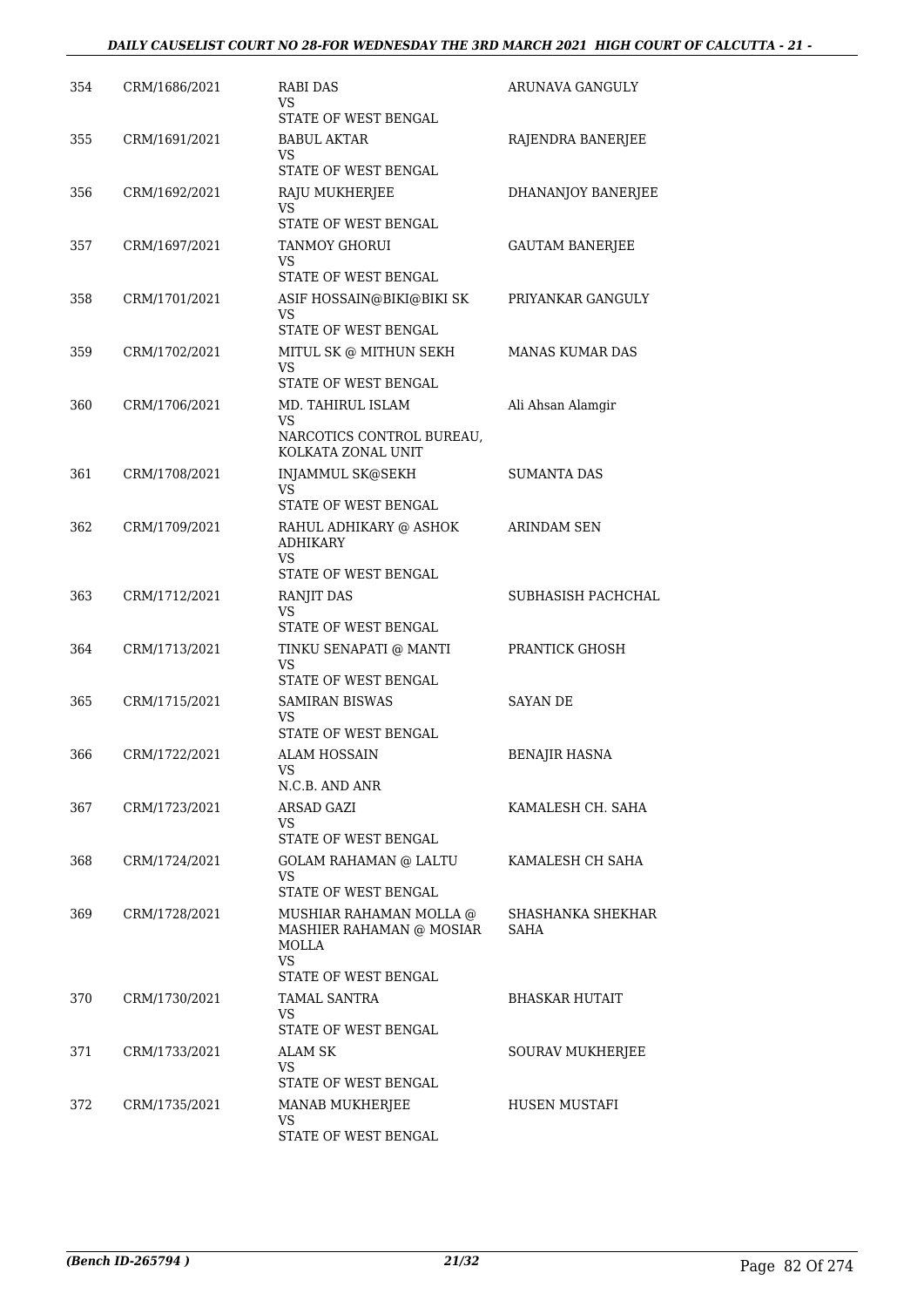| 373 | CRM/1736/2021 | YEASIN SK @YASIN SK<br>VS<br><b>STATE OF WEST BENGAL</b>                                 | MD BANI ISRAIL                         |
|-----|---------------|------------------------------------------------------------------------------------------|----------------------------------------|
| 374 | CRM/1738/2021 | <b>TAPAN MANNA</b><br>VS.<br>STATE OF WEST BENGAL                                        | Srimoyee Mukherjee                     |
| 375 | CRM/1740/2021 | RAMESHWAR HEMBRAM AND<br>ANR.<br>VS.                                                     | RAJIT LAL MAIRA                        |
|     |               | STATE OF WEST BENGAL                                                                     |                                        |
| 376 | CRM/1742/2021 | SK. AKBAR<br>VS.<br>STATE OF WEST BENGAL                                                 | SIDDHARTHA SARKAR                      |
| 377 | CRM/1747/2021 | DILSHAD ALI<br>VS.<br>STATE OF WEST BENGAL                                               | SIDDHARTHA SARKAR                      |
| 378 | CRM/1755/2021 | SADHU SARAN PASWAN<br>VS<br>STATE OF WEST BENGAL                                         | DATTATREYA DUTTA                       |
| 379 | CRM/1756/2021 | SIRAJUL HAQUE @ ISLAM<br>VS                                                              | <b>ASHOK KUMAR</b><br><b>CHOWDHURY</b> |
| 380 | CRM/1758/2021 | STATE OF WEST BENGAL<br>RUHUL AMIN @ KALU<br>VS                                          | <b>MD JANNAT FIRDOUS</b>               |
|     |               | STATE OF WEST BENGAL                                                                     |                                        |
| 381 | CRM/1759/2021 | IJAZ UDDIN MONDAL @ FJAJUL<br>VS<br>STATE OF WEST BENGAL                                 | MD JANNAT UL FIRDOUS                   |
| 382 | CRM/1760/2021 | <b>AJMAIL SK</b><br>VS.<br>STATE OF WEST BENGAL                                          | Sumanta Das                            |
| 383 | CRM/1761/2021 | MANOTOSH GHOSH<br>VS.<br>STATE OF WEST BENGAL                                            | MOHAMMAD KHAIRUL                       |
| 384 | CRM/1763/2021 | KRISHNA PRAMANIK<br>VS<br>STATE OF WEST BENGAL                                           | SOHAM DE DHARA                         |
| 385 | CRM/1770/2021 | <b>SUKANTA MONDAL</b><br>VS<br>STATE OF WEST BENGAL                                      | MRITYUNJOY<br><b>CHATTERJEE</b>        |
| 386 | CRM/1777/2021 | DHARMENDRA SINGH AND ORS<br>VS.<br>STATE OF WEST BENGAL                                  | SUBHAJIT CHOWDHURY                     |
| 387 | CRM/1779/2021 | ANARUL MONDAL<br>VS.<br>STATE OF WEST BENGAL                                             | DEBARSHI BRAHMA                        |
| 388 | CRM/1780/2021 | REKHA BIBI<br>VS.                                                                        | <b>TAPODIP GUPTA</b>                   |
| 389 | CRM/1781/2021 | STATE OF WEST BENGAL<br>DILIP GORAI<br>VS.<br>STATE OF WEST BENGAL                       | LAKSHMINATH<br><b>BHATTACHARYA</b>     |
| 390 | CRM/1787/2021 | MAKBUL AKTAR SK AND ANR<br>VS.<br>STATE OF WEST BENGAL                                   | BHQASKAR CHATTERJEE                    |
| 391 | CRM/1789/2021 | ISRAIL SK @ ESRAIL AND ANR<br>VS.                                                        | PRATIMA BANERJEE                       |
| 392 | CRM/1791/2021 | STATE OF WEST BENGAL<br>SHIBU MANDAL<br>VS<br>STATE OF WEST BENGAL AND<br><b>ANOTHER</b> | MUSHARRAF ALAM SK.                     |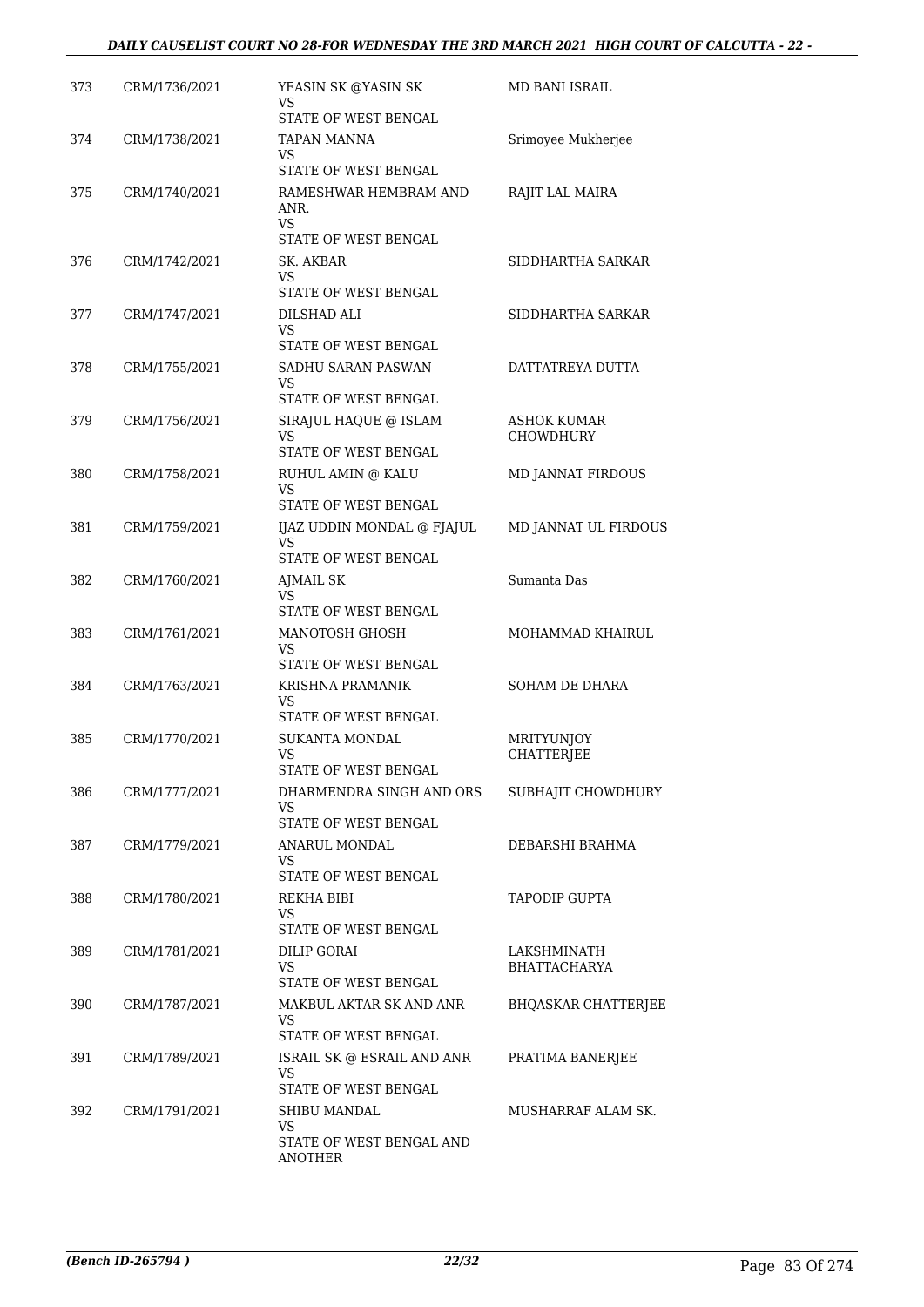| 393 | CRM/1792/2021 | SAHAN SK@SAHAMUDDIN<br>@SAMARUDDIN<br>VS.                                   | Santanu Chatterjee                      |
|-----|---------------|-----------------------------------------------------------------------------|-----------------------------------------|
|     |               | STATE OF WEST BENGAL                                                        |                                         |
| 394 | CRM/1793/2021 | BHUPATI @ MOHAN ROY<br>VS<br>STATE OF WEST BENGAL                           | PAMPA DEY (DHABAL)                      |
|     |               |                                                                             |                                         |
| 395 | CRM/1797/2021 | BINAY KUMAR SHAW @ BINOY<br>KUMJAR SHAW @ BIJOY KUMAR<br><b>SHAW</b><br>VS  | <b>BHASKAR CHATTERJEE</b>               |
|     |               | STATE OF WEST BENGAL                                                        |                                         |
| 396 | CRM/1798/2021 | AMRUL SK@BABUA@AMIRUL<br>AND ANR<br>VS.                                     | MUSHARRAF ALAM SK                       |
|     |               | STATE OF WEST BENGAL                                                        |                                         |
| 397 | CRM/1800/2021 | MAJNU SK AND ANR<br><b>VS</b>                                               | PRABIR MAJUMDER                         |
|     |               | STATE OF WEST BENGAL                                                        |                                         |
| 398 | CRM/1801/2021 | HALIM KAZI ALIAS ABDUL<br><b>HALIM KAZI</b><br>VS                           | <b>SHASHANKA SHEKHAR</b><br><b>SAHA</b> |
|     |               | UNION OF INDIA                                                              |                                         |
| 399 | CRM/1803/2021 | MD. UMAR ALI @ UMAR ALI<br>VS<br>STATE OF WEST BENGAL                       | Ali Ahsan Alamgir                       |
| 400 | CRM/1804/2021 | SOMNATH GHOSH                                                               | PRABIR MAJUMDER                         |
|     |               | VS.<br>STATE OF WEST BENGAL                                                 |                                         |
| 401 | CRM/1805/2021 | <b>BISWARUP GIRI ALIAS BISU</b>                                             | KESHAB CHANDRA DAS                      |
|     |               | VS<br>STATE OF WEST BENGAL                                                  |                                         |
| 402 | CRM/1808/2021 | JAGANNATH GHOSH<br>VS                                                       | KRISHNENDU DE                           |
|     |               | STATE OF WEST BENGAL                                                        |                                         |
| 403 | CRM/1814/2021 | JHANTU DOLUI<br>VS<br>STATE OF WEST BENGAL                                  | Srimoyee Mukherjee                      |
| 404 | CRM/1819/2021 | YASHWANT MISHRA                                                             | <b>SUJAN CHATTERJEE</b>                 |
|     |               | VS<br>STATE OF WEST BENGAL                                                  |                                         |
| 405 | CRM/1822/2021 | EZAZUL ISLAM                                                                | SHASANKA SEKHAR SAHA                    |
|     |               | VS<br>STATE OF WEST BENGAL                                                  |                                         |
| 406 | CRM/1823/2021 | <b>ARBIND PRASAD</b>                                                        | SHASANKA SEKHAR                         |
|     |               | <b>VS</b><br>STATE OF WEST BENGAL                                           | GHOSH                                   |
| 407 | CRM/1825/2021 | JAHAR ALI MONDAL@JHAR                                                       | SHIBAJI KUMAR DAS                       |
|     |               | VS.                                                                         |                                         |
|     |               | STATE OF WEST BENGAL                                                        |                                         |
| 408 | CRM/1827/2021 | <b>BAPI DAS</b><br>VS.<br>STATE OF WEST BENGAL                              | HUSEN MUSTAFI                           |
| 409 | CRM/1829/2021 | SUNIL SINGH CHOWHAN @<br><b>SANJAY KUMAR</b><br>VS.<br>STATE OF WEST BENGAL | GAGANJYOT SINGH                         |
| 410 | CRM/1830/2021 | RAJIB BERA                                                                  | <b>SUGATA MAITI</b>                     |
|     |               | VS.                                                                         |                                         |
|     |               | STATE OF WEST BENGAL                                                        |                                         |
| 411 | CRM/1832/2021 | JALAL MONDAL<br>VS                                                          | MINOTI GOMES                            |
|     |               | STATE OF WEST BENGAL                                                        |                                         |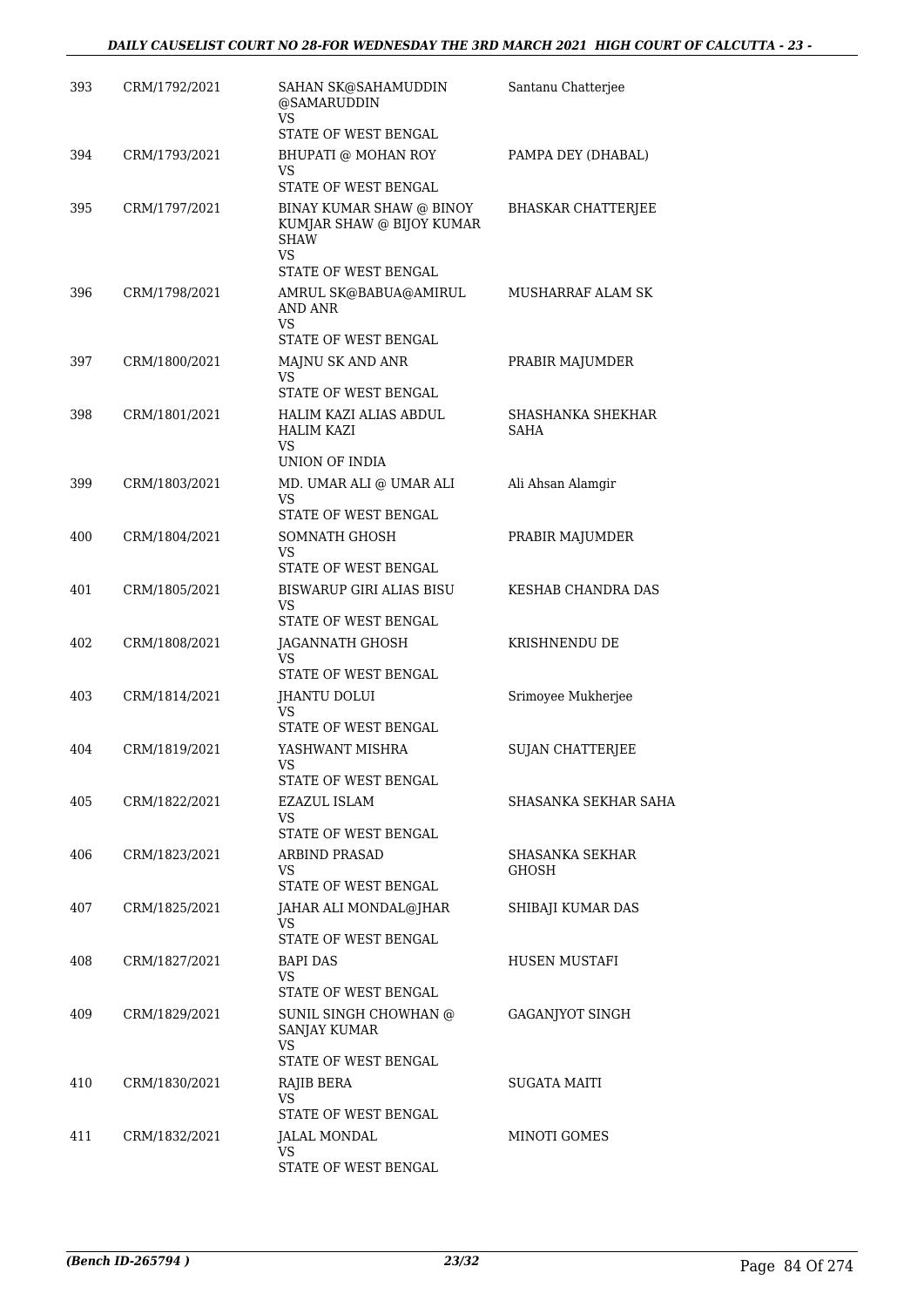| 412 | CRM/1833/2021 | SUKUMONI SOREN @<br>SUKURMANI HEMRAM<br>VS                                                            | <b>BUSRA KHATOON</b>                   |
|-----|---------------|-------------------------------------------------------------------------------------------------------|----------------------------------------|
|     |               | STATE OF WEST BENGAL                                                                                  |                                        |
| 413 | CRM/1836/2021 | <b>LAXMAN ROY</b><br>VS<br>STATE OF WEST BENGAL                                                       | <b>SANANDA</b><br><b>BHATTACHARYYA</b> |
| 414 | CRM/1838/2021 | SK NADEEM AKHTER @ NADIM<br>AKHTAR AK @ NADEEM AKHTAR<br>AND ANR<br><b>VS</b><br>STATE OF WEST BENGAL | SHAREQUL HAQUE                         |
| 415 | CRM/1845/2021 | <b>TAPAS BISWAS</b><br>VS<br>STATE OF WEST BENGAL                                                     | MINOTI GOMES                           |
| 416 | CRM/1846/2021 | SUKUMAR HALDAR@SUJIT<br>HALDAR<br>VS.<br>STATE OF WEST BENGAL                                         | <b>BUSRA KHATUN</b>                    |
| 417 | CRM/1848/2021 | <b>BAPPA SARDAR</b><br>VS<br>STATE OF WEST BENGAL                                                     | TAPAS KUMAR DEY                        |
| 418 | CRM/1851/2021 | HASAN MONDAL AND ANR<br>VS.<br>STATE OF WEST BENGAL                                                   | SUMANTA CHAKRABORTY                    |
| 419 | CRM/1855/2021 | DABLU SINGH<br>VS<br>STATE OF WEST BENGAL                                                             | <b>TAPODIP GUPTA</b>                   |
| 420 | CRM/1856/2021 | MIHID SK<br>VS<br>STATE OF WEST BENGAL                                                                | SIDDHARTHA SARKAR                      |
| 421 | CRM/1857/2021 | <b>ALAUDDIN KHAN</b><br>VS.<br>STATE OF WEST BENGAL                                                   | Ramashis Mukherjee                     |
| 422 | CRM/1864/2021 | <b>JOLLY BASU</b><br><b>VS</b><br>STATE OF WEST BENGAL                                                | SK. MUJIBAR RAHMAN                     |
| 423 | CRM/1866/2021 | SUBALCHANDRA SARKAR @<br><b>BARMAN</b><br>VS<br>STATE OF WEST BENGAL                                  | <b>BARNA KHATOON</b>                   |
| 424 | CRM/1869/2021 | JAHIRUDDIN @BABUA<br>VS.<br>STATE OF WEST BENGAL                                                      | Md. Safiur Rahaman                     |
| 425 | CRM/1871/2021 | JASHODA DEVI@JASODHA DEBI<br>VS<br>STATE OF WEST BENGAL                                               | S G GHOSHCHOUDHURY                     |
| 426 | CRM/1873/2021 | KABER @ KUBER SK @ KABIR SK<br>AND ANR<br>VS                                                          | RAJESHWAR<br>CHAKRABORTY               |
| 427 | CRM/1874/2021 | STATE OF WEST BENGAL<br>ASRAFUL MULLICK@ABUBAKAR<br>MOLLICK<br>VS<br>STATE OF WEST BENGAL             | RAFIKUL ISLAM SARDAR                   |
| 428 | CRM/1876/2021 | SARIF SK AND ANR<br>VS<br>STATE OF WEST BENGAL                                                        | MD GOLAM NURE<br>IMROHI                |
| 429 | CRM/1878/2021 | SENTU SHAH<br>VS<br>STATE OF WEST BENGAL                                                              | SNEHANSU MAJUMDER                      |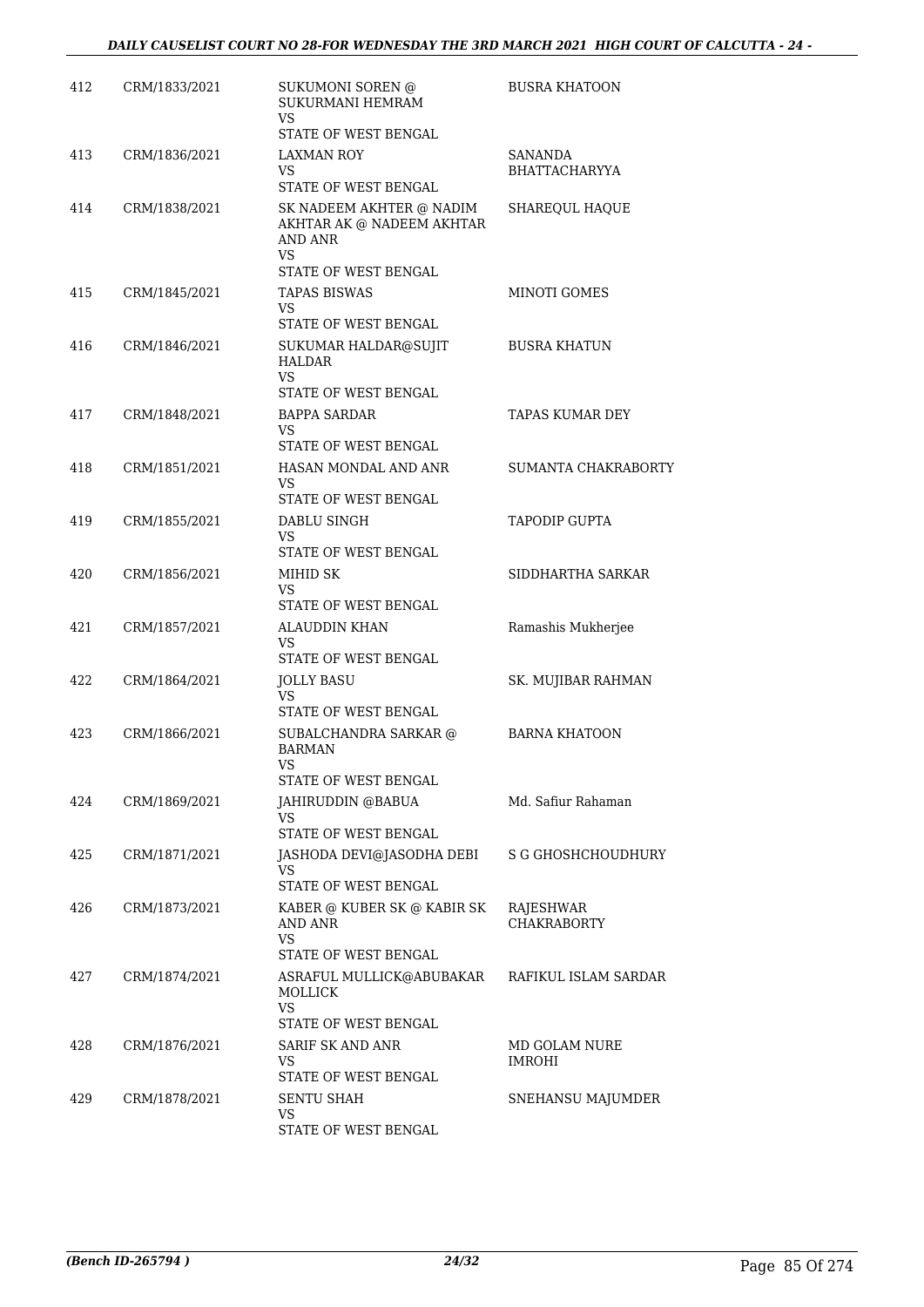| 430 | CRM/1879/2021 | <b>ABDUL KAIYUM</b><br>VS<br>STATE OF WEST BENGAL                             | MUSHARRAF ALAM SK                      |
|-----|---------------|-------------------------------------------------------------------------------|----------------------------------------|
| 431 | CRM/1881/2021 | SUBHAJIT MAHATO@NIKI<br>VS<br>STATE OF WEST BENGAL                            | MOYUKH MUKHERJEE                       |
| 432 | CRM/1883/2021 | HELAL SK @ LADEN @<br><b>HELALUDDIN SK</b><br>VS                              | <b>JAHANGIR HOSSAIN</b>                |
| 433 | CRM/1887/2021 | STATE OF WEST BENGAL<br>AKHER SK @ MD AKHER SK<br>VS.<br>STATE OF WEST BENGAL | <b>ARUP SARKAR</b>                     |
| 434 | CRM/1890/2021 | AJIBAR MONDAL<br>VS<br>STATE OF WEST BENGAL                                   | Srimoyee Mukherjee                     |
| 435 | CRM/1893/2021 | UTPAL MANDAL<br>VS<br>STATE OF WEST BENGAL                                    | <b>BITASOK BANERJEE</b>                |
| 436 | CRM/1896/2021 | JAFIRUDDIN SEKH<br>VS<br>STATE OF WEST BENGAL                                 | <b>AMARENDRA</b><br><b>CHAKRABORTY</b> |
| 437 | CRM/1899/2021 | SHYAMAPADA BISWAS<br>VS<br>STATE OF WEST BENGAL                               | <b>MOUSUMI BISWAS</b>                  |
| 438 | CRM/1900/2021 | IRSAD KHA @ IRSHAD KHA @<br>KATTU KHA<br>VS<br>STATE OF WEST BENGAL           | PROSENJIT MUKHERJEE                    |
| 439 | CRM/1903/2021 | KARTICK SINGH@JAGA<br>VS.<br>STATE OF WEST BENGAL                             | PRAVAS BHATTACHARYA                    |
| 440 | CRM/1904/2021 | SUJAN GHOSH @ BABUSONA<br>GHOSH @ SUJOY GHOSH<br>VS<br>STATE OF WEST BENGAL   | PRABIR MAJUMDER                        |
| 441 | CRM/1911/2021 | PRABHAT MONDAL<br>VS<br>STATE OF WEST BENGAL                                  | PURNASIS BHUNIA                        |
| 442 | CRM/1915/2021 | SUKDEV RAJBANSHI<br>VS.<br>STATE OF WEST BENGAL                               | SHASHANKA SHEKHAR<br>SAHA              |
| 443 | CRM/1921/2021 | <b>SAMIR BARMAN</b><br>VS.<br>STATE OF WEST BENGAL                            | <b>ARUP SARKAR</b>                     |
| 444 | CRM/1927/2021 | SUBIR SARKAR @ TAKLA @<br><b>CHATTU</b><br>VS<br>STATE OF WEST BENGAL         | KAMALESH CH. SAHA                      |
| 445 | CRM/1928/2021 | HAFIJUL HAQUE @ ISLAM<br>VS.<br>STATE OF WEST BENGAL                          | <b>ASHOK KUMAR</b><br><b>CHOUDHURY</b> |
| 446 | CRM/1931/2021 | ABUL HOSSAIN @ NUNUWA<br>VS.<br>STATE OF WEST BENGAL                          | MD ABU SAFDER                          |
| 447 | CRM/1932/2021 | KABUL ALI<br>VS.<br>STATE OF WEST BENGAL                                      | <b>IMDADUL HOQUE</b>                   |
| 448 | CRM/1935/2021 | KALIPADA PRAMANIK AND ORS<br>VS.<br>STATE OF WEST BENGAL                      | PRONAY BASAK                           |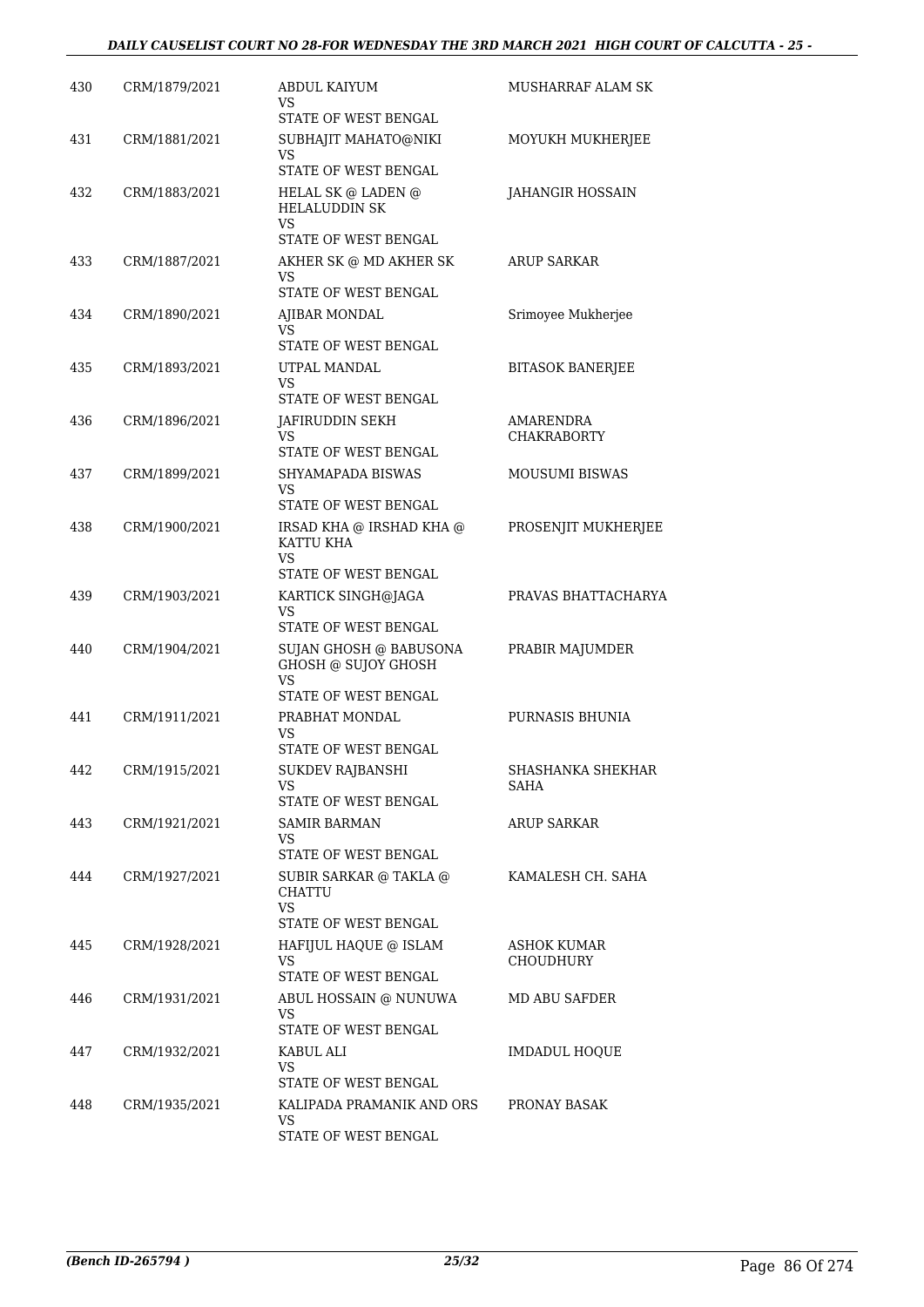| 449 | CRM/1937/2021 | ASHISH CHANDA                                                                                                        | SANTANU KR ROY            |
|-----|---------------|----------------------------------------------------------------------------------------------------------------------|---------------------------|
|     |               | VS<br>STATE OF WEST BENGAL                                                                                           |                           |
| 450 | CRM/1943/2021 | SADDAM MOLLA @ SADDAM @<br>AHEDUL SARKAR<br>VS<br>STATE OF WEST BENGAL                                               | <b>SUBRATA SAHA</b>       |
| 451 | CRM/1945/2021 | SAKIL@SAJIJUL TARAFDAR<br>VS                                                                                         | ARGHA CHOWDHURY           |
| 452 | CRM/1946/2021 | STATE OF WEST BENGAL<br>MOJIBUR RAHAMAN @ RONGBIR<br>SEIKH @ MOHIBUR RAHAMAN @<br>BAPI<br>VS<br>STATE OF WEST BENGAL | Anisur Rahaman            |
| 453 | CRM/1949/2021 | REJAUL SK                                                                                                            | Anisur Rahaman            |
|     |               | VS<br>STATE OF WEST BENGAL                                                                                           |                           |
| 454 | CRM/1951/2021 | <b>KAMAL ROY</b><br>VS.<br>STATE OF WEST BENGAL                                                                      | SUBRATA SAHA              |
| 455 | CRM/1954/2021 | <b>ARCHANA ROY</b><br>VS<br>STATE OF WEST BENGAL                                                                     | <b>SALMAN HASAN</b>       |
| 456 | CRM/1955/2021 | AJOY SAROHA<br><b>VS</b>                                                                                             | NILADRI SEKHAR GHOSH      |
| 457 | CRM/1956/2021 | STATE OF WEST BENGAL<br>JEKER SK@JAKER SK@JEKER<br>ALI@JAKER ALI AND ANR<br>VS                                       | TAPODIPT GUPTA            |
|     |               | STATE OF WEST BENGAL                                                                                                 |                           |
| 458 | CRM/1958/2021 | BALARAM HALDAR @ HALDER<br>VS<br>STATE OF WEST BENGAL                                                                | SHASHANKA SHEKHAR<br>SAHA |
| 459 | CRM/1966/2021 | FERAJUL SK@FIRAJUL<br>VS<br>STATE OF WEST BENGAL                                                                     | ARUP KUMAR BHOWMICK       |
| 460 | CRM/1974/2021 | <b>BAKKAR HALSANA</b><br><b>VS</b>                                                                                   | SUCHISMITA DUTTA          |
| 461 | CRM/1975/2021 | STATE OF WEST BENGAL<br>MUJIBAR RAHAMAN@MOJIBAR<br>SK<br><b>VS</b>                                                   | JISAN IQUBAL HOSSAIN      |
| 462 | CRM/1979/2021 | STATE OF WEST BENGAL<br>AMAR BAG AND ANR                                                                             | SANANDA                   |
|     |               | VS.<br>STATE OF WEST BENGAL                                                                                          | BHATTACHARYA              |
| 463 | CRM/1981/2021 | SANJIB DOLUI@SANDIP<br>DOLUI@TOTON<br>VS<br>STATE OF WEST BENGAL                                                     | Srimoyee Mukherjee        |
| 464 | CRM/1982/2021 | SUVAN ALI AND ANR.<br>VS<br>STATE OF WEST BENGAL                                                                     | bhaskar chatterjee        |
| 465 | CRM/1983/2021 | YEASIN ALI<br>VS.<br>STATE OF WEST BENGAL                                                                            | Kalidas Saha              |
| 466 | CRM/1984/2021 | SOFIQUL SK. @ SAFILUL ISLAM<br>@ SAFIKUL SK.<br><b>VS</b>                                                            | Kalidas Saha              |
|     |               | STATE OF WEST BENGAL AND<br>ANR.                                                                                     |                           |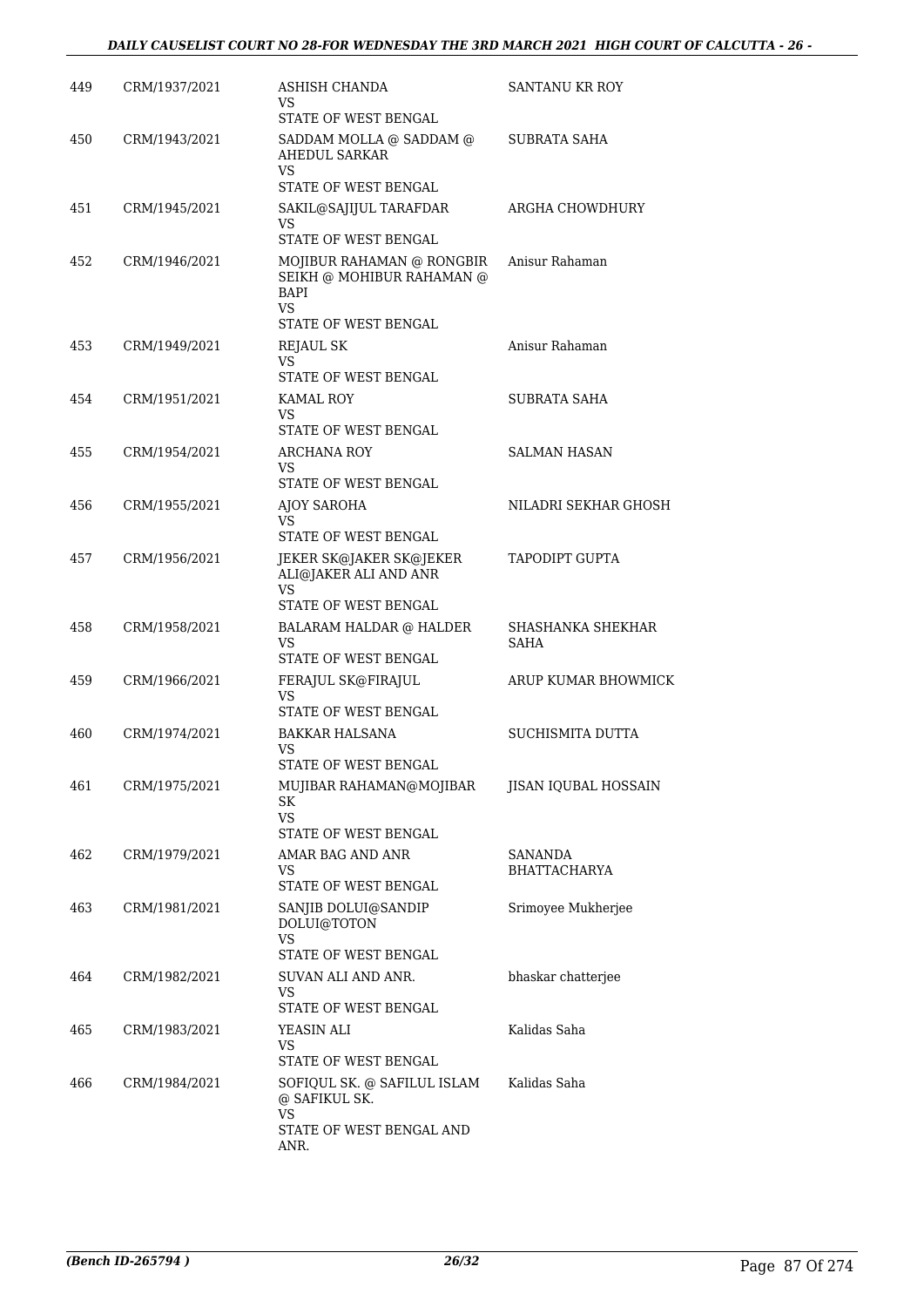### *DAILY CAUSELIST COURT NO 28-FOR WEDNESDAY THE 3RD MARCH 2021 HIGH COURT OF CALCUTTA - 27 -*

| 467 | CRM/1985/2021 | SK MOHAMMAD @RAJU<br>VS                                   | <b>SUMAN CHAKRABORTY</b>                  |
|-----|---------------|-----------------------------------------------------------|-------------------------------------------|
|     |               | STATE OF WEST BENGAL                                      |                                           |
| 468 | CRM/1986/2021 | <b>JANAK MALI</b><br><b>VS</b>                            | sasnjit singh                             |
|     |               | STATE OF WEST BENGAL                                      |                                           |
| 469 | CRM/1987/2021 | RANJAN NANDI ALIAS LUCHO<br><b>ORS</b><br><b>VS</b>       | RAJNANDINI DAS                            |
|     |               | STATE OF WEST BENGAL                                      |                                           |
| 470 | CRM/1988/2021 | <b>SOURAV MAITY</b><br>VS.<br><b>STATE OF WEST BENGAL</b> | <b>ANIL KUMAR</b><br><b>CHATTOPADHYAY</b> |
| 471 |               |                                                           | ARUP KUMAR BHOWMICK                       |
|     | CRM/1989/2021 | MIR JUMMAN ALI<br>VS.<br>STATE OF WEST BENGAL             |                                           |
| 472 | CRM/1990/2021 | ARJUN BHUNIA @ KHAISHA                                    | Malay Bhattacharyya                       |
|     |               | <b>VS</b><br>STATE OF WEST BENGAL                         |                                           |
| 473 | CRM/1996/2021 | ABHAY TIWARI @ ABHAY KUMAR<br><b>TIWARI</b><br>VS.        | <b>RATUL DAS</b>                          |
|     |               | STATE OF WEST BENGAL                                      |                                           |
| 474 | CRM/1999/2021 | TATAN BASAK @ TOTON<br>VS                                 | <b>BUSRA KHATOON</b>                      |
|     |               | STATE OF WEST BENGAL                                      |                                           |
| 475 | CRM/2002/2021 | <b>BIPLAB BISWAS</b>                                      | <b>SANANDA</b>                            |
|     |               | VS<br>STATE OF WEST BENGAL                                | <b>BHATTACHARYYA</b>                      |
| 476 | CRM/2003/2021 | DIPANKAR MONDAL                                           | SNEHANSU MAJUMDER                         |
|     |               | <b>VS</b>                                                 |                                           |
|     |               | STATE OF WEST BENGAL                                      |                                           |
| 477 | CRM/2007/2021 | KALIPADA SARDAR @ KALI<br><b>VS</b>                       | SOUMYA BASU ROY<br><b>CHOUDHURY</b>       |
|     |               | STATE OF WEST BENGAL                                      |                                           |
| 478 | CRM/2010/2021 | RAJIB PRAMANIK<br>VS.                                     | PRABIR MAJUMDER                           |
|     |               | STATE OF WEST BENGAL                                      |                                           |
| 479 | CRM/2016/2021 | MOHIT JATAB @ MOHIT                                       | <b>SUMITA SARKAR</b>                      |
|     |               | STATE OF WEST BENGAL                                      |                                           |
| 480 | CRM/2019/2021 | USMAN SK @ OSMAN SK<br>VS.<br>STATE OF WEST BENGAL        | SANANDA<br><b>BHATTACHARYYA</b>           |
| 481 | CRM/2021/2021 | NAROTTAM MONDAL                                           | MINOTI GOMES                              |
|     |               | VS.<br>STATE OF WEST BENGAL                               |                                           |
| 482 | CRM/2023/2021 | JINNATUN KHATUN JAMADAR                                   | SOMNATH CHAKRABORTY                       |
|     |               | VS                                                        |                                           |
|     |               | STATE OF WEST BENGAL AND<br>ORS.                          |                                           |
| 483 | CRM/2024/2021 | JAHANGIR SK.                                              | MONIRA BEGUM                              |
|     |               | VS.<br>STATE OF WEST BENGAL                               |                                           |
| 484 | CRM/2026/2021 | PRADIP BALA @ AKASH                                       | MINOTI GOMES                              |
|     |               | VS                                                        |                                           |
|     |               | STATE OF WEST BENGAL                                      |                                           |
| 485 | CRM/2029/2021 | <b>ALAM SK</b><br>VS.                                     | ARUP KUMAR BHOWMICK                       |
|     |               | STATE OF WEST BENGAL                                      |                                           |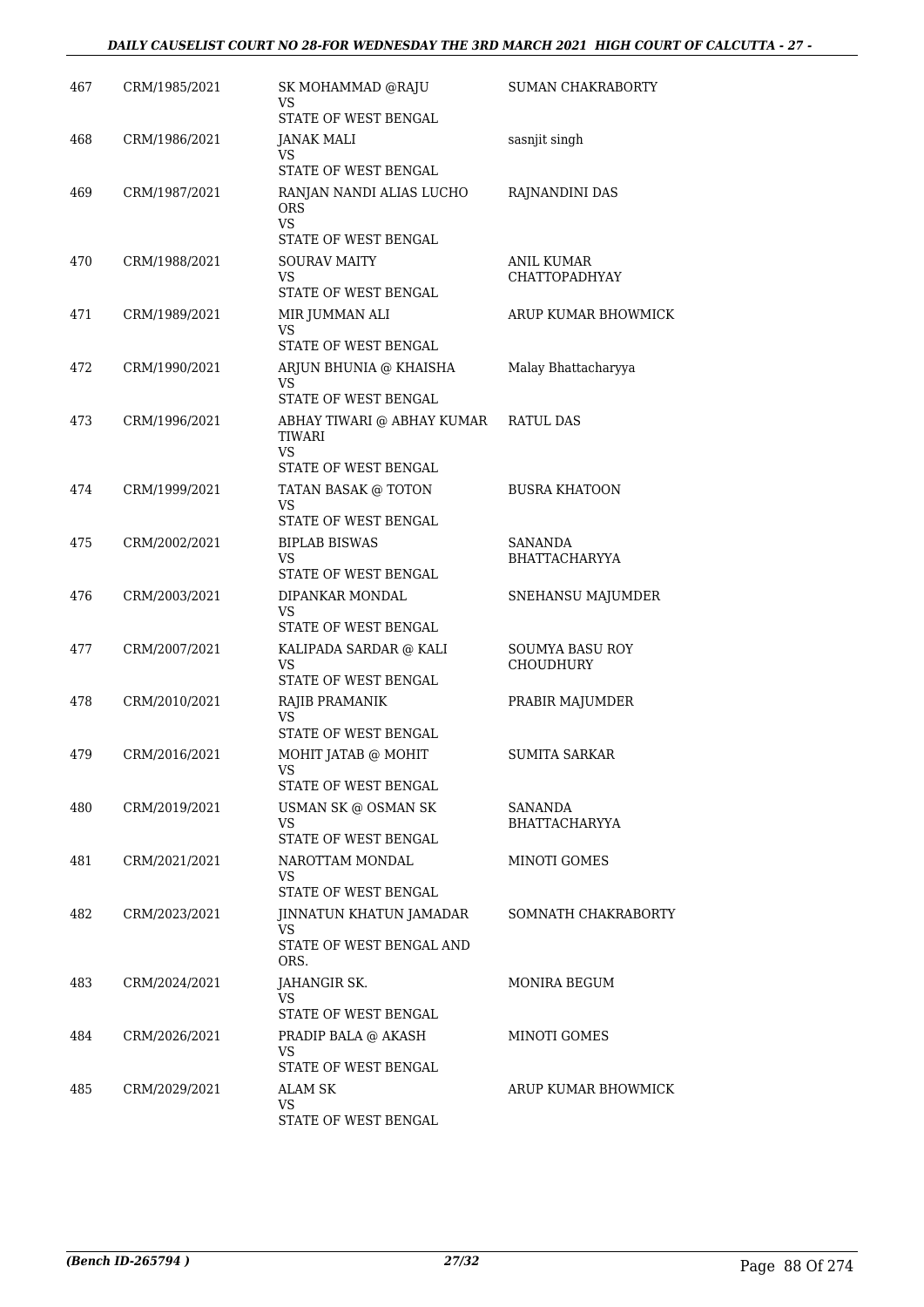| 486 | CRM/2031/2021 | BINOY SARDAR @BINAY SARDAR<br>VS           | PRABIR MAJUMKDER                   |
|-----|---------------|--------------------------------------------|------------------------------------|
|     |               | STATE OF WEST BENGAL                       |                                    |
| 487 | CRM/2033/2021 | MD. SAIF<br>VS                             | MD. ZEESHAN UDDIN                  |
|     |               | STATE OF WEST BENGAL                       |                                    |
| 488 | CRM/2034/2021 | <b>SOUMEN DHARA</b>                        | AYAN MITRA                         |
|     |               | VS.<br>STATE OF WEST BENGAL                |                                    |
| 489 | CRM/2038/2021 | RAKIB SK                                   | PARVEJ ANAM                        |
|     |               | VS<br>STATE OF WEST BENGAL                 |                                    |
| 490 | CRM/2039/2021 | SARIFUL ISLAM                              | <b>BHASKAR CHATTERJEE</b>          |
|     |               | VS                                         |                                    |
|     |               | STATE OF WEST BENGAL                       |                                    |
| 491 | CRM/2042/2021 | HASANUR JAMAN SK @ HASAN<br>VS.            | Sumanta Das                        |
|     |               | STATE OF WEST BENGAL                       |                                    |
| 492 | CRM/2046/2021 | DEBASISH MANDAL                            | SOVAN DAS GUPTA                    |
|     |               | VS<br>STATE OF WEST BENGAL                 |                                    |
| 493 | CRM/2047/2021 | SAIFUL ALI MANDAL @ MADDU                  | SUMANTA DAS                        |
|     |               | VS                                         |                                    |
|     |               | STATE OF WEST BENGAL                       |                                    |
| 494 | CRM/2048/2021 | <b>SAMAR HALDER</b><br>VS                  | <b>SUMANTA DAS</b>                 |
|     |               | STATE OF WEST BENGAL                       |                                    |
| 495 | CRM/2053/2021 | RATAN BALA                                 | KOUSTAV SHOME                      |
|     |               | VS.<br>STATE OF WEST BENGAL                |                                    |
| 496 | CRM/2055/2021 | DILIP SARKAR                               | KAUSTAV SHOME                      |
|     |               | VS<br>STATE OF WEST BENGAL                 |                                    |
| 497 | CRM/2057/2021 | SANDIP PRAMANIK                            | KAUSTAV SHOME                      |
|     |               | VS                                         |                                    |
|     |               | STATE OF WEST BENGAL                       |                                    |
| 498 | CRM/2059/2021 | SUMAN DAS @ CHHOLU<br>VS                   | <b>ARUP KUMAR BHOWMICK</b>         |
|     |               | STATE OF WEST BENGAL                       |                                    |
| 499 | CRM/2060/2021 | SADIKUKL@SADIQUL SK                        | ZIAUL HAQUE                        |
|     |               | VS.<br>STATE OF WEST BENGAL                |                                    |
| 500 | CRM/2061/2021 | CHANO MONDAL                               | <b>SAYAN DE</b>                    |
|     |               | VS                                         |                                    |
| 501 | CRM/2062/2021 | STATE OF WEST BENGAL<br>RABINDRANATH DINDA |                                    |
|     |               | VS                                         | SHIBAJI KUMAR DAS                  |
|     |               | STATE OF WEST BENGAL                       |                                    |
| 502 | CRM/2064/2021 | MD. SHAHED @ MD. SAHID @<br>RAJU           | SHEKHAR BARMAN                     |
|     |               | VS.                                        |                                    |
|     |               | STATE OF WEST BENGAL                       |                                    |
| 503 | CRM/2066/2021 | SK. SAHABUDDIN @ HABLU<br>VS               | <b>JYOTI PRAKASH</b><br>CHATTERJEE |
|     |               | STATE OF WEST BENGAL                       |                                    |
| 504 | CRM/2069/2021 | NAJIMUL GAZI @ NAZMUL GAZI                 | SAFDAR AZAM                        |
|     |               | <b>VS</b><br>STATE OF WEST BENGAL          |                                    |
| 505 | CRM/2074/2021 | PRATIK DAS                                 | <b>SAYAN DE</b>                    |
|     |               | VS                                         |                                    |
|     |               | STATE OF WEST BENGAL                       |                                    |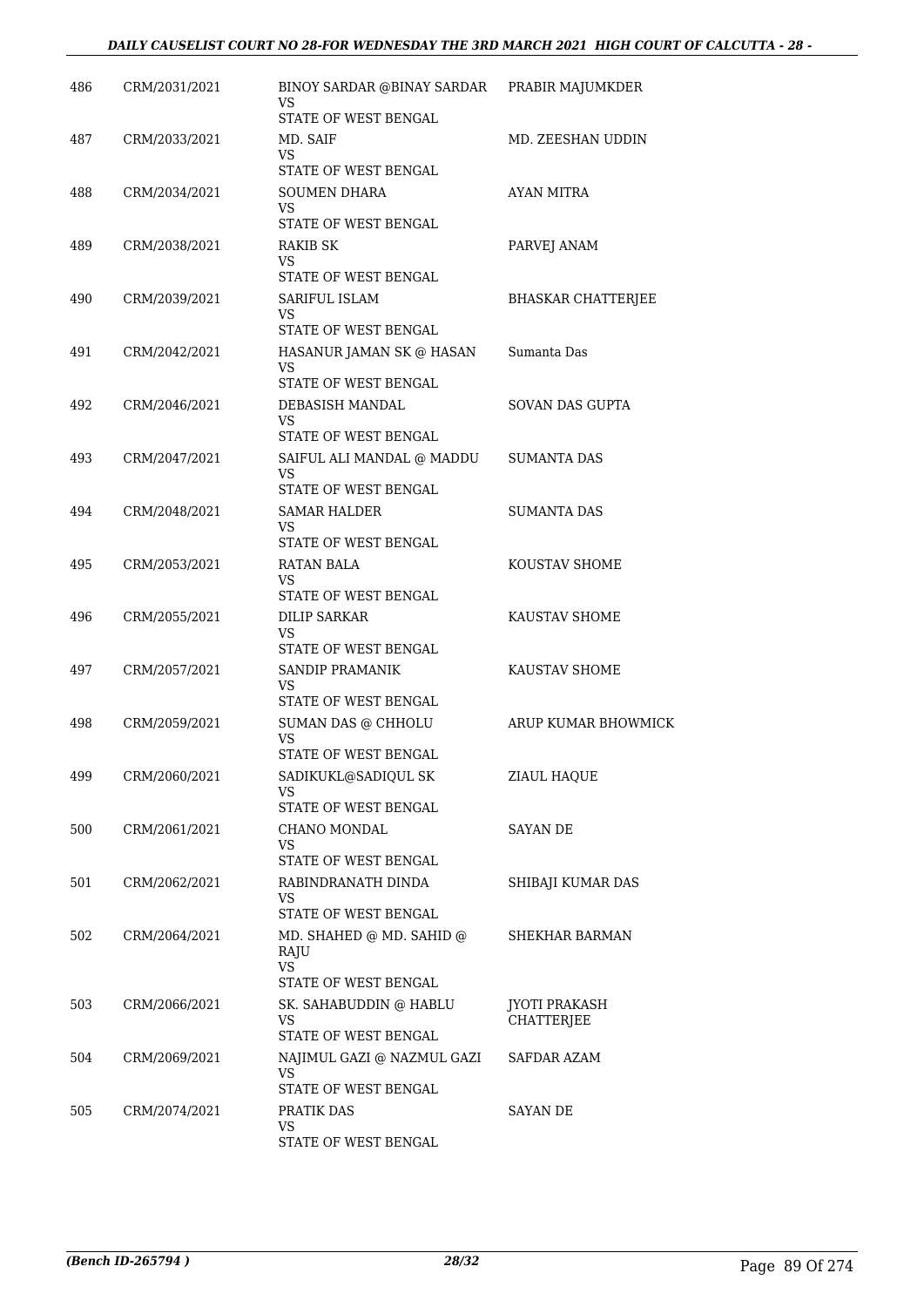#### *DAILY CAUSELIST COURT NO 28-FOR WEDNESDAY THE 3RD MARCH 2021 HIGH COURT OF CALCUTTA - 29 -*

| 506 | CRM/2075/2021                        | ANUP BHOWMIK<br>VS                                                                                                                                                    | SUMAN DE              |
|-----|--------------------------------------|-----------------------------------------------------------------------------------------------------------------------------------------------------------------------|-----------------------|
| 507 | CRM/2076/2021                        | STATE OF WEST BENGAL<br>SK. REJAULHAQUE @ REJAUL<br>HAQUE                                                                                                             | Srimoyee Mukherjee    |
|     |                                      | <b>VS</b><br>STATE OF WEST BENGAL                                                                                                                                     |                       |
| 508 | CRM/2085/2021                        | ASISH TEWARI @ ASIS TEWARI<br>VS                                                                                                                                      | SWARNALI SAHA         |
|     |                                      | STATE OF WEST BENGAL                                                                                                                                                  |                       |
| 509 | CRM/2086/2021                        | MITHU SIKARI AND ANR<br><b>VS</b><br>STATE OF WEST BENGAL                                                                                                             | ASHOK DAS             |
| 510 | CRM/2087/2021                        | SK. REHANULLAH @ REHAN<br><b>VS</b>                                                                                                                                   | ARUP KUMAR BHOWMICK   |
|     |                                      | STATE OF WEST BENGAL                                                                                                                                                  |                       |
| 511 | CRM/2090/2021                        | ANKIT TIWARI@TEWARY<br>VS<br>STATE OF WEST BENGAL                                                                                                                     | <b>BISWAJIT MANNA</b> |
| 512 | CRM/2091/2021                        | KRISHNA RANJAN MANDAL<br>VS<br>STATE OF WEST BENGAL                                                                                                                   | ARUP KUMAR BHOWMICK   |
|     |                                      | <b>APPLICATIONS / CANCELLATION / RELAXATION OF BAIL</b>                                                                                                               |                       |
| 513 | CRM/11868/2017                       | DR. RUPENDRA KUMAR BRAHMA                                                                                                                                             | <b>BISWAJIT MANNA</b> |
|     |                                      | @ R.K. BRAHMA<br>VS.                                                                                                                                                  |                       |
|     |                                      | STATE OF WEST BENGAL                                                                                                                                                  |                       |
| 514 | IA NO: CRAN/4/2020<br>CRM/10529/2019 | <b>ANINDITA ROY</b>                                                                                                                                                   | KAMALESH CH SAHA      |
|     |                                      | VS                                                                                                                                                                    |                       |
|     |                                      | STATE OF WEST BENGAL & ANR                                                                                                                                            |                       |
| 515 | CRM/12150/2019                       | SADEK SK<br>VS<br>STATE OF WEST BENGAL                                                                                                                                | SANTANU MAJI          |
|     |                                      | IA NO: CRAN/1/2020(Old No:CRAN/1670/2020), CRAN/2/2020(Old No:CRAN/1672/2020), CRAN/3/2020(Old<br>No:CRAN/3368/2020), CRAN/4/2020(Old No:CRAN/3370/2020), CRAN/5/2021 |                       |
| 516 | CRM/507/2020                         | PURNA KRISHNA REDDY@PUN<br>AREDDY KRISHNAREDDI@PUNA<br>REDDY<br>VS<br>STATE OF WEST BENGAL                                                                            | DEBAPRIYA SAMANTA     |
|     | IA NO: CRAN/1/2020                   |                                                                                                                                                                       |                       |
| 517 | CRM/1732/2020                        | SMT SUKLA BHATTACHARJEE<br>VS<br>STATE OF WEST BENGAL                                                                                                                 | SANTANU SETH          |
|     | IA NO: CRAN/1/2020                   |                                                                                                                                                                       |                       |
| 518 | CRM/1734/2020                        | SHRESTHA MUKHERJEE & ORS<br>VS<br>STATE OF WEST BENGAL                                                                                                                | SOFIA NESAR           |
|     | IA NO: CRAN/1/2020, CRAN/2/2020      |                                                                                                                                                                       |                       |
| 519 | CRM/2476/2020                        | OLIUL RAHAMAN @ WALIUL<br><b>RAHAMAN</b><br><b>VS</b>                                                                                                                 | ANISUR RAHMAN         |
|     | IA NO: CRAN/1/2020                   | STATE OF WEST BENGAL                                                                                                                                                  |                       |
| 520 | CRM/2552/2020                        | SK. JASHIM<br>VS                                                                                                                                                      | <b>SUJOY SARKAR</b>   |
|     |                                      | STATE OF WEST BENGAL                                                                                                                                                  |                       |
|     | IA NO: CRAN/1/2021                   |                                                                                                                                                                       |                       |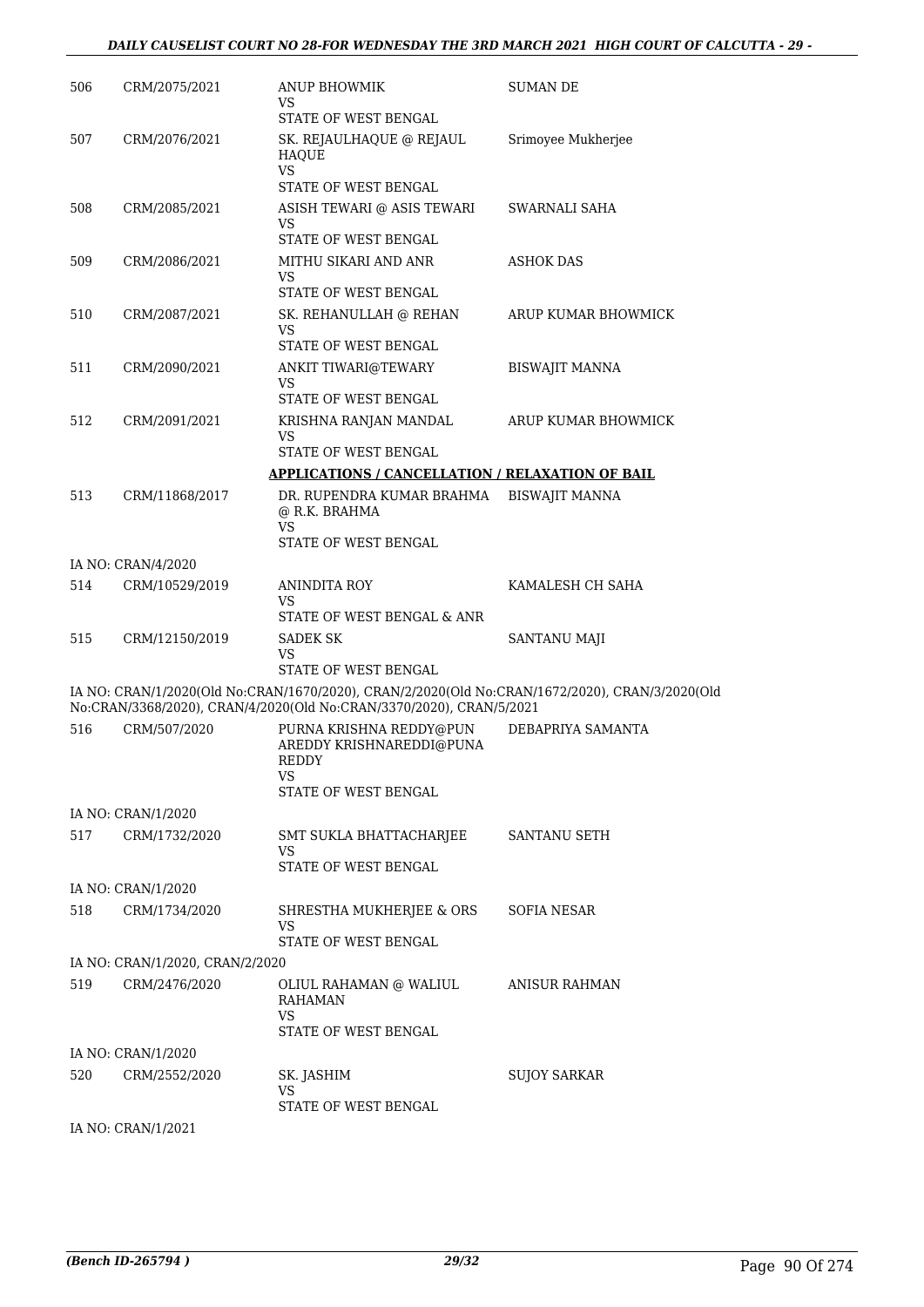| 521 | CRM/2645/2020                                | SOMNATH GHOSH<br>VS                                                   | KARAN DUDHWEWALA                       |
|-----|----------------------------------------------|-----------------------------------------------------------------------|----------------------------------------|
|     | IA NO: CRAN/1/2021                           | STATE OF WEST BENGAL                                                  |                                        |
| 522 | CRM/2819/2020                                | NIRAJ GOEL                                                            | <b>SOUMYA NAG</b>                      |
|     |                                              | VS                                                                    |                                        |
|     |                                              | STATE OF WEST BENGAL                                                  |                                        |
|     |                                              | IA NO: CRAN/1/2020(Old No:CRAN/3332/2020), CRAN/2/2020                |                                        |
| 523 | CRM/3536/2020                                | BACHHU GHOSH@ASHIM<br><b>GHOSH</b><br>VS<br>STATE OF WEST BENGAL      | DEBAPRIYA MUKHERJEE                    |
|     | IA NO: CRAN/2/2020                           |                                                                       |                                        |
| 524 | CRM/3820/2020                                | SUBRATA MANDAL @ LAXMAN &<br><b>ANR</b><br>VS<br>STATE OF WEST BENGAL | <b>APURBA KR</b><br><b>CHAKRABORTY</b> |
|     | IA NO: CRAN/2/2021                           |                                                                       |                                        |
| 525 | CRM/4133/2020                                | RAJIB MALLICK<br>VS                                                   | DEBAPRATIM GUHA                        |
|     |                                              | STATE OF WEST BENGAL & ANR                                            |                                        |
|     | IA NO: CRAN/1/2020(Old No:CRAN/2340/2020)    |                                                                       |                                        |
| 526 | CRM/4602/2020                                | TAPAN MONDAL<br>VS<br>STATE OF WEST BENGAL                            | <b>SABNAM LASKAR</b>                   |
|     | IA NO: CRAN/1/2020(Old No:CRAN/2746/2020)    |                                                                       |                                        |
| 527 | CRM/4603/2020                                | TAPAN MONDAL                                                          | <b>SUBHAM LASKAR</b>                   |
|     |                                              | VS<br>DEBABRATA BURMAN & ORS                                          |                                        |
|     | IA NO: CRAN/1/2020(Old No:CRAN/2747/2020)    |                                                                       |                                        |
| 528 | CRM/4706/2020                                | ANURADHA SUREKA<br>VS                                                 | <b>BAJRANG MANOT</b>                   |
|     |                                              | STATE OF WEST BENGAL                                                  |                                        |
|     |                                              | IA NO: CRAN/1/2020(Old No:CRAN/2902/2020), CRAN/2/2020, CRAN/3/2020   |                                        |
| 529 | CRM/5240/2020                                | ROHAN CHOWDHURY<br>VS<br>STATE OF WEST BENGAL                         | DEBAJYOTI DEB                          |
|     |                                              | IA NO: CRAN/1/2020(Old No:CRAN/3544/2020), CRAN/2/2020                |                                        |
| 530 | CRM/5525/2020                                | <b>EBADUR RAHAMAN &amp; ANR</b><br>VS<br>STATE OF WEST BENGAL         | SANTANU MAJI                           |
|     | IA NO: CRAN/2/2020                           |                                                                       |                                        |
| 531 | CRM/5783/2020                                | AJOY DALSINGH & ANR<br>VS<br>STATE OF WEST BENGAL                     | SOUMYAJIT DAS<br><b>MAHAPATRA</b>      |
|     | IA NO: CRAN/2/2020                           |                                                                       |                                        |
| 532 | CRM/6082/2020                                | <b>BHOLA ADHIKARY</b>                                                 | <b>ANGSHUMAN</b>                       |
|     |                                              | VS<br>STATE OF WEST BENGAL                                            | <b>CHAKRABORTY</b>                     |
|     |                                              | IA NO: CRAN/1/2020(Old No:CRAN/4550/2020), CRAN/2/2021                |                                        |
| 533 | CRM/6321/2020                                | <b>MANISH PANDEY</b><br>VS<br>State of West Bengal                    | PAWAN KR GUPTA                         |
|     | IA NO: CRAN/1/2020, CRAN/2/2020, CRAN/3/2020 |                                                                       |                                        |
| 534 | CRM/6322/2020                                | <b>MANISH PANDEY</b><br>VS                                            | PAWAN KR GUPTA                         |
|     | IA NO: CRAN/1/2020, CRAN/2/2020, CRAN/3/2020 | State of West Bengal                                                  |                                        |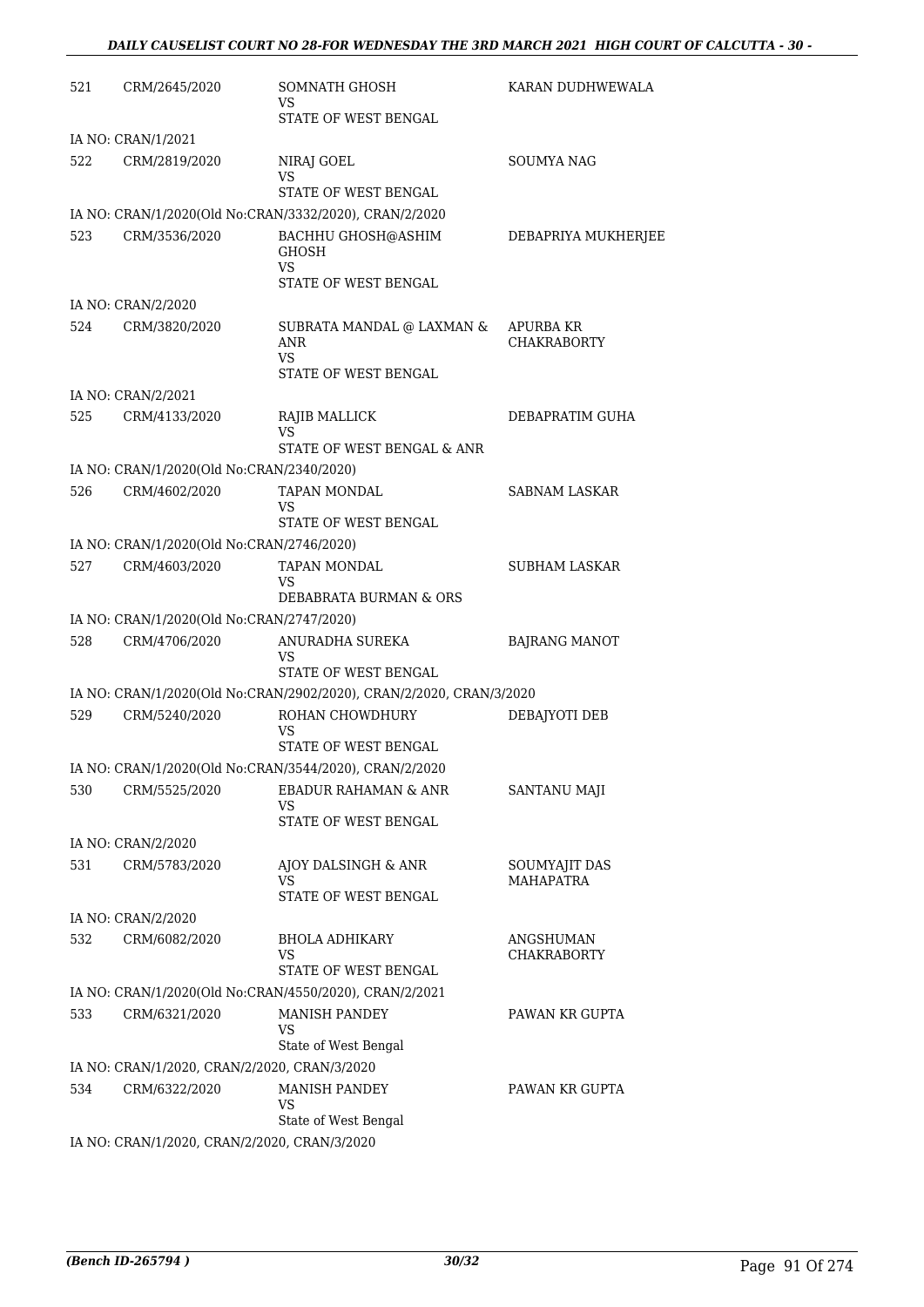### *DAILY CAUSELIST COURT NO 28-FOR WEDNESDAY THE 3RD MARCH 2021 HIGH COURT OF CALCUTTA - 31 -*

| 535   | CRM/6883/2020                   | <b>SUBRATA DEY</b><br>VS                                                       | <b>MUNMUM BASU</b>                         |
|-------|---------------------------------|--------------------------------------------------------------------------------|--------------------------------------------|
|       |                                 | State of West Bengal AND ANR                                                   |                                            |
|       | IA NO: CRAN/1/2020              |                                                                                |                                            |
| 536   | CRM/7471/2020                   | SAJIBUL MONDAL ALIAS<br><b>MANDAL</b><br>VS                                    | MRITUNJOY CHATTERJEE                       |
|       |                                 | State of West Bengal                                                           |                                            |
|       | IA NO: CRAN/1/2020, CRAN/2/2021 |                                                                                |                                            |
| 537   | CRM/7832/2020                   | <b>MANGAL MISTRY</b><br>VS<br>State of West Bengal                             | TANMAY CHOWDHURY                           |
|       | IA NO: CRAN/1/2020              |                                                                                |                                            |
| 538   | CRM/8644/2020                   | NISHES GHOSH<br>VS<br>STATE OF WEST BENGAL AND<br>ORS.                         | <b>SOUMYA NAG</b>                          |
| 539   | CRM/8781/2020                   | <b>SUKUR SK. AND ORS</b><br>VS<br>STATE OF WEST BENGAL                         | <b>MANAS KUMAR DAS</b>                     |
|       | IA NO: CRAN/1/2021              |                                                                                |                                            |
| 540   | CRM/9123/2020                   | SIMRAN @SIMRAN SULTANA<br><b>AND ORS</b><br>VS                                 | <b>AMRITA CHEL</b>                         |
|       |                                 | State of West Bengal                                                           |                                            |
|       | IA NO: CRAN/1/2021              |                                                                                |                                            |
| 541   | CRM/9385/2020                   | SMT DEEPSIKHA MANNA<br><b>SARKAR</b><br>VS<br>State of West Bengal             | SABYASACHI ROY                             |
| 542   | CRM/9387/2020                   | SMT DEEPSIKHA MANNA<br><b>SARKAR</b><br>VS                                     | SABYASACHI ROY                             |
|       |                                 | State of West Bengal AND ANR                                                   |                                            |
| 543   | CRM/9803/2020                   | DEBASISH BANERJEE<br>VS<br>State of West Bengal                                | <b>APALAK BASU</b>                         |
| 544   | CRM/10442/2020<br>[3.30 P.M.]   | HARUN RASID KHAN<br>VS.                                                        | <b>ROMA ROY</b>                            |
|       |                                 | State of West Bengal                                                           |                                            |
| wt545 | CRM/4630/2020                   | MINAJUDDIN MONDAL<br>VS.<br>STATE OF WEST BENGAL & ANR                         | <b>UDAY SANKAR</b><br><b>CHATTOPADHYAY</b> |
| wt546 | CRM/8013/2020                   | ALTAF BAIDYA ALIAS ALTAB<br><b>BAIDYA</b><br><b>VS</b><br>STATE OF WEST BENGAL | MD ZEESHAN UDDIN                           |
| 547   | CRM/10500/2020                  | JUMMAN MALLIK @ JUMMAN SK<br>VS<br>State of West Bengal                        | SYED ALI AZAD                              |
|       | IA NO: CRAN/1/2021              |                                                                                |                                            |
| 548   | CRM/10595/2020                  | SHRIBASH BISWAS<br>VS                                                          | <b>SONALI DAS</b>                          |
|       |                                 | State of West Bengal                                                           |                                            |
|       | IA NO: CRAN/1/2021              |                                                                                |                                            |
| 549   | CRM/11241/2020                  | <b>SABITA GAYEN</b><br>VS<br>State of West Bengal AND ANR                      | INDRAJEET DEY                              |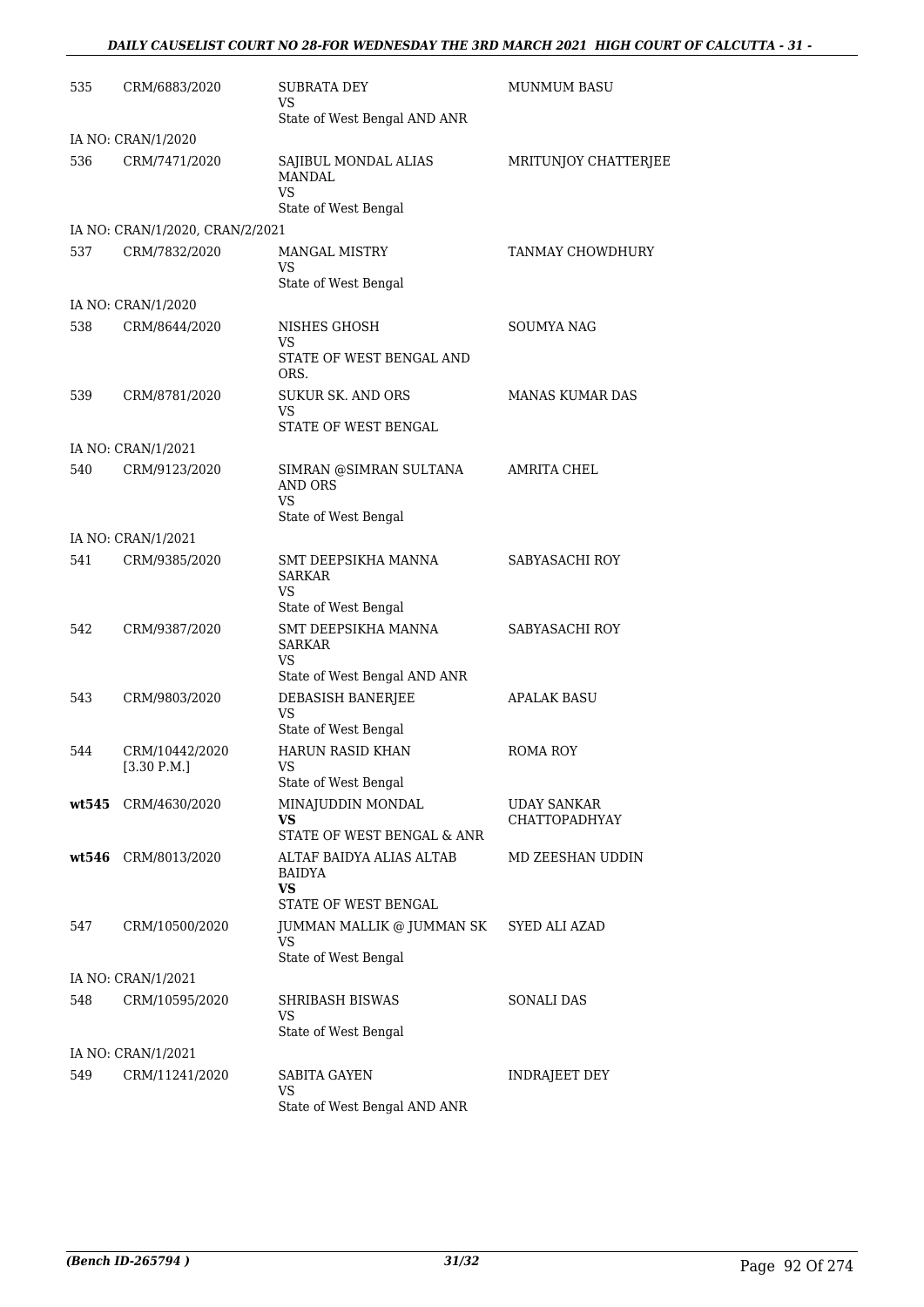### *DAILY CAUSELIST COURT NO 28-FOR WEDNESDAY THE 3RD MARCH 2021 HIGH COURT OF CALCUTTA - 32 -*

| 550 | CRM/11259/2020 | <b>ANJANA DEY</b><br>VS<br>STATE OF WEST BENGAL AND<br>ORS.                   | SOUMYA BASU ROY<br><b>CHOWDHURY</b>     |
|-----|----------------|-------------------------------------------------------------------------------|-----------------------------------------|
| 551 | CRM/22/2021    | MD. IMTIYAZ MOOLA<br><b>VS</b><br>STATE OF WEST BENGAL AND<br>ORS.            | SANJIB MITRA                            |
| 552 | CRM/44/2021    | NURJAHAN ABEGAM<br><b>VS</b><br>STATE OF WEST BENGAL AND<br>ORS.              | DEBAJUYOTI DEB                          |
| 553 | CRM/806/2021   | <b>SK RABIUL AND ANOTHER</b><br><b>VS</b><br>State of West Bengal             | DEBJYOTI MAITY                          |
| 554 | CRM/929/2021   | ABHILASHA RAJGARHIA<br><b>VS</b><br>State of West Bengal AND ANR              | <b>SHRESTHA</b><br><b>BHATTACHARJEE</b> |
| 555 | CRM/1029/2021  | <b>SARASWATI GHOSH</b><br><b>VS</b><br>STATE OF WEST BENGAL AND<br><b>ANR</b> | <b>AINDRILA DE</b>                      |
| 556 | CRM/1043/2021  | HAJRAT MOLLA ALIAS HAZRAT<br><b>MOLLA</b><br>VS<br>AMINA JAMADAR              | TRIPTI PANDEY                           |
| 557 | CRM/1138/2021  | SUBHRA HALDER @ MONDAL<br><b>VS</b><br>STATE OF WEST BENGAL AND<br>ANR        | <b>ASIT NAYAK</b>                       |
| 558 | CRM/1246/2021  | <b>CHAMPA KORA</b><br><b>VS</b><br>STATE OF WEST BENGAL AND<br><b>ANOTHER</b> | <b>SANAT KUMAR DAS</b>                  |
| 559 | CRM/1351/2021  | DILRUBA PARVEEN<br><b>VS</b><br>STATE OF WEST BENGAL AND<br>ORS.              | <b>BISWAJIT MITRA</b>                   |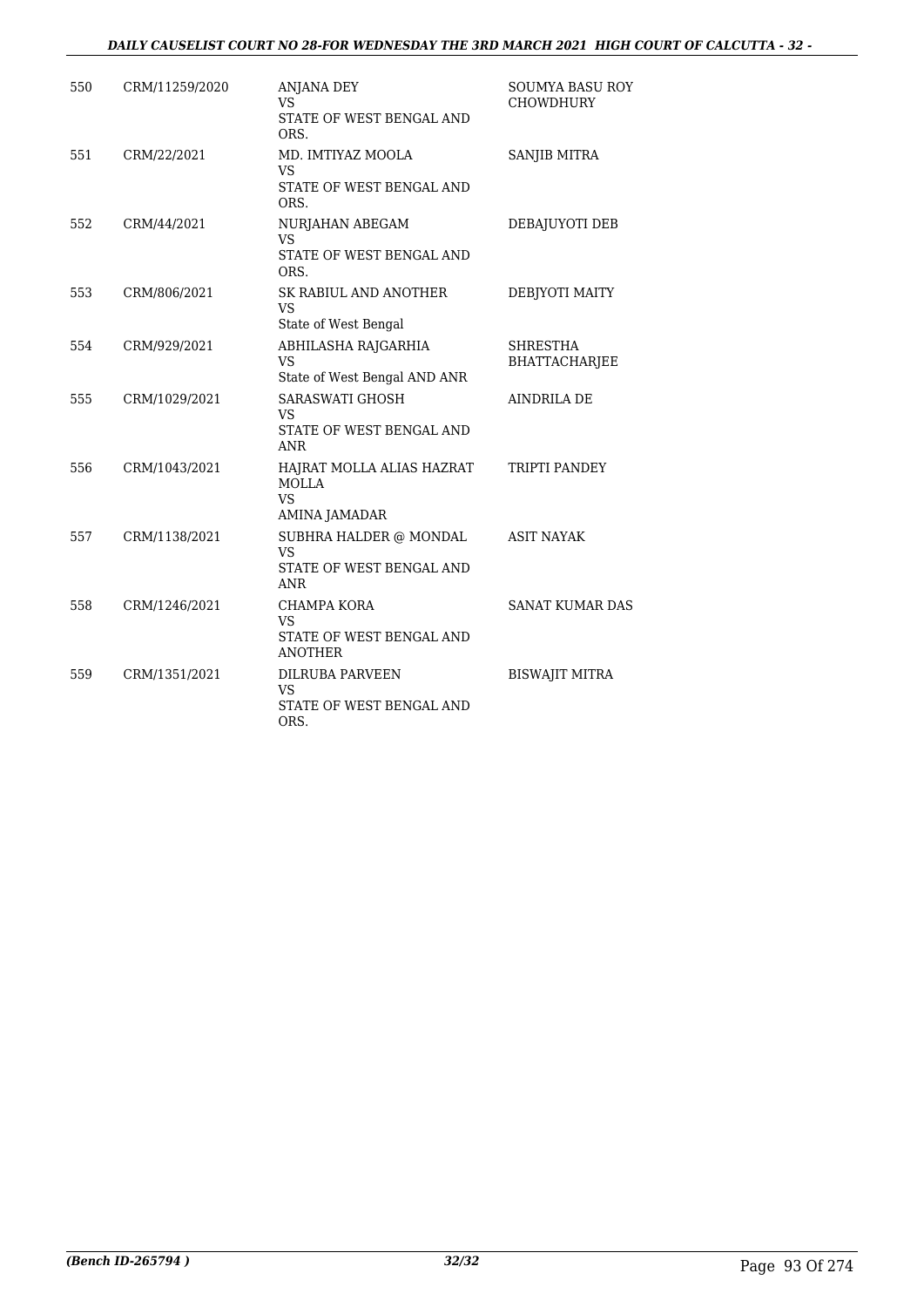

# In The High Court at Calcutta

# **Appellate Side**

**DAILY CAUSELIST For Wednesday The 3rd March 2021**

## **COURT NO. 4**

**DIVISION BENCH (DB - VIII)**

#### **AT 10:45 AM**

## **HON'BLE JUSTICE ARINDAM SINHA HON'BLE JUSTICE SUVRA GHOSH**

#### **(VIA VIDEO CONFERENCE)**

**ON AND FROM MONDAY, THE 11TH JANUARY , 2021 – APPEALS RELATING TO SERVICE UNDER GROUP VI AND APPLICATIONS CONNECTED THERETO;**

**MATRIMONIAL & FAMILY COURT APPEALS & MATTERS RELATING TO GUARDIANSHIP INCLUDING APPLICATIONS CONNECTED THERETO;**

**ADMISSION OF APPEALS UNDER SECTION 30 OF THE EMPLOYEES' COMPENSATION ACT, 1923;**

**HEARING OF WRIT APPEALS IRRESPECTIVE OF CLASSIFICATION INCLUDING APPLICATIONS CONNECTED THERETO.**

**SPL. NOTE: ON EVERY TUESDAY APPEALS WILL BE TAKEN UP FIRST.**

**NOTE: MATTERS WILL BE TAKEN UP THROUGH PHYSICAL HEARING ONLY WHEN BOTH THE PARTIES ARE AGREED.**

|                | <b>APPLICATION</b>                                                                                                                                                                                                                |                                                                                                          |             |  |  |
|----------------|-----------------------------------------------------------------------------------------------------------------------------------------------------------------------------------------------------------------------------------|----------------------------------------------------------------------------------------------------------|-------------|--|--|
| $\mathbf{1}$   | FA/605/1974<br>$(2$ PBS)                                                                                                                                                                                                          | SRI RAMESHWAR LAL<br>MARWARI & ORS<br>VS<br>RADHANATH DAS<br>SUBSTITUTED BY SMT.<br>BHAGABATI DAS & ORS. | MR. B. DAS  |  |  |
|                | IA NO: CAN/1/2004(Old No:CAN/5754/2004), CAN/2/2017(Old No:CAN/9076/2017), CAN/3/2018(Old<br>No:CAN/328/2018), CAN/4/2018(Old No:CAN/4897/2018), CAN/5/2018(Old No:CAN/8106/2018),<br>CAN/6/2020(Old No:CAN/530/2020), CAN/7/2021 |                                                                                                          |             |  |  |
| $\overline{2}$ | FAT/460/2017                                                                                                                                                                                                                      | PRATIBHA DUTTA<br>VS<br>AMITAVA DUTTA                                                                    | SUKANTA DAS |  |  |
|                |                                                                                                                                                                                                                                   | IA NO: CAN/3/2018(Old No:CAN/9092/2018), CAN/4/2019(Old No:CAN/5990/2019)                                |             |  |  |
| 3              | FAT/673/2018                                                                                                                                                                                                                      | SOMA MAITY<br>VS.<br><b>BIBHAS MAITY</b>                                                                 | S. ROY      |  |  |
|                | IA NO: CAN/1/2018(Old No:CAN/9700/2018)                                                                                                                                                                                           |                                                                                                          |             |  |  |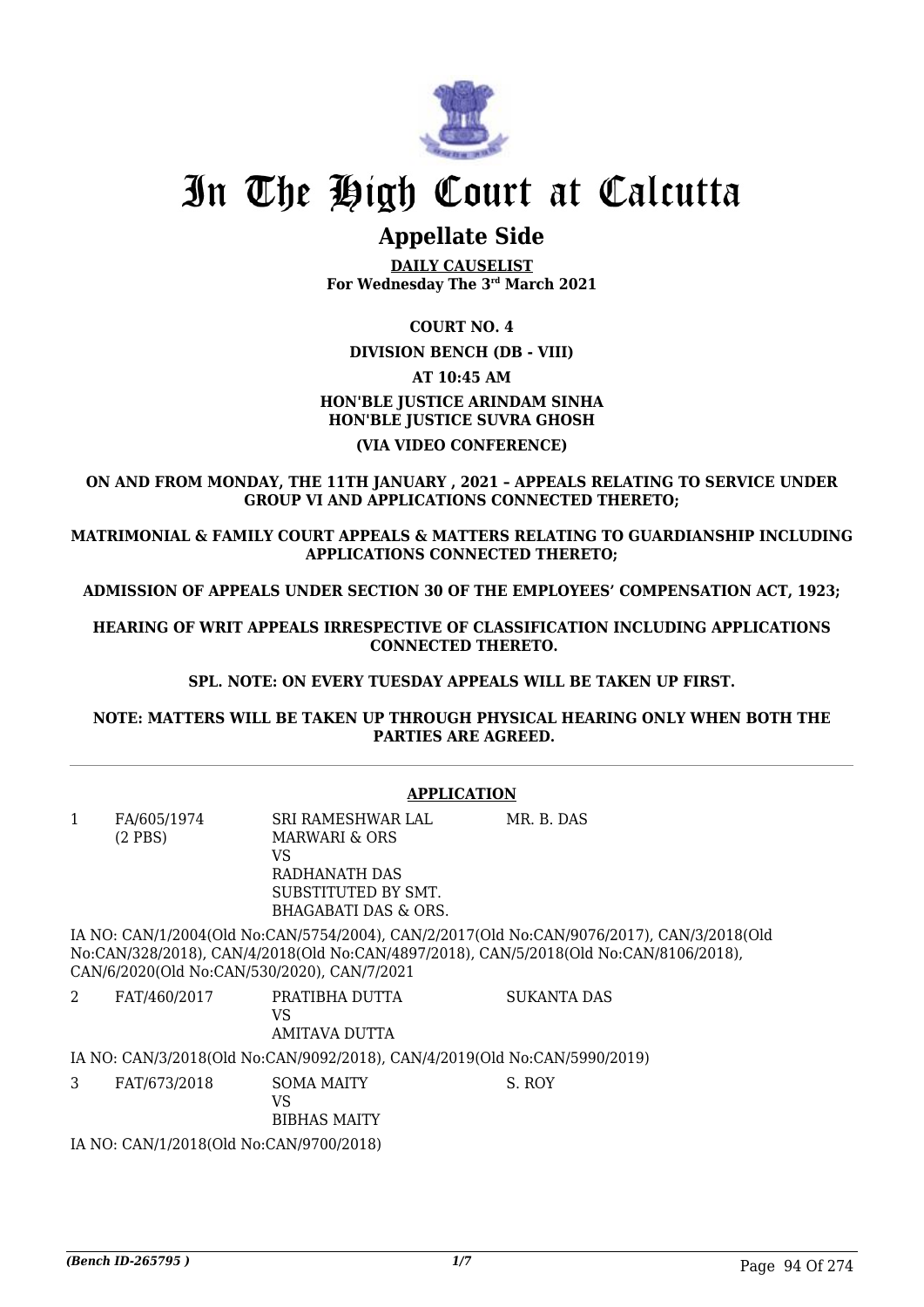| 4                             | FAT/338/2019                              | NIVEDITA MITRA<br>VS<br><b>SOUMEN MITRA</b>                                                         | KAKALI NASKAR                       |  |  |  |
|-------------------------------|-------------------------------------------|-----------------------------------------------------------------------------------------------------|-------------------------------------|--|--|--|
|                               | IA NO: CAN/1/2019(Old No:CAN/10906/2019)  |                                                                                                     |                                     |  |  |  |
| 5                             | FAT/515/2019<br>(Defective)               | ANJANA BISWAS(SARKAR)<br>VS.<br>TUSHAR KANTI BISWAS                                                 | <b>DHANANJAY</b><br><b>BANERJEE</b> |  |  |  |
|                               |                                           | IA NO: CAN/1/2019(Old No:CAN/11576/2019), CAN/2/2019(Old No:CAN/11594/2019)                         |                                     |  |  |  |
| 6                             | MAT/1339/2019<br>[NTW]                    | SAJAL KUMAR PAUL & ANR<br><b>VS</b><br>THE SECRETARY, MINISTRY<br>OF FOOD & AGRICULTURE<br>$\&$ ORS | <b>AVIJIT SARKAR</b>                |  |  |  |
|                               | IA NO: CAN/1/2019(Old No:CAN/10830/2019)  |                                                                                                     |                                     |  |  |  |
| 7                             | FMA/160/2019<br>[CAN 2132/2017]           | <b>DEBASIS DAS</b><br>VS<br>THE MANAGING<br><b>COMMITTEE OF BEGUNBARI</b><br>HIGH SCHOOL & ORS      | RAMDULALA MANNA                     |  |  |  |
|                               | IA NO: CAN/5/2020(Old No:CAN/467/2020)    |                                                                                                     |                                     |  |  |  |
| wt8                           | WPA/8601/2013                             | THE MANAGING<br>COMMITTEE OF<br>BEGUNABARI HIGH SCHOOL<br>VS<br><b>STATE &amp; ORS</b>              | TANUJA BASAK                        |  |  |  |
| 9                             | RVW/105/2020<br>(Defective)               | ALPANA GHOSH CHAKI<br>VS<br>STATE OF WEST BENGAL<br>AND ORS.                                        | PRATIP KUMAR<br><b>CHATTERJEE</b>   |  |  |  |
|                               | IA NO: CAN/1/2021                         |                                                                                                     |                                     |  |  |  |
|                               | wt10 MAT/1621/2018                        | THE STATE OF W B & ORS<br>VS<br>ALPANA GHOSH (CHAKI)                                                | SRILEKHA<br><b>BHATTACAHRYA</b>     |  |  |  |
| 11                            | FAT/269/2020                              | TUSHAR KANTI DAS<br>VS.<br>KAJAL SAHA                                                               | KRISHNA KISHORE<br><b>GANGULY</b>   |  |  |  |
|                               | IA NO: CAN/1/2020, CAN/2/2020, CAN/3/2021 |                                                                                                     |                                     |  |  |  |
| 12                            | FMA/343/2020<br>$(04-03-2021)$            | <b>SUMAN SARKAR</b><br>VS.<br>MANISHA DUTTA SARKAR                                                  | <b>SUDIPTA KUMAR</b><br><b>BOSE</b> |  |  |  |
|                               | IA NO: CAN/1/2019(Old No:CAN/11210/2019)  |                                                                                                     |                                     |  |  |  |
| 13                            | MAT/827/2020<br>$(08-03-2021)$ (AR)       | SWAPAN KUMAR SAHA<br>VS<br>BANGIYA GRAMIN BIKASH<br><b>BANK AND ORS</b>                             | NEIL BASU                           |  |  |  |
|                               | IA NO: CAN/1/2020, CAN/2/2020             |                                                                                                     |                                     |  |  |  |
| 14                            | FAT/29/2021<br>$(08-03-2021)$ (Deptt)     | TAPAS BANDOPADHYAY<br>VS<br>INDRANI BANDOPADHYAY                                                    | KALYAN CHATTERJEE                   |  |  |  |
| IA NO: CAN/1/2021, CAN/2/2021 |                                           |                                                                                                     |                                     |  |  |  |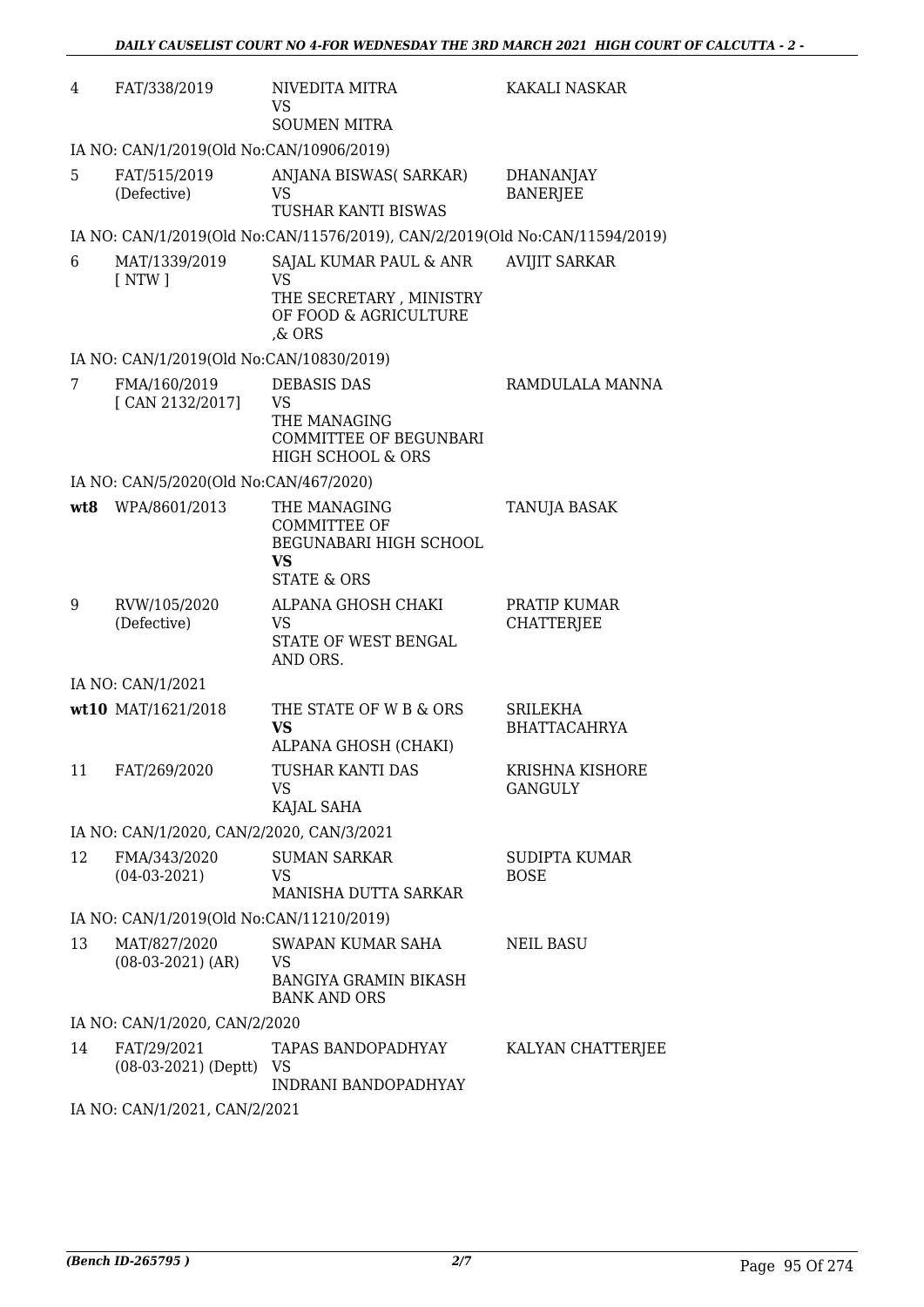| 15                | MAT/83/2021<br>$(03-03-2021)$                       | KOUSHIK PAUL<br>VS<br>UNION OF INDIA AND ORS.                                                                                   | VICTOR CHATTERJEE                         |  |
|-------------------|-----------------------------------------------------|---------------------------------------------------------------------------------------------------------------------------------|-------------------------------------------|--|
| IA NO: CAN/1/2021 |                                                     |                                                                                                                                 |                                           |  |
| 16                | MAT/122/2021<br>$(03-03-2021)$                      | CONTARACTORS WORKERS<br>OF UNION OF BSNL AND<br><b>ORS</b><br><b>VS</b><br>UNION OF INDIA AND ORS.                              | SIDDHARTHA ROY                            |  |
|                   | IA NO: CAN/1/2021                                   |                                                                                                                                 |                                           |  |
| 17                | MAT/163/2021<br>(Deptt) (08-03-2021) VS             | KAUSIK GHOSH AND ORS<br>STATE OF WEST BENGAL<br>AND ORS.                                                                        | <b>SALONI</b><br><b>BHATTACHARJEE</b>     |  |
|                   | IA NO: CAN/1/2021                                   |                                                                                                                                 |                                           |  |
| 18                | MAT/213/2021<br>$(03-03-2021)$                      | RABINDRA KUMAR BHARTI<br>VS<br>EASTERN COALFILELD LTD.<br><b>ANR ORS</b>                                                        | Kunal Ganguly                             |  |
|                   | IA NO: CAN/1/2021                                   |                                                                                                                                 |                                           |  |
|                   |                                                     | <b>APPEAL HEARING</b>                                                                                                           |                                           |  |
|                   |                                                     | ([ URGENT MATTERS ] )                                                                                                           |                                           |  |
| 19                | MAT/140/2021                                        | THE BRAITHWAITE BURN<br>AND JESSOP<br>CONSTRUCTION COMPANY<br><b>LIMITED</b><br><b>VS</b><br>SAROJ AGARWAL AND<br><b>OTHERS</b> | VICTOR CHATTERJEE                         |  |
|                   | IA NO: CAN/1/2021                                   |                                                                                                                                 |                                           |  |
|                   | wt20 MAT/141/2021                                   | THE BRAITHWAITE BURN<br><b>AND JESSOP</b><br>CONSTRUCTION COMPANY<br>LIMITED<br>VS<br>SAROJ AGARWAL AND<br><b>OTHERS</b>        | VICTOR CHATTERJEE                         |  |
|                   | IA NO: CAN/1/2021                                   |                                                                                                                                 |                                           |  |
| 21                | MAT/147/2021                                        | SMT RASHMONI HELA<br>VS<br><b>SBI AND ORS</b>                                                                                   | CHIRANJIB SINHA                           |  |
|                   | IA NO: CAN/1/2021                                   |                                                                                                                                 |                                           |  |
|                   |                                                     | <b>APPEAL FOR HEARING</b>                                                                                                       |                                           |  |
| 22                | FA/40/2005<br>$(PT-I+II+2 PBS)$ (09- VS<br>03-2021) | LALU ROY<br>KABITA ROY                                                                                                          | SATYABROTO<br>CHAKRABORTI                 |  |
|                   | IA NO: CAN/2/2017(Old No:CAN/2000/2017)             |                                                                                                                                 |                                           |  |
| 23                | MAT/1174/2012<br>$(2$ PBS)                          | UNION OF INDIA & ORS<br>VS<br>UMESH PRASAD SINGH                                                                                | <b>JYOTI PRAKASH</b><br><b>CHATTERJEE</b> |  |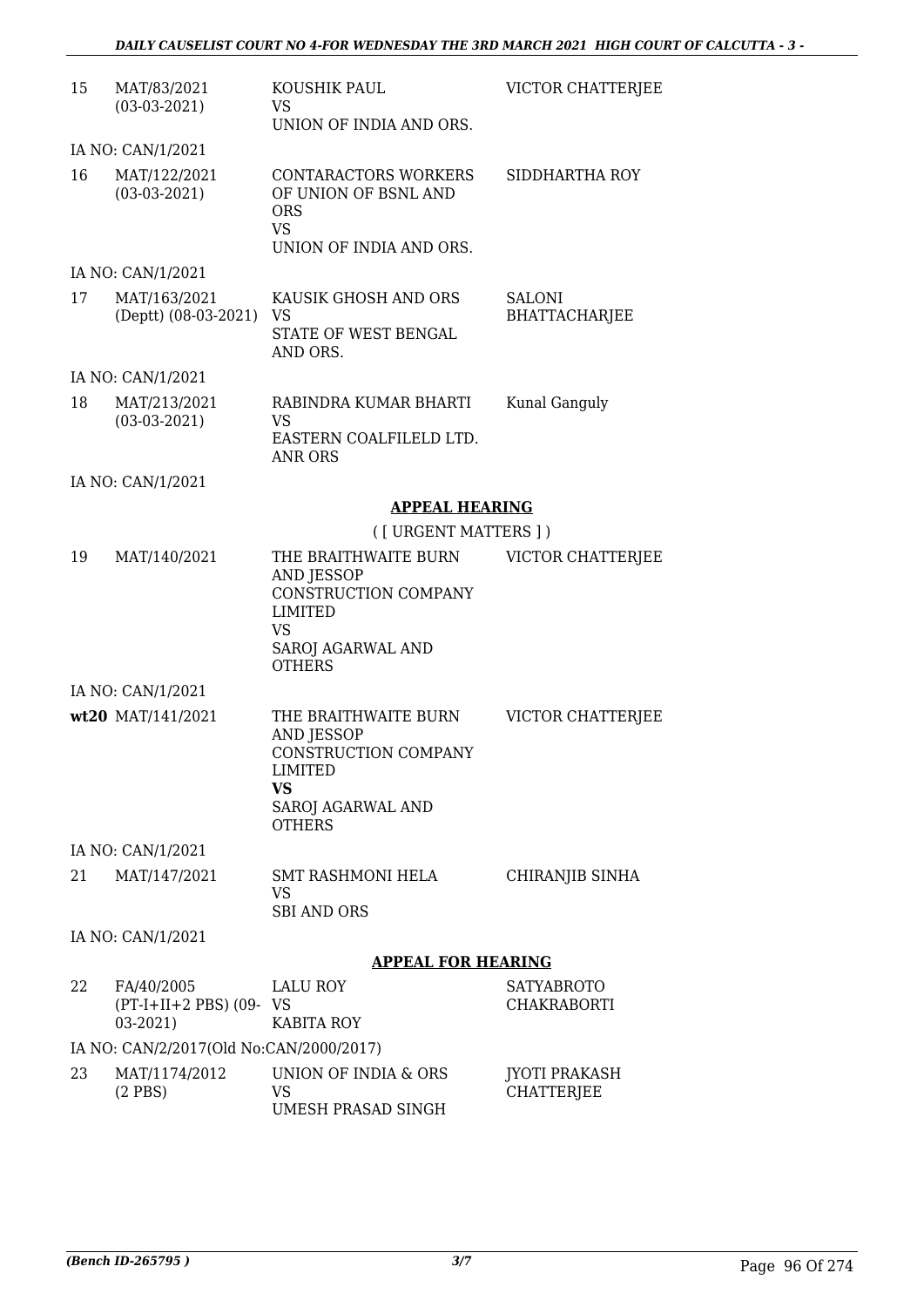| 24 | FMA/2699/2015                                              | <b>GENERAL MANAGER</b><br>(04-03-2021) (2 PBS) (PROJECT) EASTERN<br><b>COALFIELDS LTD &amp; ANR</b><br><b>VS</b><br><b>GOPAL CHANDRA</b><br>MUKHOPADHYAY & ORS       | <b>BIJAY KUMAR</b>                                                                        |
|----|------------------------------------------------------------|----------------------------------------------------------------------------------------------------------------------------------------------------------------------|-------------------------------------------------------------------------------------------|
| 25 | FMA/3290/2015<br>$(05-03-2021)$ (2 PBS) VS                 | <b>ALOK KUMAR YADAV</b><br>UNION OF INDIA & ORS                                                                                                                      | PRATIK MAJUMDER                                                                           |
|    | IA NO: CAN/1/2015(Old No:CAN/11163/2015)                   |                                                                                                                                                                      |                                                                                           |
| 26 | MAT/1742/2016<br>$(09-03-2021)$                            | UNION OF INDIA & ORS<br><b>VS</b><br>IRLA NO 19461373, DR RAM<br>KRISHNA PATHAK & ANR                                                                                | ARPA CHAKRABORTY                                                                          |
|    |                                                            | IA NO: CAN/1/2016(Old No:CAN/10372/2016), CAN/2/2016(Old No:CAN/10375/2016)                                                                                          |                                                                                           |
| 27 | FMA/3351/2016                                              | UJJWAL KANTI<br>(2 PBS) (09-03-2021) BANDYOPADHYAY & ORS<br><b>VS</b><br><b>STATE OF WEST BENGAL &amp;</b>                                                           | <b>TAPAS KUMAR</b><br>MONDAL                                                              |
| 28 | FMA/3446/2016<br>(AR)                                      | <b>ORS</b><br>THE CALCUTTA STOCK<br>(09-03-2021) (8 PBS) EXCHANGE LIMITED & ANR<br>VS<br><b>SECURITIES AND</b><br><b>EXCHANGE BOARD OF</b><br><b>INDIA &amp; ORS</b> | <b>ARUNABHA DEB</b>                                                                       |
|    | No:CAN/9027/2017), CAN/4/2020                              |                                                                                                                                                                      | IA NO: CAN/1/2016(Old No:CAN/4747/2016), CAN/2/2016(Old No:CAN/5173/2016), CAN/3/2017(Old |
|    | wt29 FMA/4398/2016                                         | THE CALCUTTA STOCK<br><b>EXCHANGE LIMITED</b><br><b>VS</b><br><b>SECURITIES AND</b><br><b>EXCHANGE BOARD OF</b><br><b>INDIA &amp; ORS</b>                            | <b>ARUNABHA DEB</b>                                                                       |
|    | No:CAN/9028/2017), CAN/4/2020                              |                                                                                                                                                                      | IA NO: CAN/1/2016(Old No:CAN/4753/2016), CAN/2/2016(Old No:CAN/5172/2016), CAN/3/2017(Old |
| 30 | FA/62/2017<br>$(PT-I+II+2 LCRs+2 VS)$<br>PBS) (09-03-2021) | ARUP KUMAR PAL<br><b>RITA PAL</b>                                                                                                                                    | SHEBATEE DATTA                                                                            |
| 31 | FAT/216/2017<br>$(03-03-2021)$ $(2$ PBS) VS                | <b>CHANDRANI BISWAS</b><br><b>AMIT BISWAS</b>                                                                                                                        | <b>BIKASH KUMAR</b><br><b>CHATTOPADHYAY</b>                                               |
|    |                                                            | IA NO: CAN/3/2019(Old No:CAN/1668/2019), CAN/4/2021                                                                                                                  |                                                                                           |
| 32 | FMA/868/2017<br>$(4$ PBS $)$                               | JNAN RANAJAN DAS & ORS<br>VS<br><b>SBSTC &amp; ORS</b>                                                                                                               | <b>MRINAL RANJAN</b><br><b>PRAMANIK</b>                                                   |
|    | IA NO: CAN/3/2019(Old No:CAN/6479/2019)                    |                                                                                                                                                                      |                                                                                           |
| 33 | MAT/1014/2017<br>$(2$ PBS $)$                              | <b>JITENDRA PRASAD</b><br>VS<br>UNION OF INDIA & ORS                                                                                                                 | PRATIK MAJUMDER                                                                           |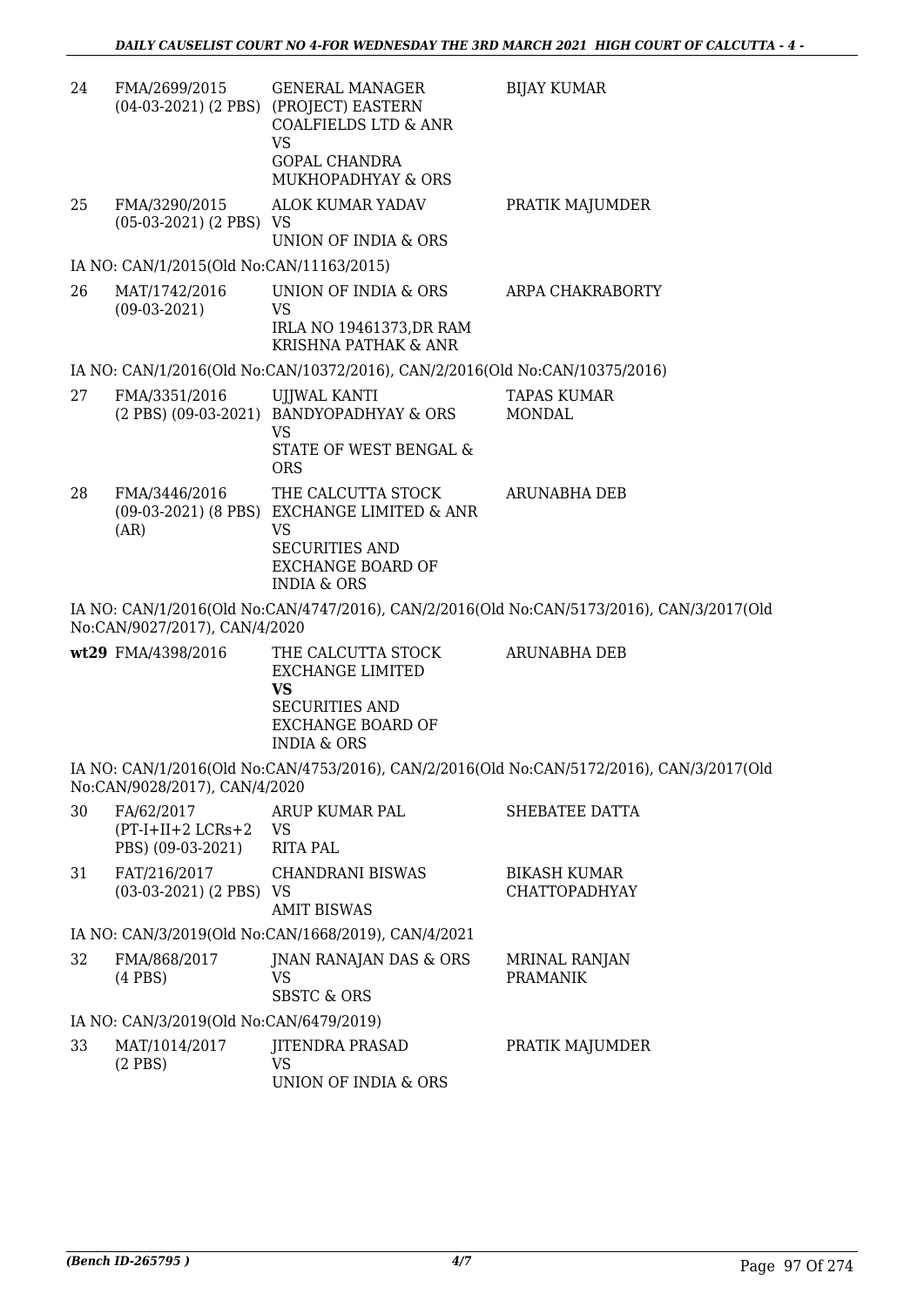| 34 | MAT/1016/2017                                         | THE EXECUTIVE DIRECTOR<br>& APPE. AUTHO., BANK OF<br><b>BARODA &amp; ORS</b>                                                | <b>MOUMITA GHOSH</b>                                                                                        |
|----|-------------------------------------------------------|-----------------------------------------------------------------------------------------------------------------------------|-------------------------------------------------------------------------------------------------------------|
|    |                                                       | VS<br>CHANDRA SHEKHAR                                                                                                       |                                                                                                             |
| 35 | FMA/1375/2017<br>$[6$ PBS]                            | ARUP BASU CHOWDHURY<br>VS.                                                                                                  | PRATIK MAJUMDER                                                                                             |
|    |                                                       | <b>UCO BANK &amp; ORS</b>                                                                                                   |                                                                                                             |
| 36 | FMA/1402/2017                                         | MANUEL PURTI & & ANR<br>VS.<br>STATE OF WEST BENGAL &<br><b>ORS</b>                                                         | <b>BIBHASADITYA</b><br><b>CHAKRABARTY</b>                                                                   |
|    | IA NO: CAN/1/2017(Old No:CAN/3302/2017)               |                                                                                                                             |                                                                                                             |
| 37 | FAT/38/2018<br>$(PT I+II+2 LCR+2$<br>PBS+One Tin Box) | JAYANTA CHOWDHURY<br><b>VS</b><br><b>SMT TUMPA</b><br>CHOWDHURY(SARKAR)                                                     | SUSMITA MUKHERJEE                                                                                           |
| 38 | FMA/762/2019<br>CAN 4487/2017]                        | <b>CSTC RETIRES &amp;</b><br>[CAN 4488/2017] [ PENSIONERS ASSON. & ANR<br><b>VS</b><br>STATE OF WEST BENGAL &<br><b>ORS</b> | <b>TAPAN SARKAR</b>                                                                                         |
| 39 | FAT/181/2018<br>(PT-I+OS+4 LCRs+4 VS<br>PBS)          | DIPANWITA DAS(SARKAR)<br><b>MOLOY DAS</b>                                                                                   | <b>BHABANI PRASAD</b><br><b>MONDAL</b>                                                                      |
|    | IA NO: CAN/4/2018(Old No:CAN/7774/2018)               |                                                                                                                             |                                                                                                             |
|    | wt40 FAT/182/2018                                     | DIPANWITA DAS (SARKAR)<br>VS<br><b>MOLOY DAS</b>                                                                            | <b>BHABANI PRASAD</b><br><b>MONDAL</b>                                                                      |
|    | IA NO: CAN/1/2018(Old No:CAN/7776/2018)               |                                                                                                                             |                                                                                                             |
| 41 | MAT/367/2018                                          | THE STATE OF WEST                                                                                                           | <b>DILIP KUMAR</b>                                                                                          |
|    | $(2$ PBS)                                             | <b>BENGAL &amp; ORS</b><br>VS                                                                                               | MONDAL IN PERSON                                                                                            |
|    |                                                       | DR. NAMITA DE & ANR                                                                                                         |                                                                                                             |
| 42 | MAT/368/2018                                          | THE STATE OF WEST                                                                                                           | IA NO: CAN/1/2018(Old No:CAN/2291/2018), CAN/2/2018(Old No:CAN/2293/2018), CAN/3/2020<br><b>DILIP KUMAR</b> |
|    | $(2$ PBS)                                             | <b>BENGAL &amp; ORS</b><br>VS<br>ASHISH GANGOPADHYAY<br><b>GANGULY &amp;ANR</b>                                             | MONDAL IN PERSON                                                                                            |
|    |                                                       |                                                                                                                             | IA NO: CAN/1/2018(Old No:CAN/2285/2018), CAN/2/2018(Old No:CAN/2294/2018), CAN/3/2020                       |
| 43 | FMA/3/2019<br>$(4$ PBS $)$                            | ANNAPURNA MAITY<br>VS                                                                                                       | MD KUTUBUDDIN                                                                                               |
|    |                                                       | UNION OF INDIA & ORS                                                                                                        |                                                                                                             |
| 44 | FAT/96/2019<br>$(03-03-2021)$                         | <b>SWAPAN RANA</b><br><b>VS</b><br>SURAJIT RANA                                                                             | DEBAPRATIM<br><b>BANERJEE</b>                                                                               |
|    | IA NO: CAN/2/2019(Old No:CAN/2852/2019)               |                                                                                                                             |                                                                                                             |
| 45 | FAT/196/2019<br>$(03-03-2021)$                        | SUTAPA MUKHERJEE<br><b>VS</b><br>DIPAK MUKHERJEE                                                                            | ARPITA SAHA                                                                                                 |
|    | IA NO: CAN/2/2019(Old No:CAN/5770/2019)               |                                                                                                                             |                                                                                                             |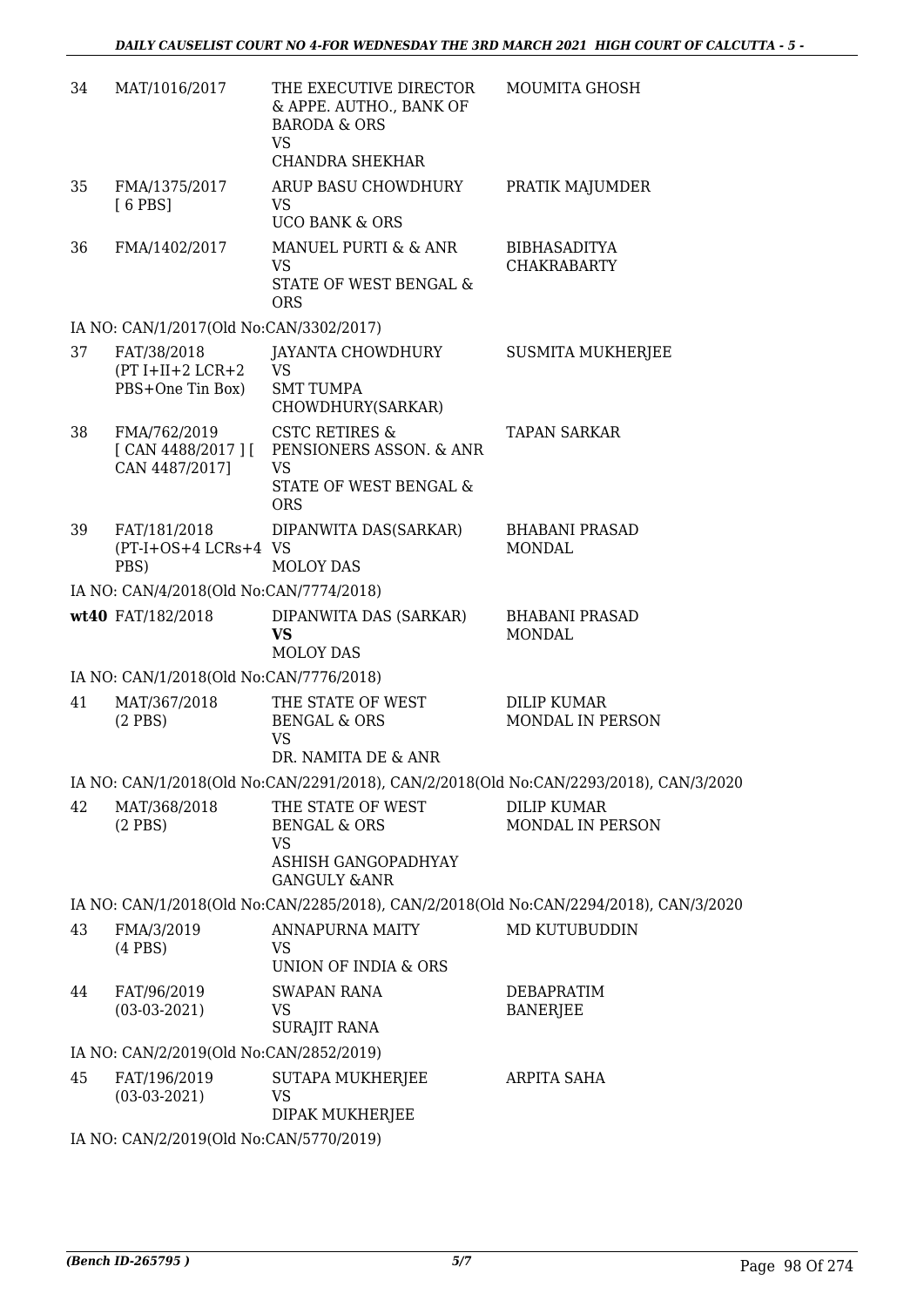| 46 | FA/228/2019<br>(Paper book not<br>here)      | <b>SAMPA ROY</b><br>VS.<br><b>AMIT KUMAR ROY</b>                               | D. MITRA                       |
|----|----------------------------------------------|--------------------------------------------------------------------------------|--------------------------------|
| 47 | FMA/700/2019<br>$(2$ PBS)                    | <b>INDRANIL BOSE</b><br>VS.<br><b>STATE OF WEST BENGAL &amp;</b><br><b>ORS</b> | ANINDITA PAL                   |
|    |                                              | IA NO: CAN/2/2017(Old No:CAN/12127/2017), CAN/3/2021                           |                                |
| 48 | FMA/1175/2019<br>$(2$ PBS)                   | <b>SHAHLA KHOKHAR</b><br>VS.<br>THE STATE BANK OF<br><b>MYSORE &amp; ORS</b>   | ZIAUL ISLAM                    |
| 49 | MAT/1415/2019                                | <b>SANKAR KUMAR DAS</b><br>VS<br>ALLAHABAD BANK & ORS                          | ANIRBAN MITRA                  |
|    | IA NO: CAN/1/2019(Old No:CAN/10162/2019)     |                                                                                |                                |
| 50 | FMA/1457/2019                                | LICI & ORS.<br><b>VS</b><br>HIMACHAL CHAKRABORTY<br>& ORS.                     | JAHADAR ALAM                   |
|    | IA NO: CAN/1/2020(Old No:CAN/862/2020)       |                                                                                |                                |
| 51 | MAT/104/2020                                 | DIPAK DASGUPTA<br><b>VS</b><br>STATE OF WEST BENGAL &<br><b>ORS</b>            | KRISHNADAS PODDAR              |
|    | IA NO: CAN/1/2020(Old No:CAN/1722/2020)      |                                                                                |                                |
| 52 | FAT/146/2020<br>$(PT-I+II+2 LCRs+2)$<br>PBS) | SANJIB SARKAR<br>VS<br><b>RAJASREE ROY</b>                                     | PRANTICK GHOSH                 |
|    | IA NO: CAN/1/2020                            |                                                                                |                                |
| 53 | FMA/150/2020                                 | COAL INDIA LIMITED<br><b>VS</b><br><b>GOURI SANKAR BANERJEE</b><br>$&$ ORS     | PARTHA BASU                    |
|    | IA NO: CAN/1/2020(Old No:CAN/1650/2020)      |                                                                                |                                |
| 54 | FAT/160/2020<br>(Office report)              | TAMOJIT BOSE<br>VS<br><b>MOUMITA ROY</b>                                       | <b>ABHISHEK DUTT</b>           |
| 55 | MAT/356/2020                                 | RAM DAYAL RAI<br>VS<br>UNION OF INDIA & ORS                                    | PAMPA DEY DHABAL               |
|    | IA NO: CAN/1/2020(Old No:CAN/2445/2020)      |                                                                                |                                |
| 56 | MAT/484/2020<br>$(2$ PBS)                    | MD. JAHIDUL ISLAM & ORS<br>VS<br>STATE OF WEST BENGAL&<br><b>ORS</b>           | SALONI<br><b>BHATTACHARJEE</b> |

IA NO: CAN/1/2020(Old No:CAN/4135/2020), CAN/2/2020(Old No:CAN/4619/2020), CAN/3/2020(Old No:CAN/4621/2020), CAN/4/2020(Old No:CAN/4623/2020), CAN/5/2020(Old No:CAN/4624/2020)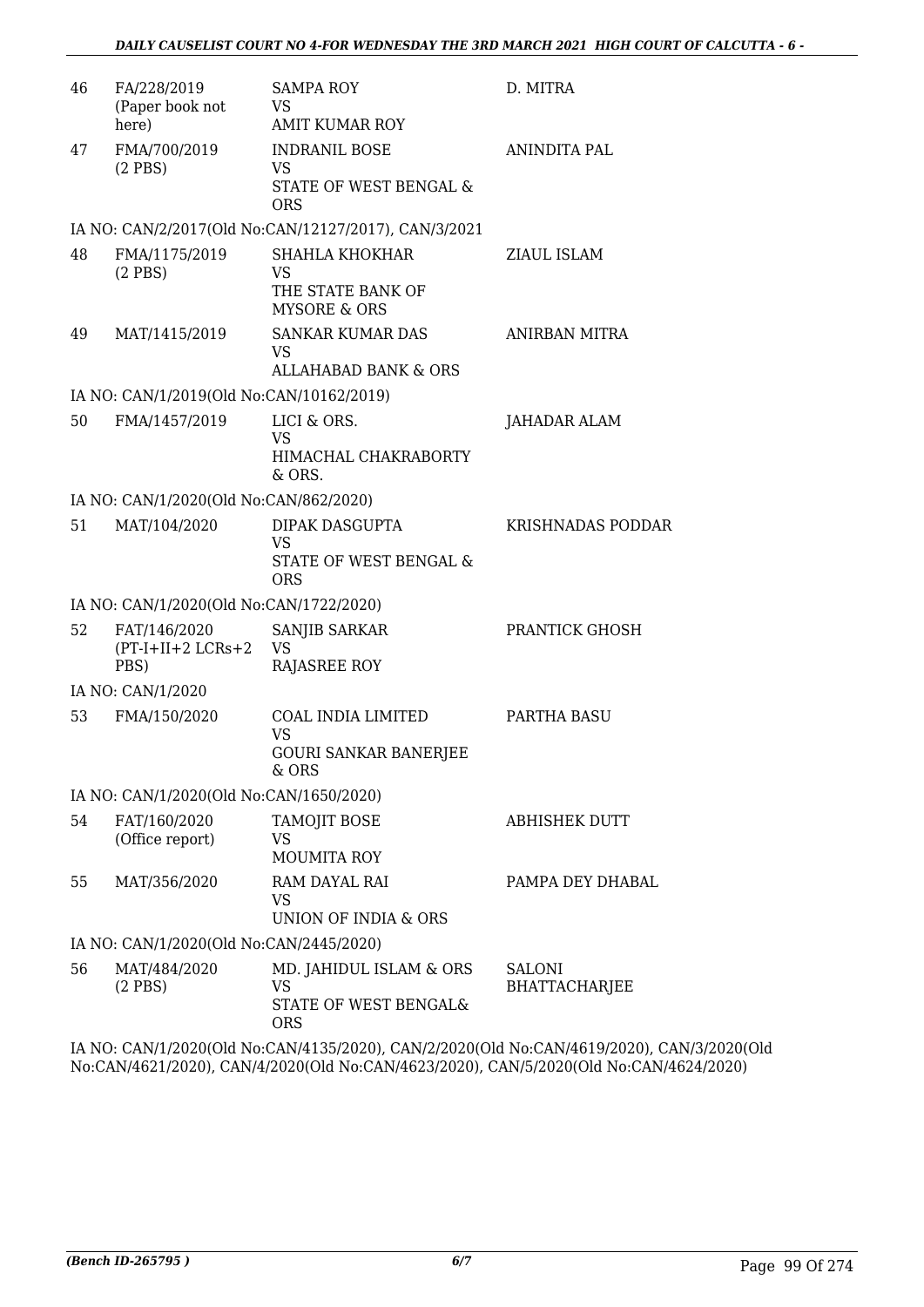| 57 | MAT/519/2020<br>$(2$ PBS)               | <b>SAHAR ALI LASKAR</b><br>VS<br>STATE OF WEST BENGAL&<br><b>ORS</b>      | <b>SALONI</b><br><b>BHATTACHARAJEE</b>                                                    |  |  |
|----|-----------------------------------------|---------------------------------------------------------------------------|-------------------------------------------------------------------------------------------|--|--|
|    | No:CAN/5392/2020), CAN/4/2020           |                                                                           | IA NO: CAN/1/2020(Old No:CAN/5389/2020), CAN/2/2020(Old No:CAN/5390/2020), CAN/3/2020(Old |  |  |
| 58 | MAT/577/2020<br>$(4$ PBS)               | JAYANTA SARKAR<br><b>VS</b><br>NATIONAL JUTE BOARD                        | VICTOR CHATTERJEE                                                                         |  |  |
|    | IA NO: CAN/1/2020                       |                                                                           |                                                                                           |  |  |
| 59 | FMA/605/2020<br>$(2$ PBS)               | KALIKA PATHAK<br>VS.<br>UNION OF INDIA & ORS                              | <b>ACHIN KUMAR</b><br>MAJUMDER                                                            |  |  |
| 60 | FMA/920/2020<br>$(6$ PBS $)$            | <b>SANTANA DAS</b><br><b>VS</b><br>UNION OF INDIA & ORS                   | <b>ABHIJIT PAL</b>                                                                        |  |  |
|    |                                         | IA NO: CAN/3/2020(Old No:CAN/3502/2020), CAN/4/2020(Old No:CAN/3503/2020) |                                                                                           |  |  |
| 61 | FAT/47/2021                             | KRISHNA CHAKRABORTY<br><b>VS</b><br>SUBHANKAR CHAKRABORTY                 | ASOK KR.<br><b>BHATTACHARYYA</b>                                                          |  |  |
|    | IA NO: CAN/1/2021, CAN/2/2021           |                                                                           |                                                                                           |  |  |
| 62 | FMAT/86/2021                            | PINKI DEY (PODDER)<br>VS<br>MRINAL KANTI DEY                              | <b>MUNMUN DUBEY</b>                                                                       |  |  |
|    | IA NO: CAN/1/2019(Old No:CAN/9893/2019) |                                                                           |                                                                                           |  |  |
| 63 | MAT/98/2021                             | MD. MOHBASIR<br><b>VS</b><br>UNION OF INDIA AND ORS.                      | <b>SALONI</b><br><b>BHATTACHARYA</b>                                                      |  |  |
|    |                                         |                                                                           |                                                                                           |  |  |

IA NO: CAN/1/2021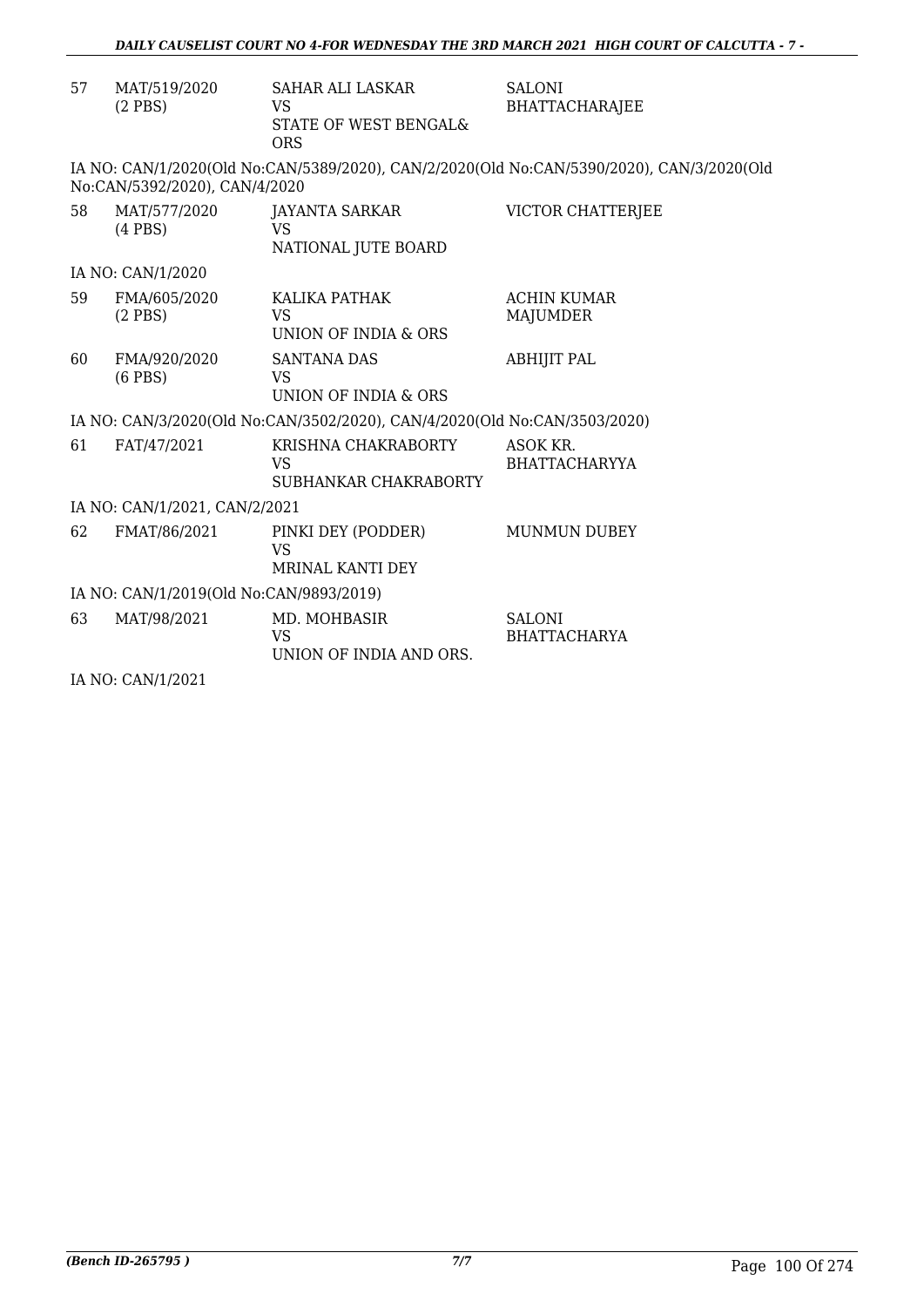

# In The High Court at Calcutta

## **Appellate Side**

**DAILY CAUSELIST For Wednesday The 3rd March 2021**

**COURT NO. 238**

**DIVISION BENCH (DB)**

**AT 3:00 PM**

**HON'BLE JUSTICE ARIJIT BANERJEE HON'BLE JUSTICE JAY SENGUPTA**

**(VIA VIDEO CONFERENCE)**

**ON WEDNESDAY, THE 3RD MARCH, 2021 AT 3.00 P.M. - WILL SIT TOGETHER TO TAKE UP MATTERS RELATED TO PONZY SCHEME.**

**NOTE : MATTERS WILL BE TAKEN UP THROUGH PHYSICAL HEARING ONLY WHEN BOTH THE PARTIES ARE AGREED.**

#### **TO BE MENTIONED**

MINAL PALANA

1 FMAT/146/2021 GAUTAM KUNDU

VS THE JOINT DIRECTOR, ENFORCEMENT DIRECTORATE, GOVT. OF INDIA

IA NO: CAN/1/2021

#### **FOR ORDERS**

| $\overline{\mathcal{L}}$ | WPA/27005/2016                       | KALIPADA PAL                                                    | <b>SUBHASIS</b>      |
|--------------------------|--------------------------------------|-----------------------------------------------------------------|----------------------|
|                          | ( ROSE VALLEY) With                  | VS.                                                             | <b>CHAKRABORTY</b>   |
|                          | Original Side Matters :              | UNION OF INDIA & ORS                                            |                      |
|                          | WP275/2015, GA896/2016,              |                                                                 |                      |
|                          | GA315/2016, GA2291/2015,             |                                                                 |                      |
|                          | GA3765/2015, GA4015/2015             |                                                                 |                      |
|                          | With APO87/2015,                     |                                                                 |                      |
|                          | GA2255/2015, GA2256/2015             |                                                                 |                      |
|                          | With GA1552/2018                     |                                                                 |                      |
|                          | $(WP451/2017\text{-File.Not. Here})$ |                                                                 |                      |
|                          |                                      | IA NO: CAN/1/2019(Old No:CAN/4506/2019), CAN/2/2021, CAN/3/2021 |                      |
| wt3                      | WPA/4838/2021                        | KUSUM MUKHERJEE AND                                             | DIPAYAN KUNDU        |
|                          |                                      | ANR                                                             |                      |
|                          |                                      | <b>VS</b>                                                       |                      |
|                          |                                      | UNION OF INDIA AND ORS.                                         |                      |
| wt.4                     | WPA/12984/2018                       | AVIJIT MAITI & ORS                                              | <b>SUSANTA KUMAR</b> |
|                          |                                      | <b>VS</b>                                                       | <b>SANTRA</b>        |
|                          |                                      | UNION OF INDIA & ORS                                            |                      |
| wt5                      | WPA/12991/2018                       | PRANAB KUMAR BHANJA &                                           | <b>SUSANTA KUMAR</b> |
|                          |                                      | <b>ORS</b>                                                      | <b>SANTRA</b>        |
|                          |                                      | VS.                                                             |                      |
|                          |                                      | UNION OF INDIA & ORS                                            |                      |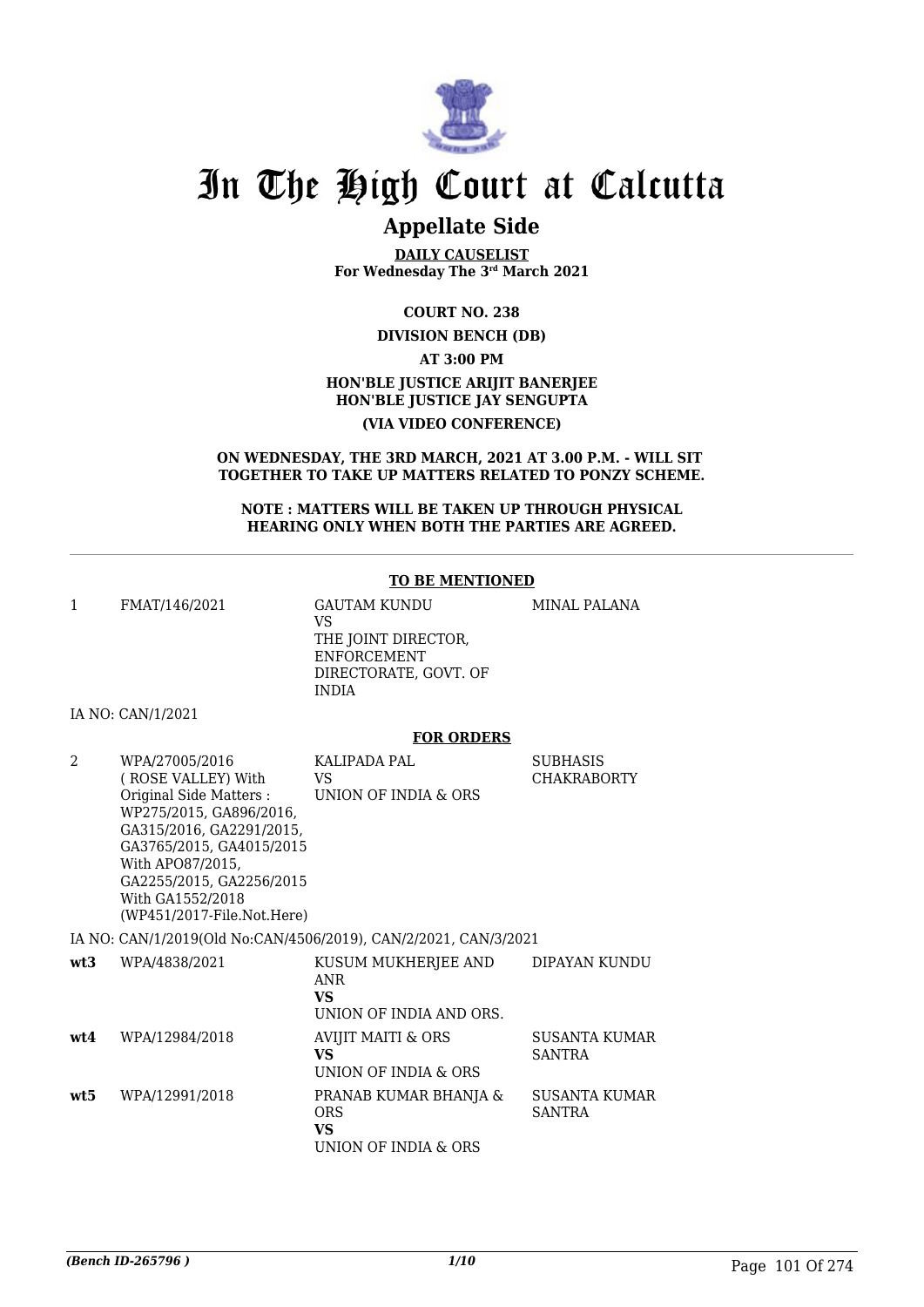| wt6  | WPA/1352/2018                           | ANUP BURMAN & ORS<br>VS<br>STATE OF WEST BENGAL &                                       | <b>SUJAY K HALDER</b>                 |
|------|-----------------------------------------|-----------------------------------------------------------------------------------------|---------------------------------------|
| wt7  | WPA/13730/2019                          | <b>ORS</b><br>ARPITA SARKAR<br>VS<br>UNION OF INDIA & ORS                               | MAHUYA DUTTA<br><b>BISWAS</b>         |
| wt8  | WPA/18205/2018                          | <b>BANIBRATO ROY</b><br>VS<br>UNION OF INDIA & ORS.                                     | SABYASACHI<br><b>MUKHERJEE</b>        |
| wt9  | WPA/20011/2019                          | TAPAN KUMAR SASMAL &<br><b>ORS</b><br><b>VS</b>                                         | <b>SOUMITRA BISWAS</b>                |
| wt10 | WPA/20542/2019                          | UNION OF INDIA & ORS<br>AMARENDRA NATH HAZRA<br>& ORS<br><b>VS</b>                      | <b>SUSANTA KR SANTRA</b>              |
|      | wt11 WPA/206/2019                       | UNION OF INDIA & ORS<br>SK. MOHAMMAD RAFIQUE<br>$&$ ORS<br><b>VS</b>                    | <b>SUJAY KUMAR</b><br><b>HALDER</b>   |
| wt12 | WPA/208/2019                            | UNION OF INDIA & ORS<br><b>ASHOK RUJ &amp; ORS</b><br><b>VS</b><br>UNION OF INDIA & ORS | <b>SUJAY KUMAR</b><br><b>HALDER</b>   |
|      | IA NO: CAN/1/2019(Old No:CAN/3484/2019) |                                                                                         |                                       |
|      | wt13 WPA/209/2019                       | SK. ATAHAR ALI & ORS<br>VS<br>UNION OF INDIA& ORS                                       | <b>SUJAY KUMAR</b><br><b>HALDER</b>   |
|      | wt14 WPA/21868/2017                     | <b>GOLAM MURTOZA</b><br><b>VS</b><br>UNION OF INDIA & ORS                               | JAYANTA SAMANTA                       |
| wt15 | WPA/2219/2018                           | ARJUN KUMAR MANDAL &<br><b>ORS</b><br><b>VS</b><br>UNION OF INDIA & ORS                 | RAMA HALDER                           |
|      | wt16 WPA/23015/2018                     | <b>SUPRAVATH PAUL</b><br>VS<br>UNION OF INDIA &ORS                                      | <b>SUSANTA KUMAR</b><br><b>SANTRA</b> |
|      | wt17 WPA/234/2019                       | DHIRAJ MONDAL & ORS<br><b>VS</b><br>UNION OF INDIA &ORS                                 | ANINDYA SUNDAR<br><b>DAS</b>          |
|      | IA NO: CAN/1/2019(Old No:CAN/3857/2019) |                                                                                         |                                       |
|      | wt18 WPA/23615/2017                     | TAPAN MANDAL<br>VS<br>THE CENTRAL BUREAU OF<br><b>INVESTIGATION &amp; ORS</b>           | K K KAR                               |
|      | wt19 WPA/23615/2018                     | BIDHAN GHORAI & ORS<br>VS<br>UNION OF INDIA& ORS                                        | S.K. SANTRA                           |
| wt20 | WPA/24283/2018                          | SUMANJIT DEY<br><b>VS</b><br>UNION OF INDIA & ORS                                       | DIPNITA SAMANTA                       |
|      | $wt21$ WPA/24583/2018                   | RANJAN MANNA @ RANJAN<br>KUMAR MANNA & ORS<br><b>VS</b><br>UNION OF INDIA &ORS          | <b>SUSANTA KUMAR</b><br>SANTRA        |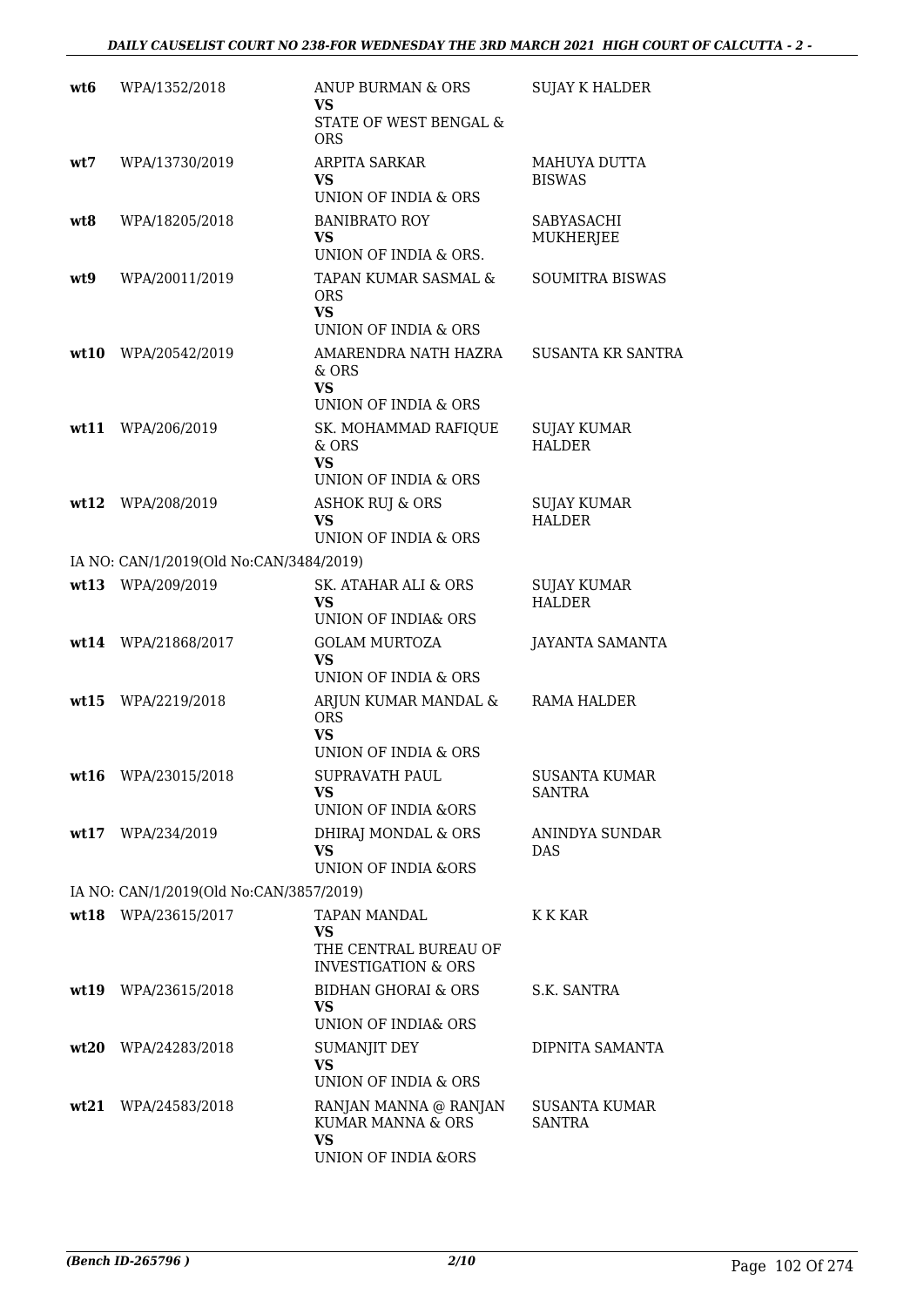|      | wt22 WPA/25845/2016                     | ROSE VALLEY FIELDS<br><b>EMPLOYEES UNION (WB</b><br>CIRCLE) & ANR<br><b>VS</b><br>UNION OF INDIA & ORS | <b>ALTAF HOSSAIN</b>                  |
|------|-----------------------------------------|--------------------------------------------------------------------------------------------------------|---------------------------------------|
|      | IA NO: CAN/1/2018(Old No:CAN/4643/2018) |                                                                                                        |                                       |
|      | wt23 WPA/26223/2018                     | AMIT KUMAR DAS & ORS<br>VS.<br>UNION OF INDIA & ORS                                                    | MADHU JANA                            |
| wt24 | WPA/3586/2019                           | <b>SRIKANTA JANA &amp; ORS</b><br>VS<br>UNION OF INDIA & ORS                                           | <b>SUSANTA KUMAR</b><br><b>SANTRA</b> |
| wt25 | WPA/3587/2019                           | TAPAS SAMANTA & ORS<br><b>VS</b><br>UNION OF INDIA & ORS                                               | <b>SUSANTA KUMAR</b><br><b>SANTRA</b> |
| wt26 | WPA/3588/2019                           | LAKSHMIKANTA JANA &<br><b>ORS</b><br><b>VS</b>                                                         | <b>SUSANTA KUMAR</b><br><b>SANTRA</b> |
|      |                                         | UNION OF INDIA & ORS                                                                                   |                                       |
| wt27 | WPA/4756/2018                           | <b>SUSIL KUMAR DAS &amp; ORS</b><br><b>VS</b><br>UNION OF INDIA & ORS                                  | <b>SUSANTA KUMAR</b><br><b>SANTRA</b> |
| wt28 | WPA/5061/2019                           | NASRAT PARVIN & ORS<br><b>VS</b><br>UNION OF INDIA & ORS                                               | <b>SUJAY KUMAR</b><br><b>HALDER</b>   |
| wt29 | WPA/5062/2019                           | SK SAMSUDDIN AHMED &<br><b>ORS</b><br>VS.<br>UNION OF INDIA &ORS                                       | <b>SUJAY KUMAR</b><br>HALDER.         |
| wt30 | WPA/5194/2019                           | MD. JALAL & ORS<br><b>VS</b><br>UNION OF INDIA & ORS                                                   | MD. AFJAL HOSSAIN                     |
| wt31 | WPA/5913/2017                           | ARUP RANJAN GHOSH &<br>ORS.<br><b>VS</b><br>UNION OF INDIA & ORS.                                      | <b>ARINDAM DAS</b>                    |
|      | IA NO: CAN/1/2020(Old No:CAN/968/2020)  |                                                                                                        |                                       |
|      | wt32 WPA/6538/2019                      | SAURENDRA NATH SEN<br>VS.<br>UNION OF INDIA & ORS                                                      | TARAK NATH SARKAR                     |
|      | wt33 WPA/6554/2019                      | MANJU SEN<br><b>VS</b><br>UNION OF INDIA & ORS                                                         | <b>TARAK NATH SARKAR</b>              |
|      | IA NO: CAN/1/2021, CAN/2/2021           |                                                                                                        |                                       |
|      | wt34 WPA/6801/2018                      | SUBODH KR BASAK<br><b>VS</b><br>UNION OF INDIA & ORS                                                   | A GHOSH                               |
|      | wt35 WPA/7773/2018                      | ANARUL ALI SK. @ SHAIKH<br>$&$ ORS.<br><b>VS</b>                                                       | SUJAY KR. HALDER                      |
|      |                                         | STATE OF WEST BENGAL &<br>ORS.                                                                         |                                       |
|      | wt36 WPA/7935/2019                      | DIPAK MUKHERJEE<br><b>VS</b><br>STATE OF WEST BENGAL &                                                 | KAMAL KANTA KAR                       |
|      | IA NO: CAN/1/2021                       | <b>ORS</b>                                                                                             |                                       |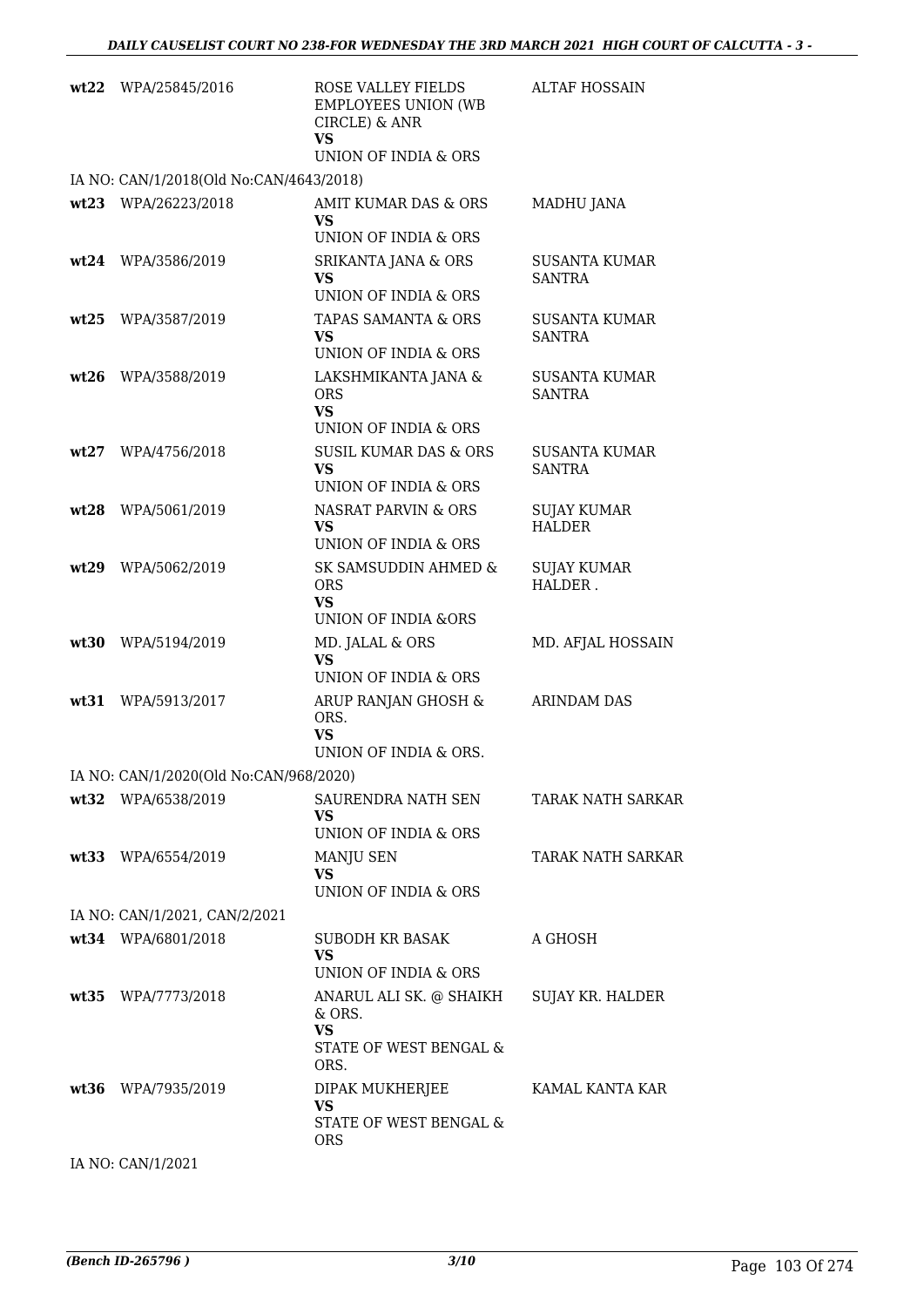| wt37  | WPA/11372/2018                                 | KABERI SUR<br>VS                                                                     | DEBASISH KUNDU                         |
|-------|------------------------------------------------|--------------------------------------------------------------------------------------|----------------------------------------|
| wt:38 | WPA/9732/2018                                  | UNION OF INDIA & ORS<br>SAMBHUNATH MAJHI<br><b>VS</b><br>UNION OF INDIA & ORS        | <b>MONALISA DAS</b>                    |
| 39    | WPA/12414/2015<br>(Assada Agro Project Ltd.)   | SANJOY DUTTA & ORS<br>VS<br>UNION OF INDIA & ORS                                     | <b>SUBHASIS</b><br><b>CHAKRABORTY</b>  |
| 40    | WPA/6090/2016<br>(MSD Agro)                    | <b>MASIA BIBI &amp; ANR</b><br><b>VS</b><br>UNION OF INDIA & ORS                     | <b>SUBHASIS</b><br><b>CHAKRABORTY</b>  |
| 41    | WPA/13218/2015<br>(WARIS FINANCE I. LTD)       | SAMIR MONDAL & ANR<br>VS<br>UNION OF INDIA & ORS                                     | <b>S CHAKRABORTY</b>                   |
|       |                                                | IA NO: CAN/1/2020(Old No:CAN/168/2020), CAN/2/2020(Old No:CAN/816/2020), CAN/3/2020  |                                        |
|       | wt42 WPA/18794/2015                            | <b>DIPANKAR ROY &amp; ORS</b><br><b>VS</b><br>STATE OF WEST BENGAL &<br><b>ORS</b>   | <b>SAKHAWAT</b><br><b>KHANDAKAR</b>    |
|       | IA NO: CAN/1/2015(Old No:CAN/12196/2015)       |                                                                                      |                                        |
| 43    | WPA/13988/2015<br>(G.B.C INDUSTRIAL GR.)       | NARAYAN DEBNATH & ORS<br>VS<br>UNION OF INDIA & ORS.                                 | <b>ARINDAM DAS</b>                     |
|       |                                                | IA NO: CAN/1/2016(Old No:CAN/12205/2016), CAN/2/2017(Old No:CAN/8260/2017)           |                                        |
|       | wt44 WPA/22078/2016                            | <b>GBC INVESTOR &amp; AGENT</b><br>WELFARE ASSOCIATION<br>VS<br>UNION OF INDIA & ORS | <b>ARINDAM DAS</b>                     |
| 45    | WPA/20902/2016<br>(Multipurpose Bios (I) Ltd.) | KARTICK CHANDRA GHOSH<br>$&$ ANR<br>VS<br>UNION OF INDIA & ORS                       | <b>SUBHASISH</b><br><b>CHAKRABORTY</b> |
|       | IA NO: CAN/1/2019(Old No:CAN/9169/2019)        |                                                                                      |                                        |
| 46    | WPA/12410/2015<br>(Wired Industries Ltd.)      | RATAN DAS & ANR<br><b>VS</b><br>UNION OF INDIA & ORS                                 | <b>SUBHASIS</b><br><b>CHAKRABORTY</b>  |
| wt47  | WPA/14706/2017                                 | ARJUN KUMAR MANDAL &<br>ANR<br><b>VS</b><br>UNION OF INDIA & ORS                     | RAMA HALDAR                            |
|       | wt48 WPA/30955/2017                            | KRISHNA MURTHY<br>THABJUL<br><b>VS</b><br>UNION OF INDIA & ORS                       | GOURANGA KR DAS                        |
|       | $wt49$ WPA/5322/2016                           | SWAPAN KUMAR NASKAR<br><b>VS</b><br>STATE OF WEST BENGAL &<br>ORS.                   | MD MOJNU SK                            |
|       | wt50 WPA/8750/2017                             | ASHOKE KUMAR KHATUA &<br><b>ANR</b><br><b>VS</b><br>UNION OF INDIA & ORS             | SUMITA SARKAR                          |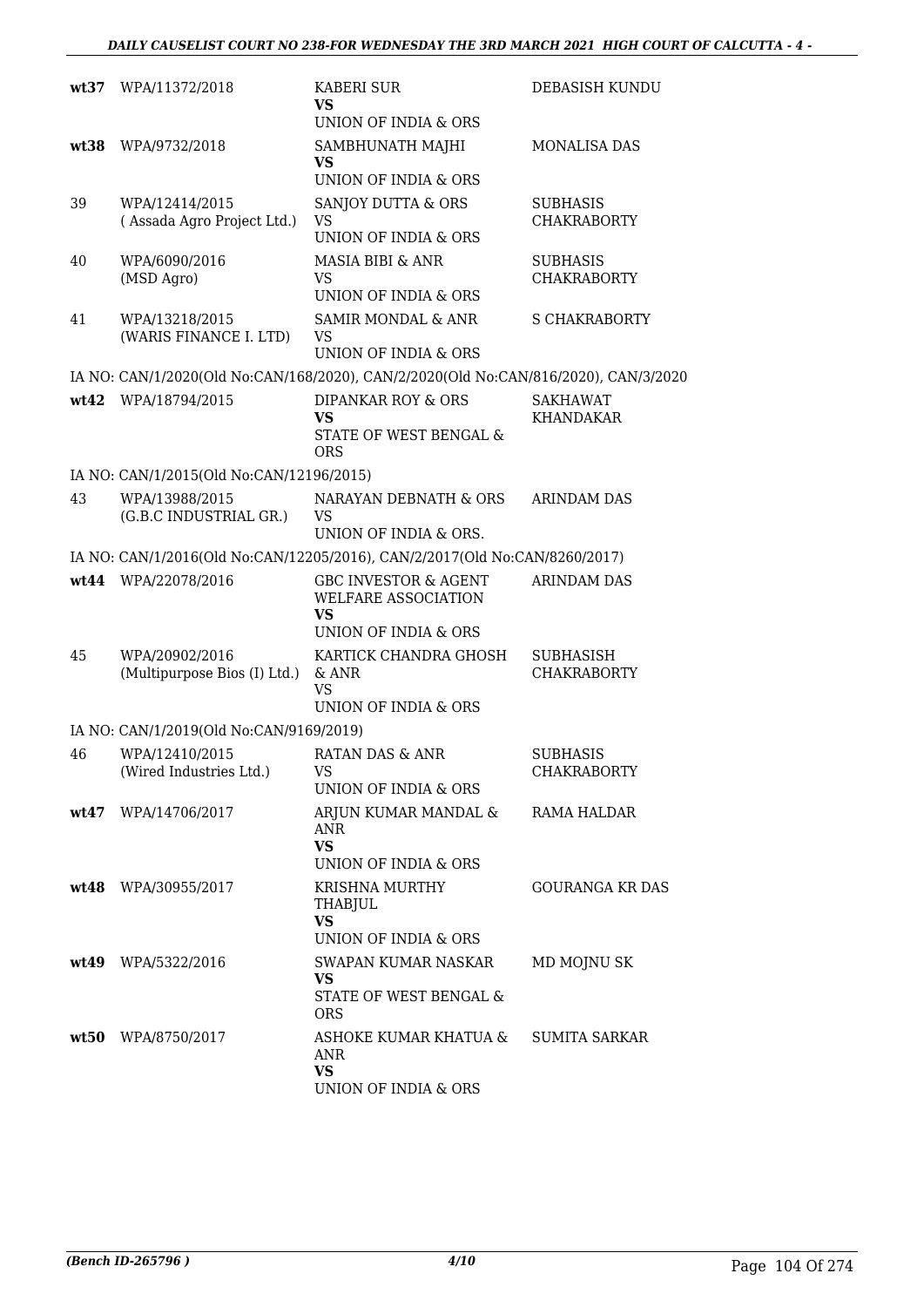| 51   | WPA/17513/2015<br>(ANNEX INFRA)                                                                                                         | <b>ASHOK NEOGY</b><br><b>VS</b><br>UNION OF INDIA & ORS                                                                  | <b>ANINDA DAS</b>                     |
|------|-----------------------------------------------------------------------------------------------------------------------------------------|--------------------------------------------------------------------------------------------------------------------------|---------------------------------------|
|      | No:CAN/8935/2019)                                                                                                                       | IA NO: CAN/1/2017(Old No:CAN/2509/2017), CAN/2/2019(Old No:CAN/7742/2019), CAN/3/2019(Old                                |                                       |
|      | wt52 WPA/23083/2018                                                                                                                     | <b>ANNEX INVESTOR &amp;</b><br><b>AGENTS WELFARE</b><br><b>ASSOCIATION &amp; ANR</b><br><b>VS</b><br>UNION OF INDIA& ORS | A. DAS                                |
| 53   | WPA/17904/2015<br>(RAHUL GROUP.)                                                                                                        | DEPOSITORS & AGENT<br>WELFARE ASSO. OF RAHUL<br><b>GROUP &amp; ORS</b><br><b>VS</b><br>UNION OF INDIA & ORS              | <b>ARINDAM DAS</b>                    |
|      |                                                                                                                                         | IA NO: CAN/1/2016(Old No:CAN/11781/2016), CAN/2/2018(Old No:CAN/3445/2018)                                               |                                       |
| 54   | WPA/3518/2014<br>[ M/s. Roofers ] WITH<br>ANDAMAN MATTER (WP<br>001/2019 Ratan Lal & Ors.<br>Vs. The Andaman & NIcobar<br>Admn. & Ors.) | DINESH AGARWAL<br>VS.<br>STATE OF WEST BENGAL &<br>ORS.                                                                  | SAMBHUNATH<br><b>SARDAR</b>           |
| wt55 | WPA/24057/2015                                                                                                                          | SMT SABITA DAS ANR<br>VS<br>UNION OF INDIA & ORS                                                                         | <b>SUBHASIS</b><br><b>CHAKRABORTY</b> |
|      | IA NO: CAN/1/2016(Old No:CAN/105/2016)                                                                                                  |                                                                                                                          |                                       |
|      | wt56 WPA/27069/2015                                                                                                                     | MD. JASIM KHAN & ANR<br><b>VS</b><br>UNION OF INDIA & ORS                                                                | S. R. SEN                             |
| 57   | WPA/23802/2016<br>(M/S. Teachers Welfare<br>Credit & Holding Ltd.)                                                                      | PRADIP DAS & ORS<br><b>VS</b><br>UNION OF INDIA                                                                          | <b>GOURANGA KUMAR</b><br><b>DAS</b>   |
|      | wt58 WPA/1507/2017                                                                                                                      | MONOJ KUMAR PAUL &<br>ANR<br>VS.<br>UNION OF INDIA & ORS                                                                 | <b>SUBHASIS</b><br><b>CHAKRABORTY</b> |
|      | wt59 WPA/19693/2018                                                                                                                     | PATRALEKHA SEN & ORS<br>VS.<br>UNION OF INDIA & ORS                                                                      | SYED JULFIKAR ALI                     |
|      | wt60 WPA/21343/2018                                                                                                                     | SUPRIYA DEY & ORS<br>VS.<br>UNION OF INDIA & ORS                                                                         | <b>IRESH PAUL</b>                     |
|      | wt61 WPA/5912/2017                                                                                                                      | AMBAR ROY CHOUDHURY &<br>ANR.<br><b>VS</b><br>UNION OF INDIA & ORS.                                                      | <b>ARINDAM DAS</b>                    |
| 62   | WPA/24110/2016<br>(PINCON GROUP) Along<br>with Original Side Matter :<br>WP-498/2018                                                    | THE INVESTORS &<br>MARKETING MEMBERS'<br>WELFARE SOCIETY & ORS<br><b>VS</b><br>UNION OF INDIA & ORS                      | SUBIR SABUD                           |
| wt63 | WPA/1202/2017                                                                                                                           | AMIT DE & ANR<br><b>VS</b><br>STATE OF WEST BENGAL &<br><b>ORS</b>                                                       | PAMPA DEY DHABAL                      |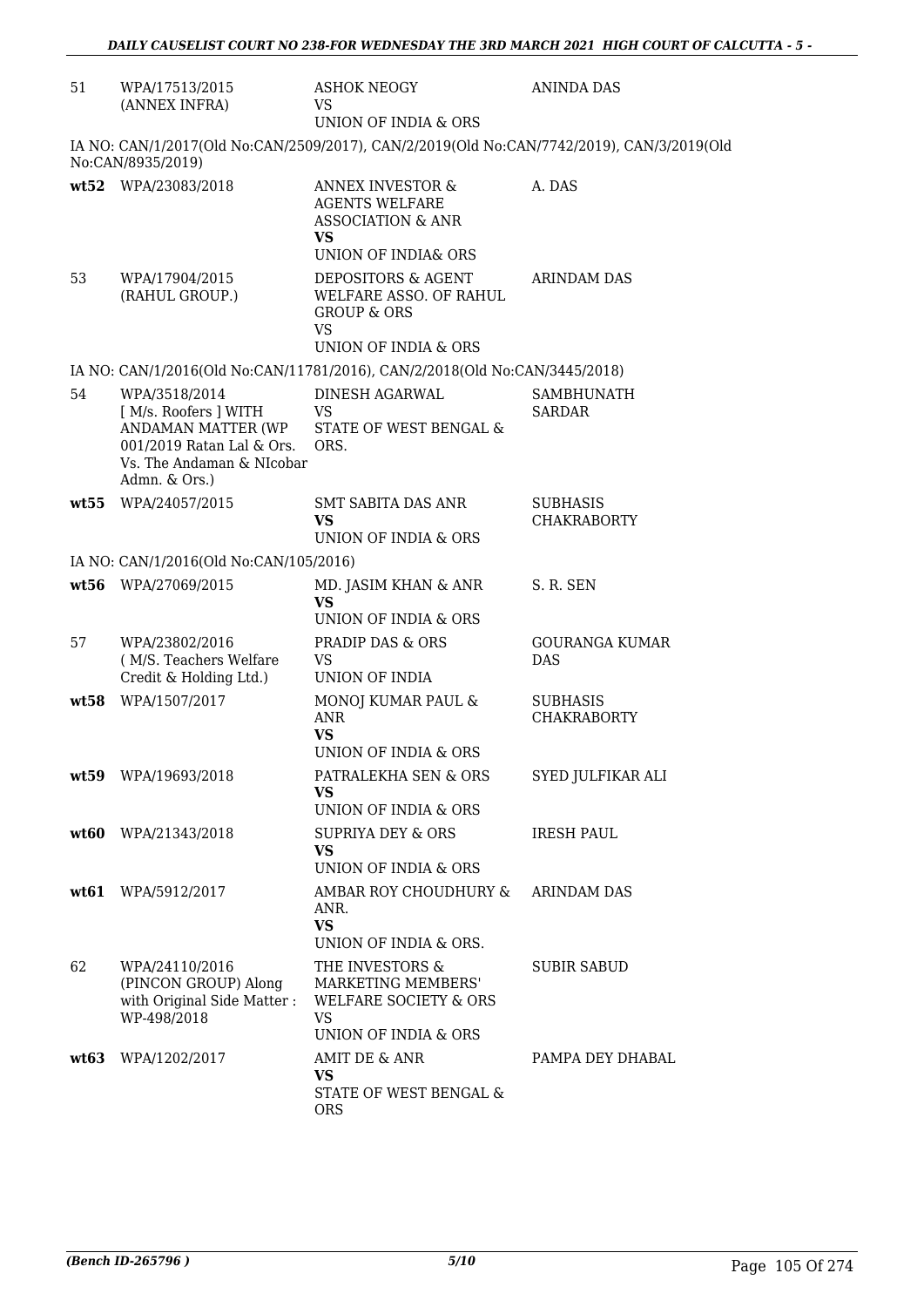|      | wt64 WPA/1215/2020                       | CHITTARANJAN ROY<br><b>VS</b><br>DIRECTORATE OF<br><b>ECONOMIC OFFENCES</b><br>HOME & HILL AFFA. DEPT<br>&ORS | <b>MANAS DASGUPTA</b>           |
|------|------------------------------------------|---------------------------------------------------------------------------------------------------------------|---------------------------------|
| wt65 | WPA/14592/2017                           | GURUPADA SAMANTA<br><b>VS</b><br>UNION OF INDIA & ORS                                                         | <b>SUBIR SABUD</b>              |
| wt66 | WPA/1478/2017                            | <b>SUSSAIN ALI &amp; ORS</b><br><b>VS</b><br>STATE OF WEST BENGAL &<br><b>ORS</b>                             | <b>SIBANI BHAGAT</b>            |
|      | wt67 WPA/16081/2019                      | DIWAKAR SINGH & ORS<br><b>VS</b><br>UNION OF INDIA & ORS                                                      | RAMIJ MUNSI                     |
|      | wt68 WPA/16287/2019                      | <b>SAKTIPADA</b><br>BHATTACHARJYA<br>VS<br>THE GOVT OF WEST<br><b>BENGAL &amp; ORS</b>                        | TRIPTI PANDEY                   |
|      | IA NO: CAN/1/2019(Old No:CAN/10910/2019) |                                                                                                               |                                 |
|      | wt69 WPA/18549/2017                      | KASHINATH KUNDU& ANR<br><b>VS</b><br>UNION OF INDIA & ORS                                                     | S. CHAKRABORTY                  |
| wt70 | WPA/18551/2017                           | GOPAL CHANDRA KHAMARI<br>& ANR<br><b>VS</b><br>UNION OF INDIA & ORS                                           | S. CHALRABORTY                  |
|      | IA NO: CAN/1/2017(Old No:CAN/10011/2017) |                                                                                                               |                                 |
|      | wt71 WPA/18555/2017                      | MALAY KUMAR GIRI & ANR                                                                                        | S. R. SEN                       |
|      |                                          | <b>VS</b><br>UNION OF INDIA & ORS                                                                             |                                 |
|      | wt72 WPA/19683/2019                      | RAM PHAL SINGH & ORS<br>VS<br>UNION OF INDIA & ORS                                                            | <b>RAMIJ MUNSI</b>              |
|      | wt73 WPA/20325/2019                      | ZAFARUDDIN & ORS<br>VS<br>UNION OF INDIA & ORS                                                                | RAMIJ MUNSI                     |
|      | wt74 WPA/20328/2019                      | KAMLESH YADAV & ORS<br>VS<br>UNION OF INDIA & ORS                                                             | RAMIJ MUNSI                     |
| wt75 | WPA/2134/2017                            | RITA SARKAR & ORS<br><b>VS</b><br><b>UNION OF INDIA &amp;ORS</b>                                              | RANJANA HAR<br><b>CHOWDHURY</b> |
| wt76 | WPA/21911/2017                           | BIRENDRA NATH KAYAL<br><b>VS</b><br>UNION OF INDIA & ORS.                                                     | <b>INDRANIL BHUNIA</b>          |
| wt77 | WPA/2836/2017                            | NIMAI MAJHI & ORS<br><b>VS</b><br>STATE OF WEST BENGAL &<br><b>ORS</b>                                        | SK. SAHJAHAN ALI                |
| wt78 | WPA/30734/2017                           | PURNENDU DAS & ORS<br><b>VS</b><br>UNION OF INDIA & ORS                                                       | SK SAHJAHAN ALI                 |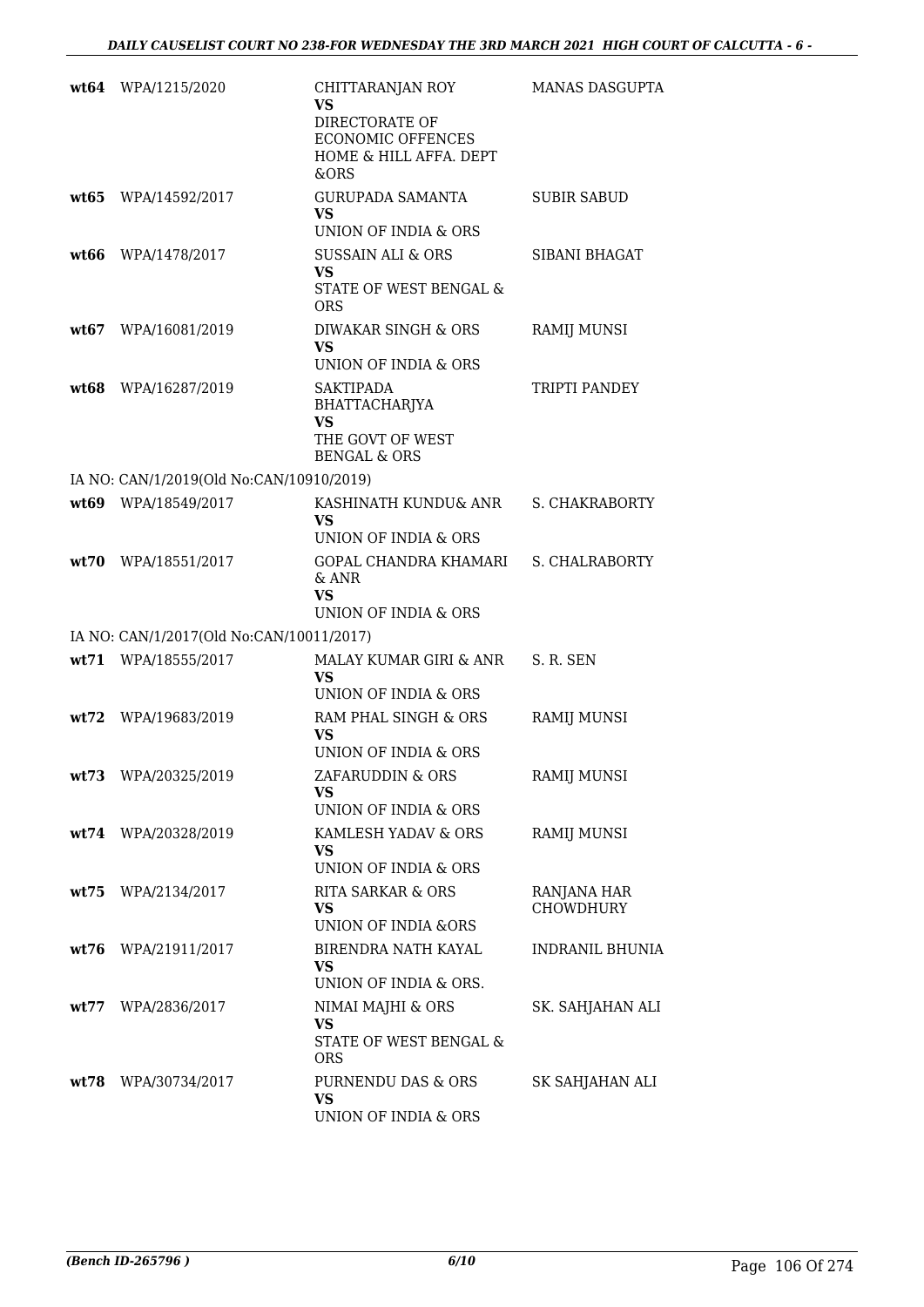|      | wt79 WPA/3572/2018                | <b>SAGIDA BEGAM</b><br>VS.                                                                           | SRIKANTA DATTA                         |
|------|-----------------------------------|------------------------------------------------------------------------------------------------------|----------------------------------------|
| wt80 | WPA/3899/2019                     | UNION OF INDIA & ORS.<br>SATYADEV JAISWAL & ORS<br>VS                                                | <b>RAMIJ MUNSI</b>                     |
| wt81 | WPA/3901/2019                     | UNION OF INDIA & ORS<br>SATYADEV JAISWAL & ORS<br>VS<br>UNION OF INDIA & ORS                         | <b>RAMIJ MUNSI</b>                     |
| wt82 | WPA/444/2019                      | MONORANJAN MANNA &<br><b>ORS</b><br>VS                                                               | SANJAY KUMAR DAS                       |
| 83   | WPA/34291/2014<br>(VIBGYOR GROUP) | UNION OF INDIA & ORS<br>KAMARUL HASSAN & ANR<br>VS<br>UNION OF INDIA & ORS                           | <b>ARINDAM DAS</b>                     |
|      |                                   | IA NO: CAN/1/2016(Old No:CAN/9393/2016), CAN/2/2016(Old No:CAN/9787/2016)                            |                                        |
|      | wt84 WPA/10673/2016               | <b>BINOY DHALI</b><br>VS<br>STATE OF WEST BENGAL &                                                   | <b>AMLAN KUMAR</b><br><b>MUKHERJEE</b> |
| wt85 | WPA/10675/2017                    | <b>ORS</b><br>UPENDRA PRASAD GUPTA<br>VS<br>STATE OF WEST BENGAL &<br><b>ORS</b>                     | <b>BISWAJIT SARKAR</b>                 |
| wt86 | WPA/10707/2017                    | SWHWETA RANI GUPTA &<br><b>ANR</b><br>VS<br>STATE OF WEST BENGAL &<br><b>ORS</b>                     | <b>BISWAJIT SARKAR</b>                 |
| wt87 | WPA/10709/2017                    | KISHNA CHANDRA<br>MUKHERJEE & ANR<br>VS<br>STATE OF WEST BENGAL &<br><b>ORS</b>                      | <b>BISWAJIT SARKAR</b>                 |
| wt88 | WPA/10713/2017                    | <b>SWAPNA BAGCHI &amp; ANR</b><br>VS<br>STATE OF WEST BENGAL &<br>ORS                                | <b>BISWAJIT SARKAR</b>                 |
|      | wt89 WPA/13478/2017               | BIRENDRA NATH MONDAL<br>& ORS<br><b>VS</b><br>STATE OF WEST BENGAL &                                 | <b>ARINDAM DAS</b>                     |
|      | wt90 WPA/13479/2017               | ORS.<br>PRASANTA KUMAR<br><b>MONDAL</b><br>VS<br>STATE OF WEST BENGAL &                              | <b>ARINDAM DAS</b>                     |
|      | wt91 WPA/13483/2017               | <b>ORS</b><br>ARUN KUMAR KARMAKAR & ARINDAM DAS<br><b>ANR</b><br><b>VS</b><br>STATE OF WEST BENGAL & |                                        |
|      | wt92 WPA/14040/2016               | <b>ORS</b><br>ANOWAREZZAMAN HALDER<br>& ANR.<br><b>VS</b><br>UNION OF INDIA & ORS.                   | SK. JALALUDDIN                         |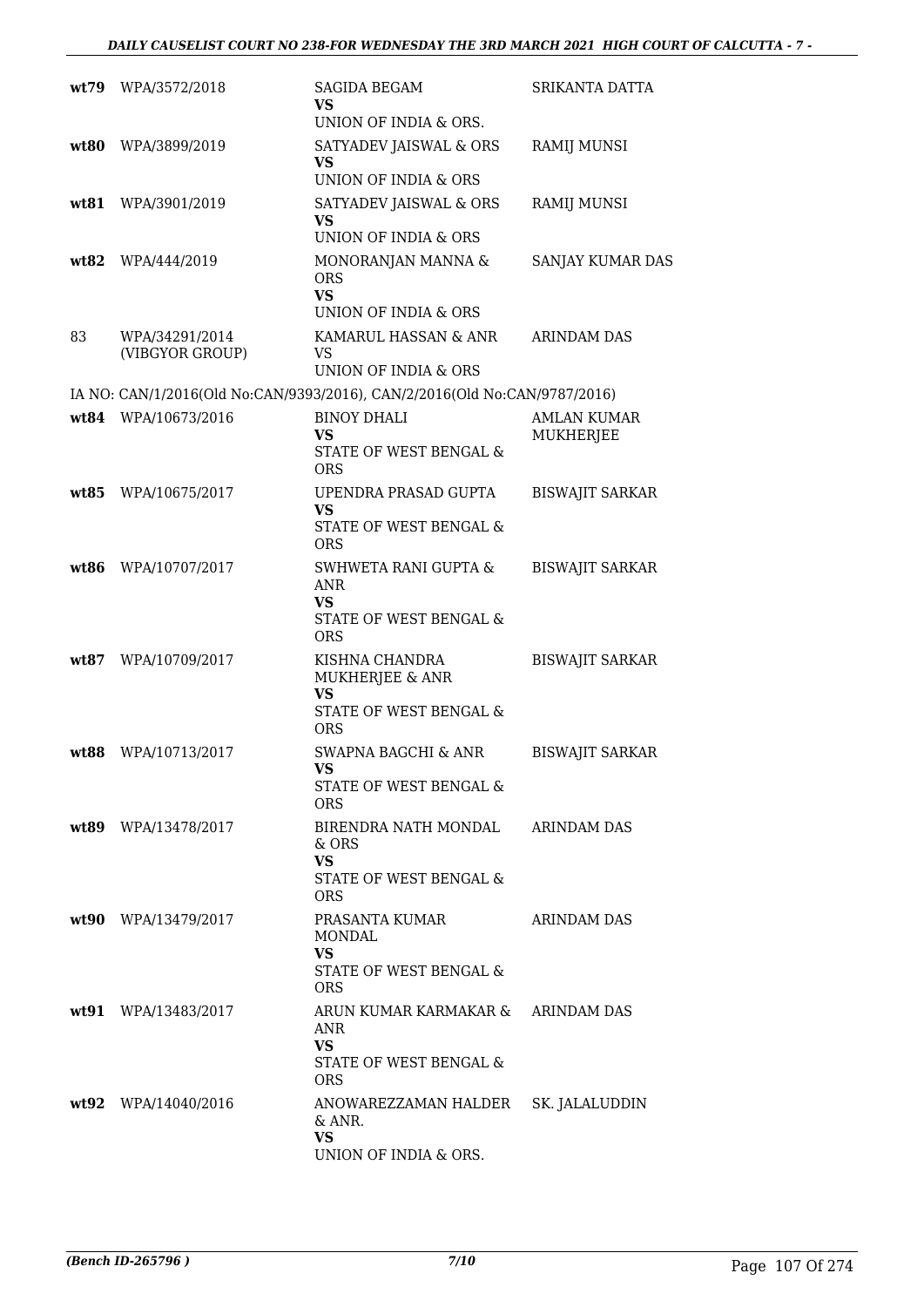| wt93 WPA/1458/2019   | <b>BADAL CHANDRA DAS &amp;</b><br>ANR<br><b>VS</b><br>THE SECURITIES &<br><b>EXCHANGE BOARD OF</b><br><b>INDIA &amp; ORS</b>                                             | <b>DIBYENDU</b><br>CHATTERJEE        |
|----------------------|--------------------------------------------------------------------------------------------------------------------------------------------------------------------------|--------------------------------------|
| wt94 WPA/15270/2015  | <b>VIBGYOR ALLIED</b><br><b>INFRASTRUCTURE LTD &amp;</b><br><b>ORS</b><br><b>VS</b><br>STATE OF WEST BENGAL &<br><b>ORS</b>                                              | <b>BISWAJIT SARKAR</b>               |
|                      | IA NO: CAN/1/2016(Old No:CAN/9392/2016), CAN/2/2016(Old No:CAN/9786/2016), CAN/3/2017(Old<br>No:CAN/8619/2017), CAN/4/2020(Old No:CAN/2797/2020), CAN/5/2020, CAN/6/2020 |                                      |
| wt95 WPA/16946/2015  | DEBAL KANTA NASKAR & S CHAKRABORTY<br>ANR<br><b>VS</b>                                                                                                                   |                                      |
| wt96 WPA/17257/2018  | UNION OF INDIA & ORS<br><b>SISIR KUMAR MAITI</b><br><b>VS</b><br>UNION OF INDIA & ORS                                                                                    | APURBA<br><b>CHAKRABORTY</b>         |
| wt97 WPA/17694/2017  | RAJESH KUMARA SINGH &<br><b>ORS</b><br><b>VS</b><br>STATE OF WEST BENGAL &<br><b>ORS</b>                                                                                 | SYED J ALI                           |
| wt98 WPA/21168/2018  | DEBAJYOTI ROY & ANR<br><b>VS</b><br>UNION OF INDIA & ORS                                                                                                                 | BRATIN KUMAR DEY                     |
| wt99 WPA/21275/2016  | DR AMIT KUMAR ROY &<br><b>ORS</b><br><b>VS</b><br>STATE OF WEST BENGAL &<br><b>ORS</b>                                                                                   | HARADHAN MONDAL                      |
| wt100 WPA/21279/2016 | SHIBA PRASAD SAHA & ANR<br>VS<br>STATE OF WEST BENGAL &<br>ORS                                                                                                           | HARADHAN MONDAL                      |
| wt101 WPA/22027/2017 | SATCHIDANANDA DAS<br><b>VS</b><br>UNION OF INDIA & ORS                                                                                                                   | K. PAUL                              |
| wt102 WPA/22086/2016 | RAMCHANDRA MARJIT &<br>ANR<br><b>VS</b><br>UNION OF INDIA & ORS                                                                                                          | <b>ARINDAM DAS</b>                   |
| wt103 WPA/24667/2015 | <b>BANSHARI MOHAN</b><br><b>GOSWAMI</b><br><b>VS</b><br>STATE OF WEST BENGAL &<br><b>ORS</b>                                                                             | SARADINDU GHOSH                      |
| wt104 WPA/24762/2016 | TOJOM KOYU & ANR.<br>VS.<br>UNION OF INDIA & ORS.                                                                                                                        | <b>MAINAK SHARMA</b>                 |
| wt105 WPA/26021/2018 | DEBASISH CHATTERJEE &<br><b>ORS</b><br><b>VS</b><br>UNION OF INDIA & ORS                                                                                                 | <b>BISWAJIT</b><br><b>CHATTERJEE</b> |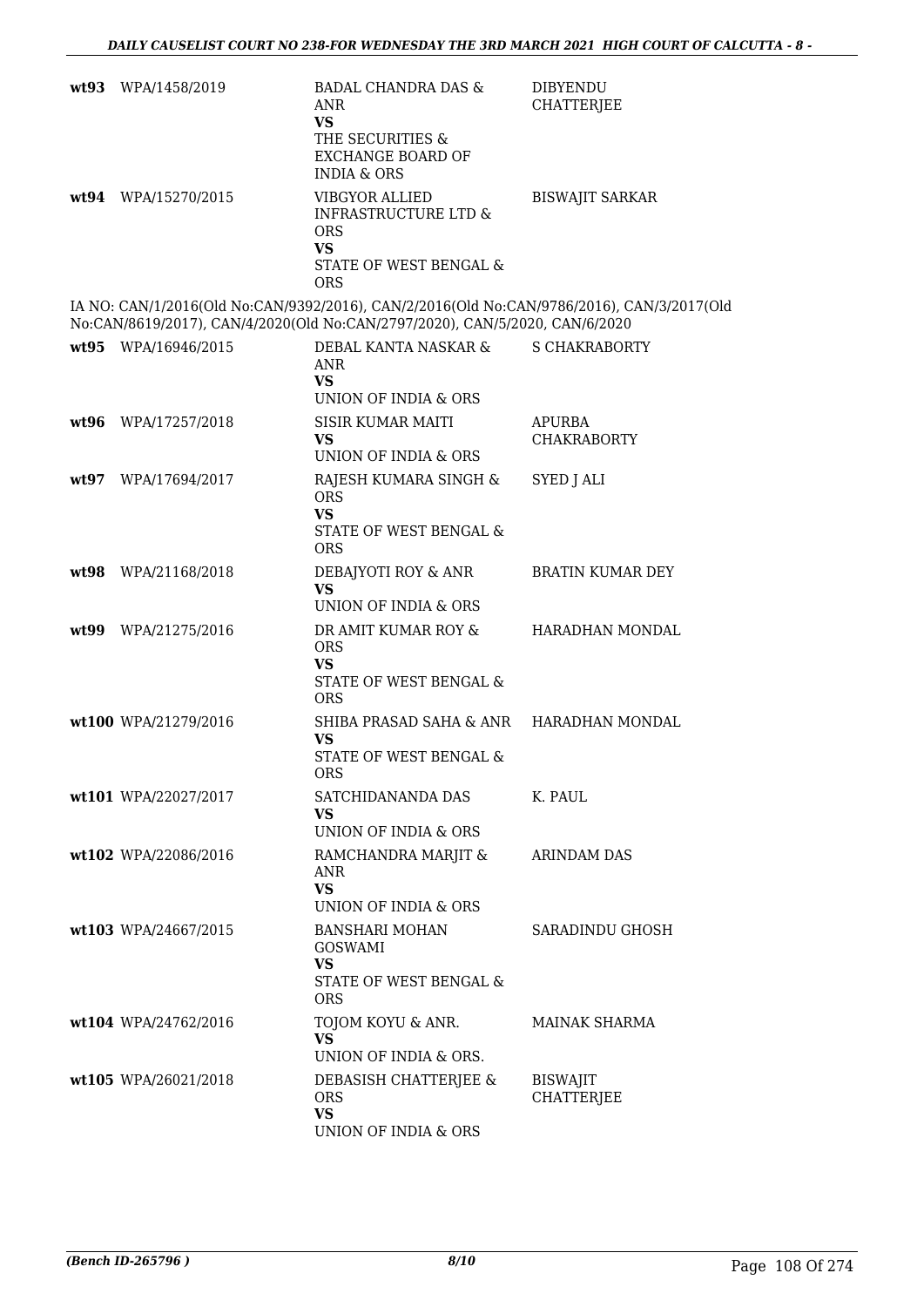|     | wt106 WPA/28771/2017             | ANJAN BHATTACHARYA (IN<br>PERSON)<br><b>VS</b><br>STATE OF WEST BENGAL &<br><b>ORS</b>                           | ANJAN<br><b>BHATTACHARYA (IN</b><br>PERSON)                                                                                                                                                                                                                                                                                                                                                                                                                                                                                                                                                                                                                                                                                                                                                                                                                                                                                                                                                                                                                                                                                                                                                                                                                                                                   |
|-----|----------------------------------|------------------------------------------------------------------------------------------------------------------|---------------------------------------------------------------------------------------------------------------------------------------------------------------------------------------------------------------------------------------------------------------------------------------------------------------------------------------------------------------------------------------------------------------------------------------------------------------------------------------------------------------------------------------------------------------------------------------------------------------------------------------------------------------------------------------------------------------------------------------------------------------------------------------------------------------------------------------------------------------------------------------------------------------------------------------------------------------------------------------------------------------------------------------------------------------------------------------------------------------------------------------------------------------------------------------------------------------------------------------------------------------------------------------------------------------|
|     | wt107 WPA/30026/2016             | POULAMI MUKHERJEE<br><b>VS</b><br>UNION OF INDIA & ORS                                                           | <b>ARINDAM DAS</b>                                                                                                                                                                                                                                                                                                                                                                                                                                                                                                                                                                                                                                                                                                                                                                                                                                                                                                                                                                                                                                                                                                                                                                                                                                                                                            |
|     | wt108 WPA/430/2016               | <b>GOBINDA CHANDRA DAS &amp;</b><br><b>ORS</b><br><b>VS</b><br>UNION OF INDIA & ORS                              | JAYDEEP MISHRA                                                                                                                                                                                                                                                                                                                                                                                                                                                                                                                                                                                                                                                                                                                                                                                                                                                                                                                                                                                                                                                                                                                                                                                                                                                                                                |
|     | No:CAN/2174/2020)                | IA NO: CAN/1/2018(Old No:CAN/10385/2018), CAN/2/2019(Old No:CAN/3315/2019), CAN/3/2019(Old                       | No:CAN/3799/2019), CAN/4/2019(Old No:CAN/9992/2019), CAN/5/2019(Old No:CAN/12744/2019), CAN/6/2020(Old                                                                                                                                                                                                                                                                                                                                                                                                                                                                                                                                                                                                                                                                                                                                                                                                                                                                                                                                                                                                                                                                                                                                                                                                        |
|     | wt109 WPA/506/2020               | <b>SUSMITA DAS &amp; ANR</b><br>VS<br>UNION OF INDIA & ORS                                                       | ANANYA<br><b>CHAKRABORTY</b>                                                                                                                                                                                                                                                                                                                                                                                                                                                                                                                                                                                                                                                                                                                                                                                                                                                                                                                                                                                                                                                                                                                                                                                                                                                                                  |
|     | wt110 WPA/6327/2016              | VIBGYOR INVESTOR &<br><b>AGENT WELFARE</b><br><b>ASSOCIATION &amp; ORS</b><br><b>VS</b>                          | <b>ARINDAM DAS</b>                                                                                                                                                                                                                                                                                                                                                                                                                                                                                                                                                                                                                                                                                                                                                                                                                                                                                                                                                                                                                                                                                                                                                                                                                                                                                            |
|     |                                  | UNION OF INDIA & ORS                                                                                             |                                                                                                                                                                                                                                                                                                                                                                                                                                                                                                                                                                                                                                                                                                                                                                                                                                                                                                                                                                                                                                                                                                                                                                                                                                                                                                               |
|     | IA NO: CAN/1/2020, CAN/2/2020    |                                                                                                                  |                                                                                                                                                                                                                                                                                                                                                                                                                                                                                                                                                                                                                                                                                                                                                                                                                                                                                                                                                                                                                                                                                                                                                                                                                                                                                                               |
|     | wt111 WPA/8361/2016              | <b>GOPAL AICH &amp; ORS</b><br><b>VS</b><br>UNION OF INDIA & ORS                                                 | <b>MAHIM SASMAL</b>                                                                                                                                                                                                                                                                                                                                                                                                                                                                                                                                                                                                                                                                                                                                                                                                                                                                                                                                                                                                                                                                                                                                                                                                                                                                                           |
|     | wt112 WPA/994/2020               | CHANDA NATH MANDAL &<br><b>ORS</b><br><b>VS</b><br>STATE OF WEST BENGAL &<br><b>ORS</b>                          | <b>MANIKA SARKAR</b>                                                                                                                                                                                                                                                                                                                                                                                                                                                                                                                                                                                                                                                                                                                                                                                                                                                                                                                                                                                                                                                                                                                                                                                                                                                                                          |
| 113 | WPA/16534/2013<br>[Tower Group ] | TOWER INFOTECH LTD ANR<br><b>VS</b><br>UNION OF INDIA AND ORS                                                    | MD SAYEED KHAN                                                                                                                                                                                                                                                                                                                                                                                                                                                                                                                                                                                                                                                                                                                                                                                                                                                                                                                                                                                                                                                                                                                                                                                                                                                                                                |
|     |                                  |                                                                                                                  | IA NO: CAN/18/2017(Old No:CAN/10025/2017), CAN/2/2013(Old No:CAN/11184/2013), CAN/4/2014(Old<br>No:CAN/7281/2014), CAN/15/2017(Old No:CAN/8103/2017), CAN/20/2017(Old No:CAN/10965/2017), CAN/6/2015(Old<br>No:CAN/1079/2015), CAN/30/2019(Old No:CAN/2773/2019), CAN/1/2013(Old No:CAN/11064/2013), CAN/32/2019(Old<br>No:CAN/12243/2019), CAN/28/2019(Old No:CAN/67/2019), CAN/10/2017(Old No:CAN/94/2017), CAN/37/2020(Old<br>No:CAN/2947/2020), CAN/24/2018(Old No:CAN/6007/2018), CAN/11/2017(Old No:CAN/1444/2017), CAN/26/2018(Old<br>No:CAN/7048/2018), CAN/36/2020(Old No:CAN/2622/2020), CAN/9/2016(Old No:CAN/11671/2016), CAN/3/2014(Old<br>No:CAN/4698/2014), CAN/14/2017(Old No:CAN/7746/2017), CAN/22/2018(Old No:CAN/2300/2018), CAN/13/2017(Old<br>No:CAN/3937/2017), CAN/16/2017(Old No:CAN/8270/2017), CAN/25/2018(Old No:CAN/7047/2018), CAN/29/2019(Old<br>No:CAN/707/2019), CAN/7/2015(Old No:CAN/4055/2015), CAN/19/2017(Old No:CAN/10159/2017), CAN/35/2020(Old<br>No:CAN/2570/2020), CAN/38/2021, CAN/12/2017(Old No:CAN/1466/2017), CAN/34/2020(Old No:CAN/1886/2020),<br>CAN/39/2021, CAN/5/2015(Old No:CAN/124/2015), CAN/27/2018(Old No:CAN/7547/2018), CAN/40/2021,<br>CAN/31/2019(Old No:CAN/12053/2019), CAN/17/2017(Old No:CAN/8655/2017), CAN/33/2020(Old No:CAN/1764/2020) |
|     | wt114 WPA/18229/2014             | AMAL KR. NANDY & ORS<br><b>VS</b><br><b>SECURITIES AND</b><br><b>EXCHANGE BOARD OF</b><br><b>INDIA &amp; ORS</b> | DIPANKAR SAHA                                                                                                                                                                                                                                                                                                                                                                                                                                                                                                                                                                                                                                                                                                                                                                                                                                                                                                                                                                                                                                                                                                                                                                                                                                                                                                 |
|     | wt115 WPA/18525/2018             | <b>ASHOK DAS &amp; ORS</b><br><b>VS</b><br>THE SECURITIES &<br><b>EXCHANGE BOARD OF</b>                          | S.D. ROY                                                                                                                                                                                                                                                                                                                                                                                                                                                                                                                                                                                                                                                                                                                                                                                                                                                                                                                                                                                                                                                                                                                                                                                                                                                                                                      |

INDIA & ORS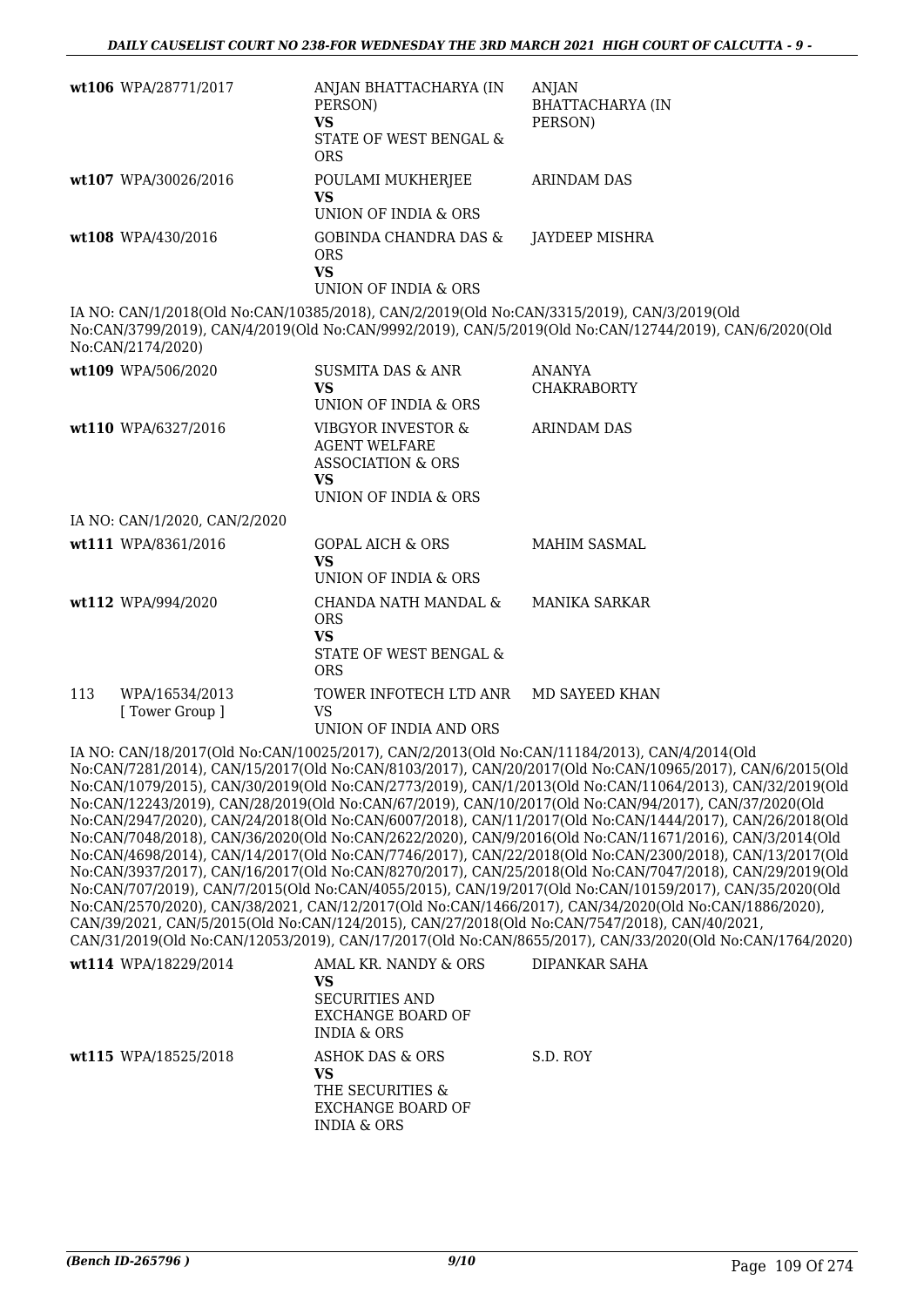| wt116 WPA/19275/2018 | ASHA PODDAR & ORS<br>VS.<br>UNION OF INDIA & ORS                                                   | ARINDAM DAS                          |
|----------------------|----------------------------------------------------------------------------------------------------|--------------------------------------|
| wt117 WPA/21910/2017 | BIRENDRA NATH KAYAL<br>VS.<br>UNION OF INDIA & ORS.                                                | <b>INDRANIL BHUNIA</b>               |
| wt118 WPA/5437/2014  | MS TANDRA MUKHERJEE &<br><b>ORS</b><br><b>VS</b><br>THE S.E.B.I. & ORS                             | <b>DIBYENDU</b><br><b>CHATTERIEE</b> |
| wt119 WPA/9707/2018  | <b>SNEHASHIS MAITY &amp; ANR</b><br>VS.<br>THE CENTRAL BUREAU OF<br><b>INVESTIGATION &amp; ORS</b> | ANIRUDDHA SARKAR                     |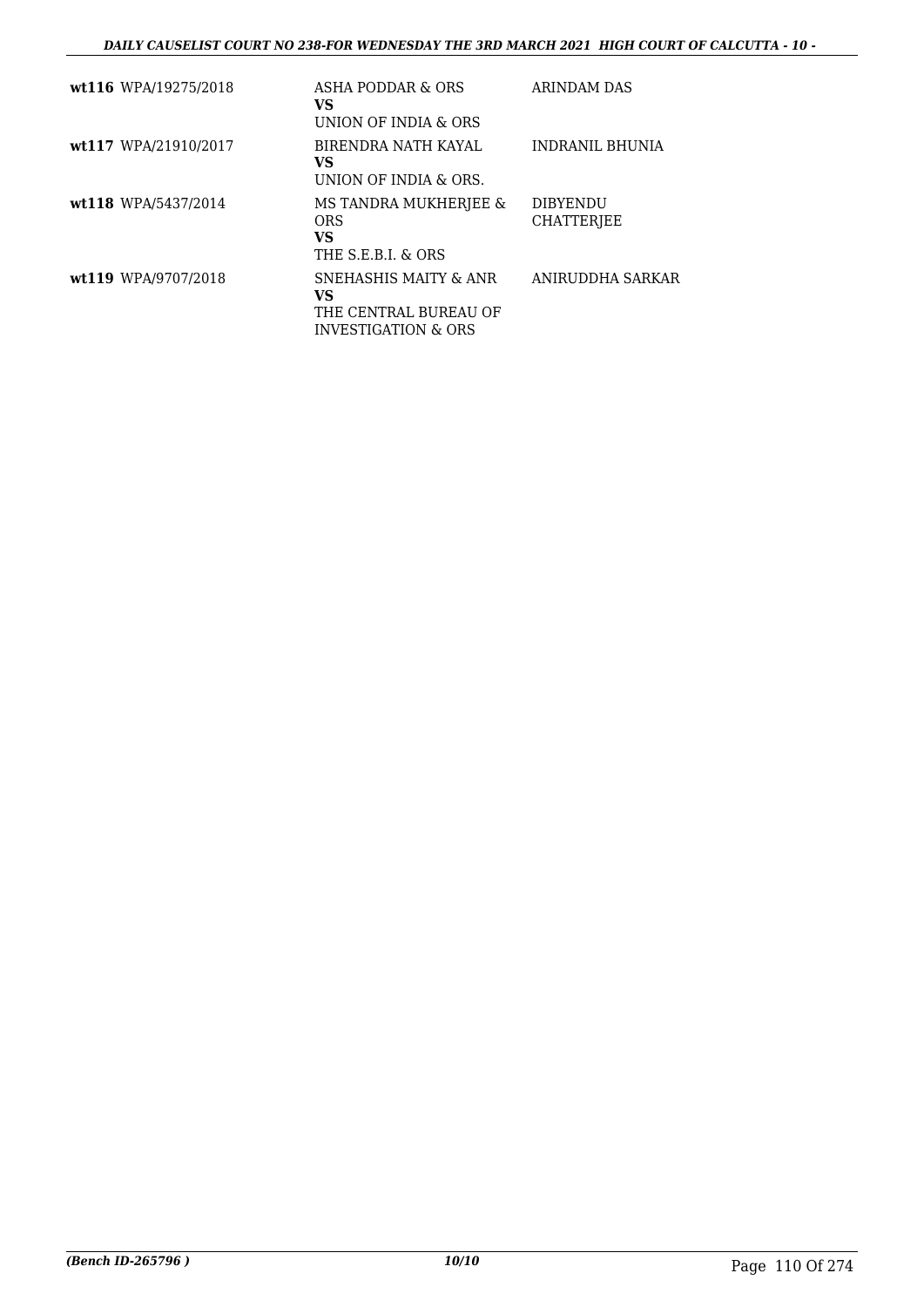

## **Appellate Side**

**DAILY CAUSELIST For Wednesday The 3rd March 2021**

### **COURT NO. 36 SINGLE BENCH (SB) AT 2:00 PM HON'BLE JUSTICE DEBANGSU BASAK (VIA VIDEO CONFERENCE) ON 04.03.2021 AT 2.00 P.M.**

#### **ON THURSDAY, THE 4TH MARCH 2021 AT 2.00 P.M. – WILL SIT SINGLY FOR TAKING UP SOME PART HEARD, ASSIGNED, CONTEMPT, REVIEW, MATTERS.**

#### **NOTE: MATTERS WILL BE TAKEN UP THROUGH PHYSICAL HEARING ONLY WHEN BOTH THE PARTIES ARE AGREED.**

#### **APPLICATION**

| 1   | CPAN/305/2019     | THERMOFRIZ INSULATIONS RAHUL PODDAR<br>LIMITED<br>VS.<br>KHALIL AHMED & ORS                                  |                                                                                       |
|-----|-------------------|--------------------------------------------------------------------------------------------------------------|---------------------------------------------------------------------------------------|
|     | IA NO: CAN/1/2020 |                                                                                                              |                                                                                       |
|     | wt2 WPA/1513/2019 | THERMOFIZ INSULATIONS<br>LIMITED & ANR<br>VS.<br>KOLKATA MUNICIPAL<br>CORPORATION & ORS                      | RAHUL PODDAR                                                                          |
|     |                   |                                                                                                              | IA NO: CAN/1/2019(Old No:CAN/2532/2019), CAN/3/2020(Old No:CAN/3929/2020), CAN/4/2020 |
| 3   | CPAN/858/2019     | SUBHAS CHANDRA SARKAR CHIRANJAN SARKAR<br>@ SUBHAS CHANDRA<br><b>PRAMANIK</b><br>VS.<br><b>SUJIT SARKHEL</b> |                                                                                       |
| wt4 | WPA/21582/2016    | SUBHAS CHANDRA SARKAR<br>@ SUBHASH CHANDRA<br><b>PRAMANIK</b><br>VS.<br>STATE OF WEST BENGAL &<br><b>ORS</b> | BAPIN BAIDYA                                                                          |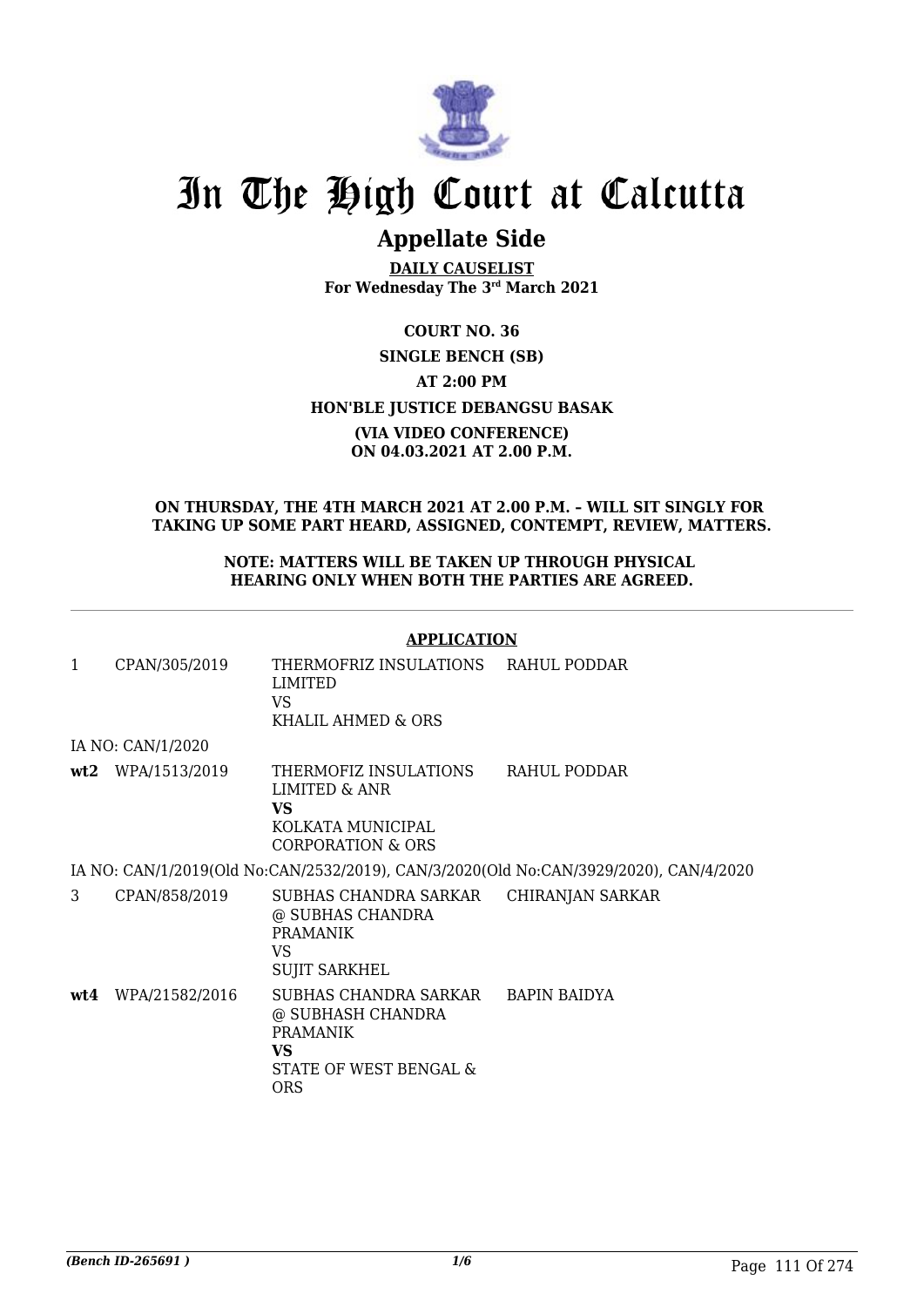| 5   | CPAN/887/2019       | SMT. MANIMALA GHOSH<br>(DAS)<br><b>VS</b><br><b>SHIB RANJAN</b><br><b>CHAKRABORTY &amp; ANR</b> | RAJLAKSHMI GHATAK        |
|-----|---------------------|-------------------------------------------------------------------------------------------------|--------------------------|
| wt6 | WPA/4280/2016       | MANIMALA GHOSH (DAS)<br><b>VS</b><br>STATE OF WEST BENGAL &<br><b>ORS</b>                       | RAJLAKSHMI GHATAK        |
| 7   | CPAN/1333/2019      | RAMKRISHNA BRAHAMA<br>VS<br>BULBUL ISLAM SK. & ORS.                                             | ATIS KR.BISWAS           |
|     | IA NO: CAN/3/2021   |                                                                                                 |                          |
| wt8 | WPA/11108/2019      | RAMKRISHNA BRAHMA<br><b>VS</b><br>STATE OF WEST BENGAL &<br><b>ORS</b>                          | <b>ATIS KUMAR BISWAS</b> |
| 9   | CPAN/1404/2019      | PALASH KUMAR MONDAL @<br>MANDAL<br><b>VS</b><br><b>BIPLAB CHAKRABORTY</b>                       | <b>GOUSUL ALAMM</b>      |
|     | wt10 WPA/20816/2018 | PALASH KUMAR MONDAL@<br>MONDAL<br><b>VS</b><br>STATE OF WEST BENGAL&<br><b>ORS</b>              | G.AI.AM                  |
| 11  | WPA/2327/2019       | <b>CHANDAN SARKAR</b><br><b>VS</b><br>THE INDIAN OIL<br><b>CORPORATION &amp; ORS</b>            | <b>JAMALUDDIN AHMED</b>  |
|     | IA NO: CAN/1/2020   |                                                                                                 |                          |
| 12  | WPCRC/17/2020       | DHIRENDRA KUMAR MAITY<br>& ORS<br><b>VS</b><br><b>SANKAR BERA</b>                               | <b>DEBASISH DAS</b>      |
|     | IA NO: CAN/2/2021   |                                                                                                 |                          |
|     | wt13 WPA/12722/2018 | DHIRENDRA KUMAR MAITY<br>& ORS<br><b>VS</b><br>STATE OF WEST BENGAL &<br><b>ORS</b>             | D. DAS                   |
| 14  | CPAN/32/2020        | CHANDAN MANDAL & ORS<br><b>VS</b><br>RAJARSHI MITRA                                             | PRIYANKA MONDAL          |
|     | wt15 WPA/14475/2019 | <b>CHANDAN MANDAL &amp; ORS</b><br><b>VS</b><br>STATE OF WEST BENGAL &<br><b>ORS</b>            | PRIYANKA MONDAL          |
| 16  | CPAN/37/2020        | SAMIR MITRA & ANR.<br><b>VS</b><br><b>BIKASH BHATTACHARYA &amp;</b><br>ORS.                     | JAI KR. SURANA           |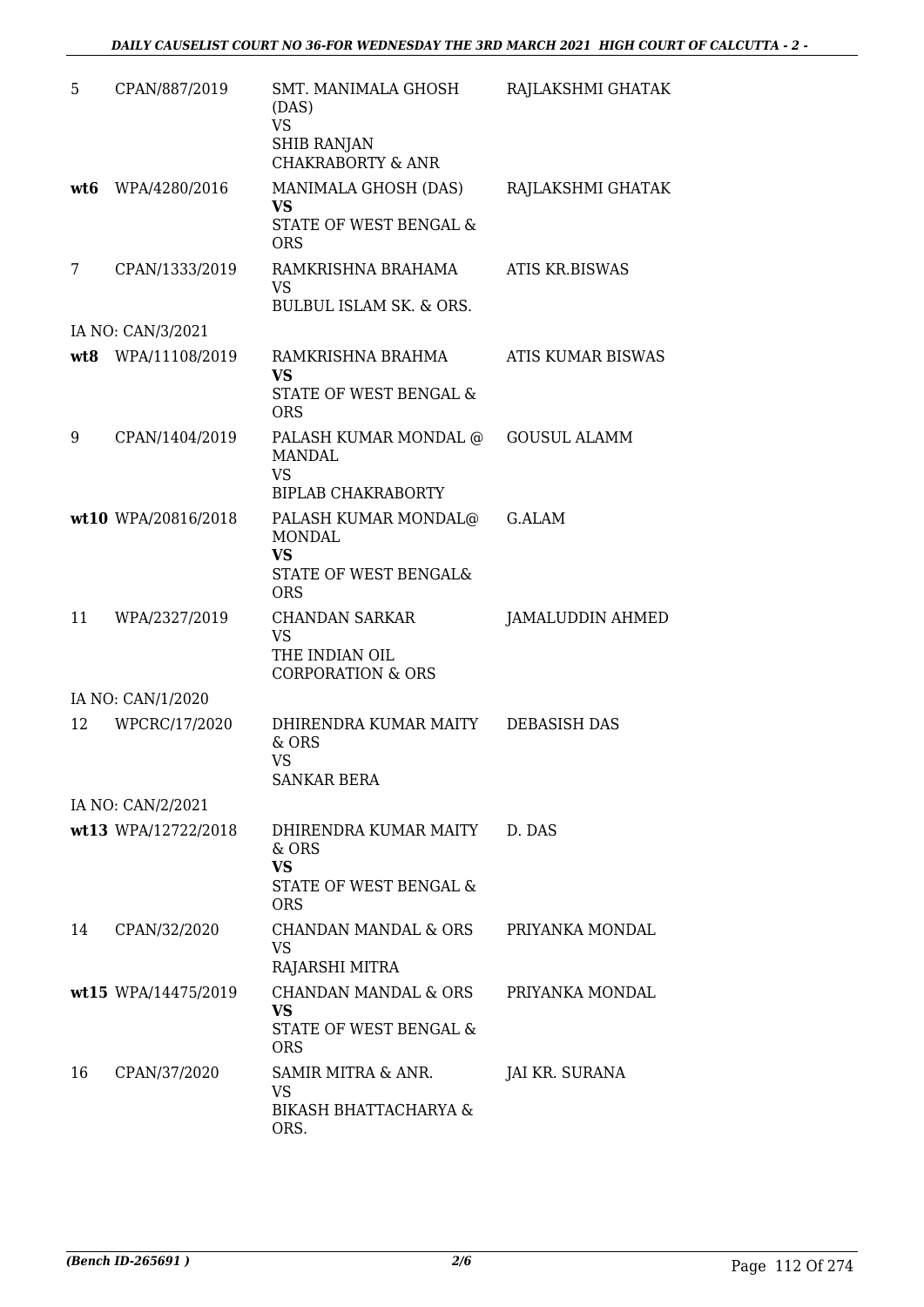|                   | wt17 WPA/279/2016                                              | <b>SAMIR MITRA &amp; ANR</b><br><b>VS</b><br>STATE OF WEST BENGAL &<br><b>ORS</b>              | <b>ASOK KUMAR</b><br><b>BANDYOPADHYAY</b> |  |
|-------------------|----------------------------------------------------------------|------------------------------------------------------------------------------------------------|-------------------------------------------|--|
| 18                | CPAN/190/2020                                                  | SAMAR GHOSH @ SAMAR<br><b>GHOSH</b><br><b>VS</b><br><b>JYOTIRMOY BASU</b>                      | PARIKSHIT GOSWAMI                         |  |
|                   | wt19 WPA/19919/2018                                            | SAMAR KUMAR GHOSH @<br><b>SAMAR GHOSH</b><br><b>VS</b><br>STATE OF WEST BENGAL &<br><b>ORS</b> | PARIKSHIT GOSWAMI                         |  |
| 20                | CPAN/423/2020                                                  | DIPANJAN MAJUMDAR<br><b>VS</b><br><b>GAURAV MOTWHANI</b>                                       | kalyani bhattacharyya                     |  |
|                   | IA NO: CAN/1/2020                                              |                                                                                                |                                           |  |
|                   | wt21 WPA/21487/2016                                            | DIPANJAN MAJUMDAR<br><b>VS</b><br>NATIONAL STOCK<br><b>EXCHANGE &amp; ORS</b>                  | NARAYAN DEBNATH                           |  |
| 22                | CPAN/424/2020                                                  | <b>SUBRA KANTI DUTTA</b><br><b>VS</b><br><b>GAURAV MOTWHANI</b>                                | kalyani bhattacharyya                     |  |
|                   | IA NO: CAN/1/2020                                              |                                                                                                |                                           |  |
|                   | wt23 WPA/21615/2016                                            | SUBHRA KANTI DUTTA<br><b>VS</b><br>NATIONAL STOCK<br><b>EXCHANGE &amp; ORS</b>                 | NARAYAN DEBNATH                           |  |
| 24                | CPAN/425/2020                                                  | <b>DEBABRATA DAS</b><br><b>VS</b><br><b>GAURAV MOTWHANI</b>                                    | KALYANI<br><b>BHATTACHARYYA</b>           |  |
|                   | IA NO: CAN/1/2020                                              |                                                                                                |                                           |  |
|                   | wt25 WPA/21484/2016                                            | DEBABRATA DAS<br><b>VS</b><br>NATIONAL STOCK<br><b>EXCHANGE &amp; ORS</b>                      | NARAYAN DEBNATH                           |  |
| 26                | CPAN/426/2020                                                  | PURNENDU BIKASH GHOSH<br><b>VS</b><br><b>GAURAV MOTWHANI</b>                                   | KALYANI<br><b>BHATTACHARYYA</b>           |  |
| IA NO: CAN/1/2020 |                                                                |                                                                                                |                                           |  |
|                   | wt27 WPA/21602/2016                                            | PURNENDU BIKASH GHOSH<br>& ANR<br><b>VS</b><br>NATIONAL STOCK<br><b>EXCHANGE &amp; ORS</b>     | NARAYAN DEBNATH                           |  |
| 28                | CPAN/639/2020<br>$I$ Old -<br>CAN/4163/2020]<br>[Appro. Order] | AVISHEK BHATTACHARYA<br>VS.<br>KRISHNA KUMAR DAS AND<br>ANR                                    | <b>BIKRAM BANERJEE</b>                    |  |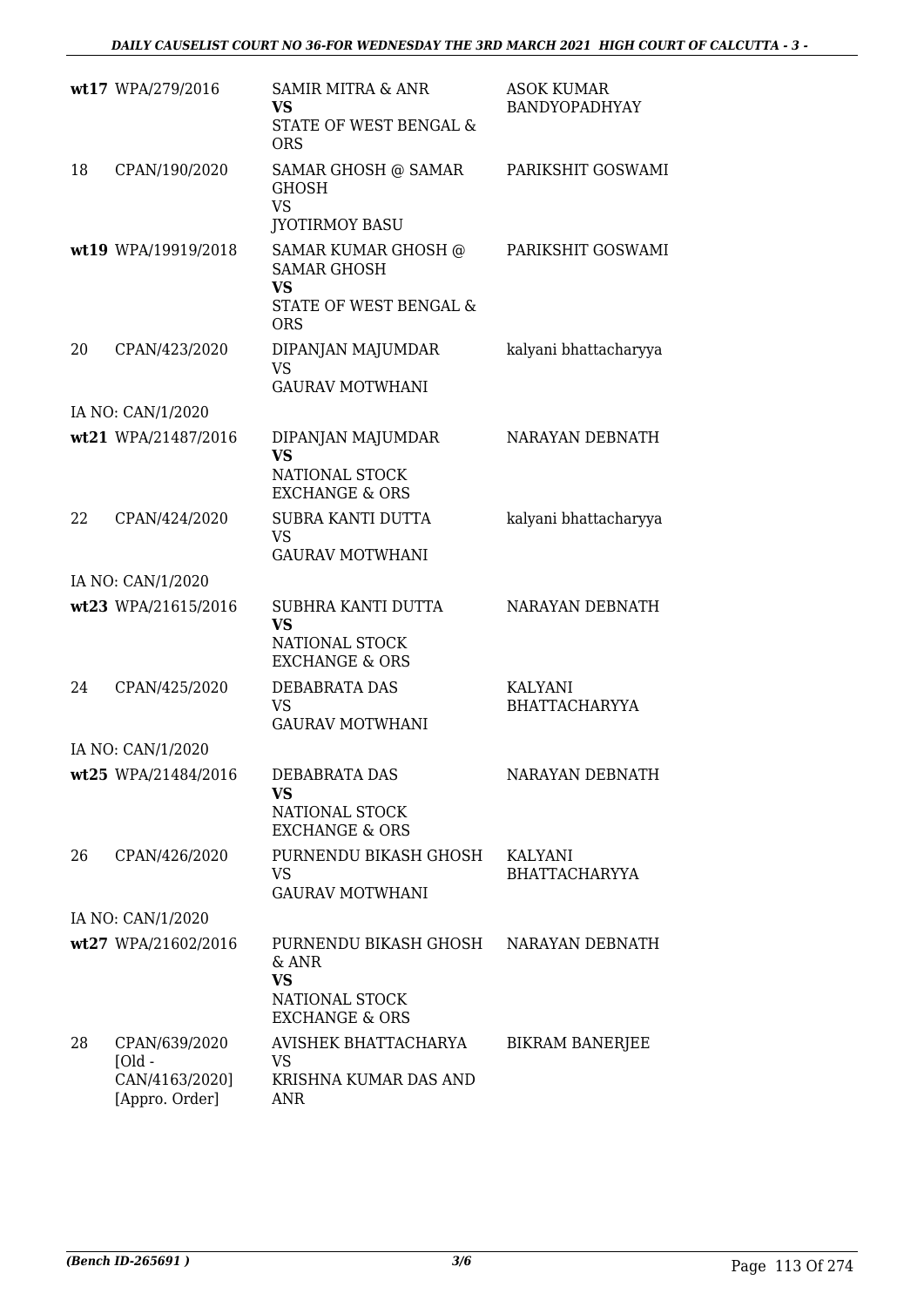|    | wt29 WPA/5992/2020                      | AVISHEK BHATTACHARYA<br><b>VS</b><br>STATE OF WEST BENGAL &<br><b>ORS</b>       | <b>BIKRAM BANERJEE</b>                 |
|----|-----------------------------------------|---------------------------------------------------------------------------------|----------------------------------------|
|    | IA NO: CAN/1/2020(Old No:CAN/4163/2020) |                                                                                 |                                        |
| 30 | CPAN/664/2020                           | PURABI SARDAR (MONDAL<br>0<br><b>VS</b><br>DR. ANINDYA NARAYAN<br><b>BISWAS</b> | ASHOK KUMAR JHA                        |
|    | wt31 WPA/5974/2020                      | PURABI SARDAR (MONDAL)<br><b>VS</b><br>STATE OF WEST BENGAL &<br><b>ORS</b>     | ASHOK KUMAR JHA                        |
|    | IA NO: CAN/1/2020(Old No:CAN/4139/2020) |                                                                                 |                                        |
| 32 | CPAN/697/2020                           | RAHILA BIBI AND ORS<br><b>VS</b><br>PARTHA GHOSH                                | SK REJAUL ALAM                         |
|    | wt33 WPA/19915/2019                     | MRS. RAHILA BIBI & ORS<br><b>VS</b><br>STATE OF WEST BENGAL &<br><b>ORS</b>     | <b>SK REJAUL ALAM</b>                  |
| 34 | CPAN/742/2020                           | PROKASH CHANDRA<br>MONDAL AND ORS<br><b>VS</b><br>NARAYAN CHANDRA PAL           | <b>SUKUMAR BARIK</b>                   |
|    | wt35 WPA/19837/2018                     | PROKASH CH. MONDAL &<br>ORS.<br><b>VS</b><br>STATE OF WEST BENGAL &<br>ORS.     | <b>SUKUMAR BARICK</b>                  |
| 36 | CPAN/17/2021                            | SMRITI BHATTACHARYA<br><b>VS</b><br>AMINUL AHASAN AND ORS                       | <b>SACHINDRANATH</b><br><b>MISRA</b>   |
|    | wt37 WPA/7866/2020                      | SMRITI BHATTACHARYA<br><b>VS</b><br>STATE OF WEST BENGAL                        | <b>SACHINDRA NATH</b><br><b>MISHRA</b> |
| 38 | CPAN/65/2021                            | <b>SATTAR MALLICK</b><br><b>VS</b><br>PARTHAPRATIM ROY                          | MD. YOUNUSH<br><b>MONDAL</b>           |
|    | wt39 WPA/6477/2020                      | <b>SATTAR MALLICK</b><br><b>VS</b><br>STATE OF WEST BENGAL                      | MD YOUNUSH<br><b>MONDAL</b>            |
|    | IA NO: CAN/1/2020(Old No:CAN/5139/2020) |                                                                                 |                                        |
| 40 | CPAN/73/2021                            | <b>ANITA DUTTA</b><br><b>VS</b><br>KAKOLI BANDYOPADHAYAY                        | <b>SANKAR SUBHRA ROY</b>               |
|    | wt41 WPA/19320/2017                     | <b>ANITA DUTTA</b><br><b>VS</b><br>STATE OF WEST BENGAL &<br><b>ORS</b>         | SANKHA S RAY                           |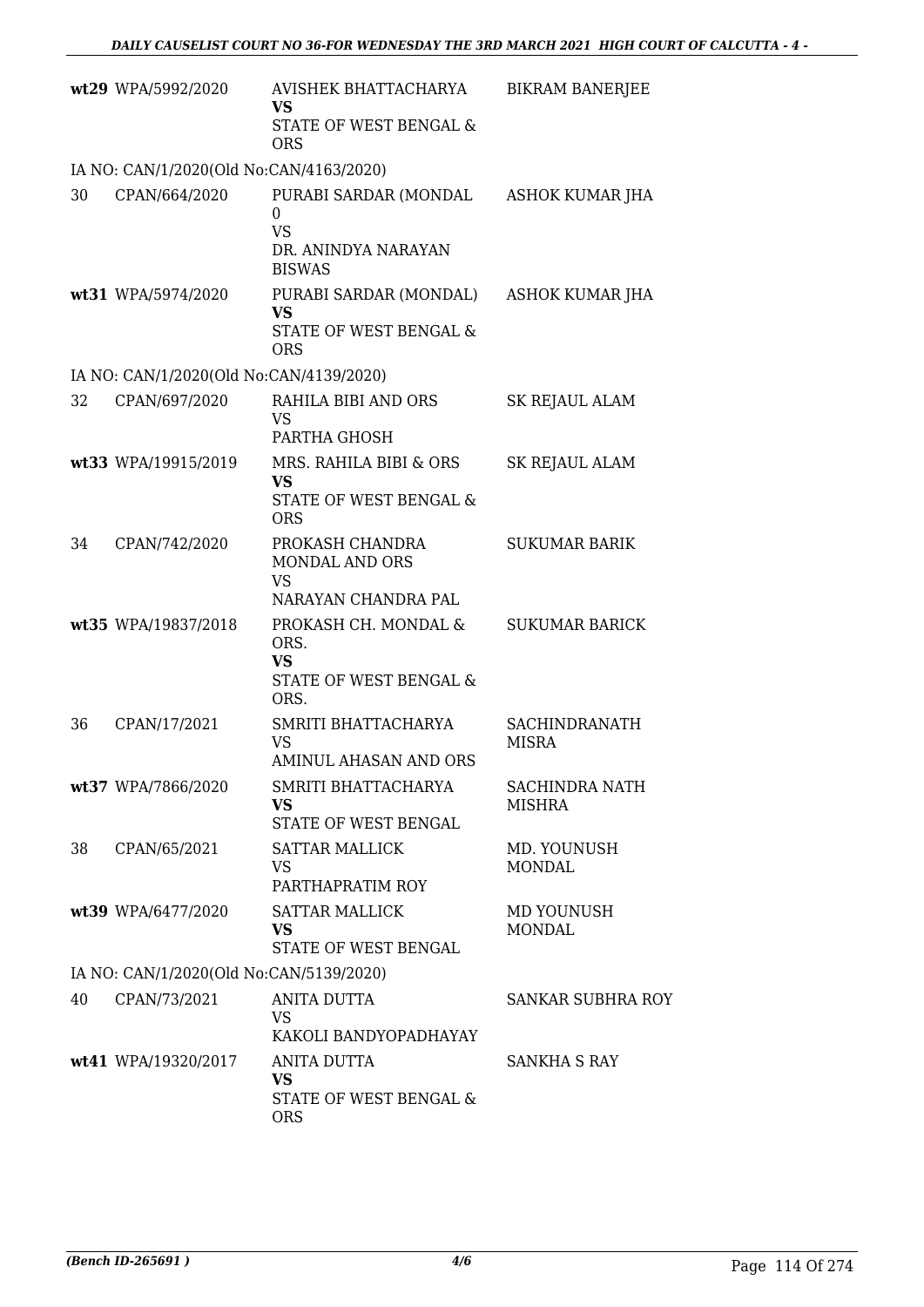| 42 | CPAN/109/2021                           | PRASANTA KUMAR JANA<br><b>AND ANR</b><br><b>VS</b><br><b>JOY BANERJEE</b>                                      | <b>INDARAJIT BISWAS</b>            |
|----|-----------------------------------------|----------------------------------------------------------------------------------------------------------------|------------------------------------|
|    | wt43 WPA/15640/2019                     | PRASANTA KR. JANA & ANR.<br><b>VS</b><br>STATE OF WEST BENGAL &<br>ORS.                                        | INDRAJIT BISWAS                    |
| 44 | CPAN/122/2021                           | JAGANNATH GHOSH AND<br><b>ORS</b><br><b>VS</b><br>S ARUN PRASAD, DIST<br>MAGISTRATE, BANKURA<br><b>AND ORS</b> | SUJIT KUMAR KOLEY                  |
|    | wt45 WPA/13188/2019                     | JAGANNATH GHOSH & ORS<br><b>VS</b><br><b>STATE OF WEST BENGAL &amp;</b><br><b>ORS</b>                          | SUJIT SANKAR KOLEY                 |
| 46 | CPAN/130/2021                           | ROISUL ALAM<br><b>VS</b><br><b>SYED NURUS SALAM</b>                                                            | PAMPA DEY (DHABAL)                 |
|    | wt47 WPA/7396/2020                      | ROISUL ALAM<br><b>VS</b><br>STATE OF WEST BENGAL                                                               | PAMPA DEY DHABAL                   |
|    | IA NO: CAN/1/2020                       |                                                                                                                |                                    |
| 48 | CPAN/148/2021                           | DEBOBRATA DEY<br><b>VS</b><br><b>SMT MUKTA ARYA</b>                                                            | <b>SAFIK DEWAN</b>                 |
|    | IA NO: CAN/1/2021                       |                                                                                                                |                                    |
|    | wt49 WPA/9567/2019                      | DEBOBRATA DEY<br><b>VS</b><br>STATE OF WEST BENGAL &<br><b>ORS</b>                                             | DEBOBRATA DEY (IN<br>PERSON)       |
| 50 | CPAN/173/2021                           | SAURENDRA KUMAR<br>CHAKRABARTI AND<br><b>OTHERS</b><br><b>VS</b><br>KALYAN KUMAR GANGULY                       | UJJAL RAY                          |
|    | wt51 WPA/6467/2020                      | SAURENDRA KUMAR<br>CHAKRABARTI 7 ORS<br><b>VS</b><br>STATE OF WEST BENGAL &<br><b>ORS</b>                      | <b>UJJAL RAY</b>                   |
|    | IA NO: CAN/1/2020(Old No:CAN/5121/2020) |                                                                                                                |                                    |
| 52 | CPAN/188/2021                           | SK. ZIAUR RAHAMAN<br><b>VS</b><br>SAIKAT GANGULY AND ORS.                                                      | <b>SUMAN</b><br><b>CHAKRABORTY</b> |
|    | wt53 WPA/5815/2019                      | <b>SK. ZIAUR RAHAMAN</b><br><b>VS</b><br>STATE OF WEST BENGAL &<br>ORS.                                        | <b>SUMAN</b><br><b>CHAKRABORTY</b> |

#### **ASSIGNED MATTERS**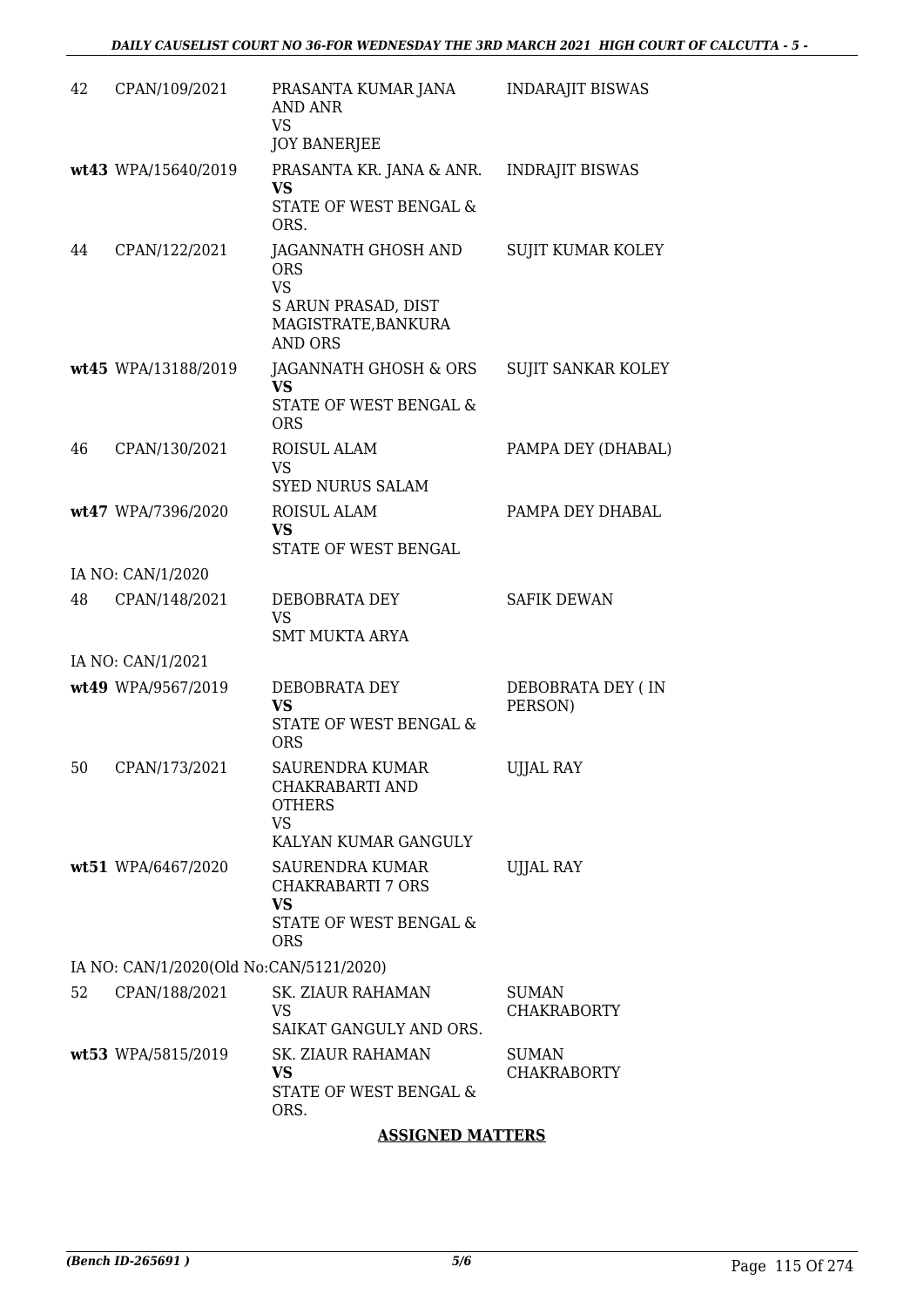| 54 | WPA/23530/2019 | M/S EXCLUSIVE HOMES<br>PVT. LTD. & ANR<br>VS<br>STATE OF WEST BENGAL & | ABIR LAL<br>CHAKRAVORTI |
|----|----------------|------------------------------------------------------------------------|-------------------------|
|    |                | ORS                                                                    |                         |

IA NO: CAN/1/2020(Old No:CAN/4589/2020), CAN/2/2020(Old No:CAN/4590/2020)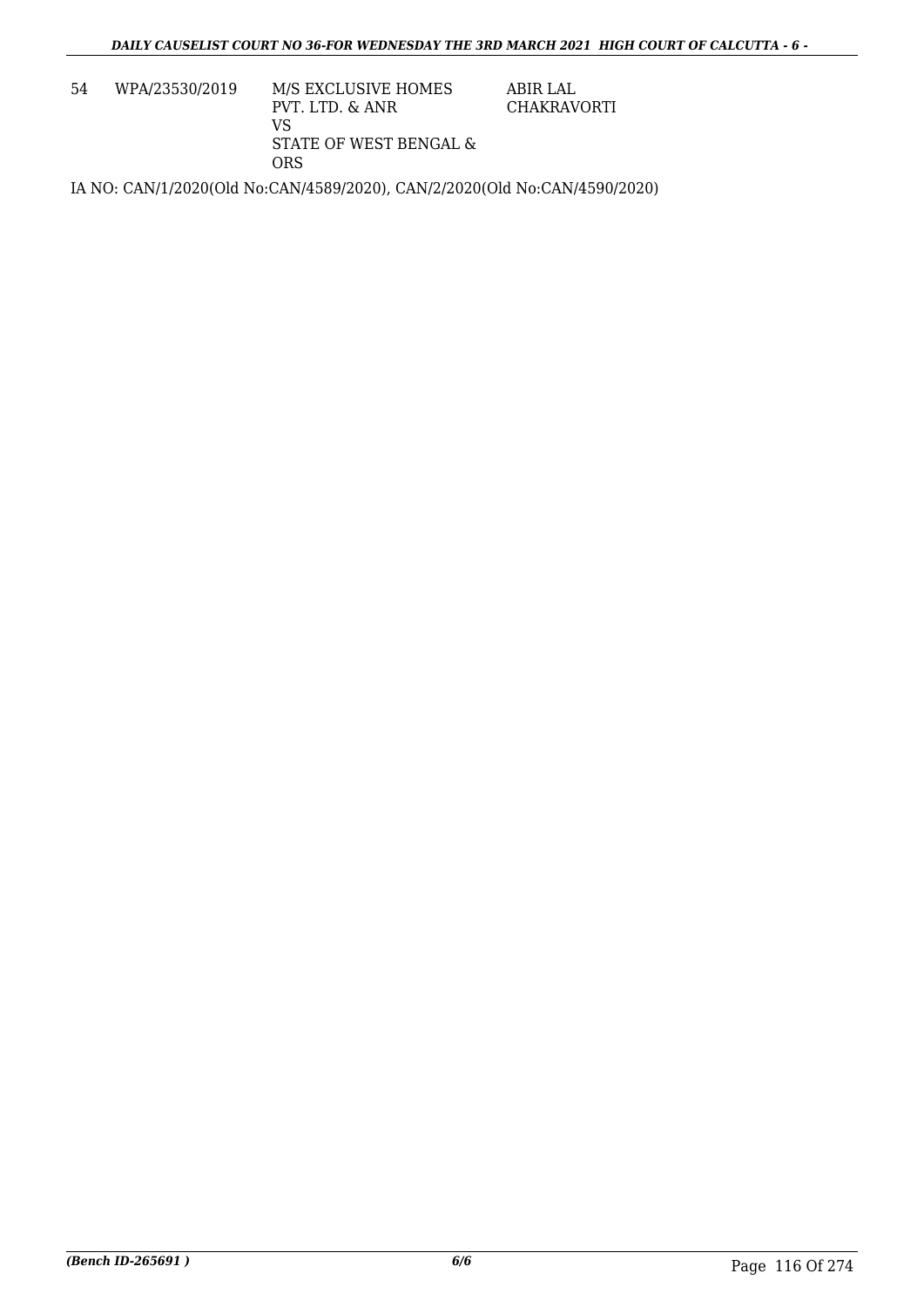

### **Appellate Side**

**DAILY CAUSELIST For Wednesday The 3rd March 2021**

**COURT NO. 9**

#### **SINGLE BENCH (SB - II) AT 10:45 AM HON'BLE JUSTICE SHIVAKANT PRASAD (VIA VIDEO CONFERENCE)**

**ON AND FROM MONDAY, THE 11TH JANUARY, 2021 – APPLICATIONS UNDER SECTION 24 OF THE CODE OF CIVIL PROCEDURE, SECOND APPEAL, FIRST MISCELLANEOUS APPEAL, SECOND MISCELLANEOUS APPEAL IRRESPECTIVE OF YEARS INCLUDING APPLICATIONS CONNECT THERETO;**

**MATTERS RELATING TO CONTEMPT (CIVIL) OF SUB-ORDINATE COURTS TO BE HEARD BY A JUDGE SITTING SINGLY.**

#### **NOTE: TODAY LIST WILL BE CALLED ON SERIALLY.**

#### **NOTE: ASSIGNED MATTER & CONTEMPT APPLICATION SHALL BE TAKEN UP ON FRIDAY.**

#### **NOTE: MATTERS WILL BE TAKEN UP THROUGH PHYSICAL HEARING ONLY WHEN BOTH THE PARTIES ARE AGREED**

#### **TO BE MENTIONED**

1 FA/84/2013 KALYANI PRAMANICK & ORS VS SUJIT DAS & ORS MANALI BISWAS **CONTEMPT APPLICATION** 2 CPAN/960/2018 (5/3/2021) SACHIN CHANDRA MONDAL & ANR VS ASHOKE KUMAR SAIGAL SHABUDDIN SARDAR **APPLICATION** 3 SA/164/1988 (S) SMT. SUKUMARI DASI & ORS. VS SMT. SATADAL PALUI P.K.SAMANTA N.Y.A. IA NO: CAN/1/2005(Old No:CAN/583/2005), CAN/3/2016(Old No:CAN/1630/2016), CAN/4/2016(Old No:CAN/10882/2016) 4 SAT/364/2019 (SEC.5) SHIB NATH SAHA VS SMT KANCHANA MUKHOPADHYAY ASHIM KUAMR **CHATTERJEE** IA NO: CAN/1/2019(Old No:CAN/10440/2019), CAN/2/2019(Old No:CAN/11005/2019) 5 SAT/154/2020 (S) SHAMIMA ABSAR VS SAJEDA KHATUN AND ORS UJJAINI CHATTERJEE IA NO: CAN/1/2020, CAN/2/2020

#### **MOTION**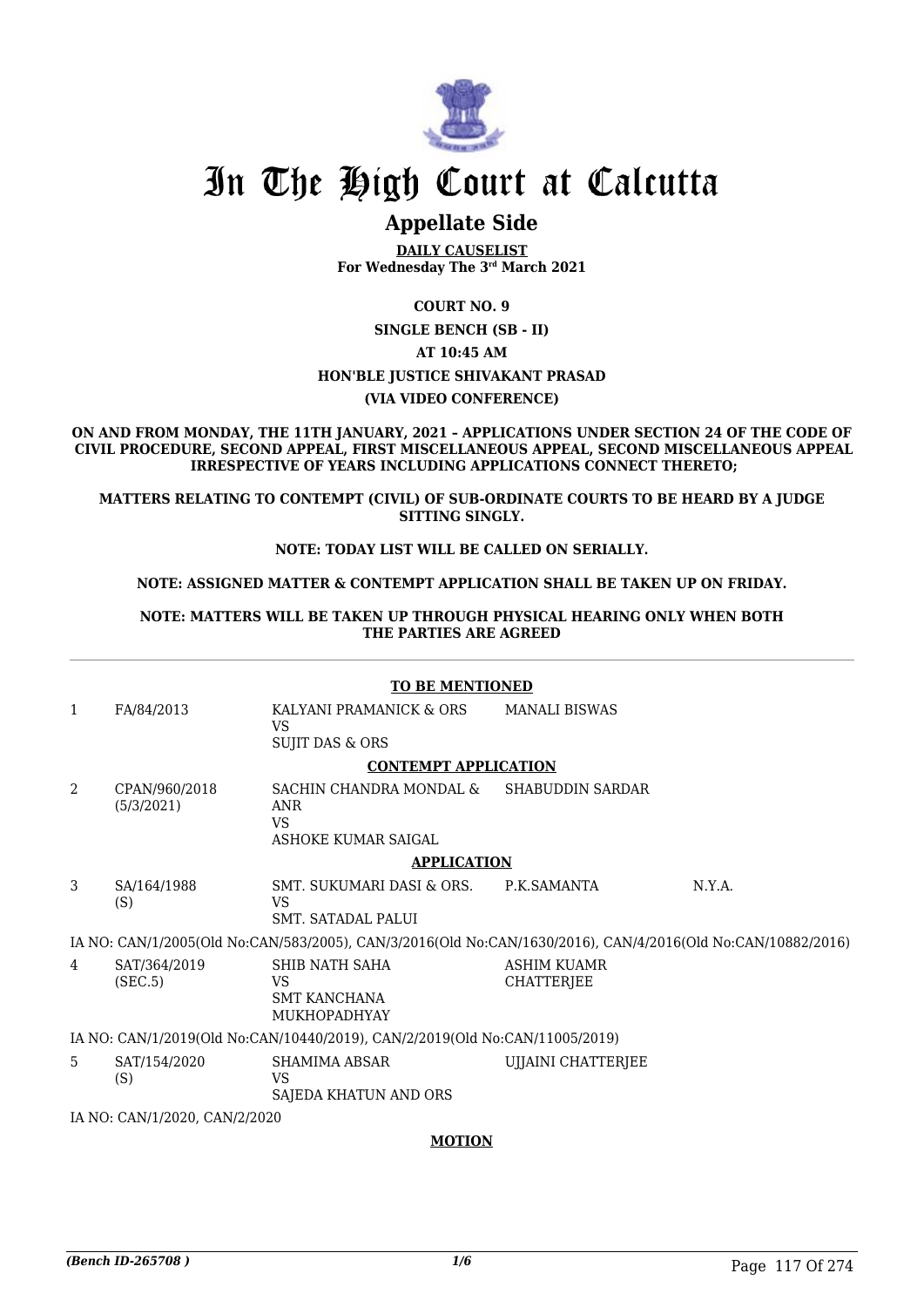| 6  | CO/2103/2010<br>(S)                     | LEKHA DUARY<br><b>VS</b><br>RANJIT RANA & ANR.                                              | <b>AFREEN ZAHIR</b>                   |
|----|-----------------------------------------|---------------------------------------------------------------------------------------------|---------------------------------------|
|    |                                         | IA NO: CAN/2/2012(Old No:CAN/11858/2012), CAN/3/2018(Old No:CAN/2706/2018)                  |                                       |
| 7  | CO/352/2019                             | LATIKA ADHIKARY<br>VS<br>UTPAL MONDAL                                                       | <b>ANIRBAN GHOSH</b>                  |
| 8  | CO/3052/2019<br>(S)                     | PRIYANKA SAO GUPTA<br>VS<br>SANDIP KUMAR SAO                                                | <b>SAMIR KUMAR</b><br><b>ADHIKARI</b> |
|    | IA NO: CAN/1/2020(Old No:CAN/1670/2020) |                                                                                             |                                       |
| 9  | CO/411/2020                             | DEEPIKA PRADHANIA TUNGA<br>VS<br>TAPAS KUMAR TUNGA                                          | SUBHASISH<br><b>BHATTACHARYA</b>      |
| 10 | CO/1555/2020                            | ABHISHEK CHATTERJEE<br>VS<br>RIYATA CHATTERJEE<br>(MUKHERJEE)                               | ANGSHUMAN<br><b>CHAKRABORTY</b>       |
| 11 | CO/5/2021                               | MOUSUMI SARKAR NEE<br><b>GHOSH</b><br>VS                                                    | ARUP KRISHNA DAS                      |
| 12 | CO/24/2021                              | <b>INDRANIL SARKAR</b><br>SANGITA MUKHERJEE<br>(BHAUMIK)<br><b>VS</b><br>SUBHAJYOTI BHAUMIK | Md. Habibur Rahaman                   |
| 13 | CO/35/2021                              | <b>SOMA DEB</b><br>VS<br>PARTHA SAHA                                                        | PARTHA PRATIM ROY                     |
| 14 | CO/37/2021                              | OINDRILA GHOSH NEE DAS<br>VS<br>ARIJIT GHOSH                                                | SUDIPTA GHOSH                         |
| 15 | CO/55/2021                              | <b>ANKITA PANDA</b><br>(CHAKRABORTY)<br>VS<br>KUMAR RAJA PANDA                              | SHIBAJI KUMAR DAS                     |
| 16 | CO/105/2021                             | POPPY ROY @KARMAKAR<br><b>VS</b><br>SUBHAJIT ROY                                            | ARNAB CHATTERJEE                      |
| 17 | CO/107/2021                             | <b>ANUVA DAS</b><br>VS<br><b>BISWAJIT DAS</b>                                               | SARBANANDA SANYAL                     |
| 18 | CO/110/2021                             | <b>BIDISHA MONDAL</b><br>VS<br>DHANU GHOSH AND ORS                                          | NAHIDA PARVIN                         |
| 19 | CO/141/2021                             | PIU HALDER<br><b>VS</b><br>KARTIK CHANDRA HALDER                                            | <b>SHUVANIL</b><br><b>CHAKRABORTY</b> |
| 20 | CO/147/2021                             | SUDIPTO CHATTERJEE<br>VS<br>RITUPARNA CHATTERJEE<br>(CHAKRABORTY)                           | SOMNATH<br><b>GANGOPADHYAY</b>        |
| 21 | CO/165/2021                             | CHANDANA @BANDANA GORAI APURBA KUMAR DUTTA<br><b>VS</b><br><b>BISWAJIT MONDAL</b>           |                                       |
| 22 | CO/178/2021                             | DEBLINA DUTTA<br><b>VS</b><br>ARINDAM HALDAR                                                | <b>ADITI DUTTA</b>                    |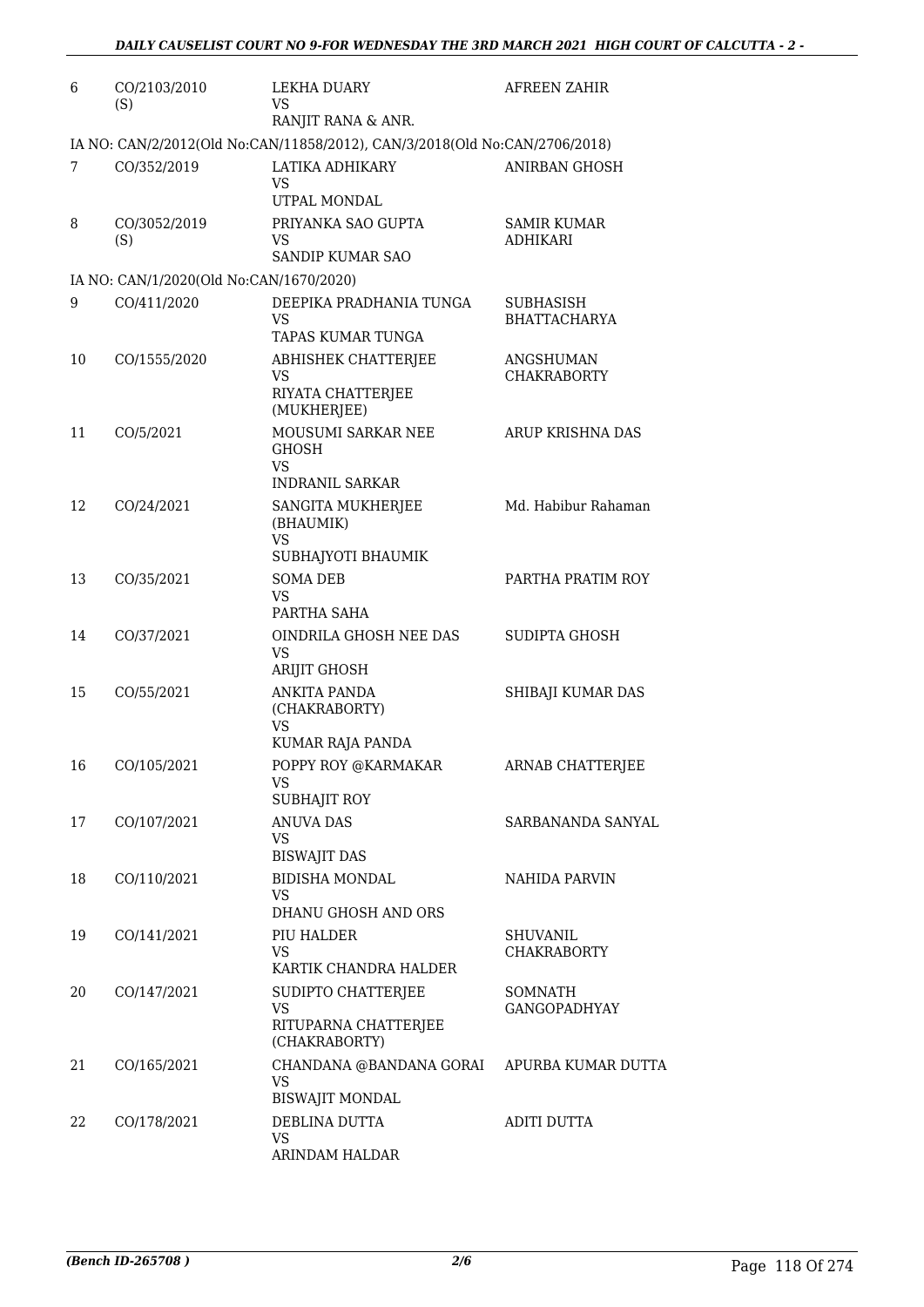| 23. | CO/185/2021                             | MITA AICH NEE ROY<br><b>CHOWDHURY</b><br><b>VS</b><br>KOUSHIK AICH                           | SARBANANDA SAN YAL                           |
|-----|-----------------------------------------|----------------------------------------------------------------------------------------------|----------------------------------------------|
| 24  | CO/190/2021                             | ARMITA DUTTA<br>VS<br>SANTOSH DUTTA                                                          | SAYANI BHATTACHARYA                          |
| 25  | CO/257/2021                             | <b>SUSMITA MONDAL</b><br>VS<br>SUBRATA MONDAL                                                | SANJIB DAN                                   |
| 26  | CO/316/2021                             | DIPANWITA GUPTA<br><b>CHAKRABORTY</b><br><b>VS</b><br><b>MALYABAN GUPTA</b>                  | <b>SUMITRA DAS</b>                           |
| 27  | CO/324/2021                             | MRS AMRITA GHOSH<br>VS<br><b>SINCHAN SARKAR</b>                                              | Kausik Biswas                                |
| 28  | CO/346/2021                             | SMT SHELLY CHAKRABORTY<br>VS<br>DR ARNAB CHAKRABORTY                                         | <b>BIKRAM BANERJEE</b>                       |
| 29  | CO/390/2021                             | IPSITA DUTTA MAZUMDER<br>(NEE BHAUMIK)<br><b>VS</b>                                          | NAZIR AHMED                                  |
| 30  | CO/394/2021                             | RITINKAR DUTTA MAZUMDER<br>CHANDRIKA RAY BISWAS<br><b>VS</b><br><b>SOURAV BISWAS</b>         | <b>NANDADULAL</b><br>BANDYOPADHYAY           |
| 31  | CO/397/2021                             | DOLAN MONDAL<br>VS<br>DEBASHIS SARKAR                                                        | <b>AMANUL ISLAM</b>                          |
| 32  | CO/404/2021                             | SUVENDU ADHIKARI<br>VS<br><b>ABHISHEK BANERJEE</b>                                           | DEBANIK BANERJEE                             |
| 33  | CO/416/2021                             | DEBOLINA MUKHERJEE<br><b>VS</b><br>RANBIR MUKHERJEE                                          | <b>ATANU BISWAS</b>                          |
| 34  | CO/432/2021                             | KHUKU GHOSH AND ANR<br><b>VS</b><br>RATNA DAS AND ORS                                        | <b>CHINMOYEE ROY</b><br><b>BHATTACHARYYA</b> |
| 35  | CO/460/2021                             | SMT RIMPA MANDAL NEE DAS AYAN CHAKRABORTY<br>VS<br>DEBABRATA MANDAL                          |                                              |
|     |                                         | <b>PART HEARD MATTERS</b>                                                                    |                                              |
| 36  | SA/36/2008                              | KALYAN KUMAR DUTTA<br>VS<br><b>SANATAN SARKAR</b>                                            | AMALENDU MITRA                               |
|     | IA NO: CAN/5/2019(Old No:CAN/8384/2019) |                                                                                              |                                              |
| 37  | SAT/599/2013                            | SYED SAMSAD AHMED @ S.<br><b>SHAMSAAD AHMED</b><br><b>VS</b><br>THE IISCO STEEL PLANT(SAIL), | PINAKI DHOLE                                 |
|     | IA NO: CAN/3/2019(Old No:CAN/6610/2019) | <b>BURNPUR WORKS &amp; ORS</b>                                                               |                                              |
| 38  | CRA/12/2015                             | SUJIT KUMAR PANDEY<br>VS<br>CBI                                                              | D. DUTT                                      |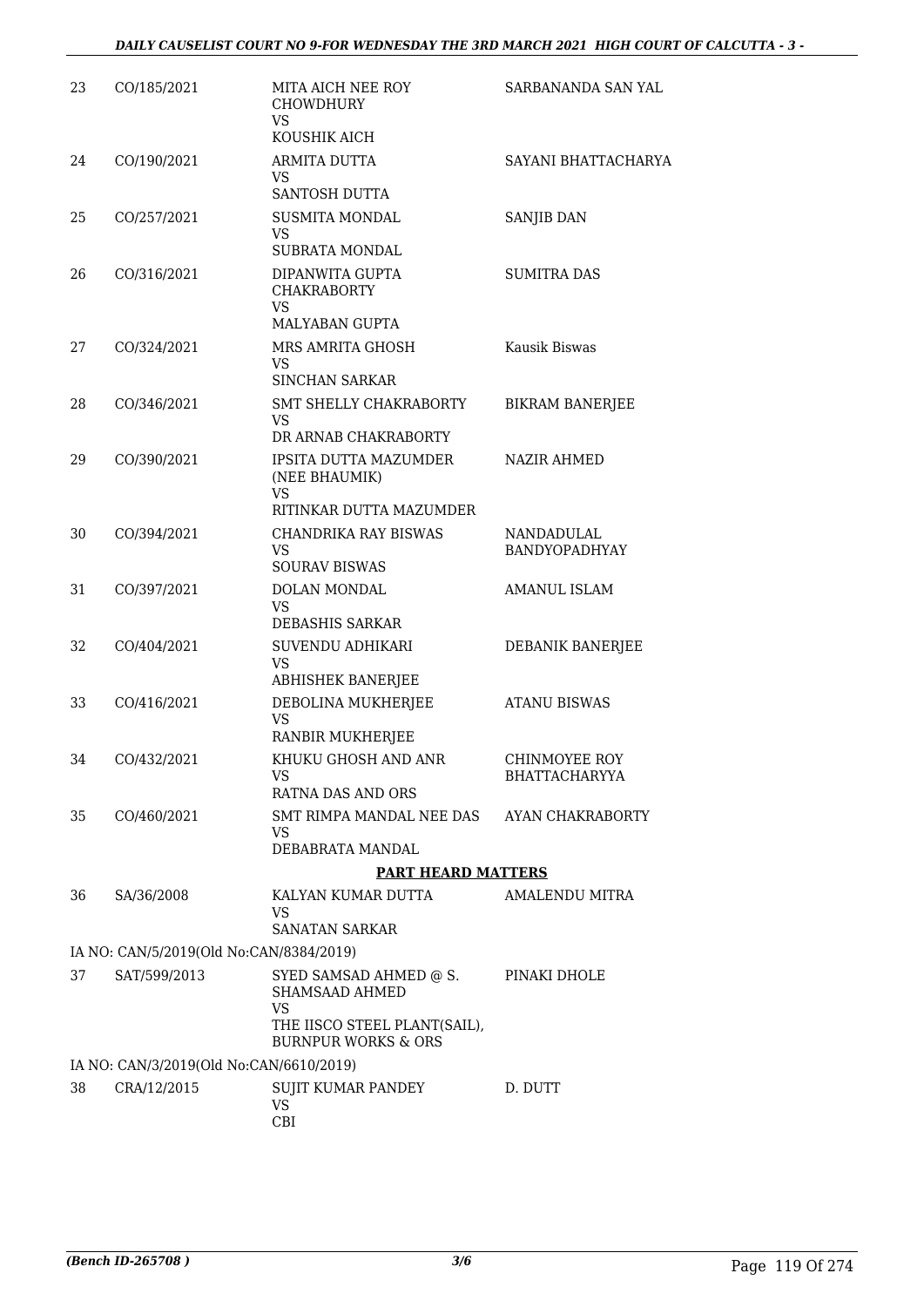|    | wt39 CRA/14/2015                                                                      | SUNIL KUMAR SHAW<br><b>VS</b><br>CBI                                                                                                                                                | A. BHATTACHARYA                                                                                             |
|----|---------------------------------------------------------------------------------------|-------------------------------------------------------------------------------------------------------------------------------------------------------------------------------------|-------------------------------------------------------------------------------------------------------------|
|    | IA NO: CRAN/1/2015(Old No:CRAN/384/2015)                                              |                                                                                                                                                                                     |                                                                                                             |
| 40 | CRR/1040/2018                                                                         | SHIRDI INDUSTRIES LTD<br><b>VS</b>                                                                                                                                                  | N SENGUPTA                                                                                                  |
|    |                                                                                       | STATE OF WEST BENGAL &<br><b>ANR</b>                                                                                                                                                |                                                                                                             |
|    |                                                                                       | <b>FINAL HEARING</b>                                                                                                                                                                |                                                                                                             |
| 41 | SA/13/1998<br>$(P+I+II+1PB) +4$<br>FILES OF LCR+RLC                                   | SAMBHU NATH DAS & ORS.<br><b>VS</b><br><b>SREENATH SHAU</b>                                                                                                                         | <b>DEBDATTA BASU</b>                                                                                        |
|    |                                                                                       |                                                                                                                                                                                     | IA NO: CAN/2/2001(Old No:CAN/9163/2001), CAN/4/2013(Old No:CAN/805/2013), CAN/5/2018(Old No:CAN/102/2018)   |
| 42 | SA/389/2004<br>$+CAN 7653/19$                                                         | SAKTI PADA RUDRA & ORS.<br>VS<br><b>BAIDYA NATH BASU</b>                                                                                                                            | PRADIP PAUL                                                                                                 |
| 43 | SA/79/2008<br>$(PT I+II+OB+1 PB)$                                                     | SANDHYA GHOSH<br>VS.                                                                                                                                                                | KEYA BHATTACHARYYA                                                                                          |
|    |                                                                                       | <b>SMT. SOVA RANI GHOSH &amp;</b><br>ORS.                                                                                                                                           |                                                                                                             |
|    |                                                                                       | IA NO: CAN/1/2007(Old No:CAN/8392/2007), CAN/2/2007(Old No:CAN/9178/2007), CAN/3/2014(Old<br>No:CAN/4778/2014), CAN/4/2015(Old No:CAN/4768/2015)                                    |                                                                                                             |
| 44 | SA/217/2008<br>$(PT I+II+OB+1 PB+6 VS)$<br>LCR+RI Card)                               | YUNUS MOLLA & ORS<br>ABDUL HAQUE SK.                                                                                                                                                | APARNA SAMANTA                                                                                              |
|    |                                                                                       | CAN/7/2014(Old No:CAN/5868/2014), CAN/9/2016(Old No:CAN/683/2016)                                                                                                                   | IA NO: CAN/1/2007(Old No:CAN/862/2007), CAN/3/2007(Old No:CAN/6772/2007), CAN/4/2009(Old No:CAN/3279/2009), |
| 45 | SA/85/2010<br>$(PT - I + II + II + OS$<br>+1PB+6 FILES LCR + SUDARSAN ROY<br>RI CARD) | <b>DHARMADAS ROY &amp; ORS</b><br><b>VS</b>                                                                                                                                         | <b>SABYASACHI</b><br><b>MUKHOPADHYAY</b>                                                                    |
|    |                                                                                       | IA NO: CAN/1/2005(Old No:CAN/15707/2005), CAN/3/2006(Old No:CAN/6913/2006), CAN/4/2007(Old<br>No:CAN/1453/2010), CAN/8/2014(Old No:CAN/10832/2014), CAN/9/2015(Old No:CAN/216/2015) | No:CAN/8179/2007), CAN/5/2009(Old No:CAN/2267/2009), CAN/6/2009(Old No:CAN/8483/2009), CAN/7/2010(Old       |
| 46 | FMA/478/2012<br>$(PT 1+II+2PB)$                                                       | HEMANTA KR. DAS & ORS.<br><b>VS</b><br>ANJAN KR. KAR & ORS.                                                                                                                         | INDRANI NANDI                                                                                               |
| 47 | SMA/34/2013<br>$(PT I+II+OB+1 PB+5$<br>LCR+ RI CARD)                                  | SOMA GHOSH & ANR<br><b>VS</b><br>JAGANNATH DEY & ORS                                                                                                                                | SUBHABRATA DAS                                                                                              |
|    |                                                                                       | IA NO: CAN/3/2014(Old No:CAN/323/2014), CAN/5/2018(Old No:CAN/3553/2018)                                                                                                            |                                                                                                             |
| 48 | FMA/3453/2013<br>$(PT I+OB+1 PB+$<br>Photo copy of LCR)                               | KUMAR BOSE<br><b>VS</b><br>SWAPAN BAGCHI & ORS.                                                                                                                                     | <b>BHUSHAN JAIN</b>                                                                                         |
|    |                                                                                       | IA NO: CAN/2/2015(Old No:CAN/2181/2015), CAN/3/2018(Old No:CAN/3103/2018)                                                                                                           |                                                                                                             |
| 49 | SA/315/2014                                                                           | <b>BISU ORAON</b><br>VS<br><b>BISWANATH ORAN &amp; ORS</b>                                                                                                                          | RAJU BHATTACHARYYA                                                                                          |
|    | IA NO: CAN/1/2012(Old No:CAN/8962/2012)                                               |                                                                                                                                                                                     |                                                                                                             |
| 50 | SA/7/2017<br>$(PT.I+II+O.S.+1 P.B. 6 VS)$<br>FILES OF L.C.R.+2                        | SYED SHAMSUL AREFIN<br><b>BIMAL CHANDRA SINHA &amp;</b>                                                                                                                             | <b>SYED NURUL AREFIN</b>                                                                                    |
|    | <b>COVER FILES)</b>                                                                   | ANR                                                                                                                                                                                 | IA NO: CAN/2/2018(Old No:CAN/944/2018), CAN/3/2018(Old No:CAN/1096/2018), CAN/4/2018(Old No:CAN/7718/2018)  |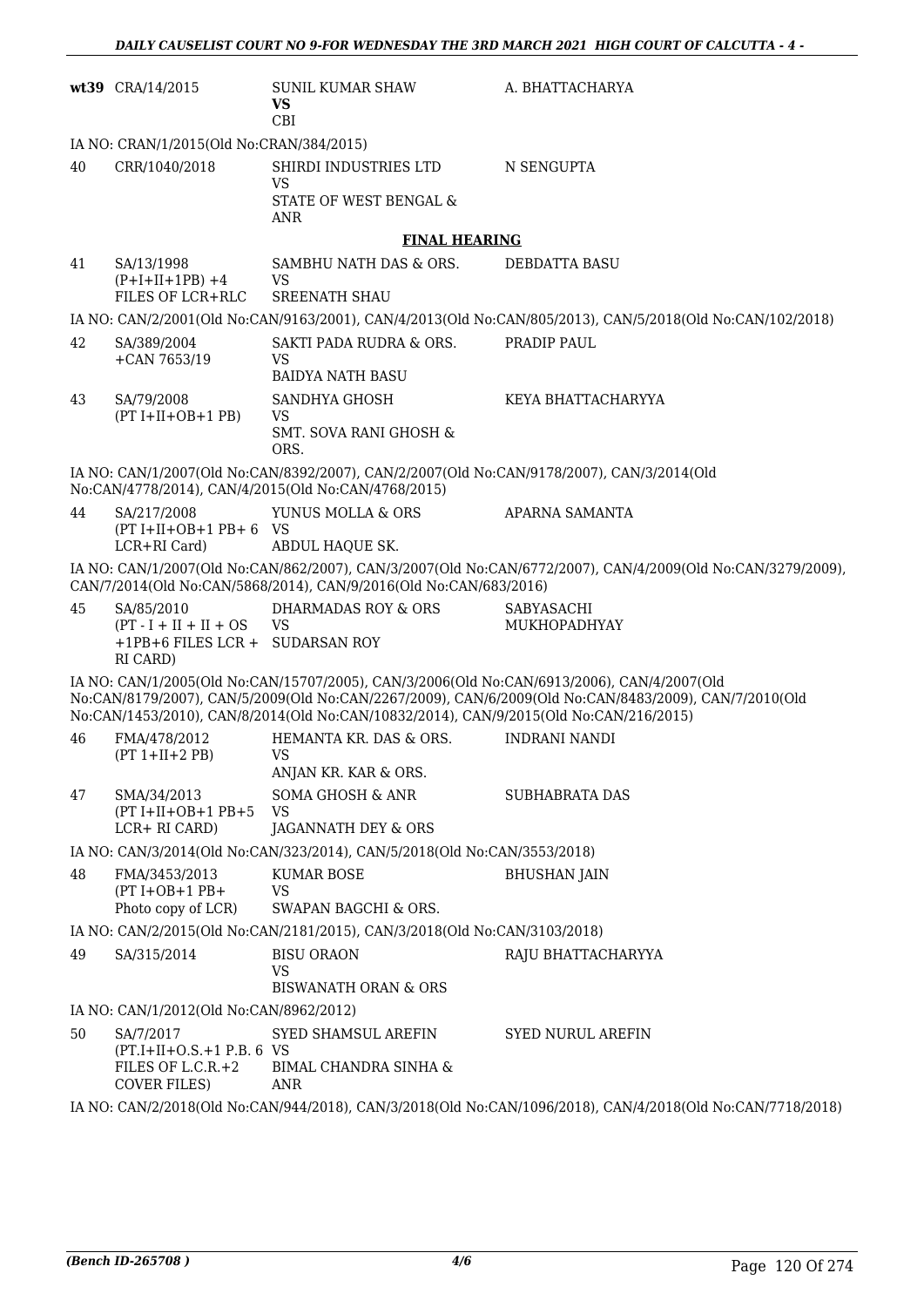| 51 | SA/35/2017                                                                                   | CHIRANJIB MITRA & ANR<br><b>VS</b><br><b>KEYA ROY &amp; ORS</b>                                    | KAUSHIK DEY                          |
|----|----------------------------------------------------------------------------------------------|----------------------------------------------------------------------------------------------------|--------------------------------------|
|    |                                                                                              | IA NO: CAN/1/2017(Old No:CAN/2031/2017), CAN/2/2017(Old No:CAN/2033/2017)                          |                                      |
| 52 | SA/247/2017<br>$(PT I + II$<br>$+OB + 1PB + 7LCR + 2$<br>Cover Files + RI Card<br>not found) | SRI LAXMIJANARDAN DEITY<br>REP.BY SEBAITS SOMNATH<br><b>BANERJEE &amp;ORS</b><br>VS<br>PRADIP BHAR | KUSHAL CHATTERJEE                    |
|    | IA NO: CAN/2/2019(Old No:CAN/11908/2019)                                                     |                                                                                                    |                                      |
| 53 | FMA/124/2018<br>$(3PB+LCR)$                                                                  | MD IKHTIARUDDIN @<br>IKHTIYARUDDIN ALI<br><b>VS</b><br>MD. ABDUL JALIL MOLLA                       | <b>SANDIP DAS</b>                    |
|    | IA NO: CAN/2/2017(Old No:CAN/5389/2017)                                                      |                                                                                                    |                                      |
| 54 | SA/176/2018<br>$(PT I+II+OB+ 1PB+$<br>6LCR+ 1 Tin Box+RI<br>Card)                            | RANJIT KUMAR JHA<br>VS<br>PRAFULLA KUMAR SAHA &<br>ORS.                                            | PRIYANKA DAS                         |
|    |                                                                                              | IA NO: CAN/2/2019(Old No:CAN/3705/2019), CAN/3/2019(Old No:CAN/7134/2019)                          |                                      |
| 55 | FMA/2121/2018                                                                                | ABDUL SUKUR MOLLA & ORS<br>VS<br>BIMAL CHANDRA PIYADA                                              | <b>SOUNAK</b><br><b>BHATTACHARYA</b> |
|    | IA NO: CAN/1/2018(Old No:CAN/1469/2018)                                                      |                                                                                                    |                                      |
| 56 | FMA/2122/2018                                                                                | TAPAN KUMAR GHOSH<br>VS<br><b>SHANKAR ROY CHOWDHURY</b>                                            | SOUNAK<br><b>BHATTACHARYA</b>        |
|    | IA NO: CAN/1/2018(Old No:CAN/1092/2018)                                                      |                                                                                                    |                                      |
| 57 | SA/199/2019<br>$(PT I+II+OB+1 PB+7$<br>LCR+RI Card)                                          | BISHNU DAYAL AGARWALA<br><b>VS</b><br>DILIP KR AGARWALA                                            | <b>GP SHAW</b>                       |
|    | IA NO: CAN/2/2020                                                                            |                                                                                                    |                                      |
| 58 | SA/209/2019<br>$(PT-I+II+OB+2PB+8$<br>LCR+4 Cover files+RI<br>Card)                          | SUSHIL KUMAR CHATTERJEE<br>@ SUSHIL CHATTERJEE<br><b>VS</b><br>PALASH KONAR                        | SHOHINI CHAKRABARTY                  |
|    | wt59 SA/210/2019                                                                             | SUSHIL KUMAR CHATTERJEE<br>@ SUSHIL CHATTERJEE<br><b>VS</b><br>PALASH KONAR                        | <b>SHOHINI</b><br><b>CHAKRABORTY</b> |
|    |                                                                                              | <b>FOR HEARING</b>                                                                                 |                                      |
| 60 | SA/395/2001<br>$(PT-I+II+OB+1PB+4$<br>FILES OF LCR+RI<br>CARD)                               | ANADI NATH MAHANTA<br>VS<br>NETAI CHARAN DAS                                                       | ARUP BANERJEE                        |
|    |                                                                                              | IA NO: CAN/1/2009(Old No:CAN/11063/2009), CAN/2/2018(Old No:CAN/163/2018)                          |                                      |
| 61 | SA/114/2003                                                                                  | TAPAN KUMAR BISWAS<br>VS<br><b>MAHADEV BISWAS</b>                                                  | RAM CHANDRA DE                       |
|    | IA NO: CAN/2/2003(Old No:CAN/7482/2003)                                                      |                                                                                                    |                                      |
|    | wt62 SA/71/2002                                                                              | PANCHU GOPAL BISWAS &<br><b>ORS</b><br><b>VS</b><br>TAPAN KUMAR BISWAS                             | ARPAN KUMAR<br><b>CHATTERJEE</b>     |
|    | IA NO: CAN/2/2001(Old No:CAN/9534/2001)                                                      |                                                                                                    |                                      |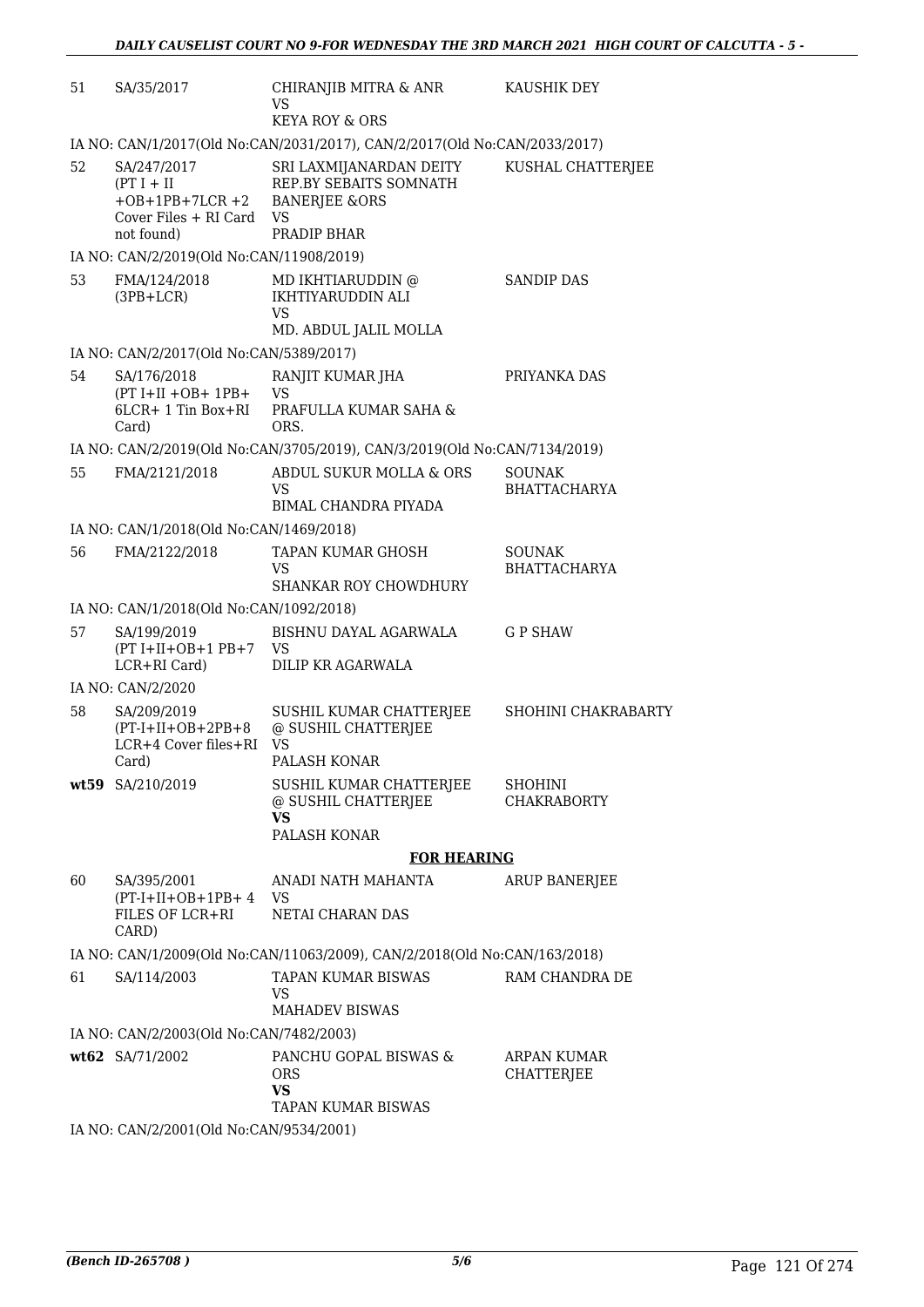| 63 | SA/125/2010                                                                       | LAKSHMI SHAW<br>VS<br>RANA PRATAP SINGH                                                                                                          | RAJDEEP<br><b>BHATTACHARJEE</b> |
|----|-----------------------------------------------------------------------------------|--------------------------------------------------------------------------------------------------------------------------------------------------|---------------------------------|
|    |                                                                                   | IA NO: CAN/3/2019(Old No:CAN/11489/2019), CAN/4/2019(Old No:CAN/11931/2019)                                                                      |                                 |
| 64 | SA/87/2011<br>$(PT-I+II+OB+1PB+7)$<br>LCR+RI Card)                                | UDAY KUMAR PATRA @ UDAY<br><b>PATRA</b><br><b>VS</b><br><b>SUBRATA PATRA &amp; ANR.</b>                                                          | <b>SUKANTA DAS</b>              |
|    | IA NO: CAN/2/2020, CAN/3/2020                                                     |                                                                                                                                                  |                                 |
| 65 | SA/244/2012<br>$(PI+II+OB+1PB+7$<br>LCR+RI CARD)                                  | BISWANATH GHOSH & ORS.<br><b>VS</b><br>MIRARANI GHOSH                                                                                            | RABINDRA NATH<br><b>MAHATO</b>  |
|    |                                                                                   | IA NO: CAN/4/2008(Old No:CAN/2716/2008), CAN/5/2009(Old No:CAN/3593/2009), CAN/6/2009(Old<br>No:CAN/3594/2009), CAN/7/2010(Old No:CAN/6124/2010) |                                 |
| 66 | SAT/110/2014<br>$(P-I+II+OB+1PB+5$<br>FILES OF LCR+ RI<br>CARD+2 COVER<br>FILES)  | AJIT KUMAR BISWAS<br><b>VS</b><br>PRABHU NATH SHREIVASTAVA<br>& ORS                                                                              | SAUNAK<br><b>BHATTACHARYYA</b>  |
| 67 | SA/60/2015<br>CPT.I+OB+II+ONE<br>P.B.+7 FILES OF<br>LCR+ONE COVER<br>FILE+RI CARD | AMIT SEN & ORS.<br>VS<br>SUKTI GUPTA & ANR.                                                                                                      | SHEHNAZ TAREQ MINA              |
|    | IA NO: CAN/1/2019(Old No:CAN/11756/2019)                                          |                                                                                                                                                  |                                 |
| 68 | SA/147/2016                                                                       | RATAN CH. MONDAL<br>VS<br>PARITOSH BHOWMICK & ANR                                                                                                | <b>SUHRID SUR</b>               |
|    | IA NO: CAN/1/2011(Old No:CAN/2682/2011)                                           |                                                                                                                                                  |                                 |
| 69 | SA/145/2017<br>$(PT+I+OB+P-II+1$<br>PB+3 FILES LCR+ RI<br>CARD+2 COVER<br>FILES)  | SHYAMALI DUTTA<br><b>VS</b><br>SATTYA SANDIP DUTTA                                                                                               | S.S. BEYERD                     |
|    | IA NO: CAN/4/2021                                                                 |                                                                                                                                                  |                                 |
| 70 | SA/12/2019<br>$(PT I+II+OS+1 PB+4 VS)$<br>files)                                  | ASHOK KUMAR SETT<br>LCR+RI card+ 2 cover SMT GITA DAS MAHAPATRA                                                                                  | ATREYEE DE GANGULY              |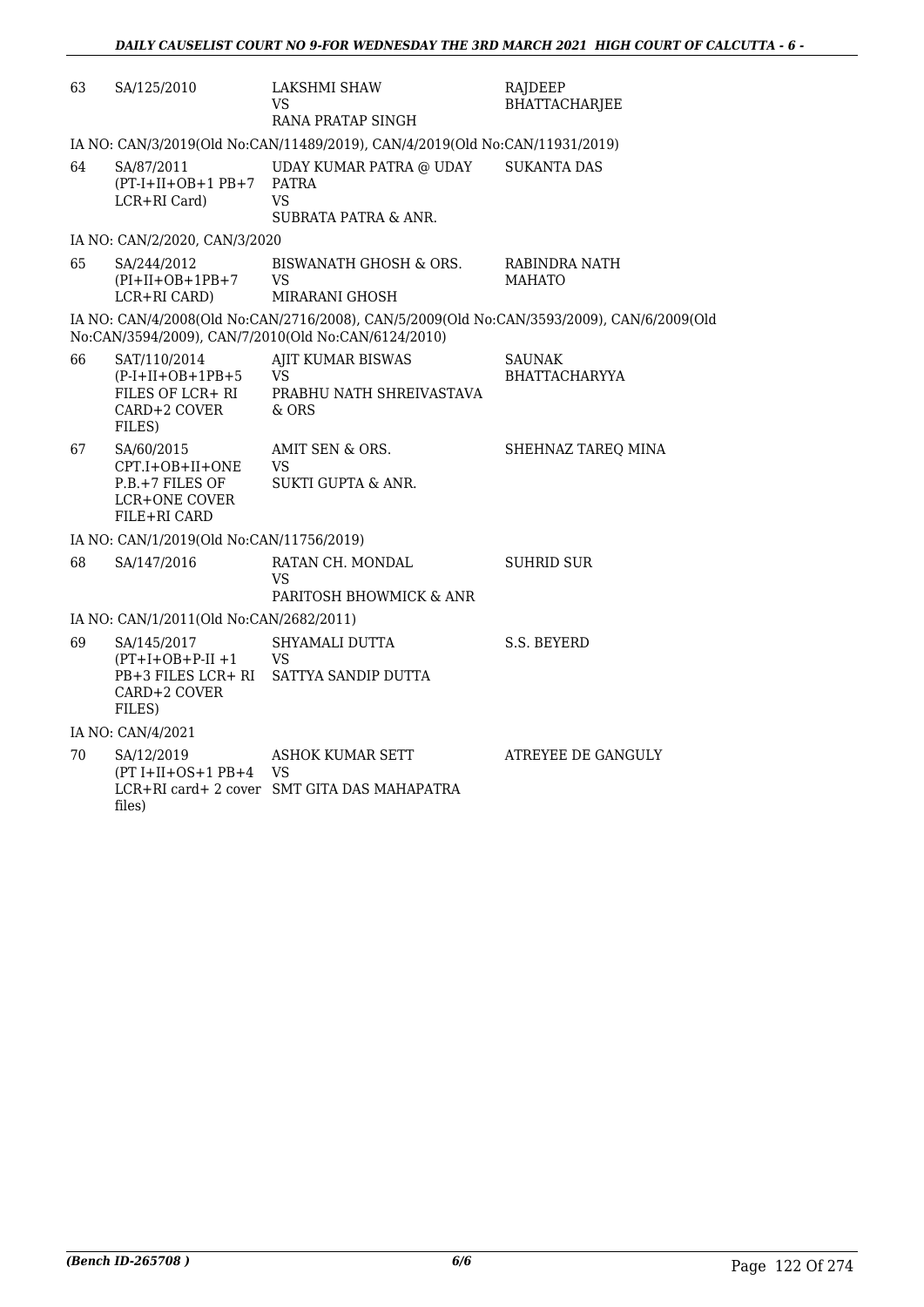

### **Appellate Side**

**DAILY CAUSELIST For Wednesday The 3rd March 2021**

**COURT NO. 13**

**SINGLE BENCH (SB - III)**

**AT 10:45 AM**

**HON'BLE JUSTICE RAJASEKHAR MANTHA**

**VIA VIDEO CONFERENCE)**

**ON AND FROM MONDAY, THE 11TH JANUARY, 2021- ROSTER NOTIFIED ON 8TH JANUARY, 2021 IS MODIFIED TO THE FOLLOWING EXTENT :- MATTERS (MOTIONS & HEARING) UNDER ARTICLE 226 OF THE CONSTITUTION RELATING TO SERVICE UNDER GROUP VI AND APPLICATIONS CONNECTED THERETO; MATTERS (MOTIONS & HEARING) UNDER ARTICLE 226 OF THE CONSTITUTION RELATING TO ALL SERVICE MATTERS RELATING TO PANCHAYATS AND CO-OPERATIVE SOCIETIES UNDER GROUP V AND APPLICATIONS CONNECTED THERETO; HEARING OF WRIT PETITIONS IRRESPECTIVE OF CLASSIFICATIONS AND APPLICATIONS CONNECTED THERETO NOTE :**

**1. MENTIONING WILL BE ALLOWED, AT THE FIRST SITTING OF THE COURT, UPON BEING LISTED AS "TO BE MENTIONED" IN THE VIRTUAL MODE AS PER NOTIFICATION NO. 4286-RG DATED 27.11.2020 AND IN PHYSICAL FORM. 2. ALL THE LISTED MATTERS WILL BE TAKEN UP SERIALLY, UNLESS OTHERWISE** 

**FIXED.**

**3. APPELLATE SIDE MATTERS WILL CONTINUE AFTER COMPLETION OF ORIGINAL SIDE.**

**4. NO HEARING MATTERS SHALL BE INCLUDED UNTIL FURTHER ORDERS. 5. WITH EFFECT FROM MONDAY (15.02.2021) GROUP-V MOTIONS SHALL BE TAKEN UP FIRST ON TUESDAY AND THURSDAY**

#### **TO BE MENTIONED**

1 WPA/6779/2020 (File not supplied) MD MOIJUDDAULA MOLLIK VS STATE OF WEST BENGAL & ORS RIZWAN ALAM

IA NO: CAN/1/2020(Old No:CAN/5722/2020)

#### **PERSONAL APPEARANCE**

2 WPA/6933/2019 (09.03.2021) AKBAR ALI & ORS VS STATE OF WEST BENGAL & ORS GOURAV DAS 3 WPA/6934/2019 (09.03.2021) DASHO MURMU & ORS VS STATE OF WEST BENGAL & ORS GOURAV DAS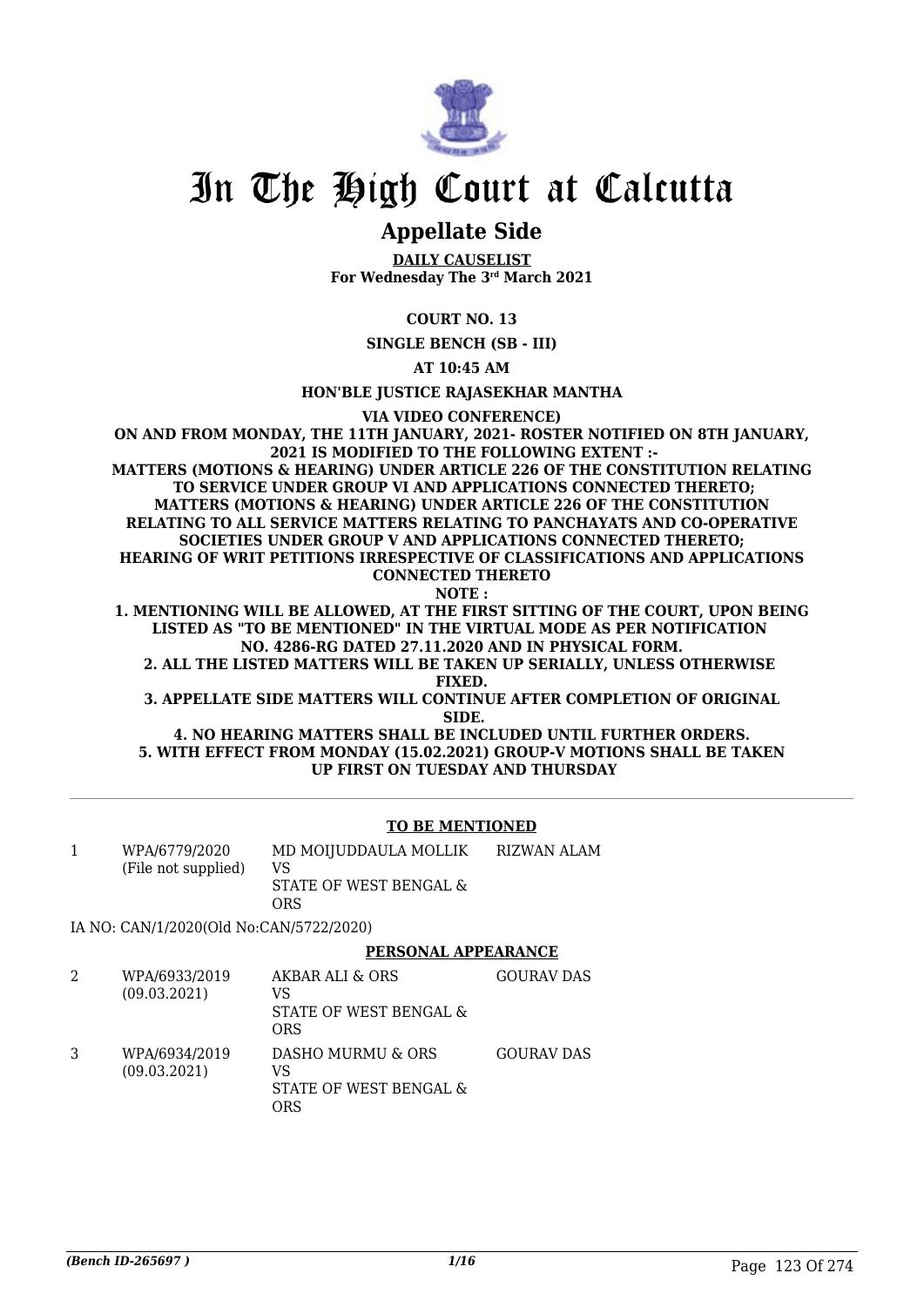| 4    | WPA/6935/2019<br>(09.03.2021)           | ANARUL SEKH & ORS<br><b>VS</b>                                                                                 | <b>GOURAV DAS</b>    |
|------|-----------------------------------------|----------------------------------------------------------------------------------------------------------------|----------------------|
|      |                                         | STATE OF WEST BENGAL &<br><b>ORS</b>                                                                           |                      |
| 5    | WPA/6936/2019<br>(09.03.2021)           | <b>FAZLUR RAHAMAN &amp; ORS</b><br><b>VS</b>                                                                   | <b>GOURAV DAS</b>    |
|      |                                         | STATE OF WEST BENGAL &<br><b>ORS</b>                                                                           |                      |
|      |                                         | <b>EXTENSION OF INTERIM ORDER</b>                                                                              |                      |
| 6    | WPA/18792/2019                          | <b>BANIBRATA DATTA &amp; ORS</b><br><b>VS</b>                                                                  | RAJU BHATTACHARYYA   |
|      |                                         | STATE OF WEST BENGAL &<br><b>ORS</b>                                                                           |                      |
|      | IA NO: CAN/1/2021                       |                                                                                                                |                      |
|      |                                         | <b>SPECIALLY FIXED MATTERS</b>                                                                                 |                      |
| 7    | WPA/1395/2021<br>(08.03.2021)           | <b>ALOKE KUMAR</b><br><b>BHATTACHARYA</b><br><b>VS</b>                                                         | K.P. MUKHOPADHYAY    |
|      |                                         | UNION OF INDIA AND ORS.                                                                                        |                      |
| 8    | WPA/3601/2021<br>(04.03.2021)           | <b>GOUTAM GHOSH</b><br><b>VS</b>                                                                               | <b>NEIL BASU</b>     |
|      |                                         | STATE OF WEST BENGAL<br>AND ORS.                                                                               |                      |
| 9    | WPA/3605/2021                           | HARANATH LAI AND ORS                                                                                           | <b>NEIL BASU</b>     |
|      | (04.03.2021)                            | <b>VS</b><br>STATE OF WEST BENGAL<br>AND ORS.                                                                  |                      |
|      |                                         | <b>CONTEMPT APPLICATION</b>                                                                                    |                      |
| 10   | WPA/23528/2019                          | ABDUL KHALEQUE                                                                                                 | MUSHARRAF ALAM SK.   |
|      |                                         | <b>VS</b><br><b>STATE OF WEST BENGAL &amp;</b><br><b>ORS</b>                                                   |                      |
| wt11 | CPAN/743/2020                           | <b>ABDUL KHALEQUE</b>                                                                                          | dyutiman bnerjee     |
|      |                                         | <b>VS</b><br>SAYEED AHMED BABA<br><b>SECRETARY WEST BENGAL</b><br><b>BOARD OF MADRASAH</b><br><b>EDUCATION</b> |                      |
| 12   | CO/1122/2020                            | <b>SAIBAL BASU</b>                                                                                             | KUMARDEEP MAJUMDER   |
|      | (04.03.2021)                            | <b>VS</b><br><b>SMT SUDEEPTA BASU</b>                                                                          |                      |
|      | IA NO: CAN/1/2020(Old No:CAN/3210/2020) |                                                                                                                |                      |
|      | wt13 CPAN/593/2020                      | <b>SAIBAL BASU</b>                                                                                             | <b>BRATIN KR DEY</b> |
|      |                                         | <b>VS</b><br><b>SUDEEPTA BASU</b>                                                                              |                      |
|      |                                         | <b>APPLICATION</b>                                                                                             |                      |
| 14   | RVW/139/2018<br>(04.03.2021)            | AJOY GANGOPADHYAY &<br><b>ORS</b><br><b>VS</b><br>UNION OF INDIA & ORS                                         | DEBASHIS SAHA        |
|      |                                         | IA NO: CAN/1/2018(Old No:CAN/7128/2018), CAN/2/2018(Old No:CAN/7129/2018)                                      |                      |
|      | wt15 WPA/6778/2018                      | AJOY GANGOPADHYAY &<br>ORS.                                                                                    | DEBASISH SAHA        |
|      |                                         | <b>VS</b><br>UNION OF INDIA & ORS.                                                                             |                      |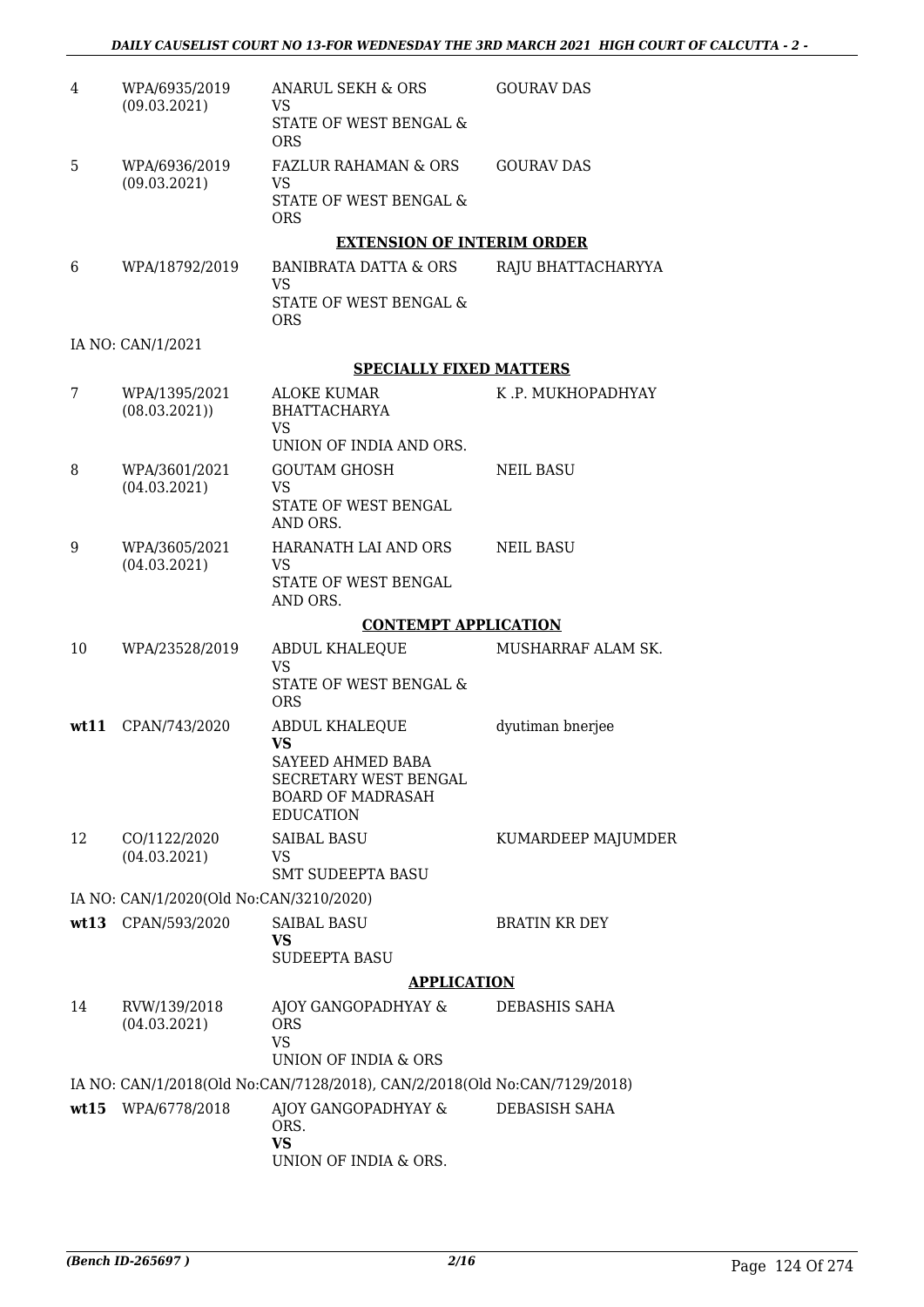| 16 | WPA/17135/2019                           | <b>BURN STANDARD EX-</b><br>OFFICERS' WELFARE<br><b>ASSOCIATION &amp; ORS</b><br>VS<br><b>UNION OF INDIA &amp;ORS</b> | RAJENDRA NATH BARIK      |
|----|------------------------------------------|-----------------------------------------------------------------------------------------------------------------------|--------------------------|
|    | IA NO: CAN/1/2020(Old No:CAN/2818/2020)  |                                                                                                                       |                          |
| 17 | WPA/6222/2020                            | RADHAGOBINDA DAS & ORS                                                                                                | ATARUL HAQUE MOLLA       |
|    |                                          | <b>VS</b><br>STATE OF WEST BENGAL&                                                                                    |                          |
|    |                                          | <b>ORS</b>                                                                                                            |                          |
|    |                                          | IA NO: CAN/1/2020(Old No:CAN/4585/2020), CAN/2/2020                                                                   |                          |
|    |                                          | <b>ASSIGN MOTION</b>                                                                                                  |                          |
| 18 | WPA/4810/2020                            | <b>SUKLA BHOWMICK</b>                                                                                                 | MARY DATTA               |
|    | $(15.03.2021)$ (Gr. - I) VS              | STATE OF WEST BENGAL &<br><b>ORS</b>                                                                                  |                          |
|    |                                          | <b>MOTION (GROUP VI)</b>                                                                                              |                          |
| 19 | WPA/26228/2018                           | SK. SAHIBUL & ORS                                                                                                     | <b>GOURAV DAS</b>        |
|    | $(04.03.2021)$ (1)                       | <b>VS</b><br>STATE OF WEST BENGAL &<br><b>ORS</b>                                                                     |                          |
| 20 | WPA/1559/2019                            | CHANDRA NATH                                                                                                          | <b>SUSMITA DEY</b>       |
|    | $(04.03.2021)$ (2)                       | <b>BANDYOPADHY</b>                                                                                                    |                          |
|    |                                          | <b>VS</b><br>STATE OF WEST BENGAL &<br>ORS.                                                                           |                          |
| 21 | WPA/3055/2019                            | SK MAJIBURRAHAMAN &<br><b>ANR</b><br><b>VS</b><br>THE WBSEDCL & ORS                                                   | PARAMITA MAITY           |
|    | IA NO: CAN/1/2019(Old No:CAN/10543/2019) |                                                                                                                       |                          |
| 22 | WPA/21446/2019                           | UJJAL KR CHAKRABORTY                                                                                                  | <b>SUSMITA DEY BASU</b>  |
|    | $(04.03.2021)$ (1)                       | <b>VS</b>                                                                                                             |                          |
|    |                                          | STATE OF WEST BENGAL &<br><b>ORS</b>                                                                                  |                          |
|    | wt23 WPA/1306/2021                       | DURGAPADA SANYAL                                                                                                      | <b>SUSMITA DEY(BASU)</b> |
|    |                                          | <b>VS</b><br>STATE OF WEST BENGAL<br>AND ORS.                                                                         |                          |
| 24 | WPA/238/2020                             | RAJIB MONDAL                                                                                                          | <b>VIVASWAN DHAR</b>     |
|    | (1)                                      | <b>VS</b><br>STATE OF WEST BENGAL &<br><b>ORS</b>                                                                     |                          |
| 25 | WPA/1910/2020                            | <b>ARINDAM SEN</b>                                                                                                    | <b>SANDIPAN MAITY</b>    |
|    |                                          | <b>VS</b><br>UNION OF INDIA & ORS                                                                                     |                          |
| 26 | WPA/2111/2020                            | DEBASISH SAHA, HAV                                                                                                    | <b>SANDIP KUMAR</b>      |
|    | $(09.03.2021)$ $(1)$                     | <b>VS</b><br>UNION OF INDIA & ORS                                                                                     | <b>BHATTACHARYA</b>      |
|    | IA NO: CAN/1/2020(Old No:CAN/4760/2020)  |                                                                                                                       |                          |
| 27 | WPA/2360/2020                            | <b>UDAY SK &amp; ORS</b>                                                                                              | <b>SANDIP KUMAR</b>      |
|    | $(09.03.2021)$ $(1)$                     | <b>VS</b>                                                                                                             | <b>BHATTACHARYYA</b>     |
|    |                                          | STATE OF WEST BENGAL &<br><b>ORS</b>                                                                                  |                          |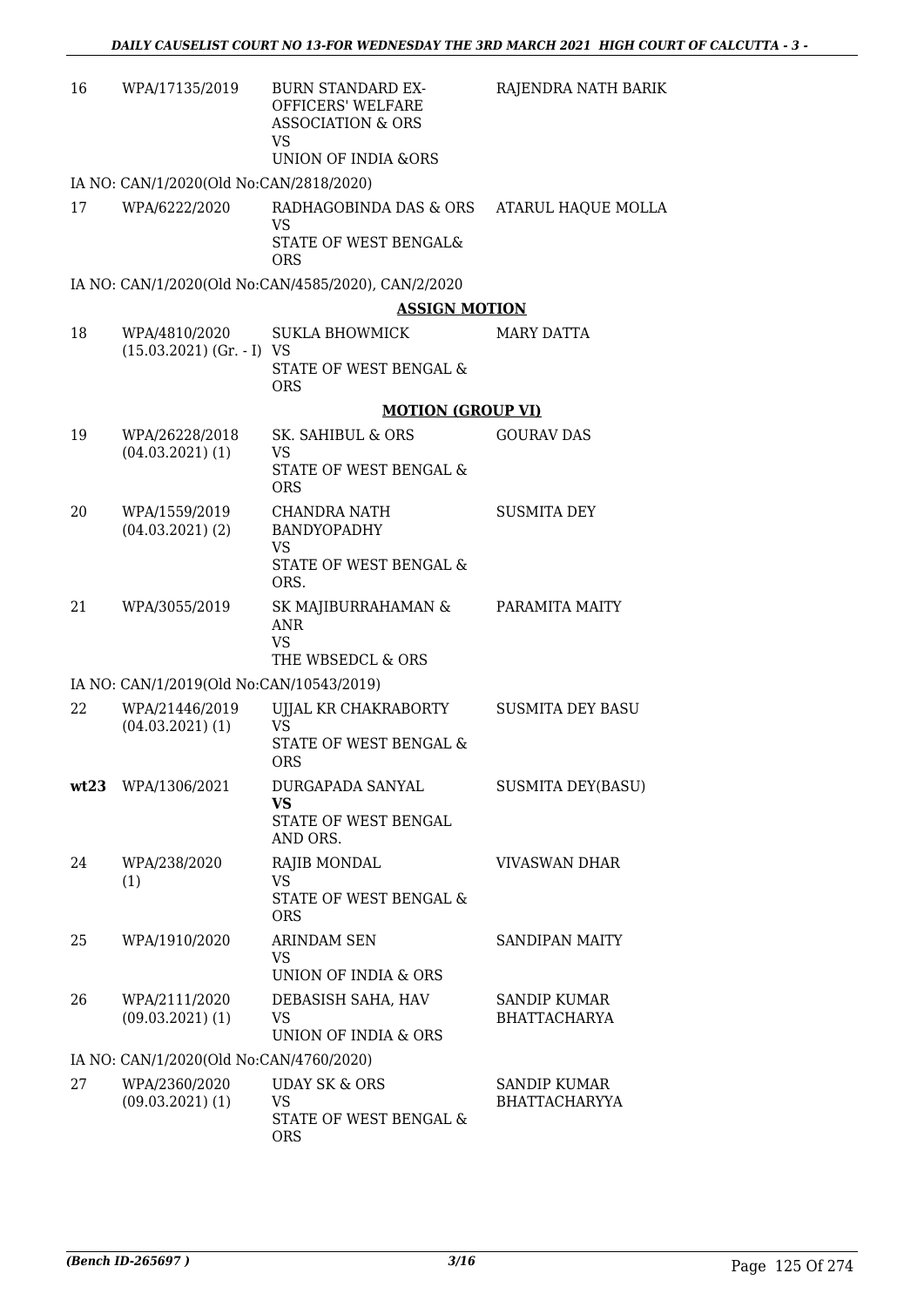#### *DAILY CAUSELIST COURT NO 13-FOR WEDNESDAY THE 3RD MARCH 2021 HIGH COURT OF CALCUTTA - 4 -*

| 28 | WPA/3936/2020                           | MD. EMAJUDDIN MANDAL<br><b>VS</b><br>STATE OF WEST BENGAL & | <b>SUSMITA DEY (BASU)</b>              |
|----|-----------------------------------------|-------------------------------------------------------------|----------------------------------------|
|    |                                         | <b>ORS</b>                                                  |                                        |
| 29 | WPA/4287/2020<br>$(08.03.2021)$ (2)     | ARCHANA CHATTERJEE<br><b>VS</b>                             | <b>BHABANI PRASAD</b><br><b>MONDAL</b> |
|    |                                         | STATE OF WEST BENGAL &<br><b>ORS</b>                        |                                        |
| 30 | WPA/4320/2020                           | PARESH CH. GORAI                                            | SARBANANDA SANYAL                      |
|    | 2)                                      | <b>VS</b><br><b>BHARAT COOKING COAL</b><br>LTD. & ORS.      |                                        |
| 31 | WPA/4340/2020                           | SANDEEP KR. RAY                                             | ANIRUDDHA MITRA                        |
|    | (1)                                     | <b>VS</b><br><b>BUREAU OF INDIAN</b><br>STANDARDS & ORS.    |                                        |
| 32 | WPA/4650/2020                           | <b>NITISH ANAND</b>                                         | <b>SUNNY NANDY</b>                     |
|    | (1)                                     | <b>VS</b><br>W.B. TRANSPORT                                 |                                        |
|    |                                         | <b>CORPORATION LIMITED &amp;</b><br><b>ORS</b>              |                                        |
| 33 | WPA/5079/2020                           | KAMTA PRASAD NIGAM &                                        | <b>SAMIT BHANJA</b>                    |
|    | $(08.03.2021)$ $(1)$                    | <b>ORS</b><br><b>VS</b>                                     |                                        |
|    |                                         | UNION OF INDIA & ORS                                        |                                        |
| 34 | WPA/6579/2020                           | SALMA SULTANA MOLLA                                         | ARANYA SAHA                            |
|    | (10.03.2021)(2)                         | <b>VS</b><br>STATE OF WEST BENGAL &<br>ORS.                 |                                        |
|    | IA NO: CAN/1/2020(Old No:CAN/5370/2020) |                                                             |                                        |
| 35 | WPA/8216/2020                           | <b>SMT SUMITRA HEMBRAM</b>                                  | SAMIR KUMAR ADHIKARI                   |
|    | $(09.03.2021)$ $(1)$                    | <b>AND ORS</b>                                              |                                        |
|    |                                         | <b>VS</b><br>Union of India AND ORS                         |                                        |
| 36 | WPA/8880/2020                           | <b>MANTU KR SINGH</b>                                       | KUNTAL BANERJEE                        |
|    |                                         | VS                                                          |                                        |
|    |                                         | UNION OF INDIA AND<br><b>OTHERS</b>                         |                                        |
| 37 | WPA/9899/2020                           | FIROJA KHATUN                                               | NANIGOPAL                              |
|    | $(03.03.2021)$ (3)                      | VS.                                                         | <b>CHAKRABORTY</b>                     |
|    |                                         | UNION OF INDIA AND ORS.                                     |                                        |
| 38 | WPA/9992/2020                           | MENAKA CHAKRABORTY<br><b>VS</b>                             | SULAGNA<br>BAGCHI(BHATTACHARYA)        |
|    |                                         | UNION OF INDIA AND ORS.                                     |                                        |
| 39 | WPA/10297/2020                          | PRITAM SAHA AND ORS                                         | <b>ANITA KAUNDA</b>                    |
|    | (16.03.2021)(2)                         | <b>VS</b><br>THE STATE OF WEST                              |                                        |
|    |                                         | <b>BENGAL AND ORS</b>                                       |                                        |
| 40 | WPA/10300/2020                          | <b>BISWAJIT BISWAS AND ORS</b>                              | ANITA KAUNDA                           |
|    | (16.03.2021)(2)                         | <b>VS</b><br>THE STATE OF WEST                              |                                        |
|    |                                         | <b>BENGAL AND ORS</b>                                       |                                        |
| 41 | WPA/10339/2020                          | HARE KRISHNA GIRI                                           | <b>SUSMITA DEY(BASU)</b>               |
|    | $(04.03.2021)$ (2)                      | <b>VS</b><br>STATE OF WEST BENGAL                           |                                        |
|    |                                         | AND ORS.                                                    |                                        |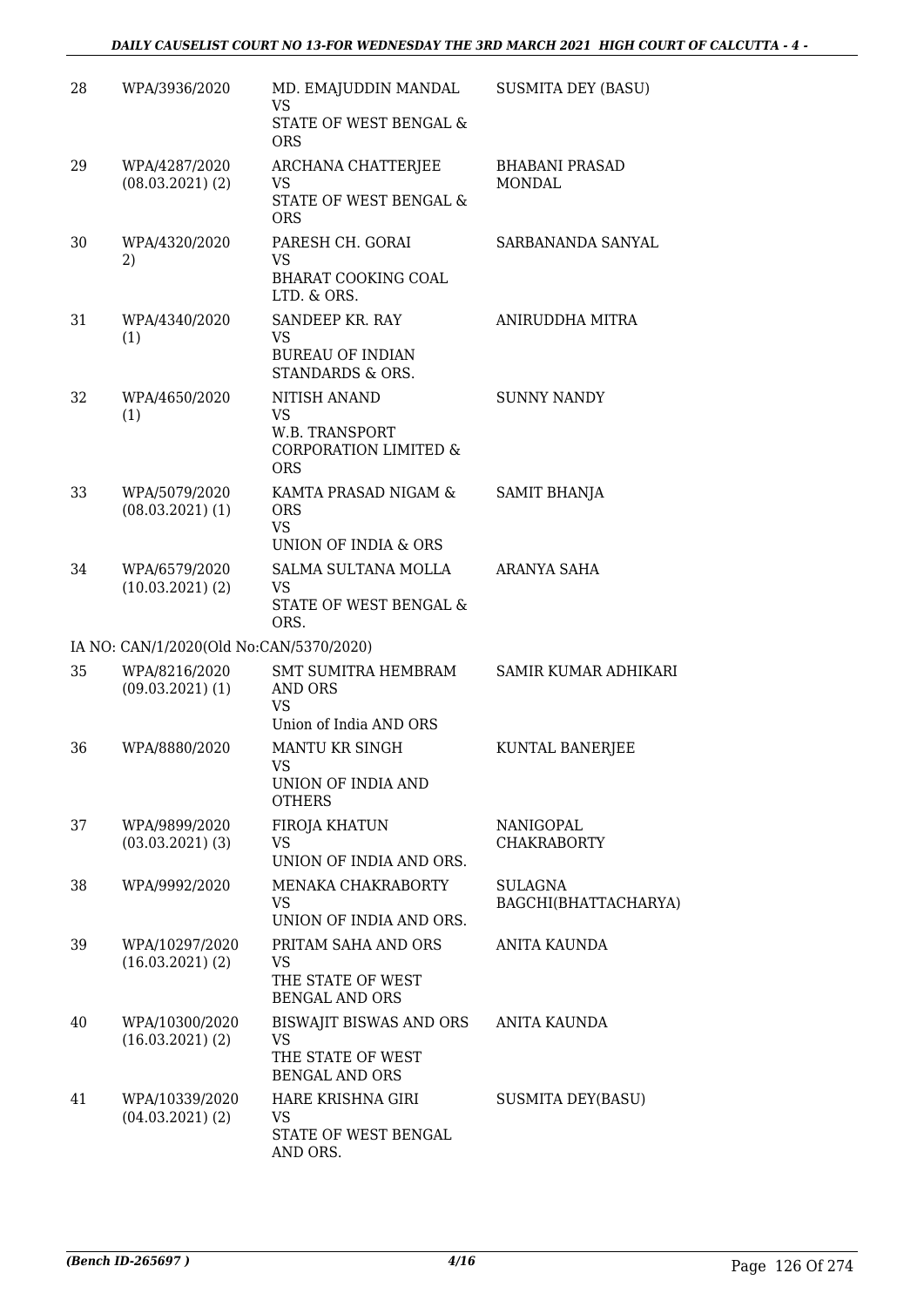|      | wt42 WPA/10341/2020                  | SAKTI PRASAD BHAKTA<br>VS<br>STATE OF WEST BENGAL<br>AND ORS.             | <b>SUSMITA DEY(BASU)</b> |
|------|--------------------------------------|---------------------------------------------------------------------------|--------------------------|
|      | wt43 WPA/10343/2020                  | MANORANJAN SHAMANTA<br><b>VS</b><br>STATE OF WEST BENGAL<br>AND ORS       | <b>SUSMITA DEY(BASU)</b> |
|      | wt44 WPA/10345/2020                  | <b>SUNIL KUMAR SAHOO</b><br><b>VS</b><br>STATE OF WEST BENGAL<br>AND ORS. | <b>SUSMITA DEY(BASU)</b> |
| wt45 | WPA/10347/2020                       | ASIT KUMAR MALLIK<br><b>VS</b><br>STATE OF WEST BENGAL<br>AND ORS.        | <b>SUSMITA DEY(BASU)</b> |
| wt46 | WPA/10349/2020                       | KAZI AZIZUL HAQUE<br><b>VS</b><br>STATE OF WEST BENGAL<br>AND ORS.        | <b>SUSMITA DEY(BASU)</b> |
|      | wt47 WPA/10354/2020                  | ASOKE KUMAR MANNA<br><b>VS</b><br>STATE OF WEST BENGAL<br>AND ORS.        | <b>SUSMITA DEY</b>       |
|      | wt48 WPA/10356/2020                  | RANJAN KUMAR GHOSAL<br><b>VS</b><br>STATE OF WEST BENGAL<br>AND ORS.      | <b>SUSMITA DEY</b>       |
|      | wt49 WPA/10357/2020                  | RASH BEHARI BERA<br><b>VS</b><br>STATE OF WEST BENGAL<br>AND ORS.         | <b>SUSMITA DEY BASU</b>  |
|      | wt50 WPA/10358/2020                  | KALLOL KUMAR MISHRA<br><b>VS</b><br>STATE OF WEST BENGAL<br>AND ORS.      | <b>SUSMITA DEY(BASU)</b> |
|      | wt51 WPA/10359/2020                  | AJIT KUMAR MANDAL<br><b>VS</b><br>STATE OF WEST BENGAL<br>AND ORS.        | <b>SUSMITA DEY</b>       |
|      | wt52 WPA/10360/2020                  | SAKTI PADA MONDAL<br><b>VS</b><br>STATE OF WEST BENGAL<br>AND ORS.        | <b>SUSMITA DEY BASU</b>  |
|      | wt53 WPA/10361/2020                  | <b>SK. AKBAR ALI</b><br><b>VS</b><br>STATE OF WEST BENGAL<br>AND ORS.     | <b>SUSMITA DEY(BASU)</b> |
| 54   | WPA/10340/2020<br>$(04.03.2021)$ (2) | SAKTIPADA MAHATO<br><b>VS</b><br>STATE OF WEST BENGAL<br>AND ORS.         | <b>SUSMITA DEY</b>       |
|      | wt55 WPA/10342/2020                  | <b>JOYDEV MONDAL</b><br><b>VS</b><br>STATE OF WEST BENGAL<br>AND ORS.     | <b>SUSMITA DEY</b>       |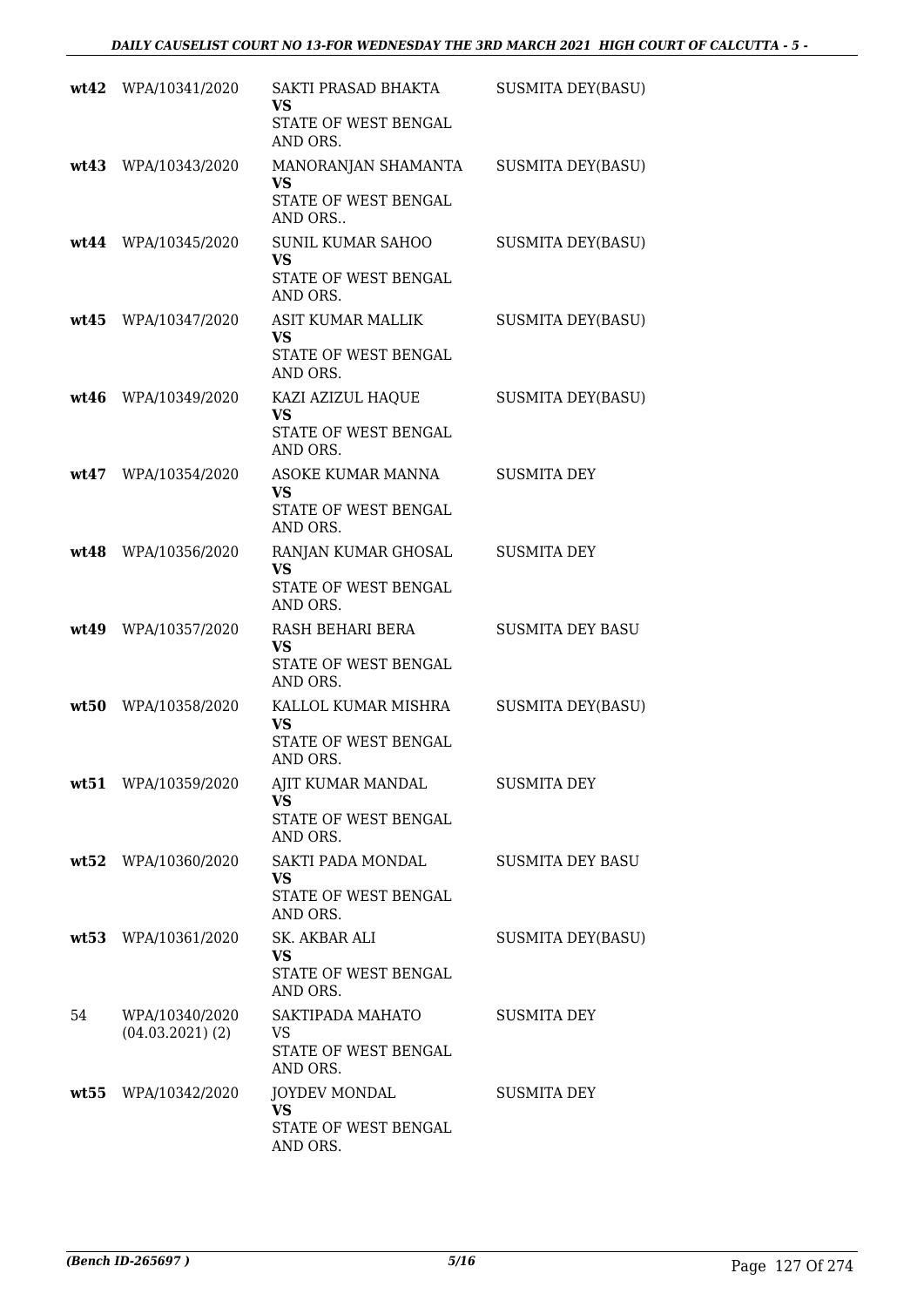|    | wt56 WPA/10344/2020                               | SUBRATA MAHAPATRA<br><b>VS</b><br>STATE OF WEST BENGAL<br>AND ORS.                  | <b>SUSMITA DEY</b>                     |
|----|---------------------------------------------------|-------------------------------------------------------------------------------------|----------------------------------------|
|    | wt57 WPA/10346/2020                               | DIPAK KUMAR DEY SARKAR<br><b>VS</b><br>STATE OF WEST BENGAL<br>AND ORS.             | <b>SUSMITA DEY</b>                     |
|    | wt58 WPA/10348/2020                               | PARBATI MAHATA<br><b>VS</b><br>STATE OF WEST BENGAL<br>AND ORS.                     | <b>SUSMITA DEY</b>                     |
|    | wt59 WPA/10350/2020                               | MRINAL KANTI JANA<br><b>VS</b><br>STATE OF WEST BENGAL<br>AND ORS.                  | <b>SUSMITA DEY</b>                     |
|    | wt60 WPA/10351/2020                               | <b>BHOLANATH BAG</b><br><b>VS</b><br>STATE OF WEST BENGAL<br>AND ORS.               | <b>SUSMITA DEY</b>                     |
| 61 | WPA/10940/2020<br>$(N.T.W.)$ (1)                  | ASIM KUMAR ACHARYA<br><b>VS</b><br>STATE OF WEST BENGAL<br>AND ORS.                 | <b>AMRITA CHEL</b>                     |
| 62 | WPA/11245/2020<br>$(N.T.W.)$ (2)<br>(Premptorily) | MUKUL CHANDRA BERA<br><b>VS</b><br>UNION OF INDIA AND ORS.                          | MISTHI SAHA                            |
| 63 | WPA/11372/2020<br>$(04.03.2021)$ (1)              | FATIK CHANDRA MONDAL<br><b>VS</b><br>STATE OF WEST BENGAL<br>AND ORS.               | SOUNAK BHATTACHARYA                    |
| 64 | WPA/11551/2020<br>(08.03.2021)                    | PULAK BARAN<br><b>CHAKRABORTY</b><br><b>VS</b><br>UNION OF INDIA AND ORS.           | UTTIYA RAY                             |
| 65 | WPA/11725/2020<br>$(08.03.2021)$ $(3)$            | HARU DAS AND ORS<br>VS.<br>STATE OF WEST BENGAL<br>AND ORS.                         | <b>SAGAR SINGH</b>                     |
| 66 | WPA/11776/2020<br>$(04.03.2021)$ (1)              | BANDANA PAN AND<br><b>OTHERS</b><br><b>VS</b><br>STATE OF WEST BENGAL<br>AND ORS.   | NITISH SMANTA                          |
| 67 | WPA/950/2021<br>$(05.03.2021)$ (1)                | SOMANGSU BHUSAN<br>SARKAR<br><b>VS</b><br>PUNJAB NATIONAL BANK<br><b>AND OTHERS</b> | Sobhan Majumder                        |
| 68 | WPA/1331/2021<br>(10.03.2021)(1)<br>(Premptorily) | RADHESHYAM PRASAD<br><b>VS</b><br>UNION OF INDIA AND ORS.                           | <b>TAPAN KUMAR</b><br><b>MAHAPATRA</b> |
| 69 | WPA/2069/2021<br>$(04.03.2021)$ (1)               | AKASH KUMAR CHOURASIA<br><b>VS</b><br>UNION OF INDIA AND ORS.                       | NILANJAN PAL                           |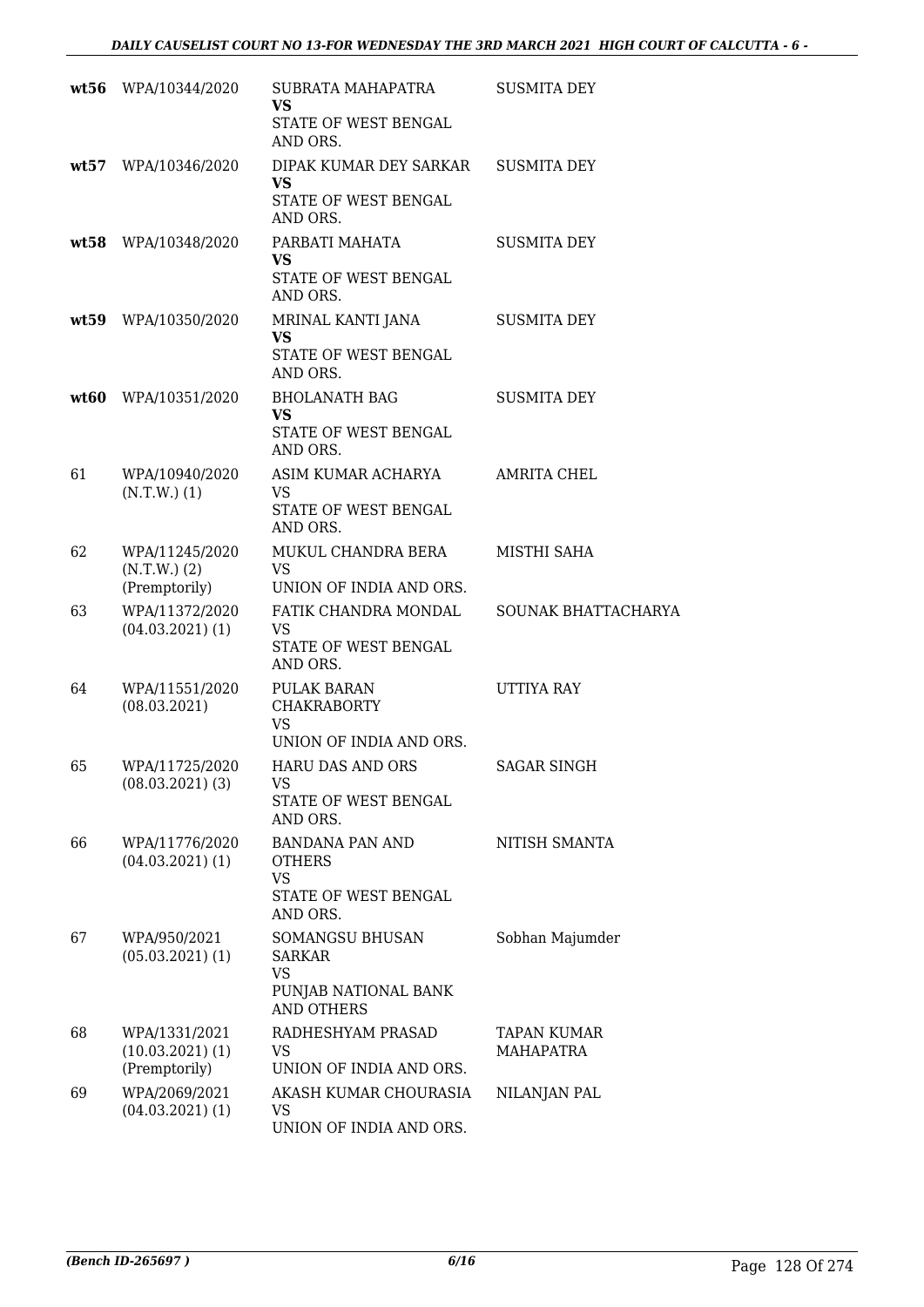| 70   | WPA/2118/2021<br>$(05.03.2021)$ $(1)$ | <b>INDRANIL GHOSH</b><br>VS<br>STATE OF WEST BENGAL                                                                                                                                           | <b>MANIKA ROY</b>          |
|------|---------------------------------------|-----------------------------------------------------------------------------------------------------------------------------------------------------------------------------------------------|----------------------------|
|      |                                       | AND ORS.                                                                                                                                                                                      |                            |
| 71   | WPA/2287/2021                         | MITHU DAI<br>VS                                                                                                                                                                               | MD KUTUBUDDIN              |
|      |                                       | STATE OF WEST BENGAL<br>AND ORS.                                                                                                                                                              |                            |
| 72   | WPA/2302/2021                         | ALL INDIA GENERAL<br><b>INSURANCE SC/ST</b><br><b>EMPLOYEES</b><br>PARISHAT(JAYAMURTHY)<br>AND ANR<br><b>VS</b><br><b>GENERAL INSURANCE</b><br>PUBLIC SECTOR<br><b>ASSOCIATION AND OTHERS</b> | <b>BASABI RAICHOUDHURY</b> |
| 73   | WPA/2306/2021                         | TOTAN CHOWDHURY AND<br><b>OTHERS</b><br><b>VS</b><br>STATE OF WEST BENGAL<br>AND ORS.                                                                                                         | <b>ALOKESH DALAI</b>       |
| 74   | WPA/2358/2021                         | PROSANTA MONDAL<br>VS<br>STATE OF WEST BENGAL<br>AND ORS.                                                                                                                                     | PRAMITA BANERJEE           |
| 75   | WPA/2470/2021<br>(1)                  | <b>SHANKER KUMAR</b><br><b>AGRAWAL</b><br>VS<br>COAL INDIA LIMITED AND<br><b>ORS</b>                                                                                                          | <b>SUMIT DAS</b>           |
| 76   | WPA/2612/2021<br>(1)                  | AJAY KUMAR MITRA<br><b>VS</b><br>PUNJAB NATIONAL BANK<br><b>AND OTHERS</b>                                                                                                                    | <b>DEBASIS SUR</b>         |
| 77   | WPA/2679/2021<br>(08.03.2021)(1)      | <b>SHARBANI BANERJEE</b><br>VS<br>COAL INDIA LIMITED AND<br><b>ORS</b>                                                                                                                        | <b>OISANI MUKHERJEE</b>    |
| 78   | WPA/3008/2021                         | TOTON GHOSH<br><b>VS</b><br>PUBLIC SERVICE<br><b>COMMISSION AND ORS</b>                                                                                                                       | <b>ARPA CHAKRABORTY</b>    |
| 79   | WPA/3043/2021<br>(1)                  | M/S P.C. DEY ENTERPRISE<br><b>AND ANR</b><br><b>VS</b><br>UNION OF INDIA AND ORS.                                                                                                             | DEBABRATA ROY              |
| wt80 | WPA/3048/2021                         | M/S DEBASISH NAG AND<br>ANR<br><b>VS</b><br>UNION OF INDIA AND ORS.                                                                                                                           | DEBABRATA RAY              |
| wt81 | WPA/3058/2021                         | M/S KARMAKAR<br><b>ENTERPRISE AND</b><br><b>ANOTHER</b><br><b>VS</b><br>UNION OF INDIA AND ORS.                                                                                               | DEBABRATA RAY              |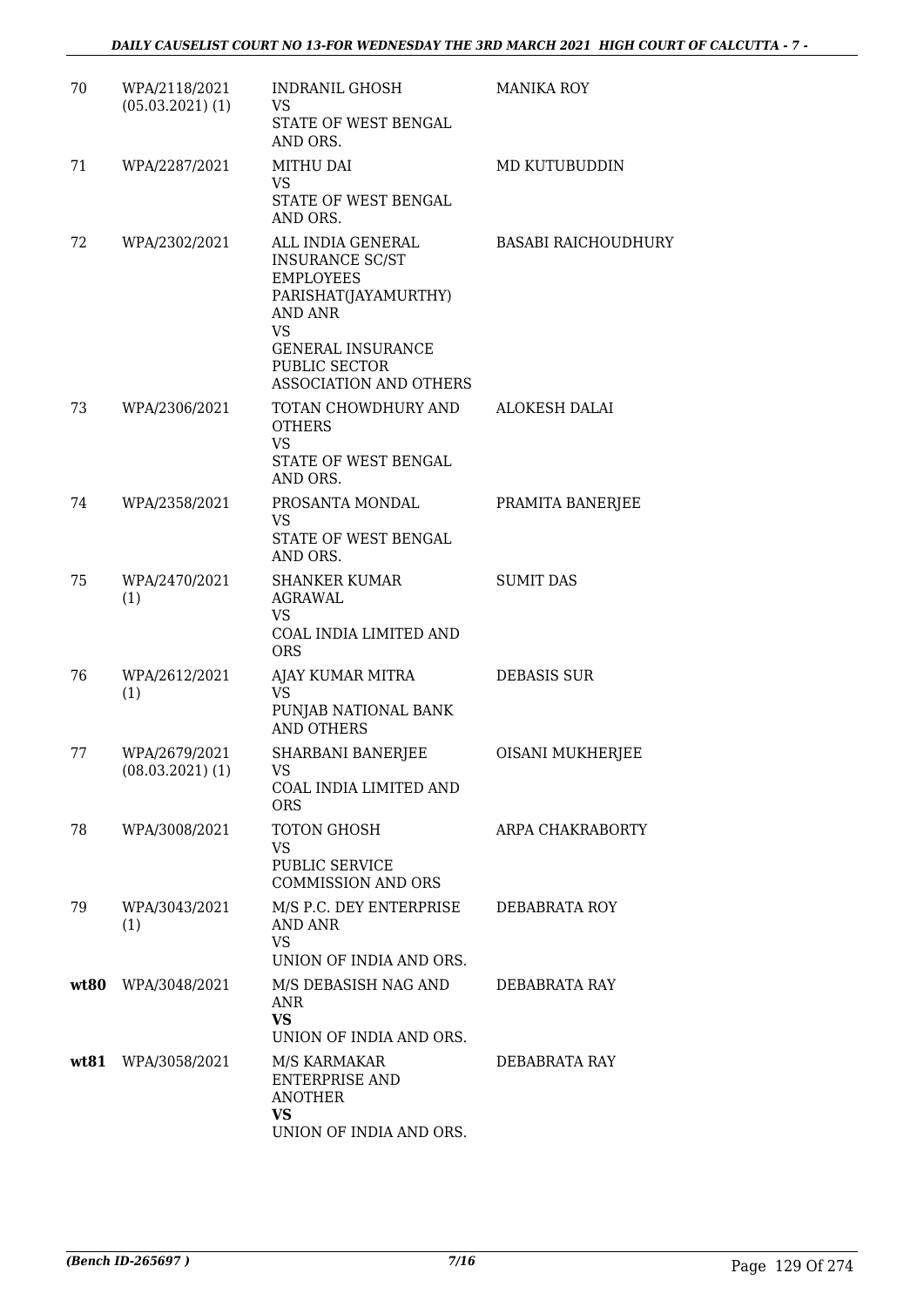| wt82 | WPA/3073/2021                         | M/S SHYAM SUNDAR<br><b>GHOSH</b><br>VS.<br>UNION OF INDIA AND ORS.                      | DEBABRATA ROY                   |
|------|---------------------------------------|-----------------------------------------------------------------------------------------|---------------------------------|
| wt83 | WPA/3085/2021                         | M/S JAGADISH CHANDRA<br><b>ADHIKARY AND ANR</b><br><b>VS</b><br>UNION OF INDIA AND ORS. | DEBABRATA RAY                   |
| 84   | WPA/3060/2021<br>(2)                  | <b>MAHENDRA KUMAR</b><br><b>VS</b><br>UNION OF INDIA AND ORS.                           | PRATIK MAJUMDER                 |
| 85   | WPA/3116/2021                         | <b>SUBHAJIT BAYEN</b><br><b>VS</b><br>UNION OF INDIA AND ORS.                           | MANISH KUMAR DAN                |
| 86   | WPA/3164/2021<br>(2)                  | POULAMI BHATTACHARYA<br><b>VS</b><br>UNION OF INDIA AND ORS.                            | KAMAL KANTA KAR                 |
| 87   | WPA/3219/2021<br>(08.03.2021)         | <b>MANAS HALDER</b><br><b>VS</b><br>UNION OF INDIA AND ORS.                             | <b>ARPAN SINHA</b>              |
| 88   | WPA/3383/2021<br>(08.03.2021)         | NIRBHAY LODH<br><b>VS</b><br><b>UCO BANK</b>                                            | MITUL CHAKRABORTY               |
| 89   | WPA/3551/2021<br>(09.03.2021)         | DHIRENDRA NATH<br><b>MONDAL</b><br><b>VS</b><br>STATE OF WEST BENGAL<br>AND ORS.        | <b>SUSMITA DEY(BASU)</b>        |
| 90   | WPA/3554/2021<br>(09.03.2021)         | NABA KUMAR GHOSH<br>VS<br>UNION OF INDIA AND ORS.                                       | <b>SUSMITA DEY (BASU)</b>       |
| 91   | WPA/3677/2021                         | <b>SITA RAM SHAW</b><br><b>VS</b><br>UNION OF INDIA AND ORS.                            | ARPA CHAKRABORTY                |
| 92   | WPA/3726/2021<br>$(04.03.2021)$ (1)   | SOSTI JANA MANDAL<br>@SOSTI JANA<br><b>VS</b><br>STATE OF WEST BENGAL<br>AND ORS.       | PARTHA SARATHI<br>MONDAL        |
| 93   | WPA/3901/2021<br>(1)                  | <b>ASRAF ALI AND ORS</b><br><b>VS</b><br>STATE OF WEST BENGAL<br>AND ORS.               | <b>BITASOK BANERJEE</b>         |
| 94   | WPA/4024/2021<br>(1)                  | UTAM BATABYAL<br><b>VS</b><br>PASCHIM BANGA GRAMIN<br><b>BANK AND OTHERS</b>            | <b>NEIL BASU</b>                |
| 95   | WPA/4091/2021<br>$(04.03.2021)$ $(1)$ | DILIP KUMAR GANGULY<br><b>VS</b><br><b>BANGIYA GRAMIN VIKASH</b><br><b>BANK</b>         | KMAKSHYA PRASAD<br>MUKHOPADHYAY |
| 96   | WPA/4326/2021<br>(1)                  | <b>RAHUL SARKAR</b><br><b>VS</b><br>THE UNION OF INDIA AND<br><b>ORS</b>                | <b>SOMRAJ DHAR</b>              |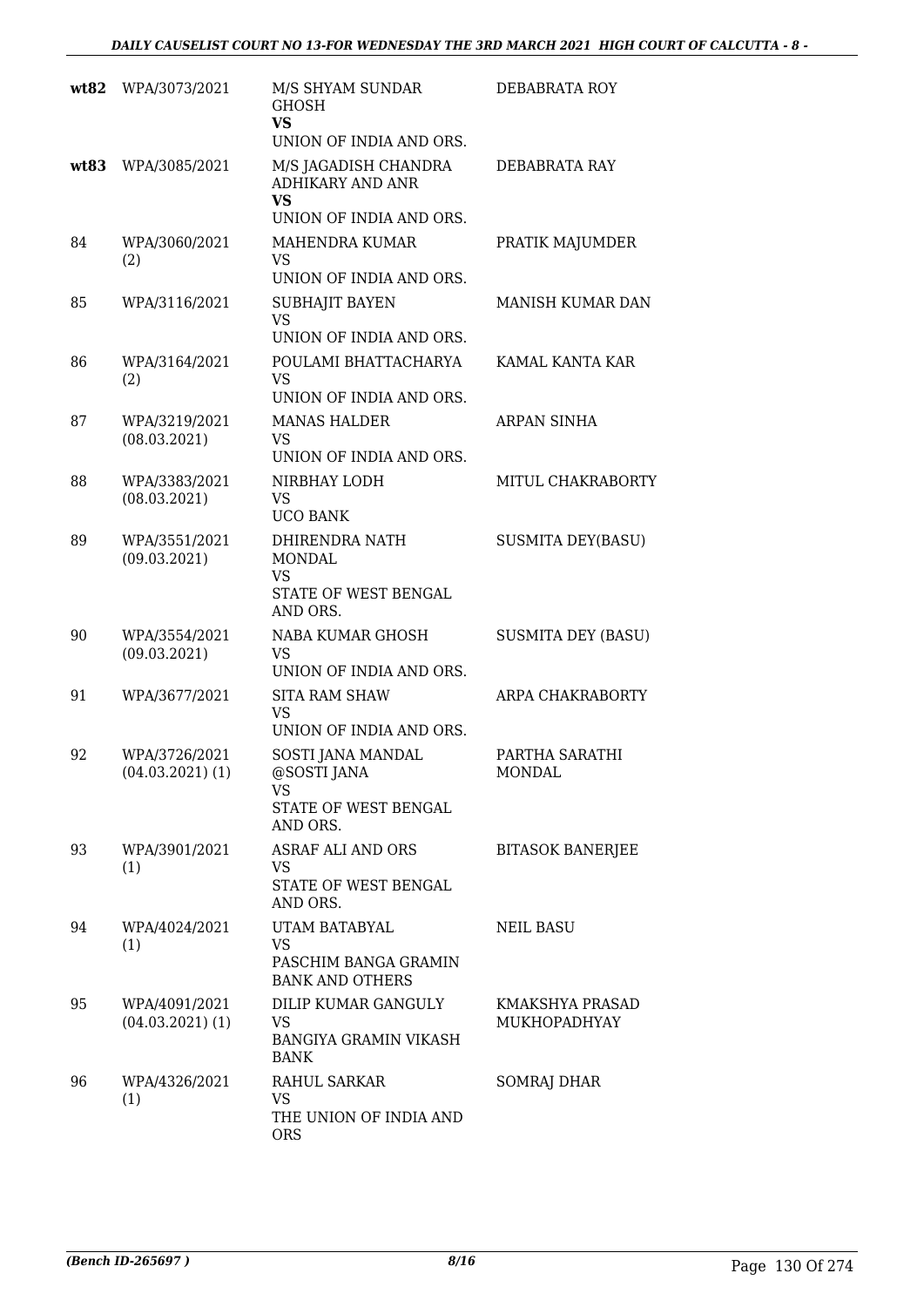| 97  | WPA/4510/2021<br>(1)                  | TAPAS KUMAR KUNDU AND<br>ORS.<br><b>VS</b><br>STATE OF WEST BENGAL<br>AND ORS.                                               | <b>RAJESH NASKAR</b>                 |
|-----|---------------------------------------|------------------------------------------------------------------------------------------------------------------------------|--------------------------------------|
| 98  | WPA/4587/2021<br>$(05.03.2021)$ $(1)$ | <b>ARNAB SEN</b><br><b>VS</b><br>UNION OF INDIA AND ORS.                                                                     | DIPANKAR PAL                         |
| 99  | WPA/4602/2021<br>$(05.03.2021)$ $(1)$ | RATNA MONDAL<br><b>VS</b><br>UNION OF INDIA AND ORS.                                                                         | SAMARENDRA NATH<br><b>BISWAS</b>     |
| 100 | WPA/4614/2021<br>(1)                  | MAINUDDIN SARDAR<br><b>VS</b><br>INSPECTOR GENERAL, FTR<br>HEADQUARTERS BORDER<br><b>SECURITY FORCE AND</b><br><b>OTHERS</b> | <b>SUBHAM GHOSH</b>                  |
| 101 | WPA/4626/2021<br>(1)                  | SUMAN CHAKRABORTY<br><b>AND ANR</b><br><b>VS</b><br>BHARAT SANCHAR NIGAM<br>LTD AND ORS                                      | MAHABOOB AHMED                       |
| 102 | WPA/4683/2021<br>(1)                  | <b>BIBRATA BISWAS</b><br><b>VS</b><br>UNION OF INDIA AND ORS.                                                                | PRATIK MAJUMDER                      |
| 103 | WPA/4692/2021<br>(04.03.2021)         | YER LATIB MOLLA AND<br><b>OTHERS</b><br>VS<br>THE GOVERNMENT OF<br>WEST BENGAL AND<br><b>OTHERS</b>                          | PRAMITA BANERJEE                     |
| 104 | WPA/4917/2021<br>(1)                  | <b>ALLMAMUN HOQUE</b><br>VS<br>STATE OF WEST BENGAL<br>AND ORS.                                                              | <b>SWARVANU SAHA</b>                 |
| 105 | WPA/4935/2021<br>(1)                  | KOYALA MAZDOOR<br><b>CONGRESS</b><br><b>VS</b><br>UNION OF INDIA AND ORS.                                                    | SABYASACHI<br><b>CHATTERJEE</b>      |
| 106 | WPA/5036/2021                         | <b>DINESH MAHATO</b><br>VS<br>STATE OF WEST BENGAL<br>AND ORS.                                                               | ASHIS KUMAR PAUL                     |
| 107 | WPA/5166/2021                         | ANIMESH SAHA<br><b>VS</b><br>STATE OF WEST BENGAL<br>AND ORS.                                                                | <b>KARUNAMOYEE</b><br><b>SAMANTA</b> |
| 108 | WPA/5244/2021                         | PINAKI DAS AND OTHERS<br><b>VS</b><br>STATE OF WEST BENGAL<br>AND ORS.                                                       | SAKTIPADA JANA                       |
| 109 | WPA/5254/2021<br>$(05.03.2021)$ (1)   | <b>MAYARUN BIBI</b><br>VS<br>UNION OF INDIA AND ORS.                                                                         | <b>BEANZIR SHAIKH</b>                |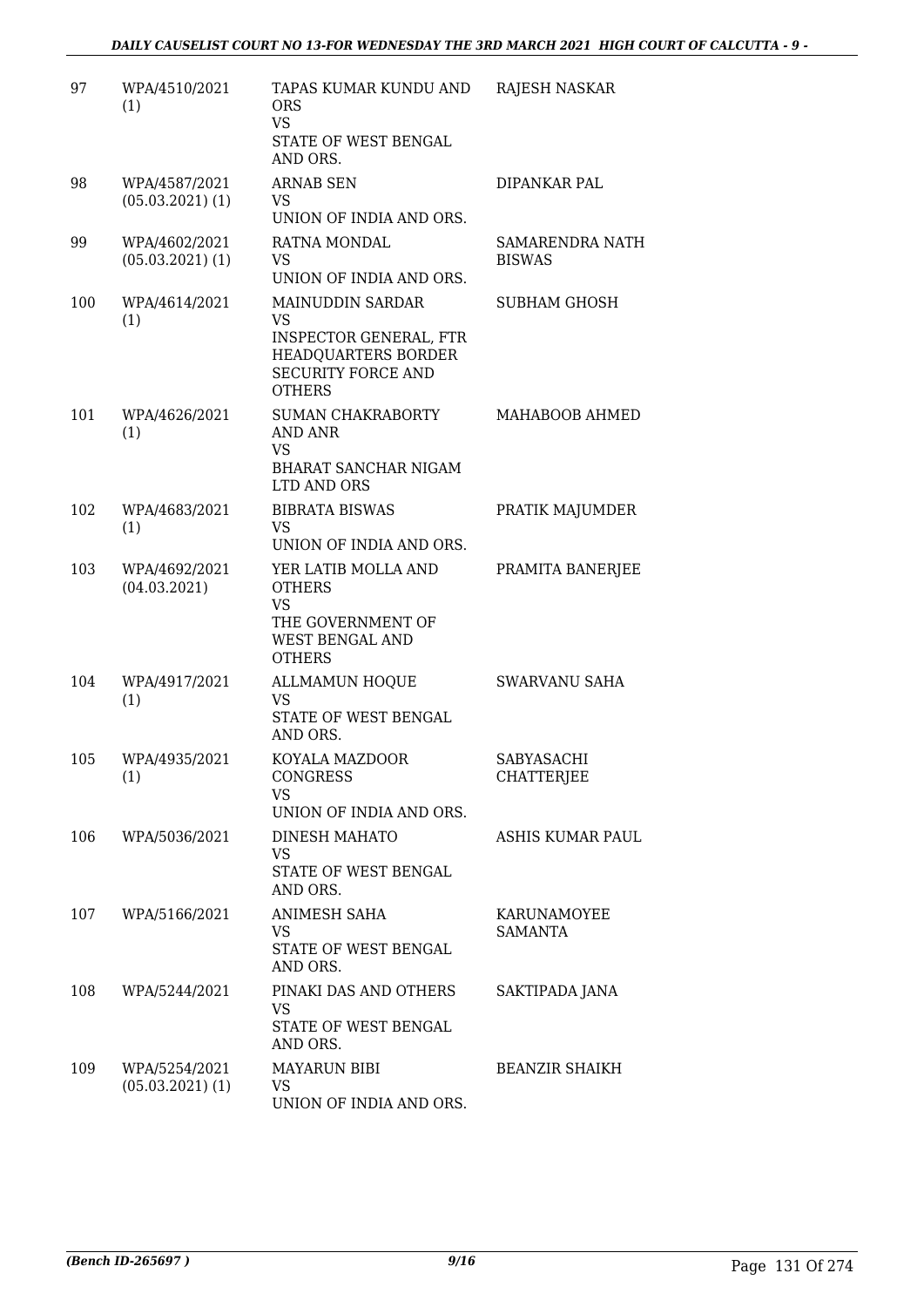| 110 | WPA/5329/2021<br>$(05.03.2021)$ (1)  | ANWESHA GANGULY<br><b>BANERJEE AND ORS</b><br>VS<br>STATE OF WEST BENGAL<br>AND ORS.                        | <b>SUMAN BANERJEE</b>                       |
|-----|--------------------------------------|-------------------------------------------------------------------------------------------------------------|---------------------------------------------|
| 111 | WPA/5377/2021<br>(At 11.00 A.M.) (1) | MADHUSUDAN DATTA AND ARPAN GUHA<br><b>OTHERS</b><br><b>VS</b><br>STATE OF WEST BENGAL<br>AND ORS.           |                                             |
| 112 | WPA/5460/2021                        | <b>BOSE INSTITUTE</b><br>PENSIONERS WELFARE<br>ASSOCIATION AND ANR.<br>VS<br>THE BOSE INSTITUTE AND<br>ORS. | ASWINI BERA                                 |
| 113 | WPA/5491/2021                        | SAIKAT PAL @ SAIKAT<br><b>ADHIKARY</b><br><b>VS</b><br>STATE OF WEST BENGAL<br>AND ORS.                     | DEBANSHU GHORAI                             |
| 114 | WPA/5564/2021                        | SHIBNATH DAS<br><b>VS</b><br>STATE OF WEST BENGAL<br>AND ORS.                                               | MD. AHSANUZZAMAN                            |
| 115 | WPA/5727/2021                        | <b>SANJOY SEN</b><br>VS.<br>THE STATE OF WEST<br><b>BENGAL AND ORS</b>                                      | <b>MANI SHANKAR</b><br><b>CHATTOPADHYAY</b> |
| 116 | WPA/5744/2021                        | <b>SABINA KHATUN</b><br><b>VS</b><br>STATE OF WEST BENGAL<br>AND ORS.                                       | <b>MD MOSIAR RAHAMAN</b>                    |
| 117 | WPA/5770/2021                        | DULAL CHANDRA PAUL<br>VS.<br>STATE OF WEST BENGAL<br>AND ORS.                                               | <b>SANKAR PAUL</b>                          |
| 118 | WPA/5778/2021                        | SUDIPTA KARMAKAR AND<br><b>ORS</b><br>VS<br>STATE OF WEST BENGAL<br>AND ORS.                                | DIBYENDU CHATTERJEE                         |
| 119 | WPA/5886/2021                        | MD NASIRUDDIN AND ORS<br><b>VS</b><br>STATE OF WEST BENGAL<br>AND ORS.                                      | HARADHAN MONDAL                             |
| 120 | WPA/5915/2021                        | DHARAMDEO RAY<br><b>VS</b><br>UNION OF INDIA AND ORS.                                                       | DEBASISH KUNDU                              |
| 121 | WPA/6056/2021                        | <b>CHINA DAS</b><br><b>VS</b><br>STATE OF WEST BENGAL<br>AND ORS.                                           | SIDDHADEV ADAK                              |
|     |                                      | <b>MOTION GROUP - V</b>                                                                                     |                                             |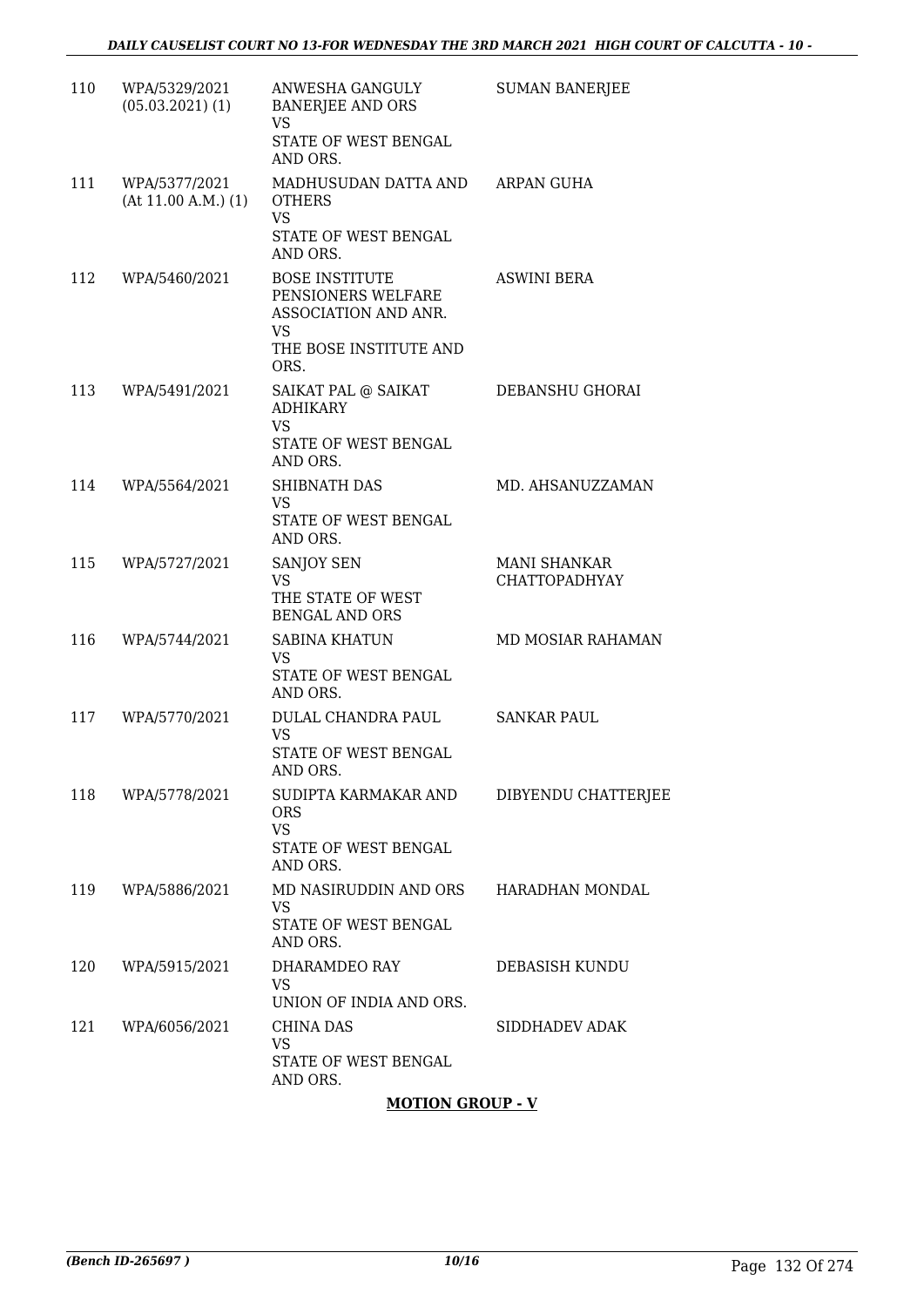| 122 | WPA/24902/2015<br>$(04.03.2021)$ (3) | UMA SAHA (BANIK)<br><b>VS</b><br>STATE OF WEST BENGAL &                              | <b>HUSN ARA BEGUM</b>       |
|-----|--------------------------------------|--------------------------------------------------------------------------------------|-----------------------------|
| 123 | WPA/14358/2016                       | <b>ORS</b><br>MOUMITA CHACKRABORTY<br>& ANR                                          | A. BHATTACHARYYA            |
|     |                                      | <b>VS</b><br>STATE OF WEST BENGAL &<br><b>ORS</b>                                    |                             |
| 124 | WPA/23823/2016                       | CHANCHAL DAS & ANR<br><b>VS</b><br>STATE OF WEST BENGAL                              | <b>ARIJIT BERA</b>          |
| 125 | WPA/14738/2018                       | KARTICK CHANDRA GAYEN<br><b>VS</b><br>STATE OF WEST BENGAL &<br><b>ORS</b>           | SUDARSHAN GHOSH             |
| 126 | WPA/24119/2018<br>$(04.03.2021)$ (!) | CHANDRA MAHATO<br><b>VS</b><br>STATE OF WEST BENGAL &<br><b>ORS</b>                  | <b>VIVEKANANDA BAURI</b>    |
| 127 | WPA/25409/2018<br>(1)                | <b>MANAB MAITY</b><br><b>VS</b><br><b>STATE OF WEST BENGAL &amp;</b><br><b>ORS</b>   | SANATAN PANJA               |
| 128 | WPA/6396/2019<br>$(04.03.2021)$ (!)  | <b>SUJIT RAJBANSHI</b><br><b>VS</b><br>STATE OF WEST BENGAL &<br><b>ORS</b>          | UJANI PAL SAMANTA           |
| 129 | WPA/6397/2019<br>$(04.03.2021)$ (!)  | RAJA RAJBANSHI<br><b>VS</b><br>STATE OF WEST BENGAL &<br><b>ORS</b>                  | UJANI PAL SAMANTA           |
| 130 | WPA/6511/2019                        | DILIP GHOSH<br><b>VS</b><br>STATE OF WEST BENGAL &<br><b>ORS</b>                     | <b>SOUMYADEEP BISWAS</b>    |
| 131 | WPA/15214/2019                       | BISWANATH MONDAL<br>VS<br>STATE OF WEST BENGAL &<br><b>ORS</b>                       | <b>SARDA SHA</b>            |
| 132 | WPA/19886/2019                       | PRATIMA RANI KHANRA<br>(MONDAL)<br><b>VS</b><br>STATE OF WEST BENGAL &<br><b>ORS</b> | SUBHRANGSU PANDA            |
| 133 | WPA/19889/2019                       | MIRA RANI MONDAL<br>VS<br>STATE OF WEST BENGAL &<br><b>ORS</b>                       | SUBHARANGSU PANDA           |
| 134 | WPA/1179/2020                        | GOLABATI NIBEDITA<br>S.G.S.Y. SWANIRVAR<br><b>GOSTHI &amp; ANR</b><br><b>VS</b>      | LAKSHMINATH<br>BHATTACHARYA |
|     |                                      | STATE OF WEST BENGAL &<br><b>ORS</b>                                                 |                             |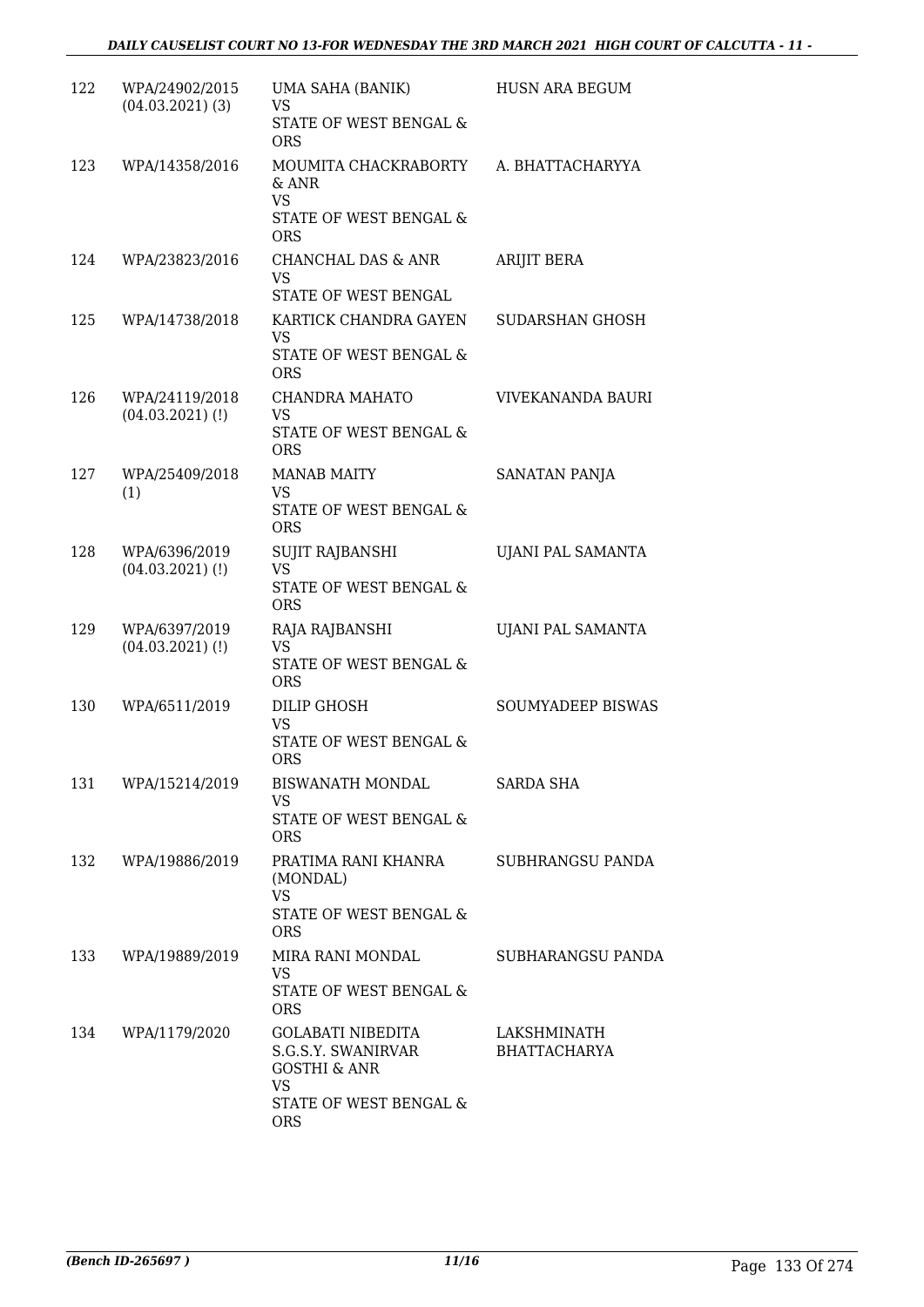| 135 | WPA/2443/2020                           | <b>BIJLI KHATUN &amp; ORS</b><br><b>VS</b><br>STATE OF WEST BENGAL &<br><b>ORS</b>      | <b>MASUD MALLIK</b>   |
|-----|-----------------------------------------|-----------------------------------------------------------------------------------------|-----------------------|
| 136 | WPA/4088/2020                           | ANIMESH DAS & ANR<br><b>VS</b><br>STATE OF WEST BENGAL &<br><b>ORS</b>                  | TANUJA BASAK          |
| 137 | WPA/4095/2020<br>$(09.03.2021)$ $(1)$   | SMT GANGAMANI BAGDI<br><b>VS</b><br>STATE OF WEST BENGAL &<br><b>ORS</b>                | <b>SOUMI KUNDU</b>    |
| 138 | WPA/5212/2020                           | SUPARNA MAITY & ORS<br><b>VS</b><br>STATE OF WEST BENGAL &<br><b>ORS</b>                | JAYANTA KUMAR DUTTA   |
| 139 | WPA/5213/2020                           | SONALI MAITY MULA & ORS<br><b>VS</b><br>STATE OF WEST BENGAL &<br><b>ORS</b>            | <b>JAYANTA DUTTA</b>  |
| 140 | WPA/6799/2020<br>(1)                    | CHANDRA SEKHAR PANDIT<br><b>VS</b><br>STATE OF WEST BENGAL &<br><b>ORS</b>              | SANDIP KUMAR MONDAL   |
|     | IA NO: CAN/1/2020(Old No:CAN/5759/2020) |                                                                                         |                       |
| 141 | WPA/8879/2020                           | LALITA ROY AND ANR<br><b>VS</b><br>THE STATE OF WEST<br><b>BENGAL AND ORS</b>           | PAPIYA CHATTOPADHYAY  |
| 142 | WPA/9698/2020<br>(11.03.2021)           | <b>SANGEETA</b><br><b>ROYCHOUDHURY</b><br><b>VS</b><br>STATE OF WEST BENGAL<br>AND ORS. | DIP JYOTI CHAKRABORTY |
| 143 | WPA/9704/2020<br>(11.03.2021)           | SANGEETA ROY<br>CHOUDHURY(SARKAR)<br><b>VS</b><br>STATE OF WEST BENGAL<br>AND ORS.      | DIP JYOTI CHAKRABORTY |
| 144 | WPA/10041/2020                          | MAMANI BHANJA BARMAN<br><b>VS</b><br>STATE OF WEST BENGAL<br>AND ORS.                   | DILIP SARKAR          |
| 145 | WPA/10096/2020                          | R K M SAROWAR JAHAN<br><b>VS</b><br>STATE OF WEST BENGAL<br>AND ORS.                    | <b>TANUJA BASAK</b>   |
| 146 | WPA/10328/2020                          | CHITTARANJAN<br><b>PARAMANIK</b><br><b>VS</b><br>STATE OF WEST BENGAL<br>AND ORS.       | ANJAN BHATTACHARYA    |
| 147 | WPA/10399/2020                          | TULSI PAUL(BASAK)<br><b>VS</b><br>STATE OF WEST BENGAL<br>AND ORS.                      | PAPIYA CHATTOPADHYAY  |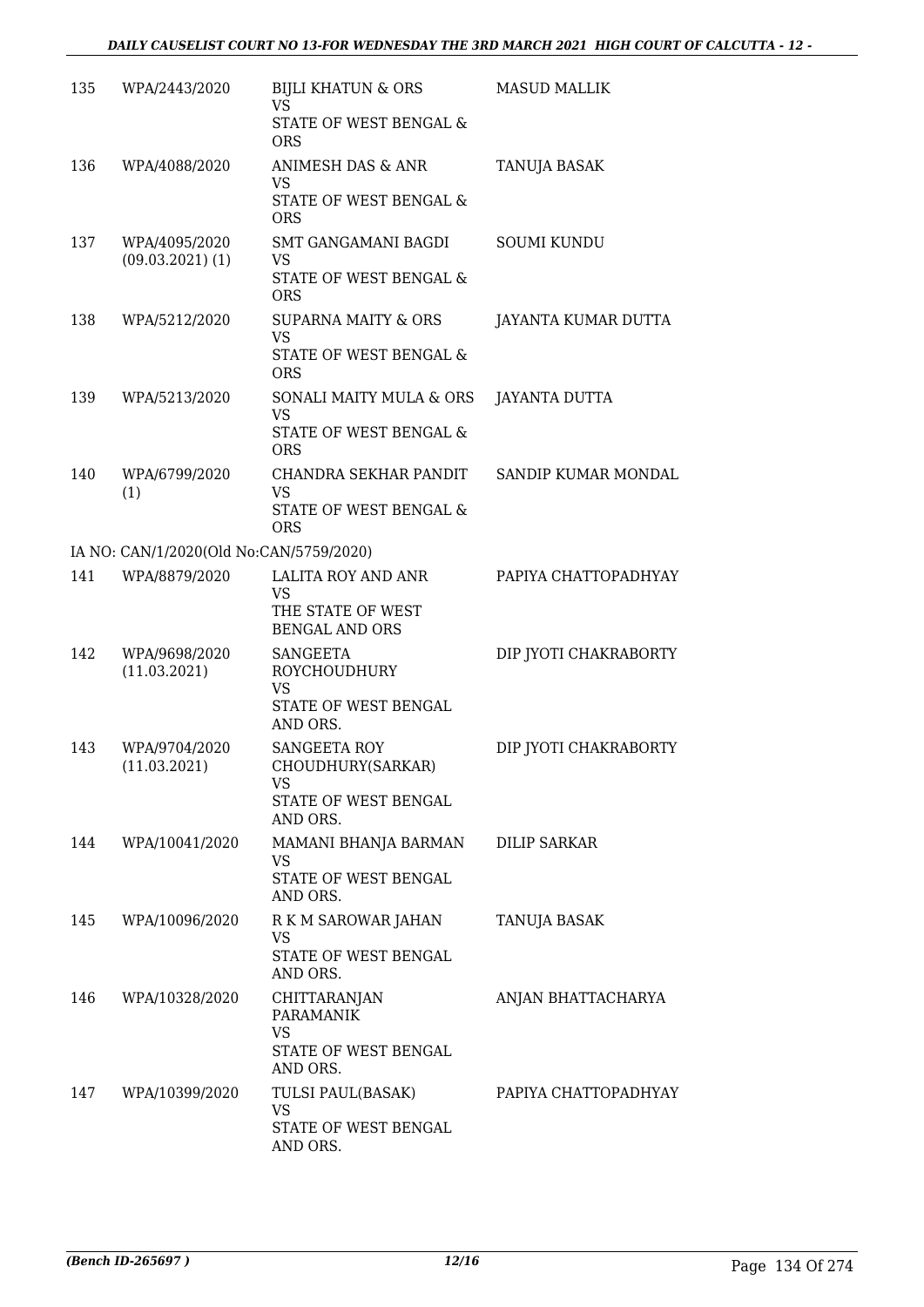#### *DAILY CAUSELIST COURT NO 13-FOR WEDNESDAY THE 3RD MARCH 2021 HIGH COURT OF CALCUTTA - 13 -*

| 148 | WPA/11092/2020                      | FIROZ SARKAR<br><b>VS</b><br>State of West Bengal                                   | <b>GOLAM NURE IMROHI</b>        |
|-----|-------------------------------------|-------------------------------------------------------------------------------------|---------------------------------|
| 149 | WPA/11779/2020                      | PAMPA PAN AND ORS<br><b>VS</b><br>STATE OF WEST BENGAL<br>AND ORS.                  | <b>ABHINABA DAN</b>             |
| 150 | WPA/11803/2020                      | <b>MANGAL MAITY</b><br><b>VS</b><br>STATE OF WEST BENGAL<br>AND ORS.                | RAMA HALDAR                     |
| 151 | WPA/11805/2020                      | <b>RATAN MAITY</b><br><b>VS</b><br>STATE OF WEST BENGAL<br>AND ORS.                 | RAMA HALDAR                     |
| 152 | WPA/482/2021                        | MAMTAJ BIBI<br><b>VS</b><br>STATE OF WEST BENGAL<br>AND ORS.                        | MD. GOLAM NURE<br><b>IMROHI</b> |
| 153 | WPA/2934/2021<br>$(04.03.2021)$ (1) | SABIRUDDIN SANA<br>VS<br>STATE OF WEST BENGAL<br>AND ORS.                           | SK. MOINUDDIN                   |
| 154 | WPA/3028/2021<br>$(04.03.2021)$ (2) | BELA RANI SAMANTA AND<br><b>ORS</b><br>VS.<br>STATE OF WEST BENGAL<br>AND ORS.      | ZIAUL HAQUE                     |
| 155 | WPA/3602/2021                       | <b>ABHIJIT DAS</b><br><b>VS</b><br>STATE OF WEST BENGAL<br>AND ORS.                 | SURYASARATHI BASU               |
| 156 | WPA/4218/2021<br>(04.03.2021)       | ABDUL CHHAMAD MALITA<br>AND ORS<br><b>VS</b><br>STATE OF WEST BENGAL<br>AND ORS.    | TIRTHANKAR ROY                  |
| 157 | WPA/4658/2021<br>$(04.03.2021)$ (1) | MD. JANAB ALI<br>VS<br>THE STATE OF WEST<br><b>BENGAL AND ORS</b>                   | ANJAN BHATTACHARYA              |
| 158 | WPA/5207/2021<br>(15.03.2021)       | MITHU LET RAJBHAR @<br>MITHU LET<br><b>VS</b><br>STATE OF WEST BENGAL<br>AND ORS.10 | PROSENJIT MUKHERJEE             |
| 159 | WPA/5726/2021                       | BIJAY ROY AND OTHERS<br>VS.<br>STATE OF WEST BENGAL<br>AND ORS.                     | SUDIP SARKAR                    |
| 160 | WPA/5752/2021                       | <b>AJOY BARUI</b><br>VS.<br>STATE OF WEST BENGAL<br>AND ORS.                        | SUJIT KUMAR RATH                |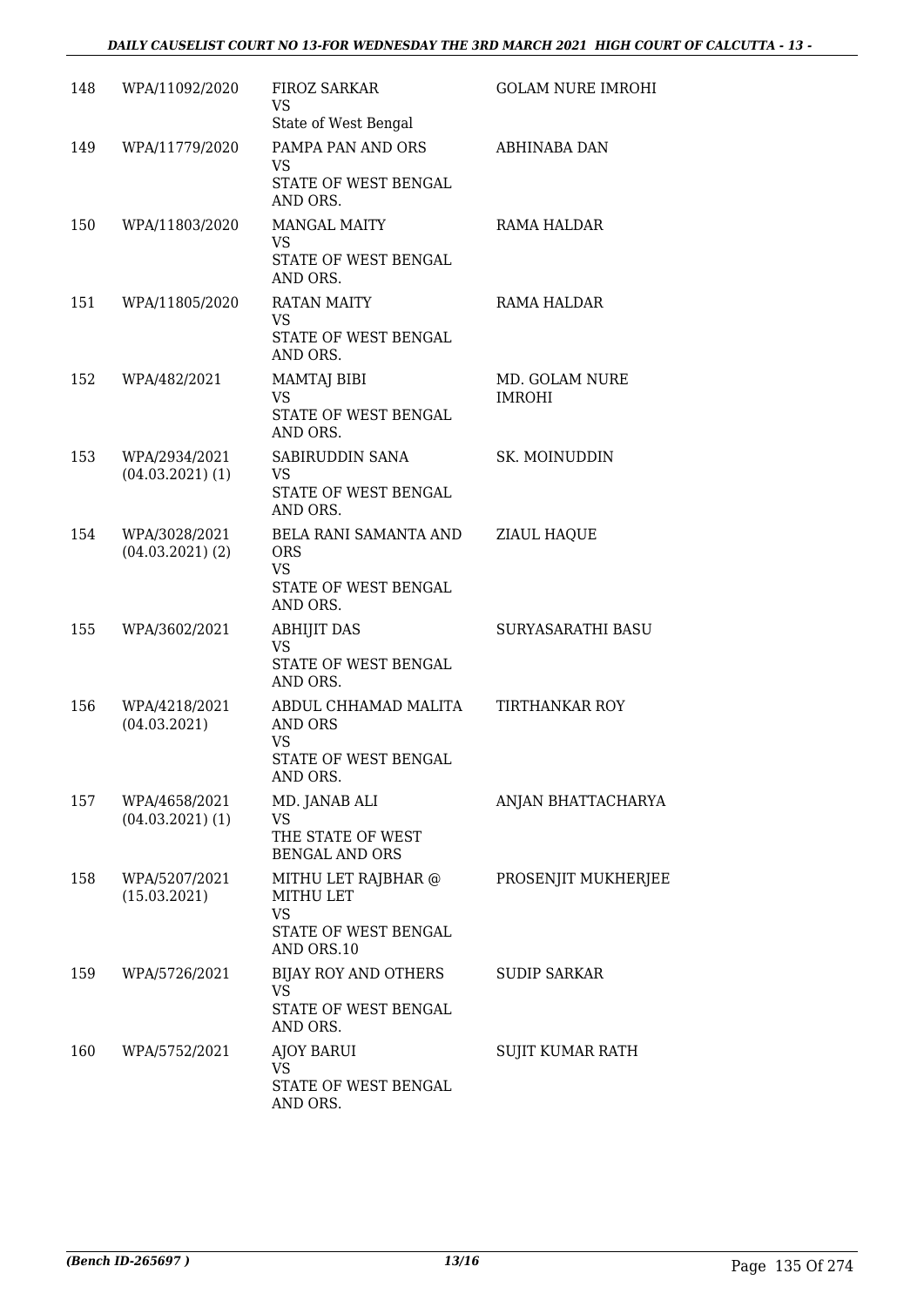| 161 | WPA/5769/2021                                     | SADANANDA BHOWMICK<br>VS                                                                                    | PINTU KARAR                    |
|-----|---------------------------------------------------|-------------------------------------------------------------------------------------------------------------|--------------------------------|
|     |                                                   | STATE OF WEST BENGAL<br>AND ORS.                                                                            |                                |
|     |                                                   | <b>HEARING ASSIGNED</b>                                                                                     |                                |
| 162 | WPA/4744/2018                                     | NIRUPAM SAHA<br><b>VS</b><br>UNION OF INDIA & ORS                                                           | SUDIPTA DASGUPTA               |
|     | wt163 WPA/4745/2018                               | SANTOSH KUMAR ROY<br><b>VS</b><br><b>UNION OF INDIA &amp; ORS</b>                                           | SUDIPTA DASGUPTA               |
| 164 | WPA/13095/2018<br>$(Gr.-III)$ (3)<br>(17.03.2021) | C.D. EQUIFINANCE PRIVATE AJAY GAGGAR<br><b>LIMITED</b><br><b>VS</b><br>STATE OF WEST BENGAL &<br><b>ORS</b> |                                |
|     |                                                   | IA NO: CAN/1/2018(Old No:CAN/5793/2018), CAN/3/2020(Old No:CAN/708/2020)                                    |                                |
| 165 | WPA/19173/2018<br>$(Gr.-III)$                     | BALLY JUTE COMPANY<br>LIMITED<br><b>VS</b><br>STATE OF WEST BENGAL &<br><b>ORS</b>                          | A. K. SHAW                     |
| 166 | WPA/4427/2019<br>$(Gr.-III)$                      | <b>BALLY JUTE COMPANY</b><br><b>LIMITED</b><br><b>VS</b><br>STATE OF WEST BENGAL &<br><b>ORS</b>            | <b>ANANTA KUMAR SHAW</b>       |
| 167 | WPA/9758/2019<br>$(Gr. - IX)$                     | LOUDON PROPERTIES (P)<br><b>LIMITED &amp; ANR</b><br><b>VS</b><br><b>CESC LIMITED &amp; ORS</b>             | <b>SWADIN PAN</b>              |
|     | IA NO: CAN/1/2019(Old No:CAN/9474/2019)           |                                                                                                             |                                |
|     |                                                   | <b>HEARING</b>                                                                                              |                                |
| 168 | WPA/924/2009<br>$(Gr.-VI)$ $(3)$                  | SUBIR BHATTACHARJEE<br><b>VS</b><br>STATE OF WEST BENGAL &<br><b>ORS</b>                                    | JASOBANTA RAKSHIT              |
|     |                                                   | IA NO: CAN/1/2010(Old No:CAN/2267/2010), CAN/2/2015(Old No:CAN/4526/2015)                                   |                                |
| 169 | WPA/19270/2012<br>$(Gr.-VI)$ $(2)$                | JYOTIRMOY MITRA<br><b>VS</b><br>D V C & ORS                                                                 | ANIMESH<br><b>BHATTACHARYA</b> |
|     | IA NO: CAN/1/2020(Old No:CAN/1000/2020)           |                                                                                                             |                                |
| 170 | WPA/20544/2015                                    | PURNA CHANDRA SARKAR<br><b>VS</b><br><b>BANGIYA GRAMIN VIKASH</b>                                           | <b>SUMITA SHAW</b>             |
|     |                                                   | <b>BANK &amp; ORS</b>                                                                                       |                                |
|     |                                                   | IA NO: CAN/1/2019(Old No:CAN/12708/2019), CAN/2/2020, CAN/3/2020                                            |                                |
| 171 | WPA/4702/2016<br>$(Gr. - V)$                      | PASHUPATI MANDAL<br><b>VS</b><br>STATE OF WEST BENGAL                                                       | CHITTARANJAN BHUNIA            |
| 172 | WPA/21557/2016<br>(2)                             | NAGENDRANATH MURMU<br><b>VS</b><br><b>INDIAN OVERSEAS BANK &amp;</b><br><b>ORS</b>                          | CHITTAPRIYA GHOSH              |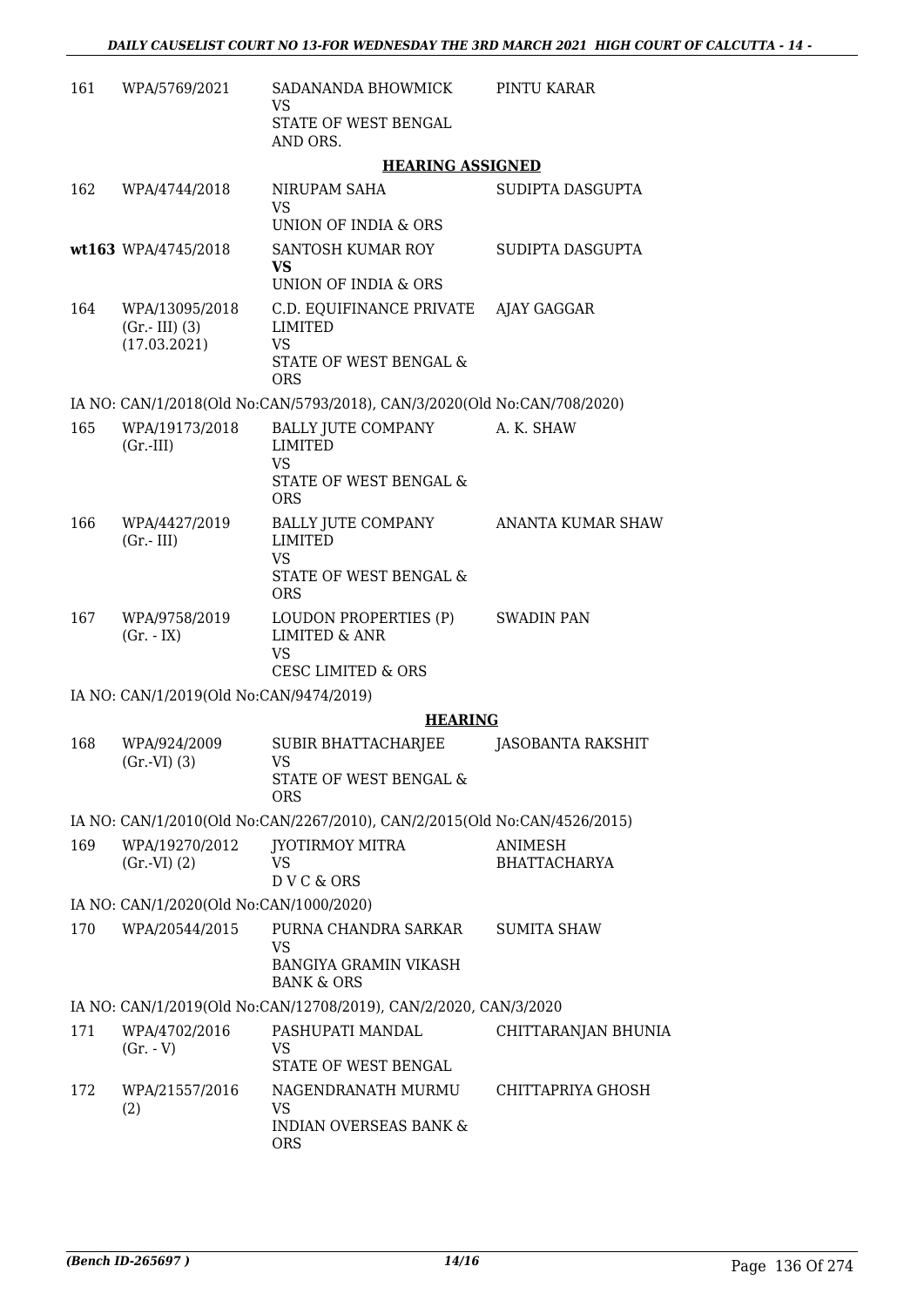| 173 | WPA/21892/2016<br>$(Gr.-VI)$ $(2)$       | JITENDRA PRASAD MALI<br><b>VS</b><br>UNION OF INDIA 7 ORS                                     | PAMPA DEY (DHABAL)              |                        |
|-----|------------------------------------------|-----------------------------------------------------------------------------------------------|---------------------------------|------------------------|
|     | IA NO: CAN/1/2019(Old No:CAN/12261/2019) |                                                                                               |                                 |                        |
| 174 | WPA/21787/2018<br>$(Gr.-VI)$ $(3)$       | SK SAMUAL HOSSEN & ORS<br>VS<br>STATE OF WEST BENGAL &<br><b>ORS</b>                          | RAJU BHATTACHARYYA              |                        |
|     |                                          | IA NO: CAN/1/2020(Old No:CAN/898/2020), CAN/2/2020(Old No:CAN/1329/2020)                      |                                 |                        |
| 175 | WPA/24525/2018<br>$(Gr.-VI)$ $(2)$       | RAMA PRASAD SARKAR<br>VS<br>STATE OF WEST BENGAL&<br><b>ORS</b>                               | RAMA PRASAD SARKAR<br>IN PERSON |                        |
| 176 | WPA/24642/2018<br>$(Gr.-VI)$ $(2)$       | <b>RAKESH KUMAR</b><br><b>SRIVASTAVA &amp; ANR</b><br><b>VS</b><br>W.B. S. E. D. CO-LTD & ORS | V. CHATTERJEE                   |                        |
|     | IA NO: CAN/1/2019(Old No:CAN/8318/2019)  |                                                                                               |                                 |                        |
|     | wt177 WPA/25162/2018                     | ANIRUDDHA KAR & ORS<br><b>VS</b><br>W.B.S. E.D.CO. LTD & ORS                                  | <b>VICTOR CHATTERJEE</b>        |                        |
|     | IA NO: CAN/1/2019(Old No:CAN/8317/2019)  |                                                                                               |                                 |                        |
| 178 | WPA/5214/2019                            | MD. RUKNUDDIN                                                                                 | SHABAZ ALAM                     | <b>SAIKAT BANERJEE</b> |
|     | (2)                                      | <b>VS</b><br>THE HON'BLE HIGH COURT<br>AT CALCUTTA & ORS                                      |                                 |                        |
| 179 | WPA/7670/2019<br>(2)                     | ASIM SARKAR @ ASHIM<br><b>SARKAR</b><br><b>VS</b><br>CENTRAL BANK OF INDIA &<br><b>ORS</b>    | SAMKHA SUBHRA ROY               |                        |
| 180 | WPA/7671/2019<br>(2)                     | JUDHISTHIR MAHATO<br><b>VS</b><br>CENTRAL BANK OF INDIA &                                     | SANKHA SUBHRA ROY               |                        |
| 181 | WPA/7672/2019<br>(2)                     | <b>ORS</b><br><b>BIJOYLAL BEGI</b><br><b>VS</b><br>CENTRAL BANK OF INDIA &<br><b>ORS</b>      | SANKHA SUBHRA RAY               |                        |
| 182 | WPA/7673/2019<br>(2)                     | <b>JAMUNA RUI DAS</b><br><b>VS</b><br>CENTRAL BANK OF INDIA &<br><b>ORS</b>                   | SANKHA SUBHRA ROY               |                        |
| 183 | WPA/16750/2019<br>(2)                    | <b>BIMALA RANI SINGHA</b><br><b>VS</b><br>STATE OF WEST BENGAL<br>&ORS                        | MD HABIBUR RAHAMAN              |                        |
| 184 | WPA/17074/2019<br>$(Gr.-VI)$             | SURENDRA SINGH<br><b>VS</b><br>UNION OF INDIA & ORS                                           | ANIMESH PAUL                    |                        |
| 185 | WPA/17541/2019<br>(2)                    | RATNA KARANJAI<br><b>VS</b><br>UNION OF INDIA & ORS                                           | RATNA KARANJAI<br>(INPESON)     |                        |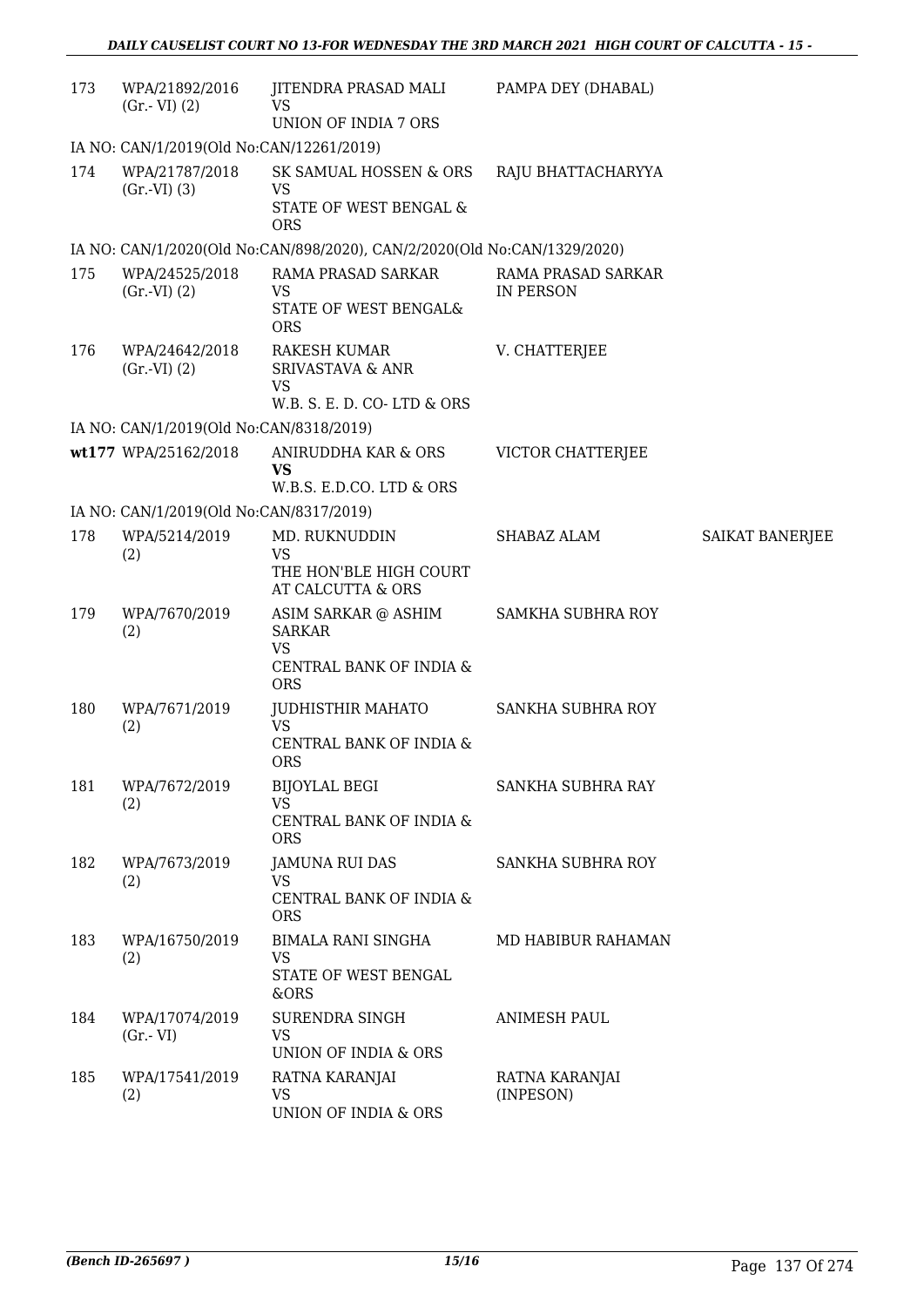| 186 | WPA/21485/2019<br>$(Gr.-VI)$ $(3)$        | PARTHA SAKHA ROY<br><b>VS</b>                                  | <b>GOUTAM DINDA</b>                 |
|-----|-------------------------------------------|----------------------------------------------------------------|-------------------------------------|
|     |                                           | STATE OF WEST BENGAL &<br><b>ORS</b>                           |                                     |
| 187 | WPA/2728/2020<br>$(Gr.-VI)$ $(3)$         | PRATUL KUMAR NAYAK<br><b>VS</b>                                | <b>GOUTAM ACHARYA</b>               |
|     |                                           | UNITED BANK OF INDIA &<br><b>ORS</b>                           |                                     |
| 188 | WPA/6374/2020<br>(2)                      | <b>SUDHANYA DAS&amp; ORS</b><br><b>VS</b>                      | <b>MAYUKH MAITRA</b>                |
|     |                                           | STATE OF WEST BENGAL&<br><b>ORS</b>                            |                                     |
| 189 | WPA/7126/2020<br>(2)                      | PRATAP MANNA<br><b>VS</b>                                      | TIANA BHATTACHARYA                  |
|     |                                           | STATE OF WEST BENGAL<br>AND ORS.                               |                                     |
|     | IA NO: CAN/1/2020, CAN/2/2020, CAN/3/2020 |                                                                |                                     |
| 190 | WPA/7271/2020<br>$(Gr.-VI)$ $(2)$         | <b>SAMIR KUMAR HALDER</b><br><b>VS</b><br>State of West Bengal | PAYEL SHOME                         |
|     | IA NO: CAN/1/2020                         |                                                                |                                     |
| 191 | WPA/11609/2020<br>$(Gr.-VI)$ $(2)$        | RATNA KARANJAI IN<br><b>PERSON</b>                             | RATNA KARANJAI IN<br><b>PERSON</b>  |
|     |                                           | <b>VS</b><br>UNION OF INDIA AND ORS.                           |                                     |
|     |                                           | <b>HEARING (IRRESPECTIVE OF CLASSIFICATION)</b>                |                                     |
| 192 | WPA/7633/2018<br>$(Gr.-II) (2)$           | SMT. GOURI SANTRA<br><b>VS</b>                                 | <b>SHRABONI SARKAR</b>              |
|     |                                           | STATE OF WEST BENGAL &<br><b>ORS</b>                           |                                     |
| 193 | WPA/20342/2018<br>$(Gr.V)$ $(2)$          | MADHUMITA BANERJEE<br><b>VS</b>                                | <b>BIDYUT KUMAR HALDER</b>          |
|     |                                           | THE KOLKATA MUNICIPAL<br><b>CORPORATION &amp; ORS</b>          |                                     |
| 194 | WPA/12664/2019<br>$(Gr.-V) (2)$           | DR. MANAS KUMAR<br><b>PRATIHAR</b>                             | SAMIR KUMR ADHIKARI                 |
|     |                                           | <b>VS</b><br>STATE OF WEST BENGAL &<br><b>ORS</b>              |                                     |
|     | wt195 WPA/9921/2018                       | DR.ARUN CHAKRABORTY                                            | D.K. SAHOO                          |
|     |                                           | <b>VS</b><br>STATE OF WEST BENGAL&<br><b>ORS</b>               |                                     |
| 196 | WPA/21815/2019                            | <b>BADAL DAS</b>                                               | LAKSHMIKANTA<br><b>BHATTACHARYA</b> |
|     | $(Gr.V)$ $(2)$                            | VS<br>STATE OF WEST BENGAL &<br><b>ORS</b>                     |                                     |
| 197 | WPA/4598/2020<br>(Gr.V) (2)               | ABINASH NATH & ORS<br><b>VS</b>                                | PARTHA SARKAR                       |
|     |                                           | STATE OF WEST BENGAL &<br><b>ORS</b>                           |                                     |
| 198 | WPA/4888/2020<br>(Gr.V) (2)               | SOUMEN CHABRI<br>VS                                            | <b>SALONI BHATTACHARJEE</b>         |
|     |                                           | STATE OF WEST BENGAL &<br><b>ORS</b>                           |                                     |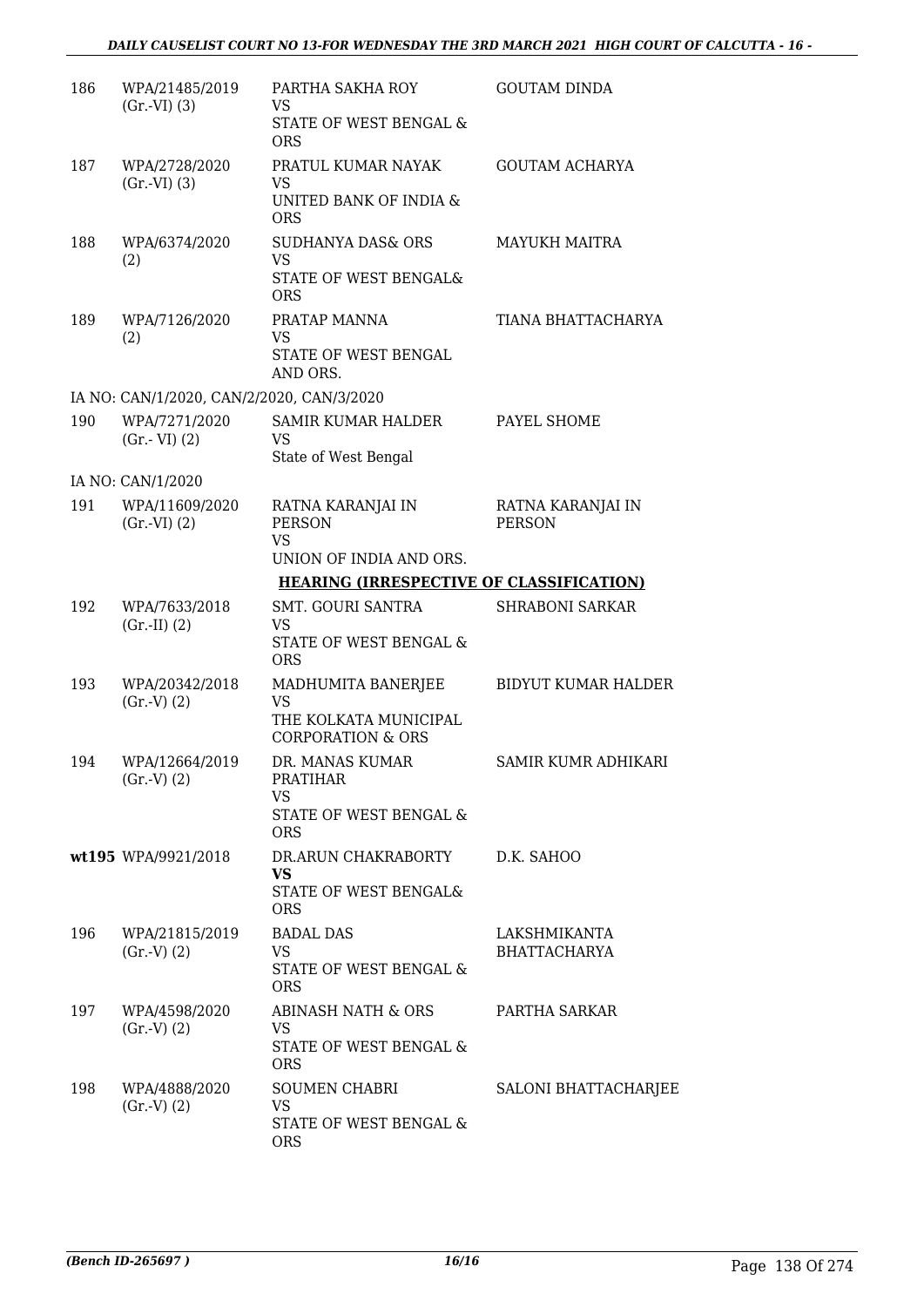

### **Appellate Side**

**DAILY CAUSELIST For Wednesday The 3rd March 2021**

#### **COURT NO. 8**

**SINGLE BENCH (SB - IV)**

**AT 10:45 AM**

#### **HON'BLE JUSTICE SABYASACHI BHATTACHARYYA**

#### **(VIA VIDEO CONFERENCE)**

**ON AND FROM MONDAY, THE 11TH JANUARY, 2021 – MATTERS (MOTION & HEARING ) UNDER ARTICLE 226 OF THE CONSTITUTION RELATING TO RESIDUARY UNDER GROUP IX [EXCLUDING ELECTRICITY MATTERS AND MATTERS UNDER PUBLIC PREMISES (UNAUTHORISED OCCUPANTS) ACT, 1971] INCLUDING APPLICATIONS CONNECTED THERETO.**

**NOTE (1) : ORIGINAL SIDE MATTERS WILL BE TAKEN UP FROM 10:45 A.M. TILL RECESS, ONLY ON TUESDAYS AND THURSDAYS.**

**NOTE ( 2) : APPELLATE SIDE MATTERS WILL BE TAKEN UP FROM 2 P.M. ONWARDS OR IMMEDIATELY AFTER COMPLETION OF ORIGINAL SIDE MATTERS, WHICHEVER IS EARLIER, ON TUESDAY AND THURSDAYS.**

**NOTE (3) : ON MONDAYS, WEDNESDAYS AND FRIDAYS, APPELLATE SIDE MATTERS WILL BE TAKEN THROUGHOUT THE DAY.**

**NOTE (4) : LEARNED ADVOCATES APPEARING IN MATTERS PERTAINING**

**--------------------------------------------------------------------------------------------------------- TO DIN (COMPANIES ACT, 2013) ARE REQUESTED TO HAND OVER**

**------------------------------------------------------------------------------------------------- THE DETAILS (NUMBER/ITEM NO. .... ETC.) TO THE COURT OFFICER**

**---------------------------------------------------------------------------------------------------**

**FOR BEING CLUBBED TOGETHER FOR HEARING.**

**-----------------------------------------------------------------------**

**NOTE (5) : MENTIONING WILL BE ALLOWED ONLY AT THE FIRST SITTING OF COURT ON THE FIRST WORKING DAY OF EVERY WEEK.**

> **MATTERS WILL BE TAKEN UP THROUGH PHYSICAL HEARING ONLY WHEN BOTH THE PARTIES ARE AGREED.**

#### **TO BE MENTIONED**

1 WPA/23113/2019 (Release) M/S. N.K. MONDAL & SONS  $V<sub>S</sub>$ UNION OF INDIA & ORS MONIKA SINHA

IA NO: CAN/1/2019(Old No:CAN/12647/2019)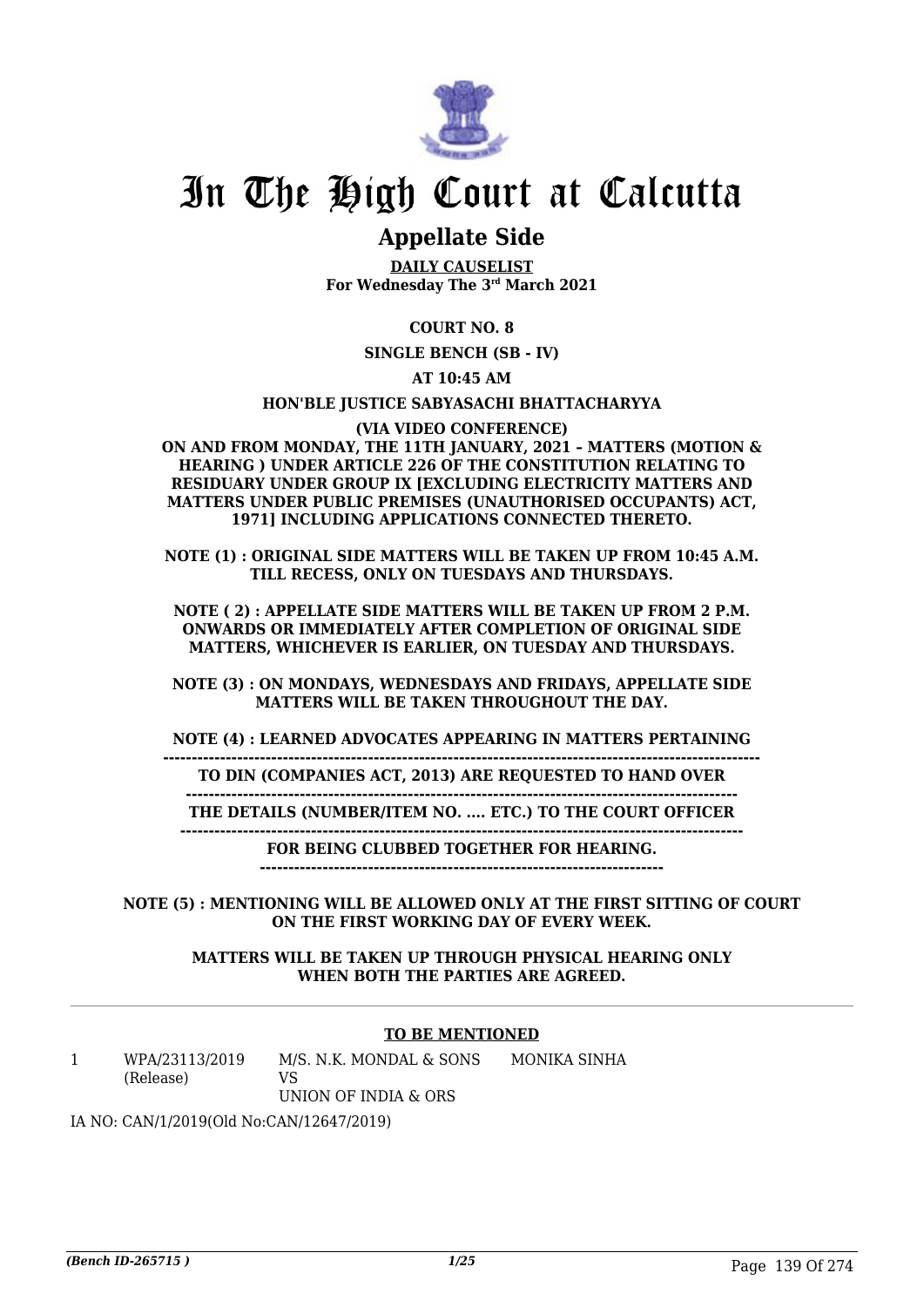| $\overline{2}$ | WPA/5322/2020<br>(Non Prosecution) | <b>METAL BOX INDIA LTD</b><br><b>VS</b><br>SYNDICATE BANK & ORS                              | MEGHAJIT<br><b>MUKHERJEE</b> |
|----------------|------------------------------------|----------------------------------------------------------------------------------------------|------------------------------|
|                | IA NO: CAN/1/2020                  |                                                                                              |                              |
|                |                                    | <b>URGENT MOTION</b>                                                                         |                              |
|                |                                    | (TOP MATTERS)                                                                                |                              |
| 3              | WPA/11953/2020                     | KOTLA CHANDRA<br><b>SEKHARARAO</b><br><b>VS</b><br>UNION OF INDIA AND ORS.                   | <b>AVHIJIT GHOSHAL</b>       |
| wt4            | WPA/5215/2020                      | NEELIMA KASERA<br>VS                                                                         | AK UPADHYAY                  |
|                |                                    | UNION OF INDIA & ORS                                                                         |                              |
| wt5            | WPA/5216/2020                      | PANKAJ KUMAR KASERA<br><b>VS</b>                                                             | A K UPADHYAY                 |
| wt6            | WPA/1351/2020                      | UNION OF INDIA & ORS<br>VENKATACHALAM<br><b>NARAYAN</b><br><b>VS</b><br>UNION OF INDIA & ORS | A.K. UPADHYAY                |
| wt7            | WPA/1354/2020                      | PRAMOD KUMAR KEDIA<br><b>VS</b><br>UNION OF INDIA & ORS                                      | A.K. UPADHYAY                |
| wt8            | WPA/1356/2020                      | RAMESH NARAYAN<br>VS<br>UNION OF INDIA & ORS                                                 | A.K. UPADHYAY                |
| wt9            | WPA/4666/2020                      | GAJENDRA SINGH<br><b>VS</b><br>UNION OF INDIA & ORS                                          | A.K. UPADHYAY                |
|                | wt10 WPA/1617/2020                 | ROSHAN LAL AGARWAL &<br><b>ANR</b><br>VS<br>UNION OF INDIA & ORS                             | A.K. UPADHYAY                |
|                | wt11 WPA/1620/2020                 | SUMAN BHATTACHARYYA<br>VS.<br>UNION OF INDIA & ORS                                           | A.K. UPADHYAY                |
|                | wt12 WPA/1622/2020                 | <b>SUNIL KR BAID</b><br><b>VS</b><br>UNION OF INDIA & ORS                                    | A K UPADHYAY                 |
|                | wt13 WPA/1623/2020                 | MANISH PAL SINGH<br>VS<br>UNION OF INDIA & ORS                                               | A.K. UPADHYAY                |
|                | wt14 WPA/1626/2020                 | AJAY AGARWAL<br>VS.<br>UNION OF INDIA & ORS                                                  | A.K. UPADHYAY                |
|                | wt15 WPA/1811/2020                 | PRADIP KUMAR AGARWAL<br><b>VS</b><br>UNION OF INDIA & ORS                                    | A.K. UPADHYAY                |
|                | wt16 WPA/1820/2020                 | MAHAMMAD MAHMUDAL<br><b>HAQUE</b><br><b>VS</b><br>UNION OF INDIA &ORS                        | A K UPADHYAY                 |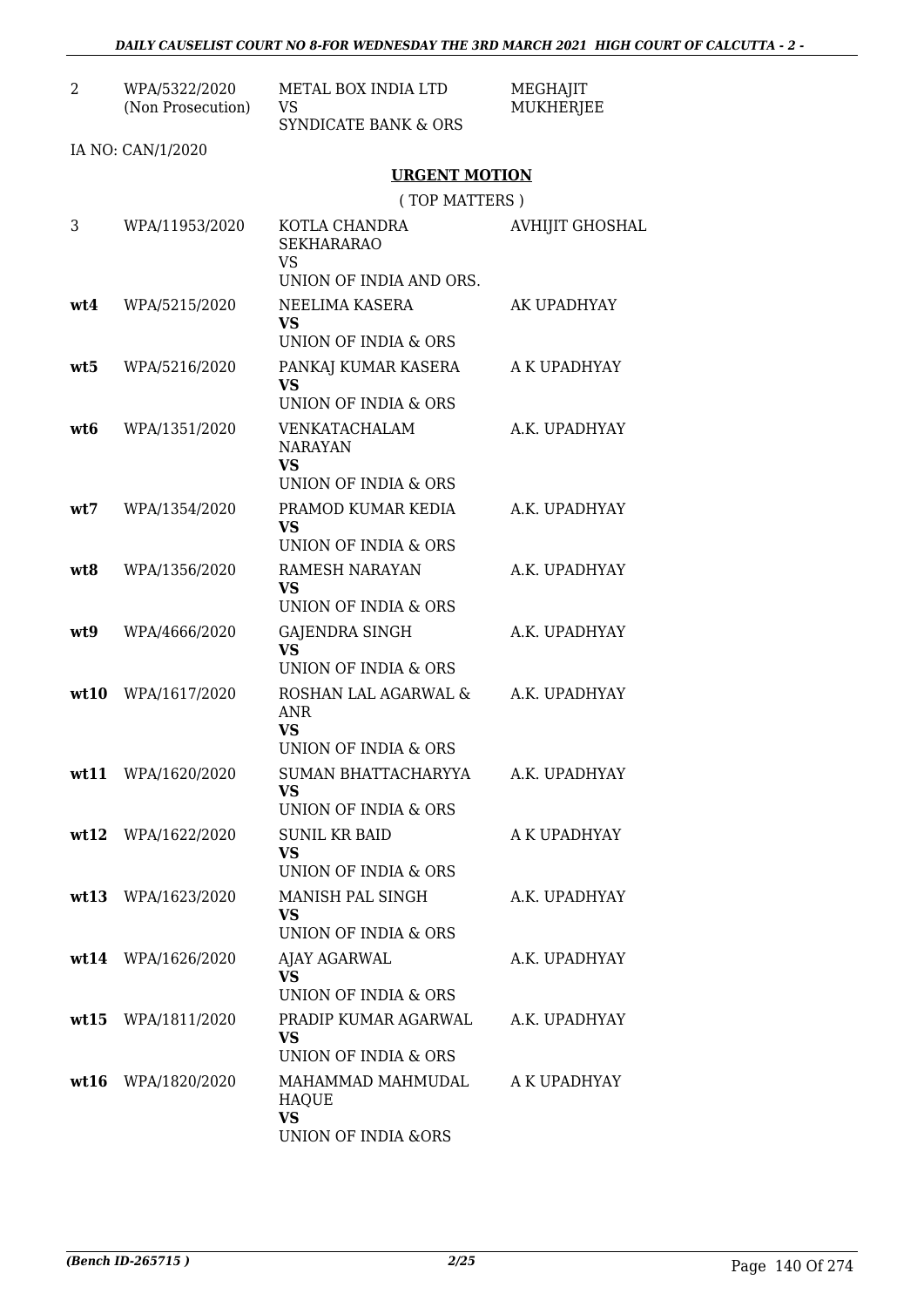| wt17 | WPA/1824/2020      | <b>SHYAM LAL AGARWAL</b><br>VS                          | A K UPADHYAY          |
|------|--------------------|---------------------------------------------------------|-----------------------|
|      |                    | UNION OF INDIA & ORS                                    |                       |
| wt18 | WPA/2521/2020      | RAJESH CHHETRI<br><b>VS</b><br>UNION OF INDIA & ORS     | A.K. UPADHYAY         |
|      |                    |                                                         | DEVYANI SENGUPTA      |
| wt19 | WPA/3172/2021      | <b>GURSIMRAN SINGH</b><br>VS<br>UNION OF INDIA AND ORS. |                       |
| wt20 | WPA/2524/2020      | PAWAN KUMR PATODIA                                      | A.K. UPADHYAY         |
|      |                    | <b>VS</b><br>UNION OF INDIA & ORS                       |                       |
| wt21 | WPA/1345/2020      | <b>AMIRUL ISLAM</b>                                     | A.K. UPADHYAY         |
|      |                    | <b>VS</b><br>UNION OF INDIA & ORS                       |                       |
| wt22 | WPA/7252/2020      | VIKAS KUCHERIA                                          | ARPAN MONDAL          |
|      |                    | VS.                                                     |                       |
|      |                    | <b>UNION OF INDIA</b>                                   |                       |
|      | IA NO: CAN/1/2020  |                                                         |                       |
|      | wt23 WPA/1530/2021 | SRABANI BANERJEE<br><b>VS</b>                           | <b>AVIJIT GHOSHAL</b> |
|      |                    | UNION OF INDIA AND ORS.                                 |                       |
|      | wt24 WPA/1534/2021 | SUDIPTA BANERJEE                                        | <b>AVIJIT GHOSHAL</b> |
|      |                    | <b>VS</b>                                               |                       |
|      |                    | UNION OF INDIA AND ORS.                                 |                       |
| wt25 | WPA/2807/2021      | NAVIN CHANDRA DWIVEDI<br><b>VS</b>                      | DEVJANI SENGUPTA      |
|      |                    | UNION OF INDIA AND ORS.                                 |                       |
| wt26 | WPA/11920/2020     | NIRAJ KUMAR JAIN                                        | <b>AVIJIT GHOSHAL</b> |
|      |                    | <b>VS</b><br>UNION OF INDIA AND ORS.                    |                       |
|      |                    |                                                         |                       |
| wt27 | WPA/11849/2020     | RUPESH CHOUDHURI<br>VS                                  | A. K. UPADHYAY        |
|      |                    | UNION OF INDIA AND ORS.                                 |                       |
| 28   | WPA/6248/2021      | <b>TAPAS SAMANTA</b>                                    | ANJAN                 |
|      |                    | VS<br>STATE OF WEST BENGAL                              | <b>BHATTACHARYYA</b>  |
|      |                    | AND ORS.                                                |                       |
| 29   | WPA/21710/2017     | M/S PEARSON DRUM &<br><b>BARRELS PVT. LTD</b>           | A.K. UPADHYAY         |
|      |                    | <b>VS</b>                                               |                       |
|      |                    | THE GENERAL MANAGER,                                    |                       |
|      |                    | <b>CONSUMER EDUCATION &amp;</b><br>P.C OF RBI& ORS      |                       |
| 30   | WPA/13806/2019     | SONALI HATUA GIRI                                       | PRIYABRATA SAHA       |
|      |                    | VS                                                      |                       |
|      |                    | UNION OF INDIA & ORS                                    |                       |
| 31   | WPA/21791/2019     | MIR ZULFIKER ALI                                        | SANTANU MAJI          |
|      |                    | VS<br>STATE OF WEST BENGAL &                            |                       |
|      |                    | <b>ORS</b>                                              |                       |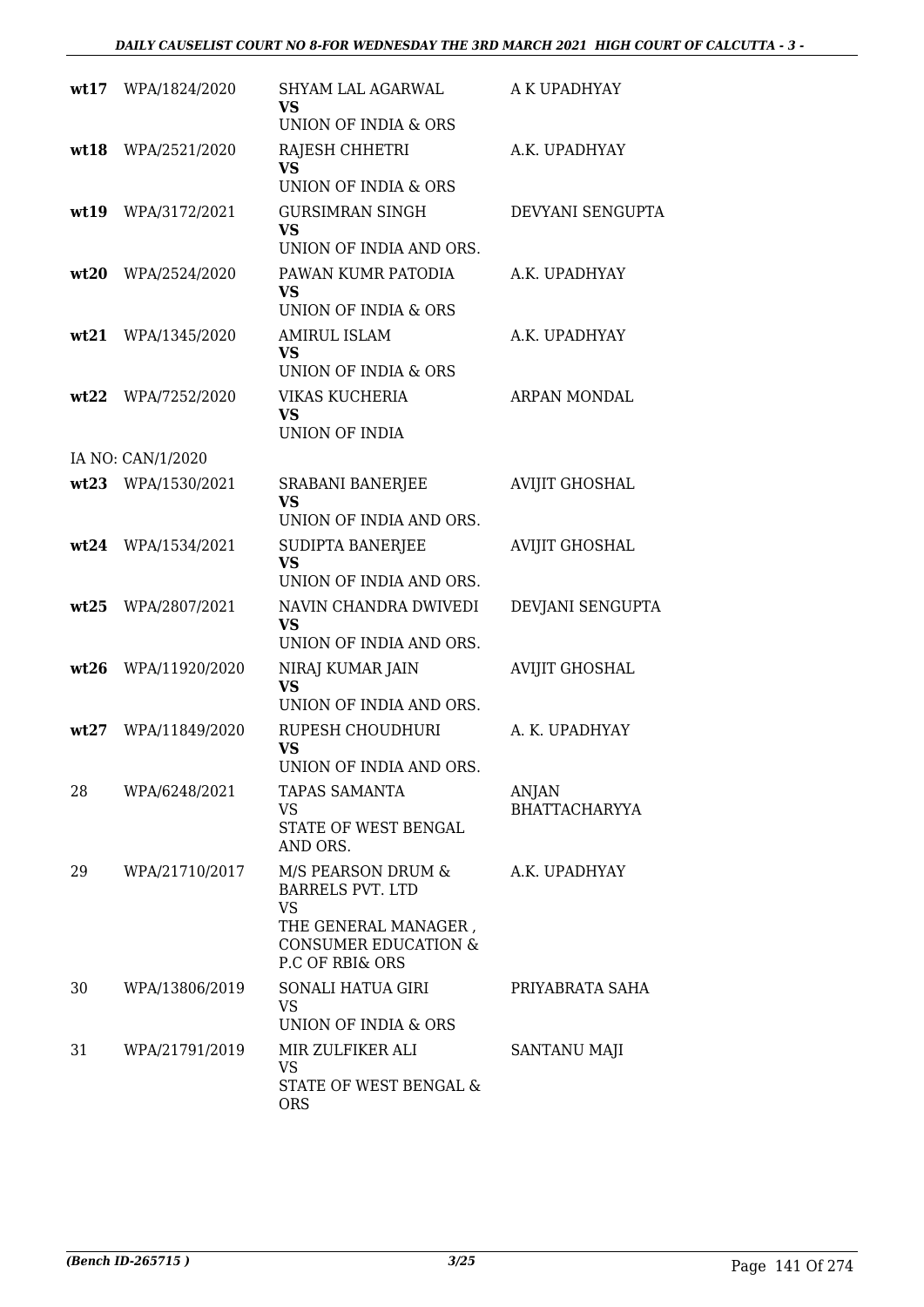| 32 | WPA/2896/2020     | HAJI MUMTAZ KHAN @<br><b>MUMTAZ KHAN</b><br><b>VS</b><br>THE GENERAL MANAGER,<br><b>METRO RAILWAY &amp; ORS</b> | <b>ISHITA RAUT</b>                    |
|----|-------------------|-----------------------------------------------------------------------------------------------------------------|---------------------------------------|
|    | IA NO: CAN/1/2021 |                                                                                                                 |                                       |
| 33 | WPA/3749/2021     | <b>IMPERIUM ENERGRYU</b><br>UTILITY SERVICES LLP AND<br>ANR<br><b>VS</b><br>COAL INDIA LTD AND ORS              | RAMENDU AGARWAL                       |
| 34 | WPA/5691/2020     | KARTICK PAUL<br><b>VS</b><br>STATE OF WEST BENGAL &<br><b>ORS</b>                                               | <b>TAPAN ROY</b>                      |
|    |                   | IA NO: CAN/1/2020(Old No:CAN/3587/2020), CAN/3/2020(Old No:CAN/4335/2020)                                       |                                       |
| 35 | WPA/8763/2020     | <b>TAPAS KUMAR ROY</b><br><b>VS</b><br>State of West Bengal                                                     | DEBABRATA DAS<br><b>GUPTA</b>         |
| 36 | WPA/8815/2020     | <b>GANESH CHANDRA KUNDU</b><br><b>VS</b><br>STATE OF WEST BENGAL<br>AND ORS                                     | RAJ KUMAR GUPTA                       |
| 37 | WPA/9185/2020     | KAKALI DAS KAPAS<br><b>VS</b><br>State of West Bengal                                                           | <b>BIBEK DEY</b>                      |
| 38 | WPA/9274/2020     | M/S LOKNATH SECURITY<br><b>VS</b><br>PUNJAB NATIONAL BANK                                                       | <b>ANASUYA</b><br><b>BHATTACHARYA</b> |
| 39 | WPA/9723/2020     | <b>SHIBNATH NASKAR</b><br>VS<br>STATE OF WEST BENGAL<br>AND ANR.                                                | <b>ANINDITA AUDDY</b><br>(DAS)        |
| 40 | WPA/9910/2020     | PRABIR KUNDU<br>VS<br>STATE OF WEST BENGAL<br>AND ORS.                                                          | <b>JOYITA RAY</b>                     |
| 41 | WPA/9988/2020     | <b>SUSANTA KUMAR BERA</b><br><b>AND ANR</b><br>VS<br>STATE OF WEST BENGAL                                       | MONORANJAN JANA                       |
| 42 | WPA/10662/2020    | AND ORS.<br><b>GOBINDA CHANDRA</b><br>MANNA<br><b>VS</b><br>STATE OF WEST BENGAL<br>AND ORS.                    | RAJNIL MUKHERJEE                      |
| 43 | WPA/10787/2020    | GAJENDRA PRASAD SINGH<br>AND ANR<br><b>VS</b><br>STATE OF WEST BENGAL<br>AND ORS.                               | MANIKA SARKAR                         |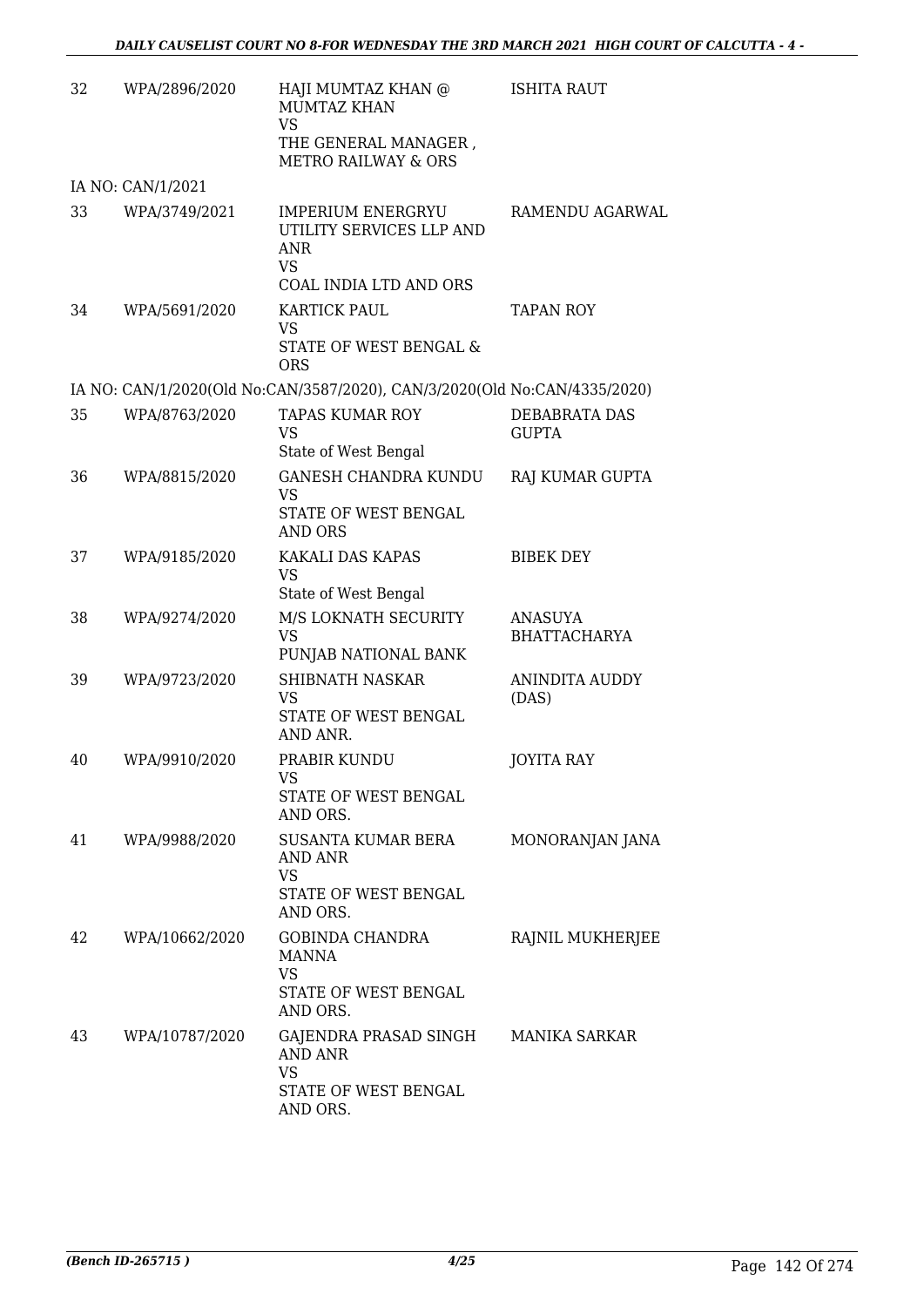#### *DAILY CAUSELIST COURT NO 8-FOR WEDNESDAY THE 3RD MARCH 2021 HIGH COURT OF CALCUTTA - 5 -*

| 44 | WPA/11431/2020    | BIJOY BISWAS AND ORS<br>VS.                                                                     | <b>MAINAK GANGULY</b>              |
|----|-------------------|-------------------------------------------------------------------------------------------------|------------------------------------|
|    |                   | THE UNION OF INDIA AND<br><b>ORS</b>                                                            |                                    |
| 45 | WPA/11875/2020    | DEB KUMAR CHAL<br>VS<br>STATE OF WEST BENGAL<br>AND ORS.                                        | Santanu Chatterjee                 |
| 46 | WPA/203/2021      | DILIP MAJUMDER<br><b>VS</b><br>STATE OF WEST BENGAL<br>AND ORS.                                 | <b>JOYEE MAITI</b>                 |
| 47 | WPA/856/2021      | KARAM CHAND THAPAR<br>AND BROS. LTD<br>VS.<br>DOMODAR VALLEY CORP.                              | CHIARANJIB SINHA                   |
|    | IA NO: CAN/1/2021 |                                                                                                 |                                    |
|    | wt48 WPA/862/2021 | KARAM CHAND THAPA4R<br>AND BROS (COAL SALES)<br><b>LTD</b><br><b>VS</b><br>DAMODAR VALLEY CORP. | CHIRANJIB SINHA                    |
|    | IA NO: CAN/1/2021 |                                                                                                 |                                    |
|    | wt49 WPA/865/2021 | KARAM CHAND THAPAR<br>AND BROS (COAL SALES)<br><b>LTD</b><br><b>VS</b><br>DAMODAR VALLEY CORP   | CHIRANJIB SINHA                    |
|    | IA NO: CAN/1/2021 |                                                                                                 |                                    |
|    | wt50 WPA/871/2021 | KARAM CHAND THAPAR<br>AND BROS(COAL SALES)<br><b>LTD</b><br><b>VS</b><br>DAMODAR VALLEY CORP    | CHIRANJIB SINHA                    |
|    | IA NO: CAN/1/2021 |                                                                                                 |                                    |
| 51 | WPA/1050/2021     | <b>BISWANTH MUKHERJEE</b><br>VS<br>STATE OF WEST BENGAL<br>AND ORS.                             | SANJIB K<br>MUKHOPADHYAY           |
| 52 | WPA/1315/2021     | <b>TAPAS GHOSH</b><br>VS<br>STATE OF WEST BENGAL<br>AND ORS.                                    | <b>SAILEN NASKAR</b>               |
| 53 | WPA/1434/2021     | PRONOBESH PAKHIRA<br><b>VS</b><br>STATE OF WEST BENGAL<br>AND ORS.                              | LAKSHMINATH<br><b>BHATTACHARYA</b> |
| 54 | WPA/1471/2021     | DHANU DEBNATH @<br>DHANUDHAR DEBNATH<br>AND ANOTHER<br>VS<br>STATE OF WEST BENGAL<br>AND ORS.   | AMIT BARAN DASH                    |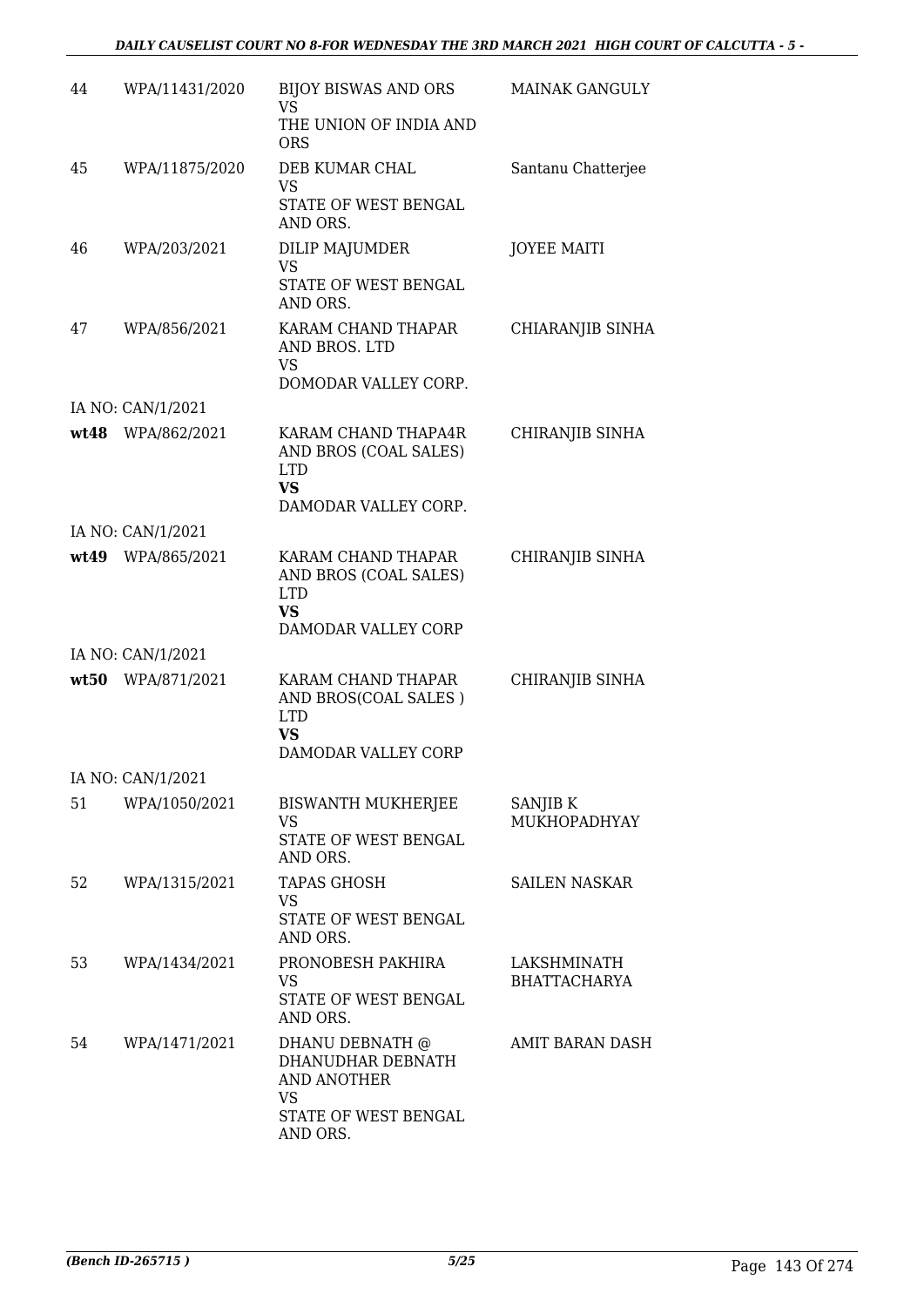| 55 | WPA/2060/2021                    | NIKHIL KUMAR PAL<br>VS                                                                                         | <b>DEBASISH DAS</b>                    |
|----|----------------------------------|----------------------------------------------------------------------------------------------------------------|----------------------------------------|
|    |                                  | STATE OF WEST BENGAL<br>AND ORS.                                                                               |                                        |
| 56 | WPA/2128/2021                    | MD AKBAR ALI SARDAR<br>VS<br>STATE OF WEST BENGAL<br>AND ORS.                                                  | PARNA MUKHERJEE                        |
| 57 | WPA/2253/2021                    | SUVOJIT DUTTA<br><b>VS</b><br>THE REGISTRAR GENERAL,<br>HIGH COURT, CALCUTTA                                   | PRATIP KUMAR<br><b>CHATTERJEE</b>      |
| 58 | WPA/3098/2021                    | SUBHAS CH. DUTTA<br><b>VS</b><br>STATE OF WEST BENGAL<br>AND ORS.                                              | SK.NIZAMUDDIN                          |
| 59 | WPA/3214/2021                    | SARFARAJ KHAN @ BABU<br><b>VS</b><br>STATE OF WEST BENGAL<br>AND ORS.                                          | <b>SUMITAVA</b><br><b>CHAKRABORTY</b>  |
| 60 | WPA/4188/2021                    | SUSANTA CHAKRABORTY<br><b>VS</b><br>STATE OF WEST BENGAL<br>AND ORS.                                           | <b>SUDIP GHOSH</b><br><b>CHOWDHURY</b> |
| 61 | WPA/4948/2021                    | KASHINATH DEY ALIAS<br>KASHI<br><b>VS</b><br>STATE OF WEST BENGAL<br>AND ORS.                                  | <b>SUDIP GHOSH</b><br><b>CHOWDHURY</b> |
| 62 | WPA/3422/2021                    | ARIJIT MITRA<br><b>VS</b><br>STATE OF WEST BENGAL<br>AND ORS.                                                  | <b>AMITAVA BHOWMICK</b>                |
| 63 | WPA/10565/2020                   | KANGAN BERIA NETAJI<br>SANGHA<br>VS.<br>STATE OF WEST BENGAL<br>AND ORS.                                       | <b>ABBAS IBRAHIM</b><br><b>KHAN</b>    |
| 64 | WPA/1447/2020<br>(10:45 A.M.)    | CHAMPA NANDI REP. BY<br>HER CONS. ATTO. SHANKAR<br>ROY CHOWDHURY<br>VS<br>STATE OF WEST BENGAL &<br><b>ORS</b> | TAPAS DUTTA                            |
| 65 | WPA/15632/2019<br>(AT 2:00 P.M.) | PRABIR KUMAR DHALI &<br><b>ORS</b><br>VS<br>KOLKATA PORT TRUST &<br><b>ORS</b>                                 | SATADRU LAHIRI                         |

IA NO: CAN/1/2021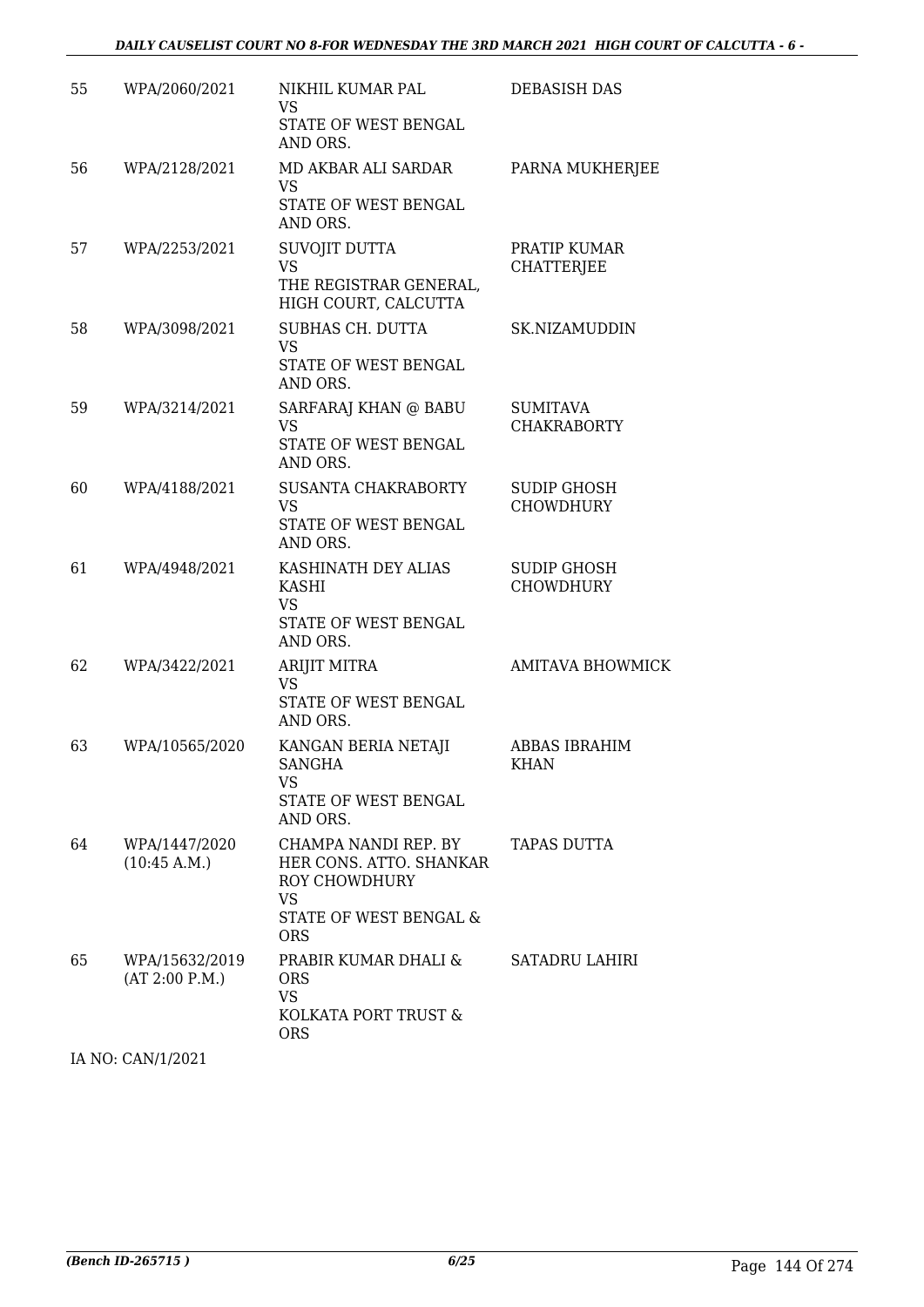| 66 | WPA/6094/2021<br>(AT 2:00 P.M.) | ANJALI DEBNATH<br><b>VS</b>                                                                            | RANJIT KUMAR BASU                    |
|----|---------------------------------|--------------------------------------------------------------------------------------------------------|--------------------------------------|
|    |                                 | STATE OF WEST BENGAL<br>AND ORS.                                                                       |                                      |
|    |                                 | <b>URGENT MOTION 1</b>                                                                                 |                                      |
|    |                                 | (TOP MATTERS)                                                                                          |                                      |
| 67 | WPA/7350/2020                   | NEPAL DAS<br><b>VS</b><br>Union of India                                                               | <b>JOY CHAKRABORTY</b>               |
|    | IA NO: CAN/1/2020               |                                                                                                        |                                      |
| 68 | WPA/2389/2020                   | <b>CHANCHAL BASU</b><br><b>VS</b><br>STATE OF WEST BENGAL &<br>ORS.                                    | UTSAV MUKHERJEE                      |
| 69 | WPA/4783/2021                   | ATIN ROY<br>VS                                                                                         | SATRAJIT SINHA ROY                   |
|    |                                 | STATE OF WEST BENGAL<br><b>AND ORS</b>                                                                 |                                      |
| 70 | WPA/19455/2018                  | UMA BHATTACHARYA<br>VS<br>STATE OF WEST BENGAL &<br><b>ORS</b>                                         | <b>CHANDRA NATH</b><br><b>SARKAR</b> |
| 71 | WPA/19471/2018                  | <b>ASHOK HALDER ALIAS</b><br>ASHOK KUMAR HALDER &<br>ANR<br>VS<br>STATE OF WEST BENGAL &<br><b>ORS</b> | CHANDRA NATH<br><b>SARKAR</b>        |
| 72 | WPA/12399/2019                  | TAPAS KUMAR GHOSH<br><b>VS</b><br>STATE OF WEST BENGAL &<br><b>ORS</b>                                 | SOUMYA MAZUMDAR                      |
| 73 | WPA/21476/2019                  | <b>SUKUMAR MONDAL</b><br><b>VS</b><br>STATE OF WEST BENGAL &<br><b>ORS</b>                             | SIDDHARTHA SARKAR                    |
| 74 | WPA/22075/2019                  | SANJIB KUMAR MANDAL<br>VS<br>STATE OF WEST BENGAL &<br><b>ORS</b>                                      | SUJOY KUMAR<br><b>HALDER</b>         |
| 75 | WPA/22959/2019                  | FELU RANI KARMAKAR<br><b>VS</b><br>STATE OF WEST BENGAL &<br><b>ORS</b>                                | <b>MANIKA SARKAR</b>                 |
| 76 | WPA/23094/2019                  | DHIRENDRA NATH DAS<br>VS<br>STATE OF WEST BENGAL &<br><b>ORS</b>                                       | <b>JAYANTA DEY</b>                   |
| 77 | WPA/1712/2020                   | NETAI CHARAN GIRI<br>VS<br>STATE OF WEST BENGAL &<br><b>ORS</b>                                        | ARNAB MUKHERJEE                      |

IA NO: CAN/1/2020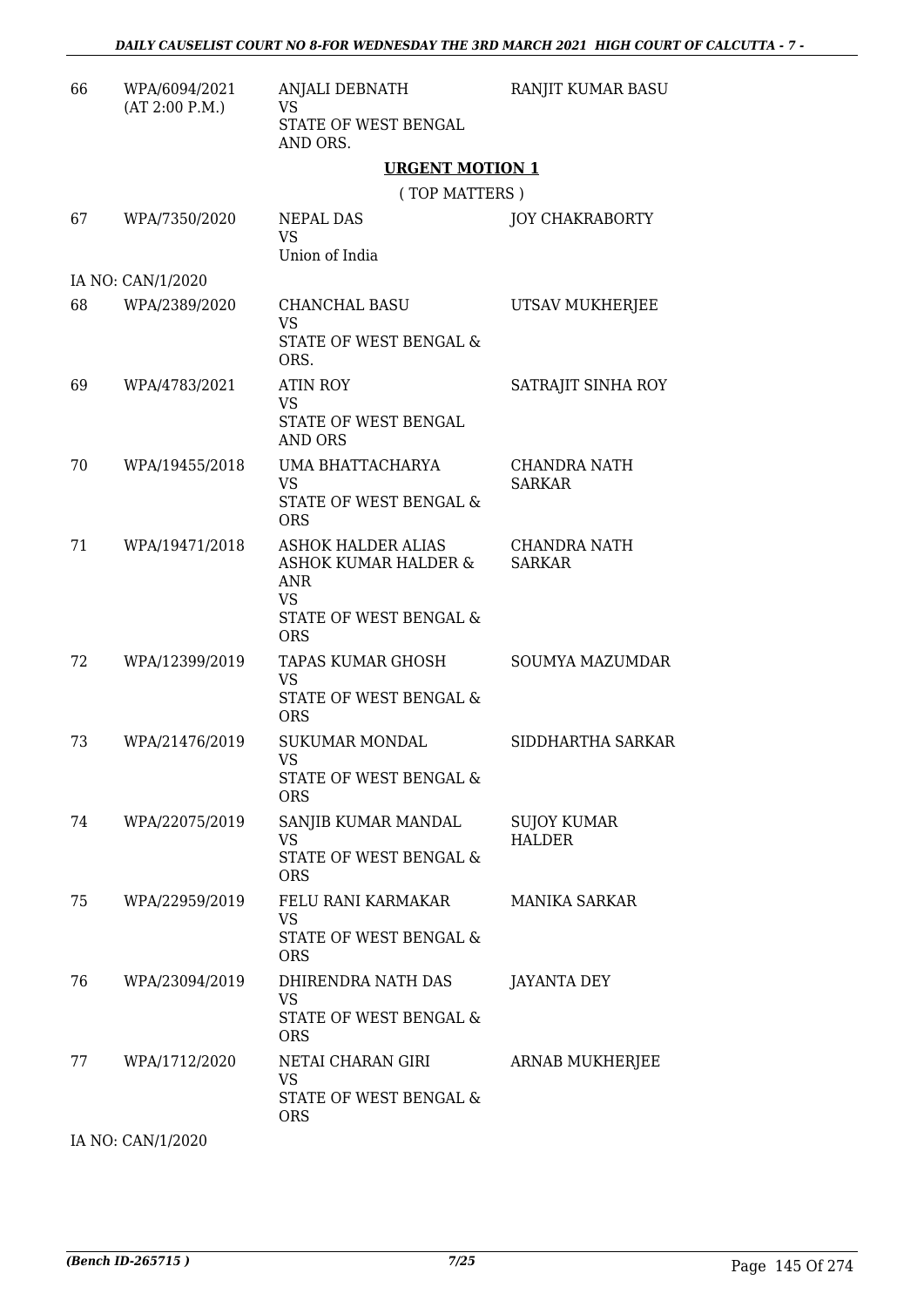| 78 | WPA/4025/2020                 | JYOTI KUMARI SHAW<br>VS.<br>STATE OF WEST BENGAL &<br><b>ORS</b>                                                                                                           | PRIYANKA SAHA                       |
|----|-------------------------------|----------------------------------------------------------------------------------------------------------------------------------------------------------------------------|-------------------------------------|
| 79 | WPA/4098/2020                 | <b>RENUKA SARDAR</b><br>VS<br>STATE OF WEST BENGAL &<br><b>ORS</b>                                                                                                         | <b>SONAK</b><br><b>BHATTACHARYA</b> |
| 80 | WPA/4168/2020                 | SRIMATYA TARULATA DAS<br>VS<br>STATE OF WEST BENGAL<br>&ORS                                                                                                                | <b>JAYANTA DEY</b>                  |
| 81 | WPA/5090/2020                 | ASOKE KUMAR AGASTI<br>VS<br>STATE OF WEST BENGAL &<br><b>ORS</b>                                                                                                           | <b>SOURAV DUTTA</b>                 |
| 82 | WPA/5108/2020                 | <b>HARIPADA KAR</b><br>VS<br>STATE OF WEST BENGAL &<br><b>ORS</b>                                                                                                          | ANUP DASGUPTA                       |
| 83 | WPA/7287/2020                 | NATIONAL PROJECTS<br><b>CONSTRUCRTION</b><br><b>CORPORATION LIMITED</b><br><b>VS</b><br>MICRO AND SMALL<br><b>ENTERPRISES</b><br>FACILITATION COUNCIL<br>(SAMADHAAN) MSEFC | RESHMI MUKHERJEE                    |
|    | IA NO: CAN/1/2020, CAN/2/2020 |                                                                                                                                                                            |                                     |
| 84 | WPA/7747/2020                 | <b>SUPARNA NAYAK</b><br><b>VS</b><br>STATE OF WEST BENGAL<br>AND ORS.                                                                                                      | SUJIT KUMAR RATH                    |
| 85 | WPA/8860/2020                 | SHILA GUHA<br><b>VS</b><br>UNION OF INDIA AND<br><b>OTHERS</b>                                                                                                             | PRANTICK GHOSH                      |
| 86 | WPA/9591/2020                 | AKSHAY KUKMAR DAS<br>VS<br>STATE OF WEST BENGAL<br>AND ORS.                                                                                                                | BHARAT CHANDRA<br><b>SIMAI</b>      |
| 87 | WPA/9763/2020                 | SABITA RANI DE(PRADHAN)<br><b>VS</b><br>UNION OF INDIA AND ORS.                                                                                                            | RUPSA SREEEMANI                     |
| 88 | WPA/9767/2020                 | RATAN KUMAR BARMAN<br>VS<br>STATE OF WEST BENGAL<br>AND ORS.                                                                                                               | PARTHA<br><b>CHAKRABORTY</b>        |
| 89 | WPA/9931/2020                 | DISHARI HEALTH POINT<br>PRIVATE LIMITED<br>VS<br>STATE OF WEST BENGAL<br>AND ORS.                                                                                          | SHIBAJI KUMAR DAS                   |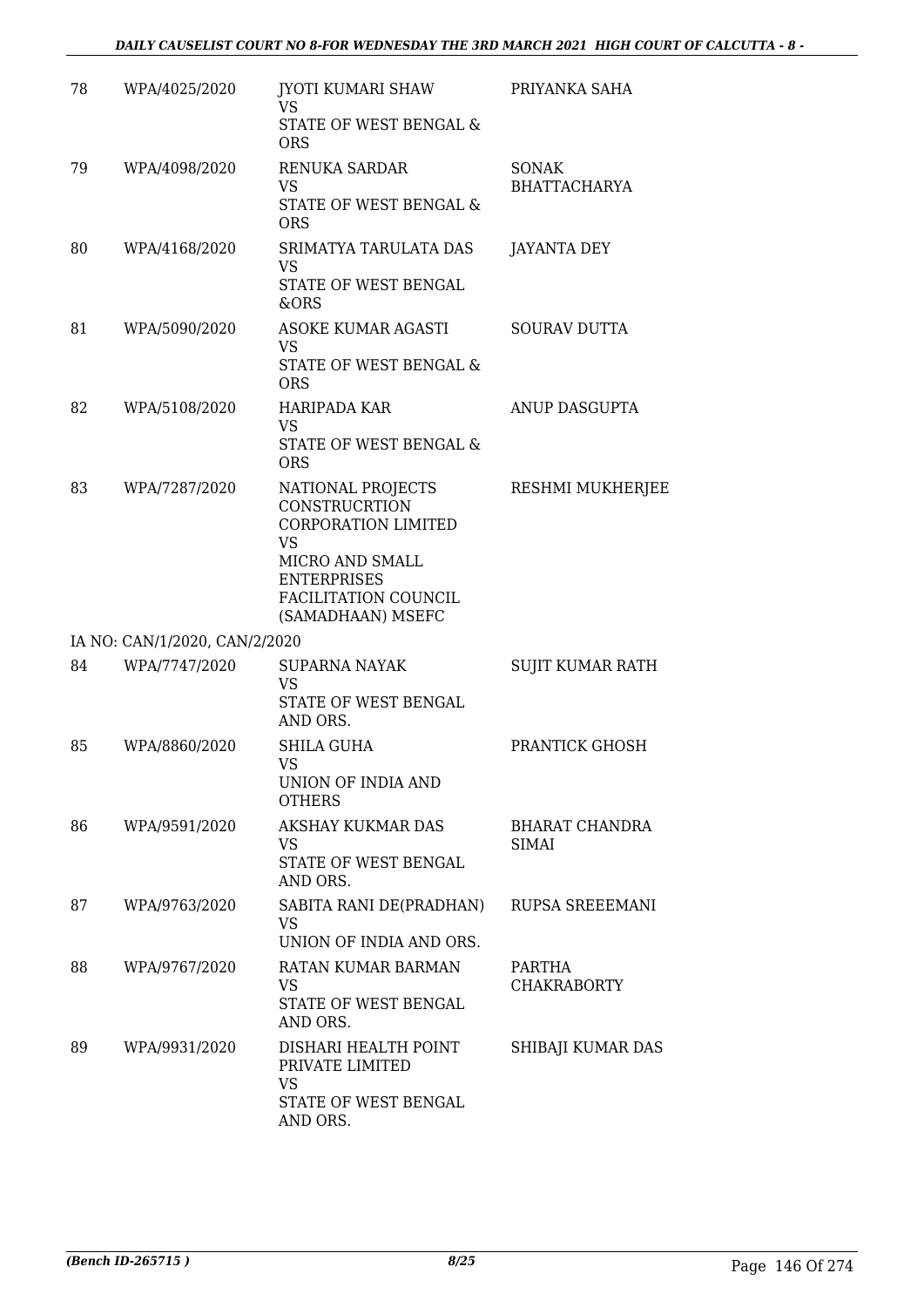| 90  | WPA/10241/2020    | VISHAMBHAR SARAN<br>VS<br><b>BUERAU OF IMMIGRATION</b><br>AND ORS                | <b>NIKITA</b><br>JHUNJHUNWALA          |
|-----|-------------------|----------------------------------------------------------------------------------|----------------------------------------|
|     | IA NO: CAN/1/2021 |                                                                                  |                                        |
| 91  | WPA/10247/2020    | SAROJ AGARWAL<br><b>VS</b><br><b>BUREAU OF IMMIGRATION</b><br><b>AND ORS</b>     | <b>NIKITA</b><br>JHUNJHUNWALA          |
|     | IA NO: CAN/1/2021 |                                                                                  |                                        |
| 92  | WPA/10249/2020    | <b>VISHAL AGARWAL</b><br>VS<br><b>BUREAU OF IMMIGRATION</b><br>AND ORS           | <b>NIKITA</b><br>JHUNJHUWALA           |
|     | IA NO: CAN/1/2021 |                                                                                  |                                        |
| 93  | WPA/10403/2020    | <b>BINA BISWAS</b><br><b>VS</b>                                                  | <b>NAMITA BASU</b>                     |
|     |                   | STATE OF WEST BENGAL<br>AND ORS.                                                 |                                        |
| 94  | WPA/11315/2020    | <b>GOPAL KUMAR SEN AND</b><br><b>ANOTHER</b><br>VS<br>STATE OF WEST BENGAL       | Sanjib Dawn                            |
|     |                   | AND ORS.                                                                         |                                        |
| 95  | WPA/11405/2020    | MALLABHUM HUMAN<br>RESOURCE DEVELIPMENT<br><b>TRUST</b><br><b>VS</b>             | SURYASARATHI BASU                      |
|     |                   | STATE OF WEST BENGAL<br>AND ORS.                                                 |                                        |
| 96  | WPA/39/2021       | UNITRIVENI OVERSEAS<br><b>VS</b><br>UNION BANK OF INDIA AND<br>ANR               | <b>MAYUKH MAITRA</b>                   |
|     | IA NO: CAN/1/2021 |                                                                                  |                                        |
| 97  | WPA/1283/2021     | SOURAV SARKAR AND ANR<br><b>VS</b><br>THE STATE OF WEST<br><b>BENGAL AND ORS</b> | <b>SUDIP GHOSH</b><br><b>CHOWDHURY</b> |
| 98  | WPA/1440/2021     | PALASH DUTTA<br>VS<br>STATE OF WEST BENGAL<br>AND ORS.                           | <b>RUPSA SREEMANI</b>                  |
| 99  | WPA/1923/2021     | MANINDRA CAHNDRA<br><b>GHOSH</b><br><b>VS</b><br>STATE OF WEST BENGAL            | KALLOL GUHA<br>THAKURATA               |
| 100 | WPA/2271/2021     | AND ORS.<br>BISHNUPADA PRAMANIK<br><b>VS</b><br>STATE OF WEST BENGAL<br>AND ORS. | SANJOY PATRA                           |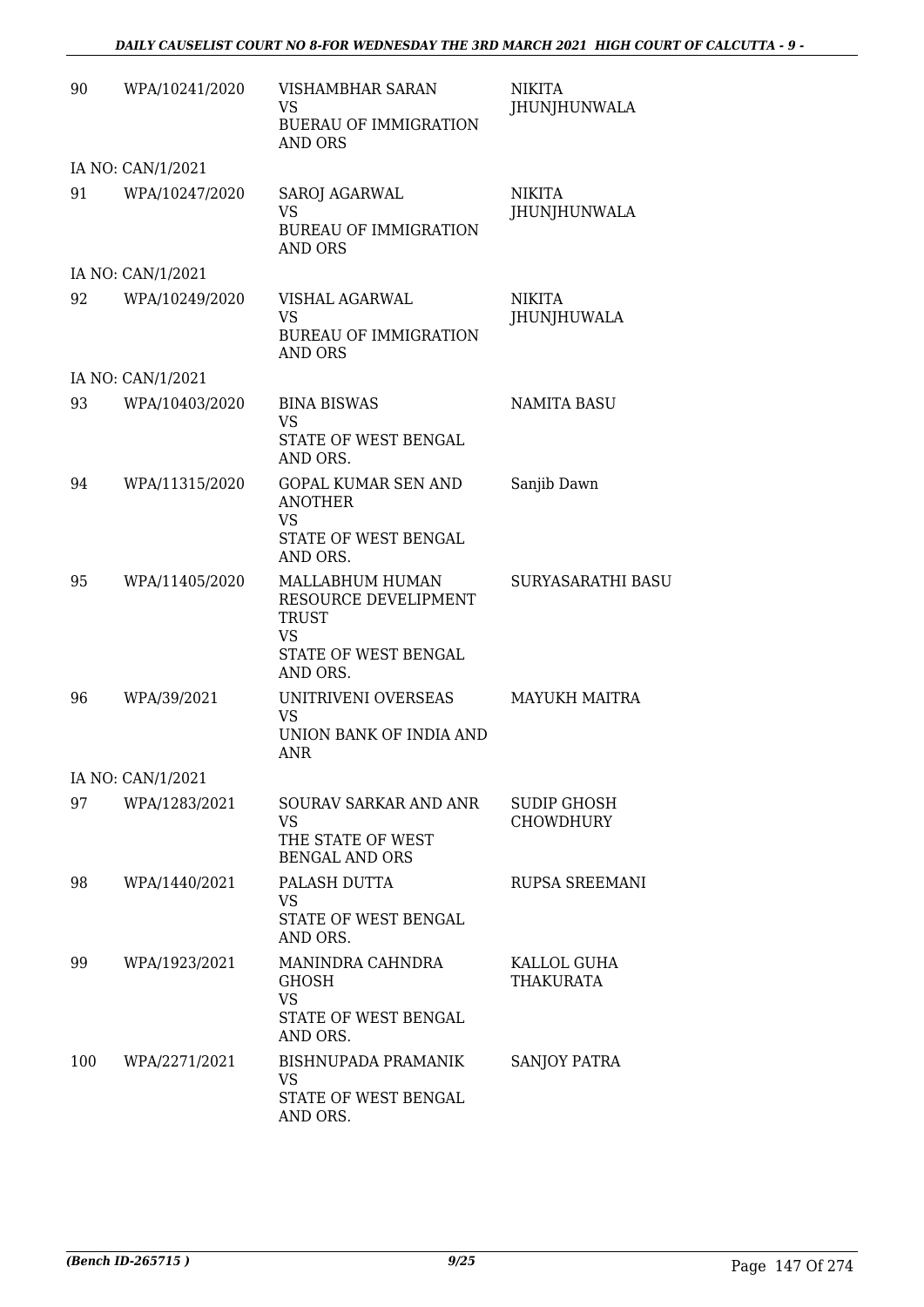| 101 | WPA/2370/2021      | ASRAFUL SK.<br><b>VS</b>                                            | <b>JOYEE MAITI</b>                 |
|-----|--------------------|---------------------------------------------------------------------|------------------------------------|
|     |                    | STATE OF WEST BENGAL<br>AND ORS.                                    |                                    |
| 102 | WPA/2478/2021      | MANIPAL TECHONOLOGIES<br>LTD. AND ANR<br><b>VS</b>                  | ADITYA KANODIA                     |
|     |                    | <b>UCO BANK AND OTHERS</b>                                          |                                    |
| 103 | WPA/2585/2021      | <b>JYOTSHNA DEB</b><br>VS.                                          | <b>BHARAT CHANDRA</b><br>SIMAI     |
|     |                    | STATE OF WEST BENGAL<br>AND ORS.                                    |                                    |
| 104 | WPA/2639/2021      | <b>HOTEL GREEN VIEW</b><br><b>VS</b><br>STATE OF WEST BENGAL        | <b>SANGHAMITRA</b><br><b>NANDY</b> |
|     |                    | AND ORS.                                                            |                                    |
| 105 | WPA/2642/2021      | MADHUMITA DAS AND<br><b>ANOTHER</b><br><b>VS</b>                    | LAL MOHAN BASU                     |
|     |                    | STATE OF WEST BENGAL<br>AND ORS.                                    |                                    |
| 106 | WPA/2904/2021      | DELTA CREATIONS PRIVATE SURYASARATHI BASU<br><b>LIMITED AND ANR</b> |                                    |
|     |                    | <b>VS</b><br>STATE OF WEST BENGAL<br>AND ORS.                       |                                    |
| 107 | WPA/2955/2021      | SHANKAR PRASAD MAITY PAPIYA SHAW                                    |                                    |
|     |                    | <b>VS</b><br>THE BRANCH MANAGER,<br>PNB AND ORS                     |                                    |
| 108 | WPA/3965/2021      | RAJIB ROY                                                           | <b>SURYA MAITY</b>                 |
|     |                    | <b>VS</b><br>STATE OF WEST BENGAL<br>AND ORS.                       |                                    |
| 109 | WPA/4185/2021      | PRABIR BANERJEE                                                     | <b>SUDIP GHOSH</b>                 |
|     |                    | VS<br>STATE OF WEST BENGAL<br>AND ORS.                              | <b>CHOWDHURY</b>                   |
|     |                    | <b>URGENT MOTION 2</b>                                              |                                    |
|     |                    | (TOP MATTERS)                                                       |                                    |
|     | 110 WPA/23994/2019 | RANENDRA NARAYAN SAHA SREEJOYEE BOSE<br><b>VS</b>                   |                                    |
|     |                    | STATE OF WEST BENGAL &<br><b>ORS</b>                                |                                    |
|     | 111 WPA/286/2020   | KABITA MAJHI<br>VS                                                  | <b>BRAJABALLABH SAHA</b>           |
|     |                    | STATE OF WEST BENGAL &<br><b>ORS</b>                                |                                    |
| 112 | WPA/942/2020       | RENUBALA MAJHI<br>VS                                                | <b>DEBASIS SUR</b>                 |
|     |                    | STATE OF WEST BENGAL &<br><b>ORS</b>                                |                                    |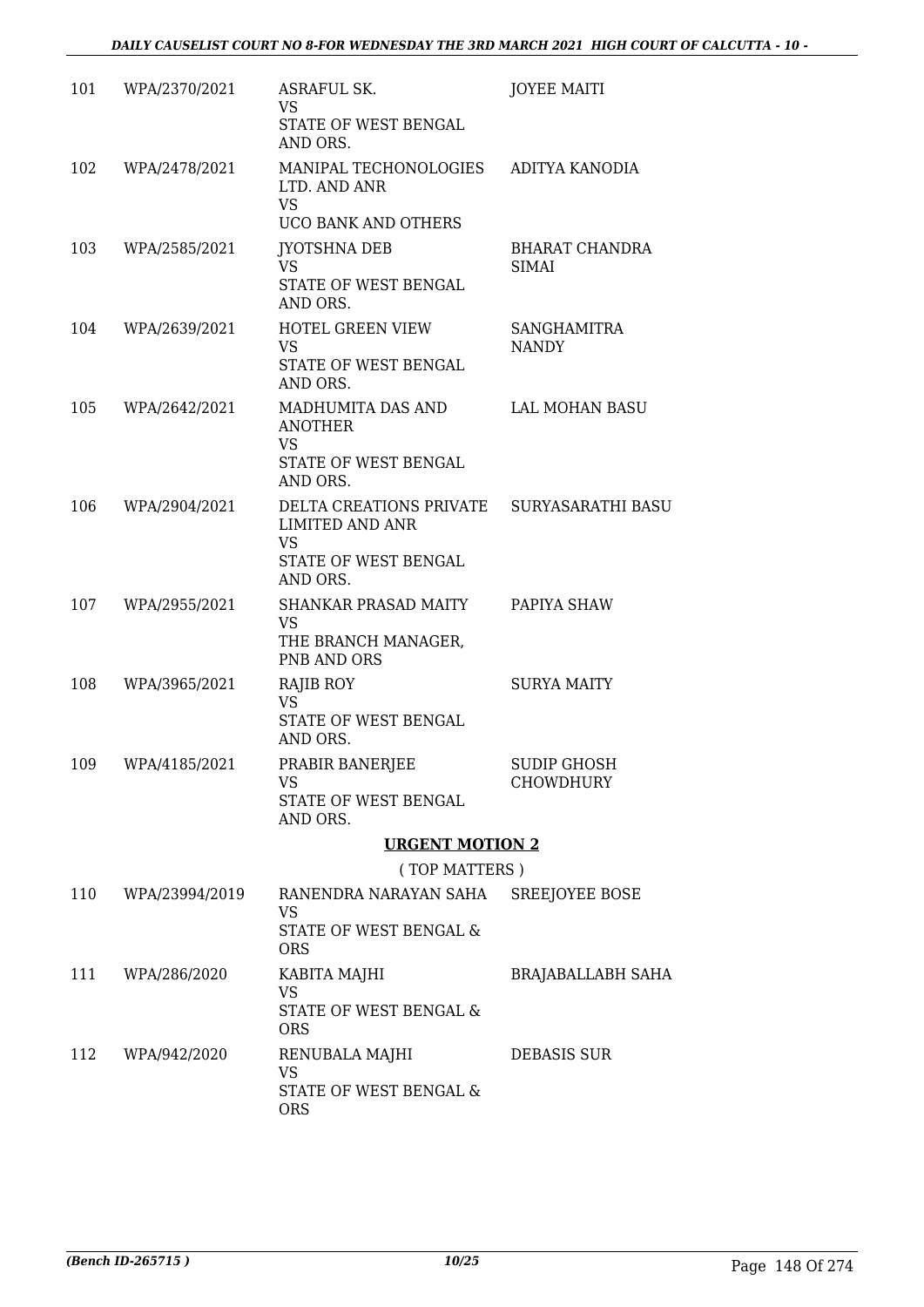| 113 | WPA/2160/2020     | <b>SWAPAN KR DAS</b><br>VS<br>STATE OF WEST BENGAL &<br><b>ORS</b>                                 | SUBIR KR<br><b>BHATTACHARYYA</b> |
|-----|-------------------|----------------------------------------------------------------------------------------------------|----------------------------------|
| 114 | WPA/2522/2020     | PANKAJ MAHATA<br><b>VS</b><br>STATE OF WEST BENGAL &<br><b>ORS</b>                                 | <b>SARTHAK BURMAN</b>            |
|     | 115 WPA/2989/2020 | SEKHAR CHANDRA<br><b>CHOWDHURY</b><br><b>VS</b><br>STATE OF WEST BENGAL &<br><b>ORS</b>            | LIPIKA CHATTERJEE                |
| 116 | WPA/4376/2020     | TEJPAL RABIDAS & ORS<br><b>VS</b><br>STATE OF WEST BENGAL &<br><b>ORS</b>                          | <b>SUFI KAMAL</b>                |
| 117 | WPA/4379/2020     | GOPAL MANDAL & ORS<br><b>VS</b><br>STATE OF WEST BENGAL &<br><b>ORS</b>                            | PRIYANKA MONDAL                  |
| 118 | WPA/4534/2020     | MANU SARKAR & ANR<br><b>VS</b><br>STATE OF WEST BENGAL &<br><b>ORS</b>                             | RUPSA SREEMANI                   |
| 119 | WPA/4762/2020     | SUBHAS CHANDRA<br><b>BHATTACHARYYA</b><br><b>VS</b><br>STATE OF WEST BENGAL &<br><b>ORS</b>        | KAMAL KANTA KAR                  |
| 120 | WPA/4923/2020     | PROF. ANURADHA GHOSH<br>VS<br>STATE OF WEST BENGAL &<br><b>ORS</b>                                 | <b>SUMAN BANERJEE</b>            |
| 121 | WPA/4983/2020     | EYASMINA KHATUN<br>VS<br>STATE OF WEST BENGAL &<br><b>ORS</b>                                      | KRISHNA YADAV                    |
| 122 | WPA/4989/2020     | MUNCY NASHER ALI SAHA S. M. HASAN<br>$&$ ANR<br><b>VS</b><br>UNION OF INDIA & ORS                  |                                  |
| 123 | WPA/5647/2020     | ANATHBANDHU TEACHER'S TUHIN SUBHRA RAUT<br>TRAINING INSTITUTE<br><b>VS</b><br>UNION OF INDIA & ORS |                                  |
| 124 | WPA/5996/2020     | ASHA PAL<br><b>VS</b><br>STATE OF WEST BENGAL &<br><b>ORS</b>                                      | MD. ASHRAFUL HUQ                 |

IA NO: CAN/1/2020(Old No:CAN/4172/2020)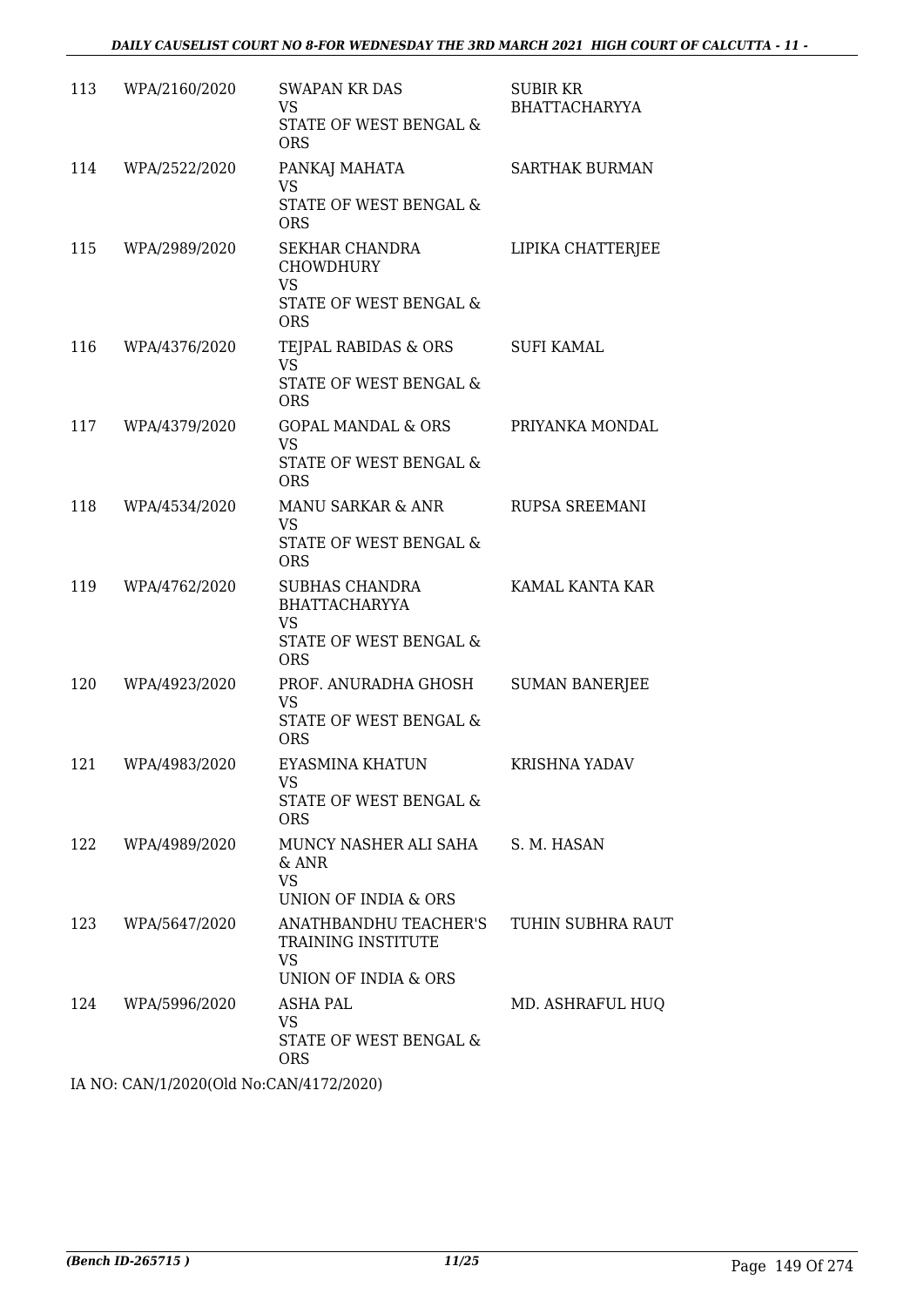| 125               | WPA/7101/2020     | <b>ARATI SOREN</b><br><b>VS</b><br>STATE OF WEST BENGAL                                                                 | <b>SOHOM RAY</b>                |                 |  |  |
|-------------------|-------------------|-------------------------------------------------------------------------------------------------------------------------|---------------------------------|-----------------|--|--|
| IA NO: CAN/1/2020 |                   |                                                                                                                         |                                 |                 |  |  |
| 126               | WPA/7488/2020     | RADHA THAPA @ RADHA<br><b>BAHADUR</b><br><b>VS</b><br>STATE OF WEST BENGAL<br>AND ORS.                                  | <b>SANJIB DAS</b>               |                 |  |  |
|                   | IA NO: CAN/1/2020 |                                                                                                                         |                                 |                 |  |  |
| 127               | WPA/7836/2020     | KAMAL BAGARIA<br><b>VS</b><br>State of West Bengal                                                                      | <b>JAYSHREE SAHA</b>            |                 |  |  |
| 128               | WPA/7956/2020     | UTTAM KUMAR DAS<br><b>VS</b><br>STATE OF WEST BENGAL<br>AND ORS.                                                        | SAYANTAN HAZRA                  | SAIKAT BANERJEE |  |  |
| 129               | WPA/8105/2020     | DR. TUSHAR CHOWDHURY<br>VS<br>State of West Bengal                                                                      | PRADYAT SAHA                    |                 |  |  |
| 130               | WPA/8134/2020     | REJAUL SK.<br><b>VS</b><br>State of West Bengal                                                                         | MANOJ KUMAR ROY                 |                 |  |  |
| 131               | WPA/8149/2020     | TAPAS SAMANTA<br><b>VS</b><br>STATE OF WEST BENGAL<br>AND ORS.                                                          | RAFIKUL ISLAM                   |                 |  |  |
|                   | IA NO: CAN/1/2020 |                                                                                                                         |                                 |                 |  |  |
| 132               | WPA/8217/2020     | MANAS KOTAL AND ORS.<br><b>VS</b><br>STATE OF WEST BENGAL<br>AND ORS.                                                   | samit bhanja                    |                 |  |  |
| 133               | WPA/8232/2020     | <b>FAIDEAL SUPPLIES LTD</b><br><b>AND ANR</b><br>VS                                                                     | ANIRUDDHA<br>AGARWALLA          |                 |  |  |
| 134               | WPA/8370/2020     | Union of India AND ORS<br><b>INDRALAL PRAMANIK</b><br>VS<br>STATE OF WEST BENGAL                                        | <b>GOURANGA KUMAR</b><br>DAS    |                 |  |  |
| 135               | WPA/8630/2020     | AND ORS.<br>BHAJAGOBINDA ROY @<br><b>BHAJAN ROY</b><br><b>VS</b><br>State of West Bengal                                | <b>NAZIR AHMED</b>              |                 |  |  |
| 136               | WPA/8637/2020     | <b>SOUVIK MUKHERJEE</b><br>VS<br>THE ADDL. SECY. AND<br>CHIEF PASSPORT OFFICER,<br>PASSPORT SEVA PRG. AND<br><b>ORS</b> | <b>SUMAN BANERJEE</b>           |                 |  |  |
| 137               | WPA/8661/2020     | <b>BAIJNATH JAISWAL</b><br><b>VS</b><br>STATE OF WEST BENGAL<br>AND ORS.                                                | <b>AMLAN KUMAR</b><br>MUKHERJEE |                 |  |  |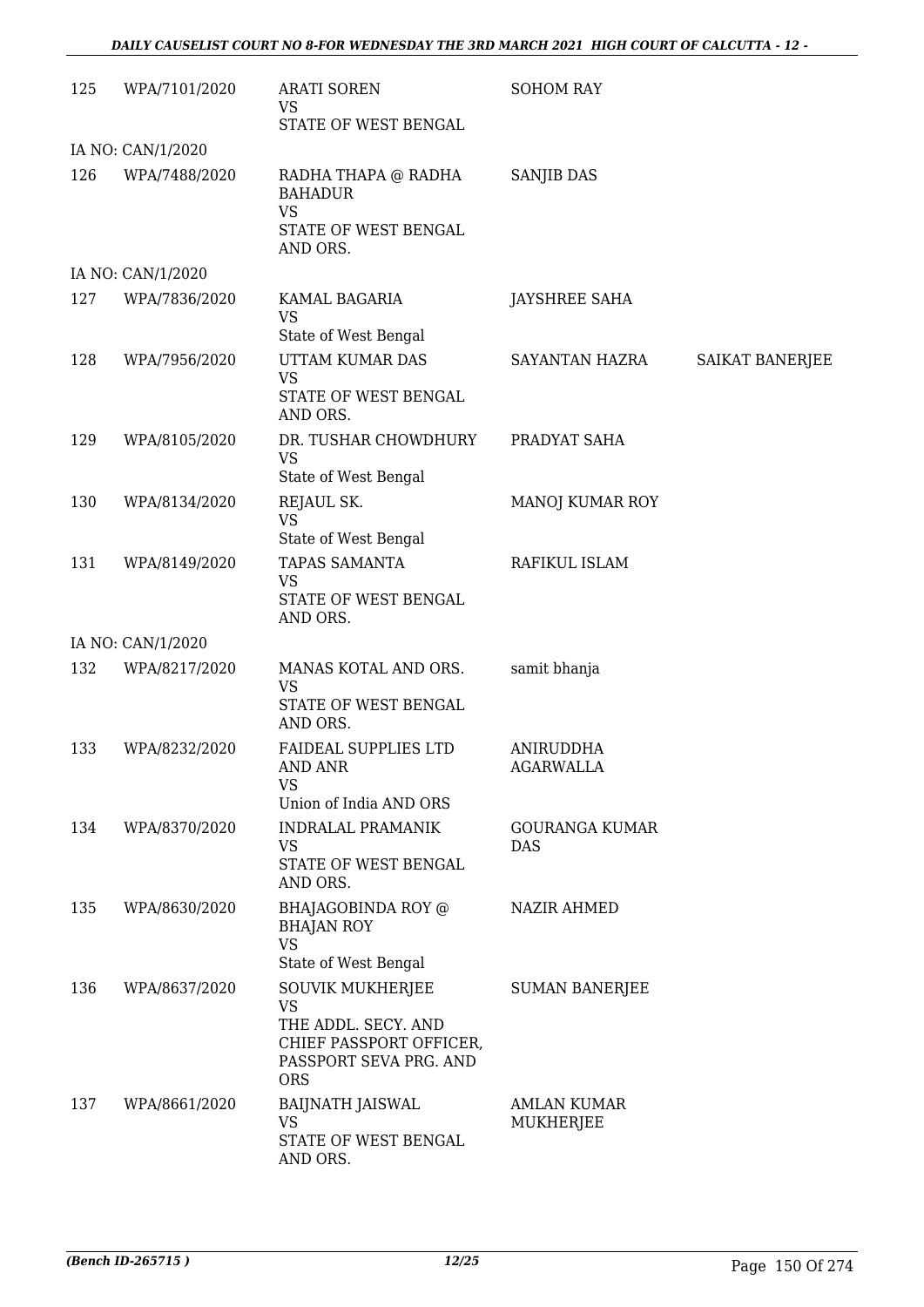| 138 | WPA/8671/2020 | BISWAJIT SADHUKHAN<br>VS<br>STATE OF WEST BENGAL<br>AND ORS.                                                                                              | SUTAPA UPADHYAY                      |
|-----|---------------|-----------------------------------------------------------------------------------------------------------------------------------------------------------|--------------------------------------|
| 139 | WPA/8696/2020 | RABINDRA SARKAR<br><b>VS</b><br>STATE OF WEST BENGAL<br>AND ORS.                                                                                          | TARUNJYOTI TEWARI                    |
| 140 | WPA/8753/2020 | <b>SMT REBA MANNA</b><br><b>VS</b><br>STATE OF WEST BENGAL<br>AND ORS.                                                                                    | <b>SOURADIPTA</b><br><b>BANERJEE</b> |
| 141 | WPA/8826/2020 | UTPAL MONDAL<br><b>VS</b><br>THE STATE OF WEST<br><b>BENGAL AND ORS</b>                                                                                   | DYUTIMOY PAUL                        |
| 142 | WPA/9052/2020 | <b>BEMALA DEBI</b><br><b>VS</b><br>STATE OF WEST BENGAL<br>AND ORS.                                                                                       | <b>ABHIK SARKAR</b>                  |
| 143 | WPA/9064/2020 | AMENA BIBI<br><b>VS</b><br>STATE OF WEST BENGAL<br>AND ORS.                                                                                               | <b>MARIA RAHAMAN</b>                 |
| 144 | WPA/9198/2020 | REKHA BARMAN<br>VS<br>State of West Bengal                                                                                                                | MADHURIMA<br>MUKHERJEE               |
| 145 | WPA/9215/2020 | <b>APU KUNDU</b><br><b>VS</b><br>STATE OF WEST BENGAL<br>AND ORS.                                                                                         | SHIBAJI KUMAR DAS                    |
| 146 | WPA/9297/2020 | <b>BABURAM SARDAR</b><br><b>VS</b><br>STATE OF WEST BENGAL<br>AND ORS.                                                                                    | MIR ANOWAR                           |
| 147 | WPA/9342/2020 | <b>SUNIL SARDAR</b><br>VS<br>UNION OF INDIA AND ORS.                                                                                                      | <b>RAKESH SARKAR</b>                 |
| 148 | WPA/9344/2020 | ARJUN SHARMA<br>VS.<br>UNION OF INDIA AND ORS.                                                                                                            | RAKESH SARKAR                        |
| 149 | WPA/9372/2020 | NITYANANDA CHATTERJEE<br>@ NITAI<br><b>VS</b><br>STATE OF WEST BENGAL<br>AND ORS.                                                                         | RAJNANDINI DAS                       |
| 150 | WPA/9393/2020 | IRADHA DAMODAR<br>SALGRAM JEW AND SRI SRI<br>SHIB THAKUR JEW REPD.<br>BY SHEBAITS SAJAL BARAN<br>GHOSH AND ORS.<br>VS<br>STATE OF WEST BENGAL<br>AND ORS. | SUBHAS CH. ATHA                      |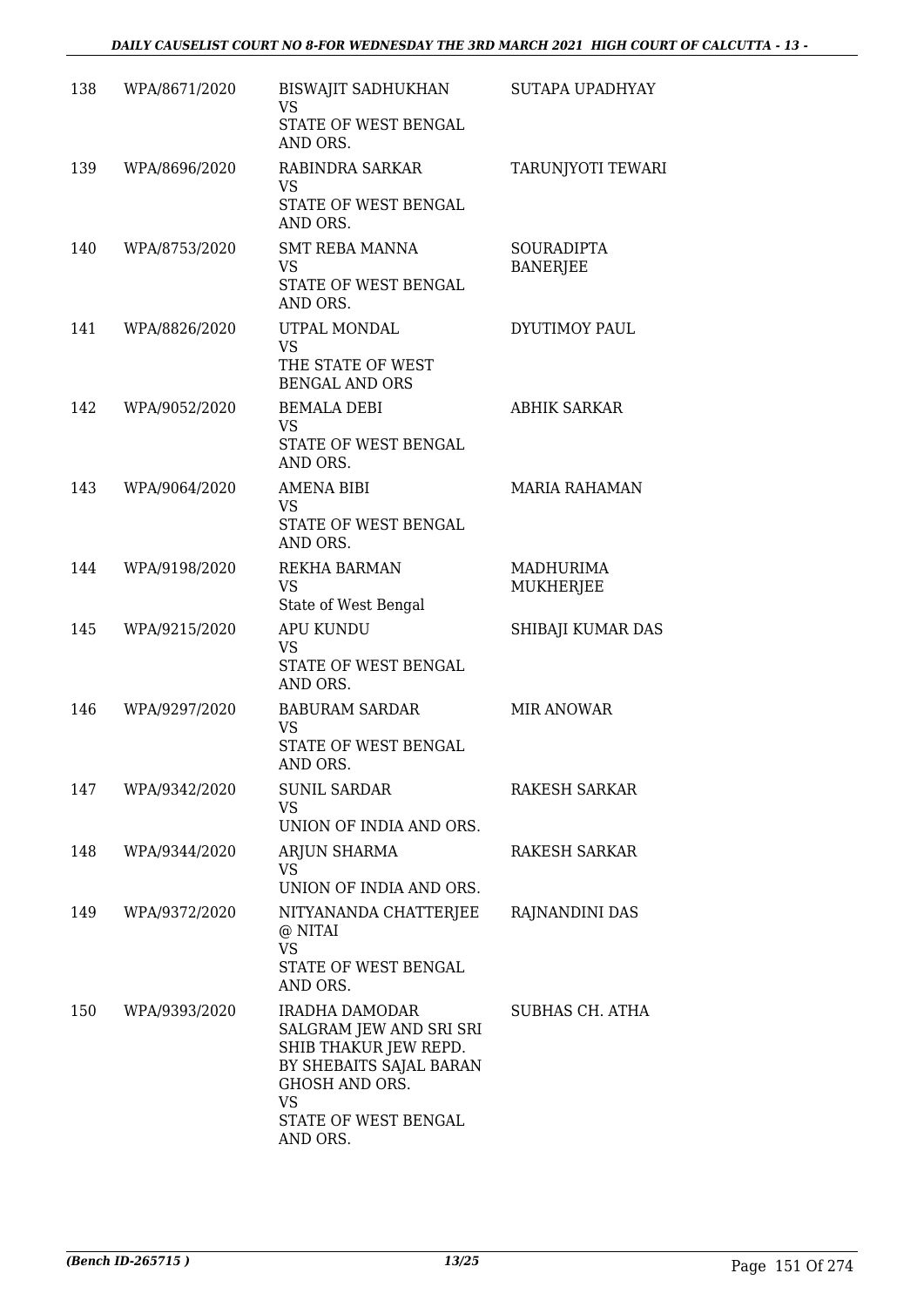| 151 | WPA/9419/2020  | <b>AMIT SINGHA</b><br><b>VS</b><br>STATE OF WEST BENGAL                                           | KAMAL KANTA KAR                      |
|-----|----------------|---------------------------------------------------------------------------------------------------|--------------------------------------|
|     |                | AND ORS.                                                                                          |                                      |
| 152 | WPA/9465/2020  | MOLOY KUMAR PAL AND<br>ANR<br><b>VS</b><br>PASCHIM BANGA GRAMIM                                   | SAJAL KUMAR GHOSH                    |
|     |                | <b>BANK AND ORS</b>                                                                               |                                      |
| 153 | WPA/9486/2020  | DILL DEVELOPERS<br>PRIVATES LIMITED<br><b>VS</b><br><b>REGISTRAR OF</b><br>COMPANIES, WEST BENGAL | SHEBATEE DATTA                       |
| 154 | WPA/9568/2020  | <b>SUKUMAR DAS</b>                                                                                | KAMAK KANTA KAR                      |
|     |                | <b>VS</b><br>STATE OF WEST BENGAL<br>AND ORS.                                                     |                                      |
| 155 | WPA/9615/2020  | RAJIB HOSEN BISWAS<br><b>VS</b><br><b>INDIAN OIL CORP AND ORS</b>                                 | <b>MARIA RAHAMAN</b>                 |
| 156 | WPA/9692/2020  | <b>BINA MONDAL</b>                                                                                | KAMAL KANTA KAR                      |
|     |                | <b>VS</b><br>STATE OF WEST BENGAL<br>AND ORS.                                                     |                                      |
| 157 | WPA/9724/2020  | <b>SMT SATMINDAR KAUR</b><br>AND ANR<br><b>VS</b><br>STATE OF WEST BENGAL<br>AND ORS.             | <b>TRIPTIMOY</b><br><b>TALUKDER</b>  |
| 158 | WPA/9729/2020  | PURNA CHANDRA DAS<br><b>VS</b><br>STATE OF WEST BENGAL<br>AND ORS.                                | SK SAHJAHAN ALI                      |
| 159 | WPA/9741/2020  | MOUSUMI SAHOO<br>VS<br>STATE OF WEST BENGAL<br>AND ORS.                                           | SK SAHRAJAHAN ALI                    |
| 160 | WPA/9851/2020  | RASHBIHARI DOLAI<br>VS<br>STATE OF WEST BENGAL<br>AND ORS.                                        | <b>SANDIP KUMAR</b><br>MONADAL       |
| 161 | WPA/10035/2020 | RAHUL PALIT<br>VS.<br>STATE OF WEST BENGAL<br>AND ORS.                                            | <b>SAMIR ROY</b><br><b>CHOWDHURY</b> |
| 162 | WPA/10060/2020 | <b>ANSURA BIBI</b><br><b>VS</b><br>STATE OF WEST BENGAL                                           | SK SUJAUDDIN                         |
| 163 | WPA/10310/2020 | AND ORS.<br>SAMARTH MEHTA AND ANR ANURAG BAGARIA<br>VS<br>THE STATE OF WEST<br>BENGAL AND ORS     |                                      |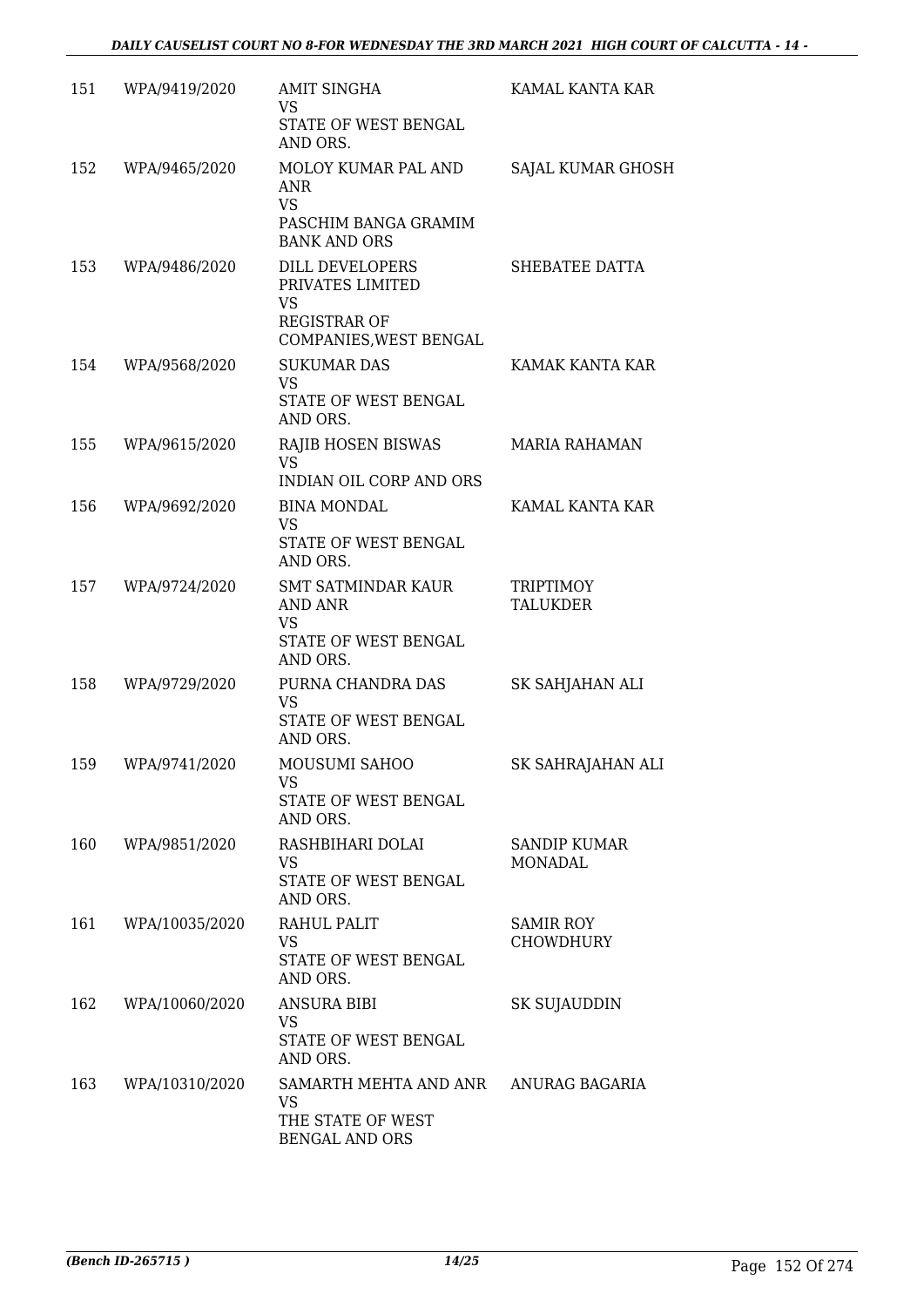| 164 | WPA/10366/2020 | PRASANTA BISWAS<br>VS.<br>UNION OF INDIA AND ORS.                                                                                    | TAPAN ROY                      |
|-----|----------------|--------------------------------------------------------------------------------------------------------------------------------------|--------------------------------|
| 165 | WPA/10449/2020 | <b>BANK OF INDIA THIKA</b><br><b>SHRAMIK SANGRAM</b><br>COMMITTEE(WB)<br><b>VS</b><br><b>BANK OF INDIA</b>                           | MANIKA SWARNOKAR               |
| 166 | WPA/10466/2020 | <b>SHAIBAL ROUT AND</b><br><b>ANOTHER</b><br><b>VS</b><br>STATE OF WEST BENGAL<br>AND ORS.                                           | BHARAT CHANDRA<br><b>SIMAI</b> |
| 167 | WPA/10597/2020 | SATISH ROSIN AND<br>TURPENTINE WORKS AND<br>ANR<br><b>VS</b><br>STATE OF WEST BENGAL<br>AND ORS.                                     | NILAY SENGUPTA                 |
| 168 | WPA/10645/2020 | <b>GOBINDA NAIYA</b><br><b>VS</b><br>THE STATE OF WEST<br><b>BENGAL AND ORS</b>                                                      | <b>ABDUR RAKIB</b>             |
| 169 | WPA/10733/2020 | <b>HIRANMOY PATRA</b><br><b>VS</b><br>THE MARKETING HEAD<br><b>IOCL MD AND ORS</b>                                                   | <b>SRIKUMAR MANDAL</b>         |
| 170 | WPA/10870/2020 | NILOY SAHA<br><b>VS</b><br>UNION OF INDIA AND ORS.                                                                                   | <b>TRIPTIMOY</b><br>TALUKDER   |
| 171 | WPA/10890/2020 | M/S HICO MULTIFIN<br>PRODUCTS PVT LTD<br><b>VS</b><br>INDIAN CORPORATION LTD<br>AND ORS                                              | PRIYANKA AGARWAL               |
| 172 | WPA/10904/2020 | HIMANSU GHORUI<br><b>VS</b><br>STATE OF WEST BENGAL<br>AND ORS.                                                                      | DIPTENDU MONDAL                |
| 173 | WPA/10964/2020 | SUSANTA ADHIKARY<br>VS<br>STATE OF WEST BENGAL<br>AND ORS.                                                                           | KAMAL KANTA KAR                |
| 174 | WPA/10996/2020 | <b>GEETANJALI</b><br><b>INFRASTRUCTURE AND</b><br><b>EARTHMOVERS AND</b><br><b>ANOTHER</b><br>VS<br>STATE OF WEST BENGAL<br>AND ORS. | SAPTARSHI KUMAR<br>MAL         |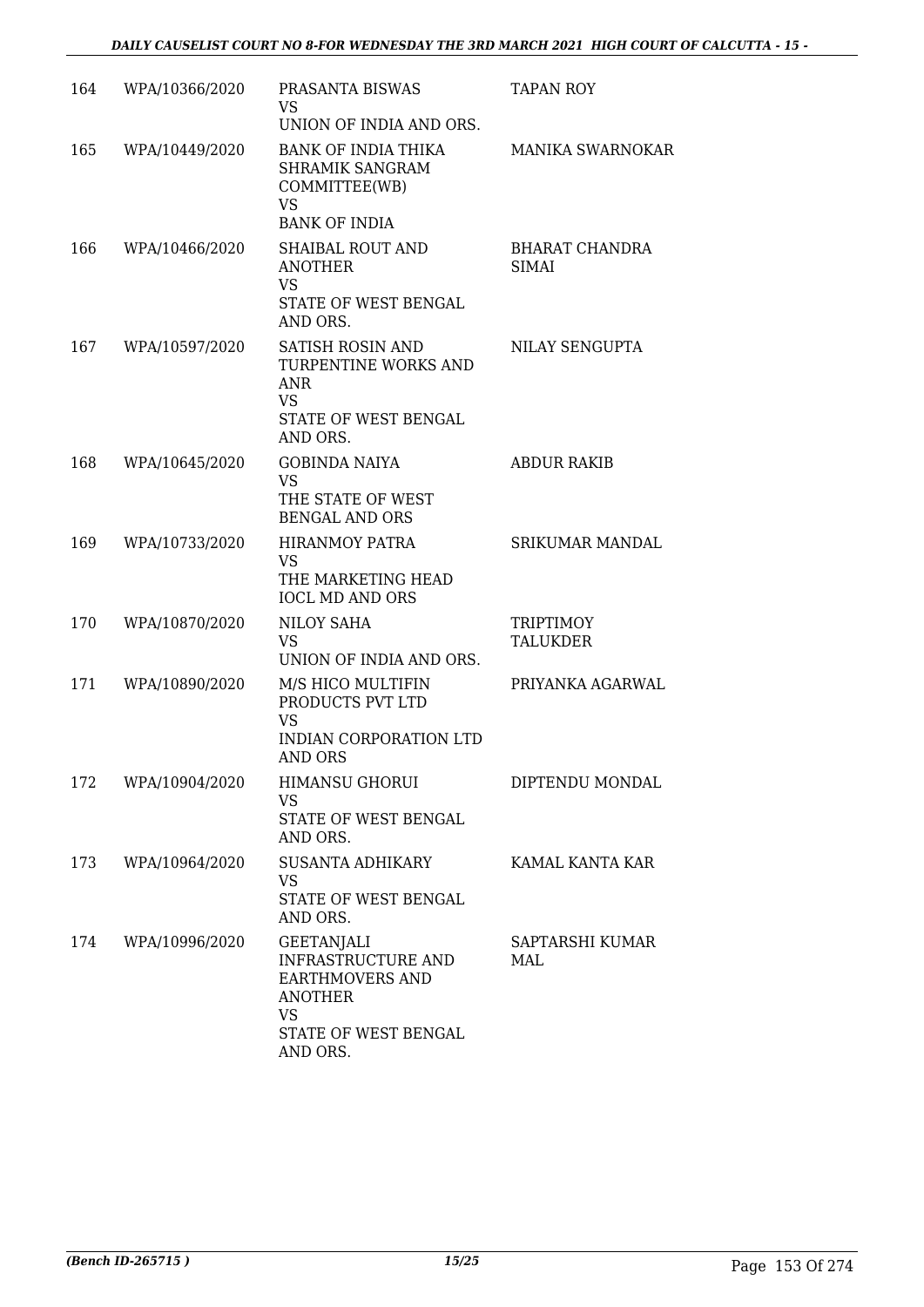| 175 | WPA/10998/2020    | <b>GEETANJALI</b><br>INFRASTRUCTURE AND<br><b>EARTHMOVERS AND</b><br><b>ANOTHER</b><br><b>VS</b><br>STATE OF WEST BENGAL | SAPTARSHI KUMAR<br>MAL                 |
|-----|-------------------|--------------------------------------------------------------------------------------------------------------------------|----------------------------------------|
|     |                   | AND ORS.                                                                                                                 |                                        |
| 176 | WPA/11524/2020    | <b>BABLU PAL AND ANR</b><br>VS.<br>STATE OF WEST BENGAL<br>AND ORS.                                                      | <b>BRATINDRA</b><br><b>NARAYAN RAY</b> |
| 177 | WPA/11548/2020    | ABHIJIT KUMAR ADHYA<br><b>VS</b><br>STATE OF WEST BENGAL<br>AND ORS.                                                     | SAUMYAJIT GHOSAL                       |
| 178 | WPA/11640/2020    | <b>JOYNUR BEWA</b><br><b>VS</b><br>STATE OF WEST BENGAL<br>AND ORS.                                                      | <b>SRIKUMAR MANDAL</b>                 |
| 179 | WPA/11909/2020    | <b>ISLAM ALI KHAN</b><br>VS<br>STATE OF WEST BENGAL<br>AND ORS.                                                          | ASHIS KUMAR DUTTA                      |
| 180 | WPA/11957/2020    | ARPITA MANDAL<br>VS<br>STATE OF WEST BENGAL<br>AND ORS.                                                                  | ANJAN<br><b>BHATTACHARYA</b>           |
|     | IA NO: CAN/1/2021 |                                                                                                                          |                                        |
| 181 | WPA/11973/2020    | HOSENARA KAZI<br><b>VS</b><br>STATE OF WEST BENGAL                                                                       | MAIDUL ISLAM<br>KAYAL                  |
|     |                   | AND ORS.                                                                                                                 |                                        |
| 182 | WPA/59/2021       | ANITA BHATTACHARYA<br>VS<br>STATE OF WEST BENGAL<br>AND ORS.                                                             | PAYEL SHOME                            |
|     | 183 WPA/71/2021   | <b>ARATI GHOSH</b><br>VS<br>STATE OF WEST BENGAL<br>AND ORS.                                                             | <b>SAYAK KONAR</b>                     |
|     | 184 WPA/73/2021   | ARMEX SECURITY PRIVATE<br>LIMITED<br><b>VS</b><br>STATE OF WEST BENGAL<br>AND ORS.                                       | DYUTIMAN BANERJEE                      |
| 185 | WPA/105/2021      | SMT BHARATI GUPTA<br><b>VS</b><br>STATE OF WEST BENGAL<br>AND ORS.                                                       | MAHESWARI<br>SHARMA                    |
| 186 | WPA/235/2021      | SUSAIL KUMAR SINGH<br><b>VS</b><br>STATE OF WEST BENGAL<br>AND ORS.                                                      | SHAMIK CHATTERJEE                      |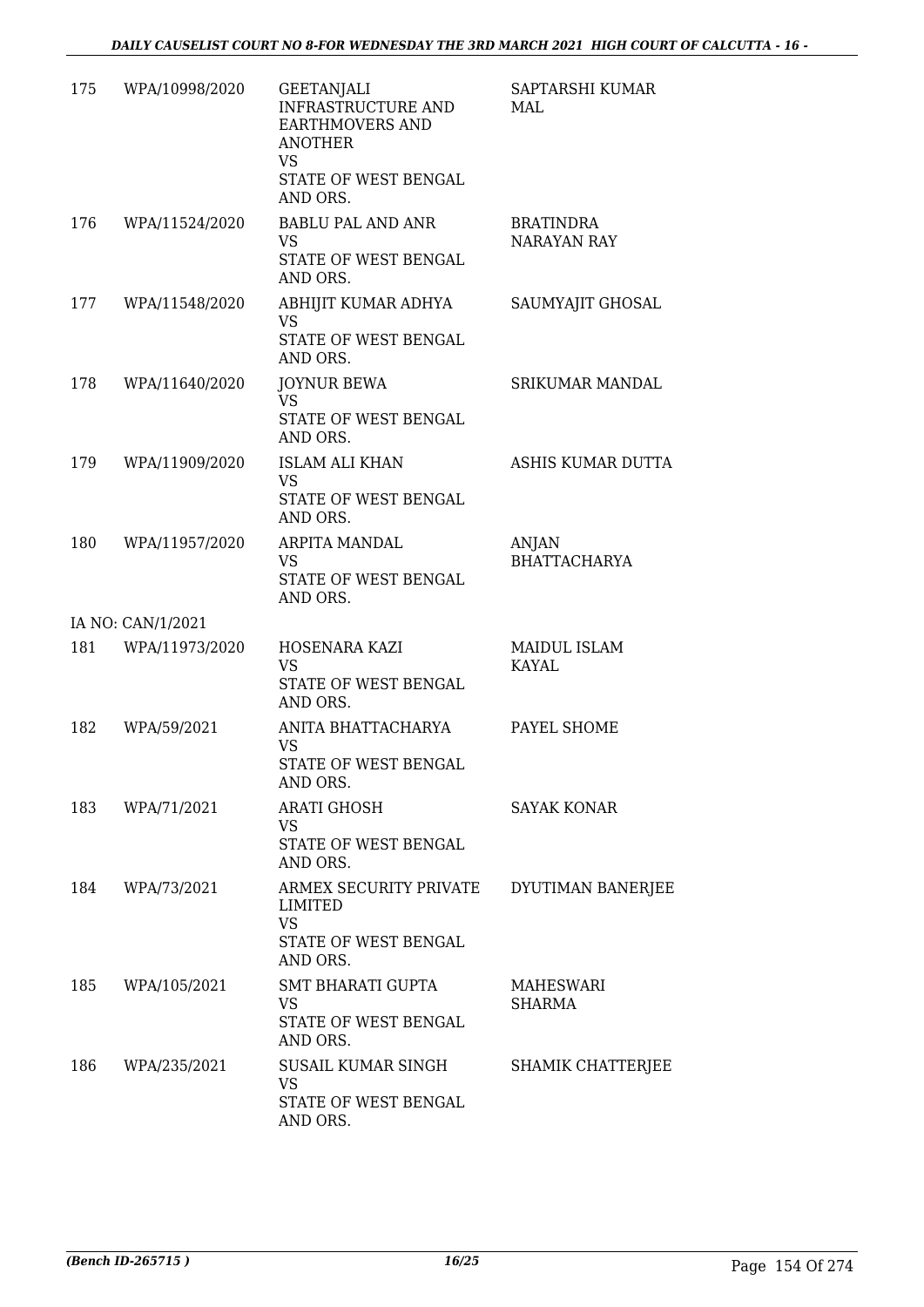| 187 | WPA/582/2021  | RAKESH KUMAR DAS<br><b>VS</b>                                                                    | <b>SNEHA SINGH</b>              |
|-----|---------------|--------------------------------------------------------------------------------------------------|---------------------------------|
|     |               | STATE OF WEST BENGAL<br>AND ORS.                                                                 |                                 |
| 188 | WPA/815/2021  | AJOY KRISHNA PRADHAN<br>VS<br>THE MINISTER OF<br><b>BACKWARD CLASS</b><br><b>WELFARE AND ORS</b> | NONIGOPAL<br><b>CHAKRABORTY</b> |
| 189 | WPA/868/2021  | SAMRAT REALPRAJECTS<br>PVT. LTD.<br><b>VS</b><br>STATE OF WEST BENGAL<br>AND ORS.                | PARTHA<br><b>CHAKRABORTY</b>    |
| 190 | WPA/1007/2021 | SK. SAIFUDDIN<br>VS<br>STATE OF WEST BENGAL<br>AND ORS.                                          | <b>SK.SALIM</b>                 |
| 191 | WPA/1087/2021 | MISS TANUSHREE ROY<br>VS<br>STATE OF WEST BENGAL<br>AND ORS.                                     | NILENDRA NARAYAN<br>RAY         |
| 192 | WPA/1178/2021 | KAMALIKA GHOSH<br><b>VS</b><br>LIFE INSURANCE<br><b>CORPORATION OF INDIA</b>                     | DEBDUTTA BASU                   |
| 193 | WPA/1197/2021 | SUVENDU ADHIKARI<br><b>VS</b><br>STATE OF WEST BENGAL<br>AND ORS.                                | Debdeep Sinha                   |
| 194 | WPA/2179/2021 | NIDHIR RANJAN<br>MAJUMDER<br><b>VS</b><br>UNION OF INDIA AND ORS.                                | DIPTENDU MANDAL                 |
| 195 | WPA/2499/2021 | ALL BENGAL YOUTH<br>WELFARE ASS. AND ANR.<br>VS.<br>STATE OF WEST BENGAL<br>AND ORS.             | SABYASACHI ROY                  |
|     |               | <b>PART HEARD MATTERS</b>                                                                        |                                 |
| 196 | WPA/9265/2020 | DOWINS RESOURCE PVT.<br><b>LTD</b><br><b>VS</b><br>Union of India                                | ABHIRUP<br><b>CHAKRABORTY</b>   |
|     |               | <b>LISTED MOTION</b>                                                                             |                                 |
| 197 | WPA/6534/2018 | SUBRATA DUTTA & ANR<br>VS<br>STATE OF WEST BENGAL<br>&ORS                                        | ABHIJIT PAL                     |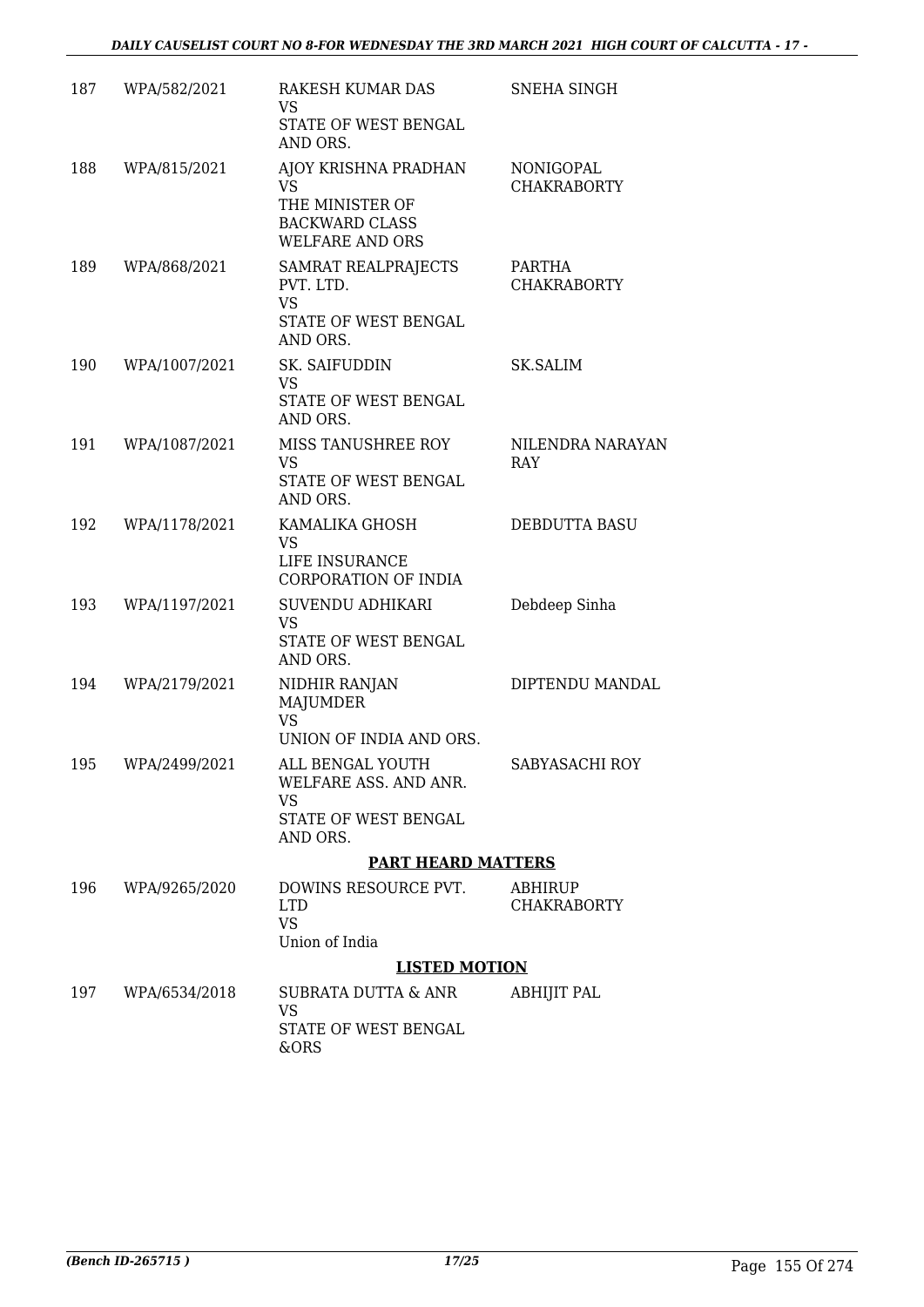| 198 | WPA/8571/2018                           | CHETKI PROPERTIES PVT.<br>LTD & ANR<br><b>VS</b>                                     | DEBASREE DHAMALI                       |                     |
|-----|-----------------------------------------|--------------------------------------------------------------------------------------|----------------------------------------|---------------------|
|     |                                         | STATE OF WEST BENGAL &<br><b>ORS</b>                                                 |                                        |                     |
|     |                                         | IA NO: CAN/1/2019(Old No:CAN/565/2019), CAN/2/2019(Old No:CAN/566/2019), CAN/3/2021  |                                        |                     |
| 199 | WPA/9773/2018                           | <b>JAKIR MONDAL</b><br>VS                                                            | ATIS KUMAR BISWAS                      |                     |
|     |                                         | STATE OF WEST BENGAL &<br><b>ORS</b>                                                 |                                        |                     |
| 200 | WPA/2753/2019                           | <b>BATESWAR MAITY &amp; ANR</b><br><b>VS</b><br>STATE OF WEST BENGAL &<br><b>ORS</b> | LIPIKA CHATTERJEE                      |                     |
| 201 | WPA/18635/2019                          | PRALAY MAJUMDER<br><b>VS</b><br>STATE OF WEST BENGAL &<br><b>ORS</b>                 | <b>SUDIP GHOSH</b><br><b>CHOWDHURY</b> |                     |
|     |                                         | IA NO: CAN/1/2020(Old No:CAN/975/2020), CAN/2/2020                                   |                                        |                     |
| 202 | WPA/23281/2019                          | <b>AMIT MONDAL</b>                                                                   | NILANJAN ADHIKARI                      |                     |
|     |                                         | <b>VS</b><br>STATE OF WEST BENGAL &<br>ORS.                                          |                                        |                     |
| 203 | WPA/3931/2020                           | RAJU MOLLA                                                                           | <b>ASHRAFUL HUQ</b>                    |                     |
|     |                                         | <b>VS</b><br>STATE OF WEST BENGAL &<br><b>ORS</b>                                    |                                        |                     |
| 204 | WPA/4347/2020                           | KRISHNA KUMAR RUNGTA<br><b>VS</b><br>UNION OF INDIA & ORS                            | <b>RITIKA SHROFF</b>                   |                     |
| 205 | WPA/5662/2020                           | UNA VEDA NATHANIEL<br><b>VS</b><br>STATE OF WEST BENGAL                              | S. G. CHOWDHURY                        |                     |
|     | IA NO: CAN/1/2020(Old No:CAN/3532/2020) |                                                                                      |                                        |                     |
| 206 | WPA/6697/2020                           | <b>GARIMA RUNGTA</b><br><b>VS</b>                                                    | <b>SIDDHARTHA</b><br><b>SHROFF</b>     |                     |
|     |                                         | UNION OF INDIA                                                                       |                                        |                     |
|     | IA NO: CAN/1/2020(Old No:CAN/5591/2020) |                                                                                      |                                        |                     |
| 207 | WPA/6810/2020                           | RAJGARIA TIMBER<br>PVT.LTD& ANR<br><b>VS</b><br>UNION OF INDIA& ORS                  | RAJIB MULLICK                          |                     |
|     |                                         | IA NO: CAN/1/2020(Old No:CAN/5791/2020), CAN/2/2020, CAN/3/2021, CAN/4/2021          |                                        |                     |
| 208 | WPA/7011/2020                           | <b>SRIKUMAR GIRI</b>                                                                 | <b>GAUTAM GURIA</b>                    |                     |
|     |                                         | VS<br>STATE OF WEST BENGAL<br>AND ORS.                                               |                                        |                     |
|     | IA NO: CAN/1/2020                       |                                                                                      |                                        |                     |
| 209 | WPA/7071/2020                           | MADAN MOHAN KHANRA<br><b>VS</b><br>THE STATE OF WEST                                 | <b>GAUTAM GURIA</b>                    | <b>GAUTAM GURIA</b> |
|     | IA NO: CAN/1/2020                       | <b>BENGAL</b>                                                                        |                                        |                     |
|     |                                         |                                                                                      |                                        |                     |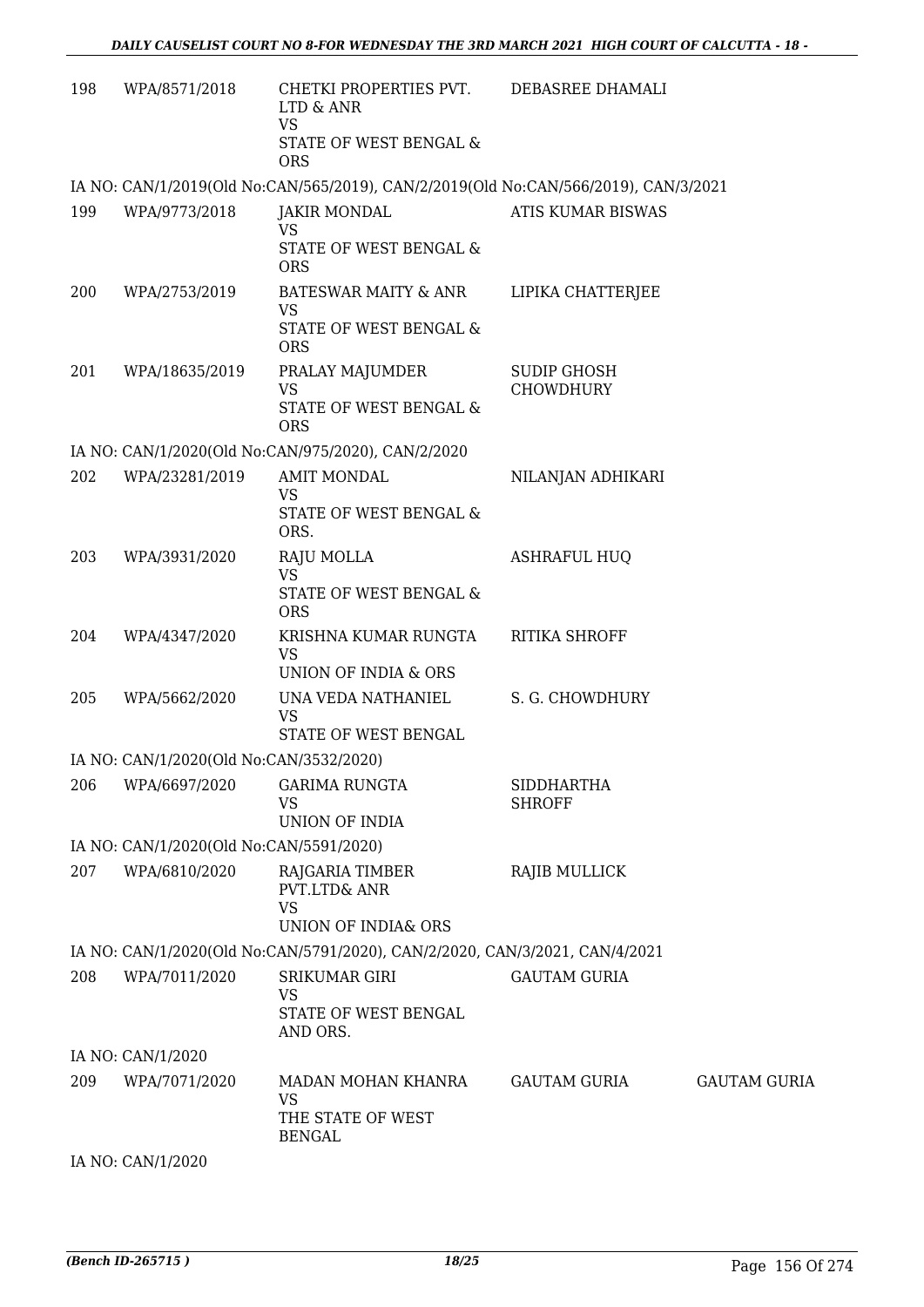| 210 | WPA/7656/2020     | A.J. SARKAR AND CO AND<br><b>ORS</b><br><b>VS</b><br>STATE OF WEST BENGAL          | PRATIP KUMAR<br><b>CHATTERJEE</b>      |
|-----|-------------------|------------------------------------------------------------------------------------|----------------------------------------|
|     |                   | AND ORS.                                                                           |                                        |
|     | IA NO: CAN/1/2020 |                                                                                    |                                        |
| 211 | WPA/7864/2020     | CYGNUS EQUIPMENTS AND<br>RENTALS PRIVATE LIMITED<br><b>VS</b><br>Union of India    | RAJESH UPADHYAY                        |
| 212 | WPA/8220/2020     | LAKSHMI NASAKAR<br>VS<br>STATE OF WEST BENGAL<br>AND ORS.                          | MANOJ KUMAR<br><b>MONDAL</b>           |
| 213 | WPA/9146/2020     | <b>BIPLAB BOSE</b><br><b>VS</b><br>State of West Bengal                            | <b>SUDESHNA BASU</b><br><b>THAKUR</b>  |
| 214 | WPA/9181/2020     | <b>DEBDAS KHAN</b><br><b>VS</b><br>STATE BANK OF INDIA                             | <b>SAYANI DAS</b>                      |
| 215 | WPA/9278/2020     | M/S. RADIANT SECURITY<br>VS<br>PUMJAB NATIONAL BANK                                | <b>SUPRIYO</b><br><b>CHATTOPADHYAY</b> |
| 216 | WPA/9614/2020     | <b>MOHANA GHOSH</b><br><b>VS</b><br>STATE OF WEST BENGAL<br>AND ORS.               | Madhurima Sarkar                       |
| 217 | WPA/9677/2020     | SHEO CHARAN AGARWAL<br><b>VS</b><br>Union of India                                 | PRABHAT KUMAR<br><b>SINGH</b>          |
| 218 | WPA/9827/2020     | <b>SAMAR KUMAR MONDAL</b><br><b>VS</b><br>State of West Bengal                     | PINTU KARAR                            |
| 219 | WPA/9828/2020     | HABUL MONDAL AND ORS<br><b>VS</b><br>STATE OF WEST BENGAL<br>AND ORS.              | <b>SUDARSHAN GHOSH</b>                 |
| 220 | WPA/9889/2020     | AMALA ROY<br>VS<br>STATE OF WEST BENGAL<br>AND ORS.                                | PAMPA DEY DHABAL                       |
| 221 | WPA/10011/2020    | PROSUN BANERJEE AND<br>ANR<br><b>VS</b><br>UNION OF INDIA AND ORS.                 | ARIF ALI                               |
| 222 | WPA/10315/2020    | KSHETRIYA SHERI GANDHI<br>ASHRAM AND ANR<br>VS<br>STATE OF WEST BENGAL<br>AND ORS. | <b>SUJIT SAHA</b>                      |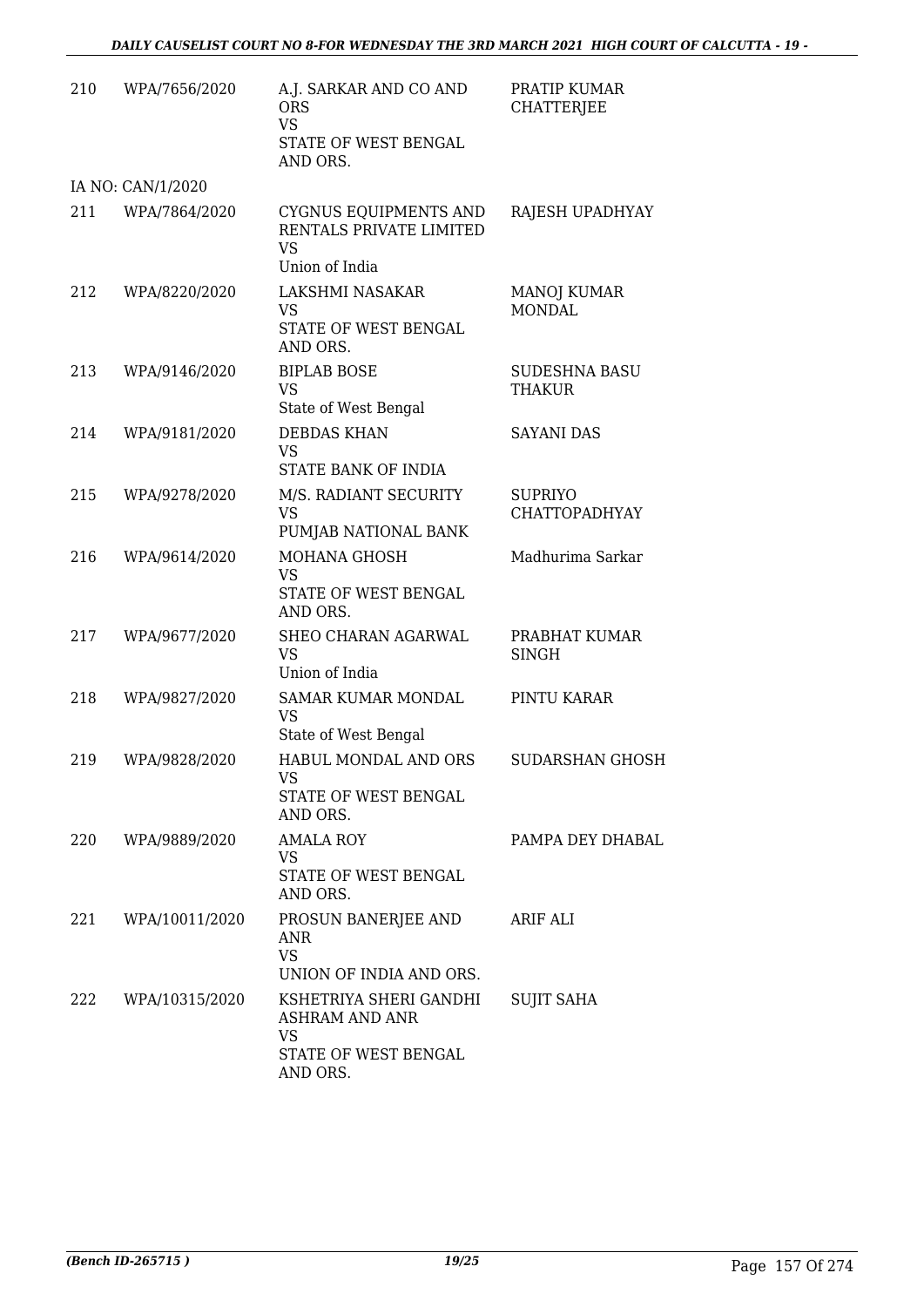| 223 | WPA/10442/2020                           | PROMOD RANJAN ROY AND GARGI GOSWAMI<br><b>ANOTHER</b><br><b>VS</b><br>RESERVE BANK OF INDIA<br><b>AND OTHERS</b> |                                         |
|-----|------------------------------------------|------------------------------------------------------------------------------------------------------------------|-----------------------------------------|
| 224 | WPA/10501/2020                           | <b>SHEILA BINANI</b><br>VS                                                                                       | <b>SUBHASIS DEY</b>                     |
|     |                                          | UNION OF INDIA AND<br><b>ANOTHERS</b>                                                                            |                                         |
| 225 | WPA/10810/2020                           | ABDUL RAJAK AND ANR<br><b>VS</b><br>STATE OF WEST BENGAL<br>AND ORS.                                             | <b>GOLAM KARIM</b><br><b>CHOWDHURY</b>  |
| 226 | WPA/11114/2020                           | <b>BISWANATH PAL</b><br><b>VS</b><br>STATE OF WEST BENGAL                                                        | RAFIKUL ISLAM<br><b>SARDAR</b>          |
| 227 | WPA/11286/2020                           | AND ORS.<br>ASHOK GHORAI AND ANR MAINAK SWARNOKAR<br>VS<br>STATE OF WEST BENGAL<br>AND ORS.                      |                                         |
| 228 | WPA/11385/2020                           | <b>ASLAM ALI MOLLA</b><br><b>VS</b><br>STATE OF WEST BENGAL<br>AND ORS.                                          | <b>ASIT KR</b><br><b>BHATTACHARYA</b>   |
| 229 | WPA/11631/2020                           | SAHIDUL ISLAM MOLLA<br>AND ORS<br><b>VS</b><br>STATE OF WEST BENGAL<br>AND ORS.                                  | <b>JAMUNA SAHA</b>                      |
| 230 | WPA/11860/2020                           | <b>SK ALAUDDIN</b><br><b>VS</b><br>STATE OF WEST BENGAL<br>AND ORS.                                              | <b>SOUMAJIT DAS</b><br><b>MAHAPATRA</b> |
| 231 | WPA/11968/2020                           | KOUSHIK DAS<br>VS.<br>STATE OF WEST BENGAL<br>AND ORS.                                                           | <b>SANGHITA</b><br><b>CHATTERJEE</b>    |
|     |                                          | <b>APPLICATION</b>                                                                                               |                                         |
| 232 | WPA/23011/2006                           | PRIYA BANERJEE<br><b>VS</b><br>STATE OF W.B.                                                                     | <b>MANISHA</b><br><b>CHATTERJEE</b>     |
|     |                                          | IA NO: CAN/1/2008(Old No:CAN/1397/2008), CAN/2/2020(Old No:CAN/2093/2020)                                        |                                         |
| 233 | WPA/18171/2016                           | <b>SANGHITA MAITY</b><br>VS<br>STATE OF WEST BENGAL &<br><b>ORS</b>                                              | ANJAN<br><b>BHATTACHARYA</b>            |
|     | IA NO: CAN/2/2019(Old No:CAN/10975/2019) |                                                                                                                  |                                         |
| 234 | WPA/13834/2017                           | CHAITANYA BIKASH PAUL<br><b>VS</b><br>EPF ORGANISATION,<br>MINISTRY OF LABOUR &<br><b>ORS</b>                    | MRINAL KANTI<br><b>KUNDU</b>            |
|     |                                          | IA NO: CAN/1/2019(Old No:CAN/5144/2019), CAN/2/2020                                                              |                                         |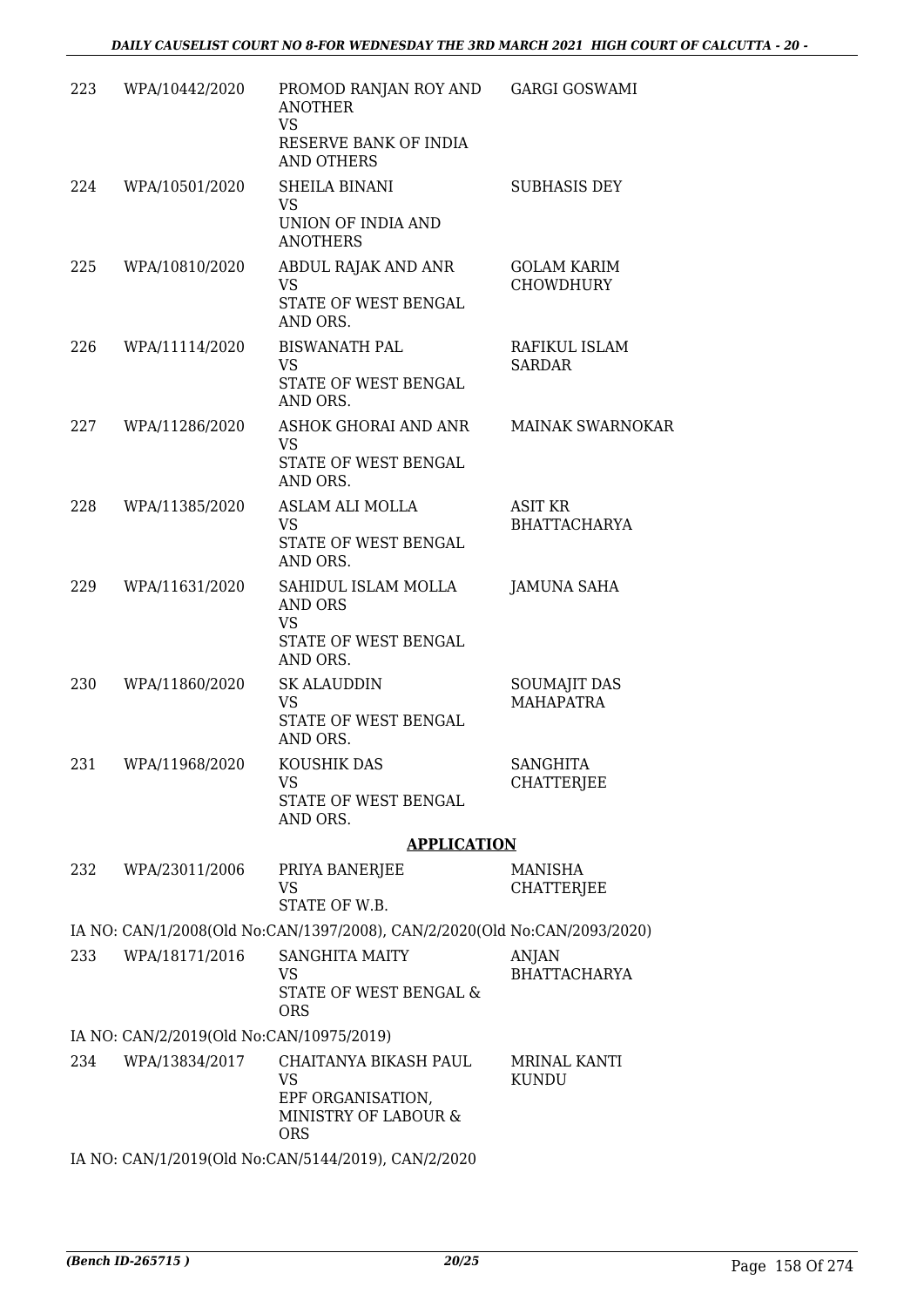| 235 | WPA/25996/2017                          | DAYA RANJAN MAHATA<br><b>VS</b><br>STATE OF WEST BENGAL &                                            | S CHOUDHURY                                |
|-----|-----------------------------------------|------------------------------------------------------------------------------------------------------|--------------------------------------------|
| 236 | RVW/2/2021                              | <b>ORS</b><br>SUNDARANANDA BARMAN<br><b>AND ANR</b><br><b>VS</b><br>STATE OF WEST BENGAL<br>AND ORS. | MONOJ KUMAR<br><b>BHATTACHARYYA</b>        |
|     | IA NO: CAN/1/2021                       |                                                                                                      |                                            |
|     | wt237 WPA/10069/2020                    | SUNDARANANDA BARMAN<br>AND ANOTHER<br>VS<br>STATE OF WEST BENGAL                                     | <b>MANOJ KUMAR</b><br><b>BHATTACHARYYA</b> |
|     |                                         | AND ORS.                                                                                             |                                            |
|     |                                         | <b>CONTEMPT APPLICATION</b>                                                                          |                                            |
| 238 | CPAN/995/2010                           | <b>BIDYUT BANERJEE</b><br><b>VS</b><br>SOUMYA BHATTACHARYA                                           | <b>ASHIM KUMAR</b><br><b>BISWAS</b>        |
|     | wt239 WPA/22189/2009                    | <b>BIDYUT BANERJEE</b><br><b>VS</b><br><b>STATE OF WEST BENGAL &amp;</b><br><b>ORS</b>               | <b>ASHIM BISWAS</b>                        |
| 240 | CPAN/393/2020                           | PURNIMA DAS MAHANTA<br>(BISWAS)<br><b>VS</b><br>N.R SEKAR RAJU                                       | <b>ARJUN SAMANTA</b>                       |
|     | IA NO: CAN/1/2020(Old No:CAN/5205/2020) |                                                                                                      |                                            |
|     | wt241 WPA/16452/2019                    | PURNIMA DAS MAHANTA<br>(BISWAS)<br><b>VS</b><br>UNION OF INDIA & ORS                                 | <b>ARJUN SAMANTA</b>                       |
| 242 | CPAN/660/2020                           | RABIN JANA AND ORS<br><b>VS</b><br><b>ARNAB BISWAS</b>                                               | <b>AMLAN MUKHERJEE</b>                     |
|     | wt243 WPA/608/2020                      | RABIB JANA & ORS<br><b>VS</b><br>STATE OF WEST BENGAL &<br><b>ORS</b>                                | AMLAN KUMAR<br>MUKHERJEE                   |
| 244 | CPAN/47/2021                            | PARTHA PRATIM MONDAL<br>VS<br>SANJOY GHOSH                                                           | <b>ARUP NATH</b><br><b>BHATTACHARYYA</b>   |
|     | wt245 WPA/7088/2020                     | PARTHA PRATIM MONDAL<br><b>VS</b><br>STATE OF WEST BENGAL                                            | DIPTENDU MONDAL                            |
|     | IA NO: CAN/1/2020, CAN/2/2020           |                                                                                                      |                                            |

### **NEW MOTION**

| 246 | WPA/4824/2021 | SOUTHERN HEALTH<br><b>IMPROVEMENT SAMITY</b><br>VS<br>STATE OF WEST BENGAL<br>AND ORS. | MD.ALI MONSOOR |
|-----|---------------|----------------------------------------------------------------------------------------|----------------|
|     |               |                                                                                        |                |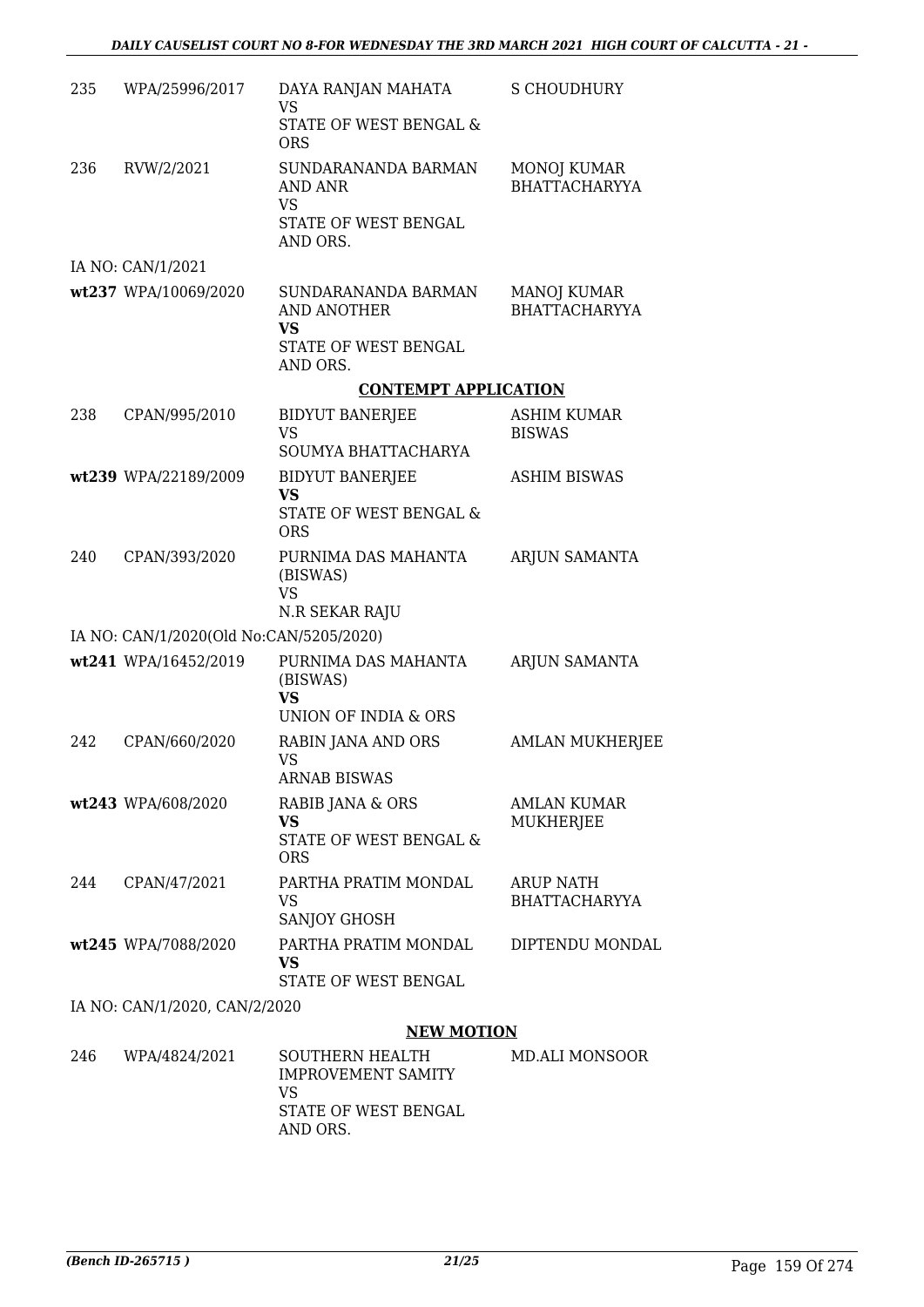| 247 | WPA/4874/2021 | <b>BANK OF BARODA</b><br><b>VS</b><br>STATE OF WEST BENGAL<br>AND ORS.                                                       | <b>SUDEEP PAL</b><br><b>CHOUDHURY</b>    |
|-----|---------------|------------------------------------------------------------------------------------------------------------------------------|------------------------------------------|
| 248 | WPA/4943/2021 | <b>GANGESH MITRA AND</b><br><b>OTHERS</b><br><b>VS</b><br>THE BRANCH MANAGER,<br><b>BHATAR UCO BANK AND</b><br><b>OTHERS</b> | PUNDARI KAKSHA<br><b>BHATTACHARYAY</b>   |
| 249 | WPA/4958/2021 | PANCHANAN PRADHAN<br><b>VS</b><br>STATE OF WEST BENGAL<br>AND ORS.                                                           | <b>DEBNARAYAN PATRA</b>                  |
| 250 | WPA/4960/2021 | <b>MADAN SAHOO ALIAS</b><br><b>MADAN SAU</b><br><b>VS</b><br>STATE OF WEST BENGAL<br>AND ORS.                                | DEBNARAYAN PATRA                         |
| 251 | WPA/5007/2021 | URCH ALI MOLLA<br><b>VS</b><br>STATE OF WEST BENGAL<br>AND ORS.                                                              | <b>SOUNAK</b><br><b>BHATTACHARYA</b>     |
| 252 | WPA/5011/2021 | <b>SMT SHIBANI</b><br><b>BHATTACHARYA</b><br><b>VS</b><br>STATE OF WEST BENGAL<br>AND ORS.                                   | <b>ANIMESH PAUL</b>                      |
| 253 | WPA/5284/2021 | PRADIP BHATTACHARYA<br><b>VS</b><br>STATE OF WEST BENGAL<br>AND ORS.                                                         | <b>ZIAUL HAQUE</b>                       |
| 254 | WPA/5338/2021 | <b>MD HANIF</b><br>VS<br>STATE OF WEST BENGAL<br>AND ORS.                                                                    | <b>NIRBANESH</b><br><b>CHATTERJEE</b>    |
| 255 | WPA/5449/2021 | <b>JUBARAJ DEY</b><br>VS<br>STATE OF WEST BENGAL<br>AND ORS.                                                                 | <b>ASIT KUMAR</b><br><b>BHATTACHARYA</b> |
| 256 | WPA/5465/2021 | AMULYA SARDAR<br>VS<br>STATE OF WEST BENGAL<br>AND ORS.                                                                      | <b>SANDIP DAS</b>                        |
| 257 | WPA/5499/2021 | SHREE PRAKASH JAISWAL<br>VS<br>STATE OF WEST BENGAL<br>AND ORS.                                                              | ARKA BANERJEE                            |
| 258 | WPA/5541/2021 | MADHUMITA DAS HAZRA<br>AND ORS<br>VS<br>STATE OF WEST BENGAL<br>AND ORS.                                                     | <b>SOURI GHOSAL</b>                      |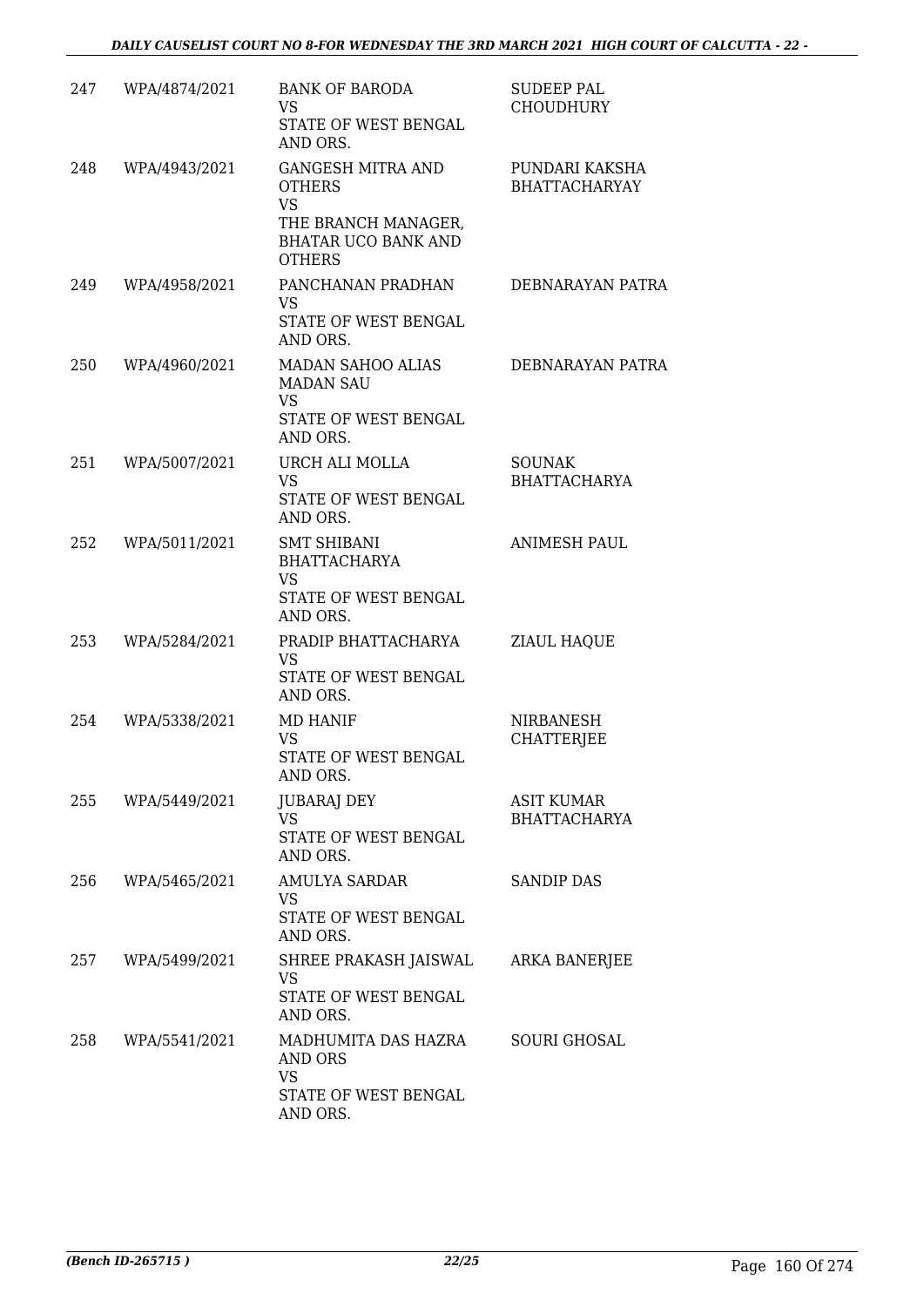| 259 | WPA/5612/2021 | BIBHAS KUMAR SAU<br>VS<br>STATE OF WEST BENGAL<br>AND ORS.                                                  | ANAND FARMANIA                        |
|-----|---------------|-------------------------------------------------------------------------------------------------------------|---------------------------------------|
| 260 | WPA/5628/2021 | SRIMATI MAUMITA DEY<br>VS<br>UNION OF INDIA AND ORS.                                                        | <b>ANASUYA</b><br><b>BHATTACHARYA</b> |
| 261 | WPA/5654/2021 | THE BELUR SRAMAJIBI<br>SWASTHYA PROKALPA<br><b>SAMITY AND ANR</b><br>VS<br>STATE OF WEST BENGAL<br>AND ORS. | <b>SUPRIYO</b><br>CHATTOPADHYAY       |
| 262 | WPA/5660/2021 | <b>RAKHI NASKAR</b><br><b>VS</b><br>STATE OF WEST BENGAL<br>AND ORS.                                        | <b>JOYEE MAITI</b>                    |
| 263 | WPA/5677/2021 | <b>BARUN SINGHA</b><br>VS<br>STATE OF WEST BENGAL<br>AND ORS.                                               | <b>GOUTAM DEBNATH</b>                 |
| 264 | WPA/5729/2021 | SUBHAS CHATTERJEE AND KAKALI DUTTA<br><b>ANR</b><br><b>VS</b><br>STATE OF WEST BENGAL<br>AND ORS.           |                                       |
| 265 | WPA/5776/2021 | CHITTA RANJAN KARMAKAR SUSHOVAN DEY<br><b>VS</b><br>STATE OF WEST BENGAL<br>AND ORS.                        |                                       |
| 266 | WPA/5851/2021 | ANIL ADAK AND OTHERS<br><b>VS</b><br>STATE OF WEST BENGAL<br>AND ORS.                                       | TAPASI SINHA PALIT                    |
| 267 | WPA/5865/2021 | NAZMA BEGUM<br>VS<br>STATE OF WEST BENGAL<br>AND ORS.                                                       | MD. ALAUDDIN<br>MANDAL                |
| 268 | WPA/5875/2021 | <b>SYED AHSAN ALI</b><br><b>VS</b><br>STATE OF WEST BENGAL<br>AND ORS.                                      | MD. MANSOOR ALAM                      |
| 269 | WPA/5880/2021 | ROMIT M SAMSUKHA<br>VS.<br>UNION OF INDIA AND ORS.                                                          | KAILASH DHANUKA                       |
| 270 | WPA/5890/2021 | <b>GULAB PINCHA</b><br>VS<br>UNION OF INDIA AND ORS.                                                        | KAILASH DHANUKA                       |
| 271 | WPA/5894/2021 | NIRMAL CHANDRA SURANA<br>VS<br>UNION OF INDIA AND ORS.                                                      | KAILASH DHANUKA                       |
| 272 | WPA/5900/2021 | ANUJ AGARWAL<br><b>VS</b><br>UNION OF INDIA AND ORS.                                                        | KAILASH DHANKA                        |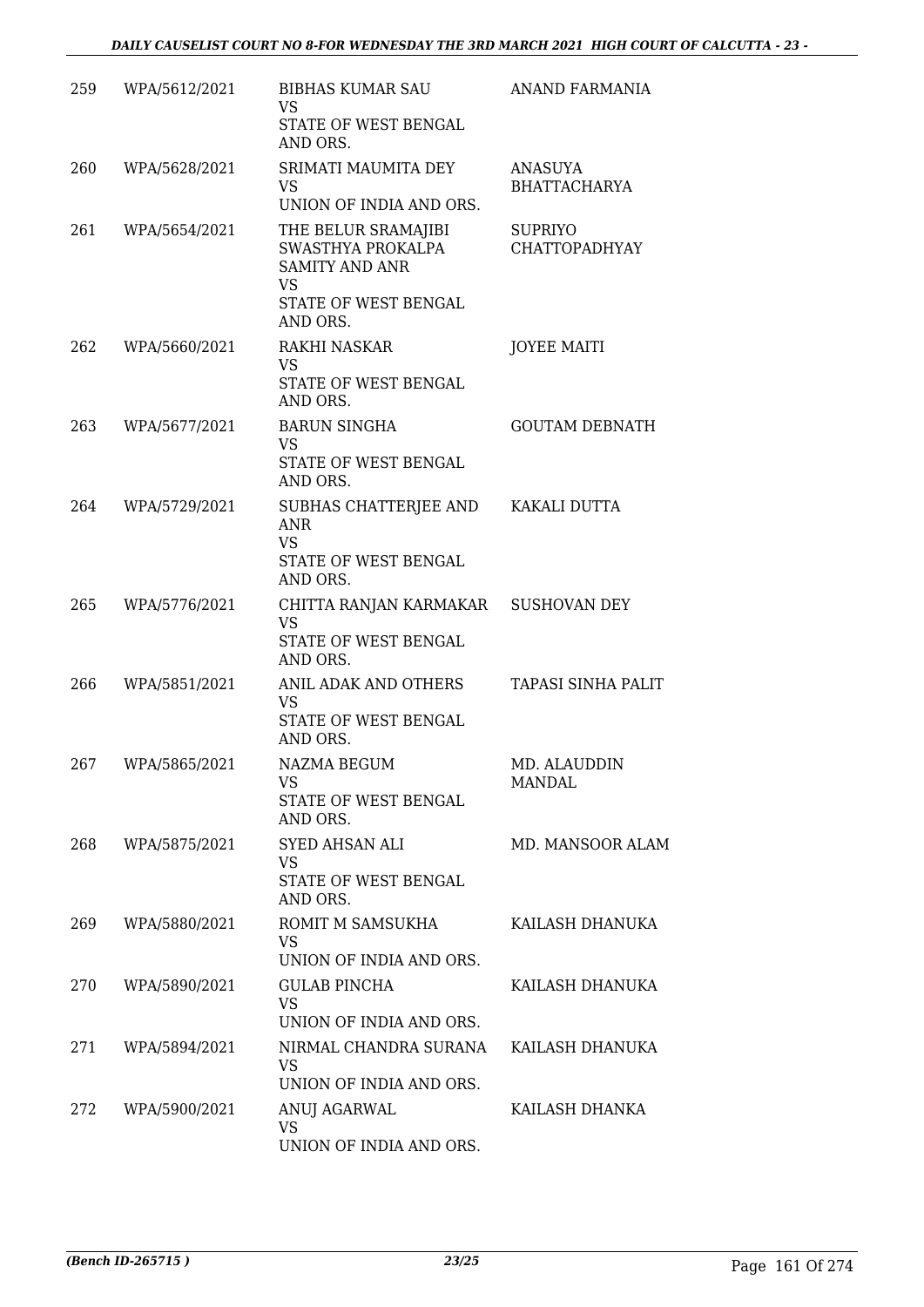| 273 | WPA/5902/2021 | JAYANTA KUMAR SHARMA<br>VS<br>UNION OF INDIA AND ORS.                                             | KAILASH DHANUKA                       |
|-----|---------------|---------------------------------------------------------------------------------------------------|---------------------------------------|
| 274 | WPA/5905/2021 | RAMGOPAL LOHARIWALA<br>VS<br>UNION OF INDIA AND ORS.                                              | KAILASH DHANUKA                       |
| 275 | WPA/5906/2021 | DHIRAJ KUMAR SURANA<br>VS<br>UNION OF INDIA AND ORS.                                              | KAILASH DHANUKA                       |
| 276 | WPA/5909/2021 | <b>MAHENDRA KUMAR</b><br><b>AGARWAL</b><br>VS                                                     | KAILASH DHANUKA                       |
|     |               | UNION OF INDIA AND ORS.                                                                           |                                       |
| 277 | WPA/5912/2021 | RAMENDRA MITTAL<br><b>VS</b><br>UNION OF INDIA AND ORS.                                           | KAILASH DHANUKA                       |
| 278 | WPA/5916/2021 | <b>MAMTA CHORARIA</b>                                                                             | KAILASH DHANUKA                       |
|     |               | VS<br>UNION OF INDIA AND ORS.                                                                     |                                       |
| 279 | WPA/5918/2021 | <b>AMIT KUMAR GHOSH</b><br>VS                                                                     | <b>SUMITAVA</b><br><b>CHAKRABORTY</b> |
|     |               | STATE OF WEST BENGAL<br>AND ORS.                                                                  |                                       |
| 280 | WPA/5924/2021 | SANJAY KUMAR HARLAKA<br><b>VS</b><br>UNION OF INDIA AND ORS.                                      | KAILASH DHANUKA                       |
| 281 | WPA/5929/2021 | ARUP KUMAR CHATTERJEE<br><b>VS</b><br>UNION OF INDIA AND ORS.                                     | KAILASH DHANUKA                       |
| 282 | WPA/5934/2021 | SOMDUTTA CHATTERJEE<br><b>VS</b><br>UNION OF INDIA AND ORS.                                       | KAILASH DHANUKA                       |
| 283 | WPA/5939/2021 | <b>LATA KESHARI</b><br>VS<br>UNION OF INDIA AND ORS.                                              | KAILASH DHANUKA                       |
| 284 | WPA/5943/2021 | ASHOK KUMAR SEKHANI<br>VS.<br>UNION OF INDIA AND ORS.                                             | KAILASH DHANUKA                       |
| 285 | WPA/5981/2021 | <b>JYOTI SHANKAR MITRA</b><br>VS.<br>UNION OF INDIA AND ANR                                       | PATITA PABAN<br><b>BISHWAL</b>        |
| 286 | WPA/6004/2021 | MITALI MITRA<br><b>VS</b><br>UNION OF INDIA AND ANR                                               | PATITA PABAN<br><b>BISHWAL</b>        |
| 287 | WPA/6009/2021 | MALDA COLD STORAGE<br>PRIVATE LIMITED AND ANR<br>VS<br>THE STATE OF WEST<br><b>BENGAL AND ORS</b> | APURBA KUMAR<br><b>GHOSH</b>          |
| 288 | WPA/6049/2021 | PRIYADARSHINI<br><b>BHATTACHARYYA</b><br>VS<br>UNION OF INDIA AND ORS.                            | PRAGYA SARAF                          |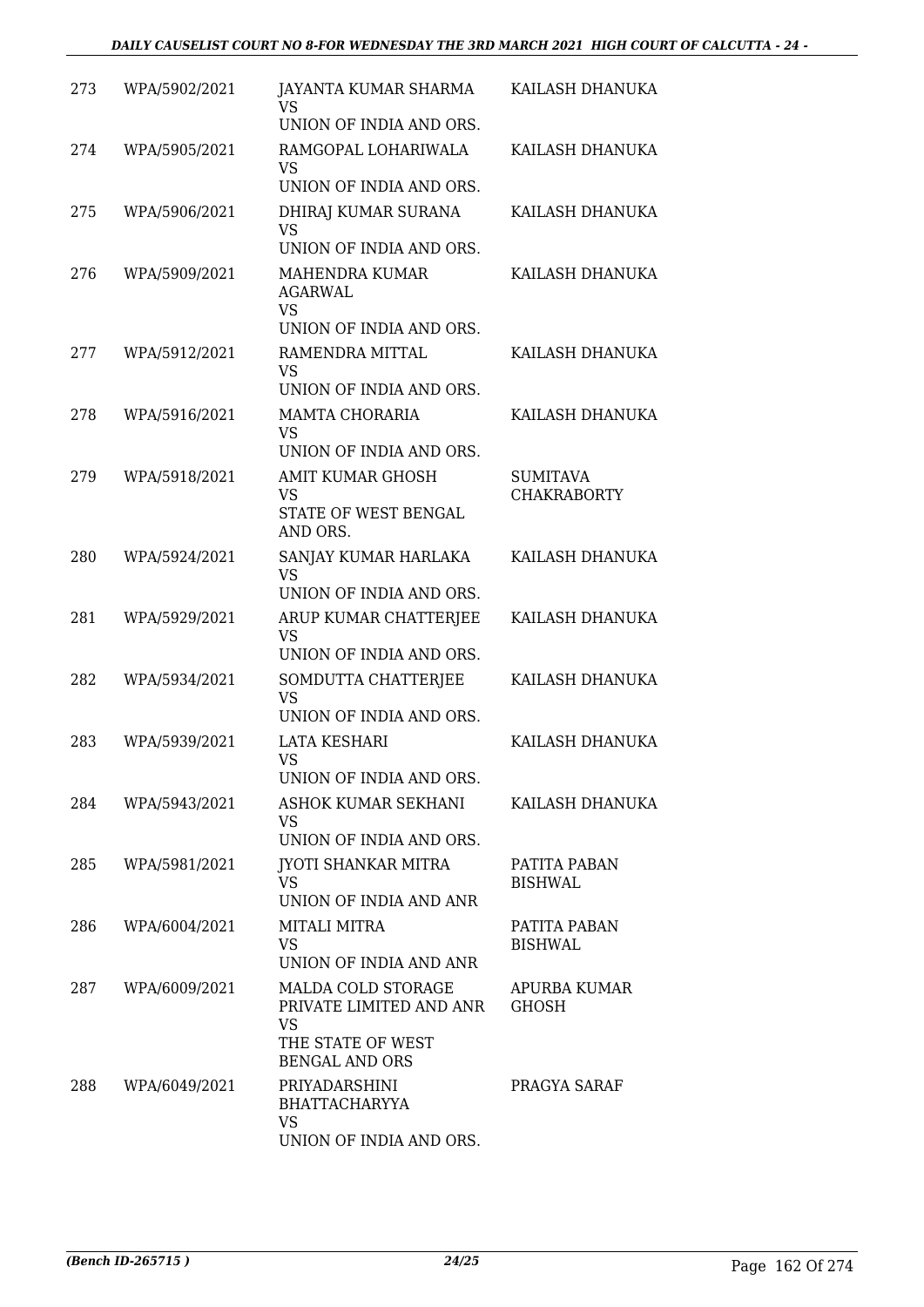| 289 | WPA/6053/2021                            | SAHELI MITRA<br>VS<br>UNION OF INDIA AND ORS.              | PRAGYA SARAF                  |
|-----|------------------------------------------|------------------------------------------------------------|-------------------------------|
| 290 | WPA/6232/2021                            | PUSHPA SINGH<br>VS<br>UNION OF INDIA AND ORS.              | PRAGYA SARAF                  |
| 291 | WPA/6239/2021                            | MEENAKSHI GAUTAM<br><b>VS</b><br>UNION OF INDIA AND ORS.   | PRAGYA SARAF                  |
|     |                                          | <b>UPGRADED MATTERS</b>                                    |                               |
| 292 | WPA/16179/2011                           | CHANDI CHARAN MISHRA<br>VS.<br>UNION OF INDIA & ORS        | <b>BIPUL KUMAR</b><br>MANDAL. |
|     | IA NO: CAN/1/2012(Old No:CAN/11275/2012) |                                                            |                               |
| 293 | WPA/11491/2020                           | <b>DILIP DAS</b><br>VS<br>STATE OF WEST BENGAL<br>AND ORS. | JOYJIT DUTTA                  |
| 294 | WPA/11543/2020                           | <b>UDAY SAHA</b><br>VS<br>STATE OF WEST BENGAL<br>AND ORS. | Sourav Chatterjee             |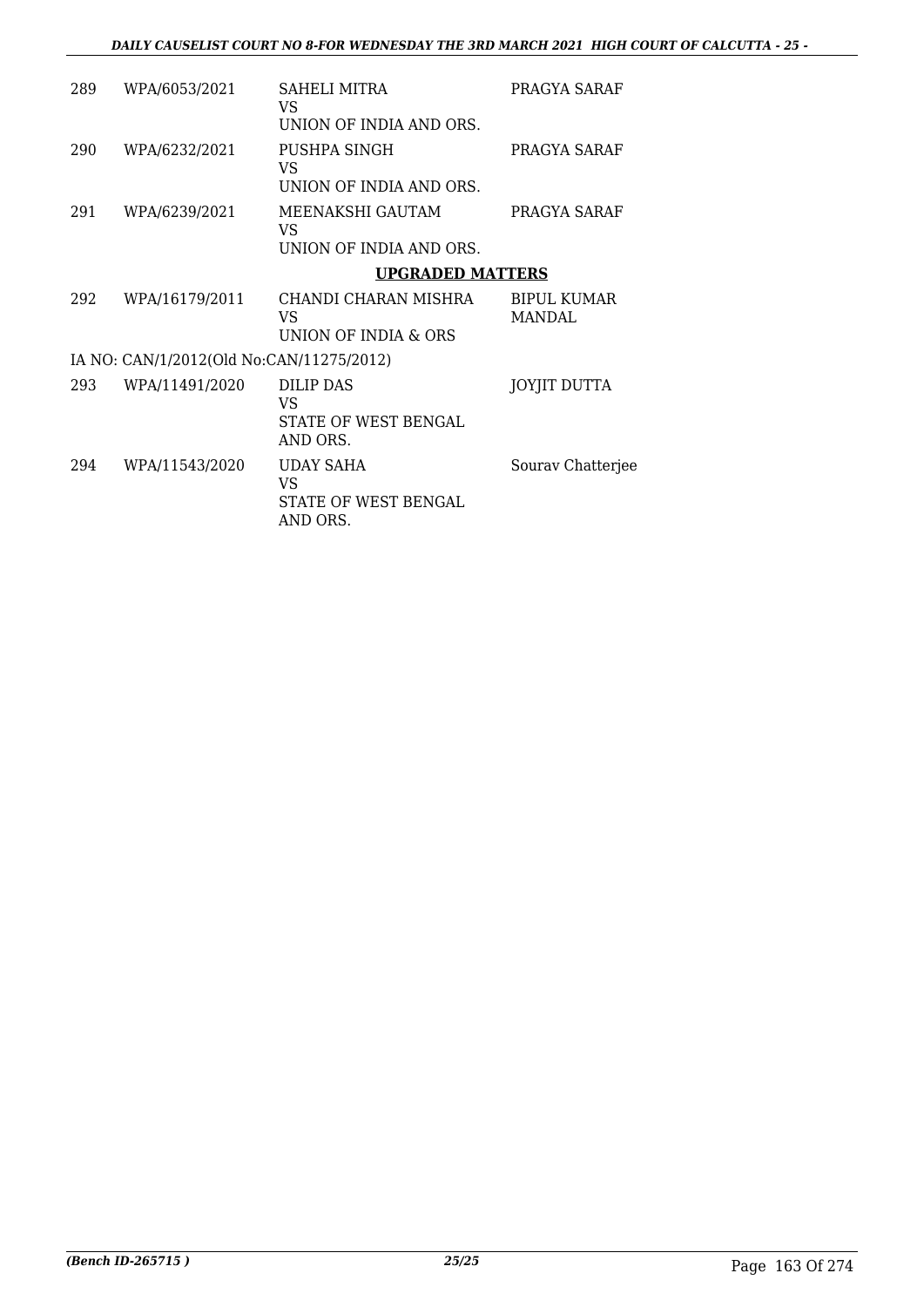

# In The High Court at Calcutta

## **Appellate Side**

**DAILY CAUSELIST For Wednesday The 3rd March 2021**

**COURT NO. 26 SINGLE BENCH (SB - VI) AT 10:45 AM HON'BLE JUSTICE SHEKHAR B. SARAF (VIA VIDEO CONFERENCE)**

#### **ON AND FROM MONDAY, THE 1ST. MARCH, 2021 – MATTERS (MOTION & HEARING) UNDER ARTICLE 226 OF THE CONSTITUTION RELATING TO SECONDARY AND HIGHER SECONDARY EDUCATION UNDER GROUP II INCLUDING SERVICES AND APPLICATIONS CONNECTED THERETO AND EDUCATIONAL MATTERS NOT ASSIGNED TO ANY OTHER BENCH.**

#### **MATTERS (MOTION & HEARING) RELATING TO REVENUE AND TAX LAWS (EXCLUDING LAND REVENUE) UNDER GROUP IV INCLUDING APPLICATIONS CONNECTED THERETO;**

#### **HEARING OF WRIT PETITIONS IRRESPECTIVE OF CLASSIFICATION AND APPLICATIONS CONNECTED THERETO.**

#### **NOTE : MATTERS WILL BE TAKEN UP THROUGH PHYSICAL HEARING WHEN BOTH THE PARTIES ARE AGREED.**

**SPL.NOTE : I) 'HEARING' AND 'ASSIGNED' MATTERS WILL BE TAKEN UP ON FRIDAY OF EACH WEEK AFTER RECESS.**

#### **II) CONTEMPT MATTERS WILL BE TAKEN UP ON THURSDAY AFTER RECESS.**

#### **III) ORIGINAL SIDE MATTERS WILL NORMALLY BE TAKEN UP AT 3.00 P.M.OR EXHAUSTION OF THE APPELLATE SIDE LIST WHICHEVER IS EARLIER.**

| 1 | WPA/11474/2019 | <b>KARTICK JANA</b><br>VS<br>STATE OF WEST BENGAL &<br><b>ORS</b> | RITWIK PATTAYANAK     |
|---|----------------|-------------------------------------------------------------------|-----------------------|
| 2 | WPA/11496/2019 | SUBARNA DUTTA<br>VS<br>STATE OF WEST BENGAL &<br>ORS              | <b>SHAMIM UL BARI</b> |
| 3 | WPA/15269/2019 | RUNITA SARKAR (BISWAS)<br>VS<br>STATE OF WEST BENGAL &<br>ORS     | <b>SUPREEM NASKAR</b> |

#### **TO BE MENTIONED**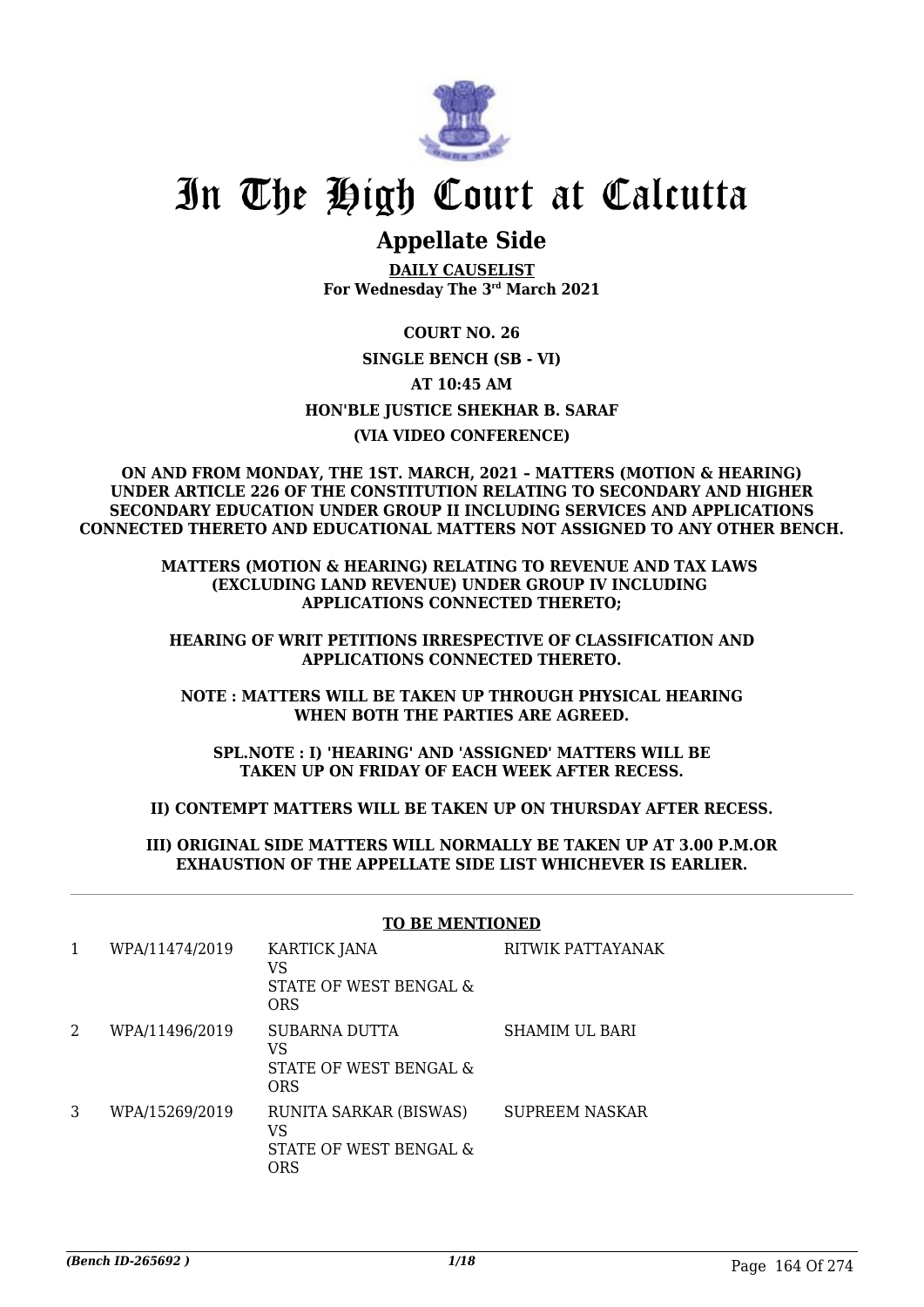| 4 | WPA/19318/2019 | <b>TANIA MOSTAFI</b><br>VS<br>W.B. CENTRAL SCHOOL<br>SERVICE COMMISSION AND<br>ANR | <b>GOLAM MOHIUDDIN</b> |
|---|----------------|------------------------------------------------------------------------------------|------------------------|
| 5 | WPA/20474/2019 | KANAK KUMAR SARBAJNA<br>VS<br>STATE OF WEST BENGAL &<br>ORS                        | TANUJA BASAK           |
| 6 | WPA/24093/2019 | ANUPA DATTA<br>VS<br>STATE OF WEST BENGAL &<br>ORS                                 | TANUJA BASAK           |

#### **FIXED MATTER**

| WPA/20416/2019 | SATIKANTA GUHA       | MAINAK GUPTA |
|----------------|----------------------|--------------|
| At 2.00 P.M.   | <b>FOUNDATION</b>    |              |
|                | VS.                  |              |
|                | UNION OF INDIA & ORS |              |

IA NO: CAN/2/2020(Old No:CAN/3388/2020)

#### **UPGRADED MATTERS**

| 8  | WPA/5665/2019     | BIMAL CHANDRA JANA<br><b>VS</b><br><b>STATE OF WEST BENGAL &amp;</b><br><b>ORS</b> | <b>JUIN DUTTA</b><br><b>CHAKRABORTY</b> |
|----|-------------------|------------------------------------------------------------------------------------|-----------------------------------------|
| 9  | WPA/8592/2020     | RAJANI KANTA MAHATO<br><b>VS</b><br><b>STATE OF WEST BENGAL</b><br>AND ORS.        | <b>ANWASHA HALDER</b>                   |
| 10 | WPA/8819/2020     | <b>SUJOY ROY</b><br><b>VS</b><br>SAINIK SCHOOL PURULIA<br><b>AND ORS</b>           | SANJUKTA DUTTA                          |
| 11 | WPA/10747/2020    | MD ASHIQUE IKBAL<br>MANDAI.<br><b>VS</b><br>STATE OF WEST BENGAL<br>AND ORS.       | SUDIPTA DASGUPTA                        |
|    | IA NO: CAN/1/2021 |                                                                                    |                                         |
| 12 | WPA/167/2021      | <b>GAUTAM CHOUDHURI</b><br><b>VS</b><br>STATE OF WEST BENGAL<br>AND ORS.           | <b>BIDHAN BISWAS</b>                    |
| 13 | WPA/267/2021      | <b>MANIK MANDAL</b><br><b>VS</b><br>STATE OF WEST BENGAL<br>AND ORS.               | SK SAJAHAN ALI                          |
| 14 | WPA/770/2021      | <b>ASRAF ALI</b><br><b>VS</b><br>STATE OF WEST BENGAL<br>AND ORS.                  | <b>RESHMA PARVEEN</b>                   |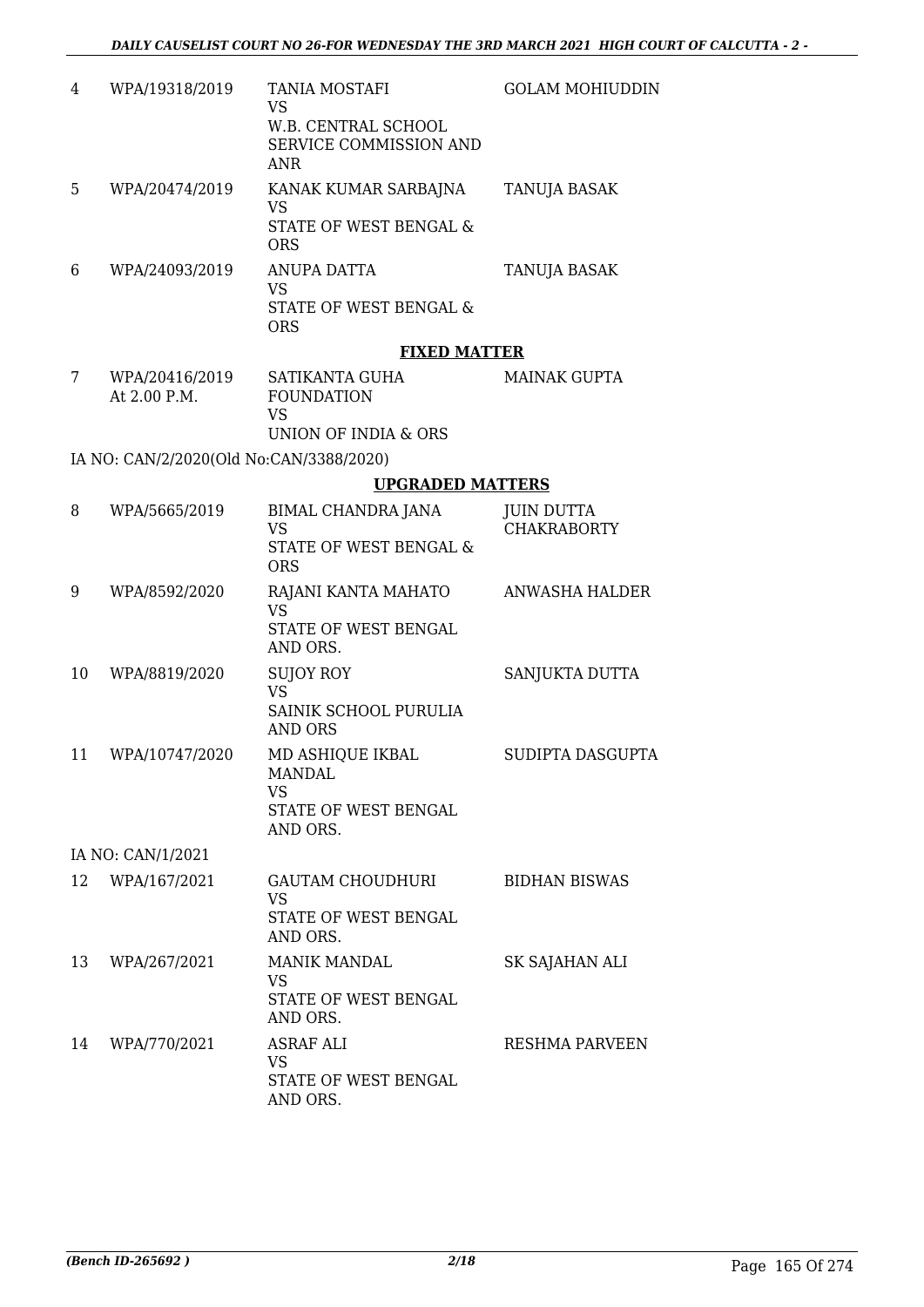| 15 | WPA/955/2021               | FATHER JOY CYPRIAN<br>D'SOUZA<br><b>VS</b><br>STATE OF WEST BENGAL<br>AND ORS.           | <b>KOUSHIKEE</b><br><b>BANERJEE</b>   |
|----|----------------------------|------------------------------------------------------------------------------------------|---------------------------------------|
| 16 | WPA/1069/2021              | <b>MANAB TARAFDAR</b><br><b>VS</b><br>STATE OF WEST BENGAL<br>AND ORS.                   | <b>BHASKAR SETH</b>                   |
| 17 | WPA/1753/2021<br>$(GR-IV)$ | <b>S M NIRYAT PVT LTD ANXD</b><br><b>ANR</b><br><b>VS</b><br>UNION OF INDIA AND ORS.     | <b>SUNNY NANDY</b>                    |
| 18 | WPA/2673/2021              | HARADHAN<br><b>BHATTACHARYYA</b><br><b>VS</b><br>STATE OF WEST BENGAL<br>AND ORS.        | SADHANA<br><b>BHATTACHARYA</b>        |
| 19 | WPA/3950/2021              | <b>ABANTI PANJA</b><br><b>VS</b><br>THE STATE OF WEST<br><b>BENGAL AND ORS</b>           | PINGAL<br><b>BHATTACHARYYA</b>        |
| 20 | WPA/5544/2021              | <b>BINEETA PATNAYAK PADHI</b><br><b>VS</b><br>UNION OF INDIA AND ORS.                    | <b>SONAL SINHA</b>                    |
| 21 | WPA/6042/2021<br>$(GR-IV)$ | <b>G-NET TOURISM PRIVATE</b><br>LIMITED AND ORS.<br><b>VS</b><br>UNION OF INDIA AND ORS. | <b>SANCHARI</b><br><b>CHAKRABORTY</b> |
| 22 | WPA/6098/2021              | <b>NASIDUR RAHAMAN</b><br><b>VS</b><br><b>STATE OF WEST BENGAL</b><br>AND ORS.           | SIDDHARTHA<br><b>SANKAR MANDAL</b>    |
| 23 | WPA/6194/2021              | KAZI MASUM AKHTAR<br>VS<br>STATE OF WEST BENGAL<br>AND ORS.                              | <b>GOUTAM DEY</b>                     |
|    |                            | <b>NEW MOTION</b>                                                                        |                                       |
| 24 | WPA/199/2021               | KUMARESH NANDI AND<br><b>ORS</b><br><b>VS</b><br>STATE OF WEST BENGAL<br>AND ORS.        | PRADIP KR GHOSH                       |
| 25 | WPA/1080/2021              | KANIKA RANI SAHOO<br><b>VS</b><br>STATE OF WEST BENGAL<br>AND ORS.                       | ARITRA SANKAR ROY                     |
| 26 | WPA/1570/2021              | RUPALI MITRA AND<br><b>OTHERS</b><br><b>VS</b><br>STATE OF WEST BENGAL<br>AND ORS.       | Raju Bhattacharyya                    |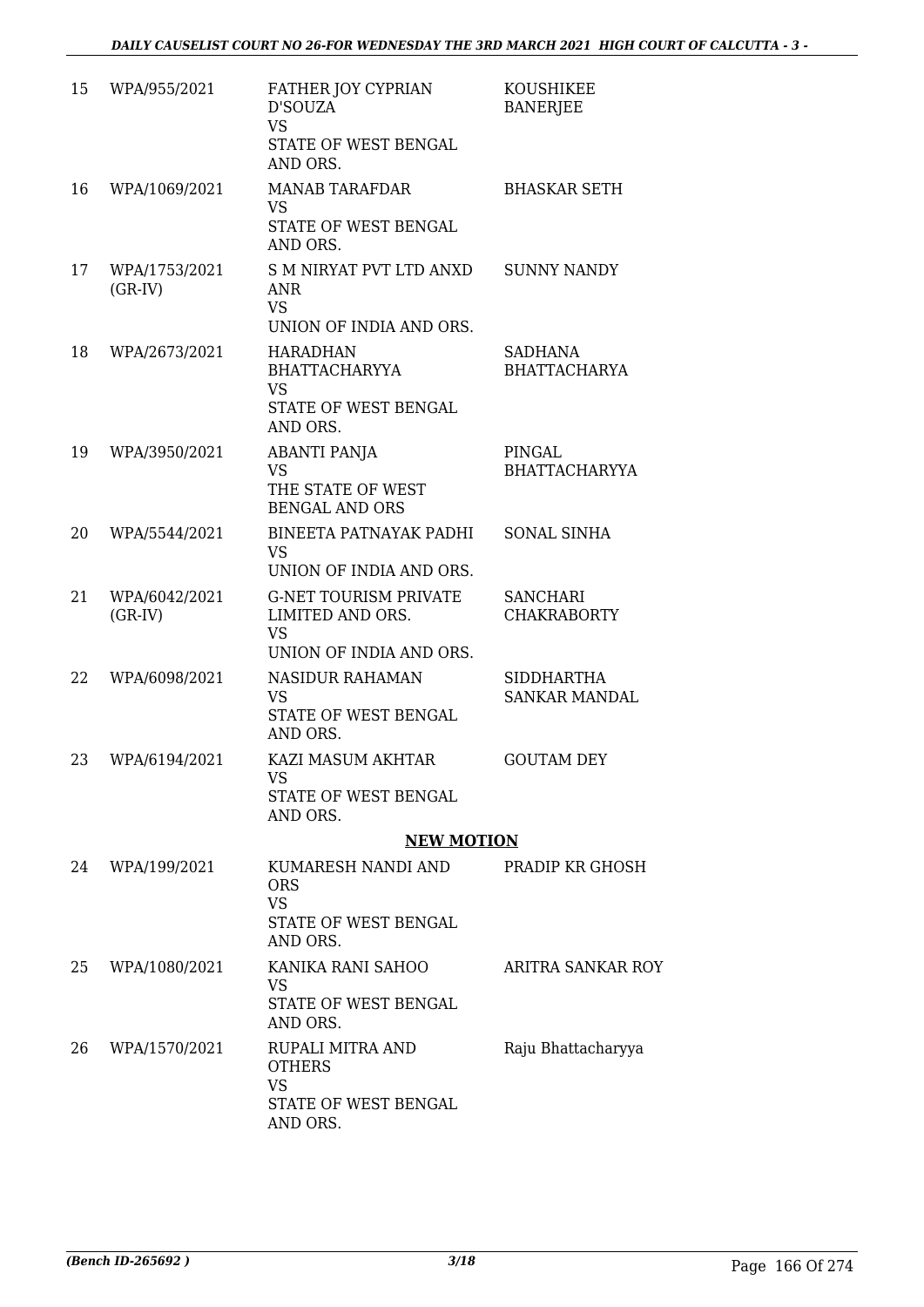| 27 | WPA/1581/2021              | <b>CHANDANA SAHA</b><br><b>VS</b><br>STATE OF WEST BENGAL<br>AND ORS.                        | <b>TANUJA BASAK</b>                 |
|----|----------------------------|----------------------------------------------------------------------------------------------|-------------------------------------|
| 28 | WPA/1939/2021              | PARTHA PRATIM BISWAS<br><b>VS</b><br>STATE OF WEST BENGAL<br>AND ORS.                        | SHIBAJI KUMAR DAS                   |
| 29 | WPA/1955/2021              | SUTRISHNA GHOSH<br><b>VS</b><br>STATE OF WEST BENGAL<br>AND ORS.                             | <b>UJJAL RAY</b>                    |
| 30 | WPA/2192/2021              | <b>BAKUL DE</b><br><b>VS</b><br>THE STATE OF WEST<br><b>BENGAL AND ORS</b>                   | SAKTI PADA JANA                     |
| 31 | WPA/2382/2021              | <b>MOU ADAK</b><br><b>VS</b><br>STATE OF WEST BENGAL<br>AND ORS.                             | TANUJA BASAK                        |
| 32 | WPA/2568/2021              | <b>CHINMOY MANI</b><br><b>VS</b><br>STATE OF WEST BENGAL<br>AND ORS.                         | <b>DEBORUPA</b><br><b>MUKHERJEE</b> |
| 33 | WPA/3360/2021              | PURNIMA ROY<br><b>VS</b><br>STATE OF WEST BENGAL<br>AND ORS.                                 | <b>RAMIJ MUNSI</b>                  |
| 34 | WPA/3395/2021              | <b>SABNAM KHATUN</b><br><b>VS</b><br>STATE OF WEST BENGAL<br>AND ORS.                        | <b>GOPA BISWAS</b>                  |
| 35 | WPA/3396/2021              | <b>SOUMENDU MAITY</b><br><b>VS</b><br>STATE OF WEST BENGAL<br>AND ORS.                       | ANIRUDDHA MITRA                     |
| 36 | WPA/3419/2021              | TANUSREE DAS AND ORS<br><b>VS</b><br>STATE OF WEST BENGAL<br>AND ORS.                        | MD. HANIF ALI                       |
| 37 | WPA/3660/2021              | <b>NAREN LAYEK</b><br><b>VS</b><br><b>WEST BENGAL</b><br>CENTRALSCHOOL SERVICE<br>COMMISSION | <b>ASISH DUTTA</b>                  |
| 38 | WPA/3944/2021              | MD JAFAR ALI<br><b>VS</b><br>STATE OF WEST BENGAL<br>AND ORS.                                | PARVEZ HOSSAIN                      |
| 39 | WPA/4486/2021<br>(GR. IV.) | ASHOKA INDIA<br>CORPORATION<br><b>VS</b><br>STATE OF WEST BENGAL<br>AND ORS.                 | SHAKEEL<br>MOHAMMAD AKHTER          |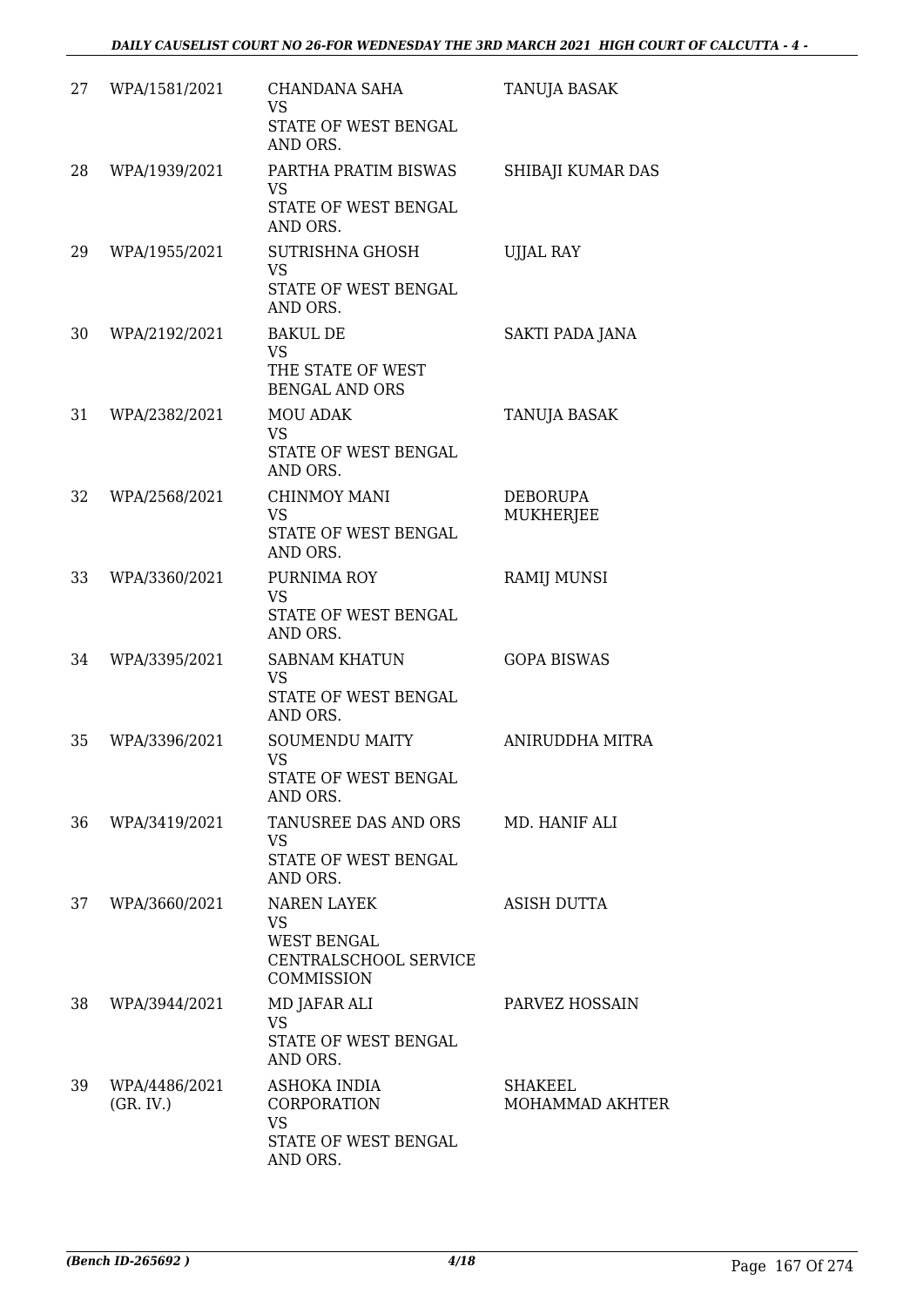| 40 | WPA/4890/2021<br>(GR, IV.) | OM METAL CORPORATION<br><b>AND OTHERS</b><br><b>VS</b><br>STATE OF WEST BENGAL<br>AND ORS. | <b>SHAKEEL</b><br>MOHAMMED AKHTER                                                     |
|----|----------------------------|--------------------------------------------------------------------------------------------|---------------------------------------------------------------------------------------|
| 41 | WPA/5364/2021              | ANANDA BISWAS AND ORS<br><b>VS</b>                                                         | <b>SYED ARIF AHMED</b>                                                                |
|    |                            | STATE OF WEST BENGAL<br>AND ORS.                                                           |                                                                                       |
| 42 | WPA/5656/2021<br>(GR. IV.) | KALIMATA ISPAT<br><b>INDUSTRIES PRIVATE</b><br><b>LIMITED AND ANR</b><br><b>VS</b>         | KALLOL SAHA                                                                           |
|    |                            | THE STATE OF WEST<br><b>BENGAL AND ORS</b>                                                 |                                                                                       |
|    |                            | <b>MOTION</b>                                                                              |                                                                                       |
| 43 | WPA/14468/2013             | ANIMESH CHOUDHURY<br><b>VS</b>                                                             | MD JAMALUDDIN<br><b>AHMED</b>                                                         |
|    |                            | <b>STATE OFW B &amp; ORS</b>                                                               |                                                                                       |
|    | IA NO: CAN/1/2020          |                                                                                            |                                                                                       |
| 44 | WPA/4336/2014              | SARFARAJ AHMED<br><b>VS</b>                                                                | <b>T BASAK</b>                                                                        |
|    |                            | STATE OF WEST BENGAL &<br><b>ORS</b>                                                       |                                                                                       |
| 45 | WPA/25340/2015             | <b>MOUSUMI ROY</b>                                                                         | <b>SWADHIN PAN</b>                                                                    |
|    |                            | <b>VS</b><br>STATE OF WEST BENGAL &<br><b>ORS</b>                                          |                                                                                       |
| 46 | WPA/29935/2016             | MANIK CHANDRA DAS<br><b>VS</b>                                                             | TANUJA BASAK                                                                          |
|    |                            | STATE OF WEST BENGAL &<br><b>ORS</b>                                                       |                                                                                       |
| 47 | WPA/3693/2017              | KAMALA PRASAD RAI<br><b>VS</b><br>STATE OF WEST BENGAL &                                   | SK. SAHAJAHAN ALI                                                                     |
|    |                            | ORS.                                                                                       |                                                                                       |
|    |                            |                                                                                            | IA NO: CAN/1/2020(Old No:CAN/1362/2020), CAN/2/2020(Old No:CAN/1372/2020), CAN/3/2021 |
| 48 | WPA/21867/2017             | <b>SWETA GHOSH (DEY)</b><br><b>VS</b><br>STATE OF WEST BENGAL &<br><b>ORS</b>              | KAJAL RAY                                                                             |
| 49 | WPA/24803/2017             | <b>SEKH ISTAHAR &amp; ORS</b><br><b>VS</b>                                                 | P B BASU                                                                              |
|    |                            | WBBSE&ORS                                                                                  |                                                                                       |
| 50 | WPA/31203/2017             | MUKUL CHAKRABORTY<br><b>VS</b><br>STATE OF WEST BENGAL &<br><b>ORS</b>                     | NARAYAN CHANDRA<br><b>BHANDARY</b>                                                    |
| 51 | WPA/2196/2018              | KAIMARI JUNIOR HIGH<br><b>SCHOOL &amp; ANR</b>                                             | D MONDAL                                                                              |
|    |                            | <b>VS</b><br>STATE OF WEST BENGAL &<br><b>ORS</b>                                          |                                                                                       |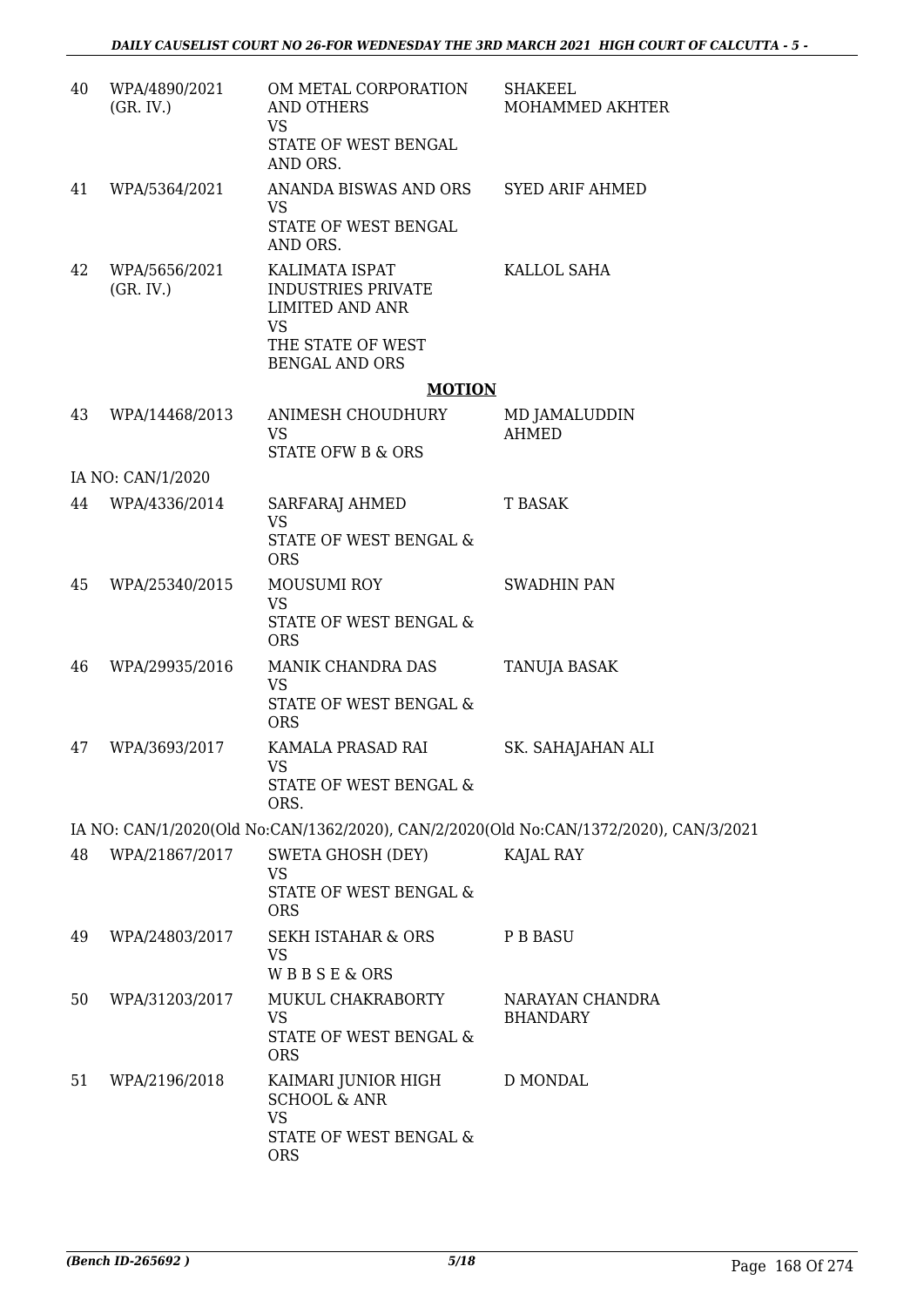| 52 | WPA/19642/2018                           | SEMANTI SENGUPTA<br><b>VS</b><br>STATE OF WEST BENGAL &<br><b>ORS</b>                            | <b>MADHUSUDAN</b><br><b>MANDAL</b>   |
|----|------------------------------------------|--------------------------------------------------------------------------------------------------|--------------------------------------|
| 53 | WPA/23163/2018                           | <b>SUJATA SARKAR</b><br><b>VS</b><br>STATE OF WEST BENGAL &<br>ORS.                              | PRIYANKA MONDAL                      |
| 54 | WPA/23203/2018                           | <b>ASHOK PRASAD</b><br><b>VS</b><br>STATE OF WEST BENGAL &<br>ORS.                               | K.M HOSSAIN                          |
| 55 | WPA/24103/2018                           | DINABANDHU PURKAIT<br><b>VS</b><br><b>STATE OF WEST BENGAL &amp;</b><br><b>ORS</b>               | PANKAJ HALDER                        |
| 56 | WPA/24323/2018                           | <b>ANANDA MARJIT</b><br><b>VS</b><br><b>STATE OF WEST BENGAL &amp;</b><br><b>ORS</b>             | <b>SUBIR HAZRA</b>                   |
| 57 | WPA/25082/2018                           | <b>LIAKAT ALI KHAN &amp; ORS</b><br><b>VS</b><br><b>STATE OF WEST BENGAL &amp;</b><br><b>ORS</b> | <b>BASUDEV RAKSHIT</b>               |
| 58 | WPA/26110/2018                           | JAGADISH PATTANAYAK<br><b>VS</b><br><b>STATE OF WEST BENGAL &amp;</b><br><b>ORS</b>              | <b>KMHOSSAIN</b>                     |
| 59 | WPA/2281/2019                            | MANGAL MANDI & ORS<br><b>VS</b><br><b>STATE OF WEST BENGAL &amp;</b><br><b>ORS</b>               | <b>SUBRATA GHOSH</b>                 |
|    | IA NO: CAN/1/2019(Old No:CAN/11818/2019) |                                                                                                  |                                      |
|    | 60 WPA/2298/2019                         | RANJIT SARKAR<br>VS<br>STATE OF WEST BENGAL &<br><b>ORS</b>                                      | JHUMA<br><b>CHAKRABORTY</b>          |
| 61 | WPA/2655/2019                            | FIRDOUSI KHATUN<br><b>VS</b><br>STATE OF WEST BENGAL &<br>ORS.                                   | <b>DIBYENDU</b><br><b>CHATTERJEE</b> |
| 62 | WPA/2979/2019                            | NUPUR SEN( MITRA)<br><b>VS</b><br>STATE OF WEST BENGAL &<br><b>ORS</b>                           | <b>SAFIK DEWAN</b>                   |
| 63 | WPA/5254/2019                            | SANDIP KUMAR MAJUMDAR<br><b>VS</b><br>STATE OF WEST BENGAL &<br><b>ORS</b>                       | <b>KOUSHIKEE</b><br><b>BANERJEE</b>  |
| 64 | WPA/5277/2019                            | SUJAN KUMAR GHOSH<br><b>VS</b><br>STATE OF WEST BENGAL &<br><b>ORS</b>                           | PRIYANKA MANDAL                      |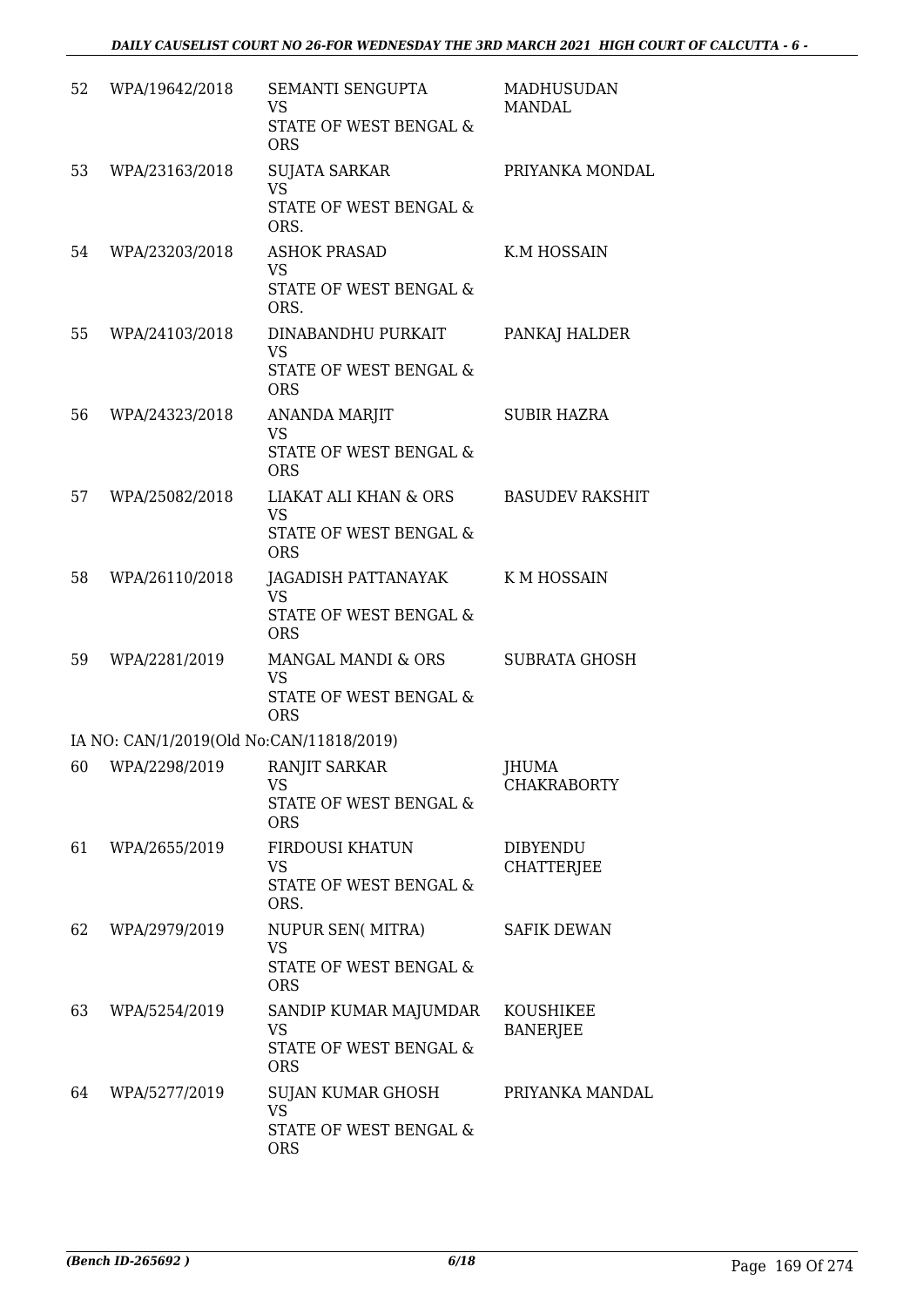| 65 | WPA/7951/2019                           | AMIYA KR MAHATO & ORS<br><b>VS</b><br><b>STATE OF WEST BENGAL &amp;</b><br><b>ORS</b>                  | SAMIR KR ADHIKARI                    |
|----|-----------------------------------------|--------------------------------------------------------------------------------------------------------|--------------------------------------|
| 66 | WPA/8765/2019                           | TATHAGATA BANERJEE<br><b>VS</b><br>STATE OF WEST BENGAL &<br><b>ORS</b>                                | <b>JOYDEEP SEN</b>                   |
| 67 | WPA/12305/2019                          | SANGITA MANDAL<br><b>VS</b><br>STATE OF WEST BENGAL &<br><b>ORS</b>                                    | <b>HAMIDUR RAHAMAN</b>               |
|    | IA NO: CAN/1/2020(Old No:CAN/1747/2020) |                                                                                                        |                                      |
| 68 | WPA/13811/2019<br>(In person)           | <b>SUGATA MUKHERJEE</b><br><b>VS</b><br>STATE OF WEST BENGAL &<br><b>ORS</b>                           | <b>IN PERSON</b>                     |
| 69 | WPA/14031/2019                          | SOUMO BANDYOPADHYAY<br><b>VS</b><br>STATE OF WEST BENGAL &<br><b>ORS</b>                               | PRIYANKA MONDAL                      |
| 70 | WPA/14315/2019                          | RATAN KUMAR MANNA<br><b>VS</b><br>W.B. CENTRAL SCHOOL<br><b>SERVICE COMMISSION &amp;</b><br><b>ORS</b> | <b>ASISH DUTTA</b>                   |
| 71 | WPA/15386/2019                          | NAZRUL ISLAM MONDAL<br><b>VS</b><br>STATE OF WEST BENGAL                                               | S.K. HUMAYAN REZA                    |
| 72 | WPA/16078/2019                          | <b>SUKLA DUTTA</b><br><b>VS</b><br>STATE OF WEST BENGAL &<br><b>ORS</b>                                | <b>GOLAM MOHIUDDIN</b>               |
| 73 | WPA/16080/2019                          | BIKRAM NARJINARY<br><b>VS</b><br>STATE OF WEST BENGAL &<br><b>ORS</b>                                  | <b>GOLAM MOHIUDDIN</b>               |
|    | 74 WPA/16649/2019                       | PARTHA GHOSH<br><b>VS</b><br><b>STATE OF WEST BENGAL &amp;</b><br><b>ORS</b>                           | PRIYANKA MANDAL                      |
| 75 | WPA/16831/2019                          | AJOY KR. MISHRA<br><b>VS</b><br>STATE OF WEST BENGAL &<br>ORS.                                         | SK. SAHJAHAN ALI                     |
| 76 | WPA/16836/2019                          | SANJOY MANDAL<br><b>VS</b><br>STATE OF WEST BENGAL &<br>ORS.                                           | NEIL BASU                            |
| 77 | WPA/17063/2019                          | ABHAYPADA KOLE<br><b>VS</b><br>STATE OF WEST BENGAL &<br><b>ORS</b>                                    | <b>SYED SHAMSUL</b><br><b>AREFIN</b> |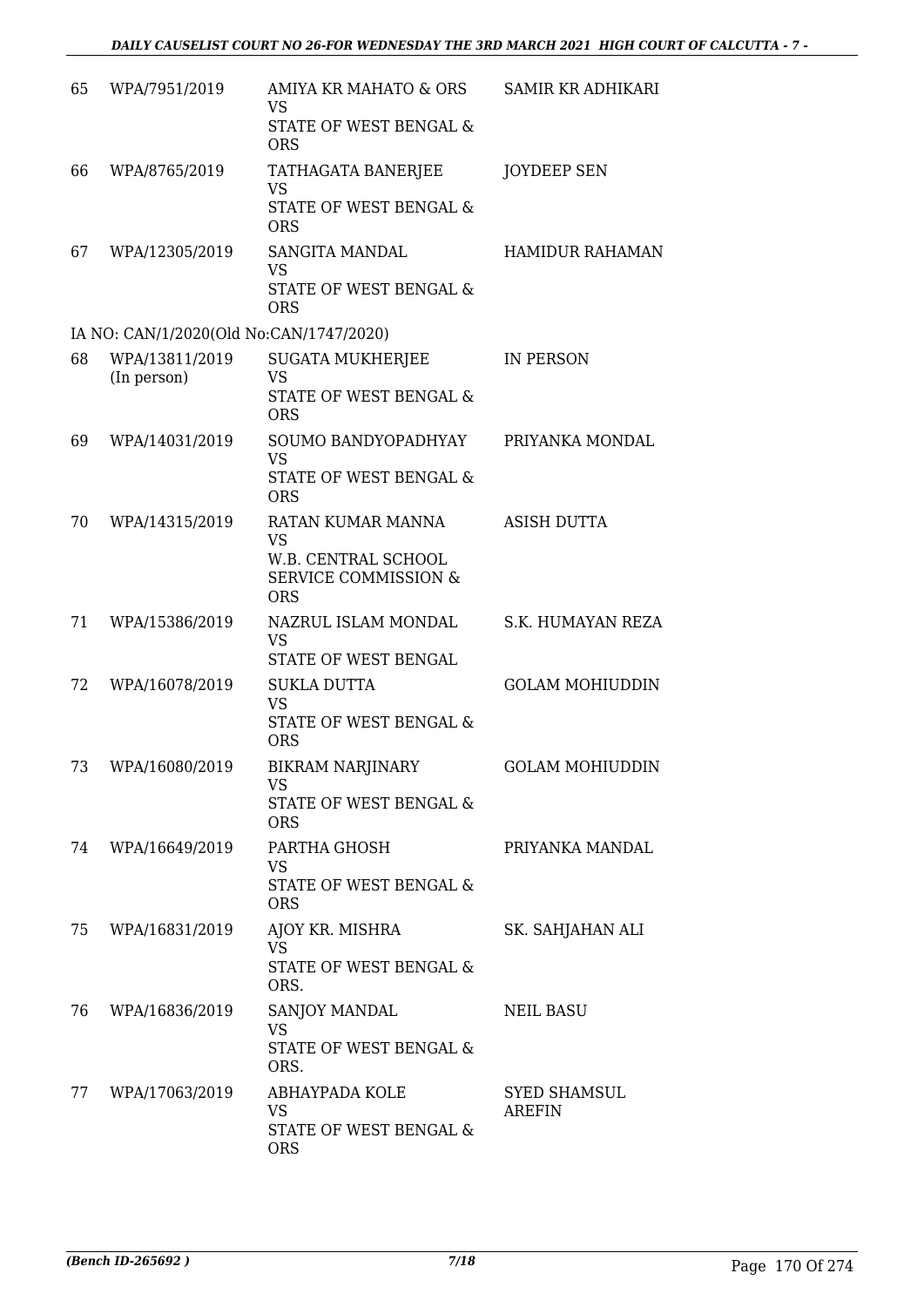| 78 | WPA/17274/2019    | <b>JOYITA SAHA</b><br>VS.<br>STATE OF WEST BENGAL &<br>ORS.                                         | <b>MRINAL KANTI</b><br>GHOSH            |
|----|-------------------|-----------------------------------------------------------------------------------------------------|-----------------------------------------|
| 79 | WPA/17311/2019    | KOUSIK PANDA<br><b>VS</b><br>STATE OF WEST BENGAL &<br><b>ORS</b>                                   | SANTI PADA PAHARI                       |
| 80 | WPA/17434/2019    | <b>BIPLAB PATRA</b><br><b>VS</b><br>STATE OF WEST BENGAL &<br><b>ORS</b>                            | SK. SAHJAHAN ALI                        |
| 81 | WPA/17483/2019    | <b>SISIR GHOSH</b><br><b>VS</b><br>STATE OF WEST BENGAL &<br><b>ORS</b>                             | <b>GOLAM MOHIUDDIN</b>                  |
| 82 | WPA/17484/2019    | <b>SOUMEN NARJEENARY</b><br><b>VS</b><br>STATE OF WEST BENGAL &<br><b>ORS</b>                       | <b>GOLA MOHIUDDIN</b>                   |
| 83 | WPA/17487/2019    | TANDRA KARMAKAR<br><b>VS</b><br>STATE OF WEST BENGAL<br>&ORS                                        | <b>GOLA MOHIUDDIN</b>                   |
| 84 | WPA/17816/2019    | PINAKI BARMAN<br><b>VS</b><br>STATE OF WEST BENGAL &<br><b>ORS</b>                                  | <b>SUMANTA DAS</b>                      |
|    | IA NO: CAN/1/2021 |                                                                                                     |                                         |
| 85 | WPA/17960/2019    | ASHIS KUMAR SARKAR &<br><b>ORS</b><br><b>VS</b><br>STATE OF WEST BENGAL &<br><b>ORS</b>             | <b>TANUJA BASAK</b>                     |
| 86 | WPA/18177/2019    | SUMANTA CHAUDHURI<br>VS<br><b>STATE OF WEST BENGAL &amp;</b><br><b>ORS</b>                          | <b>GOUTAM ACHARYA</b>                   |
| 87 | WPA/18317/2019    | KARTICK KONAI ALIAS<br>KARTIC KONAI<br><b>VS</b><br><b>STATE OF WEST BENGAL &amp;</b><br><b>ORS</b> | <b>SUDAKSHINA DEY</b>                   |
| 88 | WPA/18349/2019    | TAPATI MANDAL<br><b>VS</b><br>STATE OF WEST BENGAL &<br><b>ORS</b>                                  | AMLAN KUMAR<br><b>MUKHERJEE</b>         |
| 89 | WPA/18374/2019    | SAMAR KUMAR GHOSH<br><b>VS</b><br>STATE OF WEST BENGAL &<br><b>ORS</b>                              | <b>JUIN DUTTA</b><br><b>CHAKRABORTY</b> |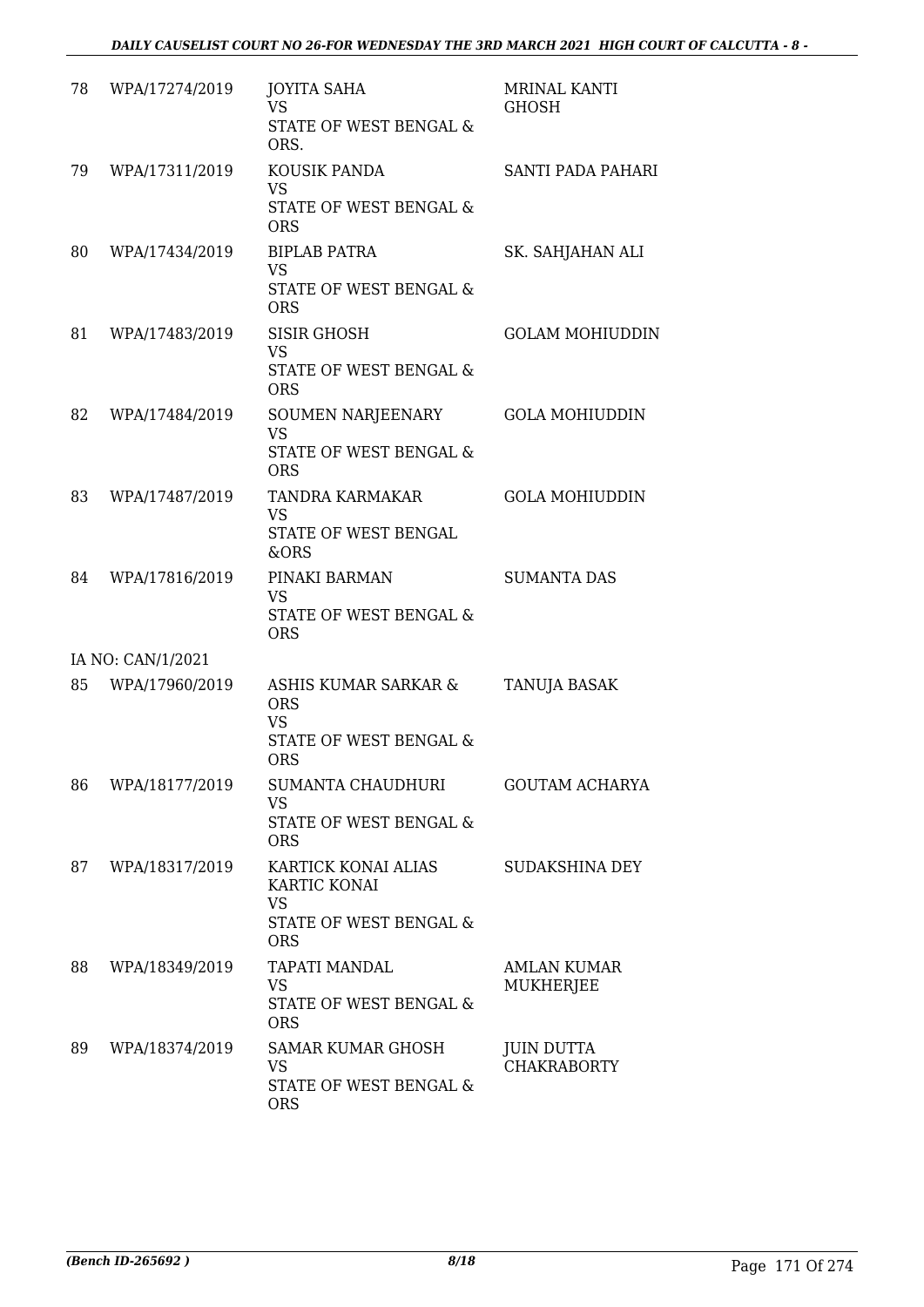| 90 | WPA/18481/2019     | SONALI KOLEY<br><b>VS</b><br>STATE OF WEST BENGAL &                    | SUDAKSHINA DEY                      |
|----|--------------------|------------------------------------------------------------------------|-------------------------------------|
|    |                    | <b>ORS</b>                                                             |                                     |
| 91 | WPA/19315/2019     | KISHORI MAITY<br><b>VS</b>                                             | <b>GOUTAM ACHARYA</b>               |
|    |                    | STATE OF WEST BENGAL &<br><b>ORS</b>                                   |                                     |
| 92 | WPA/20386/2019     | RAJU JANA<br><b>VS</b>                                                 | <b>INDRANI GUPTA</b>                |
|    |                    | THE DISTRICT INSPECTOR<br>OF SCHOOLS NORTH 24<br><b>PGNS &amp; ORS</b> |                                     |
| 93 | WPA/20408/2019     | SK. NAJIMUDDIN & ORS<br><b>VS</b>                                      | KHANDEKAR<br>MOZZAM HOSSAIN         |
|    |                    | <b>STATE OF WEST BENGAL &amp;</b><br><b>ORS</b>                        |                                     |
| 94 | WPA/20541/2019     | <b>UTTARAN BISWAS</b><br><b>VS</b>                                     | <b>RASOMAY MANDAL</b>               |
|    |                    | <b>STATE OF WEST BENGAL &amp;</b><br><b>ORS</b>                        |                                     |
|    | IA NO: CAN/1/2020  |                                                                        |                                     |
| 95 | WPA/20601/2019     | <b>SNEHASIS BISWAS</b><br><b>VS</b>                                    | <b>KOUSHIKEE</b><br><b>BANERJEE</b> |
|    |                    | STATE OF WEST BENGAL &<br><b>ORS</b>                                   |                                     |
| 96 | WPA/21151/2019     | <b>SK. YAKUB HOSSAIN</b><br><b>VS</b>                                  | <b>SABNAM SULTANA</b>               |
|    |                    | STATE OF WEST BENGAL &<br><b>ORS</b>                                   |                                     |
| 97 | WPA/21315/2019     | <b>SUBRATA BANSH</b><br><b>VS</b>                                      | SUBHENDU KUMAR<br><b>HOTA</b>       |
|    |                    | <b>STATE OF WEST BENGAL &amp;</b><br><b>ORS</b>                        |                                     |
| 98 | WPA/21665/2019     | BISWAJIT DEBNATH & ORS<br><b>VS</b>                                    | SABNAM SULTANA                      |
|    |                    | STATE OF WEST BENGAL &<br><b>ORS</b>                                   |                                     |
| 99 | WPA/22884/2019     | MOMTAJUL HAQUE LASKAR<br><b>VS</b>                                     | <b>BIBEK DEY</b>                    |
|    |                    | STATE OF WEST BENGAL &<br><b>ORS</b>                                   |                                     |
|    | 100 WPA/23015/2019 | RAVI SINHA RAY<br><b>VS</b>                                            | SIRSENDU SINHA<br><b>ROY</b>        |
|    |                    | STATE OF WEST BENGAL &<br><b>ORS</b>                                   |                                     |
|    | 101 WPA/23218/2019 | SHIBDAS MONDAL<br><b>VS</b>                                            | MD. MANUWAR ALI                     |
|    |                    | STATE OF WEST BENGAL &<br><b>ORS</b>                                   |                                     |
|    | 102 WPA/23245/2019 | CHINMOY DEY<br><b>VS</b>                                               | SAKTI PADA JANA                     |
|    |                    | STATE OF WEST BENGAL &<br>ORS.                                         |                                     |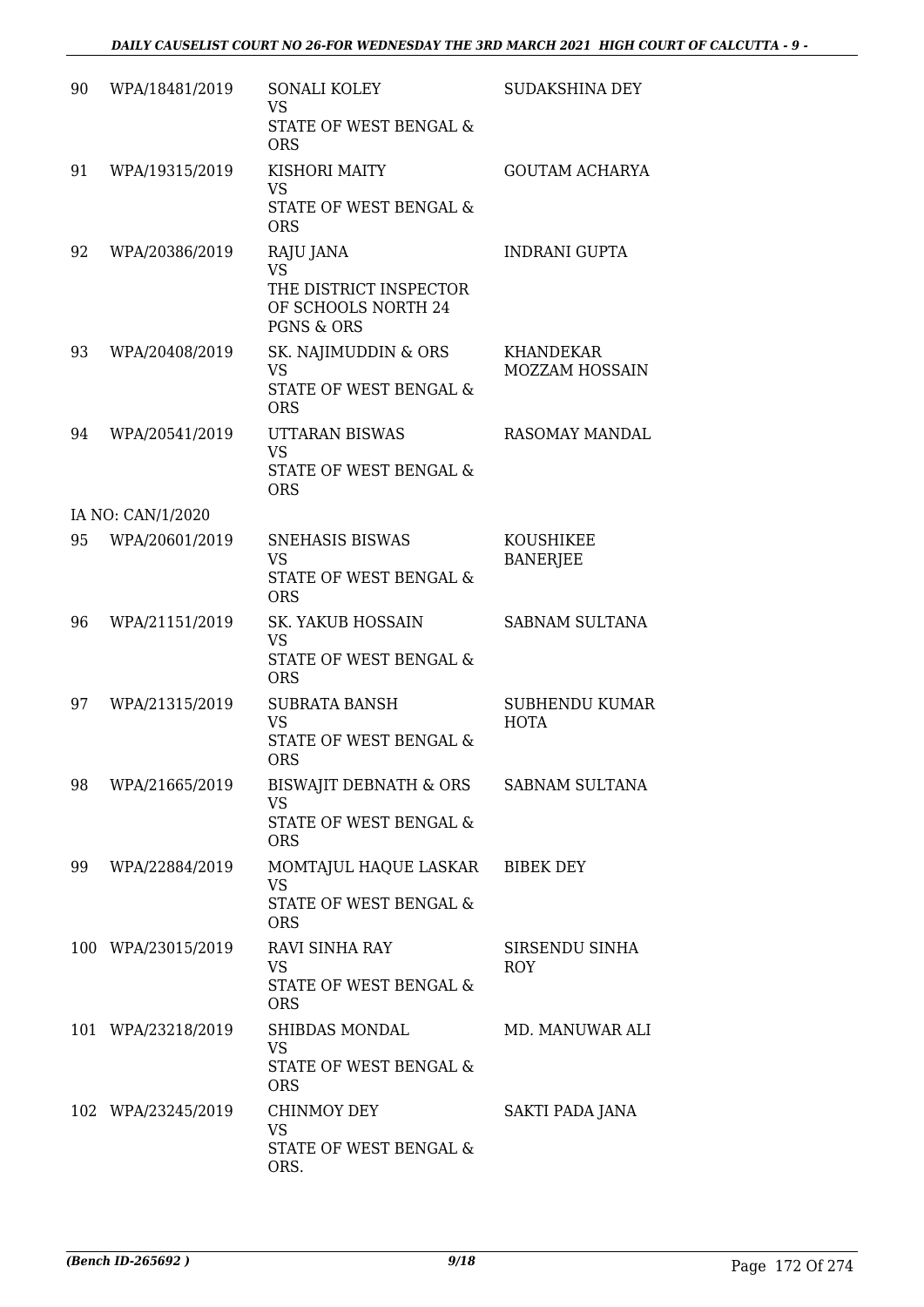| 103 WPA/23454/2019 | MAHASIN KAMAL & ORS<br><b>VS</b>                                                                           | <b>DONA GHOSH</b>                      |
|--------------------|------------------------------------------------------------------------------------------------------------|----------------------------------------|
|                    | STATE OF WEST BENGAL<br>&ORS                                                                               |                                        |
| 104 WPA/23826/2019 | SOUMI BHATTACHARYA<br><b>VS</b><br>STATE OF WEST BENGAL &<br><b>ORS</b>                                    | <b>MOLLY SAHA</b>                      |
| IA NO: CAN/1/2020  |                                                                                                            |                                        |
| 105 WPA/23946/2019 | MOUMITA SAMANTA & ORS<br><b>VS</b><br>W.B. CENTRAL SCHOOL<br><b>SERVICE COMMISSION &amp;</b><br><b>ORS</b> | SANTANU MAJI                           |
| 106 WPA/293/2020   | KAUSHIK MALLIK<br><b>VS</b><br><b>STATE OF WEST BENGAL &amp;</b><br><b>ORS</b>                             | SHIVAJI MITRA                          |
| 107 WPA/579/2020   | RAJU KHAN & ORS<br><b>VS</b><br><b>STATE OF WEST BENGAL &amp;</b><br><b>ORS</b>                            | <b>SALMAN SULTANA</b>                  |
| 108 WPA/959/2020   | AMBIKA BISWAS & ORS<br><b>VS</b><br>STATE OF WEST BENGAL &<br><b>ORS</b>                                   | <b>SUTIRTHA DAS</b>                    |
| 109 WPA/1086/2020  | DIPTENDRA NATH MONDAL<br>& ANR<br><b>VS</b><br>STATE OF WEST BENGAL &<br><b>ORS</b>                        | TANUJA BASAK                           |
| 110 WPA/1287/2020  | BIDYA BHARATI GIRL'S<br>HIGH SCHOOL<br><b>VS</b><br>STATE OF WEST BENGAL &<br>ORS.                         | <b>SUVADIP</b><br><b>BHATTACHARJEE</b> |
| 111 WPA/1745/2020  | SHYAMAL KUMAR BISWAS<br>& ORS<br><b>VS</b><br>STATE OF WEST BENGAL &<br><b>ORS</b>                         | <b>SUJAN DAS</b>                       |
| 112 WPA/1757/2020  | BARUN KUMAR<br><b>CHAKRABORTY</b><br><b>VS</b><br>STATE OF WEST BENGAL &<br><b>ORS</b>                     | SAMIR KUMAR<br><b>ADHIKARI</b>         |
| 113 WPA/1782/2020  | MRS. MAHUWA MONDAL SOURAV DUTTA<br>(DAS)<br><b>VS</b><br>STATE OF WEST BENGAL &<br><b>ORS</b>              |                                        |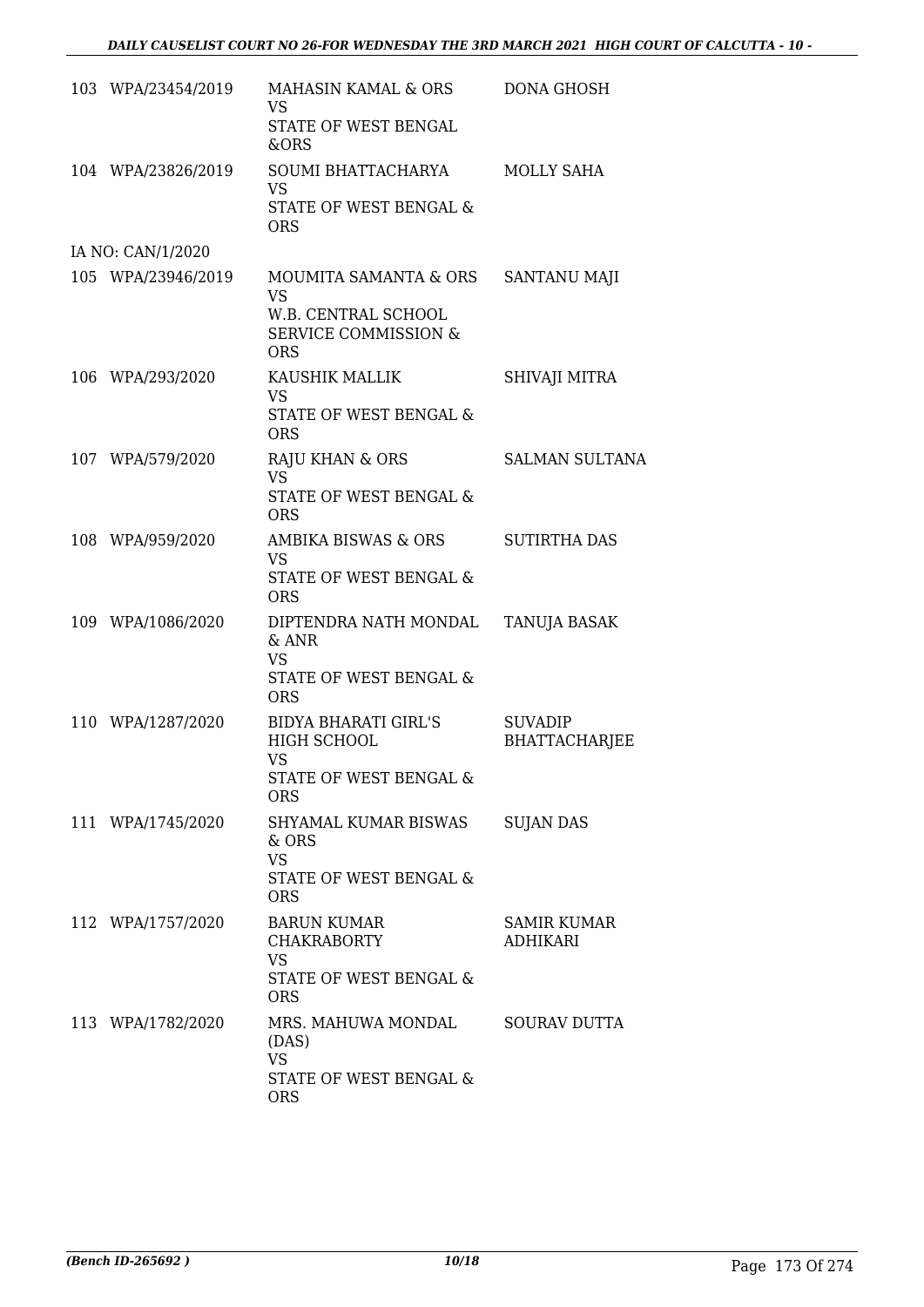| 114 WPA/2061/2020 | BASUDEB MUKHOPADHYAY<br><b>VS</b><br>STATE OF WEST BENGAL &<br><b>ORS</b>                          | <b>SAMIR HALDER</b>                    |
|-------------------|----------------------------------------------------------------------------------------------------|----------------------------------------|
| 115 WPA/2183/2020 | MINKU ACHARYA<br><b>VS</b><br>STATE OF WEST BENGAL &<br><b>ORS</b>                                 | <b>SALMAN SULTANA</b>                  |
| 116 WPA/2292/2020 | PRITI PATRA<br><b>VS</b><br>THE WB CENTRAL SCHOOL<br><b>SERVICE COMMISSION &amp;</b><br><b>ORS</b> | SANTANU MAJI                           |
| 117 WPA/2325/2020 | CHANDAN BHATTACHARYA<br><b>VS</b><br>STATE OF WEST BENGAL &<br><b>ORS</b>                          | <b>SUDDHADEV ADAK</b>                  |
| 118 WPA/2561/2020 | <b>ASHISH KR TIWARI</b><br><b>VS</b><br>STATE OF WEST BENGAL &<br><b>ORS</b>                       | <b>SALMAN SULTANA</b>                  |
| 119 WPA/2562/2020 | <b>SUSHIL KR RAI</b><br><b>VS</b><br>STATE OF WEST BENGAL &<br><b>ORS</b>                          | SABNAM SULTANA                         |
| 120 WPA/2651/2020 | <b>BIDYA BHARATI GIRL'S</b><br>HIGH SCHOOL<br><b>VS</b><br>STATE OF WEST BENGAL &<br><b>ORS</b>    | <b>SUVADIP</b><br><b>BHATTACHARJEE</b> |
| 121 WPA/2652/2020 | <b>BIDYA BHARATI GIRL'S</b><br>HIGH SCHOOL<br><b>VS</b><br>STATE OF WEST BENGAL &<br>ORS           | <b>SUVADIP</b><br><b>BHATTACHARJEE</b> |
| 122 WPA/2772/2020 | <b>RUMA RAY</b><br><b>VS</b><br><b>STATE OF WEST BENGAL &amp;</b><br><b>ORS</b>                    | <b>TANUJA BASAK</b>                    |
| 123 WPA/2774/2020 | <b>DOLLY MAITY</b><br><b>VS</b><br>STATE OF WEST BENGAL &<br><b>ORS</b>                            | TANUJA BASAK                           |
| 124 WPA/2919/2020 | CHANDAN KHATUA<br><b>VS</b><br>STATE OF WEST BENGAL &<br><b>ORS</b>                                | SAKTI PADA JANA                        |
| 125 WPA/2921/2020 | BUDDHADEB MAITY<br><b>VS</b><br>STATE OF WEST BENGAL &<br><b>ORS</b>                               | SAKTI PADA JANA                        |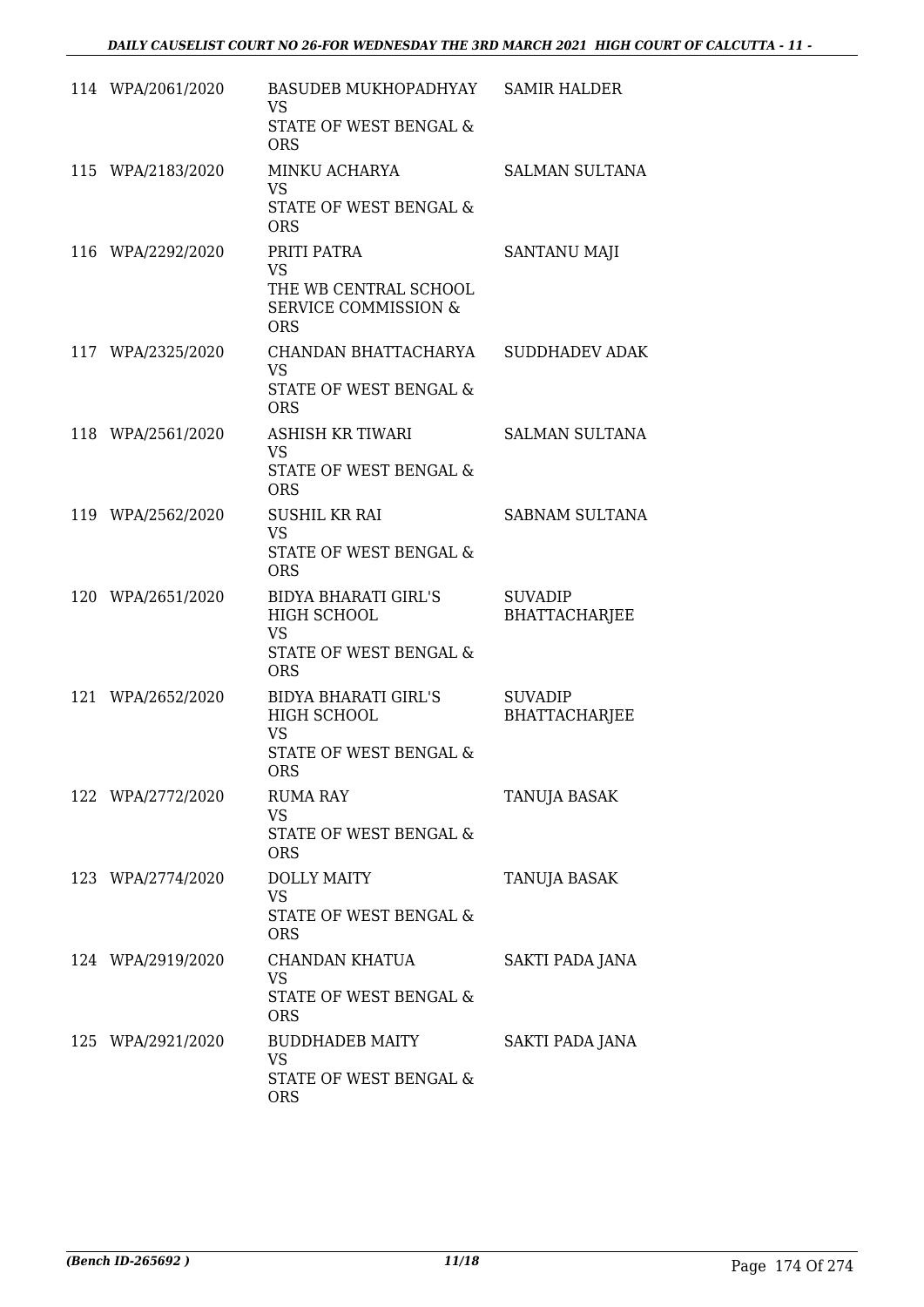| 126 WPA/3476/2020                       | SNEHANGSHU ROUT<br><b>VS</b><br>STATE OF WEST BENGAL &<br>ORS.                                                | <b>RUCHIRA</b><br><b>CHATTERJEE</b> |
|-----------------------------------------|---------------------------------------------------------------------------------------------------------------|-------------------------------------|
| 127 WPA/3519/2020                       | SUSMITA MALLIK (NEE<br>KUNDU)<br><b>VS</b><br>STATE OF WEST BENGAL &<br><b>ORS</b>                            | <b>JULEKHA KHATUN</b>               |
| 128 WPA/3630/2020                       | <b>GHANASHYAM MONDAL</b><br><b>VS</b><br>STATE OF WEST BENGAL &<br>ORS.                                       | <b>SUDAKSHINA DEY</b>               |
| IA NO: CAN/1/2020(Old No:CAN/5203/2020) |                                                                                                               |                                     |
| 129 WPA/3738/2020                       | PRAGATI DEY<br><b>VS</b><br><b>W.B. CENTRAL SCHOOL</b><br><b>SERVICE COMMISSION &amp;</b><br><b>ORS</b>       | <b>ASISH DUTTA</b>                  |
| 130 WPA/3739/2020                       | SANKAR CHANDRA NAYEK<br><b>VS</b><br>W.B. CENTRAL SCHOOL<br><b>SERVICE COMMISSION &amp;</b><br><b>ORS</b>     | ASISH DUTTA                         |
| 131 WPA/3740/2020                       | SANGITA KAPAT<br><b>VS</b><br>W.B. CENTRAL SCHOOL<br>SERVICE COMMISSION ACT<br>1963                           | <b>ASISH DUTTA</b>                  |
| 132 WPA/3741/2020                       | CHHITMANI TUDU<br>(MURMU)<br><b>VS</b><br>W.BN. CENTRAL SCHOOL<br><b>SERVICE COMMISSION &amp;</b><br>ORS      | <b>ASISH DUTTA</b>                  |
| 133 WPA/3742/2020                       | <b>MANI SANKAR BARIK</b><br><b>VS</b><br>W.B. CENTRAL SCHOOL<br><b>SERVICE COMMISSION &amp;</b><br><b>ORS</b> | ASISH DUTTA                         |
| 134 WPA/3791/2020                       | JAYANTA GHATAK<br><b>VS</b><br>STATE OF WEST BENGAL &<br><b>ORS</b>                                           | PRIYANKA MONDAL                     |
| 135 WPA/3895/2020                       | ANANYA BEGUM<br><b>VS</b><br>STATE OF WEST BENGAL &<br><b>ORS</b>                                             | <b>SYED MANSUR ALI</b>              |
| 136 WPA/4158/2020                       | PROBODH KUMAR LAYEK<br><b>VS</b><br>STATE OF WEST BENGAL &<br><b>ORS</b>                                      | SANCHAYITA DE                       |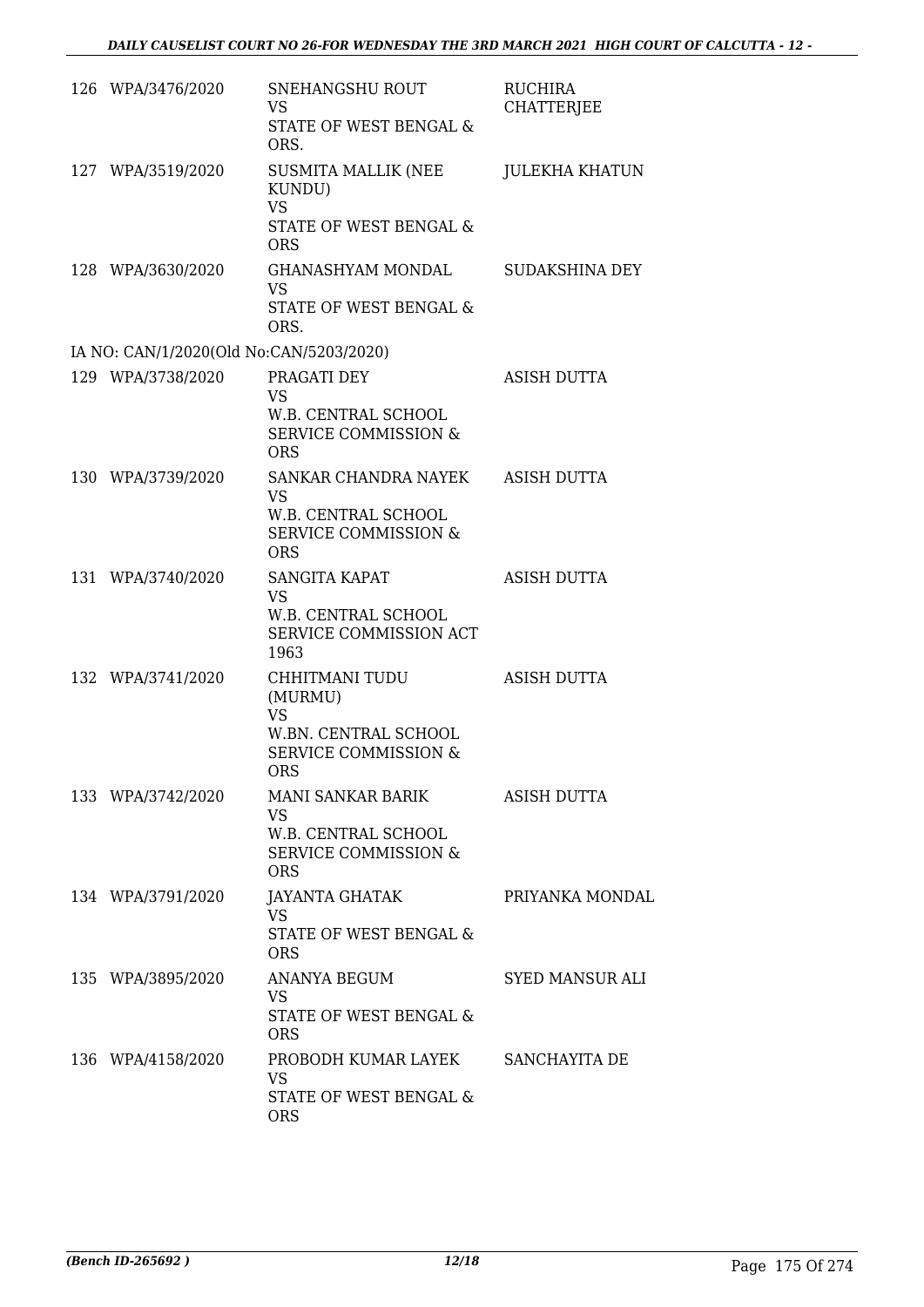| 137 WPA/4197/2020                       | <b>CHANDRANATH</b><br>CHATTERJEE<br><b>VS</b><br>STATE OF WEST BENGAL &<br><b>ORS</b>                                          | <b>SIMA GHOSH</b>                   |
|-----------------------------------------|--------------------------------------------------------------------------------------------------------------------------------|-------------------------------------|
| 138 WPA/4341/2020                       | PRADIP KR. SHANI<br><b>VS</b><br>STATE OF WEST BENGAL &<br>ORS.                                                                | KOUSHIKEE<br><b>BANERJEE</b>        |
| 139 WPA/4355/2020                       | <b>SAMISH DAS</b><br><b>VS</b><br>STATE OF WEST BENGAL &<br>ORS.                                                               | MD. HABIBUR<br><b>RAHMAN</b>        |
| 140 WPA/4576/2020                       | <b>SAIDUL ISLAM</b><br><b>VS</b><br>STATE OF WEST BENGAL &<br><b>ORS</b>                                                       | TANUJA BASAK                        |
| 141 WPA/4686/2020                       | MUNMUN BANERJEE<br><b>VS</b><br>STATE OF WEST BENGAL &<br><b>ORS</b>                                                           | PRIYANKA MONDAL                     |
| 142 WPA/4750/2020                       | MD. FIROJ HOSSAIN<br><b>VS</b><br>STATE OF WEST BENGAL &<br><b>ORS</b>                                                         | MOLLY SAHA                          |
| 143 WPA/5767/2020                       | <b>GOPINATH MAJEE</b><br><b>VS</b><br>STATE OF WEST BENGAL &<br><b>ORS</b>                                                     | PAMPA DEY DHABAL                    |
| IA NO: CAN/1/2020(Old No:CAN/3749/2020) |                                                                                                                                |                                     |
| 144 WPA/7091/2020                       | <b>SMT SIBANI GIRI</b><br><b>VS</b><br>State of West Bengal                                                                    | <b>BISWAJIT SEN</b>                 |
| IA NO: CAN/1/2020                       |                                                                                                                                |                                     |
| 145 WPA/7493/2020                       | <b>AMINUL ISLAM</b><br><b>VS</b><br>STATE OF WEST BENGAL<br>AND ORS.                                                           | <b>JAKIR HOSSAIN</b>                |
| IA NO: CAN/1/2020                       |                                                                                                                                |                                     |
| 146 WPA/7929/2020                       | <b>SISIR ROY</b><br><b>VS</b><br>STATE OF WEST BENGAL<br>AND ORS.                                                              | ASHIS KUMAR PAUL                    |
| 147 WPA/8046/2020                       | ALL POST GRADUATE<br>TEACHERS WELFARE<br><b>ASSOCIATION AND ANR</b><br><b>VS</b><br>THE STATE OF WEST<br><b>BENGAL AND ORS</b> | SIDDHARTHA<br><b>SANKAR MANDAL</b>  |
| 148 WPA/8091/2020                       | <b>RAMA RANA</b><br><b>VS</b><br>THE STATE OF WEST<br><b>BENGAL AND ORS</b>                                                    | UTTAM KUMAR<br><b>BHATTACHARYYA</b> |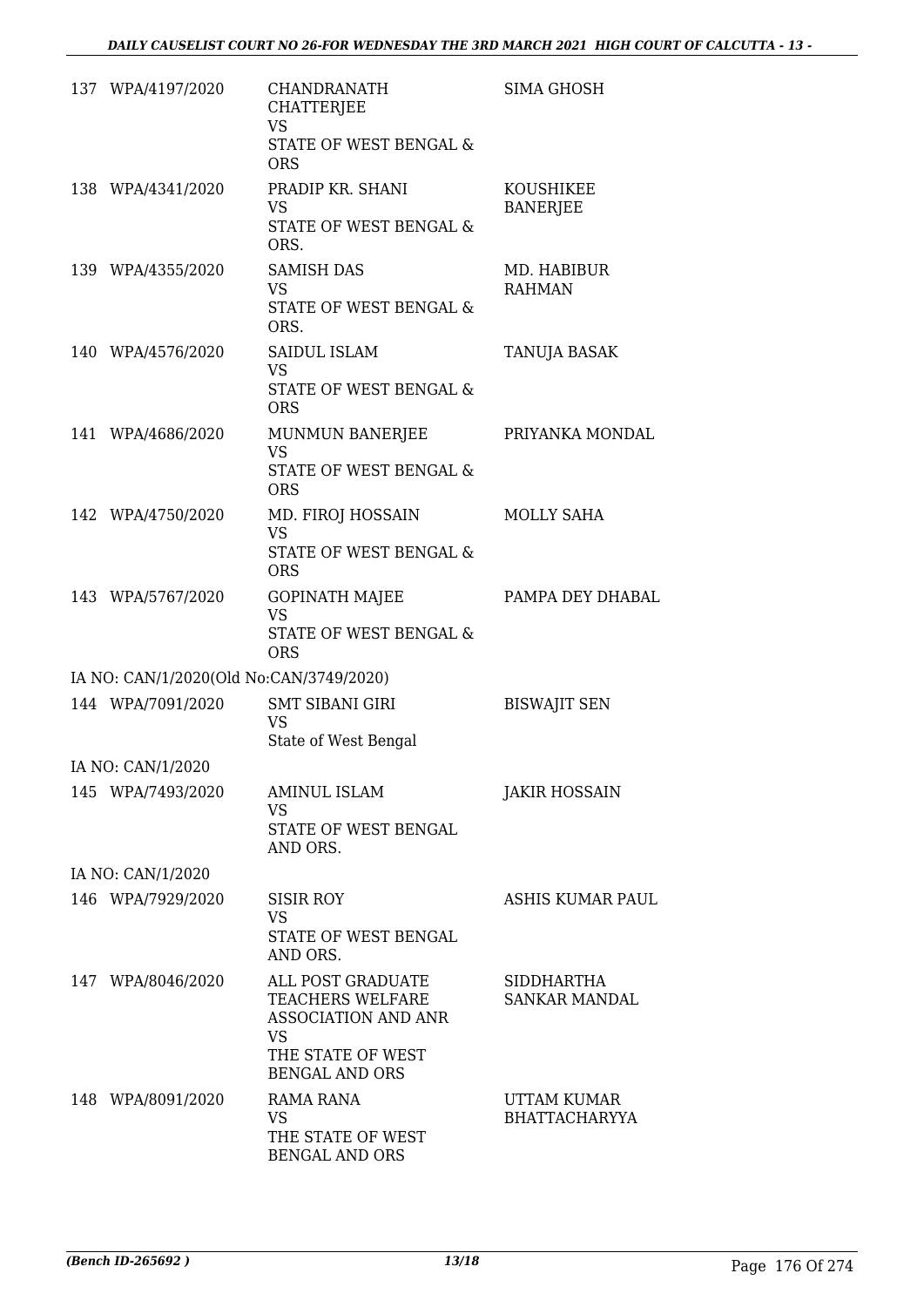| 149 WPA/8095/2020 | <b>SUDIPTA MANDAL</b><br><b>VS</b><br>STATE OF WEST BENGAL<br><b>AND ORS</b> | <b>SOMNATH</b><br><b>GANGOPADHYAY</b>     |
|-------------------|------------------------------------------------------------------------------|-------------------------------------------|
| 150 WPA/8178/2020 | <b>SMT ARPITA GUIN</b><br><b>VS</b><br>STATE OF WEST BENGAL<br>AND ORS.      | ALI AHSAN ALAMGIR                         |
| 151 WPA/8179/2020 | SHIBU JOARDDER<br><b>VS</b><br>STATE OF WEST BENGAL<br>AND ORS.              | <b>SIDDHARTHA</b><br><b>SANKAR MANDAL</b> |
| 152 WPA/8319/2020 | KALIPADA JANA<br><b>VS</b><br>STATE OF WEST BENGAL<br>AND ORS.               | <b>SABITA</b><br>KHUTIA(BHUNYA)           |
| 153 WPA/8398/2020 | PUNAM CHOUBEY<br><b>VS</b><br>STATE OF WEST BENGAL<br>AND ORS.               | SAKTI PADA JANA                           |
| 154 WPA/8588/2020 | SISIR KUMAR SENAPATI<br><b>VS</b><br>STATE OF WEST BENGAL<br>AND ORS.        | <b>SUBIR SABUD</b>                        |
| 155 WPA/8953/2020 | NIHAR RANJAN NASKAR<br><b>VS</b><br>STATE OF WEST BENGAL<br>AND ORS.         | <b>ANUPAM DAS</b>                         |
| 156 WPA/9137/2020 | DEBASHIS DUTTA<br><b>VS</b><br>State of West Bengal                          | <b>ANINDA</b><br><b>BHATTACHARYA</b>      |
| 157 WPA/9142/2020 | <b>BASANTI MAHARA</b><br><b>VS</b><br>STATE OF WEST BENGAL<br>AND ORS.       | DEBABRATA<br><b>DASGUPTA</b>              |
| 158 WPA/9149/2020 | amit sadhukhan<br><b>VS</b><br>STATE OF WEST BENGAL<br>AND ORS.              | DEBABRATA<br><b>DASGUPTA</b>              |
| 159 WPA/9155/2020 | MUSTAQUE AHMED<br><b>VS</b><br>STATE OF WEST BENGAL<br>AND ORS.              | DEBABRATA<br><b>DASGUPTA</b>              |
| 160 WPA/9159/2020 | TAPAS KUMAR MONDAL<br><b>VS</b><br>STATE OF WEST BENGAL<br>AND ORS.          | <b>DEBABRATA</b><br><b>DASGUPTA</b>       |
| 161 WPA/9165/2020 | MUNMUN GHOSH<br>VS<br>STATE OF WEST BENGAL<br>AND ORS.                       | DEBABRATA<br><b>DASGUPTA</b>              |
| 162 WPA/9186/2020 | <b>RAMA SARKAR</b><br><b>VS</b><br>State of West Bengal                      | debabrata das gupta                       |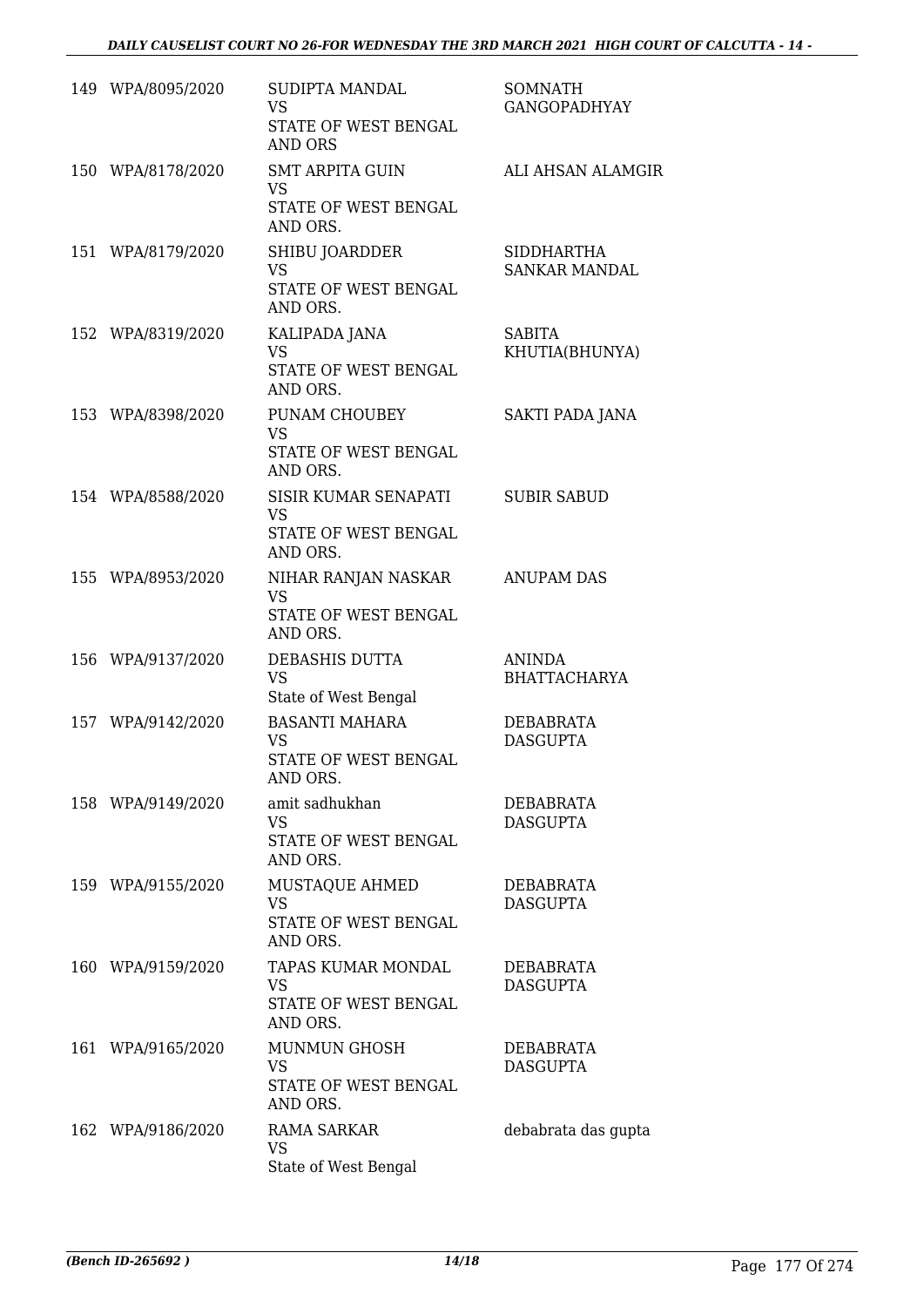#### *DAILY CAUSELIST COURT NO 26-FOR WEDNESDAY THE 3RD MARCH 2021 HIGH COURT OF CALCUTTA - 15 -*

| 163 WPA/9191/2020  | DEBASHREE SINHA<br><b>VS</b><br>State of West Bengal                                           | DEBABRATA DAS<br><b>GUPTA</b>       |
|--------------------|------------------------------------------------------------------------------------------------|-------------------------------------|
| 164 WPA/9200/2020  | CHAMPA JHA<br><b>VS</b><br>State of West Bengal                                                | DEBABRATA DAS<br><b>GUPTA</b>       |
| 165 WPA/9347/2020  | PARTHA PRATIM DE<br><b>VS</b><br>STATE OF WEST BENGAL<br>AND ORS.                              | SAKTI PADA JANA                     |
| 166 WPA/9388/2020  | <b>ANIMESH MAITY</b><br><b>VS</b><br>STATE OF WEST BENGAL<br>AND ORS.                          | <b>BANDANA MAITY</b>                |
| 167 WPA/9396/2020  | PRADIP KUMAR SARKAR<br><b>VS</b><br>STATE OF WEST BENGAL<br>AND ORS.                           | <b>DEBANWITA</b><br><b>PRAMANIK</b> |
| 168 WPA/9622/2020  | <b>KRISHNA DAS</b><br><b>VS</b><br>STATE OF WEST BENGAL<br>AND ORS.                            | TANUJA BASAK                        |
| 169 WPA/9673/2020  | <b>SK.SAMSUL HUDA</b><br><b>VS</b><br>STATE OF WEST BENGAL<br>AND ORS.                         | Anisur Rahaman                      |
| 170 WPA/9850/2020  | <b>RINKI DEY SARKAR</b><br><b>VS</b><br>STATE OF WEST BENGAL<br>AND ORS.                       | <b>ABHIJIT SARKAR</b>               |
| 171 WPA/9905/2020  | MADAN MOHAN POLLEY<br><b>VS</b><br>STATE OF WEST BENGAL<br>AND ORS.                            | <b>ANIL KUMAR</b><br>CHATTOPADHYAYA |
| 172 WPA/10033/2020 | UTTAM KUMAR ROY<br>VS.<br>STATE OF WEST BENGAL<br>AND ORS.                                     | SOUGATA MITRA                       |
| 173 WPA/10104/2020 | PARTHASARATHI DAS AND<br><b>ORS</b><br><b>VS</b><br>THE STATE OF WEST<br><b>BENGAL AND ORS</b> | SOUGATA MITRA                       |
| 174 WPA/10106/2020 | UMESH KUMAR MAHATO<br><b>VS</b><br>STATE OF WEST BENGAL<br>AND ORS.                            | <b>GOPA BISWAS</b>                  |
| 175 WPA/10363/2020 | MITA SASMAL BAG<br>VS<br>THE STATE OF WEST<br>BENGAL AND ORS                                   | <b>SOMESH KUMAR</b><br><b>GHOSH</b> |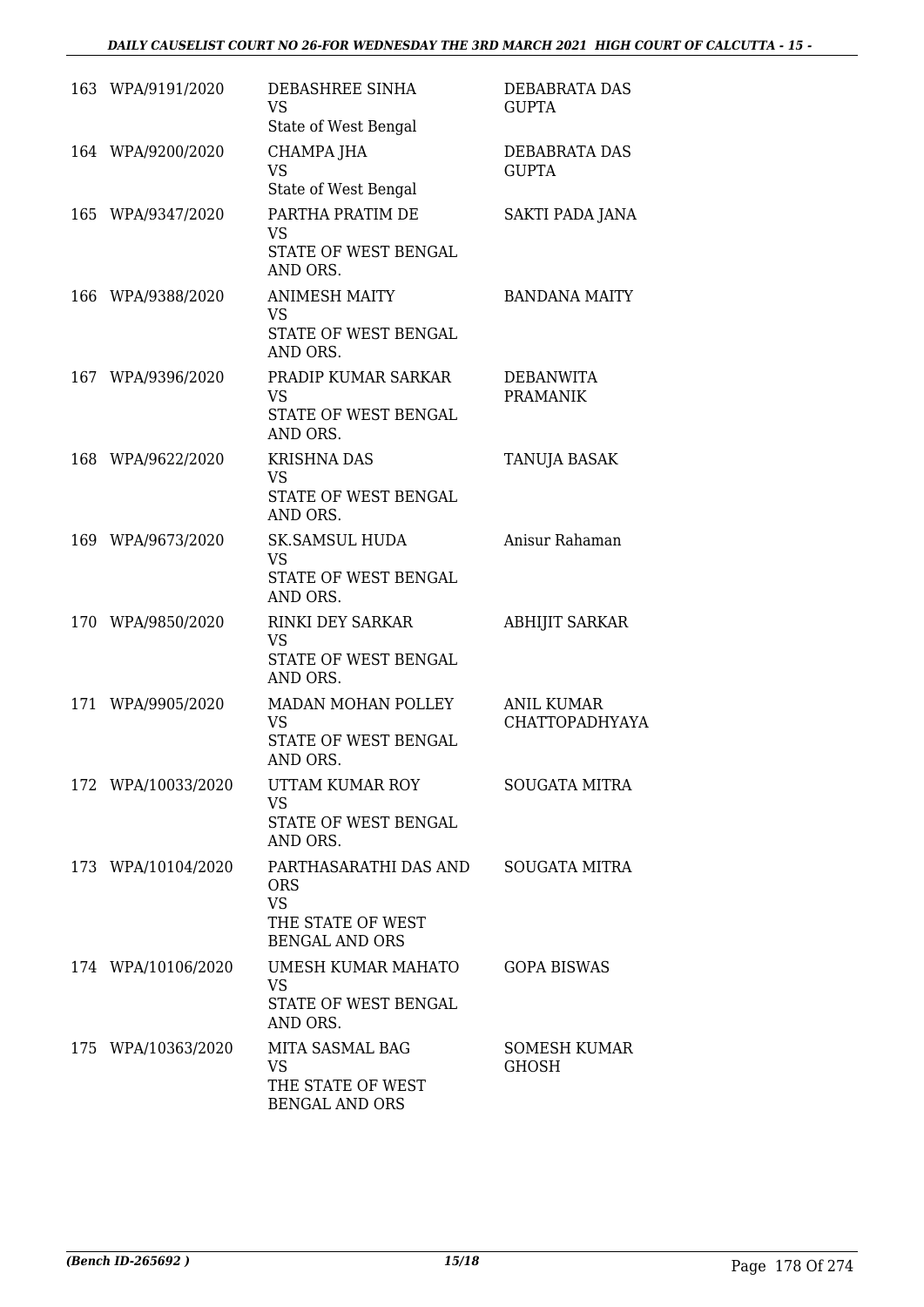| 176 WPA/10458/2020 | MOUSHUMI<br><b>BHATTACHARYA</b><br><b>VS</b><br>STATE OF WEST BENGAL<br>AND ORS.     | <b>SUKANTA DAS</b>             |
|--------------------|--------------------------------------------------------------------------------------|--------------------------------|
| 177 WPA/10459/2020 | SAMITA KUSHARI<br>VS.<br>STATE OF WEST BENGAL<br>AND ORS.                            | <b>GITASHREE MISTRY</b>        |
| 178 WPA/10670/2020 | MOUSUMI CHATTERJEE<br><b>VS</b><br>THE STATE OF WEST<br><b>BENGAL AND ORS</b>        | <b>SOUGATA MITRA</b>           |
| 179 WPA/10685/2020 | KEYA MUKHOPADHYAY<br>VS<br>THE STATE OF WEST<br><b>BENGAL AND ORS</b>                | TANUJA BASAK                   |
| 180 WPA/10769/2020 | <b>SANDIP DUTTA</b><br><b>VS</b><br>THE STATE OF WEST<br><b>BENGAL AND ORS</b>       | SOBHAN MAJUMDER                |
| 181 WPA/10793/2020 | RINKU MAJUMDER<br><b>VS</b><br>STATE OF WEST BENGAL<br>AND ORS.                      | RAGHUNAYH DAS                  |
| 182 WPA/10943/2020 | RANGAJABA CHOUDHURY<br><b>VS</b><br>STATE OF WEST BENGAL<br>AND ORS.                 | SABITA KHUTIA<br><b>BHUNYA</b> |
| 183 WPA/11125/2020 | AMAL KUMAR BERA<br><b>VS</b><br>STATE OF WEST BENGAL<br>AND ORS.                     | <b>SUBRATA GHOSH</b>           |
| 184 WPA/11150/2020 | JAGANNATH GHOSAL<br>VS<br>STATE OF WEST BENGAL<br>AND ORS.                           | SABITA KHUTIA<br><b>BHUNYA</b> |
| 185 WPA/11152/2020 | MADAN MOHAN BAG<br><b>VS</b><br>STATE OF WEST BENGAL<br>AND ORS.                     | SANDIP GHOAH                   |
| 186 WPA/11225/2020 | DEBASIS BHOWMIK<br><b>VS</b><br>STATE OF WEST BENGAL<br>AND ORS.                     | K.M. HOSSAIN                   |
| 187 WPA/11273/2020 | <b>SAMBIT SARKAR</b><br>VS<br>STATE OF WEST BENGAL<br>AND ORS.                       | MAHADEB SARKAR                 |
| 188 WPA/11301/2020 | BYTE INFOTECH AND<br><b>ANOTHER</b><br><b>VS</b><br>STATE OF WEST BENGAL<br>AND ORS. | <b>BIPLAB RANJAN BOSE</b>      |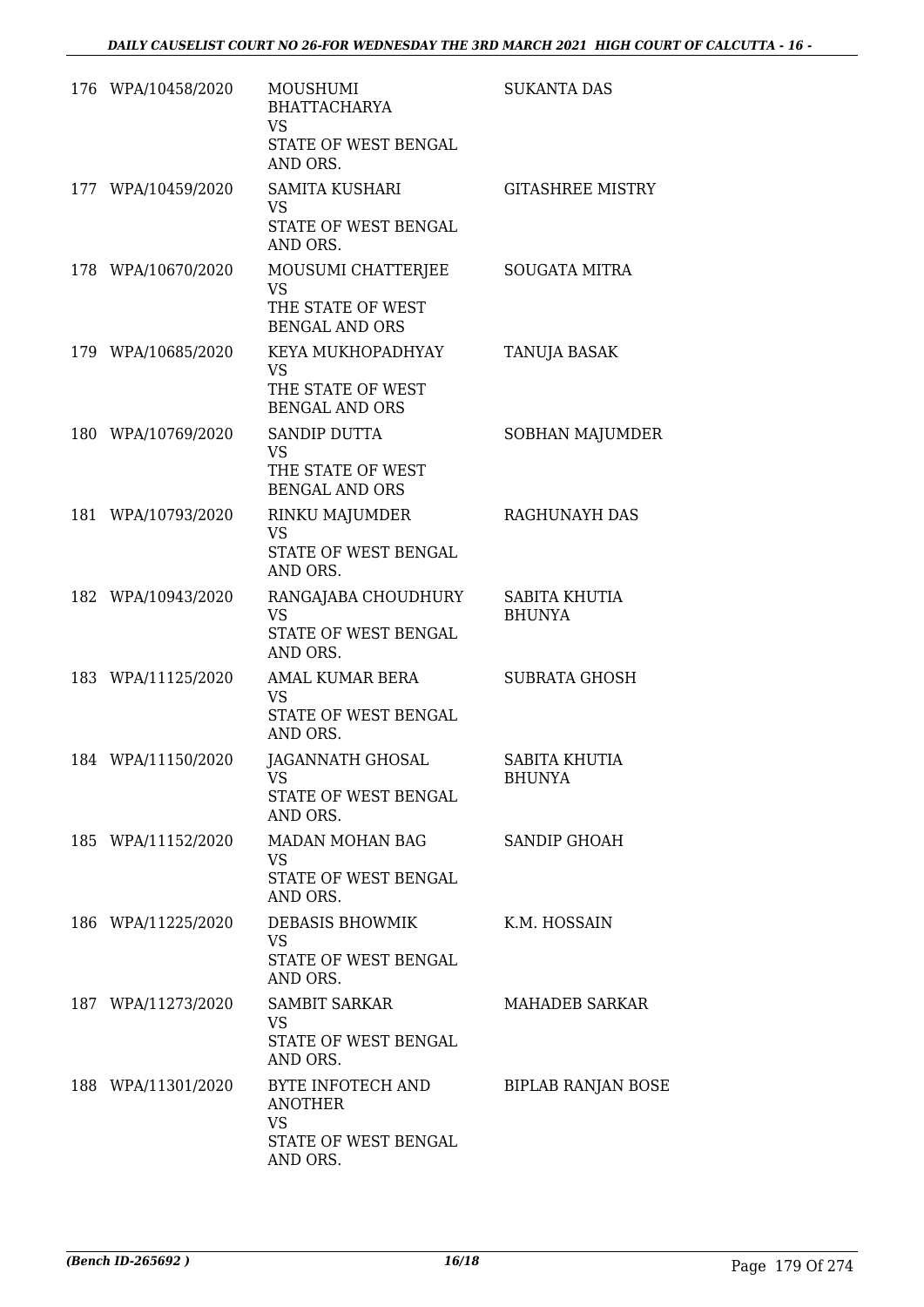| 189 WPA/11306/2020 | PRADIP KUMAR MAHANTI<br>VS.<br>STATE OF WEST BENGAL<br>AND ORS.                                           | TANUJA BASAK                             |
|--------------------|-----------------------------------------------------------------------------------------------------------|------------------------------------------|
| 190 WPA/11324/2020 | <b>AVIJIT DAS</b><br><b>VS</b><br>STATE OF WEST BENGAL<br>AND ORS.                                        | RIMPY MUKHERJEE                          |
| 191 WPA/11358/2020 | SAHABUDDIN ALAM<br><b>VS</b><br>STATE OF WEST BENGAL<br>AND ORS.                                          | MISTHI SAHA                              |
| 192 WPA/11390/2020 | <b>BHASKAR ROY</b><br><b>CHOUDHURY</b><br><b>VS</b><br>STATE OF WEST BENGAL<br>AND ORS.                   | TANUJA BASAK                             |
| 193 WPA/11497/2020 | SOMA MAITI AND ORS<br><b>VS</b><br>THE WEST BENGAL<br>CENTRAL SCHOOL SERVICE<br><b>COMMISSION AND ORS</b> | TIRTHANKAR DEY                           |
| 194 WPA/11516/2020 | <b>SMRITIKANA ROY</b><br><b>SENGUPTA</b><br><b>VS</b><br>STATE OF WEST BENGAL<br>AND ORS.                 | <b>BISWAJIT MAL</b>                      |
| 195 WPA/11737/2020 | NAFISA PARVIN KHAN<br><b>VS</b><br>STATE OF WEST BENGAL<br>AND ORS.                                       | SARIFUL ISLAM<br><b>MALLICK</b>          |
| 196 WPA/11748/2020 | <b>SIDDHARTHA</b><br><b>BAHTTACHARYA</b><br>VS<br><b>STATE OF WEST BENGAL</b><br>AND ORS.                 | RAJLASHMI GHATAK                         |
| 197 WPA/11832/2020 | SYED FAZLE RAFIQUE<br><b>VS</b><br>STATE OF WEST BENGAL<br>AND ORS.                                       | SAIKAT CHATTERJII                        |
| 198 WPA/11848/2020 | <b>APARNA GHOSH</b><br><b>VS</b><br>STATE OF WEST BENGAL<br>AND ORS.                                      | <b>SWAPAN KUAMR</b><br><b>CHATTERJEE</b> |
| 199 WPA/11862/2020 | <b>GOUTAM RAKSHIT</b><br><b>VS</b><br>STATE OF WEST BENGAL<br>AND ORS.                                    | <b>ARUNDHUTI</b><br><b>BANERJEE</b>      |
| 200 WPA/11864/2020 | AJIT KR BAG AND ORS<br>VS<br>STATE OF WEST BENGAL<br>AND ORS.                                             | SABITA KHUTIA<br><b>BHUNYA</b>           |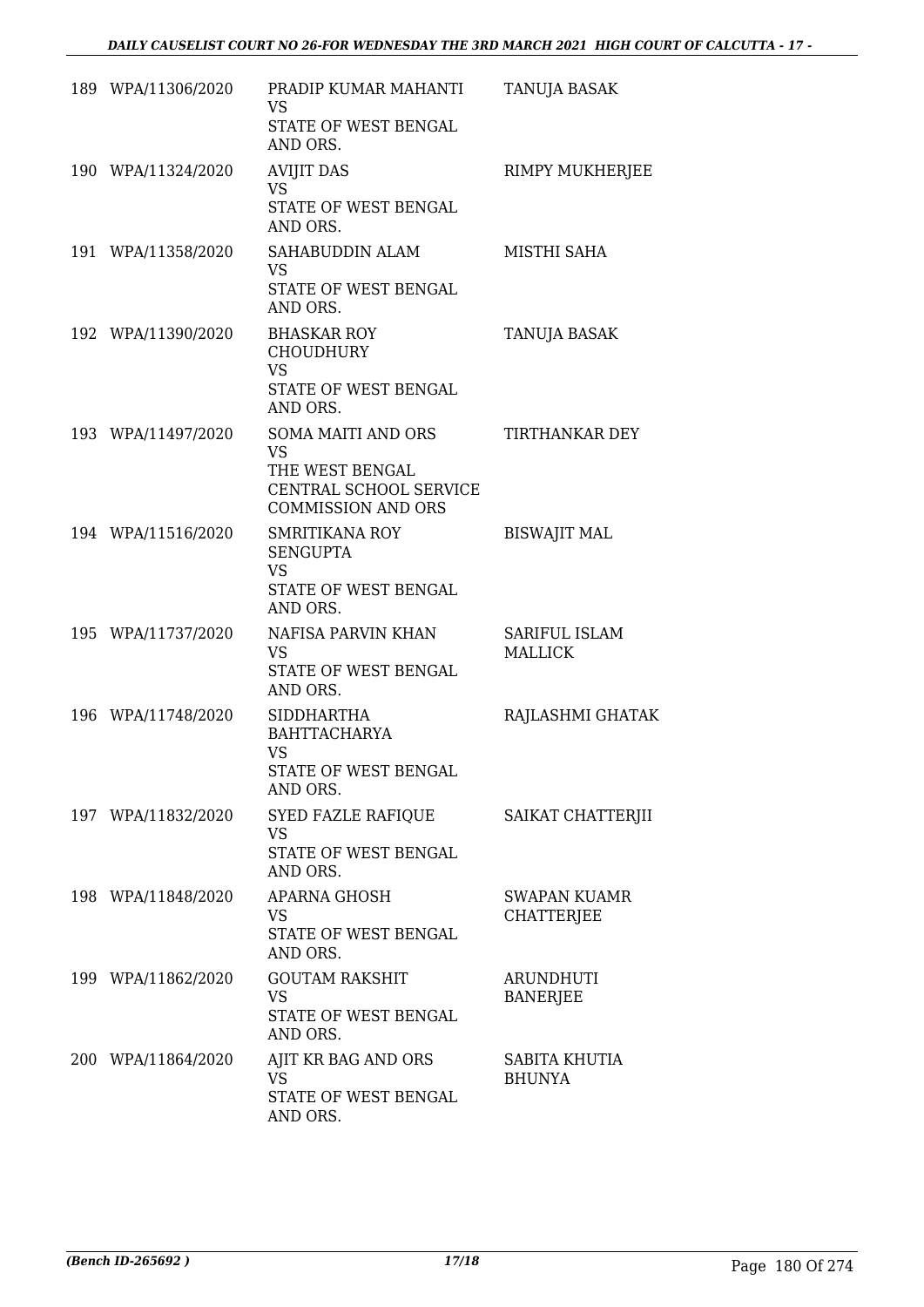| 201 WPA/11869/2020 | DESHBANDHU NANDI AND<br><b>ORS</b><br><b>VS</b><br>STATE OF WEST BENGAL<br>AND ORS.                                | TAPAS KR DEY                         |
|--------------------|--------------------------------------------------------------------------------------------------------------------|--------------------------------------|
| 202 WPA/11877/2020 | <b>SRIKANTA KOLEY</b><br><b>VS</b><br>STATE OF WEST BENGAL<br>AND ORS.                                             | <b>SYED SHAMSUL</b><br><b>AREFIN</b> |
| 203 WPA/11889/2020 | ARDHENDU MANDAL<br><b>VS</b><br>STATE OF WEST BENGAL<br>AND ORS.                                                   | SHIBAJI KUMAR DAS                    |
| 204 WPA/11897/2020 | <b>WASIM FIROZ KHAN</b><br><b>VS</b><br>STATE OF WEST BENGAL<br>AND ORS.                                           | YOUNUSMONDAL                         |
| 205 WPA/11911/2020 | <b>SK AFSAR ALI</b><br><b>VS</b><br>STATE OF WEST BENGAL<br>AND ORS.                                               | Raju Bhattacharyya                   |
| 206 WPA/11936/2020 | UMA DAS<br><b>VS</b><br><b>STATE OF WEST BENGAL</b><br>AND ORS.                                                    | <b>SALIL KANTI MAITI</b>             |
| 207 WPA/2885/2021  | <b>SANCHITA BHUIN</b><br><b>VS</b><br>STATE OF WEST BENGAL<br>AND ORS.                                             | <b>BISWARUP BISWAS</b>               |
| 208 WPA/3577/2021  | MANAGEMENT COMMITTEE<br>OF PATPUKUR HIGH<br><b>SCHOOL AND ANR</b><br><b>VS</b><br>STATE OF WEST BENGAL<br>AND ORS. | Miss Molly Saha                      |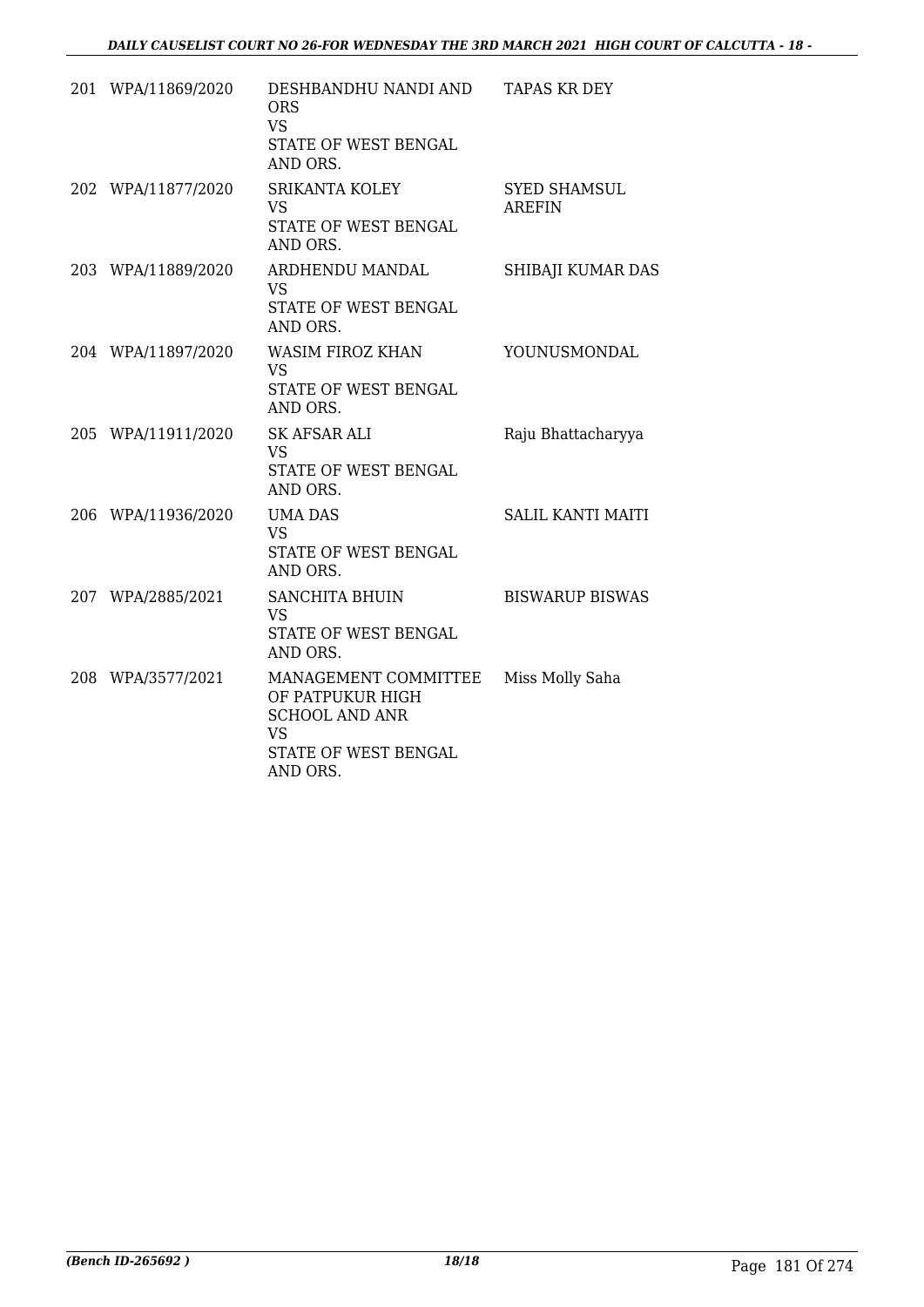

## **Appellate Side**

**DAILY CAUSELIST For Wednesday The 3rd March 2021**

### **COURT NO. 15 SINGLE BENCH (SB - VII) AT 10:45 AM HON'BLE JUSTICE RAJARSHI BHARADWAJ (VIA VIDEO CONFERENCE)**

#### **ON AND FROM MONDAY, THE 11TH JANUARY, 2021 - MATTERS (MOTION & HEARING) UNDER ARTICLE 226 OF THE CONSTITUTION RELATING TO PRIMARY EDUCATION UNDER GROUP-II INCLUDING SERVICES AND APPLICATIONS CONNECTED THERETO;**

**MATTERS (MOTION & HEARING) UNDER ARTICLE 226 OF THE CONSTITUTION RELATING TO COLLEGES, UNIVERSITIES AND LIBRARIES UNDER GROUP - II INCLUDING SERVICES AND APPLICATIONS CONNECTED THERETO.**

#### **HEARING OF WRIT PETITIONS IRRESPECTIVE OF CLASSIFICATION AND APPLICATIONS CONNECTED THERETO.**

**NOTE : EVERY MONDAY TO THURSDAY NEW MOTION WILL BE TAKEN UP SERIALLY.**

**NOTE : EVERY FRIDAY APPLICATION, AND MOTIONS WILL BE TAKEN UP SERIALLY.**

**NOTE : MENTIONING WILL BE ALLOWED ONLY ON VIRTUAL MODE AND ON MONDAY & WEDNESDAY.**

#### **NOTE : NO UPGRADATION WILL BE ALLOWED.**

**NOTE : MATTERS WILL BE TAKEN UP THROUGH PHYSICAL HEARING ONLY WHEN BOTH THE PARTIES ARE AGREED.**

|   |                           | <b>TO BE MENTIONED</b>                                       |                       |  |  |
|---|---------------------------|--------------------------------------------------------------|-----------------------|--|--|
| 1 | WPA/1777/2021             | <b>GOPAL MODAK</b><br>VS<br>STATE OF WEST BENGAL<br>AND ORS. | <b>GOPAL DAS</b>      |  |  |
|   |                           | <b>NEW MOTIONS</b>                                           |                       |  |  |
| 2 | WPA/834/2021<br>(At 2 pm) | ARITRA KAR<br>VS<br>STATE OF WEST BENGAL<br>AND ORS.         | <b>SUMAN BANERJEE</b> |  |  |
|   | IA NO: CAN/1/2021         |                                                              |                       |  |  |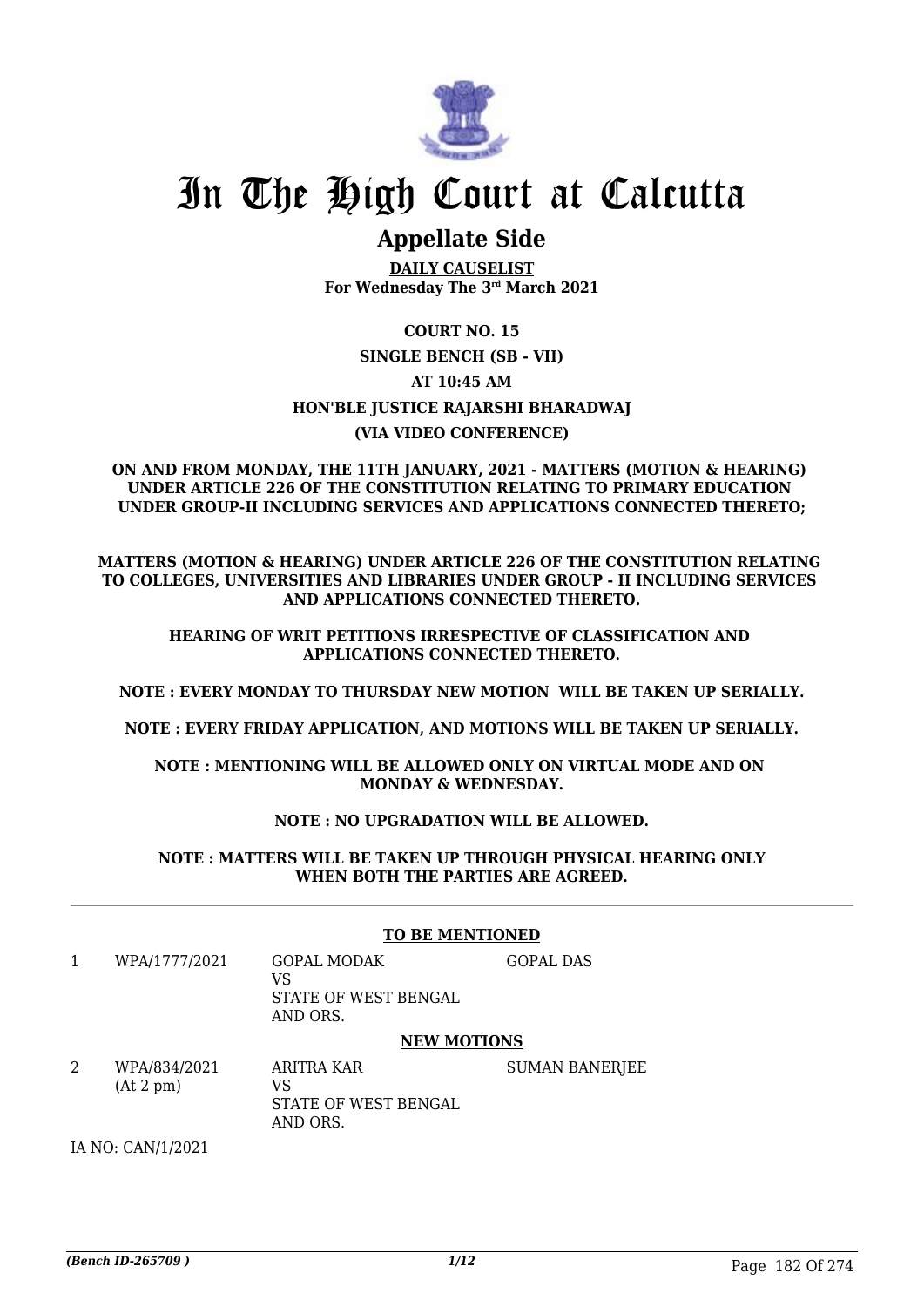|     | wt3 WPA/836/2021               | SOUMYA BANERJEE<br><b>VS</b><br>STATE OF WEST BENGAL<br>AND ORS.                 | <b>SUMAN BANERJEE</b> |
|-----|--------------------------------|----------------------------------------------------------------------------------|-----------------------|
|     | wt4 WPA/842/2021               | AKASHDIP BENERJEE<br><b>VS</b><br>STATE OF WEST BENGAL<br>AND ORS.               | <b>SUMAN BANERJEE</b> |
|     | wt5 WPA/847/2021               | <b>SOURABH GUHA</b><br><b>VS</b><br>STATE OF WEST BENGAL<br>AND ORS.             | <b>SUMAN BANERJEE</b> |
|     | wt6 WPA/874/2021               | NILADRI DUTTA<br><b>VS</b><br>STATE OF WEST BENGAL<br>AND ORS.                   | <b>SUMAN BANERJEE</b> |
| wt7 | WPA/877/2021                   | SRIJAN CHAKRABORTY<br><b>VS</b><br>STATE OF WEST BENGAL<br>AND ORS.              | <b>SUMAN BANERJEE</b> |
|     | wt8 WPA/882/2021               | ANUSKA PRADHAN<br><b>VS</b><br>STATE OF WEST BENGAL<br>AND ORS.                  | <b>SUMAN BANERJEE</b> |
|     | wt9 WPA/886/2021               | SUBARNO CHAKRABORTY<br><b>VS</b><br>STATE OF WEST BENGAL<br>AND ORS.             | <b>SUMAN BANERJEE</b> |
|     | wt10 WPA/888/2021              | PARNA KARMAKAR<br><b>VS</b><br>STATE OF WEST BENGAL<br>AND ORS.                  | <b>SUMAN BANERJEE</b> |
|     | wt11 WPA/891/2021              | ARYAA BAGCHI<br>VS<br>STATE OF WEST BENGAL<br>AND ORS.                           | <b>SUMAN BANERJEE</b> |
|     | wt12 WPA/893/2021              | WRISHAV ROY<br><b>CHOWDHURY</b><br><b>VS</b><br>STATE OF WEST BENGAL<br>AND ORS. | <b>SUMAN BANERJEE</b> |
|     | wt13 WPA/896/2021              | <b>ANKITA MAITY</b><br>VS.<br>STATE OF WEST BENGAL<br>AND ORS.                   | <b>SUMAN BANERJEE</b> |
| 14  | WPA/1423/2021<br>(AT 10:45 AM) | MD ALLARAKHA AHAMED<br>AND ORS<br><b>VS</b><br>STATE OF WEST BENGAL<br>AND ORS.  | <b>NEIL BASU</b>      |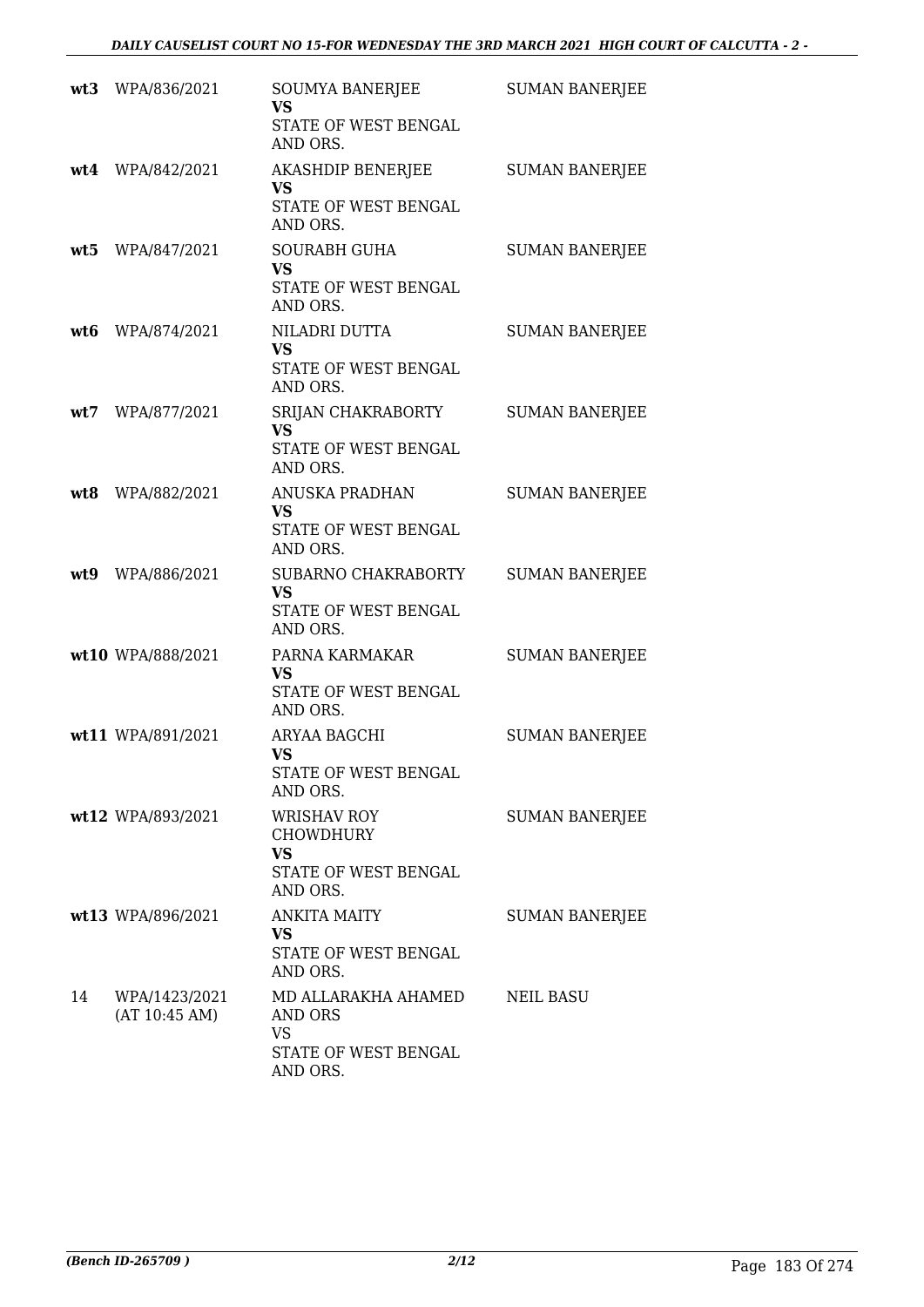| 15 | WPA/1751/2021     | MOFIKUL ALAM MOLLAH<br><b>AND OTHERS</b><br><b>VS</b><br>WEST BENGAL UNIVERSITY<br>OF TEACHERS' TRAINING<br><b>AND OTHERS</b> | SIDDHARTHA ROY                     |
|----|-------------------|-------------------------------------------------------------------------------------------------------------------------------|------------------------------------|
| 16 | WPA/2565/2021     | NORTH MALDA TEACHERS<br>EDUCATION COLLEGE AND<br><b>ANR</b><br><b>VS</b><br>THE STATE OF WEST<br><b>BENGAL AND ORS</b>        | PINAKI DHOLE                       |
| 17 | WPA/4932/2021     | PRANAB KUMAR SHARMA<br>AND ORS<br><b>VS</b><br>STATE OF WEST BENGAL<br>AND ORS.                                               | SABYASACHI ROY                     |
|    | IA NO: CAN/1/2021 |                                                                                                                               |                                    |
| 18 | WPA/5105/2021     | DIPANKAR SRIWASTABA<br>AND OTHERS<br>VS<br>STATE OF WEST BENGAL<br>AND ORS.                                                   | <b>SANDIP KUMAR</b><br>MONDAL      |
|    | IA NO: CAN/1/2021 |                                                                                                                               |                                    |
| 19 | WPA/5161/2021     | PRIYANKA CHOUDHURY<br>AND ORS<br><b>VS</b>                                                                                    | NIRMALYA ROY                       |
|    |                   | STATE OF WEST BENGAL<br>AND ORS.                                                                                              |                                    |
|    |                   | <b>NEW MOTION</b>                                                                                                             |                                    |
| 20 | WPA/306/2021      | NISHIKANTA BAG AND ANR<br><b>VS</b><br>STATE OF WEST BENGAL                                                                   | <b>SUBHRANGSHU</b><br><b>PANDA</b> |
|    |                   | AND ORS.                                                                                                                      |                                    |
| 21 | WPA/2477/2021     | APURBA MONDAL AND ORS<br>VS.<br>THE UNION OF INDIA AND                                                                        | <b>GOPA BISWAS</b>                 |
|    |                   | <b>ORS</b>                                                                                                                    |                                    |
| 22 | WPA/2573/2021     | SHYAMAL KR NATH<br><b>VS</b><br>STATE OF WEST BENGAL                                                                          | CHHANDAK DUTTA                     |
|    |                   | AND ORS.                                                                                                                      |                                    |
| 23 | WPA/2743/2021     | <b>SWAPAN BHOWAL</b><br><b>VS</b>                                                                                             | PRONAY BASAK                       |
|    |                   | STATE OF WEST BENGAL<br>AND ORS.                                                                                              |                                    |
|    | IA NO: CAN/1/2021 |                                                                                                                               |                                    |
|    | 24 WPA/2980/2021  | KANIKA (DHARA) MONDAL<br><b>VS</b>                                                                                            | SANJIB SETH                        |
|    |                   | STATE OF WEST BENGAL<br>AND ORS.                                                                                              |                                    |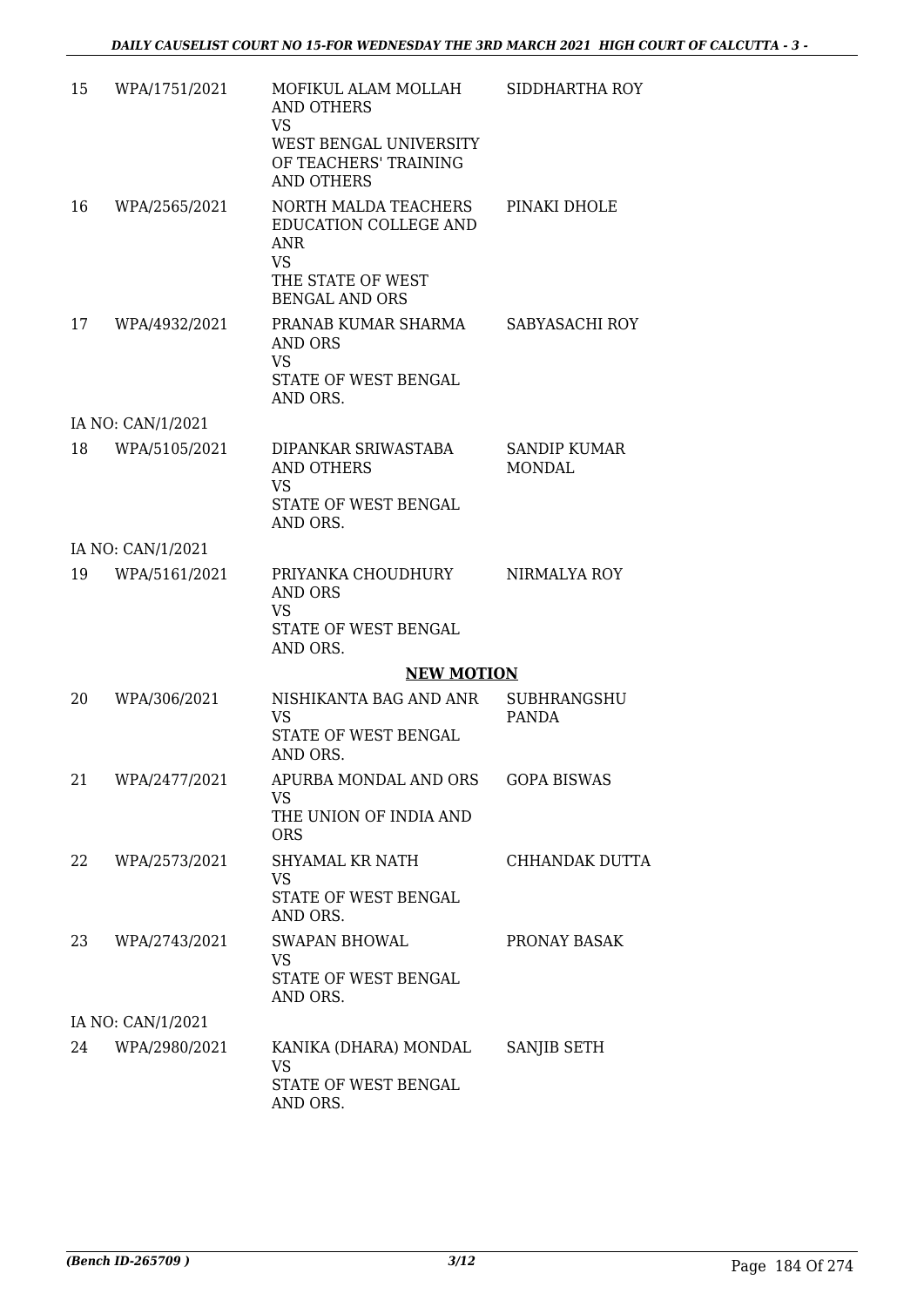| 25 | WPA/2986/2021 | DIPANKAR MOKNDAL AND<br><b>ORS</b><br><b>VS</b><br>STATE OF WEST BENGAL<br><b>AND ORS</b> | PRODYOT KANTI<br><b>MONDAL</b> |
|----|---------------|-------------------------------------------------------------------------------------------|--------------------------------|
| 26 | WPA/2989/2021 | SUDDHASATTWA SIT AND<br><b>ORS</b><br><b>VS</b><br>STATE OF WEST BENGAL<br>AND ORS.       | PRADYOT MONDAL                 |
| 27 | WPA/2993/2021 | BIJAN PRADHAN AND ORS<br><b>VS</b><br>STATE OF WEST BENGAL<br>AND ORS.                    | PRADYOT KUMAR<br><b>MONDAL</b> |
| 28 | WPA/2994/2021 | PRASAD KUMAR SAMANTA<br><b>VS</b><br>STATE OF WEST BENGAL<br>AND ORS.                     | SAKTIPADA JANA                 |
| 29 | WPA/2996/2021 | GOPA RANI SAMANTA AND<br><b>ANR</b><br><b>VS</b><br>STATE OF WEST BENGAL<br>AND ORS.      | <b>SAKTI PADA JANA</b>         |
| 30 | WPA/3019/2021 | <b>ANUKUL KOLEY</b><br>VS<br>STATE OF WEST BENGAL<br>AND ORS.                             | SAKTIPADA JANA                 |
| 31 | WPA/3024/2021 | MD SAMIM AKHTAR<br><b>VS</b><br>STATE OF WEST BENGAL<br>AND ORS.                          | RITAM CHOWDHURY                |
| 32 | WPA/3042/2021 | NIHAR KANTI PAUL<br><b>VS</b><br>STATE OF WEST BENGAL<br>AND ORS.                         | SAKTI PADA JANA                |
| 33 | WPA/3049/2021 | AMBARISH MAJUMDAR<br>VS<br>STATE OF WEST BENGAL<br>AND ORS.                               | MD AHSANUZZAMAN                |
| 34 | WPA/3079/2021 | KRISHNA GOPAL MBERA<br>AND ORS<br><b>VS</b><br>THE STATE OF WEST<br><b>BENGAL AND ORS</b> | <b>ALOKESH DALAI</b>           |
| 35 | WPA/3141/2021 | SUPRAVAT TRIPATHI<br><b>VS</b><br>STATE OF WEST BENGAL<br>AND ORS.                        | <b>TANUJA BASAK</b>            |
| 36 | WPA/3143/2021 | <b>JOY ADHIKARI</b><br>VS<br>STATE OF WEST BENGAL<br>AND ORS.                             | SALONI<br><b>BHATTACHARJEE</b> |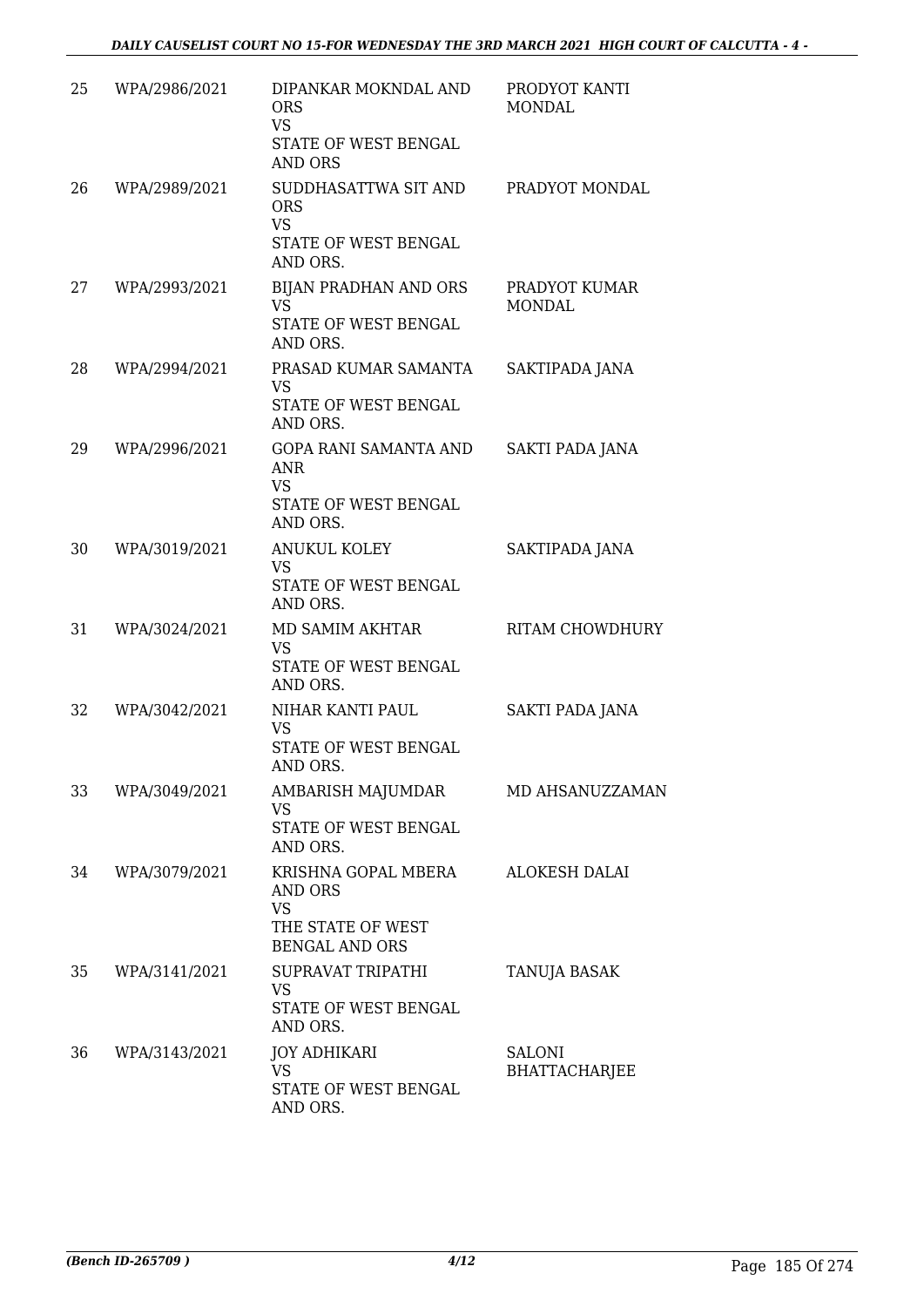| 37 | WPA/3177/2021 | <b>JUIN BHOWMICK</b><br><b>VS</b>                                                         | PANKAJ HALDER                 |
|----|---------------|-------------------------------------------------------------------------------------------|-------------------------------|
|    |               | STATE OF WEST BENGAL<br>AND ORS.                                                          |                               |
| 38 | WPA/3227/2021 | PAROMITA GHOSH<br><b>VS</b><br>STATE OF WEST BENGAL<br>AND ORS.                           | MOSTAFIJUR<br><b>RAHAMAN</b>  |
| 39 | WPA/3273/2021 | SK BADSHA HITLAR<br>VS<br>STATE OF WEST BENGAL<br>AND ORS.                                | <b>BIKRAM BANERJEE</b>        |
| 40 | WPA/3374/2021 | SAMARESH SARKAR<br>VS<br>STATE OF WEST BENGAL<br>AND ORS.                                 | RIMPY MUKHERJEE               |
| 41 | WPA/3491/2021 | DILRUBA NASRIN AKTAR<br><b>VS</b><br>STATE OF WEST BENGAL<br>AND ORS.                     | <b>MD. ASHRAF HUG</b>         |
| 42 | WPA/3555/2021 | <b>SOUMEN GHOSH AND</b><br><b>OTHERS</b><br><b>VS</b><br>STATE OF WEST BENGAL<br>AND ORS. | MRIDUL KANTI<br><b>SASMAL</b> |
| 43 | WPA/3592/2021 | <b>RINA GHOSH</b><br><b>VS</b><br>STATE OF WEST BENGAL<br><b>AND ORS</b>                  | <b>GOPA BISWAS</b>            |
| 44 | WPA/3604/2021 | RAMIJ AKRAM<br><b>VS</b><br>STATE OF WEST BENGAL<br>AND ORS.                              | <b>BENAZIR AHMED</b>          |
| 45 | WPA/3617/2021 | <b>BISWAJIT ROY AND ORS</b><br>VS<br>THE STATE OF WEST<br><b>BENGAL AND ORS</b>           | <b>DEBORUPA</b><br>CHATTERJEE |
| 46 | WPA/3652/2021 | RAJIB SIKDAR<br><b>VS</b><br>STATE OF WEST BENGAL<br>AND ORS.                             | <b>SAMIRAN MANDAL</b>         |
| 47 | WPA/3684/2021 | CHANDI MONDAL<br>VS<br>WEST BENGAL BOARD OF<br>PRIMARY EDUCATION                          | TIRTHANKAR DEY                |
| 48 | WPA/3717/2021 | ARJINA KHATUN AND<br><b>OTHERS</b><br><b>VS</b><br>STATE OF WEST BENGAL<br>AND ORS.       | <b>RITAM CHOWDHURY</b>        |
| 49 | WPA/3936/2021 | SUNITA GHOSAL AND ORS<br><b>VS</b><br>STATE OF WEST BENGAL<br>AND ORS.                    | TIRTHANKAR DEY                |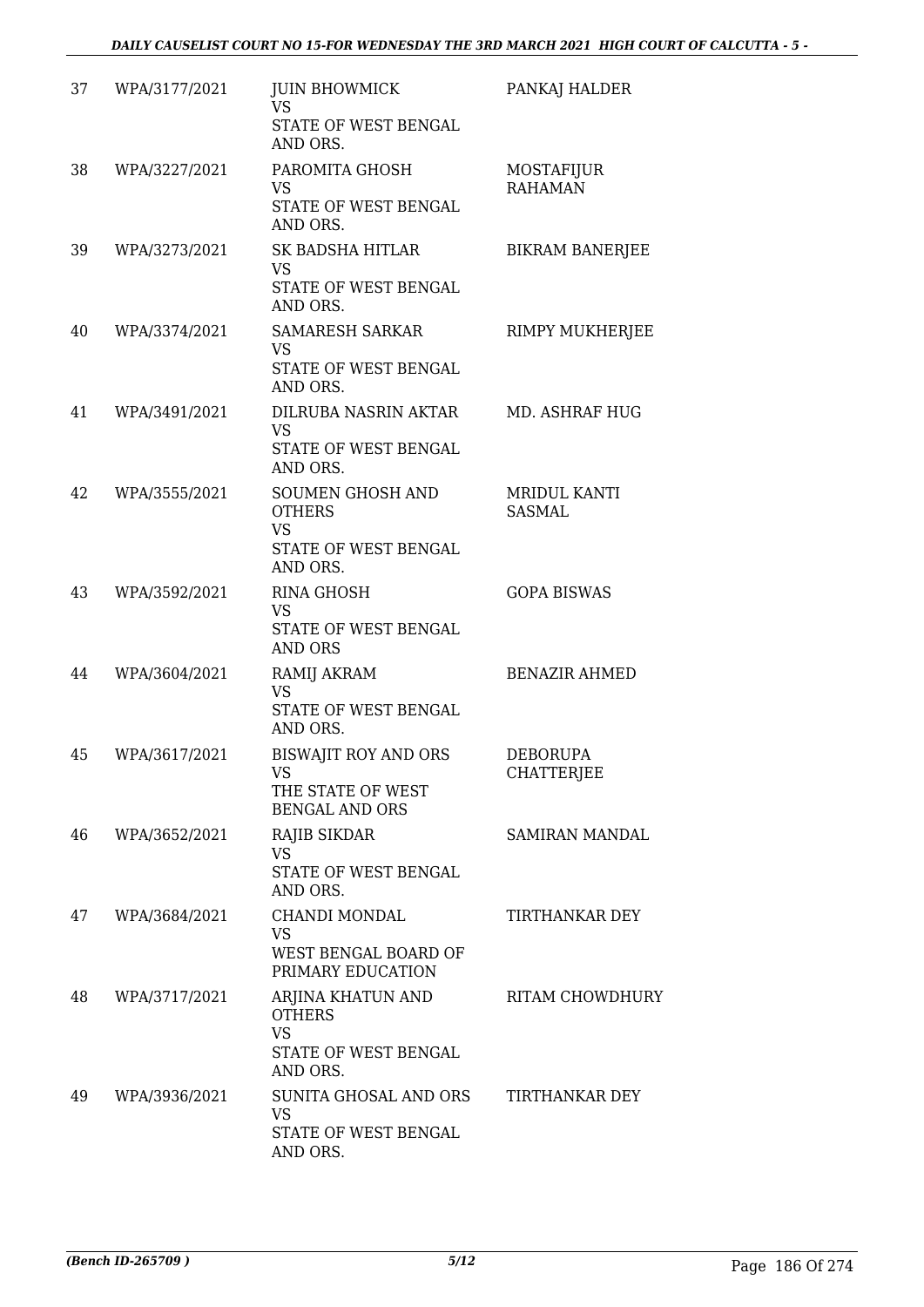| 50 | WPA/3939/2021 | KOYEL DEY<br><b>VS</b><br>STATE OF WEST BENGAL<br>AND ORS.                            | MAHADEB KHAN                          |
|----|---------------|---------------------------------------------------------------------------------------|---------------------------------------|
| 51 | WPA/4004/2021 | WASIM AKRAM MONDAL<br><b>AND ORS</b><br><b>VS</b><br>STATE OF WEST BENGAL<br>AND ORS. | Ali Ahsan Alamgir                     |
| 52 | WPA/4008/2021 | PAYEL BAG AND ORS<br><b>VS</b><br>STATE OF WEST BENGAL<br>AND ORS.                    | SUDIPTA DASGUPTA                      |
| 53 | WPA/4011/2021 | CHINTU CHANAK AND ORS<br><b>VS</b><br>STATE OF WEST BENGAL<br>AND ORS.                | <b>BIKRAM BANERJEE</b>                |
| 54 | WPA/4014/2021 | RAKHI MAJUMDAR AND<br><b>ORS</b><br><b>VS</b><br>STATE OF WEST BENGAL<br>AND ORS.     | <b>BIKRAM BANERJEE</b>                |
| 55 | WPA/4077/2021 | AMI TKUAMR BOSE@AMIT<br><b>BOSE</b><br><b>VS</b><br>STATE OF WEST BENGAL<br>AND ORS.  | APURBA KUMAR<br><b>DUTTA</b>          |
| 56 | WPA/4318/2021 | DR. AMIT KR. PAHARI<br>VS<br>STATE OF WEST BENGAL<br>AND ORS.                         | <b>GOURAB DAS</b>                     |
| 57 | WPA/4349/2021 | TITIL DATTA SAMANTA<br><b>VS</b><br>THE STATE OF WEST<br><b>BENGAL AND ORS</b>        | <b>BASABRAJ</b><br><b>CHAKRABORTY</b> |
| 58 | WPA/4469/2021 | <b>SANJIB RAJ</b><br><b>VS</b><br>STATE OF WEST BENGAL<br>AND ORS.                    | SUDIPTA MONDAL                        |
| 59 | WPA/4583/2021 | RATAN KRISHNA<br><b>DASSARMA</b><br><b>VS</b><br>STATE OF WEST BENGAL<br>AND ORS.     | <b>ALOTRIYA</b><br>MUKHERJEE          |
| 60 | WPA/4593/2021 | MD. SAMSUZZAMAN<br>VS<br>STATE OF WEST BENGAL<br>AND ORS.                             | <b>RAZZAK HOSSAIN</b>                 |
| 61 | WPA/4603/2021 | SHAWNLI GHOSH<br><b>VS</b><br>UNION OF INDIA AND ORS.                                 | ANINDYA BOSE                          |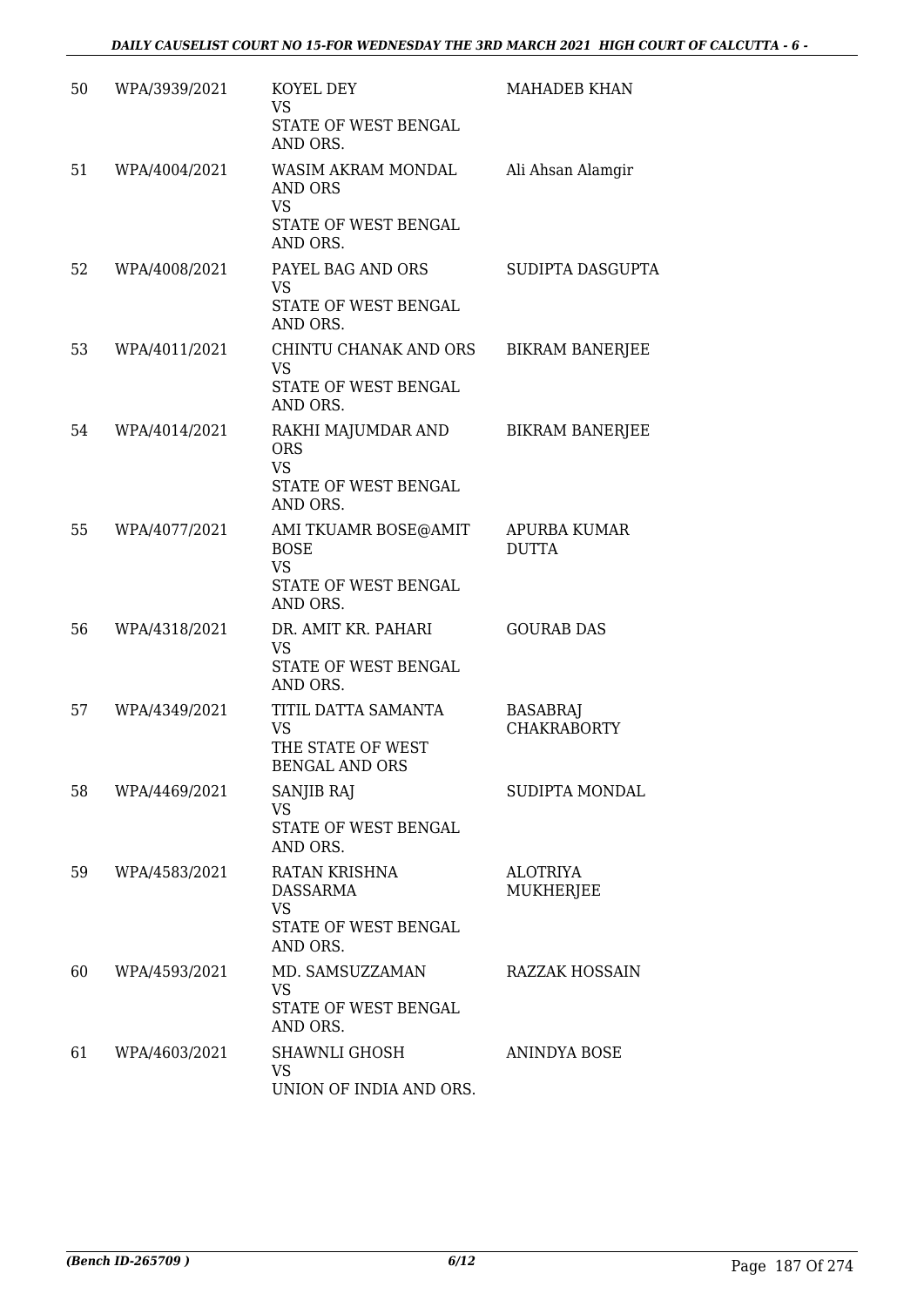| 62 | WPA/4606/2021 | KANAI CHATTERJEE<br><b>VS</b><br>STATE OF WEST BENGAL<br>AND ORS.                                                       | Miss Molly Saha                      |
|----|---------------|-------------------------------------------------------------------------------------------------------------------------|--------------------------------------|
| 63 | WPA/4607/2021 | SARMISTHA CHATTERJEE<br>(BHATTACHARYA)<br><b>VS</b><br>STATE OF WEST BENGAL<br>AND ORS.                                 | Miss Molly Saha                      |
| 64 | WPA/4617/2021 | MD. SHOEB<br>VS<br>STATE OF WEST BENGAL<br>AND ORS.                                                                     | <b>SOUNAK</b><br><b>BHATTACHARYA</b> |
| 65 | WPA/4630/2021 | <b>MRINMOY DAS</b><br><b>VS</b><br>STATE OF WEST BENGAL<br>AND ORS.                                                     | <b>RAZZAK HOSSAIN</b>                |
| 66 | WPA/4641/2021 | <b>GOPAL KUMAR</b><br><b>VS</b><br>VISHWA BHARATI AND ORS                                                               | ANJAN<br><b>BHATTACHARYA</b>         |
| 67 | WPA/4646/2021 | DILIP KUMAR KALINDI<br><b>VS</b><br>STATE OF WEST BENGAL<br>AND ORS.                                                    | TANUJA BASAK                         |
| 68 | WPA/4701/2021 | NOOR ALAM AND ANOTHER<br>VS<br>STATE OF WEST BENGAL<br>AND ORS.                                                         | <b>AMIT ROY</b>                      |
| 69 | WPA/4705/2021 | PARIMAL CHANDRA GHOSH AMIT ROY<br><b>AND OTHERS</b><br><b>VS</b><br>STATE OF WEST BENGAL<br>AND ORS.                    |                                      |
| 70 | WPA/4712/2021 | <b>RUBEL ISLAM</b><br>VS<br>STATE OF WEST BENGAL<br>AND ORS.                                                            | <b>GOLAM MOHIUDDIN</b>               |
| 71 | WPA/4718/2021 | GANESH AICH AND ANR<br><b>VS</b><br>THE PRESIDENT WEST<br><b>BENGAL BOARD OF</b><br>PRIMARY EDUCATION AND<br><b>ORS</b> | ROSOMAY MONDAL                       |
| 72 | WPA/4734/2021 | <b>ATHON TISSO</b><br><b>VS</b><br>STATE OF WEST BENGAL<br>AND ORS.                                                     | IMRAN ALI                            |
| 73 | WPA/4735/2021 | TANMAY MUKHERJEE<br>VS<br>STATE OF WEST BENGAL<br>AND ORS.                                                              | JAYANTA KUMAR<br>MUKHOPADHYAY        |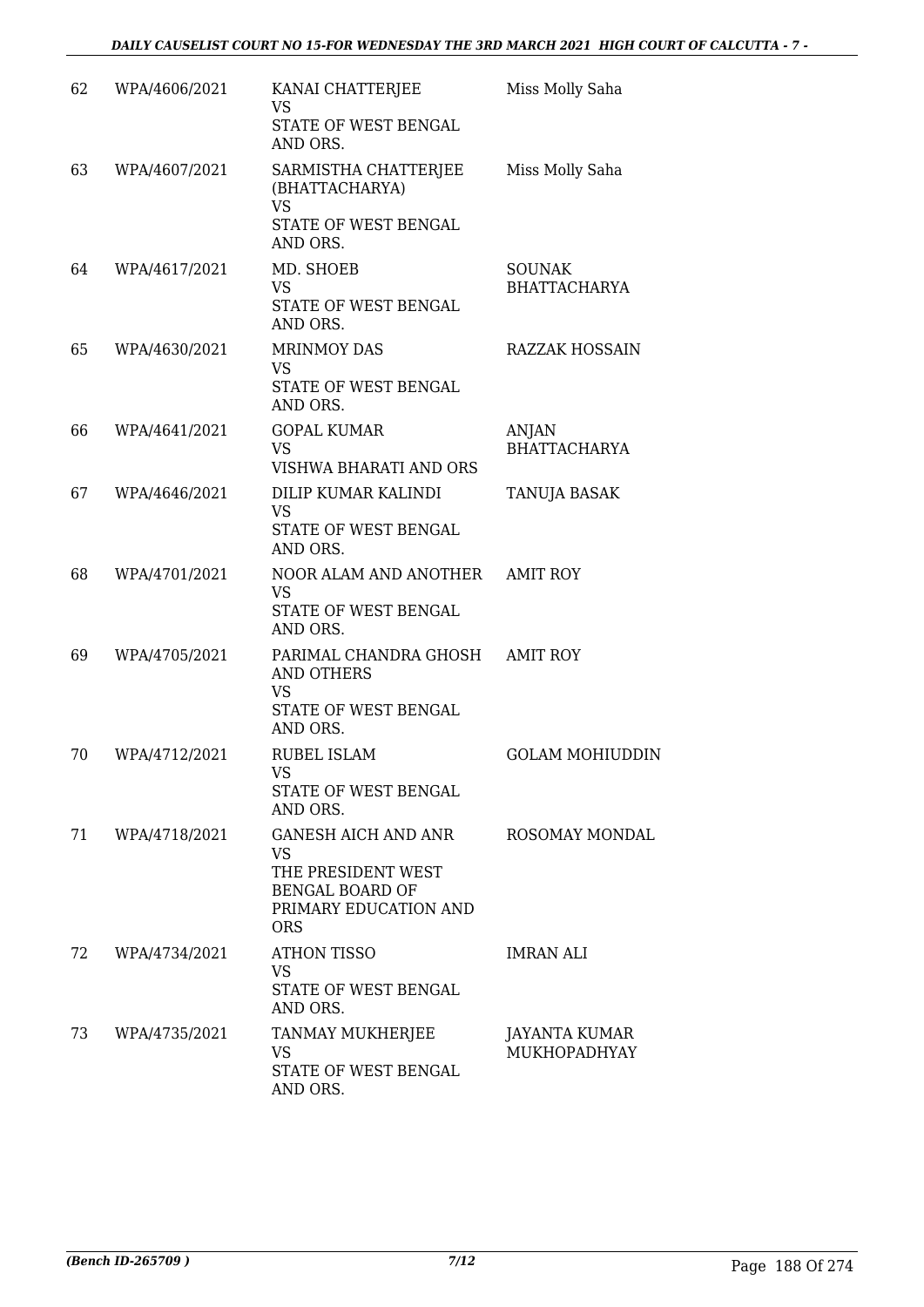| 74 | WPA/4842/2021 | SRIMANTA BARMAN<br><b>VS</b><br>STATE OF WEST BENGAL<br>AND ORS.                                  | <b>ZAINAB TAHUR</b>                     |
|----|---------------|---------------------------------------------------------------------------------------------------|-----------------------------------------|
| 75 | WPA/4925/2021 | RAJA SARKAR<br><b>VS</b><br>STATE OF WEST BENGAL<br>AND ORS.                                      | <b>ANIRUDDHA MITRA</b>                  |
| 76 | WPA/4931/2021 | <b>TASNEEM ARA</b><br><b>VS</b><br>STATE OF WEST BENGAL<br>AND ORS.                               | <b>MARIA RAHAMAN</b>                    |
| 77 | WPA/4955/2021 | KHALIL ABRAR BARKATI<br><b>VS</b><br>STATE OF WEST BENGAL<br>AND ORS.                             | <b>SK MD ANWARULLAH</b>                 |
| 78 | WPA/4975/2021 | PRODYUT KUMAR BAKULI<br><b>VS</b><br>STATE OF WEST BENGAL<br>AND ORS.                             | ARUNAVA GANGULY                         |
| 79 | WPA/4981/2021 | <b>RUMA BAG</b><br><b>VS</b><br>STATE OF WEST BENGAL<br>AND ORS.                                  | <b>BANSHI BADAN</b><br><b>MAITY</b>     |
| 80 | WPA/4982/2021 | <b>SUMIT SENGUPTA</b><br><b>VS</b><br>STATE OF WEST BENGAL<br>AND ORS.                            | <b>TAPAS SINGHA ROY</b>                 |
| 81 | WPA/5022/2021 | SIPRA BHUNIA<br><b>VS</b><br>UNION OF INDIA AND ORS.                                              | <b>MANISH KUMAR DAS</b>                 |
| 82 | WPA/5034/2021 | JAGANNATH MAHATA<br><b>VS</b><br>STATE OF WEST BENGAL<br>AND ORS.                                 | ASHIS KUMAR PAUL                        |
| 83 | WPA/5051/2021 | TAHERA KHATUN AND ANR<br><b>VS</b><br>WEST BENGAL BOARD OF<br>PRIMARY EDUCATION AND<br><b>ORS</b> | <b>ANBU BINDU</b><br><b>CHAKRABORTY</b> |
| 84 | WPA/5077/2021 | SOURINDRA PRADHAN<br><b>VS</b><br>STATE OF WEST BENGAL<br>AND ORS.                                | PRADIP KUMAR<br>GHOSH                   |
| 85 | WPA/5078/2021 | <b>MAITRI RANG AND OTHERS</b><br><b>VS</b><br>UNION OF INDIA AND ORS.                             | <b>SUNIL KUMAR GUPTA</b>                |
| 86 | WPA/5134/2021 | <b>KEYA SARMIN</b><br><b>VS</b><br>STATE OF WEST BENGAL<br>AND ORS.                               | MD. YOUNUSH<br><b>MONDAL</b>            |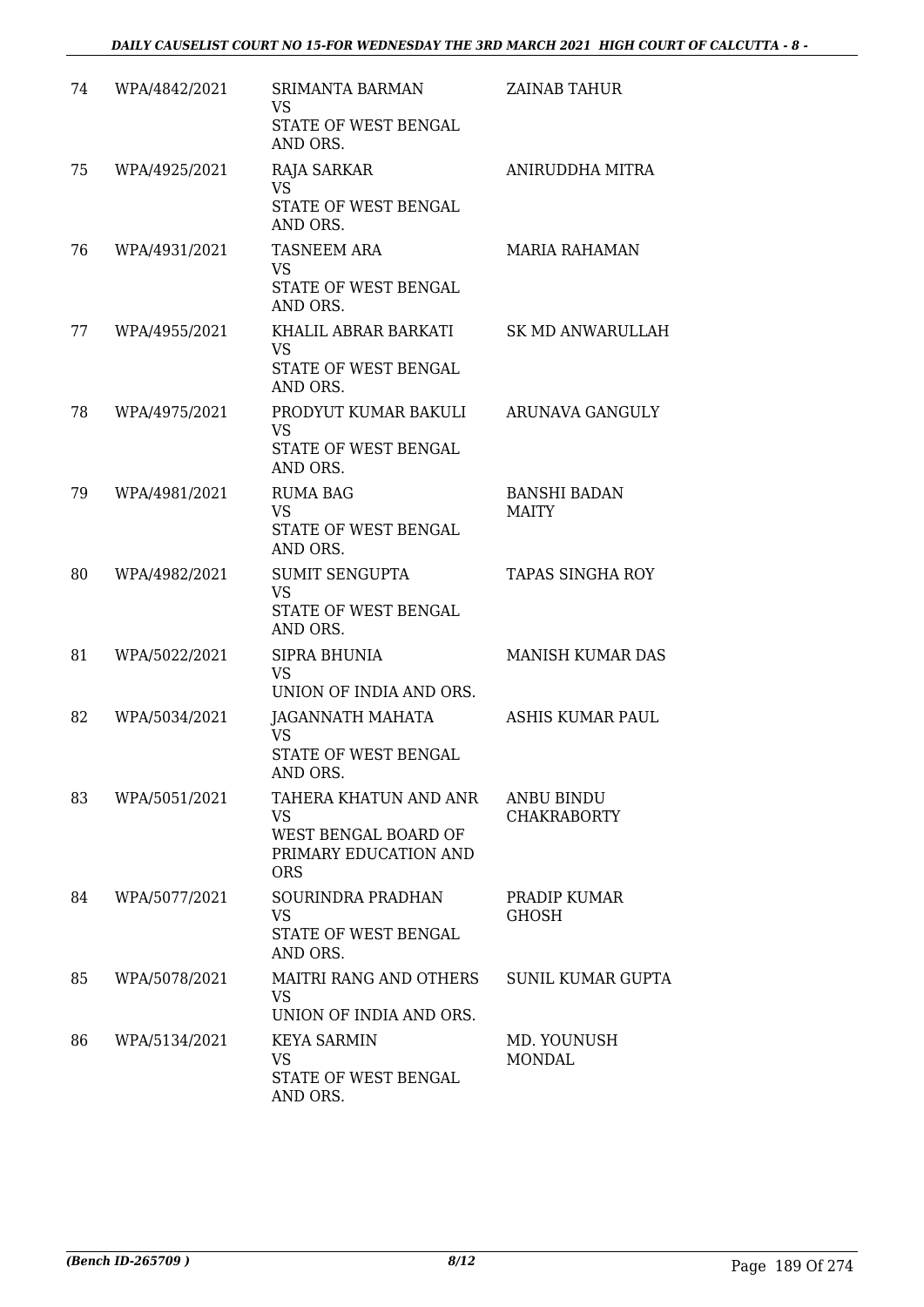| 87 | WPA/5153/2021 | <b>MRINMOY LAL SEAL</b><br><b>VS</b><br>STATE OF WEST BENGAL<br>AND ORS.                | SONALI<br>MUKHOPADHYAY                   |
|----|---------------|-----------------------------------------------------------------------------------------|------------------------------------------|
| 88 | WPA/5191/2021 | SULEKHA BISWAS AND ORS<br><b>VS</b><br>UNION OF INDIA AND ORS.                          | <b>SUDIPA BISWAS</b>                     |
| 89 | WPA/5196/2021 | <b>RAJESWAR BASU</b><br><b>VS</b><br>UNIVERSITY OF CALCUTTA<br><b>AND ORS</b>           | K.P MUKHOPADHYAY                         |
| 90 | WPA/5251/2021 | KALLOL PATRA<br><b>VS</b><br>STATE OF WEST BENGAL<br>AND ORS.                           | <b>SUDARSHAN GHOSH</b>                   |
| 91 | WPA/5310/2021 | LAXMI NATH KUMAR<br><b>VS</b><br><b>STATE OF WEST BENGAL</b><br>AND ORS.                | <b>SOUGATA MITRA</b>                     |
| 92 | WPA/5325/2021 | DR SANATAN DAS<br><b>VS</b><br>UNIVERSITY OF GOUR<br><b>BANGA AND ORS</b>               | <b>SUMAN BANERJEE</b>                    |
| 93 | WPA/5351/2021 | SUJIT GHOSH AND ORS.<br><b>VS</b><br>UNION OF INDIA AND ORS.                            | <b>ASRAF MANDAL</b>                      |
| 94 | WPA/5365/2021 | PIJUSH SHIL AND OTHERS<br><b>VS</b><br>STATE OF WEST BENGAL<br>AND ORS.                 | <b>GOLAM MOHIUDDIN</b>                   |
| 95 | WPA/5371/2021 | SAMIRUL ISLAM AND ORS<br><b>VS</b><br>STATE OF WEST BENGAL<br>AND ORS.                  | <b>GOLAM MOHIUDDIN</b>                   |
| 96 | WPA/5412/2021 | SATYA NBARAYAN<br><b>CHAKRABORTY</b><br><b>VS</b><br>STATE OF WEST BENGAL<br>AND ORS.   | <b>ASIT KUMAR</b><br><b>BHATTACHARYA</b> |
| 97 | WPA/5464/2021 | PRIYANKA GHOSH AND ORS<br><b>VS</b><br>STATE OF WEST BENGAL<br>AND ORS.                 | <b>DIBYENDU</b><br><b>CHATTERJEE</b>     |
| 98 | WPA/5476/2021 | MD. ASRAFUL HAQUE<br><b>VS</b><br>STATE OF WEST BENGAL<br>AND ORS.                      | <b>TAPAS MANNA</b>                       |
| 99 | WPA/5539/2021 | <b>GOURANGA TUDU AND ORS</b><br><b>VS</b><br>THE STATE OF WEST<br><b>BENGAL AND ORS</b> | PARAMESH<br><b>CHAKRABORTY</b>           |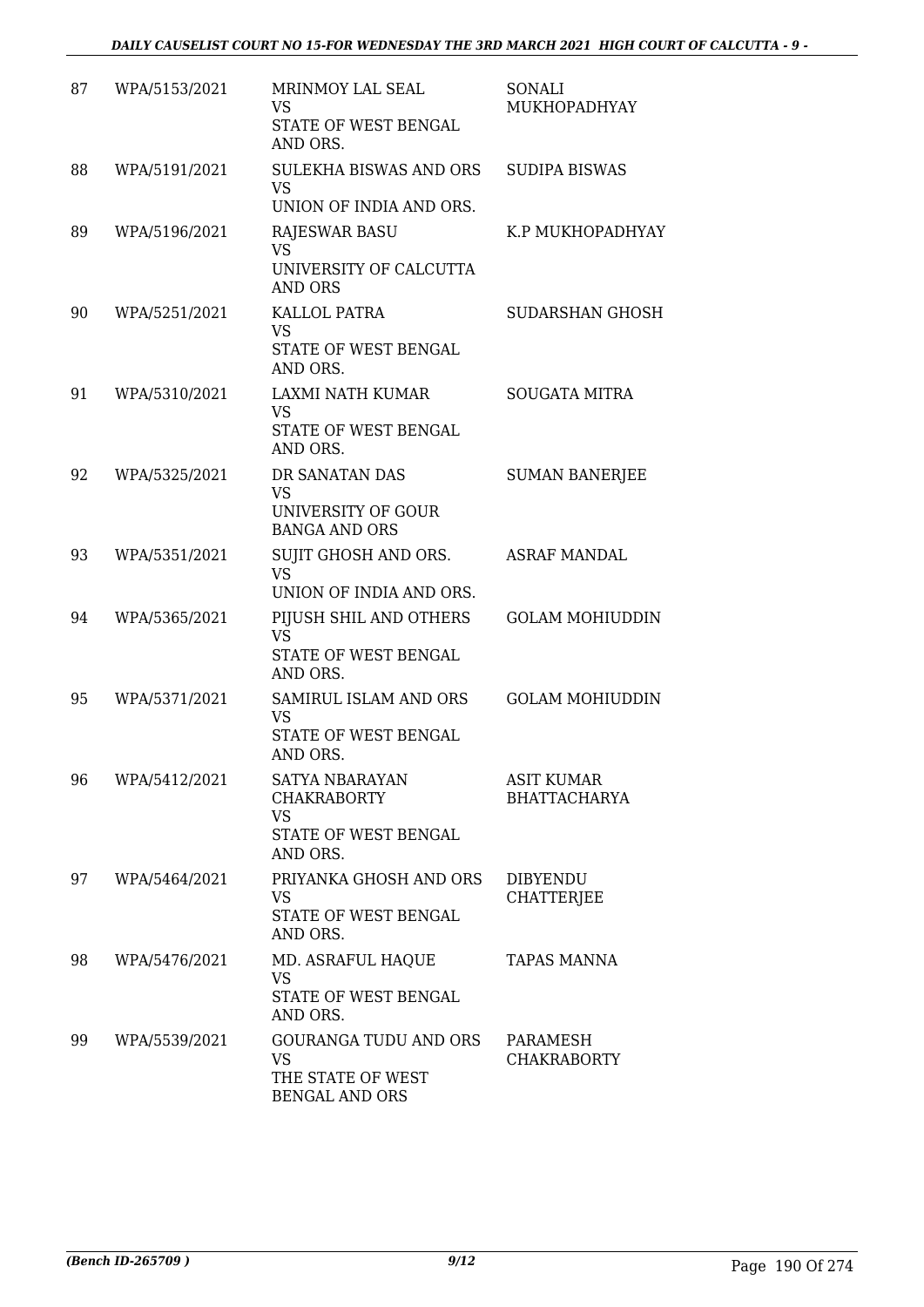| 100 | WPA/5542/2021     | KANKA KISKU AND ORS<br><b>VS</b><br>THE STATE OF WEST<br><b>BENGAL AND ORS</b>                                   | PARAMESH<br><b>CHAKRABORTY</b>      |
|-----|-------------------|------------------------------------------------------------------------------------------------------------------|-------------------------------------|
| 101 | WPA/5543/2021     | <b>SAGEN HEMBRAM AND ORS</b><br><b>VS</b><br>THE STATE OF WEST<br><b>BENGAL AND ORS</b>                          | PARAMESH<br><b>CHAKRABORTY</b>      |
| 102 | WPA/5545/2021     | BIKASH CHANDRA MURMU<br>AND ORS<br><b>VS</b><br>THE STATE OF WEST<br><b>BENGAL AND ORS</b>                       | PARAMESH<br><b>CHAKRABORTY</b>      |
| 103 | WPA/5566/2021     | <b>TANMOY KARAN</b><br><b>VS</b><br>THE STATE OF WEST<br><b>BENGAL AND ORS</b>                                   | SAKTI PADA JANA                     |
| 104 | WPA/5593/2021     | SOMA GOSWAMI<br><b>VS</b><br>STATE OF WEST BENGAL<br>AND ORS.                                                    | <b>TAPAS MANNA</b>                  |
| 105 | WPA/5624/2021     | <b>SUSMITA KARAR</b><br><b>VS</b><br>STATE OF WEST BENGAL<br>AND ORS.                                            | ANIRUDDHA SARKAR                    |
| 106 | WPA/5626/2021     | MINAKSHI MONDAL<br><b>VS</b><br>STATE OF WEST BENGAL<br>AND ORS.                                                 | PANKAJ HALDER                       |
| 107 | WPA/5632/2021     | SIBAPRASAD KULIA AND<br><b>ORS</b><br><b>VS</b><br>THE STATE OF WEST<br><b>BENGAL AND ORS</b>                    | <b>RUCHIRA</b><br><b>CHATTERJEE</b> |
| 108 | WPA/5643/2021     | ISHANI DAS AND ORS<br>VS<br>STATE OF WEST BENGAL<br>AND ORS.                                                     | SANDIP KUMAR<br><b>MONDAL</b>       |
|     | 109 WPA/5648/2021 | <b>BASANTI PATRA PRADHAN</b><br>AND ORS.<br><b>VS</b><br>STATE OF WEST BENGAL<br>AND ORS.                        | <b>BISWAJIT SARKAR</b>              |
|     | 110 WPA/5655/2021 | <b>RUPALI DAW AND ORS</b><br><b>VS</b><br>STATE OF WEST BENGAL<br>AND ORS.                                       | <b>SANDIP KUMAR</b><br>MONDAL       |
| 111 | WPA/5670/2021     | <b>SUNITA MONDAL</b><br><b>VS</b><br>WEST BENGAL CENTRAL<br><b>SCHOOL SERVICE</b><br><b>COMMISSION AND OTHER</b> | ISHITA RAUT                         |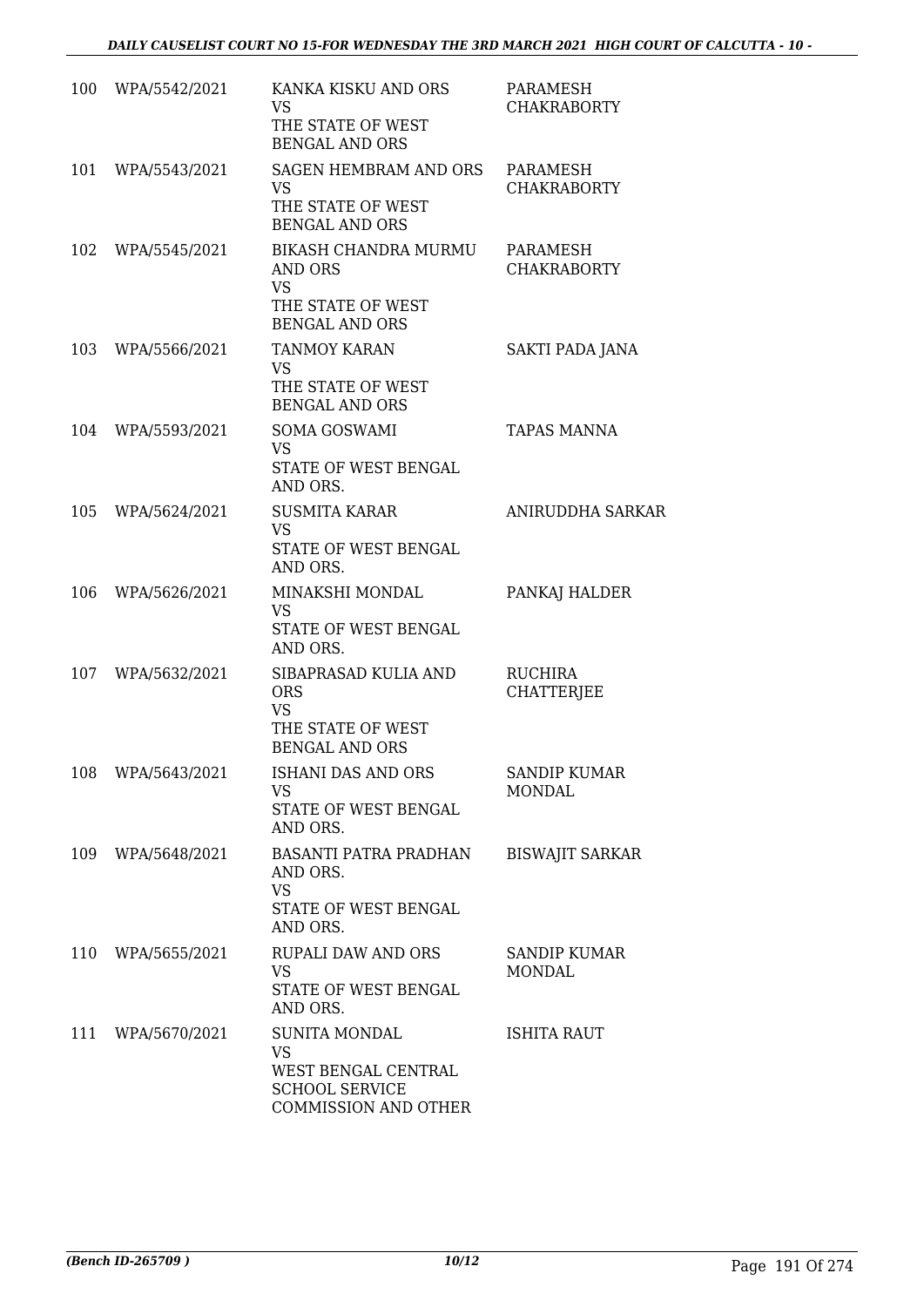| 112 | WPA/5674/2021 | PARAMITA MALLIK<br><b>VS</b><br>STATE OF WEST BENGAL<br>AND ORS.                              | DHARA KRISHNA<br><b>ADHIKARI</b>       |
|-----|---------------|-----------------------------------------------------------------------------------------------|----------------------------------------|
| 113 | WPA/5684/2021 | <b>EYASIN MONDAL</b><br><b>VS</b><br>STATE OF WEST BENGAL<br><b>AND ORS</b>                   | <b>SYED ARIF AHMED</b>                 |
| 114 | WPA/5686/2021 | ABANTI KUAMR PAL AND<br><b>ORS</b><br><b>VS</b><br>UNION OF INDIA AND ORS.                    | MAHESWARI<br><b>SHARMA</b>             |
| 115 | WPA/5687/2021 | PAPIA MALIK SARKAR<br>VS<br>STATE OF WEST BENGAL<br>AND ORS.                                  | <b>SANTANU</b><br><b>CHATTERJEE</b>    |
| 116 | WPA/5708/2021 | KALYAN SOREN AND ORS<br><b>VS</b><br>STATE OF WEST BENGAL<br>AND ORS.                         | <b>JAYANTA</b><br><b>BHATTACHARAYA</b> |
| 117 | WPA/5723/2021 | SUBHOJIT SAHA AND ORS<br><b>VS</b><br>STATE OF WEST BENGAL<br>AND ORS.                        | JAYANTA<br><b>BHATTACHARYA</b>         |
| 118 | WPA/5743/2021 | SOURAV NASKAR AND ORS<br><b>VS</b><br>STATE OF WEST BENGAL<br>AND ORS.                        | SAIFULO ALAM                           |
| 119 | WPA/5794/2021 | SABINA KHATUN AND ORS<br><b>VS</b><br>STATE OF WEST BENGAL<br>AND ORS.                        | NAYEEMUL HAQUE                         |
| 120 | WPA/5817/2021 | RANJIT CHATTERJEE AND<br><b>ORS</b><br><b>VS</b><br>UNION OF INDIA AND ORS.                   | <b>SOUGATA MITRA</b>                   |
| 121 | WPA/5836/2021 | SURYAKANTI TUNGA AND<br><b>ORS</b><br><b>VS</b><br>THE STATE OF WEST<br><b>BENGAL AND ORS</b> | DIPTENDU MANDAL                        |
| 122 | WPA/5855/2021 | INDRANI MAHALI AND<br><b>OTHERS</b><br><b>VS</b><br>STATE OF WEST BENGAL<br>AND ORS.          | <b>SANDIP KUMAR</b><br>MONDAL          |
| 123 | WPA/5863/2021 | ANINDITA NANDY AND ORS<br><b>VS</b><br>STATE OF WEST BENGAL<br>AND ORS.                       | SANDIP KUMAR<br><b>MONDAL</b>          |
| 124 | WPA/5871/2021 | AZIZUL HAQUE AND ORS<br><b>VS</b><br>STATE OF WEST BENGAL<br>AND ORS.                         | ARUNIKA GHOSH                          |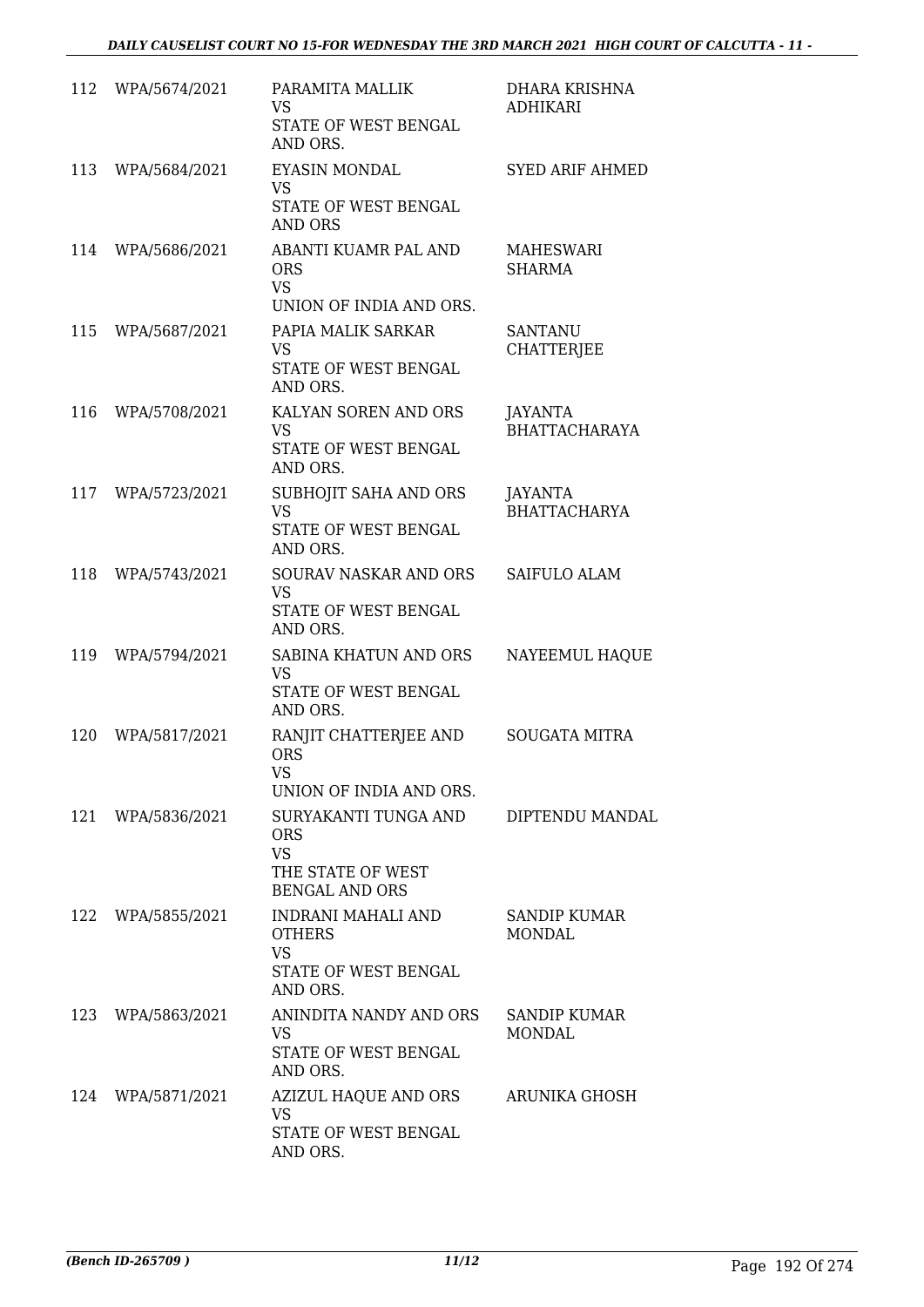| 125 | WPA/5877/2021 | FEDOWES ARA BEGUM<br>VS.<br>STATE OF WEST BENGAL<br>AND ORS.                              | HARADHAN MONDAL                      |
|-----|---------------|-------------------------------------------------------------------------------------------|--------------------------------------|
| 126 | WPA/5910/2021 | ANIMESH RAUL AND ORS<br><b>VS</b><br>STATE OF WEST BENGAL<br>AND ORS.                     | SANDIP KUMAR<br><b>MONDAL</b>        |
| 127 | WPA/5920/2021 | <b>BIKASH BISWAS</b><br><b>VS</b><br>STATE OF WEST BENGAL<br>AND ORS.                     | <b>SANDIP KUMAR</b><br><b>MANDAL</b> |
| 128 | WPA/5966/2021 | <b>IMRAN MONDAL AND</b><br><b>OTHERS</b><br><b>VS</b><br>STATE OF WEST BENGAL<br>AND ORS. | <b>DIBYENDU</b><br><b>CHATTERJEE</b> |
| 129 | WPA/5967/2021 | SABINA YEASMIN AND ANR<br>VS<br>STATE OF WEST BENGAL<br>AND ORS.                          | <b>SAMPA GHOSH</b>                   |
| 130 | WPA/5968/2021 | <b>RUNA GHOSH AND OTHERS</b><br><b>VS</b><br>STATE OF WEST BENGAL<br>AND ORS.             | <b>DIBYENDU</b><br><b>CHATTERJEE</b> |
| 131 | WPA/5987/2021 | MD. TULU SK AND<br><b>ANOTHER</b><br>VS.<br>STATE OF WEST BENGAL<br>AND ORS.              | MD. YUSUF ALI                        |
| 132 | WPA/6025/2021 | TANUSHRI RAKSHIT AND<br><b>OTHERS</b><br>VS.<br>UNION OF INDIA AND ORS.                   | ALI AHSAN ALAMGIR                    |
| 133 | WPA/6079/2021 | SANJIB MAHAPATRA AND<br><b>ORS</b><br><b>VS</b><br>STATE OF WEST BENGAL<br>AND ORS.       | <b>DIBYENDU</b><br><b>CHATTERJEE</b> |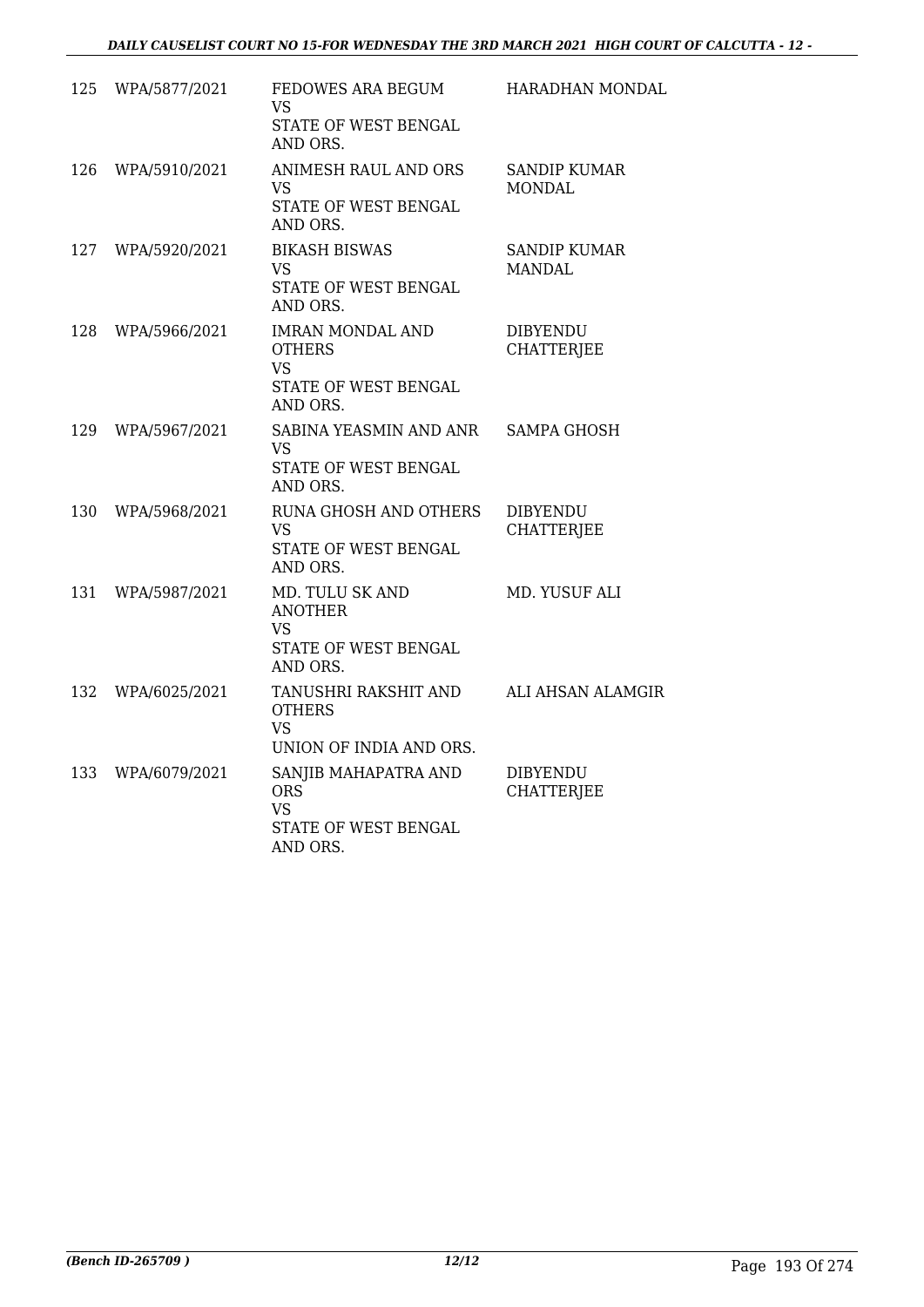

### **Appellate Side**

**DAILY CAUSELIST For Wednesday The 3rd March 2021**

### **COURT NO. 19 SINGLE BENCH (SB - VIII) AT 10:45 AM HON'BLE JUSTICE SHAMPA SARKAR**

#### **(VIA VIDEO CONFERENCE)**

**ON AND FROM MONDAY, THE 11TH JANUARY, 2021 - ADMISSION AND HEARING OF CIVIL REVISION APPLICATIONS AND APPLICATIONS UNDER ARTICLE 227 OF THE CONSTITUTION INCLUDING APPLICATIONS CONNECTED THERETO [EXCLUDING CIVIL REVISIONS ARISING OUT OF TESTAMENTARY AND EJECTMENT / EVICTION SUITS AND PUBLIC PREMISES (UNAUTHORISED OCCUPANTS) ACT, 1971** 

**IF 'HEARING' MATTERS ARE EXHAUSTED, THERAFTER 'MOTION' WILL BE TAKEN UP.**

**NOTE : MENTIONING ONLY ON MONDAYS AT THE FIRST SITTING OF THE COURT. SPECIAL NOTE : 1) NO MENTIONING FOR INCLUSION WILL BE ALLOWED THIS WEEK.**

**SPECIAL NOTE : 2) MATTERS WHICH ARE NOT IN THE LIST BUT HAVE BEEN MENTIONED WILL BE TAKEN UP ON EVERY FRIDAY IN THE FIRST HALF.**

#### **NOTE: MATTERS WILL BE TAKEN UP THROUGH PHYSICAL HEARING ONLY WHEN BOTH THE PARTIES ARE AGREED.**

|   |                      | <b>TO BE MENTIONED</b>                                                                |                                     |  |
|---|----------------------|---------------------------------------------------------------------------------------|-------------------------------------|--|
| 1 | CO/556/2019          | SMT. KALYANI<br>CHAKRABORTY & ANR<br>VS.<br>ABHIJIT CHAKRABORTY &<br><b>ORS</b>       | <b>SOUMA</b><br><b>BHATTACHARYA</b> |  |
|   |                      | <b>NEW MOTION</b>                                                                     |                                     |  |
| 2 | CO/335/2021<br>[NTW] | SUBHASH CHANDRA BASU<br><b>AND OTHERS</b><br>VS<br>SWAPAN GHOSH AND<br><b>ANOTHER</b> | SANATAN PANJA                       |  |
| 3 | CO/369/2021<br>[NTW] | PULAK DUTTA<br>CHOWDHURY<br>VS<br>MAMATA GUHA                                         | DIPANKAR PAL                        |  |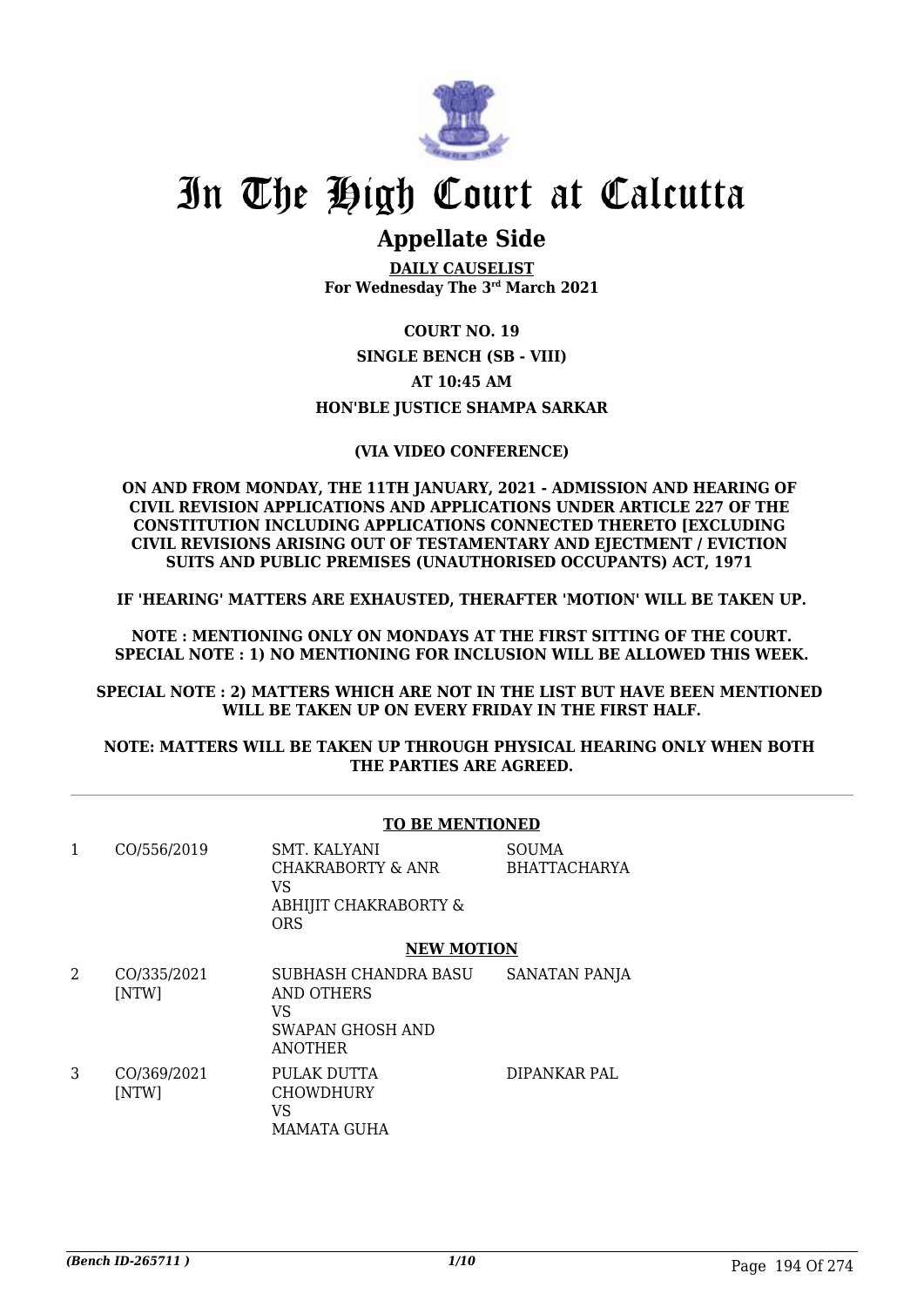| 4  | CO/373/2021<br>[AT 3:00 P.M.] | <b>GOPAL BANERJEE</b><br><b>VS</b><br><b>ARIHANT MANOT</b>                                                 | <b>SIVA PRASAD GHOSH</b>              |
|----|-------------------------------|------------------------------------------------------------------------------------------------------------|---------------------------------------|
| 5  | CO/374/2021<br>[AT 3:00 P.M.] | <b>GOPAL BANERJEE</b><br>VS<br><b>ARIHANT MANOT</b>                                                        | <b>SIVA PRASAD GHOSE</b>              |
| 6  | CO/375/2021<br>(AT 3:00 P.M.) | RAMKRISHNA<br><b>VIVEKANANDA MISSION</b><br><b>VS</b><br>M/S DIMPAL PROPERTIES<br>PVT. LTD                 | <b>HARE KRISHNA</b><br><b>HALDER</b>  |
| 7  | CO/401/2021                   | ALEXA VANIJYA PVT. LTD.<br><b>AND ORS</b><br><b>VS</b><br><b>ARCH INFRA PROPERTIES</b><br>PVT. LTD AND ORS | <b>RITUPARNA</b><br><b>CHATTERJEE</b> |
| 8  | CO/419/2021                   | JAHANGIR SEKH AND<br><b>OTHERS</b><br><b>VS</b><br><b>ASTAB ALI SEKH @ ASTAB</b><br><b>SEKH AND OTHERS</b> | SAGNIK CHATTERJEE                     |
| 9  | CO/420/2021                   | ABDUR RASHID AND ORS<br><b>VS</b><br>SIDDIQUE MONDAL AND<br><b>ORS</b>                                     | MAHABOOB AHMED                        |
| 10 | CO/423/2021                   | SOMNATH SARKAR<br><b>VS</b><br>MS ATASI SAHA AND ANR                                                       | DEBABRATA ROY                         |
| 11 | CO/428/2021                   | MAGEBA BRIDGE<br>PRODUCTS PVT LTD<br><b>VS</b><br>M/S. H P TRADING<br><b>CORPORATION AND ORS</b>           | SANJAY GINODIA                        |
| 12 | CO/429/2021                   | NIRANJAN PATRA<br>VS<br>CHANDAN BHOWMICK AND<br><b>ORS</b>                                                 | <b>ARITRA SHANKAR</b><br>RAY          |
| 13 | CO/430/2021                   | <b>EXIDE INDUSTRIES LTD</b><br><b>VS</b><br>URMILA PASARI AND ORS                                          | PRASANTA KUMAR<br><b>DUTT</b>         |
| 14 | CO/431/2021                   | STATE OF WEST BENGAL<br><b>VS</b><br><b>MILAN ROY</b>                                                      | <b>HARE KRISHNA</b><br><b>HALDER</b>  |
| 15 | CO/433/2021                   | MD. TAMIJUDDIN<br><b>VS</b><br>THE CHIEF EXECUTIVE<br>OFFICER, BOARD OF WAKFS<br>WEST BENGAL AND ORS       | SARBANANDA<br><b>SANYAL</b>           |
| 16 | CO/434/2021                   | <b>MD SHAKIL</b><br><b>VS</b><br>J B NAUSHER ALI AND ORS                                                   | SYED MURUL AREFIN                     |
| 17 | CO/435/2021                   | CHITTANKU RANJAN DAS<br>VS<br>SMT SWATI DAS AND ORS                                                        | Kaustav Bhattacharya                  |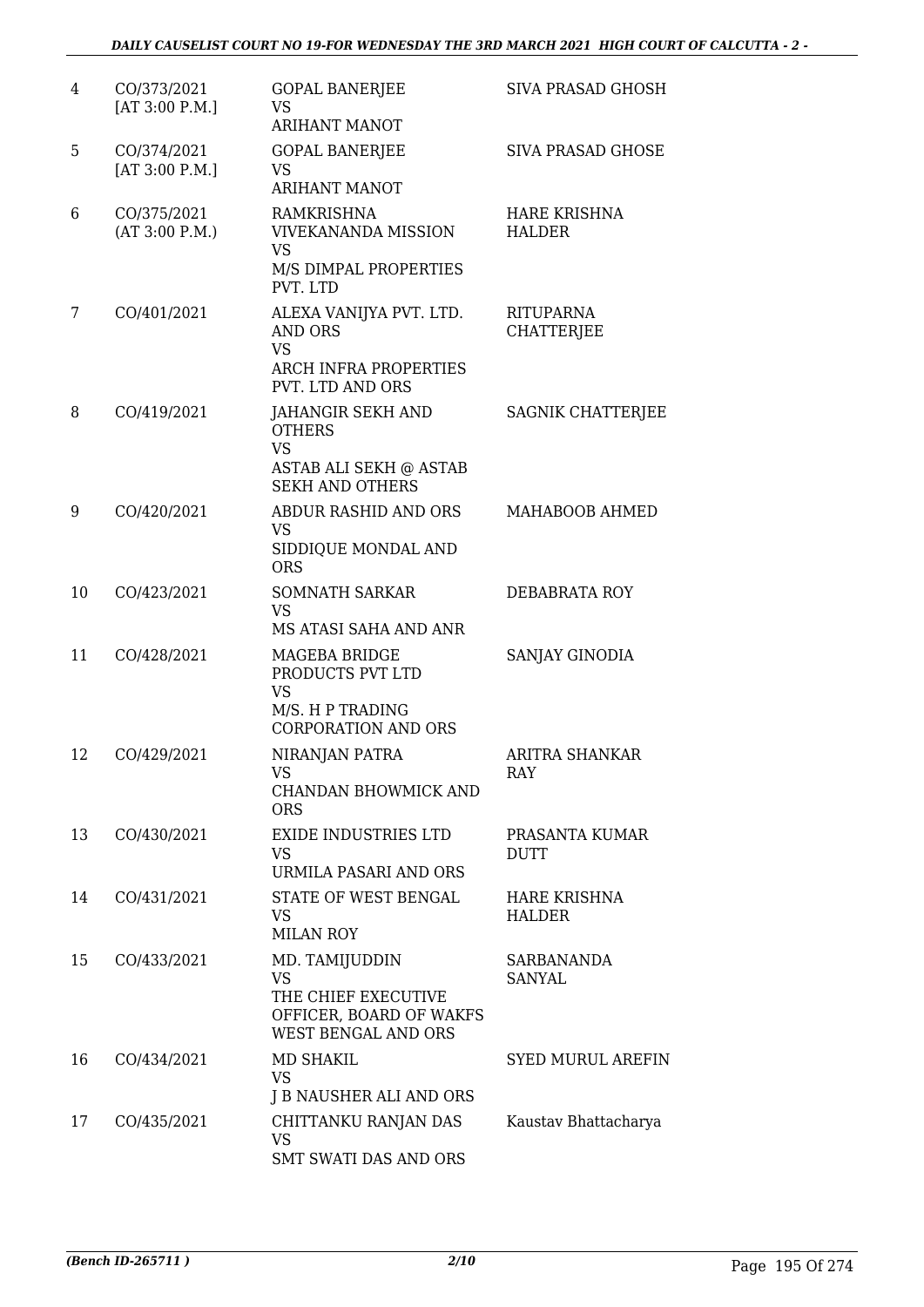| 18 | CO/436/2021 | SOMNATH BHOWMIK<br><b>VS</b><br>TINKU BHOWMICK                                                                        | <b>JUIN DUTTA</b><br><b>CHAKRABORTY</b> |
|----|-------------|-----------------------------------------------------------------------------------------------------------------------|-----------------------------------------|
| 19 | CO/437/2021 | <b>SALIM AKHTAR</b><br><b>VS</b><br><b>IRFAN JAVED AND ORS</b>                                                        | <b>SABERI SAHA</b>                      |
| 20 | CO/438/2021 | TAHER SAHA AND ORS<br>VS<br>ELAHI SAHA AND ANR                                                                        | SAPTARSHI MAL                           |
| 21 | CO/445/2021 | KABITA SANTRA<br><b>VS</b><br>KARTICK KUMAR SANTRA                                                                    | ANIL KR.<br>CHATTOPADHYAY               |
| 22 | CO/447/2021 | <b>TABASUM RUKSANA</b><br><b>VS</b><br><b>COLLECTOR UTTAR</b><br><b>DINAJPUR</b>                                      | MD. M NAZAR<br><b>CHOWDHURY</b>         |
| 23 | CO/448/2021 | <b>AMAR GHOSH</b><br><b>VS</b><br>REBARANI MONDAL (JANA)                                                              | PINAKI RANJAN<br><b>MITRA</b>           |
| 24 | CO/449/2021 | PRABIR KUMAR DAS<br><b>VS</b><br><b>GAUTAM KAR</b>                                                                    | <b>MD. APZAL ANSARI</b>                 |
| 25 | CO/451/2021 | <b>SMT GOURI</b><br><b>BHATTACHARYA AND ANR</b><br><b>VS</b><br><b>ARIJIT MAITY</b>                                   | <b>ARITRA SHANKAR</b><br>RAY            |
| 26 | CO/453/2021 | <b>ANANDADEEP SEN</b><br><b>VS</b><br>SWARNAPA DUTTA GUPTA                                                            | <b>GOLAM KARIM</b><br><b>CHOWDHURY</b>  |
| 27 | CO/454/2021 | KAJAL CHANDRA BAG<br><b>VS</b><br>SADHANA DAS AND ORS                                                                 | <b>SUBHADEEP</b><br><b>CHATTERJEE</b>   |
| 28 | CO/455/2021 | PRASENJIT NATH<br><b>VS</b><br>MADHUPARNA NATH NEE<br><b>BOSE</b>                                                     | RAJESH NASKAR                           |
| 29 | CO/457/2021 | PRAVAT KUMAR MITRA<br>VS<br>SHANTI DEVI KOTHARI                                                                       | BALAJI<br><b>CHAKRABORTY</b>            |
| 30 | CO/461/2021 | DILIP KUMAR MISHRA<br><b>VS</b><br>SANJIB DAS                                                                         | <b>ASIT BERA</b>                        |
| 31 | CO/462/2021 | SARA YUSOOF KHARWA<br><b>VS</b><br>MD. TANVIR RAHIM AND<br><b>ORS</b>                                                 | <b>WASIM AHMED</b>                      |
| 32 | CO/465/2021 | MITA DAS AND ANR<br><b>VS</b><br><b>SU DIV</b><br>OFFICER, BARRACKPORE,<br>SR CITIZEN MAINTENANCE<br>TRIBUNAL AND ORS | DIP JYOTI<br><b>CHAKRABORTY</b>         |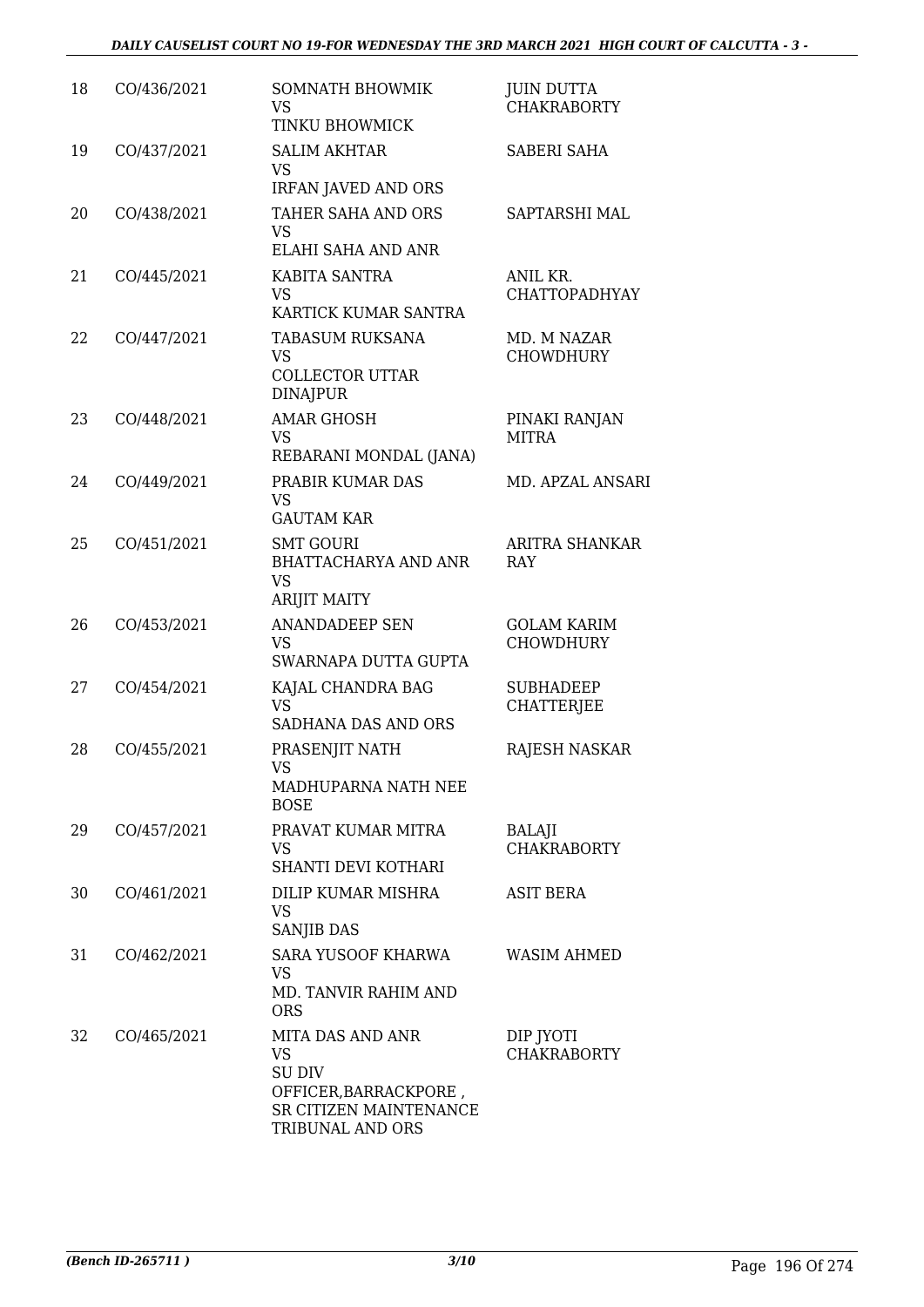| 33 | CO/467/2021 | SMT SANDHHYA BANERJEE<br>AND ORS<br><b>VS</b><br>SAMAR BANERJEE AND ORS                                                                 | <b>SUKANTA GHOSH</b>                   |
|----|-------------|-----------------------------------------------------------------------------------------------------------------------------------------|----------------------------------------|
| 34 | CO/468/2021 | <b>AJIT DAS AND ANR</b><br>VS<br>NANDADULAL DUARI AND<br><b>ORS</b>                                                                     | <b>BHASKAR CHANDRA</b><br><b>MANNA</b> |
| 35 | CO/472/2021 | SHANKAR SANTRA AND<br><b>ANR</b><br><b>VS</b><br>SMT SHAKUNTALA SHARMA<br><b>AND ORS</b>                                                | <b>JOY CHAKRABORTY</b>                 |
| 36 | CO/476/2021 | M/S DISHA CONSTRUCTION<br><b>AND OTHERS</b><br><b>VS</b><br><b>SOMA GHOSH AND OTHERS</b>                                                | ANIRUDDHA DUTTA                        |
| 37 | CO/480/2021 | DEBASIS BANERJEE<br><b>VS</b><br><b>BITHIKA MAJUMDER</b>                                                                                | <b>SUBHAM KANTI</b><br><b>BHAKAT</b>   |
| 38 | CO/481/2021 | PRODIP KUMAR DUTTA AND<br><b>ANOTHER</b><br><b>VS</b><br>THE AUTHORISED OFFICER,<br>HDB FINANCIAL SERVICE<br><b>LIMITED AND ANOTHER</b> | AJIT KUMAR MISHRA                      |
| 39 | CO/484/2021 | JAHEDIN SK. AND ANR<br><b>VS</b><br>MASIRUDDIN SK AND ORS                                                                               | SARBANANDA<br>SANYAL                   |
| 40 | CO/485/2021 | SUBRATA BHATTACHARJEE<br>(BANERJEE)<br><b>VS</b><br>ABDULO MATIN MALLICK<br><b>AND ORS</b>                                              | KAJAL ROY                              |
| 41 | CO/489/2021 | <b>SOURAV HALDER</b><br>VS.<br>STATE OF WEST BENGAL<br>AND ANR                                                                          | <b>SACHETAN GHOSH</b>                  |
| 42 | CO/490/2021 | SUKDEV SAHA@SUKDEB<br><b>SAHA</b><br><b>VS</b><br>TUSHAR KANTI SENGUPTA                                                                 | MARY DUTTA                             |
| 43 | CO/494/2021 | <b>SHOPNA GUPTA</b><br>VS.<br>PALA GILROY AND ORS                                                                                       | ABIR LA<br><b>CHAKRABORTI</b>          |
| 44 | CO/495/2021 | MADHUSUDAN DAS<br>VS<br>NURUDDIN MD JAHANGIR<br><b>AND ORS</b>                                                                          | UTTIYA RAY                             |
| 45 | CO/498/2021 | SANJIT ADAK AND ANR<br><b>VS</b><br><b>SMT CHAYA RANI</b><br><b>CHOWDHURY</b>                                                           | ANIRUDDHA<br><b>BHATTACAHRYA</b>       |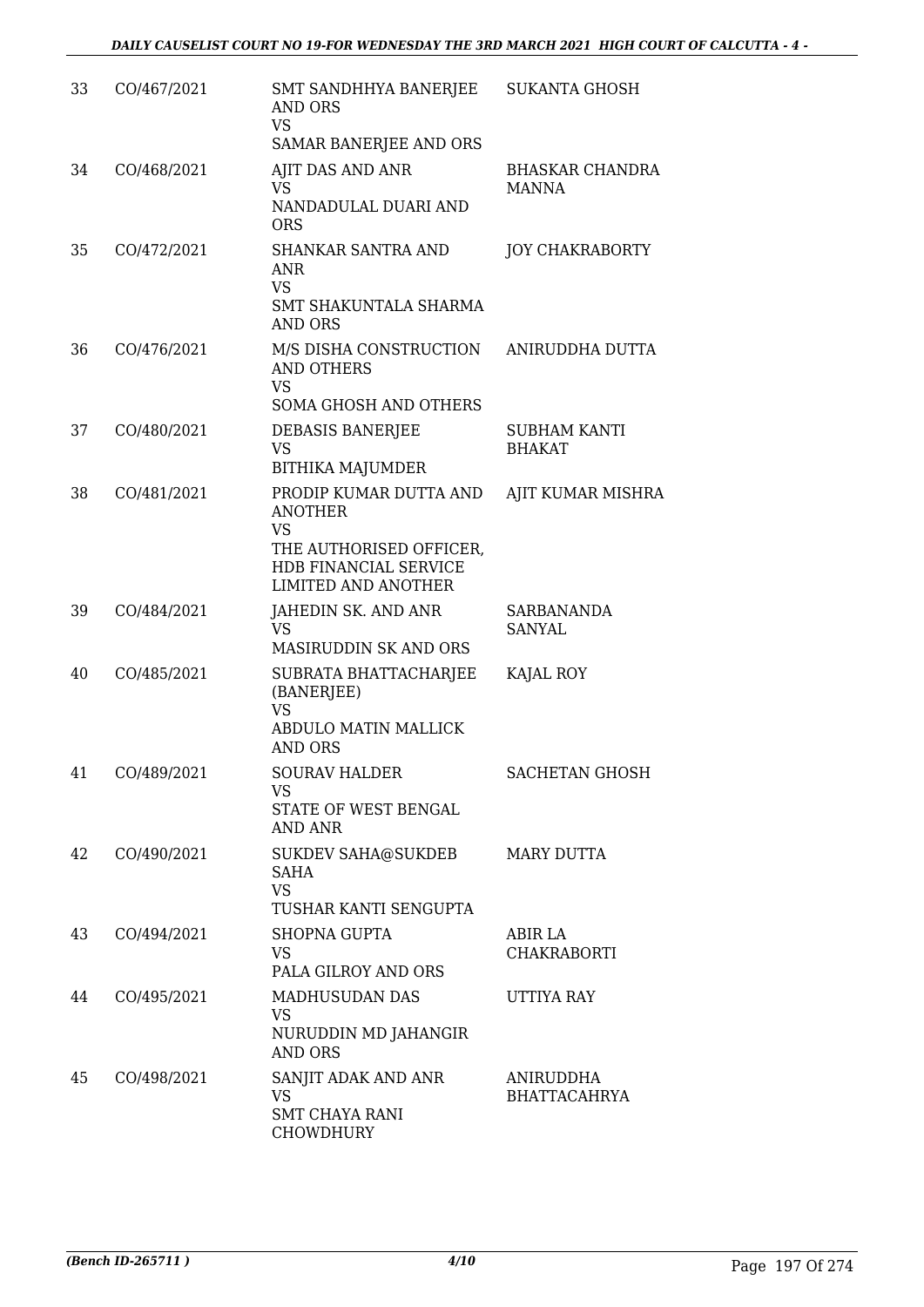| 46 | CO/502/2021  | <b>SHARAT DAS</b><br><b>VS</b>                                                                                                | SUBHRAJYOTI GHOSH                  |
|----|--------------|-------------------------------------------------------------------------------------------------------------------------------|------------------------------------|
| 47 | CO/505/2021  | <b>SAMIR DUTTA</b><br><b>BISWANATH MALLICK</b><br><b>VS</b>                                                                   | <b>TIRTHAA DEY</b>                 |
|    |              | ARUN KUMAR SARDAR                                                                                                             |                                    |
|    |              | <b>ADJOURNED MOTIONS</b>                                                                                                      |                                    |
| 48 | CO/49/2021   | <b>MAA PARVATI TRAVELS</b><br>PROP. DILIP KUMAR AND<br><b>ANR</b><br><b>VS</b><br>M/S. NILACHAL IRON AND<br>POWER LTD AND ORS | <b>SK SHAMIM AKHTER</b>            |
| 49 | CO/164/2021  | SHYAMALI SAHA AND ANR<br><b>VS</b><br><b>SHYAMAL KUNDU</b>                                                                    | <b>SAGARMAY GHOSH</b>              |
| 50 | CO/202/2021  | ASIT MONDAL AND ANR<br>VS<br>SUBHENDU KHANARA AND<br><b>ORS</b>                                                               | <b>MANOJ</b><br><b>CHAKRABORTY</b> |
| 51 | CO/218/2021  | ECCHA MONDAL<br><b>VS</b><br>JAMIR ALI MONDAL                                                                                 | <b>GENIYA MUKHERJEE</b>            |
| 52 | CO/250/2021  | SMT JUTHIKAR MULLICK<br><b>AND ORS</b><br><b>VS</b><br><b>MARUTI NANDAN</b><br>PROPERTIES (P) LTD AND<br><b>ORS</b>           | <b>BIKASH SHAW</b>                 |
| 53 | CO/297/2021  | VIKASH NAGELIA<br>VS<br>REGISTRAR, INCOME TAX<br>APPELLATE TRIBUNAL                                                           | <b>SURYANEEL DAS</b>               |
| 54 | CO/306/2021  | SHYAMA PRASAD BANGAL<br><b>AND ORS</b><br><b>VS</b><br>PHANI BHUSAN MANIK<br><b>AND ORS</b>                                   | <b>SUKANTA DAS</b>                 |
| 55 | CO/312/2021  | TARAPADA MAL AND ORS<br>VS<br><b>ASIT MAL AND ORS</b>                                                                         | <b>PRANTICK GHOSH</b>              |
| 56 | CO/315/2021  | NIRMAL CHANDRA<br>MONDAL @ NIRMAL<br>MONDAL AND OTHERS<br><b>VS</b><br>ADITI GOSWAMI AND<br><b>OTHERS</b>                     | <b>ARUP KRISHNA DAS</b>            |
|    |              | <b>FOR HEARING</b>                                                                                                            |                                    |
|    |              | (AT 2:00 P.M.)                                                                                                                |                                    |
| 57 | CO/2620/2014 | M/S SUBHADRA TRADING<br>CO ORS<br><b>VS</b><br>M/S ASSETS RECON. CO                                                           | AMITAVA MITRA                      |
|    |              |                                                                                                                               |                                    |

INDIA LTD & ORS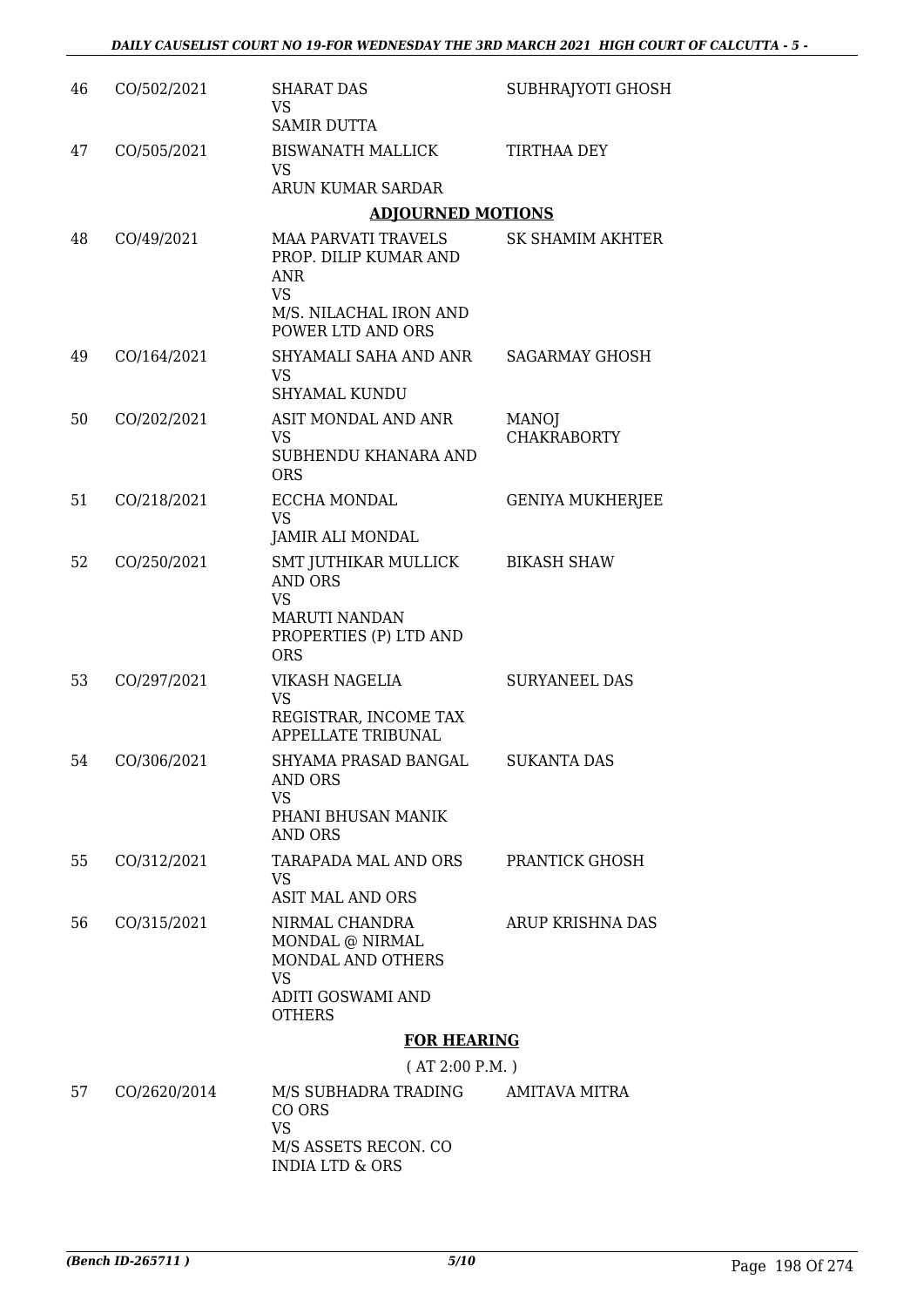| 58 | CO/2635/2014                   | M/S SUBHADRA TRADING<br>CO<br><b>VS</b><br>M/S ASSETS RECON CO<br><b>INDIA LTD &amp; ORS</b>                     | <b>AMITAVA MITRA</b>   |
|----|--------------------------------|------------------------------------------------------------------------------------------------------------------|------------------------|
| 59 | CO/2636/2014                   | MURARI MOHAN KEJRIWAL AMITAVA MITRA<br>$&$ ORS<br><b>VS</b><br>M/S ASSETS RECON CO<br><b>INDIA LTD &amp; ORS</b> |                        |
| 60 | CO/2637/2014                   | M/S SUBHADRA TRADING<br>CO<br><b>VS</b><br>M/S ASSETS RECON CO<br><b>INDIA LTD</b>                               | AMITAVA MITRA          |
| 61 | CO/4546/2016<br>[NTW]          | M/S. J J GRIHANIRMAN PVT<br><b>LTD</b><br><b>VS</b><br>PARVATI DEVI KHEMKA &<br><b>ORS</b>                       | PRABIR BANERJEE        |
| 62 | CO/1036/2018                   | SAMARIA AGARWAL & ANR<br><b>VS</b><br>SPECIAL LAND<br>ACQUISITION CELLECTOR                                      | B. MANOT               |
| 63 | CO/1767/2018                   | CENTRAL BANK OF INDIA &<br><b>ANR</b><br><b>VS</b><br><b>MAYA SARKAR &amp; ORS</b>                               | B. JHA                 |
| 64 | CO/3199/2018                   | <b>GANESH KUNDU</b><br><b>VS</b><br><b>SUMITRA KUNDU &amp; ORS</b>                                               | <b>SUMAN AGARWAL</b>   |
| 65 | CO/238/2019                    | NEWTON SK & ANR<br><b>VS</b><br><b>AAMIR SK &amp; ORS</b>                                                        | <b>ANIRBAN DAS</b>     |
| 66 | CO/793/2019                    | PRADIP KUMAR<br><b>MUKHERJEE</b><br><b>VS</b><br><b>BINAY CHOWDHURY &amp; ORS</b>                                | <b>ABHIJIT SARKAR</b>  |
| 67 | CO/1090/2019                   | ANIL MANDAL & ORS<br><b>VS</b><br>JAGABANDHU SUTRADHAR<br>$&$ ORS                                                | <b>AVISHEK PRASAD</b>  |
| 68 | CO/1753/2019                   | M/S. MESSENGER COURIER<br>& CARGO PVT LTD<br><b>VS</b><br>UMA FORZING WORKS (P)<br>LTD & ORS                     | <b>SAYANTAN BASU</b>   |
|    | IA NO: CAN/2/2020              |                                                                                                                  |                        |
| 69 | CO/2309/2019<br>[AT 3:00 P.M.] | ASOK KUMAR HATUA & ORS<br><b>VS</b><br><b>DEGLAL MANDAL &amp; ORS</b>                                            | KANAI LAL SAMANTA      |
| 70 | CO/2774/2019                   | JAGANNATH MUKHERJEE<br><b>VS</b><br><b>BABLU MONDAL</b>                                                          | <b>BHOLANATH GHOSH</b> |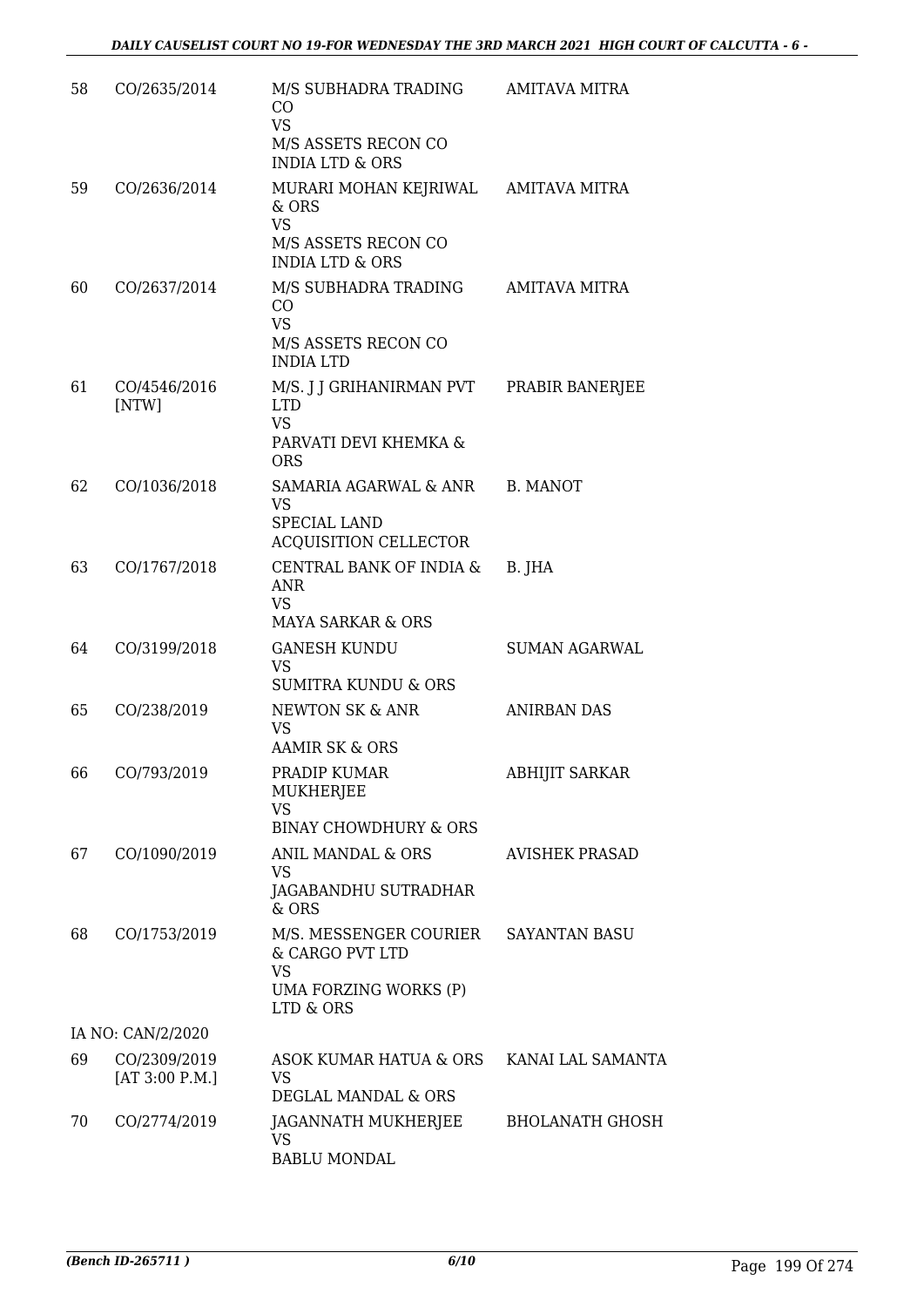| 71 | CO/2841/2019                            | <b>SOUMYADIP DAS</b><br><b>VS</b><br><b>SUNITA DAS</b>                          | <b>SIBANGI</b><br><b>CHATTOPADHYAY</b>  |
|----|-----------------------------------------|---------------------------------------------------------------------------------|-----------------------------------------|
| 72 | CO/2987/2019                            | <b>KRISHNENDU ROY</b><br><b>VS</b><br>PRITISHA BHOWMIK                          | ARPITA SAHA                             |
| 73 | CO/2998/2019                            | RAJESH KUMAR TEWARI &<br><b>ANR</b><br><b>VS</b><br><b>MOHIT SHAW &amp; ANR</b> | KOUSTAV RATAN<br><b>CHATTERJEE</b>      |
| 74 | CO/3036/2019                            | <b>ASHOK KUMAR GAYEN</b><br><b>VS</b><br>MANABENDRA HALDAR &<br><b>ORS</b>      | LAKSHMINATH<br><b>BHATTACHARYA</b>      |
| 75 | CO/3605/2019                            | KRISHNENDU PAUL<br><b>VS</b><br><b>NAMITA HAZRA</b>                             | <b>SAKYA SEN</b>                        |
| 76 | CO/3721/2019                            | <b>BIMALA MONDAL</b><br><b>VS</b><br><b>KAMAL PATRA</b>                         | <b>SUCHARITA ROY</b>                    |
| 77 | CO/4161/2019                            | KOYEL ROY<br><b>VS</b><br><b>SOMNATH ROY</b>                                    | <b>SUKLA DAS</b><br><b>CHANDRA</b>      |
| 78 | CO/4172/2019                            | M/S. ASHROY<br><b>CONSTRUCTION &amp; ORS</b><br><b>VS</b><br>PANKAJ MITRA & ORS | PRAJAAINI DAS                           |
|    | IA NO: CAN/1/2020, CAN/2/2021           |                                                                                 |                                         |
| 79 | CO/41/2020                              | LAXMI DEBI PANDIT<br><b>VS</b><br><b>SHEO PRASAD PANDIT &amp;</b><br><b>ORS</b> | <b>DEBASISH</b><br><b>CHATTOPADHYAY</b> |
| 80 | CO/284/2020                             | RITU PODDAR NEE<br><b>KANORIA</b><br>VS<br><b>AMIT PODDER</b>                   | SAPTARSHI KUMAR<br>MAL                  |
|    | wt81 CO/1148/2020                       | <b>AMIT PODDAR</b><br><b>VS</b><br><b>RITU PODDAR</b>                           | <b>SUTIRTHA DAS</b>                     |
|    | IA NO: CAN/1/2020(Old No:CAN/4042/2020) |                                                                                 |                                         |
| 82 | CO/344/2020                             | SACHIN ROY & ANR.<br><b>VS</b><br><b>ASISH KAREL</b>                            | PRANTICK GHOSH                          |
| 83 | CO/739/2020                             | SK. FAZLUR RAHAMAN &<br><b>ANR</b><br><b>VS</b><br>MD. ANWAR & ORS              | S.G. CHOWDHURY                          |
| 84 | CO/813/2020                             | SOUMITA CHAKRAVORTY<br>VS<br><b>ANIKET GANGULY</b>                              | NIKITA BARDHAN                          |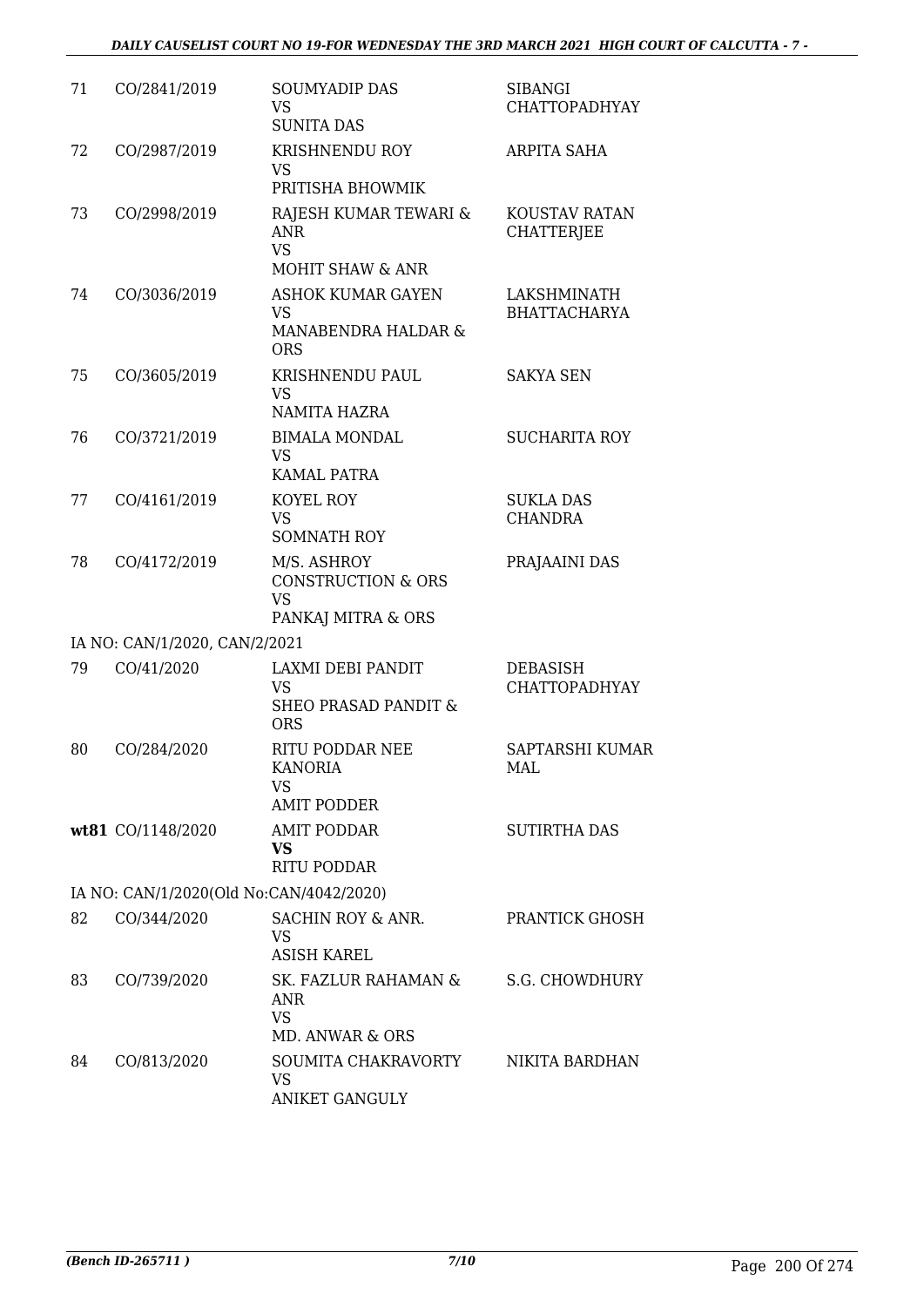| 85 | CO/836/2020                     | <b>BUDDHADEB JANA</b><br><b>VS</b><br>LALITA JANA                                                               | NEPESH MAJHI                 |
|----|---------------------------------|-----------------------------------------------------------------------------------------------------------------|------------------------------|
|    | IA NO: CAN/1/2021               |                                                                                                                 |                              |
| 86 | CO/978/2020                     | MOHAN DAS & ANR<br><b>VS</b><br>NABAGHANA DAS & ORS                                                             | <b>SUKANTA DAS</b>           |
| 87 | CO/987/2020                     | M/S CHILD CARE AQUA<br><b>FOUNTAIN</b><br><b>VS</b><br>PRADIP BHATTACHARJEE                                     | <b>SATYAM MUKHERJEE</b>      |
| 88 | CO/1010/2020                    | <b>BIRESHWAR SAMADDAR &amp;</b><br><b>ORS</b><br><b>VS</b><br><b>ASHESH BANDHU</b><br><b>SAMADDAR &amp; ORS</b> | <b>IBRAHIM SHAIKH</b>        |
| 89 | CO/1030/2020<br>[FILE IN DEPT.] | <b>SMT TAPATI BHADURI &amp;</b><br><b>ORS</b><br><b>VS</b><br>MONOTOSH ROY & ANR                                | SUBRATA GOSWAMI              |
| 90 | CO/1083/2020                    | MD LAIQUE KHAN<br><b>VS</b><br>STATE OF WEST BENGAL &<br><b>ORS</b>                                             | MD ABDULLA GAZI              |
| 91 | CO/1086/2020                    | <b>SUNIL KRISHNA THAKUR &amp;</b><br>ORS.<br><b>VS</b><br>ANGUR BISWAS & ORS.                                   | PRANTICK GHOSH               |
| 92 | CO/1089/2020                    | DHARMENDRA JAISWAL<br><b>VS</b><br>PRITAM KR. MANNA & ORS.                                                      | SOMNATH DE                   |
| 93 | CO/1107/2020                    | UMESH KUMAR DANGI<br><b>VS</b><br>LAKSHMAN PRASAD<br><b>AGARWAL &amp; ANR</b>                                   | <b>DEBARATI DAS</b>          |
| 94 | CO/1108/2020                    | UMESH KUMAR DANGI<br><b>VS</b><br>LAKSHMAN PRASAD<br><b>AGARWAL &amp; ANR</b>                                   | DEBARATI DAS                 |
| 95 | CO/1109/2020                    | <b>GOVINDA RAN SWAMI</b><br>VS<br>P.M. COLD STORAGE PVT.<br>LTD. & ANR                                          | <b>DEBARATI DAS</b>          |
| 96 | CO/1424/2020                    | <b>KASMIRA BIBI</b><br><b>VS</b><br>YAKUB ALI MONDAL AND<br><b>ORS</b>                                          | <b>ARITRA SHANKAR</b><br>RAY |
| 97 | CO/1439/2020                    | NEELANJAN DE<br><b>VS</b><br><b>JUJHAR SINGH AND ORS</b>                                                        | MUNSHI ASHIQ<br>ELAHI        |
| 98 | CO/1474/2020                    | NASIRUDDIN SEKH AND<br><b>ORS</b><br><b>VS</b><br>MD ALI SEKH AND ANR                                           | SARBANANDA<br><b>SANYAL</b>  |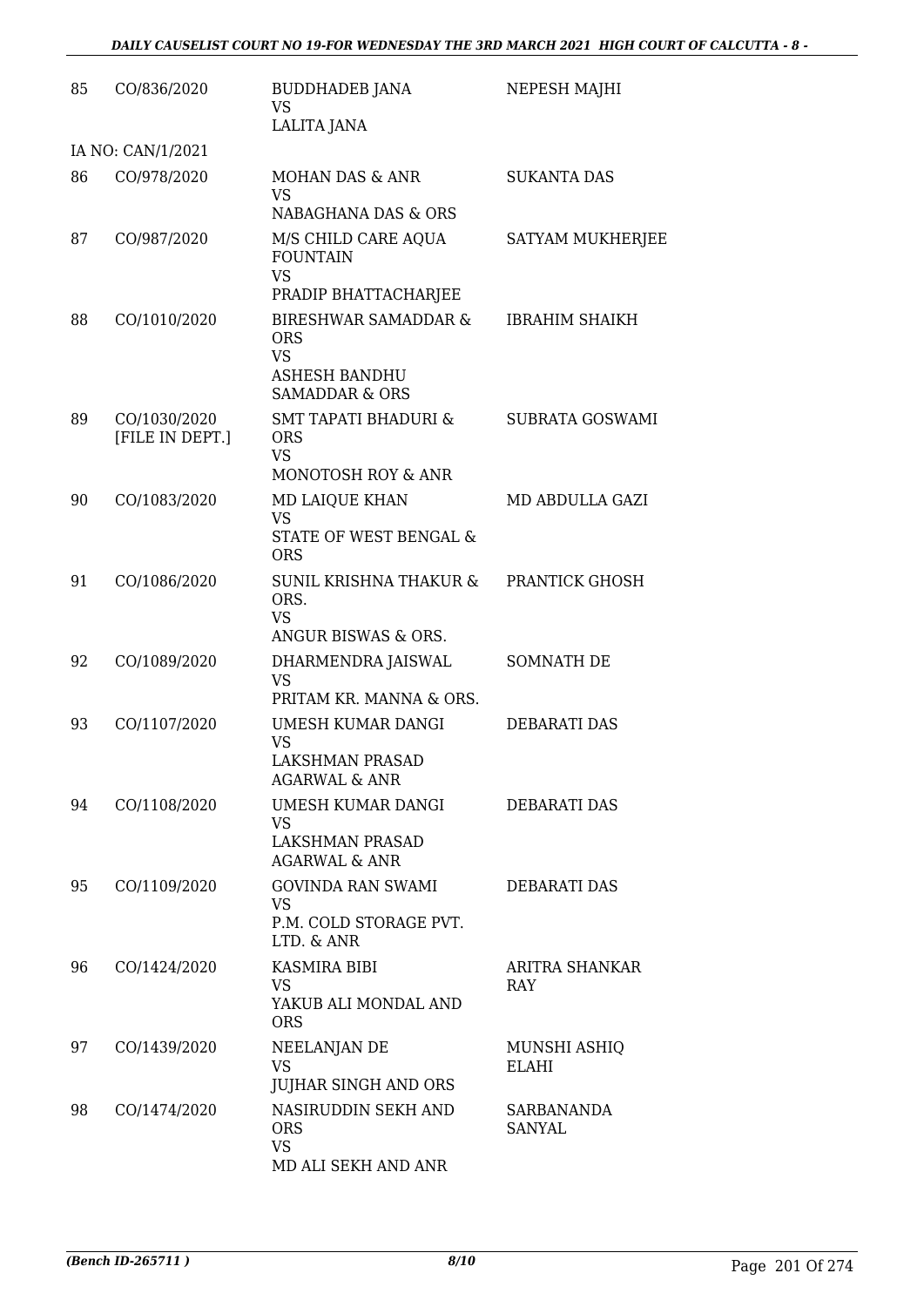| 99  | CO/1536/2020 | <b>MINOR KHANDEKAR</b><br>TAMANNA KHATUN REP. BY<br>KHANDEKAR MOHINUDDIN<br><b>HOSSAIN</b><br><b>VS</b>                     | <b>SARBANANDA</b><br>SANYAL    |
|-----|--------------|-----------------------------------------------------------------------------------------------------------------------------|--------------------------------|
| 100 | CO/1548/2020 | SK KASEM ALI AND ORS<br>THE KOLKATA<br>MUNICIAPLITY<br><b>CORPORATION</b><br><b>VS</b><br>AJIT KUMAR BISWAS AND             | DWIJADAS<br><b>CHAKRABORTY</b> |
| 101 | CO/1552/2020 | <b>ANR</b><br>KOLKATA MUNICIPAL<br>CORPORATION<br><b>VS</b><br>SILICAL HOUSING SYSTEM<br><b>LTD</b>                         | <b>FAZLUL HOQUE</b>            |
| 102 | CO/1553/2020 | VALVOLINE CUMMINS PVT<br><b>LTD</b><br><b>VS</b><br>M/S ROADWINGS<br><b>INTERNATIONAL PVT LTD</b><br><b>AND ANR</b>         | <b>SHREYA SINGH</b>            |
| 103 | CO/1598/2020 | <b>SUPRATIK GHOSH</b><br><b>VS</b><br>ALIROMA CHEMICAL PVT<br>LTD AND ORS                                                   | MRITYUNJOY HALDER              |
| 104 | CO/1643/2020 | SWAPAN ROY @ UJJAL ROY<br><b>AND ORS</b><br><b>VS</b><br>THE BOARD OF WAQFS,<br>REPTED. BY CHIEF<br><b>EXCUTIVE OFFICER</b> | NAYEEMUDDIN<br><b>MUNSHI</b>   |
| 105 | CO/1652/2020 | REJJAK ALI<br><b>VS</b><br><b>KURBAN ALI AND ORS</b>                                                                        | NILADRI SAHA                   |
| 106 | CO/1654/2020 | <b>AXIS BANK LIMITED</b><br><b>VS</b><br>THE LEARNED REGISTRAR<br><b>DEBTS RECOVERY</b><br>TRIBUNAL1 AND OTHERS             | AJIT KUMAR MISHRA              |
| 107 | CO/3/2021    | SHESH NATH PRASAD<br><b>VS</b><br>KARUNA ROY AND ORS.                                                                       | <b>ALOTRIYA</b><br>MUKHERJEE   |
| 108 | CO/42/2021   | <b>SAIKAT SARKAR</b><br>VS<br><b>DIPALI SARKAR</b>                                                                          | JAYASHREE PATRA                |
| 109 | CO/62/2021   | ANANDA PRAMANIK AND<br><b>ORS</b><br><b>VS</b><br>LATA BHATTACHARJEE                                                        | MRITYUNJAY SAHA                |
| 110 | CO/102/2021  | <b>ASHOK BAGUI AND ORS</b><br><b>VS</b><br>PINTU GHOSH                                                                      | ANIRUDDHA MITRA                |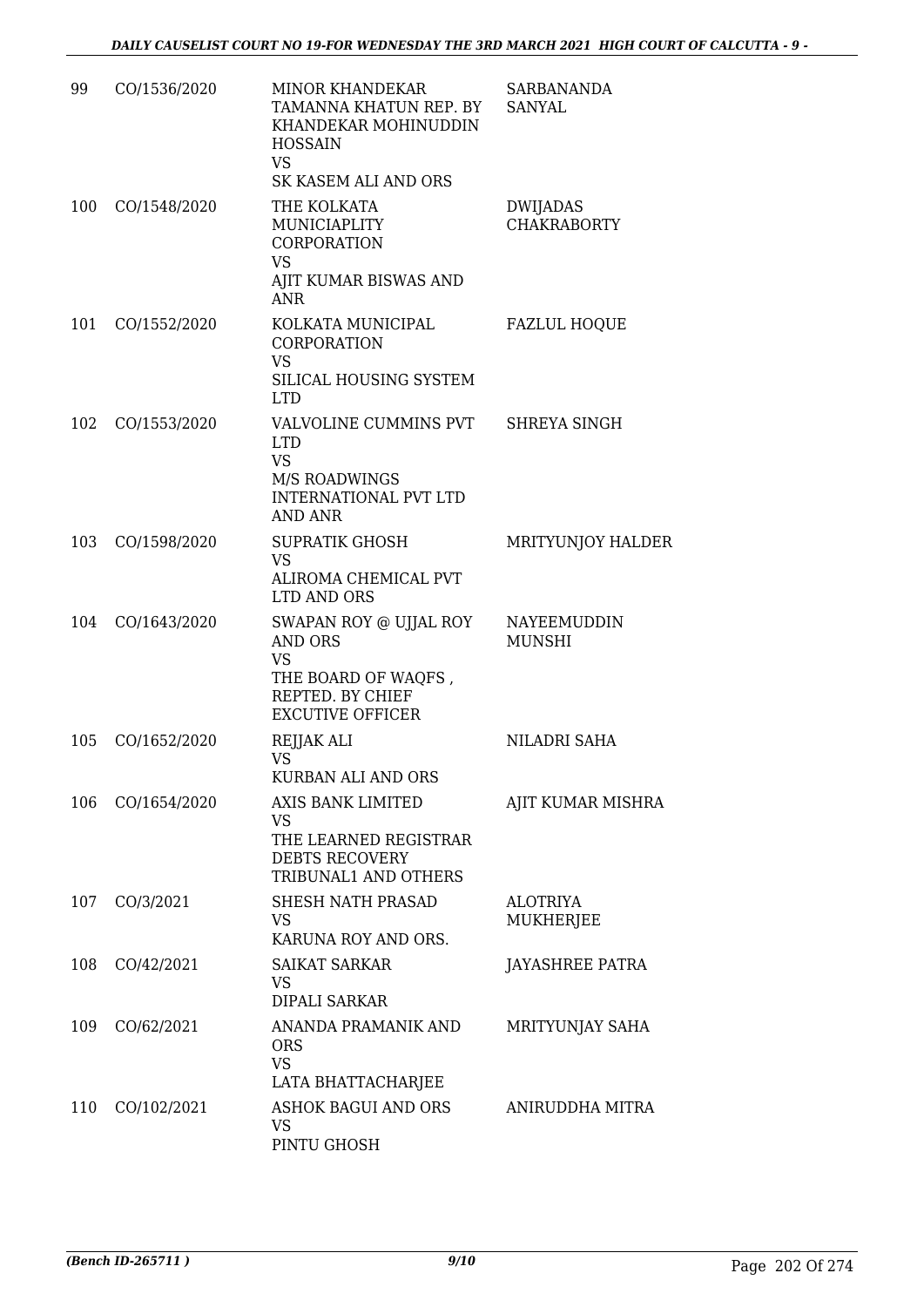| 111 | CO/154/2021 | DEBOJIT SUR<br>VS<br><b>EASTLAND PARK CO-</b><br><b>OPRATIVE HOUSING</b><br><b>SOCIETY LTD AND ORS</b> | LOPAMUDRA MOITRA |
|-----|-------------|--------------------------------------------------------------------------------------------------------|------------------|
| 112 | CO/207/2021 | YOGESH KAMDAR<br>VS<br><b>MEENA ALIAS MITAY</b><br>KAMDAR                                              | MADHUMITA BASAK  |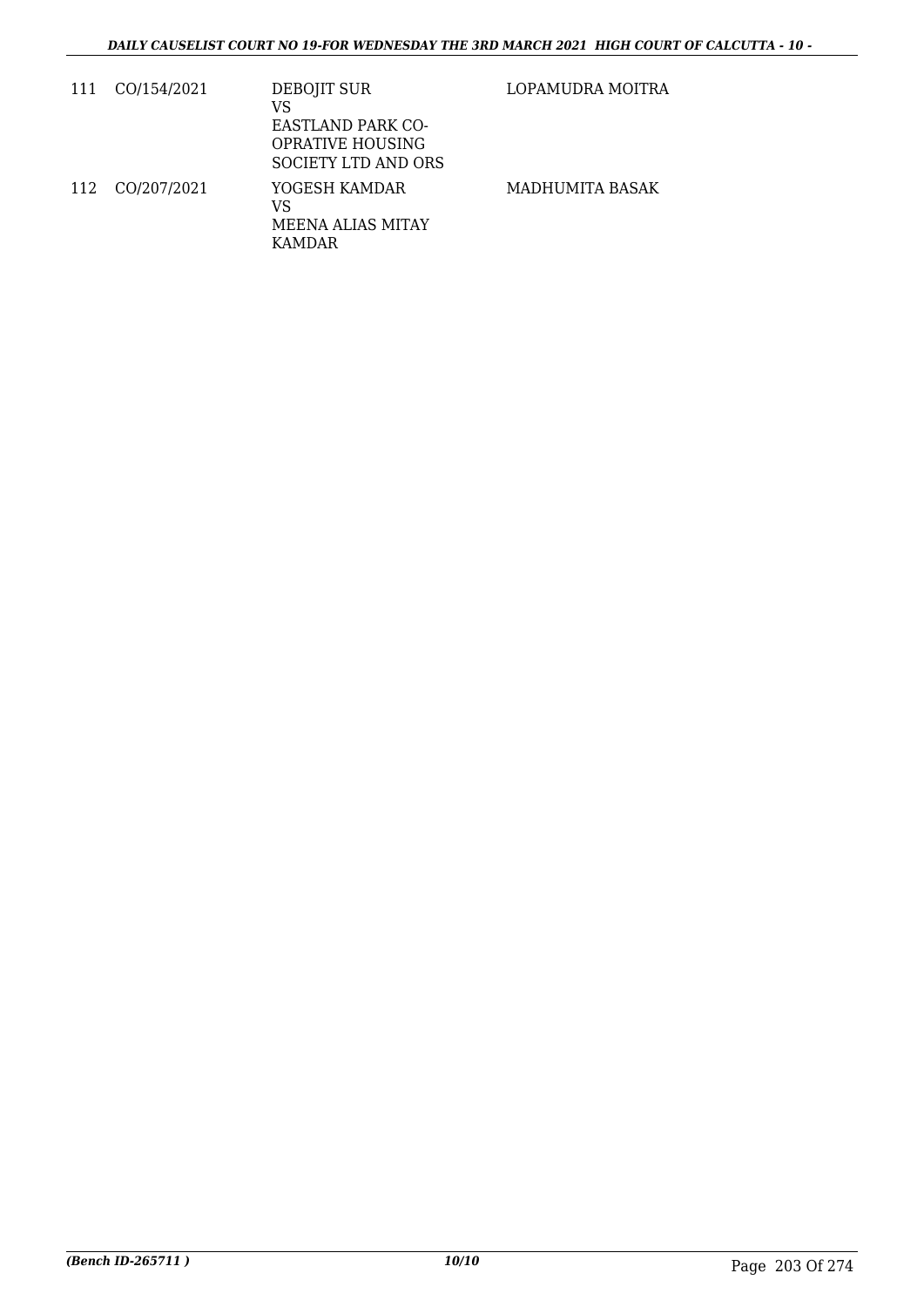

## **Appellate Side**

**DAILY CAUSELIST For Wednesday The 3rd March 2021**

#### **COURT NO. 10**

#### **SINGLE BENCH (SB - IX)**

#### **AT 10:45 AM**

#### **HON'BLE JUSTICE RAVI KRISHAN KAPUR**

#### **(VIA VIDEO CONFERENCE)**

#### **ON AND FROM MONDAY, 1ST MARCH, 2021 - MATTERS (MOTION & HEARING) UNDER ARTICLE 226 OF THE CONSTITUTION RELATING TO RESIDUARY UNDER GROUP IX PERTAINING TO PUBLIC PREMISES (UNAUTHORISD OCCUPANTS) ACT, 1971 AND ELECTRICITY INCLUDING APPLICATIONS CONNECTED THERETO;**

#### **APPEALS RELATING TO ALL CLAIM CASES INCLUDING APPLICATIONS CONNECTED THERETO (EXCLUDING ADMISSION OF APPEALS UNDER SECTION 30 OF THE EMPLOYEES' COMPENSATION ACT, 1923.**

#### **HEARING OF WRIT PETITIONS IRRESPECTIVE OF CLASSIFICATION AND APPLICATIONS CONNECTED THERETO.**

#### **NOTE : MATTERS WILL BE TAKEN UP THROUGH PHYSICAL HEARING ONLY WHEN BOTH THE PARTIES ARE AGREED**

|   |                                                            | <b>TO BE MENTIONED</b>                                                     |                   |
|---|------------------------------------------------------------|----------------------------------------------------------------------------|-------------------|
| 1 | WPA/7070/2015                                              | <b>DELWAR HOSSAIN</b><br>VS<br>STATE OF WEST BENGAL &<br>ORS               | <b>SAIRA BANU</b> |
| 2 | WPA/19194/2018                                             | RAM PRASAD GHOSH<br>VS<br>STATE OF WEST BENGAL &<br>ORS                    | SUKUMAR SARKAR    |
| 3 | WPA/23034/2018                                             | <b>SAMSUL HAQUE</b><br>VS<br>STATE OF WEST BENGAL &<br>ROS                 | MD ABDUL ALIM     |
| 4 | FMA/320/2019<br>$(Pt I + II + 2 LCR)$<br>(Non-Prosecution) | FUTURE GENERALI INDIA<br>INSURANCE COMPANY LTD<br>VS<br>KAMAL GURUNG & ORS | RAJESH SINGH      |

#### **TO BE MENTIONED**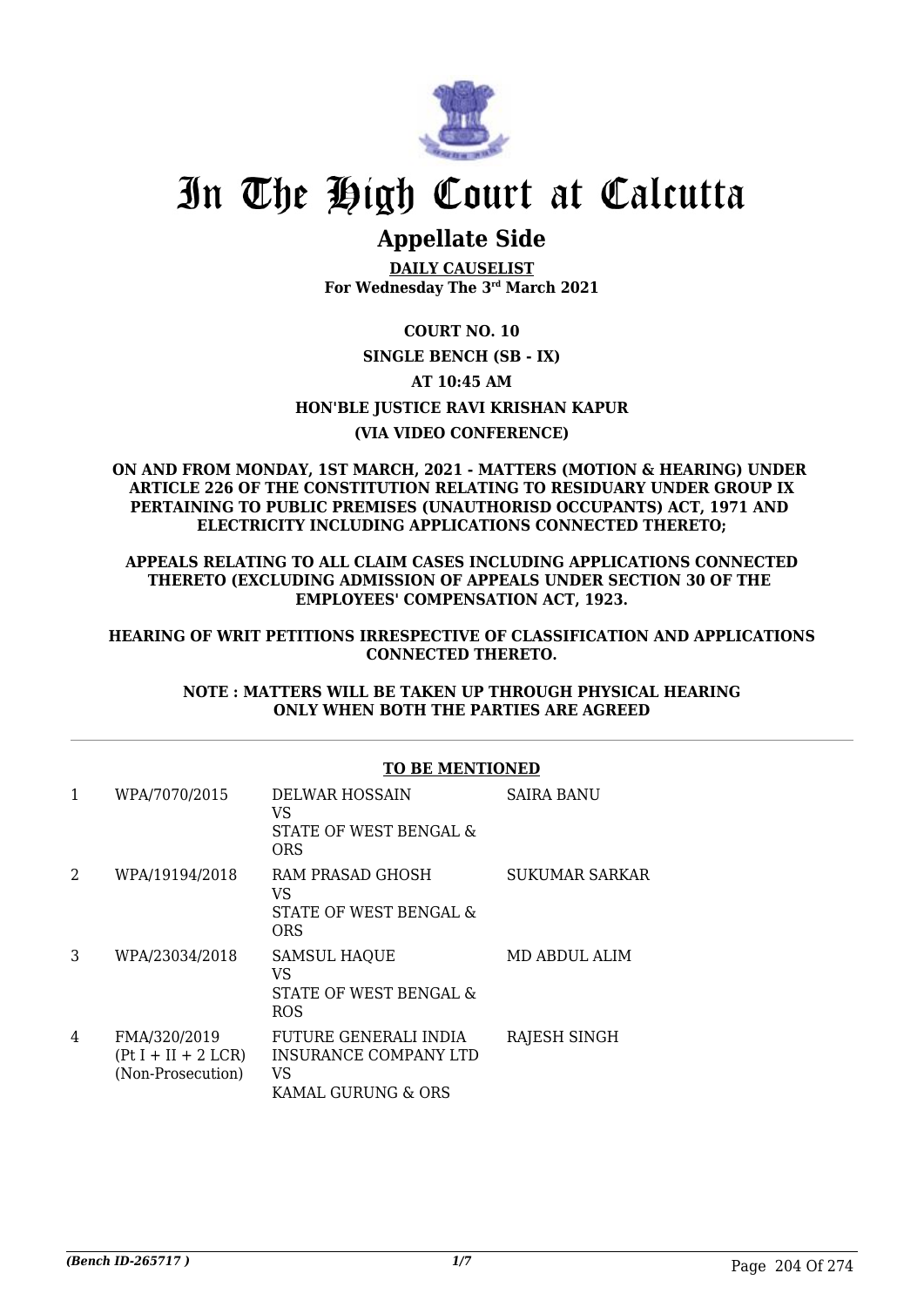| 5  | WPA/8761/2019                           | PRAFULLA KUMAR<br><b>CHOWDHURY</b><br><b>VS</b><br>STATE OF WEST BENGAL &<br><b>ORS</b>       | SANTANU MAJI                            |
|----|-----------------------------------------|-----------------------------------------------------------------------------------------------|-----------------------------------------|
|    | IA NO: CAN/1/2020                       |                                                                                               |                                         |
| 6  | WPA/17612/2019                          | BISWHWANATH MANDAL<br><b>VS</b><br>STATE OF WEST BENGAL &<br>ORS.                             | <b>SOUGATA MITRA</b>                    |
| 7  | WPA/20015/2019                          | <b>SANATAN BISWAS &amp; ANR</b><br><b>VS</b><br>STATE OF WEST BENGAL &<br><b>ORS</b>          | KAUSTAV MISHRA                          |
| 8  | WPA/6607/2020                           | CHANDANA MALLIK<br>(MANDAL)<br><b>VS</b><br>KOLKATA MUNICIPAL<br><b>CORPORATION &amp; ORS</b> | PINGAL<br><b>BHATTACHARYYA</b>          |
|    | IA NO: CAN/1/2020(Old No:CAN/5425/2020) |                                                                                               |                                         |
|    |                                         | <b>SPECIALLY FIXED MATTERS</b>                                                                |                                         |
| 9  | WPA/9050/2004                           | JAIDEV AGARWALLA & ANR.<br><b>VS</b><br>STATE OF W.B.                                         | JAYATI CHOWDHURY                        |
|    | IA NO: CAN/1/2005(Old No:CAN/2544/2005) |                                                                                               |                                         |
| 10 | WPA/30190/2015                          | KRISHNA DUTTA GUPTA<br><b>VS</b><br>STATE OF WEST BENGAL &<br><b>ORS</b>                      | TANUJA BASAK                            |
| 11 | WPA/22251/2019                          | MD. EMRAN HOSSAIN &<br><b>ORS</b><br><b>VS</b><br>STATE OF WEST BENGAL &<br><b>ORS</b>        | PABITRA CHARAN<br><b>BHATTACHARYA</b>   |
| 12 | WPA/8917/2020                           | <b>CHAMELI DAS</b><br><b>VS</b><br>STATE OF WEST BENGAL<br>AND ORS.                           | <b>TUSHAR SINHA</b><br><b>MAHAPATRA</b> |
| 13 | FMAT/35/2021<br>(A/R)                   | SBI GENERAL INSURANCE<br>CO. LTD.<br><b>VS</b><br>SANDHA PRAMANIK AND<br><b>ORS</b>           | DEBANJAN<br>MUKHERJEE                   |
|    | IA NO: CAN/1/2021                       |                                                                                               |                                         |
| 14 | FMA/192/2021<br>(A/R)                   | SBI GENERAL INSURANCE<br>CO. LTD.<br><b>VS</b><br><b>SHILA ADAK AND ORS</b>                   | DEBANJAN<br>MUKHERJEE                   |
|    |                                         |                                                                                               |                                         |

IA NO: CAN/1/2021

#### **MOTION**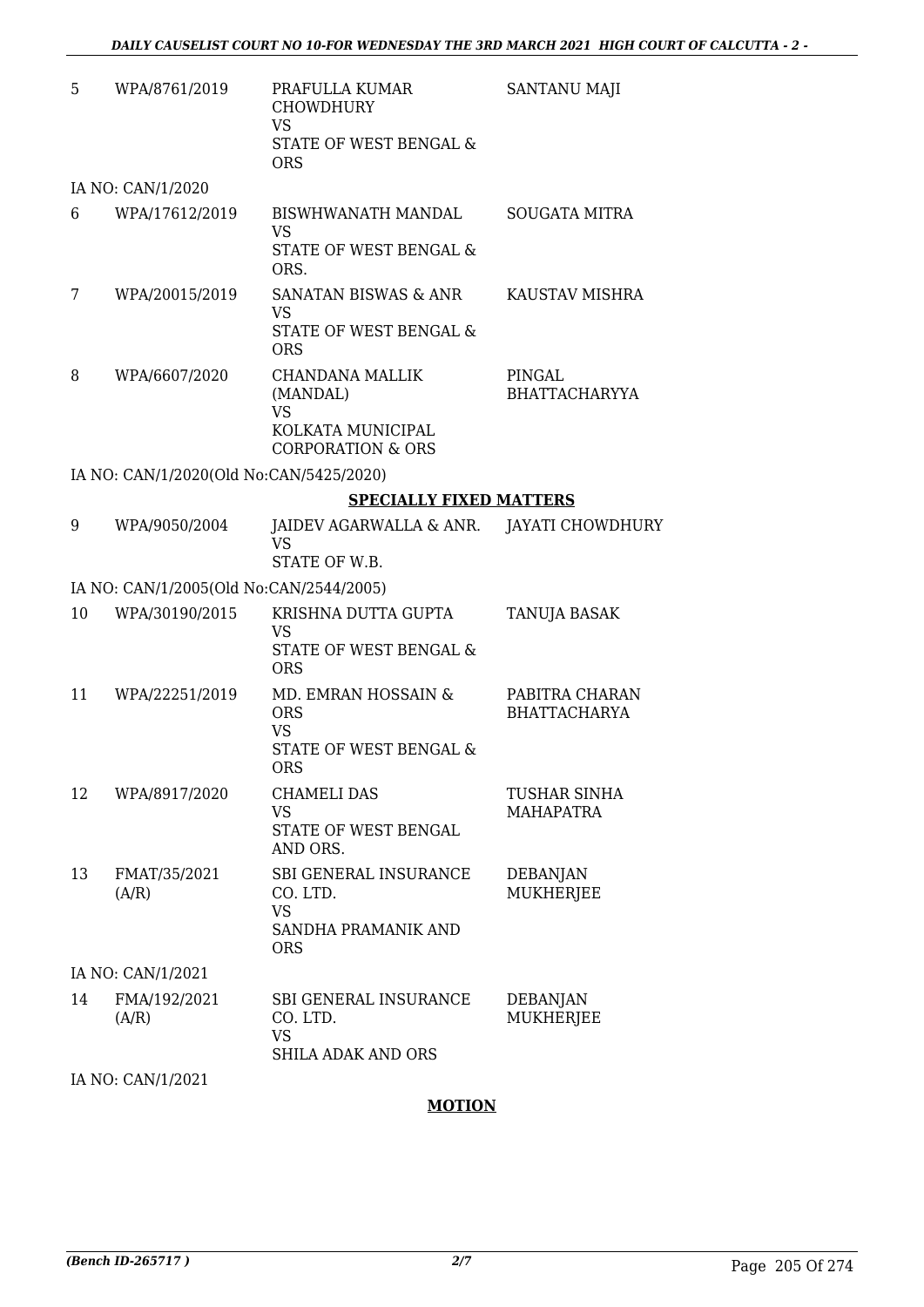| 15 | WPA/205/2021  | <b>GOURANGA BARIK</b><br><b>VS</b><br><b>WEST BENGAL STATE</b><br><b>ELECTRICITY</b><br>DISTRIBUTION CO. LTD<br><b>AND ORS</b>                   | NIRMALYA DHARA                        |
|----|---------------|--------------------------------------------------------------------------------------------------------------------------------------------------|---------------------------------------|
| 16 | WPA/208/2021  | SK. ANISUR RAHAMAN<br><b>VS</b><br><b>CESC LTD AND ANR</b>                                                                                       | <b>INDRANIL HALDER</b>                |
| 17 | WPA/215/2021  | <b>SEKH SAMINUDDIN</b><br><b>VS</b><br>CESC LTD AND ANR                                                                                          | <b>INDRANIL HALDER</b>                |
| 18 | WPA/693/2021  | AVIK CHATTERJEE<br><b>VS</b><br>STATE OF WEST BENGAL<br>AND ORS.                                                                                 | <b>GAZI FARUQUE</b><br><b>HOSSAIN</b> |
| 19 | WPA/709/2021  | <b>ANUP SARKAR</b><br><b>VS</b><br>STATE OF WEST BENGAL<br>AND ORS                                                                               | TIMIR BARAN SAHA                      |
| 20 | WPA/917/2021  | TAPAS DAS AND ANR<br><b>VS</b><br>W.B.S.E.D.C.L AND ORS                                                                                          | <b>CHANDRA NATH</b><br><b>SARKAR</b>  |
| 21 | WPA/1085/2021 | BELA HOLYDAYS PVT LTD<br><b>AND ANR</b><br><b>VS</b><br>THE CALCUTTA<br>ELECTRICITY SUPPLY<br><b>CORPORATION LTD AND</b><br><b>ORS</b>           | <b>DEBASISH</b><br><b>CHOWDHURY</b>   |
| 22 | WPA/1168/2021 | KAUSICK DHOLE AND<br><b>ANOTHER</b><br><b>VS</b><br><b>WEST BENGAL STATE</b><br>ELECTRICITY<br>DISTRIBUTION COMPANY<br><b>LIMITED AND OTHERS</b> | <b>SUMJAN BANERJERE</b>               |
| 23 | WPA/1284/2021 | JAGABANDHU MONDAL<br>VS<br>STATE OF WEST BENGAL<br>AND ORS.                                                                                      | SNIGDHA SAHA                          |
| 24 | WPA/1490/2021 | RAFIK SEKH<br><b>VS</b><br><b>WEST BENGAL STATE</b><br><b>ELECTRICITY</b><br>DISTRIBUTION COMPANY<br>LTD. AND OTHERS                             | HARADHAN MONDAL                       |
| 25 | WPA/1610/2021 | ABBAS BANU ALIAS<br><b>BANARASI</b><br><b>VS</b><br><b>CESC LIMITED</b>                                                                          | <b>INDRANIL HALDER</b>                |
| 26 | WPA/1630/2021 | ASHIT ROUTH ALIAS<br><b>ASHIQUE ROUTH</b><br><b>VS</b><br><b>CESC LIMITED</b>                                                                    | <b>MANAS DASGUPTA</b>                 |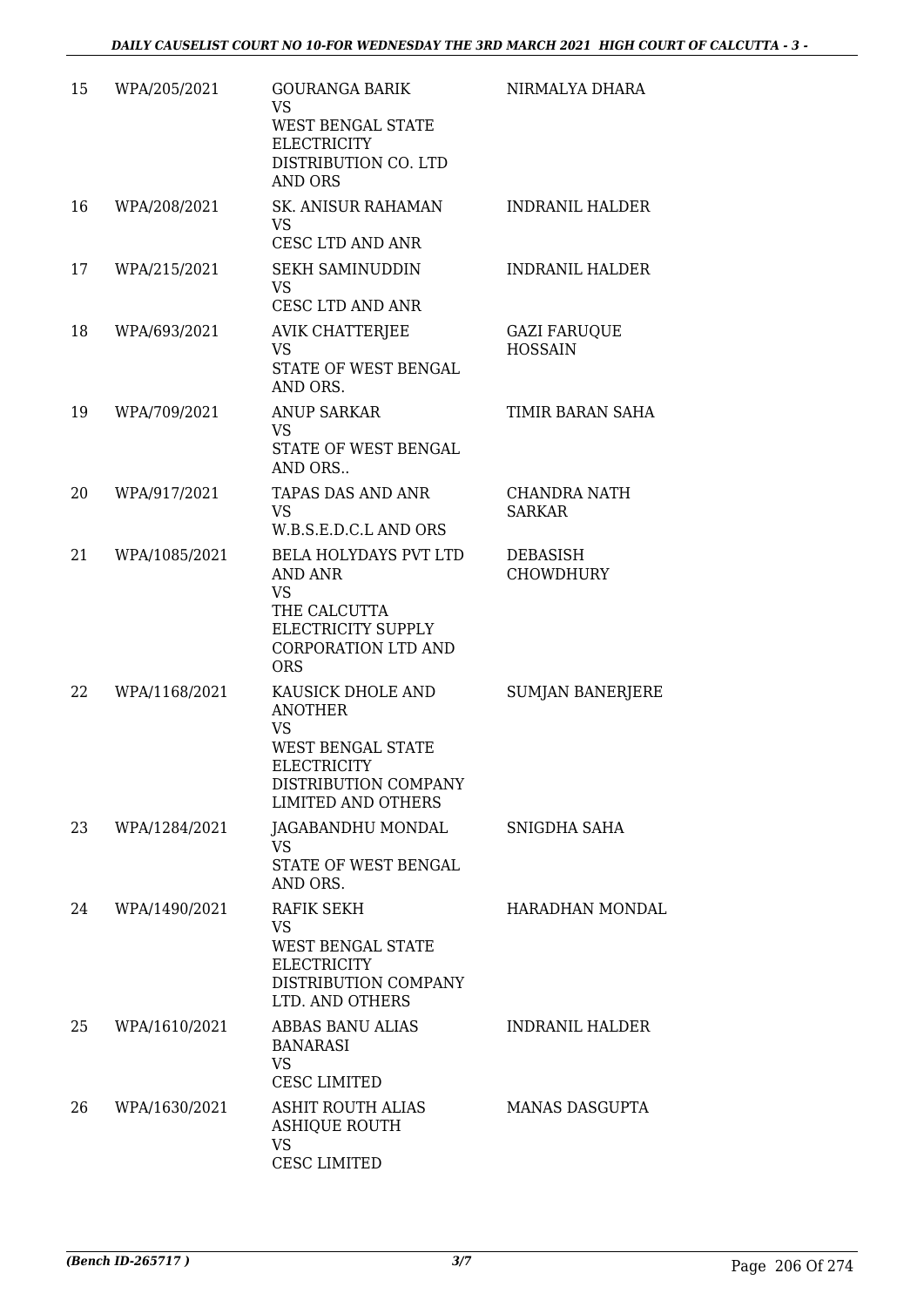| 27 | WPA/1648/2021             | <b>MALATI SARDAR</b><br><b>VS</b><br>CESC LIMITED AND<br><b>OTHERS</b>                                                                                       | CHANCHAL KUMAR<br>SAHA                |
|----|---------------------------|--------------------------------------------------------------------------------------------------------------------------------------------------------------|---------------------------------------|
| 28 | WPA/1769/2021             | <b>BHARAT MONDAL</b><br><b>VS</b><br>CALCUTTA ELECTRIC<br>SUPPLY CORPORATION AND<br><b>OTHERS</b>                                                            | MAIDUL ISLAM<br><b>KAYAL</b>          |
| 29 | WPA/1834/2021             | MKD. SAHID<br><b>VS</b><br><b>CESC LIMITED AND</b><br><b>OTHERS</b>                                                                                          | MD. SHAKIR                            |
| 30 | WPA/2134/2021             | TARAKNATH KARFA<br><b>VS</b><br><b>WEST BENGAL STATE</b><br><b>ELECTRICITY</b><br>DISTRIBUTION COMPANY<br>LTD. AND ORS                                       | MASTA FIZUR<br><b>RAHAMAN</b>         |
| 31 | WPA/2333/2021             | TIYAS CHATTOPADHYAY<br><b>VS</b><br><b>WBSEDC LIMITED</b>                                                                                                    | <b>SWARUP LAL GHOSH</b>               |
| 32 | WPA/4456/2021             | SANDHYA NASKAR<br><b>VS</b><br>THE WEST BENGAL STATE<br><b>ELECTRICITY</b><br>DISTRIBUTION CO LTD AND<br><b>ORS</b>                                          | <b>DONA AKTER</b>                     |
| 33 | WPA/4828/2021             | <b>BIBHUTI BHUSAN</b><br><b>MAJUMDER</b><br><b>VS</b><br>STATE OF WEST BENGAL<br>AND ORS.                                                                    | DYUTIMAN BANERJEE                     |
| 34 | WPA/4868/2021             | <b>MAMATA MALIK</b><br>VS FOR THE VS<br>WEST BENGAL STATE<br><b>ELECTRICITY</b><br>DISTRIBUTION COMPANY<br><b>LIMITED AND OTHERS</b>                         | <b>AMITESH</b><br><b>CHAKRABORTY</b>  |
| 35 | WPA/4944/2021<br>$(GR-V)$ | <b>NEW GARIA</b><br>DEVELOPEMENT<br><b>COOPERATIVE HOUSING</b><br><b>SOCIETY LIMITED</b><br><b>VS</b><br><b>REGISTRAR OF</b><br><b>COOPERATIVE SOCIETIES</b> | <b>SOUVIK MAJI</b>                    |
| 36 | WPA/5131/2021             | <b>SALIM KHAN</b><br><b>VS</b><br>THE CHAIRMA, CESCLTD<br><b>AND ORS</b>                                                                                     | DIPANKAR ADITYA                       |
| 37 | WPA/5167/2021             | M/S. INDUSTRIES AND ANR<br><b>VS</b><br>W.B.S.E.D.C.LTD AND ORS                                                                                              | <b>SUMITAVA</b><br><b>CHAKRABORTY</b> |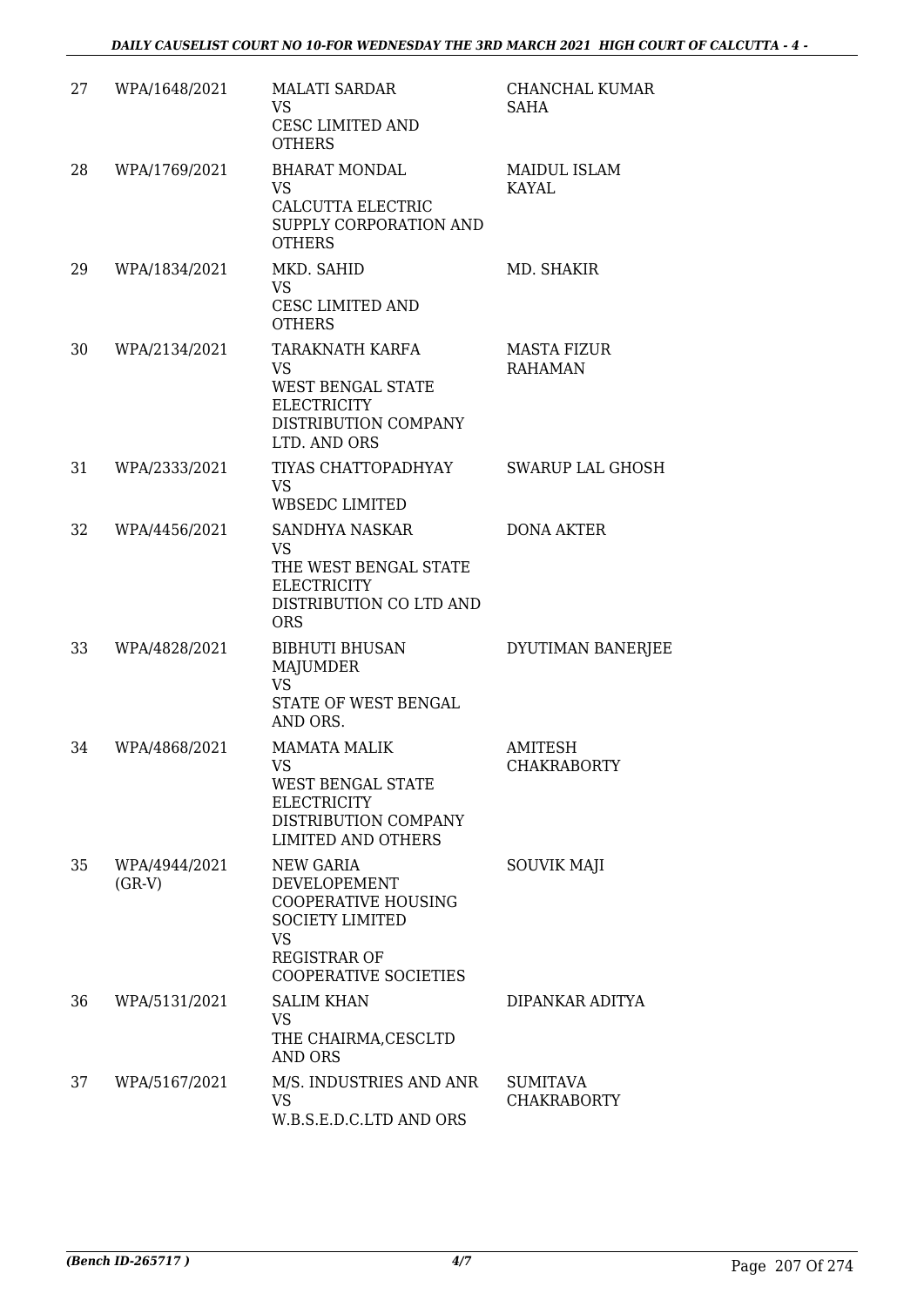| 38 | WPA/5407/2021             | <b>MERAJ SEKH</b><br><b>VS</b><br>WEST BENGAL STATE<br><b>ELECTRICITY</b><br>DISTRIBUTION COMPANY<br><b>LIMITED AND OTHERS</b>                           | <b>SAYAK KONAR</b>                      |
|----|---------------------------|----------------------------------------------------------------------------------------------------------------------------------------------------------|-----------------------------------------|
| 39 | WPA/5437/2021             | <b>SK. MOKTAR ALI</b><br><b>VS</b><br>WBSEDCL AND ORS.                                                                                                   | <b>UDDIPAN BANERJEE</b>                 |
| 40 | WPA/5461/2021             | SUBRATA KUMAR RANA<br><b>VS</b><br><b>WEST BENGAL STATE</b><br><b>ELECTRICITY</b><br>DISTRIBUTION COMPANY<br><b>LIMITED AND OTHERS</b>                   | <b>ARUP KUNDU</b>                       |
| 41 | WPA/5497/2021             | <b>SUMANTA BISWAS</b><br><b>VS</b><br>WEST BENGAL STATE<br><b>ELECTRICITY</b><br>DISTRIBUTION CO. LTD.<br><b>AND ORS</b>                                 | KAJAL RAY                               |
| 42 | WPA/5594/2021             | <b>MAZHAR FATMA</b><br><b>VS</b><br>STATE OF WEST BENGAL<br>AND ORS.                                                                                     | MD. KHAIRUL                             |
| 43 | WPA/5607/2021             | JAGANNATH BERA AND<br><b>ANOTHER</b><br><b>VS</b><br><b>WEST BENGAL STATE</b><br><b>ELECTRICITY</b><br>DISTRIBUTION COMPANY<br><b>LIMITED AND OTHERS</b> | TARASANKAR<br><b>SAMANTA</b>            |
| 44 | WPA/5638/2021<br>$(GR-V)$ | JAGAI MAJHI2JAGANNATH<br>MAJHI<br><b>VS</b><br>STATE OF WEST BENGAL<br>AND ORS.6                                                                         | <b>JUIN DUTTA</b><br><b>CHAKRABORTY</b> |
| 45 | WPA/5659/2021             | MD ASLAM<br><b>VS</b><br><b>CESC LTD AND ORS</b>                                                                                                         | AYAN MITRA                              |
| 46 | WPA/5666/2021             | JAGABANDHU GHOSH@<br>JAGANNATH GHOSH<br><b>VS</b><br>STATE OF WEST BENGAL<br>AND ORS.                                                                    | <b>SNEHANSU</b><br>MAJUMDER             |
| 47 | WPA/5793/2021             | <b>BABUSONA KUNDU</b><br><b>VS</b><br>W.B.S.E.D.C.LTD AND ORS                                                                                            | MADHUMITA PATRA                         |
| 48 | WPA/5923/2021             | <b>SEKH BASIRONNESA</b><br>BEGAM@BASIRON BEGAM<br>VS<br>THE C.E.S.C. LTD AND ANR                                                                         | AVIJIT CHAKRABORTY                      |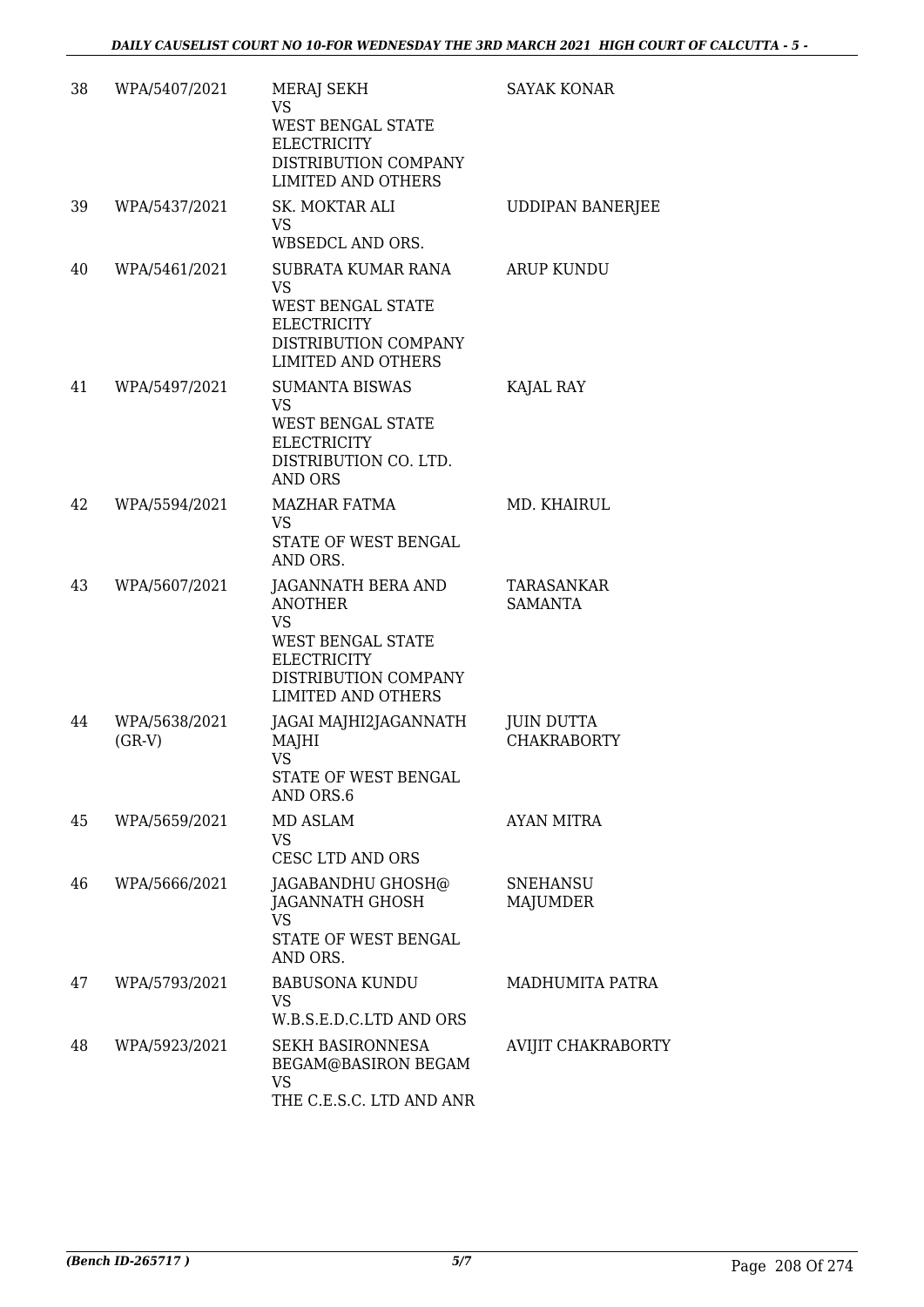| 49 | WPA/6224/2021                            | DINABANDHU BISAI<br><b>VS</b><br>CESC LIMITED AND<br><b>ANOTHER</b>                           | <b>INDRANIL HALDER</b>         |        |
|----|------------------------------------------|-----------------------------------------------------------------------------------------------|--------------------------------|--------|
| 50 | WPA/6246/2021                            | PARTHA SARATHI<br><b>MAZUMDAR AND ANR</b>                                                     | DIKSHITA CHOMAL                |        |
|    |                                          | VS.<br>STATE OF WEST BENGAL<br><b>AND ANR</b>                                                 |                                |        |
|    |                                          | <b>FOR HEARING</b>                                                                            |                                |        |
| 51 | WPA/13174/1984                           | HOWRAH MILLS CO. LTD. &<br>ANR.<br><b>VS</b><br>THE TRUSTEES                                  | MR. R.N.MITRA                  | N.Y.A. |
|    | IA NO: CAN/3/2019(Old No:CAN/12646/2019) |                                                                                               |                                |        |
| 52 | WPA/12713/2002                           | BINOY KUMAR DAS & ORS.<br>VS<br>THE STATE OF WEST                                             | EKRAMUL BARI                   |        |
|    |                                          | <b>BENGAL</b>                                                                                 |                                |        |
|    | IA NO: CAN/1/2003(Old No:CAN/3995/2003)  |                                                                                               |                                |        |
| 53 | WPA/20648/2006                           | VIVEKANANDA HEEMGHAR SANKAR BISWAS<br>PVT. LTD. & ANR.<br><b>VS</b><br>H.P.C.L.               |                                |        |
| 54 | WPA/22129/2009                           | BASURI DUTTA & ANR<br><b>VS</b><br>STATE OF WEST BENGAL &<br><b>ORS</b>                       | <b>MALABIKA ROY DEY</b>        |        |
| 55 | WPA/7633/2016                            | NORTH BENGAL TOURS &<br>TRAVELS & ANR<br>VS<br><b>INDIAN TOURISM</b><br><b>DEVELOPMENT</b>    | RAHUL GANGULY                  |        |
|    |                                          | <b>CORPORATION LTD &amp; ORS</b>                                                              |                                |        |
|    | IA NO: CAN/1/2019(Old No:CAN/12551/2019) |                                                                                               |                                |        |
| 56 | WPA/2497/2017                            | PLABAN CHATTERJEE &<br>ANR<br><b>VS</b><br>UNION OF INDIA & ORS                               | NILANJAN<br><b>CHAKRABORTY</b> |        |
|    | IA NO: CAN/1/2020                        |                                                                                               |                                |        |
| 57 | WPA/1202/2019                            | SMT JAYA BARIK<br><b>VS</b><br>STATE OF WEST BENGAL &<br><b>ORS</b>                           | <b>GHANASHYAM PATRA</b>        |        |
| 58 | WPA/9657/2019                            | SAYAN BHATTACHARYA<br>VS<br>THE INDIAN MUSEUM &<br>ANR                                        | RAMIJ MUNSI                    |        |
| 59 | WPA/12860/2019                           | MITRA PAL ALIAS MITRA<br><b>GUHA PAL</b><br><b>VS</b><br>STATE OF WEST BENGAL &<br><b>ORS</b> | INDRANUJ DUTTA                 |        |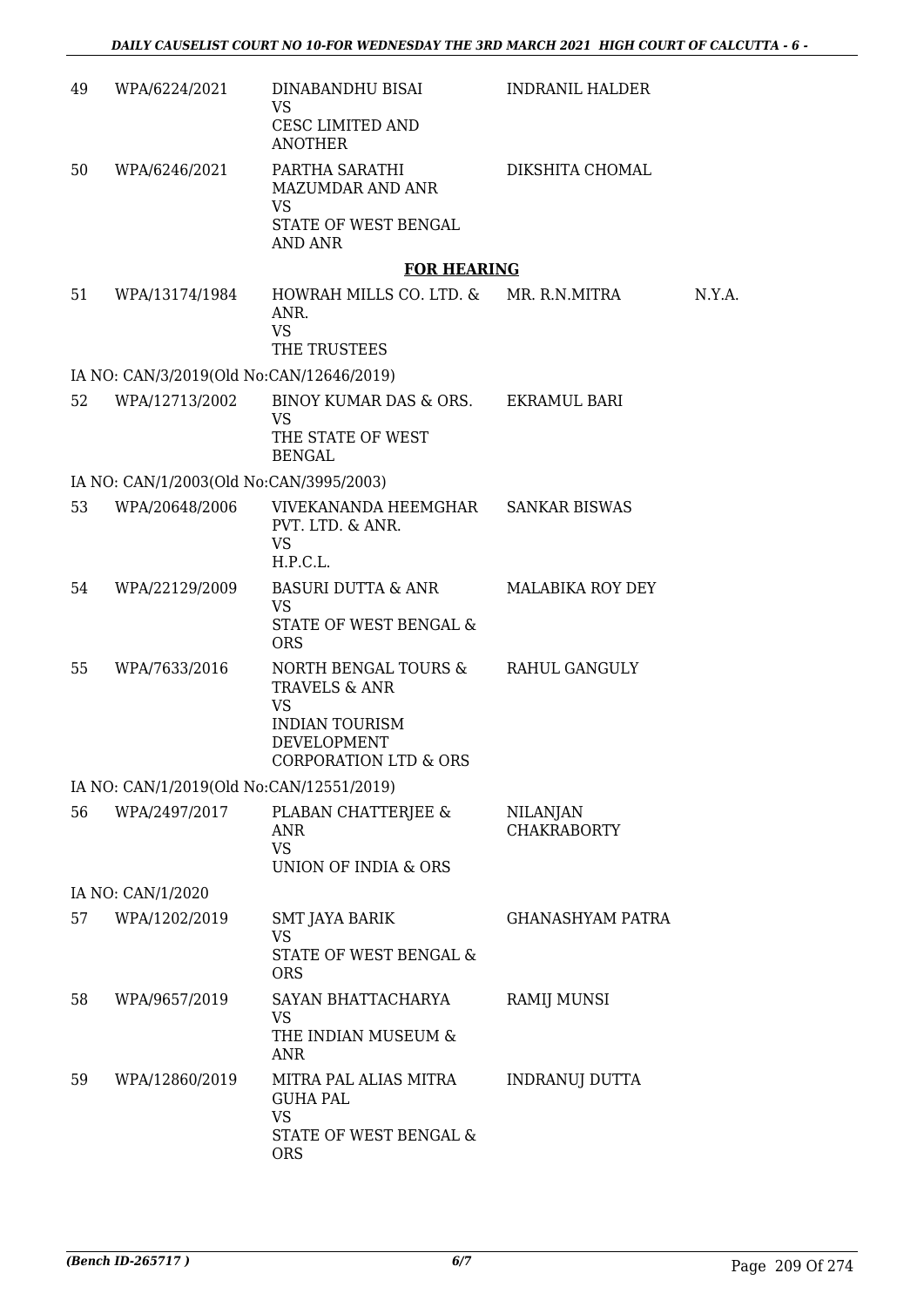| 60 | WPA/16220/2019                                 | SHYAMA SELF HELP GROUP<br>VS<br>STATE OF WEST BENGAL &<br><b>ORS</b>                                                         | <b>NEIL BASU</b>                                                                          |
|----|------------------------------------------------|------------------------------------------------------------------------------------------------------------------------------|-------------------------------------------------------------------------------------------|
|    |                                                | IA NO: CAN/1/2019(Old No:CAN/8953/2019), CAN/2/2019(Old No:CAN/12106/2019)                                                   |                                                                                           |
| 61 | WPA/1631/2020                                  | MD. EFTEKHAR<br><b>VS</b><br>THE KMC & ORS                                                                                   | K. A. RAHMAN                                                                              |
| 62 | WPA/1639/2020                                  | DIPAK KUMAR PAKHIRA &<br><b>ANR</b><br><b>VS</b><br>THE BANK OF INDIA,<br>KOLKATA RETAIL BUSINESS<br><b>CENTRE &amp; ORS</b> | <b>TIRTHANKAR ROY</b>                                                                     |
| 63 | WPA/6061/2020                                  | INDRANIL BHATTACHARYA<br><b>VS</b><br>STATE OF WEST BENGAL&<br><b>ORS</b>                                                    | SATRAJIT SINHA ROY                                                                        |
|    | IA NO: CAN/1/2020(Old No:CAN/4273/2020)        |                                                                                                                              |                                                                                           |
| 64 | WPA/6122/2020                                  | PEARL CORPORATION<br><b>VS</b><br>STATE OF WEST BENGAL &<br><b>ORS</b>                                                       | <b>TAPAS DUTTA</b>                                                                        |
|    | IA NO: CAN/1/2020(Old No:CAN/4380/2020)        |                                                                                                                              |                                                                                           |
|    | wt65 WPA/5939/2020                             | PEARL CORPORATION<br>(PROP. TAPAS BHUNIA)<br><b>VS</b><br>STATE OF WEST BENGAL&<br><b>ORS</b>                                | <b>TAPAS DUTTA</b>                                                                        |
|    | No:CAN/5542/2020)                              |                                                                                                                              | IA NO: CAN/1/2020(Old No:CAN/4082/2020), CAN/2/2020(Old No:CAN/4596/2020), CAN/3/2020(Old |
| 66 | WPA/10805/2020                                 | <b>BAPAN MANDAL</b><br><b>VS</b><br>STATE OF WEST BENGAL<br>AND ORS.                                                         | <b>DONA GHOSH</b>                                                                         |
|    |                                                | <b>APPLICATION (MACC)</b>                                                                                                    |                                                                                           |
| 67 | FMA/1035/2009<br>$(Pt.I + II + PB + 2)$<br>LCR | RAM KRISHNA MAHATO<br><b>VS</b><br>THE NATIONAL INSURANCE<br>CO. LTD. & ANR.                                                 | PRASANTA BEHARI<br><b>MAHATA</b>                                                          |

IA NO: CAN/1/2013(Old No:CAN/2778/2013), CAN/2/2013(Old No:CAN/12244/2013)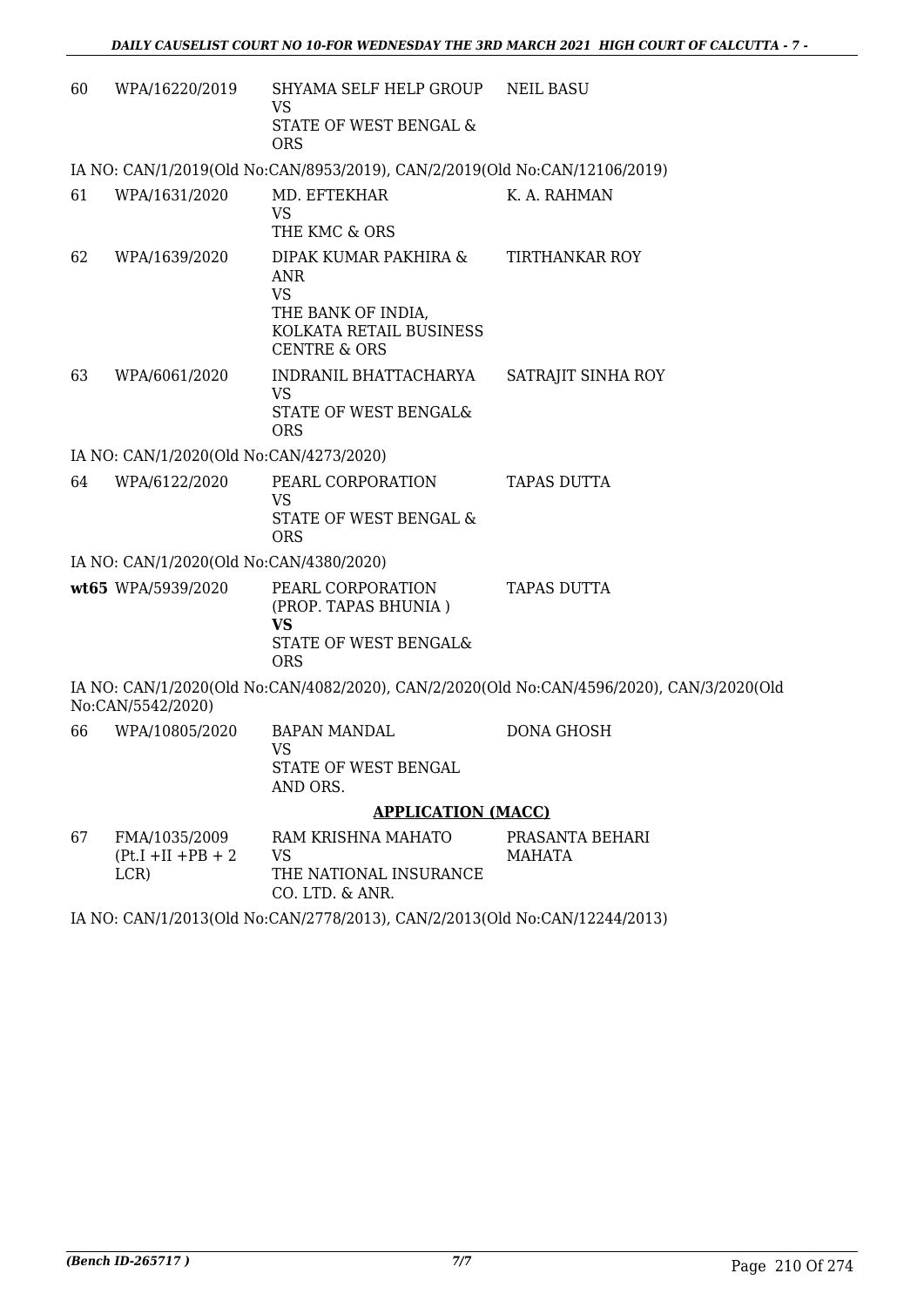

## **Appellate Side**

**DAILY CAUSELIST For Wednesday The 3rd March 2021**

### **COURT NO. 23 SINGLE BENCH (SB - X) AT 10:45 AM HON'BLE JUSTICE ARINDAM MUKHERJEE (VIA VIDEO CONFERENCE)**

**ON AND FROM MONDAY, 1ST MARCH, 2021 - MATTERS (MOTION & HEARING) UNDER ARTICLE 226 OF THE CONSTITUTION RELATING TO MADHYAMIK SIKSHYA KENDRA UNDER GROUP - II, INCLUDING APPLICATIONS CONNECTED THERETO;**

**MATTERS (MOTION & HEARING) UNDER ARTICLE 226 OF THE CONSTITUTION OF INDIA RELATING TO CO-OPERATIVE SOCIETIES UNDER GROUP - V (EXCLUDING SERVICE MATTERS) AND APPLICATIONS CONNECTED THERETO;**

**AND**

#### **ON AND FROM MONDAY, 1ST MARCH, 2021 - IN ADDITION TO HIS OWN LIST, SHALL TAKE ITEM NOS.181 TO 235 FROM THE LIST DATED 1ST MARCH, 2021 OF HON'BLE JUSTICE SABYASACHI BHATTACHARYYA.**

**AND**

**ON AND FROM MONDAY, 1ST MARCH, 2021 - WILL SIT SINGLY AND TAKE ITEM NOS.236 TO 279 FROM THE LIST DATED 1ST MARCH, 2021 OF HON'BLE JUSTICE SABYASACHI BHATTACHARYYA (EXCEPT THE MATTERS WHICH ARE ALREADY DISPOSED OF OR ORDERED OTHERWISE).**

**IF NO ONE APPEARS FOR THE PETITIONERS, THE MATTERS SHALL BE DISMISSED.**

**ORIGINAL SIDE MATTERS WILL BE TAKEN UP FROM 2 P.M. AFTER COMPLETION OF ORIGINAL SIDE MATTERS APPELLATE SIDE MATTERS WILL BE TAKEN UP, IF TIME PERMITS.**

**NOTE : MATTERS WILL BE TAKEN UP THROUGH PHYSICAL HEARING ONLY WHEN BOTH THE PARTIES ARE AGREED.** 

#### **SPECIALLY FIXED MATTERS**

1 WPA/8085/2015 KISHALAY CHAKRABORTY  $V<sub>C</sub>$ UCO BANK & ORS AYAN KR BORAL

#### **MOTION 1**

( GROUP - V (CO -OPERATIVE) )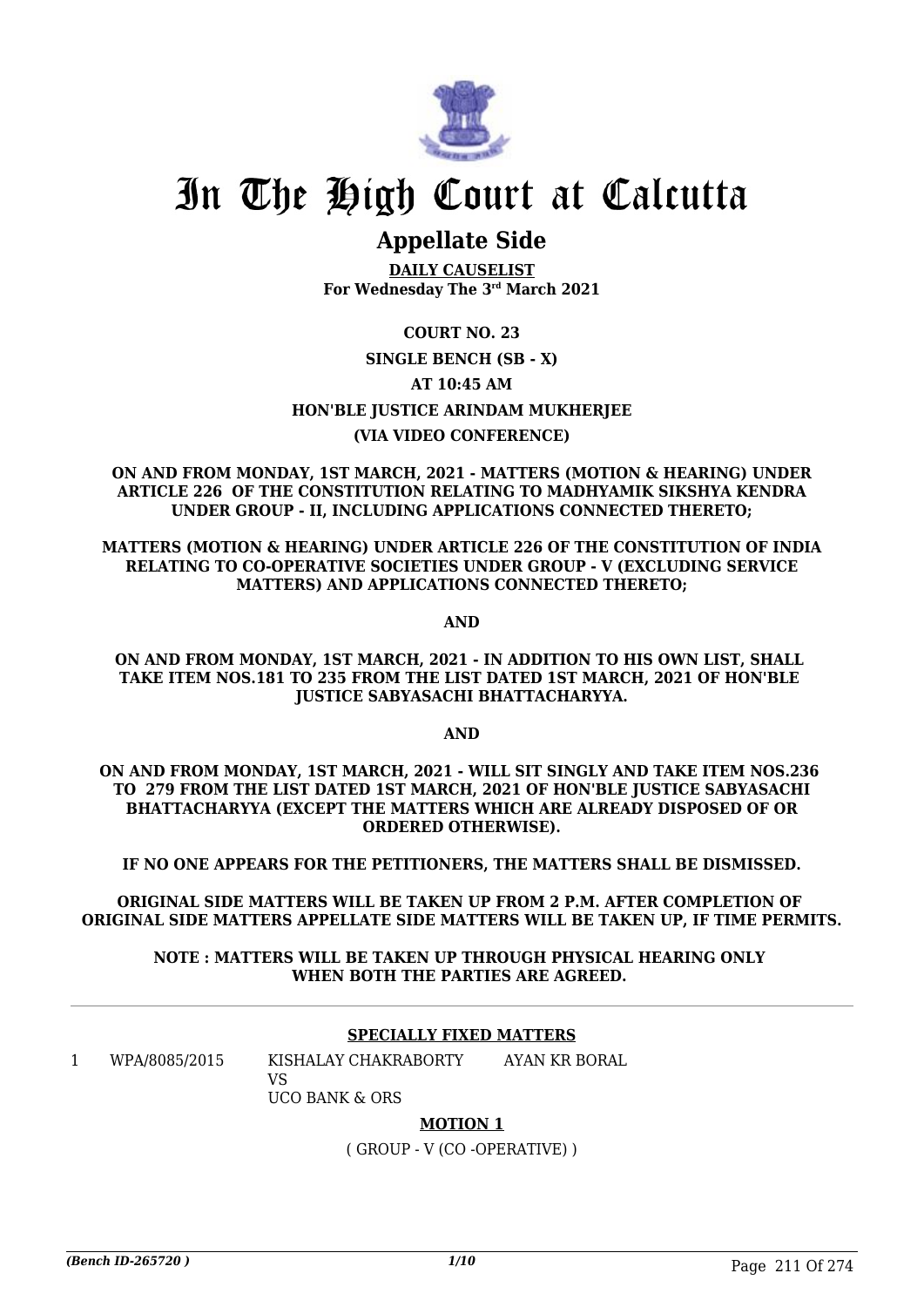| 2  | WPA/516/2020                            | <b>AZIZUL SEIKH</b><br>VS<br>STATE OF WEST BENGAL &<br><b>ORS</b>                                                     | <b>ALOKESH DALAI</b>          |
|----|-----------------------------------------|-----------------------------------------------------------------------------------------------------------------------|-------------------------------|
| 3  | WPA/1814/2020<br>(Appln. not here)      | RADHA RANI SAHA & ANR<br><b>VS</b><br>THE RAMPURHAT CO-OP<br><b>AGRICULTURE &amp; RURAL</b><br>DEV. BANK & ANR        | <b>GEETIKA AGARWAL</b>        |
|    | IA NO: CAN/1/2020(Old No:CAN/2745/2020) |                                                                                                                       |                               |
| 4  | WPA/1859/2020                           | <b>GOUTAM SARKAR</b><br><b>VS</b><br>STATE OF WEST BENGAL &<br><b>ORS</b>                                             | PINAKI DHOLE                  |
| 5  | WPA/5309/2020                           | <b>BISWAJIT GHOSH</b><br><b>VS</b><br>STATE OF WEST BENGAL &<br><b>ORS</b>                                            | JANARDHAN MONDAL              |
| 6  | WPA/4480/2021                           | PRASANTA DAS<br><b>VS</b><br>STATE OF WEST BENGAL<br>AND ORS.                                                         | PULAKESH BAJPAYEE             |
|    |                                         | <b>MOTION</b>                                                                                                         |                               |
| 7  | WPA/25814/2014<br>(08.03.2021)          | KUMAR SOUMENDRA<br><b>NARAYAN</b><br><b>VS</b><br>STATE OF WEST BENGAL &<br><b>ORS</b>                                | J HOSSAIN                     |
|    | IA NO: CAN/4/2021                       |                                                                                                                       |                               |
| 8  | WPA/24176/2016<br>(17.03.2021)          | ANAMITRA BHATTACHARYA<br><b>VS</b><br><b>STATE OF WEST BENGAL &amp;</b><br><b>ORS</b>                                 | <b>AVEEK BOSE</b>             |
| 9  | WPA/25913/2018<br>(08.03.2021)          | <b>BIBHUTI BHUSHAN</b><br><b>MONDAL &amp; ORS</b><br><b>VS</b><br>THE NATIONAL WETLANDS<br><b>COMMITTEE &amp; ORS</b> | MOUSUMI BHOWAL                |
|    | IA NO: CAN/1/2020                       |                                                                                                                       |                               |
| 10 | WPA/12995/2019<br>$(22.03.2021)$ (S)    | PALLAB KUMAR BASU &<br><b>ORS</b><br><b>VS</b><br>STATE OF WEST BENGAL &<br><b>ORS</b>                                | VASWATI<br><b>CHAKRABORTY</b> |
| 11 | WPA/16861/2019                          | MAFAJUL HUSSAIN & ORS<br><b>VS</b><br>STATE OF WEST BENGAL &<br><b>ORS</b>                                            | MD HABIBUR<br><b>RAHAMAN</b>  |
| 12 | WPA/21383/2019<br>(08.03.2021)          | PROBAL MUKHERJEE<br>VS<br>STATE OF WEST BENGAL &<br><b>ORS</b>                                                        | DEBABRATA ROY                 |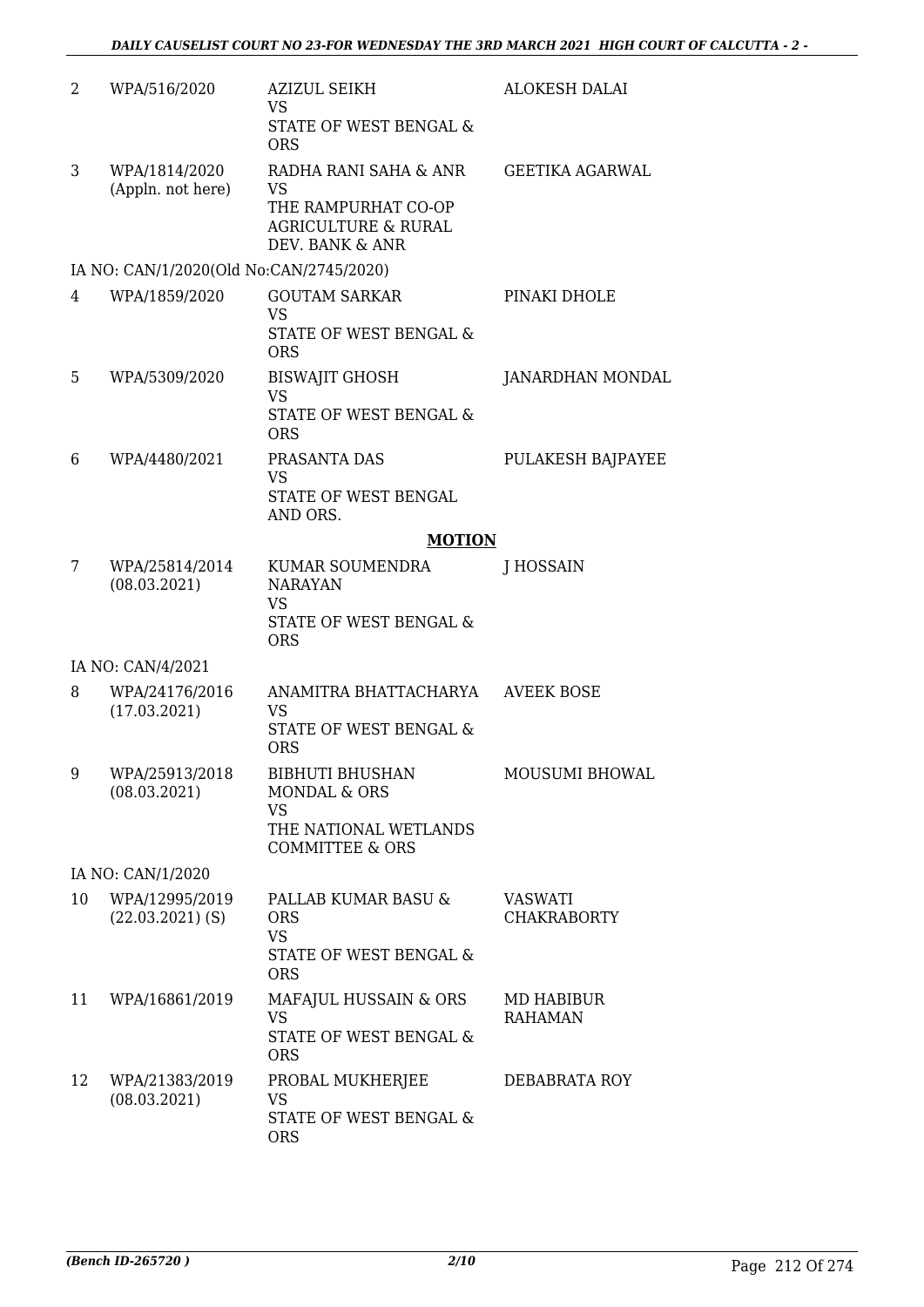| 13 | WPA/22818/2019<br>(08.03.2021)<br>(Appln.not here) | <b>GARGEE SINGHA ROY</b><br><b>VS</b><br>STATE OF WEST BENGAL&<br><b>ORS</b>                                                   | <b>SANKHA SUBHRA</b><br>RAY             |
|----|----------------------------------------------------|--------------------------------------------------------------------------------------------------------------------------------|-----------------------------------------|
|    | IA NO: CAN/1/2021                                  |                                                                                                                                |                                         |
| 14 | WPA/1130/2020                                      | <b>BANI DUTTA</b><br><b>VS</b><br>STATE OF WEST BENGAL &<br><b>ORS</b>                                                         | PRASANTA KR<br><b>BANERJEE</b>          |
| 15 | WPA/1998/2020                                      | MAA NANDI KESHRI RICE<br>MILL & ANR<br><b>VS</b><br>UNION OF INDIA & ORS                                                       | <b>SOUMYA MAZUMDER</b>                  |
| 16 | WPA/2110/2020<br>$(17.03.2021)$ (S)                | SMT MIRA RANI MONDAL<br>VS<br>STATE OF WEST BENGAL &<br><b>ORS</b>                                                             | SK MD ASHIK IQBAL                       |
| 17 | WPA/2164/2020<br>(08.03.2021)                      | <b>SMT MANJU DAS</b><br><b>VS</b><br>STATE OF WEST BENGAL &<br><b>ORS</b>                                                      | <b>MAHESWARI</b><br><b>SHARMA</b>       |
| 18 | WPA/2365/2020                                      | SHRIHARI MAITI<br><b>VS</b><br>STATE OF WEST BENGAL &<br><b>ORS</b>                                                            | ND ASHRAFUL HUQ                         |
| 19 | WPA/3518/2020<br>(09.03.2021)                      | <b>IDFC FIRST BANK LIMITED</b><br>& ANR<br><b>VS</b><br>STATE OF WEST BENGAL &<br><b>ORS</b>                                   | <b>AMAR SINGH</b>                       |
| 20 | WPA/3574/2020<br>(09.03.2021)                      | RELIABLE FACILITIES<br><b>SERVICES PVT.LTD</b><br><b>VS</b><br>CHITTARANJAN NATIONAL<br>CANCER INSTITUTE & ORS                 | PRASUN GHOSH                            |
| 21 | WPA/4233/2020<br>(05.03.2021)                      | <b>BISWAJIT BARAM</b><br><b>VS</b><br>STATE OF WEST BENGAL &<br><b>ORS</b>                                                     | <b>SUBHOJIT MALLICK</b>                 |
| 22 | WPA/4632/2020                                      | DARBARI MONDAL<br><b>VS</b><br>STATE OF WEST BENGAL &<br><b>ORS</b>                                                            | <b>ANBU BINDU</b><br><b>CHAKRABORTY</b> |
| 23 | WPA/5246/2020<br>$(17.03.2021)$ (S)                | <b>NETULA DAS &amp; ORS</b><br><b>VS</b><br>STATE OF WEST BENGAL &<br><b>ORS</b>                                               | <b>AVIROOP</b><br><b>BHATTACHARYA</b>   |
| 24 | WPA/5623/2020<br>$(09.03.2021)$ (S)                | SHEIKH NASIM ALI<br>PROPRIETOR OF REGAIN<br><b>CONSTRUCTION &amp; ORS</b><br><b>VS</b><br>STATE OF WEST BENGAL &<br><b>ORS</b> | VICTOR CHATTERJEE                       |

IA NO: CAN/1/2020(Old No:CAN/3414/2020)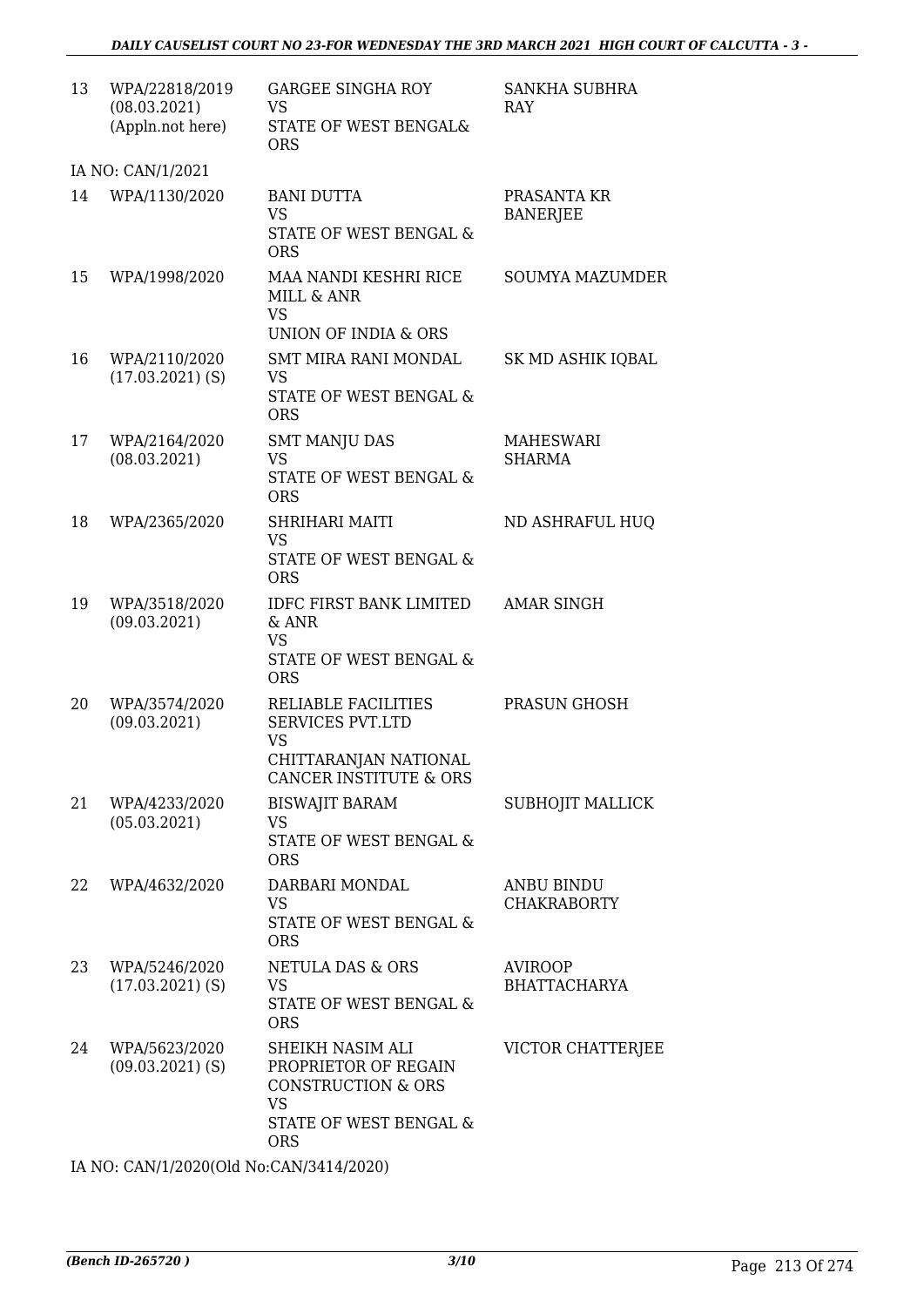| 25 | WPA/6958/2020<br>$(16.03.2021)$ (S) | <b>SUJIT DAS</b><br><b>VS</b><br><b>INDIAN BANK AND</b><br><b>ANOTHER</b>                                                         | NITAI CHANDRA<br><b>SAHA</b>          |
|----|-------------------------------------|-----------------------------------------------------------------------------------------------------------------------------------|---------------------------------------|
|    | IA NO: CAN/1/2020                   |                                                                                                                                   |                                       |
| 26 | WPA/7352/2020<br>(10.03.2021)       | JITENDRA NARAYAN RAY<br>SISHU SEVA BHAWAN REP.<br>BY HON. SECRETARY DR<br>NIHAR RANJAN GHOSH<br><b>VS</b><br>State of West Bengal | PRITHWISH GURIA                       |
|    | IA NO: CAN/1/2020                   |                                                                                                                                   |                                       |
| 27 | WPA/7359/2020<br>(04.03.2021)       | <b>SHOVARANI GHOSH</b><br>VS<br>THE STATE OF WEST<br><b>BENGAL</b>                                                                | <b>AMRITA DE</b>                      |
|    | IA NO: CAN/1/2020                   |                                                                                                                                   |                                       |
| 28 | WPA/7729/2020<br>(08.03.2021)       | <b>BHARATI PRADHAN</b><br><b>VS</b><br>State of West Bengal                                                                       | <b>GOUTAM MISHRA</b>                  |
| 29 | WPA/7918/2020                       | <b>GOUTAM SHAW</b><br><b>VS</b><br>STATE OF WEST BENGAL<br>AND ORS.                                                               | TIRTHANKAR<br><b>MUKHERJEE</b>        |
| 30 | WPA/8022/2020                       | M/S K.M. ENTERPRISE AND<br><b>ORS</b><br><b>VS</b><br>STATE OF WEST BENGAL<br>AND ORS.                                            | <b>SUDESHNA BASU</b><br><b>THAKUR</b> |
| 31 | WPA/8036/2020                       | MD. SALAUDDIN<br><b>VS</b><br>State of West Bengal                                                                                | <b>MANIKA SARKAR</b>                  |
| 32 | WPA/8065/2020                       | <b>AJJATUN BIBI PURKAIT</b><br>VS —<br>STATE OF WEST BENGAL<br>AND ORS.                                                           | PANKAJ HALDER                         |
| 33 | WPA/8337/2020                       | SK BADSHA ALI<br><b>VS</b><br>STATE OF WEST BENGAL<br>AND ORS.                                                                    | <b>MITUL</b><br><b>CHAKRABORTY</b>    |
| 34 | WPA/8383/2020                       | MADAN MOHAN BERA<br><b>VS</b><br>STATE OF WEST BENGAL<br>AND ORS.                                                                 | PINKI SAHA                            |
| 35 | WPA/8458/2020                       | <b>DINESH BERA</b><br><b>VS</b><br>STATE OF WEST BENGAL<br>AND ORS.                                                               | SUJIT KUMAR RATH                      |
| 36 | WPA/8577/2020                       | DIWALI MODAK<br><b>VS</b><br>STATE OF WEST BENGAL<br>AND ORS.                                                                     | PRIYANJIT KUNDU                       |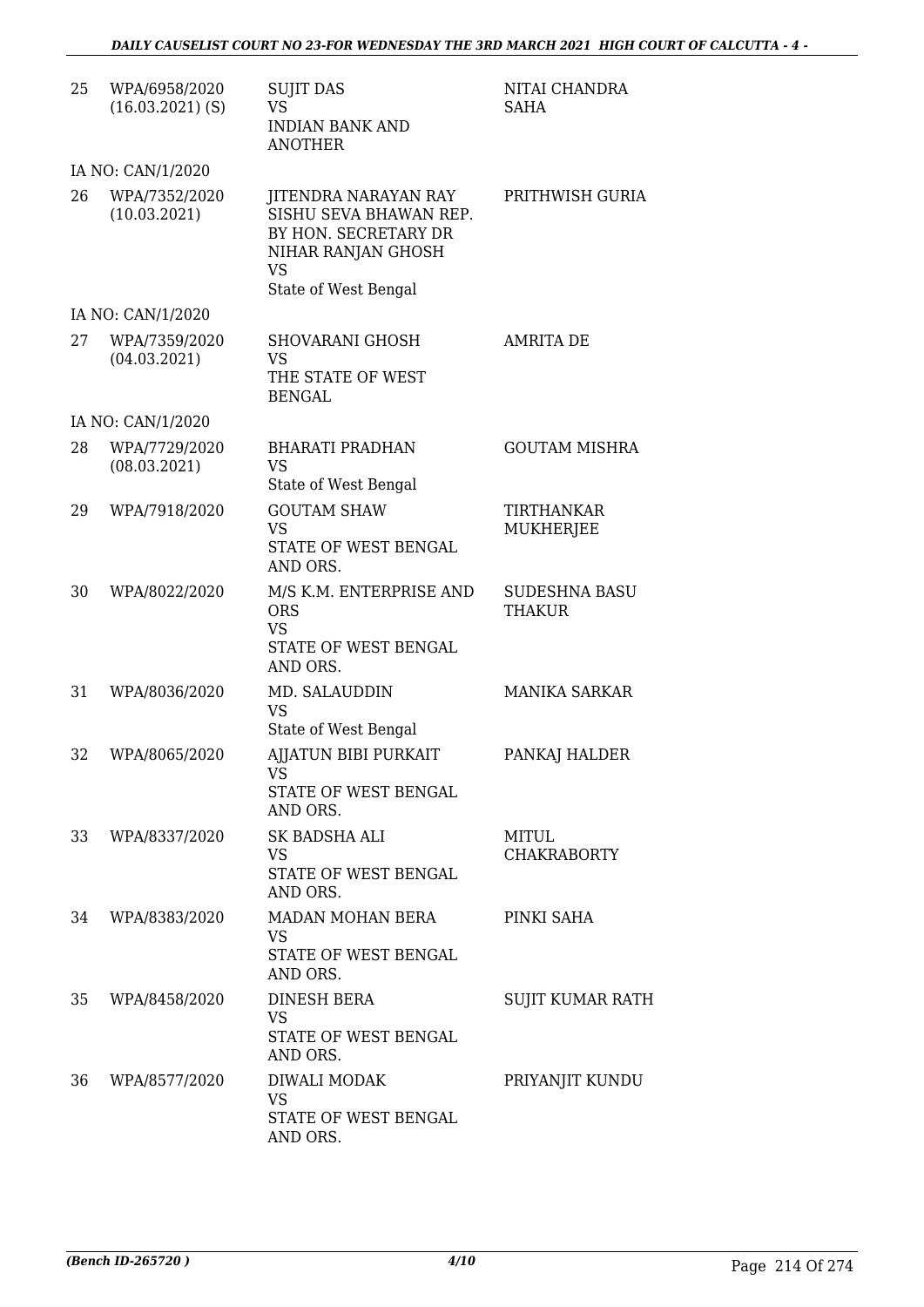| 37 | WPA/8619/2020 | DEUSEN MONDAL<br><b>VS</b><br>THE STATE OF WEST<br><b>BENGAL AND ORS</b>                                                              | <b>MRINAL KANTI</b><br><b>SARTDAR</b> |
|----|---------------|---------------------------------------------------------------------------------------------------------------------------------------|---------------------------------------|
| 38 | WPA/8654/2020 | <b>ARYAN</b><br>SURELIA@BONI@ARIHANT<br><b>SURELIA</b><br><b>VS</b>                                                                   | <b>SARBAN</b><br><b>BHATTACHARJEE</b> |
| 39 | WPA/8690/2020 | State of West Bengal<br>PRADIP KR BISWAS<br><b>VS</b><br>STATE OF WEST BENGAL                                                         | <b>ASHOK HALDER</b>                   |
| 40 | WPA/8709/2020 | AND ORS.<br><b>BOGIYA BIBI</b><br><b>VS</b><br>STATE OF WEST BENGAL<br>AND ORS.                                                       | <b>OMAR FARUK GAZI</b>                |
| 41 | WPA/8741/2020 | APARNA DAS ALIAS MAITY<br><b>VS</b><br>Union of India                                                                                 | <b>APURBA GHOSH</b>                   |
| 42 | WPA/8758/2020 | NIRAPAD COOPERATIVE<br><b>HOUSING SOCIETY LIMITED</b><br><b>AND ANR</b><br><b>VS</b><br>THE STATE OF WEST<br><b>BENGAL AND ORS</b>    | RUCHIKA MALL                          |
| 43 | WPA/8794/2020 | MASJIDE TOUHID SAMLA<br><b>VS</b><br>STATE OF WEST BENGAL<br>AND ORS.                                                                 | <b>GAZI FARUQUE</b><br><b>HOSSAIN</b> |
| 44 | WPA/8848/2020 | NIRANJAN LALL SARAFF<br><b>AND OTHERS</b><br><b>VS</b><br>UNION OF IONDIA AND<br><b>OTHERS</b>                                        | A K UPADHYAY                          |
| 45 | WPA/8865/2020 | GOBINDO DAS @GOBINDA<br><b>CHANDRA DAS</b><br><b>VS</b><br>STATE OF WEST BENGAL<br>AND ORS.                                           | SK. NIZAMUDDIN                        |
| 46 | WPA/8893/2020 | nishakar mondal and anr<br><b>VS</b><br>STATE OF WEST BENGAL<br>AND ORS.                                                              | Apan Saha                             |
| 47 | WPA/9172/2020 | VINIT KUMAR AND OTHERS<br><b>VS</b><br>STATE OF PUNJAB AND ORS                                                                        | <b>SOUMEN GHOSH</b>                   |
| 48 | WPA/9175/2020 | M/S. RAJASTHAN GUEST<br><b>HOUSE AND ORS</b><br><b>VS</b><br><b>EMPLOYEES STATE</b><br><b>INSURANCE CORPORATION</b><br><b>AND ORS</b> | <b>ASHIK HOSSAIN</b>                  |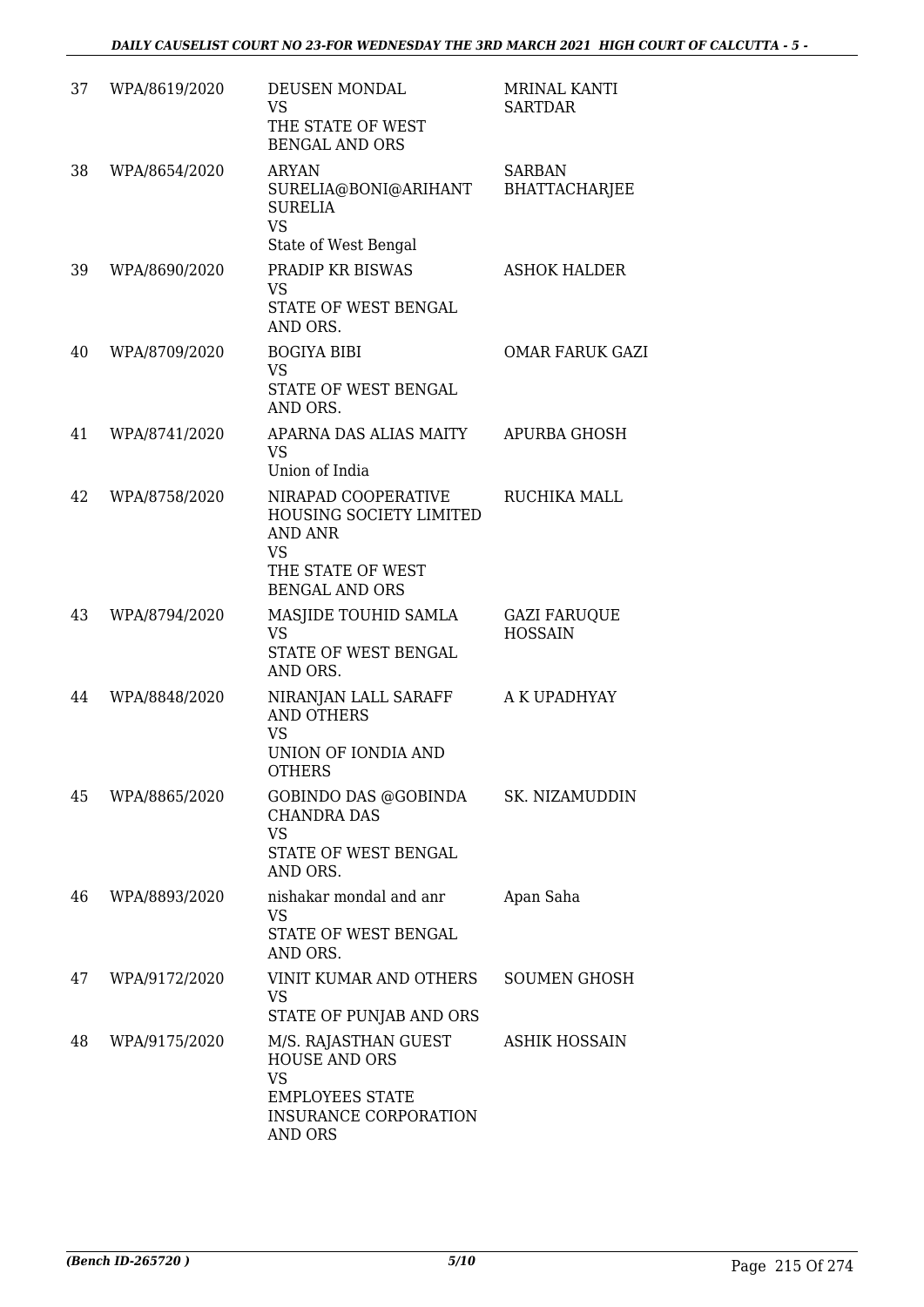| 49 | WPA/9210/2020  | HCC - L AND T PURULIA JV<br><b>VS</b><br><b>RECOVERY OFFICER</b><br>DURGAPUR REGIONAL SUB<br><b>OFFICE</b> | ASISH CHOUDHURY                       |
|----|----------------|------------------------------------------------------------------------------------------------------------|---------------------------------------|
| 50 | WPA/9255/2020  | HIRE PURCHASE AND<br><b>LEASE ASSOCIATION</b><br><b>VS</b><br>RESERVE BANK OF INDIA                        | <b>SHOUNAK MITRA</b>                  |
| 51 | WPA/9261/2020  | AJMERA STEELS PVT. LTD.<br><b>VS</b><br>STEEL AUTHORITY OF<br><b>INDIA LIMITED</b>                         | TAPAN KUMAR MITRA                     |
| 52 | WPA/9386/2020  | MD SK SAIFUZZAMAN<br>VS<br>STATE OF WEST BENGAL<br>AND ORS.                                                | PRABIR CHATRERJEE                     |
| 53 | WPA/9426/2020  | M/S SHUBHVAIBHAV<br>NIRMAN PRIVATELIMITED<br><b>VS</b><br>STATE OF WEST BENGAL<br>AND ORS.                 | PARTHA<br><b>CHAKRABORTY</b>          |
| 54 | WPA/9461/2020  | KRISHNA DAS PODDAR<br><b>VS</b><br>STATE OF WEST BENGAL<br>AND ORS.                                        | MAHENDRA PROSAD<br><b>GUPTA</b>       |
| 55 | WPA/9494/2020  | <b>KRISHNA DAS</b><br><b>VS</b><br>State of West Bengal                                                    | <b>SANDIP KUMAR</b><br><b>MONDAL</b>  |
| 56 | WPA/9633/2020  | <b>NIRMALA MAITI</b><br>VS<br>STATE OF WEST BENGAL<br>AND ORS.                                             | <b>SUBHODIP</b><br><b>CHAKRABORTY</b> |
| 57 | WPA/9721/2020  | UTTAM KUMAR MAITY<br>VS<br>STATE OF WEST BENGAL<br>AND ORS.                                                | <b>SALIL KUMAR MAITI</b>              |
| 58 | WPA/9798/2020  | SURESH CHANDRA SHAW<br><b>VS</b><br>LIFE INSURANCE<br><b>CORPORATION OF INDIA</b><br><b>AND ORS</b>        | <b>KRISHNA DAS</b><br><b>PODDER</b>   |
| 59 | WPA/9842/2020  | <b>BUDDHADEV BISWAS</b><br>VS<br>RESERVE BANK OF INDIA<br><b>AND OTHER</b>                                 | <b>PARTHA</b><br><b>CHAKRABORTY</b>   |
| 60 | WPA/9877/2020  | <b>MD YUSUF</b><br><b>VS</b><br>STATE OF WEST BENGAL<br>AND ORS.                                           | MAHESWARI<br>SHARMA                   |
| 61 | WPA/10056/2020 | <b>GIRISH SHARMA</b><br><b>VS</b><br>UNION OF INDIA AND ORS.                                               | <b>AVIJIT GHOSHAL</b>                 |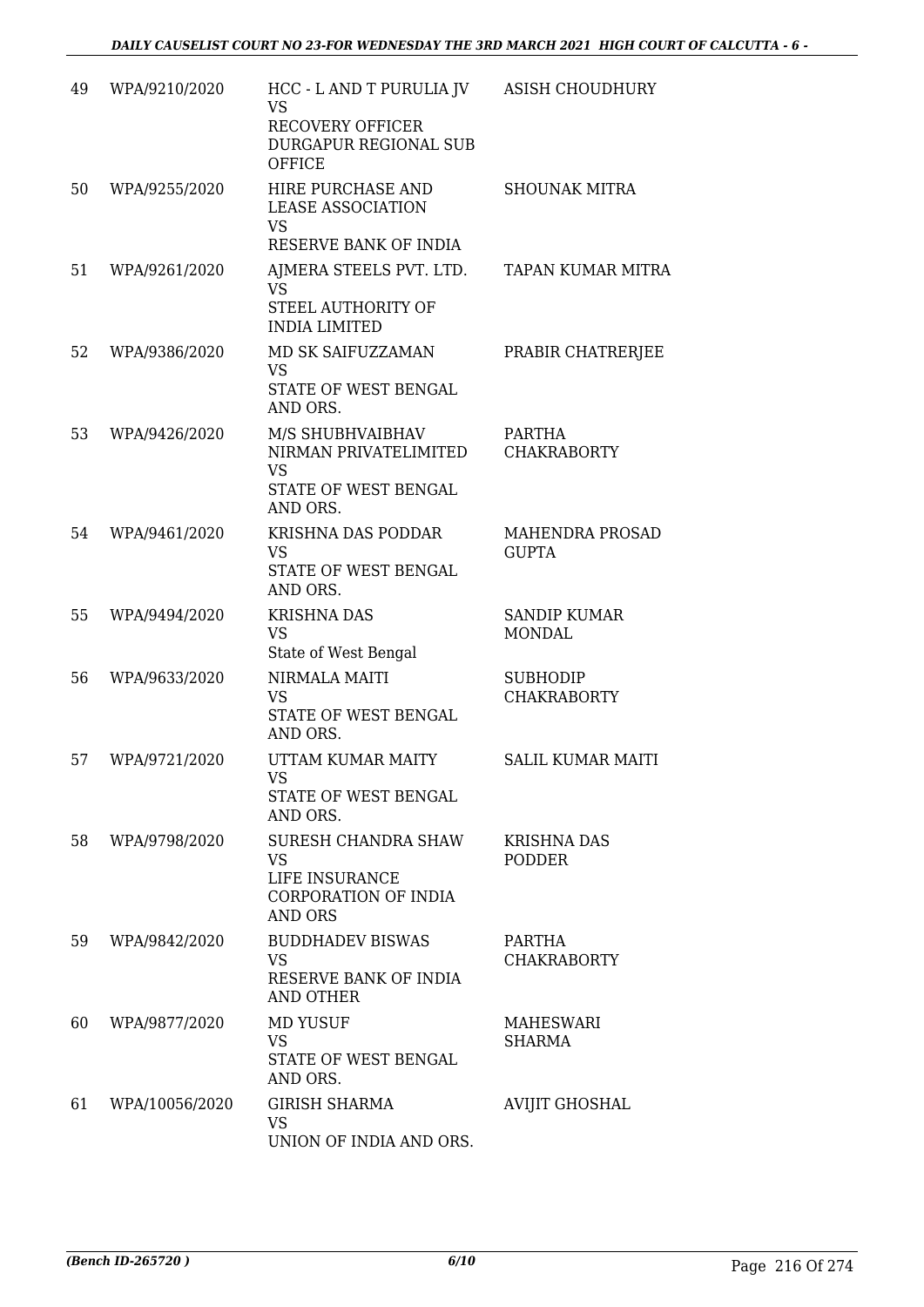| 62 | WPA/10434/2020 | RISHI CHOWDHURY<br><b>VS</b><br>UNION OF INDIA AND ORS.                                                                                                   | <b>AYUSH JAIN</b>       |
|----|----------------|-----------------------------------------------------------------------------------------------------------------------------------------------------------|-------------------------|
| 63 | WPA/10460/2020 | <b>GOURBANGA WEIGHTS AND</b><br><b>MEASURES RAPAIRERS</b><br>AND DEALERS WELFARE<br>ASSSOCIATION AND ANR<br><b>VS</b><br>STATE OF WEST BENGAL<br>AND ORS. | DIPAYAN KUNDU           |
| 64 | WPA/10790/2020 | <b>JAHAR SHA</b><br><b>VS</b><br>State of West Bengal AND<br><b>ANR</b>                                                                                   | <b>SOUMYA NAG</b>       |
| 65 | WPA/10973/2020 | SUJOY KUMAR GHOSH AND<br><b>ORS</b><br><b>VS</b><br>STATE OF WEST BENGAL<br>AND ORS.                                                                      | <b>TANUKA BASU</b>      |
| 66 | WPA/11340/2020 | KAILASH PASWAN AND<br><b>ANOTHER</b><br><b>VS</b><br>STATE OF WEST BENGAL<br>AND ORS.                                                                     | RAJEEV LOCHAN           |
| 67 | WPA/11427/2020 | SIDDHARTHA SANKAR PAL<br>AND ORS<br><b>VS</b><br>THE STATE OF WEST<br><b>BENGAL AND ORS</b>                                                               | <b>MAINAK GANGULY</b>   |
| 68 | WPA/11579/2020 | SIDDHARTHA BANERJEE<br><b>VS</b><br>UNION OF INDIA AND ORS.                                                                                               | <b>VISWAN DHAR</b>      |
| 69 | WPA/11641/2020 | <b>SUPRATIM ROY</b><br>VS<br>STATE OF WEST BENGAL<br>AND ORS.                                                                                             | NILENDRA NARAYAN<br>ROY |
| 70 | WPA/11747/2020 | MD. KABIRUDDIN<br><b>AHAMMED</b><br><b>VS</b><br>STATE OF WEST BENGAL<br>AND ORS.                                                                         | SUBRATA SAHA            |
| 71 | WPA/11921/2020 | KUSHODHOJO METE @<br><b>KUSHAY METE</b><br><b>VS</b><br>STATE OF WEST BENGAL<br>AND ORS.                                                                  | KUNTAL BANERJEE         |
| 72 | WPA/80/2021    | M/S. RADHASHREE<br>FINANCE LTD<br><b>VS</b><br>UNION OF INDIA AND ORS.                                                                                    | DEVYANI SENGUPTA        |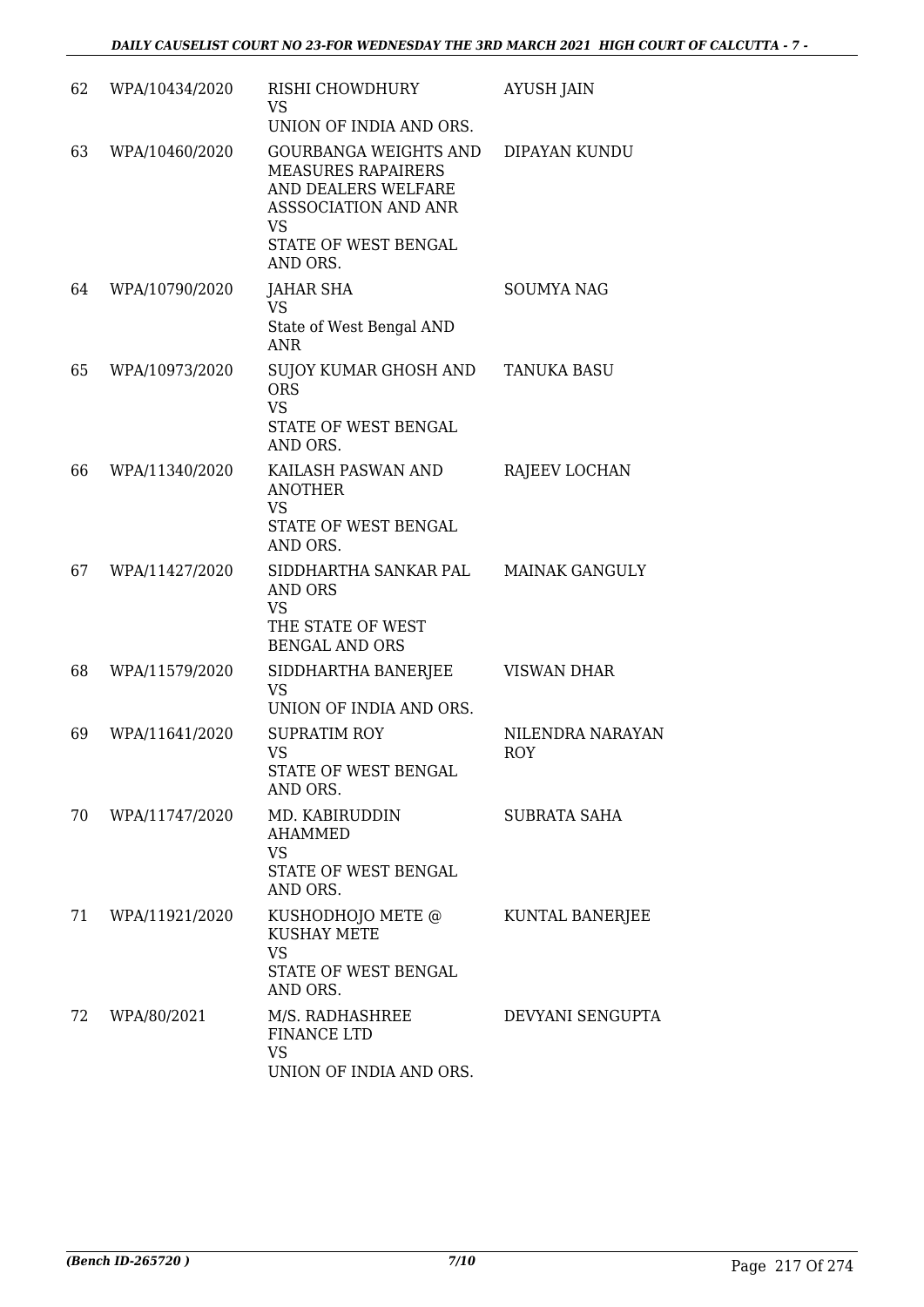| 73 | WPA/151/2021  | TAPAS KUMAR HALDER<br><b>AND OTHERS</b><br><b>VS</b><br>STATE OF WEST BENGAL<br>AND ORS.                                                                           | <b>SUDESHNA BASU</b><br>THAKUR    |
|----|---------------|--------------------------------------------------------------------------------------------------------------------------------------------------------------------|-----------------------------------|
| 74 | WPA/607/2021  | <b>BIPAD TARAN SAHA</b><br>VS<br>STATE OF WEST BENGAL<br>AND ORS.                                                                                                  | <b>ABHIJIT MANDAL</b>             |
| 75 | WPA/677/2021  | RUIA ELECTRONICS PVT<br>LTD AND ORS<br><b>VS</b><br>STATE OF WEST BENGAL<br>AND ORS.                                                                               | SOUMYAJYOTI NANDI                 |
| 76 | WPA/703/2021  | BAPI BISWAS AND ORS<br><b>VS</b><br>STATE OF WEST BENGAL<br>AND ORS.                                                                                               | <b>SANDIP SARKAR</b>              |
| 77 | WPA/790/2021  | JITENDRA NARAYAN RAY<br>SISHU SEVA BHAWAN AND<br><b>OTHERS</b><br><b>VS</b><br>DIRECTOR, DRUG CONTROL<br>HEADQUARTERS CENTRAL<br>KOLKATA ZONE AND<br><b>OTHERS</b> | KAUSTABH<br><b>BAANERJEE</b>      |
| 78 | WPA/1047/2021 | <b>TANMAY MAITY</b><br>VS<br>STATE OF WEST BENGAL<br>AND ORS.                                                                                                      | <b>PUNAM BASU</b>                 |
| 79 | WPA/2322/2021 | RABI SINGH AND ANR<br>VS<br>STATE OF WEST BENGAL<br>AND ORS.                                                                                                       | <b>JAHANGIR HOSSAIN</b>           |
| 80 | WPA/3469/2021 | PAVAN KUMAR LAKHOTIA<br>VS.<br>KOLKATA POLICE ANR ORS                                                                                                              | RAJEEV LOCHAN                     |
| 81 | WPA/4756/2021 | SANGITA HAZRA (RAKSHIT)<br>VS<br>STATE OF WEST BENGAL<br>AND ORS.                                                                                                  | KAUSTAV MISHRA                    |
| 82 | WPA/4873/2021 | SARASWATI DEVI<br>VS.<br>STATE OF WEST BENGAL<br>AND ORS.                                                                                                          | DULAL KR.<br><b>BHATTACHARYYA</b> |
| 83 | WPA/5104/2021 | SUNIL KUMAR MANDAL @<br><b>SUNIL MANDAL</b><br><b>VS</b><br>STATE OF WEST BENGAL<br>AND ORS.                                                                       | <b>BHASKAR HUTAIT</b>             |
| 84 | WPA/5344/2021 | CHAYARANI MANDAL<br><b>VS</b><br>STATE OF WEST BENGAL<br>AND ORS.                                                                                                  | MOHAMMED<br><b>IBHARIM</b>        |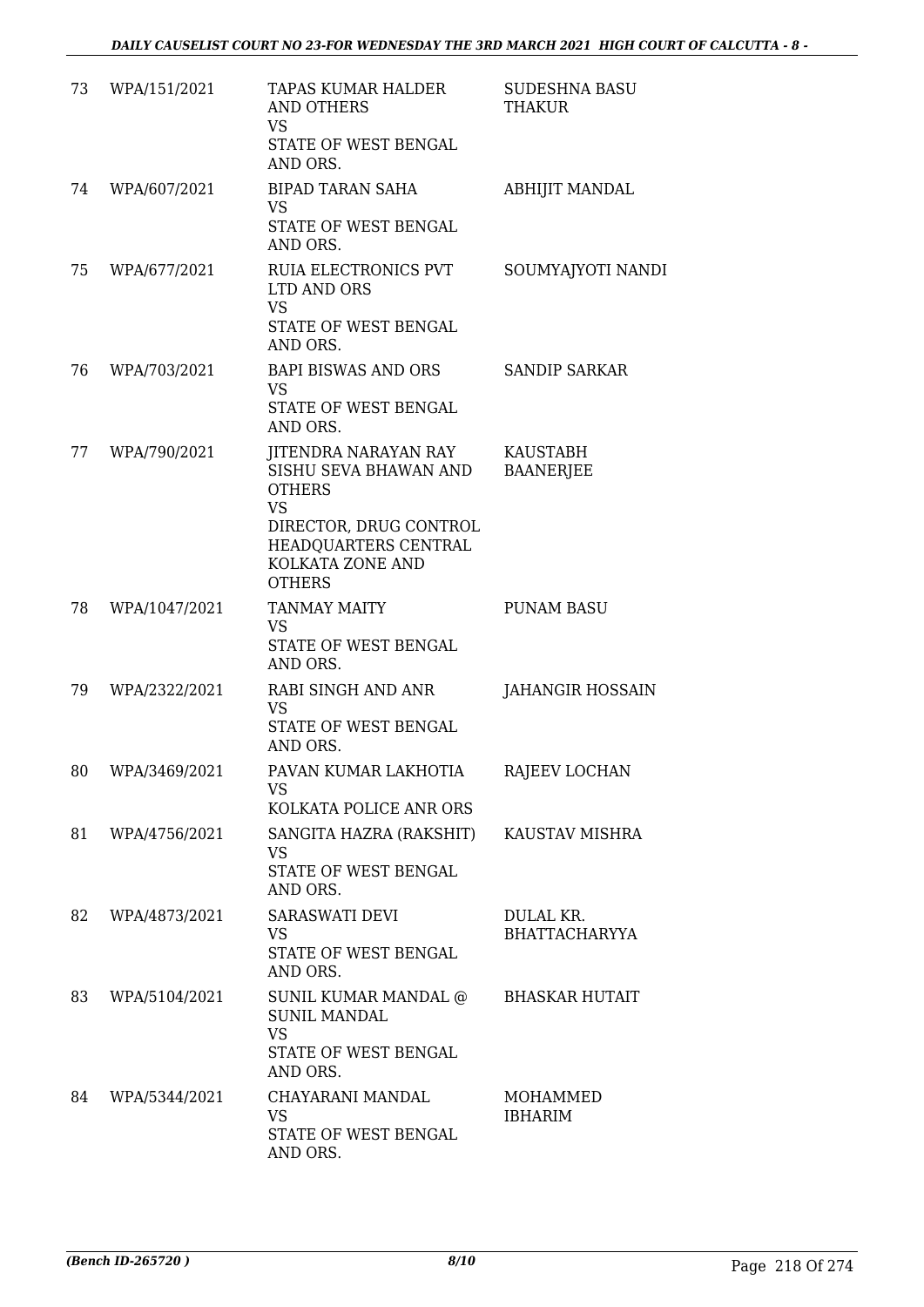| 85 | WPA/5361/2021                     | BONGAON, CENTRAL CO-<br>OPT MARKETING SOCIETY<br>LTD AND ANR<br><b>VS</b><br>STATE OF WEST BENGAL<br>AND ORS.                            | <b>SURYANEEL DAS</b>                 |
|----|-----------------------------------|------------------------------------------------------------------------------------------------------------------------------------------|--------------------------------------|
| 86 | WPA/5473/2021                     | BANARASILAL JAISWAL<br><b>VS</b><br><b>STATE OF WEST BENGAL</b><br>AND ORS.                                                              | ASHIS KUMAR DUTTA                    |
| 87 | WPA/5475/2021<br>(10.03.2021)     | PRASHANT JAISWAL<br>VS<br>STATE OF WEST BENGAL<br>AND ORS.                                                                               | <b>ANJAN</b><br><b>BHATTACHARYYA</b> |
| 88 | WPA/5484/2021                     | ADVANCED SOCIETY FOR<br><b>HEADMASTER AND</b><br>HEADMISTRESS DUKY REP<br>BY GS AND ANR<br><b>VS</b><br>STATE OF WEST BENGAL<br>AND ORS. | LAKSHMINATH<br><b>BHATTACHARYA</b>   |
| 89 | WPA/5565/2021                     | M.P CONSTRUCTION<br><b>VS</b><br>THE PASCHIMANCHAL<br>UNNAAYAN PARISHAD AND<br><b>ORS</b>                                                | KAKALI DUTTA                         |
| 90 | WPA/5586/2021                     | YEASIN ALI SK. AND ANR.<br><b>VS</b><br>STATE OF WEST BENGAL<br>AND ORS.                                                                 | <b>SUKUMAR SARKAR</b>                |
| 91 | WPA/5605/2021                     | SK. NAJIRUDDIN ALIAS SK.<br><b>HALIM</b><br><b>VS</b><br>STATE OF WEST BENGAL<br>AND ORS.                                                | <b>SAHEB BANERJEE</b>                |
| 92 | WPA/5691/2021                     | <b>RAZIA BEGUM</b><br><b>VS</b><br>STATE OF WEST BENGAL<br>AND ORS.                                                                      | ZAINAB TAHUR                         |
| 93 | WPA/5694/2021                     | <b>SEKH RABIAL</b><br><b>VS</b><br>STATE OF WEST BENGAL<br>AND ORS.                                                                      | LIPIKA NATH                          |
| 94 | WPA/5735/2021                     | KANAI BIJOLI RICE MILLS<br>PRIVATE LIMITED<br><b>VS</b><br>STATE OF WEST BENGAL<br>AND ORS.                                              | PUSHAN MAJUMDAR                      |
|    |                                   | <b>APPLICATION</b>                                                                                                                       |                                      |
| 95 | WPA/4476/2017<br>(Appln.not here) | ASHA RANI HIJLI<br><b>VS</b><br>STATE OF WEST BENGAL &<br><b>ORS</b>                                                                     | A. N. NASKAR                         |

IA NO: CAN/1/2020(Old No:CAN/1999/2020)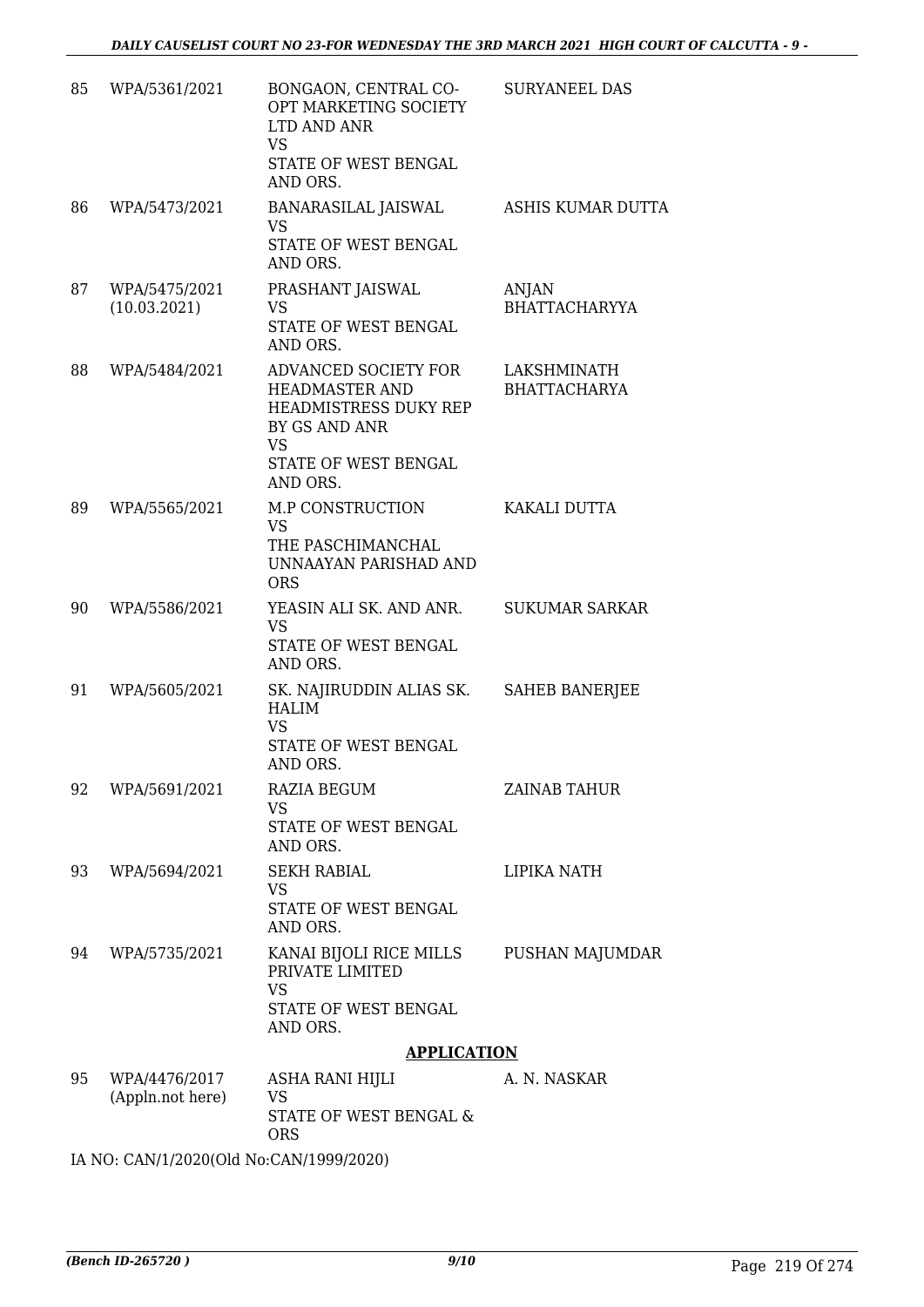ARPITA SAHA

96 WPA/22796/2019 (Substitution) MATRI SEVAK SANGHA & ANR VS STATE OF WEST BENGAL & ORS

IA NO: CAN/1/2020, CAN/2/2020

#### **FOR HEARING**

| 97 | WPA/5583/2019     | <b>RASHID ALAM ALIAS</b><br><b>GABBAR</b><br><b>VS</b><br>THE DY GENERAL &<br><b>INSPECTOR GENERAL OF</b><br>CORRECTIONAL<br><b>SERVI&amp;ANR</b> | <b>LOKESH SHARMA</b>                  |
|----|-------------------|---------------------------------------------------------------------------------------------------------------------------------------------------|---------------------------------------|
| 98 | WPA/20922/2019    | NABA KR DEY<br><b>VS</b><br>STATE OF WEST BENGAL &<br><b>ORS</b>                                                                                  | <b>BISWAPRIYA</b><br><b>SAMANTA</b>   |
| 99 | WPA/21231/2019    | ANGEL EDUCATION<br><b>SOCIETY &amp; ORS</b><br><b>VS</b><br>WEST BENGAL INDUSTRIAL<br><b>INFRASTRUCTURE</b><br>DEVELOPMENT<br><b>CORPORATIO</b>   | DEEPAK KR SINGH                       |
|    | IA NO: CAN/1/2020 |                                                                                                                                                   |                                       |
|    | 100 WPA/7625/2020 | <b>ABHINABA PAL</b><br>VS <sub>1</sub><br>THE STATE OF WEST<br><b>BENGAL</b>                                                                      | MANIDEEPA (PAUL)<br><b>ROY</b>        |
|    | IA NO: CAN/1/2020 |                                                                                                                                                   |                                       |
|    | 101 WPA/112/2021  | KANAM LATEX INDUSTRIES<br>PRIVATE LIMITED AND<br><b>ANOTHER</b><br><b>VS</b><br>STATE OF WEST BENGAL<br>AND ORS.                                  | <b>SALONI</b><br><b>BHATTACHARJEE</b> |

IA NO: CAN/1/2021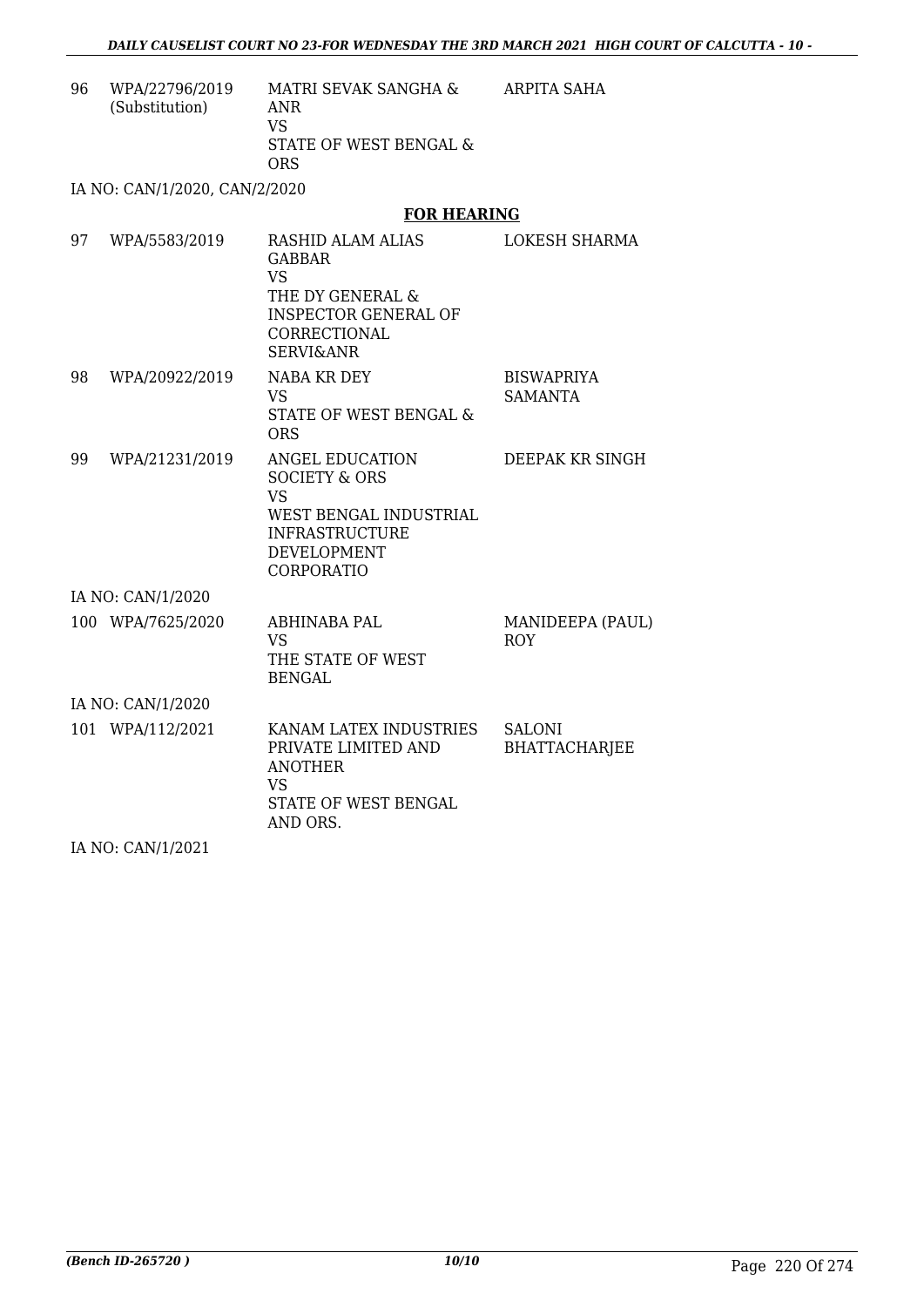

### **Appellate Side**

**DAILY CAUSELIST For Wednesday The 3rd March 2021**

**COURT NO. 18**

**SINGLE BENCH (SB - XI) AT 10:45 AM HON'BLE JUSTICE BISWAJIT BASU (VIA VIDEO CONFERENCE)**

**ON AND FROM MONDAY, 22ND FEBRUARY, 2021 ROSTER NOTIFIED ON 8TH JANUARY, 2021 IS MODIFIED TO THE FOLLOWING EXTENT:-** 

**MATTERS (MOTION & HEARING) UNDER ARTICLE 226 OF THE CONSTITUTION RELATING TO MADRASAH EDUCATION UNDER GROUP II AND APPLICATIONS CONNECTED THERETO;**

**MATTERS (MOTION & HEARING) UNDER ARTICLE 226 OF THE CONSTITUTION RELATING TO APPOINTMENT AND SERVICE CONDITION OF PARA TEACHERS UNDER GROUP II AND APPLICATIONS CONNECTED THERETO;**

**ADMISSION AND HEARING OF CIVIL REVISION APPLICATIONS AND APPLICATIONS UNDER ARTICLE 227 OF THE CONSTITUTION OF INDIA ARISING OUT OF TESTAMENTARY, EJECTMENT / EVICTION SUITS AND PUBLIC PREMISES (UNAUTHORISED OCCUPANTS) ACT, 1971 INCLUDING APPLICATIONS CONNECTED THERETO.** 

**MATTERS (MOTION & HEARING) UNDER ARTICLE 226 OF THE CONSTITUTION OF INDIA RELATING TO LAND UNDER GROUP I INCLUDING APPLICATIONS CONNECTED THERETO.** 

**NOTE: MATTERS WILL BE TAKEN UP THROUGH PHYSICAL HEARING ONLY WHEN BOTH THE PARTIES ARE AGREED.**

**SPECIAL NOTE : 1. CONTESTED APPLICATION WILL BE TAKEN UP ON EVERY WEDNESDAY AND FRIDAY.**

**2. WRIT HEARING MATTERS WILL BE TAKEN UP ON EVERY THURSDAY.** 

**3. MENTIONING WILL BE TAKEN UP ON EVERY MONDAY AND THURSDAY ONLY.** 

**4. NO PHYSICAL MENTIONING WILL BE ENTERTAINED. ONLY MENTIONING THROUGH VIRTUAL MODE WILL BE ENTERTAINED.** 

#### **SPL. NOTE: ON 03.03.2021, AFTER TIME FIXED MATTERS, 'CONTESTED APPLICATION', 'NEW MOTION'. 'MOTION' AND 'WRIT HEARING' WILL BE TAKEN UP, IF TIME PERMITS.**

|               |                                         | <b>FOR ORDERS</b>                                                                  |                       |  |
|---------------|-----------------------------------------|------------------------------------------------------------------------------------|-----------------------|--|
| 1             | WPA/2647/2020<br><b>IPERSONAL</b><br> C | MOSTAB ALI MOLLA & ORS<br>VS<br>APPEARANCE][10:45 A.M.] STATE OF WEST BENGAL & ORS | SAMIM UL BARI         |  |
|               |                                         | <b>CIVIL NEW MOTION</b>                                                            |                       |  |
| $\mathcal{D}$ | CO/328/2021<br>(NO CAVEAT)              | MADHU CHOURASIA ABD ORS<br><b>VS</b><br>RAJA SHAH AND ANR                          | <b>SUHRID SUR</b>     |  |
| 3             | CO/409/2021<br>[WITH CAVEAT]            | SIKHA CHOWDHURY AND ORS<br><b>VS</b><br>MINU PRADHAN MONDAL                        | SAPTARSHI KUMAR MAL   |  |
|               |                                         | <b>NEW MOTION (GROUP - I)</b>                                                      |                       |  |
| 4             | WPA/18156/2019                          | NILIMA HALDER & ORS<br>VS.<br>STATE OF WEST BENGAL & ORS                           | AVIROOP BHATTACHHARYA |  |
| 5             | WPA/18285/2019                          | SUDARSHAN SARDAR & ORS<br><b>VS</b><br>STATE OF WEST BENGAL & ORS                  | AVIROOP BHATTACHARYA  |  |
| 6             | WPA/22530/2019                          | MODINA BIBI MOLLA & ORS<br><b>VS</b><br>STATE OF WEST BENGAL & ORS                 | AVIROOP BHATTACHARYA  |  |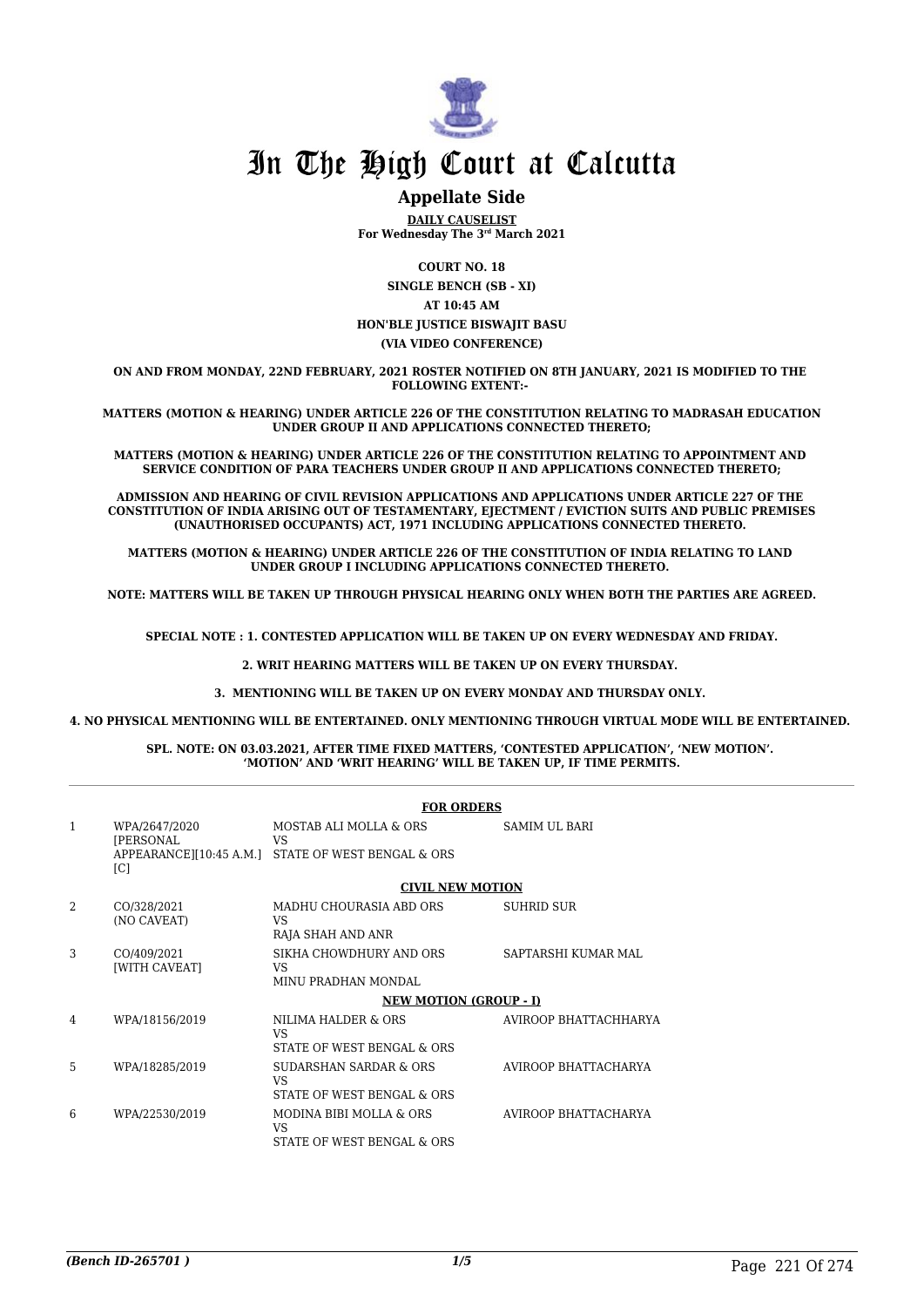#### *DAILY CAUSELIST COURT NO 18-FOR WEDNESDAY THE 3RD MARCH 2021 HIGH COURT OF CALCUTTA - 2 -*

| 7  | WPA/923/2020  | SK. NASIM ALAM<br>VS.                                         | PALLAV CHATTERJEE   |
|----|---------------|---------------------------------------------------------------|---------------------|
|    |               | STATE OF WEST BENGAL & ORS                                    |                     |
| 8  | WPA/255/2021  | MANWAR ALI MOLLA<br>VS.                                       | SOUNAK BHATTACHARYA |
|    |               | STATE OF WEST BENGAL AND ORS.                                 |                     |
| 9  | WPA/5005/2021 | DEBABRATA BHATTACHARJEE<br>VS.                                | DEBJANI GHOSH       |
|    |               | STATE OF WEST BENGAL AND ORS.                                 |                     |
| 10 | WPA/6081/2021 | SASADHAR ROY AND ANR.<br>VS.<br>STATE OF WEST BENGAL AND ORS. | SYED NURUL AREFIN   |
| 11 | WPA/6091/2021 | DULAL PAL                                                     | <b>SUDIP SARKAR</b> |
|    |               | VS.<br>STATE OF WEST BENGAL AND ORS.                          |                     |
| 12 | WPA/6103/2021 | ARKA GHOSH                                                    | ARKAPRAVA SEN       |
|    |               | VS<br>STATE OF WEST BENGAL AND ORS.                           |                     |
| 13 | WPA/6109/2021 | CHANDAN GHOSH AND ANOTHER                                     | ARKAPRAVA SEN       |
|    |               | VS.<br>STATE OF WEST BENGAL AND ORS.                          |                     |
| 14 | WPA/6114/2021 | <b>CHOBI SAHA</b>                                             | ARKAPRAVA SEN       |
|    |               | VS.                                                           |                     |
| 15 | WPA/6115/2021 | STATE OF WEST BENGAL AND ORS.<br>CHINMOY DAS                  | ARKAPRAVA SEN       |
|    |               | VS                                                            |                     |
|    |               | STATE OF WEST BENGAL AND ORS.                                 |                     |
| 16 | WPA/6119/2021 | VIJAY KUMAR ROY<br>VS.                                        | ARKA PRAVA SEN      |
|    |               | STATE OF WEST BENGAL AND ORS.                                 |                     |
| 17 | WPA/6122/2021 | RINA DEY<br>VS                                                | ARKA PRAVA SEN      |
|    |               | STATE OF WEST BENGAL AND ORS.                                 |                     |
| 18 | WPA/6126/2021 | SHYAM SUNDAR KUNDU<br><b>VS</b>                               | ARKA PRAVA SEN      |
|    |               | STATE OF WEST BENGAL AND ORS.                                 |                     |
| 19 | WPA/6128/2021 | MIRA SAHA<br>VS.                                              | ARKA PRAVA SEN      |
|    |               | STATE OF WEST BENGAL AND ORS.                                 |                     |
| 20 | WPA/6132/2021 | SHANKAR SAHA                                                  | ARKA PRAVA SEN      |
|    |               | VS.<br>STATE OF WEST BENGAL AND ORS.                          |                     |
| 21 | WPA/6135/2021 | TAPAN SAHA AND ANOTHER                                        | ARKA PRAVA SEN      |
|    |               | VS<br>STATE OF WEST BENGAL AND ORS.                           |                     |
| 22 | WPA/6138/2021 | AIOY KUMAR YADAV                                              | ARKA PRAVA SEN      |
|    |               | VS.<br>STATE OF WEST BENGAL AND ORS.                          |                     |
| 23 | WPA/6140/2021 | JAGABANDHU SAHA                                               | ARKA PRAVA SEN      |
|    |               | VS                                                            |                     |
| 24 | WPA/6142/2021 | STATE OF WEST BENGAL AND ORS.<br>NAYAN TARA SAHA              | ARKAPRAVA SEN       |
|    |               | VS                                                            |                     |
|    |               | STATE OF WEST BENGAL AND ORS.                                 |                     |
| 25 | WPA/6145/2021 | KAMAL KUMAR SAHA<br>VS                                        | ARKA PRAVA SEN      |
|    |               | STATE OF WEST BENGAL AND ORS.                                 |                     |
| 26 | WPA/6151/2021 | MAA GAYATRI FRUIT TRADERS<br>VS                               | ARKA PRAVA SEN      |
|    |               | STATE OF WEST BENGAL AND ORS.                                 |                     |
| 27 | WPA/6156/2021 | NANI GOPAL KUNDU<br>VS.                                       | ARKA PRAVA SEN      |
|    |               | STATE OF WEST BENGAL AND ORS.                                 |                     |
| 28 | WPA/6159/2021 | TAPAN DEY AND ANOTHER                                         | ARKA PRAVA SEN      |
|    |               | VS.<br>STATE OF WEST BENGAL AND ORS.                          |                     |
|    |               | <b>NEW MOTION (GROUP - II)</b>                                |                     |
| 29 | WPA/4999/2021 | ZAHEDUL ISLAM                                                 | SAMIRUL SARDAR      |
|    |               | VS<br>STATE OF WEST BENGAL AND ORS.                           |                     |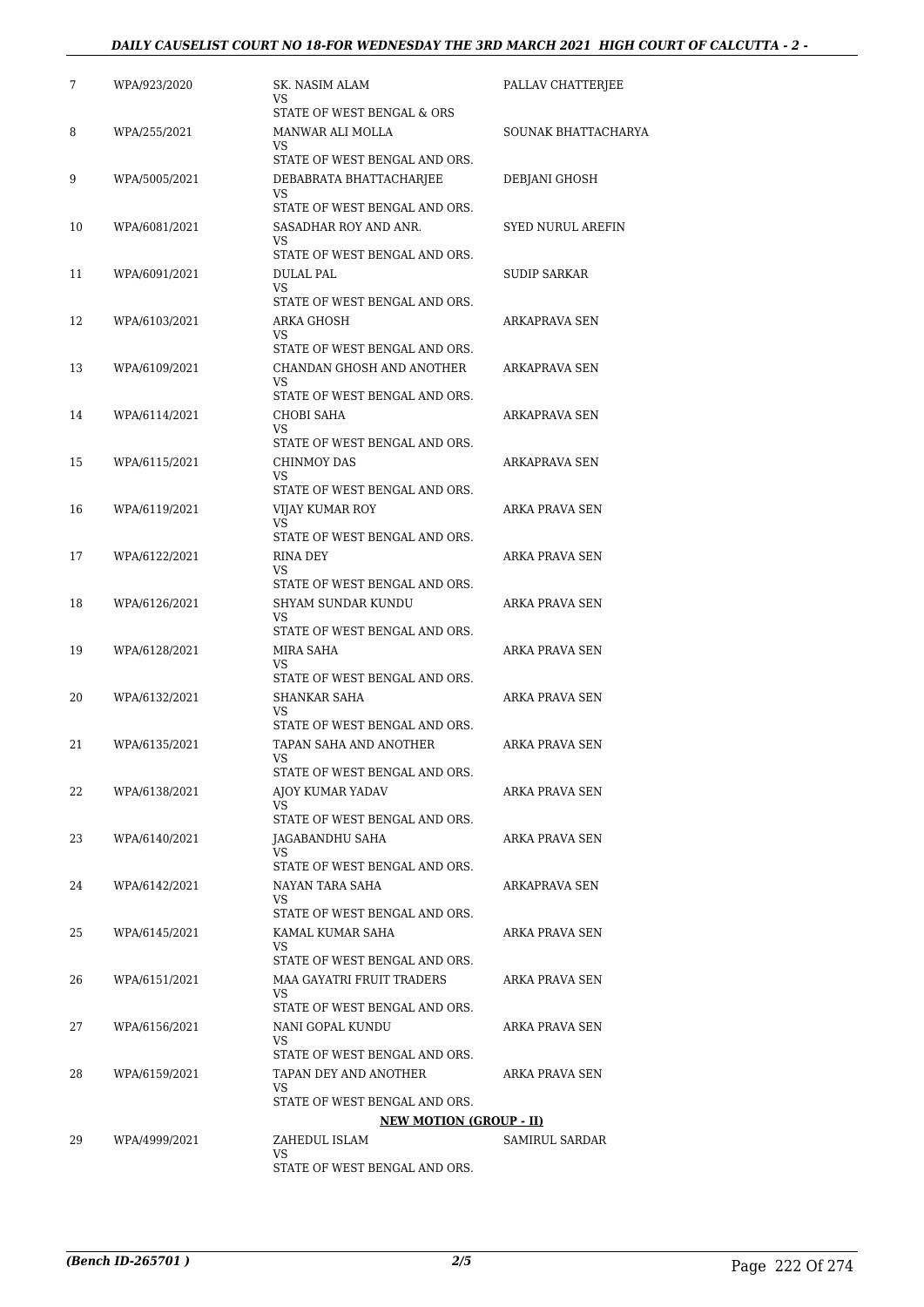| 30   | WPA/5031/2021                                                          | MD. JIAULLAH                                                    | JAKIR HOSSAIN         |
|------|------------------------------------------------------------------------|-----------------------------------------------------------------|-----------------------|
|      |                                                                        | VS<br>STATE OF WEST BENGAL AND ORS.                             |                       |
|      |                                                                        | <b>APPLICATION</b>                                              |                       |
| 31   | WPA/3989/2017                                                          | DR. SUKUMAR MK. GHOSH<br>VS                                     | SHYMAL KUMAR SIKDAR   |
|      |                                                                        | STATE OF WEST BENGAL & ORS                                      |                       |
|      | IA NO: CAN/1/2017(Old No:CAN/10308/2017)                               |                                                                 |                       |
| 32   | CO/2067/2018<br>(ADDITION OF PARTY)                                    | PRAFULLA KUMAR GHOSH<br>VS<br>SULEKHA KARATI                    | KAMAN SAHOO           |
|      | IA NO: CAN/1/2019(Old No:CAN/5937/2019), CAN/2/2021                    |                                                                 |                       |
| wt33 | CO/3004/2018                                                           | PRAFULLA KR. GHOSH<br>VS.<br><b>SULEKHA KARATI</b>              | KAMAN SAHOO           |
|      | IA NO: CAN/1/2021                                                      |                                                                 |                       |
| 34   | RVW/9/2019                                                             | KABRA MARBLE CORPORATION &<br><b>ORS</b><br>VS                  | SUBHASISH CHAKRABORTY |
|      |                                                                        | SUDIPTO MUKHERJEE & ANR                                         |                       |
| 35   | CO/2971/2019                                                           | PROFESSOR SK. SAHANUL HAQUE<br>VS                               | ABHIJIT SARKAR        |
|      |                                                                        | SK. MD. QUASIN & ORS                                            |                       |
| 36   | IA NO: CAN/1/2019(Old No:CAN/12308/2019), CAN/3/2020<br>WPA/10450/2019 | AKMOL HOSSAIN & ORS                                             | TANUJA BASAK          |
|      | (AMENDMENT)                                                            | VS.<br>STATE OF WEST BENGAL & ORS                               |                       |
|      | IA NO: CAN/1/2020(Old No:CAN/2041/2020)                                |                                                                 |                       |
| 37   | RVW/54/2020                                                            | AVIJIT DEY<br>VS<br>UTTARPARA KOTRUNG<br>MUNICIPALITY & ORS.    | TAPAS DUTTA           |
|      | IA NO: CAN/1/2020, CAN/2/2020                                          |                                                                 |                       |
|      | wt38 CO/4284/2016                                                      | <b>AVIJIT DEY</b>                                               | SUMANTA SARATHI       |
|      |                                                                        | <b>VS</b><br>UTTARPARA KOTRUNG<br><b>MUNICIPALITY &amp; ORS</b> | <b>BHOWMIK</b>        |
| 39   | CPAN/729/2020                                                          | MD JAWAID NEHAL                                                 | <b>ABHIJIT SARKAR</b> |
|      |                                                                        | VS                                                              |                       |
|      |                                                                        | LD JUDGE BISWAJYOTI CHATTERJEE                                  |                       |
| wt40 | CO/4296/2019                                                           | MD JAWAID NEHAL<br>VS                                           | <b>ABHIJIT SARKAR</b> |
|      |                                                                        | SK MD QUASIN                                                    |                       |
| 41   | CPAN/730/2020                                                          | SK BAG BVL HAQUE<br>VS.                                         | <b>ABHIJIT SARKAR</b> |
|      |                                                                        | LD JUDGE BISWAJYOTI CHATTERJEE                                  |                       |
| wt42 | CO/4297/2019                                                           | SK BAGBUL HOOUE<br><b>VS</b><br><b>SK MD QUASIN</b>             | <b>ABHIJIT SARKAR</b> |
|      |                                                                        | <u>MOTION</u>                                                   |                       |
| 43   | WPA/8524/2017<br>$B-1$                                                 | TERAI TEA COMPANY LTD. & ANR<br>VS                              | RAJENDRA NATH BARIK   |
|      |                                                                        | UNION OF INDIA & ORS                                            |                       |
| 44   | CO/1953/2019<br>$[03.03.2021]$ [2 P.M.]                                | RANI BALA MONDAL & ORS<br>VS<br>MAYA PAL & ORS                  | SUHRID SUR            |
| 45   | WPA/11110/2019                                                         | DIPAK DUTTA & ORS<br>VS.                                        | RAFIQUL ISLAM         |
|      |                                                                        | STATE OF WEST BENGAL & ORS                                      |                       |
| 46   | WPA/14816/2019                                                         | SWAPAN KUMAR PAN<br>VS<br>STATE OF WEST BENGAL & ORS            | SANKHA SUBHRA RAY     |
| 47   | WPA/17281/2019                                                         | SAHEDA BIBI<br>VS.                                              | ASRAF MONDAL          |
|      |                                                                        | STATE OF WEST BENGAL & ORS.                                     |                       |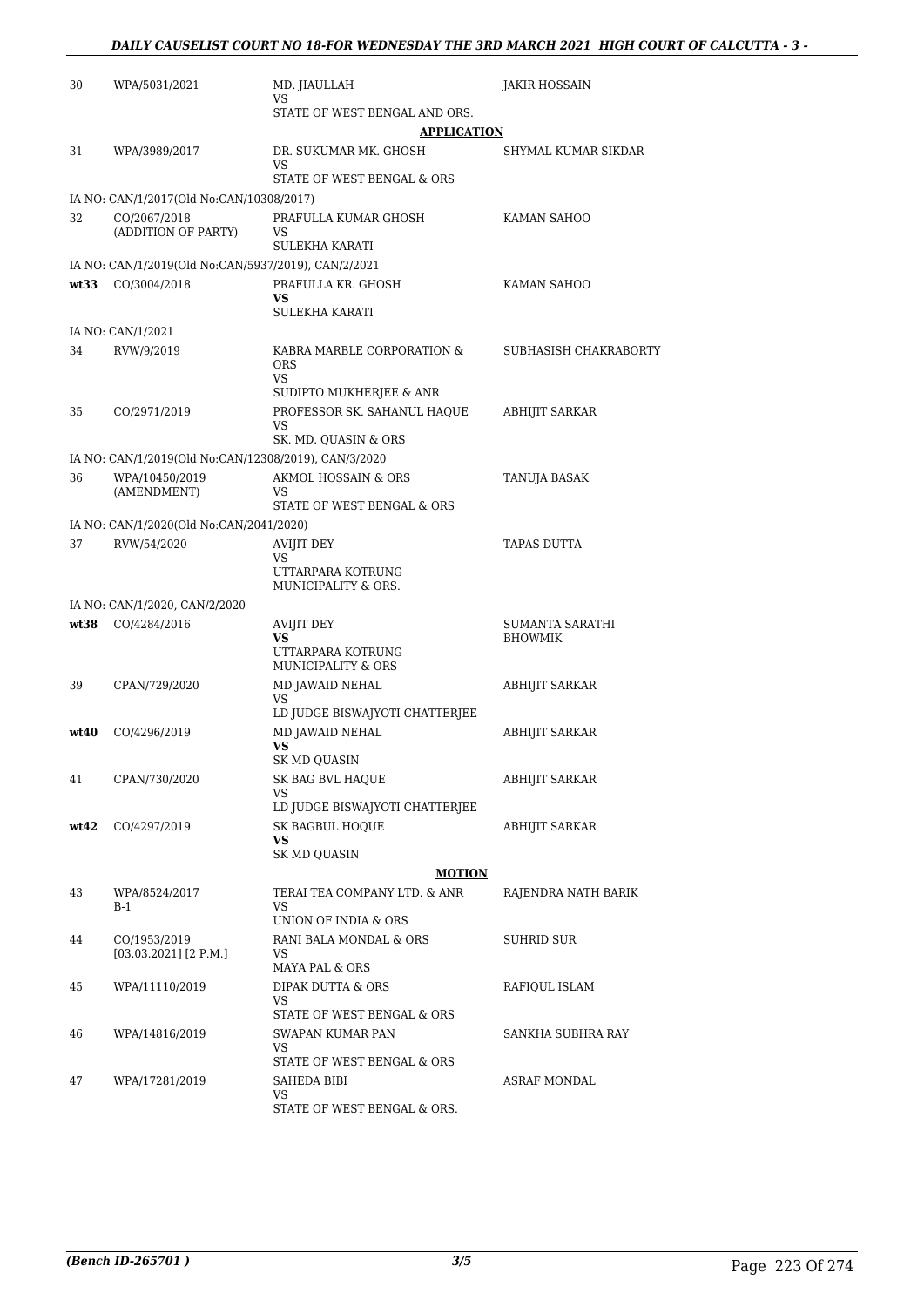| 48   | CO/746/2020          | <b>BOARD OF TRUSTEES FOR THE PORT</b><br>OF KOLKATA<br><b>VS</b>                                            | <b>GAURAV KHAITAN</b>    |
|------|----------------------|-------------------------------------------------------------------------------------------------------------|--------------------------|
|      |                      | METAL BOX INDIA LIMITED & ANR                                                                               |                          |
|      |                      | IA NO: CAN/1/2020(Old No:CAN/2412/2020), CAN/2/2020(Old No:CAN/4914/2020), CAN/3/2020(Old No:CAN/4915/2020) |                          |
| 49   | CO/754/2020<br>$B-2$ | SANJIB SAHA CHOWDHURY<br><b>VS</b><br>JAYANTA DUTTA                                                         | PALSH MUKHERJEE          |
| 50   | CO/762/2020          | ANJAN KUMAR MAJUMDER<br>VS                                                                                  | <b>IFTEKAR MUSHI</b>     |
|      |                      | <b>SMT PRAMILA PANDA &amp; ORS</b>                                                                          |                          |
| 51   | CO/906/2020          | PRANABESH SAMANTA<br>VS<br>KALYANI MONDAL & ORS.                                                            | ANTARA PANJA             |
| 52   | CO/1478/2020         | KAMAL KUMAR ROY                                                                                             | PRASANT KUMAR DUTT       |
|      |                      | VS<br>SUBNALANE MAZUMDER                                                                                    |                          |
| 53   | CO/1612/2020         | RABI SHANKAR GUPTA @ HARI<br><b>SHANKAR GUPTA</b><br><b>VS</b>                                              | MD RIZWAN ALAM           |
|      |                      | DEEPSIKHA SENGUPTA                                                                                          |                          |
| 54   | CO/1670/2020         | <b>NUPUR ROY</b><br>VS                                                                                      | <b>SANANDA GANGULI</b>   |
|      |                      | PIYALI PALIT                                                                                                |                          |
| 55   | WPA/7667/2020        | <b>SK ARIF ABBAS</b><br>VS<br>State of West Bengal                                                          | TANUJA BASAK             |
|      | IA NO: CAN/1/2020    |                                                                                                             |                          |
| 56   | WPA/9157/2020        | MIR MAHEBAR ALI<br><b>VS</b>                                                                                | TANUJA BASAK             |
|      |                      | State of West Bengal                                                                                        |                          |
| 57   | CO/59/2021           | <b>BIMAL SANKAR NANDA</b><br><b>VS</b>                                                                      | SOUMITA GHOSH            |
|      |                      | RABI SANKAR NANDA                                                                                           |                          |
|      | IA NO: CAN/1/2021    |                                                                                                             |                          |
| 58   | CO/83/2021           | SUBHASH CHANDRA MONDAL AND<br><b>OTHERS</b><br><b>VS</b>                                                    | KOUSHIKEE BANERJEE       |
|      |                      | SOUMEN SARKAR AND OTHERS                                                                                    |                          |
| 59   | CO/101/2021          | M/S. VISHWSAMITRA RAMKUMAR<br><b>VS</b>                                                                     | LUTFUL HQUE              |
|      |                      | M/S. GHOSH AND SONS PVT LTD                                                                                 |                          |
| 60   | CO/246/2021          | <b>AJIBAR LASKAR</b><br>VS<br>KASHED ALI LASKAR AND ORS                                                     | SAFIQUE ALI MIDDE        |
| 61   | CO/259/2021          | RAJESH AGARWAL                                                                                              | <b>AVIRUP CHATTERJEE</b> |
|      |                      | VS<br>ANIL KUMAR GUPTA                                                                                      |                          |
| 62   | CO/283/2021          | NOOR MD ANSARI@DOMA<br>VS                                                                                   | SUMITAVA CHAKRABORTY     |
|      |                      | MST AHAMEDI BEGUM AND ANR                                                                                   |                          |
| 63   | CO/292/2021          | SHYAMAL KR SADHUKHAN AND ANR<br>VS<br>AJAY SADHUKHAN                                                        | RISHABH DUTTA GUPTA      |
| 64   | CO/362/2021          | <b>SM PRATIMA SUR</b><br>VS                                                                                 | SOURADIPTA BANERJEE      |
|      |                      | JIBAN SAHA AND ANR                                                                                          |                          |
| 65   | CO/365/2021          | <b>MATA PRASAD SHAW</b><br>VS                                                                               | RAJIB RAY                |
|      |                      | SUDAMA DEBI                                                                                                 |                          |
| 66   | WPA/2826/2021        | HAFIZUR RAHAMAN AND OTHERS<br>VS<br>STATE OF WEST BENGAL AND ORS.                                           | DIPTENDU MONDAL          |
| 67   | WPA/3069/2021        | BIDHAN CHANDRA MONDAL                                                                                       | SANTANU MAJI             |
|      |                      | VS<br>STATE OF WEST BENGAL AND ORS.                                                                         |                          |
| wt68 | WPA/322/2021         | NAJMAH YASMEEN                                                                                              | SUBHRANGSHU PANDA        |
|      |                      | VS.<br>STATE OF WEST BENGAL AND ORS.                                                                        |                          |
|      |                      |                                                                                                             |                          |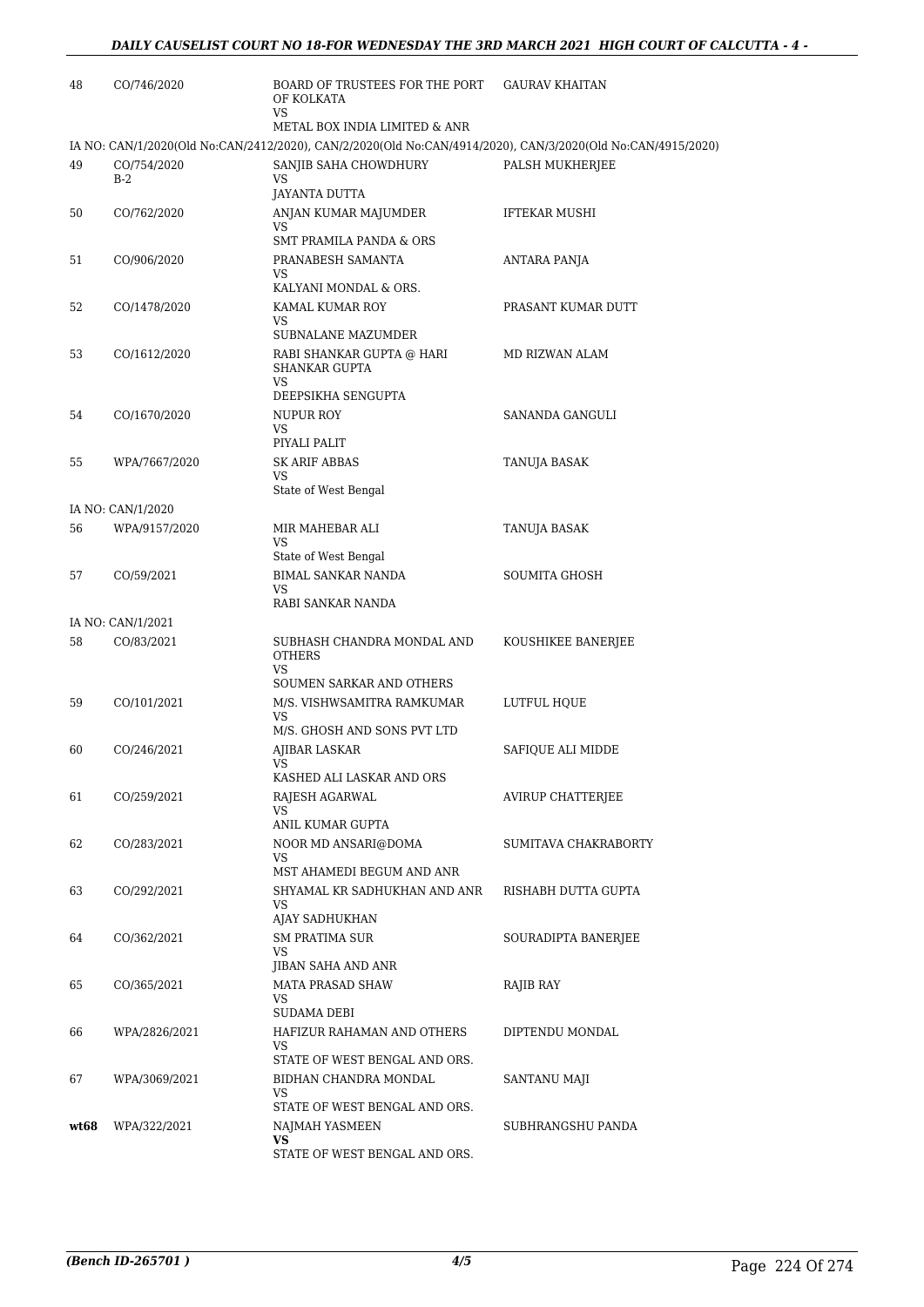| 69   | WPA/4208/2021                                         | SUBRATA BARUI AND ORS<br>VS<br>STATE OF WEST BENGAL AND ORS.                                   | SHUVRO PROKASH LAHIRI                |
|------|-------------------------------------------------------|------------------------------------------------------------------------------------------------|--------------------------------------|
| 70   | WPA/5147/2021                                         | MD. KHALILULLAH BAIDYA                                                                         | <b>GOLAM MOHIUDDIN</b>               |
|      |                                                       | VS<br>THE WEST BENGAL MADRASAH<br>SERVICE COMMISSION AND ORS                                   |                                      |
|      |                                                       | <b>CONTESTED APPLICATION</b>                                                                   |                                      |
| 71   | CO/3407/2015                                          | <b>GAUTAM KR. PINCHA</b><br>VS                                                                 | <b>SURYA PRASAD</b><br>CHATTOPADHYAY |
|      |                                                       | ASHA DEVI BAJAJ & ORS.                                                                         |                                      |
|      |                                                       | IA NO: CAN/1/2017(Old No:CAN/5445/2017), CAN/2/2017(Old No:CAN/5791/2017)                      |                                      |
| 72   | CO/3928/2019<br>(Pt.Hd) (10:45 A.M.)                  | M/S. RAJLUXMI INVESTMENT &<br>TRADING COMPANY (P) LTD<br>VS                                    | <b>BHASKAR MUKHERJEE</b>             |
|      |                                                       | ALW ESTATE PVT LTD & ORS                                                                       |                                      |
|      | IA NO: CAN/1/2020, CAN/2/2020, CAN/3/2020, CAN/4/2020 |                                                                                                |                                      |
| wt73 | CO/3855/2019                                          | ALW ESTATES PVT LTD<br>VS.                                                                     | ANIMESH PAUL;                        |
|      |                                                       | RAJALAXMI INSTRUMENTS &<br><b>TRADING CO LTD</b>                                               |                                      |
| 74   | CO/793/2020                                           | <b>BILWAPADA MANNA</b>                                                                         | SAYANI BHATTACHRYA                   |
|      |                                                       | VS.<br><b>SUKANTA DAS</b>                                                                      |                                      |
|      | IA NO: CAN/1/2020, CAN/2/2020                         |                                                                                                |                                      |
| 75   | CO/1507/2020                                          | UNISYSTEMS PVT LTD<br>VS                                                                       | MANJU JAISWAL                        |
|      |                                                       | CHANDRA PRAKASH JHUNJHUNWALA                                                                   |                                      |
| 76   | CO/1526/2020                                          | SHREE SHREE RADHA KRISHNA JEW<br>THAKUR AND THAKURANI REP BY<br>ARUN KUMAR KUNDU AND ANR<br>VS | <b>SOURAV BANERJEE</b>               |
|      |                                                       | NIRMALENDU SANYAL                                                                              |                                      |
| wt77 | CO/1237/2019                                          | DR ANIRBAN SENGUPTA<br><b>VS</b><br>USHA RANI CHOWDHURY & ORS                                  | <b>ADITYA MONDAL</b>                 |
|      | IA NO: CAN/1/2020, CAN/2/2020                         |                                                                                                |                                      |
|      |                                                       | <b>WRIT HEARING</b>                                                                            |                                      |
| 78   | WPA/18835/2014                                        | <b>GOLAM MAHIUDDIN</b>                                                                         | SUMIT RAY                            |
|      |                                                       | VS<br>STATE OF WEST BENGAL & ORS                                                               |                                      |
|      | IA NO: CAN/1/2020(Old No:CAN/1288/2020)               |                                                                                                |                                      |
| 79   | WPA/20543/2019                                        | RUHUL ALI KHAN                                                                                 | PARAMITA MAITY                       |
|      |                                                       | STATE OF WEST BENGAL & ORS                                                                     |                                      |
|      | IA NO: CAN/1/2020(Old No:CAN/3082/2020)               |                                                                                                |                                      |
| 80   | WPA/10094/2020                                        | SK REWANUL HAQUE<br>VS                                                                         | TANUJA BASAK                         |
|      |                                                       | STATE OF WEST BENGAL AND ORS.                                                                  |                                      |
| 81   | WPA/56/2021                                           | KAMAL HASSAN<br>VS<br>STATE OF WEST BENGAL AND ORS.                                            | SANTANU MAJI                         |
| 82   | WPA/57/2021                                           | ABDUL ODUD                                                                                     | SANTANU MAJI                         |
|      |                                                       | VS<br>STATE OF WEST BENGAL AND ORS.                                                            |                                      |
| 83   | WPA/1467/2021<br>[04.03.21]                           | MD. MOJIBUR RAHAMAN<br>VS                                                                      | MD AHASANUZZAMAN                     |
|      |                                                       | STATE OF WEST BENGAL AND ORS.                                                                  |                                      |
| 84   | WPA/2239/2021                                         | <b>BENAJIR YEASMIN</b><br>VS.                                                                  | <b>GOLAM MOHIUDDIN</b>               |
| 85   |                                                       | STATE OF WEST BENGAL AND ORS.                                                                  | TARASANKAR SAMANTA                   |
|      | WPA/3544/2021<br>[04.03.21]                           | RAZZAQUE HOSSAIN<br>VS<br>STATE OF WEST BENGAL AND ORS.                                        |                                      |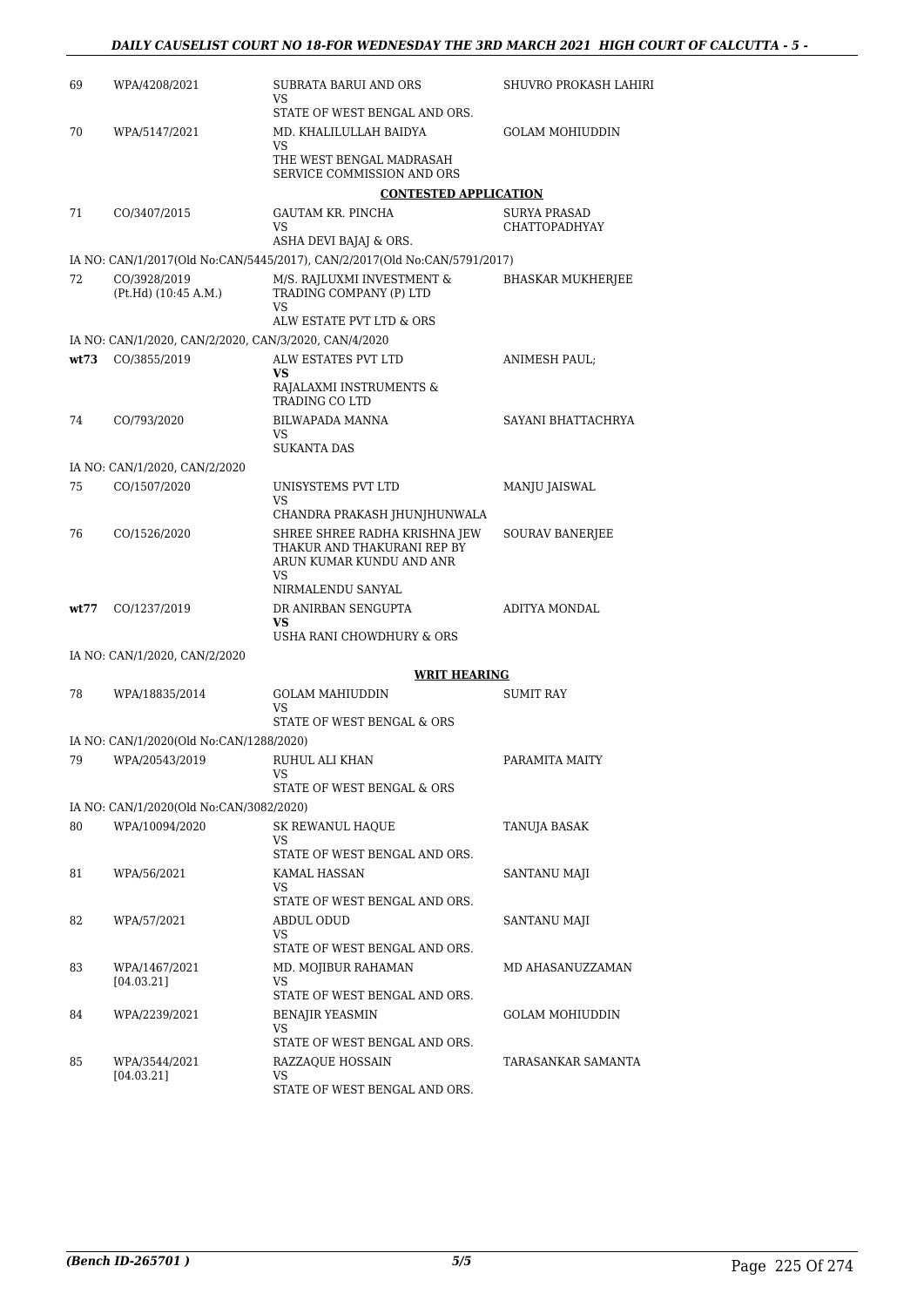

### **Appellate Side**

**DAILY CAUSELIST For Wednesday The 3rd March 2021**

**COURT NO. 24**

**SINGLE BENCH (SB - XII) AT 10:45 AM**

**HON'BLE JUSTICE AMRITA SINHA**

#### **(VIA VIDEO CONFERENCE)**

**ON AND FROM MONDAY, 11TH JANUARY, 2021 ROSTER NOTIFIED ON 8TH JANUARY, 2021 IS MODIFIED TO THE FOLLOWING EXTENT :- MATTERS (MOTION & HEARING) UNDER ARTICLE 226 OF THE CONSTITUTION RELATING TO MUNICIPALITIES AND PANCHAYATS (EXCLUDING MATTERS RELATED TO CO-OPERATIVE SOCIETIES) UNDER GROUP V AND APPLICATIONS CONNECTED THERETO (INCLUDING ALL SERVICE MATTERS RELATED TO MUNICIPALITY AND CONNECTED APPLICATIONS CONNECTED THERETO).** 

**THE FOLLOWING NOTES WILL BE EFFECTIVE ON AND FROM 11.01.2021.**

**SPECIAL NOTE : NO FURTHER INCLUSION IN THE LIST WILL BE ALLOWED UNTIL FURTHER ORDER.** 

**1.ON EVERY MONDAY MUNICIPALITY MOTIONS WILL BE TAKEN UP FOR THE WHOLE DAY. IF TIME PERMITS PANCHAYAT MOTIONS WILL BE TAKEN UP.** 

**2. ON EVERY TUESDAY PANCHAYAT MOTIONS WILL BE TAKEN UP TILL RECESS. AFTER RECESS APPLICATIONS WILL BE TAKEN UP AND IF TIME PERMITS PANCHAYAT MOTIONS WILL BE TAKEN UP AND THEREAFTER MUNICIPALITY MOTIONS WILL BE TAKEN UP.**

**3. ON EVERY WEDNESDAY MUNICIPALITY MOTIONS WILL BE TAKEN UP TILL RECESS. AFTER RECESS CONTEMPT MATTERS WILL BE TAKEN UP AND IF TIME PERMITS MUNICIPALITY MOTIONS WILL BE TAKEN UP AND THEREAFTER PANCHAYAT MOTIONS WILL BE TAKEN UP.** 

**4. ON EVERY THURSDAY PANCHAYAT MOTIONS WILL BE TAKEN UP TILL RECESS. AFTER RECESS HEARING MATTERS WILL BE TAKEN UP. IF TIME PERMITS PANCHAYAT MOTIONS WILL BE TAKEN UP AND THEREAFTER MUNICIPALITY MOTIONS WILL BE TAKEN UP.**

**5. ON EVERY FRIDAY PANCHAYAT MOTIONS WILL BE TAKEN UP TILL RECESS. AFTER RECESS HEARING MATTERS WILL BE TAKEN UP AND IF TIME PERMITS PANCHAYAT MOTIONS WILL BE TAKEN UP AND THEREAFTER MUNICIPALITY MOTIONS WILL BE TAKEN UP.** 

**NOTE: MATTERS WILL BE TAKEN UP THROUGH PHYSICAL HEARING ONLY WHEN BOTH THE PARTIES ARE AGREED.**

|   |               | <b>TO BE MENTIONED</b>                                        |                   |
|---|---------------|---------------------------------------------------------------|-------------------|
| 1 | WPA/8034/2020 | SAMIR KUMAR SAMANTA<br>VS<br>STATE OF WEST BENGAL AND<br>ORS. | PAYEL SHOME       |
| 2 | WPA/3185/2021 | SARASWATI GHOSH<br>VS<br><b>KMC AND ORS</b>                   | SAMIR RANJAN AICH |
|   |               | <b>FOR ORDERS</b>                                             |                   |
| 3 | WPA/3964/2021 | ISMAIL SK AN OTHERS<br>VS<br>STATE OF WEST BENGAL AND<br>ORS. | KAKALI NASKAR     |

#### **MUNICIPALITY - MOTIONS**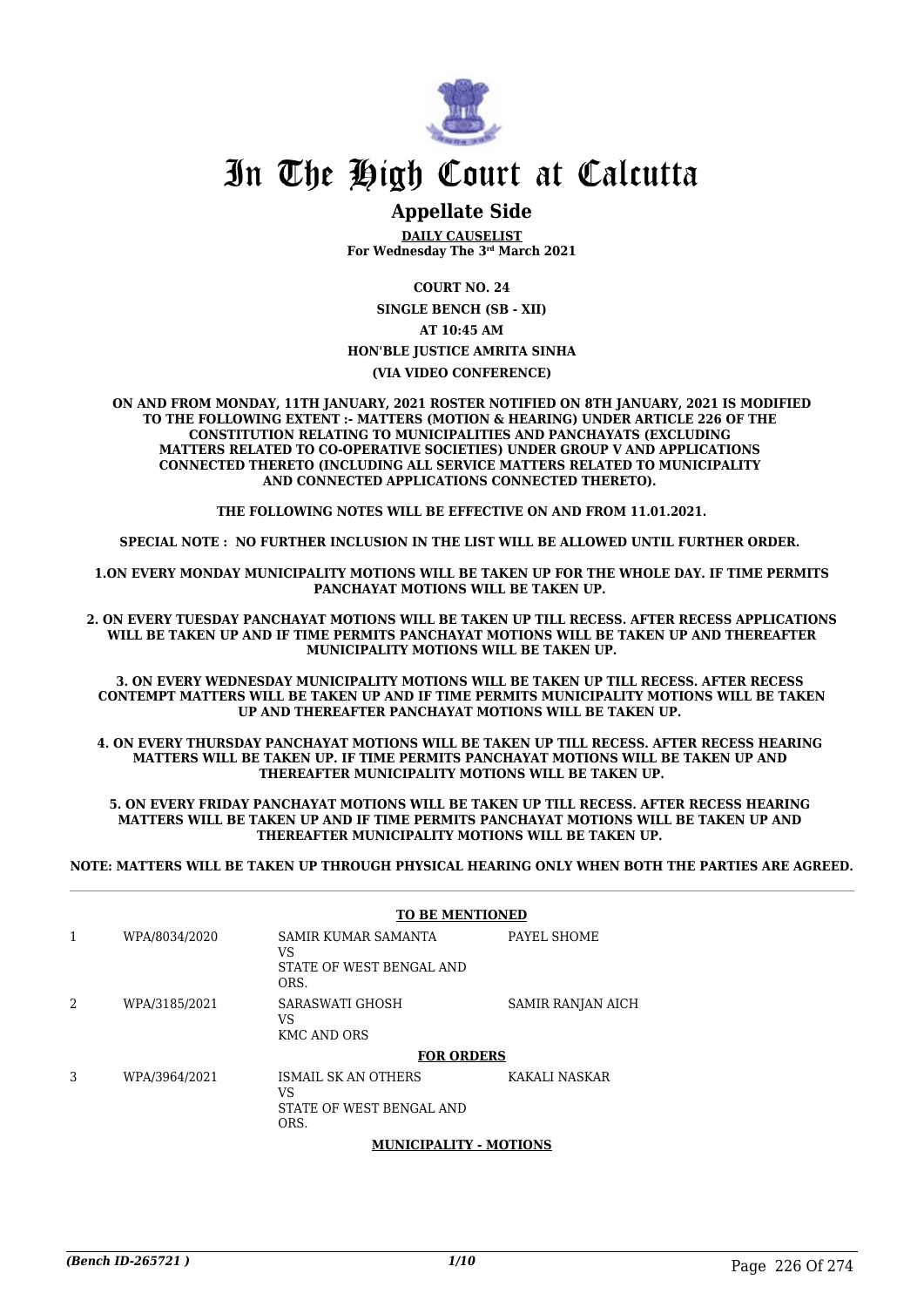#### *DAILY CAUSELIST COURT NO 24-FOR WEDNESDAY THE 3RD MARCH 2021 HIGH COURT OF CALCUTTA - 2 -*

| 4  | WPA/19861/2019            | SAFURA BEGUM<br>VS                                                                                                               | FARAH ANJUM                        |
|----|---------------------------|----------------------------------------------------------------------------------------------------------------------------------|------------------------------------|
|    |                           | THE KOLKATA MUNICIPAL<br><b>CORPORATION &amp; ORS</b>                                                                            |                                    |
| 5  | WPA/8599/2020<br>[AR CT.] | <b>SUKUL SHAW AND ORS</b><br>VS<br>kolkata municipality corporation                                                              | <b>SUNNY NANDI</b>                 |
|    |                           | and ors                                                                                                                          |                                    |
|    | IA NO: CAN/1/2021         |                                                                                                                                  |                                    |
| 6  | WPA/9017/2020             | <b>SUNAND PRASAD SHAW</b><br>VS.<br>STATE OF WEST BENGAL AND                                                                     | PRATAP RANJAN<br><b>CHATTERJEE</b> |
|    |                           | ORS.                                                                                                                             |                                    |
| 7  | WPA/9594/2020             | GAYATRI SAHA AND ANR.<br>VS                                                                                                      | MAHABOOB AHMED                     |
|    |                           | KOLKATA MUNICIPAL<br>CORPORATION AND ORS.                                                                                        |                                    |
| 8  | WPA/9873/2020             | MASIHUDDIN QURESHI<br><b>VS</b>                                                                                                  | ARANYA SAHA                        |
|    |                           | THE KOLKATA MUNICIPAL<br>CORPORATION AND OTHERS                                                                                  |                                    |
|    | IA NO: CAN/1/2021         |                                                                                                                                  |                                    |
| 9  | WPA/10063/2020            | SUBHAS CHANDRA KUNDU AND<br>ANR                                                                                                  | <b>BRATIN KUMAR DEY</b>            |
|    |                           | VS.<br>THE KOLKATA MUNICIPAL<br><b>CORPORATION AND ORS</b>                                                                       |                                    |
| 10 | WPA/10390/2020            | ABDUL HABIB MONDAL                                                                                                               | ASISH DUTTA                        |
|    |                           | VS.<br>THE BIDHANNAGAR MUNICIPAL<br><b>CORPORATION</b>                                                                           |                                    |
| 11 | WPA/10883/2020            | CHANDERNAGORE NAVABIDHAN<br><b>BRAHMO SAMAJ NEWLY</b><br>CHANDERNAGORE BRAHMO<br>SAMAJ AND ORS<br>VS<br>STATE OF WEST BENGAL AND | SANJIB KR GHOSH                    |
| 12 | WPA/11566/2020            | ORS.<br>DR CHIRA RANJAN BISWAS AND<br><b>OTHERS</b>                                                                              | Sourav Chatterjee                  |
|    |                           | <b>VS</b><br>CHAIRMAN, KAMARHATI<br>MUNICIPALITY AND OTHERS                                                                      |                                    |
| 13 | WPA/11637/2020            | <b>PROVA BISWAS</b>                                                                                                              | NILOTPAL CHATTERJEE                |
|    |                           | VS<br>STATE OF WEST BENGAL AND<br>ORS.                                                                                           |                                    |
| 14 | WPA/11843/2020            | SANKAR SAHA AND ANOTHER                                                                                                          | SARTHAK BARMAN                     |
|    |                           | VS.<br>STATE OF WEST BENGAL AND<br>ORS.                                                                                          |                                    |
| 15 | WPA/269/2021              | <b>RAJU KUMAR</b>                                                                                                                | SANJIB SETH                        |
|    |                           | VS.<br>STATE OF WEST BENGAL AND<br>ORS.                                                                                          |                                    |
| 16 | WPA/297/2021              | BIJAY KUMAR KHEMKA AND<br><b>OTHERS</b>                                                                                          | MADHUMITA BASAK                    |
|    |                           | <b>VS</b><br>THE KOLKATA MUNICIPAL<br>CORPORATION AND OTHERS                                                                     |                                    |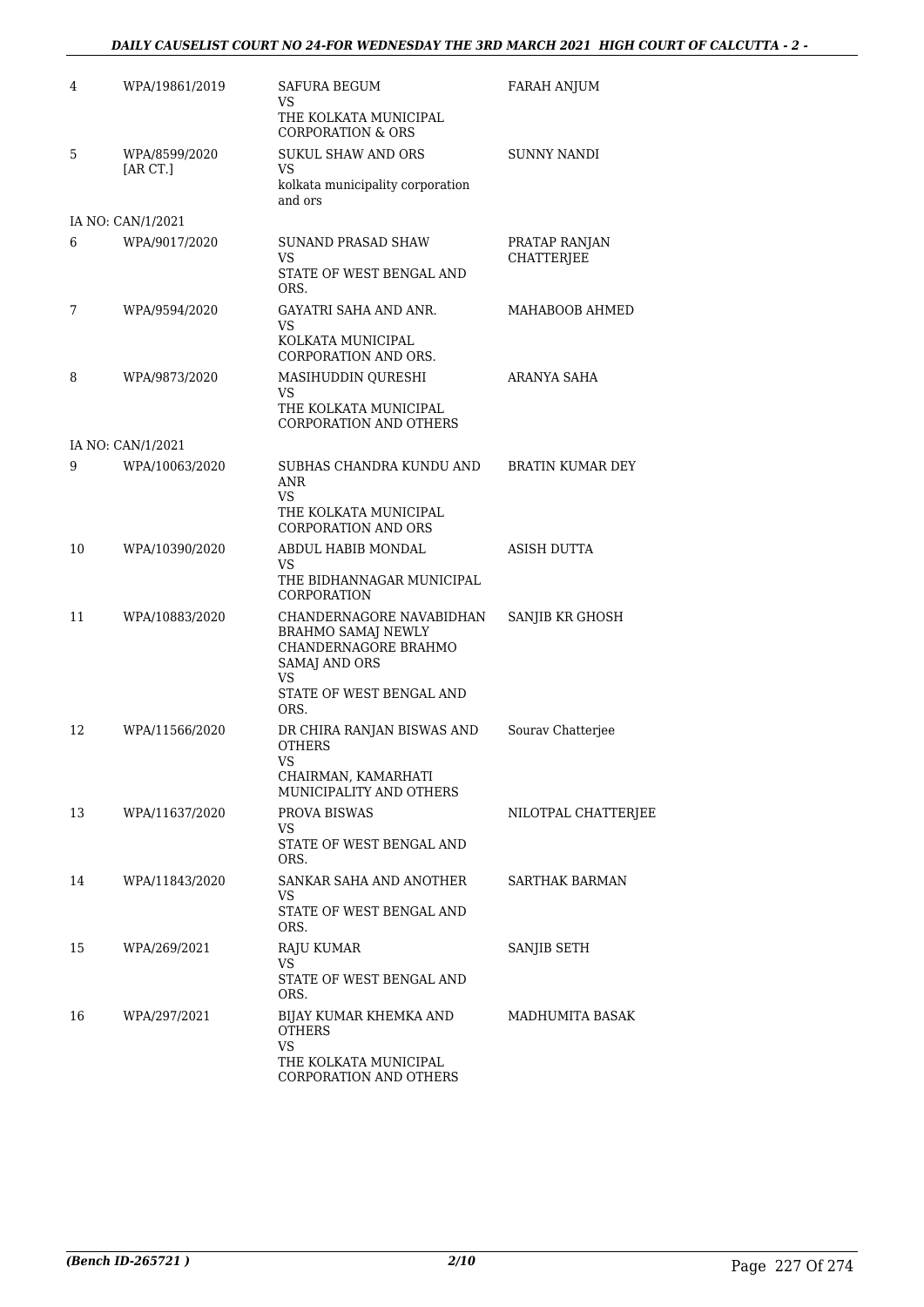| 17 | WPA/407/2021      | NATURAL CITY FLAT OWNERS'<br><b>ASSOCIATION</b><br>VS     | PRANTICK GHOSH       |
|----|-------------------|-----------------------------------------------------------|----------------------|
|    |                   | STATE OF WEST BENGAL AND<br>ORS.                          |                      |
|    | IA NO: CAN/1/2021 |                                                           |                      |
| 18 | WPA/1012/2021     | ALI ENTERPRISE<br>VS.                                     | <b>IQBAL HUSSAIN</b> |
|    |                   | THE BHATPARA MUNICIPALITY<br><b>AND ORS</b>               |                      |
| 19 | WPA/1015/2021     | SUBHASH MONDAL<br>VS                                      | KRISHNENDU BERA      |
|    |                   | THE RAJPUR SONARPUR<br>MUNICIPALITY                       |                      |
| 20 | WPA/1092/2021     | SATIRANI GHOSH                                            | KAUSHIK CHANDRA      |
|    |                   | VS.<br>YHE KOLKATA MUNICIAL<br><b>CORPORATION AND ORS</b> | <b>GUPTA</b>         |
| 21 | WPA/1095/2021     | <b>CHAITALI BARMAN</b>                                    | SALONI BHATTACHARJEE |
|    |                   | VS.<br>STATE OF WEST BENGAL AND<br>ORS.                   |                      |
| 22 | WPA/1106/2021     | SUBODH MALAKAR AND ORS                                    | SALONI BHATTACHARJEE |
|    |                   | VS<br>STATE OF WEST BENGAL AND<br>ORS.                    |                      |
| 23 | WPA/1113/2021     | SNEHASIS BARUA                                            | <b>ANIL KUMAR</b>    |
|    |                   | VS<br>STATE OF WEST BENGAL AND<br>ORS.                    | <b>CHATTOPADHYAY</b> |
| 24 | WPA/1145/2021     | CHANDRA MADHAB GHOSH                                      | INDRAJIT CHATTERJEE  |
|    |                   | VS<br>STATE OF WEST BENGAL AND<br>ORS.                    |                      |
| 25 | WPA/1161/2021     | SHARWAN GANERIWALA                                        | SUBHARANSHU TRIVEDI  |
|    |                   | VS<br>THE WEST BENGAL MUNICIPAL<br>CORPORATION            |                      |
| 26 | WPA/1173/2021     | SHYAMAL NARAYAN BASU                                      | DEBDUTTA BASU        |
|    |                   | VS<br>THE KOLKATA MUNICIPAL<br>NORPORATION                |                      |
| 27 | WPA/1182/2021     | KAMRUN NISHA<br><b>VS</b>                                 | SANJIB SETH          |
|    |                   | STATE OF WEST BENGAL AND<br>ORS.                          |                      |
| 28 | WPA/1184/2021     | NARAYAN CHANDRA DATTA @<br>NARAYAN DATTA<br>VS.           | Arjun Samanta        |
|    |                   | STATE OF WEST BENGAL AND<br>ORS.                          |                      |
| 29 | WPA/1188/2021     | KISHOR KUMAR OJHA<br>VS                                   | MD. JALALUDDIN       |
|    |                   | THE KOLKATA MUNICIPAL<br>CORPORATION                      |                      |
| 30 | WPA/1195/2021     | RAJ RAM PAL<br>VS                                         | SAMIRUL SARDAR       |
|    |                   | THE KOLKATA MUNICIPAL<br>CORPORATION                      |                      |
| 31 | WPA/1278/2021     | SULOK BANDHU BAG                                          | DEBASISH DAS         |
|    |                   | VS<br>STATE OF WEST BENGAL AND<br>ORS.                    |                      |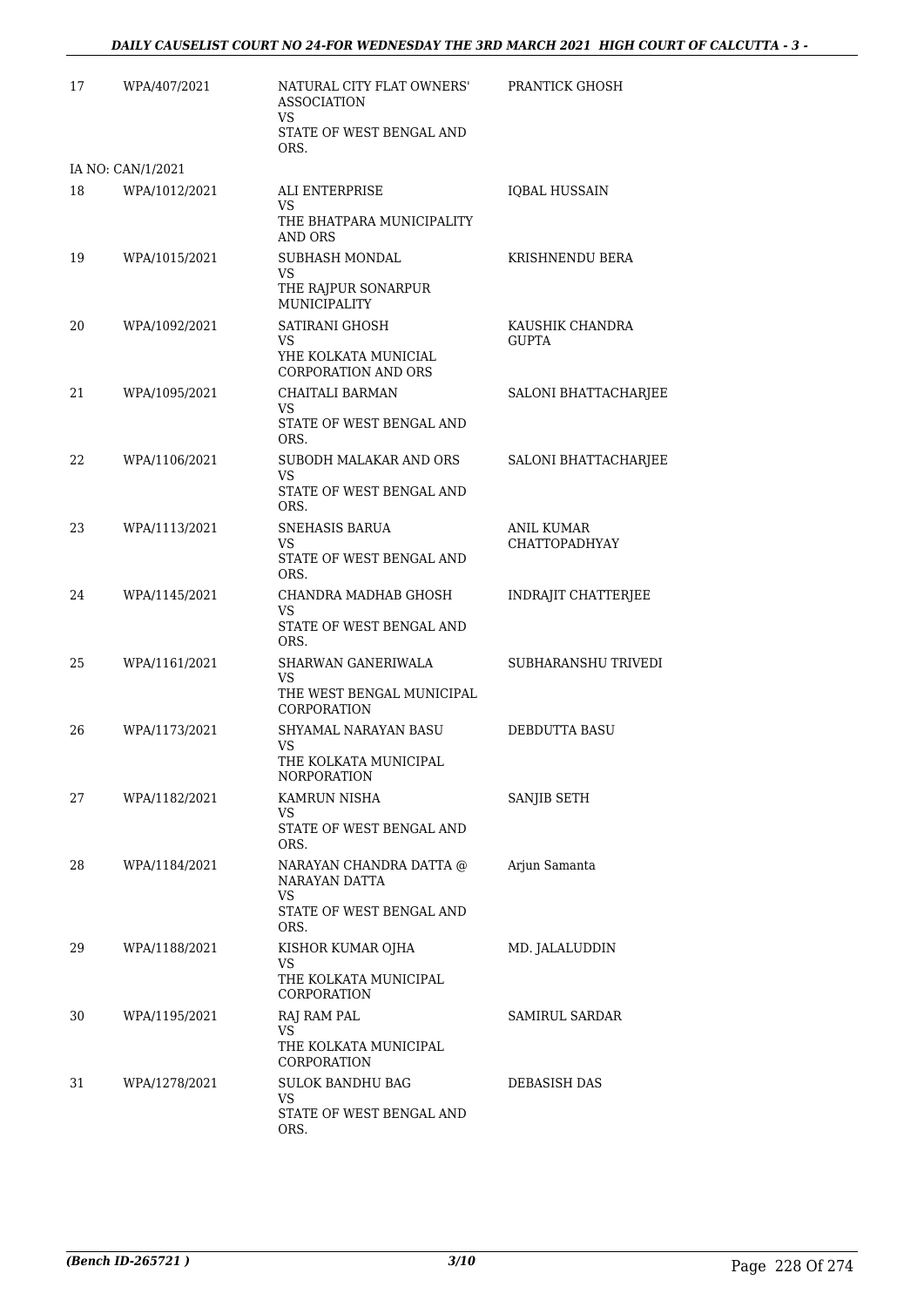| 32 | WPA/1279/2021 | <b>SUBIR SAHA</b><br>VS.                                            | SARTHAK BARMAN                          |
|----|---------------|---------------------------------------------------------------------|-----------------------------------------|
|    |               | STATE OF WEST BENGAL AND<br>ORS.                                    |                                         |
| 33 | WPA/1292/2021 | INDIA MOTOR PARTS AND<br>ACCESSORIES LTD. AND ANR<br>VS.            | AJAY GAGGAR                             |
|    |               | THE KOLKATA MUNICIPAL<br><b>CORPORATION AND ORS</b>                 |                                         |
| 34 | WPA/1303/2021 | KRISHNENDU ROY<br>VS<br>STATE OF WEST BENGAL AND                    | BHUSAN KUMAR JAIN                       |
| 35 | WPA/1314/2021 | ORS.<br>SANJIB SINGHA ROY                                           | AMITABRATA RAY                          |
|    |               | VS.<br>STATE OF WEST BENGAL AND<br>ORS.                             |                                         |
| 36 | WPA/1380/2021 | VISHAL PRASAD AND ANOTHER<br>VS<br>STATE OF WEST BENGAL AND<br>ORS. | MD. BANI ISRAIL                         |
| 37 | WPA/1384/2021 | <b>VISHAL PRASAD</b>                                                | <b>MD BANI ISRAIL</b>                   |
|    |               | VS.<br>STATE OF WEST BENGAL AND<br>ORS.                             |                                         |
| 38 | WPA/1403/2021 | SWAPAN KUMAR DEY<br>VS                                              | <b>SURYA MAITY</b>                      |
|    |               | STATE OF WEST BENGAL AND<br>ORS.                                    |                                         |
| 39 | WPA/1408/2021 | SANTU GHOSH<br>VS.                                                  | PALASH MUKHERJEE                        |
|    |               | STATE OF WEST BENGAL AND<br>ORS.                                    |                                         |
| 40 | WPA/1433/2021 | GARIMA DEVELOPERS AND<br>ANOTHER<br>VS.                             | ANUJIT MOOKHERJI                        |
|    |               | KOLKATA MUNICIPAL<br><b>CORPORATION AND OTHERS</b>                  |                                         |
| 41 | WPA/1464/2021 | <b>UMA KARMAKAR</b><br>VS.                                          | SOUMYAJIT BHATTA                        |
|    |               | STATE OF WEST BENGAL AND<br>ORS.                                    |                                         |
| 42 | WPA/1511/2021 | RUHUL ISLAM AND ORS<br>VS.                                          | ANJANA BANERJEE                         |
|    |               | STATE OF WEST BENGAL AND<br>ORS.                                    |                                         |
| 43 | WPA/1559/2021 | GULAB CHAND KAIRI AND<br><b>OTHERS</b><br>VS                        | <b>BIBEK DEY</b>                        |
|    |               | THE SOUTH DUM DUM<br>MUNICIPALITY AND OTHERS                        |                                         |
| 44 | WPA/1578/2021 | SABITA HALDER AND ANR<br>VS.                                        | SULAGNA BHATTACHARYA                    |
|    |               | KOLKATA MUNICIPAL<br><b>CORPORATION AND ORS</b>                     |                                         |
| 45 | WPA/1607/2021 | ALAM ARA BIBI<br>VS.                                                | <b>INDRAJIT</b><br><b>BHATTACHARJEE</b> |
|    |               | KOLKATA MUNICIPAL<br>CORPORATION                                    |                                         |
| 46 | WPA/1620/2021 | ANJANA ROY<br>VS.                                                   | PROBAL SARKAR                           |
|    |               | STATE OF WEST BENGAL AND<br>ORS.                                    |                                         |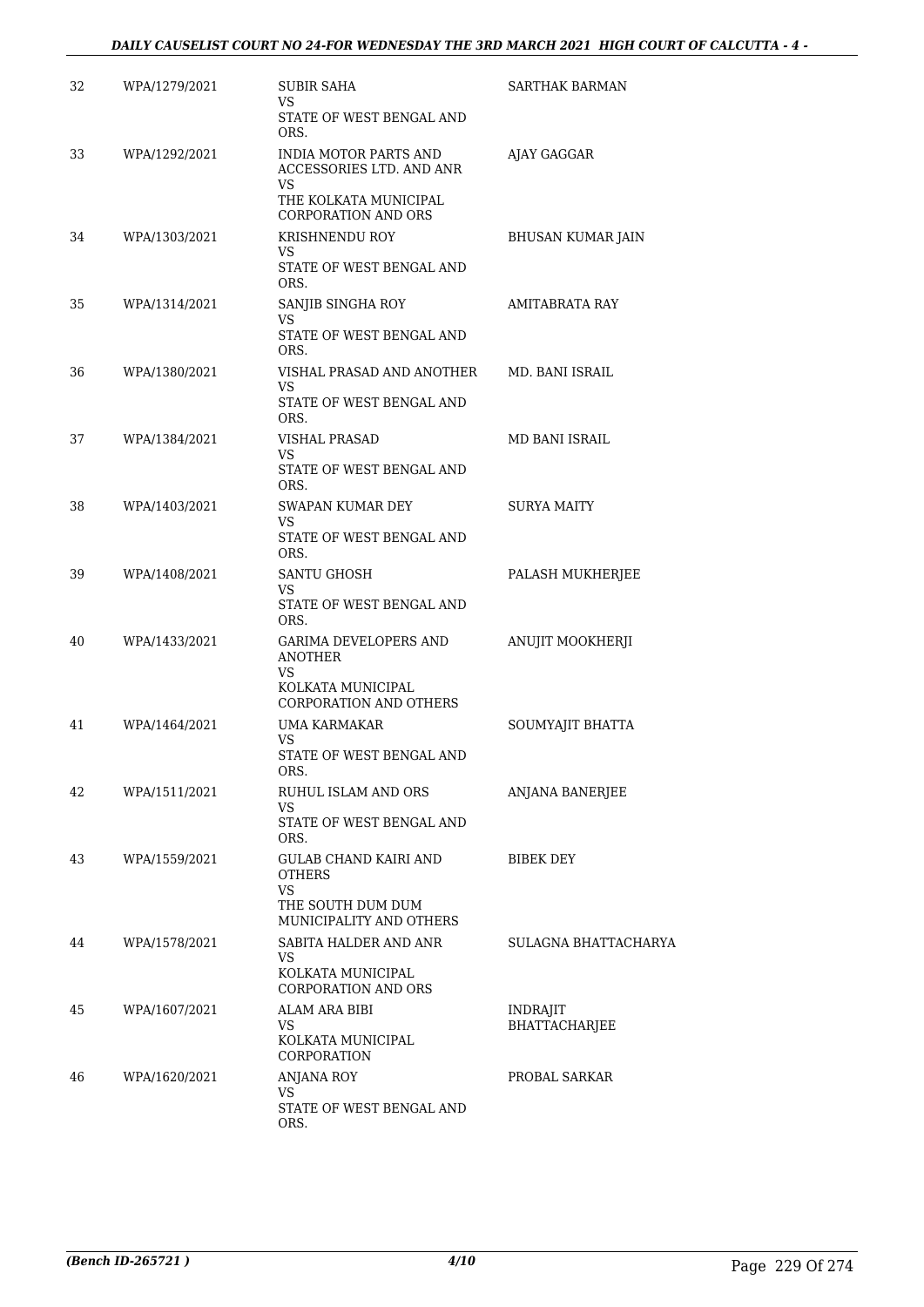| 47 | WPA/1626/2021     | MUNNI DOM<br>VS                                                                              | PROBAL SARKAR                             |
|----|-------------------|----------------------------------------------------------------------------------------------|-------------------------------------------|
|    |                   | STATE OF WEST BENGAL AND<br>ORS.                                                             |                                           |
| 48 | WPA/1654/2021     | <b>RINA DAS</b><br>VS<br>STATE OF WEST BENGAL AND                                            | PROBAL SARKAR                             |
| 49 | WPA/1669/2021     | ORS.<br>JITENDRA NARAYAN SINGH AND<br><b>ORS</b><br>VS.<br>STATE OF WEST BENGAL AND          | RAMESHWAR SINHA                           |
|    |                   | ORS.                                                                                         |                                           |
| 50 | WPA/1754/2021     | SOUMYABRATA BOSE<br>VS.<br>BIDHANNAGAR MUNICIPAL<br><b>CORPORATION AND ORS</b>               | MANIKA SARKAR                             |
| 51 | WPA/1765/2021     | RATAN BAURI AND ORS<br>VS.<br>STATE OF WEST BENGAL AND                                       | RAMESHWAR SINHA                           |
| 52 | WPA/1770/2021     | ORS.<br><b>BIPLAB SARKAR</b><br>VS<br>STATE OF WEST BENGAL AND<br>ORS.                       | <b>SUPREEM NASKAR</b>                     |
| 53 | WPA/1900/2021     | PARESHNATH DEY SARKAR<br>VS.<br>THE KOLKATA MUNICIPAL<br>CORPORATION                         | DIBYENDU NANDI                            |
| 54 | WPA/1926/2021     | NEMAI SENAPATI<br>VS.<br>STATE OF WEST BENGAL AND<br>ORS.                                    | AYANAVA<br><b>BHATTACHARYYA</b>           |
| 55 | WPA/1944/2021     | SANKAR KUMAR SAHA AND<br><b>OTHERS</b><br>VS<br>STATE OF WEST BENGAL AND                     | SANGHAMITRA NANDY                         |
| 56 | WPA/1978/2021     | ORS.<br>CHANDRABATI GAYEN (BAG)<br>VS<br>THE ULUBERIA MUNICIPALITY                           | <b>ANIL KUMAR</b><br><b>VHATTOPADHYAY</b> |
| 57 | WPA/1981/2021     | AMIT KUMAR RAI<br>VS.<br>HOWRAH MUNICIPAL                                                    | ANIMESH PAUL                              |
| 58 | WPA/1987/2021     | CORPORATION AND OTHERS<br>ISRAR AHMED<br>VS.<br>KOLKATA MUNICIPAL<br>CORPORATIONA AND OTHERS | AVINASH KUMAR VERMA                       |
|    | IA NO: CAN/1/2021 |                                                                                              |                                           |
| 59 | WPA/1998/2021     | PARVEZ AHMED<br>VS.<br>KOLKATA MUNICIPAL<br>CORPORATION AND OTHERS                           | <b>SWETKETU DAS</b>                       |
|    | IA NO: CAN/1/2021 |                                                                                              |                                           |
| 60 | WPA/2006/2021     | AMITAVA DE BHOWMICK<br>VS.<br>THE KOLKATA MUNICIPAL<br><b>CORPORATION AND ORS</b>            | ARNAB SAHA                                |
| 61 | WPA/2020/2021     | NABANITA GHOSH<br>VS<br>STATE OF WEST BENGAL AND<br>ORS.                                     | KAJAL RAY                                 |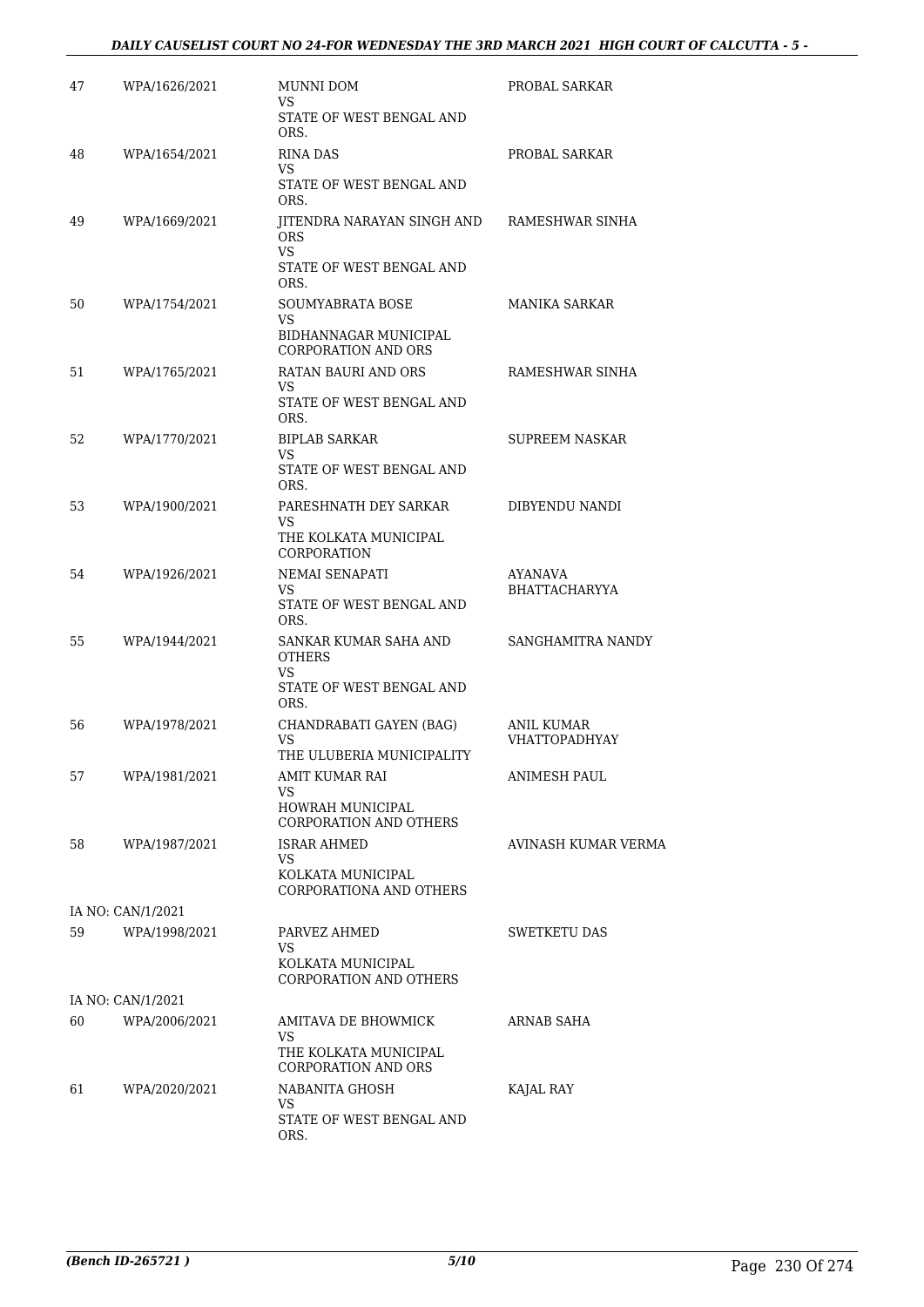| 62 | WPA/2043/2021                        | BHASKAR SINGHA<br>VS.                                            | Kunal Ganguly        |
|----|--------------------------------------|------------------------------------------------------------------|----------------------|
|    |                                      | UTTARPARA KOTRUNG<br>MUNICIPALITY                                |                      |
| 63 | WPA/2080/2021                        | SALAUDDIN LODHI AND ANR<br>VS<br>KOLKATA MUNICIPAL               | SULAGNA BHATTACHARYA |
|    |                                      | <b>CORPORATION AND ORS</b>                                       |                      |
| 64 | WPA/2109/2021                        | LUBNA RAHIM<br>VS.<br>STATE OF WEST BENGAL AND<br>ORS.           | SOMRAJ DHAR          |
| 65 | WPA/2122/2021                        | SANJOY CHATTERJEE<br>VS<br>STATE OF WEST BENGAL AND              | SARIFUL ISLAM MALLIK |
|    |                                      | ORS.                                                             |                      |
| 66 | WPA/2162/2021                        | <b>G P ENTERPRISE AND ANR</b><br>VS.<br>STATE OF WEST BENGAL AND | SANGHAMITRA NANDY    |
|    |                                      | ORS.                                                             |                      |
| 67 | WPA/2165/2021                        | G.P. ENTERPRISE AND ANR<br>VS<br>STATE OF WEST BENGAL AND        | SANGHAMITRA NANDY    |
|    |                                      | ORS.                                                             |                      |
| 68 | WPA/2166/2021                        | JAGADISH CHANDRA BAG<br>VS.                                      | MANABENDRA THAKUR    |
|    |                                      | STATE OF WEST BENGAL AND<br>ORS.                                 |                      |
| 69 | WPA/2171/2021                        | G.P. ENTERPRISE ANR ANR<br>VS                                    | SANGHAMITRA NANDY    |
|    |                                      | STATE OF WEST BENGAL AND<br>ORS.                                 |                      |
| 70 | WPA/2174/2021                        | SIPRA BARAI<br>VS                                                | <b>SOURI GHOSHAL</b> |
|    |                                      | STATE OF WEST BENGAL AND<br>ORS.                                 |                      |
| 71 | WPA/2234/2021<br>(FIXED ON 05.03.21) | SK. KABIR UDDIN<br>VS                                            | MARIA RAHAMAN        |
|    |                                      | STATE OF WEST BENGAL AND<br>ORS.                                 |                      |
| 72 | WPA/2256/2021                        | UTTAM KUMAR DAS<br>VS                                            | SANKAR NARAYAN SAHA  |
|    |                                      | STATE OF WEST BENGAL AND<br>ORS.                                 |                      |
| 73 | WPA/2311/2021                        | GORACHAND MANDAL<br>VS.                                          | PINGAL BHATTACHARYA  |
|    |                                      | KOLKATA MUNICIPAL<br>CORPORATION AND OTHERS                      |                      |
| 74 | WPA/2321/2021                        | KAMAL KUMAR VIJAY AND ORS<br>VS.                                 | SUBHAJIT MANNA       |
|    |                                      | KOLKATA MUNICIPAL<br><b>CORPORATION AND ORS</b>                  |                      |
| 75 | WPA/2330/2021                        | ANIL MAJZUMDAR<br>VS.                                            | PINAKI RANJAN MITRA  |
|    |                                      | HOWRAH MUNICIPAL<br><b>CORPOPRATION</b>                          |                      |
| 76 | WPA/2385/2021                        | ARINDAM DAS<br>VS.                                               | TAPAS SINGHA ROY     |
|    |                                      | THE STATE OF WEST BENGAL<br>AND ORS                              |                      |
| 77 | WPA/2386/2021                        | NITYANANDA DAS<br>VS.                                            | PRADIP KUMAR KUNDU   |
|    |                                      | STATE OF WEST BENGAL AND<br>ORS.                                 |                      |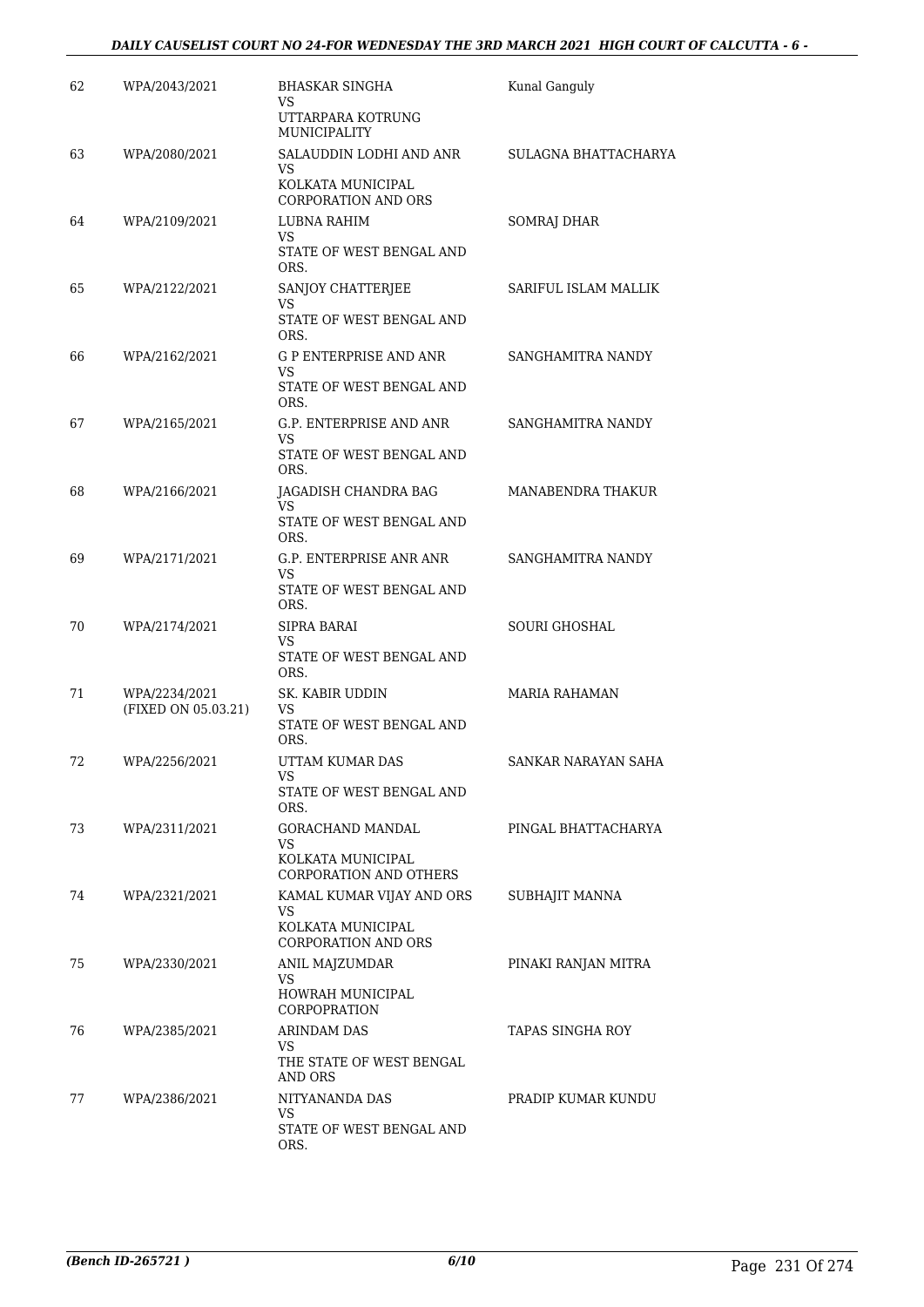#### *DAILY CAUSELIST COURT NO 24-FOR WEDNESDAY THE 3RD MARCH 2021 HIGH COURT OF CALCUTTA - 7 -*

| 78 | WPA/2388/2021 | <b>ARINDAM DAS</b><br>VS.                                                  | TAPAS SINGHA ROY      |
|----|---------------|----------------------------------------------------------------------------|-----------------------|
|    |               | THE STATE OF WEST BENGAL<br>AND ORS                                        |                       |
| 79 | WPA/2404/2021 | LAB KUMAR DUTTA<br>VS.                                                     | ARUP KRISHNA DAS      |
|    |               | STATE OF WEST BENGAL AND<br>ORS.                                           |                       |
| 80 | WPA/2407/2021 | CHANCHAL BANERJEE<br>VS                                                    | ARUP KRISHNA DAS      |
|    |               | STATE OF WEST BENGAL AND<br>ORS.                                           |                       |
| 81 | WPA/2443/2021 | DEBASISH SRIMANY<br>VS                                                     | AVIROOP BHATTACHARYA  |
|    |               | THE BARANAGAR MUNICIPALITY<br>AND ORS                                      |                       |
| 82 | WPA/2461/2021 | ARATRIKA GHOSH<br>VS.                                                      | <b>SAGARMAY GHOSH</b> |
|    |               | STATE OF WEST BENGAL AND<br>ORS.                                           |                       |
| 83 | WPA/2510/2021 | R K DEVELOPERS CONTRACTORS<br>AND ENGINEERS<br>VS.                         | MRINALINI MAJUMDER    |
|    |               | HOWRAH MUNICIPAL<br><b>CORPORATION AND ORS</b>                             |                       |
| 84 | WPA/2598/2021 | NASIR ALI MOLLA<br>VS.                                                     | MD GOLAM NURE IMROHI  |
|    |               | STATE OF WEST BENGAL AND<br>ORS.                                           |                       |
| 85 | WPA/2610/2021 | MALIKA MAFRUDA BANU<br>VS.                                                 | <b>DONA GHOSH</b>     |
|    |               | STATE OF WEST BENGAL AND<br>ORS.                                           |                       |
| 86 | WPA/2622/2021 | SHIV KUMARI DEVI ALIAS SHIV<br><b>KUMAREE</b><br>VS.<br>HOWRAH MUNICIPAL   | SOMNATH DE            |
| 87 | WPA/2629/2021 | <b>CORPORATION AND OTHERS</b><br>DIPANKAR PAL RAM                          | DILIP KUMAR SAILA     |
|    |               | VS<br>THE STATE OF WEST BENGAL<br>AND ORS                                  |                       |
| 88 | WPA/2643/2021 | DHRUBADAS SUR<br>VS.                                                       | PARTHA SARKAR         |
| 89 | WPA/2670/2021 | THE CHAMPDANY MUNICIPALITY<br>RAM NARAYAN SHARMA                           | RAHUL SHARMA          |
|    |               | VS.<br>STATE OF WEST BENGAL AND<br>ORS.                                    |                       |
| 90 | WPA/2685/2021 | <b>ASHOKE BANERJEE</b><br>VS                                               | SUPREEM NASKAR        |
|    |               | STATE OF WEST BENGAL AND<br>ORS.                                           |                       |
| 91 | WPA/2690/2021 | SUBAL CHANDRA MANNA<br>VS.<br>STATE OF WEST BENGAL AND                     | BAPIN BAIDYA          |
|    |               | ORS.                                                                       |                       |
| 92 | WPA/2693/2021 | PIJUSH DEBNATH AND ORS<br>VS.                                              | ALLEN FELIX           |
|    |               | STATE OF WEST BENGAL AND<br>ORS.                                           |                       |
| 93 | WPA/2788/2021 | UDAY DUTTA AND ORS<br>VS.<br>THE DURGAPUR MUNICIPAL<br>CORPORATION AND ORS | PARTHA SARKAR         |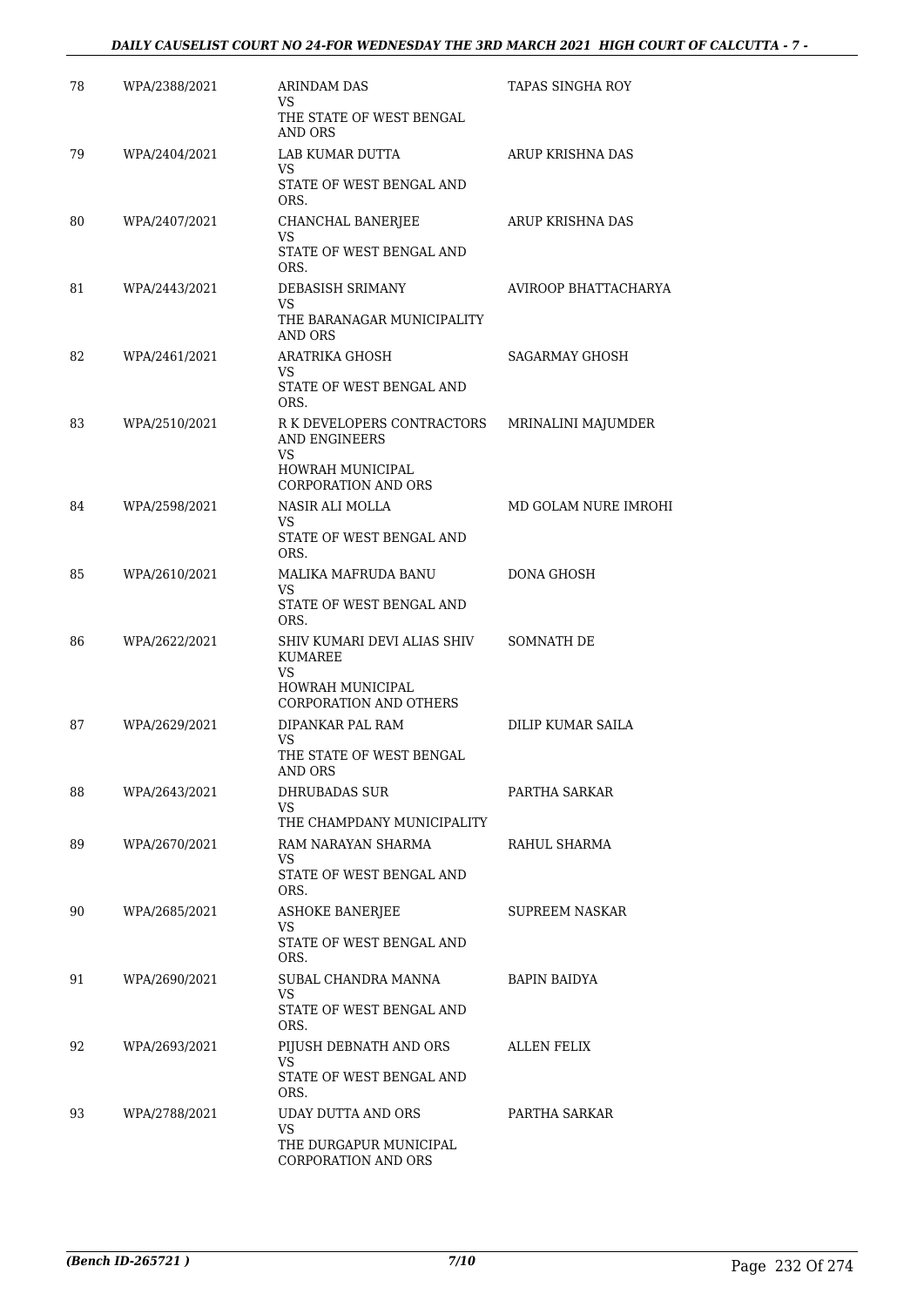#### *DAILY CAUSELIST COURT NO 24-FOR WEDNESDAY THE 3RD MARCH 2021 HIGH COURT OF CALCUTTA - 8 -*

| 94  | WPA/2860/2021 | SMT BANI SAMANTA<br>VS                                                  | KRISHANU BANIK                   |
|-----|---------------|-------------------------------------------------------------------------|----------------------------------|
|     |               | STATE OF WEST BENGAL AND<br>ORS.                                        |                                  |
| 95  | WPA/2896/2021 | ANIL GIRI AND ANOTHER<br>VS.                                            | SANTI DAS BHOWMICK               |
|     |               | STATE OF WEST BENGAL AND<br>ORS.                                        |                                  |
| 96  | WPA/2935/2021 | SANDIP KUMAR SHAW<br>VS.                                                | DEBABRATA RAY                    |
|     |               | STATE OF WEST BENGAL AND<br>ORS.                                        |                                  |
| 97  | WPA/2982/2021 | <b>LAKHAN ORAON</b><br>VS.                                              | RANANEESH GUHA<br>THAKURTA       |
|     |               | STATE OF WEST BENGAL AND<br>ORS.                                        |                                  |
| 98  | WPA/2985/2021 | PIJUSH KANTI DUTTA<br>VS.                                               | RANANEESH GUHA<br>THAKURTA       |
|     |               | STATE OF WEST BENGAL AND<br>ORS.                                        |                                  |
| 99  | WPA/2988/2021 | PRADIP KUMAR MUKHERJEE<br>VS                                            | RANANEESH GUHA<br>THAKURTA       |
|     |               | STATE OF WEST BENGAL AND<br>ORS.                                        |                                  |
| 100 | WPA/2991/2021 | KIRAN MUNDA ORAON<br>VS.                                                | RANANEESH GUHA<br>THAKURTA       |
|     |               | STATE OF WEST BENGAL AND<br>ORS.                                        |                                  |
| 101 | WPA/2995/2021 | KRISHNA DAS GOSWAMI<br>VS                                               | RANANEESH GUHA<br>THAKURTA       |
|     |               | STATE OF WEST BENGAL AND<br>ORS.                                        |                                  |
| 102 | WPA/2999/2021 | RABIN SARKAR<br>VS                                                      | RANANEESH GUPTA<br>THAKURTA      |
|     |               | STATE OF WEST BENGAL AND<br>ORS.                                        |                                  |
| 103 | WPA/3002/2021 | ARAVIND KUMAR PASWAN<br>VS                                              | RANANEESH GUHA<br>THAKURTA       |
|     |               | STATE OF WEST BENGAL AND<br>ORS.                                        |                                  |
| 104 | WPA/3037/2021 | TAPAN KUMAR ROY AND ANR<br>VS                                           | RAJDEEP BHATTACHARYA             |
|     |               | BIDHANNAGAR MUNICIPAL<br><b>CORPORATION AND ORS</b>                     |                                  |
| 105 | WPA/3046/2021 | TAPAN KUMAR BHUNIA AND ANR<br>VS.                                       | <b>SYED SHAMSUL AREFIN</b>       |
|     |               | THE KMC AND ORS                                                         |                                  |
| 106 | WPA/3083/2021 | DIPAK KUMAR DAS<br>VS                                                   | ARIF ALI                         |
|     |               | KOLKATA MUNICIPAL<br>CORPORATION AND OTHERS                             |                                  |
| 107 | WPA/3084/2021 | KAILASH CHAND DAGA AND<br><b>OTHES</b><br>VS                            | PRIYANKAR BASU<br><b>MALLICK</b> |
|     |               | KOLKATA MUNICIPAL<br><b>CORPORATION AND OTHERS</b>                      |                                  |
| 108 | WPA/3131/2021 | COL DR SUNANDA MAJUMDAR<br>VS.                                          | MOUMITA GHOSH                    |
|     |               | THE CHAIRMAN, BOARD OF<br>ADMIN., BIDHANNAGAR<br>MUNICIPAL CORP AND ORS |                                  |
| 109 | WPA/3432/2021 | SAURAV KUMAR DUTT                                                       | MANIKA ROY                       |
|     |               | VS<br>STATE OF WEST BENGAL AND<br>ORS.                                  |                                  |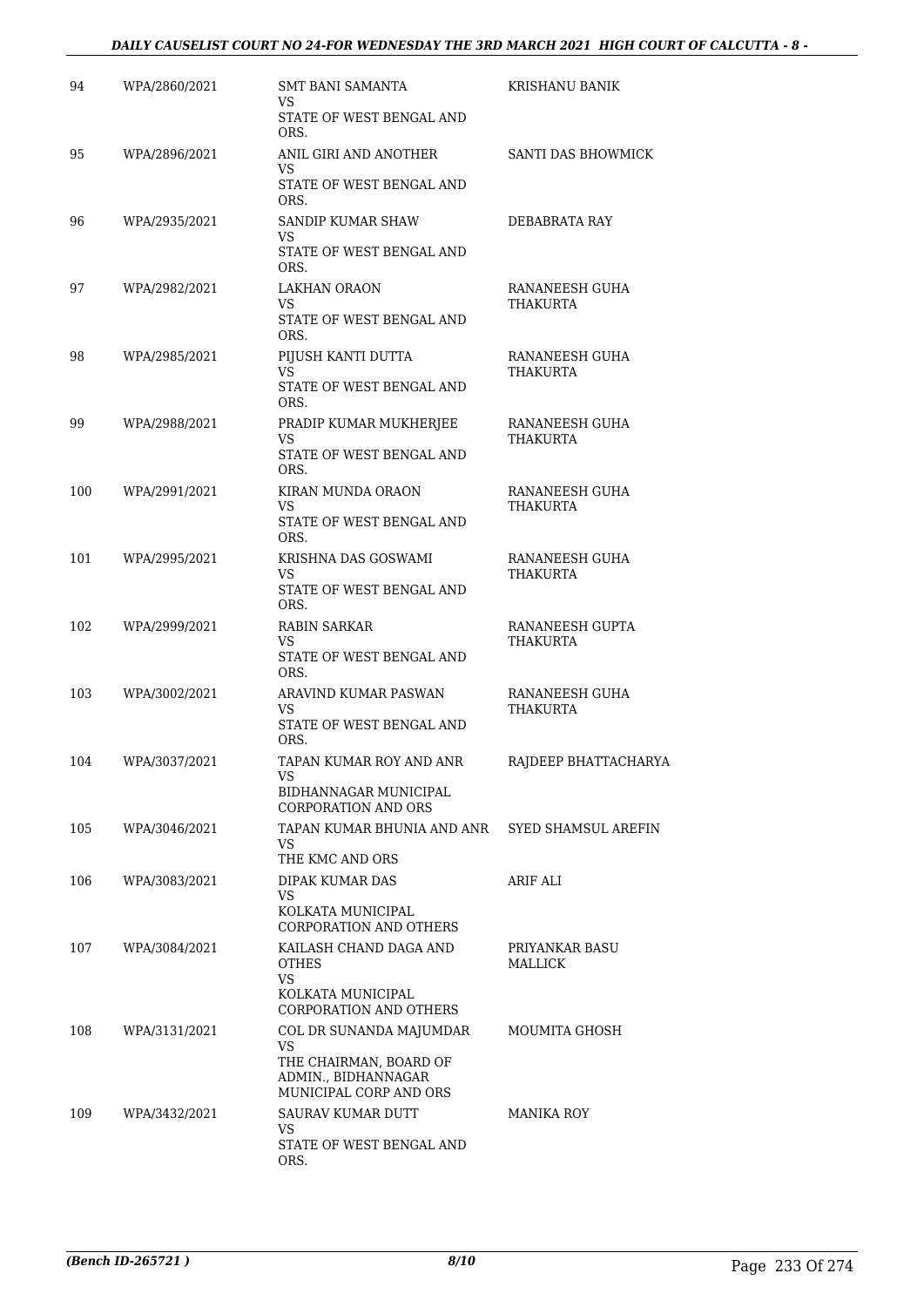| 110 | WPA/3560/2021                        | PANCHANAN CHABRI<br>VS                                             | SIDDHARTHA ROY      |
|-----|--------------------------------------|--------------------------------------------------------------------|---------------------|
|     |                                      | STATE OF WEST BENGAL AND<br>ORS.                                   |                     |
| 111 | WPA/3610/2021                        | HRISHIKESH PAUL<br>VS                                              | KRISHNADAS PODDAR   |
|     |                                      | KOLKATA MUNICIPAL<br><b>CORPORATION AND ORS</b>                    |                     |
| 112 | WPA/4336/2021                        | DILIP KUMAR MOHANTA<br>VS.                                         | PINTU KARAR         |
|     |                                      | STATE OF WEST BENGAL AND<br>ORS.                                   |                     |
| 113 | WPA/4474/2021                        | SANKAR KUMAR SAHA AND ORS<br>VS                                    | SANGHAMITRA NANDY   |
|     |                                      | STATE OF WEST BENGAL AND<br>ORS.                                   |                     |
| 114 | WPA/4479/2021                        | SANKAR KUMAR SAHA AND ORS<br>VS                                    | SANGHAMITRA NANDY   |
|     |                                      | STATE OF WEST BENGAL AND<br>ORS.                                   |                     |
| 115 | WPA/4681/2021                        | MD SHAMIM AFZAL<br>VS.<br>WEST BENGAL MUNICIPAL                    | MR SUBHANKAR DAS    |
|     |                                      | <b>SERVICE COMMISSION</b>                                          |                     |
| 116 | WPA/4711/2021                        | <b>NEMAI PAUL</b><br>VS.<br>THE PRINCIPAL SECRETARY AND            | AMARNATH AGARWAL    |
|     |                                      | <b>OTHERS</b>                                                      |                     |
| 117 | WPA/4875/2021                        | <b>BANSON CONSTRUCTION</b><br>VS<br>STATE OF WEST BENGAL AND       | SANGHAMITRA NANDY   |
|     |                                      | ORS.                                                               |                     |
| 118 | WPA/4877/2021                        | <b>BSP ENTERPRISES</b><br>VS<br>STATE OF WEST BENGAL AND           | SANGHAMITRA NANDY   |
|     |                                      | ORS.                                                               |                     |
| 119 | WPA/4884/2021                        | <b>BSP ENTERPRISE AND OTHERS</b><br>VS<br>STATE OF WEST BENGAL AND | SANGHAMITRA NANDY   |
|     |                                      | ORS.                                                               |                     |
| 120 | WPA/5097/2021                        | GOKUL CONSTRUCTION AND<br>ANR<br>VS                                | SANGHAMITRA NANDY   |
|     |                                      | STATE OF WEST BENGAL AND<br>ORS.                                   |                     |
| 121 | WPA/5100/2021                        | GOKUL CONSTRUCTION AND<br>ANR                                      | SANGHAMITRA NANDY   |
|     |                                      | VS.<br>STATE OF WEST BENGAL AND<br>ORS.                            |                     |
| 122 | WPA/5681/2021                        | TARUN ROY AND ORS<br>VS.                                           | AMITABHA GHOSH      |
|     |                                      | STATE OF WEST BENGAL AND<br>ORS.                                   |                     |
| 123 | WPA/5882/2021<br>[FIXED ON 03.03.21] | SUBODH PASWAN AND ORS<br>VS.                                       | SANDIP KUMAR MONDAL |
|     |                                      | STATE OF WEST BENGAL AND<br>ORS.                                   |                     |
|     |                                      | <b>PANCHAYAT - MOTIONS</b>                                         |                     |
| 124 | WPA/24061/2019                       | KABARI ADAK<br>VS.                                                 | DEBSMITA BISWAS     |
|     |                                      | STATE OF WEST BENGAL& ORS                                          |                     |
|     |                                      | <b>CONTEMPT APPLICATION</b>                                        |                     |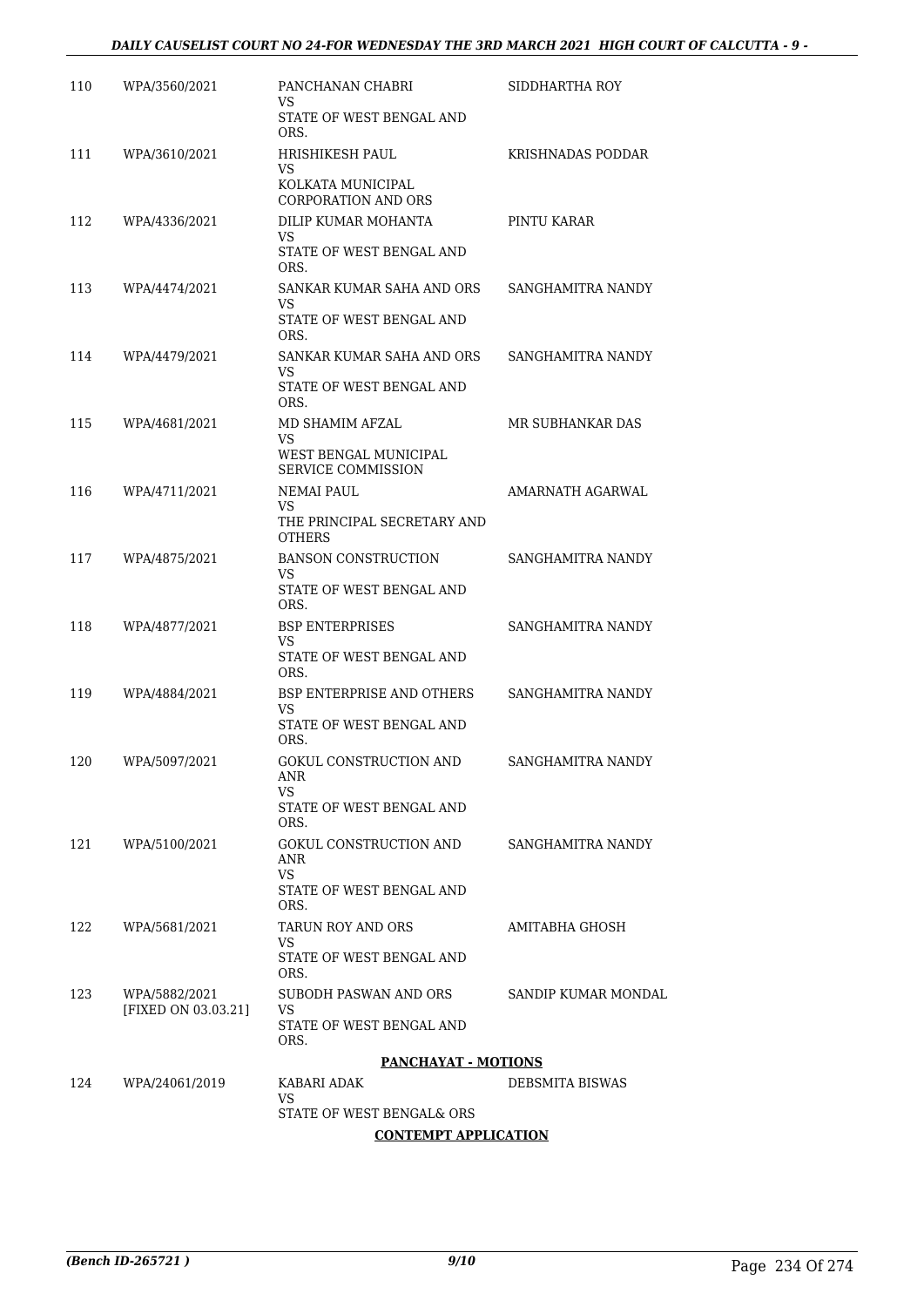#### *DAILY CAUSELIST COURT NO 24-FOR WEDNESDAY THE 3RD MARCH 2021 HIGH COURT OF CALCUTTA - 10 -*

| 125   | CPAN/562/2020                           | <b>SOUMEN SUR</b><br>VS<br>SOUMYA PURKAIT                                                                                  | TARUN KUMAR SUR                        |
|-------|-----------------------------------------|----------------------------------------------------------------------------------------------------------------------------|----------------------------------------|
| wt126 | WPA/652/2019                            | <b>SOUMEN SUR</b><br><b>VS</b><br>STATE OF WEST BENGAL & ORS                                                               | <b>TARUN KUMAR SUR</b>                 |
| 127   | CPAN/592/2020                           | TARUN KUMAR SHOME<br>VS<br>S. S. RAWAT,<br>DIRECTOR(PROJECT), BRIDGE<br>AND ROOF COMPANY (INDIA)<br><b>LIMITED AND ORS</b> | <b>RIJU GHOSH</b>                      |
| wt128 | WPA/13582/2019                          | <b>TARUN KUMAR SHOME</b><br>VS.<br><b>BRIDGE &amp; ROOF COMPANY</b><br>(INDIA) LTD & ORS                                   | <b>SUSMITAVA</b><br><b>CHAKRABORTY</b> |
| 129   | CPAN/40/2021                            | ARGHA PRASAD MONDAL<br>VS<br><b>SUBHO SANKAR SARKAR</b>                                                                    | ASISH DUTTA                            |
| wt130 | WPA/6761/2020                           | ARGHA PRASAD MONDAL<br>VS<br>W.B. CENTRAL S.S.C & ORS.                                                                     | ASISH DUTTA                            |
|       | IA NO: CAN/1/2020(Old No:CAN/5696/2020) |                                                                                                                            |                                        |
| 131   | CPAN/72/2021                            | <b>GOKUL PANDEY</b><br><b>VS</b><br>DR MV RAO AND ORS                                                                      | FALGUNI<br>BANDYOPADHAYA               |
| wt132 | WPA/25209/2018                          | <b>GOKUL PANDEY</b><br>VS.<br>STATE OF WEST BENGAL & ORS                                                                   | KISHALAYA GHOSH                        |
| 133   | CPAN/149/2021                           | PRADIP KUMAR CHANDRA AND<br><b>ANOTHER</b><br>VS<br>SANTANU DAS(EXE) AND<br><b>OTHERS</b>                                  | PROSENJIT MUKHERJEE                    |
|       | wt134 WPA/16317/2019                    | PRADIP KR CHANDRA & ANR<br>VS<br>STATE OF WEST BENGAL & ORS                                                                | SUDAKSHINA DEY                         |
|       |                                         | <b>FOR HEARING</b>                                                                                                         |                                        |
| 135   | WPA/10979/2020                          | SUBRATA ROY CHOWDHURY<br>VS<br>STATE OF WEST BENGAL AND<br>ORS.                                                            | <b>AVIJIT ROY</b>                      |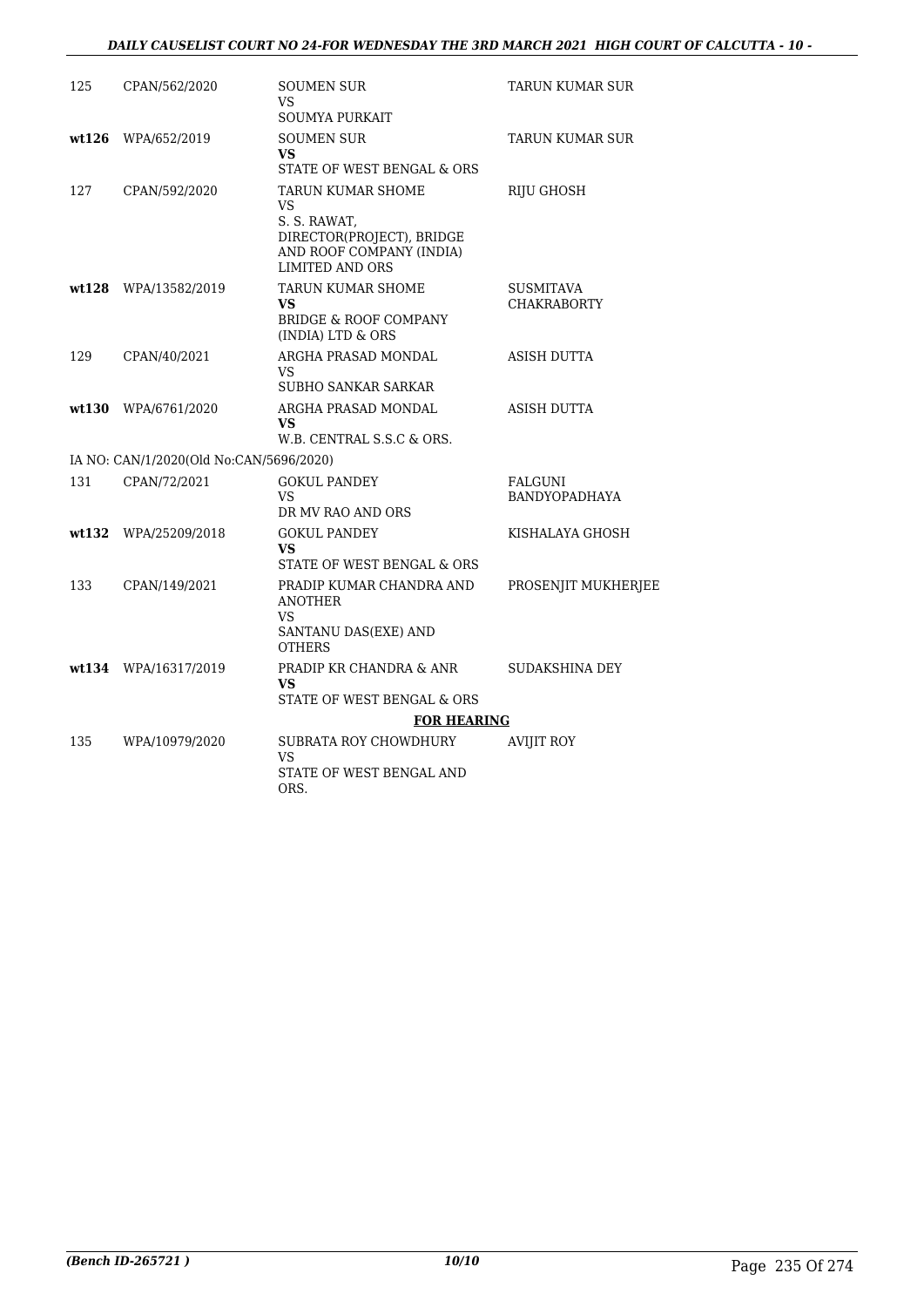

## **Appellate Side**

**DAILY CAUSELIST For Wednesday The 3rd March 2021**

**COURT NO. 22 SINGLE BENCH (SB - XIII) AT 10:45 AM HON'BLE JUSTICE ABHIJIT GANGOPADHYAY (VIA VIDEO CONFERENCE)**

**ON AND FROM MONDAY, THE 11TH JANUARY, 2021 – MATTERS ( MOTION & HEARING)UNDER ARTICLE 226 OF THE CONSTITUTION OF INDIA RELATING TO LABOUR UNDER GROUP III; MATTERS (MOTION & HEARING) UNDER ARTICLE 226 OF THE CONSTITUTION RELATING TO TRANSPORT & TELECOMMUNICATION UNDER GROUP VII INCLUDING HEARING OF WRIT PETITIONS AND APPLICATIONS CONNECTED THERETO; MATTERS(MOTION & HEARING) RELATING TO REGULATION OF INDUSTRIES & ESSENTIAL COMMODITIES & VARIOUS CENTRAL ORDERS UNDER GROUP VIII INCLUDING APPLICATIONS CONNECTED THERETO.**

**FROM MONDAY, (25.01.2021) THE SCHEDULE GIVEN BELOW WILL BE FOLLOWED.**

**1. GROUP III MATTERS WILL BE TAKEN UP FROM 10.45 A.M. TO 12.00 NOON. 2. GROUP VII MATTERS WILL BE TAKEN UP AFTER GROUP III MATTERS ARE OVER OR FROM 12.00 NOON TO 1.00 P.M, WHICHEVER IS EARLIER. 3. FIXED MATTERS WILL BE TAKEN UP FROM 2.00 P.M. AND NOT AFTER 3.00 P.M. 4. GROUP VIII MATTERS WILL BE TAKEN UP AFTER 2.00 P.M. MATTERS ARE OVER OR FROM 3.00 P.M. WHICHEVER IS EARLIER. NOTE: MATTERS WILL BE TAKEN UP THROUGH PHYSICAL HEARING ONLY WHEN BOTH THE PARTIES ARE AGREED**

#### **TO BE MENTIONED**

|   | WPA/19567/2019                           | STOPLIFT INFOTECH INDIA<br><b>PVT LTD</b><br>VS<br>SUBHASIS MAHINDAR &<br>ANR | SANJAY GINODIA       |
|---|------------------------------------------|-------------------------------------------------------------------------------|----------------------|
|   | IA NO: CAN/1/2019(Old No:CAN/10413/2019) |                                                                               |                      |
| 2 | WPA/630/2021                             | <b>SANJOY KESHRI</b><br>VS<br>STATE OF WEST BENGAL                            | <b>SUBHANKAR DAS</b> |

AND ORS. 3 WPA/1708/2021 SUPRIYA DUTTA AND ORS VS THE UNION OF INDIA AND ORS JAMIRUDDIN KHAN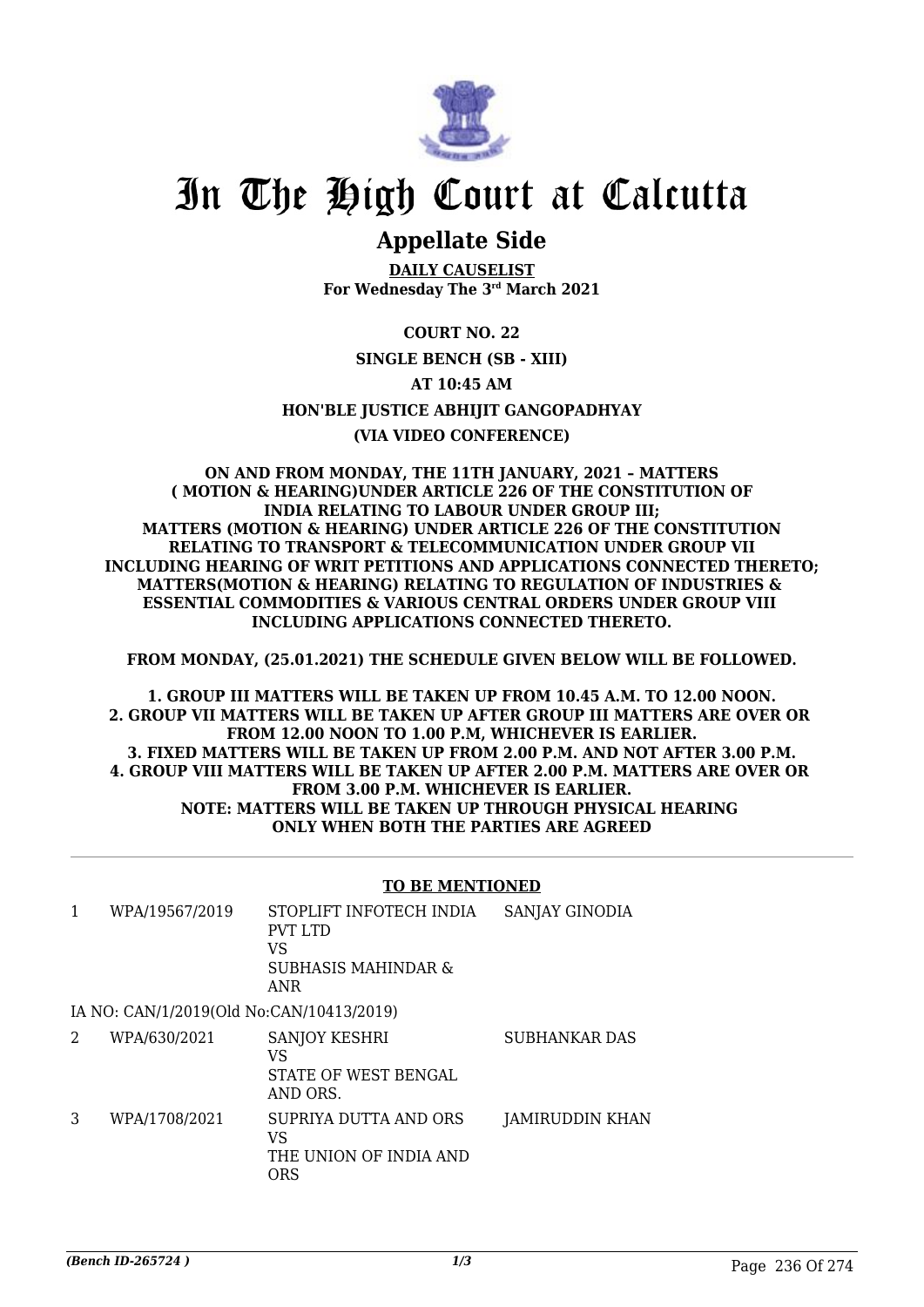| 4  | WPA/1717/2021  | <b>BIMAL SIL AND ORS</b><br><b>VS</b>                                                                                                  | <b>JAMIR KHAN</b>                    |
|----|----------------|----------------------------------------------------------------------------------------------------------------------------------------|--------------------------------------|
|    |                | THE UNION OF INDIA AND<br><b>ORS</b>                                                                                                   |                                      |
|    |                | <b>GR. - III (MOTION)</b>                                                                                                              |                                      |
| 5  | WPA/4597/2020  | DELTA LIMITED & ORS<br><b>VS</b><br>UNION OF INDIA & ORS                                                                               | SAPTARSHI<br>MUKHERJEE               |
| 6  | WPA/4117/2021  | MD. AZIZ ALIAS MD. AJIJ<br><b>VS</b><br>STATE OF WEST BENGAL                                                                           | RANANESH GUHA<br>THAKURTA            |
|    |                | AND ORS.                                                                                                                               |                                      |
| 7  | WPA/4425/2021  | TARUN CHATTERJEE<br><b>VS</b><br>THE REGIONAL PROVIDENT<br>FUND COMMISSIONER II                                                        | RANANESH GUHA<br><b>THAKURTA</b>     |
|    |                | <b>GROUP - VII (MOTION)</b>                                                                                                            |                                      |
| 8  | WPA/10525/2020 | PRADIP DUTTA AND<br><b>OTHERS</b><br><b>VS</b>                                                                                         | <b>SALONI</b><br><b>BHATTACHARYA</b> |
|    |                | STATE OF WEST BENGAL<br>AND ORS.                                                                                                       |                                      |
| 9  | WPA/3112/2021  | BALLYHALT TO ECO SPACE<br>VIA DAKHINESWAR MAGIC<br>MAXI CABS OWNERS AND<br><b>ANR</b><br><b>VS</b><br>STATE OF WEST BENGAL<br>AND ORS. | Arjun Samanta                        |
| 10 | WPA/41/2020    | KALPANA GANGULY & ORS<br><b>VS</b><br>STATE OF WEST BENGAL &<br><b>ORS</b>                                                             | AMLAN KUMAR<br><b>MUKHERJEE</b>      |
| 11 | WPA/47/2020    | SURAJIT SARDAR & ORS<br>VS.<br>STATE OF WEST BENGAL &                                                                                  | AMLAN MUKHERJEE                      |
| 12 | WPA/49/2020    | <b>ORS</b><br><b>MILAN GOUR &amp; ORS</b><br><b>VS</b><br>STATE OF WEST BENGAL &<br><b>ORS</b>                                         | <b>AMLAN KR</b><br><b>MUKHERJEE</b>  |
| 13 | WPA/88/2021    | SUJIT BANERJEE AND ORS<br><b>VS</b><br>STATE OF WEST BENGAL<br>AND ORS.                                                                | <b>AMLAN MUKHERJEE</b>               |
| 14 | WPA/2961/2021  | TRIMULA SPONE IRON<br>PRIVATE LIMITED<br><b>VS</b><br>UNION OF INDIA AND ORS.                                                          | RAJNISH KUMAR<br><b>KALAWATIA</b>    |
| 15 | WPA/5408/2021  | SANJIT PRAMANIK AND<br><b>OTHERS</b><br><b>VS</b><br>STATE OF WEST BENGAL<br>AND ORS.                                                  | <b>AMLAN KUMAR</b><br>MUKHERJEE      |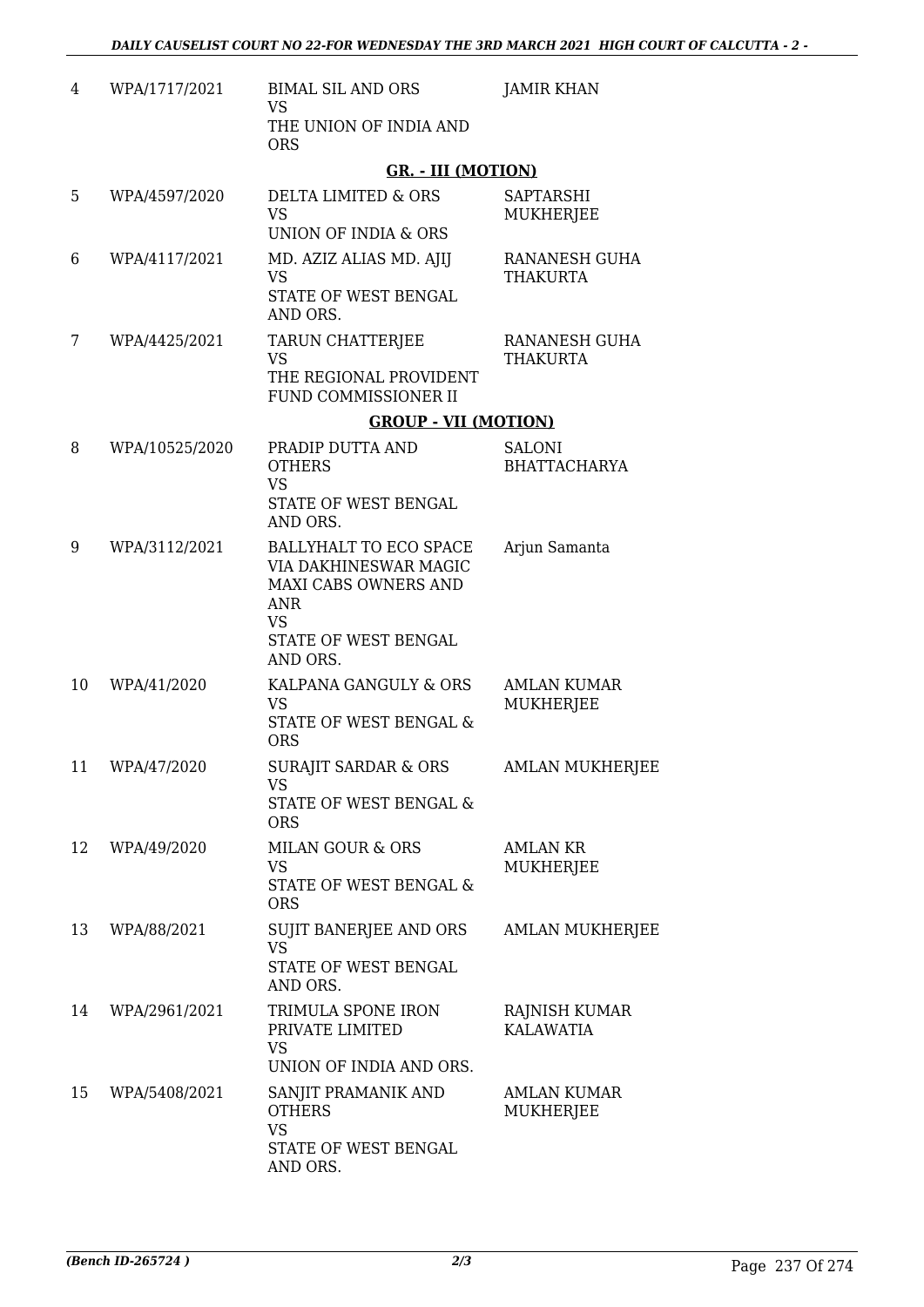- 16 WPA/5846/2021 NIVEDITA DAS VS STATE OF WEST BENGAL AND ORS. SUDIP SARKAR **GR. - VIII (MOTION)**
- 17 WPA/5843/2021 M/S BIPATARINI AGENCY AND ANOTHER VS STATE OF WEST BENGAL AND ORS. TIMIR BARAN SAHA 18 WPA/6072/2021 INDIAN JUTE MILLS UTTAM SHARMA
	- ASSOCIATION AND ANR VS UNION OF INDIA AND ANR

### **FIXED MATTER**

( AT 2:00 P.M. )

19 WPA/24450/2018 RAHIMA BIBI VS STATE OF WEST BENGAL & ORS MOUSUMI BHOWAL

IA NO: CAN/1/2019(Old No:CAN/4031/2019)

20 WPA/8101/2020 KASHINATH DAS VS State of West Bengal Suvadip Bhattacharjee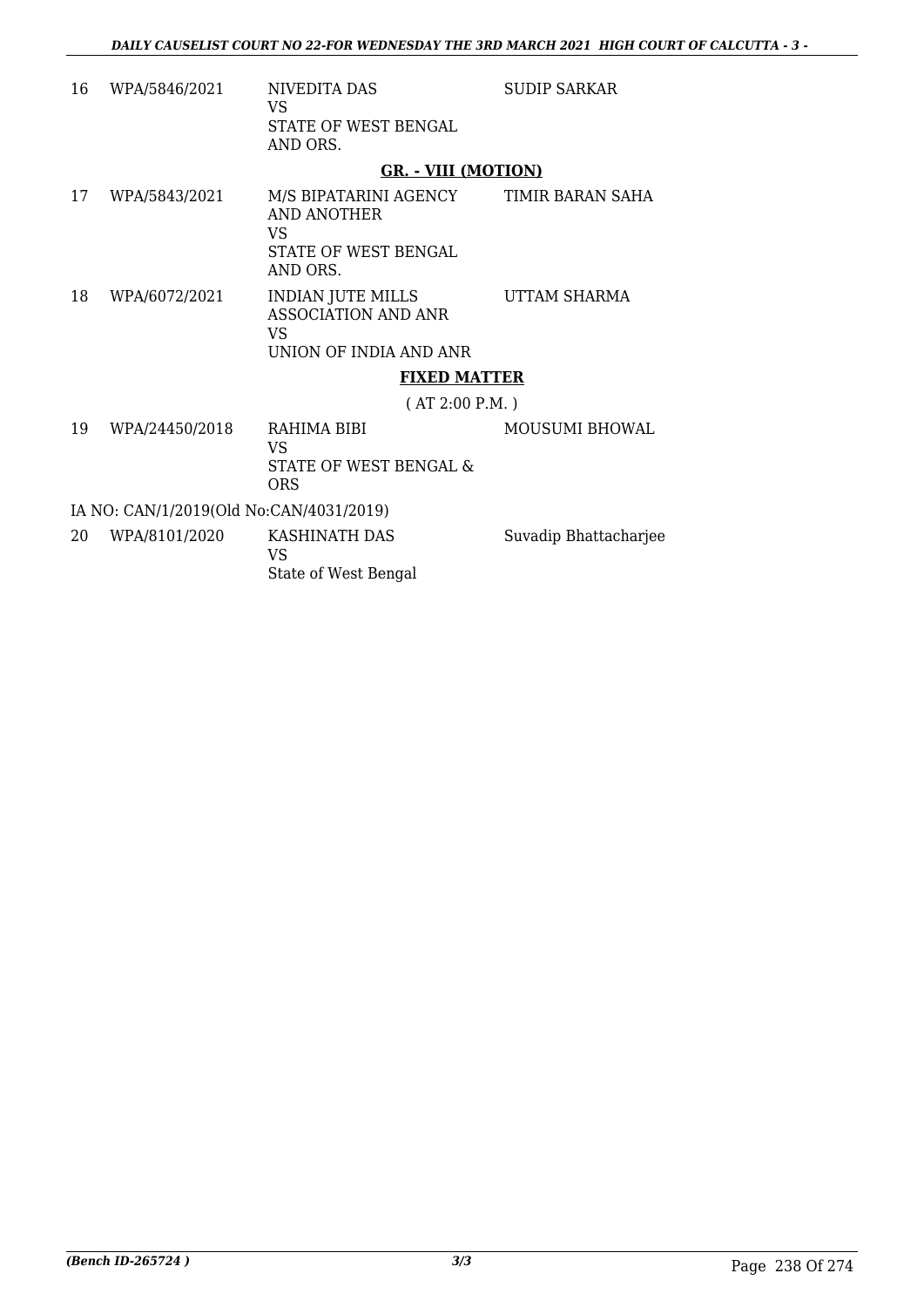

### **Appellate Side**

**DAILY CAUSELIST For Wednesday The 3rd March 2021**

**COURT NO. 32**

**SINGLE BENCH (SB - XIV)**

**AT 10:45 AM**

**HON'BLE JUSTICE JAY SENGUPTA**

#### **(VIA VIDEO CONFERENCE) ON AND FROM MONDAY, THE 11TH JANUARY, 2021 - ADMISSION OF CRIMINAL MOTIONS AND HEARING OF CRIMINAL REVISIONS ARISING OUT OF N.I. ACT; POCSO; MAINTENANCE AND CRIME AGAINST WOMEN (NOT ASSIGNED TO ANY OTHER BENCH) INCLUDING APPLICATIONS CONNECTED THERETO; HEARING OF CRIMINAL REVISIONS (IRRESPECTIVE OF CLASSIFICATION) FILED FROM 2016 INCLUDING CONNECTED APPLICATIONS; HEARING OF CRIMINAL APPEALS. NOTE : 1. MENTIONING FOR INCLUSION IN THE LIST WILL BE PERMITTED ONLY ON THE FIRST WORKING DAY OF THE WEEK AT THE FIRST SITTING. 2. MENTIONING SLIP SHALL SPECIFICALLY INDICATE WHETHER THE MATTER WAS DIRECTED TO "GO OUT OF LIST" ON THE LAST OCCASION. 3. HEARING OF APPEAL SHALL BE TAKEN UP EVERY TUESDAY & THURSDAY AT 3.00 P.M. OR AFTER COMPLETION OF THE OTHER MATTERS WHICHEVER IS EARLIER. NOTE : MATTERS WILL BE TAKEN UP THROUGH PHYSICAL HEARING WHEN BOTH THE PARTIES ARE AGREED.**

#### **BAIL IN CONNECTION WITH APPEAL**

| $\mathbf{1}$ | CRA/279/2020<br>(Assign matter) | <b>SUNIR MUKHERJEE</b><br>VS<br><b>CENTRAL BUREAU OF</b><br><b>INVESTIGATION</b> | PRATIP KUMAR<br><b>CHATTERJEE</b> |
|--------------|---------------------------------|----------------------------------------------------------------------------------|-----------------------------------|
|              | IA NO: CRAN/1/2020              |                                                                                  |                                   |
|              |                                 | <b>LISTED MOTION 1</b>                                                           |                                   |
| 2            | CRR/2255/2019                   | <b>PRABIR RAY &amp; ORS</b><br>VS<br>STATE OF WEST BENGAL &<br><b>ORS</b>        | DIPANKAR ADITYA                   |
| 3            | CRR/447/2020                    | SAIJAT MALLIK @ SAIJAD<br>MALLIK & ORS.<br>VS<br>STATE OF WEST BENGAL &<br>ANR   | PURNASIS BHUNIYA                  |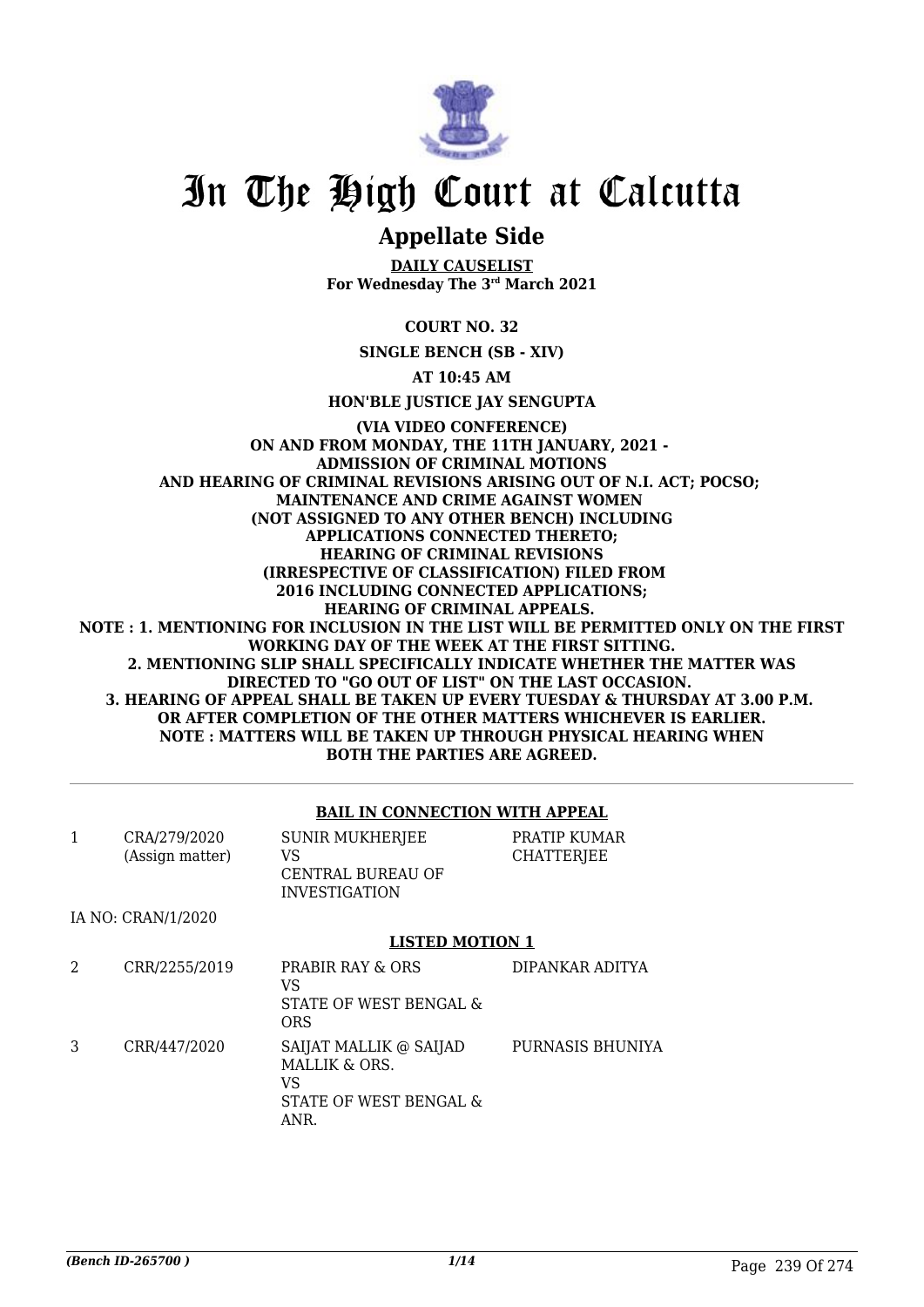| 4  | CRR/3206/2019 | <b>SUMIT AGARWAL</b><br><b>VS</b>                                                                    | <b>ABHIJIT SARKAR</b>               |
|----|---------------|------------------------------------------------------------------------------------------------------|-------------------------------------|
|    |               | STATE OF WEST BENGAL&<br><b>ORS</b>                                                                  |                                     |
| 5  | CRR/678/2020  | KALYAN KRISHNA NANDI<br><b>VS</b><br>NITA NANDI MANI & ANR                                           | KALYAN KRISHNA<br>NANDI IN PERSON   |
| 6  | CRR/263/2019  | KALYAN KRISHNA NANDI<br>VS                                                                           | KALYAN KRISHNA<br>NANDI (IN PERSON) |
|    |               | NITA NANDI(MANI) & ANR                                                                               |                                     |
| 7  | CRR/1502/2020 | <b>AVIJIT GURIA AND</b><br><b>ANOTHER</b><br><b>VS</b><br>STATE OF WEST BENGAL<br><b>AND ANOTHER</b> | ARIJIT MAJUMDAR                     |
| 8  | CRR/1876/2020 | <b>BISWANATH GHOSH</b><br><b>VS</b>                                                                  | SUDHESHNA DAS                       |
|    |               | SRMB SRIJAN PVT LTD AND<br><b>ANR</b>                                                                |                                     |
| 9  | CRR/2358/2019 | SAURABH GUPTA<br><b>VS</b>                                                                           | <b>HABIBUR RAHAMAN</b>              |
|    |               | STATE OF WEST BENGAL &<br><b>ANR</b>                                                                 |                                     |
| 10 | CRR/2356/2019 | <b>SAURABH GUPTA</b><br><b>VS</b>                                                                    | <b>HABIBUR RAHAMAN</b>              |
|    |               | STATE OF WEST BENGAL &<br><b>ANR</b>                                                                 |                                     |
| 11 | CRR/2357/2019 | <b>SAURABH GUPTA</b><br><b>VS</b>                                                                    | <b>HABIBUR RAHAMAN</b>              |
|    |               | STATE OF WEST BENGAL &<br>ANR                                                                        |                                     |
| 12 | CRR/355/2021  | AATREYEE NIRMAN PVT<br>LTD AND ORS<br><b>VS</b>                                                      | <b>SUVAM SINHA</b>                  |
|    |               | DIKHSA GREENS LTD                                                                                    |                                     |
| 13 | CRR/209/2021  | SABYASACHI SENGUPTA<br>AND ORS<br><b>VS</b>                                                          | LIPIKA NATH                         |
|    |               | State of West Bengal AND<br>ANR                                                                      |                                     |
| 14 | CRR/2382/2019 | POOJA THAKUR @ PUJA<br>VS.                                                                           | MD. SABIR AHMED                     |
|    |               | <b>MANISH THAKUR &amp; ANR</b>                                                                       |                                     |
|    |               | <b>LISTED MOTION 2</b>                                                                               |                                     |
| 15 | CRR/294/2021  | SAKILA MALLIK@SAKINA<br><b>BEGUM</b><br><b>VS</b><br>STATE OF WEST BENGAL<br><b>AND ANR</b>          | WASI RAJ SARDAR                     |
| 16 | CRR/328/2021  | BRAJESH SINGH @ BREJ<br>KISHORE SINGH<br>VS                                                          | APURBA KUMAR<br>DATTA               |
|    |               | STATE OF WEST BENGAL<br>AND ORS.                                                                     |                                     |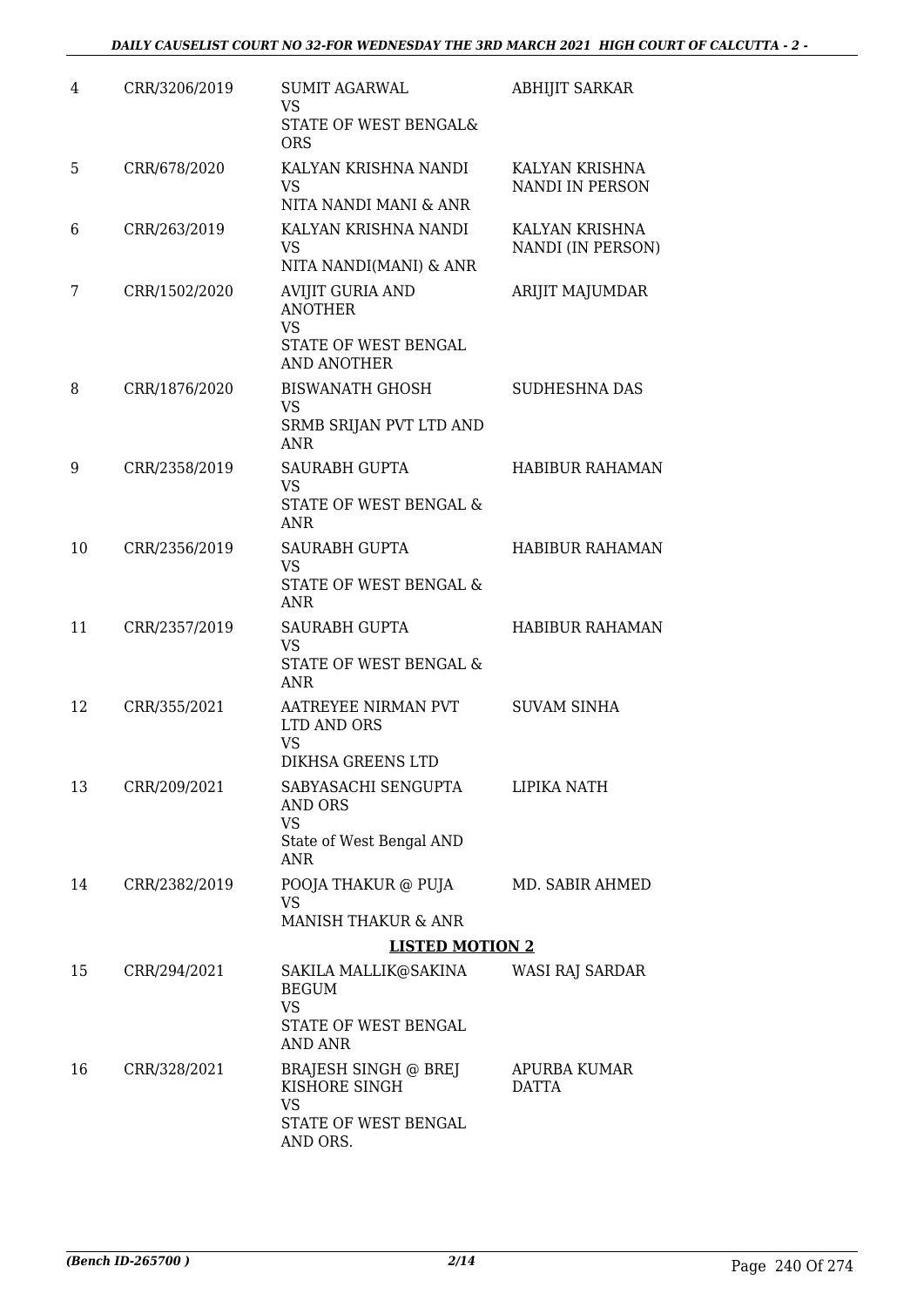| 17                              | CRR/593/2021                              | SUSHANTA BHATTACHARYA<br><b>VS</b><br><b>SWAPNA PANDIT</b><br><b>BHATTACHARYA AND ANR</b> | APURBA KUMAR<br>DATTA                     |  |
|---------------------------------|-------------------------------------------|-------------------------------------------------------------------------------------------|-------------------------------------------|--|
| 18                              | CRR/601/2021                              | <b>APU KUNDU</b><br>VS<br>STATE OF WEST BENGAL<br>AND ORS                                 | <b>AHSHAN AHMED</b>                       |  |
| 19                              | CRR/602/2021                              | PALTU ROY @ POLTU ROY<br><b>VS</b><br>THE STATE OF WEST<br><b>BENGAL</b>                  | RASOMAY MANDAL                            |  |
| 20                              | CRR/586/2021                              | KRISHNA KANTA SAHA AND<br><b>ORS</b><br><b>VS</b><br><b>BHUDEB BHOWMICK</b>               | RASOMAY MANDAL                            |  |
| 21                              | CRR/588/2021                              | TANMAY KUMAR PAUL<br>VS<br>STATE OF WEST BENGAL                                           | PARTHA SARATHI<br><b>DAS</b>              |  |
| 22                              | CRR/589/2021                              | SAMIR MONDAL AND ORS<br><b>VS</b><br>SUBHANKAR MONDAL AND<br>ANR                          | PINTU KARAR                               |  |
| 23                              | CRR/2207/2018                             | RABENA KHATUN<br><b>VS</b><br>STATE OF WEST BENGAL &<br><b>ORS</b>                        | S. BANERJEE                               |  |
|                                 | IA NO: CRAN/1/2018(Old No:CRAN/2192/2018) |                                                                                           |                                           |  |
| 24                              | CRR/1129/2018                             | <b>SUTAPA PAL</b>                                                                         | <b>SARTHAK BURMAN</b>                     |  |
|                                 |                                           | <b>VS</b><br>STATE OF WEST BENGAL &<br>ANR.                                               |                                           |  |
| 25                              | CRR/1673/2020                             | <b>GOBINDO KUMAR HALDER</b><br>AND ANR<br>VS<br>STATE OF WEST BENGAL<br>AND ANOTHER       | MANIKA RAY                                |  |
| 26                              | CRR/2295/2019                             | SHEETAL AMIT PATIL &<br>ANR<br><b>VS</b><br>STATE OF WEST BENGAL &<br><b>ORS</b>          | <b>ADITYA TIWARI</b>                      |  |
| 27                              | CRR/557/2021                              | INDRANUJ CHOWDHURY<br><b>VS</b><br><b>STATE OF WEST BENGAL</b>                            | <b>ABHIJIT SINGH</b>                      |  |
|                                 |                                           | AND ANR                                                                                   |                                           |  |
| 28                              | CRR/1732/2020                             | SHEKHAR SATYANARAYAN<br>HALDER @ SEKHAR<br>HALDER<br><b>VS</b>                            | SHRAMAN SARKAR                            |  |
|                                 |                                           | <b>SUMA GUHA</b>                                                                          |                                           |  |
| 29                              | CRR/1317/2020                             | <b>ANIMESH DUBE</b><br>VS<br>State of West Bengal                                         | <b>ANIL KUMAR</b><br><b>CHATTOPADHYAY</b> |  |
| IA NO: CRAN/1/2020, CRAN/2/2020 |                                           |                                                                                           |                                           |  |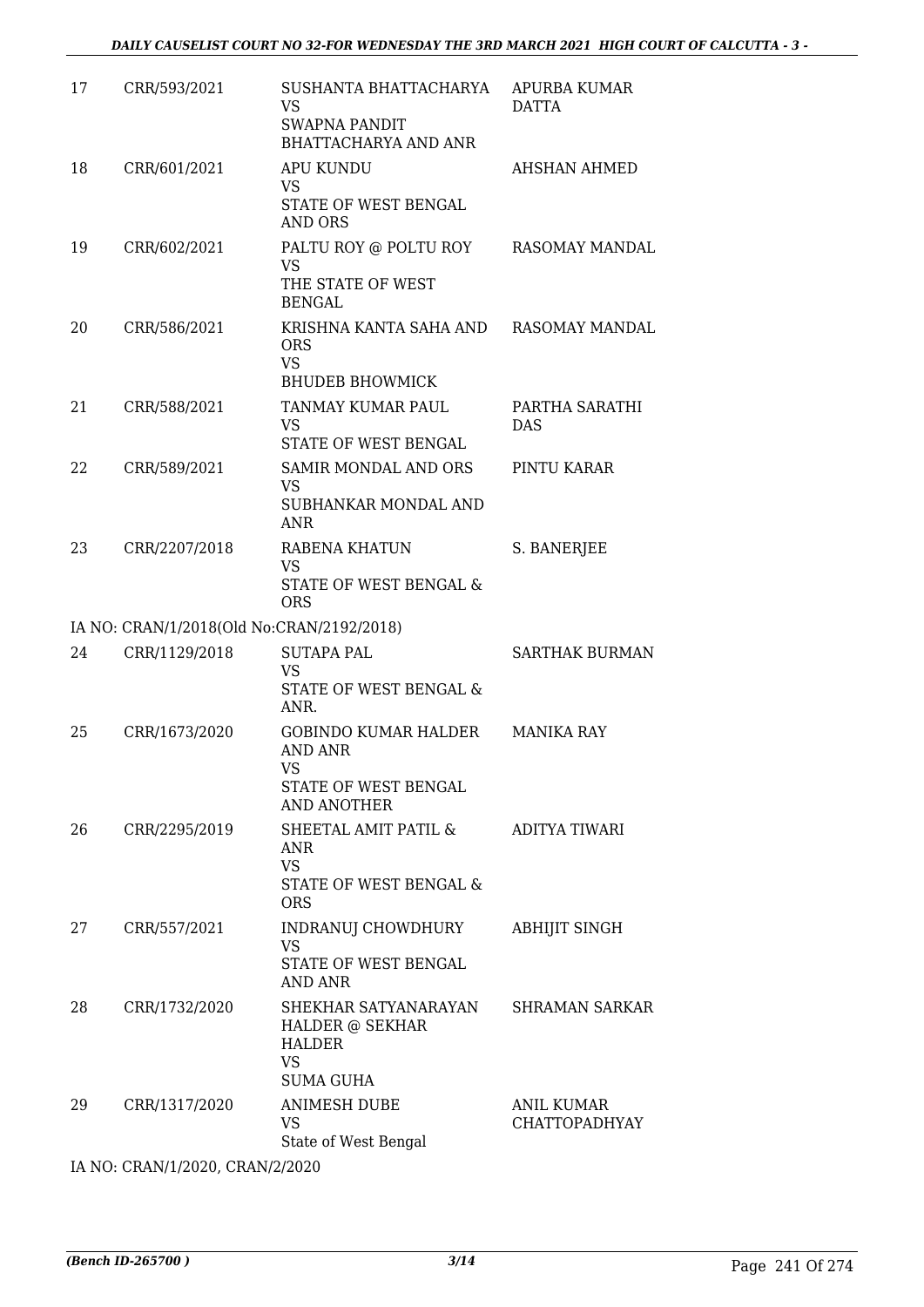| 30 | CRR/901/2020                             | GIASUDDIN @ HAFIJUL<br><b>MONDAL</b><br>VS<br><b>MASURA BIBI</b>                 | <b>AVIPSA SARKAR</b>         |
|----|------------------------------------------|----------------------------------------------------------------------------------|------------------------------|
| 31 | CRR/1403/2020                            | <b>SK SELIM</b><br><b>VS</b>                                                     | SARYATI DATTA                |
| 32 | CRR/490/2021                             | State of West Bengal<br>NASIRUDDIN MALLICK<br><b>VS</b>                          | ARNAB MUKHERJEE              |
| 33 | CRR/890/2020                             | <b>ASNAHAR BIBI AND ANR</b><br><b>BIJAR RAI</b><br><b>VS</b><br>PUSPA RAI & ORS  | <b>BHUSAN JAIN</b>           |
| 34 | CRR/386/2021                             | SANDIP DUTTA<br><b>VS</b><br>STATE OF WEST BENGAL                                | KAMAL KRISHNA<br><b>GUHA</b> |
| 35 | CRR/2274/2019                            | <b>AMITAVA DEY</b><br>VS<br><b>STATE OF WEST BENGAL &amp;</b><br><b>ANR</b>      | <b>JOYITA RAY</b>            |
| 36 | CRR/699/2020                             | <b>SULAV KUMAR DAS</b><br><b>VS</b><br>TAPOSI DAS & ANR                          | <b>MILAN NANDI</b>           |
| 37 | CRR/327/2021                             | VIKRANT WADHWA<br><b>VS</b><br>STATE OF WEST BENGAL<br><b>AND ANOTHER</b>        | <b>GHULAM MUZTABA</b>        |
|    |                                          | <b>EXTENSION OF INTERIM ORDER</b>                                                |                              |
| 38 | CRR/1520/2018                            | SANJIT DUTTA & ANR<br><b>VS</b><br>STATE OF WEST BENGAL &<br>ANR                 | K BANERJEE                   |
|    |                                          | IA NO: CRAN/6/2020(Old No:CRAN/1338/2020), CRAN/7/2021                           |                              |
| 39 | CRR/3661/2018                            | PRAMOD KUMAR GUPTA<br>VS<br>STATE OF WEST BENGAL &<br>ANR                        | AWADHESH KUMAR<br>RAI        |
|    | IA NO: CRAN/1/2021                       |                                                                                  |                              |
| 40 | CRR/1454/2018                            | BIRENDRA KUMAR ROY &<br><b>ORS</b><br><b>VS</b><br>STATE OF WEST BENGAL &<br>ANR | S. CHATTERJEE                |
|    | IA NO: CRAN/1/2020(Old No:CRAN/628/2020) |                                                                                  |                              |
| 41 | CRR/1930/2020                            | BILAL ALI SHAH AND ORS<br>VS<br>State of West Bengal AND<br>ANR                  | <b>AVIRUP CHATTERJEE</b>     |
|    | IA NO: CRAN/1/2021                       |                                                                                  |                              |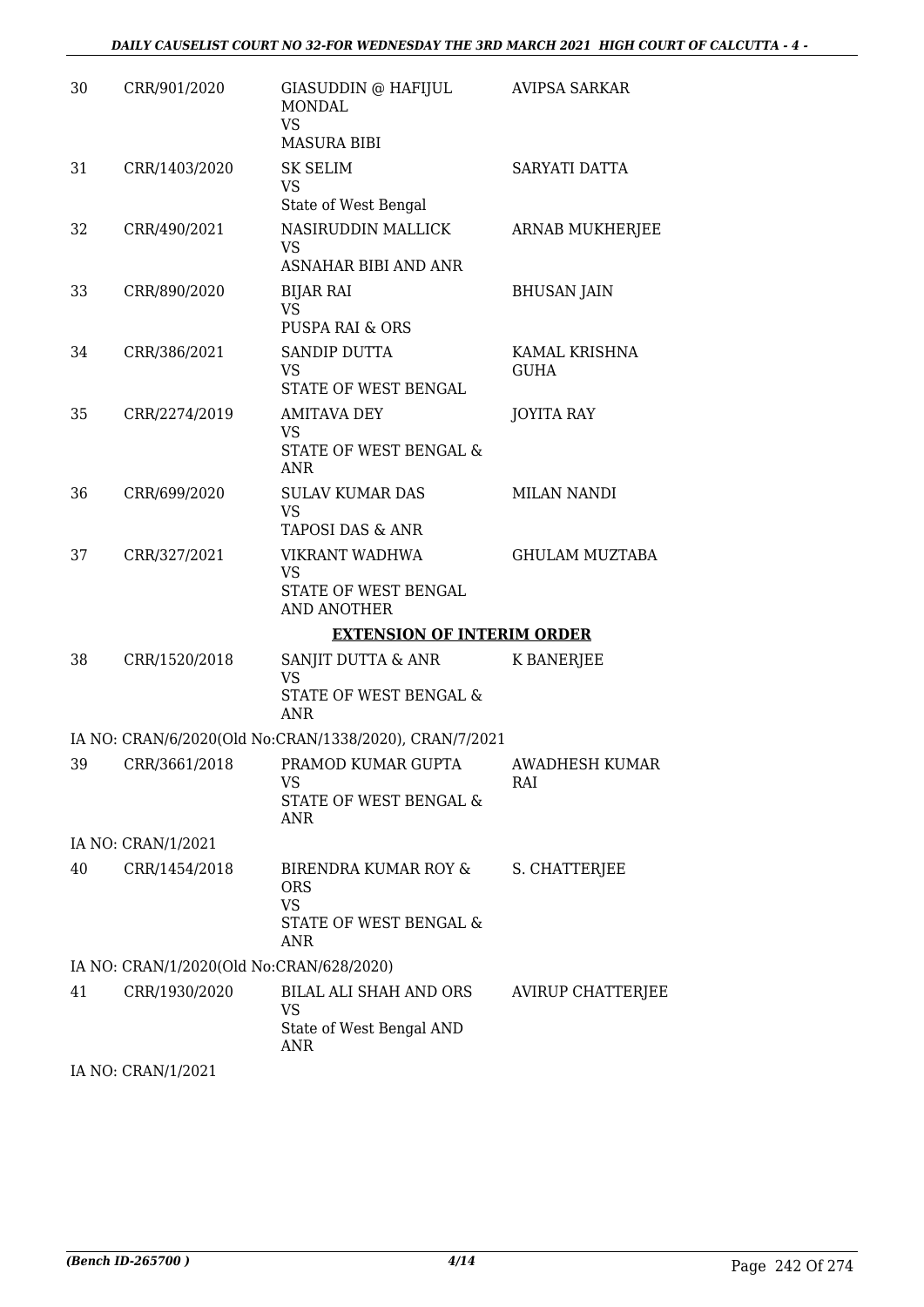| 42 | CRR/1928/2020                             | BILAL ALI SHAH AND ORS<br>VS<br>STATE OF WEST BENGAL<br>AND ANR                  | <b>AVIRUP CHATTERJEE</b>           |
|----|-------------------------------------------|----------------------------------------------------------------------------------|------------------------------------|
|    | IA NO: CRAN/2/2021                        |                                                                                  |                                    |
| 43 | CRR/3325/2019                             | <b>ADITI SAHA</b><br><b>VS</b><br><b>STATE OF WEST BENGAL &amp;</b><br>ANR       | <b>RISHOV DAS</b>                  |
|    |                                           | IA NO: CRAN/1/2020(Old No:CRAN/907/2020), CRAN/2/2020(Old No:CRAN/1321/2020)     |                                    |
|    |                                           | <b>RESTORATION APPLICATION</b>                                                   |                                    |
| 44 | CRR/1795/1993<br>(05.03.2021)             | DAITYARAJ DHARA<br><b>VS</b><br>STATE OF WEST BENGAL                             |                                    |
|    | IA NO: CRAN/1/2021, CRAN/2/2021           |                                                                                  |                                    |
| 45 | CRR/24/2019                               | <b>FAMIDA SHIRAJI</b><br>VS<br>AFJAL AHMED & ORS                                 | <b>SNEHANSU</b><br><b>MAJUMDER</b> |
|    |                                           | IA NO: CRAN/1/2019(Old No:CRAN/1108/2019), CRAN/2/2019(Old No:CRAN/2526/2019)    |                                    |
| 46 | CRR/35/2018                               | ACHAN SARDAR @ ACHANA<br><b>SARDAR</b><br><b>VS</b>                              | <b>GOURANGA KR DAS</b>             |
|    |                                           | SAJIDA BIBI                                                                      |                                    |
|    |                                           | IA NO: CRAN/1/2018(Old No:CRAN/653/2018), CRAN/2/2019(Old No:CRAN/4974/2019)     |                                    |
| 47 | CRR/700/2020                              | <b>SULAV KUMAR DAS</b><br><b>VS</b><br>TAPOSI DAS & ANR                          | <b>MILAN NANDI</b>                 |
|    | IA NO: CRAN/1/2020(Old No:CRAN/1137/2020) |                                                                                  |                                    |
|    |                                           | <b>ASSIGNED MATTERS</b>                                                          |                                    |
| 48 | CRR/209/2006                              | <b>ASHOK PRASAD</b><br><b>VS</b><br><b>STATE</b>                                 | KOUSHIK KUNDU                      |
|    | IA NO: CRAN/3/2019(Old No:CRAN/4977/2019) |                                                                                  |                                    |
|    |                                           | <b>APPLICATION</b>                                                               |                                    |
| 49 | CRR/925/2020                              | BISWAJIT DAS & ANR<br>VS<br>TUSHAR KANTI BHOWMICK                                | <b>SUVENI BANERJEE</b>             |
|    | IA NO: CRAN/1/2020(Old No:CRAN/1199/2020) |                                                                                  |                                    |
| 50 | CRR/1005/2020                             | MOUMITA SAHA<br><b>VS</b><br>STATE OF WEST BENGAL &<br>ANR                       | KRISHNENDU BERA                    |
|    | IA NO: CRAN/1/2021                        |                                                                                  |                                    |
| 51 | CRR/3582/2019                             | SHYAM SUNDAR PADHI &<br><b>ORS</b><br><b>VS</b><br>STATE OF WEST BENGAL &<br>ANR | TUTUL DAS (SINGH)                  |
|    | IA NO: CRAN/1/2020(Old No:CRAN/892/2020)  |                                                                                  |                                    |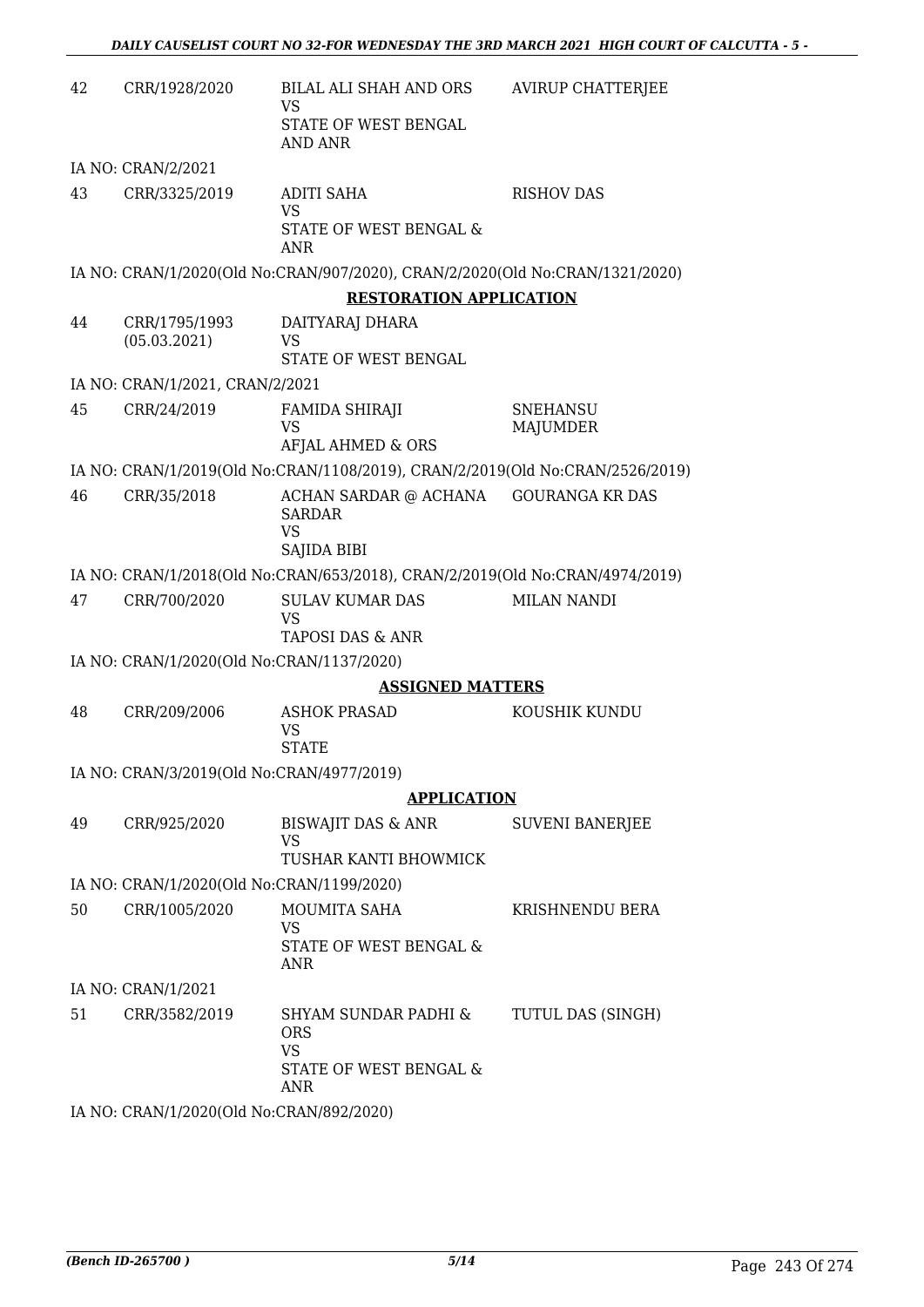| 52 | CRR/1388/2020      | SOMNATH BANERJEE<br>VS<br>STATE OF WEST BENGAL<br>AND ORS.                        | DEBJANI DASGUPTA            |
|----|--------------------|-----------------------------------------------------------------------------------|-----------------------------|
|    | IA NO: CRAN/1/2021 |                                                                                   |                             |
| 53 | CRR/2963/2018      | BALLABH DASS DAGA<br><b>VS</b><br><b>SEBI</b>                                     | A I KHAN                    |
|    |                    | IA NO: CRAN/4/2019(Old No:CRAN/4623/2019), CRAN/5/2020                            |                             |
| 54 | CRR/2964/2018      | BALLABH DASS DAGA<br>VS<br><b>SEBI</b>                                            | A I KHAN                    |
|    |                    | IA NO: CRAN/4/2019(Old No:CRAN/4626/2019), CRAN/5/2020                            |                             |
| 55 | CRR/2965/2018      | BALLABH DASS DAGA<br>VS<br><b>SEBI</b>                                            | A I KHAN                    |
|    |                    | IA NO: CRAN/4/2019(Old No:CRAN/4627/2019), CRAN/5/2020                            |                             |
| 56 | CRR/2966/2018      | BALLABH DASS DAGA<br>VS.<br><b>SEBI</b>                                           | A I KHAN                    |
|    |                    | IA NO: CRAN/4/2019(Old No:CRAN/4629/2019), CRAN/5/2020                            |                             |
| 57 | CRR/2967/2018      | BALLABH DASS DAGA<br>VS<br><b>SEBI</b>                                            | A I KHAN                    |
|    |                    | IA NO: CRAN/4/2019(Old No:CRAN/4628/2019), CRAN/5/2020                            |                             |
| 58 | CRR/2968/2018      | BALLABH DASS DAGA<br>VS<br><b>SEBI</b>                                            | A I KHAN                    |
|    |                    | IA NO: CRAN/4/2019(Old No:CRAN/4630/2019), CRAN/5/2020                            |                             |
| 59 | CRR/1833/2020      | DR. LAV KOCHGAWAY AND<br>ANR.<br><b>VS</b><br>State of West Bengal and anr.       | kishwar rahman              |
|    | IA NO: CRAN/1/2021 |                                                                                   |                             |
| 60 | CRR/1529/2020      | SAIFUL ISLAM SIDDIQUE<br>AND ANR<br><b>VS</b><br>State of West Bengal             | <b>AMAR SINGH</b>           |
|    | IA NO: CRAN/1/2021 |                                                                                   |                             |
|    |                    | <b>CONTESTED APPLICATION 1</b>                                                    |                             |
| 61 | CRR/1770/2020      | K R ASHOK KUMAR AND<br><b>ORS</b><br><b>VS</b><br>STATE OF WEST BENGAL<br>AND ANR | PRADYOT KUMAR<br><b>DAS</b> |
| 62 | CRR/3448/2017      | RAJA CHANDRA GARG<br><b>VS</b><br>STATE OF WEST BENGAL &<br>ANR.                  | SACHETAN GHOSH              |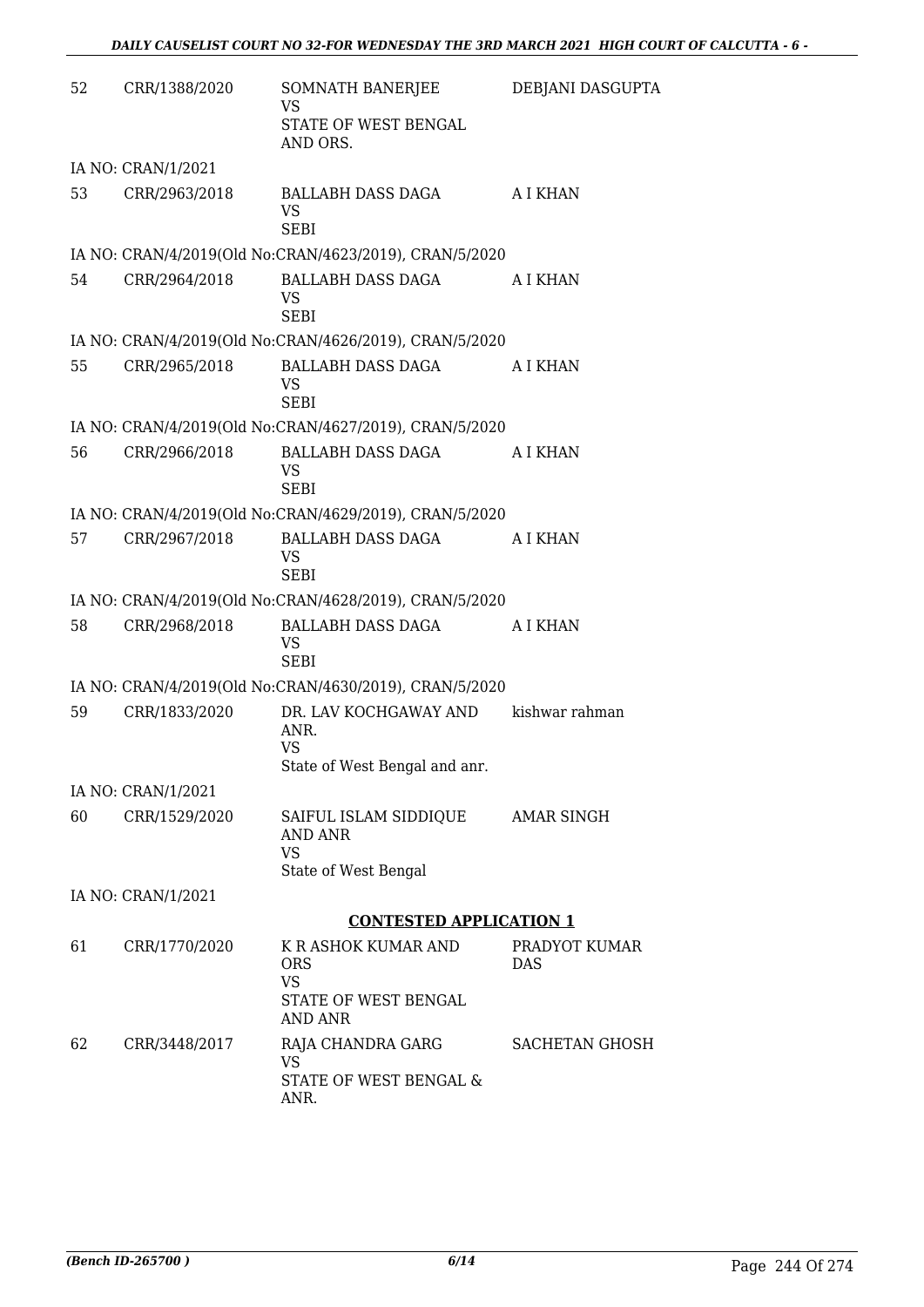| 63 | CRR/812/2017                              | MD MOBARAK HOSSAIN                                                                      | I NANDI                                                                                                                                                                                      |
|----|-------------------------------------------|-----------------------------------------------------------------------------------------|----------------------------------------------------------------------------------------------------------------------------------------------------------------------------------------------|
|    |                                           | VS<br>STATE OF WEST BENGAL &<br><b>ORS</b>                                              |                                                                                                                                                                                              |
| 64 | CRR/1671/2017                             | BALAI CHANDRA MONDAL<br><b>VS</b>                                                       | PRASANTA KUMAR<br><b>DAS</b>                                                                                                                                                                 |
|    |                                           | LAXMIPRIYA DEY & ANR                                                                    |                                                                                                                                                                                              |
|    | No:CRAN/3752/2018)                        |                                                                                         | IA NO: CRAN/2/2017(Old No:CRAN/2846/2017), CRAN/3/2017(Old No:CRAN/3524/2017), CRAN/4/2018(Old                                                                                               |
| 65 | CRR/1956/2017                             | DR PRADIP KR BARMA &<br><b>ORS</b><br><b>VS</b><br>STATE OF WEST BENGAL &<br>ANR        | M H CHOWDHURY                                                                                                                                                                                |
|    | CRAN/12/2019(Old No:CRAN/4113/2019)       |                                                                                         | IA NO: CRAN/1/2017(Old No:CRAN/3596/2017), CRAN/3/2017(Old No:CRAN/4951/2017), CRAN/5/2018(Old<br>No:CRAN/771/2018), CRAN/9/2019(Old No:CRAN/681/2019), CRAN/10/2019(Old No:CRAN/1875/2019), |
| 66 | CRR/2468/2017                             | TARUN KR. MITRA<br><b>VS</b><br><b>SUBIR ROY CHOWDHURY &amp;</b><br>ANR.                | PAMPA DEY (DHABAL)                                                                                                                                                                           |
|    | IA NO: CRAN/2/2017(Old No:CRAN/5536/2017) |                                                                                         |                                                                                                                                                                                              |
| 67 | CRR/2984/2017                             | <b>KEDAR NATH SEN</b><br><b>VS</b><br>PRABIR KUMAR SEN & ORS                            | MOBAKSHAR ISLAM                                                                                                                                                                              |
|    | IA NO: CRAN/3/2018(Old No:CRAN/3433/2018) |                                                                                         |                                                                                                                                                                                              |
| 68 | CRR/3028/2017                             | MANJURA BEGUM<br><b>VS</b>                                                              | <b>BISWAJIT MANNA</b>                                                                                                                                                                        |
|    |                                           | <b>MASHIAR RAHAMAN</b>                                                                  |                                                                                                                                                                                              |
| 69 | CRR/3120/2017                             | <b>MA KREENG</b><br>CONSTRUCTION P LTD &<br><b>ORS</b><br><b>VS</b><br>DIPAK SAHA & ANR | <b>MS A TIWARI</b>                                                                                                                                                                           |
| 70 | CRR/3797/2017<br>(LCR)                    | M/S MASHA ENTERPRISE &<br>ORS.<br><b>VS</b><br>STATE OF WEST BENGAL &<br>ANR.           | SANJIDA SULTANA                                                                                                                                                                              |
|    | IA NO: CRAN/2/2018(Old No:CRAN/2411/2018) |                                                                                         |                                                                                                                                                                                              |
| 71 | CRR/3978/2017                             | SUBHENDU BISWAS<br><b>VS</b><br>CBI, SP, ACB, KOL                                       | <b>B BISWAS</b>                                                                                                                                                                              |
|    |                                           | IA NO: CRAN/7/2020(Old No:CRAN/679/2020), CRAN/8/2021                                   |                                                                                                                                                                                              |
| 72 | CRR/552/2018                              | <b>SAKINA BANU</b>                                                                      | S. NANDY                                                                                                                                                                                     |
|    |                                           | <b>VS</b><br>STATE OF WEST BENGAL                                                       |                                                                                                                                                                                              |
| 73 | CRR/985/2018                              | SOVA SINGH @ SINHA &<br>ANR<br><b>VS</b><br>LATA SINHA & ANR                            | <b>HILLOL SAHA</b><br><b>PODDAR</b>                                                                                                                                                          |
| 74 | CRR/1097/2018                             | NIRA SHARMA<br>VS<br>STATE OF WEST BENGAL                                               | K MEHROTRA                                                                                                                                                                                   |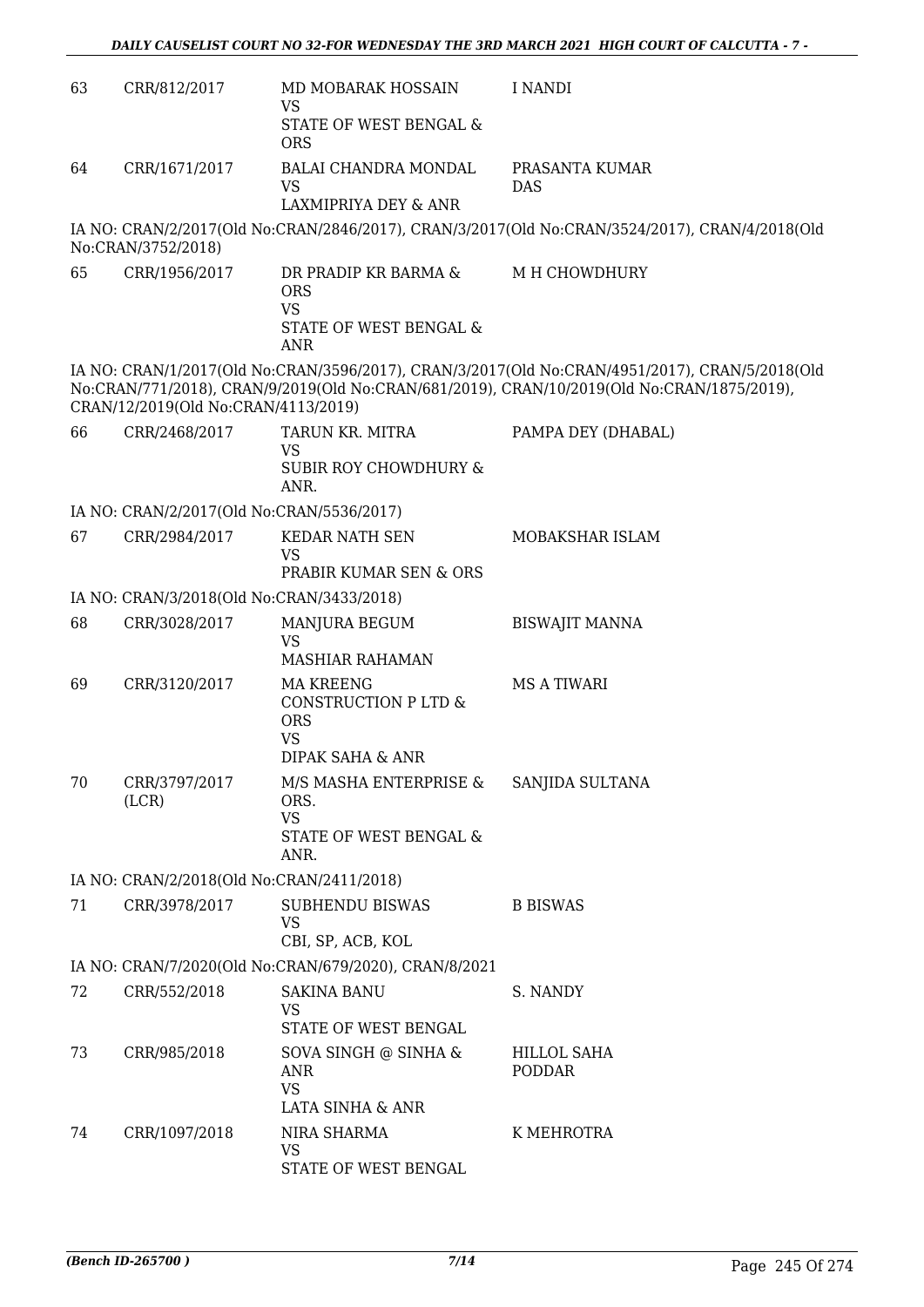| 75 | CRR/1264/2018          | SOUMITRA PAUL & ANR<br>VS.<br>STATE OF WEST BENGAL &<br>ANR                                 | A AGARWAL                                                                                  |
|----|------------------------|---------------------------------------------------------------------------------------------|--------------------------------------------------------------------------------------------|
| 76 | CRR/1947/2018          | <b>GOPAL JHA &amp; ANR</b><br><b>VS</b><br>CBI, BANK SECURITES &<br>FRAUD CELL, CGO COMP,   | <b>S DUTTA</b>                                                                             |
| 77 | CRR/2222/2018          | KOL<br>BALAGERIA CENTRAL CO-<br>OPERATIVE BANK LTD.<br><b>VS</b>                            | <b>MADAN MOHAN ROY</b>                                                                     |
|    |                        | STATE OF WEST BENGAL &<br>ANR                                                               |                                                                                            |
| 78 | CRR/2224/2018          | BALAGERIA CENTRAL CO-<br>OPERATIVE BANK LTD.<br><b>VS</b><br>STATE OF WEST BENGAL &<br>ANR. | <b>MADAN MOHAN ROY</b>                                                                     |
| 79 | CRR/2382/2018<br>(LCR) | DHIRAJ THARD<br><b>VS</b>                                                                   | S. AGARWAL                                                                                 |
|    |                        | M/S CAR CHASSIS PVT.LTD                                                                     |                                                                                            |
| 80 | CRR/2540/2018          | <b>SMT SUTAPA GHOSH</b><br><b>VS</b><br>STATE OF WEST BENGAL &<br><b>ORS</b>                | <b>UTTIYA ROY</b>                                                                          |
| 81 | CRR/2764/2018          | CENTRAL BUREAU OF<br><b>INVESTIGATION</b><br><b>VS</b><br><b>GOPAL JHA &amp; ANR</b>        | <b>CHANDREYI</b><br>ALAM(GUPTA)                                                            |
| 82 | CRR/657/2019           | <b>ASHRUKANA DAS</b><br><b>VS</b><br>RAJ KUMAR DAS                                          | <b>RAKESH PODDAR</b>                                                                       |
| 83 | CRR/1515/2019          | SOMESH DASGUPTA<br><b>VS</b><br>STATE OF WEST BENGAL &<br>ANR                               | <b>BRATIN KUMAR DEY</b>                                                                    |
|    |                        | IA NO: CRAN/1/2019(Old No:CRAN/3776/2019), CRAN/3/2020(Old No:CRAN/300/2020)                |                                                                                            |
| 84 | CRR/1711/2019          | <b>SMT LAXMI DAS</b>                                                                        | <b>D K ADHIKARY</b>                                                                        |
|    |                        | VS<br>MADHUSUDAN DAS & ANR                                                                  |                                                                                            |
| 85 | CRR/2015/2019          | MAHENDRA KR AGARWAL<br><b>VS</b><br><b>STATE OF WEST BENGAL &amp;</b><br><b>ANR</b>         | <b>ABHIJIT SARKAR</b>                                                                      |
|    |                        | IA NO: CRAN/2/2019(Old No:CRAN/4454/2019), CRAN/3/2020(Old No:CRAN/1050/2020)               |                                                                                            |
| 86 | CRR/2199/2019          | <b>MD ALAMGIR</b><br>VS<br><b>BISWAJIT DAS &amp; ANR</b>                                    | <b>AMAL KUMAR</b><br><b>BANERJEE</b>                                                       |
| 87 | CRR/2752/2019<br>(LCR) | TAPAN KUMAR GHOSH<br>VS<br><b>GOPAL CHANDRA MAITY &amp;</b><br><b>ANR</b>                   | <b>MUKTESWAR MAITY</b>                                                                     |
|    |                        |                                                                                             | IA NO: CRAN/2/2020(Old No:CRAN/3409/2020), CRAN/3/2020(Old No:CRAN/3410/2020), CRAN/4/2020 |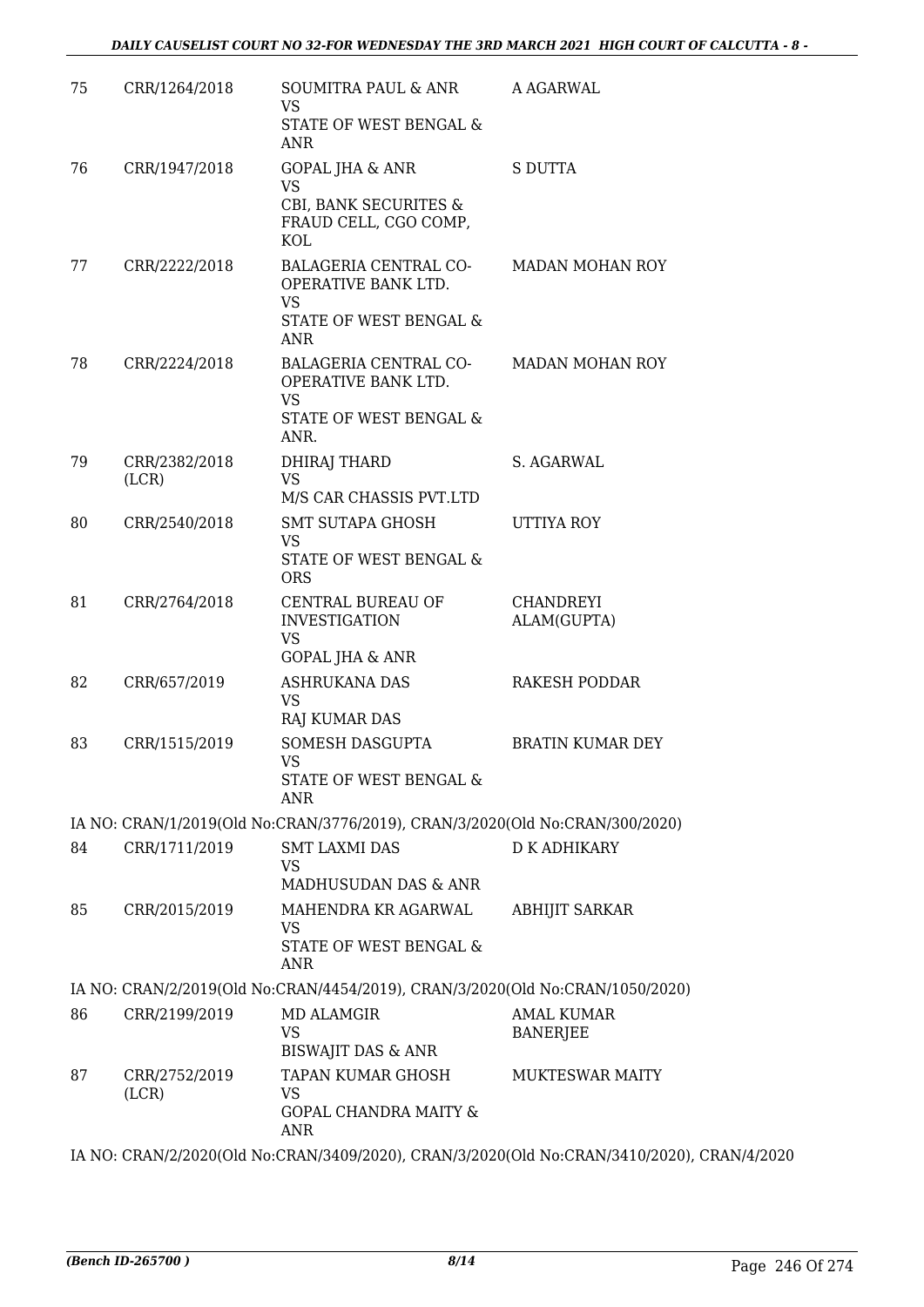| 88   | CRR/2903/2019                            | SOUMIK BHATTACHARYYA<br><b>VS</b><br><b>TANUMITA</b><br><b>BHATTACHARYYA</b>                                                                       | APURBA KR. DATTA                                                                              |
|------|------------------------------------------|----------------------------------------------------------------------------------------------------------------------------------------------------|-----------------------------------------------------------------------------------------------|
| 89   | CRR/3125/2019                            | AMIT KR CHAKRABORTY<br><b>VS</b><br><b>SMT PRATYUSHA</b><br><b>CHAKRABORTY &amp; ANR</b>                                                           | APURBA KR DATTA                                                                               |
| 90   | CRR/3436/2019                            | <b>SAMIR SARDAR</b><br><b>VS</b><br>STATE OF WEST BENGAL &<br><b>ANR</b>                                                                           | PRIYANJIT KUNDU                                                                               |
| 91   | CRR/3525/2019                            | <b>VIVEK BHASKARAN</b><br><b>VS</b><br>STATE OF WEST BENGAL &<br><b>ANR</b>                                                                        | <b>ABHIRUP</b><br><b>CHAKRABORTY</b>                                                          |
|      |                                          | IA NO: CRAN/2/2020(Old No:CRAN/488/2020), CRAN/3/2020(Old No:CRAN/855/2020)                                                                        |                                                                                               |
| 92   | CRR/3623/2019                            | <b>SAIKAT ROY</b><br><b>VS</b><br><b>STATE OF WEST BENGAL &amp;</b><br>ANR                                                                         | SIRSENDU SINHA<br>ROY                                                                         |
| 93   | CRR/3832/2019                            | <b>CHANDAN ARORA</b><br><b>VS</b><br>AMBIKA ARORA & ANR                                                                                            | SHIBAJI KUMAR DAS                                                                             |
|      | No:CRAN/638/2020)                        |                                                                                                                                                    | IA NO: CRAN/1/2019(Old No:CRAN/4999/2019), CRAN/2/2020(Old No:CRAN/565/2020), CRAN/3/2020(Old |
| 94   | CRR/107/2020                             | MIHIR CHAKRABORTY &<br>ANR<br><b>VS</b>                                                                                                            | MD. IDRISH                                                                                    |
| 95   | CRR/115/2020                             | STATE OF WEST BENGAL<br><b>IVAN ROJARIO @ IVAN</b><br>ROJRIO @ IVAN ROZARIO @<br><b>IVAN RAJORIA</b><br><b>VS</b><br>STATE OF WEST BENGAL &<br>ANR | <b>SHAREQUL HAQUE</b>                                                                         |
|      | IA NO: CRAN/1/2020(Old No:CRAN/384/2020) |                                                                                                                                                    |                                                                                               |
| 96   | CRR/185/2020                             | CHANDAN ARIRA<br><b>VS</b><br>AMBIKA ARORA& ANR                                                                                                    | SHIBAJI KUMAR DAS                                                                             |
| wt97 | CRR/3829/2019                            | <b>CHANDAN ARORA</b><br>VS<br>AMBIKA ARORA & ANR                                                                                                   | SHIBAJI KR DAS                                                                                |
|      |                                          | IA NO: CRAN/1/2019(Old No:CRAN/4996/2019), CRAN/2/2020(Old No:CRAN/680/2020)                                                                       |                                                                                               |
| 98   | CRR/435/2020                             | SANDIP MUKHERJEE<br><b>VS</b><br><b>VIVEK AGARWAL</b>                                                                                              | MAHFUZ MURSHED                                                                                |
|      |                                          | IA NO: CRAN/1/2020(Old No:CRAN/1108/2020), CRAN/2/2020                                                                                             |                                                                                               |
| 99   | CRR/577/2020                             | PARNAB BASU ROY<br>CHOWDHURY<br><b>VS</b>                                                                                                          | JAYANTA KUUMAR<br>MUKHOPADHYAY                                                                |
|      |                                          | <b>SAMAPTI BASU ROY</b><br><b>CHOWDHURY &amp; ANR</b>                                                                                              |                                                                                               |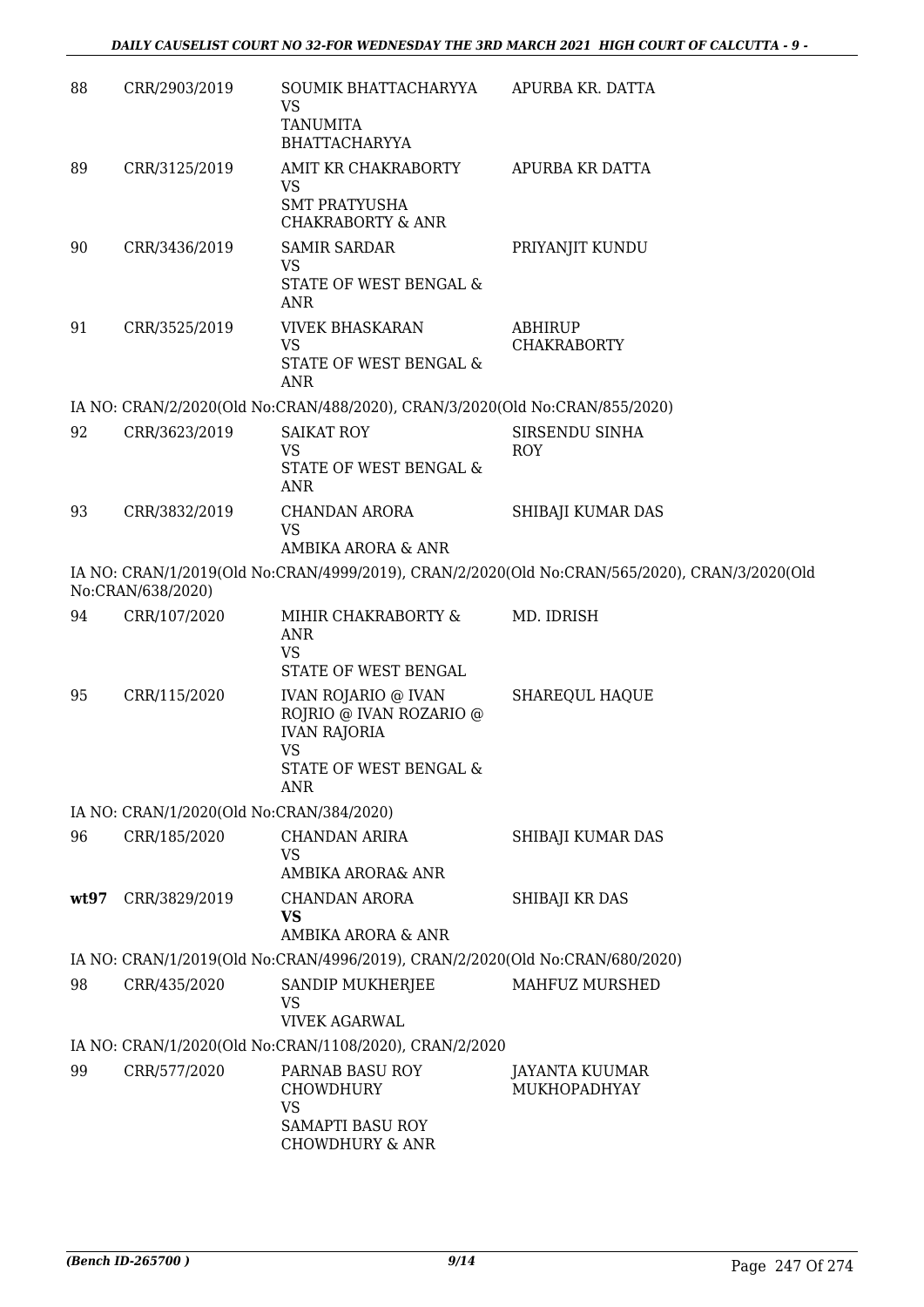|     | wt100 CRR/303/2020                       | SAMAPTI BASU ROY<br><b>CHOWDHURY NEE</b><br>MUKHERJEE @ MOUSUMI<br><b>BASU ROY</b><br>VS<br>STATE OF WEST BENGAL &<br>ANR | ANAMITRA BANERJEE              |
|-----|------------------------------------------|---------------------------------------------------------------------------------------------------------------------------|--------------------------------|
| 101 | CRR/665/2020                             | ANJALI BHATTACHARJEE &<br><b>ORS</b><br><b>VS</b><br>STATE OF WEST BENGAL &<br>ANR                                        | PINAKI<br>BHATTACHARYYA        |
| 102 | CRR/1098/2020                            | SOUMOJIT PATRA<br><b>VS</b><br>STATE OF WEST BENGAL &<br>ANR                                                              | <b>RAJIV KUMAR</b>             |
|     |                                          | IA NO: CRAN/1/2020(Old No:CRAN/3524/2020), CRAN/2/2020, CRAN/3/2021                                                       |                                |
| 103 | CRR/1763/2020                            | <b>SWAPAN BERA</b><br>VS<br>State of West Bengal AND<br><b>ANR</b>                                                        | LIPIKA NATH                    |
|     | IA NO: CRAN/1/2021                       |                                                                                                                           |                                |
| 104 | CRR/1903/2020                            | DEBASISH BRATA<br>BHATTACHARJEE<br>VS<br><b>SHARMISTHA</b><br><b>BHATTACHARJEE</b>                                        | PINAKI<br><b>BHATTACHARYYA</b> |
|     | IA NO: CRAN/1/2021                       |                                                                                                                           |                                |
| 105 | CRR/1716/2019                            | <b>ANURUPA ROY</b><br><b>VS</b><br>DR ANINDA SUNDAR DAS &<br>ANR                                                          | DEBASISH DAS                   |
| 106 | CRR/469/2018                             | ACHEWAR NATH SHUKLA<br>VS<br>STATE OF WEST BENGAL &<br>ANR                                                                | K GANGULY                      |
|     | IA NO: CRAN/1/2020(Old No:CRAN/796/2020) |                                                                                                                           |                                |
|     | wt107 CRR/470/2018                       | ACHEWAR NATH SHUKLA<br>VS<br>STATE OF WEST BENGAL &<br>ANR                                                                | K GANGULY                      |
|     | IA NO: CRAN/1/2020(Old No:CRAN/799/2020) |                                                                                                                           |                                |
|     | wt108 CRR/471/2018                       | ACHEWAR NATH SHUKLA<br>VS<br>STATE OF WEST BENGAL &<br>ANR                                                                | K GANGULY                      |
|     | IA NO: CRAN/1/2020(Old No:CRAN/797/2020) |                                                                                                                           |                                |
|     | wt109 CRR/472/2018                       | ACHEWAR NATH SHUKLA<br>VS<br>STATE OF WEST BENGAL &<br>ANR                                                                | K GANGULY                      |
|     | IA NO: CRAN/1/2020(Old No:CRAN/798/2020) |                                                                                                                           |                                |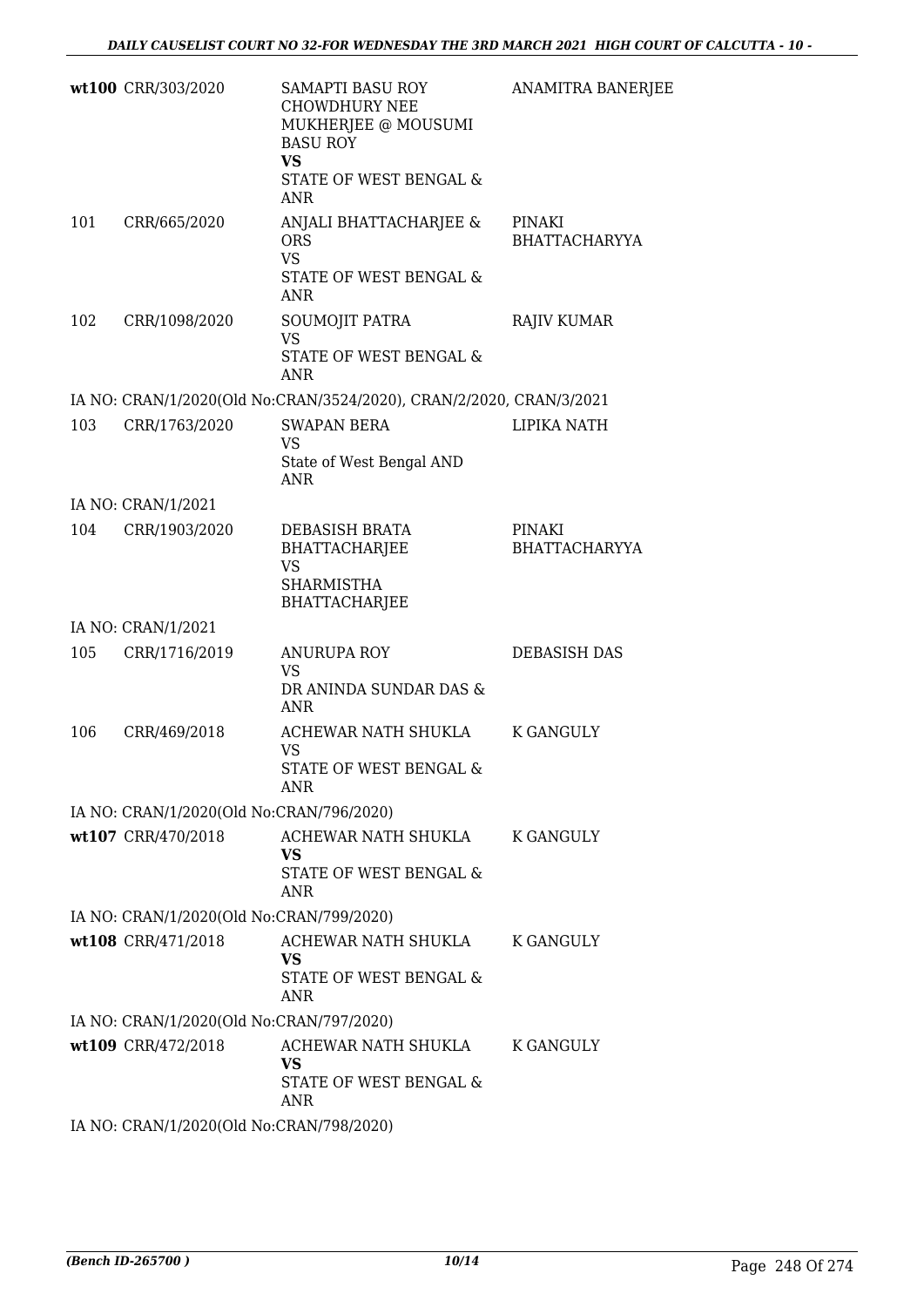| 110 | CRR/2261/2018                                | AMIT KR GHOSH & ORS<br><b>VS</b><br>STATE OF WEST BENGAL &<br><b>ORS</b>                                                                                 | S BHATTACHARYYA                   |       |
|-----|----------------------------------------------|----------------------------------------------------------------------------------------------------------------------------------------------------------|-----------------------------------|-------|
|     | IA NO: CRAN/1/2019(Old No:CRAN/3355/2019)    |                                                                                                                                                          |                                   |       |
| 111 | CRR/914/2020                                 | JALADHAR PAL<br><b>VS</b><br>STATE OF WEST BENGAL                                                                                                        | <b>MADHUMITA ROY</b><br>CHOWDHURY |       |
|     | IA NO: CRAN/1/2021                           |                                                                                                                                                          |                                   |       |
|     | wt112 CRR/1731/1995                          | <b>JALADHAR PAL</b><br><b>VS</b><br>THE STATE OF WEST<br><b>BENGAL</b>                                                                                   | MR S.ROY                          | N.Y.A |
|     |                                              | IA NO: CRAN/1/2019(Old No:CRAN/4681/2019), CRAN/2/2019(Old No:CRAN/4683/2019), CRAN/3/2020                                                               |                                   |       |
| 113 | CRR/1128/2018                                | DINESH PODDAR<br><b>VS</b><br>STATE OF WEST BENGAL &<br><b>ORS</b>                                                                                       | A.GHATAK                          |       |
|     | wt114 CRR/3496/2018                          | DINESH PODDAR<br><b>VS</b><br>STATE OF WEST BENGAL &<br><b>ORS</b>                                                                                       | <b>APZAL ANSARI</b>               |       |
|     | IA NO: CRAN/1/2020(Old No:CRAN/736/2020)     |                                                                                                                                                          |                                   |       |
| 115 | CRR/3769/2019                                | RUPASHREE MUKHERJEE<br><b>VS</b><br>STATE OF WEST BENGAL &<br>ANR                                                                                        | <b>AMITABHA GHOSH</b>             |       |
| 116 | CRR/2851/2018                                | NIRANJAN ROY<br><b>VS</b><br>STATE OF WEST BENGAL &<br>ANR                                                                                               | MALAY<br><b>BHATTACHARYYA</b>     |       |
| 117 | CRR/690/2017                                 | RAHUL TANTIA<br><b>VS</b><br>STATE OF WEST BENGAL                                                                                                        | S. PAUL                           |       |
|     |                                              | IA NO: CRAN/2/2017(Old No:CRAN/4081/2017), CRAN/3/2017(Old No:CRAN/4127/2017), CRAN/4/2017(Old<br>No:CRAN/4881/2017), CRAN/7/2020(Old No:CRAN/1064/2020) |                                   |       |
| 118 | CRR/1384/2020                                | <b>BABITA SIMON</b><br><b>VS</b><br>State of West Bengal                                                                                                 | <b>RAJARSHI BASU</b>              |       |
|     | IA NO: CRAN/1/2020, CRAN/2/2020, CRAN/4/2021 |                                                                                                                                                          |                                   |       |
| 119 | CRR/2848/2017                                | ASIT MAITY@ASHIT MAITY<br><b>VS</b><br><b>STATE OF WEST BENGAL &amp;</b><br>ANR                                                                          | AMITABHA GHOSH                    |       |
|     |                                              | IA NO: CRAN/3/2018(Old No:CRAN/1313/2018), CRAN/7/2020(Old No:CRAN/584/2020)                                                                             |                                   |       |
| 120 | CRR/1953/2019                                | AMIT KUMAR MOHTA @<br><b>AMIT MOHTA</b><br><b>VS</b><br>STATE OF WEST BENGAL &<br>ANR                                                                    | <b>MD ZOHAIB RAUF</b>             |       |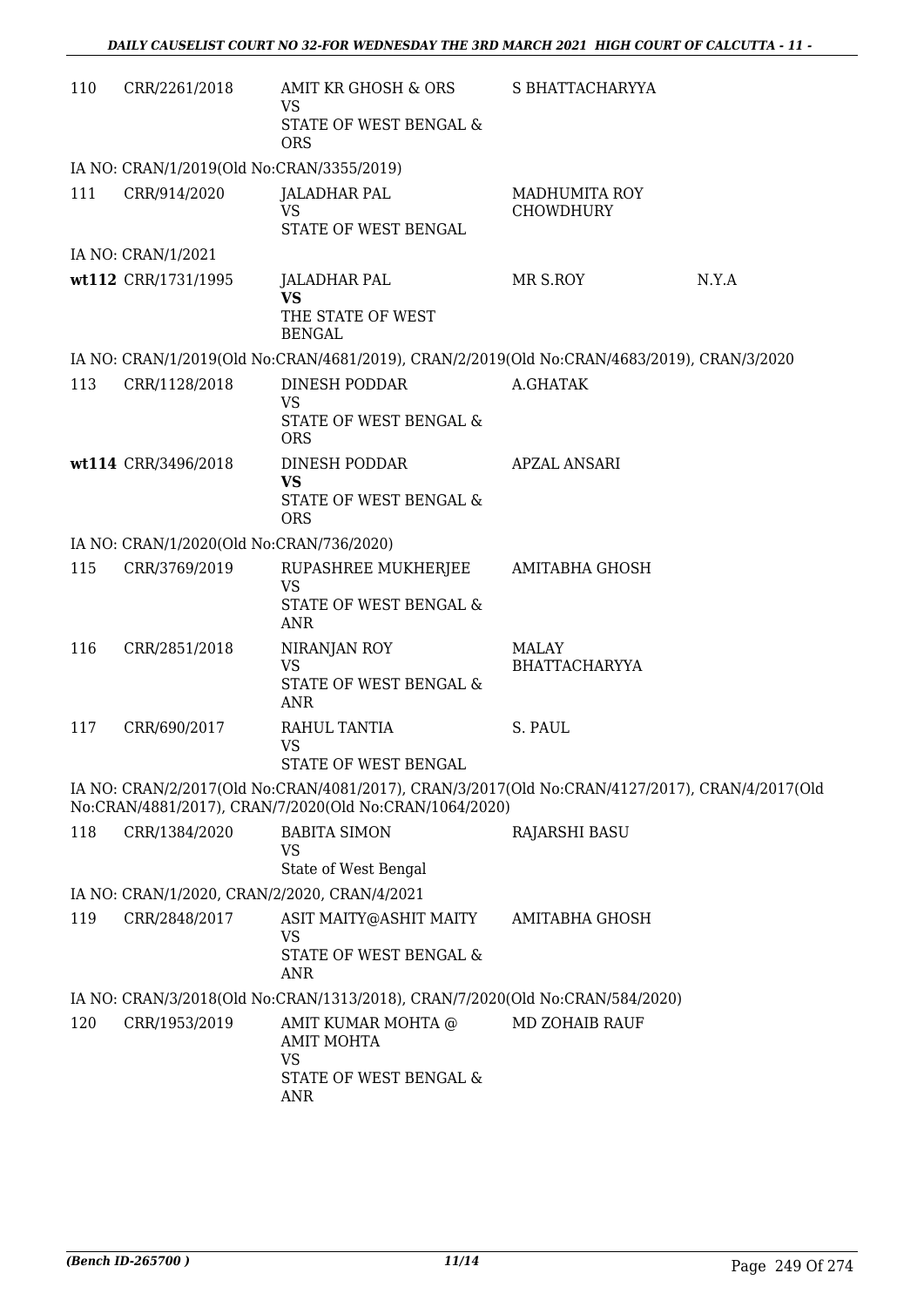|     | wt121 CRR/2881/2019                       | <b>INDRA MOHTA</b><br><b>VS</b>                          | RATANLAL JOSHI        |
|-----|-------------------------------------------|----------------------------------------------------------|-----------------------|
|     |                                           | STATE OF WEST BENGAL &<br><b>ANR</b>                     |                       |
|     | IA NO: CRAN/1/2019(Old No:CRAN/3922/2019) |                                                          |                       |
| 122 | CRR/3176/2019                             | SMT BAISHALI DUTTA<br><b>VS</b>                          | ANTARIKHYA BASU       |
|     |                                           | <b>STATE OF WEST BENGAL &amp;</b><br><b>ORS</b>          |                       |
| 123 | CRR/1553/2017                             | ORIJIT CHATTERJEE & ANR<br><b>VS</b>                     | SATADRU LAHIRI        |
|     |                                           | STATE OF WEST BENGAL &<br><b>ORS</b>                     |                       |
|     | IA NO: CRAN/3/2018(Old No:CRAN/2198/2018) |                                                          |                       |
| 124 | CRR/3497/2018                             | M/S ALISHA<br><b>CONSTRUCTION &amp; ANR</b><br><b>VS</b> | AVINABA PATRA         |
|     |                                           | <b>STATE OF WEST BENGAL &amp;</b><br>ANR                 |                       |
| 125 | CRR/898/2018                              | <b>MUKUL BHASIN</b>                                      | S P CHATTOPADHYAY     |
|     |                                           | <b>VS</b><br>STATE OF WEST BENGAL &<br><b>ANR</b>        |                       |
|     | wt126 CRR/893/2018                        | HARSHITA BHASIN (NEE<br>MALIK)<br><b>VS</b>              | A. BHATTACHARYYA      |
|     |                                           | STATE OF WEST BENGAL &<br><b>ORS</b>                     |                       |
| 127 | CRR/153/2020                              | MD SAFIQUE MALLLICK<br><b>VS</b>                         | TARUNJYOTI TEWARI     |
|     |                                           | STATE OF WEST BENGAL &<br><b>ANR</b>                     |                       |
|     | wt128 CRR/596/2019                        | MD SAFIQUE MALLICK<br><b>VS</b>                          | PARTHA SENGUPTA       |
|     |                                           | STATE OF WEST BENGAL &<br>ANR                            |                       |
| 129 | CRR/1597/2020                             | SMT GANGA SINGH PARSI<br>VS                              | <b>TAPAN PAL</b>      |
|     |                                           | <b>ASHOK DUTTA AND ORS</b>                               |                       |
| 130 | CRR/1747/2020                             | MOTILAL@MATILAL SHAW<br><b>AND ORS</b><br><b>VS</b>      | RUPSA SREEMANI        |
|     |                                           | State of West Bengal AND<br>ANR                          |                       |
|     | IA NO: CRAN/1/2021                        |                                                          |                       |
|     | wt131 CRR/1587/2019                       | MOTILAL @ MATILAL SHAW PRITHA BASU                       |                       |
|     |                                           | $&$ ORS.<br><b>VS</b>                                    |                       |
|     |                                           | STATE OF WEST BENGAL &<br>ANR                            |                       |
|     | wt132 CRR/9/2021                          | MOTILAL @ MATILAL SHAW<br>AND OTHERS<br><b>VS</b>        | <b>RUPSA SREEMANI</b> |
|     |                                           | STATE OF WEST BENGAL<br>AND ANOTHER                      |                       |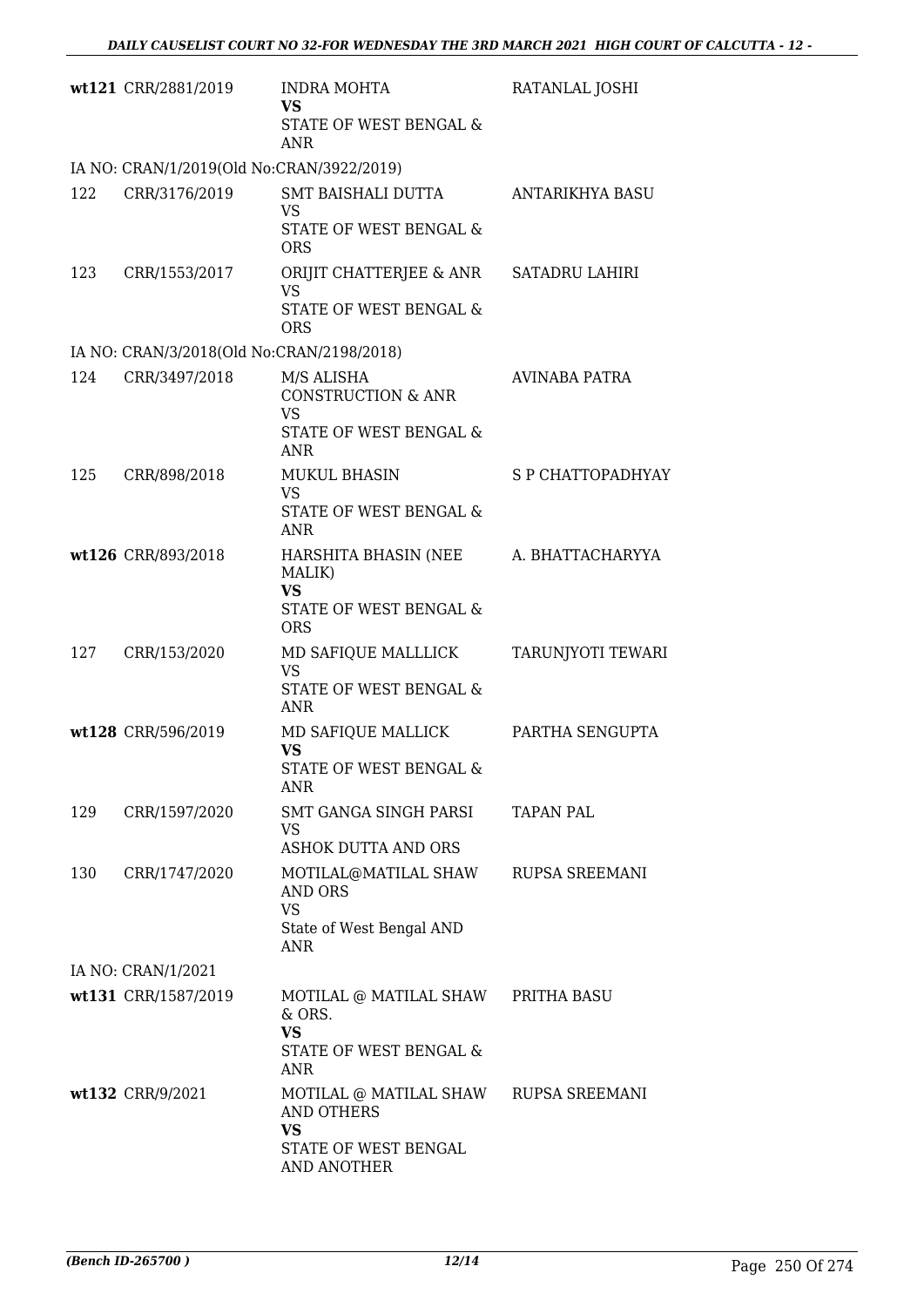| 133 | CRR/479/2020                    | RAJU KHAN<br><b>VS</b><br>STATE OF WEST BENGAL &<br>ANR                                          | ARIF MAHAMMAD<br><b>KHAN</b>                                                                   |
|-----|---------------------------------|--------------------------------------------------------------------------------------------------|------------------------------------------------------------------------------------------------|
| 134 | CRR/480/2020                    | RAJU KHAN & ORS<br><b>VS</b><br>SOMA MONDAL                                                      | ARIF MAHAMMAD<br><b>KHAN</b>                                                                   |
| 135 | CRR/1944/2020                   | AJAY KUMAR SINGHANIA<br><b>AND ORS</b><br><b>VS</b><br>State of West Bengal and Anr              | PRITAM ROY                                                                                     |
| 136 | CRR/1945/2020                   | SHYAM KUMAR AGARWAL<br><b>AND ORS</b><br><b>VS</b>                                               | PRITAM ROY                                                                                     |
|     |                                 | State of West Bengal and Anr                                                                     |                                                                                                |
| 137 | CRR/2930/2019                   | THE SECRETARY OF<br>LABOUR GOVERNMENT OF<br>W.B.<br><b>VS</b><br>STATE OF WEST BENGAL &          | <b>SHRAMAN SARKAR</b>                                                                          |
|     |                                 | <b>ORS</b>                                                                                       |                                                                                                |
| 138 | CRR/1735/2018                   | ARINDOM MODAK & ANR.<br><b>VS</b><br>STATE OF WEST BENGAL &<br>ANR.                              | <b>SAYAK RANJAN</b><br><b>GANGULY</b>                                                          |
|     |                                 |                                                                                                  |                                                                                                |
| 139 | CRR/3755/2018                   | <b>SUJIT KABIRAJ &amp; ORS</b><br><b>VS</b><br>STATE OF WEST BENGAL                              | <b>SHAKTI</b><br>CHAKRABORTI                                                                   |
| 140 | CRR/1405/2018                   | TUSAR KANTI KAR & ANR<br><b>VS</b>                                                               | TIRTHANKAR DEY                                                                                 |
|     |                                 | STATE OF WEST BENGAL &<br>ANR                                                                    |                                                                                                |
| 141 | CRR/3245/2018                   | MANURA BEGUM & ORS<br><b>VS</b><br>STATE OF WEST BENGAL &<br>ANR                                 | <b>S NANDY</b>                                                                                 |
|     | No:CRAN/1953/2019)              |                                                                                                  | IA NO: CRAN/1/2018(Old No:CRAN/3619/2018), CRAN/3/2019(Old No:CRAN/1867/2019), CRAN/4/2019(Old |
| 142 | CRR/3498/2018                   | KALIACHAK NURSING<br><b>HOME REP BY</b><br><b>ASHADULLAH BISWAS</b><br>@ASADULLA &A<br><b>VS</b> | <b>AVINABA PATRA</b>                                                                           |
|     |                                 | STATE OF WEST BENGAL &<br>ANR                                                                    |                                                                                                |
| 143 | CRR/8/2021                      | DEBASISH MAITRA<br>VS<br>State of West Bengal AND<br>ANR                                         | <b>SANTANU TALUKDER</b>                                                                        |
|     | IA NO: CRAN/1/2021, CRAN/2/2021 |                                                                                                  |                                                                                                |
| 144 | CRR/591/2018                    | NAYEEM HOSSAIN @ NAIM<br><b>HOSSAIN &amp; ORS</b><br><b>VS</b>                                   | A GHOSH                                                                                        |
|     |                                 | STATE OF WEST BENGAL &<br>ANR                                                                    |                                                                                                |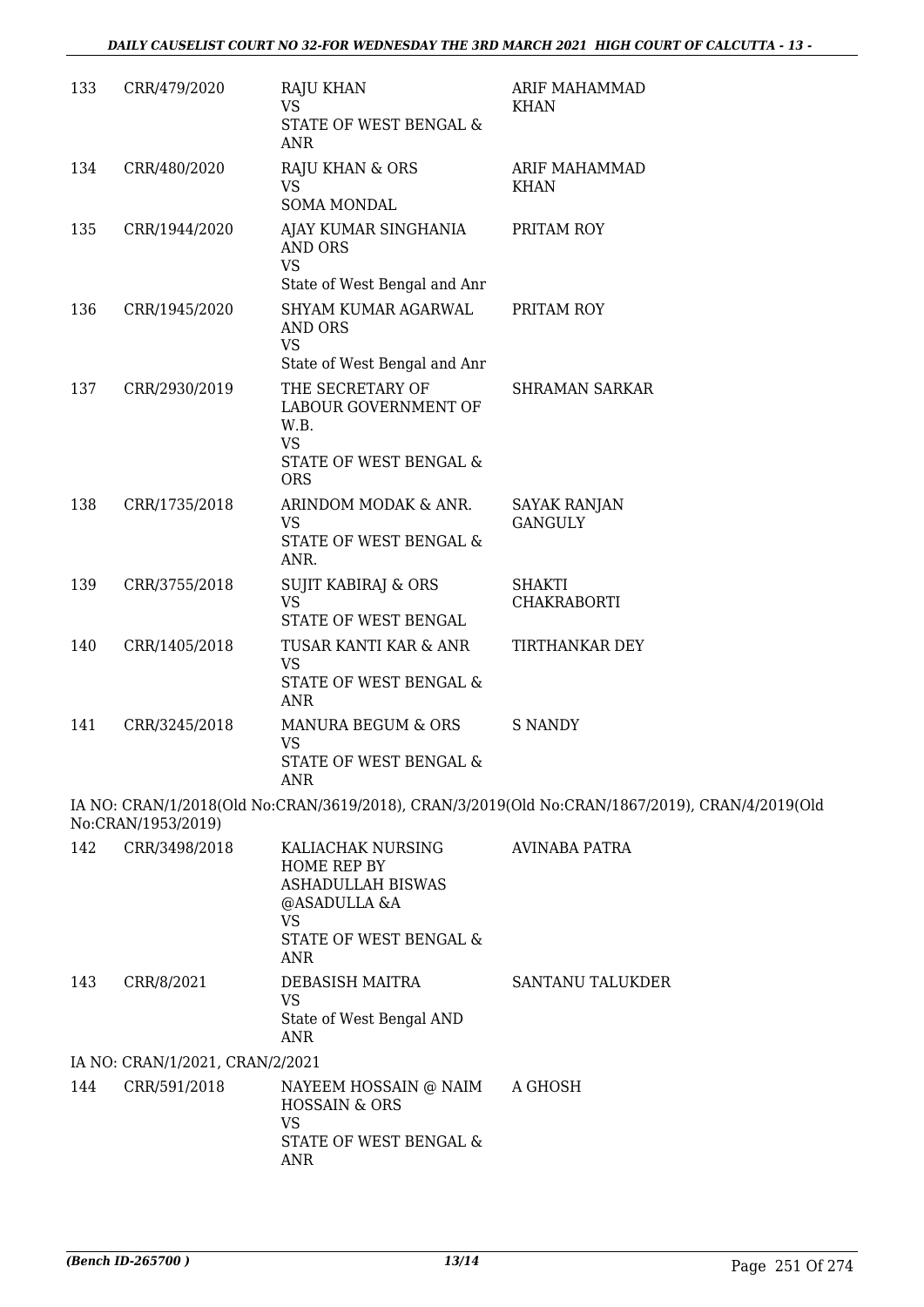| 145 | CRR/3171/2018<br>(At 2.00 p.m.)                                            | VIRENDRA KUMAR<br>VS.<br>STATE OF WEST BENGAL &                                       | ABHISHEK SIKDAR                      |
|-----|----------------------------------------------------------------------------|---------------------------------------------------------------------------------------|--------------------------------------|
|     | wt146 CRR/3004/2018                                                        | ANR<br>KANWAL PRAKASH SINGH<br>$\&$ ANR<br><b>VS</b><br>STATE OF WEST BENGAL &<br>ANR | <b>ABHISHEK SIKDAR</b>               |
|     |                                                                            | <b>APPEAL FOR HEARING</b>                                                             |                                      |
| 147 | CRA/162/2018<br>$(Pt+I+II+OS+1PB+4 ANR)$<br>files of LCR)                  | ABU BAKKAR @ BOKO &<br><b>VS</b>                                                      | AINDRILA DE                          |
|     |                                                                            | STATE OF WEST BENGAL                                                                  |                                      |
| 148 | CRA/104/2017<br>$(Pt I + II + OS) (S)$<br>(At 3.00 p.m.)                   | LAXMAN KARMAKAR<br>VS<br>STATE OF WEST BENGAL &<br>ANR.                               | <b>SUJAN CHATTERJEE</b>              |
| 149 | CRA/449/2014<br>$(Pt+I+II+Os)$ (Office VS<br>Report)                       | NIRMAL DEY<br>STATE OF WEST BENGAL                                                    | <b>B MANNA</b>                       |
| 150 | CRA/15/2017<br>$(Pt I + II + Os + 1PB + 5$ ORS<br>files of LCR)            | BINKU @ PERVEJ AKTAR &<br><b>VS</b><br>STATE OF WEST BENGAL                           | K BHATTACHARYYA                      |
| 151 | CRA/375/2016<br>$(Pt+I+II+Os+1PB+3$ VS<br>files of 2 LCR)                  | <b>BIJAY KR MARANDI</b><br>STATE OF WEST BENGAL                                       | P ADHYA                              |
|     | IA NO: CRAN/1/2019(Old No:CRAN/4668/2019)                                  |                                                                                       |                                      |
| 152 | CRA/485/2017<br>(Pt I+II+Os+1PB+4 GHOSH<br>files of LCR+trans)             | JAHARLAL GHOSH @PUKARI<br><b>VS</b><br>STATE OF WEST BENGAL &<br><b>ORS</b>           | <b>SHIBASIS</b><br><b>CHATTERJEE</b> |
|     | IA NO: CRAN/2/2018(Old No:CRAN/3121/2018)                                  |                                                                                       |                                      |
| 153 | CRA/65/1998<br>$(Pt+I+II+Os+1PB+3$ VS<br>Books) (09.03.2021) BENGAL<br>(S) | TARUN KANTI CHATTERJEE<br>files of LCR+trans+8 THE STATE OF WEST                      | AMITABHA<br><b>KARMAKAR</b>          |
| 154 | CRA/627/2017<br>$(Pt+I+II+Os+2PB+3$ (METHRA)<br>files of LCR)              | CHANDI CHARAN GHOSH<br><b>VS</b><br>STATE OF WEST BENGAL                              | RANAJAY<br><b>CHATTERJEE</b>         |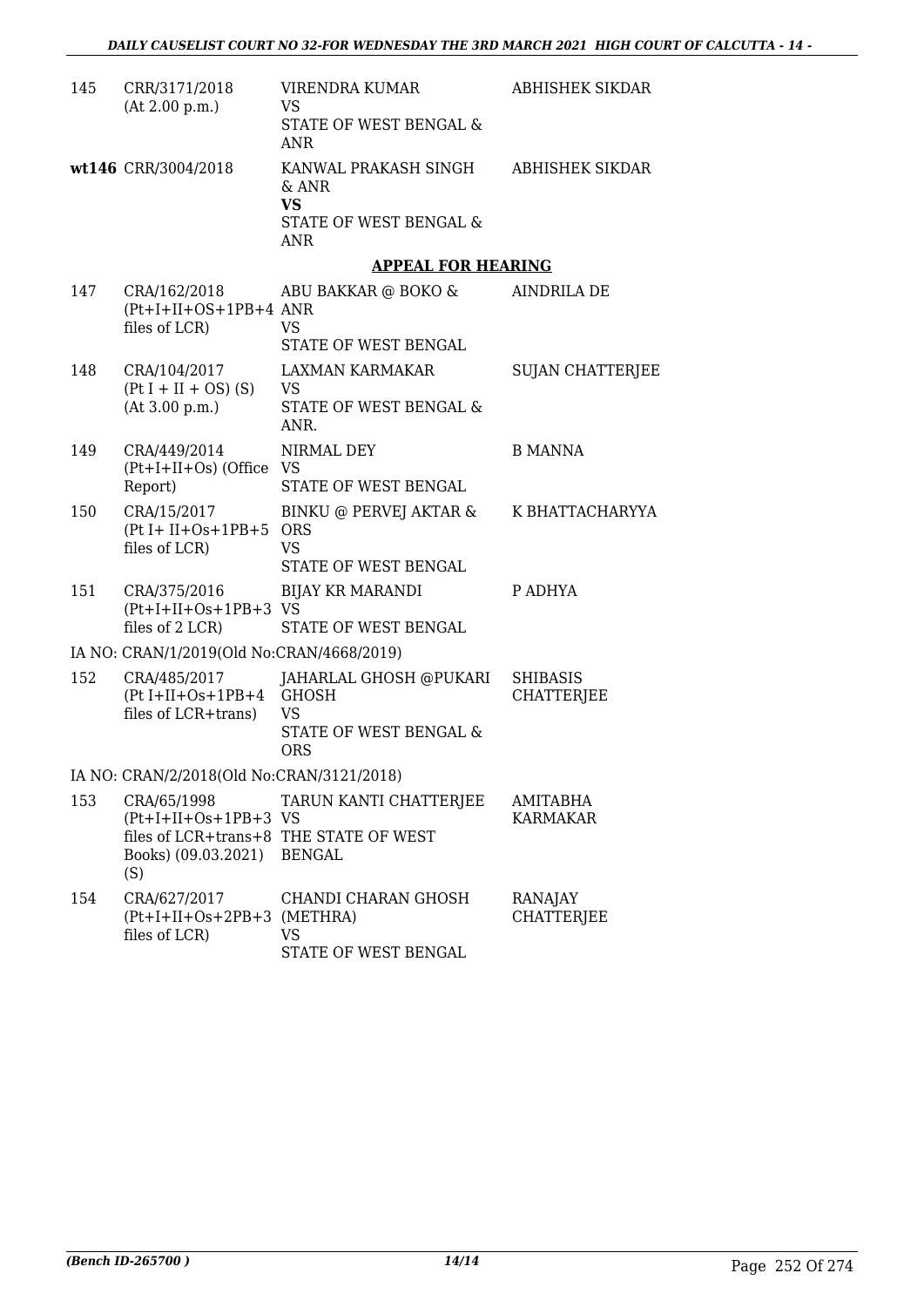

# **Appellate Side**

**DAILY CAUSELIST For Wednesday The 3rd March 2021**

**COURT NO. 30**

**SINGLE BENCH (SB - XV)**

**AT 10:45 AM**

**HON'BLE JUSTICE BIBEK CHAUDHURI**

**(VIA VIDEO CONFERENCE) ON AND FROM MONDAY, THE 11TH JANUARY, 2021 - ADMISSION AND HEARING OF CRIMINAL APPEALS INCLUDING BAIL (PUNISHMENT UPTO 7 YEARS); ADMISSION OF CRIMINAL MOTIONS AND HEARING OF CRIMINAL REVISIONS ARISING OUT OF D.V.ACT ; HEARING OF CRIMINAL APPEALS, HEARING OF CRIMINAL APPEALS RELATING TO 'CRIMES AGAINST WOMEN' NOTE : FINAL HEARING OF CRIMINAL APPEALS SHALL BE TAKEN UP FROM 2 P.M. IF AFTER CONCLUSION OF HEARING OF APPEAL, TIME PERMITS, CRIMINAL MOTIONS AND APPLICATIONS SHALL BE TAKEN UP FOR HEARING. NOTE: MATTERS WILL BE TAKEN UP THROUGH PHYSICAL HEARING ONLY WHEN BOTH THE PARTIES ARE AGREED.**

### **APPLICATION FOR BAIL**

| 1              | CRM/2321/2021                   | SUNNY HELA @ SUNI<br>VS.<br>STATE OF WEST BENGAL                       | <b>MRITYUNJOY</b><br><b>CHATTERJEE</b> |
|----------------|---------------------------------|------------------------------------------------------------------------|----------------------------------------|
| $\mathfrak{D}$ | CRM/2332/2021                   | BAPI TALUKDER @ BAPI<br><b>TALUKDAR</b><br>VS.<br>STATE OF WEST BENGAL | SUMANTA<br><b>CHAKRABORTY</b>          |
|                |                                 | <b>BAIL IN CONNECTION WITH APPEAL</b>                                  |                                        |
| 3              | CRA/651/2019                    | <b>AMIJUDDIN SK</b><br><b>VS</b><br><b>STATE OF WEST BENGAL</b>        | MD. MANUWAR ALI                        |
|                | IA NO: CRAN/1/2020, CRAN/2/2020 |                                                                        |                                        |
| 4              | CRA/145/2020<br>$(Pt I+II)$     | AINUL HOQUE & ANR<br>VS.<br>UNION OF INDIA                             | <b>AVINABA PATRA</b>                   |
|                |                                 | IA NO: CRAN/1/2020(Old No:CRAN/3522/2020), CRAN/2/2020                 |                                        |
| 5.             | CRA/165/2020                    | MAKUL SK@MAHABULLA<br>VS<br>STATE OF WEST BENGAL                       | PARVEJ ANAM                            |
|                | IA NO: CRAN/1/2021              |                                                                        |                                        |
|                |                                 | <b>SPECIAL LEAVE TO APPEAL</b>                                         |                                        |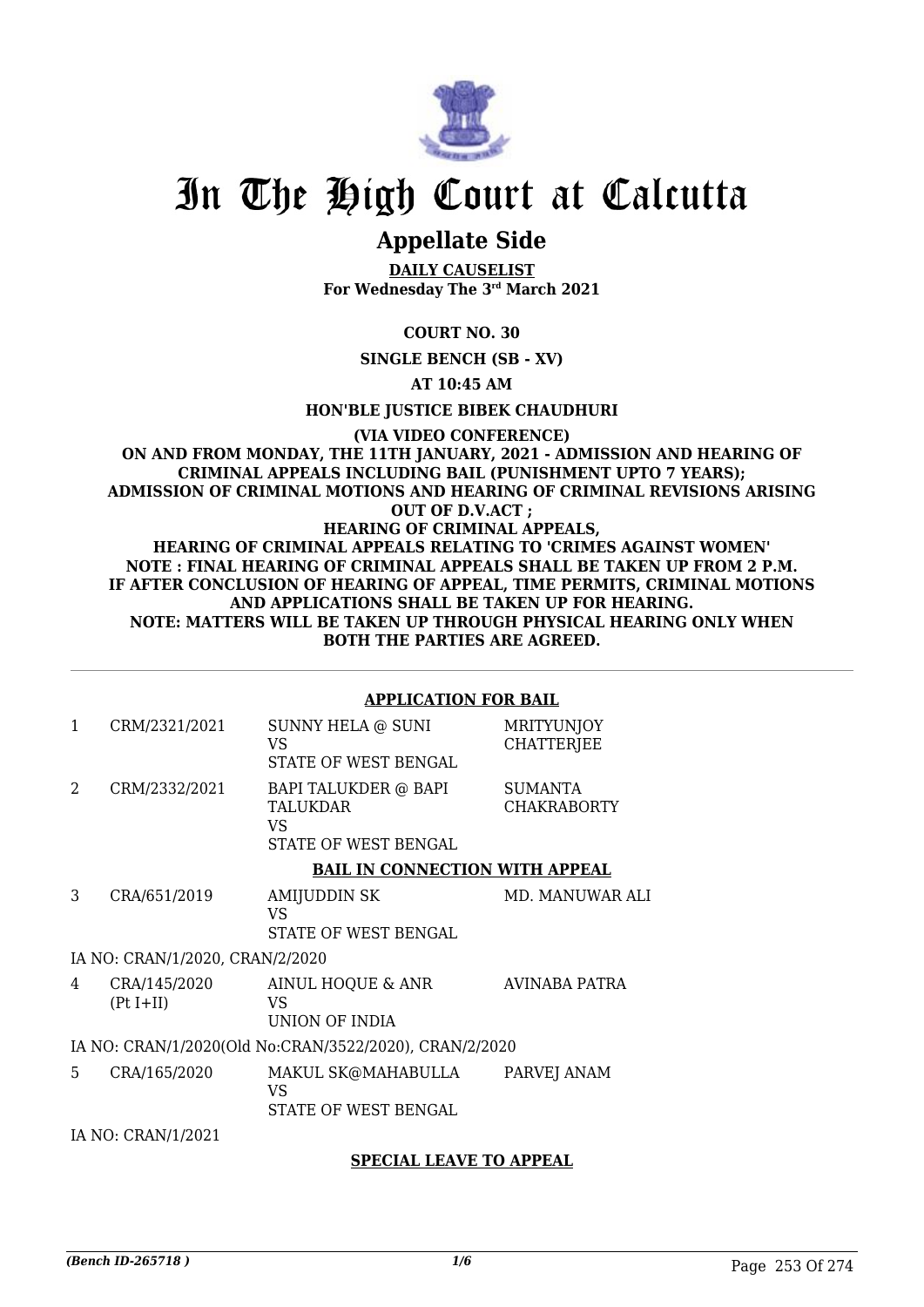| 6  | CRMSPL/18/2020                            | NUPUR JALAN<br><b>VS</b>                                                   | <b>ANIRUDDHA</b><br><b>BHATTACHARYA</b> |
|----|-------------------------------------------|----------------------------------------------------------------------------|-----------------------------------------|
|    |                                           | <b>VINAYAK MICA EXPORT</b><br><b>COMPANY &amp; ANR</b>                     |                                         |
|    | IA NO: CRAN/1/2020(Old No:CRAN/1001/2020) |                                                                            |                                         |
| 7  | CRMSPL/20/2020                            | JEEVANMITRA<br>DISTRIBUTORS PVT LTD<br>VS                                  | SANWAL TIBREWAL                         |
|    |                                           | NABARUN BHATTACHARJEE                                                      |                                         |
|    | IA NO: CRAN/1/2020(Old No:CRAN/1111/2020) |                                                                            |                                         |
| 8  | CRMSPL/24/2020                            | <b>SUBHASHIS GHOSH</b><br><b>VS</b>                                        | <b>ANTARA PATHAK</b>                    |
|    |                                           | <b>SMT ADURI BOSE</b>                                                      |                                         |
| 9  | CRMSPL/28/2020<br>(Appr. Order)           | <b>EMPLOYEES STATE</b><br><b>INSURANCE CORPORAION</b><br><b>VS</b>         | <b>SHIV CHANDRA</b><br><b>PRASAD</b>    |
|    |                                           | <b>BIDYUT KUMAR GOPE</b>                                                   |                                         |
|    | IA NO: CRAN/1/2020, CRAN/2/2020           |                                                                            |                                         |
| 10 | CRMSPL/31/2020                            | RADHAMANI INDIA<br><b>LIMITED</b><br><b>VS</b>                             | <b>DWIP RAJ BASU</b>                    |
|    |                                           | <b>BASUKINATH FOOD</b><br>PROCESSORS LIMITED AND<br><b>ANR</b>             |                                         |
|    | IA NO: CRAN/1/2020                        |                                                                            |                                         |
| 11 | CRMSPL/33/2020                            | M/S SHALIMAR PAINTS LTD<br><b>VS</b>                                       | SAYANTI SANTRA                          |
|    |                                           | M VIJAYARAJ AND ANOTHER                                                    |                                         |
|    | IA NO: CRAN/1/2020                        |                                                                            |                                         |
| 12 | CRMSPL/34/2020                            | M/S SHALIMAR PAINTS LTD<br><b>VS</b>                                       | SAYANTI SANTRA                          |
|    |                                           | SURENDRA SINDWANI AND<br>ANOTHER                                           |                                         |
|    | IA NO: CRAN/1/2020                        |                                                                            |                                         |
| 13 | CRMSPL/36/2020                            | M/S APPU ( INDIA) LIMITED<br><b>VS</b>                                     | SANDIP AGARWAL                          |
|    |                                           | DEEPAK LOYALKA                                                             |                                         |
|    | IA NO: CRAN/1/2020                        |                                                                            |                                         |
| 14 | CRMSPL/37/2020                            | M/S RAJAT FISCAL<br><b>SERVICES LIMITED</b><br><b>VS</b><br>DEEPAK LOYALKA | SANDIP AGARWAL                          |
|    | IA NO: CRAN/1/2020                        |                                                                            |                                         |
|    |                                           | <b>ADMISSION OF APPEAL</b>                                                 |                                         |
| 15 | CRA/600/2019                              | GAFUR SK. @ GOFUR SK.<br><b>VS</b>                                         | PROSENJIT<br><b>MUKHERJEE</b>           |
|    |                                           | STATE OF WEST BENGAL &<br>ANR.                                             |                                         |

IA NO: CRAN/1/2019(Old No:CRAN/4043/2019)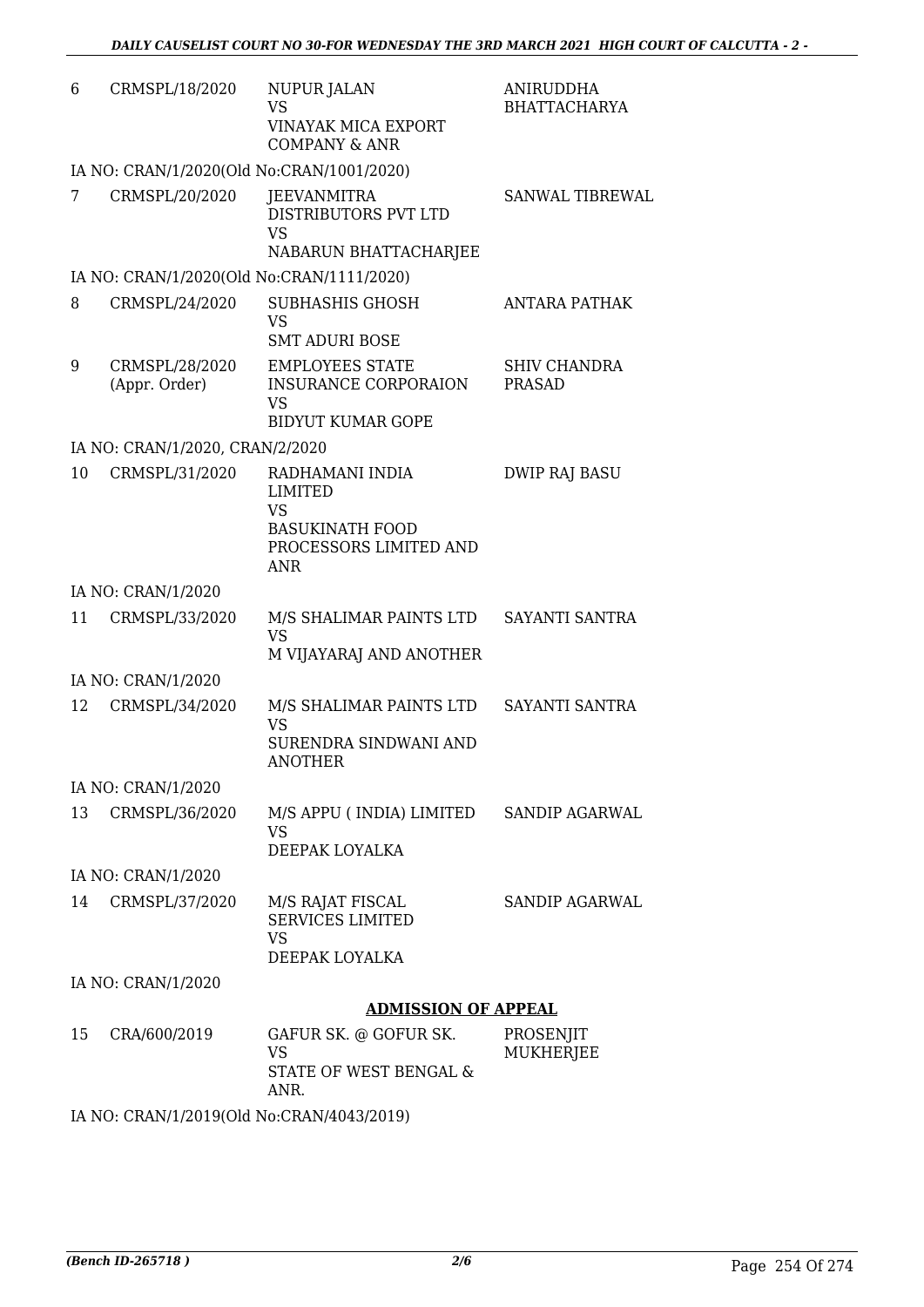| 16 | CRA/626/2019<br>$(Pt I+II)$ | SHYAMAL PRADHAN<br><b>VS</b><br>STATE OF WEST BENGAL &                     | SRINJOY SENGUPTA                                                                             |
|----|-----------------------------|----------------------------------------------------------------------------|----------------------------------------------------------------------------------------------|
|    |                             | <b>ORS</b>                                                                 |                                                                                              |
| 17 | CRA/66/2020                 | SUKUMAR MAKAL @ BABLU<br><b>VS</b>                                         | <b>SUMAN DE</b>                                                                              |
|    |                             | STATE OF WEST BENGAL                                                       |                                                                                              |
|    |                             | IA NO: CRAN/1/2020(Old No:CRAN/494/2020)                                   |                                                                                              |
| 18 | CRA/132/2020<br>$(Pt I+II)$ | PRADIP PATRA @PRODIP<br>PATRA @ BABU<br><b>VS</b><br>STATE OF WEST BENGAL  | KOUSTAV BAGCHI                                                                               |
|    | IA NO: CRAN/1/2020          |                                                                            |                                                                                              |
| 19 | CRA/218/2020                | M/S SHARE MICROFIN                                                         | <b>SAPTARSHI</b>                                                                             |
|    |                             | <b>LIMITED</b><br><b>VS</b><br>State of West Bengal                        | <b>CHAKRABORTY</b>                                                                           |
|    | IA NO: CRAN/1/2020          |                                                                            |                                                                                              |
| 20 | CRA/231/2020                | <b>AVIJIT SIKDER</b>                                                       | SAILENDRA NATH                                                                               |
|    |                             | <b>VS</b><br>State of West Bengal                                          | <b>CHAKRABORTI</b>                                                                           |
|    | IA NO: CRAN/1/2021          |                                                                            |                                                                                              |
| 21 | CRA/37/2021                 | <b>SEMIM KHAN AND ANR</b><br><b>VS</b><br>STATE OF WEST BENGAL             | SAIKAT CHATTERJI                                                                             |
| 22 | CRA/46/2021                 | <b>ENFORCEMENT</b><br>OFFICER, ENFORCEMENT<br><b>DIRECTOR</b><br><b>VS</b> | RANJAN KUMAR ROY                                                                             |
|    |                             | LAXMI NARAYAN ROY                                                          |                                                                                              |
|    |                             | <b>MOTION</b>                                                              |                                                                                              |
| 23 | CRR/1395/2016               | KABERI DEY ALIAS KABERI<br>DE                                              | <b>SANCHITA</b><br>CHAUDHURI                                                                 |
|    |                             | <b>VS</b><br>STATE OF WEST BENGAL &<br><b>ORS</b>                          |                                                                                              |
|    | CRAN/11/2021                |                                                                            | IA NO: CRAN/2/2016(Old No:CRAN/3879/2016), CRAN/9/2019(Old No:CRAN/3798/2019), CRAN/10/2021, |
| 24 | CRR/2280/2018               | <b>SAMIM RAHAMAN</b><br>VS                                                 | R GHATAK                                                                                     |
|    |                             | NASIMA KHATUN & ANR                                                        |                                                                                              |
|    | IA NO: CRAN/1/2021          |                                                                            |                                                                                              |
| 25 | CRR/1979/2019               | PRABIR KUMAR DAS<br><b>VS</b><br>PRITILATA DAS                             | <b>APAN SAHA</b>                                                                             |
| 26 | CRR/3551/2019               | <b>GOUTAM SEMBI &amp; ORS</b>                                              | <b>SOMEN BANERJEE</b>                                                                        |
|    |                             | VS<br><b>SOMA SEMBI</b><br>(CHAKRABORTY)                                   |                                                                                              |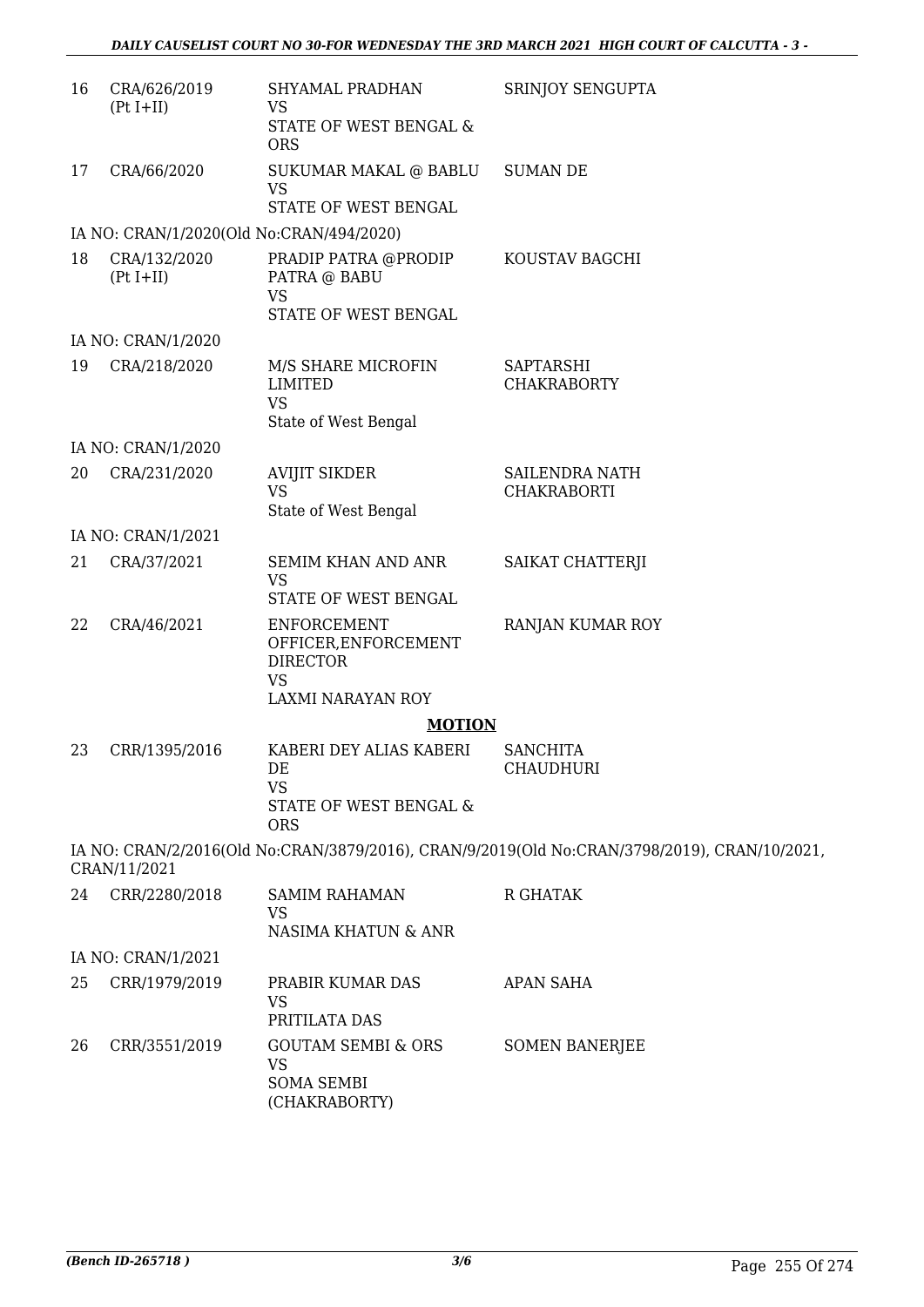| 27 | CRR/667/2020                              | PRIYANKA MALIK<br><b>VS</b><br>STATE OF WEST BENGAL &<br>ANR                                | <b>ASHOK KR</b><br><b>CHOWDHURY</b> |
|----|-------------------------------------------|---------------------------------------------------------------------------------------------|-------------------------------------|
| 28 | CRR/986/2020                              | PAPIYA SAHA @ PAPIA SAHA<br><b>VS</b><br>ABHIJIT SAHA & ORS.                                | <b>SNEHANSU</b><br>MAJUMDER         |
| 29 | CRR/1069/2020                             | <b>ARPITA GUIN</b><br>VS<br>STATE OF WEST BENGAL &<br>ORS.                                  | ALI AHSAN ALAMGIR                   |
|    |                                           | IA NO: CRAN/1/2020(Old No:CRAN/3150/2020), CRAN/2/2020                                      |                                     |
| 30 | CRR/1070/2020                             | <b>ARPITA GUIN</b><br><b>VS</b><br>STATE OF WEST BENGAL &<br>ORS.                           | ALI AHSAN ALAMGIR                   |
|    | IA NO: CRAN/1/2020(Old No:CRAN/3151/2020) |                                                                                             |                                     |
| 31 | CRR/1071/2020                             | ARPITA GUIN & ANR<br><b>VS</b>                                                              | ALI AHSAN ALAMGIR                   |
|    |                                           | STATE OF WEST BENGAL &<br>ANR                                                               |                                     |
|    |                                           | IA NO: CRAN/1/2020(Old No:CRAN/3152/2020), CRAN/2/2020                                      |                                     |
| 32 | CRR/1707/2020                             | MOUMITA CHATTERJEE @<br><b>MANNA</b><br><b>VS</b><br>STATE OF WEST BENGAL<br><b>AND ANR</b> | PROSENJIT<br><b>MUKHERJEE</b>       |
| 33 | CRR/1854/2020                             | SAKTIPADA SANNIGRAHI<br><b>AND ANR</b><br><b>VS</b><br>State of West Bengal                 | DEBISREE ADHIKARY                   |
|    | IA NO: CRAN/1/2021                        |                                                                                             |                                     |
| 34 | CRR/1855/2020                             | KALYAN PANDA AND ANR<br><b>VS</b><br>State of West Bengal                                   | DEBISREE ADHIKARY                   |
|    | IA NO: CRAN/1/2021                        |                                                                                             |                                     |
| 35 | CRR/52/2021                               | AMITENDU MONDAL<br><b>VS</b><br>STATE OF WEST BENGAL<br>AND ORS.                            | PRIYANKA SAHA                       |
| 36 | CRR/184/2021                              | <b>BISWANATH HALDER</b><br>VS<br>MITALI DAS AND ANR                                         | ASIS<br><b>BHATTACHARYYA</b>        |
| 37 | CRR/251/2021                              | SUDIPTA SARKAR AND ORS<br><b>VS</b><br><b>SUSMITA GHOSH</b>                                 | <b>SUBHADIP BISWAS</b>              |
| 38 | CRR/253/2021                              | DIPANKAR PARUI<br><b>VS</b><br><b>SUCHARITA MONDAL</b><br>PARUI                             | <b>SHUVRO PROKASH</b><br>LAHIRI     |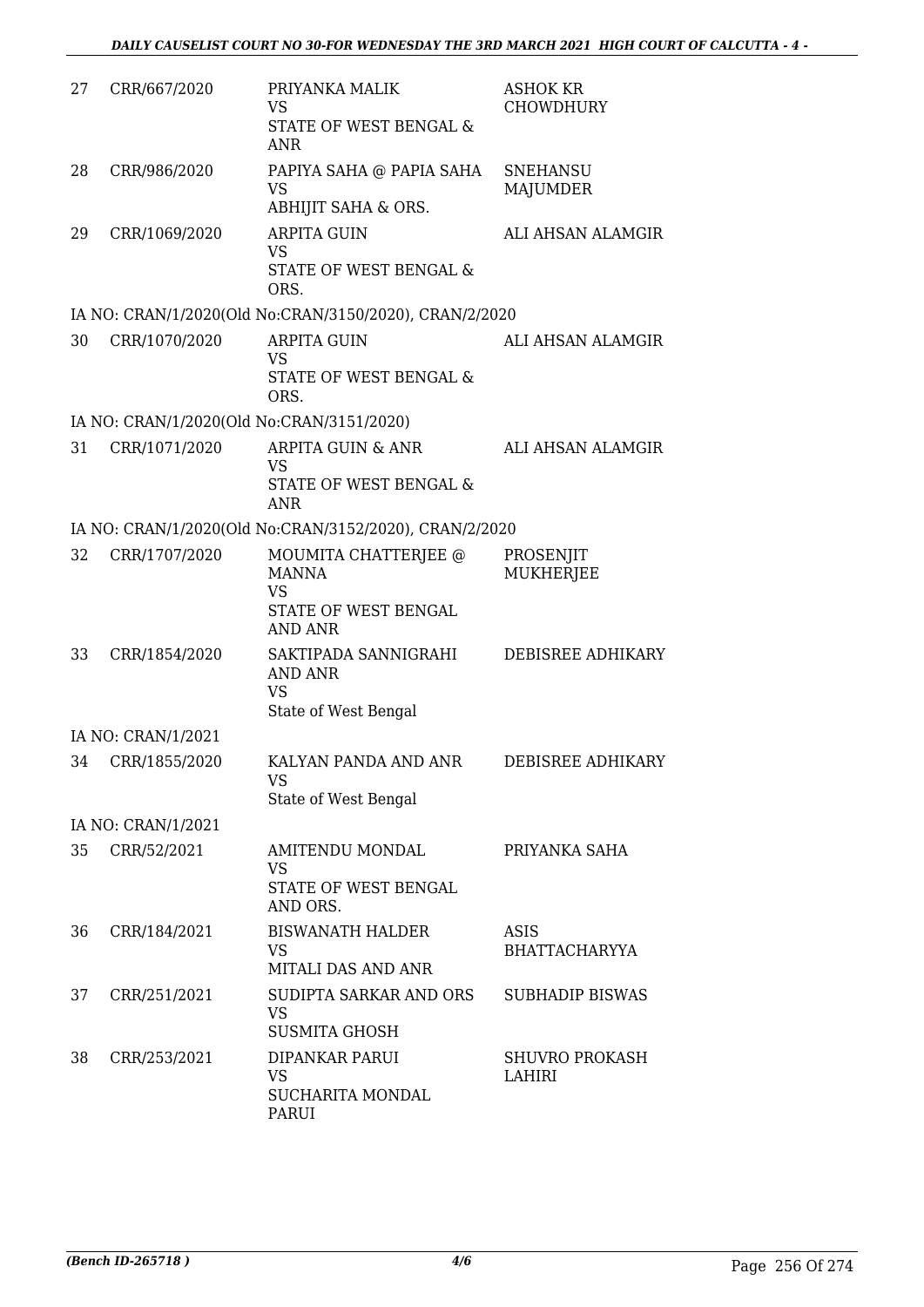| 39 | CRR/254/2021                                                 | MINU KUNDU@MINURANI<br>KUNDU AND ANR<br><b>VS</b><br>PRIYA SARKAR AND ANR          | RAJ KUMAR GUPTA                                                                                |
|----|--------------------------------------------------------------|------------------------------------------------------------------------------------|------------------------------------------------------------------------------------------------|
| 40 | CRR/261/2021                                                 | RIMA MONDAL BISWAS<br><b>VS</b><br>STATE OF WEST BENGAL<br>AND ORS.                | <b>SUMANTA</b><br><b>CHAKRABORTY</b>                                                           |
| 41 | CRR/262/2021                                                 | <b>MANINDRA BAIN</b><br><b>VS</b><br>STATE OF WEST BENGAL<br>AND ORS.              | <b>GAUTAM MISRA</b>                                                                            |
| 42 | CRR/585/2021                                                 | SK SADIK ALI<br><b>VS</b><br>STATE OF WEST BENGAL                                  | <b>SK TOSLIM ALI</b>                                                                           |
| 43 | CRR/594/2021                                                 | KUNTAL PANDA<br><b>VS</b><br>STATE OF WEST BENGAL<br><b>AND ANR</b>                | DEBISREE ADHIKARY                                                                              |
|    |                                                              | <b>HEARING</b>                                                                     |                                                                                                |
| 44 | CRA/718/2014<br>$(P-I+OS+1PB+4)$<br>files LCR+Trans.)        | SK SAJID @ SK SAGIR @<br><b>PANCHA</b><br><b>VS</b><br>STATE OF WEST BENGAL        | K K MUKHERJEE                                                                                  |
| 45 | CRA/323/2015<br>$(P-I+II+1PB+4$ files<br>LCR+Trans.)         | SATISH CHANDRA PANDIT<br>@ SISIR PANDIT & ORS<br><b>VS</b><br>STATE OF WEST BENGAL | S. BAIRGYA                                                                                     |
| 46 | CRA/372/2016<br>$(P-I+II+1PB+3$ files VS<br>$LCR + Trans.$ ) | PRAFULLA KANJILAL<br>STATE OF WEST BENGAL                                          | <b>SUJOY SARKAR</b>                                                                            |
|    | IA NO: CRAN/2/2016(Old No:CRAN/3344/2016)                    |                                                                                    |                                                                                                |
| 47 | CRA/135/2017<br>$(P-I+II+1PB+5$ files VS<br>$LCR + Brief$    | <b>BINOY ROY</b><br>STATE OF WEST BENGAL &<br>ANR.                                 | TAPAN DUTTA GUPTA                                                                              |
|    | IA NO: CRAN/1/2017(Old No:CRAN/2532/2017)                    |                                                                                    |                                                                                                |
| 48 | CRA/416/2017<br>$(PT I+II+OB+1)$<br>PB+4 files of LCR)       | <b>SURAJIT BHUNIA</b><br><b>VS</b><br>STATE OF WEST BENGAL &<br>ORS.               | PRADIP PAUL                                                                                    |
| 49 | CRA/524/2017<br>$(Pt-I+II+1PB+4$ files VS<br>$LCR + Brief$   | TAPAN MAITY & ORS.<br>STATE OF WEST BENGAL                                         | ANIRBAN MITRA                                                                                  |
|    | No:CRAN/3810/2019), CRAN/5/2020                              |                                                                                    | IA NO: CRAN/2/2018(Old No:CRAN/1166/2018), CRAN/3/2019(Old No:CRAN/2804/2019), CRAN/4/2019(Old |
| 50 | CRA/514/2018<br>(P-I+II+1PB+4 files MOHIRUDDIN SK<br>LCR     | SARIF SK @ SARIP SK @<br>VS<br>STATE OF WEST BENGAL &<br><b>ORS</b>                | <b>S MAZUMDER</b>                                                                              |

IA NO: CRAN/1/2018(Old No:CRAN/3246/2018)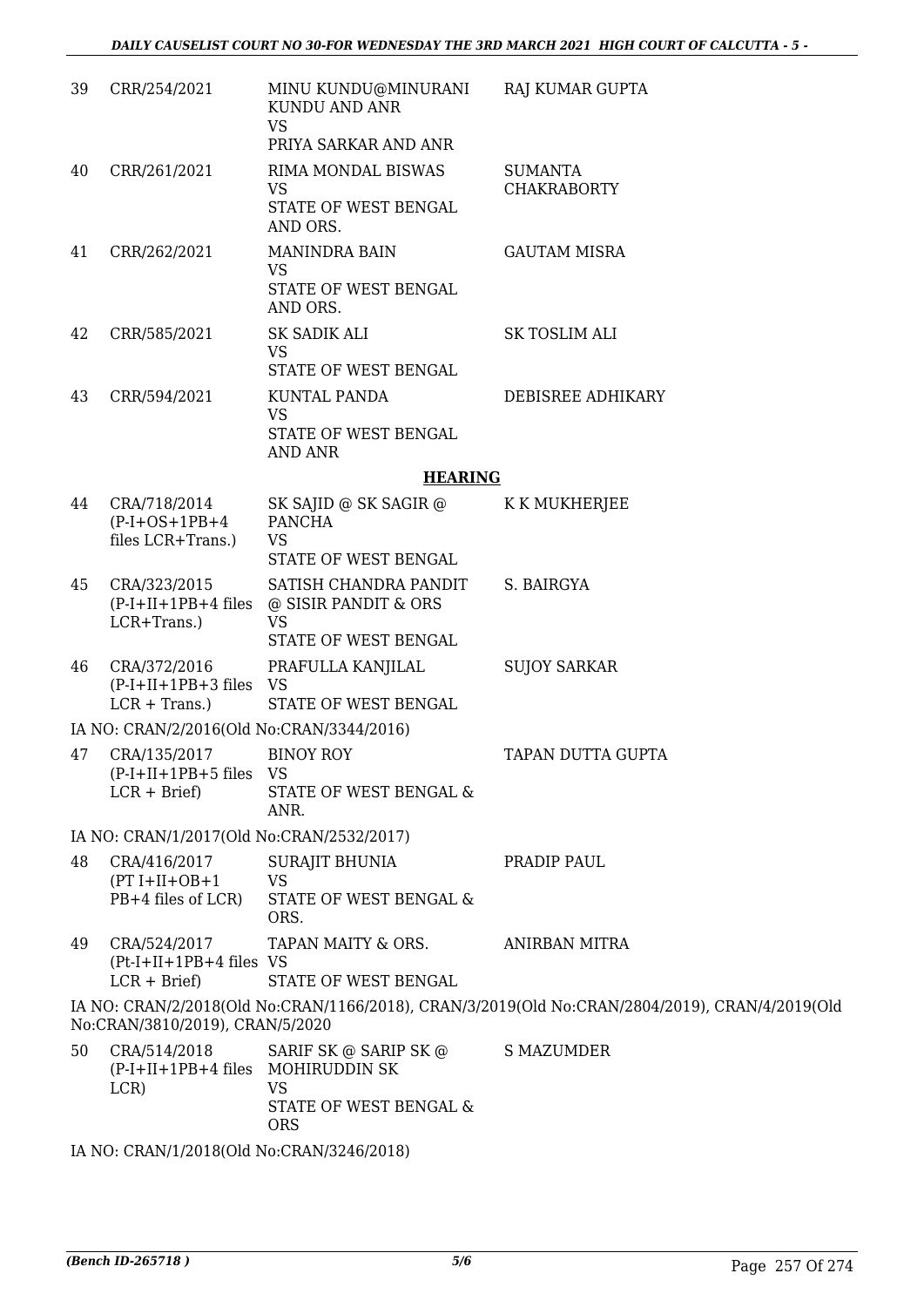51 CRA/8/2019 (P-I+II+1PB+4 files VS LCR) ANIMESH BAR STATE OF WEST BENGAL IA NO: CRAN/2/2020(Old No:CRAN/594/2020)

SANDEEP PRASAD SHAW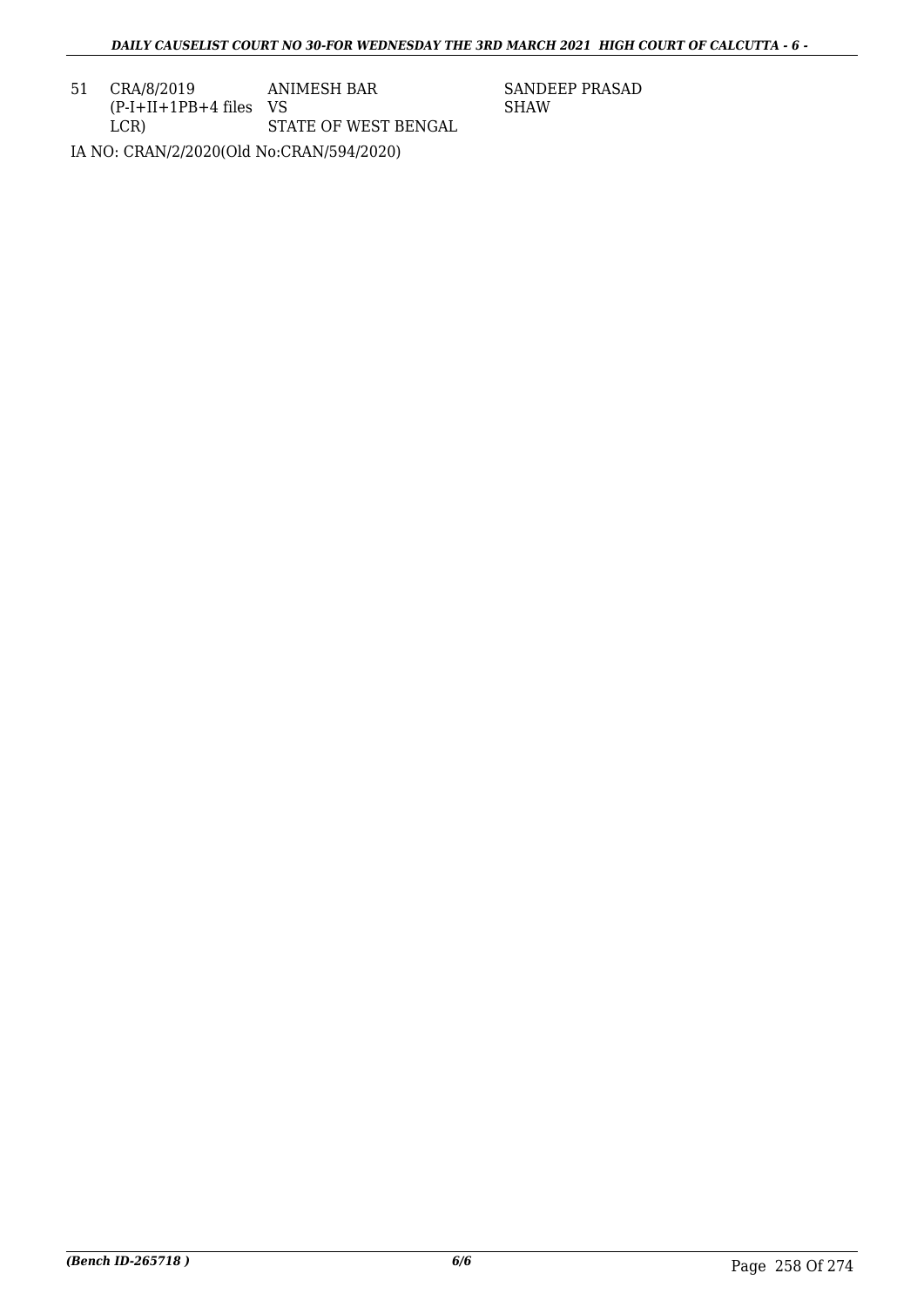

## **Appellate Side**

**DAILY CAUSELIST For Wednesday The 3rd March 2021**

**COURT NO. 42**

## **SINGLE BENCH (SB - XVI)**

**AT 10:45 AM**

**HON'BLE JUSTICE SUBHASIS DASGUPTA**

## **(VIA VIDEO CONFERENCE)**

#### **ON AND FROM MONDAY, THE 11TH JANUARY, 2021 - ADMISSION OF CRIMINAL MOTIONS AND HEARING OF CRIMINAL REVISIONS WHICH ARE NOT ASSIGNED TO ANY OTHER BENCH INCLUDING APPLICATIONS CONNECTED THERETO; HEARING OF CRIMINAL REVISIONS (IRRESPECTIVE OF CLASSIFICATION) FILED UPTO 2015 INCLUDING CONNECTED APPLICATIONS;**

## **HEARING OF CRIMINAL APPEALS.**

**(A) MENTIONING FOR INCLUSION ON THE FIRST WORKING DAY OF THE WEEK.**

**(B) MENTIONING FOR INCLUSION OF "CRIMINAL REVISION HEARING" IRRESPECTIVE OF CLASSIFICATION FILED ( UPTO 2015) ON THURSDAY OF THE WEEK.**

**NOTE : MATTERS WILL BE TAKEN UP THROUGH PHYSICAL HEARING ONLY WHEN BOTH PARTIES ARE AGREED.**

## **TO BE MENTIONED**

| 1 | CRR/2136/2019<br>(Correction) | SATISH CHANDRA DUBEY<br>VS<br>STATE OF WEST BENGAL &<br>ANR            | PRAN GOPAL DAS          |
|---|-------------------------------|------------------------------------------------------------------------|-------------------------|
|   | IA NO: CRAN/1/2021            |                                                                        |                         |
| 2 | CRR/2864/2019                 | BIJAY SHAW @ SENTU<br>VS<br>STATE OF WEST BENGAL &<br>ANR              | <b>SUCHISMITA DUTTA</b> |
|   |                               | IA NO: CRAN/1/2019(Old No:CRAN/4621/2019)                              |                         |
|   |                               | <b>EXTENSION OF INTERIM ORDER</b>                                      |                         |
| 3 | CRR/104/2020                  | CHARTERED FINANCE &<br>LEASING LTD & ORS<br>VS<br>STATE OF WEST BENGAL | ANIRUDDHA DUTTA         |

IA NO: CRAN/1/2021

## **LISTED MOTION**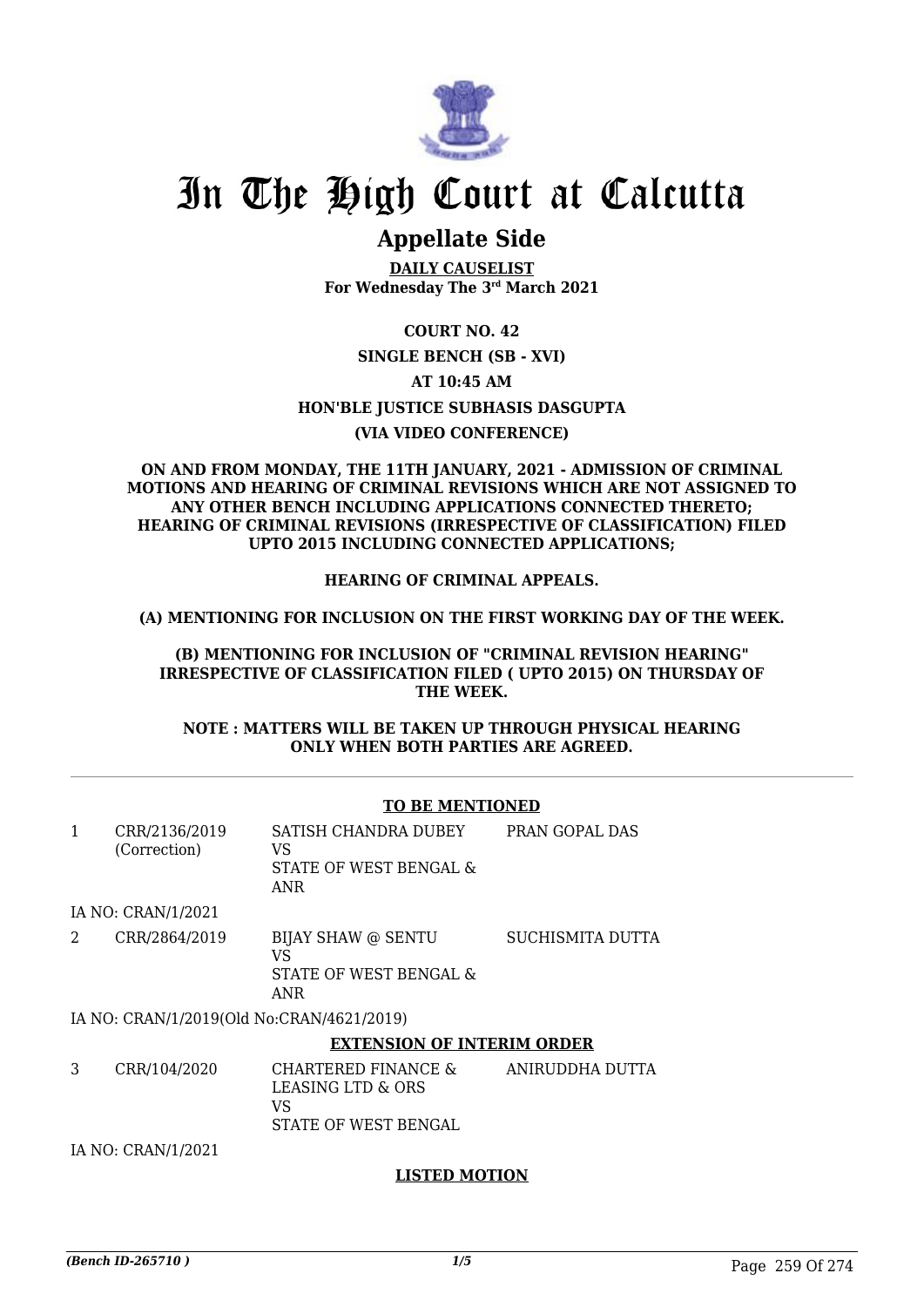| 4  | CRR/1772/2020 | HEMANT KUMAR SHARMA<br><b>VS</b><br>State of West Bengal AND<br><b>ANR</b>                              | RAMESHERA SINHA                        |
|----|---------------|---------------------------------------------------------------------------------------------------------|----------------------------------------|
| 5  | CRR/280/2021  | ANKITA MITRA @ RAKSHIT<br><b>AND ANOTHER</b><br><b>VS</b><br>STATE OF WEST BENGAL<br><b>AND ANOTHER</b> | RAKESH SINGH                           |
| 6  | CRR/295/2021  | LAYEK ALI @ LALTU<br><b>VS</b><br>STATE OF WEST BENGAL<br>AND ORS.                                      | DIPAYAN KUNDU                          |
| 7  | CRR/451/2021  | SATISH CHANDRA DUBEY<br>VS<br>STATE OF WEST BENGAL<br><b>AND ANR</b>                                    | PRANGOPAL DAS                          |
| 8  | CRR/482/2021  | MD MUNNA<br><b>VS</b><br>STATE OF WEST BENGAL                                                           | <b>SONALI DAS</b>                      |
| 9  | CRR/489/2021  | SK. RAJU<br><b>VS</b><br>STATE OF WEST BENGAL                                                           | KOUSTAV BAGCHI                         |
| 10 | CRR/495/2021  | <b>BIPLAB KUMAR</b><br><b>CHOWDHURY</b><br><b>VS</b><br>STATE OF WEST BENGAL                            | <b>ANIKET MITRA</b>                    |
| 11 | CRR/507/2021  | PROBIR ROY @ GHOCHU<br><b>VS</b><br>STATE OF WEST BENGAL                                                | <b>SUDIP GHOSH</b><br><b>CHOWDHURY</b> |
| 12 | CRR/508/2021  | <b>ASHISH DAS</b><br><b>VS</b><br><b>STATE OF WEST BENGAL</b>                                           | <b>SUDIP GHOSH</b><br><b>CHOWDHURY</b> |
| 13 | CRR/569/2021  | PRABIR MURMU<br><b>VS</b><br>STATE OF WEST BENGAL                                                       | <b>SAMIR KUMAR</b><br><b>ADHIKARI</b>  |
| 14 | CRR/583/2021  | <b>AMIT GANGULY</b><br><b>VS</b><br>STATE OF WEST BENGAL<br><b>AND ANR</b>                              | SANJUKTA BASU<br><b>MALLICK</b>        |
| 15 | CRR/604/2021  | SURESH CHADNRA<br>KHEMKA AND ORS<br><b>VS</b><br>STATE OF WEST BENGAL<br><b>AND ANR</b>                 | <b>ANURADHA PODDAR</b>                 |
| 16 | CRR/605/2021  | PRADIP MONDAL<br><b>VS</b><br>STATE OF WEST BENGAL                                                      | SHASHANKA<br>SHEKHAR SAHA              |
| 17 | CRR/607/2021  | CHANU BIBI @ CHAND<br>SULTANA BIBI MONDAL<br><b>VS</b><br>STATE OF WEST BENGAL<br>AND ORS.              | CHANDREYI ALAM<br>(GUPTA)              |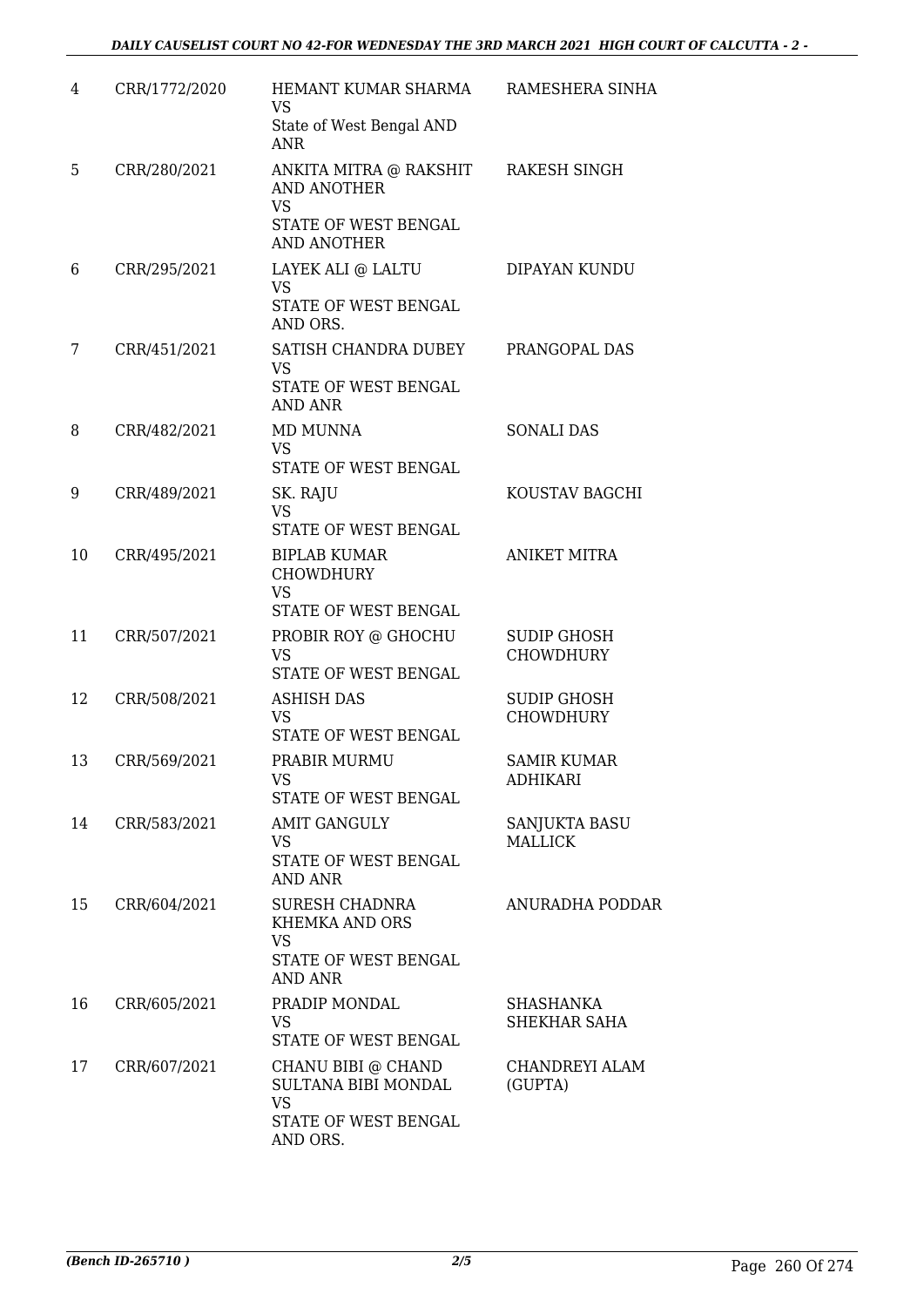| 18 | CRR/609/2021       | DEEPJYOTI BANERJEE<br><b>VS</b><br>STATE OF WEST BENGAL<br>AND ANR.                     | SOFIA NESAR                         |
|----|--------------------|-----------------------------------------------------------------------------------------|-------------------------------------|
| 19 | CRR/610/2021       | TAPAN KUMAR PUTATUNDA<br>AND ANR<br><b>VS</b><br>STATE OF WEST BENGAL<br>AND ORS.       | <b>ABHIJIT GANGULY</b>              |
| 20 | CRR/612/2021       | NILENDU SAHA<br><b>VS</b><br>THE STATE NOF WEST<br><b>BENGAL AND ANR</b>                | PUSPITA BHOWMICK                    |
| 21 | CRR/614/2021       | SHIVAJI SEN@SHIVAJI SEN<br><b>VS</b><br><b>SISIR KARMAKAR</b>                           | <b>ALOTRIYA</b><br><b>MUKHERJEE</b> |
| 22 | CRR/615/2021       | RAKESH PIROGIWAL<br><b>VS</b><br>STATE OF WEST BENGAL<br>AND ANR.                       | ANURADHA PODDAR                     |
| 23 | CRR/617/2021       | <b>GAUR MONDAL</b><br><b>VS</b><br>STATE OF WEST BENGAL                                 | SHASHANKA SEKHAR<br>SAHA            |
| 24 | CRR/618/2021       | MAHABUR RAHAMAN GAZI<br><b>VS</b><br>STATE OF WEST BENGAL                               | SHASHANKA<br><b>SHEKHAR SAHA</b>    |
| 25 | CRR/619/2021       | <b>RAJU PATIHAR</b><br><b>VS</b><br>STATE OF WEST BENGAL                                | <b>SHASHANKA</b><br>SHEKHAR SAHA    |
| 26 | CRR/620/2021       | KARTIK HAZRA AND ORS<br><b>VS</b><br>THE STATE OF WEST<br><b>BENGAL AND ANR</b>         | SK. SAHJAHAN ALI                    |
| 27 | CRR/621/2021       | SUBROTA RAY @ SUBRATA<br>RAY MUKHERJEE<br><b>VS</b><br>STATE OF WEST BENGAL<br>AND ORS. | DEBABRATA<br><b>ACHARYYA</b>        |
|    | IA NO: CRAN/1/2021 |                                                                                         |                                     |
|    |                    | <b>ADJOURNED MOTIONS</b>                                                                |                                     |
| 28 | CRR/1812/2018      | <b>ANIL SONI</b><br><b>VS</b><br>STATE OF WEST BENGAL &<br><b>ORS</b>                   | J. BHATTACHARJEE                    |
|    |                    | IA NO: CRAN/1/2018(Old No:CRAN/1814/2018)                                               |                                     |
| 29 | CRR/147/2021       | KALIMUDDIN AHMMED<br><b>VS</b><br>State of West Bengal                                  | <b>SK SARIFUDDIN</b>                |
| 30 | CRR/324/2021       | RANGALAL MAVAI<br>VS<br>STATE OF WEST BENGAL                                            | <b>SUMIT ROUTH</b>                  |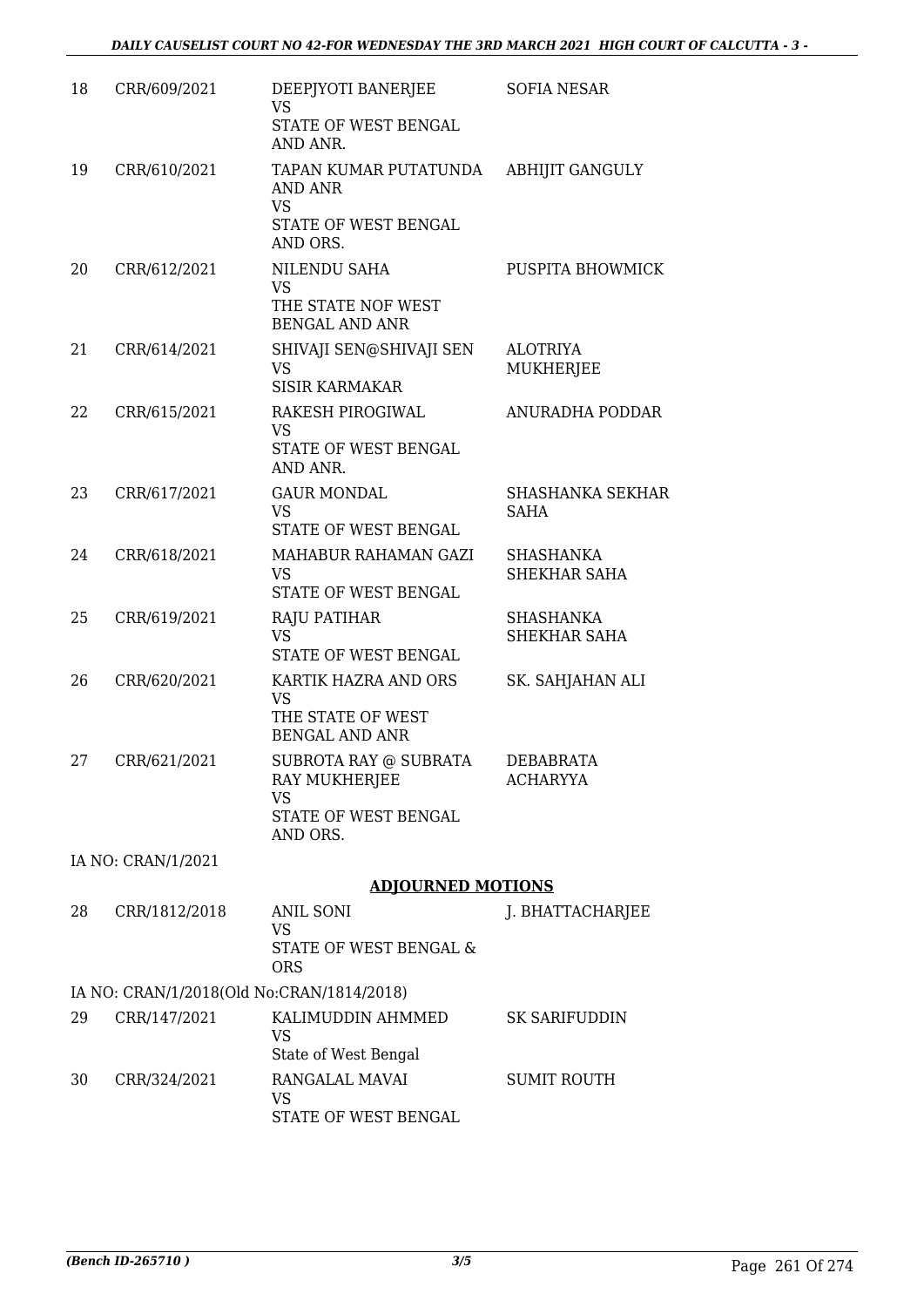| 31 | CRR/457/2021                              | ABHISEKH SIL@AVISEK SIL<br><b>AND ORS</b><br><b>VS</b><br>STATE OF WEST BENGAL<br>AND ANR           | RAJNANDINI DAS                     |
|----|-------------------------------------------|-----------------------------------------------------------------------------------------------------|------------------------------------|
|    | IA NO: CRAN/1/2021                        |                                                                                                     |                                    |
| 32 | CRR/516/2021                              | <b>GOUTAM DAS @ GAUTAM</b><br><b>DAS</b><br><b>VS</b><br>STATE OF WEST BENGAL<br><b>AND ANOTHER</b> | KAMAL KRISHNA<br><b>GUHA</b>       |
|    |                                           | <b>APPLICATION</b>                                                                                  |                                    |
| 33 | CRR/2878/2019<br>(Restoration)            | <b>SUMIT ARYA</b><br><b>VS</b><br>STATE OF WEST BENGAL &<br><b>ANR</b>                              | UTTAM BASAK                        |
|    | IA NO: CRAN/2/2021                        |                                                                                                     |                                    |
|    |                                           | <b>SPECIALLY FIXED MATTERS</b>                                                                      |                                    |
| 34 | CRR/1588/2020                             | MANISH KHEMKA<br><b>VS</b><br>Union of India                                                        | ANIRUDHYA DUTTA                    |
|    |                                           | <b>CONTESTED APPLICATION</b>                                                                        |                                    |
| 35 | CRR/2325/2018                             | CHINMOY PANDA<br><b>VS</b><br>STATE OF WEST BENGAL &                                                | <b>BISWAJIT MANNA</b>              |
|    |                                           | <b>ORS</b>                                                                                          |                                    |
|    | IA NO: CRAN/1/2018(Old No:CRAN/2792/2018) |                                                                                                     |                                    |
| 36 | CRR/1175/2019                             | ARINDAM KUNDU<br><b>VS</b><br>STATE OF WEST BENGAL &<br>ORS.                                        | <b>JAGANNATH</b><br><b>GANGULY</b> |
| 37 | CRR/122/2020                              | <b>SWATI SULTANIA &amp; ANR</b><br><b>VS</b><br><b>SUJIT PODDAR</b>                                 | <b>KUSAL KUMAR</b><br>MUKHERJEE    |
|    | IA NO: CRAN/1/2020(Old No:CRAN/1082/2020) |                                                                                                     |                                    |
| 38 | CRR/452/2020                              | MOHIT LAL GHOSH<br><b>VS</b><br>STATE OF WEST BENGAL                                                | <b>BISWAJIT MANNA</b>              |
| 39 | CRR/1104/2020                             | <b>JITEN SARKAR</b><br><b>VS</b><br>STATE OF WEST BENGAL &<br><b>ANR</b>                            | PARTHA SARATHI<br><b>DAS</b>       |
|    | IA NO: CRAN/1/2020(Old No:CRAN/3618/2020) |                                                                                                     |                                    |
| 40 | CRR/1785/2020                             | SMT SADHANA JOSHOHARA<br><b>DUTTA</b><br><b>VS</b><br>State of West Bengal                          | KRISHNENDU<br><b>BHADRA</b>        |
|    | wt41 CRR/1792/2020                        | SUJIT KUMAR BISWAS<br><b>VS</b><br>STATE OF WEST BENGAL                                             | KRISHNENDU<br>BHADRA               |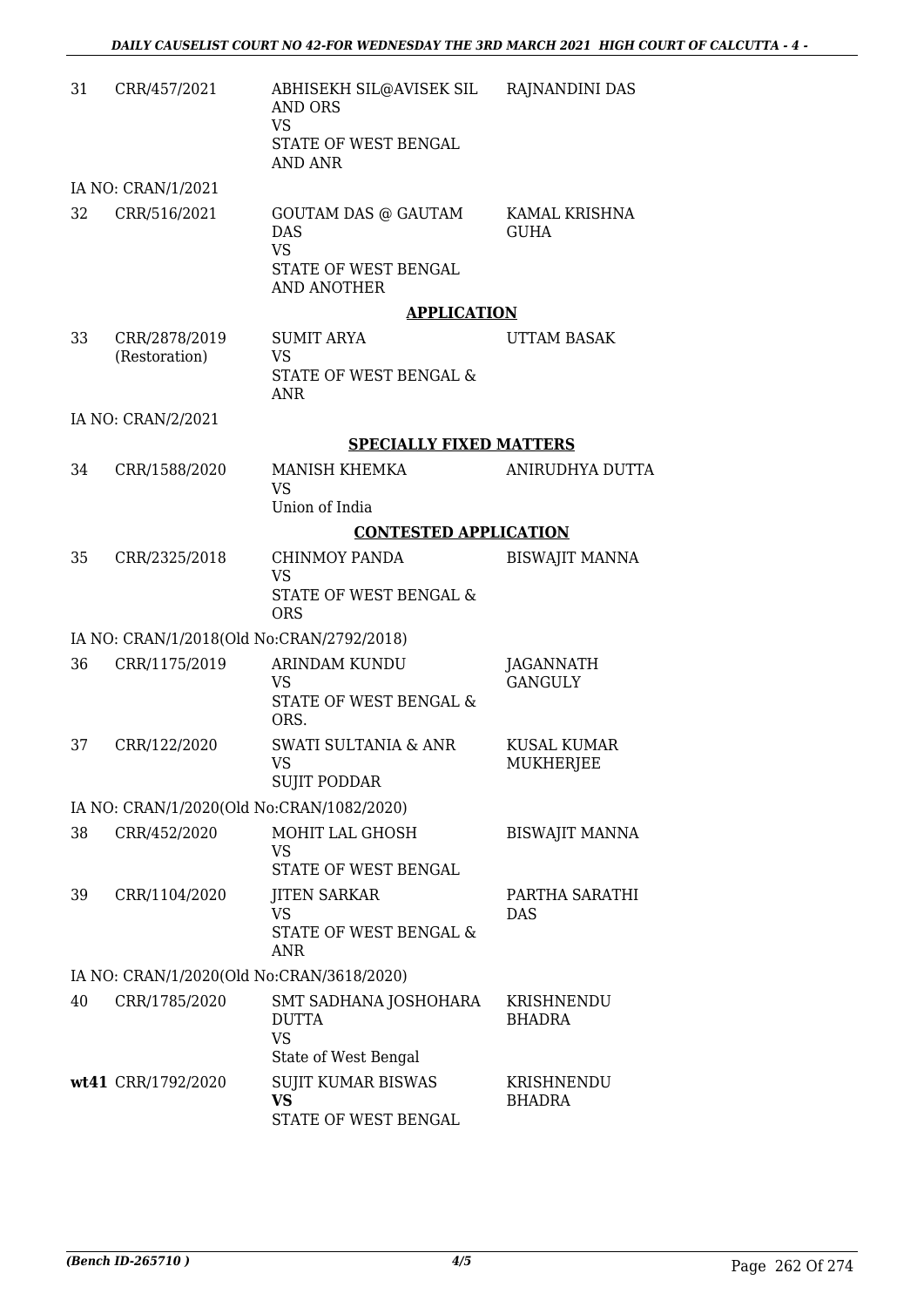| 42 | CRR/1938/2020      | PRITISH DAS<br>VS<br>STATE OF WEST BENGAL<br>AND ORS.                       | ARUP KUMAR<br><b>BHOWMICK</b> |
|----|--------------------|-----------------------------------------------------------------------------|-------------------------------|
| 43 | CRR/83/2021        | KAKALI SAHA AND ORS<br>VS<br>State of West Bengal                           | <b>SK PODDAR</b>              |
|    | wt44 CRR/1863/2020 | PIJUSH CHANDRA<br>SAHA@PIJUS SAHA<br>VS.<br>STATE OF WEST BENGAL<br>AND ANR | S K PODDAR                    |
| 45 | CRR/170/2021       | <b>HABIBA KHATUN</b><br>VS<br>KHAIRUL RAHAMAN                               | MUJIBAR ALI NASKAR            |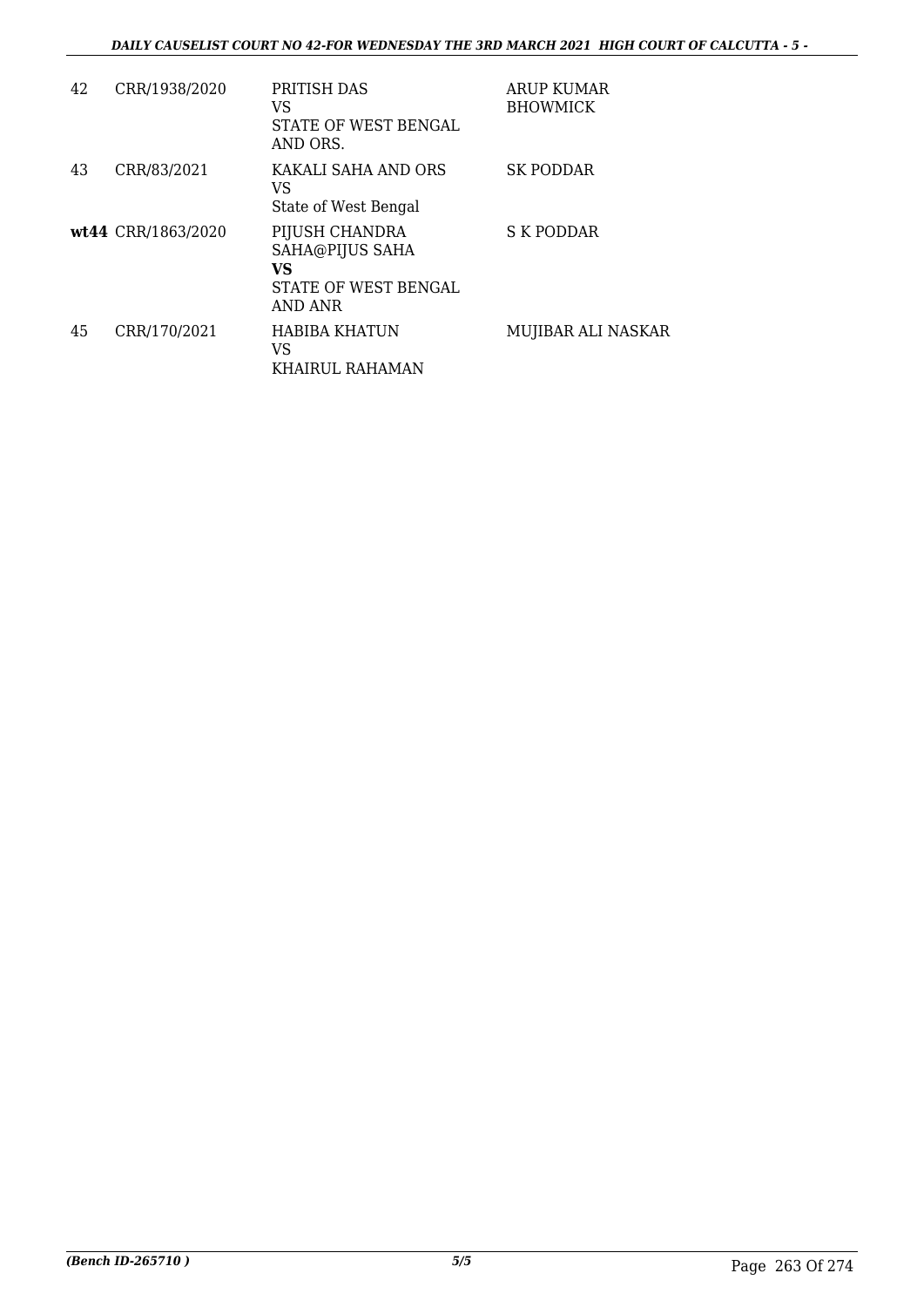

## **Appellate Side**

**DAILY CAUSELIST For Wednesday The 3rd March 2021**

**COURT NO. 35**

**SINGLE BENCH (SB - XVII) AT 3:00 PM HON'BLE JUSTICE SUVRA GHOSH**

### **(VIA VIDEO CONFERENCE)**

#### **ON EVERY WEDNESDAY, THURSDAY & FRIDAY AT 3.00 P.M.- WILL SIT SINGLY AND TAKE UP HEARING OF CRIMINAL REVISIONS (IRRESPECTIVE OF CLASSIFICATION) UPTO2019 INCLUDING CONNECTED APPLICATIONS THERETO.**

#### **NOTE: MATTERS WILL BE TAKEN UP THROUGH PHYSICAL HEARING ONLY WHEN BOTH THE PARTIES ARE AGREED**

|                                           |                                           | <b>FOR ORDERS</b>                                                             |                                |
|-------------------------------------------|-------------------------------------------|-------------------------------------------------------------------------------|--------------------------------|
| $\mathbf{1}$                              | CRR/2664/2019                             | DIPIKA JHUNJHUNWALA@DIPIKA<br>AGARWAL<br>VS<br>STATE OF WEST BENGAL & ANR     | <b>ANIRBAN TARAFDAR</b>        |
|                                           | IA NO: CRAN/1/2020(Old No:CRAN/540/2020)  |                                                                               |                                |
|                                           |                                           | <b>CONTESTED APPLICATION</b>                                                  |                                |
| 2                                         | CRR/3230/2007                             | SK. ABDUL GONI<br><b>VS</b><br>MOSAMMAT AMENA KHATUN                          | ARNAB CHATTERJEE               |
| 3                                         | CRR/4489/2008                             | HIDAYATULLA KHAN<br>VS<br><b>STATE OF WEST BENGAL</b>                         | SAIBAL MANDAL                  |
|                                           |                                           | IA NO: CRAN/1/2009(Old No:CRAN/1049/2009), CRAN/4/2010(Old No:CRAN/720/2010)  |                                |
| 4                                         | CRR/1698/2011                             | <b>ASHIS ROY</b><br>VS<br>STATE OF WEST BENGAL & ANR                          | <b>SOURAV CHATTERJEE</b>       |
|                                           |                                           | IA NO: CRAN/1/2011(Old No:CRAN/2231/2011), CRAN/5/2017(Old No:CRAN/1359/2017) |                                |
| 5.                                        | CRR/2441/2012                             | SUKLA MUKHERJEE & ORS<br><b>VS</b><br>STATE OF WEST BENGAL                    | KRISHNENDU<br><b>BHADRA</b>    |
| IA NO: CRAN/2/2013(Old No:CRAN/1300/2013) |                                           |                                                                               |                                |
| 6                                         | CRR/3094/2012                             | TRIBHUWAN NATH JAISWAL<br>VS<br>STATE OF WEST BENGAL& ORS                     | PARTHA PRATIM<br><b>SARKAR</b> |
|                                           | IA NO: CRAN/2/2019(Old No:CRAN/1387/2019) |                                                                               |                                |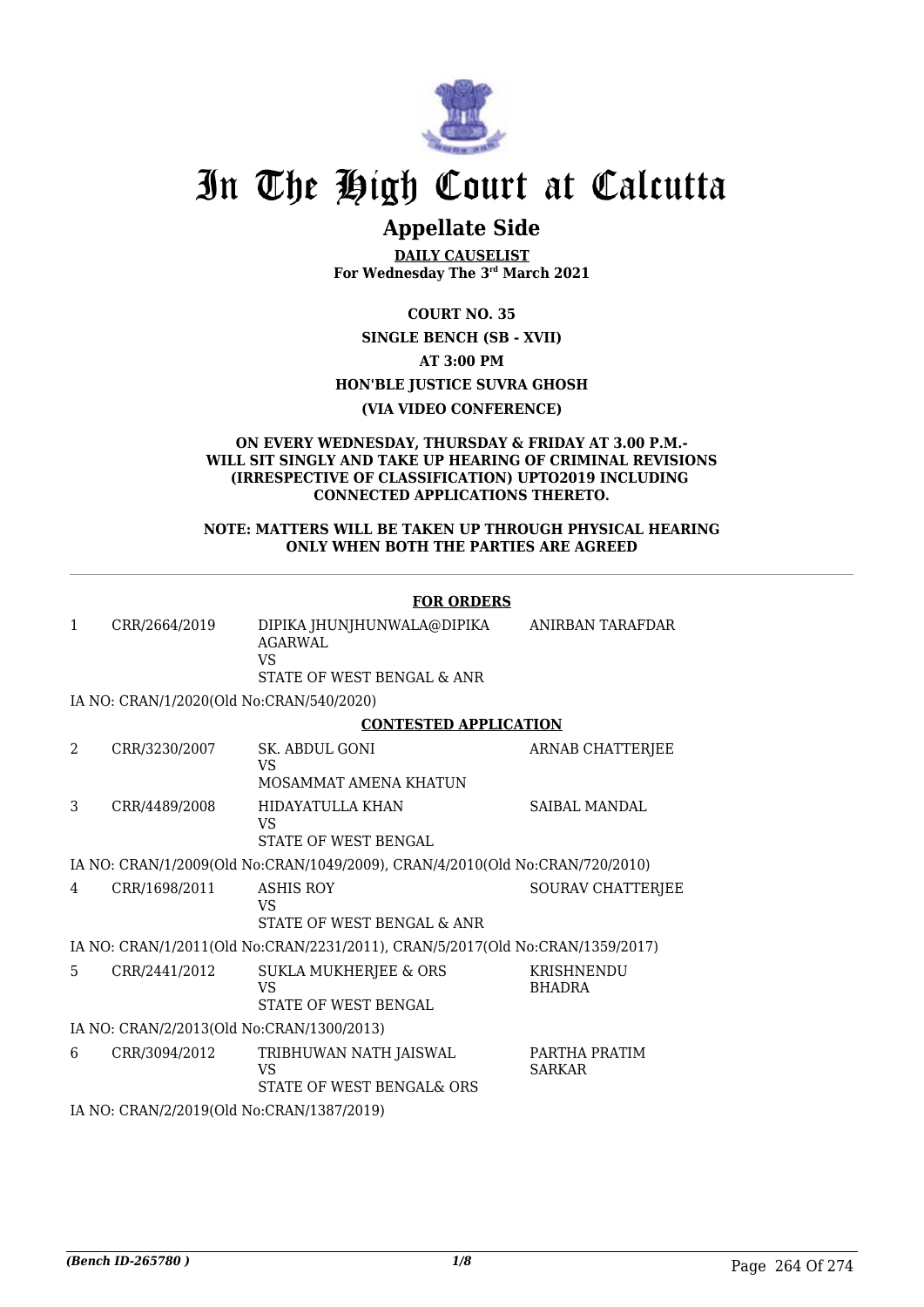|     | wt7 CRR/3789/2012                        | PRADIP KUMAR MISRA<br>VS<br>STATE OF WEST BENGAL &ORS                              | <b>UMESH KUMAR SAW</b>                                                                         |
|-----|------------------------------------------|------------------------------------------------------------------------------------|------------------------------------------------------------------------------------------------|
|     |                                          | IA NO: CRAN/2/2019(Old No:CRAN/4763/2019)                                          |                                                                                                |
| wt8 | CRR/3790/2012                            | <b>SUDIP BISWAS &amp; ORS</b><br><b>VS</b><br>STATE OF WEST BENGAL & ORS           | <b>ISWAR CHANDRA</b><br><b>SHARMA</b>                                                          |
|     |                                          | IA NO: CRAN/2/2019(Old No:CRAN/4764/2019)                                          |                                                                                                |
| 9   | CRR/3984/2012                            | CHANCHAL HALDAR<br>VS                                                              | <b>BISWAJIT MANNA</b>                                                                          |
|     |                                          | STATE OF WEST BENGAL & ANR                                                         |                                                                                                |
|     |                                          | IA NO: CRAN/5/2015(Old No:CRAN/2250/2015)                                          |                                                                                                |
| 10  | CRR/184/2014                             | SWAPAN DUTTA<br><b>VS</b><br>STATE OF WEST BENGAL                                  | K. BHATTACHARYYA                                                                               |
|     |                                          | IA NO: CRAN/5/2019(Old No:CRAN/4179/2019)                                          |                                                                                                |
| 11  | CRR/3959/2014                            | JAYANTI GHOSH (CHATTERJE)<br><b>VS</b>                                             | <b>GANESH BANERJEE</b>                                                                         |
|     |                                          | STATE OF WEST BENGAL                                                               |                                                                                                |
| 12  | CRR/397/2015                             | MANOJ KUMAR AGARWAL & ORS<br>VS                                                    | K RAY                                                                                          |
|     |                                          | STATE OF WEST BENGAL & ANR                                                         |                                                                                                |
|     | IA NO: CRAN/8/2020(Old No:CRAN/585/2020) |                                                                                    |                                                                                                |
| 13  | CRR/2163/2015                            | MALAY CHAKRABORTY & ANR.<br><b>VS</b><br>STATE OF WEST BENGAL & ANR.               | <b>SUBHANKAR</b><br><b>CHAKRABORTY</b>                                                         |
|     | IA NO: CRAN/8/2020(Old No:CRAN/719/2020) |                                                                                    |                                                                                                |
| 14  | CRR/301/2016                             | SUDEEPTO SAHA & ORS<br><b>VS</b>                                                   | R MUNSI                                                                                        |
|     |                                          | STATE OF WEST BENGAL & ANR                                                         |                                                                                                |
| 15  | CRR/2429/2016                            | <b>SK SAUKAT&amp; ANR</b><br><b>VS</b><br>STATE OF WEST BENGAL                     | K GANGULY                                                                                      |
|     |                                          | IA NO: CRAN/4/2018(Old No:CRAN/642/2018), CRAN/5/2021                              |                                                                                                |
| 16  | CRR/2581/2016                            | SMT RUMA KHAN @ CHANDRA &<br><b>ORS</b><br><b>VS</b><br>STATE OF WEST BENGAL & ANR | <b>R GANGULY</b>                                                                               |
|     |                                          |                                                                                    | IA NO: CRAN/3/2017(Old No:CRAN/1441/2017), CRAN/4/2017(Old No:CRAN/4673/2017), CRAN/5/2018(Old |
|     |                                          | No:CRAN/1743/2018), CRAN/6/2019(Old No:CRAN/3676/2019)                             |                                                                                                |
| 17  | CRR/2798/2016                            | <b>BALBINA TANDON &amp; ORS</b><br>VS                                              | <b>BISWAJIT MANNA</b>                                                                          |
|     |                                          | STATE OF WEST BENGAL & ORS                                                         |                                                                                                |
| 18  | CRR/2928/2016                            | IA NO: CRAN/1/2018(Old No:CRAN/2019/2018)<br><b>SUSANTA HAIT</b>                   | SUDIPTA MONDAL                                                                                 |
|     |                                          | VS<br>STATE OF WEST BENGAL & ANR.                                                  |                                                                                                |
|     | IA NO: CRAN/4/2021                       |                                                                                    |                                                                                                |
| 19  | CRR/2162/2017                            | MOHAMMAD IMRANUDDIN<br>SIDDIQUE<br><b>VS</b>                                       | S SULTANYA                                                                                     |
|     |                                          | JHARNA DAS & ANR                                                                   |                                                                                                |
|     |                                          | IA NO: CRAN/1/2017(Old No:CRAN/5151/2017), CRAN/2/2018(Old No:CRAN/3444/2018)      |                                                                                                |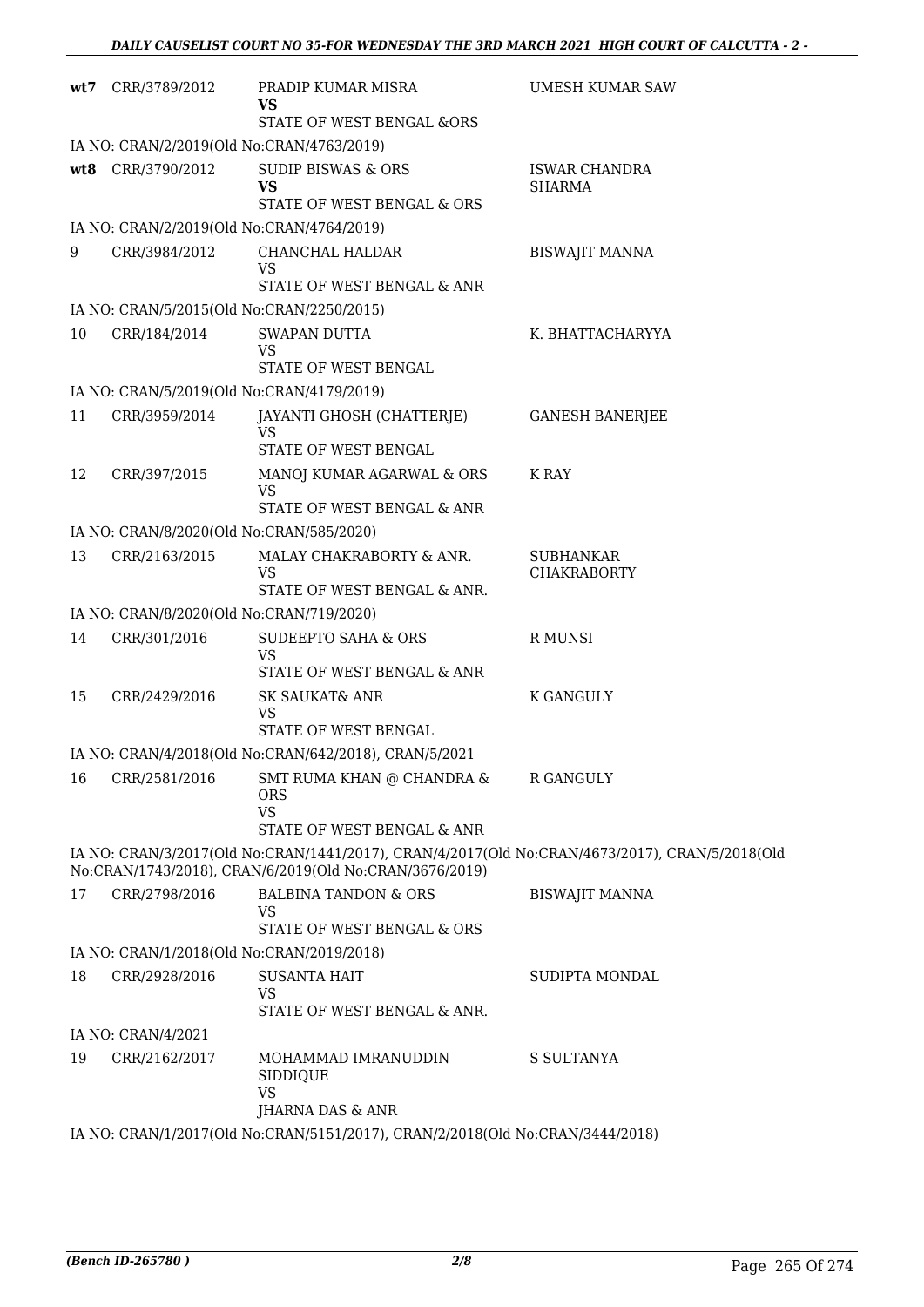| 20 | CRR/2991/2017                                              | <b>DEBAL SEN</b>                                                            | <b>B</b> JHA                          |
|----|------------------------------------------------------------|-----------------------------------------------------------------------------|---------------------------------------|
|    |                                                            | VS<br>STATE OF WEST BENGAL & ANR                                            |                                       |
|    | IA NO: CRAN/2/2018(Old No:CRAN/609/2018)                   |                                                                             |                                       |
| 21 | CRR/3020/2017                                              | ATMOJA CHATTERJEE<br>VS                                                     | <b>ARIJIT BHUSAN</b><br><b>BAGCHI</b> |
|    |                                                            | STATE OF WEST BENGAL & ORS                                                  |                                       |
|    |                                                            | IA NO: CRAN/2/2018(Old No:CRAN/886/2018), CRAN/3/2019(Old No:CRAN/180/2019) |                                       |
| 22 | CRR/3039/2017                                              | <b>SOMNATH SARKAR</b><br>VS<br>STATE OF WEST BENGAL & ORS                   | <b>BISWAJIT MANNA</b>                 |
|    |                                                            | IA NO: CRAN/15/2020(Old No:CRAN/1287/2020), CRAN/16/2021                    |                                       |
| 23 | CRR/3346/2017                                              | SOUMYAJIT LAHA                                                              | <b>BISWAJIT MANNA</b>                 |
|    |                                                            | <b>VS</b><br>STATE OF WEST BENGAL                                           |                                       |
|    | IA NO: CRAN/7/2019(Old No:CRAN/1909/2019)                  |                                                                             |                                       |
| 24 | CRR/3662/2017                                              | SANDEEP K TODI & ORS<br><b>VS</b>                                           | CHITRABHANU<br><b>GUPTA</b>           |
|    |                                                            | STATE OF WEST BENGAL & ANR                                                  |                                       |
| 25 | CRR/3855/2017                                              | MIRA BOSE & ANR<br><b>VS</b>                                                | <b>D BASU</b>                         |
|    |                                                            | STATE OF WEST BENGAL & ANR                                                  |                                       |
| 26 | IA NO: CRAN/2/2018(Old No:CRAN/3721/2018)<br>CRR/4256/2017 | DEBASISH BHATTACHARYA & ANR                                                 | <b>SAMARJIT BASU</b>                  |
|    |                                                            | VS<br>STATE OF WEST BENGAL                                                  |                                       |
|    | IA NO: CRAN/1/2018(Old No:CRAN/704/2018)                   |                                                                             |                                       |
| 27 | CRR/62/2018                                                | DR ANAGH BANERJEE<br>VS<br>STATE OF WEST BENGAL & ANR                       | <b>MOYUKH</b><br>MUKHERJEE            |
|    | IA NO: CRAN/3/2018(Old No:CRAN/3559/2018)                  |                                                                             |                                       |
|    | wt28 CRR/2926/2019                                         | DR. ANAGH BANERJEE                                                          | MOYUKH                                |
|    |                                                            | VS<br>STATE OF WEST BENGAL & ORS                                            | MUKHERJEE                             |
| 29 | CRR/88/2018                                                | <b>RITAM SINHA</b><br>VS                                                    | SANDIP AGARWAL &<br>CO                |
|    |                                                            | STATE OF WEST BENGAL & ORS                                                  |                                       |
|    | IA NO: CRAN/5/2021                                         |                                                                             |                                       |
| 30 | CRR/404/2018                                               | SUKUMAR CHAKRABORTY<br><b>VS</b><br>STATE OF WEST BENGAL & ANR.             | ANIL KUMAR<br><b>CHATTOPADHYAYA</b>   |
| 31 | CRR/415/2018                                               | RAJEN MANDAL<br><b>VS</b>                                                   | MUKUNDA LAL<br><b>SARKAR</b>          |
|    |                                                            | STATE OF WEST BENGAL                                                        |                                       |
| 32 | CRR/427/2018                                               | RAMCHANDRA BAR & ORS<br><b>VS</b><br>STATE OF WEST BENGAL & ANR             | PRASANTA KUMAR<br><b>BANERJEE</b>     |
| 33 | CRR/441/2018                                               | INDRANIL BHATTACHARJEE & ANR.                                               | <b>SOUMYA NAG</b>                     |
|    |                                                            | <b>VS</b><br>STATE OF WEST BENGAL & ANR.                                    |                                       |
|    |                                                            | IA NO: CRAN/2/2018(Old No:CRAN/2811/2018), CRAN/3/2021                      |                                       |
|    | wt34 CRR/4187/2017                                         | <b>SUJATA DUTTA</b><br><b>VS</b>                                            | M HALDER                              |
|    |                                                            | STATE OF WEST BENGAL                                                        |                                       |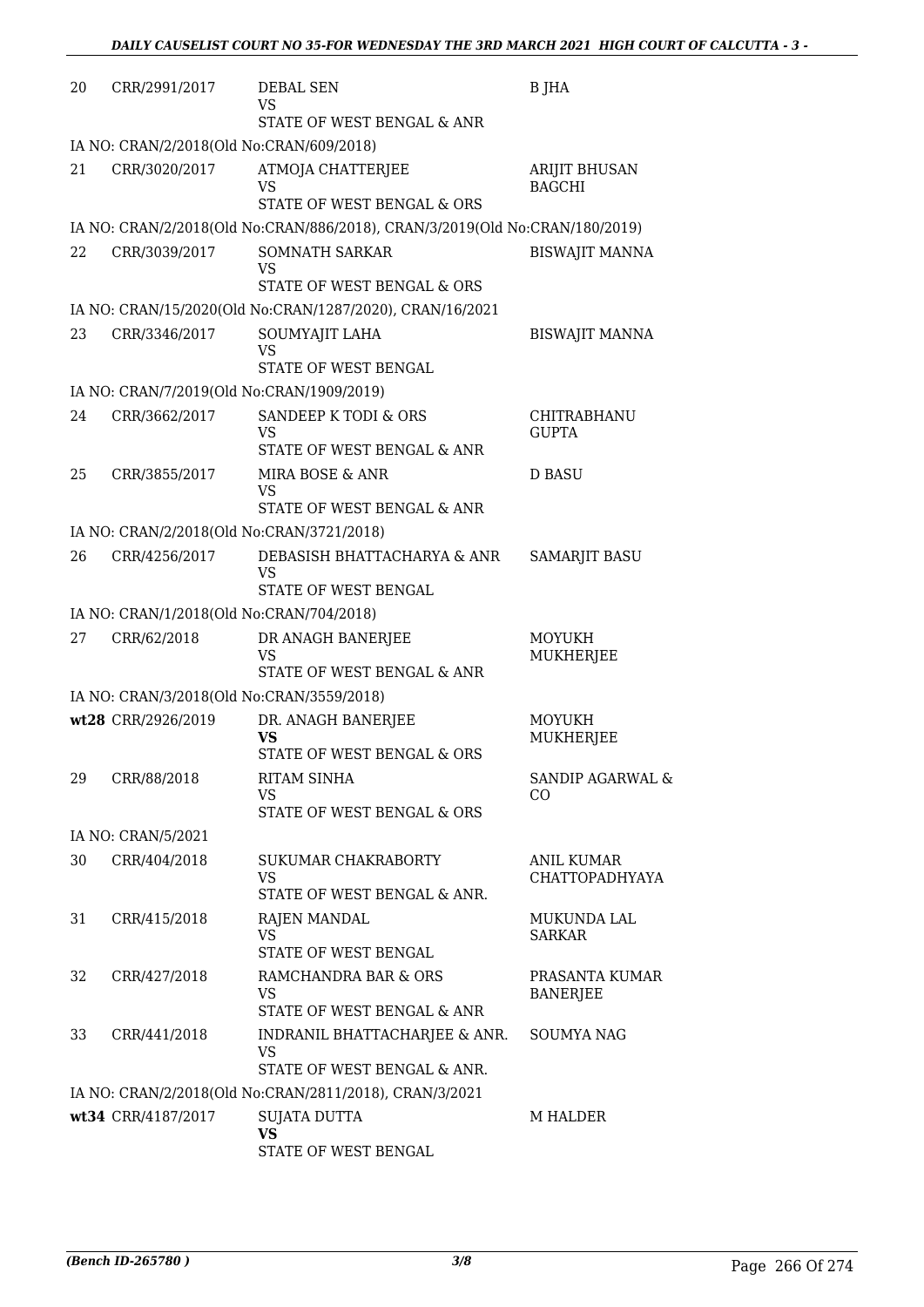|    | wt35 CRR/4188/2017                        | <b>SUJATA DUTTA</b><br>VS<br>STATE OF WEST BENGAL & ANR                              | <b>M HALDER</b>                         |
|----|-------------------------------------------|--------------------------------------------------------------------------------------|-----------------------------------------|
|    | wt36 CRR/4190/2017                        | <b>SUJATA DUTTA</b><br><b>VS</b>                                                     | <b>M HALDER</b>                         |
|    |                                           | STATE OF WEST BENGAL & ANR                                                           |                                         |
|    | wt37 CRR/4191/2017                        | <b>SUJATA DUTTA</b><br><b>VS</b><br>STATE OF WEST BENGAL & ORS                       | M. HALDER                               |
| 38 | CRR/475/2018                              | ADITYA GUPTA & ANR                                                                   | <b>SOUMYA NAG</b>                       |
|    |                                           | <b>VS</b><br>STATE OF WEST BENGAL                                                    |                                         |
|    | IA NO: CRAN/2/2019(Old No:CRAN/3506/2019) |                                                                                      |                                         |
| 39 | CRR/476/2018                              | ADITYA MUKHERJEE @ ADITYA LAL<br><b>MUKHERJEE</b><br><b>VS</b>                       | ANIRUDDHA<br><b>BHATTACHARYYA</b>       |
|    |                                           | STATE OF WEST BENGAL & ANR.                                                          |                                         |
| 40 | CRR/477/2018                              | ADITYA MUKHERJEE @ ADITYA LAL<br><b>MUKHERJEE</b><br><b>VS</b>                       | <b>ANIRUDDHA</b><br><b>BHATTACHARYA</b> |
|    |                                           | STATE OF WEST BENGAL                                                                 |                                         |
|    | IA NO: CRAN/4/2020(Old No:CRAN/1112/2020) |                                                                                      |                                         |
| 41 | CRR/494/2018                              | MITUL KRISHAN KAPUR @ MITTUL<br><b>KISHAN KAPUR</b><br>VS                            | ROHIT JALAN                             |
|    |                                           | STATE OF WEST BENGAL & ANR.                                                          |                                         |
| 42 | CRR/504/2018                              | SANTU BANERJEE @ SUBHRADIP<br><b>BANERJEE</b><br>VS<br>STATE OF WEST BENGAL & ANR    | MRS L CHATTERJEE                        |
| 43 | CRR/510/2018                              | CHINTA BARMAN & ANR.                                                                 | <b>IMDADUL BISWAS</b>                   |
|    |                                           | VS<br>KANAKLATA GAYEN & ANR.                                                         |                                         |
|    |                                           | IA NO: CRAN/1/2018(Old No:CRAN/1179/2018), CRAN/5/2020(Old No:CRAN/40/2020)          |                                         |
| 44 | CRR/752/2018                              | ARUN DAS & ORS<br>VS                                                                 | <b>S GHOSH</b>                          |
|    |                                           | STATE OF WEST BENGAL & ANR                                                           |                                         |
| 45 | CRR/755/2018                              | AARTI GUPTA<br>VS<br>ABHIK KUMAR GUPTA                                               | S S DAS                                 |
| 46 | CRR/761/2018                              | NIRUPAM DEY<br>VS                                                                    | SAIBAL MONDAL                           |
|    |                                           | STATE OF WEST BENGAL & ANR.                                                          |                                         |
|    | IA NO: CRAN/3/2020(Old No:CRAN/830/2020)  |                                                                                      |                                         |
| 47 | CRR/1088/2018                             | SHUBAHNKARI GHOSH NEE<br>SUVANKARI GHOSH<br><b>VS</b><br><b>BHAGIRATH GHOSH</b>      | S. GANGULY                              |
| 48 | CRR/1123/2018                             | SATYABRATA BARIK @ MITHU<br>VS<br>STATE OF WEST BENGAL                               | S. CHATTERJEE                           |
|    | IA NO: CRAN/1/2018(Old No:CRAN/3498/2018) |                                                                                      |                                         |
| 49 | CRR/1329/2018                             | INDRANIL BHATTACHARJEE<br>VS                                                         | UJJWAL KANTI JANA                       |
|    |                                           | STATE OF WEST BENGAL & ORS<br>IA NO: CRAN/1/2018(Old No:CRAN/2570/2018), CRAN/2/2021 |                                         |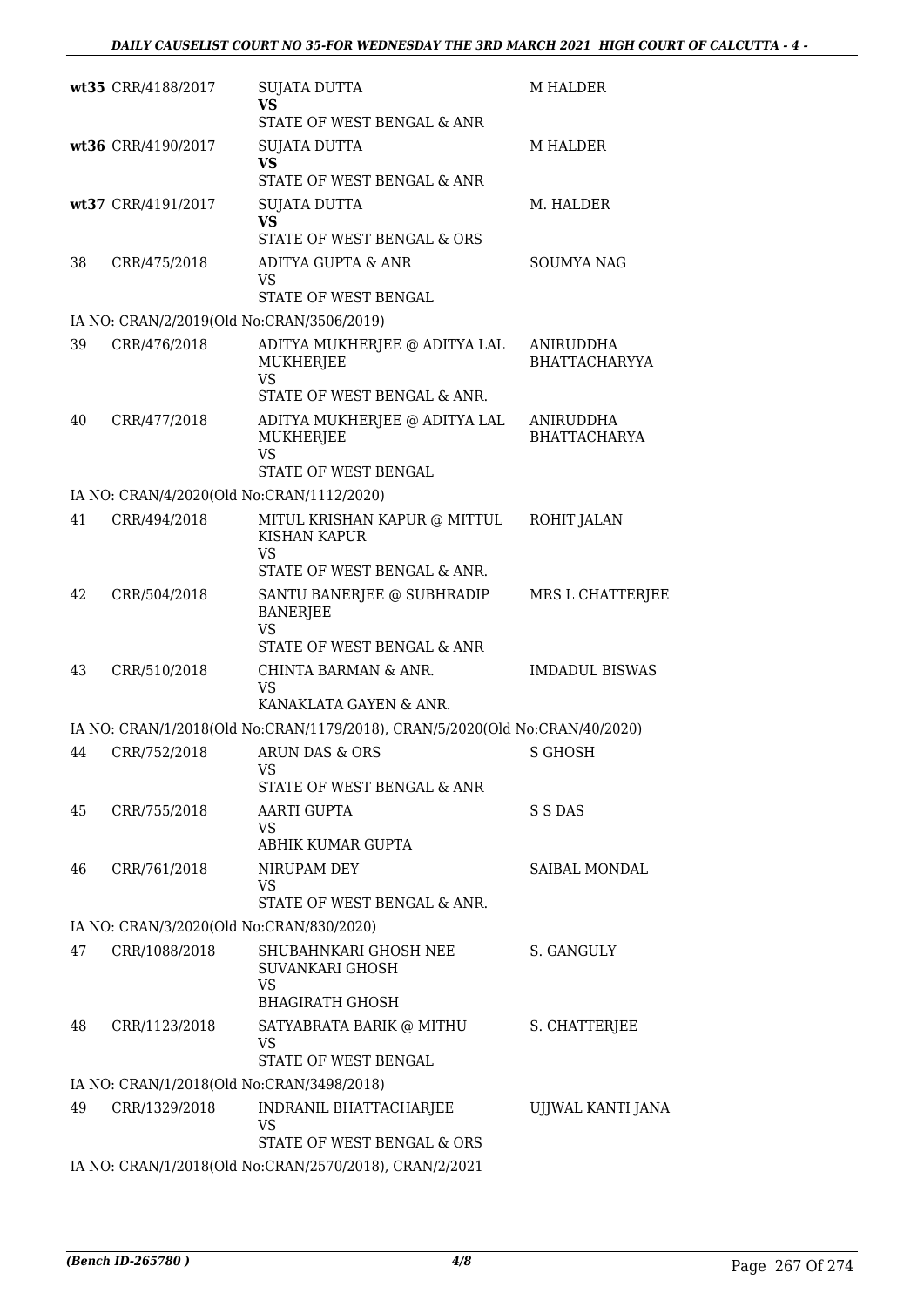|    | wt50 CRR/1124/2018                        | SATYABRATA BARIK @ MITHU<br>VS<br>STATE OF WEST BENGAL                                         | S. CHATTERJEE                |
|----|-------------------------------------------|------------------------------------------------------------------------------------------------|------------------------------|
| 51 | CRR/1449/2018                             | <b>BASUDEB DAS</b>                                                                             | S S SAHA                     |
|    |                                           | <b>VS</b><br>STATE OF WEST BENGAL                                                              |                              |
| 52 | CRR/1683/2018                             | SUBHAJIT KUNDU<br><b>VS</b>                                                                    | SAMIRAN MANDAL               |
|    |                                           | STATE OF WEST BENGAL & ANR.                                                                    |                              |
|    |                                           | IA NO: CRAN/1/2018(Old No:CRAN/2173/2018), CRAN/6/2019(Old No:CRAN/1882/2019)                  |                              |
|    | wt53 CRR/1584/2018                        | <b>REBA KUNDU</b><br><b>VS</b>                                                                 | SAMIRAN MANDAL               |
|    |                                           | STATE OF WEST BENGAL & ANR.                                                                    |                              |
|    | IA NO: CRAN/1/2018(Old No:CRAN/2679/2018) | KANAKENDRA DAS                                                                                 | <b>S MANDAL</b>              |
|    | wt54 CRR/522/2018                         | <b>VS</b><br>STATE OF WEST BENGAL & ANR                                                        |                              |
|    |                                           | IA NO: CRAN/1/2018(Old No:CRAN/1714/2018), CRAN/2/2018(Old No:CRAN/1861/2018), CRAN/7/2019(Old |                              |
|    | No:CRAN/1883/2019)                        |                                                                                                |                              |
| 55 | CRR/1714/2018                             | DINESH PRASAD SHARMA<br><b>VS</b>                                                              | R CHATTERJEE                 |
|    |                                           | STATE OF WEST BENGAL & ANR                                                                     |                              |
| 56 | CRR/2033/2018                             | SACHIDRANATH BISWAS<br>VS                                                                      | P CHATTERJEE                 |
|    |                                           | STATE OF WEST BENGAL                                                                           |                              |
|    | IA NO: CRAN/1/2018(Old No:CRAN/3354/2018) |                                                                                                |                              |
| 57 | CRR/2160/2018                             | <b>SURESH KR BERIA</b><br><b>VS</b>                                                            | K DUDHWEWALA                 |
|    |                                           | NAVIN KR KAJARIA                                                                               |                              |
| 58 | CRR/2623/2018                             | NORTON EMMANUEL<br>VS<br>STATE OF WEST BENGAL & ANR                                            | <b>S GHOSH</b>               |
| 59 | CRR/3506/2018                             | NILRATAN SARDAR                                                                                | <b>GOLAM KARIM</b>           |
|    |                                           | <b>VS</b><br>MANICK CHANDRA MONDAL &<br>ORS.                                                   | CHOWDHURY                    |
| 60 | CRR/3686/2018                             | MD. MAHFUJ ALAM @ MD. MAIFUZ<br><b>ALAM</b>                                                    | HILLOL SAHA<br><b>PODDER</b> |
|    |                                           | <b>VS</b><br>STATE OF WEST BENGAL & ORS.                                                       |                              |
| 61 | CRR/3707/2018                             | THE STATE OF W B                                                                               | MD SABIR AHMED               |
|    |                                           | VS<br>BAJRANGI LAL BARNAWAL & ORS                                                              |                              |
| 62 | CRR/94/2019                               | <b>RAKESH PODDAR</b>                                                                           | TIRTHANKAR DEY               |
|    |                                           | <b>VS</b><br>M/S RANGALI AGROTECH PVT. LTD.<br>& ORS.                                          |                              |
| 63 | CRR/136/2019                              | RAJ SINGH CHOPRA & ORS<br><b>VS</b>                                                            | RAJIB MULLICK                |
|    |                                           | STATE OF WEST BENGAL                                                                           |                              |
|    | IA NO: CRAN/4/2020(Old No:CRAN/647/2020)  |                                                                                                |                              |
| 64 | CRR/282/2019                              | BACHHRAJ BAMALWA<br><b>VS</b>                                                                  | <b>SOUBHIK MITTER</b>        |
|    |                                           | ASSISTANT DIRECTOR OF INCOME<br>TAX(INVERTIGATION), UNIT3(1), KOL                              |                              |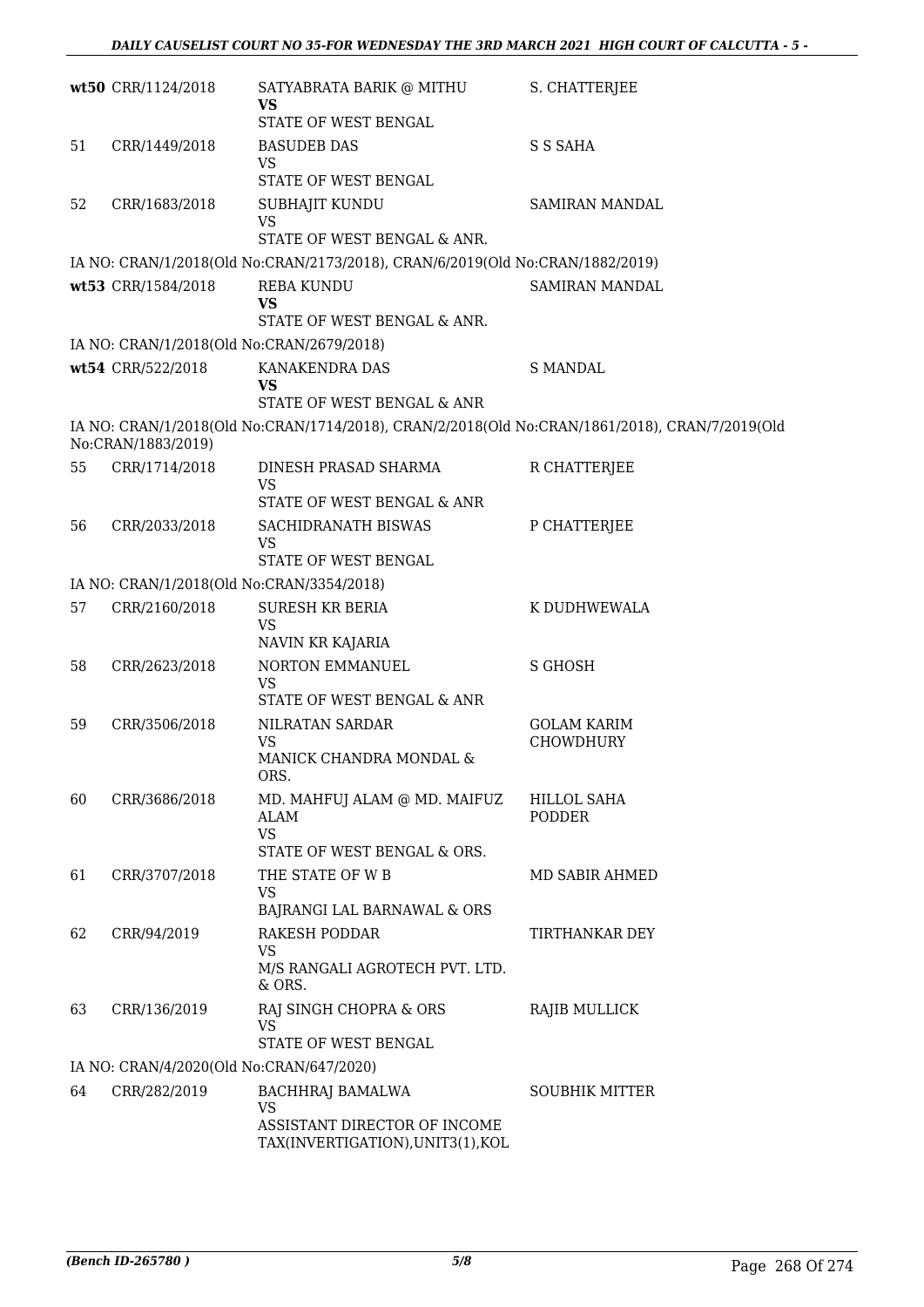| 65 | CRR/388/2019  | GOPAL KUMAR CHOWDHURY<br>VS<br>STATE OF WEST BENGAL & ANR                                                        | SHYANTI PODDAR                          |
|----|---------------|------------------------------------------------------------------------------------------------------------------|-----------------------------------------|
|    |               | IA NO: CRAN/1/2020(Old No:CRAN/1141/2020)                                                                        |                                         |
| 66 | CRR/412/2019  | <b>SUSHIL KR AGARWAL &amp; ANR</b><br><b>VS</b>                                                                  | MOYUKH<br><b>MUKHERJEE</b>              |
|    |               | STATE OF WEST BENGAL & ANR                                                                                       |                                         |
| 67 | CRR/413/2019  | PAPIYA BHATTACHARYA<br><b>VS</b><br>STATE OF WEST BENGAL & ANR                                                   | <b>ASHIS KR DUTTA</b>                   |
| 68 | CRR/415/2019  | PARTHA SANA<br><b>VS</b><br>STATE OF WEST BENGAL & ORS                                                           | NAZIR AHMED                             |
| 69 | CRR/425/2019  | <b>SAMARESH MONDAL</b><br><b>VS</b>                                                                              | PARTHA SARATHI<br><b>MONDAL</b>         |
| 70 | CRR/507/2019  | STATE OF WEST BENGAL & ANR<br>KARITICK CHANDRA BHUNIA &<br><b>ORS</b><br><b>VS</b><br>STATE OF WEST BENGAL & ANR | <b>ABHIJIT MUKHERJEE</b>                |
| 71 | CRR/545/2019  | SOUMIK GANGULY & ORS.<br><b>VS</b><br>BARNALI GANGULY & ANR.                                                     | <b>SUCHANA BANERJEE</b>                 |
| 72 | CRR/649/2019  | MAHAKAL ORAON @ MOHAKAL<br><b>ORAON &amp; ORS</b><br><b>VS</b><br>STATE OF WEST BENGAL & ANR                     | ARNAB SAHA                              |
|    |               | IA NO: CRAN/1/2019(Old No:CRAN/833/2019)                                                                         |                                         |
| 73 | CRR/719/2019  | RAFIK UDDIN MOLLA<br><b>VS</b>                                                                                   | <b>SUMANTA GANGULY</b>                  |
| 74 | CRR/883/2019  | STATE OF WEST BENGAL & ORS.<br>ACHINTYA MUKHERJEE & ANR<br>VS                                                    | PAULOMI BANERJEE                        |
| 75 | CRR/888/2019  | STATE OF WEST BENGAL & ANR<br><b>CHIRANJAY DAS</b><br>VS.                                                        | <b>SOURABH SENGUPTA</b>                 |
| 76 | CRR/945/2019  | STATE OF WEST BENGAL & ORS.<br>SOMNATH GUPTAS<br><b>VS</b><br>STATE OF WEST BENGAL & ORS.                        | <b>GOBINDA CHANDRA</b><br><b>BAIDYA</b> |
| 77 | CRR/989/2019  | <b>BODHA @ RAMESH TURI &amp; ORS</b><br><b>VS</b><br>STATE OF WEST BENGAL                                        | SUBHANWITA GHOSH                        |
|    |               | IA NO: CRAN/1/2019(Old No:CRAN/5005/2019)                                                                        |                                         |
| 78 | CRR/1128/2019 | BANHI SHIKHA MONDAL & ANR<br><b>VS</b><br>STATE OF WEST BENGAL & ANR                                             | PRABIR KUMAR<br><b>GHOSH</b>            |
| 79 | CRR/1369/2019 | SUPRAKAS PATTANAYAK<br><b>VS</b>                                                                                 | SARYATI DATTA                           |
|    |               | <b>BASUDEV DAS</b>                                                                                               |                                         |
| 80 | CRR/1371/2019 | IA NO: CRAN/2/2019(Old No:CRAN/3108/2019), CRAN/4/2020(Old No:CRAN/1331/2020)<br>SUDIP KUMAR CHANDRA             | <b>BIBHASADITYA</b>                     |
|    |               | <b>VS</b><br>STATE OF WEST BENGAL & ANR                                                                          | <b>CHAKRABORTY</b>                      |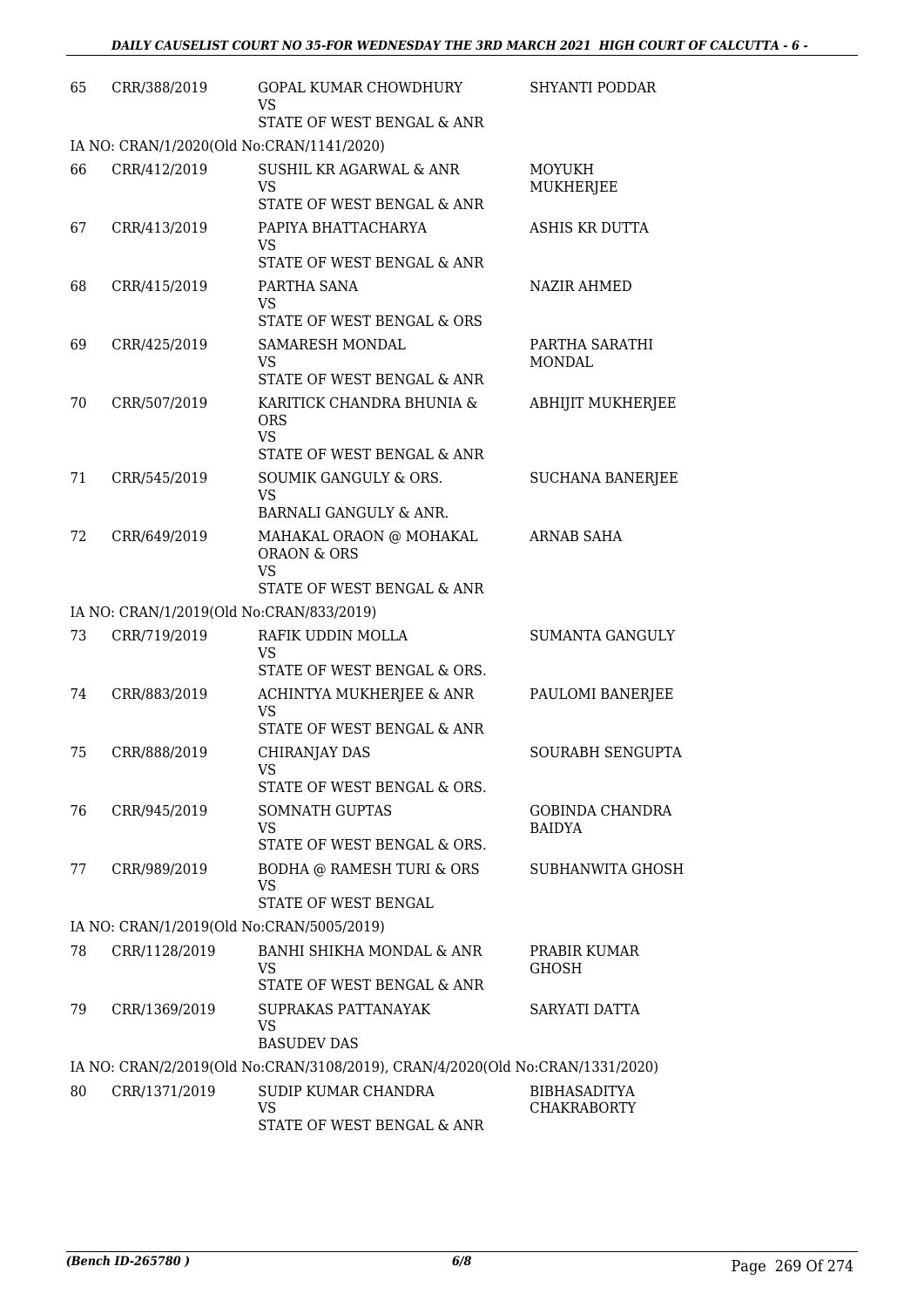### *DAILY CAUSELIST COURT NO 35-FOR WEDNESDAY THE 3RD MARCH 2021 HIGH COURT OF CALCUTTA - 7 -*

| 81 | CRR/1490/2019      | PALAM KRISHNA MONDAL & ORS<br>VS<br>STATE OF WEST BENGAL & ANR                                        | <b>VIJAY VARMA</b>                     |
|----|--------------------|-------------------------------------------------------------------------------------------------------|----------------------------------------|
| 82 | CRR/1766/2019      | ALOK KUMAR BHANJA<br>VS<br>STATE OF WEST BENGAL & ANR                                                 | SOUMAJIT<br><b>CHATTERJEE</b>          |
| 83 | CRR/1804/2019      | SATYAJIT SRIVASTAVA & ORS<br><b>VS</b><br><b>AMITAVO PAL</b>                                          | RAJESH UPADHYAY                        |
| 84 | CRR/1861/2019      | SANJAY MASTER<br><b>VS</b><br>STATE OF WEST BENGAL & ANR                                              | MD. ZOHAIB RAUF                        |
| 85 | CRR/2043/2019      | SWAMI BRAHMATMANANDA<br>MAHARAJ @ SWAMI<br>BRAHATMANANDA MAHARAJ<br><b>VS</b><br>DR. ALAK KUMAR MAITI | SOUMAJIT<br><b>CHATTERJEE</b>          |
| 86 | CRR/2072/2019      | SK MAHIUDDIN AHAMMED<br><b>VS</b><br>STATE OF WEST BENGAL & ANR                                       | MADHUMITA BASAK                        |
|    |                    | IA NO: CRAN/1/2019(Old No:CRAN/4689/2019), CRAN/3/2020(Old No:CRAN/968/2020)                          |                                        |
| 87 | CRR/2168/2019      | <b>SUSANTA PODDAR &amp; ANR</b><br>VS<br>STATE OF WEST BENGAL                                         | <b>UJJAL RAY</b>                       |
|    |                    | IA NO: CRAN/1/2019(Old No:CRAN/5028/2019), CRAN/2/2020(Old No:CRAN/1249/2020)                         |                                        |
| 88 | CRR/2244/2019      | SANJAY JINDAL & ORS<br><b>VS</b><br>STATE OF WEST BENGAL & ANR                                        | <b>MRITYUNJOY</b><br><b>CHATTERJEE</b> |
|    |                    | IA NO: CRAN/1/2020(Old No:CRAN/298/2020)                                                              |                                        |
| 89 | CRR/2471/2019      | VE COMMERCIAL VEHICLES<br><b>LIMITED &amp; ORS</b><br><b>VS</b>                                       | <b>GOUTAM DEY</b>                      |
|    |                    | STATE OF WEST BENGAL & ANR                                                                            |                                        |
|    | IA NO: CRAN/3/2020 |                                                                                                       |                                        |
| 90 | CRR/2472/2019      | VE COMMERCIAL VEHICLES<br><b>LIMITED &amp; ORS</b><br><b>VS</b><br>STATE OF WEST BENGAL & ANR         | <b>GOUTAM DEY</b>                      |
|    |                    | IA NO: CRAN/2/2020(Old No:CRAN/726/2020), CRAN/3/2020                                                 |                                        |
| 91 | CRR/2500/2019      | M/S. INDUS TOWER LTD.<br><b>VS</b><br>NARAYAN CH. RAJAK                                               | RAJESH UPADHYAY                        |
|    | IA NO: CRAN/3/2021 |                                                                                                       |                                        |
| 92 | CRR/2502/2019      | SUBHADIP PARAMANIK<br><b>VS</b><br>STATE OF WEST BENGAL                                               | MD ASIF IQBAL                          |
| 93 | CRR/2537/2019      | M/S. ESBI TRANSMISSIONS PVT<br><b>LTD</b><br><b>VS</b>                                                | SARYATI DATTA                          |
| 94 | CRR/2546/2019      | RAJESH MISHRA<br>KHOKAN GHOSH<br><b>VS</b><br>STATE OF WEST BENGAL & ANR                              | <b>SUJIT KUMAR GHOSH</b>               |
|    |                    | IA NO: CRAN/1/2019(Old No:CRAN/4026/2019)                                                             |                                        |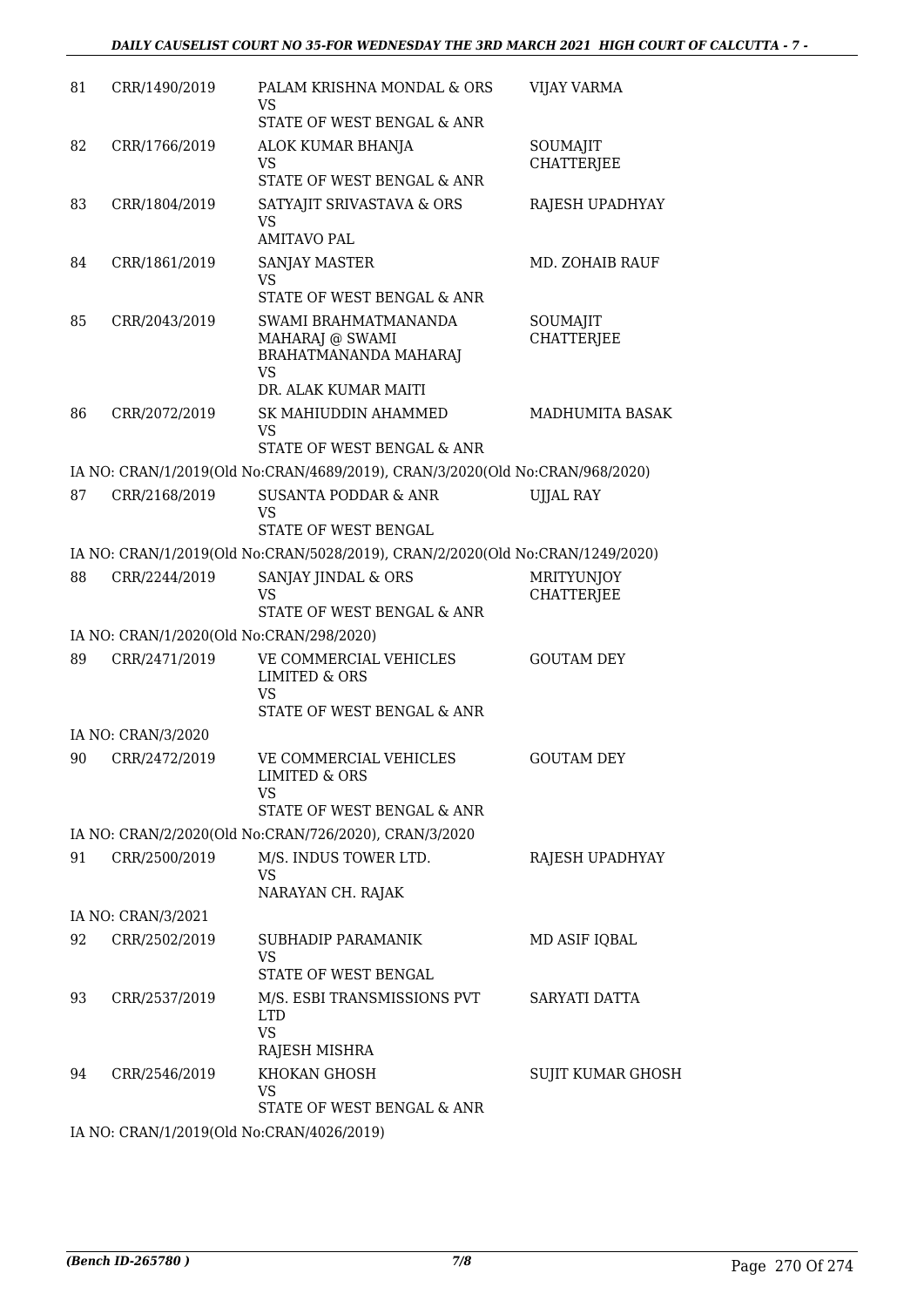## *DAILY CAUSELIST COURT NO 35-FOR WEDNESDAY THE 3RD MARCH 2021 HIGH COURT OF CALCUTTA - 8 -*

| 95          | CRR/2588/2019 | DINESH CHANDRA GHOSH                                                                                | ASIM KUMAR KUNDU                    |
|-------------|---------------|-----------------------------------------------------------------------------------------------------|-------------------------------------|
|             |               | VS<br>STATE OF WEST BENGAL & ANR                                                                    |                                     |
| 96          | CRR/2604/2019 | PRAFULLA KUMAR PAL & ANR<br>VS<br>PABITRA KUMAR DAS                                                 | UTTAM KUMAR DE4                     |
| 97<br>[LCR] | CRR/2750/2019 | MADHUSUDHAN BHOWMIK & ANR<br>VS<br>STATE OF WEST BENGAL & ANR                                       | <b>SOUMYA KHAN</b>                  |
| 98          | CRR/2838/2019 | SWARUP KUMAR SIKDER<br><b>VS</b><br>SAYANI SIKDER MAJUMDER & ANR                                    | NEHA ROY                            |
| 99          | CRR/3371/2019 | <b>BISWANATH KUNDU</b><br><b>VS</b><br>RAKHI KUNDU CHOWDHURY                                        | SAIBAL KRISHNA<br><b>DASGUPTA</b>   |
| 100         | CRR/3396/2019 | VIKASH SHARMA & ANR<br>VS<br>STATE OF WEST BENGAL & ANR                                             | <b>SHRESTHA</b><br>BHATTACHARJEE    |
| 101         | CRR/3450/2019 | SUDIP GUIN & ANR.<br><b>VS</b>                                                                      | TANMAY<br><b>CHOWDHURY</b>          |
| 102         | CRR/3464/2019 | STATE OF WEST BENGAL & ANR.<br>KOUSHIK BHATTACHARYA & ORS<br><b>VS</b><br>STATE OF WEST BENGAL& ANR | <b>APURBA KUMAR</b><br><b>DATTA</b> |
| 103         | CRR/3512/2019 | JABA BISWAS @ JABA & ORS<br><b>VS</b><br>STATE OF WEST BENGAL & ANR                                 | <b>ABHISHEK BISWAS</b>              |
| 104         | CRR/3584/2019 | PUNIT KR TRIVEDI<br><b>VS</b><br>STATE OF WEST BENGAL & ANR                                         | <b>SAKET CHAUDHURY</b>              |
| 105         | CRR/3701/2019 | <b>BISWANATH MAHATO</b><br>VS<br>STATE OF WEST BENGAL& ANR                                          | KUNAL GANGULY                       |
| 106         | CRR/3703/2019 | SANJAY KUMAR GUPTA & ANR<br><b>VS</b><br>STATE OF WEST BENGAL& ANR                                  | ROHIT JALAN                         |
|             |               | IA NO: CRAN/1/2020(Old No:CRAN/1234/2020)                                                           |                                     |
| 107         | CRR/3828/2019 | SOUVARI PRABAR KONER<br>VS<br>STATE OF WEST BENGAL & ANR                                            | SANTANU MAJI                        |
|             |               | IA NO: CRAN/1/2020(Old No:CRAN/1192/2020)                                                           |                                     |
|             |               | <b>APPLICATION</b>                                                                                  |                                     |
| 108         | CRR/401/2018  | ABHIJIT ROY BURMAN & ORS.<br><b>VS</b><br>STATE OF WEST BENGAL & ANR.                               | <b>BIJOY BAG</b>                    |

IA NO: CRAN/1/2021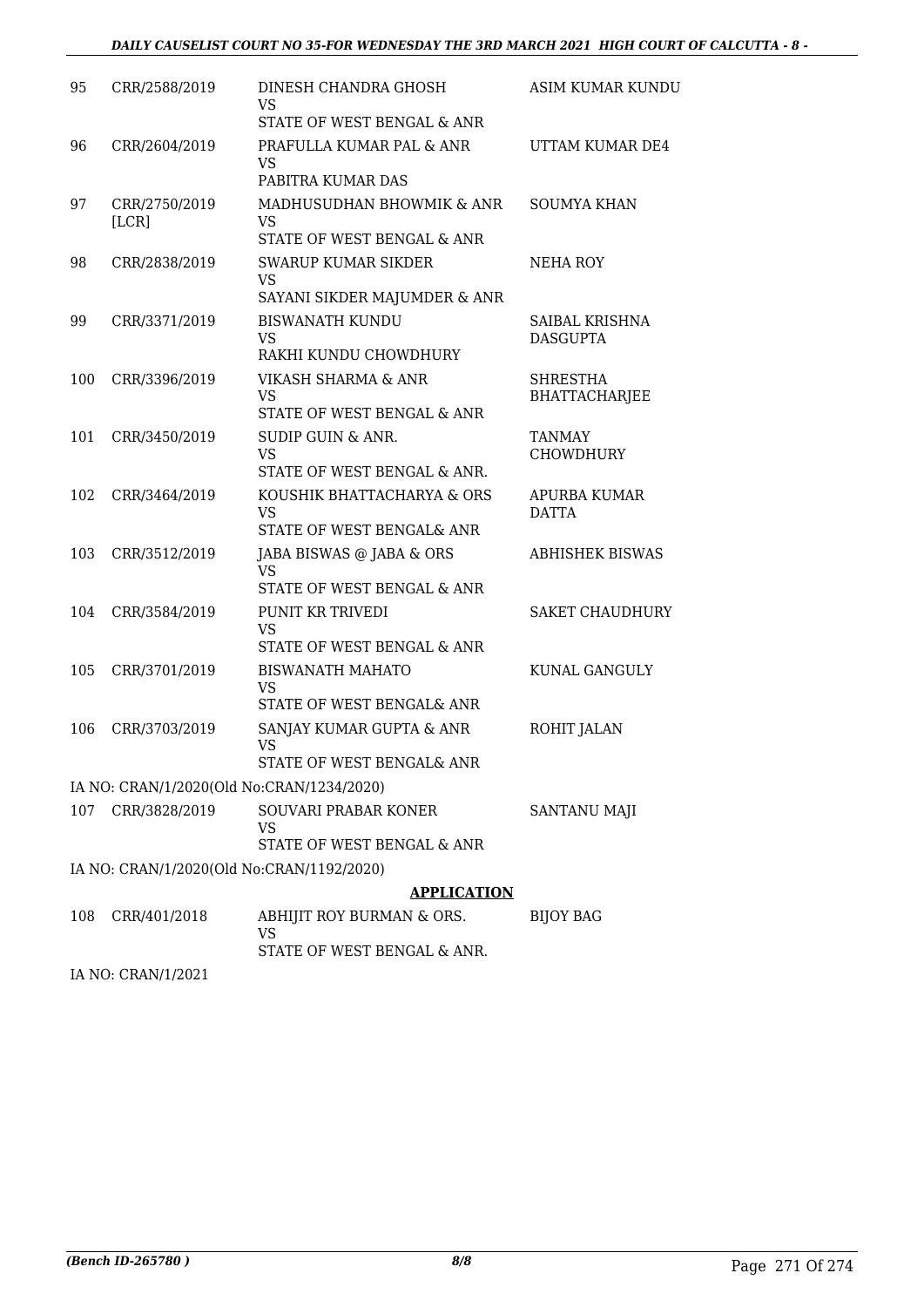

## **Appellate Side**

**DAILY CAUSELIST For Wednesday The 3rd March 2021**

## **COURT NO. 34**

## **SINGLE BENCH (SB) AT 3:00 PM HON'BLE JUSTICE TIRTHANKAR GHOSH (VIA VIDEO CONFERENCE)**

## **[ON FRIDAY, THE 05TH MARCH, 2021 AT 3.00 P.M.]**

## **ON FRIDAY, THE 5TH MARCH, 2021 AT 3.00 P.M. – WILL SIT SINGLY AND TAKE MATTERS PUBLISHED IN HIS LIST DATED 26TH FEBRUARY, 2021 ( EXCLUDING MATTERS DISPOSED OF OR DIRECTED OTHERWISE) INCLUDING PART-HEARD, CONTEMPT, REVIEW AND ASSIGNED MATTERS.**

## **NOTE: MATTERS WILL BE TAKEN UP THROUGH PHYSICAL HEARING ONLY WHEN BOTH THE PARTIES ARE AGREED**

## **TO BE MENTIONED**

| 1              | CRA/756/2015<br>[Assigned] | HARI PRASAD PAL<br>VS.<br>ASIT KUMAR MONDAL &<br><b>ANR</b>                      | MAYUKH MITRA |
|----------------|----------------------------|----------------------------------------------------------------------------------|--------------|
|                |                            | <b>CRIMINAL APPEAL HEARING</b>                                                   |              |
| $\overline{2}$ | CRA/672/2016<br>(Pt. Hd.)  | HARADHAN DUTTA<br>VS.<br>STATE OF WEST BENGAL                                    | AINDRILA DE  |
|                |                            | <b>CRIMINAL REVISION</b>                                                         |              |
| 3              | CRR/370/2018               | PRANAB SARKAR<br>VS<br>STATE OF WEST BENGAL &<br>ORS                             | A. BANERJEE  |
| 4              | CRR/371/2018               | <b>MUNILAL RAM</b><br>VS<br>STATE OF WEST BENGAL &<br><b>ORS</b>                 | A AGARWAL    |
| 5              | CRR/376/2018               | SMT SARBANI MONDAL &<br><b>ANR</b><br><b>VS</b><br>STATE OF WEST BENGAL &<br>ANR | P SINHA ROY  |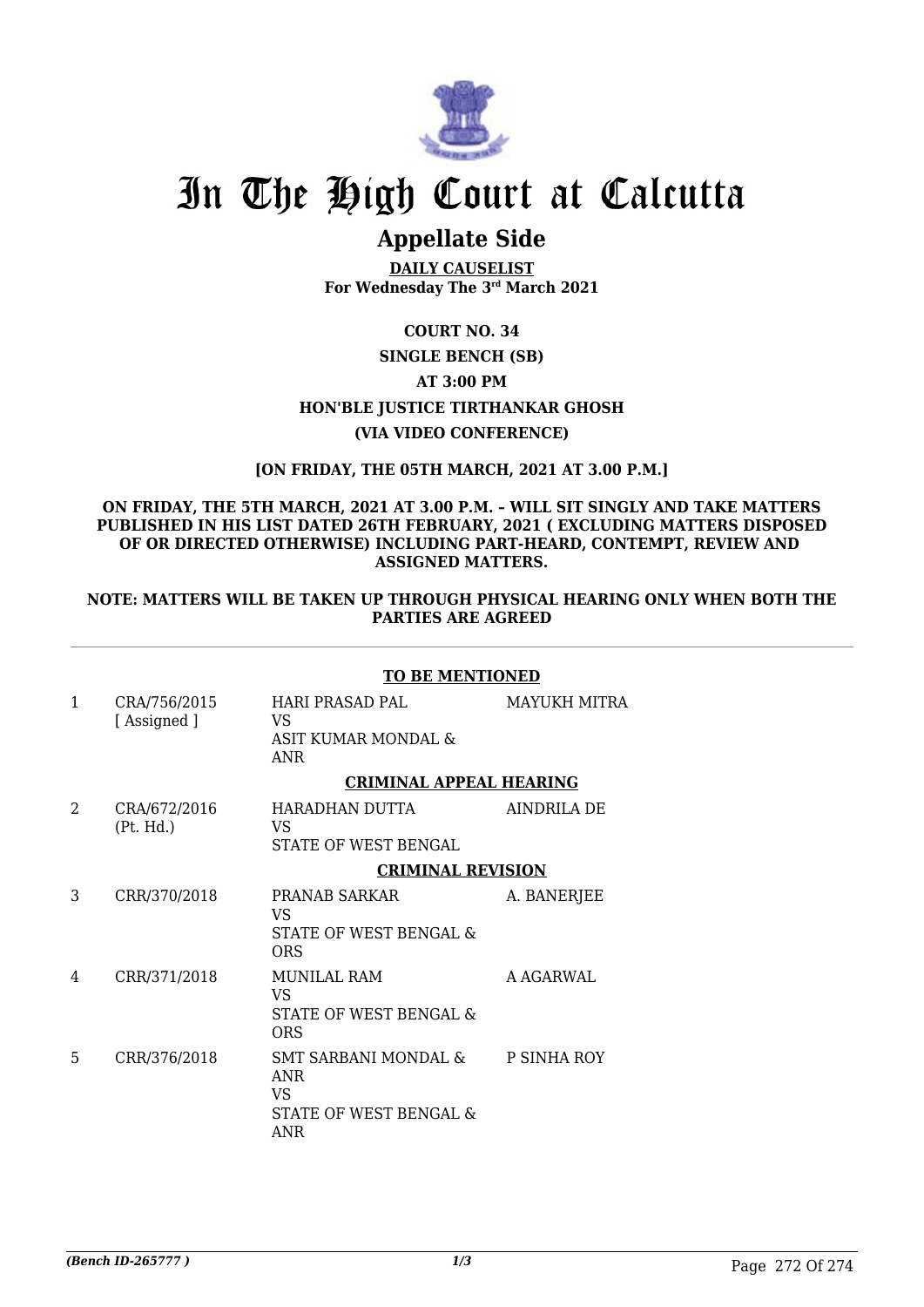| 6  | CRR/377/2018                    | RAMLAL HELA @ SANKAR<br>HELA<br><b>VS</b><br>REKHA HELA & ANR                                      | S BASU                               |
|----|---------------------------------|----------------------------------------------------------------------------------------------------|--------------------------------------|
| 7  | CRR/383/2018                    | BANASREE MAHATO & ORS.<br><b>VS</b><br>STATE OF WEST BENGAL                                        | PRASENJIT SARKAR                     |
| 8  | CRR/385/2018                    | JOYSHREE DAS & ANR.<br><b>VS</b><br>STATE OF WEST BENGAL &<br>ORS.                                 | PARTHA SENGUPTA                      |
| 9  | CRR/387/2018                    | ANIMEGH MANDAL<br>VS.<br>POUSALI PAL                                                               | <b>S CHAKRABARTY</b>                 |
|    |                                 | IA NO: CRAN/2/2018(Old No:CRAN/3368/2018)                                                          |                                      |
| 10 | CRR/389/2018                    | RATHIN CHAKRABORTY &<br><b>ORS</b><br><b>VS</b><br>STATE OF WEST BENGAL<br><b>&amp;ANR</b>         | <b>KRISHANU BANIK</b>                |
| 11 | CRR/390/2018                    | RATHIN CHAKRABORTY @<br><b>HABU &amp; ORS</b><br><b>VS</b><br>STATE OF WEST BENGAL &<br><b>ANR</b> | K BANIK                              |
| 12 | CRR/391/2018                    | RATHIN CHAKRABORTY &<br><b>ORS</b><br><b>VS</b><br>STATE OF WEST BENGAL &<br><b>ANR</b>            | <b>KRISHANU BANIK</b>                |
| 13 | CRR/1143/2019                   | ALOKENDU CHAKRABORTY<br>@ BAPI & ORS.<br><b>VS</b><br>STATE OF WEST BENGAL &<br>ANR                | <b>SAIKAT MONDAL</b>                 |
|    |                                 | IA NO: CRAN/4/2020(Old No:CRAN/1337/2020)                                                          |                                      |
| 14 | CRR/1210/2019                   | DEBJIT SAHANI<br><b>VS</b><br>STATE OF WEST BENGAL &<br>ORS.                                       | <b>SASHIKANTA</b><br><b>PRAMANIK</b> |
| 15 | CRR/1455/2019                   | TAPAS KUMAR BERA & ANR<br><b>VS</b><br><b>STATE OF WEST BENGAL &amp;</b><br>ANR                    | SUJIT KUMAR RATH                     |
|    |                                 | IA NO: CRAN/1/2019(Old No:CRAN/4047/2019)                                                          |                                      |
| 16 | CRR/2734/2019                   | JYOTSNA GHOSH<br><b>VS</b><br>STATE OF WEST BENGAL &<br><b>ORS</b>                                 | SHARMISTHA CHINA                     |
| 17 | CRR/3262/2019<br>$(05-03-2021)$ | M RAGHAVENDRA GOWDA<br><b>VS</b><br>L & T FIN LTD                                                  | AISHWARYA KR<br><b>AWASTHI</b>       |